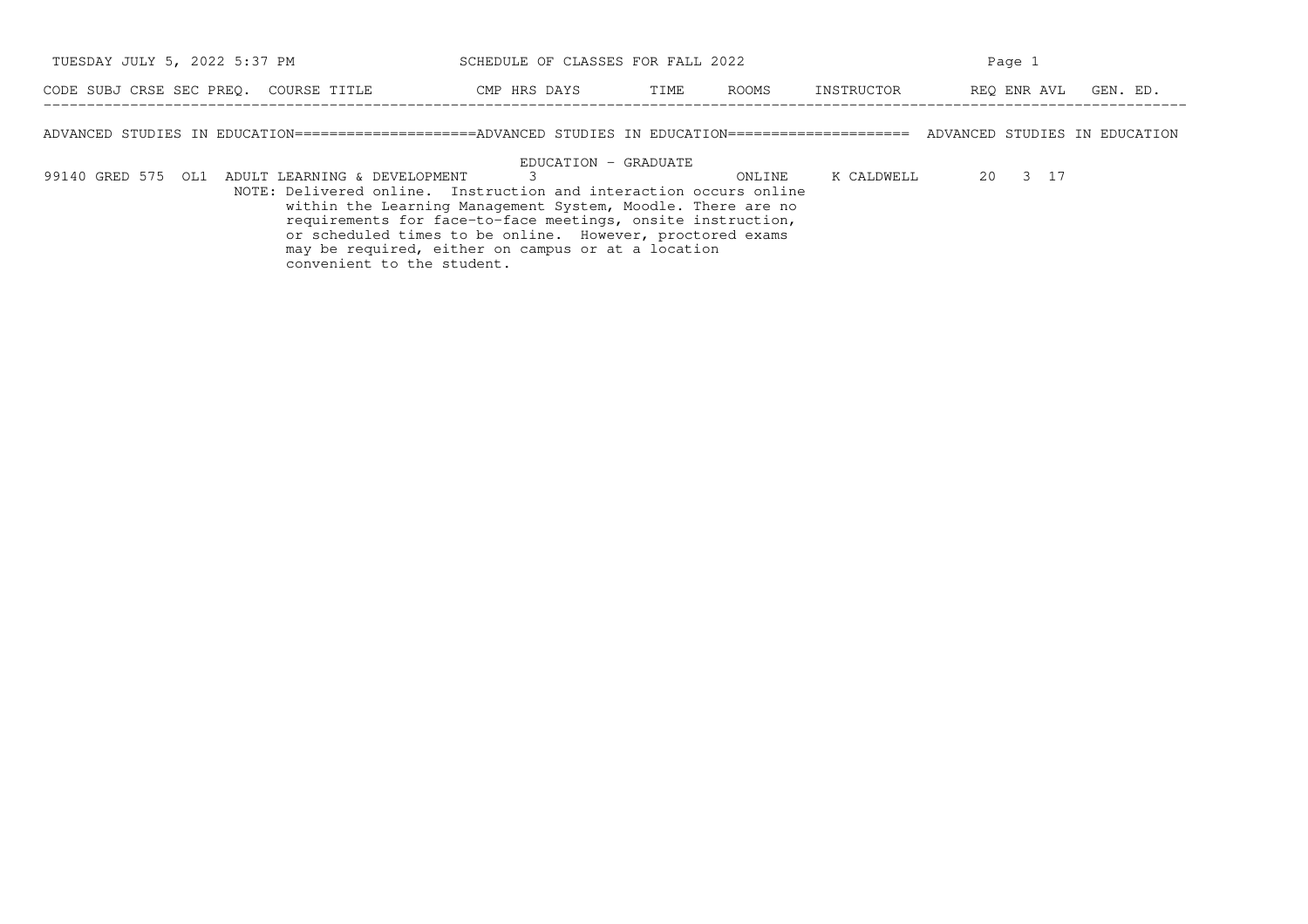| TUESDAY JULY 5, 2022 5:37 PM     |     |                                                                                                                                                                                                                                                                                                                                                                                                 | SCHEDULE OF CLASSES FOR FALL 2022                                                                               |              |  |                                   |                                               |             | Page 2 |           |                |
|----------------------------------|-----|-------------------------------------------------------------------------------------------------------------------------------------------------------------------------------------------------------------------------------------------------------------------------------------------------------------------------------------------------------------------------------------------------|-----------------------------------------------------------------------------------------------------------------|--------------|--|-----------------------------------|-----------------------------------------------|-------------|--------|-----------|----------------|
|                                  |     | CODE SUBJ CRSE SEC PREQ. COURSE TITLE CMP HRS DAYS TIME ROOMS INSTRUCTOR REQ ENR AVL GEN. ED.                                                                                                                                                                                                                                                                                                   |                                                                                                                 |              |  |                                   |                                               |             |        |           |                |
|                                  |     | ANTHROPOLOGY DEPARTMENT============================ANTHROPOLOGY DEPARTMENT=============================== ANTHROPOLOGY DEPARTMENT                                                                                                                                                                                                                                                               |                                                                                                                 |              |  |                                   |                                               |             |        |           |                |
|                                  |     |                                                                                                                                                                                                                                                                                                                                                                                                 |                                                                                                                 |              |  |                                   |                                               |             |        |           |                |
|                                  |     |                                                                                                                                                                                                                                                                                                                                                                                                 |                                                                                                                 |              |  |                                   |                                               |             |        |           | SW XC          |
|                                  |     |                                                                                                                                                                                                                                                                                                                                                                                                 |                                                                                                                 |              |  |                                   |                                               |             |        |           | SW XC          |
|                                  |     |                                                                                                                                                                                                                                                                                                                                                                                                 |                                                                                                                 |              |  |                                   |                                               |             |        |           | CG XC          |
|                                  |     |                                                                                                                                                                                                                                                                                                                                                                                                 |                                                                                                                 |              |  |                                   |                                               |             |        |           | CG XC          |
|                                  |     |                                                                                                                                                                                                                                                                                                                                                                                                 |                                                                                                                 |              |  |                                   |                                               |             |        |           | CG XC          |
|                                  |     |                                                                                                                                                                                                                                                                                                                                                                                                 |                                                                                                                 |              |  |                                   |                                               |             |        |           | TF XC          |
|                                  |     |                                                                                                                                                                                                                                                                                                                                                                                                 |                                                                                                                 |              |  |                                   |                                               |             |        |           | TF XC<br>SB SW |
|                                  |     |                                                                                                                                                                                                                                                                                                                                                                                                 |                                                                                                                 |              |  |                                   |                                               |             |        |           | SB SW          |
|                                  |     |                                                                                                                                                                                                                                                                                                                                                                                                 |                                                                                                                 |              |  |                                   |                                               |             |        |           | SB SW          |
|                                  |     |                                                                                                                                                                                                                                                                                                                                                                                                 |                                                                                                                 |              |  |                                   |                                               |             |        |           |                |
|                                  |     |                                                                                                                                                                                                                                                                                                                                                                                                 |                                                                                                                 |              |  |                                   |                                               |             |        |           | 5 CLOSED SB SW |
|                                  |     |                                                                                                                                                                                                                                                                                                                                                                                                 |                                                                                                                 |              |  |                                   |                                               |             |        |           |                |
|                                  |     | NOTE: Honors students only<br>LANGUAGE AND MAGIC<br>99185 ANTH 165 001 LANGUAGE AND MAGIC                                                                                                                                                                                                                                                                                                       |                                                                                                                 | 3 TuTh       |  |                                   | 930AM-1045AM FLG-HL0103 L RODRIGUEZ 40 19 21  |             |        |           | CG XC          |
|                                  |     | NOTE: Counts towards Women's and Gender Studies.                                                                                                                                                                                                                                                                                                                                                |                                                                                                                 |              |  |                                   |                                               |             |        |           |                |
|                                  |     | 99186 ANTH 165 002 LANGUAGE AND MAGIC                                                                                                                                                                                                                                                                                                                                                           | and the state of the state of the state of the state of the state of the state of the state of the state of the |              |  |                                   | 1100AM-1215PM FLG-HL0103 L RODRIGUEZ 40 25 15 |             |        |           | CG XC          |
|                                  |     | NOTE: Counts towards Women's and Gender Studies.                                                                                                                                                                                                                                                                                                                                                |                                                                                                                 |              |  |                                   |                                               |             |        |           |                |
|                                  |     |                                                                                                                                                                                                                                                                                                                                                                                                 |                                                                                                                 |              |  |                                   |                                               |             |        |           |                |
|                                  |     | 90009 ANTH 195 001 CRAFTING HARD CIDER<br>START/END DATES: 08/29-10/14<br>98478 ANTH 202 001 CULTURE, IDENTITY AND POWER 3 MWF 1000AM-1050AM KEL-HL0103 M PERKINS 40 14 26                                                                                                                                                                                                                      |                                                                                                                 |              |  |                                   |                                               |             |        |           |                |
|                                  |     | NOTE: Counts towards History and society elective for                                                                                                                                                                                                                                                                                                                                           |                                                                                                                 |              |  |                                   |                                               |             |        |           | CG XC          |
|                                  |     | International Studies majors.<br>Counts towards Women and Gender Studies.<br>Some seats reserved for new freshmen.<br>98587 ANTH 202 002 CULTURE, IDENTITY AND POWER<br>NOTE: Counts towards Women and Gender Studies.<br>Counts towards History and society elective for<br>International Studies majors.<br>Counts towards Women and Gender Studies.<br>Some seats reserved for new freshmen. | 3 MWF                                                                                                           |              |  |                                   | 1100AM-1150AM KEL-HL0103 M PERKINS 40 24 16   |             |        |           | CG XC          |
|                                  |     | 98635 ANTH 204 001 ARCHAEOLOGY-LEC 3 TuTh 1100AM-1215PM KEL-HL0102 H KRUCZEK-AARON 30 13 17                                                                                                                                                                                                                                                                                                     |                                                                                                                 |              |  |                                   |                                               |             |        |           | SW             |
|                                  |     | NOTE: Lab required. Some seats reserved for new freshmen.                                                                                                                                                                                                                                                                                                                                       |                                                                                                                 |              |  |                                   |                                               |             |        |           |                |
|                                  |     | 98637 ANTH 204 002 ARCHAEOLOGY-LAB<br>99268 ANTH 204 002 ARCHAEOLOGY-LAB<br>99268 ANTH 204 003 ARCHAEOLOGY-LAB<br>99268 ANTH 204 003 ARCHAEOLOGY-LAB<br>99268 ANTH 204 003 ARCHAEOLOGY-LAB<br>99268 ANTH 204 003 ARCHAEOLOGY-LAB<br>99268                                                                                                                                                       |                                                                                                                 |              |  |                                   |                                               |             |        |           | SW             |
|                                  |     |                                                                                                                                                                                                                                                                                                                                                                                                 |                                                                                                                 |              |  |                                   |                                               |             |        |           |                |
|                                  |     |                                                                                                                                                                                                                                                                                                                                                                                                 |                                                                                                                 |              |  |                                   |                                               |             |        |           | SW             |
|                                  |     |                                                                                                                                                                                                                                                                                                                                                                                                 |                                                                                                                 |              |  |                                   |                                               |             |        |           |                |
|                                  |     |                                                                                                                                                                                                                                                                                                                                                                                                 |                                                                                                                 |              |  |                                   |                                               |             |        |           | SW             |
|                                  |     |                                                                                                                                                                                                                                                                                                                                                                                                 |                                                                                                                 |              |  |                                   |                                               |             |        |           |                |
|                                  |     |                                                                                                                                                                                                                                                                                                                                                                                                 |                                                                                                                 |              |  |                                   |                                               |             |        |           |                |
|                                  |     | 99879 ANTH 357 001 SOCIAL GEOGRAPHY                                                                                                                                                                                                                                                                                                                                                             |                                                                                                                 | 4 MW         |  | 200PM- 355PM FLG-HL0103 R VADAS   |                                               | 20          |        | 5 15      | XC             |
|                                  |     | NOTE: Cross listed with GEOG 360                                                                                                                                                                                                                                                                                                                                                                |                                                                                                                 |              |  |                                   |                                               |             |        |           |                |
| 99655 ANTH 358                   |     | 001* X-CULTURAL APPROACHES TO ART<br>Pre-requisites: ANTH202 or ARTH100 or ARTH101 or ARTH102                                                                                                                                                                                                                                                                                                   |                                                                                                                 | 3 MW         |  | 200PM- 315PM MVC-HL0129 M PERKINS |                                               | 20          |        | 6 14      | AC XC          |
|                                  |     | NOTE: Cross listed with ARTH 358                                                                                                                                                                                                                                                                                                                                                                |                                                                                                                 |              |  |                                   |                                               |             |        |           |                |
| 99657 ANTH 360                   | 001 | CULTURES/MEXICO & CENTRAL AMER                                                                                                                                                                                                                                                                                                                                                                  |                                                                                                                 | 3 TuTh       |  |                                   | 200PM- 315PM FLG-HL0205 L RODRIGUEZ           | 18 14       |        | 4         | XC             |
|                                  |     | NOTE: Counts towards Women and Gender Studies.                                                                                                                                                                                                                                                                                                                                                  |                                                                                                                 |              |  |                                   |                                               |             |        |           |                |
| 90011 ANTH 362<br>98230 ANTH 393 | 001 | HISTORICAL ARCHAEOLOGY<br>001 PROFESSIONALISM IN ANTHROPOLOG                                                                                                                                                                                                                                                                                                                                    | 3                                                                                                               | TuTh<br>3 MW |  | 330PM- 445PM MVC-HL0129 J WEETS   | 200PM- 315PM MVC-HL0129 H KRUCZEK-AARON       | 20 14<br>20 |        | 6<br>5 15 | WI             |
|                                  |     | NOTE: Anthropology major/minors only or instructor permission                                                                                                                                                                                                                                                                                                                                   |                                                                                                                 |              |  |                                   |                                               |             |        |           |                |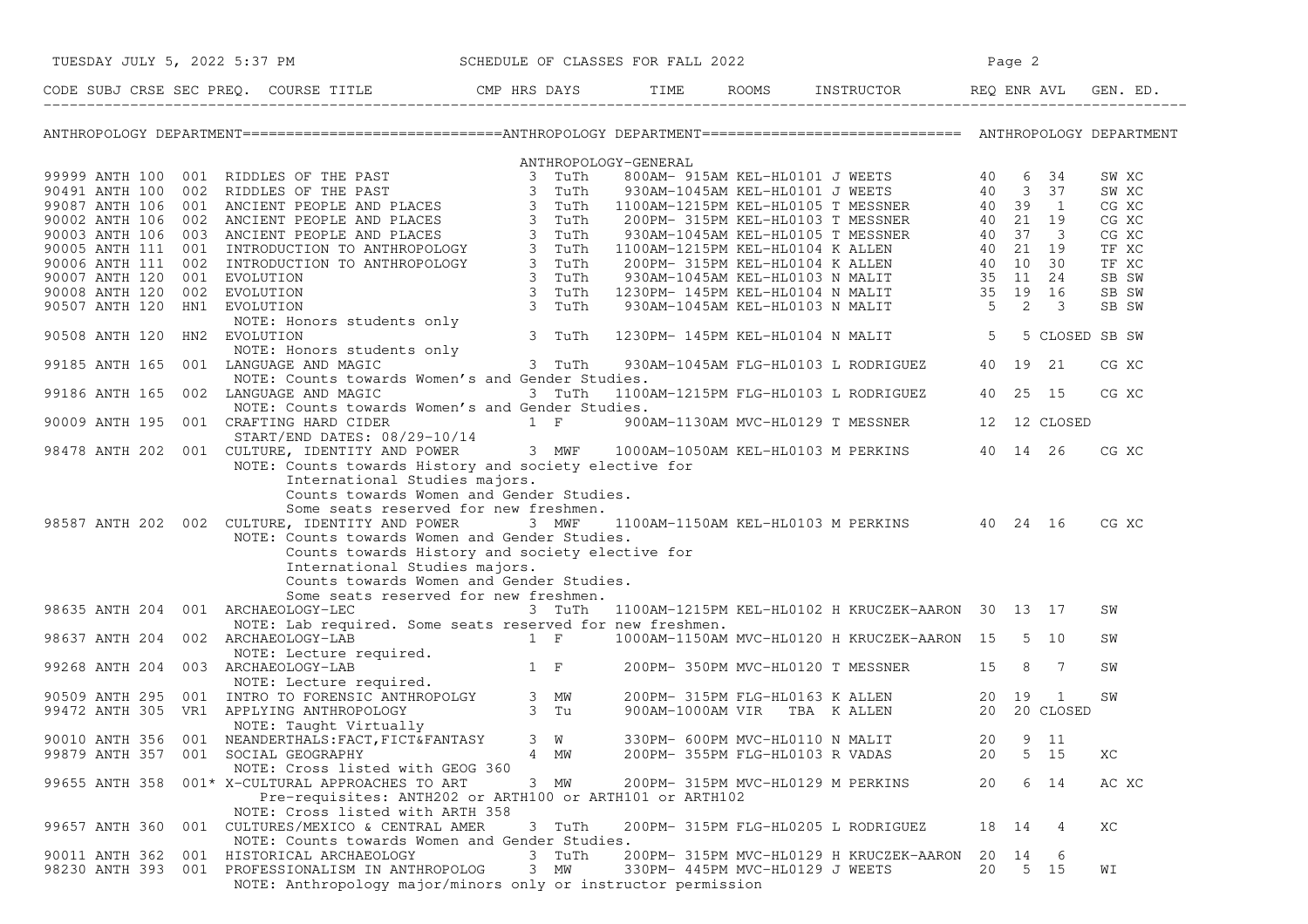| TUESDAY JULY 5, 2022 5:37 PM                                                  | SCHEDULE OF CLASSES FOR FALL 2022                                     |                                   |                  | Page 3                  |
|-------------------------------------------------------------------------------|-----------------------------------------------------------------------|-----------------------------------|------------------|-------------------------|
| CODE SUBJ CRSE SEC PREO.<br>COURSE TITLE                                      | CMP HRS DAYS                                                          | TIME<br>ROOMS                     | INSTRUCTOR       | REO ENR AVL<br>GEN. ED. |
| meets in MacVicar 102.                                                        | required. A minimum of Junior standing required. Class                |                                   |                  |                         |
| 90012 ANTH 395<br>001<br>CRAFTING HARD CIDER<br>START/END DATES: 08/29-10/14  | $1 \quad F$                                                           | 900AM-1130AM MVC-HL0129 T MESSNER |                  | 5 CLOSED                |
| 90013 ANTH 470<br>001* MUSEUM INTERNSHIP                                      | 3 MWF<br>Pre-requisites: or ANTH370 or ARTM370 and ANTH420 or ARTM420 | 1000AM-1050AM TBA                 | TBA<br>M PERKINS | CLOSED                  |
|                                                                               | GEOGRAPHY                                                             |                                   |                  |                         |
| 99880 GEOG 360<br>001<br>SOCIAL GEOGRAPHY<br>NOTE: Cross listed with ANTH 357 | 4 MW                                                                  | 200PM- 355PM SAT-HL0310 R VADAS   |                  | 20<br>ХC<br>13          |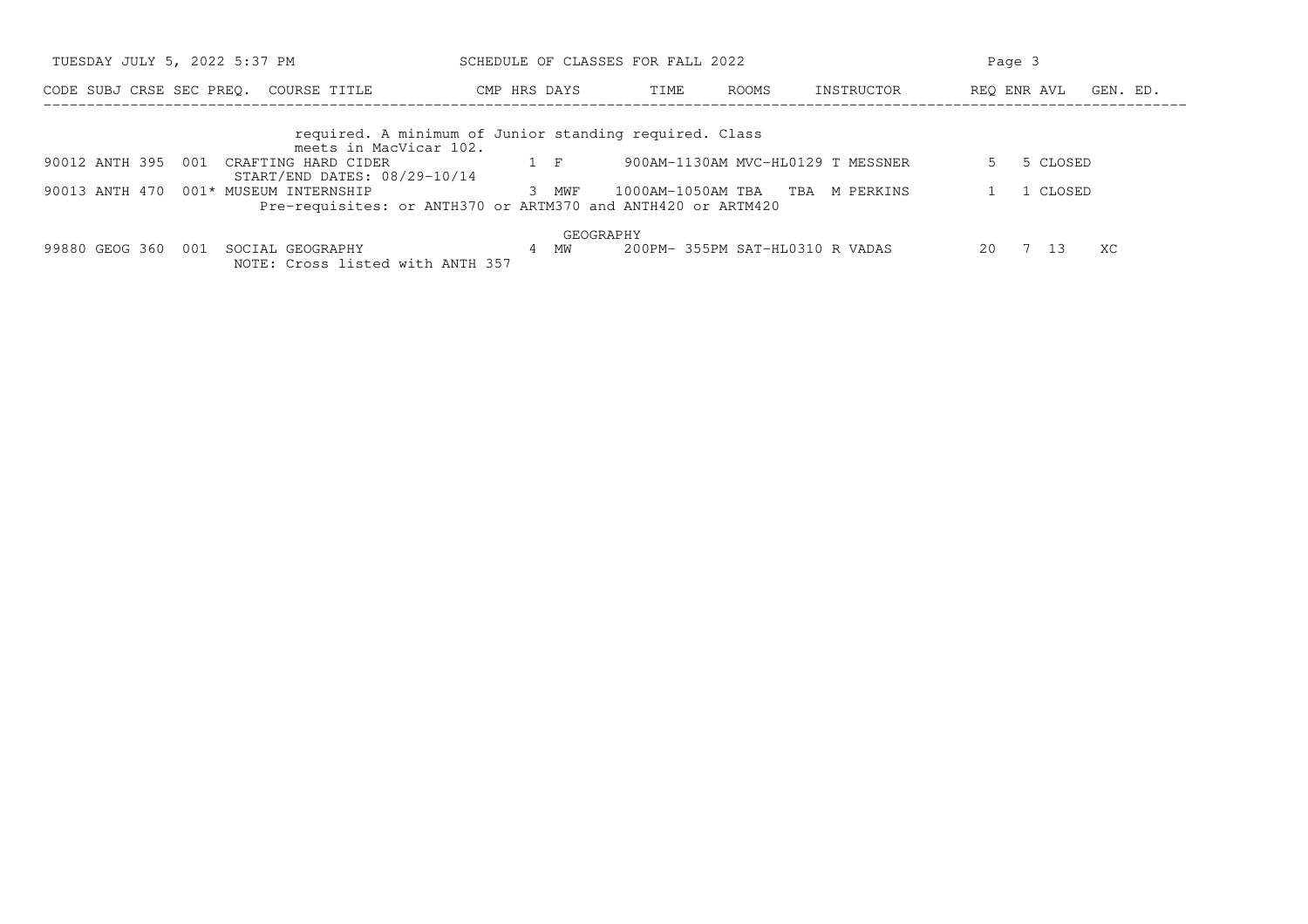|                |  |  | TUESDAY JULY 5, 2022 5:37 PM      |                                                                                                                                                                                                                                                                                                                                                  |        | SCHEDULE OF CLASSES FOR FALL 2022 |                                   |                                           | Page 4   |                    |       |  |
|----------------|--|--|-----------------------------------|--------------------------------------------------------------------------------------------------------------------------------------------------------------------------------------------------------------------------------------------------------------------------------------------------------------------------------------------------|--------|-----------------------------------|-----------------------------------|-------------------------------------------|----------|--------------------|-------|--|
|                |  |  |                                   | CODE SUBJ CRSE SEC PREQ. COURSE TITLE THE ROOMS INSTRUCTOR REQ ENR AVL GEN. ED.                                                                                                                                                                                                                                                                  |        |                                   |                                   |                                           |          |                    |       |  |
|                |  |  |                                   |                                                                                                                                                                                                                                                                                                                                                  |        |                                   |                                   |                                           |          |                    |       |  |
|                |  |  |                                   | ART - MUSEUM STUDIES<br>1 TuTh 200PM-315PM BRA-HL0202 A VASHER-DEAN 10 7 3 (1999) 98197 ARTM 4200PM-315PM BRA-HL0202 A VASHER-DEAN 10                                                                                                                                                                                                            |        |                                   |                                   |                                           |          |                    |       |  |
|                |  |  |                                   | Pre-requisites: ANTH270 or ARTM270                                                                                                                                                                                                                                                                                                               |        |                                   |                                   |                                           |          |                    |       |  |
|                |  |  |                                   | NOTE: Sophomore status required.<br>90018 ARTM 470 001* MUSEUM INTERNSHIP $\qquad$ 3 TBA TBA TBA TBA M PERKINS 10 0 10<br>Pre-requisites: ARTM370 or ANTH370 and ARTM420 or ANTH420                                                                                                                                                              |        |                                   |                                   |                                           |          |                    |       |  |
|                |  |  |                                   |                                                                                                                                                                                                                                                                                                                                                  |        | ART EDUCATION                     |                                   |                                           |          |                    |       |  |
|                |  |  |                                   | 99893 ARTE 301 001* ART EDUCATION CHILD/ADOLESCENT 3 MW<br>Pre-requisites: EDLS201 and EDLS307                                                                                                                                                                                                                                                   |        |                                   |                                   | 400PM- 515PM BRA-HL0215 K SCHULER 25 8 17 |          |                    |       |  |
|                |  |  |                                   | NOTE: Course limited to Art Education majors or Art Studio majors<br>intending to pursue the major in Art Education.                                                                                                                                                                                                                             |        |                                   |                                   |                                           |          |                    |       |  |
|                |  |  |                                   | 90680 ARTE 403 001* ART EDUC: CURRICULUM DESIGN 3 MW 1230PM-145PM BRA-HL0215 K SCHULER 15 6 9<br>Pre-requisites: EDLS201 and ARTS301 and ARTS302                                                                                                                                                                                                 |        |                                   |                                   |                                           |          |                    |       |  |
|                |  |  |                                   |                                                                                                                                                                                                                                                                                                                                                  |        | ART HISTORY                       |                                   |                                           |          |                    |       |  |
|                |  |  |                                   | 98374 ARTH 101 001 SURVEY OF ART: ANCIENT TO REN 3 MW 1100AM-1215PM BRA-HL0202 C DOWNING 50 19 31<br>99965 ARTH 101 002 SURVEY OF ART:ANCIENT TO REN 3 MW 300PM-415PM VIR TBA M MCNAMARA 45 15 30                                                                                                                                                |        |                                   |                                   |                                           |          |                    | TH WC |  |
|                |  |  |                                   |                                                                                                                                                                                                                                                                                                                                                  |        |                                   |                                   |                                           |          |                    | TH WC |  |
|                |  |  |                                   | 99965 AKIN 101 002 DONNE: Taught Virtually<br>90014 ARTH 101R 001 SURVEY ART: ANCIENT TO REN REC 1 M 100PM-150PM SAT-HL0325 C DOWNING 25 7 18<br>00014 ARTH 102 001 SURVEY ART:RENAISSANCE-MODRN 3 TuTh 200PM-315PM STW-HL0211 M MCN                                                                                                             |        |                                   |                                   |                                           |          |                    | TH WC |  |
|                |  |  |                                   | NOTE: Sophomore Standing.                                                                                                                                                                                                                                                                                                                        |        |                                   |                                   |                                           |          |                    |       |  |
|                |  |  |                                   | NOTE: Sophomore Standing.<br>90015 ARTH 102R 001 SURVEY ART: REN-MODERN RECITAT 1 W 100PM-150PM BRA-HL0202 C DOWNING 45 2 43<br>90702 ARTH 195 002 INTRODUCTION TO ART 4 M 600PM-715PM STW-HL0211 25 3 22<br>90016 ARTH 311 001* ROM                                                                                                             |        |                                   |                                   |                                           |          |                    | TF    |  |
|                |  |  |                                   |                                                                                                                                                                                                                                                                                                                                                  |        |                                   |                                   |                                           |          |                    |       |  |
|                |  |  |                                   | Pre-requisites: ARTH100 or ARTH101 or ARTH102                                                                                                                                                                                                                                                                                                    |        |                                   |                                   |                                           |          |                    |       |  |
|                |  |  |                                   | 99903 ARTH 358 001* X-CULTURAL APPROACH TO ART 3 MW<br>Pre-requisites: ANTC102 or ANTC202 or ARTH101 or ARTH100 or ARTH102                                                                                                                                                                                                                       |        |                                   |                                   | 200PM-315PM MVC-HL0129 M PERKINS 20 10 10 |          |                    | AC XC |  |
|                |  |  | 90017 ARTH 462 001* IMPRESSIONISM | NOTE: Cross listed with ANTH 358                                                                                                                                                                                                                                                                                                                 |        |                                   |                                   | 3 TuTh 1230PM-145PM STW-HL0211 M MCNAMARA | 25 9 16  |                    |       |  |
|                |  |  | Pre-requisites: ARTH102           |                                                                                                                                                                                                                                                                                                                                                  |        |                                   |                                   |                                           |          |                    |       |  |
|                |  |  |                                   |                                                                                                                                                                                                                                                                                                                                                  |        | ART STUDIO                        |                                   |                                           |          |                    |       |  |
|                |  |  |                                   | AR<br>98744 ARTS 110 001 FOUNDATIONS OF DRAWING I 4 MW                                                                                                                                                                                                                                                                                           |        |                                   |                                   | 900AM-1150AM SAT-HL0122 D JOHNS 25 13 12  |          |                    | AE TA |  |
|                |  |  |                                   | NOTE: \$100 Art studio fee assessed by the Art Department.<br>90681 ARTS 110 002 FOUNDATIONS OF DRAWING I 4 TuTh 100PM-350PM SAT-HL0122 N INFANTE 25 11 14                                                                                                                                                                                       |        |                                   |                                   |                                           |          |                    | AE TA |  |
|                |  |  |                                   | NOTE: \$100 Art studio fee assessed by the Art Department.                                                                                                                                                                                                                                                                                       |        |                                   |                                   |                                           |          |                    |       |  |
|                |  |  |                                   | 98571 ARTS 110 003 FOUNDATIONS OF DRAWING I 4 TuTh 930AM-1215PM SAT-HL0122 M YEOMANS 25 7 18<br>NOTE: \$100 Art studio fee assessed by the Art Department.                                                                                                                                                                                       |        |                                   |                                   |                                           |          |                    | AE TA |  |
|                |  |  |                                   | 99037 ARTS 110 OL1 FOUNDATIONS OF DRAWING I 4                                                                                                                                                                                                                                                                                                    |        |                                   | ONLINE                            | F SCHATZ                                  |          | 20 20 CLOSED AE TA |       |  |
|                |  |  |                                   | NOTE: Delivered online. Instruction and interaction occurs online<br>within the Learning Management System, Moodle. There are no<br>requirements for face-to-face meetings, onsite instruction,<br>or scheduled times to be online. However, proctored exams<br>may be required, either on campus or at a location<br>convenient to the student. |        |                                   |                                   |                                           |          |                    |       |  |
| 99302 ARTS 120 |  |  | 002 COLOR & DESIGN                |                                                                                                                                                                                                                                                                                                                                                  | 4 MW   |                                   | 200PM- 450PM SAT-HL0225 M YEOMANS |                                           | 25 13 12 |                    | AE TA |  |
| 98753 ARTS 120 |  |  | 003 COLOR & DESIGN                | NOTE: \$100 Art studio fee assessed by the Art Department.<br>NOTE: \$100 Art studio fee assessed by the Art Department.                                                                                                                                                                                                                         | 4 TuTh |                                   | 930AM-1215PM SAT-HL0225 D JOHNS   |                                           | 25 11 14 |                    | AE TA |  |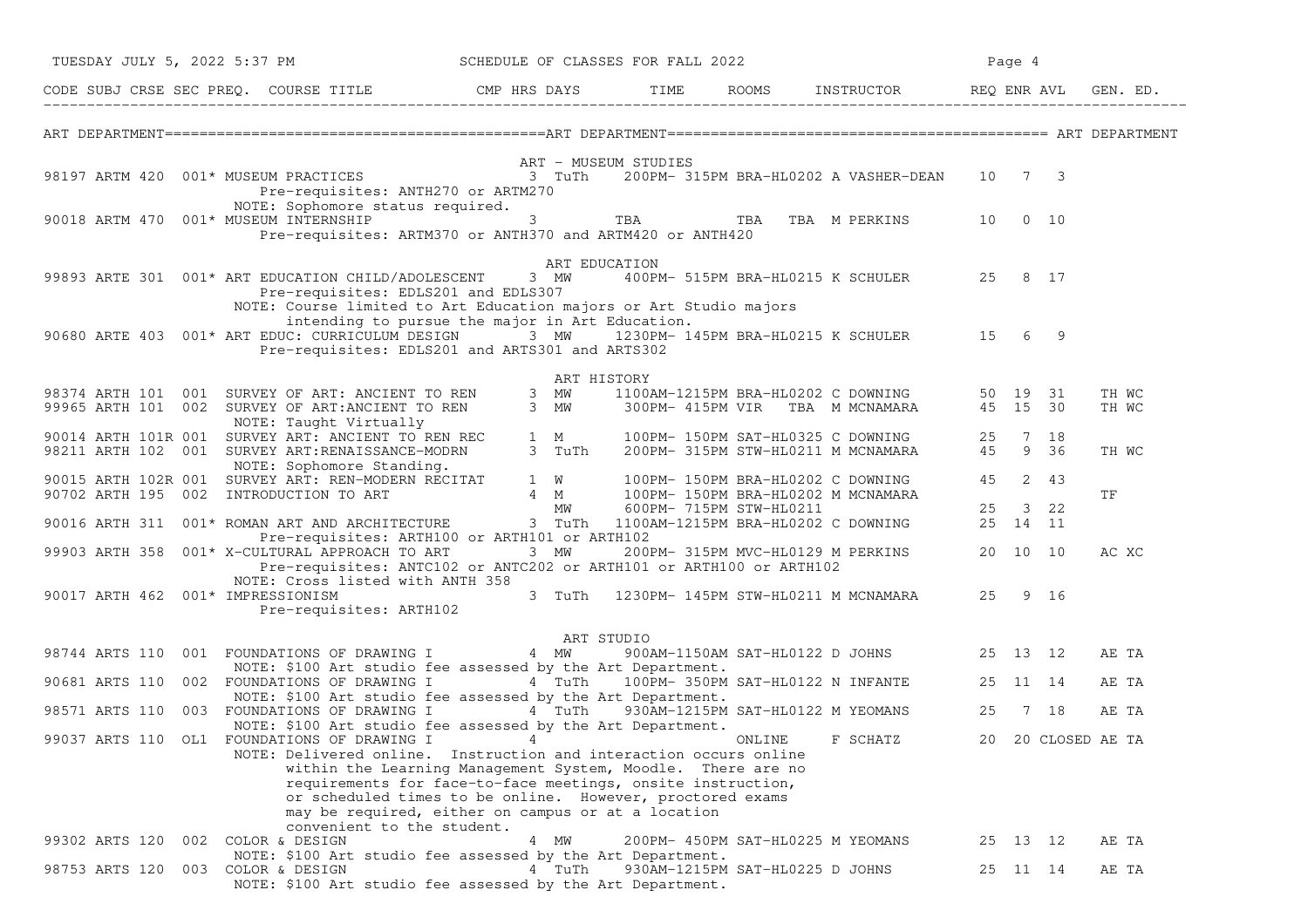| TUESDAY JULY 5, 2022 5:37 PM                                                                                                                                                                                                                                                                                                                                       | SCHEDULE OF CLASSES FOR FALL 2022            |                                |                                                  |   | Page 5 |              |          |
|--------------------------------------------------------------------------------------------------------------------------------------------------------------------------------------------------------------------------------------------------------------------------------------------------------------------------------------------------------------------|----------------------------------------------|--------------------------------|--------------------------------------------------|---|--------|--------------|----------|
| CODE SUBJ CRSE SEC PREQ. COURSE TITLE THE THE THE ROOMS INSTRUCTOR THE REQ ENR AVL                                                                                                                                                                                                                                                                                 |                                              |                                |                                                  |   |        |              | GEN. ED. |
| 99528 ARTS 120 OL1 COLOR & DESIGN 4<br>NOTE: Delivered online. Instruction and interaction occurs online<br>within the Learning Management System, Moodle. There are no<br>requirements for face-to-face meetings, onsite instruction<br>or scheduled times to be online. However, proctored exams<br>may be required either on campus or at a location convenient |                                              |                                | ONLINE M LEUTHOLD 25 21 4 AE TA                  |   |        |              |          |
| to the student.<br>98782 ARTS 130 001 THREE DIMENSIONAL DESIGN                                                                                                                                                                                                                                                                                                     | 4 MW                                         |                                | 515PM-805PM SAT-HL0121 L FAIR-SCHULZ 18 8 10     |   |        |              | AE TA    |
| NOTE: \$100 Art studio fee assessed by the Art Department.<br>90019 ARTS 130 002 THREE DIMENSIONAL DESIGN 4 MW 900AM-1150AM SAT-HL0121 E PAIGE 18 3 15                                                                                                                                                                                                             |                                              |                                |                                                  |   |        |              | AE TA    |
| NOTE: \$100 Art studio fee assessed by the Art Department.                                                                                                                                                                                                                                                                                                         |                                              |                                |                                                  |   |        |              |          |
| 90719 ARTS 145 001 GRAPHIC DESIGN FOR NON MAJORS 4 MW 900AM-1150AM KEL-HL0100 S NEAL 7 0 7<br>98689 ARTS 211 001* FOUNDATIONS OF DRAWING II 4 MW 200PM-450PM SAT-HL0122 D JOHNS 18 3 15<br>Pre-requisites: ARTS110                                                                                                                                                 |                                              |                                |                                                  |   |        |              | ΤA       |
| NOTE: \$100 Art studio fee assessed by the Art Department.<br>99272 ARTS 211 002* FOUNDATIONS OF DRAWING II 4 MW 900AM-1150AM SAT-HL0227 M YEOMANS<br>Pre-requisites: ARTS110<br>NOTE: \$100 course fee assessed by Art Department.                                                                                                                                |                                              |                                |                                                  | 6 |        | 6 CLOSED     |          |
| 98377 ARTS 312 001* DRAWING AND MIXED MEDIA I 4 MW 900AM-1150AM SAT-HL0227 M YEOMANS 12 6 6<br>Pre-requisites: ARTS211<br>NOTE: \$100 Art studio fee assessed by the Art Department.                                                                                                                                                                               |                                              |                                |                                                  |   |        |              |          |
| 98200 ARTS 319 001* GRAPHIC DESIGN & MEDIA ARTS I<br>Pre-requisites: ARTS110 and ARTS120<br>NOTE: \$100 Art studio fee assessed by the Art Department.                                                                                                                                                                                                             |                                              |                                | 4 MW 900AM-1150AM KEL-HL0100 S NEAL 18 12 6      |   |        |              |          |
| 99512 ARTS 320 001* TYPOGRAPHY<br>Pre-requisites: ARTS319<br>NOTE: \$100 Art studio fee assessed by the Art Department.                                                                                                                                                                                                                                            |                                              |                                | 4 TuTh 900AM-1150AM DUNNHL0116CS NEAL 10 7 3     |   |        |              |          |
| 98687 ARTS 321 001* @GRAPHIC DESIGN & MEDIA ART II 4 TuTh 900AM-1150AM KEL-HL0100 K MAHONEY 18 11 7                                                                                                                                                                                                                                                                |                                              |                                |                                                  |   |        |              |          |
| Pre-requisites: ARTS110 and ARTS120<br>NOTE: \$100 Art studio fee assessed by the Art Department.                                                                                                                                                                                                                                                                  |                                              |                                |                                                  |   |        |              |          |
| 98112 ARTS 330 001* PAINTING II<br>Pre-requisites: ARTS329                                                                                                                                                                                                                                                                                                         |                                              |                                | 4 MW 200PM-450PM BRA-HL0115 A SWARTELE 8 4 4     |   |        |              |          |
| NOTE: \$100 Art studio fee assessed by the Art Department.<br>98113 ARTS 339 001* PRINTMAKING I<br>Pre-requisites: ARTS110 and ARTS120                                                                                                                                                                                                                             |                                              |                                | 4 TuTh 900AM-1150AM BRA-HL0205 N INFANTE 18 11 7 |   |        |              |          |
| NOTE: \$100 Art studio fee assessed by the Art Department.<br>98389 ARTS 340 001* PRINTMAKING II<br>Pre-requisites: ARTS339                                                                                                                                                                                                                                        | 4 MW 900AM-1150AM BRA-HL0205 N INFANTE 8 3 5 |                                |                                                  |   |        |              |          |
| NOTE: \$100 Art studio fee assessed by the Art Department.<br>98703 ARTS 349 001* SCULPTURE I<br>Pre-requisites: ARTS110 and ARTS120 and ARTS130                                                                                                                                                                                                                   |                                              |                                | 4 TuTh 500PM-750PM BRA-HL0111 STAFF 18           |   | 4 14   |              |          |
| NOTE: \$100 Art studio fee assessed by the Art Department.<br>99443 ARTS 350 001* SCULPTURE II<br>Pre-requisites: ARTS349                                                                                                                                                                                                                                          | 4 TuTh                                       | 500PM- 750PM BRA-HL0111        | STAFF                                            | 8 | 1 7    |              |          |
| NOTE: \$100 Art studio fee assessed by the Art Department.<br>98114 ARTS 359 001* CERAMICS I<br>Pre-requisites: ARTS110 and ARTS120 and ARTS130                                                                                                                                                                                                                    | 4 TuTh                                       | 100PM- 350PM BRA-HL0107 R LOCY |                                                  |   |        | 10 10 CLOSED |          |
| NOTE: \$100 Art studio fee assessed by the Art Department.<br>99849 ARTS 360 001* CERAMICS II<br>Pre-requisites: ARTS359<br>NOTE: \$100 Art studio fee assessed by the Art Department.                                                                                                                                                                             | 4 TuTh                                       | 100PM- 350PM BRA-HL0107 R LOCY |                                                  | 3 |        | 3 CLOSED     |          |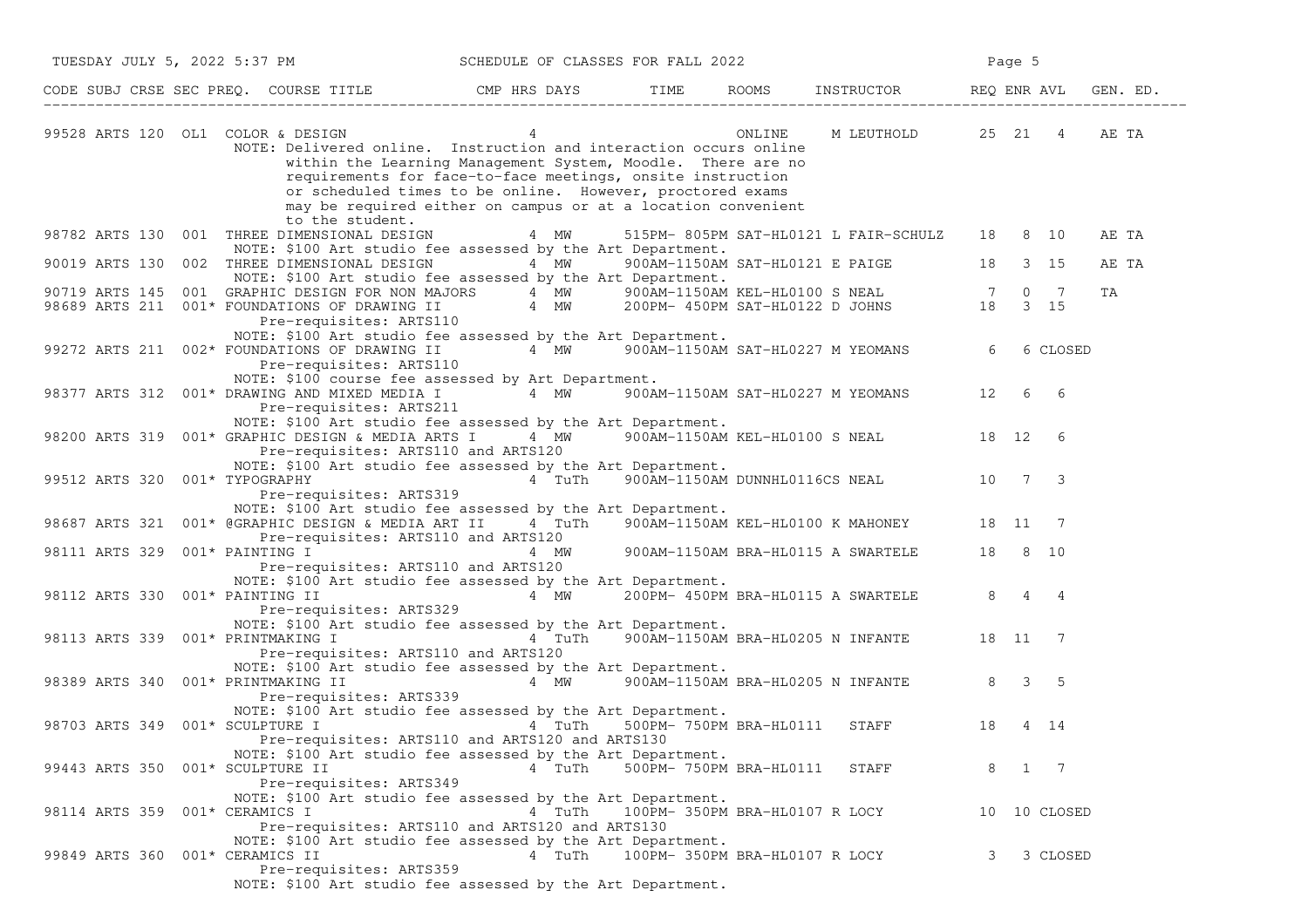| TUESDAY JULY 5, 2022 5:37 PM                                                                                                                                                                                                          |  | SCHEDULE OF CLASSES FOR FALL 2022                | Page 6                |
|---------------------------------------------------------------------------------------------------------------------------------------------------------------------------------------------------------------------------------------|--|--------------------------------------------------|-----------------------|
|                                                                                                                                                                                                                                       |  |                                                  |                       |
| 98261 ARTS 369 001* TIME BASED MEDIA 4 TuTh<br>Pre-requisites: ARTS110 and ARTS120                                                                                                                                                    |  | 200PM-450PM DUNNHL0116CK MAHONEY 18 4 14         |                       |
| NOTE: \$100 Art studio fee assessed by the Art Department.<br>98865 ARTS 379 001* PHOTOGRAPHY I $4 \text{ Tuth}$ 100PM-350PM KEL-HL0100 I BEERBOWER 16 10 6<br>Pre-requisites: ARTS110 and ARTS120                                    |  |                                                  |                       |
| NOTE: \$100 Art studio fee assessed by the Art Department.<br>99080 ARTS 379 HNR* PHOTOGRAPHY I - HONORS<br>Pre-requisites: ARTS110 and ARTS120<br>NOTE: \$100 Art studio fee assessed by the Art Department.<br>HONORS STUDENTS ONLY |  | 4 TuTh 100PM-350PM KEL-HL0100 I BEERBOWER 2 1 1  |                       |
| 90020 ARTS 380 001* PHOTOGRAPHY PROCESSES & TECHS<br>Pre-requisites: ARTS379                                                                                                                                                          |  | 4 MW 900AM-1150AM BRA-HL0203 I BEERBOWER 18 2 16 |                       |
| NOTE: \$100 Art studio fee assessed by the Art Department.                                                                                                                                                                            |  |                                                  |                       |
|                                                                                                                                                                                                                                       |  |                                                  |                       |
| 90677 ARTS 395 002 MURAL AND PUBLIC ART PROJECTS 4 TuTh 930AM-1215PM BRA-HL0115 A SWARTELE 15 5 10<br>98116 ARTS 431 001* PAINTING III: THEMATIC R&D 4 MW 200PM-450PM BRA-HL0101AA SWARTELE 6 3 3<br>Pre-requisites: ARTS330          |  |                                                  |                       |
| NOTE: \$100 Art studio fee assessed by the Art Department.<br>98117 ARTS 432 001* PAINTING IV                                                                                                                                         |  | 4 MW 200PM-450PM BRA-HL0101AA SWARTELE           | 4 0 4                 |
| Pre-requisites: ARTS431<br>NOTE: \$100 Art studio fee assessed by the Art Department.<br>98390 ARTS 441 001* PRINTMAKING III<br>Pre-requisites: ARTS340                                                                               |  | 4 MW 900AM-1150AM BRA-HL0205 N INFANTE 5 1 4     |                       |
| NOTE: \$100 Art studio fee assessed by the Art Department.<br>98407 ARTS 442 001* PRINTMAKING IV<br>Pre-requisites: ARTS441                                                                                                           |  | 4 MW 900AM-1150AM BRA-HL0205 N INFANTE           | $5 \t 0 \t 5$         |
| NOTE: \$100 Art studio fee assessed by the Art Department.<br>99444 ARTS 451 001* SCULPTURE III<br>Pre-requisites: ARTS350                                                                                                            |  | 4 TuTh 500PM-750PM BRA-HL0111 STAFF              | $5 \t1 \t4$           |
| NOTE: \$100 Art studio fee assessed by the Art Department.<br>99445 ARTS 452 001* SCULPTURE IV<br>Pre-requisites: ARTS451                                                                                                             |  | 4 TuTh 500PM-750PM BRA-HL0111 STAFF              | $5 \t 0 \t 5$         |
| NOTE: \$100 Art studio fee assessed by the Art Department.<br>99850 ARTS 461 001* CERAMICS III<br>Pre-requisites: ARTS360                                                                                                             |  | 4 TuTh 100PM-350PM BRA-HL0107 R LOCY             | $3 \qquad 1 \qquad 2$ |
| NOTE: \$100 Art studio fee assessed by the Art Department.<br>99851 ARTS 462 001* CERAMICS IV<br>Pre-requisites: ARTS461                                                                                                              |  | 4 TuTh 100PM-350PM BRA-HL0107 R LOCY 2           | 2 CLOSED              |
| NOTE: \$100 Art studio fee assessed by the Art Department.<br>98628 ARTS 469 001* @ILLUSTRATION AND IMAGING 4 MW 200PM- 450PM DUNNHL0116CS NEAL 18 6 12<br>Pre-requisites: ARTS319                                                    |  |                                                  |                       |
| NOTE: \$100 Art studio fee assessed by the Art Department.<br>90683 ARTS 491 001 SENIOR ARTS THESIS 3 F 1200PM-1250PM BRA-HL0203 I BEERBOWER 10 0 10<br>NOTE: Senior BFA Graphic Design & New Media<br>and Visual Arts students only. |  |                                                  |                       |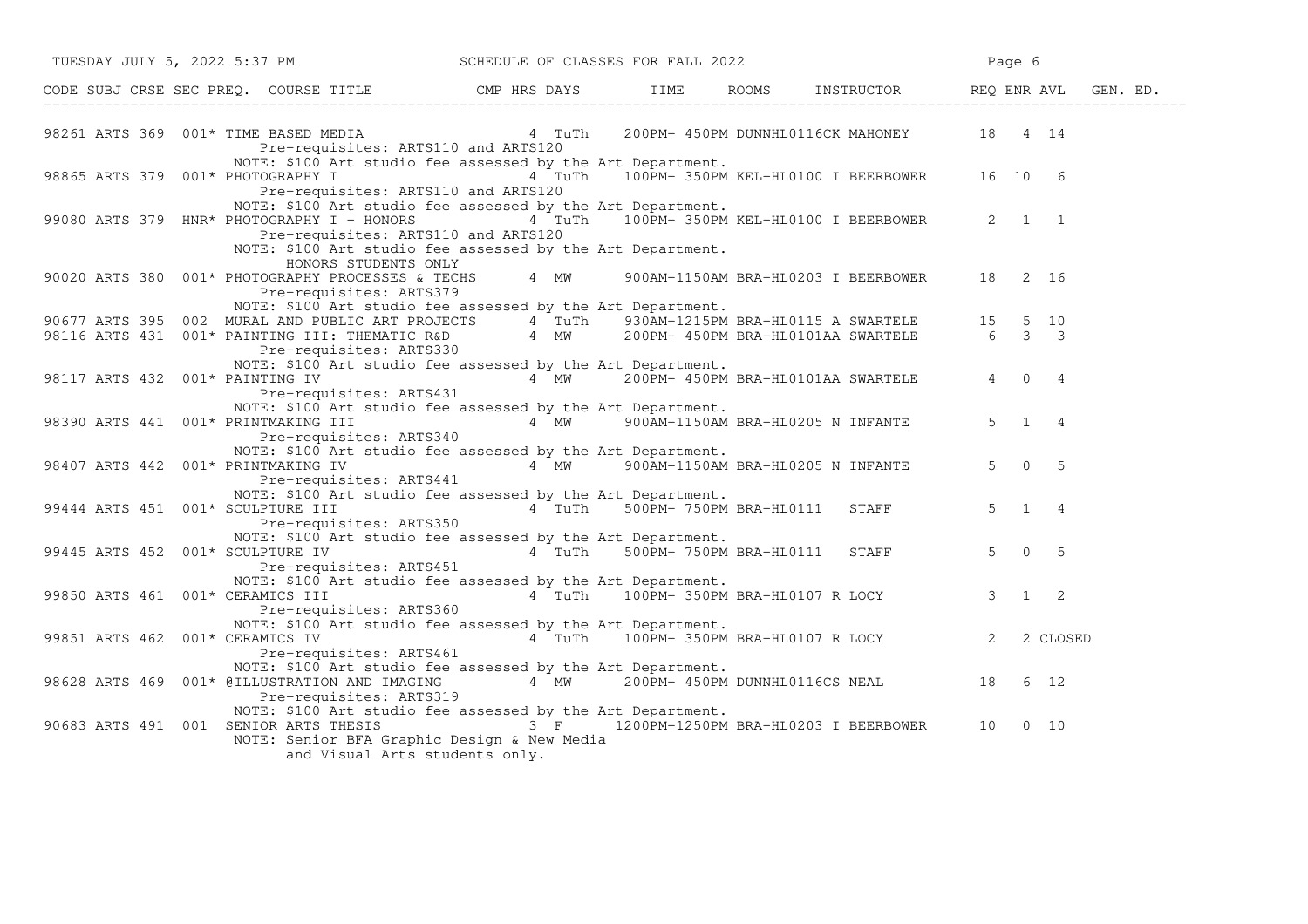| TUESDAY JULY 5, 2022 5:37 PM         |     |                                                                                                                                                                                                                       |                | SCHEDULE OF CLASSES FOR FALL 2022 |                                                                      |       | Page 7              |                |             |
|--------------------------------------|-----|-----------------------------------------------------------------------------------------------------------------------------------------------------------------------------------------------------------------------|----------------|-----------------------------------|----------------------------------------------------------------------|-------|---------------------|----------------|-------------|
|                                      |     | CODE SUBJ CRSE SEC PREQ. COURSE TITLE THE ROOMS INSTRUCTOR REQ ENR AVL GEN. ED.                                                                                                                                       |                |                                   |                                                                      |       |                     |                |             |
|                                      |     |                                                                                                                                                                                                                       |                |                                   |                                                                      |       |                     |                |             |
|                                      |     | 99668 BIOL 105 001 INTRODUCTION TO HUMAN GENETICS 3 MWF                                                                                                                                                               | <b>BIOLOGY</b> |                                   | 1100AM-1150AM KEL-HL0104 J TRYBULA 40 25 15                          |       |                     |                | NW SB       |
|                                      |     | NOTE: Counts towards Women and Gender Studies.<br>Must take lecture and lab to receive NW credit.                                                                                                                     |                |                                   |                                                                      |       |                     |                |             |
|                                      |     | 90710 BIOL 105 002 INTRO TO HUMAN GENETICS-LAB 1 Th<br>NOTE: Counts towards Women and Gender Studies.<br>Must take lecture and lab to receive NW credit.                                                              |                |                                   | 200PM- 350PM STW-HL0214 R EWY 15                                     |       | 6                   | 9              | LB NW SB    |
| 90718 BIOL 105 003                   |     | INTRO TO HUMAN GENETICS-LAB 1 W<br>NOTE: Counts towards Women and Gender Studies.                                                                                                                                     |                |                                   | 200PM- 350PM STW-HL0214 J TRYBULA 15                                 |       |                     | 4 11           | LB NW SB    |
| 98784 BIOL 125                       | 001 | Must take lecture and lab to receive NW credit.<br>BIOLOGICAL CONCEPTS-LAB<br>NOTE: Lecture required.                                                                                                                 |                |                                   | 1 M 100PM-250PM STW-HL0218 P BURDICK 15 8 7                          |       |                     |                | LB NW SB    |
|                                      |     | \$25 lab fee assessed by Biology Department.<br>Childhood/Early Childhood Education majors only.<br>98785 BIOL 125 002 BIOLOGICAL CONCEPTS-LAB 1 W 100PM-250PM STW-HL0218 P BURDICK 15 9 6<br>NOTE: Lecture required. |                |                                   |                                                                      |       |                     |                | LB NW SB    |
|                                      |     | \$25 lab fee assessed by Biology Department.<br>Childhood/Early Childhood Education majors only.<br>98783 BIOL 125 003 BIOLOGICAL CONCEPTS-LEC 3 MWF 1200PM-1250PM KEL-HL0106 P BURDICK                               |                |                                   |                                                                      |       | 60 16 44            |                | NW SB       |
|                                      |     | NOTE: Lab required.<br>Childhood/Early Childhood Education majors only.                                                                                                                                               |                |                                   |                                                                      |       |                     |                |             |
| 99304 BIOL 151                       | 001 | GEN BIO: CELLS & GENETICS -LEC 3 MWF<br>NOTE: Lab Required                                                                                                                                                            |                |                                   | 100PM- 150PM KEL-HL0103 R EWY                                        |       | 60 23 37            |                | SB          |
| 99446 BIOL 151                       |     | 002 GEN BIO: CELLS & GENETICS-LAB 1 M<br>NOTE: Lecture Required. \$25 lab fee assessed by Biology.                                                                                                                    |                |                                   | 200PM- 450PM STW-HL0217 L RHOADS                                     | 16    | 9                   | $\overline{7}$ | LB SB       |
|                                      |     | 99448 BIOL 151 003 GEN BIO: CELLS & GENETICS-LAB 1 Tu<br>NOTE: Lecture Required. \$25 lab fee assessed by Biology.                                                                                                    |                |                                   | 100PM- 350PM STW-HL0217 R EWY                                        | 16 12 |                     | $\overline{4}$ | LB SB       |
| 99098 BIOL 152<br>99100 BIOL 152 007 |     | 001 GEN BIO: ORGANISMS & ECOLO-LEC 3 MWF<br>NOTE: Lab required.<br>GEN BIO: ORGANISMS & ECOLO-LAB 1 W                                                                                                                 |                |                                   | 900AM- 950AM KEL-HL0105 W CONLEY<br>200PM- 450PM STW-HL0217 W CONLEY |       | 60 24 36<br>16 6 10 |                | SB<br>LB SB |
|                                      |     | NOTE: Lecture required. \$25 lab fee assessed by Biology<br>Department.                                                                                                                                               |                |                                   |                                                                      |       |                     |                |             |
| 99102 BIOL 152 010                   |     | GEN BIO: ORGANISMS & ECOLO-LAB 1 Th<br>NOTE: Lecture required. \$25 lab fee assessed by Biology<br>Department.                                                                                                        |                |                                   | 100PM- 350PM STW-HL0217 W CONLEY                                     | 16    |                     | 9 7            | LB SB       |
| 99269 BIOL 152 04Z                   |     | GEN BIO: ORGANISMS & ECOLO-LAB 1 Th<br>NOTE: Lecture required. \$25 lab fee assessed by Biology<br>Department.                                                                                                        |                |                                   | 900AM-1150AM STW-HL0217 J TRYBULA                                    | 16    |                     | 9 7            | LB SB       |
| 98402 BIOL 300                       |     | 001* ECOLOGY-LEC<br>Pre-requisites: BIOL125 or BIOL151 and BIOL152<br>NOTE: Counts for Environmental Studies major/minor.                                                                                             | 3 MWF          |                                   | 900AM- 950AM KEL-HL0103 R SNYDER                                     |       | 50 23 27            |                | SB          |
| 98424 BIOL 300 002* ECOLOGY-LAB      |     | Pre-requisites: BIOL125 or BIOL151 and BIOL152<br>NOTE: \$25 lab fee assessed by Biology Department.                                                                                                                  | 1 M            |                                   | 200PM- 450PM DUNNHL0116BR SNYDER                                     |       | 11 10 1             |                | LB SB       |
| 98425 BIOL 300                       |     | 004* ECOLOGY-LAB<br>Pre-requisites: BIOL125 or BIOL151 and BIOL152<br>NOTE: \$25.00 Lab Fee assessed by Biology Department.                                                                                           | 1 Th           |                                   | 200PM- 450PM DUNNHL0116BB AMULIKE                                    | 11    | $5 -$               | -6             | LB SB       |
|                                      |     | 90021 BIOL 304 001* SUSTAINABLE AGRICULTURE-LEC<br>Pre-requisites: BIOL125 or BIOL151 or BIOL152 or BIOL100 or ENVR110<br>NOTE: Cross listed with ENVR 304                                                            | 3 TuTh         |                                   | 930AM-1045AM FLG-HL0240 K CLEARY                                     |       | 20 10 10            |                |             |
|                                      |     | 90022 BIOL 304 002* SUSTAINABLE AGRICULTURE-LAB                                                                                                                                                                       | 1 TuTh         |                                   | 1100AM-1230PM STW-HL0205 R BOWDISH                                   | 20    |                     | 9 11           |             |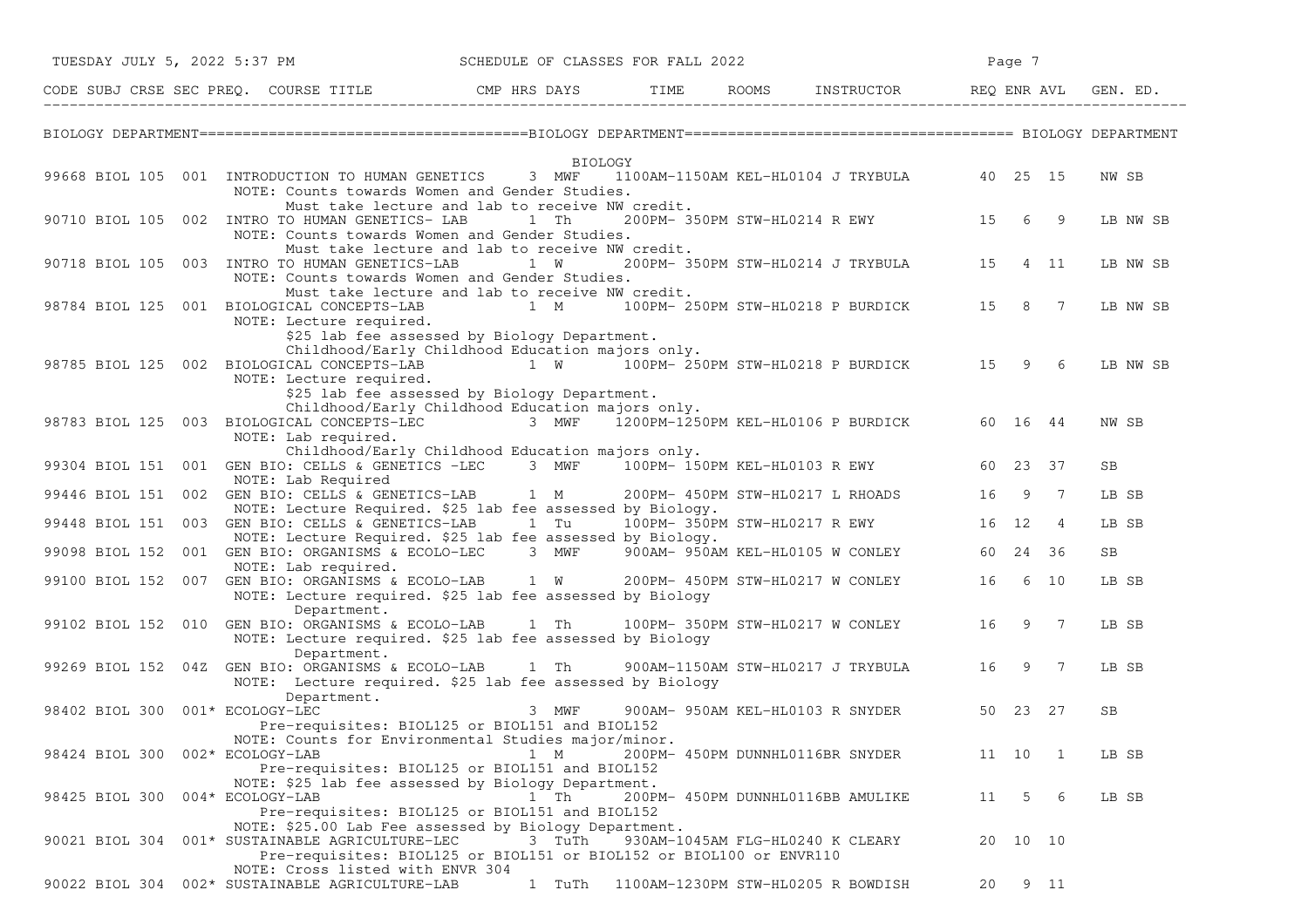| TUESDAY JULY 5, 2022 5:37 PM SCHEDULE OF CLASSES FOR FALL 2022                                              |                                                                                                                                                                                                                                                              |         |                                    |                                  |                                                  |     | Page 8 |                 |           |
|-------------------------------------------------------------------------------------------------------------|--------------------------------------------------------------------------------------------------------------------------------------------------------------------------------------------------------------------------------------------------------------|---------|------------------------------------|----------------------------------|--------------------------------------------------|-----|--------|-----------------|-----------|
|                                                                                                             |                                                                                                                                                                                                                                                              |         |                                    |                                  |                                                  |     |        |                 |           |
|                                                                                                             | Pre-requisites: BIOL125 or BIOL151 or BIOL152 or BIOL100 or ENVR110<br>NOTE: Cross listed with ENVR 304<br>Taught in Wiser Center                                                                                                                            |         |                                    |                                  |                                                  |     |        |                 |           |
| 90024 BIOL 312 001* INSECT ECOLOGY-LEC                                                                      | Pre-requisites: BIOL125 or BIOL151 and BIOL152<br>NOTE: Lab Required                                                                                                                                                                                         |         |                                    |                                  | 3 MWF 100PM-150PM TIM-HL0131 R SNYDER 24 12 12   |     |        |                 |           |
| 90025 BIOL 312 002* INSECT ECOLOGY-LAB                                                                      | Pre-requisites: BIOL125 or BIOL151 and BIOL152<br>NOTE: Lecture Required. \$25 lab fee assessed by the Bio Dept.                                                                                                                                             |         |                                    |                                  | 1 W 200PM-450PM STW-HL0213 G PLAGUE 24 10 14     |     |        |                 |           |
| 90514 BIOL 319 001* EVOLUTIONARY BIOLOGY 3 TuTh 1100AM-1215PM FLG-HL0164 W CONLEY 25 8 17                   | Pre-requisites: BIOL125 or BIOL151 and BIOL152                                                                                                                                                                                                               |         |                                    |                                  |                                                  |     |        |                 |           |
| 99670 BIOL 334 001* BIOLOGY OF WOODY PLANTS-LEC 2 MW 1100AM-1150AM STW-HL0103 G JOHNSON 20 7 13             | Pre-requisites: BIOL125 or BIOL151 and BIOL152                                                                                                                                                                                                               |         |                                    |                                  |                                                  |     |        |                 |           |
| 99671 BIOL 334 002* BIOLOGY OF WOODY PLANTS-LAB 1 Tu 200PM-450PM STW-HL0103 G JOHNSON 20 7 13               | Pre-requisites: BIOL125 or BIOL151 and BIOL152                                                                                                                                                                                                               |         |                                    |                                  |                                                  |     |        |                 |           |
| 98692 BIOL 401 001* ADV EXERCISE PHYSIOLOGY-LEC 3 TuTh 930AM-1045AM STW-HL0103 J SCHREER 20 14 6            | NOTE: \$25 lab fee assessed by the Bio Dept.<br>Pre-requisites: BIOL151 and BIOL152 or BIOL125                                                                                                                                                               |         |                                    |                                  |                                                  |     |        |                 |           |
| 98693 BIOL 401 002* ADV EXERCISE PHYSIOLOGY-LAB 1 M 200PM- 450PM STW-HL0221 J SCHREER 18 13 5               | NOTE: Lab required.<br>Pre-requisites: BIOL151 and BIOL152 or BIOL125<br>NOTE: Lecture required. \$25 lab fee assessed by                                                                                                                                    |         |                                    |                                  |                                                  |     |        |                 | LB        |
| 98555 BIOL 403 001* HUMAN ANATOMY&PHYSIOLOGY 1-LEC 3 TuTh 1100AM-1215PM STW-HL0211 J SCHREER 35 26 9        | Biology Department.<br>Pre-requisites: BIOL151 and BIOL152 or BIOL125                                                                                                                                                                                        |         |                                    |                                  |                                                  |     |        |                 | <b>SB</b> |
| 98556 BIOL 403 002* HUMAN ANATOMY&PHYSIOLOGY 1-LAB 1 Tu 200PM-450PM STW-HL0221 J SCHREER 16 16 CLOSED LB SB | NOTE: Lab required. Minimum requirement of Junior standing.<br>Pre-requisites: BIOL125 or BIOL151 and BIOL152<br>NOTE: Lecture required. Minimum requirement of Junior Standing.                                                                             |         |                                    |                                  |                                                  |     |        |                 |           |
| 98682 BIOL 403 003* HUMAN ANAT & PHYSIOLOGY 1-LAB 1 Th                                                      | \$25.00 Lab Fee assessed by Biology Department.<br>Pre-requisites: BIOL151 and BIOL152 or BIOL125<br>NOTE: Lecture Required. Minimum requirement of Junion standing.                                                                                         |         |                                    |                                  | 200PM- 450PM STW-HL0221 J SCHREER 16 9 7         |     |        |                 |           |
| 98403 BIOL 407 001* CELL PHYSIOLOGY-LEC                                                                     | \$25 Lab Fee assessed by Biology Department.<br>Pre-requisites: BIOL125 or BIOL151 and BIOL152 and CHEM106                                                                                                                                                   |         |                                    |                                  | 3 TuTh 1100AM-1215PM TIM-HL0131 L RHOADS 20 7 13 |     |        |                 |           |
| 98404 BIOL 407 002* CELL PHYSIOLOGY-LAB 1 Tu 200PM-450PM STW-HL0214 L RHOADS 20 6 14                        | NOTE: Lab required. Minimum requirement of Junior standing.<br>Pre-requisites: BIOL125 or BIOL151 and BIOL152 and CHEM106<br>NOTE: Lecture required. Minimum requirement of Junior standing.<br>\$25.00 Lab fee assessed by Biology Department.              |         |                                    |                                  |                                                  |     |        |                 | LB        |
| 90026 BIOL 426 001* IMMUNOBIOLOGY 6.15 (3 TuTh 530AM-1045AM STW-HL0211 L RHOADS 25 15 10                    | Pre-requisites: BIOL125 or BIOL151 and BIOL152 and CHEM341                                                                                                                                                                                                   |         |                                    |                                  |                                                  |     |        |                 |           |
| 98857 BIOL 475 001 BIOLOGY LABORATORY TECHNIQUES                                                            | NOTE: Instructor permission required.                                                                                                                                                                                                                        | $1 - 2$ | TBA                                | TBA                              | TBA G JOHNSON                                    | 8   | 2      | 6               |           |
| 98954 BIOL 483 001* CURRENT TOPICS IN BIOLOGY-REC                                                           | Pre-requisites: BIOL125 or BIOL151 and BIOL152<br>NOTE: The evolution of Deviant Behaviors in Nature.<br>A minimum of junior standing required.<br>Must have successfully completed an FS course.<br>Only one current topics will count towards your Biology | 3 Tu    |                                    | 500PM- 750PM STW-HL0103 G PLAGUE |                                                  |     |        | 15 15 CLOSED SI |           |
| 98489 BIOL 483 003* CURRENT TOPICS IN BIOLOGY                                                               | (BA or BS) degree requirements.                                                                                                                                                                                                                              | 1 W     | 1200PM-1250PM KEL-HL0105 G JOHNSON |                                  |                                                  | 100 |        | 0 100           | SI        |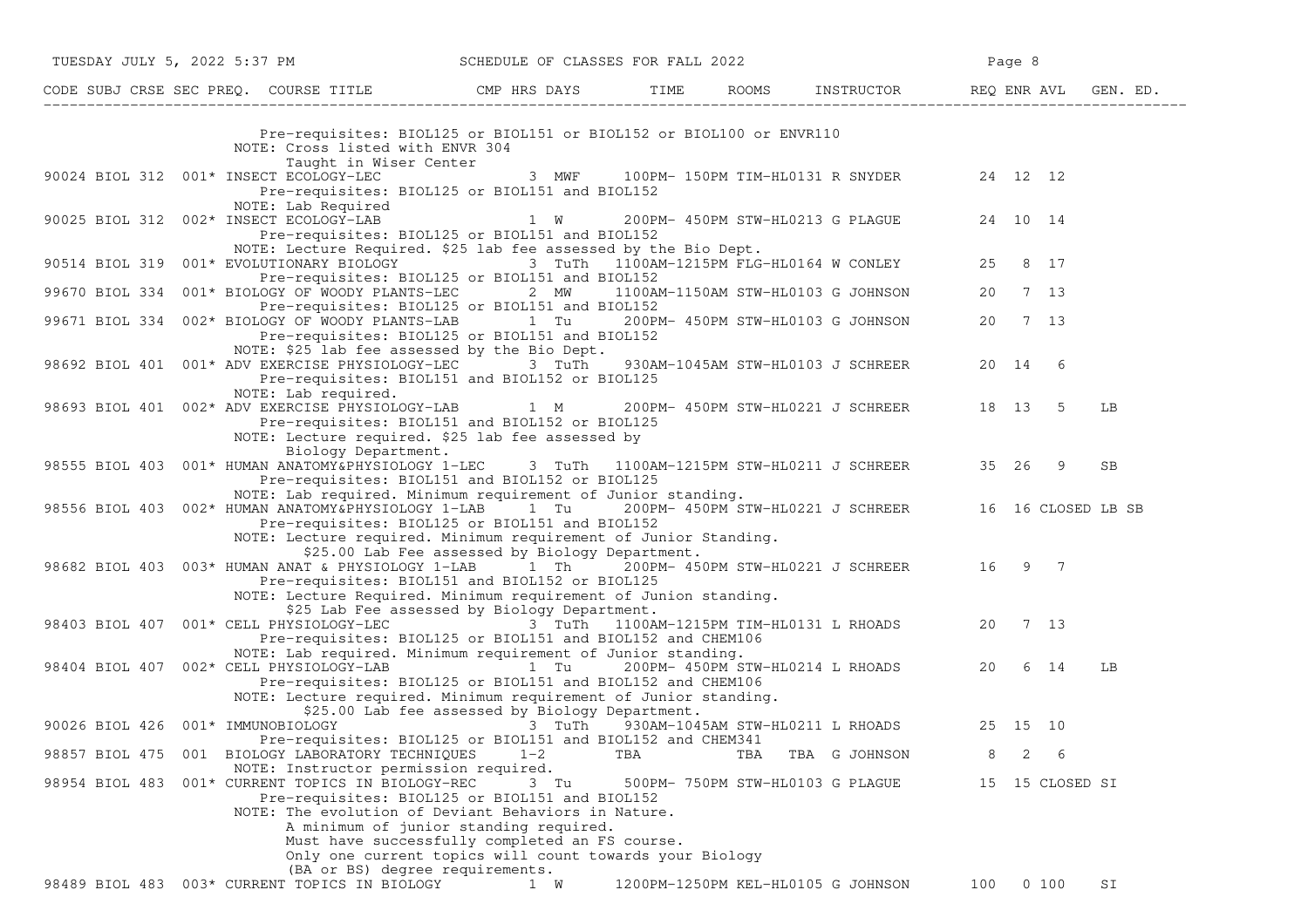| TUESDAY JULY 5, 2022 5:37 PM                                                                        | SCHEDULE OF CLASSES FOR FALL 2022                                     |                    |     |                                                           |    | Page 9               |  |
|-----------------------------------------------------------------------------------------------------|-----------------------------------------------------------------------|--------------------|-----|-----------------------------------------------------------|----|----------------------|--|
| CODE SUBJ CRSE SEC PREQ. COURSE TITLE TITLE CMP HRS DAYS TIME ROOMS INSTRUCTOR REQ ENR AVL GEN. ED. |                                                                       |                    |     |                                                           |    |                      |  |
|                                                                                                     | NOTE: Instructor permission required. Minimum of Junior standing      |                    |     |                                                           |    |                      |  |
|                                                                                                     | required. Must have successfully completed an FS course.              |                    |     |                                                           |    |                      |  |
|                                                                                                     | Only one Current Topics will count woard your Biology (BA             |                    |     |                                                           |    |                      |  |
|                                                                                                     | or BS) degree requirements.                                           |                    |     |                                                           |    |                      |  |
| 98188 BIOL 485 001 RESEARCH IN BIOLOGY 1-3                                                          |                                                                       | TBA                |     | TBA TBA G JOHNSON                                         |    | 6 1<br>-5            |  |
|                                                                                                     | NOTE: Instructor permission required. VARIABLE CREDIT 1-3 HOURS.      |                    |     |                                                           |    |                      |  |
|                                                                                                     | Contact Registrar's Office to adjust credit hours.                    |                    |     |                                                           |    |                      |  |
| RESEARCH IN BIOLOGY 1-3<br>98189 BIOL 485<br>002                                                    |                                                                       | TBA                |     | TBA TBA J SCHREER                                         |    | $6 \quad 1$<br>-5    |  |
|                                                                                                     | NOTE: Instructor permission required. VARIABLE CREDIT HOURS 1-3.      |                    |     |                                                           |    |                      |  |
|                                                                                                     | Contact Registrar's Office to adjust credit hours.                    |                    |     |                                                           |    |                      |  |
| RESEARCH IN BIOLOGY 1-3<br>98190 BIOL 485 003                                                       |                                                                       | TBA                |     | TBA TBA L RHOADS                                          | 6  | $\overline{0}$<br>-6 |  |
|                                                                                                     | NOTE: Instructor permission required. Variable credit hours $(1-3)$ . |                    |     |                                                           |    |                      |  |
| 90028 BIOL 485                                                                                      |                                                                       |                    |     |                                                           |    | 6                    |  |
| 98191 BIOL 485                                                                                      |                                                                       |                    |     | TBA TBA BAMULIKE 6 0<br>TBA TBA REWY 6 0<br>TBA TBA R EWY |    | 6                    |  |
|                                                                                                     | NOTE: Instructor permission required. VARIABLE CREDIT HOURS.          |                    |     |                                                           |    |                      |  |
|                                                                                                     | Contact Registrar's Office to adjust credit hours.                    |                    |     |                                                           |    |                      |  |
| RESEARCH IN BIOLOGY 1-3<br>98192 BIOL 485 006                                                       |                                                                       | TBA                |     | TBA TBA W CONLEY                                          | 6  | $\overline{0}$<br>6  |  |
|                                                                                                     | NOTE: Instructor permission required. VARIABLE CREDIT HOURS.          |                    |     |                                                           |    |                      |  |
|                                                                                                     | Contact Registrar's Office to adjust credit hours.                    |                    |     |                                                           |    |                      |  |
| RESEARCH IN BIOLOGY<br>98203 BIOL 485 007                                                           | $1-3$                                                                 | TBA                | TBA | TBA J TRYBULA                                             | 10 | $0\quad 10$          |  |
|                                                                                                     | NOTE: Instructor permission required. VARIABLE CREDIT HOURS.          |                    |     |                                                           |    |                      |  |
|                                                                                                     | Contact Registrar's Office to adjust credit hours.                    |                    |     |                                                           |    |                      |  |
| RESEARCH IN BIOLOGY<br>98477 BIOL 485 008                                                           | $1-3$                                                                 | TBA                | TBA | TBA G PLAGUE 6 0                                          |    | -6                   |  |
|                                                                                                     | NOTE: Instructor permission required. VARIABLE CREDI 1-3 HOURS.       |                    |     |                                                           |    |                      |  |
|                                                                                                     | Contact Registrar's Office to adjust credit hours.                    |                    |     |                                                           |    |                      |  |
| RESEARCH IN BIOLOGY 1-3<br>98434 BIOL 485 009                                                       |                                                                       | TBA                | TBA | TBA R SNYDER                                              | 6  | $\bigcirc$<br>-6     |  |
|                                                                                                     | NOTE: Instructor permission required. VARIABLE CREDIT 1-3 HOURS.      |                    |     |                                                           |    |                      |  |
|                                                                                                     | Contact Registrar's Office to adjust credit hours.                    |                    |     |                                                           |    |                      |  |
| RESEARCH IN BIOLOGY 1-3<br>98683 BIOL 485 010                                                       |                                                                       | TBA                |     | TBA TBA S SIRSAT                                          |    | 6 0<br>-6            |  |
| NOTE: Instructor permission required.                                                               |                                                                       |                    |     |                                                           |    |                      |  |
|                                                                                                     | Variable credit 1-3 hours. Contact Registrar's Office to              |                    |     |                                                           |    |                      |  |
| adjust credit hours.                                                                                |                                                                       |                    |     |                                                           |    |                      |  |
| 98892 BIOL 485 011 RESEARCH IN BIOLOGY                                                              | $1 - 3$                                                               | TBA                |     | TBA TBA R BOWDISH                                         |    | 6 0<br>-6            |  |
| 90762 BIOL 498 001 HUMAN GENETICS DISEASES                                                          | $\overline{\phantom{a}}$ 3                                            | TBA <b>TRANGER</b> |     | TBA TBA J TRYBULA                                         |    | 0 1 CLOSED WI        |  |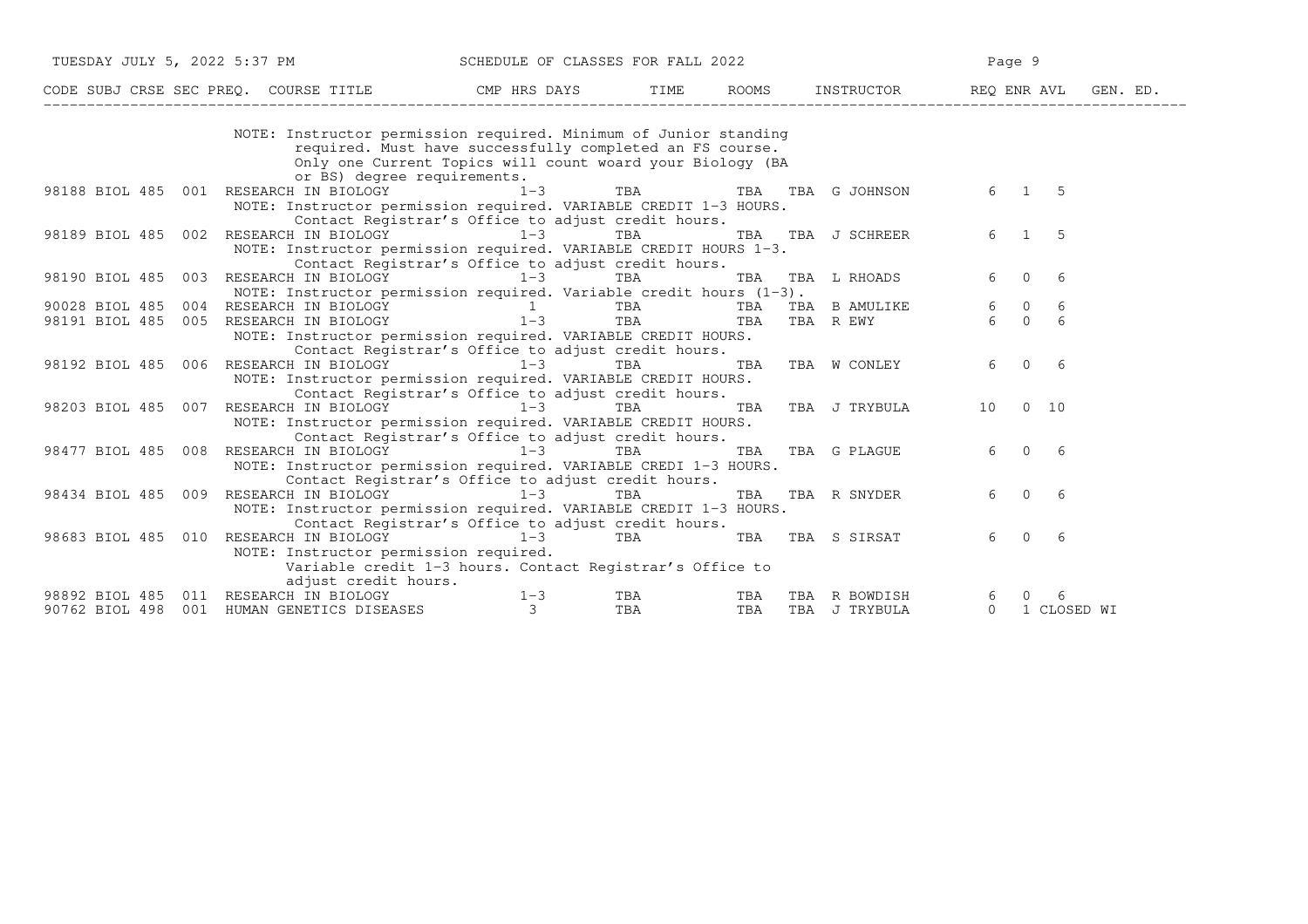| TUESDAY JULY 5, 2022 5:37 PM<br>SCHEDULE OF CLASSES FOR FALL 2022 |     |                                                                                                                                                                                                                                                                                                                                                                                                     |   |                  |                             |        | Page 10                                                                 |          |          |                     |          |
|-------------------------------------------------------------------|-----|-----------------------------------------------------------------------------------------------------------------------------------------------------------------------------------------------------------------------------------------------------------------------------------------------------------------------------------------------------------------------------------------------------|---|------------------|-----------------------------|--------|-------------------------------------------------------------------------|----------|----------|---------------------|----------|
|                                                                   |     |                                                                                                                                                                                                                                                                                                                                                                                                     |   |                  |                             |        |                                                                         |          |          |                     | GEN. ED. |
|                                                                   |     |                                                                                                                                                                                                                                                                                                                                                                                                     |   |                  |                             |        |                                                                         |          |          |                     |          |
|                                                                   |     | 98360 ACCT 201 001 @PRINCIPLES OF ACCOUNTING I<br>NOTE: Sophomore standing strongly recommended.                                                                                                                                                                                                                                                                                                    |   | 3 MWF            | BUSINESS ADMIN - ACCOUNTING |        | 900AM- 950AM DUNNHL0210 N SAMUELS                                       |          | 30 10 20 |                     |          |
|                                                                   |     | 98361 ACCT 201 002 @PRINCIPLES OF ACCOUNTING I<br>NOTE: Sophomore standing strongly recommended.                                                                                                                                                                                                                                                                                                    |   | 3 MWF            |                             |        | 1000AM-1050AM DUNNHL0210 N SAMUELS                                      |          | 30 18 12 |                     |          |
| 98356 ACCT 202                                                    |     | 99993 ACCT 201R 001 FINANCIAL ACCOUNTING RECITATIO<br>002* @PRINCIPLES OF ACCOUNTING II<br>Pre-requisites: ACCT201                                                                                                                                                                                                                                                                                  |   | $1$ Tu<br>3 TuTh |                             |        | 1100AM-1215PM DUNNHL0208 N SAMUELS<br>200PM- 315PM DUNNHL0210 C HAIFLEY | 30<br>30 | 20 10    | 2 28                |          |
|                                                                   |     | 90248 ACCT 203 001 @SURVEY OF ACCOUNTING<br>99994 ACCT 301 001* @INTERMEDIATE ACCOUNTING I<br>Pre-requisites: ACCT202                                                                                                                                                                                                                                                                               |   | 3 TuTh<br>3 MW   |                             |        | 1230PM- 145PM DUNNHL0208 C HAIFLEY<br>200PM- 315PM DUNNHL0204 C HAIFLEY | 30<br>30 |          | $0\quad 30$<br>7 23 |          |
| 99996 ACCT 360                                                    |     | 001* @FEDERAL INDIVIDUAL TAXATION<br>Pre-requisites: ACCT202                                                                                                                                                                                                                                                                                                                                        |   | 3 MWF            |                             |        | 100PM- 150PM DUNNHL0206 N SAMUELS                                       | 30       |          | 4 26                |          |
| 99998 ACCT 450                                                    |     | 001* @FRAUD EXAMINATION<br>Pre-requisites: ACCT202                                                                                                                                                                                                                                                                                                                                                  |   | 3 TuTh           |                             |        | 930AM-1045AM DUNNHL0208 C HAIFLEY                                       | 30       |          | 7 23                |          |
|                                                                   |     |                                                                                                                                                                                                                                                                                                                                                                                                     |   |                  | BUSINESS ADMIN - FINANCE    |        |                                                                         |          |          |                     |          |
| 98557 FINA 301                                                    |     | $001*$ FINANCE<br>Pre-requisites: ACCT202 and MATH125 or STAT100 or CIS125                                                                                                                                                                                                                                                                                                                          |   | 3 TuTh           |                             |        | 1100AM-1215PM DUNNHL0202 J TIMMERMAN                                    | 30       |          | 8 22                |          |
| 99092 FINA 301 OL1* FINANCE                                       |     | Pre-requisites: ACCT202 and MATH125 or STAT100 or CIS125                                                                                                                                                                                                                                                                                                                                            |   | 3                |                             | ONLINE | J TIMMERMAN                                                             |          | 30 14 16 |                     |          |
|                                                                   |     | NOTE: Delivered online. Instruction and interaction occurs online<br>within the Learning Management System, Moodle. There are no<br>requirements for face-to-face meetings, onsite instruction,<br>or scheduled times to be online. However, proctored exams<br>may be required, either on campus or at a location<br>convenient to the student.<br>98474 FINA 410 001* INVEST & PORTFOLIO ANALYSIS |   | 3 TuTh           |                             |        | 200PM- 315PM DUNNHL0202 J TIMMERMAN                                     |          | 30 10 20 |                     |          |
|                                                                   |     | Pre-requisites: FINA301                                                                                                                                                                                                                                                                                                                                                                             |   |                  |                             |        |                                                                         |          |          |                     |          |
| 99729 MGMT 203 001                                                |     | @INTRO TO SPORTS MANAGEMENT                                                                                                                                                                                                                                                                                                                                                                         |   | 3 TuTh           | BUSINESS ADMIN - MANAGEMENT |        | 930AM-1035AM MAX-HLG104 C BERNARD                                       |          | 30 11 19 |                     |          |
| 90698 MGMT 250 001                                                |     | BUS. PRINCIPLES & PROFESSIONAL                                                                                                                                                                                                                                                                                                                                                                      |   | 3 TuTh           |                             |        | 200PM- 315PM DUNNHL0206 E PORTUGAL                                      |          | 30 1 29  |                     |          |
| 98428 MGMT 301 001                                                |     | @PRINCIPLES OF MANAGEMENT<br>NOTE: Minimum requirement of<br>Sophomore standing.                                                                                                                                                                                                                                                                                                                    |   | 3 TuTh           |                             |        | 930AM-1045AM DUNNHL0202 J TIMMERMAN                                     |          | 22 12 10 |                     | SI       |
| 98558 MGMT 301                                                    | 002 | @PRINCIPLES OF MANAGEMENT                                                                                                                                                                                                                                                                                                                                                                           |   | 3 TuTh           |                             |        | 1100AM-1215PM DUNNHL0206 G GARDNER                                      | 22       |          | 5 17                | SΙ       |
| 98559 MGMT 301                                                    |     | NOTE: Minimum requirement of Sophomore standing.<br>003 @PRINCIPLES OF MANAGEMENT<br>NOTE: Minimum requirement of Sophomore standing.                                                                                                                                                                                                                                                               |   | 3 TuTh           |                             |        | 1230PM- 145PM DUNNHL0206 G GARDNER                                      |          | 22 11 11 |                     | SI       |
| 98357 MGMT 330                                                    |     | 001 LEGAL ENVIRONMENT OF BUSINESS                                                                                                                                                                                                                                                                                                                                                                   |   | 3 TuTh           |                             |        | 900AM-1015AM BRA-HL0215 M LOVEWELL                                      | 30 22    |          | 8                   |          |
| 98830 MGMT 335                                                    |     | 001* HUMAN RESOURCE MANAGEMENT<br>Pre-requisites: MGMT301                                                                                                                                                                                                                                                                                                                                           |   | 3<br>MWF         |                             |        | 900AM- 950AM DUNNHL0208 A LEDESMA                                       | 30       | 13 17    |                     |          |
| 90082 MGMT 335                                                    |     | 002* HUMAN RESOURCE MANAGEMENT<br>Pre-requisites: MGMT301                                                                                                                                                                                                                                                                                                                                           |   | 3 MWF            |                             |        | 1000AM-1050AM DUNNHL0206 A LEDESMA                                      |          | 30 18 12 |                     |          |
|                                                                   |     | 99872 MGMT 335 JCC* HUMAN RESOURCE MANAGEMENT<br>Pre-requisites: MGMT301                                                                                                                                                                                                                                                                                                                            | W | 3 M              | 530PM- 830PM TBA            |        | TBA<br>STAFF                                                            | 30       |          | 6 24                |          |
|                                                                   |     | NOTE: Class is face to face on the JCC Watertown campus.<br>98397 MGMT 340 001* @INFO SYSTEMS FOR BUSINESS<br>Pre-requisites: MGMT301<br>NOTE: Minimum requirement of Junior standing.                                                                                                                                                                                                              |   | 3 TuTh           |                             |        | 1100AM-1215PM DUNNHL0210 S WUNNAVA                                      | 30       |          | 8 22                |          |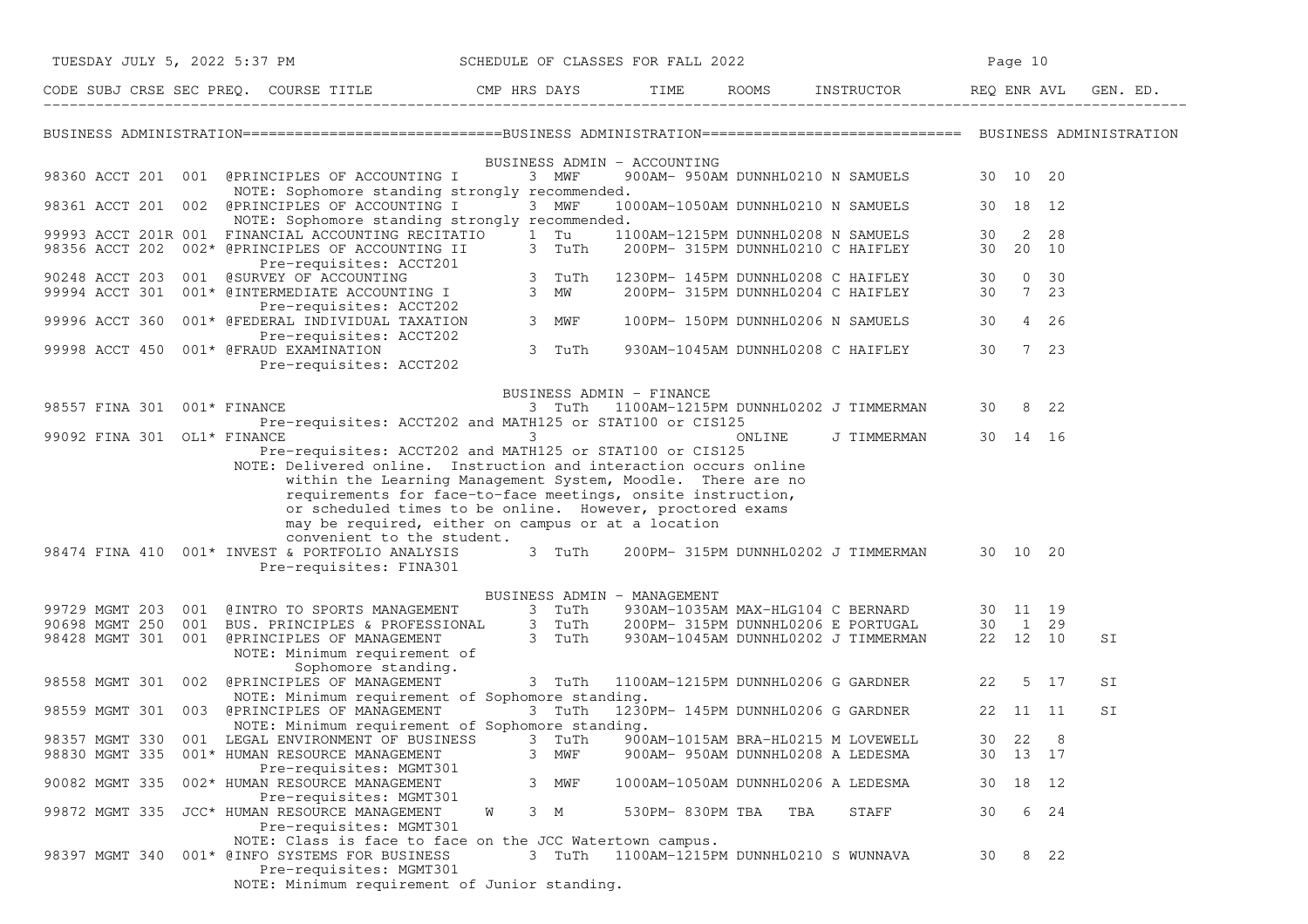| TUESDAY JULY 5, 2022 5:37 PM                                                                                                                                         | SCHEDULE OF CLASSES FOR FALL 2022                                                                                                                                                                                                                     |                  |            | Page 11                                                                                  |                           |                |          |
|----------------------------------------------------------------------------------------------------------------------------------------------------------------------|-------------------------------------------------------------------------------------------------------------------------------------------------------------------------------------------------------------------------------------------------------|------------------|------------|------------------------------------------------------------------------------------------|---------------------------|----------------|----------|
|                                                                                                                                                                      |                                                                                                                                                                                                                                                       |                  |            |                                                                                          | REQ ENR AVL               |                | GEN. ED. |
| 98415 MGMT 340 OL1* @INFO SYSTEMS FOR BUSINESS 3<br>Pre-requisites: MGMT301<br>NOTE: Minimum requirement of Junior standing.                                         | Delivered online with both synchronous and asynchronous<br>components. Synchronous components require students to                                                                                                                                     |                  | <b>TBA</b> | S LEVIUS 30 5 25                                                                         |                           |                |          |
| 90786 MGMT 360<br>001 @CORPORATE LAW                                                                                                                                 | for live instruction at scheduled times. Asynchronous<br>components include instruction and interaction occurring<br>online within the Learning Management System Moodle.<br>3 WF                                                                     |                  |            | 900AM-1015AM BRA-HL0215 M LOVEWELL 30 1 29<br>930AM-1045AM DUNNHL0210 S WUNNAVA 30 15 15 |                           |                |          |
| 98362 MGMT 410 001* @OPERATIONS MANAGEMENT<br>Pre-requisites: MGMT301<br>NOTE: MATH 125 or equivalent recommended.                                                   | 3 TuTh<br>Minimum requirement of Junior standing.                                                                                                                                                                                                     |                  |            |                                                                                          |                           |                |          |
| 99873 MGMT 410 JCC* @OPERATIONS MANAGEMENT<br>NOTE: Course will be taught in person on Watertown campus.                                                             | W 3 Th<br>Pre-requisites: MGMT301 and STAT100 or MATH125 or CIS125<br>Dr. Shalu Wunnava (Business Department Chair).                                                                                                                                  |                  |            | 530PM-830PM TBA TBA A LEDESMA                                                            | 30 7 23                   |                |          |
| 99349 MGMT 420<br>001* @LEADERSHIP IN ORGANIZATIONS<br>Pre-requisites: MGMT301                                                                                       | 3 Th                                                                                                                                                                                                                                                  |                  |            | 530PM- 800PM DUNNHL0204 E PORTUGAL                                                       | 30                        | 5 25           |          |
| 90679 MGMT 445<br>JCC @MERGERS & ACQUISITIONS<br>NOTE: Class is face to face on the JCC Watertown campus.                                                            | W<br>3 Tu                                                                                                                                                                                                                                             | 530PM- 830PM TBA |            | TBA G GARDNER                                                                            | 30                        | 5 25           |          |
| 98358 MGMT 490<br>001* @STRATEGIC & GLOBAL MANAGEMENT<br>Pre-requisites: MGMT301 and MKTG301                                                                         | 3 TuTh                                                                                                                                                                                                                                                |                  |            | 400PM- 515PM DUNNHL0202 E PORTUGAL                                                       | 22 15                     | $\overline{7}$ | WI       |
| NOTE: Minimum requirement of Senior standing.<br>98370 MGMT 490 002* @STRATEGIC & GLOBAL MANAGEMENT<br>Pre-requisites: MGMT301 and MKTG301<br>NOTE: Senior standing. | 3 Tu                                                                                                                                                                                                                                                  |                  |            | 530PM- 800PM DUNNHL0202 E PORTUGAL                                                       | 22 14                     | 8              | WΙ       |
| 90749 MGMT 491 001 @MANAGEMENT INTERNSHIP<br>98990 MGMT 512 OL1 FIN MANAGEMENT IN ORGANIZATION<br>NOTE: Delivered online. Instruction and interaction occurs online  | $1 - 12$<br>3<br>within the Learning Management System, Brightspace. There<br>are no requirements for face-to-face meetings, onsite<br>instruction, or scheduled times to be online. However,                                                         | TBA              | TBA<br>TBA | TBA D BUGG<br>E MILLER                                                                   | $\overline{0}$<br>20 16 4 | 2 CLOSED       |          |
|                                                                                                                                                                      | proctored exams may be required, either on campus or at a<br>location convenient to the student.                                                                                                                                                      |                  |            |                                                                                          |                           |                |          |
| 99084 MGMT 515 OL1 @ENTREPRENEURSHIP & INNOVATION<br>NOTE: Delivered online. Instruction and interaction occurs online<br>convenient to the student.                 | 3<br>within the Learning Management System, Moodle. There are no<br>requirements for face-to-face meetings, onsite instruction,<br>or scheduled times to be online. However, proctored exams<br>may be required, either on campus or at a location    |                  | ONLINE     | G GARDNER                                                                                | 25 17 8                   |                |          |
| 90156 MGMT 528 OL1 @BUSINESS PROCESS ANALYSIS<br>99874 MGMT 607 JCC @PRINCIPLES OF LEADERSHIP                                                                        | 3<br>W<br>3                                                                                                                                                                                                                                           | TBA              | TBA<br>TBA | S LEVIUS<br>TBA A LEDESMA                                                                | 20 15<br>20<br>4          | 5<br>16        |          |
| NOTE: Class taught on Watertown JCC campus<br>99046 MGMT 608 OL1 ORGANIZATIONAL DEVELOPMENT<br>NOTE: Advisor approval required.                                      | Delivered online. Instruction and interaction occurs online<br>within the Learning Management System, Moodle. There are no<br>requirements for face-to-face meetings, onsite instruction<br>or scheduled times to be online. However, proctored exams |                  | ONLINE     | K CALDWELL                                                                               | 20 15 5                   |                |          |
| to the student.                                                                                                                                                      | may be required either on campus or at a location convenient                                                                                                                                                                                          |                  |            |                                                                                          |                           |                |          |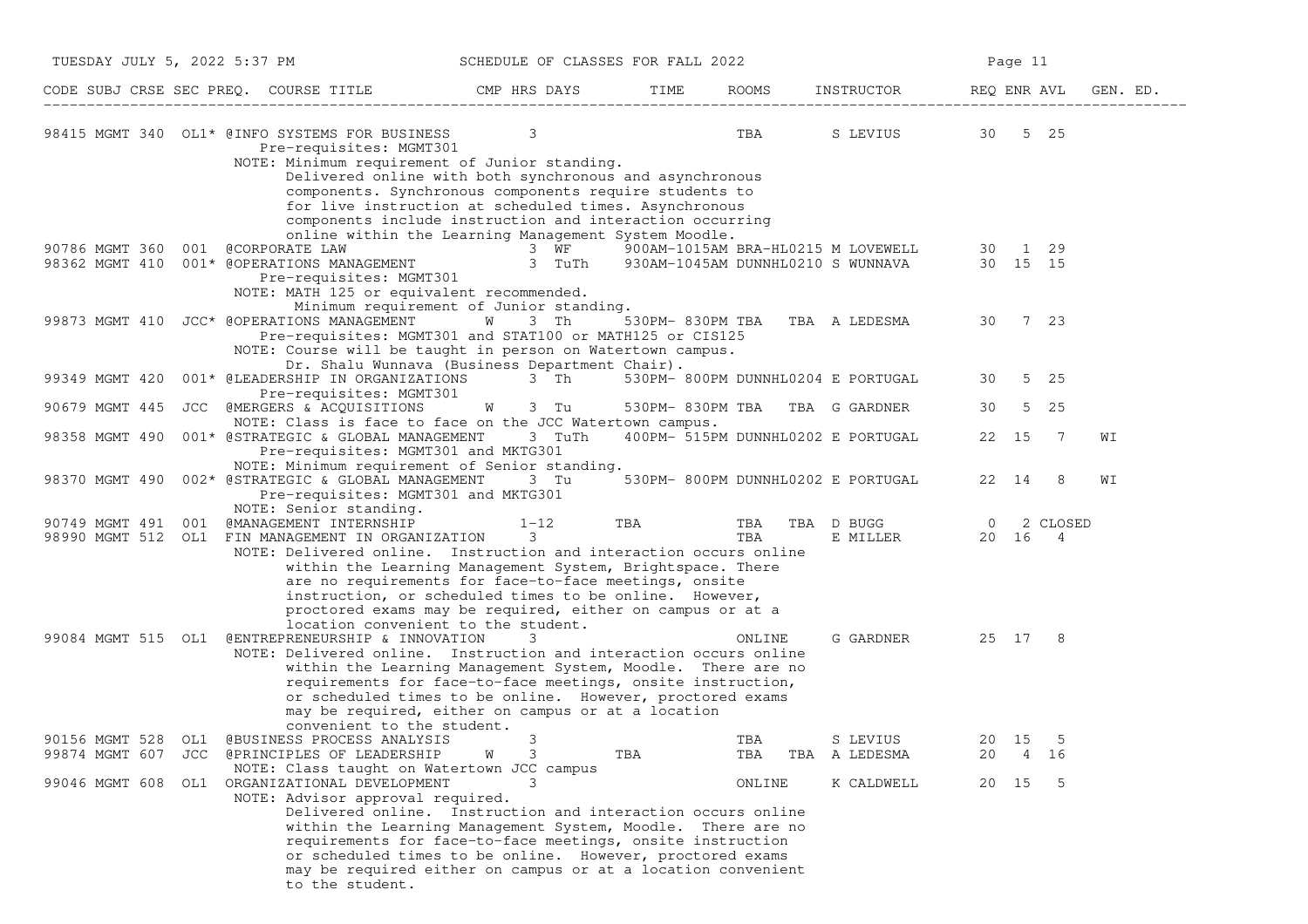| TUESDAY JULY 5, 2022 5:37 PM |  |                                                                                                                                                                                                                                                                                                                                                                                                                                                        | SCHEDULE OF CLASSES FOR FALL 2022 |                            |                                  |                                   | Page 12             |             |                |
|------------------------------|--|--------------------------------------------------------------------------------------------------------------------------------------------------------------------------------------------------------------------------------------------------------------------------------------------------------------------------------------------------------------------------------------------------------------------------------------------------------|-----------------------------------|----------------------------|----------------------------------|-----------------------------------|---------------------|-------------|----------------|
|                              |  | CODE SUBJ CRSE SEC PREQ. COURSE TITLE                                                                                                                                                                                                                                                                                                                                                                                                                  | CMP HRS DAYS                      | TIME                       | ROOMS                            | INSTRUCTOR                        | REQ ENR AVL         |             | GEN. ED.       |
|                              |  | 99247 MGMT 635 OL1 RESEARCH TECHNIQUES<br>NOTE: Advisor permission required.<br>Delivered online. Instruction and interaction occurs online<br>within the Learning Management System, Moodle. There are no<br>requirements for face-to-face meetings, onsite instruction,<br>or scheduled times to be online. However, proctored exams<br>may be required, either on campus or at a location<br>convenient to the student.                             | 3                                 |                            | ONLINE                           | A BETRUS                          | 20 12 8             |             |                |
|                              |  | 99047 MGMT 669 001 @PROJECT DEVELOPMENT                                                                                                                                                                                                                                                                                                                                                                                                                | 3                                 | TBA                        | TBA                              | TBA S LEVIUS                      | $5^{\circ}$         | $3 \quad 2$ |                |
| 98560 MKTG 301               |  | 001 @PRINCIPLES OF MARKETING<br>NOTE: Minimum requirement of Sophomore standing.                                                                                                                                                                                                                                                                                                                                                                       | 3 MW                              | BUSINESS ADMIN - MARKETING |                                  | 400PM- 515PM DUNNHL0210 S HANSPAL | 30                  | 7 23        |                |
|                              |  | 98359 MKTG 301 002 @PRINCIPLES OF MARKETING<br>NOTE: Minimum requirement of                                                                                                                                                                                                                                                                                                                                                                            | 3 MW                              |                            |                                  | 200PM- 315PM DUNNHL0210 S HANSPAL | 30 12 18            |             |                |
| 90083 MKTG 370               |  | Sophomore standing.<br>001* @BUSINESS-TO-BUSINESS MARKETNG<br>Pre-requisites: MKTG301                                                                                                                                                                                                                                                                                                                                                                  | 3 Tu                              |                            |                                  | 530PM- 800PM DUNNHL0210 S HANSPAL | 30 14 16            |             |                |
| 99412 MKTG 370               |  | JCC* @BUSINESS-TO-BUSINESS MARKETNGW<br>Pre-requisites: MKTG301                                                                                                                                                                                                                                                                                                                                                                                        | 3 M                               |                            |                                  | 530PM-830PM TBA TBA T SCANLIN     | 30                  | 4 26        |                |
|                              |  | NOTE: Course will be taught in person on Watertown campus.<br>90084 MKTG 430 001* @GLOBAL MARKETING MANAGEMENT<br>Pre-requisites: MKTG301                                                                                                                                                                                                                                                                                                              | 3 M                               |                            |                                  | 530PM- 800PM DUNNHL0210 S HANSPAL | 30 13 17            |             |                |
|                              |  | 99891 ECON 110 001 PRINCIPLES OF MACROECONOMICS<br>99930 ECON 110 OL1 PRINCIPLES OF MACROECONOMICS<br>NOTE: Delivered online. Instruction and interaction occurs online<br>within the Learning Management System, Moodle. There are no<br>requirements for face-to-face meetings, onsite instruction,<br>or scheduled times to be online. However, proctored exams<br>may be required, either on campus or at a location<br>convenient to the student. | ECONOMICS<br>3 MWF<br>3           |                            | 100PM- 150PM STW-HLTBA<br>ONLINE | STAFF<br>J TIMMERMAN              | 30 16 14<br>25 21 4 |             | SA SW<br>SA SW |
|                              |  | 90761 ECON 110 OL2 PRINCIPLES OF MACROECONOMICS<br>NOTE: Delivered online. Instruction and interaction occurs online<br>within the Learning Management System, Moodle. There are no<br>requirements for face-to-face meetings, onsite instruction,<br>or scheduled times to be online. However, proctored exams<br>may be required, either on campus or at a location<br>convenient to the student.                                                    | 3                                 |                            | TBA                              | <b>B TIENIBER</b>                 | 30                  | $0\quad 30$ | SA SW          |
| 99712 ID<br>566              |  | OL1 @TEACH<br>TRAIN WITH SIMS & GAME<br>NOTE: Delivered online. Instruction and interaction occurs online<br>within the Learning Management System, Moodle. There are no<br>requirements for face-to-face meetings, onsite instruction,<br>or scheduled times to be online. However, proctored exams<br>may be required, either on campus or at a location                                                                                             | 3                                 | INSTRUCTIONAL DESIGN       | ONLINE                           | A BETRUS                          | 20                  | 5 15        | AЕ             |
| 99153 ID                     |  | convenient to the student.<br>651 OL1 SYSTEM DESIGN FOR PERF IMPROV<br>NOTE: Delivered online. Instruction and interaction occurs online<br>within the Learning Management System, Moodle. There are no<br>requirements for face-to-face meetings, onsite instruction,                                                                                                                                                                                 | 3                                 |                            | ONLINE                           | K CALDWELL                        | 20                  | 5 15        |                |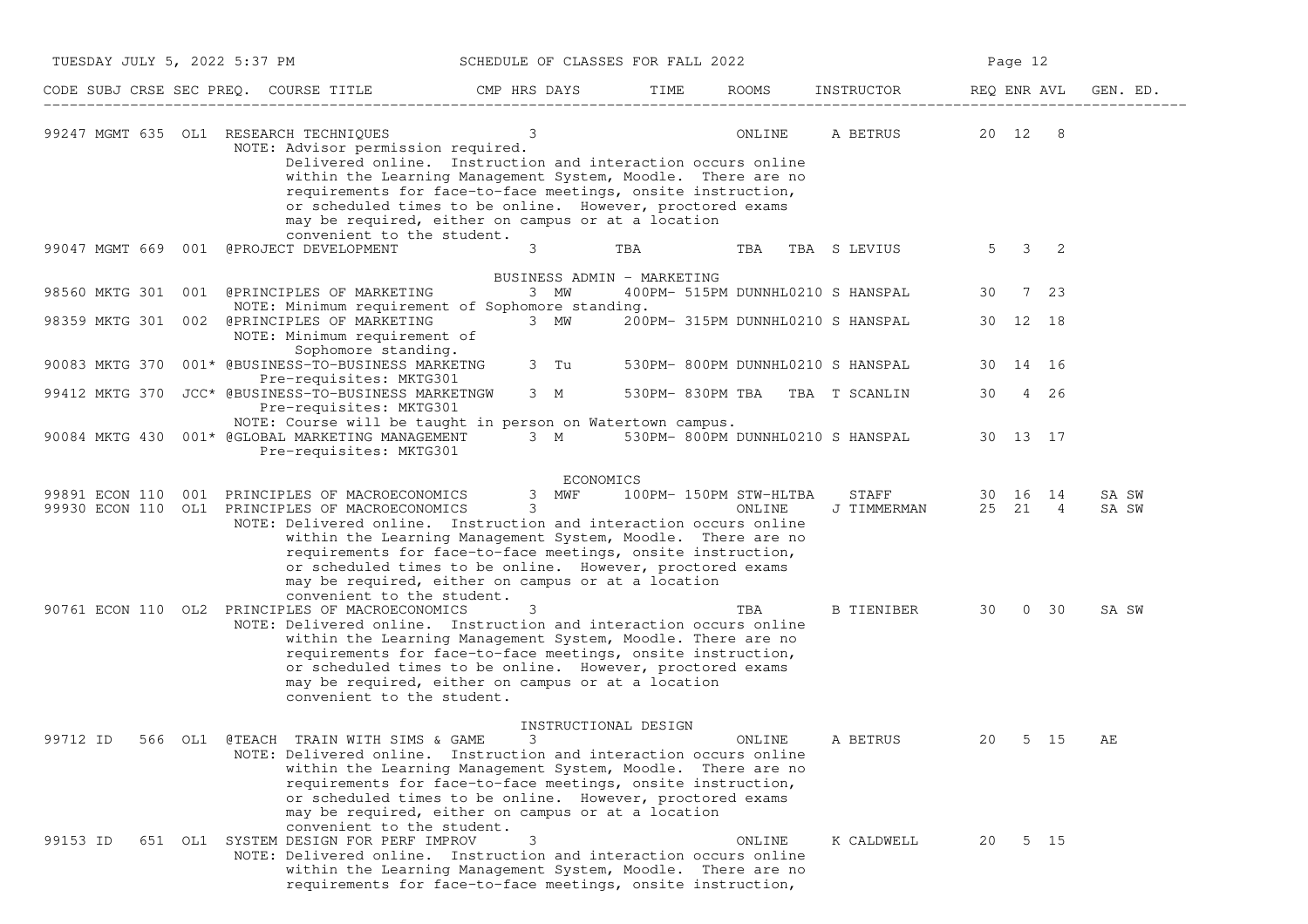| TUESDAY JULY 5, 2022 5:37 PM |                |         |                                                                                                                                                                                                                                                                                                                                                                                                                                                                          | SCHEDULE OF CLASSES FOR FALL 2022 |                                                      |                  | Page 13                |               |             |  |  |
|------------------------------|----------------|---------|--------------------------------------------------------------------------------------------------------------------------------------------------------------------------------------------------------------------------------------------------------------------------------------------------------------------------------------------------------------------------------------------------------------------------------------------------------------------------|-----------------------------------|------------------------------------------------------|------------------|------------------------|---------------|-------------|--|--|
|                              |                |         | CODE SUBJ CRSE SEC PREO. COURSE TITLE THE CMP HRS DAYS                                                                                                                                                                                                                                                                                                                                                                                                                   |                                   | TIME                                                 | ROOMS            | INSTRUCTOR             | REQ ENR AVL   | GEN. ED.    |  |  |
| 99048 ID                     | 657 001        |         | or scheduled times to be online. However, proctored exams<br>may be required, either on campus or at a location<br>convenient to the student.<br>Advisor Approval Required.<br>@PRACTICUM IN TECHNOLOGY                                                                                                                                                                                                                                                                  | $\mathcal{E}$                     | TBA                                                  | TBA TBA A BETRUS |                        | 10            | $0\quad 10$ |  |  |
| 90155 ID<br>99714 ID         | 659 OL1<br>668 | OL1     | NOTE: Advisor permission required.<br>TECHONOLOGY PRODUCT DEVELOP<br>DISTANCE EDUCATION<br>NOTE: Delivered online. Instruction and interaction occurs online<br>within the Learning Management System, Moodle. There are no<br>requirements for face-to-face meetings, onsite instruction,<br>or scheduled times to be online. However, proctored exams<br>may be required, either on campus or at a location<br>convenient to the student.<br>Advisor Approval Required | 3                                 |                                                      | TBA<br>ONLINE    | A BETRUS<br>K CALDWELL | 20 0 20<br>20 | 4 16        |  |  |
| 99121 IT                     |                | 513 OL1 | CYBER SECURITY THE SECOND SECTION OF THE SECOND SECTION OF THE SECOND SECTION OF THE SECTION OF THE SECTION OF<br>NOTE: Delivered online. Instruction and interaction occurs online<br>within the Learning Management System, Moodle. There are no<br>requirements for face-to-face meetings, onsite instruction,<br>or scheduled times to be online. However, proctored exams<br>may be required, either on campus or at a location<br>convenient to the student.       |                                   | INSTRUCTIONAL TECH<br>$3 \left( \frac{1}{2} \right)$ | ONLINE           | S LEVIUS               | 20 3 17       |             |  |  |
| 99520 IT                     | 614            | OL1     | TECHNOLOGY IN EDUCATION<br>NOTE: Advisor Approval Required.                                                                                                                                                                                                                                                                                                                                                                                                              | 3                                 |                                                      | ONLINE           | S CANNING              | 20            | 8 12        |  |  |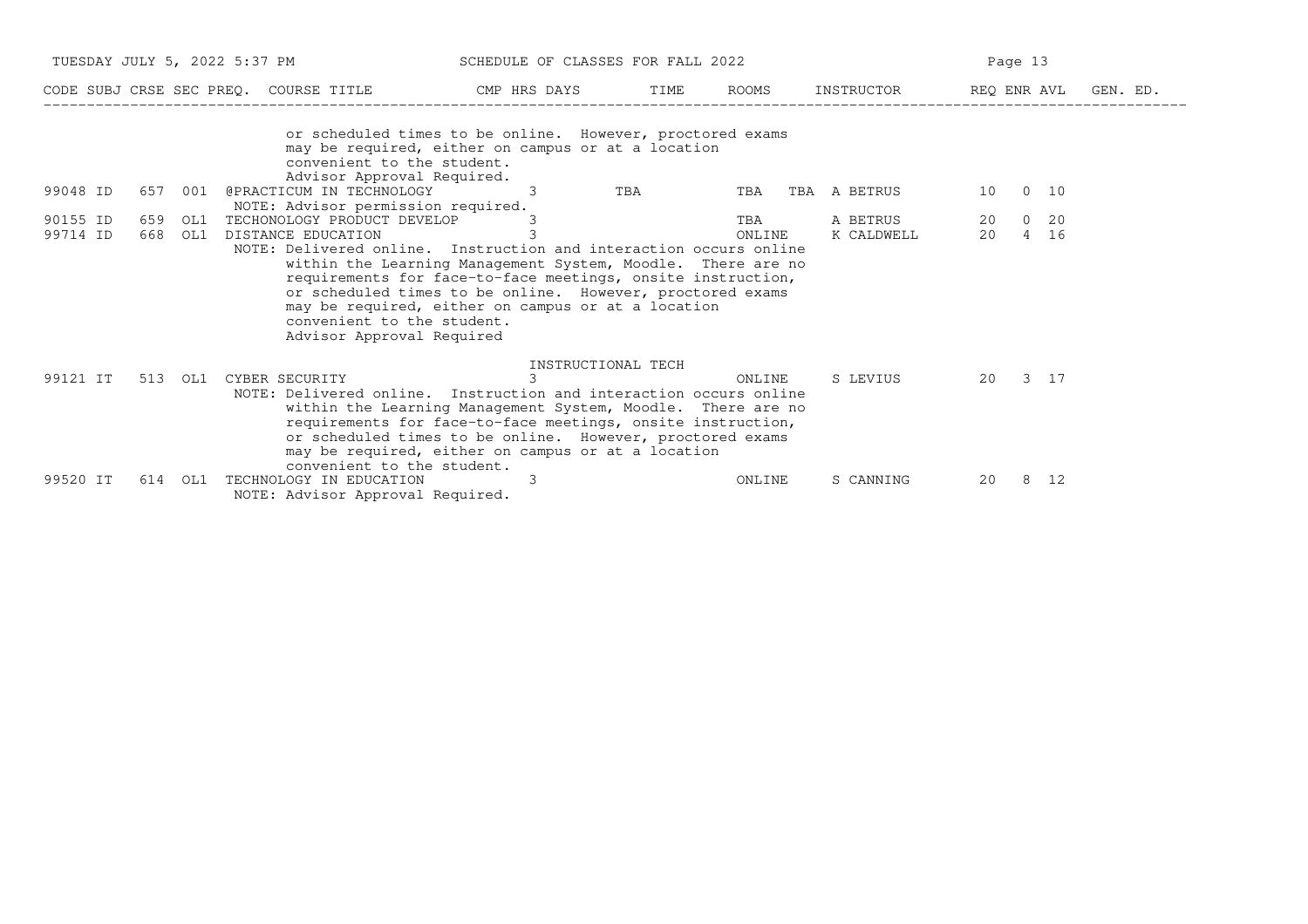| TUESDAY JULY 5, 2022 5:37 PM SCHEDULE OF CLASSES FOR FALL 2022                                                                                                     |                  |                   |     | Page 14 |                                                                                                                                                                                                                             |  |  |
|--------------------------------------------------------------------------------------------------------------------------------------------------------------------|------------------|-------------------|-----|---------|-----------------------------------------------------------------------------------------------------------------------------------------------------------------------------------------------------------------------------|--|--|
|                                                                                                                                                                    |                  |                   |     |         |                                                                                                                                                                                                                             |  |  |
| CENTER FOR APPLIED LEARNING=======================CENTER FOR APPLIED LEARNING=========================== CENTER FOR APPLIED LEARNING                               |                  |                   |     |         |                                                                                                                                                                                                                             |  |  |
|                                                                                                                                                                    | APPLIED LEARNING |                   |     |         |                                                                                                                                                                                                                             |  |  |
| 99894 APLE 150 HN1 GENERAL HONORS COLLOQUIUM 1 M 100PM-150PM FLG-HL0238 T BAKER 25 12 13                                                                           |                  |                   |     |         |                                                                                                                                                                                                                             |  |  |
| NOTE: Honors or permission of instructor.                                                                                                                          |                  |                   |     |         |                                                                                                                                                                                                                             |  |  |
| Incoming Freshman Only                                                                                                                                             |                  |                   |     |         |                                                                                                                                                                                                                             |  |  |
| 11 13 13 Incoming Freshman Only<br>19900 APLE 150 HN2 GENERAL HONORS COLLOQUIUM 1 Tu 1230PM-145PM KEL-HL0101 T BAKER 25 12 13                                      |                  |                   |     |         |                                                                                                                                                                                                                             |  |  |
| NOTE: Honors or by permission of instructor.<br>Incoming Freshmen only.                                                                                            |                  |                   |     |         |                                                                                                                                                                                                                             |  |  |
| 90724 APLE 192 001                                                                                                                                                 |                  |                   |     |         | 5 CLOSED                                                                                                                                                                                                                    |  |  |
| 99911 APLE 450 HNR                                                                                                                                                 |                  |                   |     |         | 4 11                                                                                                                                                                                                                        |  |  |
|                                                                                                                                                                    |                  |                   |     |         |                                                                                                                                                                                                                             |  |  |
| 90725 APLE 491 001                                                                                                                                                 |                  |                   |     |         | TBA C SNELL 0 1 CLOSED<br>TBA G RAMSAY 0 1 CLOSED<br>TBA G RAMSAY 0 1 CLOSED<br>TBA G RAMSAY 0 0 CLOSED<br>TBA G RAMSAY 0 0 CLOSED                                                                                          |  |  |
| 90726 APLE 491<br>002                                                                                                                                              |                  |                   |     |         |                                                                                                                                                                                                                             |  |  |
| 90727 APLE 491<br>003                                                                                                                                              |                  |                   |     |         |                                                                                                                                                                                                                             |  |  |
| 90728 APLE 491<br>004                                                                                                                                              |                  |                   |     |         |                                                                                                                                                                                                                             |  |  |
| 90729 APLE 491<br>005                                                                                                                                              |                  |                   |     |         | G RAMSAY 0 0 CLOSED                                                                                                                                                                                                         |  |  |
| 90735 APLE 491<br>006                                                                                                                                              |                  |                   |     |         | TBA L LUNT 0 1 CLOSED                                                                                                                                                                                                       |  |  |
| @LAW ENFORCEMENT TRNG INTERN 0-12<br>90742 APLE 491<br>007                                                                                                         |                  | <b>TBA</b>        | TBA |         | TBA D BUGG 0 12 CLOSED<br>TBA M MCNAMARA 0 1 CLOSED<br>TBA R BOWDISH 0 2 CLOSED<br>TBA D LEMPERT 0 1 CLOSED<br>TBA C DOWNING 0 1 CLOSED<br>TBA C DOWNING 0 1 CLOSED<br>TBA C DOWNING 0 1 CLOSED<br>TBA C DOWNING 0 1 CLOSED |  |  |
| 90747 APLE 491<br>@TA INTERNSHIP: ARTH 102<br>008                                                                                                                  | $0 - 12$         | TBA               | TBA |         |                                                                                                                                                                                                                             |  |  |
| @WISER CENTER HPI INTERNSHIP 0-12<br>90748 APLE 491<br>009                                                                                                         |                  | TBA<br>TBA<br>TBA | TBA |         |                                                                                                                                                                                                                             |  |  |
| @BROCKPORT WASH DC INTERNSHIP 0-12<br>90752 APLE 491 010                                                                                                           |                  |                   | TBA |         |                                                                                                                                                                                                                             |  |  |
| e BROCKFORI WASH DC INIERNSHIP<br>e TA INTERNSHIP: SPAN 101 0-12<br>e ART TEACHING INTERNSHIP 0-12<br>e DSP PHASE 3 CO-OP INTERNSHIP 0-12<br>90753 APLE 491<br>011 |                  | TBA               | TBA |         |                                                                                                                                                                                                                             |  |  |
| 90769 APLE 491<br>012                                                                                                                                              |                  | TBA               | TBA |         |                                                                                                                                                                                                                             |  |  |
| 90770 APLE 491<br>013                                                                                                                                              |                  | <b>TBA</b>        | TBA | TBA     | H BEAUCHAMP 0 1 CLOSED<br>J PECORA 0 1 CLOSED                                                                                                                                                                               |  |  |
| 90771 APLE 491<br><b>@WALT DISNEY INTERNSHIP</b><br>014                                                                                                            | $0 - 12$         | <b>TBA</b>        | TBA | TBA     |                                                                                                                                                                                                                             |  |  |
| 90773 APLE 491<br>015                                                                                                                                              |                  |                   |     |         | D MCNUTT 0 1 CLOSED                                                                                                                                                                                                         |  |  |
| 90772 APLE 491<br>016                                                                                                                                              |                  |                   |     |         | 0 CLOSED                                                                                                                                                                                                                    |  |  |
| 90779 APLE 491<br>017                                                                                                                                              |                  |                   |     |         | 1 CLOSED                                                                                                                                                                                                                    |  |  |
| 018<br>90787 APLE 491                                                                                                                                              |                  |                   |     |         | 1 CLOSED                                                                                                                                                                                                                    |  |  |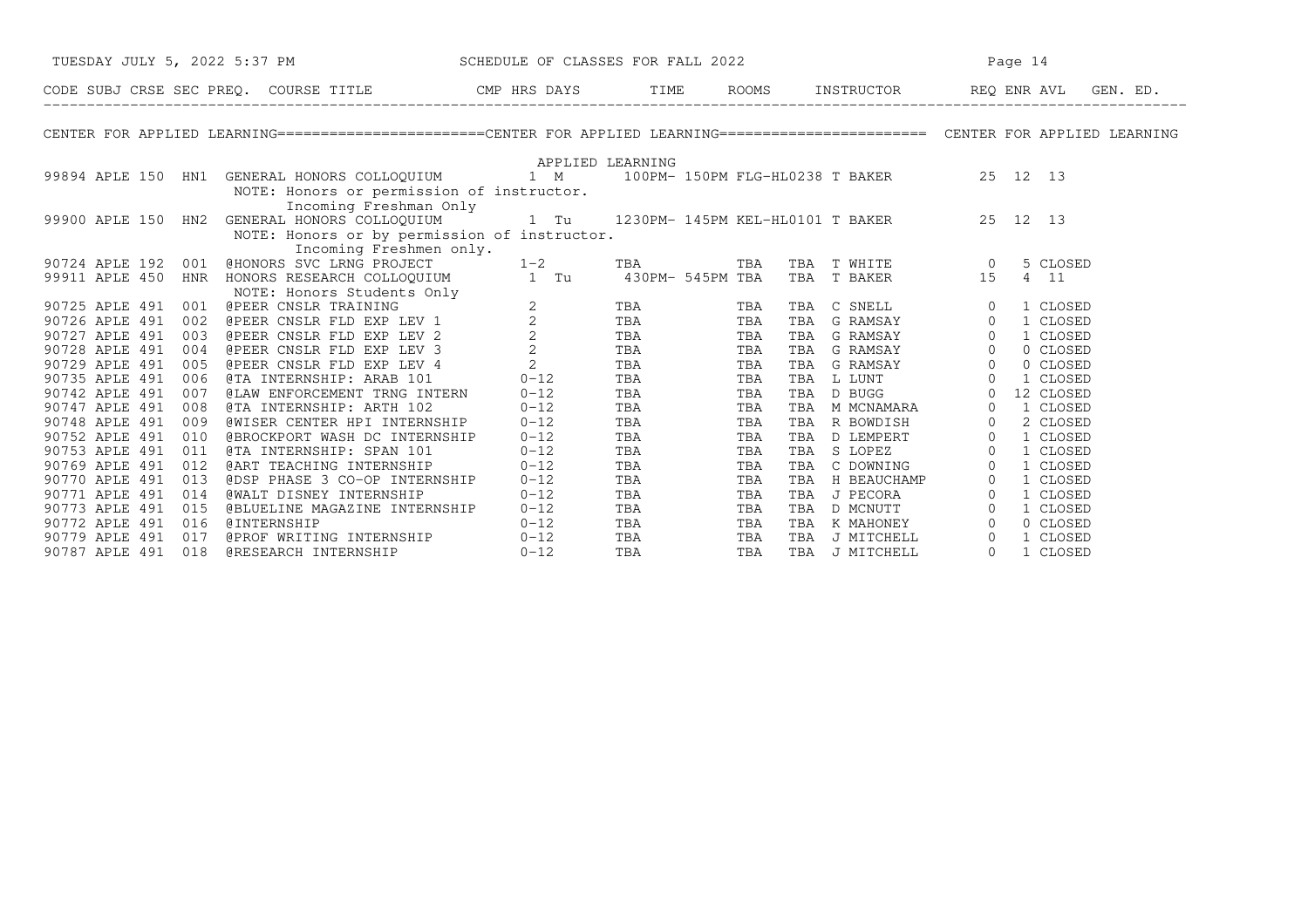| TUESDAY JULY 5, 2022 5:37 PM                                                                                                                                                  |                                                                                                                                             |     | SCHEDULE OF CLASSES FOR FALL 2022 |     |                                  |                                                                                                                        |    | Page 15  |      |           |          |
|-------------------------------------------------------------------------------------------------------------------------------------------------------------------------------|---------------------------------------------------------------------------------------------------------------------------------------------|-----|-----------------------------------|-----|----------------------------------|------------------------------------------------------------------------------------------------------------------------|----|----------|------|-----------|----------|
| CODE SUBJ CRSE SEC PREQ. COURSE TITLE THE CMP HRS DAYS TIME ROOMS INSTRUCTOR REQ ENR AVL GEN. ED.                                                                             |                                                                                                                                             |     |                                   |     |                                  |                                                                                                                        |    |          |      |           |          |
|                                                                                                                                                                               |                                                                                                                                             |     |                                   |     |                                  |                                                                                                                        |    |          |      |           |          |
| OHEMI<br>98494 CHEM 105 001* GENERAL CHEMISTRY 1-LEC 3 MWF                                                                                                                    | Pre-requisites: CHEM105R                                                                                                                    |     | CHEMISTRY                         |     |                                  | 900AM- 950AM STW-HL0211 F NAZEER 40 13 27                                                                              |    |          |      | NW SP     |          |
| 98858 CHEM 105 003 GENERAL CHEMISTRY 1-LAB                                                                                                                                    | NOTE: Lab and recitation required. You MUST register for<br>recitation 99500.                                                               |     |                                   |     |                                  |                                                                                                                        |    |          |      |           | LB NW SP |
|                                                                                                                                                                               | NOTE: Lecture required. \$35 lab fee assessed by Chemistry<br>Department.                                                                   |     |                                   |     |                                  | 98496 CHEM 105 005 GENERAL CHEMISTRY 1-LAB 1 W 200PM-450PM STW-HL0315 F NAZEER                                         |    | 24 17 7  |      |           | LB NW SP |
| 98102 CHEM 105 007 GENERAL CHEMISTRY 1-LAB                                                                                                                                    | NOTE: Lecture required. \$35 lab fee assessed by Chemistry<br>Department.                                                                   |     |                                   |     |                                  | 1 F 200PM-450PM STW-HL0315 F BOU-ABDALLAH 24 15 9                                                                      |    |          |      |           | LB NW SP |
| 98101 CHEM 105 04Z GENERAL CHEMISTRY 1 - LEC 3 MWF<br>NOTE: Lab required.                                                                                                     | NOTE: Lecture required. \$35 lab fee assessed by Chemistry<br>Department.                                                                   |     |                                   |     |                                  | 100PM- 150PM STW-HL0211 D GINGRICH                                                                                     |    | 91 30 61 |      | NW SP     |          |
| 99500 CHEM 105R 001 GENERAL CHEMISTRY 1 RECITATION 1 TuTh<br>99502 CHEM 105R 003 GENERAL CHEMISTRY 1 RECITATION 1 M<br>98893 CHEM 304 001* CHEMICAL LABORATORY TECHNIQUES 1/2 | NOTE: Lab required.                                                                                                                         |     |                                   | TBA |                                  | 900AM-1015AM KEL-HL0102 F NAZEER 40 6 34<br>300PM-350PM STW-HL0211 D GINGRICH 71 12 59<br>TBA TBA TBA M WALKER 10 0 10 |    |          |      |           |          |
| 98105 CHEM 311 001* QUANTITATIVE ANALYSIS-LEC                                                                                                                                 | Pre-requisites: CHEM105 and CHEM106<br>Pre-requisites: CHEM105 and CHEM106                                                                  |     | 2 TuTh                            |     |                                  | 1100AM-1215PM STW-HL0103 C ROSSITER 12 7 5                                                                             |    |          |      |           |          |
| 98106 CHEM 311 002* QUANTITATIVE ANALYSIS-LAB 2 TuTh                                                                                                                          | NOTE: Lab required.<br>Pre-requisites: CHEM105 and CHEM106                                                                                  |     |                                   |     |                                  | 100PM-350PM STW-HL0318 C ROSSITER 12 7 5                                                                               |    |          |      |           |          |
|                                                                                                                                                                               | NOTE: Lecture required.<br>\$35 Lab Fee assessed by Chemistry Department.<br>Pre-requisites: CHEM105 and CHEM106<br>NOTE: Lecture required. |     |                                   |     |                                  | 98697 CHEM 311 004* QUANTITATIVE ANALYSIS-REC 1 M 300AM-950AM STW-HL0318 C ROSSITER 12 3 9                             |    |          |      |           |          |
| 98103 CHEM 341 001* ORGANIC CHEMISTRY 1-LEC 3 MWF                                                                                                                             | S/U grading only.<br>Pre-requisites: CHEM105 and CHEM106                                                                                    |     |                                   |     |                                  | 1000AM-1050AM STW-HL0211 M WALKER 144 19 125                                                                           |    |          |      | SP        |          |
| 98104 CHEM 341 002* ORGANIC CHEMISTRY 1-LAB 1 M                                                                                                                               | NOTE: Lab required.<br>Pre-requisites: CHEM105 and CHEM106                                                                                  |     |                                   |     |                                  | 200PM- 450PM STW-HL0314 C ROSSITER 18 12 6                                                                             |    |          |      | LB SP     |          |
| 98371 CHEM 341 005* ORGANIC CHEMISTRY 1-LAB                                                                                                                                   | NOTE: Lecture required.<br>\$35 Lab Fee assessed by Chemistry Department.<br>Pre-requisites: CHEM105 and CHEM106<br>NOTE: Lecture required. |     |                                   |     |                                  | 18 100PM-350PM STW-HL0314 M WALKER                                                                                     |    |          | 99   | LB        |          |
| 98187 CHEM 341 007* ORGANIC CHEMISTRY 1-REC                                                                                                                                   | \$35 Lab Fee assessed by Chemistry Department.<br>Pre-requisites: CHEM105 and CHEM106                                                       | 1 W |                                   |     | 500PM- 550PM STW-HL0211 M WALKER |                                                                                                                        | 60 |          | 5 55 |           |          |
| 98617 CHEM 408 001* CHEMISTRY TOPICS                                                                                                                                          | NOTE: Optional with Lecture. S*/U* grading.<br>Pre-requisites: CHEM105 and CHEM106 and CHEM341 and CHEM342                                  |     | 1 Tu                              |     | 415PM- 515PM STW-HL0211 F NAZEER |                                                                                                                        | 25 |          | 8 17 |           |          |
| 98199 CHEM 425                                                                                                                                                                | NOTE: Two years of CHEM required.<br>001* BIOCHEMISTRY 1-LEC<br>Pre-requisites: CHEM341 and CHEM342<br>NOTE: Lab required.                  |     | 3 MWF                             |     |                                  | 1100AM-1150AM STW-HL0211 D GINGRICH                                                                                    | 39 |          | 8 31 | <b>SP</b> |          |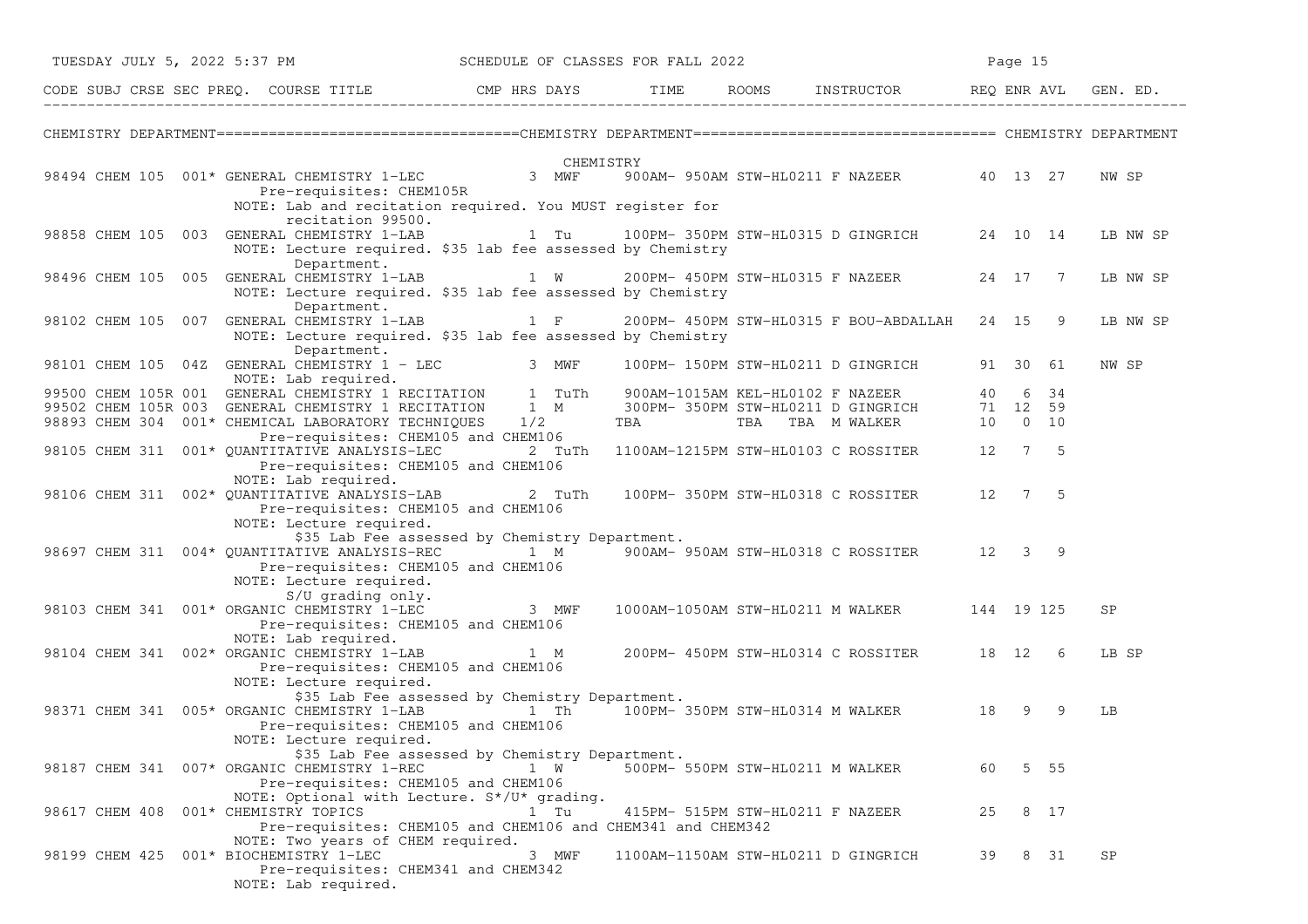| TUESDAY JULY 5, 2022 5:37 PM SCHEDULE OF CLASSES FOR FALL 2022                                                                                                                                                                                                         |                                                |     | Page 16                |          |          |           |
|------------------------------------------------------------------------------------------------------------------------------------------------------------------------------------------------------------------------------------------------------------------------|------------------------------------------------|-----|------------------------|----------|----------|-----------|
| CODE SUBJ CRSE SEC PREQ. COURSE TITLE CMP HRS DAYS TIME ROOMS INSTRUCTOR REQ ENR AVL GEN. ED.                                                                                                                                                                          |                                                |     |                        |          |          |           |
| 98599 CHEM 425 004* BIOCHEMISTRY 1-LAB 1 W 200PM-450PM STW-HL0311 D GINGRICH 12 7 5 SB SP<br>Pre-requisites: CHEM342 and CHEM341                                                                                                                                       |                                                |     |                        |          |          |           |
| NOTE: Lecture rquired.<br>98107 CHEM 451 001* PHYSICAL CHEMISTRY 1-LEC 3 WF 515PM- 630PM TIM-HL0131 F BOU-ABDALLAH 30 8 22<br>Pre-requisites: PHYS103 and PHYS204 or CHEM311 and MATH151 and MATH152                                                                   | \$35 Lab Fee assessed by Chemistry Department. |     |                        |          |          | <b>SP</b> |
| NOTE: Lab required.<br>98108 CHEM 451 002* PHYSICAL CHEMISTRY 1-LAB 1 M 200PM-450PM STW-HL0311 F BOU-ABDALLAH 12 8 4 LB SP WI<br>Pre-requisites: PHYS103 and PHYS104 and CHEM311 and MATH151 and MATH152<br>NOTE: Lecture required. \$35 lab fee assessed by Chemistry |                                                |     |                        |          |          |           |
| Department.<br>98835 CHEM 497 001<br>RESEARCH PROBLEMS $1-3$ TBA TBA TBA D GINGRICH<br>NOTE: Instructor permission required. Variable credit hours $(1-3)$ .                                                                                                           |                                                |     |                        | $\Omega$ | 0 CLOSED |           |
| RESEARCH PROBLEMS $1-3$ TBA TBA TBA M HEPEL<br>98836 CHEM 497 002<br>NOTE: Instructor permission required. Variable credit hours $(1-3)$ .                                                                                                                             |                                                |     |                        | $\Omega$ | 0 CLOSED |           |
| 98837 CHEM 497<br>003                                                                                                                                                                                                                                                  |                                                | TBA | TBA TBA MWALKER        | $\Omega$ | 0 CLOSED |           |
| NOTE: Instructor permission required. Variable credit hours $(1-3)$ .<br>98838 CHEM 497<br>RESEARCH PROBLEMS 1-3<br>005                                                                                                                                                |                                                | TBA | TBA TBA F BOU-ABDALLAH | $\Omega$ | 0 CLOSED |           |
| NOTE: Instructor permission required. Variable credit hours $(1-3)$ .<br>98839 CHEM 497 006<br>RESEARCH PROBLEMS $1-3$ TBA TBA TBA C ROSSITER                                                                                                                          |                                                |     |                        | $\Omega$ | 1 CLOSED |           |
| NOTE: Instructor permission required. Variable credit hours $(1-3)$ .<br>RESEARCH PROBLEMS<br>98843 CHEM 497<br>007<br>NOTE: Instructor permission required. Variable credit hours $(1-3)$ .                                                                           | $1-3$                                          | TBA | TBA TBA F NAZEER       | $\Omega$ | 0 CLOSED |           |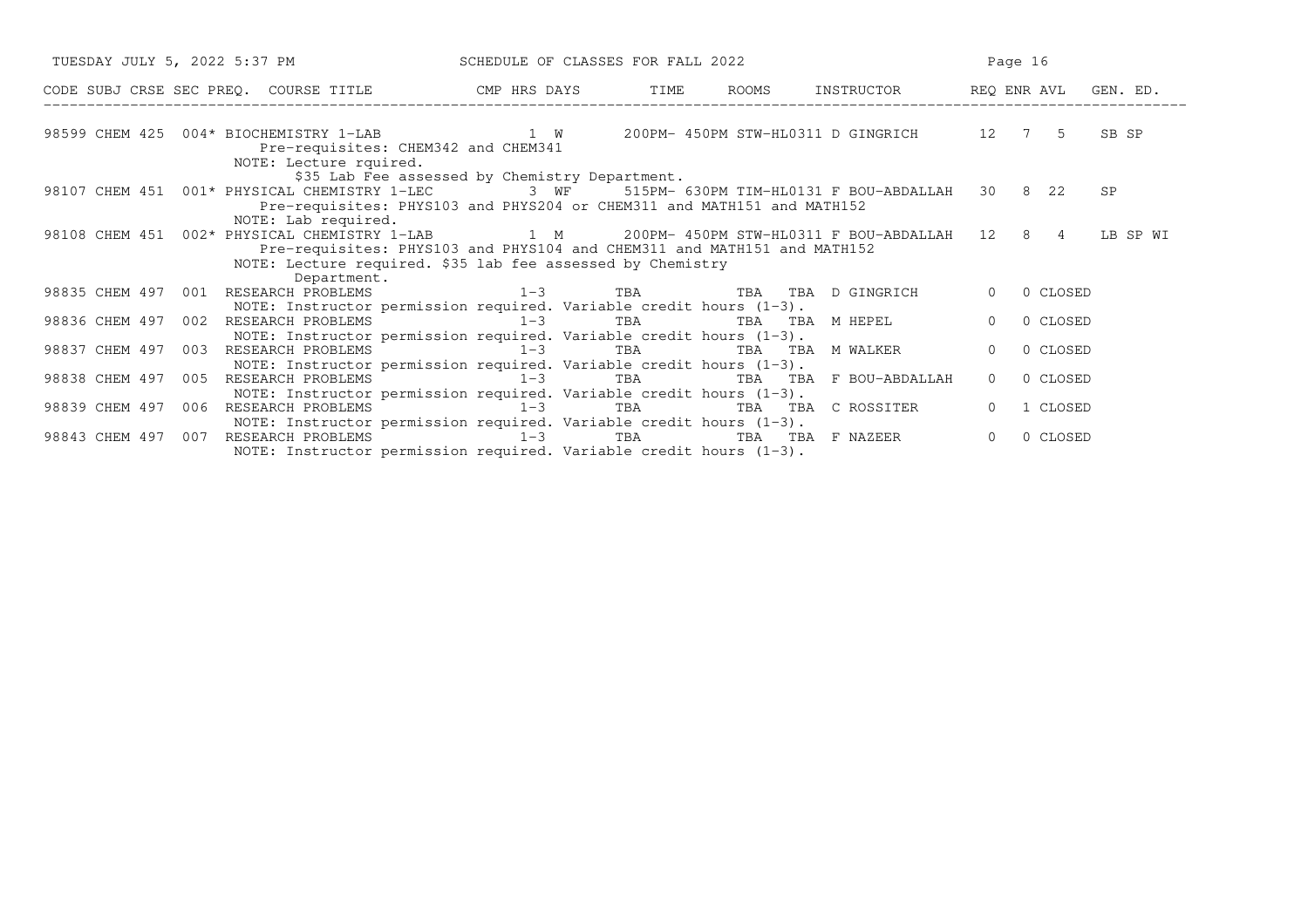|           |     |                                  | TUESDAY JULY 5, 2022 5:37 PM SCHEDULE OF CLASSES FOR FALL 2022                                                                      |         |                  | Page 17                  |                                                    |              |                                  |       |
|-----------|-----|----------------------------------|-------------------------------------------------------------------------------------------------------------------------------------|---------|------------------|--------------------------|----------------------------------------------------|--------------|----------------------------------|-------|
|           |     |                                  |                                                                                                                                     |         |                  |                          |                                                    |              |                                  |       |
|           |     |                                  | COMPUTER SCIENCE DEPARTMENT=======================COMPUTER SCIENCE DEPARTMENT========================== COMPUTER SCIENCE DEPARTMENT |         |                  |                          |                                                    |              |                                  |       |
|           |     |                                  |                                                                                                                                     |         | COMPUTER SCIENCE |                          |                                                    |              |                                  |       |
|           |     | NOTE: Lab rquired.               | 98405 CIS 201 001 COMPUTER SCIENCE I-LEC                                                                                            | 3 MWF   |                  |                          | 1200PM-1250PM DUNNHL0206 S GURAJALA 32 8 24        |              |                                  | FМ    |
| 98354 CIS |     |                                  | 201 002 COMPUTER SCIENCE I-LAB 1 W<br>NOTE: Registration in CIS 201 Lec required.                                                   |         |                  |                          | 100PM- 250PM DUNNHL0302 S GURAJALA                 | 17           | 8<br>- 9                         |       |
| 98406 CIS |     | 203 001* COMPUTER SCIENCE II-LEC | Pre-requisites: CIS201                                                                                                              | 3 MWF   |                  |                          | 900AM- 950AM DUNNHL0206 L GRABOWSKI                | 32 12        | 20                               | FM    |
|           |     |                                  | NOTE: Lab required.<br>98945 CIS 203 002* COMPUTER SCIENCE II - LAB 1 M<br>Pre-requisites: CIS201 or CIS201                         |         |                  |                          | 200PM-350PM DUNNHL0302 STAFF                       |              | 17 12 5                          | FМ    |
|           |     |                                  | NOTE: Lecture required.<br>98946 CIS 300 001* FOUNDATIONS OF COMPUTER SCI 4 MWF                                                     | Tu      |                  | 1100AM-1215PM FLG-HL0205 | 1100AM-1150AM DUNNHL0204 B LADD                    | 30           | 6 24                             |       |
| 98180 CIS |     |                                  | Pre-requisites: CIS201 or CIS201<br>301 001* THEORY OF COMPUTATION<br>Pre-requisites: CIS203 and CIS300                             | 3 MWF   |                  |                          | 900AM- 950AM DUNNHL0202 S GURAJALA                 | 30           | $3 \quad 27$                     |       |
| 98236 CIS |     | 310 001* OPERATING SYSTEMS       | Pre-requisites: CIS203 and CIS300                                                                                                   | 3 MWF   |                  |                          | 1000AM-1050AM DUNNHL0208 B LADD                    | 30           | 6 24                             |       |
| 90690 CIS |     |                                  | 371 001* SECURITY IN COMPUTER SCIENCE<br>Pre-requisites: CIS203                                                                     | 3 MWF   |                  |                          | 100PM- 150PM DUNNHL0208 B LADD                     | 20           | 4 16                             |       |
| 98564 CIS |     | 380 001* PROFESSIONAL PRACTICE   | Pre-requisites: CIS203 and CIS300 and CIS310 or CIS356 or CIS410 or CIS443                                                          |         |                  |                          | ----<br>3 MWF 1200PM-1250PM DUNNHL0208 L GRABOWSKI | 15           | 4 11                             | CM SI |
| 98790 CIS |     |                                  | NOTE: A minimum of Junior standing required.<br>420 001* DATABASE SYSTEMS NE NE SERIES 3 TuTh<br>Pre-requisites: CIS203 and CIS300  |         |                  |                          | 930AM-1045AM DUNNHLTBA S GURAJALA                  | 20           | $0\quad 20$                      |       |
| 99111 CIS | 480 |                                  | 001 SENIOR PROJECT<br>NOTE: Variable credit hours 3-6. Instructor permission required.                                              | $3 - 6$ |                  |                          | TBA TBA TBA L GRABOWSKI                            | $\mathbf{1}$ | $0\qquad1$                       |       |
| 99112 CIS | 480 | 002 SENIOR PROJECT               | NOTE: Variable credit hours 3-6. Instructor permission required.                                                                    | $3 - 6$ |                  |                          | TBA TBA TBA S GURAJALA                             | 1            | $\overline{0}$<br>$\overline{1}$ |       |
| 99113 CIS | 480 | 003                              | SENIOR PROJECT<br>NOTE: Variable credit hours 3-6. Instructor permission required.                                                  | $3 - 6$ |                  |                          | TBA TBA TBA B LADD                                 | 1            | $\Omega$<br>$\overline{1}$       |       |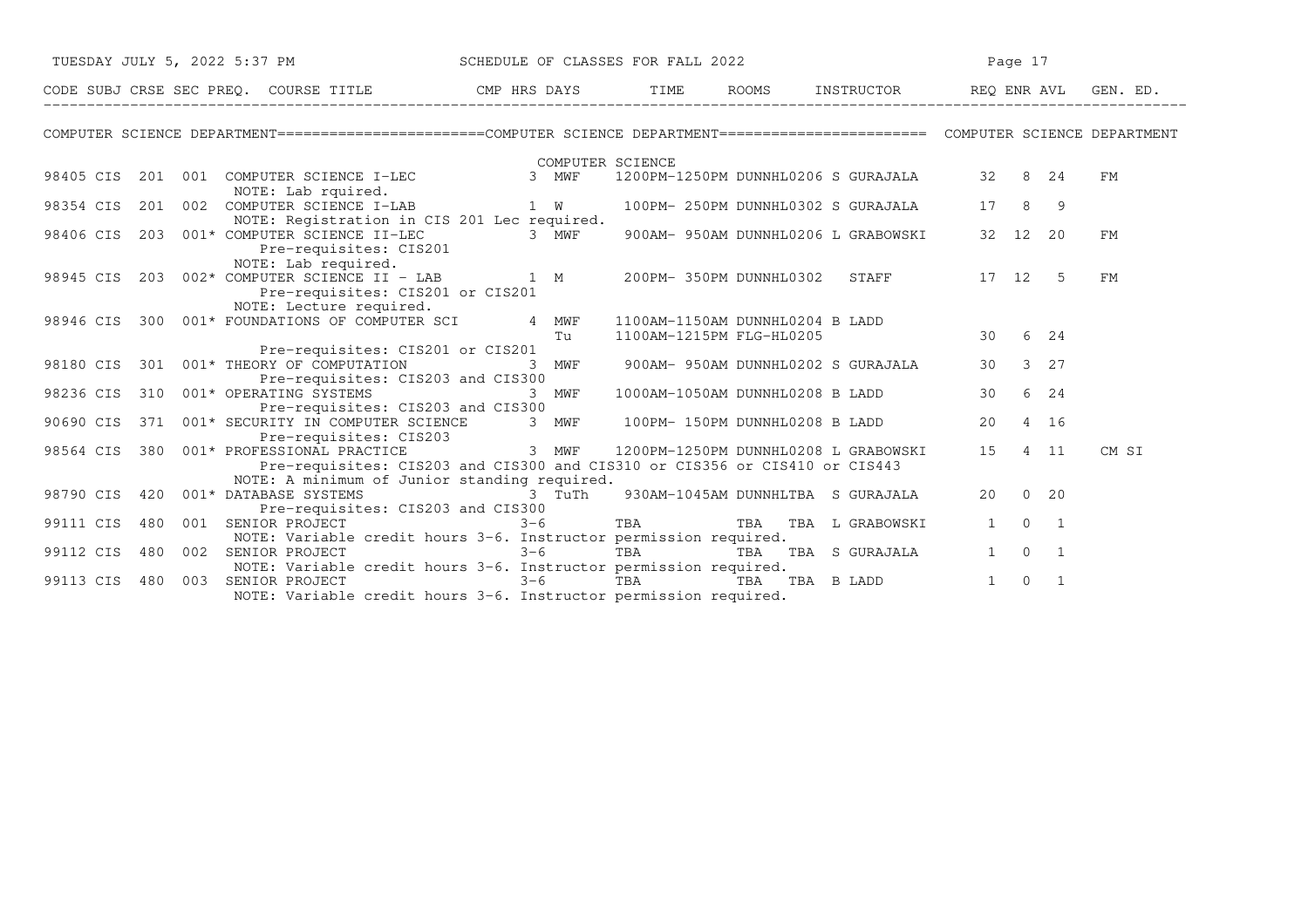|                    | TUESDAY JULY 5, 2022 5:37 PM                                                                                                                                                                                                                                                                                                           | SCHEDULE OF CLASSES FOR FALL 2022                                                                                                                                                                                                                             |                    |                                   |                                            |    | Page 18       |                |                            |
|--------------------|----------------------------------------------------------------------------------------------------------------------------------------------------------------------------------------------------------------------------------------------------------------------------------------------------------------------------------------|---------------------------------------------------------------------------------------------------------------------------------------------------------------------------------------------------------------------------------------------------------------|--------------------|-----------------------------------|--------------------------------------------|----|---------------|----------------|----------------------------|
|                    | CODE SUBJ CRSE SEC PREQ. COURSE TITLE THE CMP HRS DAYS TIME                                                                                                                                                                                                                                                                            |                                                                                                                                                                                                                                                               |                    |                                   | ROOMS INSTRUCTOR REQ ENR AVL               |    |               |                | GEN. ED.                   |
|                    | EARTH AND ENVIRONMENTAL SCIENC===================EARTH AND ENVIRONMENTAL SCIENC==================== EARTH AND ENVIRONMENTAL SCIENC                                                                                                                                                                                                     |                                                                                                                                                                                                                                                               |                    |                                   |                                            |    |               |                |                            |
|                    | 98943 GISC 101 001 GEOGRAPHIC INFO SYSTEMS - LEC<br>NOTE: GISC 101 002 lab required. \$42 course fee assessed by<br>Geology Department.                                                                                                                                                                                                | GEOGRAPHIC INFORMATION SCIENCE<br>3 MW                                                                                                                                                                                                                        |                    |                                   | 200PM- 315PM TIM-HL0121 J ROGERS 21 20 1   |    |               |                | NW SP                      |
| 98944 GISC 101 002 | GEOGRAPHIC INFO SYSTEMS - LAB 1 M<br>NOTE: GISC 101 001 lecture required.<br>Geology Department.                                                                                                                                                                                                                                       |                                                                                                                                                                                                                                                               |                    |                                   | 330PM- 520PM TIM-HL0121 J ROGERS           |    | 21 20         | $\overline{1}$ | LB NW SP                   |
|                    | 90550 GISC 101 HN1 GEOGRAPHIC INFORMATION SYSTEMS 1 M 330PM- 520PM TIM-HL0121 J ROGERS 3 1 2<br>90549 GISC 101 HNR GEOGRAPHIC INFORMATION SYSTEMS 3 MW 200PM- 315PM TIM-HL0121 J ROGERS 3 1 2<br>99883 GISC 101 OL1 GEOGRAPHIC INFO<br>NOTE: Delivered online. Instruction and interaction occurs online<br>convenient to the student. | within the Learning Management System, Moodle. There are no<br>requirements for face-to-face meetings, onsite instruction,<br>or scheduled times to be online. However, proctored exams<br>may be required, either on campus or at a location                 |                    |                                   | K HUMAGAIN 24 14 10                        |    |               |                | LB NW SP<br>NW SP<br>NW SP |
|                    | 99882 GISC 101 OL2 GEOGRAPHIC INFO SYSTEMS- LAB<br>NOTE: Delivered online. Instruction and interaction occurs online<br>convenient to the student.                                                                                                                                                                                     | $\mathbf{1}$<br>within the Learning Management System, Moodle. There are no<br>requirements for face-to-face meetings, onsite instruction,<br>or scheduled times to be online. However, proctored exams<br>may be required, either on campus or at a location | TBA                |                                   | TBA TBA KHUMAGAIN 24 14 10                 |    |               |                | LB NW SP                   |
|                    | 90060 GISC 201 001* CARTOGRAPHY-LEC<br>Pre-requisites: GISC101                                                                                                                                                                                                                                                                         | 2 TuTh                                                                                                                                                                                                                                                        |                    |                                   | 930AM-1045AM TIM-HL0121 K HUMAGAIN 18 2 16 |    |               |                |                            |
|                    | 90061 GISC 201 002* CARTOGRAPHY-LAB<br>Pre-requisites: GISC101                                                                                                                                                                                                                                                                         | 1 Th                                                                                                                                                                                                                                                          |                    |                                   | 200PM- 350PM TIM-HL0121 K HUMAGAIN         | 18 |               | 2 16           |                            |
|                    | 90062 GISC 401 001* SPATIAL PROBLEMS & ANALYSIS-LE 3 TuTh<br>Pre-requisites: GISC101 and MATH125                                                                                                                                                                                                                                       |                                                                                                                                                                                                                                                               |                    |                                   | 1230PM- 145PM TIM-HL0121 K HUMAGAIN        | 18 |               | 6 12           |                            |
|                    | 90063 GISC 401 002* SPATIAL PROBLEMS & ANALYSIS-LA<br>Pre-requisites: GISC101 and MATH125                                                                                                                                                                                                                                              | 1 Tu                                                                                                                                                                                                                                                          |                    |                                   | 200PM- 450PM TIM-HL0121 K HUMAGAIN         | 18 |               | 6 12           |                            |
|                    | 99238 GISC 475 001* GIS LABORATORY TECHNIQUES 1-3<br>Pre-requisites: GISC101 or GEOL340<br>NOTE: Instructor permission required.                                                                                                                                                                                                       |                                                                                                                                                                                                                                                               | TBA <b>TRANGER</b> |                                   | TIM-HL0121 K HUMAGAIN                      |    | $5 \t 0 \t 5$ |                |                            |
|                    | 98631 GEOL 101 001 ENVIRONMENTAL GEOLOGY-LEC 3 MWF<br>NOTE: Lab required. \$15 Field Experience fee assessed by<br>Geology Department.                                                                                                                                                                                                 | GEOLOGY                                                                                                                                                                                                                                                       |                    |                                   | 900AM- 950AM KEL-HL0104 A PEARSON 40 31 9  |    |               |                | NW SP                      |
| 99505 GEOL 101 002 | ENVIRONMENTAL GEOLOGY-LAB<br>NOTE: \$10 lab fee assessed by the Geology Dept.                                                                                                                                                                                                                                                          | 1 Tu                                                                                                                                                                                                                                                          |                    | 900AM-1050AM TIM-HL0120 A PEARSON |                                            |    | 20 19         | $\overline{1}$ | LB NW SP                   |
| 98793 GEOL 101     | 003 ENVIRONMENTAL GEOLOGY-LAB<br>NOTE: Lecture required. \$10 lab fee assessed by Geology Department                                                                                                                                                                                                                                   | 1 M                                                                                                                                                                                                                                                           |                    | 200PM- 350PM TIM-HL0123 A PEARSON |                                            |    | 24 12 12      |                | LB NW SP                   |
|                    | 98585 GEOL 103 003 PHYSICAL GEOLOGY-LAB<br>NOTE: Lecture required. \$10 Lab fee assessed by Geology<br>Department.                                                                                                                                                                                                                     | $1 \quad F$                                                                                                                                                                                                                                                   |                    |                                   | 200PM- 350PM TIM-HL0120 C SCHRADER         | 20 |               | 6 14           | LB NW SP                   |
|                    | 98124 GEOL 103 Z01 PHYSICAL GEOLOGY-LEC<br>NOTE: Lab required.                                                                                                                                                                                                                                                                         | 3 MWF                                                                                                                                                                                                                                                         |                    |                                   | 100PM- 150PM KEL-HL0101 C SCHRADER         |    | 40 16 24      |                | NW SP                      |
|                    | 98860 GEOL 103 ZO1 PHYSICAL GEOLOGY-LAB<br>NOTE: Lecture required. \$10 lab fee assessed by Geology Department                                                                                                                                                                                                                         | Counts towards Environmental Studies major and minor.<br>1 Th                                                                                                                                                                                                 |                    |                                   | 900AM-1050AM TIM-HL0120 C SCHRADER         |    | 20 10 10      |                | LB NW SP                   |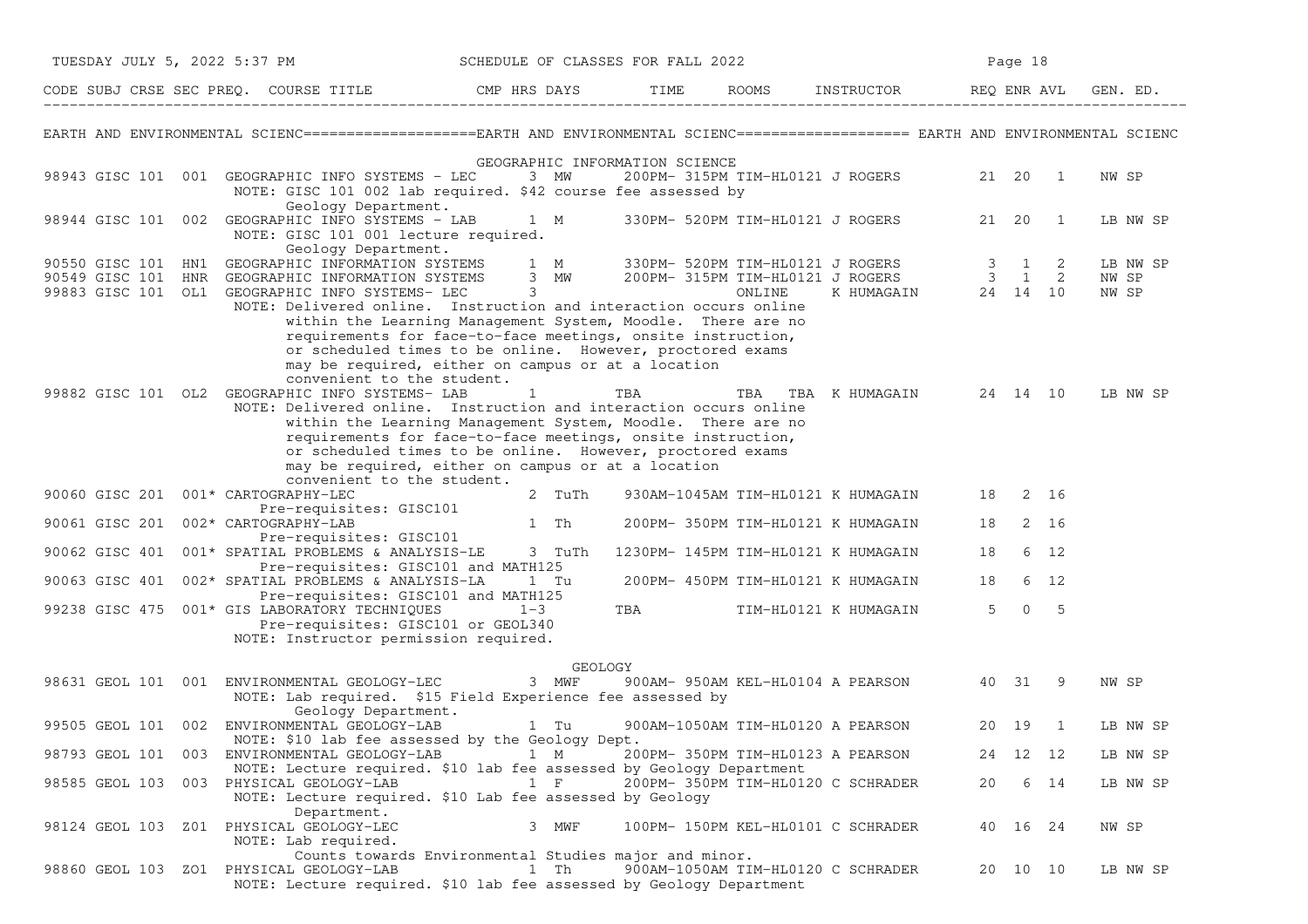| TUESDAY JULY 5, 2022 5:37 PM SCHEDULE OF CLASSES FOR FALL 2022                                                                                                                                                                       |                                                                                                                                                             |     |         |                                            |    | Page 19      |      |                    |
|--------------------------------------------------------------------------------------------------------------------------------------------------------------------------------------------------------------------------------------|-------------------------------------------------------------------------------------------------------------------------------------------------------------|-----|---------|--------------------------------------------|----|--------------|------|--------------------|
| CODE SUBJ CRSE SEC PREQ. COURSE TITLE THE ROOMS TIME ROOMS INSTRUCTOR REQ ENR AVL                                                                                                                                                    |                                                                                                                                                             |     |         |                                            |    |              |      | GEN. ED.           |
| 99106 GEOL 125 001 EARTH SYSTEMS-LEC 3 MWF 1200PM-1250PM KEL-HL0103 S BIER 40 25 15<br>Lab required.                                                                                                                                 | NOTE: Childhood/Early Childhood Education majors only.                                                                                                      |     |         |                                            |    |              |      | NW SP              |
| 99469 GEOL 125 002 EARTH SYSTEMS-LAB 1 M 100PM-250PM TIM-HL0120 S BIER 20 14 6                                                                                                                                                       | \$25 Lab Fee assessed by GEOL Department.<br>NOTE: Lecture required. \$10 lab fee assessed by Geology Dept.                                                 |     |         |                                            |    |              |      | LB NW SP           |
| 99107 GEOL 125 003 EARTH SYSTEMS-LAB 1 Tu 200PM-350PM TIM-HL0120 S BIER 20 11 9                                                                                                                                                      | Childhood/Early Childhood Education majors only.<br>NOTE: Lecture required. \$10 lab fee assessed by Geology Dept.                                          |     |         |                                            |    |              |      | LB NW SP           |
| 90051 GEOL 200 001* HISTORICAL GEOLOGY-LEC 3 MWF 1000AM-1050AM TIM-HLB007 P QUINTON 24 8 16                                                                                                                                          | Childhood/Early Childhood Education majors only.<br>Pre-requisites: WAYS101 or GEOL101 or GEOL103 or GEOL125<br>NOTE: Must register for required lab, 90052 |     |         |                                            |    |              |      | LB SP TF           |
| 90052 GEOL 200 002* HISTORICAL GEOLOGY-LAB 1 Tu                                                                                                                                                                                      | Pre-requisites: WAYS101 or GEOL101 or GEOL103 or GEOL125<br>NOTE: Must register for required lecture, 90051                                                 |     |         | 200PM- 450PM TIM-HLB007 P QUINTON 24 8 16  |    |              |      | LB SP TF           |
| 90053 GEOL 302 001* PRINCIPLES OF PALEONTOLOGY 3 MWF 100PM-150PM TIM-HLB007 P QUINTON 24 24 CLOSED<br>Pre-requisites: GEOL200<br>90054 GEOL 302 002* PRINCIPLES OF PALEONTOLOGY-LAB 1 W 200PM-450PM TIM-HLB007 P QUINTON 24 24 CLOSE |                                                                                                                                                             |     |         |                                            |    |              |      |                    |
|                                                                                                                                                                                                                                      | Pre-requisites: GEOL200                                                                                                                                     |     |         |                                            |    |              |      |                    |
| 98181 GEOL 311 001* MINERALOGY & OPTICAL MIN. -LEC 3 MWF 1000AM-1050AM TIM-HL0122 C SCHRADER 18 11 7                                                                                                                                 | Pre-requisites: GEOL101 or GEOL103 or GEOL125<br>NOTE: Must take lab. \$25 Field Trip Fee assessed by Geology Depart                                        |     |         |                                            |    |              |      | <b>SP</b>          |
| ment.<br>98182 GEOL 311 002* MINERALOGY & OPTICAL MIN. -LAB 1 M                                                                                                                                                                      | Pre-requisites: GEOL101 or GEOL103 or GEOL125                                                                                                               |     |         | 200PM- 450PM TIM-HL0122 C SCHRADER 18 11 7 |    |              |      | LB SP              |
| 99058 GEOL 320 001* GEOCHEMISTRY                                                                                                                                                                                                     | NOTE: Lecture required. \$20 lab fee assessed by Geology Department<br>3 TuTh<br>Pre-requisites: GEOL125 or GEOL103 or GEOL101                              |     |         | 930AM-1045AM TIM-HL0123 P QUINTON 22 10 12 |    |              |      |                    |
| 99059 GEOL 350 001* GEOMORPHOLOGY - LEC                                                                                                                                                                                              | 3 MWF<br>Pre-requisites: GEOL101 or GEOL103 or GEOL125                                                                                                      |     |         | 1100AM-1150AM TIM-HL0123 A PEARSON 18 8 10 |    |              |      |                    |
| 99060 GEOL 350 002* GEOMORPHOLOGY - LAB $\overline{1}$ F 200PM-450PM TIM-HL0121 A PEARSON 18 8 10                                                                                                                                    | NOTE: Lab required. \$100 Field Experience Fee assessed by GEOL Dept<br>Pre-requisites: GEOL101 or GEOL103 or GEOL125                                       |     |         |                                            |    |              |      |                    |
| NOTE: Lecture required.<br>98794 GEOL 380 001* CLIMATE CHANGE: PAST & PRESENT 3 MWF 900AM-950AM TIM-HL0123 P QUINTON 22 12 10                                                                                                        |                                                                                                                                                             |     |         |                                            |    |              |      |                    |
| 90058 GEOL 405 001* STRUCTURAL GEOLOGY-LEC 3 TuTh 1100AM-1215PM TIM-HL0123 M RYGEL 24 19<br>Pre-requisites: GEOL200                                                                                                                  | Pre-requisites: GEOL200 or GEOL204 or GEOL101 or GEOL103 or GEOL125                                                                                         |     |         |                                            |    |              | $-5$ | CT                 |
| 90059 GEOL 405 002* STRUCTURAL GEOLOGY-LAB                                                                                                                                                                                           | NOTE: \$120 Field Experience Fee assessed by GEOL Dept.<br>1 Th 100PM-350PM TIM-HL0123 M RYGEL 24 19 5                                                      |     |         |                                            |    |              |      | ${\cal C}{\cal T}$ |
| 98820 GEOL 475 001 GEOLOGY LABORATORY TECHNIQUES 1-3 TBA                                                                                                                                                                             | Pre-requisites: GEOL200                                                                                                                                     |     |         | TBA TBA M RYGEL                            |    | $5 \qquad 0$ | 5    |                    |
| 001 GEO RESEARCH-MIN/PETROLOGY<br>98821 GEOL 480                                                                                                                                                                                     | NOTE: Varibale credit hours 1-3. Instructor permission required.<br>$1 - 4$                                                                                 | TBA |         | TBA TBA C SCHRADER                         |    | 0            | 5    |                    |
| 98822 GEOL 480<br>GEO RESEARCH-STRUCT/GEOPHYSICS<br>002                                                                                                                                                                              | NOTE: Variable credits hours 1-3. Instructor permission required.<br>$1 - 4$<br>NOTE: Variable credit hours 1-3. Instructor permission required.            | TBA | TBA TBA | STAFF                                      | 5. | 0            | 5    |                    |
| 98823 GEOL 480<br>GEO RESEARCH-GEOCHEM/PALEO<br>003                                                                                                                                                                                  | $1 - 4$<br>NOTE: Variable credit hours 1-3. Instructor permission required.                                                                                 | TBA | TBA     | TBA P QUINTON                              |    | 0            | 5    |                    |
| 98824 GEOL 480<br>004 GEO RESEARCH-HYDRO/GEOMORPH                                                                                                                                                                                    | $1 - 4$<br>NOTE: Variable credit hours 1-3. Instructor permission required.                                                                                 | TBA | TBA     | TBA A PEARSON                              | 5  | 0            | 5    |                    |
| GEO RESEARCH-SEDIMENTARY<br>98825 GEOL 480<br>005                                                                                                                                                                                    | $1 - 4$                                                                                                                                                     | TBA | TBA     | TBA M RYGEL                                | 5  | 0            | 5    |                    |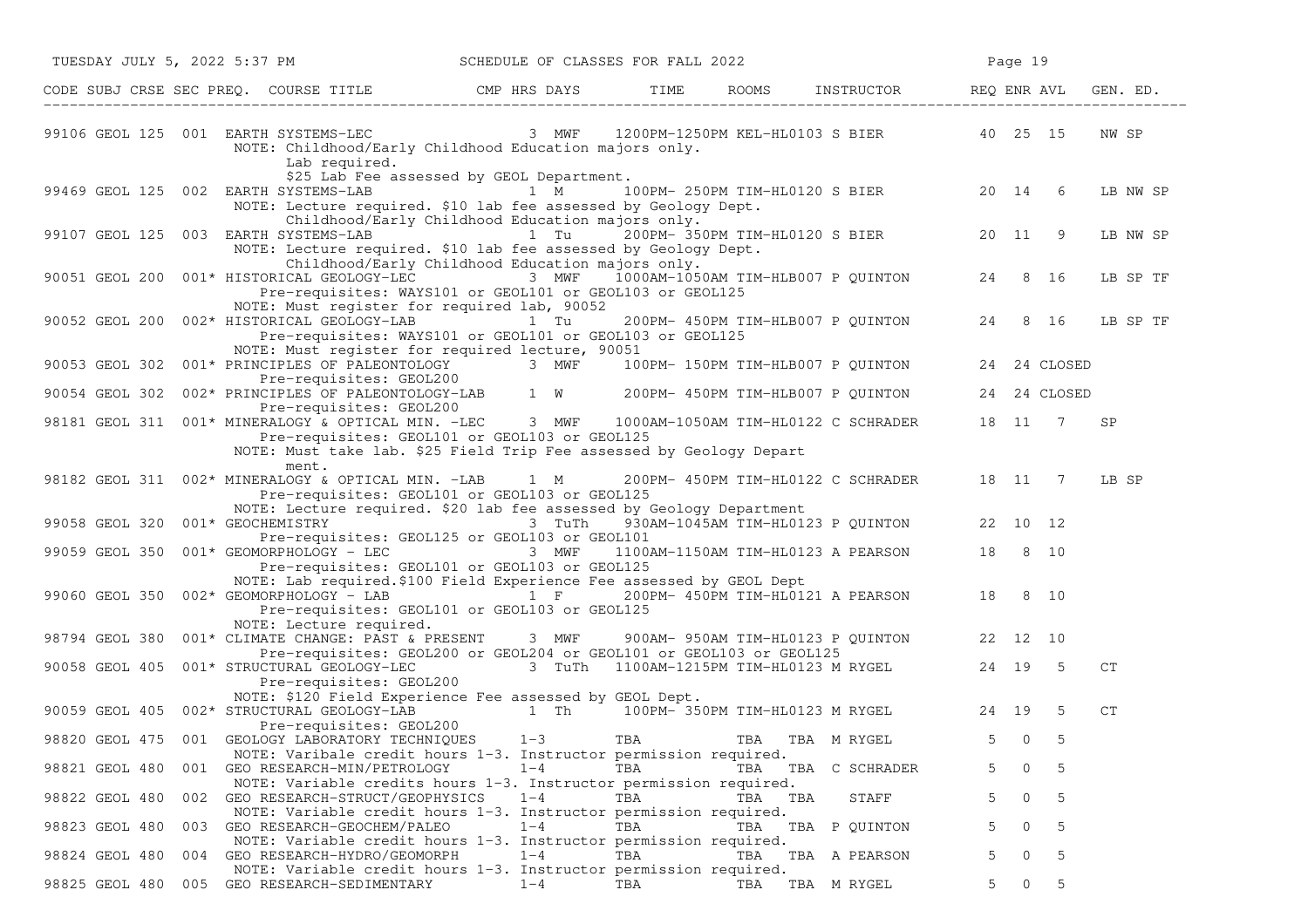| TUESDAY JULY 5, 2022 5:37 PM          | SCHEDULE OF CLASSES FOR FALL 2022 |                      | Page 20                   |          |  |  |  |
|---------------------------------------|-----------------------------------|----------------------|---------------------------|----------|--|--|--|
| CODE SUBJ CRSE SEC PREO. COURSE TITLE | CMP HRS DAYS                      | TIME<br><b>ROOMS</b> | REO ENR AVL<br>INSTRUCTOR | GEN. ED. |  |  |  |

NOTE: Variable credit hours 1-3. Instructor permission required.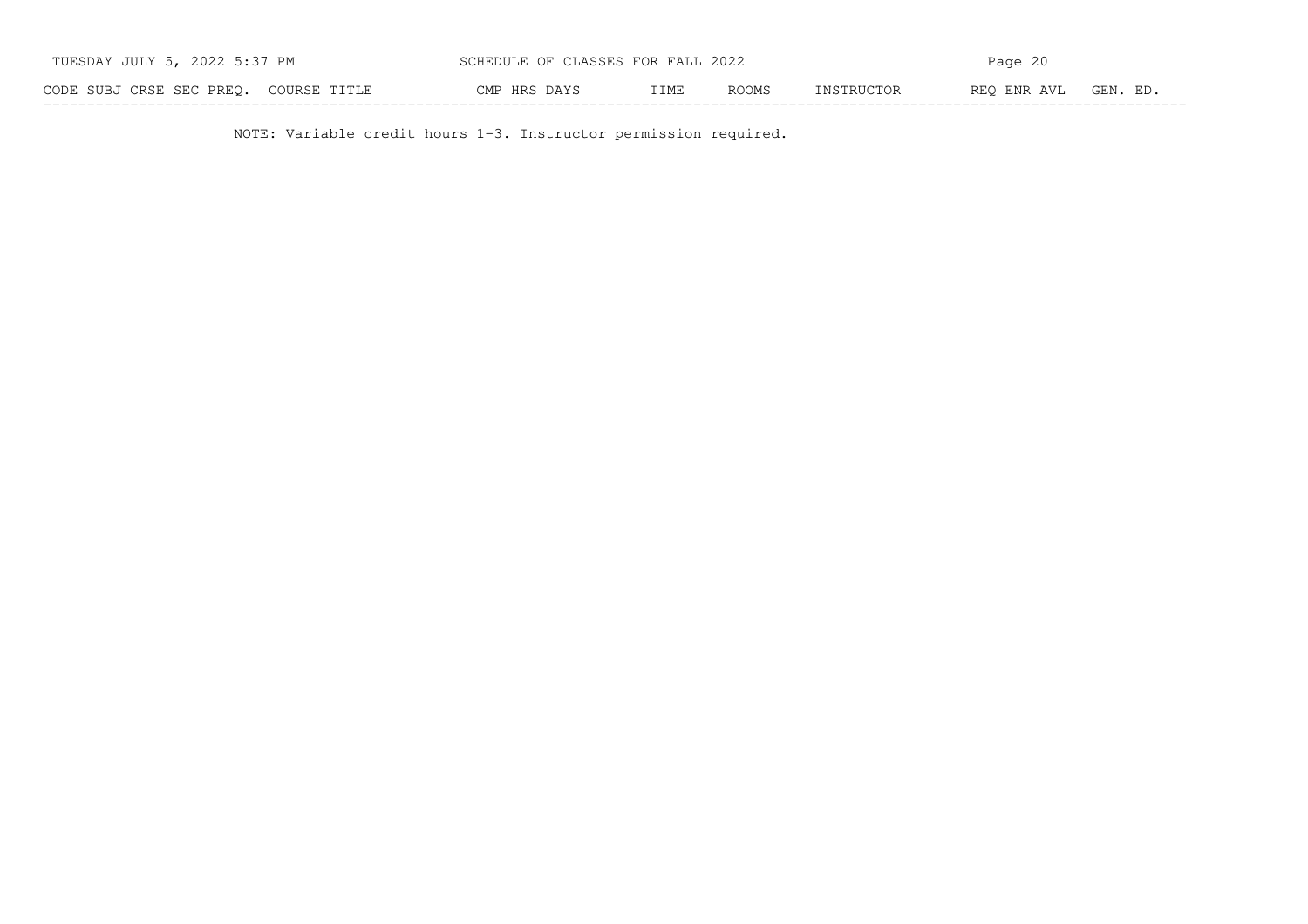| TUESDAY JULY 5, 2022 5:37 PM          |     |  |  |                                                                   | SCHEDULE OF CLASSES FOR FALL 2022                                                                                        |  |           |                             |                        |        | Page 21 |                   |             |          |  |          |  |
|---------------------------------------|-----|--|--|-------------------------------------------------------------------|--------------------------------------------------------------------------------------------------------------------------|--|-----------|-----------------------------|------------------------|--------|---------|-------------------|-------------|----------|--|----------|--|
| CODE SUBJ CRSE SEC PREO. COURSE TITLE |     |  |  |                                                                   | CMP HRS DAYS                                                                                                             |  |           | TIME                        |                        | ROOMS  |         | INSTRUCTOR        | REO ENR AVL |          |  | GEN. ED. |  |
|                                       |     |  |  |                                                                   |                                                                                                                          |  |           |                             |                        |        |         |                   |             |          |  |          |  |
|                                       |     |  |  |                                                                   |                                                                                                                          |  | ECONOMICS |                             |                        |        |         |                   |             |          |  |          |  |
| 99892 ECON 105                        | 001 |  |  | PRINCIPLES OF MICROECONOMICS                                      |                                                                                                                          |  | 3 MWF     |                             | 900AM- 950AM DUNNHLTBA |        |         | STAFF             |             | 30 7 23  |  | SA       |  |
| 90044 ECON 105                        | 002 |  |  | PRINCIPLES OF MICROECONOMICS                                      |                                                                                                                          |  |           | 3 MWF 1000AM-1050AM TBA TBA |                        |        |         | STAFF             |             | 30 15 15 |  | SA       |  |
| 90759 ECON 105                        | OL1 |  |  | PRINCIPLES OF MICROECONOMICS                                      |                                                                                                                          |  |           |                             |                        | ONLINE |         | <b>B TIENIBER</b> |             | 30 1 29  |  | SA       |  |
|                                       |     |  |  | NOTE: Delivered online. Instruction and interaction occurs online |                                                                                                                          |  |           |                             |                        |        |         |                   |             |          |  |          |  |
|                                       |     |  |  | within the Learning Management System, Moodle. There are no       |                                                                                                                          |  |           |                             |                        |        |         |                   |             |          |  |          |  |
|                                       |     |  |  |                                                                   | requirements for face-to-face meetings, onsite instruction,<br>or scheduled times to be online. However, proctored exams |  |           |                             |                        |        |         |                   |             |          |  |          |  |
|                                       |     |  |  |                                                                   | may be required, either on campus or at a location                                                                       |  |           |                             |                        |        |         |                   |             |          |  |          |  |
|                                       |     |  |  | convenient to the student.                                        |                                                                                                                          |  |           |                             |                        |        |         |                   |             |          |  |          |  |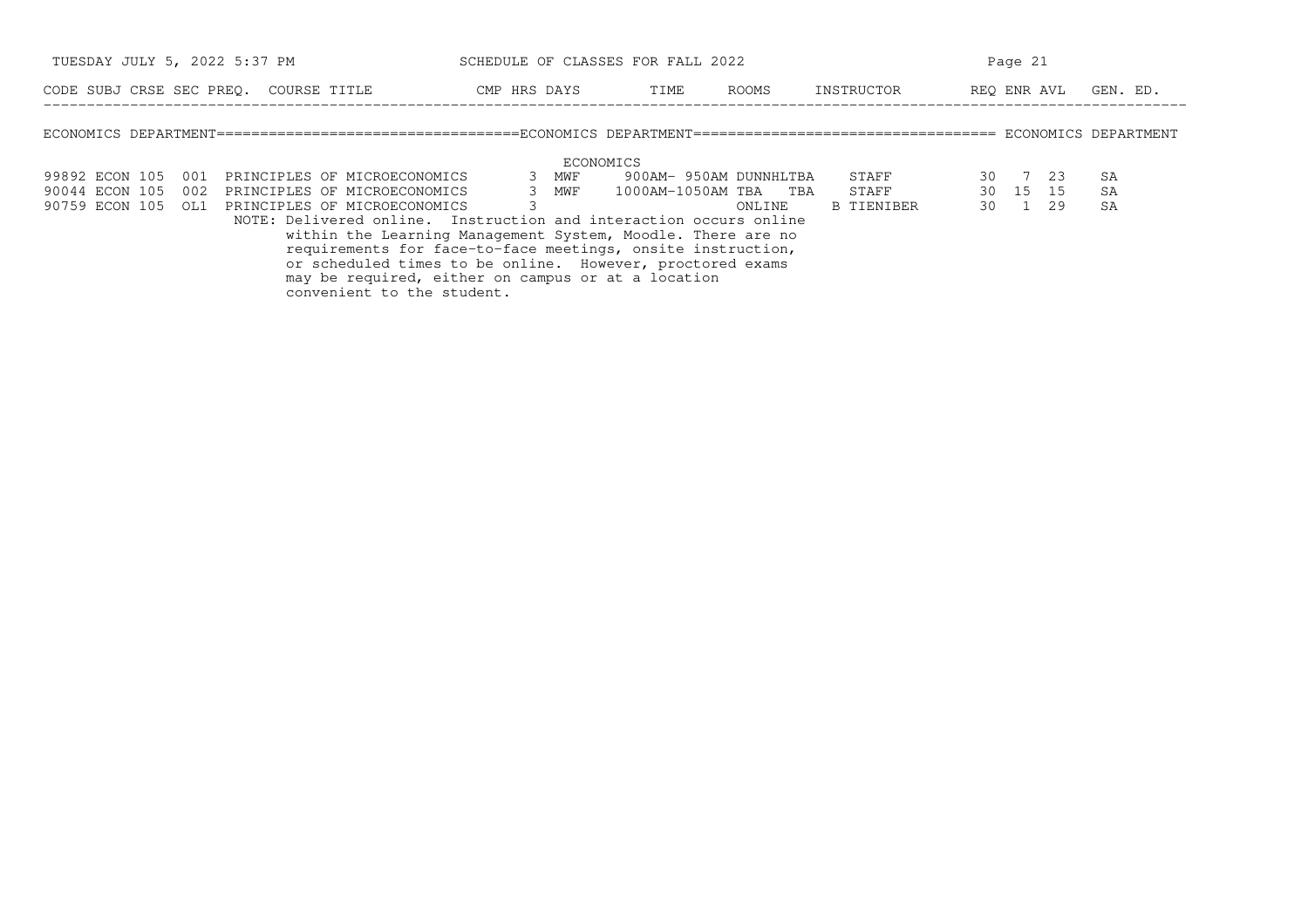|                | TUESDAY JULY 5, 2022 5:37 PM                                                                                                                                                                                                                                                                                                                                                                                                                                         | SCHEDULE OF CLASSES FOR FALL 2022 |                                        |                                  |                                              | Page 22 |                |    |  |
|----------------|----------------------------------------------------------------------------------------------------------------------------------------------------------------------------------------------------------------------------------------------------------------------------------------------------------------------------------------------------------------------------------------------------------------------------------------------------------------------|-----------------------------------|----------------------------------------|----------------------------------|----------------------------------------------|---------|----------------|----|--|
|                |                                                                                                                                                                                                                                                                                                                                                                                                                                                                      |                                   |                                        |                                  |                                              |         |                |    |  |
|                |                                                                                                                                                                                                                                                                                                                                                                                                                                                                      |                                   |                                        |                                  |                                              |         |                |    |  |
|                | 90045 EDLS 201 001 PRINCIPLES OF EDUCATION<br>NOTE: Art Studio, Visual Arts, Graphic Design, and<br>Childhood/Early Childhood Education majors only.                                                                                                                                                                                                                                                                                                                 | 3 M                               | EDUCATION - LIBERAL STUDIES            |                                  | 300PM- 540PM SAT-HL0312 S SOLLEY 25 14 11    |         |                | ΤF |  |
|                | 99133 EDLS 201 OL1 PRINCIPLES OF EDUCATION<br>NOTE: Art Studio, Visual Arts, Graphic Design, and<br>Childhood/Early Childhood Education majors only.<br>Delivered online. Instruction and interaction occurs online<br>within the Learning Management System, Moodle. There are no<br>requirements for face-to-face meetings, onsite instruction,<br>or scheduled times to be online. However, proctored exams<br>may be required, either on campus or at a location | 3.                                |                                        | ONLINE                           | S SOLLEY 25 15 10                            |         |                | TF |  |
|                | convenient to the student.<br>98817 EDLS 207 001* EARLY CHILDHOOD LITERACY-LEC<br>Pre-requisites: EDLS201<br>NOTE: Lab required.<br>EDLS 207 and EDUC 303 must be taken concurrently.                                                                                                                                                                                                                                                                                | 3 TuTh                            |                                        |                                  | 930AM-1045AM SAT-HL0260 L HALL 15 9          |         | -6             | WΙ |  |
|                | Childhood/Early Childhood Education majors only.<br>98818 EDLS 207 002* EARLY CHILDHOOD LITERACY-LEC<br>Pre-requisites: EDLS201<br>NOTE: Lab required.<br>EDLS 207 and EDUC 303 must be taken concurrently.                                                                                                                                                                                                                                                          |                                   |                                        |                                  | 3 TuTh 1230PM- 145PM SAT-HL0260 L HALL 15 10 |         | -5             | WΙ |  |
|                | Childhood/Early Childhood Education majors only.<br>98409 EDLS 207 C1L* EARLY CHILDHOOD LITERACY-LAB 1 TuTh 316PM- 429PM SAT-HL0260 L WELLS 10 10 CLOSED<br>Pre-requisites: EDLS201<br>NOTE: Lecture required.                                                                                                                                                                                                                                                       |                                   |                                        |                                  |                                              |         |                |    |  |
|                | Childhood/Early Childhood Education majors only.<br>98410 EDLS 207 C2L* EARLY CHILDHOOD LITERACY-LAB<br>Pre-requisites: EDLS201<br>NOTE: Lecture required.                                                                                                                                                                                                                                                                                                           |                                   |                                        |                                  | 1 MW 316PM-429PM SAT-HL0260 L WELLS 10 9 1   |         |                |    |  |
|                | Childhood/Early Childhood Education majors only.<br>99222 EDLS 207 JC1* EARLY CHILDHOOD LITERACY-LAB W 1 M 930AM-1100AM TBA TBA A WEISBURGER<br>Pre-requisites: EDLS201<br>NOTE: Course meets on the JCC campus in Watertown.<br>Lecture required.                                                                                                                                                                                                                   |                                   |                                        |                                  |                                              | 30 8 22 |                | WI |  |
|                | Childhood/Early Childhood Education majors only.<br>99221 EDLS 207 JCC* EARLY CHILDHOOD LITERACY-LEC W<br>Pre-requisites: EDLS201<br>NOTE: Course meets on the JCC campus in Watertown.<br>Lab required.                                                                                                                                                                                                                                                             |                                   | 3 W 1230PM- 300PM TBA TBA A WEISBURGER |                                  |                                              | 30 8 22 |                | WI |  |
|                | EDLS 207 and EDUC 303 must be taken concurrently.<br>Childhood/Early Childhood Education majors only.<br>98636 EDLS 306 B11* LITERACY FOUNDATIONS<br>Pre-requisites: EDLS201 and EDLS207<br>NOTE: BA Childhood/Early Childhood. Must also register for EDLS                                                                                                                                                                                                          | 3 MWF                             |                                        | 800AM- 850AM SAT-HL0300 S THOMAS |                                              |         | 0 16 CLOSED AC |    |  |
| 98514 EDLS 307 | 314, EDUC 308, EDUC 411, and EDUC 320.<br>001 LIT ED IN THE ARTS DISCIPLINES<br>NOTE: Music Ed/Art Ed/Theatre Ed/Fine Arts.                                                                                                                                                                                                                                                                                                                                          | 3 TuTh                            |                                        | 930AM-1045AM SAT-HL0312 M ALBERT |                                              | 19 17   | -2             |    |  |
| 98481 EDLS 307 | 002 LIT ED IN THE ARTS DISCIPLINES<br>NOTE: Music Ed/Art Ed/Theatre Ed/FIne Arts.                                                                                                                                                                                                                                                                                                                                                                                    | 3 TuTh                            | 1100AM-1215PM SAT-HL0200 M ALBERT      |                                  |                                              | 20 19   | 1              |    |  |
|                | 98482 EDLS 307 003 LIT ED IN THE ARTS DISCIPLINES                                                                                                                                                                                                                                                                                                                                                                                                                    | 3 TuTh                            | 1230PM- 145PM SAT-HL0200 S SCALES      |                                  |                                              | 20 19 1 |                |    |  |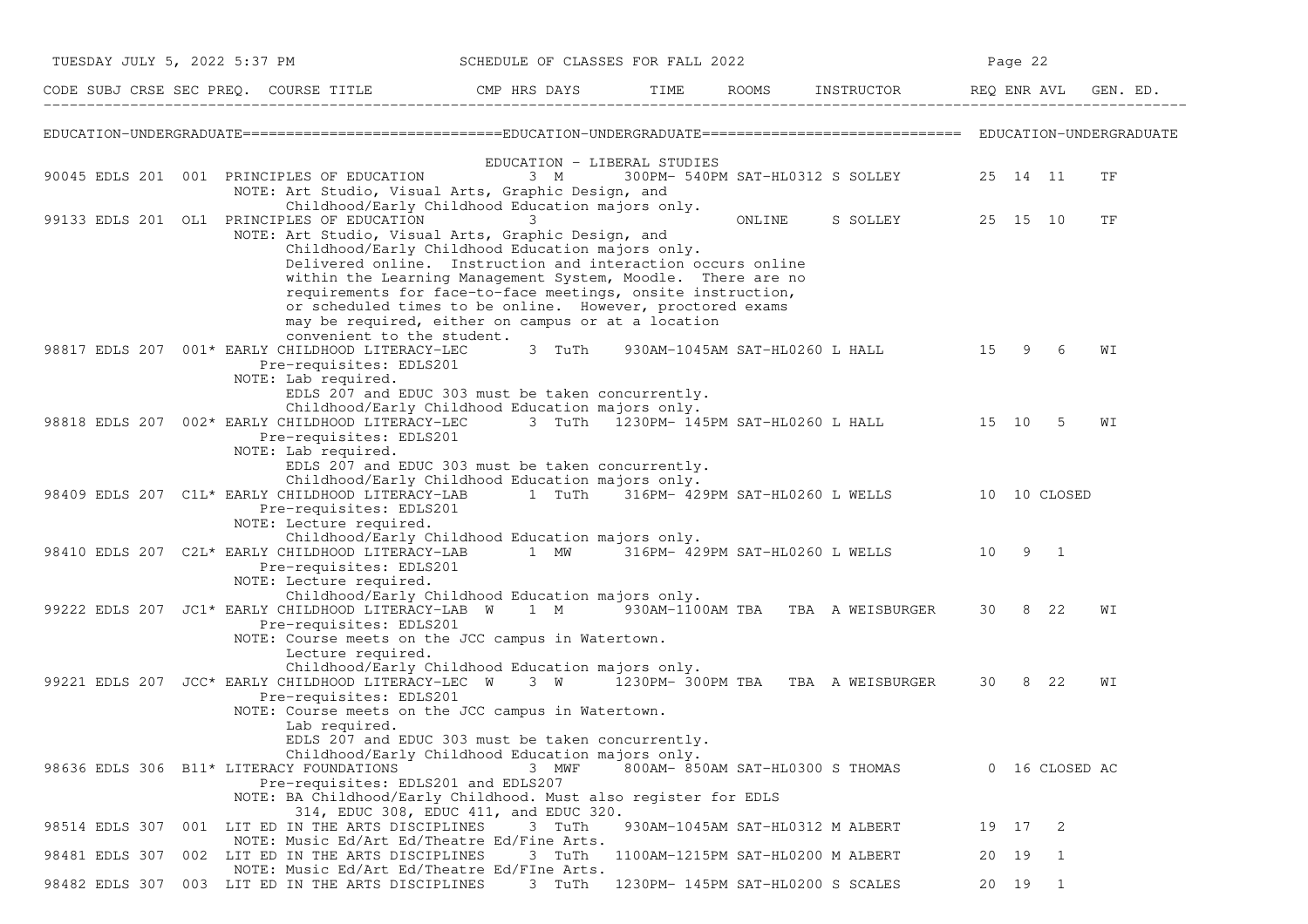| TUESDAY JULY 5, 2022 5:37 PM                                                                                                                                                                                                                                                                                                                                    | SCHEDULE OF CLASSES FOR FALL 2022                                                                                                                                                                                                                                                                                                                                     |                                  |        |                                     | Page 23  |          |  |
|-----------------------------------------------------------------------------------------------------------------------------------------------------------------------------------------------------------------------------------------------------------------------------------------------------------------------------------------------------------------|-----------------------------------------------------------------------------------------------------------------------------------------------------------------------------------------------------------------------------------------------------------------------------------------------------------------------------------------------------------------------|----------------------------------|--------|-------------------------------------|----------|----------|--|
| CODE SUBJ CRSE SEC PREQ. COURSE TITLE CMP HRS DAYS TIME ROOMS INSTRUCTOR REQ ENR AVL GEN. ED.                                                                                                                                                                                                                                                                   |                                                                                                                                                                                                                                                                                                                                                                       |                                  |        |                                     |          |          |  |
| NOTE: Music Ed/Art Ed/Theatre Ed/Fine Arts.<br>90660 EDLS 307 HNR LIT ED IN THE ARTS DISCIPLINES 3 TuTh 930AM-1045AM SAT-HL0312 M ALBERT 6 6 G CLOSED<br>99136 EDLS 314 B11* TCHNG W/ SPEC NEEDS BIRTH-6 3 W 430PM-710PM SAT-HL0200 STAFF 0 16 CLOSED<br>Pre-requisites: EDLS207<br>NOTE: Must also register for EDLS 306, EDUC 308, EDUC 310, and<br>EDLS 320. |                                                                                                                                                                                                                                                                                                                                                                       |                                  |        |                                     |          |          |  |
| 98231 EDLS 315 001 TCHG STDS W/ SPEC NDS GR 5-12 3 Tu 500PM-730PM SAT-HL0200<br>NOTE: Math, Science, Social Studies, Art, and English Education                                                                                                                                                                                                                 |                                                                                                                                                                                                                                                                                                                                                                       |                                  |        | STAFF 25 11 14                      |          |          |  |
| majors only.<br>99322 EDLS 320 B11* EDUC RESEARCH, ASSESS & EVAL 3 M 430PM-710PM SAT-HL0200 S THOMAS 30 17 13<br>Pre-requisites: EDLS201<br>NOTE: Education Advisor approval required.                                                                                                                                                                          |                                                                                                                                                                                                                                                                                                                                                                       |                                  |        |                                     |          |          |  |
| 99225 EDLS 349 001 INTRO TO MID/SEC SCHOOL ED 3 TuTh 300PM-415PM FLG-HL0238 J MERRIMAN 16 4 12<br>98567 EDLS 414 001 STUDENT TEACHING SEMINAR 2<br>NOTE: Transportation is required and the responsibility of the<br>START/END DATES: 10/31-12/16                                                                                                               | Teacher Candidate. Attendance is required at all 4 days.<br>Seminar Dates": 8/22/22, 8/23/22, 10/27/22, and 10/28/22.                                                                                                                                                                                                                                                 | TBA                              |        | TBA TBA A GUINEY 25 13 12           |          |          |  |
| 98568 EDLS 421 001 SEMINAR IN MID/JR & SEC SCH ED<br>NOTE: Transportation is required and the responsibility of the<br>START/END DATES: 10/31-12/16                                                                                                                                                                                                             | Teacher Candidate. Attendance is required at all 4 days.<br>Seminar Dates": 8/22/22, 8/23/22, 10/27/22, and 10/28/22.<br>EDUCATION                                                                                                                                                                                                                                    |                                  |        | 2 TBA TBA TBA AGUINEY 25 6 19       |          |          |  |
| EDUCATION<br>90046 EDUC 303 CH1* @CRTV/SENS EXP/YNG CHLD B-2 3 TuTh 1100AM-1215PM SAT-HL0312 S SOLLEY 25 12 13<br>Pre-requisites: EDLS201<br>NOTE: EDUC 303 and EDLS 207 must be taken concurrently.                                                                                                                                                            | Childhood/Early Childhood Education majors only.                                                                                                                                                                                                                                                                                                                      |                                  |        |                                     |          |          |  |
| 99182 EDUC 303 OL1* @CRTV/SENS EXP/YNG CHLD B-2<br>Pre-requisites: EDLS201<br>NOTE: EDUC 303 and EDLS 207 must be taken concurrently.<br>convenient to the student.                                                                                                                                                                                             | 3<br>Childhood/Early Childhood Education majors only.<br>Delivered online. Instruction and interaction occurs online<br>within the Learning Management System, Moodle. There are no<br>requirements for face-to-face meetings, onsite instruction,<br>or scheduled times to be online. However, proctored exams<br>may be required, either on campus or at a location |                                  | ONLINE | S SOLLEY 25 14 11                   |          |          |  |
| 90047 EDUC 308 B11* @PRE-ST FIELD EXP1 PREK-6<br>Pre-requisites: EDLS207 and EDUC303<br>NOTE: Must register for EDLS 306, EDLS 314, EDLS 320 and EDUC 411.<br>Teacher Certification.                                                                                                                                                                            | 2 Tu<br>Education candidates must complete the NYSED fingerprint<br>clearance process prior to the start of any field experience<br>For assistance with this process, please see the Center for                                                                                                                                                                       |                                  |        | 400PM- 540PM FLG-HL0236 S CARROLL 0 |          | 8 CLOSED |  |
| 98217 EDUC 308 B12* @PRE-ST FIELD EXP1 PREK-6<br>Pre-requisites: EDLS207 and EDUC303<br>NOTE: Must register for EDLS 306, EDLS 314, EDUC 312 and EDUC 411.                                                                                                                                                                                                      | 2 Tu<br>Education candidates must complete the NYSED fingerprint<br>clearance process prior to the start of any field<br>experience. For assistance with this process, please see<br>the Center for School Partnerships and Teacher                                                                                                                                   | 400PM- 540PM SAT-HL0312 K GRAHAM |        |                                     | $\Omega$ | 8 CLOSED |  |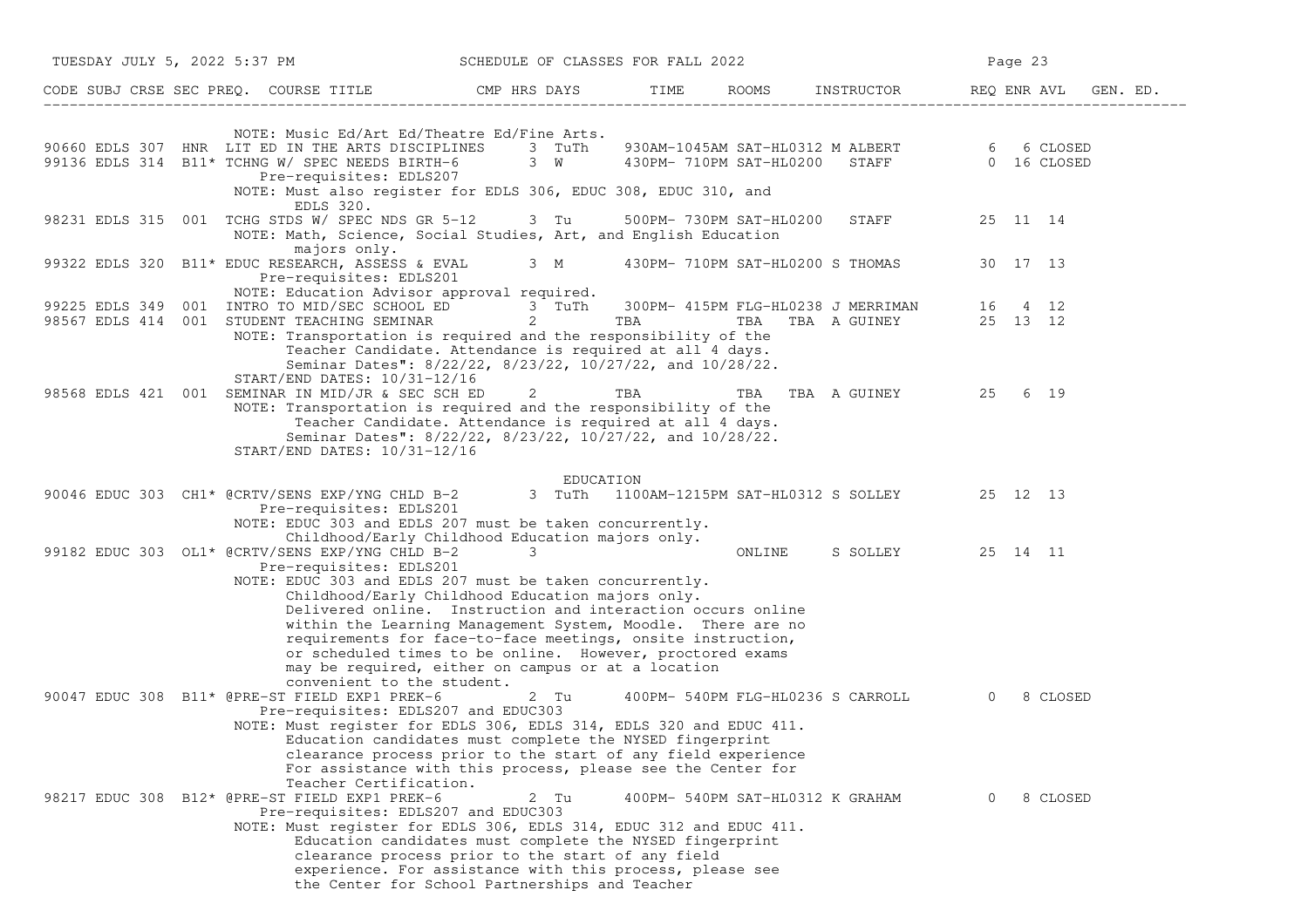|  | TUESDAY JULY 5, 2022 5:37 PM                                              | SCHEDULE OF CLASSES FOR FALL 2022                                                                                                                                                                                                                                                                                                                                                                                                                                                                                                                                                                                   |                  |     |                                              |                | Page 24     |  |
|--|---------------------------------------------------------------------------|---------------------------------------------------------------------------------------------------------------------------------------------------------------------------------------------------------------------------------------------------------------------------------------------------------------------------------------------------------------------------------------------------------------------------------------------------------------------------------------------------------------------------------------------------------------------------------------------------------------------|------------------|-----|----------------------------------------------|----------------|-------------|--|
|  |                                                                           | CODE SUBJ CRSE SEC PREQ. COURSE TITLE THE ROOMS INSTRUCTOR THE ROOMS EN REQ ENR AVL GEN. ED.                                                                                                                                                                                                                                                                                                                                                                                                                                                                                                                        |                  |     |                                              |                |             |  |
|  | Certification.                                                            | 99137 EDUC 310 B21* @CHLDHD/EC MATH METHODS: PK-6 3 Th 430PM-710PM SAT-HL0301 S ABRAMOVICH                                                                                                                                                                                                                                                                                                                                                                                                                                                                                                                          |                  |     |                                              |                | 0 16 CLOSED |  |
|  |                                                                           | Pre-requisites: EDLS306 and EDLS314 and EDLS320 and EDUC408 and EDUC411<br>NOTE: Must register for EDUC 407, 408, 409 and 312.<br>99348 EDUC 310 JCC* @CHLDHD/EC MATH METHODS: PK-6 W 3 W<br>Pre-requisites: EDLS306 and EDLS314 and EDLS320 and EDUC408 and EDUC411                                                                                                                                                                                                                                                                                                                                                |                  |     | 900AM-1130AM TBA TBA S ABRAMOVICH 20 15 5    |                |             |  |
|  |                                                                           | NOTE: Taught virtually. JCC students only<br>Must register for EDUC 407, 408, 409 and 312.<br>98218 EDUC 312 HY1* @CHLDHD/EC SOC STD METH: PK-6 3 W<br>Pre-requisites: EDLS306 and EDLS314 and EDLS320 and EDUC308 and EDUC411<br>NOTE: Must register for EDUC 310, EDUC 407, EDUC 408, & EDUC 409                                                                                                                                                                                                                                                                                                                  |                  |     | 430PM-710PM SAT-HL0222 K GRAHAM 60 16 CLOSED |                |             |  |
|  |                                                                           | Includes both traditional, on campus scheduled class meeting<br>and a portion of the curricular content and instruction<br>delivered online in the Learning Management System, Moodle.<br>99359 EDUC 312 HY2* @CHLDHD/EC SOC STD METH: PK-6 3 M 1200PM- 230PM ONLINETBA K GRAHAM 20 15 5<br>Pre-requisites: EDLS306 and EDLS314 and EDLS320 and EDUC308 and EDUC411<br>NOTE: Must register for EDUC 310, EDUC 407, EDUC 408, & EDUC 409<br>Includes both traditional, on campus class meetings,<br>synchronous virtual sessions, and a portion of the<br>curricular content and instruction delivered online in the |                  |     |                                              |                |             |  |
|  | 98244 EDUC 407 B21* @INTEGRATED LITERACY                                  | Learning Management System. JCC students only.<br>3 M<br>Pre-requisites: EDLS306 and EDLS314 and EDLS320 and EDUC308 and EDUC411                                                                                                                                                                                                                                                                                                                                                                                                                                                                                    |                  |     | 430PM- 700PM SAT-HL0325 S SACHS              |                | 0 17 CLOSED |  |
|  |                                                                           | NOTE: Must register for EDUC 310, EDUC 312, EDUC 408, & EDUC 409.<br>99360 EDUC 407 JCC* @INTEGRATED LITERACY: LIT II W 3 W 1230PM-300PM TBA TBA L EMRICH 20 15<br>Pre-requisites: EDLS306 and EDLS314 and EDLS320 and EDUC411                                                                                                                                                                                                                                                                                                                                                                                      |                  |     |                                              |                | $5^{\circ}$ |  |
|  |                                                                           | NOTE: Must be taken with EDUC 310, EDUC 312, EDUC 408, & EDUC 409<br>98979 EDUC 408 B21* @PRE-ST FIELD EXP2 PREK-6 2 Tu<br>Pre-requisites: EDLS306 and EDLS314 and EDUC308 and EDLS320 and EDUC411                                                                                                                                                                                                                                                                                                                                                                                                                  |                  |     | 400PM- 540PM TBA TBA S THOMAS                | $\overline{0}$ | 8 CLOSED    |  |
|  | 99526 EDUC 408 B22* @PRE-ST FIELD EXP2 PREK-6                             | NOTE: Must also register for EDUC 303, 310, 407, and 409.<br>2 Tu<br>Pre-requisites: EDLS306 and EDLS314 and EDUC308 and EDLS320 and EDUC411<br>NOTE: Must register for EDUC 310, EDUC 312, EDUC 407, & EDUC 409                                                                                                                                                                                                                                                                                                                                                                                                    |                  |     | 400PM- 540PM TBA TBA J REAGAN                | $\Omega$       | 8 CLOSED    |  |
|  |                                                                           | Prior to the start of any field experience, Education<br>candidates must secure their own means of transportation and<br>complete the NYSED fingerprint clearance process.<br>For assistance with this process, please contact the Center<br>for School Partnerships and Teacher Certification.                                                                                                                                                                                                                                                                                                                     |                  |     |                                              |                |             |  |
|  | 90746 EDUC 408 JC1* @PRE-ST FIELD EXP2 PREK-6<br>from 8:00AM to 3:00 PM.  | $\mathbf W$<br>2 Tu<br>Pre-requisites: EDLS306 and EDLS314 and EDLS320 and EDUC411<br>NOTE: Students will also be in the field Tuesdays and Thursdays                                                                                                                                                                                                                                                                                                                                                                                                                                                               | 400РМ- 530РМ ТВА |     | TBA LEMRICH 0                                |                | 6 CLOSED    |  |
|  | 99361 EDUC 408 JCC* @PRE-ST FIELD EXP2 PREK-6<br>from 8:00 AM to 3:00 PM. | Course meets on site at local school district building TBD.<br>2 Tu<br>W<br>Pre-requisites: EDLS306 and EDLS314 and EDLS320 and EDUC411 and EDUC308<br>NOTE: Students will also be in the field Tuesdays and Thursdays<br>Course meets on site at local school district building TBD.                                                                                                                                                                                                                                                                                                                               |                  |     | 400PM- 530PM TBA TBA A WEISBURGER            |                | 20 10 10    |  |
|  | 99413 EDUC 409 B21* @CHILDHD/EC SCI METHODS PK-6                          | Must register for EDUC 310, EDUC 312, EDUC 407, & EDUC 409<br>3 W<br>Pre-requisites: EDLS306 and EDLS314 and EDUC308 and EDUC411 and EDLS320                                                                                                                                                                                                                                                                                                                                                                                                                                                                        |                  |     | 430PM- 710PM SAT-HL0222 J REAGAN             |                | 20 17 3     |  |
|  | 98245 EDUC 409 JCC* @CHILDHD/EC SCI METHODS PK-6 W                        | NOTE: Must take with EDUC 310, EDUC 312, EDUC 407, & EDUC 408<br>3                                                                                                                                                                                                                                                                                                                                                                                                                                                                                                                                                  | TBA              | TBA | TBA J REAGAN                                 |                | 20 15<br>5  |  |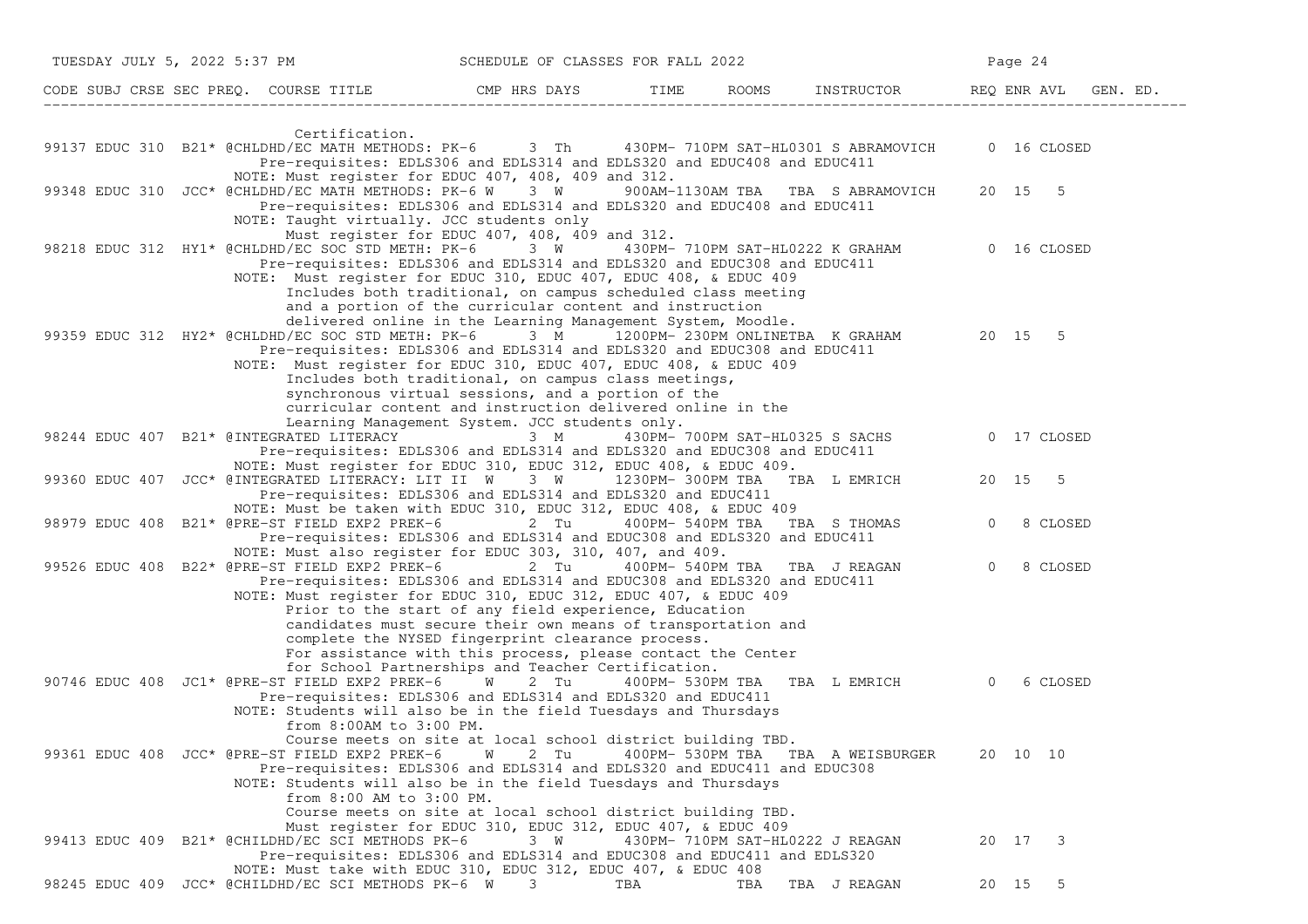|                    |                                                                                                                                                                                                                                                                                                                           |                            | TUESDAY JULY 5, 2022 5:37 PM SCHEDULE OF CLASSES FOR FALL 2022 |  |                                           | Page 25        |                |  |  |
|--------------------|---------------------------------------------------------------------------------------------------------------------------------------------------------------------------------------------------------------------------------------------------------------------------------------------------------------------------|----------------------------|----------------------------------------------------------------|--|-------------------------------------------|----------------|----------------|--|--|
|                    |                                                                                                                                                                                                                                                                                                                           |                            |                                                                |  |                                           |                |                |  |  |
|                    | Pre-requisites: EDLS306 and EDLS314 and EDLS320 and EDUC308<br>NOTE: This course takes place on JCC campus.<br>Must be taken with EDUC 310, EDUC 312, EDUC 407, & EDUC 408.<br>98980 EDUC 411 B11* @FND CLSM BEH CHLDHD/EC: PK-6 3 Th 445PM-725PM SAT-HL0260 L GRIFFIN 0 16 CLOSED<br>Pre-requisites: EDLS207 and EDUC303 |                            |                                                                |  |                                           |                |                |  |  |
|                    | NOTE: Must register for EDLS 306, EDLS 314, EDUC 308,                                                                                                                                                                                                                                                                     |                            |                                                                |  |                                           |                |                |  |  |
|                    | and EDLS 320.<br>99543 EDUC 425 001 @STD TCHG INTRNSHIP 1:PREK-GR2<br>$START/END$ DATES: $09/01-10/26$                                                                                                                                                                                                                    |                            |                                                                |  | 6 MTuWThF 800AM- 430PM TBA TBA E DUNHAM 0 |                | 0 CLOSED CT SI |  |  |
|                    | 99530 EDUC 425 002 @STD TCHG INTRNSHIP 1:PREK-GR2<br>START/END DATES: 10/31-12/16                                                                                                                                                                                                                                         | 6 MTuWThF 800AM- 430PM TBA |                                                                |  | TBA E DUNHAM                              | $\circ$        | 0 CLOSED CT SI |  |  |
|                    | 90492 EDUC 425 003 @STD TCHG INTRNSHIP 1:PREK-GR2<br>$START/END$ DATES: $09/01-10/26$                                                                                                                                                                                                                                     | 6 MTuWThF 800AM- 430PM TBA |                                                                |  | TBA L EMRICH                              | $\circ$        | 0 CLOSED CT SI |  |  |
|                    | 99534 EDUC 425 005 @STD TCHG INTRNSHIP 1:PREK-GR2<br>START/END DATES: 09/01-10/26                                                                                                                                                                                                                                         | 6 MTuWThF 800AM- 400PM TBA |                                                                |  | TBA P FARMER                              | $\overline{0}$ | 0 CLOSED CT SI |  |  |
| 90497 EDUC 425 007 | @STD TCHG INTRNSHIP 1:PREK-GR2                                                                                                                                                                                                                                                                                            | 6 MTuWThF 800AM- 400PM TBA |                                                                |  | TBA P FARMER                              | $\overline{0}$ | 0 CLOSED CT SI |  |  |
|                    | 90498 EDUC 425 008 @STD TCHG INTRNSHIP 1:PREK-GR2                                                                                                                                                                                                                                                                         | 6 MTuWThF 800AM- 400PM TBA |                                                                |  | TBA P FARMER                              | $\overline{0}$ | 0 CLOSED CT SI |  |  |
|                    | START/END DATES: 10/31-12/16<br>99538 EDUC 425 009 @STD TCHG INTRNSHIP 1:PREK-GR2                                                                                                                                                                                                                                         | 6 MTuWThF 800AM- 430PM TBA |                                                                |  | TBA M MCGRATH                             | $\overline{0}$ | 0 CLOSED CT SI |  |  |
|                    | START/END DATES: 09/01-10/26<br>90499 EDUC 425 010 @STD TCHG INTRNSHIP 1:PREK-GR2                                                                                                                                                                                                                                         | 6 MTuThF 800AM- 400PM TBA  |                                                                |  | TBA K GRAHAM                              | $\circ$        | 0 CLOSED CT SI |  |  |
|                    | START/END DATES: 09/01-10/26<br>90496 EDUC 425 011 @STD TCHG INTRNSHIP 1:PREK-GR2                                                                                                                                                                                                                                         | 6 MTuWThF 800AM- 400PM TBA |                                                                |  | TBA J REAGAN                              | $\overline{0}$ | 0 CLOSED CT SI |  |  |
|                    | $START/END$ DATES: $09/01-10/26$<br>99541 EDUC 425 012 @STD TCHG INTRNSHIP 1:PREK-GR2                                                                                                                                                                                                                                     | 6 MTuWThF 800AM- 430PM TBA |                                                                |  | TBA L EMRICH                              | $\circ$        | 0 CLOSED CT SI |  |  |
|                    | START/END DATES: 10/31-12/16<br>99542 EDUC 425 013 @STD TCHG INTRNSHIP 1:PREK-GR2<br>START/END DATES: 10/31-12/16                                                                                                                                                                                                         | 6 MTuWThF 800AM- 430PM TBA |                                                                |  | TBA J REAGAN                              | $\overline{0}$ | 0 CLOSED CT SI |  |  |
|                    | 90500 EDUC 425 014 @STD TCHG INTRNSHIP 1:PREK-GR2<br>START/END DATES: 10/31-12/16                                                                                                                                                                                                                                         | 6 MTuWThF 800AM- 430PM TBA |                                                                |  | TBA K GRAHAM                              | $\overline{0}$ | 0 CLOSED CT SI |  |  |
|                    | 99651 EDUC 425 015 @STD TCHG INTRNSHIP 1:PREK-GR2<br>START/END DATES: 09/01-10/26                                                                                                                                                                                                                                         | 6 MTuWThF 800AM- 430PM TBA |                                                                |  | TBA S THOMAS                              | $\overline{0}$ | 1 CLOSED CT SI |  |  |
|                    | 90501 EDUC 425 016 @STD TCHG INTRNSHIP 1:PREK-GR2<br>START/END DATES: 10/31-12/16                                                                                                                                                                                                                                         | 6 MTuWThF 800AM- 400PM TBA |                                                                |  | TBA M MCGRATH                             | $\overline{0}$ | 0 CLOSED CT SI |  |  |
|                    | 99961 EDUC 425 017 @STD TCHG INTRNSHIP 1:PREK-GR2<br>START/END DATES: 09/01-10/26                                                                                                                                                                                                                                         | 6 MTuWThF 800AM- 430PM TBA |                                                                |  | TBA J SCHAEFER                            | $\overline{0}$ | 0 CLOSED CT SI |  |  |
|                    | 99981 EDUC 425 018 @STD TCHG INTRNSHIP 1:PREK-GR2<br>START/END DATES: 10/31-12/16                                                                                                                                                                                                                                         | 6 MTuWThF 800AM- 430PM TBA |                                                                |  | TBA A WEISBURGER                          | $\overline{0}$ | 0 CLOSED CT SI |  |  |
|                    | 90502 EDUC 425 019 @STD TCHG INTRNSHIP 1:PREK-GR2<br>START/END DATES: 10/31-12/16                                                                                                                                                                                                                                         | 6 MTuWThF 800AM- 400PM TBA |                                                                |  | TBA J SCHAEFER                            | $\overline{0}$ | 0 CLOSED CT SI |  |  |
|                    | 90503 EDUC 425 020 @STD TCHG INTRNSHIP 1:PREK-GR2<br>START/END DATES: 10/31-12/16                                                                                                                                                                                                                                         | 6 MTuWThF 800AM- 400PM TBA |                                                                |  | TBA S THOMAS                              | $\circ$        | 0 CLOSED CT SI |  |  |
|                    | 90504 EDUC 425 021 @STD TCHG INTRNSHIP 1:PREK-GR2<br>$START/END$ DATES: $09/01-10/26$                                                                                                                                                                                                                                     | 6 MTuWThF 800AM- 400PM TBA |                                                                |  | TBA A WEISBURGER                          | $\overline{0}$ | 0 CLOSED CT SI |  |  |
| 99533 EDUC 425 022 | @STD TCHG INTRNSHIP 1:PREK-GR2<br>START/END DATES: 10/31-12/16                                                                                                                                                                                                                                                            | 6 MTuWThF 800AM- 430PM TBA |                                                                |  | TBA D STRAIGHT                            | $\overline{0}$ | 1 CLOSED SI    |  |  |
|                    | 99962 EDUC 426 001 @STD TCHG INTRNSHIP II: GR 3-6<br>START/END DATES: 09/01-10/26                                                                                                                                                                                                                                         | 6 MTuWThF 800AM- 430PM TBA |                                                                |  | TBA E DUNHAM                              | 0              | 0 CLOSED CT SI |  |  |
| 90505 EDUC 426 002 | @STD TCHG INTRNSHIP II: GR 3-6<br>START/END DATES: 10/31-12/16                                                                                                                                                                                                                                                            | 6 MTuWThF 802AM- 400PM TBA |                                                                |  | TBA E DUNHAM                              | 0              | 0 CLOSED CT SI |  |  |
|                    | 99550 EDUC 426 003 @STD TCHG INTRNSHIP II: GR 3-6<br>START/END DATES: 09/01-10/26                                                                                                                                                                                                                                         | 6 MTuWThF 800AM- 430PM TBA |                                                                |  | TBA L EMRICH                              | 0              | 0 CLOSED CT SI |  |  |
|                    | 90506 EDUC 426 004 @STD TCHG INTRNSHIP II: GR 3-6                                                                                                                                                                                                                                                                         | 6 MTuWThF 800AM- 400PM TBA |                                                                |  | TBA L EMRICH                              | 0              | 0 CLOSED CT SI |  |  |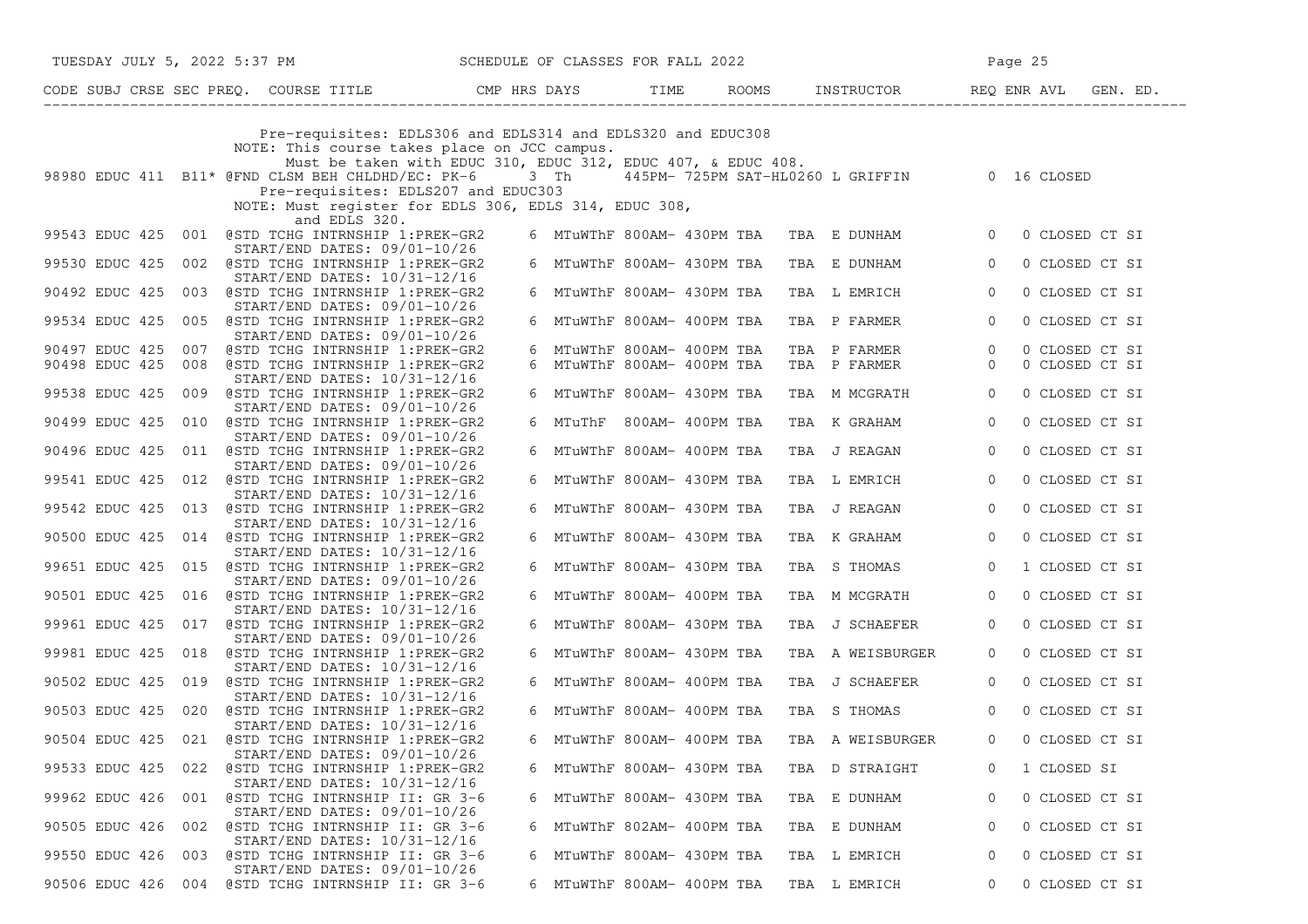| TUESDAY JULY 5, 2022 5:37 PM SCHEDULE OF CLASSES FOR FALL 2022                                                    |    |                                                            |  |                                                                                                                                                                                                                                              | Page 26                          |                                  |  |
|-------------------------------------------------------------------------------------------------------------------|----|------------------------------------------------------------|--|----------------------------------------------------------------------------------------------------------------------------------------------------------------------------------------------------------------------------------------------|----------------------------------|----------------------------------|--|
|                                                                                                                   |    |                                                            |  |                                                                                                                                                                                                                                              |                                  |                                  |  |
|                                                                                                                   |    |                                                            |  |                                                                                                                                                                                                                                              |                                  |                                  |  |
| START/END DATES: 10/31-12/16<br>99548 EDUC 426 005 @STD TCHG INTRNSHIP II: GR 3-6                                 |    |                                                            |  | 6 MTuWThF 800AM- 430PM TBA TBA P FARMER 0                                                                                                                                                                                                    |                                  | 0 CLOSED CT SI                   |  |
| START/END DATES: 09/01-10/26<br>90519 EDUC 426 006 @STD TCHG INTRNSHIP II: GR 3-6                                 |    | 6 MTuWThF 800AM- 400PM TBA                                 |  | TBA P FARMER                                                                                                                                                                                                                                 | $\overline{0}$                   | 0 CLOSED CT SI                   |  |
| START/END DATES: 10/31-12/16<br>99554 EDUC 426 007 @STD TCHG INTRNSHIP II: GR 3-6<br>START/END DATES: 09/01-10/26 |    | 6 MTuWThF 800AM- 430PM TBA                                 |  | TBA K GRAHAM                                                                                                                                                                                                                                 | $\overline{0}$                   | 0 CLOSED CT SI                   |  |
| 99555 EDUC 426 008 @STD TCHG INTRNSHIP II: GR 3-6<br>START/END DATES: 10/31-12/16                                 |    | 6 MTuWThF 800AM- 430PM TBA                                 |  | TBA K GRAHAM                                                                                                                                                                                                                                 | $\overline{0}$                   | 0 CLOSED CT SI                   |  |
| 90520 EDUC 426 009 @STD TCHG INTRNSHIP II: GR 3-6<br>START/END DATES: 09/01-10/26                                 |    | 6 MTuWThF 800AM- 400PM TBA                                 |  | TBA M MCGRATH                                                                                                                                                                                                                                | $\overline{0}$                   | 0 CLOSED CT SI                   |  |
| 90521 EDUC 426 010 @STD TCHG INTRNSHIP II: GR 3-6<br>START/END DATES: 10/31-12/16                                 |    | 6 MTuWThF 800AM- 400PM TBA                                 |  | TBA M MCGRATH                                                                                                                                                                                                                                | $\overline{0}$                   | 0 CLOSED CT SI                   |  |
| 99556 EDUC 426 011 @STD TCHG INTRNSHIP II: GR 3-6<br>START/END DATES: 09/01-10/26                                 |    | 6 MTuWThF 800AM- 430PM TBA                                 |  | TBA J REAGAN                                                                                                                                                                                                                                 | $\overline{0}$                   | 0 CLOSED CT SI                   |  |
| 90522 EDUC 426 012 @STD TCHG INTRNSHIP II: GR 3-6<br>START/END DATES: 10/31-12/16                                 |    | 6 MTuWThF 800AM- 400PM TBA                                 |  | TBA A WEISBURGER                                                                                                                                                                                                                             | $\overline{0}$                   | 0 CLOSED CT SI                   |  |
| 90523 EDUC 426 013 @STD TCHG INTRNSHIP II: GR 3-6<br>START/END DATES: 09/01-10/26                                 |    | 6 TUWThF 800AM-400PM TBA                                   |  | TBA J SCHAEFER                                                                                                                                                                                                                               | $\overline{0}$                   | 0 CLOSED CT SI                   |  |
| 90524 EDUC 426 014 @STD TCHG INTRNSHIP II: GR 3-6<br>START/END DATES: 10/31-12/16                                 |    | 6 MTuWThF 800AM- 430PM TBA                                 |  | TBA J SCHAEFER                                                                                                                                                                                                                               | $\overline{0}$                   | 0 CLOSED CT SI                   |  |
| 99652 EDUC 426 016 @STD TCHG INTRNSHIP II: GR 3-6<br>START/END DATES: 10/31-12/16                                 |    | 6 MTuWThF 800AM- 430PM TBA                                 |  | TBA S THOMAS                                                                                                                                                                                                                                 | $\circ$                          | 1 CLOSED CT SI                   |  |
| 99545 EDUC 426 017 @STD TCHG INTRNSHIP II: GR 3-6<br>START/END DATES: 09/01-10/26                                 |    | 6 MTuThF 800AM-430PM TBA                                   |  | TBA A WEISBURGER                                                                                                                                                                                                                             | $\Omega$                         | 0 CLOSED CT SI                   |  |
| 99980 EDUC 426 018 @STD TCHG INTRNSHIP II: GR 3-6<br>START/END DATES: 09/01-10/26                                 |    | 6 MTuWThF 800AM- 430PM TBA                                 |  | TBA S THOMAS                                                                                                                                                                                                                                 | $\overline{0}$                   | 0 CLOSED CT SI                   |  |
| 90525 EDUC 426 019 @STD TCHG INTRNSHIP II: GR 3-6                                                                 |    | 6 MTuWThF 800AM- 430PM TBA                                 |  | TBA A WEISBURGER                                                                                                                                                                                                                             | $\overline{0}$                   | 0 CLOSED CT SI                   |  |
| 99557 EDUC 426 020 @STD TCHG INTRNSHIP II: GR 3-6<br>START/END DATES: 09/01-10/26                                 |    | 6 MTuWThF 800AM- 430PM TBA                                 |  | TBA D STRAIGHT                                                                                                                                                                                                                               | $\Omega$                         | 1 CLOSED SI                      |  |
| 99549 EDUC 426 NO6 @STD TCHG INTRNSHIP II: GR 3-6<br>START/END DATES: 10/31-12/16                                 |    | 6 MTuWThF 800AM- 430PM TBA                                 |  | TBA J REAGAN                                                                                                                                                                                                                                 | $\circ$                          | 0 CLOSED CT SI                   |  |
| 99563 EDUC 485 002<br>@STUDENT TEACHING GRADE PREK-2                                                              | 12 | MTuWThF 800AM- 430PM TBA                                   |  | TBA E DUNHAM<br>TBA P FARMER                                                                                                                                                                                                                 | $\overline{0}$                   | 0 CLOSED CT SI                   |  |
| 90532 EDUC 485 003<br>@STUDENT TEACHING GRADE PREK-2<br>90533 EDUC 485<br>004<br>@STUDENT TEACHING GRADE PREK-2   |    | 12 MTuWThF 800AM- 430PM TBA<br>12 MTuWThF 800AM- 430PM TBA |  | TBA P FARMER<br>TBA K GRAHAM                                                                                                                                                                                                                 | $\overline{0}$<br>$\overline{0}$ | 0 CLOSED CT SI<br>0 CLOSED CT SI |  |
| 90526 EDUC 485<br>005<br>@STUDENT TEACHING GRADE PREK-2                                                           |    | 12 MTuWThF 800AM- 430PM TBA                                |  | TBA M MCGRATH                                                                                                                                                                                                                                | $\circ$                          | 0 CLOSED CT SI                   |  |
| 90534 EDUC 485<br>@STUDENT TEACHING GRADE PREK-2<br>006                                                           |    | 12 MTuWThF 800AM- 430PM TBA                                |  | TBA J REAGAN                                                                                                                                                                                                                                 | $\overline{0}$                   | 2 CLOSED CT SI                   |  |
| 99564 EDUC 485<br>007<br>@STUDENT TEACHING GRADE PREK-2                                                           |    | 12 MTuWThF 800AM- 430PM TBA                                |  |                                                                                                                                                                                                                                              |                                  |                                  |  |
| 90535 EDUC 485<br>008<br>@STUDENT TEACHING GRADE PREK-2                                                           |    | 12 MTuWThF 800AM- 430PM TBA                                |  | TEA STHOMAS 0 2 CLOSED CT ST<br>TEA A WEISBURGER 0 3 CLOSED CT ST<br>TEA LEMRICH 0 0 CLOSED CT ST<br>TEA E DUNHAM 0 0 CLOSED CT ST<br>TEA LEMRICH 0 1 CLOSED CT ST<br>TEA LEMRICH 0 1 CLOSED CT ST<br>TEA PEARMER 0 0 CLOSED CT ST<br>TEA PE |                                  |                                  |  |
| 99559 EDUC 485<br>N02<br>@STUDENT TEACHING GRADE PREK-2                                                           |    | 12 MTuWThF 800AM- 430PM TBA                                |  |                                                                                                                                                                                                                                              |                                  |                                  |  |
| 90536 EDUC 486<br>001<br>@STUDENT TEACHING GRADE 3-6                                                              |    | 12 MTuWThF 800AM- 430PM TBA                                |  |                                                                                                                                                                                                                                              |                                  |                                  |  |
| 90537 EDUC 486<br>002<br>@STUDENT TEACHING GRADE 3-6                                                              |    | 12 MTuWThF 800AM- 430PM TBA                                |  |                                                                                                                                                                                                                                              |                                  |                                  |  |
| 90538 EDUC 486 003 @STUDENT TEACHING GRADE 3-6                                                                    |    | 12 MTuWThF 800AM- 430PM TBA                                |  |                                                                                                                                                                                                                                              |                                  |                                  |  |
| 90539 EDUC 486 004<br>@STUDENT TEACHING GRADE 3-6                                                                 |    | 12 MTuWThF 800AM- 430PM TBA                                |  | TBA K GRAHAM                                                                                                                                                                                                                                 |                                  | 0 CLOSED CT SI                   |  |
| 90540 EDUC 486 005<br>@STUDENT TEACHING GRADE 3-6                                                                 |    | 12 MTuWThF 800AM- 430PM TBA                                |  | TBA M MCGRATH                                                                                                                                                                                                                                | $\Omega$                         | 0 CLOSED CT SI                   |  |
| 90541 EDUC 486 006<br>@STUDENT TEACHING GRADE 3-6                                                                 |    | 12 MTuWThF 800AM- 430PM TBA                                |  | TBA J REAGAN                                                                                                                                                                                                                                 |                                  | 2 CLOSED CT SI                   |  |
| @STUDENT TEACHING GRADE 3-6<br>90542 EDUC 486 007                                                                 |    | 12 MTuWThF 800AM- 430PM TBA                                |  | TBA S THOMAS                                                                                                                                                                                                                                 | 0                                | 1 CLOSED CT SI                   |  |
| 90543 EDUC 486 008<br>@STUDENT TEACHING GRADE 3-6                                                                 |    | 12 MTuWThF 800AM- 430PM TBA                                |  | TBA A WEISBURGER                                                                                                                                                                                                                             | $\Omega$                         | 0 CLOSED CT SI                   |  |
|                                                                                                                   |    | EDUCATION - SECONDARY                                      |  |                                                                                                                                                                                                                                              |                                  |                                  |  |
| @COMPUTER APPS IN MID/SEC ED<br>98606 SECD 210 001<br>NOTE: Sec. Std. only.<br>START/END DATES: 09/01-10/26       |    | 1 MW                                                       |  | 900AM- 950AM SAT-HL0104AJ MERRIMAN                                                                                                                                                                                                           | 18                               | 6 12                             |  |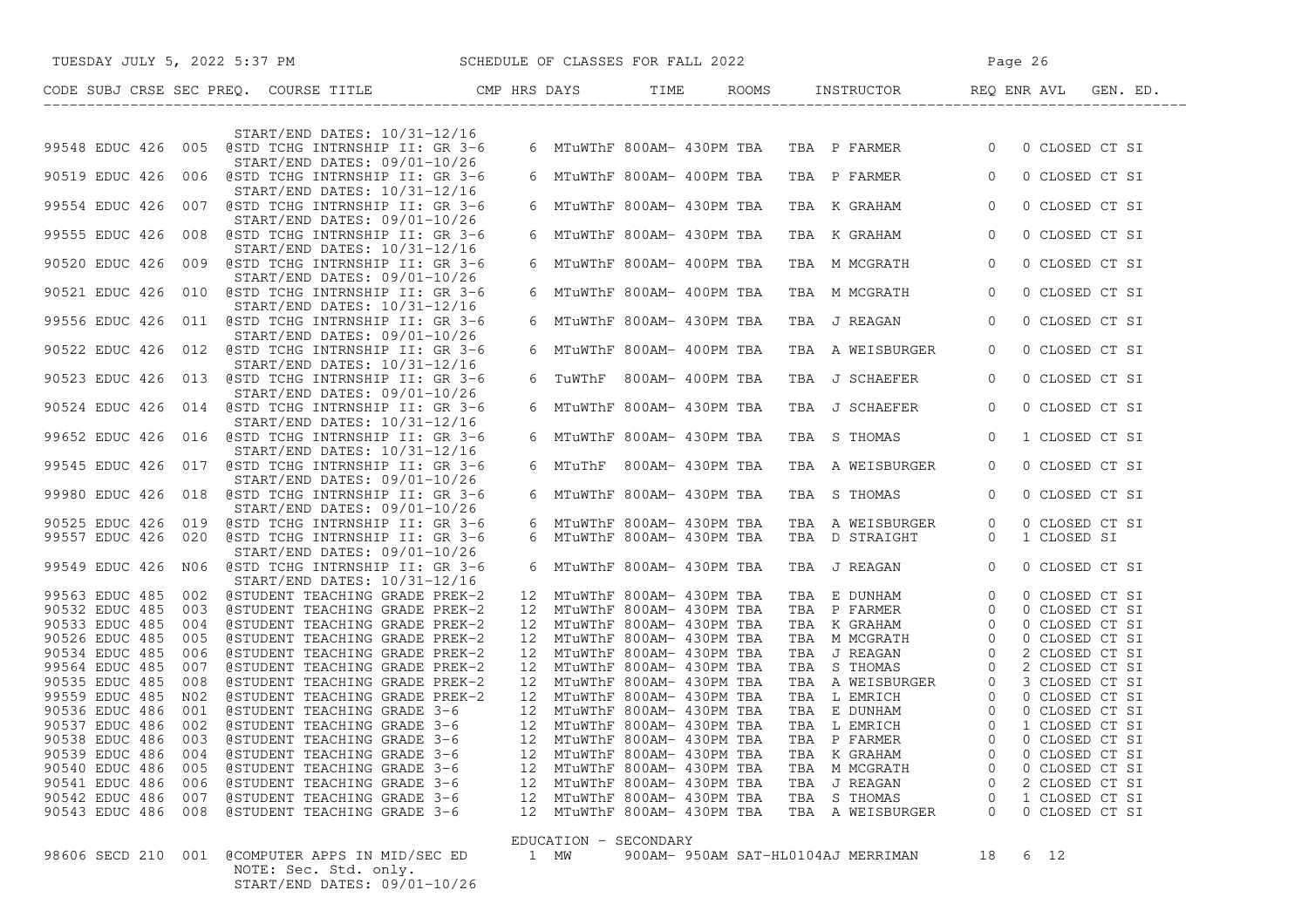| TUESDAY JULY 5, 2022 5:37 PM SCHEDULE OF CLASSES FOR FALL 2022                                                                                        |        |                                           | Page 27                                                                                                                                                                                                        |
|-------------------------------------------------------------------------------------------------------------------------------------------------------|--------|-------------------------------------------|----------------------------------------------------------------------------------------------------------------------------------------------------------------------------------------------------------------|
|                                                                                                                                                       |        |                                           |                                                                                                                                                                                                                |
| 99496 SECD 340 002* @CLASSROOM MGMNT IN SEC ED 1 TuTh<br>Pre-requisites: EDLS349<br>NOTE: Class meets 8/29/22-9/20/22<br>START/END DATES: 08/29-10/14 |        |                                           | 800AM- 915AM SAT-HL0222 J STILES 20 11 9                                                                                                                                                                       |
| 98640 SECD 356 001 @READING IN MID/SEC SCHOOL                                                                                                         |        |                                           |                                                                                                                                                                                                                |
| 98263 SECD 357 001 @WRITING IN THE MID/SEC SCHOOL                                                                                                     | 3 Th   |                                           |                                                                                                                                                                                                                |
| 98505 SECD 361 LA1 @ENG LANG ARTS, GRADES 5-12 4 MWF                                                                                                  |        |                                           |                                                                                                                                                                                                                |
| 99954 SECD 455 001 @STD TCHNG IN MID/JR HIGH SCH<br>START/END DATES: 09/01-10/26                                                                      |        |                                           | 3 Tu 530PM-800PM SAT-HL0222 S SCALES 20 9 11<br>3 Th 530PM-800PM SAT-HL0200 S SCALES 20 6 14<br>4 MWF 735AM-845AM SAT-HL0104AJ STILES 15 6 9<br>6 MTuWThF 800AM-430PM TBA TBA P FARMER 0 0 CLOS<br>0 CLOSED SI |
| 99641 SECD 455 002 @STD TCHNG IN MID/JR HIGH SCH<br>START/END DATES: 10/31-12/16                                                                      |        | 6 MTuWThF 800AM- 430PM TBA TBA P FARMER 0 | 0 CLOSED SI                                                                                                                                                                                                    |
| 99967 SECD 455 006 @STD TCHNG IN MID/JR HIGH SCH<br>START/END DATES: 10/31-12/16                                                                      |        | 6 MTuWThF 800AM- 430PM TBA                | TBA J SCHAEFER<br>$\circ$<br>0 CLOSED SI                                                                                                                                                                       |
| 90628 SECD 455 007 @STD TCHNG IN MID/JR HIGH SCH<br>START/END DATES: 09/01-10/26                                                                      |        | 6 MTuWThF 800AM- 430PM TBA                | 0 CLOSED SI<br>TBA J SCHAEFER<br>$\circ$                                                                                                                                                                       |
| 90629 SECD 455 008 @STD TCHNG IN MID/JR HIGH SCH<br>START/END DATES: 09/01-10/26                                                                      |        | 6 MTuWThF 800AM- 430PM TBA                | TBA J MERRIMAN<br>2 CLOSED SI<br>$\overline{0}$                                                                                                                                                                |
| 90630 SECD 455 009 @STD TCHNG IN MID/JR HIGH SCH<br>START/END DATES: 10/31-12/16                                                                      |        | 6 MTuWThF 800AM- 430PM TBA                | TBA J MERRIMAN<br>$\overline{0}$<br>1 CLOSED SI                                                                                                                                                                |
| 90631 SECD 455 010 @STD TCHNG IN MID/JR HIGH SCH<br>START/END DATES: 09/01-10/26                                                                      |        | 6 MTuWThF 800AM- 430PM TBA                | TBA J STILES<br>$\overline{0}$<br>0 CLOSED SI                                                                                                                                                                  |
| 90632 SECD 455 011 @STD TCHNG IN MID/JR HIGH SCH<br>START/END DATES: 10/31-12/16                                                                      |        | 6 MTuWThF 800AM- 430PM TBA                | TBA J STILES<br>0 CLOSED SI<br>$\overline{0}$                                                                                                                                                                  |
| 90633 SECD 455 012 @STD TCHNG IN MID/JR HIGH SCH<br>START/END DATES: 09/01-10/26                                                                      |        | 6 MTuWThF 800AM- 430PM TBA                | 0 CLOSED SI<br>TBA D STRAIGHT<br>$\overline{0}$                                                                                                                                                                |
| 90634 SECD 455 013 @STD TCHNG IN MID/JR HIGH SCH                                                                                                      |        | 6 MTuWThF 800AM- 430PM TBA                | TBA D STRAIGHT<br>1 CLOSED SI<br>$\overline{0}$                                                                                                                                                                |
| START/END DATES: 10/31-12/16<br>99643 SECD 456 001 @STD TCHNG IN SR HIGH SCHOOL<br>START/END DATES: 09/01-10/26                                       |        | 6 MTuWThF 800AM- 430PM TBA                | 0 CLOSED SI<br>TBA P FARMER<br>$\overline{0}$                                                                                                                                                                  |
| 99957 SECD 456 003 @STD TCHNG IN SR HIGH SCHOOL                                                                                                       |        | 6 MTuWThF 800AM- 430PM TBA                | TBA J MERRIMAN<br>$\circ$<br>1 CLOSED SI                                                                                                                                                                       |
| START/END DATES: 09/01-10/26<br>90636 SECD 456 004 @STD TCHNG IN SR HIGH SCHOOL                                                                       |        | 6 MTuWThF 800AM- 430PM TBA                | 2 CLOSED SI<br>TBA J MERRIMAN<br>$\circ$                                                                                                                                                                       |
| START/END DATES: 10/31-12/16<br>99959 SECD 456 005 @STD TCHNG IN SR HIGH SCHOOL                                                                       |        | 6 MTuWThF 800AM- 430PM TBA                | 0 CLOSED SI<br>TBA J SCHAEFER<br>$\overline{0}$                                                                                                                                                                |
| START/END DATES: 09/01-10/26<br>90637 SECD 456 006 @STD TCHNG IN SR HIGH SCHOOL                                                                       |        | 6 MTuWThF 800AM- 430PM TBA                | TBA J SCHAEFER<br>0 CLOSED SI<br>$\overline{0}$                                                                                                                                                                |
| START/END DATES: 10/31-12/16<br>99972 SECD 456 007 @STD TCHNG IN SR HIGH SCHOOL                                                                       |        | 6 MTuWThF 800AM- 430PM TBA                | TBA J STILES<br>$\overline{0}$<br>0 CLOSED SI                                                                                                                                                                  |
| START/END DATES: 09/01-10/26<br>99973 SECD 456 008 @STD TCHNG IN SR HIGH SCHOOL                                                                       |        | 6 MTuWThF 800AM- 430PM TBA TBA J STILES   | 0 CLOSED SI<br>$\overline{0}$                                                                                                                                                                                  |
| START/END DATES: 10/31-12/16<br>90638 SECD 456 009 @STD TCHNG IN SR HIGH SCHOOL                                                                       |        | 6 MTuWThF 800AM- 430PM TBA TBA D STRAIGHT | 0 1 CLOSED SI                                                                                                                                                                                                  |
| START/END DATES: 09/01-10/26<br>90639 SECD 456 010 @STD TCHNG IN SR HIGH SCHOOL                                                                       |        |                                           | 6 MTuWThF 800AM- 430PM TBA TBA D STRAIGHT 0 0 CLOSED SI                                                                                                                                                        |
| START/END DATES: 10/31-12/16<br>90640 SECD 456 011 @STD TCHNG IN SR HIGH SCHOOL A                                                                     |        | 6 MTuWThF 800AM- 430PM TBA                | 0 CLOSED SI<br>TBA P FARMER<br>0                                                                                                                                                                               |
| START/END DATES: 10/31-12/16<br>98226 SECD 470 001* @TCHNG MATHEMATICS IN SEC SCH                                                                     | 3 TuTh | 920AM-1050AM SAT-HL0301 D STRAIGHT        | 20<br>4 16                                                                                                                                                                                                     |
| Pre-requisites: SECD370 and SECD356<br>NOTE: Field Experience. Personal transportation required.                                                      |        |                                           |                                                                                                                                                                                                                |
| Taught with GRED 569.<br>98506 SECD 471 LA3* @TEACHING RDNG & LIT: GR 5-12<br>Pre-requisites: SECD371                                                 | 4 MW   | 735AM- 915AM SAT-HL0200 L BROWN           | 4 16<br>20                                                                                                                                                                                                     |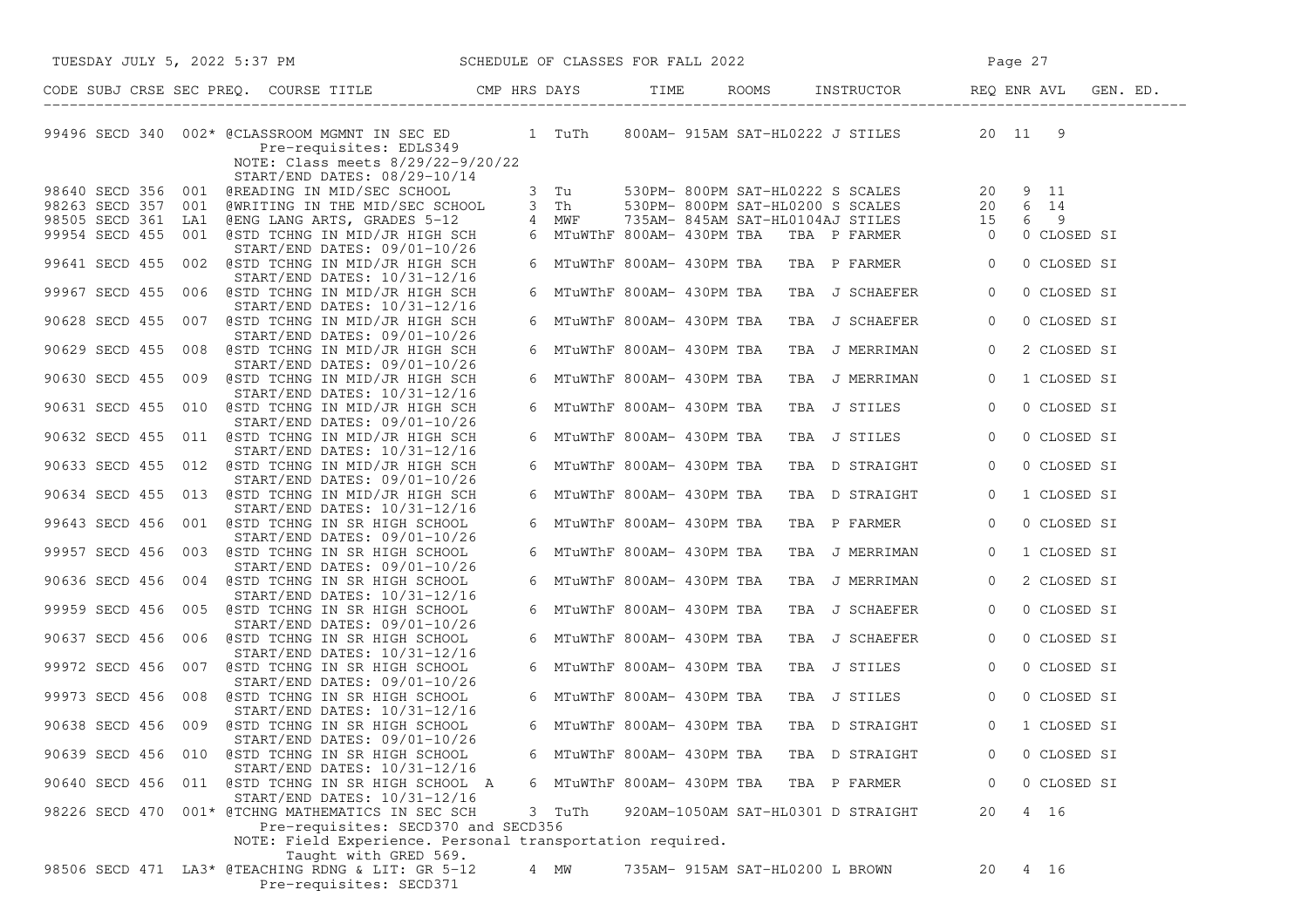| TUESDAY JULY 5, 2022 5:37 PM                                                                                                                                   |                                                                                                                                                                                                                                                                                                                                                                                                                                      | SCHEDULE OF CLASSES FOR FALL 2022                                                                                                                                                                                                                                                                                                                                           |                                                 |                                                                                  | Page 28                                                                                                                                                                                                                                                                          |
|----------------------------------------------------------------------------------------------------------------------------------------------------------------|--------------------------------------------------------------------------------------------------------------------------------------------------------------------------------------------------------------------------------------------------------------------------------------------------------------------------------------------------------------------------------------------------------------------------------------|-----------------------------------------------------------------------------------------------------------------------------------------------------------------------------------------------------------------------------------------------------------------------------------------------------------------------------------------------------------------------------|-------------------------------------------------|----------------------------------------------------------------------------------|----------------------------------------------------------------------------------------------------------------------------------------------------------------------------------------------------------------------------------------------------------------------------------|
|                                                                                                                                                                | CODE SUBJ CRSE SEC PREQ. COURSE TITLE THE CMP HRS DAYS                                                                                                                                                                                                                                                                                                                                                                               |                                                                                                                                                                                                                                                                                                                                                                             | TIME                                            |                                                                                  | ROOMS INSTRUCTOR REQ ENR AVL GEN. ED.                                                                                                                                                                                                                                            |
|                                                                                                                                                                | NOTE: Education candidates must complete the NYSED<br>Certification.                                                                                                                                                                                                                                                                                                                                                                 | fingerprint clearance process prior to the start of any<br>field experience. For assistance with this process, please<br>see the Center for School Partnerships and Teacher                                                                                                                                                                                                 |                                                 |                                                                                  |                                                                                                                                                                                                                                                                                  |
|                                                                                                                                                                | 98227 SECD 473 001* @MID/SEC SCH SOCL STDS INSTR<br>Pre-requisites: SECD373 and SECD393<br>NOTE: Must be taken with SECD 493                                                                                                                                                                                                                                                                                                         | 2 Tu                                                                                                                                                                                                                                                                                                                                                                        |                                                 | 430PM- 700PM SAT-HL0201 R VADAS                                                  | 20<br>4 16                                                                                                                                                                                                                                                                       |
| 98419 SECD 484                                                                                                                                                 | 001* @SEC SOC STD CONTENT PORTFOLIO<br>Pre-requisites: SECD373 and SECD393 and SECD473 and SECD493<br>NOTE: Students must subscribe to Task Stream to<br>complete requirements.                                                                                                                                                                                                                                                      | $\overline{1}$                                                                                                                                                                                                                                                                                                                                                              | TBA                                             | SAT-HLTBA J MERRIMAN                                                             | 20<br>3 17                                                                                                                                                                                                                                                                       |
| 99646 SECD 485<br>99645 SECD 485<br>90641 SECD 485<br>90642 SECD 485<br>90643 SECD 486<br>90644 SECD 486<br>90645 SECD 486<br>90646 SECD 486<br>98228 SECD 490 | 001<br>STUDENT TEACHING GRADES 7-9<br>001 STUDENT TEACHING GRADES 7-9 12 MTuWThF 800AM- 430PM TBA<br>002 STUDENT TEACHING GRADES 7-9 12 MTuWThF 800AM- 430PM TBA<br>003 STUDENT TEACHING GRADES 7-9 12 MTuWThF 800AM- 430PM TBA<br>004 STUDENT TEACHING GRADES 7-9 12 MTu<br>001 @PRE-ST FLD EXP SEC MATH 10-12 2 Th<br>NOTE: 35 hours field work and personal transportation required.<br>required.<br>Must be taken with SECD 470. | Must be available $7:30$ am $-12:15$ pm. Education candidates<br>must complete the NYSED fingerprint clearance process prior<br>to the start of any field experience. For assistance with<br>this process, please see the Center for School Partnerships<br>and Teacher Certification. ED EDUC advisor permision                                                            | 12 MTuWThF 800AM- 430PM TBA<br>730AM-1215PM TBA | TBA P FARMER<br>TBA J MERRIMAN<br>TBA J STILES<br>TBA D STRAIGHT<br>TBA P FARMER | $\overline{0}$<br>0 CLOSED SI<br>1 CLOSED SI<br>$\Omega$<br>$\overline{0}$<br>0 CLOSED SI<br>0 CLOSED SI<br>$\overline{0}$<br>$\overline{0}$<br>0 CLOSED SI<br>TBA J MERRIMAN<br>TBA D STRAIGHT<br>TBA D STRAIGHT<br>TBA J STILES<br>TBA D STRAIGHT<br>TBA D STRAIGHT<br>20 4 16 |
|                                                                                                                                                                | 98607 SECD 491 LA3* @PRE-ST FIELD EXP MID ELA 5-9 2 TuTh<br>Pre-requisites: SECD371<br>NOTE: 50 hours fieldwork and personal transportation required.<br>Course Dates: 9/22/22-12/8/22                                                                                                                                                                                                                                               | Education candidates must complete the NYSED fingerprint<br>clearance process prior to the start of any field<br>experience. For assistance with this process, please see<br>the Center for School Partnerships & Teacher Certification.                                                                                                                                    | 730AM-1215PM TBA TBA J STILES                   |                                                                                  | 20<br>4 16                                                                                                                                                                                                                                                                       |
|                                                                                                                                                                | 98233 SECD 493 001* @PRE-ST FIELD EXP SEC SS 10-12<br>Pre-requisites: SECD373 and SECD473<br>NOTE: A minimum of 42 Hours field work and personal transportation<br>Must be taken with SECD 473                                                                                                                                                                                                                                       | 2 M<br>required. Must attend a one-day seminar in September<br>prior to the start of practicum. Mandatory meetings with<br>instructor TBA. Education candidates must complete the<br>NYSED fingerprint clearance prior to the start of any field<br>experience. For assistance with this process, please see<br>the Center for School Partnerships & Teacher Certification. | 800AM-850AM SAT-HLTBA J MERRIMAN                |                                                                                  | 20<br>4 16                                                                                                                                                                                                                                                                       |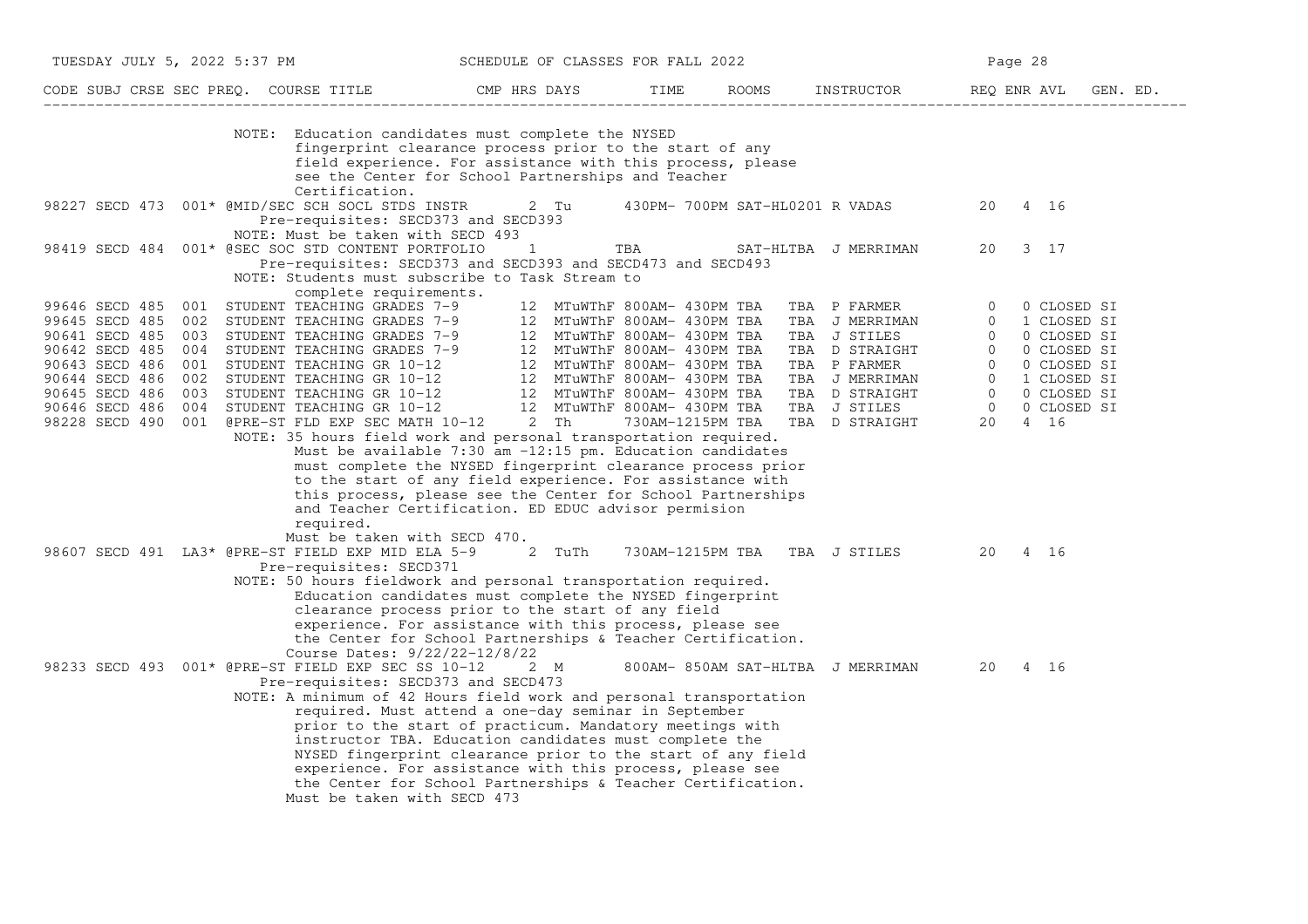| TUESDAY JULY 5, 2022 5:37 PM |                                                                                                                                                                                                              | SCHEDULE OF CLASSES FOR FALL 2022                                                                                                                                           |      |        |                                                                    | Page 29        |          |
|------------------------------|--------------------------------------------------------------------------------------------------------------------------------------------------------------------------------------------------------------|-----------------------------------------------------------------------------------------------------------------------------------------------------------------------------|------|--------|--------------------------------------------------------------------|----------------|----------|
|                              | CODE SUBJ CRSE SEC PREQ. COURSE TITLE THE CMP HRS DAYS                                                                                                                                                       |                                                                                                                                                                             | TIME |        | ROOMS INSTRUCTOR REQ ENR AVL                                       |                | GEN. ED. |
|                              |                                                                                                                                                                                                              |                                                                                                                                                                             |      |        |                                                                    |                |          |
| 98463 GRED 501               | 001 @SEM: TCHG SCI IN SEC SCHOOL 3 Th                                                                                                                                                                        | EDUCATION - GRADUATE                                                                                                                                                        |      |        | 1100AM- 130PM SAT-HL0301 M CUMMINGS                                | 25 4 21        |          |
| 98416 GRED 502               | 001 @ISSUES IN SCI/TECH/SOCIETY 3 Th<br>98605 GRED 505 OL1 @TOPICS IN MATH FOR ELEM TCHRS<br>NOTE: Delivered online. Instruction and interaction occurs online                                               | 3                                                                                                                                                                           |      | TBA    | 800AM-1030AM SAT-HL0300 M CUMMINGS 20 5 15<br>S ABRAMOVICH 20 11 9 |                |          |
|                              | requirements for face?to?face meetings, onsite instruction,<br>may be required, either on campus or at a location<br>convenient to the student.                                                              | within the Learning Management System, Moodle. There are no<br>or scheduled times to be online. However, proctored exams                                                    |      |        |                                                                    |                |          |
|                              | 99028 GRED 516 OL1 @DIVERSITY & ADVOCACY IN EDUC<br>NOTE: Delivered online. Instruction and interaction occurs online<br>within the Learning Management System, Moodle. There are no                         | 3                                                                                                                                                                           |      | ONLINE | M SHEN                                                             | 20 13 7        |          |
|                              | requirements for face-to-face meetings, onsite instruction,<br>or scheduled times to be online. However, proctored exams<br>may be required, either on campus or at a location<br>convenient to the student. |                                                                                                                                                                             |      |        |                                                                    |                |          |
|                              | 99692 GRED 530 OL1 @CLASSROOM MGMNT&DISCIPLINE<br>NOTE: Instructor Permission required.                                                                                                                      | 3<br>Delivered online. Instruction and interaction occurs online                                                                                                            |      | ONLINE | V HAYES                                                            | 25 25 CLOSED   |          |
|                              | requirements for face-to-face meetings, onsite instruction,<br>or scheduled times to be online. However, proctored exams<br>may be required, either on campus or at a location                               | within the Learning Management System, Moodle. There are no                                                                                                                 |      |        |                                                                    |                |          |
|                              | convenient to the student<br>Optional Meetings via Zoom on Tuesdays from 5-6 pm<br>Required sessions during executive weekend.                                                                               |                                                                                                                                                                             |      |        |                                                                    |                |          |
|                              | 90065 GRED 530 OL2 @CLASSROOM MGMNT&DISCIPLINE<br>NOTE: Delivered online. Instruction and interaction occurs online                                                                                          | 3                                                                                                                                                                           |      | ONLINE | V HAYES                                                            | $\overline{0}$ | 1 CLOSED |
|                              | requirements for face-to-face meetings, onsite instruction,                                                                                                                                                  | within the Learning Management System, Moodle. There are no<br>or scheduled times to be online. However, proctored exams                                                    |      |        |                                                                    |                |          |
|                              | may be required, either on campus or at a location<br>convenient to the student.<br>Optional Zoom meetings on Tuesday from 5-6pm.<br>Required sessions during executive weekend.                             |                                                                                                                                                                             |      |        |                                                                    |                |          |
|                              | 98240 GRED 548 OL1 @LITERACY & LIT-YOUNG CHILDREN<br>NOTE: Instructor permission required.                                                                                                                   | 3<br>Delivered online with both synchronous and asynchronous                                                                                                                |      | ONLINE | K GRAHAM                                                           | 25             | 9 16     |
|                              |                                                                                                                                                                                                              | components. Synchronous components require students to<br>for live instruction at scheduled times. Asynchronous<br>components include instruction and interaction occurring |      |        |                                                                    |                |          |
|                              | online within the Learning Management System Moodle.<br>Required sessions during executive weekend.<br>99029 GRED 549 OL1 @ADOL LIT&TCHNG OF RDG/LITERCY                                                     |                                                                                                                                                                             |      | ONLINE | J STILES                                                           | 20             | 2 18     |
|                              | NOTE: Delivered online. Instruction and interaction occurs online<br>within the Learning Management System, Moodle. There are no                                                                             | requirements for face-to-face meetings, onsite instruction,                                                                                                                 |      |        |                                                                    |                |          |
|                              | may be required, either on campus or at a location<br>convenient to the student.                                                                                                                             | or scheduled times to be online. However, proctored exams                                                                                                                   |      |        |                                                                    |                |          |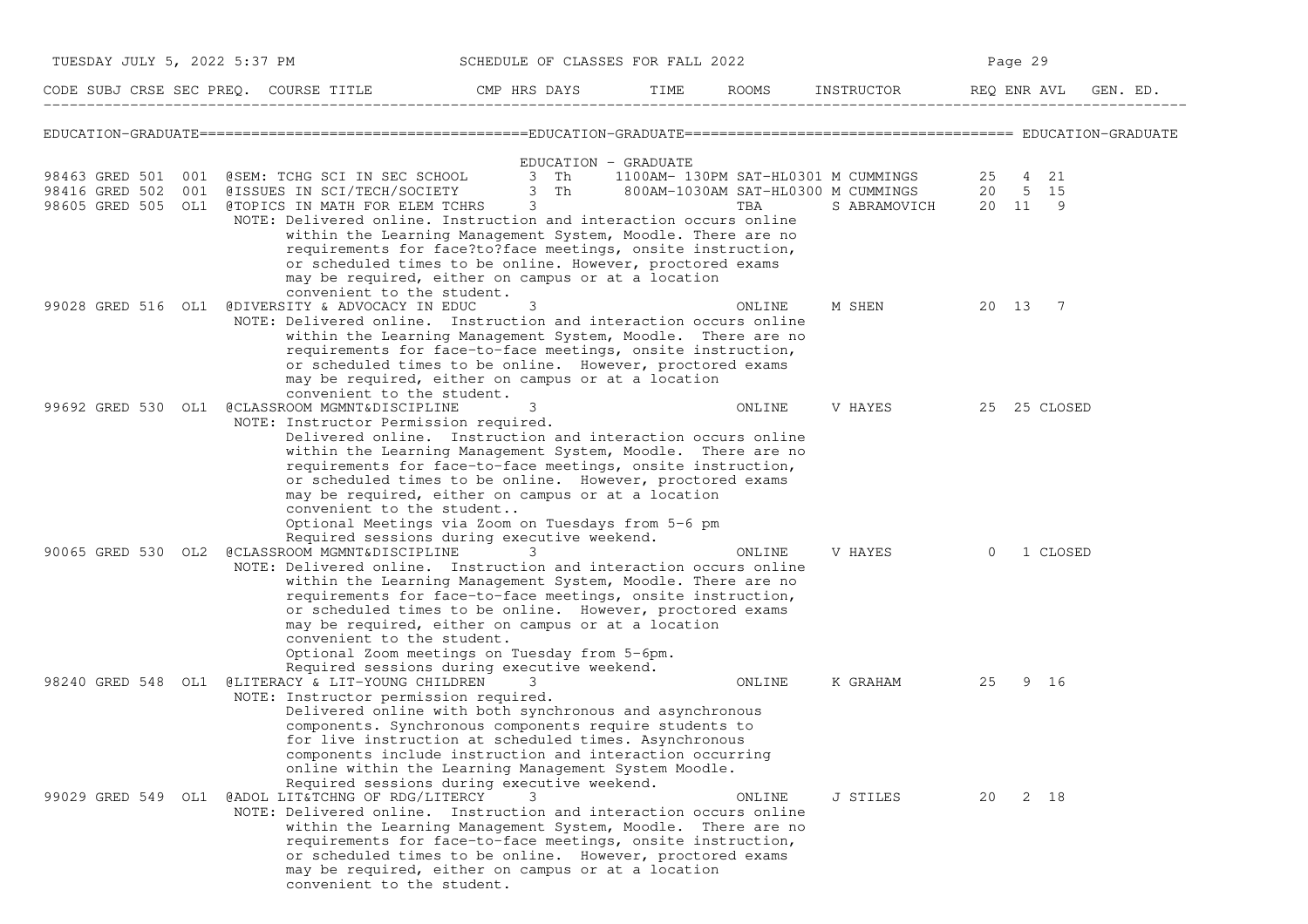| TUESDAY JULY 5, 2022 5:37 PM<br>SCHEDULE OF CLASSES FOR FALL 2022 |                                                                                                                                                      |                                                                                                                                                                                                                                                                                                                       |      |                                 | Page 30          |              |          |
|-------------------------------------------------------------------|------------------------------------------------------------------------------------------------------------------------------------------------------|-----------------------------------------------------------------------------------------------------------------------------------------------------------------------------------------------------------------------------------------------------------------------------------------------------------------------|------|---------------------------------|------------------|--------------|----------|
|                                                                   | CODE SUBJ CRSE SEC PREQ. COURSE TITLE THE CMP HRS DAYS                                                                                               |                                                                                                                                                                                                                                                                                                                       | TIME | ROOMS                           | INSTRUCTOR       | REQ ENR AVL  | GEN. ED. |
|                                                                   | 98663 GRED 550 001 @INTRO TCH ENG LNG ART GR 7-12 3 W 430PM-700PM SAT-HL0300 L BROWN 15 1 14                                                         |                                                                                                                                                                                                                                                                                                                       |      |                                 |                  |              |          |
|                                                                   | NOTE: Taught with SECD 361.<br>99290 GRED 556 OL1 @READING IN MID/SEC SCHOOL<br>NOTE: Delivered online. Instruction and interaction occurs online    | $\overline{\mathbf{3}}$                                                                                                                                                                                                                                                                                               |      | ONLINE                          | M ALBERT 10 0 10 |              |          |
|                                                                   | convenient to the student.                                                                                                                           | within the Learning Management System, Moodle. There are no<br>requirements for face-to-face meetings, onsite instruction,<br>or scheduled times to be online. However, proctored exams<br>may be required, either on campus or at a location                                                                         |      |                                 |                  |              |          |
|                                                                   | 98219 GRED 557 OL1 @WRITING IN THE MID/SEC SCHL<br>NOTE: MST Adolescence only.                                                                       | 3                                                                                                                                                                                                                                                                                                                     |      | ONLINE                          | L WELLS 15 3 12  |              |          |
|                                                                   | convenient to the student.                                                                                                                           | Delivered online. Instruction and interaction occurs online<br>within the Learning Management System, Moodle. There are no<br>requirements for face-to-face meetings, onsite instruction,<br>or scheduled times to be online. However, proctored exams<br>may be required, either on campus or at a location          |      |                                 |                  |              |          |
|                                                                   | 98220 GRED 558 OL1 @LIT I:METH-CHILDHOOD<br>NOTE: MST, MSED and C&I only.                                                                            | 3                                                                                                                                                                                                                                                                                                                     |      | ONLINE                          | C STONE          | 25 14 11     |          |
|                                                                   |                                                                                                                                                      | Delivered online with both synchronous and asynchronous<br>components. Synchronous components require students to<br>for live instruction at scheduled times. Asynchronous<br>components include instruction and interaction occurring<br>online within the Learning Management System Moodle.                        |      |                                 |                  |              |          |
|                                                                   | 98221 GRED 559 OL1* @LITERACY II: METHOD-CHILDHOOD<br>Pre-requisites: GRED558                                                                        | 3                                                                                                                                                                                                                                                                                                                     |      | ONLINE                          | K JEROR 25 19 6  |              |          |
|                                                                   | NOTE: Art Studio students can also register for EDLS 320<br>to the student.                                                                          | Delivered online. Instruction and interaction occurs online<br>within the Learning Management System, Moodle. There are no<br>requirements for face-to-face meetings, onsite instruction<br>or scheduled times to be online. However, proctored exams<br>may be required either on campus or at a location convenient |      |                                 |                  |              |          |
|                                                                   | 98651 GRED 561 001 @EDU RESEARCH, ASSESS & EVAL 3<br>NOTE: Childhood Education MST only.                                                             |                                                                                                                                                                                                                                                                                                                       | TBA  | TBA                             | TBA S THOMAS     | 25           | 7 18     |
|                                                                   | 98167 GRED 565 OL1 @ELEM MATH-CONTENT & METHODS<br>NOTE: MST, MSED C&I only. Instructor permission required.                                         | 3<br>Delivered online. Instruction and interaction occurs online                                                                                                                                                                                                                                                      |      | ONLINE                          | S ABRAMOVICH     | 25 25 CLOSED |          |
|                                                                   | convenient to the student.                                                                                                                           | within the Learning Management System, Moodle. There are no<br>requirements for face-to-face meetings, onsite instruction,<br>or scheduled times to be online. However, proctored exams<br>may be required, either on campus or at a location<br>Required sessions on executive weekend.                              |      |                                 |                  |              |          |
|                                                                   | 98208 GRED 566 OL1 @ELEM SCIENCE:CONTENT & METHOD<br>NOTE: Delivered online. Instruction and interaction occurs online<br>convenient to the student. | 3<br>within the Learning Management System, Moodle. There are no<br>requirements for face-to-face meetings, onsite instruction,<br>or scheduled times to be online. However, proctored exams<br>may be required, either on campus or at a location                                                                    |      | ONLINE                          | J REAGAN         | 25 12 13     |          |
|                                                                   | 98326 GRED 567 OL1 @ELEM SOC STD: CONTENT & METHOD 3 M                                                                                               | Required session during executive weekend.                                                                                                                                                                                                                                                                            |      | 500PM- 600PM ONLINETBA K GRAHAM |                  | 20 15 5      |          |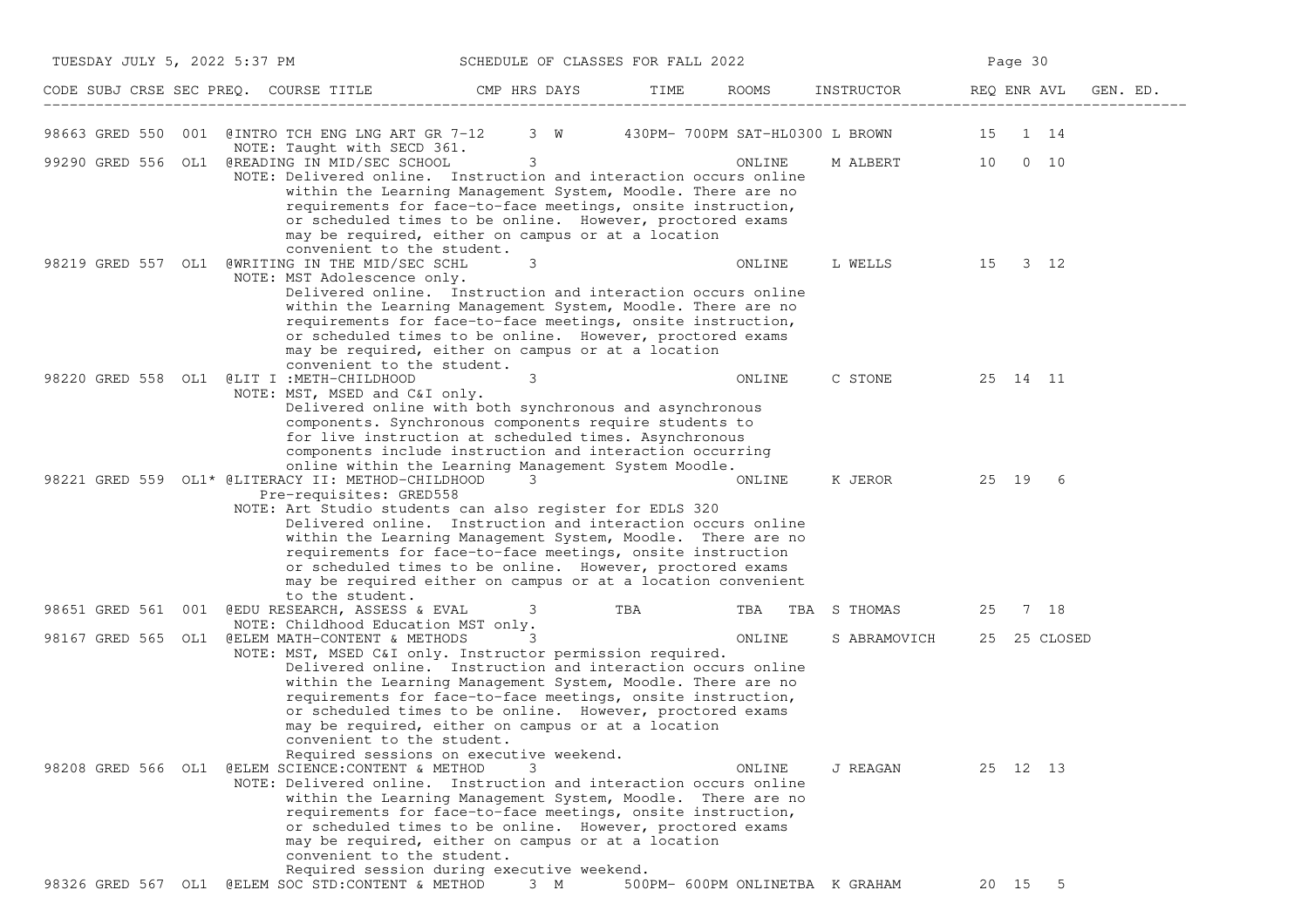| TUESDAY JULY 5, 2022 5:37 PM |                                                                                                                                                                                                                                                                                                                                                                                                                                                                                                                         |             | SCHEDULE OF CLASSES FOR FALL 2022 |        |                                                | Page 31     |          |
|------------------------------|-------------------------------------------------------------------------------------------------------------------------------------------------------------------------------------------------------------------------------------------------------------------------------------------------------------------------------------------------------------------------------------------------------------------------------------------------------------------------------------------------------------------------|-------------|-----------------------------------|--------|------------------------------------------------|-------------|----------|
|                              |                                                                                                                                                                                                                                                                                                                                                                                                                                                                                                                         |             |                                   |        |                                                |             |          |
|                              | NOTE: MST only. Instructor permission required.<br>Delivered online with both synchronous and asynchronous<br>components. Synchronous components require students to<br>for live instruction at scheduled times. Asynchronous<br>components include instruction and interaction occurring<br>online within the Learning Management System Moodle.<br>Required sessions during executive weekend.                                                                                                                        |             |                                   |        |                                                |             |          |
|                              | 98317 GRED 571 001* @SCIENC ED INSTRUC IN SEC SCH 3 Tu 800AM-1030AM SAT-HL0300 M CUMMINGS<br>Pre-requisites: GRED673<br>NOTE: Personal transportation required. Taught with SECD 372.                                                                                                                                                                                                                                                                                                                                   |             |                                   |        |                                                | 20 4 16     |          |
|                              | Corequisite: GRED 673.<br>99694 GRED 600 001 PHILOSOPHICAL FOUNDATIONS EDUC<br>98222 GRED 607 OL1 FOUNDATIONS OF ED (BIRTH-GR 6)<br>NOTE: Instructor permission required.<br>Delivered online. Instruction and interaction occurs online<br>within the Learning Management System, Moodle. There are no<br>requirements for face-to-face meetings, onsite instruction,<br>or scheduled times to be online. However, proctored exams<br>may be required, either on campus or at a location<br>convenient to the student. | $3^{\circ}$ |                                   | ONLINE | 3 W 500PM- 730PM SAT-HL0325 R VADAS<br>V HAYES |             |          |
|                              | Optional synchronous meetings Tuesdays 7-8 pm.<br>Required sessions during executive weekend.<br>99572 GRED 613 001 TEACHING INTERNSHIP GRADES 1-3<br>$START/END$ DATES: $10/31-12/16$                                                                                                                                                                                                                                                                                                                                  |             |                                   |        | 6 MTuWThF 800AM- 430PM TBA TBA E DUNHAM        | $\circ$     | 4 CLOSED |
| 90551 GRED 613               | 002 TEACHING INTERNSHIP GRADES 1-3<br>START/END DATES: 09/01-10/26                                                                                                                                                                                                                                                                                                                                                                                                                                                      |             | 6 MTuWThF 800AM- 430PM TBA        |        | TBA E DUNHAM                                   | 0           | 3 CLOSED |
| 99574 GRED 613               | 003 TEACHING INTERNSHIP GRADES 1-3                                                                                                                                                                                                                                                                                                                                                                                                                                                                                      |             | 6 MTuWThF 800AM- 430PM TBA        |        | TBA L EMRICH                                   | $\mathbf 0$ | 3 CLOSED |
| 90552 GRED 613               | START/END DATES: 09/01-10/26<br>004 TEACHING INTERNSHIP GRADES 1-3                                                                                                                                                                                                                                                                                                                                                                                                                                                      |             | 6 MTuWThF 800AM- 430PM TBA        |        | TBA P FARMER                                   | 0           | 2 CLOSED |
|                              | START/END DATES: 10/31-12/16<br>99580 GRED 613 005 TEACHING INTERNSHIP GRADES 1-3                                                                                                                                                                                                                                                                                                                                                                                                                                       |             | 6 MTuWThF 800AM- 430PM TBA        |        | TBA P FARMER                                   | 0           | 4 CLOSED |
| 90553 GRED 613               | $START/END$ DATES: $09/01-10/26$<br>006 TEACHING INTERNSHIP GRADES 1-3                                                                                                                                                                                                                                                                                                                                                                                                                                                  |             | 6 MTuWThF 800AM- 430PM TBA        |        | TBA K GRAHAM                                   | 0           | 1 CLOSED |
| 99582 GRED 613               | START/END DATES: 10/31-12/16<br>007 TEACHING INTERNSHIP GRADES 1-3                                                                                                                                                                                                                                                                                                                                                                                                                                                      |             | 6 MTuWThF 800AM- 430PM TBA        |        | TBA K GRAHAM                                   | $\circ$     | 1 CLOSED |
| 90554 GRED 613               | $START/END$ DATES: $09/01-10/26$<br>008 TEACHING INTERNSHIP GRADES 1-3                                                                                                                                                                                                                                                                                                                                                                                                                                                  |             | 6 MTuWThF 800AM- 430PM TBA        |        | TBA V HAYES                                    | $\circ$     | 0 CLOSED |
| 90555 GRED 613               | START/END DATES: 10/31-12/16<br>009 TEACHING INTERNSHIP GRADES 1-3                                                                                                                                                                                                                                                                                                                                                                                                                                                      |             | 6 MTuWThF 800AM- 430PM TBA        |        | TBA V HAYES                                    | $\circ$     | 0 CLOSED |
|                              | START/END DATES: 09/01-10/26<br>90556 GRED 613 010 TEACHING INTERNSHIP GRADES 1-3                                                                                                                                                                                                                                                                                                                                                                                                                                       |             | 6 MTuWThF 800AM- 430PM TBA        |        | TBA M MCGRATH                                  | 0           | 0 CLOSED |
|                              | START/END DATES: 10/31-12/16<br>99982 GRED 613 011 TEACHING INTERNSHIP GRADES 1-3                                                                                                                                                                                                                                                                                                                                                                                                                                       |             | 6 MTuWThF 800AM- 430PM TBA        |        | TBA M MCGRATH                                  | 0           | 0 CLOSED |
|                              | START/END DATES: 09/01-10/26<br>90557 GRED 613 012 TEACHING INTERNSHIP GRADES 1-3                                                                                                                                                                                                                                                                                                                                                                                                                                       |             | 6 MTuWThF 800AM- 430PM TBA        |        | TBA J REAGAN                                   |             | 0 CLOSED |
|                              | START/END DATES: 10/31-12/16<br>90558 GRED 613 013 TEACHING INTERNSHIP GRADES 1-3                                                                                                                                                                                                                                                                                                                                                                                                                                       |             | 6 MTuWThF 800AM- 430PM TBA        |        | TBA J REAGAN                                   | 0           | 0 CLOSED |
|                              | START/END DATES: 09/01-10/26<br>90559 GRED 613 014 TEACHING INTERNSHIP GRADES 1-3                                                                                                                                                                                                                                                                                                                                                                                                                                       |             | 6 MTuWThF 800AM- 430PM TBA        |        | TBA S THOMAS                                   | 0           | 0 CLOSED |
|                              | START/END DATES: 10/31-12/16<br>90560 GRED 613 015 TEACHING INTERNSHIP GRADES 1-3                                                                                                                                                                                                                                                                                                                                                                                                                                       |             | 6 MTuWThF 800AM- 430PM TBA        |        | TBA J SCHAEFER                                 | 0           | 0 CLOSED |
|                              | START/END DATES: 09/01-10/26<br>90561 GRED 613 016 TEACHING INTERNSHIP GRADES 1-3                                                                                                                                                                                                                                                                                                                                                                                                                                       |             | 6 MTuWThF 800AM- 430PM TBA        |        | TBA S THOMAS                                   | 0           | 0 CLOSED |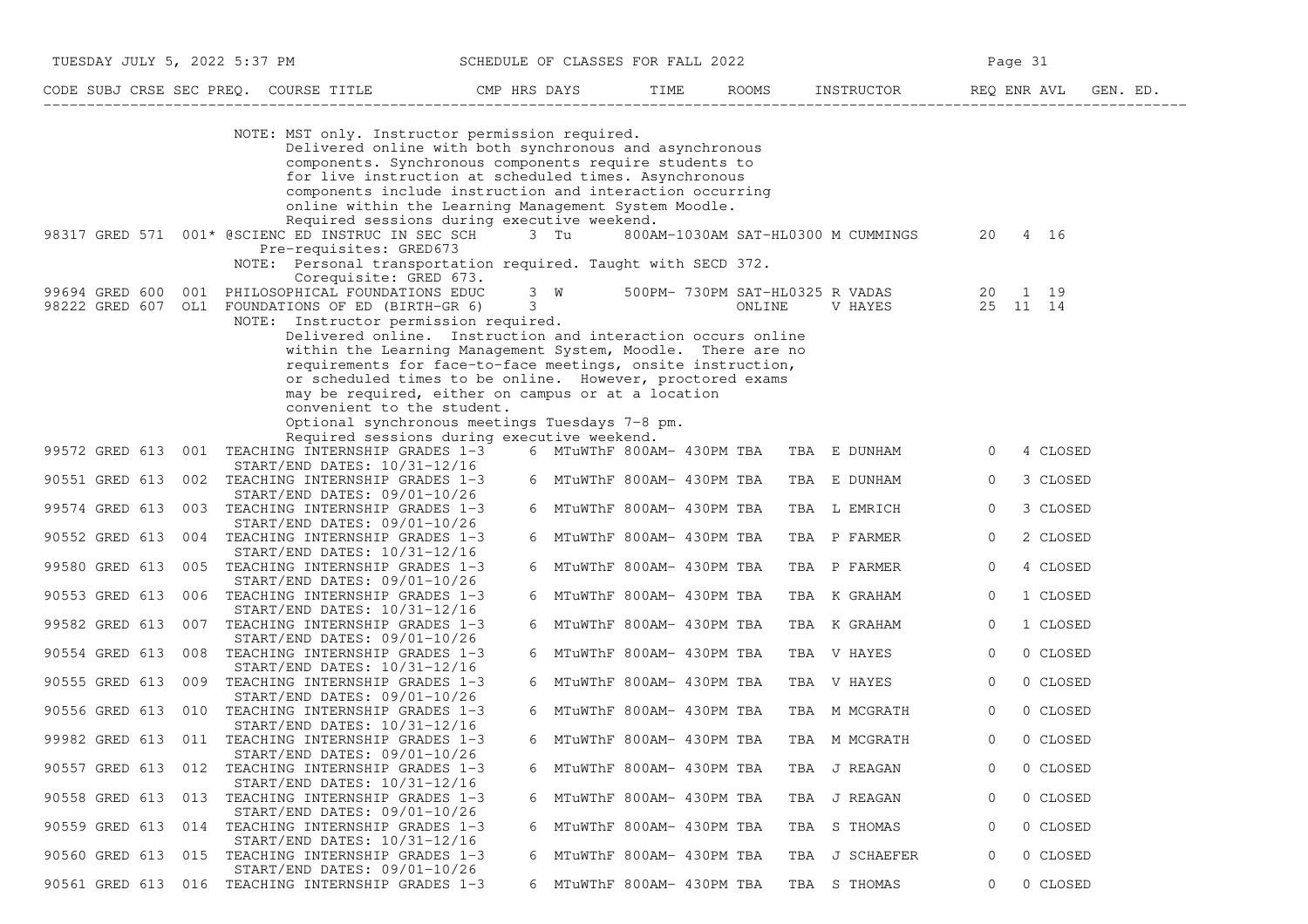| TUESDAY JULY 5, 2022 5:37 PM                                                                                                                                                                  |                                                                                                                                                                                                                                                                                                                                                                                                        | SCHEDULE OF CLASSES FOR FALL 2022           |                                                                                                                                                                                                  |                                                                                                                                                                                                                                                | Page 32                                                                                                        |
|-----------------------------------------------------------------------------------------------------------------------------------------------------------------------------------------------|--------------------------------------------------------------------------------------------------------------------------------------------------------------------------------------------------------------------------------------------------------------------------------------------------------------------------------------------------------------------------------------------------------|---------------------------------------------|--------------------------------------------------------------------------------------------------------------------------------------------------------------------------------------------------|------------------------------------------------------------------------------------------------------------------------------------------------------------------------------------------------------------------------------------------------|----------------------------------------------------------------------------------------------------------------|
|                                                                                                                                                                                               | CODE SUBJ CRSE SEC PREQ. COURSE TITLE TO THE ROOMS SOOMS INSTRUCTOR THE ROOMS ENRAVL GEN. ED.                                                                                                                                                                                                                                                                                                          |                                             |                                                                                                                                                                                                  |                                                                                                                                                                                                                                                |                                                                                                                |
|                                                                                                                                                                                               |                                                                                                                                                                                                                                                                                                                                                                                                        |                                             |                                                                                                                                                                                                  |                                                                                                                                                                                                                                                |                                                                                                                |
|                                                                                                                                                                                               | START/END DATES: 09/01-10/26<br>90715 GRED 613 017 TEACHING INTERNSHIP GRADES 1-3<br>START/END DATES: 10/31-12/16                                                                                                                                                                                                                                                                                      |                                             | 6 TBA DEL CONTENTINO DE LA CONSTITUCIÓN DE LA CONSTITUCIÓN DE LA CONSTITUCIÓN DE LA CONSTITUCIÓN DE LA CONSTIT<br>TBA                                                                            | <b>STAFF</b>                                                                                                                                                                                                                                   | 0 CLOSED<br>$\overline{0}$                                                                                     |
|                                                                                                                                                                                               | 90716 GRED 613 018 TEACHING INTERNSHIP GRADES 1-3<br>$START/END$ DATES: $10/31-12/16$                                                                                                                                                                                                                                                                                                                  |                                             | 6 MTuWThF 800AM- 430PM TBA TBA L EMRICH                                                                                                                                                          |                                                                                                                                                                                                                                                | $\overline{0}$<br>1 CLOSED                                                                                     |
|                                                                                                                                                                                               | 90730 GRED 613 019 TEACHING INTERNSHIP GRADES 1-3<br>START/END DATES: 09/01-10/26                                                                                                                                                                                                                                                                                                                      |                                             |                                                                                                                                                                                                  | 6 MTuWThF 800AM- 430PM TBA TBA A WEISBURGER                                                                                                                                                                                                    | 1 CLOSED<br>$\overline{0}$                                                                                     |
|                                                                                                                                                                                               | 99141 GRED 616 OL1 CURRICULUM & EVALUATION<br>NOTE: Delivered online. Instruction and interaction occurs online<br>within the Learning Management System, Moodle. There are no<br>requirments for face-to-face meetings, onsite instruction,<br>or scheduled times to be online. However, proctored exams<br>may be required, either on campus or at a location<br>convenient to the student.          | 3                                           | ONLINE                                                                                                                                                                                           | K VALENTINE                                                                                                                                                                                                                                    | 5 15<br>20                                                                                                     |
|                                                                                                                                                                                               | 99510 GRED 634 OL1 HIST/PHIL FND OF ED IN C & I<br>NOTE: Delivered online. Instruction and interaction occurs online<br>within the Learning Management System, Moodle. There are no<br>requirements for face-to-face meetings, onsite instruction<br>or scheduled times to be online. However, proctored exams<br>may be required either on campus or at a location convenient<br>to the student.      | 3                                           | ONLINE                                                                                                                                                                                           |                                                                                                                                                                                                                                                | K VALENTINE 20 8 12                                                                                            |
|                                                                                                                                                                                               | 98504 GRED 635 OL1 EDUC RESCH IN CURRIC & INSTRCT<br>NOTE: MSED and C&I students only.<br>Delivered online. Instruction and interaction occurs online<br>within the Learning Management System, Moodle. There are no<br>requirements for face-to-face meetings, onsite instruction,<br>or scheduled times to be online. However, proctored exams<br>may be required, either on campus or at a location | 3                                           | ONLINE                                                                                                                                                                                           |                                                                                                                                                                                                                                                | K VALENTINE 20 12 8                                                                                            |
|                                                                                                                                                                                               | convenient to the student.<br>99251 GRED 648 001 REFLECTIVE ANALYSIS OF EDTPA 1 TBA TBA TBA TBA 1<br>99586 GRED 649 001 STUDENT TEACHING GRADES 5-9 12 MTuWThF 800AM-430PM TBA                                                                                                                                                                                                                         |                                             |                                                                                                                                                                                                  | TBA P FARMER 5 0 5<br>TBA M CUMMINGS 0 0 CLOSED                                                                                                                                                                                                |                                                                                                                |
| 90562 GRED 649<br>90563 GRED 649 003<br>99589 GRED 662<br>99590 GRED 662<br>002<br>90564 GRED 662<br>003<br>99592 GRED 662<br>004                                                             | 002 STUDENT TEACHING GRADES 5-9<br>003 STUDENT TEACHING GRADES 5-9<br>12 MTuWThF 800AM- 430PM TBA<br>001 STUDENT TEACHING GRADES 5-9<br>12 MTuWThF 800AM- 430PM TBA<br>001 STUDENT TEACHING GRADES 1-3<br>12 MTuWThF 800AM- 430PM TBA<br>STUDENT TEACHING GRADES 1-3<br>STUDENT TEACHING GRADES 1-3<br>STUDENT TEACHING GRADES 1-3                                                                     |                                             | 12 MTuWThF 800AM- 430PM TBA<br>12 MTuWThF 800AM- 430PM TBA<br>12 MTuWThF 800AM- 430PM TBA                                                                                                        | TBA M CUMMINGS 0 0 CLOSED<br>TBA J MERRIMAN 0 0 CLOSED<br>TBA D STRAIGHT 0 0 CLOSED<br>TBA E DUNHAM 0 0 CLOSED<br>TBA P FARMER 0 0 CLOSED<br>TBA V HAYES 0 0 CLOSED<br>TBA V MCGRATH 0 0 CLOSED<br>TBA J REAGAN 0 0 CLOSED<br>TBA J REAGAN 0 0 |                                                                                                                |
| 90568 GRED 663                                                                                                                                                                                | 90565 GRED 662 005 STUDENT TEACHING GRADES 1-3<br>90566 GRED 662 006 STUDENT TEACHING GRADES 1-3 12 MTUWThF 800AM- 430PM TBA<br>99595 GRED 662 007 STUDENT TEACHING GRADES 1-3 12 MTUWThF 800AM- 430PM TBA<br>90567 GRED 662 008 STUDEN<br>002 STUDENT TEACHING GRADES 4-6                                                                                                                             |                                             | 12 MTuWThF 800AM- 430PM TBA                                                                                                                                                                      | TBA L EMRICH                                                                                                                                                                                                                                   | $\Omega$<br>0 CLOSED                                                                                           |
| 90569 GRED 663<br>003<br>90570 GRED 663<br>004<br>90571 GRED 663<br>005<br>90572 GRED 663<br>006<br>90573 GRED 663<br>007<br>90574 GRED 663<br>008<br>90736 GRED 663<br>009<br>90066 GRED 664 | STUDENT TEACHING GRADES 4-6<br>STUDENT TEACHING GRADES 4-6<br>STUDENT TEACHING GRADES 4-6<br>STUDENT TEACHING GRADES 4-6<br>STUDENT TEACHING GRADES 4-6<br>STUDENT TEACHING GRADES 4-6<br>STUDENT TEACHING GRADES 4-6                                                                                                                                                                                  | 12<br>12<br>12<br>12<br>12<br>12<br>12<br>3 | MTuWThF 800AM- 430PM TBA<br>MTuWThF 800AM- 430PM TBA<br>MTuWThF 800AM- 430PM TBA<br>MTuWThF 800AM- 430PM TBA<br>MTuWThF 800AM- 430PM TBA<br>MTuWThF 800AM- 430PM TBA<br>MTuWThF 800AM- 430PM TBA | TBA P FARMER<br>TBA K GRAHAM<br>TBA V HAYES<br>TBA M MCGRATH<br>TBA<br>J REAGAN<br>TBA S THOMAS<br>TBA D STRAIGHT                                                                                                                              | 0 CLOSED<br>0 CLOSED<br>0 CLOSED<br>0<br>0 CLOSED<br>0<br>0 CLOSED<br>0<br>0 CLOSED<br>0<br>1 CLOSED<br>0<br>7 |
| 002<br>98814 GRED 664<br>JCC                                                                                                                                                                  | PRE ST-FIELD EXP CHILDHOOD 1-6<br>PRE ST-FIELD EXP CHILDHOOD 1-6W<br>98232 GRED 664 VIR PRE ST-FIELD EXP CHILDHOOD 1-6                                                                                                                                                                                                                                                                                 | 3<br>W<br>$3 \quad W$                       | TBA<br>TBA<br>530PM- 730PM TBA<br>530PM- 730PM TBA                                                                                                                                               | TBA P FARMER<br>TBA E DUNHAM<br>TBA S SOLLEY                                                                                                                                                                                                   | 15<br>8<br>12 CLOSED<br>0<br>15<br>6<br>$\overline{9}$                                                         |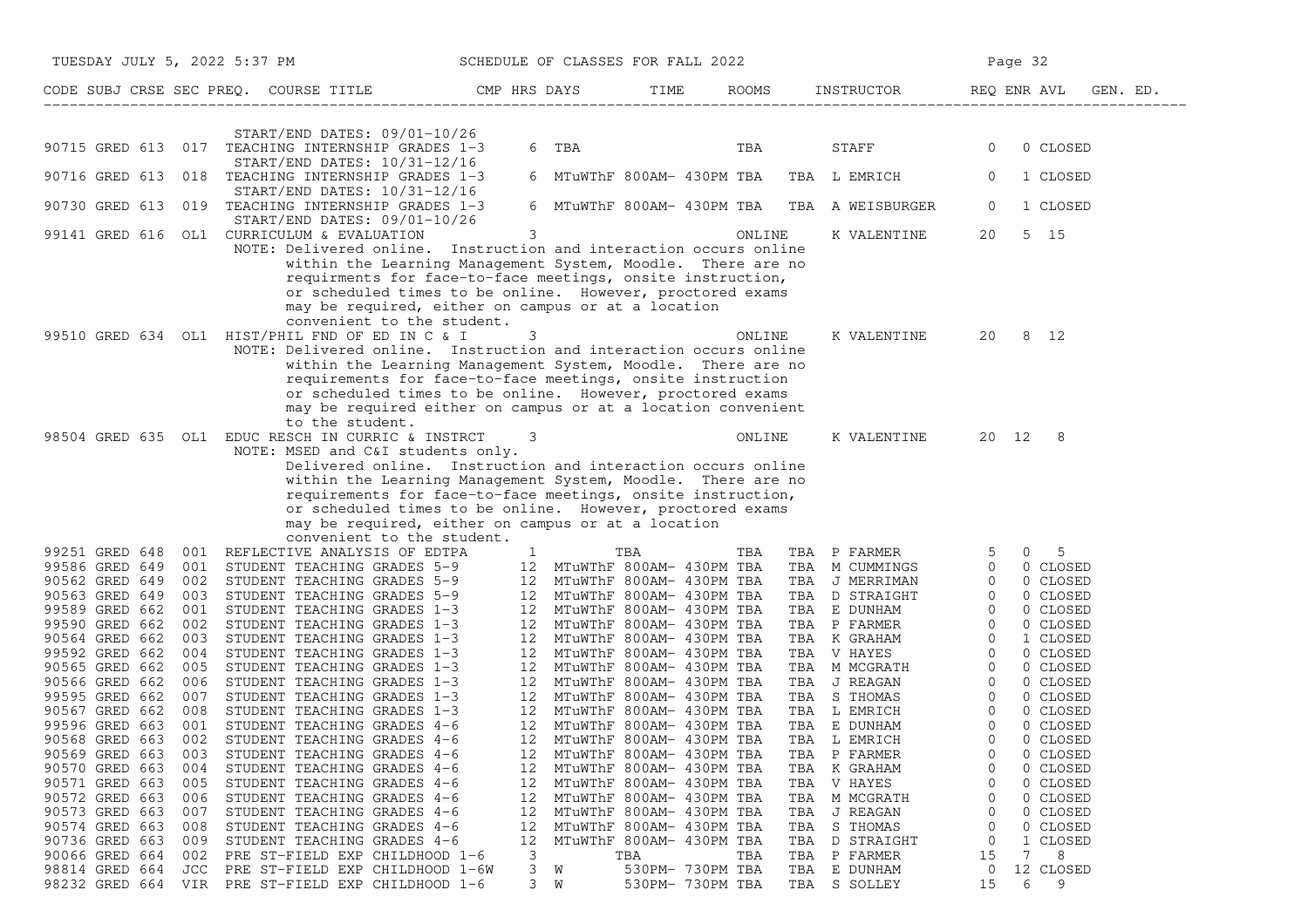| TUESDAY JULY 5, 2022 5:37 PM          | SCHEDULE OF CLASSES FOR FALL 2022 |      |              |            | Page 33     |          |
|---------------------------------------|-----------------------------------|------|--------------|------------|-------------|----------|
| CODE SUBJ CRSE SEC PREO. COURSE TITLE | CMP HRS DAYS                      | TIME | <b>ROOMS</b> | INSTRUCTOR | REO ENR AVL | GEN. ED. |

| NOTE: Local Potsdam practicum students only.                                                                                                                                         |                                          |
|--------------------------------------------------------------------------------------------------------------------------------------------------------------------------------------|------------------------------------------|
| Instructor permission required.                                                                                                                                                      |                                          |
| Education candidates must complete the NYSED                                                                                                                                         |                                          |
| fingerprint clearance process prior to the start of any                                                                                                                              |                                          |
| field experience. For assistance with this process, please                                                                                                                           |                                          |
| see the Center for School Partnerships and Teacher                                                                                                                                   |                                          |
| Certification. Local public schools within 30 mile radius of<br>campus. Personal transportation required. Students cannot                                                            |                                          |
| enroll themselves.                                                                                                                                                                   |                                          |
| Taught Virtually with required weekly meetings Wednesdays                                                                                                                            |                                          |
| $5:30-7:30$ pm.                                                                                                                                                                      |                                          |
| 001* PRO DEV PERFORMANCE PRTFOLIO<br>98248 GRED 669<br>3<br>TBA<br>TBA<br>TBA V HAYES                                                                                                | 21 CLOSED<br>20                          |
| Pre-requisites: GRED676 and GRED613 and GRED696                                                                                                                                      |                                          |
| NOTE: Students cannot enroll themselves.                                                                                                                                             |                                          |
| 001 DEVELP A PROF TCHNG PORTFOLIO<br>98696 GRED 671<br>3<br>TBA<br>TBA<br>TBA L BROWN                                                                                                | 2<br>8<br>10                             |
| 98223 GRED 673<br>001* @PRE ST-FIELD EXP SEC SCI 7-12<br>3 Tu<br>200PM- 250PM SAT-HL0301 M CUMMINGS                                                                                  | 20<br>4 16                               |
| Pre-requisites: GRED571                                                                                                                                                              |                                          |
| NOTE: 100 hours field work and personal transportation required.<br>Education candidates must complete the NYSED fingerprint                                                         |                                          |
| clearance process prior to the start of any field                                                                                                                                    |                                          |
| experience. For assistance with this process, please see                                                                                                                             |                                          |
| the Center for School Partnerships and Teacher                                                                                                                                       |                                          |
| Certification. Course must be taken with GRED 571.                                                                                                                                   |                                          |
| 98379 GRED 675<br>001<br>SEC SCIENCE TEACHING RESEARCH<br>3 Tu<br>1100AM- 130PM SAT-HL0301 M CUMMINGS                                                                                | 20<br>4 16                               |
| 98241 GRED 676<br>001<br>STD TCHNG SEM: POL & PRAC US ED<br>2<br>800AM- 430PM TBA<br>TBA A GUINEY                                                                                    | 25<br>26 CLOSED                          |
| NOTE: Transportation is required and the responsibility of the                                                                                                                       |                                          |
| Teacher Candidate. Attendance is required on all 4 days.                                                                                                                             |                                          |
| Dates and times TBA                                                                                                                                                                  |                                          |
| START/END DATES: 10/31-12/16<br>3<br>98369 GRED 677<br>430PM- 700PM SAT-HL0301 D STRAIGHT<br>001<br>DEVELP & LEARNING ADOLESCENCE<br>Tu                                              | 2 18<br>20                               |
| 99695 GRED 682<br>001 RESEARCH IN SOC STDS ED<br>3<br>Th<br>500PM- 730PM SAT-HL0222 R VADAS                                                                                          | 1 19<br>20                               |
| 99991 GRED 683<br>001<br>12<br>MTuWThF 800AM- 430PM TBA<br>STUDENT TEACHING GRADES 7-9<br>TBA M CUMMINGS                                                                             | $\circ$<br>0 CLOSED                      |
| 90575 GRED 683<br>002<br>STUDENT TEACHING GRADES 7-9<br>12<br>MTuWThF 800AM- 430PM TBA<br>TBA J MERRIMAN                                                                             | 0 CLOSED<br>$\Omega$                     |
| 90576 GRED 683<br>003<br>12 <sup>°</sup><br>STUDENT TEACHING GRADES 7-9<br>MTuWThF 800AM- 430PM TBA<br>TBA J STILES                                                                  | $\mathbf{0}$<br>0 CLOSED                 |
| 90577 GRED 683<br>004 STUDENT TEACHING GRADES 7-9<br>MTuWThF 800AM- 430PM TBA<br>12<br>TBA<br>D STRAIGHT                                                                             | $\mathbf{0}$<br>0 CLOSED                 |
| 99943 GRED 684<br>001* SEC SOC STD CONTENT PORTFOLOIO<br>1<br>TBA<br>TBA<br>TBA<br>J MERRIMAN                                                                                        | $\Omega$<br>1 CLOSED                     |
| Pre-requisites: GRED681                                                                                                                                                              |                                          |
| 90578 GRED 686<br>001<br>STUDENT TEACHING GRADES 10-12<br>MTuWThF 800AM- 430PM TBA<br>12<br>M CUMMINGS<br>TBA                                                                        | $\mathbf 0$<br>0 CLOSED                  |
| 99606 GRED 686<br>002 STUDENT TEACHING GRADES 10-12<br>MTuWThF 800AM- 430PM TBA<br>12<br>TBA J MERRIMAN<br>90579 GRED 686<br>003<br>12<br>MTuWThF 800AM- 430PM TBA<br>TBA D STRAIGHT | 0<br>0 CLOSED<br>$\mathbf 0$<br>1 CLOSED |
| STUDENT TEACHING GRADES 10-12<br>90580 GRED 686<br>004<br>STUDENT TEACHING GRADES 10-12<br>12<br>MTuWThF 800AM- 430PM TBA<br>TBA J STILES                                            | $\mathbf 0$<br>0 CLOSED                  |
| 98742 GRED 687<br>001* ACTION RESEARCH<br>3<br>TBA<br>TBA<br>TBA K VALENTINE                                                                                                         | 25<br>3 22                               |
| Pre-requisites: GRED635                                                                                                                                                              |                                          |
| NOTE: Prerequisite: GRED 635 for MSED C&I.                                                                                                                                           |                                          |
| Students will schedule individual meetings with the                                                                                                                                  |                                          |
| professor to complete final stage of research project.                                                                                                                               |                                          |
| 99696 GRED 688<br>001* SOC STDS INSTRUC-MID/SEC SCH<br>2 Tu<br>430PM- 700PM FLG-HL0240 R VADAS                                                                                       | $0\quad 20$<br>20                        |
| Pre-requisites: GRED681                                                                                                                                                              |                                          |
| 99942 GRED 689<br>001 PRE-ST FIELD EXP MIDSECSS 5-12<br>4 M<br>800AM- 850AM SAT-HL0222 J MERRIMAN                                                                                    | 1 CLOSED<br>$\overline{0}$               |
| 90581 GRED 690B 001 SCHOOL BUILDING LEADER INTNSHP<br>6<br>TBA<br>VIR TBA J NEE                                                                                                      | 11 CLOSED<br>$\circ$                     |
| NOTE: Virtual Meeting dates via Zoom: 8/31/22 4:30-6:30,<br>$9/14/22$ 4:30-6:30, 10/12/22 4:30-6:30, 11/9/22 4:30-6:30, &                                                            |                                          |
| $12/7/22$ 4:30-6:30 pm.                                                                                                                                                              |                                          |
|                                                                                                                                                                                      |                                          |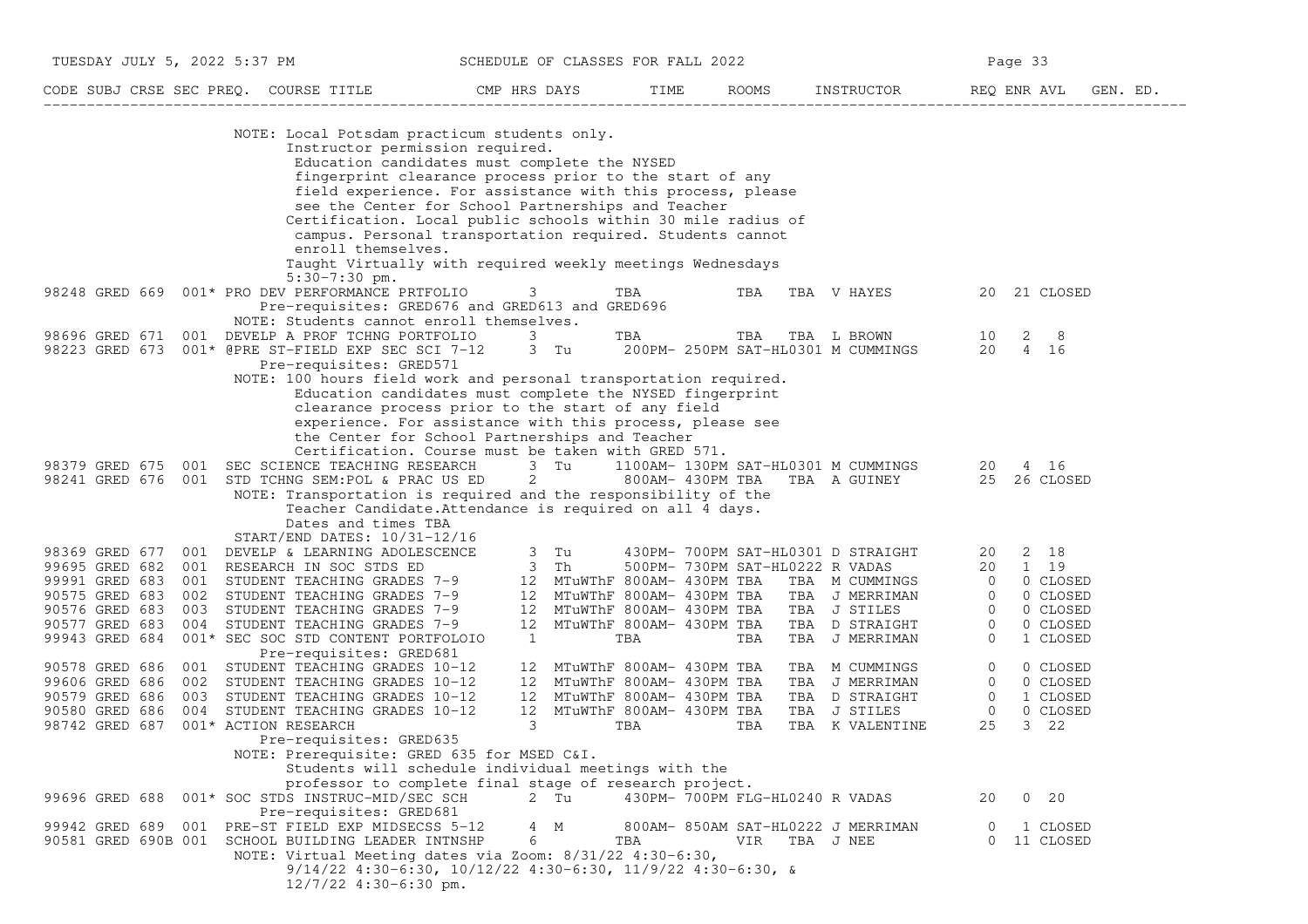| TUESDAY JULY 5, 2022 5:37 PM                                                           | SCHEDULE OF CLASSES FOR FALL 2022 |                            |                                             | Page 34                               |
|----------------------------------------------------------------------------------------|-----------------------------------|----------------------------|---------------------------------------------|---------------------------------------|
| CODE SUBJ CRSE SEC PREQ. COURSE TITLE THE CMP HRS DAYS                                 |                                   | TIME                       |                                             | ROOMS INSTRUCTOR REQ ENR AVL GEN. ED. |
| 90582 GRED 692 001 STD TCHG: JR HIGH SCHOOL (7-9)<br>START/END DATES: 09/01-10/26      |                                   |                            | 6 MTuWThF 800AM- 430PM TBA TBA M CUMMINGS 0 | 0 CLOSED                              |
| 90583 GRED 692 002 STD TCHG: JR HIGH SCHOOL (7-9)                                      |                                   |                            | 6 MTuWThF 800AM- 430PM TBA TBA M CUMMINGS 0 | 0 CLOSED                              |
| START/END DATES: 10/31-12/16<br>90584 GRED 692 003 STD TCHG: JR HIGH SCHOOL (7-9)      |                                   |                            | 6 MTuWThF 800AM- 430PM TBA TBA J STILES     | 2 CLOSED<br>$\overline{0}$            |
| START/END DATES: 09/01-10/26<br>90585 GRED 692 004 STD TCHG: JR HIGH SCHOOL (7-9)      |                                   | 6 MTuWThF 800AM- 430PM TBA | TBA J STILES                                | 0 CLOSED<br>$\overline{0}$            |
| START/END DATES: 10/31-12/16<br>90586 GRED 693 001 SUP CLINICAL EXP/STU TCHNG          |                                   | 6 MTuWThF 800AM- 430PM TBA | TBA M CUMMINGS                              | $\overline{0}$<br>0 CLOSED            |
| START/END DATES: 09/01-10/26<br>90587 GRED 693 002 SUP CLINICAL EXP/STU TCHNG          |                                   | 6 MTuWThF 800AM- 430PM TBA | TBA M CUMMINGS                              | $\circ$<br>0 CLOSED                   |
| $START/END$ DATES: $10/31-12/16$<br>99614 GRED 694 001 STD TCHNG: MID/JR HIGH SCH 5-9  |                                   | 6 MTuWThF 800AM- 430PM TBA | TBA M CUMMINGS                              | 0 CLOSED<br>$\overline{0}$            |
| $START/END$ DATES: $09/01-10/26$<br>90588 GRED 694 002 STD TCHNG: MID/JR HIGH SCH 5-9  |                                   | 6 MTuWThF 800AM- 430PM TBA | TBA M CUMMINGS                              | 0 CLOSED<br>$\overline{0}$            |
| $START/END$ DATES: $10/31-12/16$<br>90589 GRED 694 003 STD TCHNG: MID/JR HIGH SCH 5-9  |                                   | 6 MTuWThF 800AM- 430PM TBA | TBA P FARMER                                | $\overline{0}$<br>0 CLOSED            |
| $START/END$ DATES: $09/01-10/26$                                                       |                                   |                            |                                             |                                       |
| 99616 GRED 694 004 STD TCHNG: MID/JR HIGH SCH 5-9<br>START/END DATES: 10/31-12/16      |                                   | 6 MTuWThF 800AM- 430PM TBA | TBA P FARMER                                | 0 CLOSED<br>$\overline{0}$            |
| 90591 GRED 694 005 STD TCHNG: MID/JR HIGH SCH 5-9<br>$START/END$ DATES: $09/01-10/26$  |                                   | 6 MTuWThF 800AM- 430PM TBA | TBA J MERRIMAN                              | $\overline{0}$<br>0 CLOSED            |
| 90592 GRED 694 006 STD TCHNG: MID/JR HIGH SCH 5-9<br>$START/END$ DATES: $10/31-12/16$  |                                   | 6 MTuWThF 800AM- 430PM TBA | TBA J MERRIMAN                              | 1 CLOSED<br>$\overline{0}$            |
| 90593 GRED 694 007 STD TCHNG: MID/JR HIGH SCH 5-9<br>$START/END$ DATES: $09/01-10/26$  |                                   | 6 MTuWThF 800AM- 430PM TBA | TBA D STRAIGHT                              | 0 CLOSED<br>$\overline{0}$            |
| 99988 GRED 694 008 STD TCHNG: MID/JR HIGH SCH 5-9<br>START/END DATES: 10/31-12/16      |                                   | 6 MTuWThF 800AM- 430PM TBA | TBA D STRAIGHT                              | $\overline{0}$<br>0 CLOSED            |
| 90594 GRED 696 001 STDNT TCHG: CHILDHOOD ED 4-6<br>$START/END$ DATES: $09/01-10/26$    |                                   | 6 MTuWThF 800AM- 430PM TBA | TBA E DUNHAM                                | $\circ$<br>4 CLOSED                   |
| 99620 GRED 696 002 STDNT TCHG: CHILDHOOD ED 4-6                                        |                                   | 6 MTuWThF 800AM- 430PM TBA | TBA E DUNHAM                                | $\overline{0}$<br>3 CLOSED            |
| $START/END$ DATES: $10/31-12/16$<br>99622 GRED 696 003 STDNT TCHG: CHILDHOOD ED 4-6    |                                   | 6 MTuWThF 800AM- 430PM TBA | TBA P FARMER                                | 2 CLOSED<br>$\overline{0}$            |
| START/END DATES: 09/01-10/26<br>90595 GRED 696 004 STDNT TCHG: CHILDHOOD ED 4-6        |                                   | 6 MTuWThF 800AM- 430PM TBA | TBA P FARMER                                | 4 CLOSED<br>$\circ$                   |
| $START/END$ DATES: $10/31-12/16$<br>90596 GRED 696 005 STDNT TCHG: CHILDHOOD ED 4-6    |                                   | 6 MTuWThF 800AM- 430PM TBA | TBA K GRAHAM                                | $\overline{0}$<br>1 CLOSED            |
| $START/END$ DATES: $09/01-10/26$<br>90597 GRED 696 006 STDNT TCHG: CHILDHOOD ED 4-6    |                                   | 6 MTuWThF 800AM- 430PM TBA | TBA K GRAHAM                                | $\overline{0}$<br>1 CLOSED            |
| START/END DATES: 10/31-12/16<br>90598 GRED 696 007 STDNT TCHG: CHILDHOOD ED 4-6        |                                   | 6 MTuWThF 800AM- 430PM TBA | TBA V HAYES                                 | 0 CLOSED<br>$\overline{0}$            |
| $START/END$ DATES: $09/01-10/26$<br>99626 GRED 696 008 STDNT TCHG: CHILDHOOD ED 4-6    |                                   | 6 MTuWThF 800AM- 430PM TBA | TBA V HAYES                                 | $\overline{0}$<br>0 CLOSED            |
| START/END DATES: 10/31-12/16                                                           |                                   |                            |                                             |                                       |
| 90599 GRED 696 009<br>STDNT TCHG: CHILDHOOD ED 4-6<br>$START/END$ DATES: $09/01-10/26$ |                                   | 6 MTuWThF 800AM- 430PM TBA | TBA M MCGRATH                               | 0 CLOSED                              |
| 99628 GRED 696 010 STDNT TCHG: CHILDHOOD ED 4-6<br>START/END DATES: 10/31-12/16        |                                   | 6 MTuWThF 800AM- 430PM TBA | TBA M MCGRATH                               | 0 CLOSED<br>0                         |
| 90600 GRED 696<br>STDNT TCHG: CHILDHOOD ED 4-6<br>011<br>START/END DATES: 09/01-10/26  |                                   | 6 MTuWThF 800AM- 430PM TBA | TBA J REAGAN                                | 0 CLOSED<br>0                         |
| STDNT TCHG: CHILDHOOD ED 4-6<br>90601 GRED 696 012<br>$START/END$ DATES: $10/31-12/16$ |                                   | 6 MTuWThF 800AM- 430PM TBA | TBA J REAGAN                                | 0<br>0 CLOSED                         |
| 99625 GRED 696<br>013 STDNT TCHG: CHILDHOOD ED 4-6                                     | 6 MTuWF                           | 800AM- 430PM TBA           | TBA A WEISBURGER                            | 1 CLOSED<br>$\circ$                   |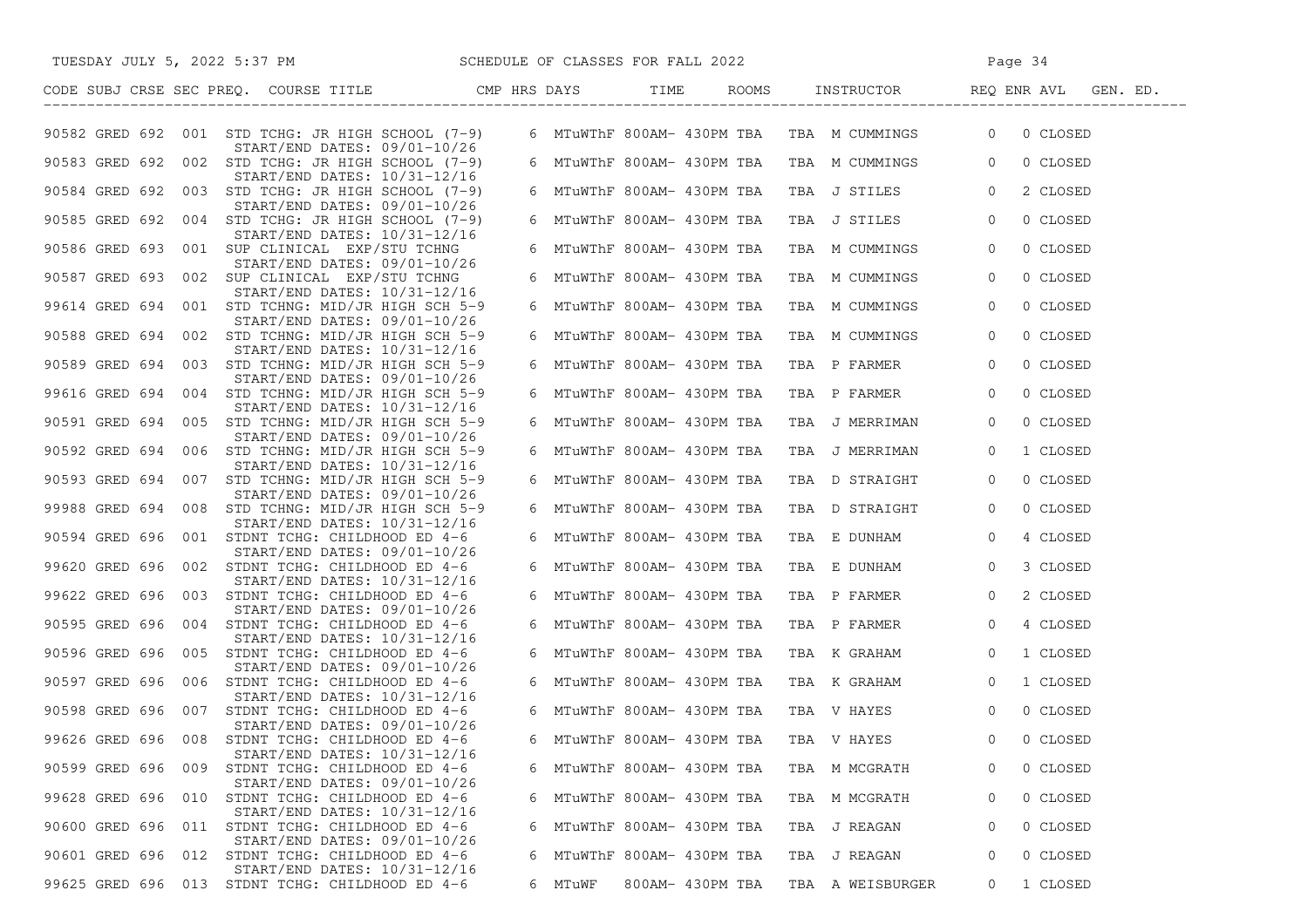| TUESDAY JULY 5, 2022 5:37 PM                                                                                                                                                                                                                                                                                                              | SCHEDULE OF CLASSES FOR FALL 2022 |                            |                                             | Page 35                    |
|-------------------------------------------------------------------------------------------------------------------------------------------------------------------------------------------------------------------------------------------------------------------------------------------------------------------------------------------|-----------------------------------|----------------------------|---------------------------------------------|----------------------------|
| CODE SUBJ CRSE SEC PREQ. COURSE TITLE THE ROOMS INSTRUCTOR THE ROOMS EN REQ ENR AVL GEN. ED.                                                                                                                                                                                                                                              |                                   |                            |                                             |                            |
| $START/END$ DATES: $10/31-12/16$                                                                                                                                                                                                                                                                                                          |                                   |                            |                                             |                            |
| 90603 GRED 696 014 STDNT TCHG: CHILDHOOD ED 4-6<br>START/END DATES: 10/31-12/16                                                                                                                                                                                                                                                           |                                   |                            | 6 MTuWThF 800AM- 430PM TBA TBA S THOMAS 0   | 0 CLOSED                   |
| 90604 GRED 696 015 STDNT TCHG: CHILDHOOD ED 4-6                                                                                                                                                                                                                                                                                           |                                   | 6 MTuWThF 800AM- 430PM TBA | TBA S THOMAS                                | $\circ$<br>0 CLOSED        |
| START/END DATES: 09/01-10/26<br>99983 GRED 696 016 STDNT TCHG: CHILDHOOD ED 4-6                                                                                                                                                                                                                                                           |                                   | 6 MTuWThF 800AM- 430PM TBA | TBA L EMRICH                                | $\circ$<br>3 CLOSED        |
| START/END DATES: 10/31-12/16<br>90717 GRED 696 017 STDNT TCHG: CHILDHOOD ED 4-6                                                                                                                                                                                                                                                           |                                   | 6 MTuWThF 800AM- 430PM TBA | TBA L EMRICH                                | $\circ$<br>1 CLOSED        |
| START/END DATES: 09/01-10/26<br>90605 GRED 696 018 STDNT TCHG: CHILDHOOD ED 4-6                                                                                                                                                                                                                                                           |                                   | 6 MTuWThF 800AM- 430PM TBA | TBA J SCHAEFER                              | 0 CLOSED<br>$\mathbf{0}$   |
| START/END DATES: 10/31-12/16<br>99637 GRED 697 001* STDNT TCHG: SENIOR HIGH 10-12<br>Pre-requisites: GRED692 or GRED694 and GRED676                                                                                                                                                                                                       |                                   |                            | 6 MTuWThF 800AM- 430PM TBA  TBA  M CUMMINGS | $\overline{0}$<br>0 CLOSED |
| START/END DATES: 09/01-10/26<br>99634 GRED 697 002* STDNT TCHG: SENIOR HIGH 10-12<br>Pre-requisites: GRED692 or GRED694 and GRED676                                                                                                                                                                                                       |                                   |                            | 6 MTuWThF 800AM- 430PM TBA TBA M CUMMINGS   | $\overline{0}$<br>0 CLOSED |
| START/END DATES: 10/31-12/16<br>90606 GRED 697 003* STDNT TCHG: SENIOR HIGH 10-12                                                                                                                                                                                                                                                         |                                   |                            | 6 MTuWThF 800AM- 430PM TBA TBA P FARMER     | $\overline{0}$<br>0 CLOSED |
| Pre-requisites: GRED692 or GRED694 and GRED676<br>START/END DATES: 09/01-10/26<br>90607 GRED 697 004* STDNT TCHG: SENIOR HIGH 10-12                                                                                                                                                                                                       |                                   |                            | 6 MTuWThF 800AM- 430PM TBA   TBA  P FARMER  | $\overline{0}$<br>0 CLOSED |
| Pre-requisites: GRED692 or GRED694 and GRED676<br>START/END DATES: 10/31-12/16                                                                                                                                                                                                                                                            |                                   |                            |                                             |                            |
| 90608 GRED 697 005* STDNT TCHG: SENIOR HIGH 10-12<br>Pre-requisites: GRED692 or GRED694 and GRED676                                                                                                                                                                                                                                       |                                   |                            | 6 MTuWThF 800AM- 430PM TBA TBA J MERRIMAN   | $\Omega$<br>1 CLOSED       |
| START/END DATES: 09/01-10/26<br>90609 GRED 697 006* STDNT TCHG: SENIOR HIGH 10-12<br>Pre-requisites: GRED692 or GRED694 and GRED676                                                                                                                                                                                                       |                                   |                            | 6 MTuWThF 800AM- 430PM TBA TBA J MERRIMAN   | 0 CLOSED<br>$\overline{0}$ |
| START/END DATES: 10/31-12/16<br>90610 GRED 697 007* STDNT TCHG: SENIOR HIGH 10-12<br>Pre-requisites: GRED692 or GRED694 and GRED676                                                                                                                                                                                                       |                                   |                            | 6 MTuWThF 800AM- 430PM TBA TBA J STILES     | $\overline{0}$<br>0 CLOSED |
| START/END DATES: 09/01-10/26<br>90611 GRED 697 008* STDNT TCHG: SENIOR HIGH 10-12<br>Pre-requisites: GRED692 or GRED694 and GRED676                                                                                                                                                                                                       |                                   |                            | 6 MTuWThF 800AM- 430PM TBA TBA J STILES     | $\overline{0}$<br>2 CLOSED |
| START/END DATES: 10/31-12/16<br>99985 GRED 697 009* STDNT TCHG: SENIOR HIGH 10-12<br>Pre-requisites: GRED692 or GRED694 and GRED676                                                                                                                                                                                                       |                                   |                            | 6 MTuWThF 800AM- 430PM TBA TBA D STRAIGHT   | $\overline{0}$<br>0 CLOSED |
| $START/END$ DATES: $09/01-10/26$<br>90612 GRED 697 010* STDNT TCHG: SENIOR HIGH 10-12<br>Pre-requisites: GRED692 or GRED694 and GRED676                                                                                                                                                                                                   |                                   |                            | 6 MTuWThF 800AM- 430PM TBA TBA D STRAIGHT   | $\overline{0}$<br>0 CLOSED |
| START/END DATES: 10/31-12/16                                                                                                                                                                                                                                                                                                              |                                   |                            |                                             |                            |
| 98427 GRDG 605 OL1 LITERACY ASSESSMENT & EVAL                                                                                                                                                                                                                                                                                             | EDUCATION--READING-GRADUATE<br>3  | ONLINE                     | K JEROR                                     | 7 <sub>13</sub><br>20      |
| NOTE: MSED Literacy only.<br>Delivered online. Instruction and interaction occurs online<br>within the Learning Management System, Moodle. There are no<br>requirements for face-to-face meetings, onsite instruction,<br>or scheduled times to be online. However, proctored exams<br>may be required, either on campus or at a location |                                   |                            |                                             |                            |
| convenient to the student.<br>START/END DATES: 09/01-10/26                                                                                                                                                                                                                                                                                |                                   |                            |                                             |                            |
| 99165 GRDG 615 OL1 LIT: FAM/SCH/COMMUNITY COLLAB                                                                                                                                                                                                                                                                                          | 3                                 | ONLINE                     | M ALBERT                                    | 9 11<br>20                 |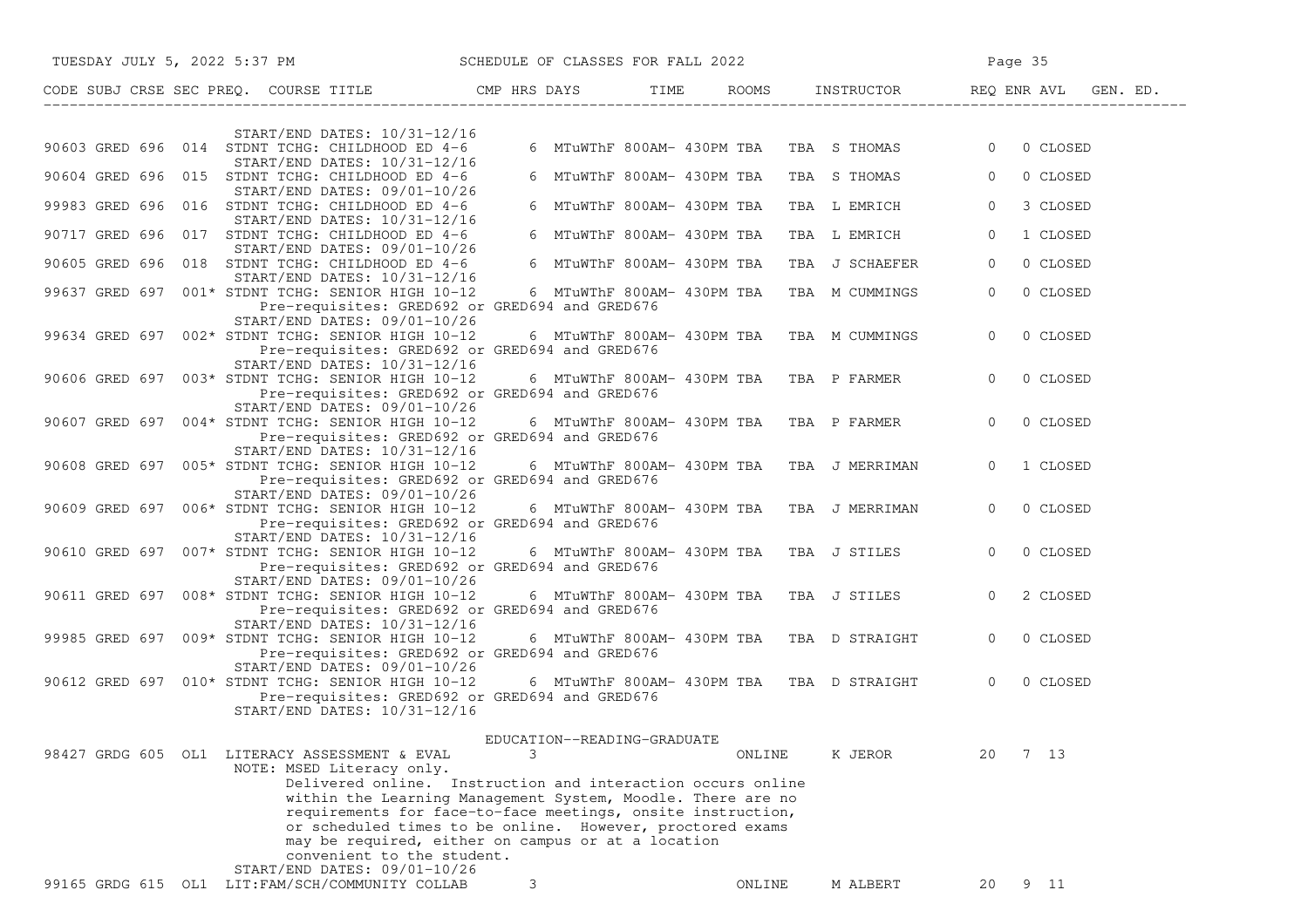| TUESDAY JULY 5, 2022 5:37 PM |                                                                                                                                                                                                                 | SCHEDULE OF CLASSES FOR FALL 2022                                                                                                                                                                                                                                                                                 |      |        | Page 36                |             |          |  |
|------------------------------|-----------------------------------------------------------------------------------------------------------------------------------------------------------------------------------------------------------------|-------------------------------------------------------------------------------------------------------------------------------------------------------------------------------------------------------------------------------------------------------------------------------------------------------------------|------|--------|------------------------|-------------|----------|--|
|                              | CODE SUBJ CRSE SEC PREQ. COURSE TITLE                                                                                                                                                                           | CMP HRS DAYS                                                                                                                                                                                                                                                                                                      | TIME | ROOMS  | INSTRUCTOR REQ ENR AVL |             | GEN. ED. |  |
|                              | NOTE: Delivered online. Instruction and interaction occurs online<br>convenient to the student.                                                                                                                 | within the Learning Management System, Moodle. There are no<br>requirements for face-to-face meetings, onsite instruction,<br>or scheduled times to be online. However, proctored exams<br>may be required, either on campus or at a location                                                                     |      |        |                        |             |          |  |
|                              | 98486 GRDG 620 OL1 LITERACY & LING DIVERSE LRNRS<br>NOTE: MSED Lit, C&I, ICT only.<br>convenient to the student.                                                                                                | 3<br>Delivered online. Instruction and interaction occurs online<br>within the Learning Management System, Moodle. There are no<br>requirements for face-to-face meetings, onsite instruction,<br>or scheduled times to be online. However, proctored exams<br>may be required, either on campus or at a location |      | ONLINE | C STONE                | 20 11 9     |          |  |
|                              | 99373 GRDG 640 OL1 LITERATURE BASED LITERACY INST<br>NOTE: Delivered online. Instruction and interaction occurs online<br>convenient to the student.                                                            | 3<br>within the Learning Management System, Moodle. There are no<br>requirements for face-to-face meetings, onsite instruction,<br>or scheduled times to be online. However, proctored exams<br>may be required, either on campus or at a location                                                                |      | ONLINE | C STONE                | 20 10 10    |          |  |
|                              | 99138 GRDG 655 OL1 @LIT INTERVENTION STRATS B-6<br>NOTE: Cross listed with GRDG 656<br>convenient to the student.<br>START/END DATES: 10/17-12/09                                                               | 3<br>Delivered online. Instruction and interaction occurs online<br>within the Learning Management System, Moodle. There are no<br>requirements for face-to-face meetings, onsite instruction,<br>or scheduled times to be online. However, proctored exams<br>may be required, either on campus or at a location |      | ONLINE | K JEROR                | 15 5 10     |          |  |
|                              | 99486 GRDG 656 OL1* LIT INTERVENTION STRATS: 5-12<br>Pre-requisites: GRDG605<br>NOTE: Delivered online. Instruction and interaction occurs online<br>convenient to the student.<br>START/END DATES: 10/17-12/09 | 3<br>within the Learning Management System, Moodle. There are no<br>requirements for face-to-face meetings, onsite instruction,<br>or scheduled times to be online. However, proctored exams<br>may be required, either on campus or at a location                                                                |      | ONLINE | K JEROR                | $5 \t2 \t3$ |          |  |
|                              | 99374 GRDG 660 OL1 TEACHING WRITING BIRTH-6<br>NOTE: Delivered online. Instruction and interaction occurs online                                                                                                | 3<br>within the Learning Management System, Moodle. There are no<br>requirements for face?to?face meetings, onsite instruction,<br>or scheduled times to be online. However, proctored exams<br>may be required, either on campus or at a location<br>convenient to the student. Cross listed with GRDG 661.      |      | ONLINE | M ALBERT               | 15 3 12     |          |  |
|                              | 99484 GRDG 661 OL1 TEACHING WRITING GRADES 5-12<br>NOTE: Delivered online. Instruction and interaction occurs online                                                                                            | 3<br>within the Learning Management System, Moodle. There are no<br>requirements for face?to?face meetings, onsite instruction,<br>or scheduled times to be online. However, proctored exams<br>may be required, either on campus or at a location<br>convenient to the student. Cross listed with GRDG 660.      |      | ONLINE | M ALBERT               | 5<br>1      | 4        |  |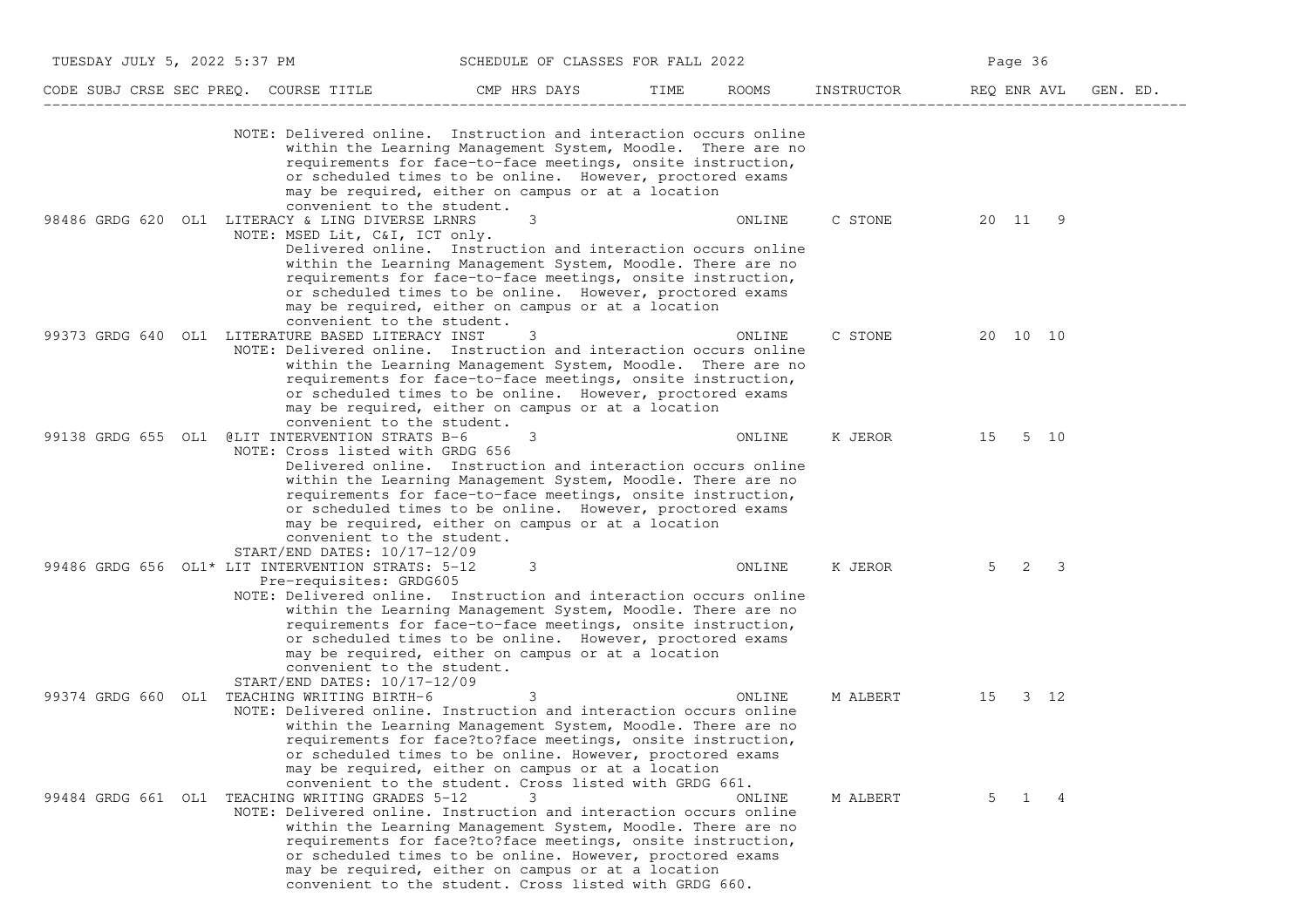| TUESDAY JULY 5, 2022 5:37 PM         |                                                                                                                                                     | SCHEDULE OF CLASSES FOR FALL 2022                                                                                                                                                                                                                                                                                                                                                                                                                                                                                                                                                                       |      |           |          | Page 37                      |          |
|--------------------------------------|-----------------------------------------------------------------------------------------------------------------------------------------------------|---------------------------------------------------------------------------------------------------------------------------------------------------------------------------------------------------------------------------------------------------------------------------------------------------------------------------------------------------------------------------------------------------------------------------------------------------------------------------------------------------------------------------------------------------------------------------------------------------------|------|-----------|----------|------------------------------|----------|
|                                      | CODE SUBJ CRSE SEC PREQ. COURSE TITLE THE CMP HRS DAYS                                                                                              |                                                                                                                                                                                                                                                                                                                                                                                                                                                                                                                                                                                                         | TIME |           |          | ROOMS INSTRUCTOR REQ ENR AVL | GEN. ED. |
| 98812 GRDG 665 OL1 EMERGENT LITERACY | NOTE: MSED Literacy and C&I only.                                                                                                                   | 3<br>Delivered online. Instruction and interaction occurs online<br>within the Learning Management System, Moodle. There are no<br>requirements for face-to-face meetings, onsite instruction,<br>or scheduled times to be online. However, proctored exams<br>may be required, either on campus or at a location                                                                                                                                                                                                                                                                                       |      | ONLINE    |          | K JEROR 20 6 14              |          |
|                                      | convenient to the student.<br>90064 GRDG 670 OL1 TCHNG RDG/STDY SKILLS-CONT AR<br>NOTE: Delivered online. Instruction and interaction occurs online | 3<br>within the Learning Management System, Moodle. There are no<br>requirements for face-to-face meetings, onsite instruction,<br>or scheduled times to be online. However, proctored exams<br>may be required, either on campus or at a location                                                                                                                                                                                                                                                                                                                                                      |      | ONLINE    | M ALBERT | 10 1 9                       |          |
|                                      | 98569 GRDG 690 OL1 LITERACY PRACTICUM B-2 3 ThThThTh500PM- 700PM ONLINETBA C STONE<br>NOTE: Taught with GRDG 696/699.                               | convenient to the student. Cross listed with GRED 556.<br>Prerequisites: GRDG 600, 605, and 655.<br>Delivered online with both synchronous and asynchronous<br>components. Synchronous components require students to<br>for live instruction at scheduled times. Asynchronous<br>components include instruction and interaction occurring                                                                                                                                                                                                                                                              | TBA  | ONLINETBA |          | 15<br>2 13                   |          |
|                                      | 99411 GRDG 696 OL1 LITERACY PRACTICUM 5-8 3 ThThThTh500PM- 700PM ONLINETBA C STONE<br>NOTE: Taught with GRDG 690/699.                               | online within the Learning Management System Moodle.<br>Online class dates: 9/2, 10/7, 11/4, 12/2.<br>Delivered online with both synchronous and asynchronous<br>components. Synchronous components require students to<br>for live instruction at scheduled times. Asynchronous                                                                                                                                                                                                                                                                                                                        | TBA  | ONLINETBA |          | 2<br>5<br>3                  |          |
|                                      | 98345 GRDG 699 OL1 LITERACY INTERNSHIP<br>NOTE: Taught with GRDG 690/696. MSED Literacy Specialist                                                  | components include instruction and interaction occurring<br>online within the Learning Management System Moodle.<br>Online meeting dates: 9/2, 10/7, 11/4, 12/2.<br>3 ThThThTh500PM- 700PM ONLINETBA C STONE<br>only. Instructor permission required.<br>Delivered online with both synchronous and asynchronous<br>components. Synchronous components require students to<br>for live instruction at scheduled times. Asynchronous<br>components include instruction and interaction occurring<br>online within the Learning Management System Moodle.<br>Online meeting dates: 9/2, 10/7, 11/4, 12/2. | TBA  | ONLINETBA |          | 5<br>3<br>2                  |          |
|                                      | 99049 SPED 505 OL1 @INTRO TO SPECIAL EDUCATION<br>NOTE: This course includes a 15-hour field experience within a                                    | EDUCATION - SPECIAL<br>3<br>a public-school setting with students with documented<br>disabilities, which includes identified inclusive settings<br>within a classroom approved by the Center for School<br>Partnerships and Teacher Certification. Prior to the start<br>of any field experience, students must complete a field                                                                                                                                                                                                                                                                        |      | ONLINE    | L WELLS  | 25 25 CLOSED                 |          |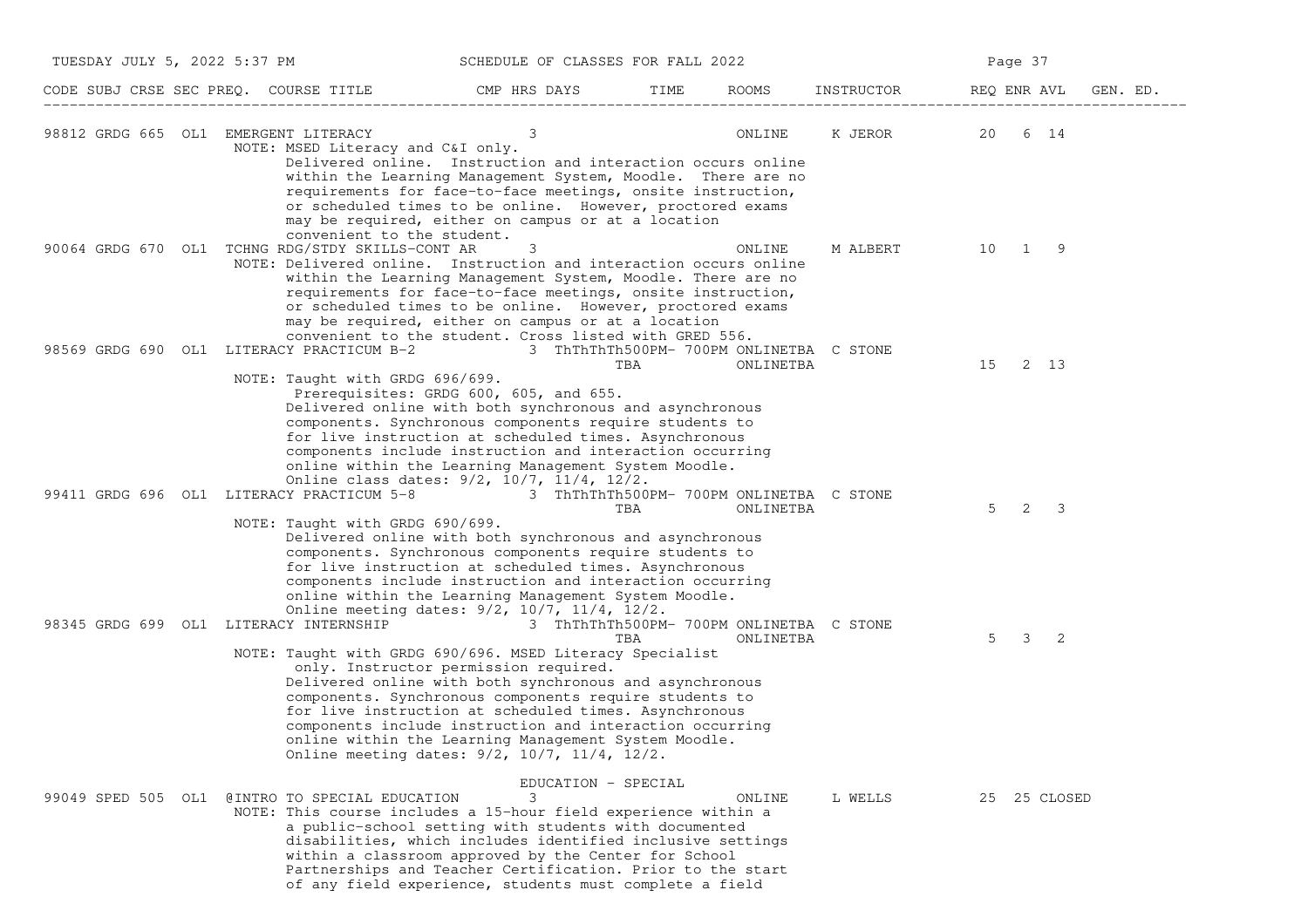| JULY 5<br>フハフフ<br>TUESDAY<br>РM           | ∩F<br>SCHEDULE                              | CLASSES FOR FALL<br>2022 |                          | .                          |  |  |  |  |
|-------------------------------------------|---------------------------------------------|--------------------------|--------------------------|----------------------------|--|--|--|--|
| CODE SHRJ<br>PREO.<br>CRSE SEC<br>COURSE. | ≅MP<br><b>TID</b> C<br>IIAY.<br><b>FIR.</b> | <b>TMF</b>               | RNOMS<br>'NCT<br>TRUCTOR | F.NR<br>AVT.<br>אים ∩<br>. |  |  |  |  |

| CODE SUBJ CRSE SEC PREQ. COURSE TITLE |     |                                                                                                                                                                                                                                                                                                                                                                                                                                                                                                                                                                                                           | CMP HRS DAYS | TIME             | ROOMS  | INSTRUCTOR      | REQ ENR AVL |             | GEN. ED. |
|---------------------------------------|-----|-----------------------------------------------------------------------------------------------------------------------------------------------------------------------------------------------------------------------------------------------------------------------------------------------------------------------------------------------------------------------------------------------------------------------------------------------------------------------------------------------------------------------------------------------------------------------------------------------------------|--------------|------------------|--------|-----------------|-------------|-------------|----------|
|                                       |     | experience application the semester before the planned<br>course, secure their own means of transportation, and<br>complete the NYSED fingerprint clearance process. For<br>assistance with this process, please contact the Center for<br>School Partnerships and Teacher Certification.<br>Delivered online. Instruction and interaction occurs online<br>within the Learning Management System, Moodle. There are no<br>requirements for face-to-face meetings, onsite instruction,<br>or scheduled times to be online. However, proctored exams<br>may be required, either on campus or at a location |              |                  |        |                 |             |             |          |
| 98846 SPED 601                        | VR1 | convenient to the student.<br>CHAR OF LRNRS W/MILD/MO DISAB                                                                                                                                                                                                                                                                                                                                                                                                                                                                                                                                               | 3            | TBA              | VIR    | TBA M SHEN      | 20          | 4 16        |          |
| 98615 SPED 609                        |     | NOTE: Taught Virtually<br>VR1 FIELD EXPERIENCE I<br>NOTE: Corequisites: SPED 601 and SPED 650.<br>Education candidates must complete the NYSED                                                                                                                                                                                                                                                                                                                                                                                                                                                            | 1            | TBA              | VIR    | TBA M SHEN      | 20          | 4 16        |          |
|                                       |     | fingerprint clearance prior to the start of any field<br>experience. For assistance with this process, please see<br>the Center for School Partnerships & Teacher Certification.<br>Taught Virtually                                                                                                                                                                                                                                                                                                                                                                                                      |              |                  |        |                 |             |             |          |
|                                       |     | 98347 SPED 637 OL1* DIAGN & ASSESS ED DISABILITIES<br>Pre-requisites: SPED601 and SPED609 and SPED650                                                                                                                                                                                                                                                                                                                                                                                                                                                                                                     | 3            |                  | TBA    | M SHEN          | 10          | $5\qquad 5$ |          |
|                                       |     | NOTE: Delivered online. Instruction and interaction occurs online<br>within the Learning Management System, Moodle. There are no<br>requirements for face-to-face meetings, onsite instruction,<br>or scheduled times to be online. However, proctored exams<br>may be required, either on campus or at a location<br>convenient to the student.                                                                                                                                                                                                                                                          |              |                  |        |                 |             |             |          |
|                                       |     | 98160 SPED 640 OL1* BEHVR MNGMT FOR SPEC EDUCATOR<br>Pre-requisites: SPED601 and SPED609 and SPED637 and SPED650                                                                                                                                                                                                                                                                                                                                                                                                                                                                                          | 3            |                  | ONLINE | L CARBONE       | 20          | 4 16        |          |
|                                       |     | NOTE: Delivered online. Instruction and interaction occurs online<br>within the Learning Management System, Moodle. There are no<br>requirements for face-to-face meetings, onsite instruction,<br>or scheduled times to be online. However, proctored exams<br>may be required, either on campus or at a location<br>convenient to the student.                                                                                                                                                                                                                                                          |              |                  |        |                 |             |             |          |
|                                       |     | 98411 SPED 650 VIR* COLLAB CONSULT PROF & PARENTS<br>Pre-requisites: SPED601 and SPED609<br>NOTE: Taught Virtually                                                                                                                                                                                                                                                                                                                                                                                                                                                                                        | 3 Tu         | 430PM- 700PM VIR |        | TBA P CHARLESON | 20          | 4 16        |          |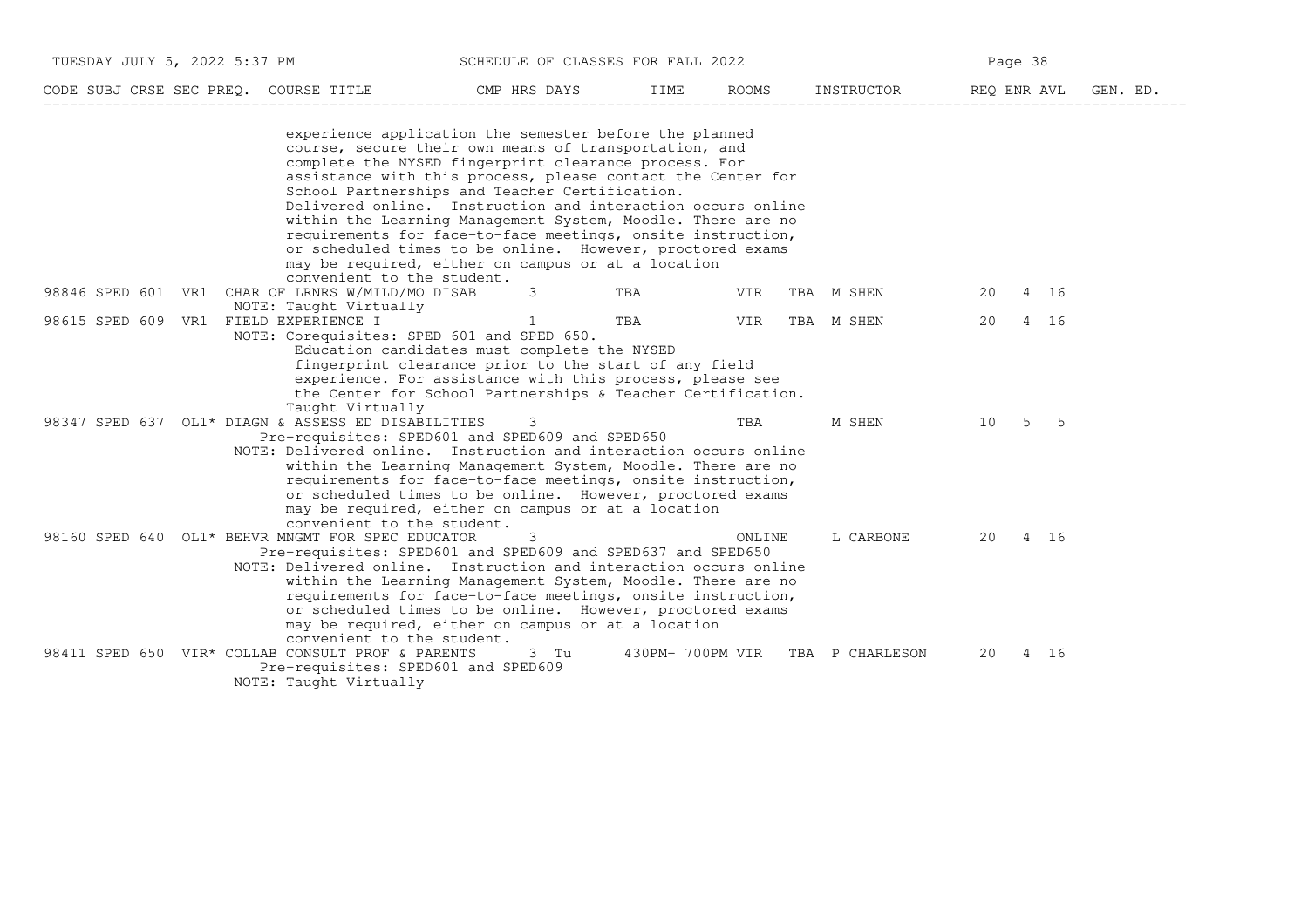|                                        | TUESDAY JULY 5, 2022 5:37 PM                                                                                                                                                                                                           | SCHEDULE OF CLASSES FOR FALL 2022                                                                                                                                                                                              |                                    |                                                  | Page 39 |      |          |
|----------------------------------------|----------------------------------------------------------------------------------------------------------------------------------------------------------------------------------------------------------------------------------------|--------------------------------------------------------------------------------------------------------------------------------------------------------------------------------------------------------------------------------|------------------------------------|--------------------------------------------------|---------|------|----------|
|                                        | CODE SUBJ CRSE SEC PREQ. COURSE TITLE THE COMP HRS DAYS TIME ROOMS INSTRUCTOR REQ ENR AVL GEN. ED.                                                                                                                                     |                                                                                                                                                                                                                                |                                    |                                                  |         |      |          |
|                                        | ENGLISH AND COMMUNICATION DEPT===================ENGLISH AND COMMUNICATION DEPT==================== ENGLISH AND COMMUNICATION DEPT                                                                                                     |                                                                                                                                                                                                                                |                                    |                                                  |         |      |          |
|                                        | 98743 COMM 105 001 SURVEY OF HUMAN COMM-LEC 3 MWF<br>NOTE: Lecture only - recitation not required.                                                                                                                                     | ENGLISH - COMMUNICATION                                                                                                                                                                                                        |                                    | 1100AM-1150AM KEL-HLTBA J YOUNGBLOOD 45 28 17    |         |      | SA SW    |
|                                        | 99309 COMM 106 001 BASIC PRINCIPLES OF SPEECH<br>99210 COMM 106 002 BASIC PRINCIPLES OF SPEECH<br>99673 COMM 106 003 BASIC PRINCIPLES OF SPEECH<br>99673 COMM 106 003 BASIC PRINCIPLES OF SPEECH<br>90704 COMM 106 R01 BASIC PRINCIPLE |                                                                                                                                                                                                                                |                                    |                                                  |         |      | FS<br>FS |
|                                        | NOTE: This course is offered at Riverview Correctional Facility                                                                                                                                                                        |                                                                                                                                                                                                                                |                                    |                                                  |         |      | FS<br>FS |
|                                        | and not open to students on campus.<br>START/END DATES: 08/29-12/16<br>98501 COMM 108 001 INTRODUCTION TO MASS COMM                                                                                                                    | 3 TuTh                                                                                                                                                                                                                         |                                    | 1100AM-1215PM MVC-HL0129 T BLANK 25 9 16         |         |      | FS       |
|                                        | NOTE: Counts as Mass Communication credit.<br>99674 COMM 201 001 MASS MEDIA AND SOCIETY 3 TuTh<br>NOTE: Counts as Mass Communication and Diverse Voices (DV) credit.                                                                   |                                                                                                                                                                                                                                |                                    | 200PM-315PM FLG-HL0230 T BLANK 25 18 7           |         |      | SA SI    |
|                                        | Counts towards Women's and Gender Studies major and minor.<br>Counts towards Journalism minor.<br>98833 COMM 206 001 BUSINESS & PROF COMMUNICATION<br>NOTE: Counts as Business and Professional credit. Counts towards                 | 3 TuTh                                                                                                                                                                                                                         |                                    | 200PM- 315PM KEL-HL0105 L MOERSCHELL 25 5 20     |         |      | SI       |
| 98603 COMM 301 001 MEDIA LAW I         | Women's & Gender Studies major and minor.<br>NOTE: Counts as Mass Communication credit.                                                                                                                                                | and the contract of the contract of the contract of the contract of the contract of the contract of the contract of the contract of the contract of the contract of the contract of the contract of the contract of the contra |                                    | 1230PM- 145PM FLG-HL0205 S NOVAK 25              |         | 5 20 |          |
|                                        | 90706 COMM 304 001 RHETORIC OF THE NORTH COUNTRY 3 MWF 1000AM-1050AM FLG-HL0103 J YOUNGBLOOD 25 8 17<br>99950 COMM 307 OL1 ART OF LEADERSHIP COMM 3<br>NOTE: Delivered online. Instruction and interaction occurs online               |                                                                                                                                                                                                                                |                                    |                                                  |         |      |          |
|                                        | with the Learning Management System, Moodle. There are no<br>requirements for face to face meetings, onsite instruction,<br>or scheduled times to be online. However, proctored exams                                                  |                                                                                                                                                                                                                                |                                    |                                                  |         |      |          |
|                                        | may be required, either on campus or at a location<br>convenient to the student.<br>Counts as Business and Professional credit.                                                                                                        |                                                                                                                                                                                                                                |                                    |                                                  |         |      |          |
|                                        | 98490 COMM 311 001 SMALL GROUP COMMUNICATION 3 TuTh<br>NOTE: Counts as Business and Professional credit.                                                                                                                               |                                                                                                                                                                                                                                |                                    | 930AM-1045AM SAT-HL0200 L MOERSCHELL 25 9 16     |         |      | SA SI WI |
|                                        | 98819 COMM 312 001 PRACTICUM AT THE RACQUETTE $1-2$<br>NOTE: Counts as Mass Communication credit.<br>Counts towards Journalism minor.                                                                                                  |                                                                                                                                                                                                                                |                                    | 500PM-700PM TBA TBA J YOUNGBLOOD 10 0 10         |         |      |          |
| 99676 COMM 324 001 PERSUASIVE SPEAKING | Class is held on the 3rd floor of Carson Hall<br>NOTE: Counts as Rhetoric and Public Address.                                                                                                                                          | 3 MWF                                                                                                                                                                                                                          |                                    | 900AM- 950AM FLG-HL0232 J YOUNGBLOOD 25 23       |         | -2   | SI       |
| 98996 COMM 350                         | 001 FAMILY COMMUNICATION<br>NOTE: Counts as Relationship and Diverse Voices (dv) credit.                                                                                                                                               | 3 MWF                                                                                                                                                                                                                          |                                    | 100PM- 150PM FLG-HL0205 J YOUNGBLOOD             | 25 20   | -5   | SA WI    |
| 99516 COMP 100 001 ESSENTIAL WRITING   | NOTE: If you have received credit for WAYS 102, you can not                                                                                                                                                                            | ENGLISH - COMPOSITION<br>3 MWF                                                                                                                                                                                                 | 1100AM-1150AM FLG-HLTBA J MITCHELL |                                                  | 20 14 6 |      | CM       |
| 99517 COMP 100 002 ESSENTIAL WRITING   | receive credit for COMP 100.<br>NOTE: If you have received credit for WAYS 102, you can not                                                                                                                                            | 3 TuTh                                                                                                                                                                                                                         |                                    | 930AM-1045AM DUNNHL0204 S VAN BLOMMESTE 20 10 10 |         |      | CM       |
| 99518 COMP 100 003 ESSENTIAL WRITING   | receive credit for COMP 100.<br>NOTE: If you have received credit for WAYS 102, you can not<br>receive credit for COMP 100.                                                                                                            | 3 MWF                                                                                                                                                                                                                          | 900AM- 950AM FLG-HL0162 J MITCHELL |                                                  | 20 11   | - 9  | CM       |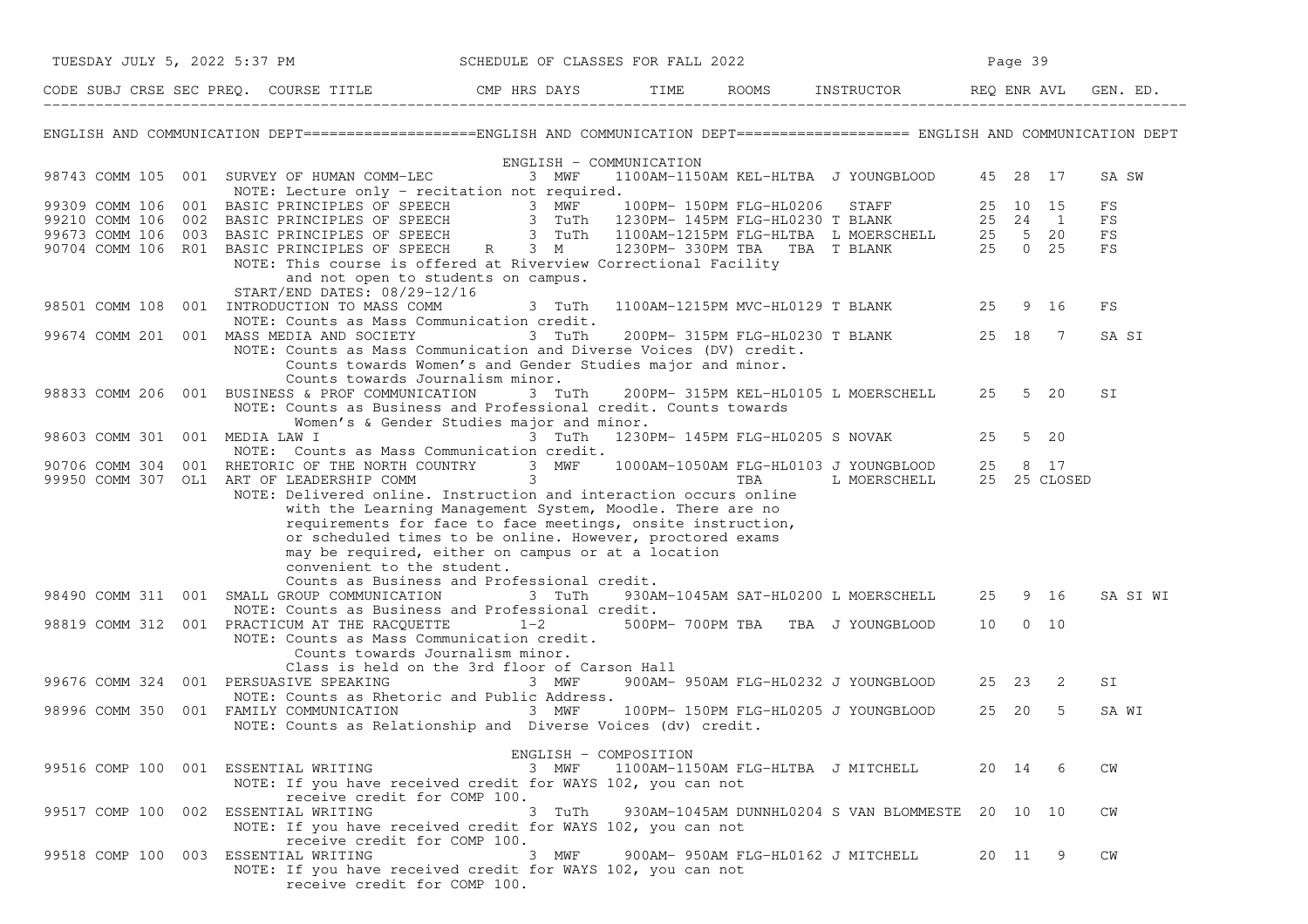|                |  | TUESDAY JULY 5, 2022 5:37 PM SCHEDULE OF CLASSES FOR FALL 2022                                                                                                                                                                                                        |                                                                                  |        |                       |  |                                                                                                                                  |    | Page 40  |             |       |          |
|----------------|--|-----------------------------------------------------------------------------------------------------------------------------------------------------------------------------------------------------------------------------------------------------------------------|----------------------------------------------------------------------------------|--------|-----------------------|--|----------------------------------------------------------------------------------------------------------------------------------|----|----------|-------------|-------|----------|
|                |  | CODE SUBJ CRSE SEC PREQ. COURSE TITLE THE RIS DAYS TIME ROOMS INSTRUCTOR REQ ENR AVL                                                                                                                                                                                  |                                                                                  |        |                       |  |                                                                                                                                  |    |          |             |       | GEN. ED. |
|                |  | 99854 COMP 100 004 ESSENTIAL WRITING<br>NOTE: If you have received credit for WAYS 102, you can not                                                                                                                                                                   | receive credit for COMP 100.                                                     |        |                       |  | 3 MWF 1000AM-1050AM FLG-HL0162 K GIBSON 20 14 6                                                                                  |    |          |             | CW    |          |
|                |  | 90764 COMP 100 005 ESSENTIAL WRITING<br>NOTE: If you have received credit for WAYS 102, you can not                                                                                                                                                                   | receive credit for COMP 100.                                                     | 3 TuTh |                       |  | 200PM- 315PM FLG-HL0164 D MCNUTT 20 4 16                                                                                         |    |          |             | CW    |          |
|                |  | 90765 COMP 100 006 ESSENTIAL WRITING<br>NOTE: If you have received credit for WAYS 102, you con not                                                                                                                                                                   |                                                                                  |        |                       |  | 3 TuTh 1100AM-1215PM FLG-HL0232 D MCNUTT                                                                                         | 20 |          | 4 16        | CW    |          |
|                |  | 90766 COMP 100 007 ESSENTIAL WRITING<br>NOTE: If you have received credit for WAYS 102, you can not                                                                                                                                                                   | receive credit for COMP 100.                                                     |        |                       |  | 3 MWF 1200PM-1250PM FLG-HL0164 J FUNSTON                                                                                         | 20 |          | 6 14        | CM    |          |
|                |  | 90697 COMP 100 R01 ESSENTIAL WRITING<br>NOTE: This class is offered at Riverview correctional Facility and                                                                                                                                                            | receive credit for COMP 100.<br>R<br>not open to students on campus.             | 3 Tu   |                       |  | 900AM-1130AM TBA TBA J MITCHELL 0                                                                                                |    |          | 0 CLOSED    |       |          |
|                |  | START/END DATES: 08/29-12/16<br>90030 COMP 100R 001 ESSENTIAL WRITING RECITATION 1 Tu 1100AM-1150AM FLG-HL0235 J HEFFNER<br>NOTE: Must also register for COMP 100.                                                                                                    |                                                                                  |        |                       |  |                                                                                                                                  |    | 20 2 18  |             |       |          |
|                |  | 90711 COMP 100R 002 ESSENTIAL WRITING RECITATION 1 Tu 200PM-430PM TBA TBA J MITCHELL<br>NOTE: Optional service learning recitation at Norwood-Norflok MS.                                                                                                             | Must also register for Dr. Mitchell's COMP 100 section.                          |        |                       |  |                                                                                                                                  |    | 20 10 10 |             |       |          |
|                |  | 99143 COMP 201 002* WRITING ARGUMENTS                                                                                                                                                                                                                                 | Instructor permission required.<br>Pre-requisites: COMP101 or LITR110 or WAYS102 | 4 TuTh |                       |  | 200PM-340PM FLG-HL0232 L WILSON 22 22 CLOSED WI                                                                                  |    |          |             |       |          |
| 90031 COMP 201 |  | 003* WRITING ARGUMENTS                                                                                                                                                                                                                                                | Pre-requisites: COMP101 or LITR110 or WAYS102                                    | 4 TuTh |                       |  | 430PM- 610PM FLG-HL0211 L WILSON                                                                                                 |    | 22 15 7  |             | WΙ    |          |
|                |  |                                                                                                                                                                                                                                                                       |                                                                                  |        |                       |  | 900AM-1040AM FLG-HL0210 B LANDRY 22 9 13<br>200PM- 340PM MVC-HLTBA B LANDRY 22 8 14<br>200PM- 340PM MRY-HL0253 S DEGHETT 17 15 2 |    |          |             |       | AE TA WI |
|                |  |                                                                                                                                                                                                                                                                       |                                                                                  |        |                       |  |                                                                                                                                  |    |          |             |       | AE TA WI |
|                |  |                                                                                                                                                                                                                                                                       |                                                                                  |        |                       |  |                                                                                                                                  |    |          |             |       | AE TA WI |
|                |  |                                                                                                                                                                                                                                                                       |                                                                                  |        |                       |  | 200PM-340PM MRY-HL0253 S DEGHETT 5 4 1                                                                                           |    |          |             |       | AE TA WI |
|                |  | 98988 COMP 202 001 INTRO TO CREATIVE WRITING 4 TuTh<br>99315 COMP 202 002 INTRO TO CREATIVE WRITING 4 TuTh<br>98845 COMP 202 003 INTRO TO CREATIVE WRITING 4 MW<br>99909 COMP 202 HNR INTRO TO CREATIVE WRITING 4 MW<br>NOTE: Honors stude<br>Pre-requisites: COMP201 |                                                                                  |        |                       |  | 200PM-340PM FLG-HL0205 J HEFFNER 20 8 12                                                                                         |    |          |             | WΙ    |          |
| 90034 COMP 302 |  | NOTE: Counts towards Journalism minor.<br>001* FICTION WORKSHOP I                                                                                                                                                                                                     |                                                                                  | 4 TuTh |                       |  | 200PM-340PM MRY-HL0253 S DEGHETT 16 9 7                                                                                          |    |          |             | AE WI |          |
|                |  | Pre-requisites: COMP202<br>NOTE: Taught with COMP 412                                                                                                                                                                                                                 |                                                                                  |        |                       |  |                                                                                                                                  |    |          |             |       |          |
| 99454 COMP 303 |  | 001* POETRY WORKSHOP I<br>Pre-requisites: COMP202                                                                                                                                                                                                                     |                                                                                  | 4 TuTh |                       |  | 1100AM-1240PM FLG-HL0213 B LANDRY                                                                                                | 20 |          | 4 16        | AE WI |          |
| 90696 COMP 316 |  | 001* MAGAZINE ARTICLE WRITING<br>Pre-requisites: COMP201                                                                                                                                                                                                              |                                                                                  | 4 MW   |                       |  | 1100AM-1240PM FLG-HL0230 A STEINBERG                                                                                             |    | 20 10 10 |             | WΙ    |          |
|                |  | 90035 COMP 402 001* COMPOSITION THEORY                                                                                                                                                                                                                                |                                                                                  | 3 Th   |                       |  | 500PM- 740PM TBA TBA J HEFFNER                                                                                                   | 12 | 3        | 9           |       |          |
|                |  | Pre-requisites: COMP201<br>90036 COMP 412 001* FICTION WORKSHOP II<br>Pre-requisites: COMP302                                                                                                                                                                         |                                                                                  | 4 TuTh |                       |  | 200PM- 340PM MRY-HL0253 S DEGHETT                                                                                                | 4  |          | $3 \quad 1$ |       |          |
|                |  | NOTE: Taught with COMP 302<br>98834 COMP 490 001 WRITING SUPERVISION<br>NOTE: B.A. or B.F.A. Creative Writing majors only. Senior standing<br>required.                                                                                                               |                                                                                  | 3 W    |                       |  | 400PM- 640PM MRY-HL0253 S DEGHETT                                                                                                | 12 |          | 8 4         |       |          |
|                |  |                                                                                                                                                                                                                                                                       |                                                                                  |        |                       |  |                                                                                                                                  |    |          |             |       |          |
|                |  | 99150 LNGS 301 001 LANGUAGE AND STRUCTURE                                                                                                                                                                                                                             |                                                                                  | 3 MW   | ENGLISH - LINGUISTICS |  | 200PM- 315PM FLG-HL0232 L RODRIGUEZ                                                                                              |    | 20 15    | - 5         |       |          |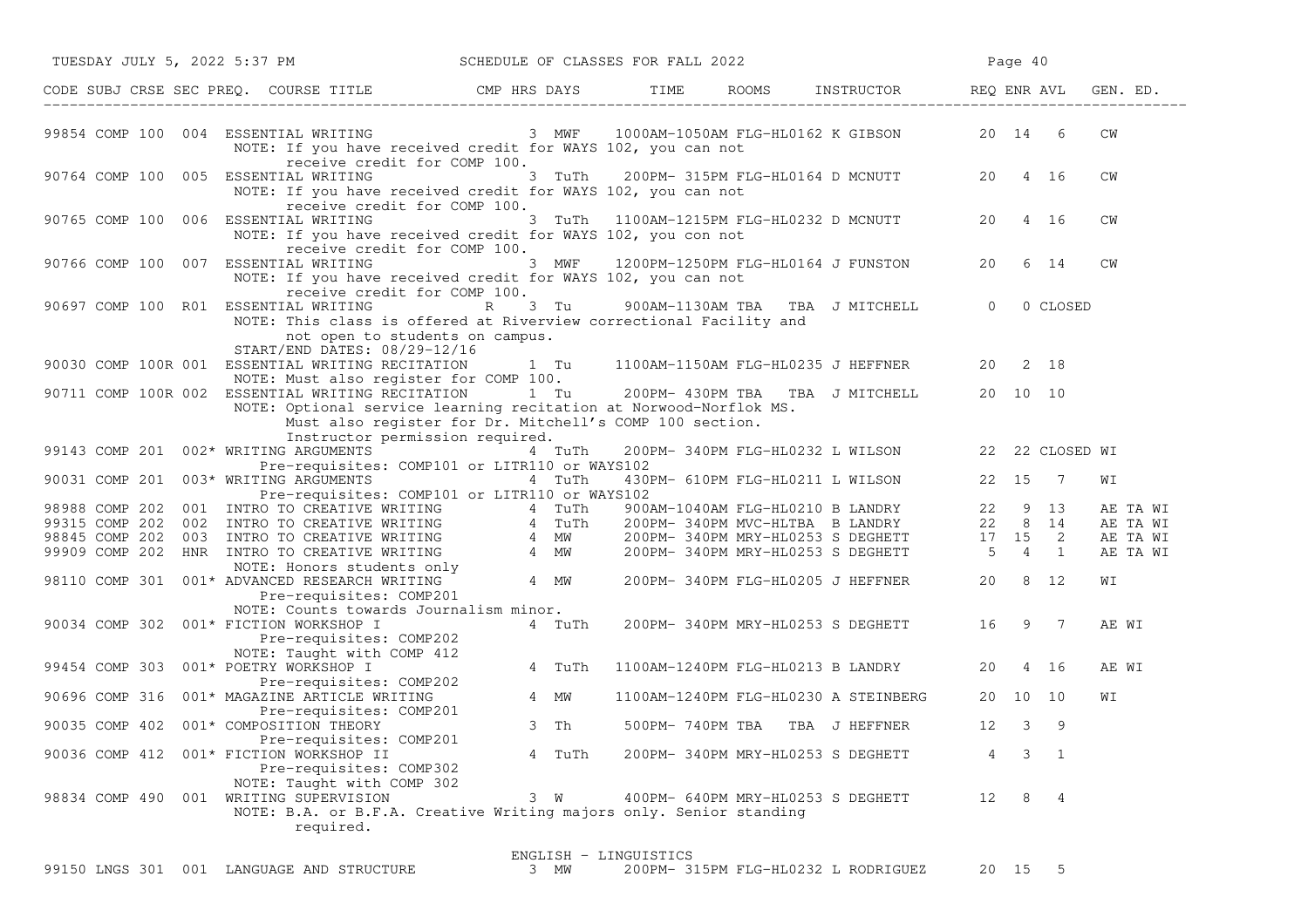| TUESDAY JULY 5, 2022 5:37 PM                                                                                                                                                                                                                                              | SCHEDULE OF CLASSES FOR FALL 2022          |  |                                                                         |    | Page 41         |          |
|---------------------------------------------------------------------------------------------------------------------------------------------------------------------------------------------------------------------------------------------------------------------------|--------------------------------------------|--|-------------------------------------------------------------------------|----|-----------------|----------|
| CODE SUBJ CRSE SEC PREQ. COURSE TITLE THE ROOMS INSTRUCTOR REQ ENR AVL GEN. ED.                                                                                                                                                                                           |                                            |  |                                                                         |    |                 |          |
|                                                                                                                                                                                                                                                                           | ENGLISH - LITERATURE                       |  |                                                                         |    |                 |          |
| 98998 LITR 100 001 INTRODUCTION TO LITERATURE 3 MW 200PM-315PM FLG-HL0164 D MAUS 29 14 15<br>NOTE: This course cannot be taken if credit has been received for<br>LITR 110. Satisfies FC<br>credit.                                                                       |                                            |  |                                                                         |    |                 | FC TA    |
| 99334 LITR 100 002 INTRODUCTION TO LITERATURE 3 MWF 900AM-950AM FLG-HL0233 J FUNSTON 29 8 21<br>NOTE: This course cannot be taken if credit has been received for<br>LITR 100.                                                                                            |                                            |  |                                                                         |    |                 | FC TA    |
| 99267 LITR 110 001 WRITING ABOUT LITERATURE 4 MW 800AM-940AM FLG-HL0235 D MCNUTT 17 10 7<br>NOTE: This course cannot be taken if credit has been received for<br>LITR 100.                                                                                                |                                            |  |                                                                         |    |                 | FW       |
| 99914 LITR 110 HNR WRITING ABOUT LITERATURE<br>NOTE: Honors students only.<br>This course cannot be taken if credit has been received<br>for LITR 100.                                                                                                                    | 4 MW 800AM-940AM FLG-HL0235 D MCNUTT 5 0 5 |  |                                                                         |    |                 | FW       |
| 99335 LITR 200 001 LITERARY TRADITIONS                     3 MWF   1200PM-1250PM FLG-HLTBA L STANAVAGE     25<br>98810 LITR 201 001 PATTERNS OF LITERATURE                 3 TuTh   800AM- 915AM FLG-HL0233 D MCNUTT        25 7<br>NOTE: Prerequisite: FW or equivalent. |                                            |  |                                                                         |    |                 |          |
| 98339 LITR 300 001 LITERARY ANALYSIS & RESEARCH 3 MWF 200PM-250PM FLG-HLTBA J DONAHUE 25 7 18<br>99717 LITR 301 001 AMERICAN WRITERS 3 MWF 1100AM-1150AM FLG-HLTBA J FUNSTON 15 7 8<br>NOTE: Counts towards Women and Gender Studies.<br>Taught with LITR 436             |                                            |  |                                                                         |    |                 | ΤF<br>AС |
| 99718 LITR 302 001 BRIT WRIT: MAGIC REALISM<br>NOTE: Counts towards Women and Gender Studies.                                                                                                                                                                             | 3 TuTh                                     |  | 200PM- 315PM FLG-HL0210 C DORAN 25 14 11                                |    |                 | AС       |
|                                                                                                                                                                                                                                                                           |                                            |  |                                                                         |    |                 |          |
| 90074 LITR 303 001 WORLD WRITERS: ALT HISTORIES 3 MW 330PM-445PM TBA TBA D MAUS 15 2 13 AC<br>NOTE: Taught with LITR 453.<br>99720 LITR 322 001 CHILDREN'S LITERATURE 3 MWF 100AM-1150AM TBA TBA K GIBSON 10 10 CLOSED AC TA<br>9972                                      |                                            |  |                                                                         |    |                 |          |
| NOTE: Childhood/Early Childhood Education and MST majors only.<br>90652 LITR 322 CH2 CHILDREN'S LITERATURE 3 MWF 100PM-150PM FLG-HL0103 K GIBSON 15 4 11<br>NOTE: Childhood/Early Childhood Education and MST majors only.                                                |                                            |  |                                                                         |    |                 | AC TA    |
| 99015 LITR 323 001 YOUNG ADULT LITERATURE 3 MWF 1000AM-1050AM FLG-HL0210 J DONAHUE 25 17 8<br>NOTE: FW or equivalent required. Counts towards Women's & Gender<br>Studies major and minor.                                                                                |                                            |  |                                                                         |    |                 |          |
| 90691 LITR 324 RO1 CRIME/DETECTIVE FICTION R 3 W 530PM-810PM VIR TBA LWILSON 5 0 5<br>NOTE: This class is offered at Riverview Correctional Facility and<br>not open to students on campus.                                                                               |                                            |  |                                                                         |    |                 | AС       |
| 90618 LITR 324 VIR CRIME/DETECTIVE FICTION<br>NOTE: Taught Virtually. This class is for Criminal Justice Studies<br>majors and minors, Film Studies minors and Women's & Gender<br>Studies majors and minors.                                                             | 3 W                                        |  | 530PM-810PM VIR TBA L WILSON 10 10 CLOSED AC                            |    |                 |          |
| 90619 LITR 324 VR1 CRIME/DETECTIVE FICTION<br>NOTE: Taught Virtually. Instructor Permission Required.                                                                                                                                                                     | W<br>3 W                                   |  | 530PM-810PM VIR TBA L WILSON                                            |    | 12 13 CLOSED AC |          |
| 99721 LITR 355 001 GNDR & LIT: SEX, SCIENCE, SOC<br>NOTE: Counts as British Literature and Post 1900 credit.<br>Taught with LITR 413.                                                                                                                                     | 3 MWF                                      |  | 100PM- 150PM FLG-HL0236 L STANAVAGE                                     | 15 | 8 7             | AC       |
| 90075 LITR 371 001 CLASSICAL HERITAGE<br>90076 LITR 413 001* BRIT ENL LIT: BREAKING GENDER<br>Pre-requisites: LITR200 or LITR201 and LITR300<br>NOTE: Taught with LITR 355. Counts for British Lit and Pre-1900.                                                          | 3 TuTh<br>3 MWF                            |  | 930AM-1045AM TBA TBA A STEINBERG<br>100PM- 150PM FLG-HL0236 L STANAVAGE | 10 | 25 10 15<br>7 3 | AC WI    |
| 90077 LITR 436 001* AMERICAN REALISM & NATURALISM                                                                                                                                                                                                                         | 3 MWF                                      |  | 1100AM-1150AM TBA TBA J FUNSTON                                         |    | 10 7 3          |          |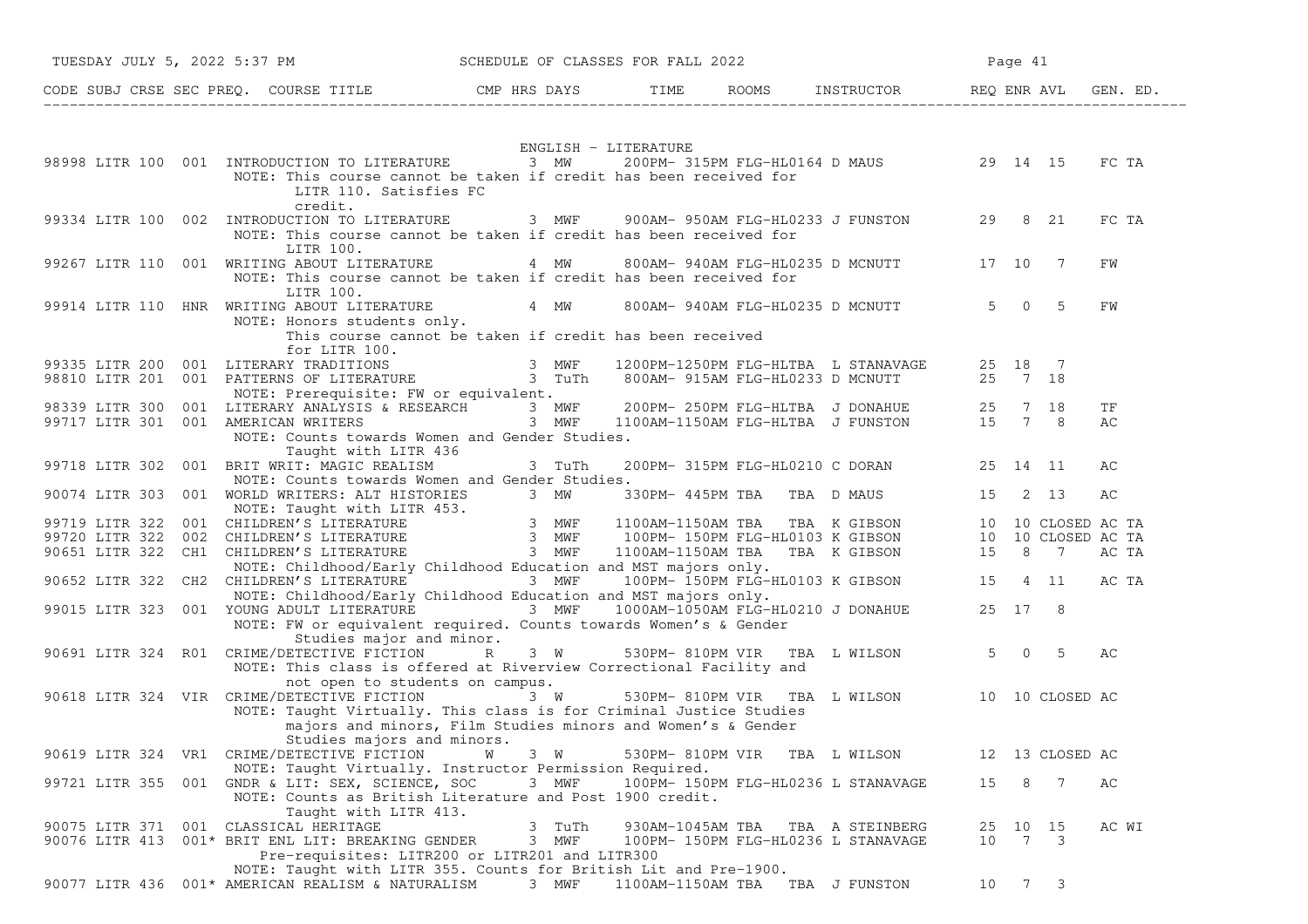| TUESDAY JULY 5, 2022 5:37 PM          | SCHEDULE OF CLASSES FOR FALL 2022              |              |      | Page 42 |            |                      |  |
|---------------------------------------|------------------------------------------------|--------------|------|---------|------------|----------------------|--|
| CODE SUBJ CRSE SEC PREO. COURSE TITLE |                                                | CMP HRS DAYS | TIME | ROOMS   | INSTRUCTOR | REO ENR AVL GEN. ED. |  |
|                                       | Pre-requisites: LITR200 or LITR201 and LITR300 |              |      |         |            |                      |  |

 NOTE: Taught with LITR 301. Counts for American Lit and Pre−1900. Counts towards Women and Gender Studies. 90620 LITR 453 002\* WORLD LITERATURE:ALT HISTORIES 3 MW 330PM− 445PM TBA TBA D MAUS 10 8 2 Pre−requisites: LITR200 or LITR201 and LITR300NOTE: Taught with LITR 303.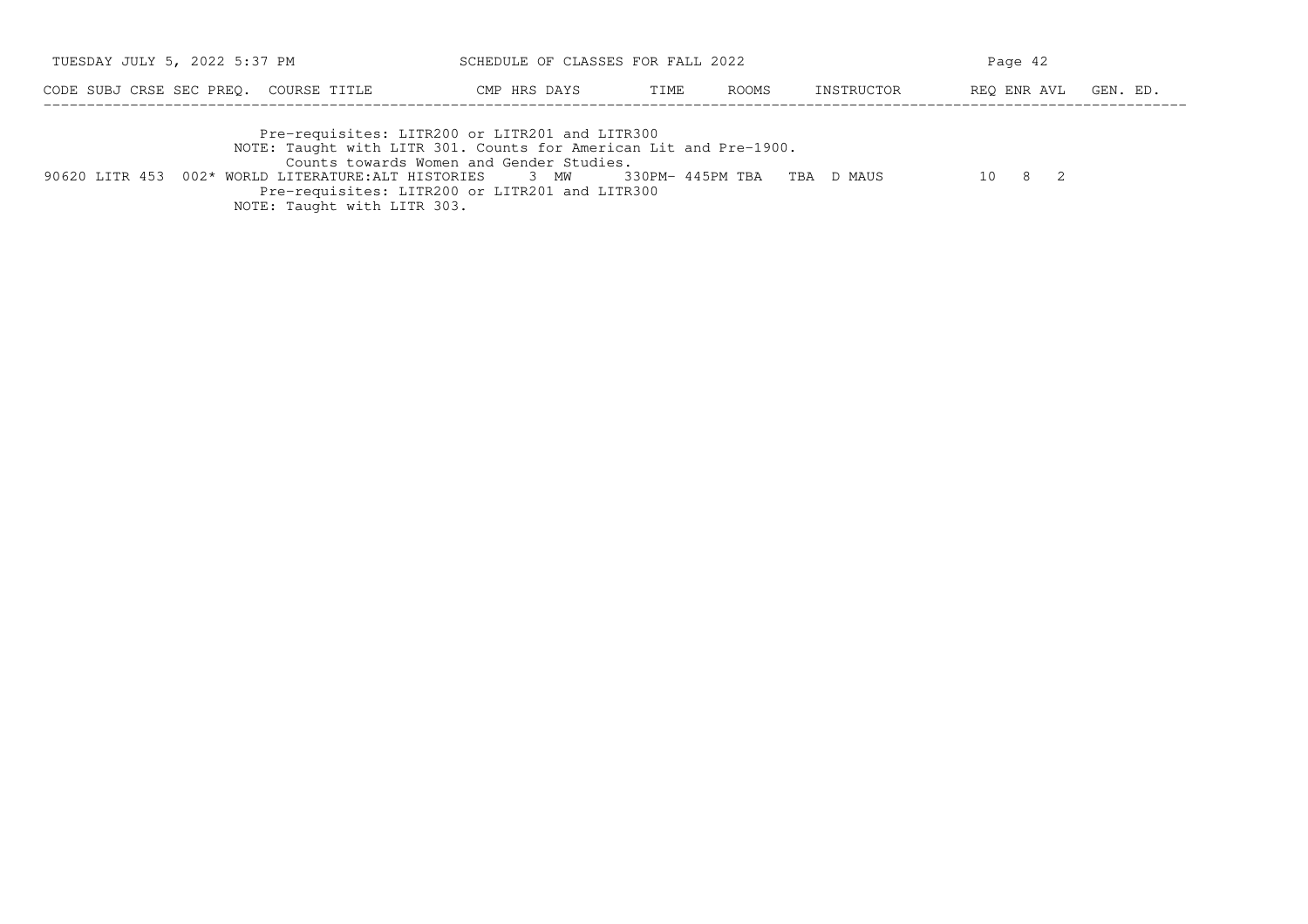| TUESDAY JULY 5, 2022 5:37 PM SCHEDULE OF CLASSES FOR FALL 2022                                                                  |                                                                                                       |            | Page 43                                                |          |               |          |  |
|---------------------------------------------------------------------------------------------------------------------------------|-------------------------------------------------------------------------------------------------------|------------|--------------------------------------------------------|----------|---------------|----------|--|
| CODE SUBJ CRSE SEC PREQ. COURSE TITLE TILE CMP HRS DAYS TIME ROOMS INSTRUCTOR REQ ENRAVL                                        |                                                                                                       |            |                                                        |          |               | GEN. ED. |  |
| ENVIRONMENTAL STUDIES DEPT========================ENVIRONMENTAL STUDIES DEPT======================== ENVIRONMENTAL STUDIES DEPT |                                                                                                       |            |                                                        |          |               |          |  |
|                                                                                                                                 | ENVIRONMENTAL STUDIES                                                                                 |            |                                                        |          |               |          |  |
| 99096 ENVR 110 001 INTRO TO ENVIRONMENTAL STUDIES 3 MWF                                                                         | STUDIES 3 MWF 100PM-150PM SAT-HL0319 STAFF 30 11 19<br>3 TuTh 1230PM-145PM SAT-HL0300 JROGERS 20 11 9 |            |                                                        |          |               | FC       |  |
| 99687 ENVR 210 001 @ENVIRONMENTAL FUTURES                                                                                       |                                                                                                       |            |                                                        |          |               |          |  |
| NOTE: Minimum of Sophomore Standing Required                                                                                    |                                                                                                       |            |                                                        |          |               |          |  |
| 90544 ENVR 304 001* SUSTAINABLE AGRICULTURE                                                                                     | 3 TuTh                                                                                                |            | 930AM-1045AM FLG-HL0240 K CLEARY 20 12 8               |          |               |          |  |
| Pre-requisites: BIOL125 or BIOL151 or BIOL152 or BIOL100 or ENVR110<br>NOTE: Cross listed with BIOL 304                         |                                                                                                       |            |                                                        |          |               |          |  |
| 90545 ENVR 304 002* SUSTAINABLE AGRICULTURE-LAB                                                                                 |                                                                                                       |            | 1 TuTh 1100AM-1230PM STW-HL0205 R BOWDISH              |          | 20 7 13       |          |  |
| Pre-requisites: BIOL125 or BIOL151 or BIOL152 or BIOL100 or ENVR110                                                             |                                                                                                       |            |                                                        |          |               |          |  |
| NOTE: Cross listed with BIOL 304                                                                                                |                                                                                                       |            |                                                        |          |               |          |  |
| 90048 ENVR 371 001* GLOBALIZATION & THE ENVIRONMEN                                                                              |                                                                                                       |            | 3 M 400PM- 630PM SAT-HL0319 STAFF                      | 28       | 7 21          |          |  |
| Pre-requisites: ENVR110 or ENVR120                                                                                              |                                                                                                       |            |                                                        |          |               |          |  |
| NOTE: Cross listed with SOCI 371.                                                                                               |                                                                                                       |            |                                                        |          |               |          |  |
| 90049 ENVR 391 001* FIELD PROJECT                                                                                               | $1-6$ TBA TBA TBA JROGERS                                                                             |            |                                                        |          | $5 \t 0 \t 5$ | C T      |  |
| Pre-requisites: ENVR210                                                                                                         |                                                                                                       |            |                                                        |          |               |          |  |
| NOTE: Variable credit hours $(1-6)$ . Instructor permission                                                                     |                                                                                                       |            |                                                        |          |               |          |  |
| required.<br>90050 ENVR 391 002* FIELD PROJECT                                                                                  | $1 - 6$                                                                                               | <b>TBA</b> | TBA TBA J ROGERS                                       |          | $5 \t 0 \t 5$ | CT       |  |
| Pre-requisites: ENVR210                                                                                                         |                                                                                                       |            |                                                        |          |               |          |  |
| NOTE: Variable credit hour (1-6). Instructor permission                                                                         |                                                                                                       |            |                                                        |          |               |          |  |
| required.                                                                                                                       |                                                                                                       |            |                                                        |          |               |          |  |
| 98855 ENVR 485 001 RESEARCH IN ENVR STUDIES 1-6                                                                                 |                                                                                                       | <b>TBA</b> | TBA TBA J ROGERS                                       |          | $5 \t 0 \t 5$ | CT       |  |
| NOTE: Instructor permission required.                                                                                           |                                                                                                       |            |                                                        |          |               |          |  |
| Variable credit hours (1-6)                                                                                                     |                                                                                                       |            |                                                        |          |               |          |  |
| 99479 ENVR 485 002 RESEARCH IN ENVR STUDIES                                                                                     | $1-6$                                                                                                 | <b>TBA</b> | TBA TBA K CLEARY                                       | $\Omega$ | 1 CLOSED      |          |  |
| NOTE: Instructor Permission Required.                                                                                           |                                                                                                       |            |                                                        |          |               |          |  |
| Variable credit hours $(1-6)$<br>98429 ENVR 490 001* SENIOR SEMINAR 198429 ENVR 490                                             |                                                                                                       |            | 330PM- 600PM SAT-HL0300 J ROGERS 12 14 CLOSED CM SI WI |          |               |          |  |
| Pre-requisites: ENVR310 and ENVR290                                                                                             |                                                                                                       |            |                                                        |          |               |          |  |
| NOTE: Instructor permission required                                                                                            |                                                                                                       |            |                                                        |          |               |          |  |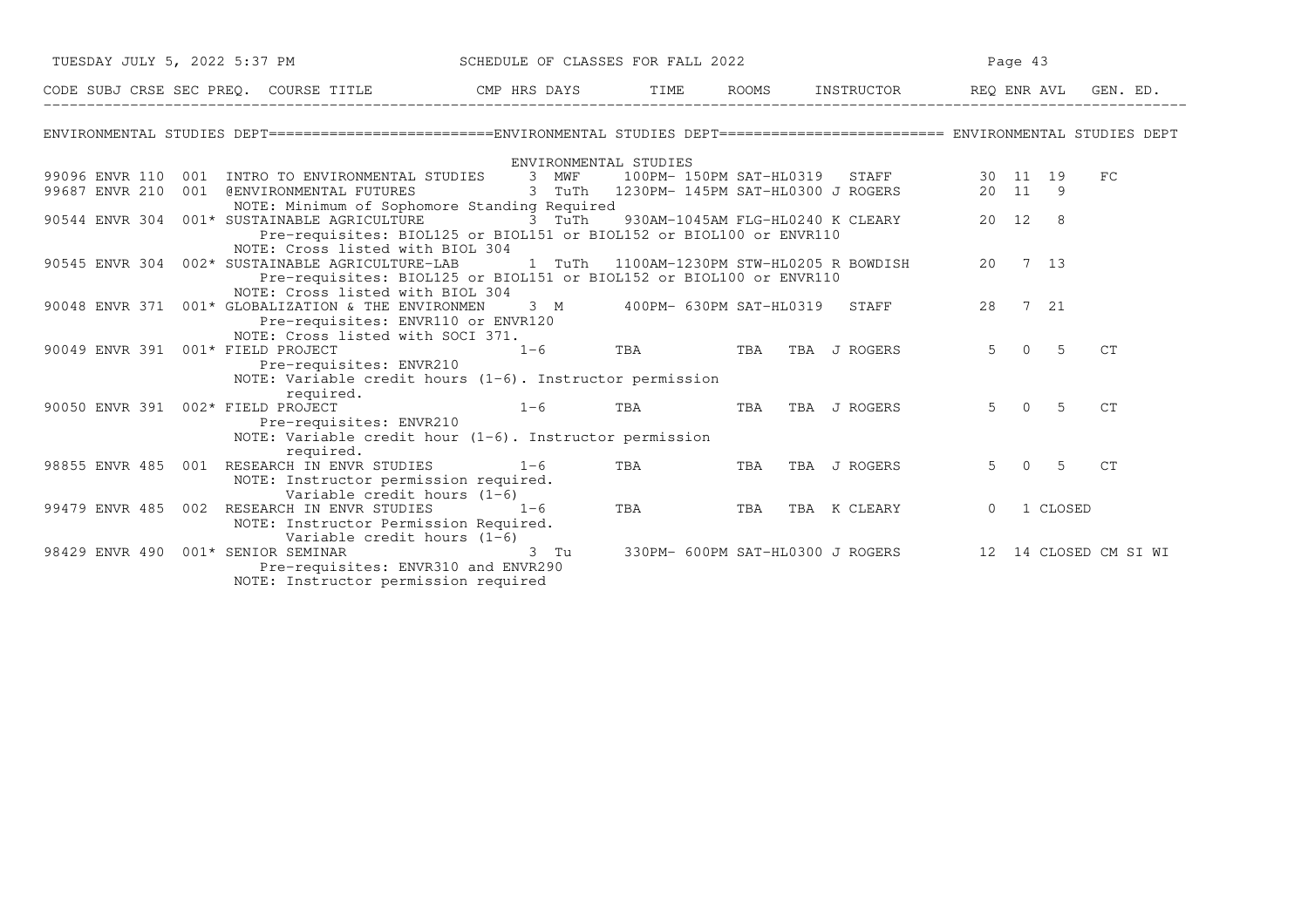| TUESDAY JULY 5, 2022 5:37 PM<br>SCHEDULE OF CLASSES FOR FALL 2022<br>Page 44                                                                                                                                                      |          |
|-----------------------------------------------------------------------------------------------------------------------------------------------------------------------------------------------------------------------------------|----------|
| CODE SUBJ CRSE SEC PREQ. COURSE TITLE THE CMP HRS DAYS<br>ROOMS INSTRUCTOR<br>TIME<br>REQ ENR AVL                                                                                                                                 | GEN. ED. |
|                                                                                                                                                                                                                                   |          |
| HISTORY                                                                                                                                                                                                                           |          |
| 98673 HIST 100<br>001 WORLD HISTORY<br>3 MWF<br>100PM- 150PM SAT-HL0222 R FAIR-SCHULZ<br>30 11 19                                                                                                                                 | CG XC    |
| NOTE: Required for International Studies majors and minors.<br>98976 HIST 100<br>002 WORLD HISTORY<br>3 MWF<br>200PM- 250PM SAT-HL0222 R FAIR-SCHULZ<br>3 27<br>30<br>NOTE: Required for International Studies majors and minors. | CG XC    |
| 004 WORLD HISTORY<br>3 TuTh 1100AM-1215PM SAT-HL0222 L FREED<br>30 24<br>99117 HIST 100<br>-6<br>NOTE: Required for International Studies majors and minors.                                                                      | CG XC    |
| 98674 HIST 101 001 EUROPE FROM 1500 TO 1815 3 TuTh 930AM-1045AM FLG-HL0236 G CLARK<br>30<br>4 26<br>NOTE: Counts as an elective for International Studies                                                                         | TH WC    |
| major and minor.<br>major and minor.                                                                                                                                                                                              |          |
| 98675 HIST 201 001 THE UNITED STATES TO 1877 3 TuTh<br>1100AM-1215PM KEL-HL0105 G WELCH<br>30 25<br>5                                                                                                                             | AH TH    |
| 3 MWF<br>2<br>99699 HIST 201 002 THE UNITED STATES TO 1877<br>1200PM-1250PM FLG-HL0233 T BAKER<br>22 20                                                                                                                           | AH TH    |
| 3 MWF<br>90665 HIST 201<br>HNR THE UNITED STATES TO 1877<br>1200PM-1250PM FLG-HL0233 T BAKER<br>8<br>8 CLOSED AH TH                                                                                                               |          |
| NOTE: Honors students only<br>3<br>90737 HIST 202 OL1 THE UNITED STATES SINCE 1877<br>TBA<br>K SMITH<br>20 14<br>6                                                                                                                | AH TH    |
| NOTE: Delivered online. Instruction and interaction occurs online<br>within the Learning Management System, Moodle. There are no                                                                                                  |          |
| requirements for face-to-face meetings, onsite instruction,                                                                                                                                                                       |          |
| or scheduled times to be online. However, proctored exams<br>may be required, either on campus or at a location                                                                                                                   |          |
| convenient to the student.                                                                                                                                                                                                        |          |
| 90738 HIST 202 OL2 THE UNITED STATES SINCE 1877<br>3<br>TBA<br>K SMITH<br>20<br>7 13                                                                                                                                              | AH TH    |
| NOTE: Delivered online. Instruction and interaction occurs online<br>within the Learning Management System, Moodle. There are no                                                                                                  |          |
| requirements for face-to-face meetings, onsite instruction,                                                                                                                                                                       |          |
| or scheduled times to be online. However, proctored exams                                                                                                                                                                         |          |
| may be required, either on campus or at a location                                                                                                                                                                                |          |
| convenient to the student.<br>99700 HIST 210 001 AMERICAN IDENTITIES IN SONG<br>1200PM-1250PM SAT-HL0319 K SMITH<br>3 MW                                                                                                          | AH TH    |
| М<br>200PM- 250PM SAT-HL0319<br>9 21<br>30                                                                                                                                                                                        |          |
| $3 \quad W$<br>20 10 10<br>98378 HIST 302<br>001 FIGHTING WORDS: HISTORY&STORY<br>330PM- 600PM FLG-HL0240 S STANNISH                                                                                                              | ΤF       |
| NOTE: Minimum requirement of Sophomore standing. Required for                                                                                                                                                                     |          |
| History majors. Prerequisite: 9 Hours complete in history.<br>Required course for the International Studies major and the                                                                                                         |          |
| History & Culture Concentration for the International                                                                                                                                                                             |          |
| Studies major. Counts as an elective for the International                                                                                                                                                                        |          |
| Studies minor.                                                                                                                                                                                                                    |          |
| 90068 HIST 305 001 MODERN AMERICAN WOMEN<br>3 TuTh<br>930AM-1045AM FLG-HL0230 G WELCH<br>25 20<br>-5<br>NOTE: Women and Gender Studies majors only.                                                                               | AH TH    |
| 99997 HIST 305 JCC MODERN AMERICAN WOMEN<br>12<br>6<br>6<br>W<br>$3 \, M$<br>400PM- 630PM SAT-HL0201 G WELCH                                                                                                                      | AH TH    |
| 99703 HIST 314 001 VIETNAM WAR<br>3 TuTh<br>1100AM-1215PM SAT-HL0219 K SMITH<br>25 25 CLOSED                                                                                                                                      |          |
| NOTE: Minimum requirement of Sophomore standing.                                                                                                                                                                                  |          |
| Counts towards Asian Studies minor. Counts as an elective<br>for both the International Studies major and minor.                                                                                                                  |          |
| 90110 HIST 322 001 ANCIENT MIDDLE EAST<br>3 MW<br>200PM- 315PM FLG-HL0233 S STANNISH<br>25 14 11                                                                                                                                  |          |
| 3 Tu<br>90069 HIST 350 001 PRACTICING PUBLIC HISTORY<br>330PM- 600PM SAT-HL0319 S IMAI<br>12 6<br>-6                                                                                                                              |          |
| 25 18<br>90071 HIST 371 001 THE FIRST WORLD WAR<br>3 MWF<br>$\overline{7}$<br>1000AM-1050AM SAT-HL0222 R FAIR-SCHULZ                                                                                                              |          |
| NOTE: Minimum requirement of Sophomore standing. Counts as an<br>elective for both the International Studies major and minor.                                                                                                     |          |
| 200PM- 315PM FLG-HL0230 G WELCH<br>98213 HIST 379 001 HISTORY OF NEW YORK STATE<br>3 MW<br>25<br>9 16                                                                                                                             |          |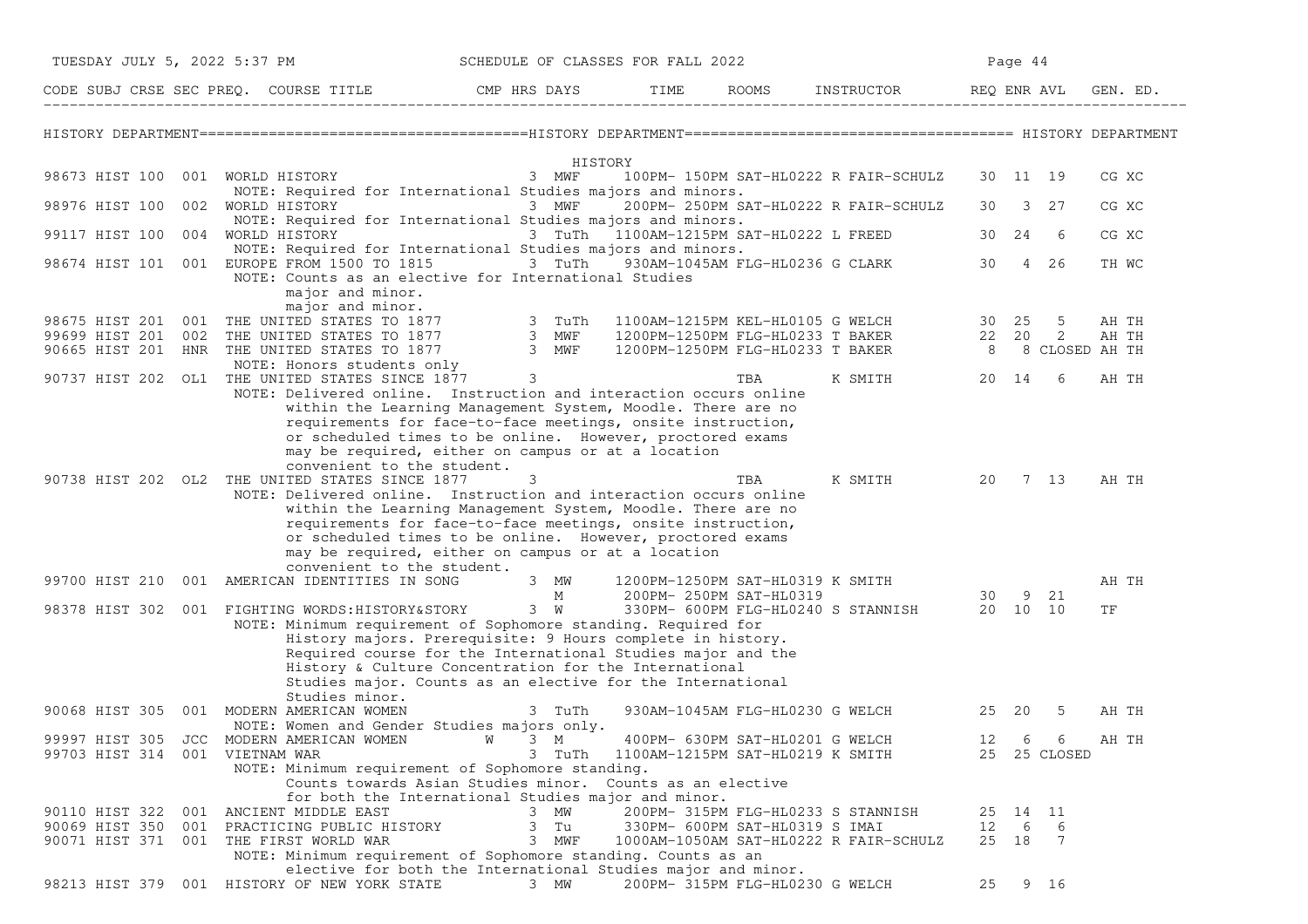| TUESDAY JULY 5, 2022 5:37 PM                                                                                                                                                                                                                                                                                                                                                                                                                                           | SCHEDULE OF CLASSES FOR FALL 2022 |      |       | Page 45                                                                                               |                                              |          |  |
|------------------------------------------------------------------------------------------------------------------------------------------------------------------------------------------------------------------------------------------------------------------------------------------------------------------------------------------------------------------------------------------------------------------------------------------------------------------------|-----------------------------------|------|-------|-------------------------------------------------------------------------------------------------------|----------------------------------------------|----------|--|
| CODE SUBJ CRSE SEC PREO. COURSE TITLE                                                                                                                                                                                                                                                                                                                                                                                                                                  | CMP HRS DAYS                      | TIME | ROOMS | INSTRUCTOR                                                                                            | REO ENR AVL                                  | GEN. ED. |  |
| NOTE: Minimum of Sophomore standing required.<br>Counts towards Women and Gender Studies.<br>90072 HIST 470<br>001<br>AFRICAN ENVIRONMENTAL HISTORY<br>90073 HIST 471<br>001 HISTORY OF MONEY<br>99328 HIST 480 001* SEMINAR: GENDER IN AMERICA<br>Pre-requisites: HIST302<br>NOTE: Minimum requirement of junior standing. History majors only.<br>Prerequisite: HIST 302 and upper division course in an area<br>of seminar focus or instructor permission required. | 3 M<br>3 MW<br>3 TuTh             |      |       | 330PM- 600PM FLG-HL0238 L FREED<br>200PM- 315PM FLG-HL0211 G CLARK<br>200PM- 315PM FLG-HL0235 G WELCH | 25 11 14<br>25 8 17<br>12 <sup>1</sup><br>.5 | CM CT WI |  |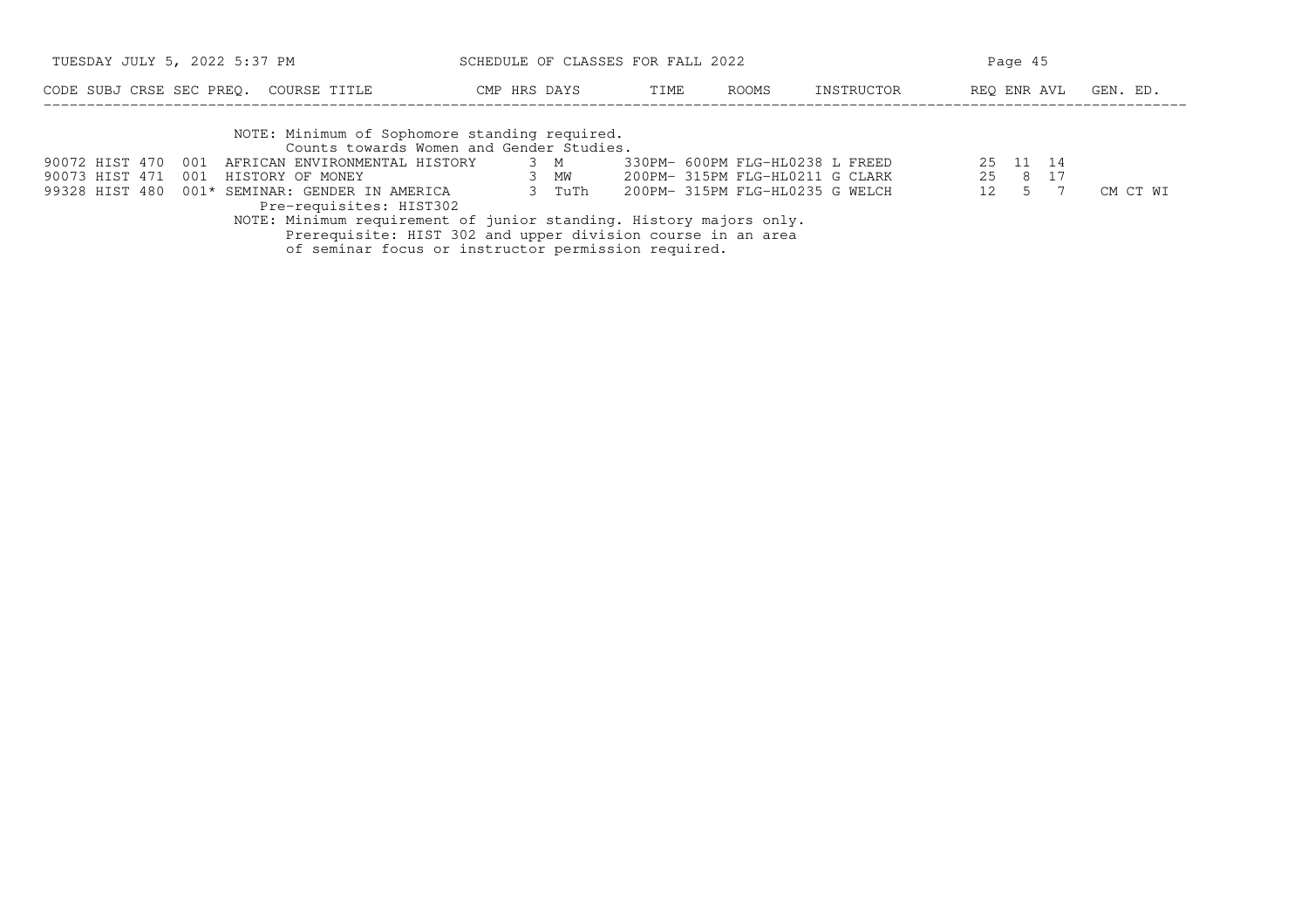| TUESDAY JULY 5, 2022 5:37 PM          | SCHEDULE OF CLASSES FOR FALL 2022 |      |              |            | Page 46              |  |  |  |
|---------------------------------------|-----------------------------------|------|--------------|------------|----------------------|--|--|--|
| CODE SUBJ CRSE SEC PREO. COURSE TITLE | CMP HRS DAYS                      | TIME | <b>ROOMS</b> | INSTRUCTOR | REO ENR AVL GEN. ED. |  |  |  |
|                                       |                                   |      |              |            |                      |  |  |  |

INTERDISCIPLINARY DEPARTMENT=======================INTERDISCIPLINARY DEPARTMENT======================= INTERDISCIPLINARY DEPARTMENT

## INTERDISCIPLINARY STUDIES

|  |  | 99506 INDS 100 001 EXPLORING THE ARTS & SCIENCES  | $\beta$ TuTh | 1 930AM-1045AM FLG-HL0238 S LOPEZ |  |  |
|--|--|---------------------------------------------------|--------------|-----------------------------------|--|--|
|  |  | 90688 INDS 100R 001 EXPLORING ARTS & SCIENCES REC |              | 1100AM-1150AM FLG-HL0205 S LOPEZ  |  |  |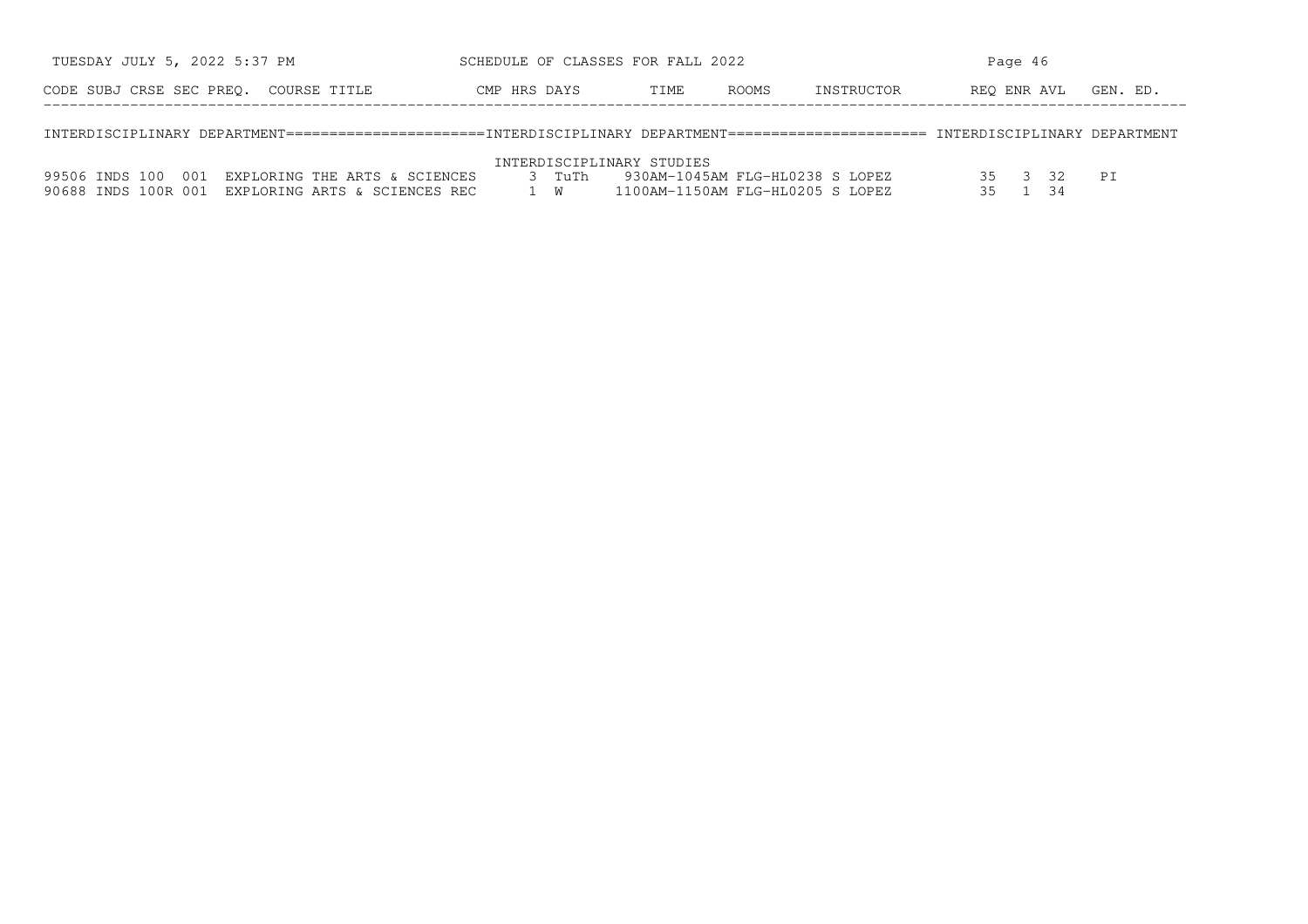|                    | TUESDAY JULY 5, 2022 5:37 PM                                                                                                    |                                                                                                                                          |       |       | SCHEDULE OF CLASSES FOR FALL 2022 |                                                                                                                                |    | Page 47 |                          |          |
|--------------------|---------------------------------------------------------------------------------------------------------------------------------|------------------------------------------------------------------------------------------------------------------------------------------|-------|-------|-----------------------------------|--------------------------------------------------------------------------------------------------------------------------------|----|---------|--------------------------|----------|
|                    | CODE SUBJ CRSE SEC PREQ. COURSE TITLE THE THE THE ROOMS INSTRUCTOR THE REQ ENR AVL GEN                                          |                                                                                                                                          |       |       |                                   |                                                                                                                                |    |         |                          | GEN. ED. |
|                    | MATHEMATICS DEPARTMENT==============================MATHEMATICS DEPARTMENT============================== MATHEMATICS DEPARTMENT |                                                                                                                                          |       |       |                                   |                                                                                                                                |    |         |                          |          |
|                    |                                                                                                                                 |                                                                                                                                          |       |       | MATHEMATICS                       |                                                                                                                                |    |         |                          |          |
|                    | 98958 MATH 100 001 EXCURSIONS IN MATHEMATICS 3 MWF<br>99118 MATH 101 001 MATH FOR ELEMENTARY ED I 3 MWF                         |                                                                                                                                          |       |       |                                   | 200PM- 250PM FLG-HL0236 H ELLINGSEN 25 20                                                                                      |    |         | -5                       | FM TM    |
|                    |                                                                                                                                 |                                                                                                                                          |       |       |                                   | 1000AM-1050AM SAT-HL0312 C MILLER 28 19                                                                                        |    |         | - 9                      | FM TM    |
|                    | 99724 MATH 101 002 MATH FOR ELEMENTARY ED I                                                                                     | NOTE: Childhood/Early Childhood Education majors only.<br>3 MWF                                                                          |       |       |                                   | 1100AM-1150AM SAT-HL0312 C MILLER 28 18 10                                                                                     |    |         |                          | FM TM    |
|                    |                                                                                                                                 | NOTE: Childhood/Early Childhood Education majors only.                                                                                   |       |       |                                   |                                                                                                                                |    |         |                          |          |
|                    | 90078 MATH 102 001* MATH FOR ELEMENTARY ED II                                                                                   |                                                                                                                                          |       |       |                                   | 3 MWF 900AM-950AM SAT-HL0312 C YUEN 28 15 13                                                                                   |    |         |                          | FM TM    |
|                    |                                                                                                                                 | Pre-requisites: MATH101                                                                                                                  |       |       |                                   |                                                                                                                                |    |         |                          |          |
|                    |                                                                                                                                 | NOTE: Childhood/Early Childhood Education majors only.                                                                                   |       |       |                                   |                                                                                                                                |    |         |                          |          |
| 90249 MATH 121     | 001 NUMERICAL DESIGNS                                                                                                           | 3 MWF                                                                                                                                    |       |       |                                   | ajors only.<br>1100am-1150am FLG-HL0235 J HOWALD 20 4 16<br>800am- 850am FLG-HL0238 J FOISY 25 7 18                            |    |         |                          | FM TM    |
| 99280 MATH 125     | 001 PROBABILITY & STATS I                                                                                                       |                                                                                                                                          | 3 MWF |       |                                   |                                                                                                                                |    |         |                          | FM TM    |
| 98476 MATH 125     | 002 PROBABILITY & STATS I                                                                                                       | NOTE: Same as CIS 125/PSYC 125/STAT 100.                                                                                                 |       | 3 MWF |                                   | 900AM- 950AM FLG-HL0238 J FOISY 25 22                                                                                          |    |         | $\overline{\phantom{a}}$ | FM TM    |
|                    |                                                                                                                                 | NOTE: Same as CIS 125/PSYC 125/STAT 100.                                                                                                 |       |       |                                   |                                                                                                                                |    |         |                          |          |
| 98498 MATH 125     | 003 PROBABILITY & STATS I                                                                                                       |                                                                                                                                          |       | 3 MWF |                                   | 1100AM-1150AM FLG-HL0238 J FOISY 25 26 CLOSED FM TM                                                                            |    |         |                          |          |
|                    |                                                                                                                                 | NOTE: Same as CIS 125/PSYC 125/STAT 100.                                                                                                 |       |       |                                   |                                                                                                                                |    |         |                          |          |
|                    | 90079 MATH 125 004 PROBABILITY & STATS I                                                                                        |                                                                                                                                          |       |       |                                   |                                                                                                                                |    |         |                          | FM TM    |
| 90080 MATH 125     | 005 PROBABILITY & STATS I                                                                                                       | 3 MWF<br>3 MWF                                                                                                                           |       |       |                                   |                                                                                                                                |    |         |                          | FM TM    |
|                    | 90663 MATH 125 RO1 PROBABILITY & STATS I R 3 MW                                                                                 |                                                                                                                                          |       |       |                                   | 100PM- 150PM FLG-HL0210 J HOWALD 25 12 13<br>200PM- 250PM FLG-HL0210 J HOWALD 25 9 16<br>900AM-1015AM TBA TBA B MADORE 25 0 25 |    |         |                          | FM TM    |
|                    |                                                                                                                                 | NOTE: This course is taught at the Riverview Correctional Facility<br>and is not for students on campus.<br>START/END DATES: 08/29-12/16 |       |       |                                   |                                                                                                                                |    |         |                          |          |
|                    | 98629 MATH 141 001 INTEGRATED CALCULUS. IA $\frac{4}{\pi}$                                                                      |                                                                                                                                          |       |       |                                   | 900AM- 950AM FLG-HL0206 V KLAWITTER                                                                                            |    |         |                          | FM TM    |
|                    |                                                                                                                                 |                                                                                                                                          |       | Tu    | 930AM-1045AM FLG-HL0206           |                                                                                                                                | 20 |         | 2 18                     |          |
| 98677 MATH 141 002 |                                                                                                                                 | INTEGRATED CALCULUS. IA 4 MWF                                                                                                            |       |       | 1100AM-1215PM FLG-HL0206          | 1000AM-1050AM FLG-HL0206 V KLAWITTER                                                                                           | 20 |         | 6 14                     | FM TM    |
|                    | 98497 MATH 151 001 CALCULUS 1                                                                                                   | $\begin{array}{cc} & \text{Tu} \\ 4 & \text{MWF} \end{array}$                                                                            |       |       |                                   | 900AM- 950AM FLG-HL0211 L PERSON                                                                                               |    |         |                          | FM TM    |
|                    |                                                                                                                                 |                                                                                                                                          |       | Tu    | 930AM-1045AM FLG-HL0211           |                                                                                                                                | 25 |         | 4 21                     |          |
|                    |                                                                                                                                 | NOTE: High school precalculus or MATH 110 with a minimum grade of                                                                        |       |       |                                   |                                                                                                                                |    |         |                          |          |
|                    |                                                                                                                                 | 2.0 or three years of high school Regents level mathematics                                                                              |       |       |                                   |                                                                                                                                |    |         |                          |          |
|                    |                                                                                                                                 | with at least a 90 in each course recommended.                                                                                           |       |       |                                   |                                                                                                                                |    |         |                          |          |
| 98139 MATH 151 002 | CALCULUS 1                                                                                                                      |                                                                                                                                          | 4 MWF |       |                                   | 1000AM-1050AM FLG-HL0211 L PERSON<br>1100AM-1215PM FLG-HL0211 1988 25 11 14                                                    |    |         |                          | FM TM    |
|                    |                                                                                                                                 |                                                                                                                                          |       | Tu    |                                   |                                                                                                                                |    |         |                          |          |
|                    |                                                                                                                                 | NOTE: High school precalculus or MATH 110 with a minimum grade of<br>2.0 or three years of high school Regents level mathematics         |       |       |                                   |                                                                                                                                |    |         |                          |          |
|                    |                                                                                                                                 | with at least a 90 in each course recommended.                                                                                           |       |       |                                   |                                                                                                                                |    |         |                          |          |
|                    | 98746 MATH 152 001* CALCULUS 2                                                                                                  |                                                                                                                                          | 4 MWF |       |                                   |                                                                                                                                |    |         |                          | FM TM    |
|                    |                                                                                                                                 |                                                                                                                                          |       | Tu    |                                   | 1000AM-1050AM FLG-HL0236 H ELLINGSEN<br>1100AM-1215PM FLG-HL0236                                                               |    |         | 25 13 12                 |          |
|                    |                                                                                                                                 | Pre-requisites: MATH151 or MATH141 and MATH142                                                                                           |       |       |                                   |                                                                                                                                |    |         |                          |          |
|                    | 98134 MATH 340 001* SET THEORY & LOGIC                                                                                          | 3 MWF                                                                                                                                    |       |       |                                   | 100PM- 150PM SAT-HL0219 L PERSON                                                                                               |    | 20 15   | -5                       | CM WI    |
|                    |                                                                                                                                 | Pre-requisites: MATH152                                                                                                                  |       |       |                                   |                                                                                                                                |    |         |                          |          |
|                    | 98630 MATH 375 001* LINEAR ALGEBRA 1                                                                                            | NOTE: Additional prerequisite of FW course.                                                                                              |       | 3 MWF |                                   | 1200PM-1250PM FLG-HL0236 C YUEN                                                                                                |    | 20 16   | - 4                      |          |
|                    |                                                                                                                                 | Pre-requisites: MATH152 and MATH340                                                                                                      |       |       |                                   |                                                                                                                                |    |         |                          |          |
|                    |                                                                                                                                 | NOTE: MATH 340 may be taken concurrently with permission.                                                                                |       |       |                                   |                                                                                                                                |    |         |                          |          |
|                    | 98140 MATH 404 001* ELEMENTS OF GEOMETRY                                                                                        |                                                                                                                                          |       | 3 MWF |                                   | 200PM- 250PM SAT-HL0312 C MILLER                                                                                               | 15 | 8       | 7                        |          |
|                    |                                                                                                                                 | Pre-requisites: MATH340                                                                                                                  |       |       |                                   |                                                                                                                                |    |         |                          |          |
| 98136 MATH 423     | 001* MODERN ALGEBRA 1                                                                                                           |                                                                                                                                          |       | 3 MWF |                                   | 900AM- 950AM FLG-HL0236 H ELLINGSEN                                                                                            |    | 20 11   | -9                       |          |
|                    |                                                                                                                                 | Pre-requisites: MATH340                                                                                                                  |       |       |                                   |                                                                                                                                |    |         |                          |          |
|                    | 98212 MATH 451 001* ADVANCED CALCULUS 1                                                                                         | Pre-requisites: MATH253 and MATH340                                                                                                      |       | 3 MWF |                                   | 100PM- 150PM FLG-HL0240 J FOISY                                                                                                | 15 | 6       | 9                        |          |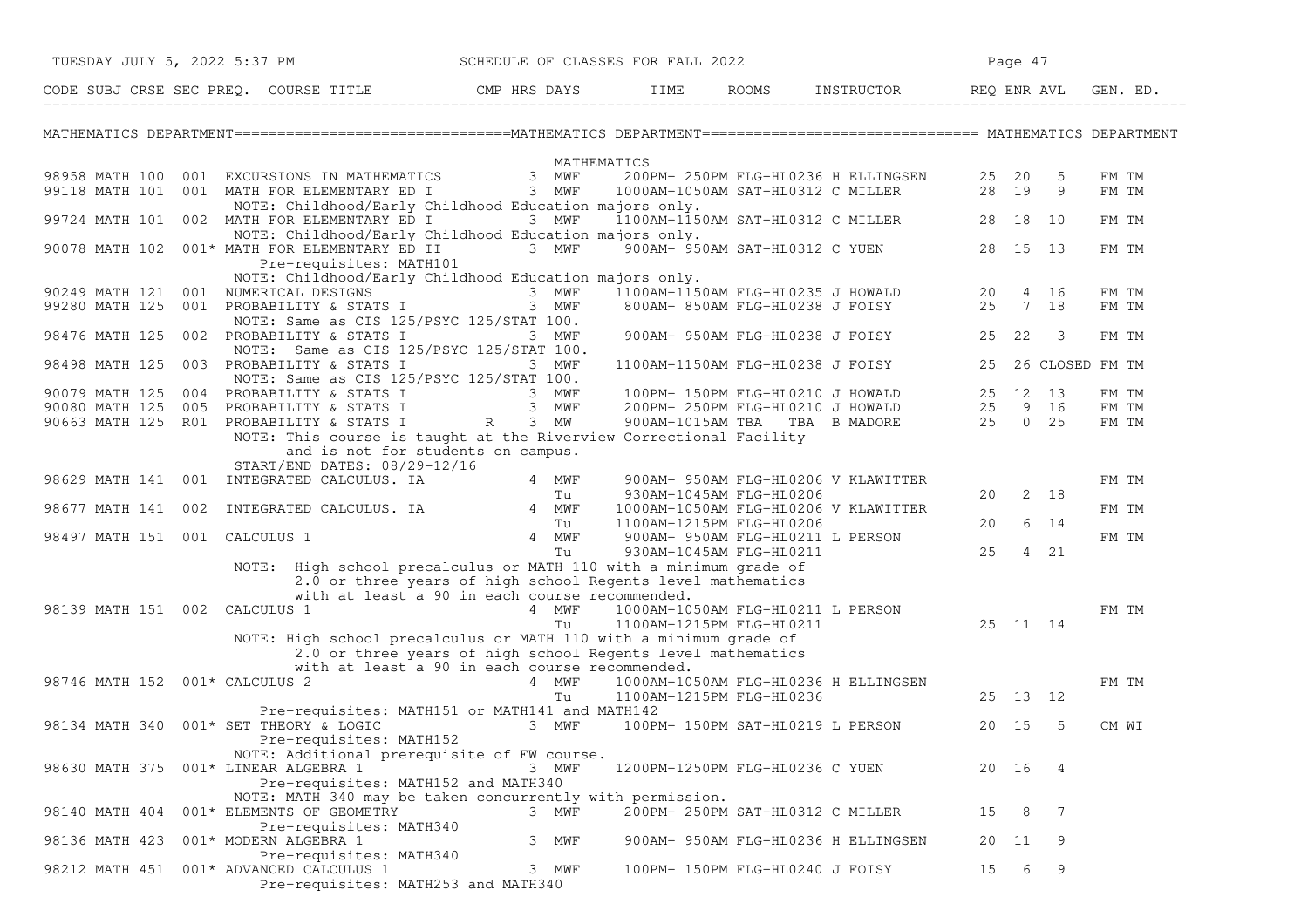| TUESDAY JULY 5, 2022 5:37 PM                                                                                                                      | SCHEDULE OF CLASSES FOR FALL 2022 |                                      |                | Page 48                 |
|---------------------------------------------------------------------------------------------------------------------------------------------------|-----------------------------------|--------------------------------------|----------------|-------------------------|
| CODE SUBJ CRSE SEC PREQ. COURSE TITLE                                                                                                             | CMP HRS DAYS                      | ROOMS<br>TIME                        | INSTRUCTOR     | REQ ENR AVL<br>GEN. ED. |
| 98135 MATH 460<br>001* PROBLEM SEMINAR<br>Pre-requisites: MATH375 and MATH451 and MATH423                                                         | 3 MWF                             | 1200PM-1250PM FLG-HL0240 V KLAWITTER |                | 15<br>2 13<br>CM SI WI  |
| NOTE: Addition prerequisite of FW course.<br>001* UNDERGRADUATE GRAPH THEORY<br>90792 MATH 498<br>Pre-requisites: MATH451 and MATH375 and MATH423 | .3                                | TBA<br>TBA                           | J FOISY<br>TBA | 1 CLOSED SI             |
| 001* LINEAR ALGEBRA 2<br>98137 MATH 526<br>Pre-requisites: MATH375                                                                                | 3 MWF                             | 100PM- 150PM SAT-HL0312 C MILLER     |                | 15 4 11                 |
| NOTE: Instructor permission required.<br>98138 MATH 671<br>001* ABSTRACT ALGEBRA 1<br>Pre-requisites: MATH375                                     | 3 TuTh                            | 200PM- 315PM FLG-HL0240 J HOWALD     |                | 4<br>- 6<br>10          |
| NOTE: MA and BA/MA students only.<br>001* REAL VARIABLES 1<br>98159 MATH 691<br>Pre-requisites: MATH451                                           | 3 MW                              | 200PM- 315PM FLG-HL0240 B MADORE     |                | 5 5<br>10               |
| NOTE: MA and BA/MA students only.<br>GRADUATE GRAPH THEORY<br>90793 MATH 698<br>001                                                               |                                   | TBA<br>TBA                           | J FOISY<br>TBA | 1 CLOSED                |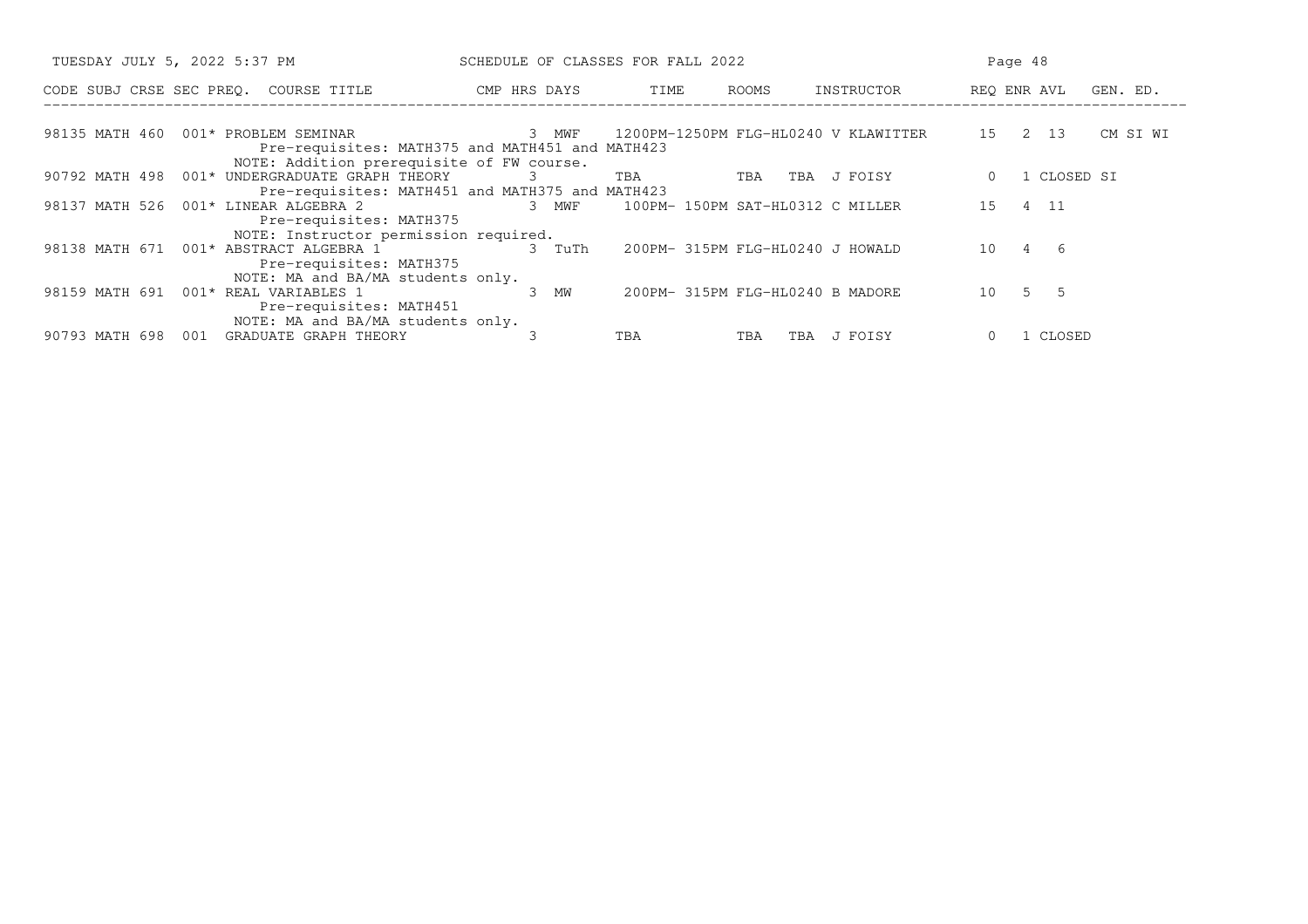|  | TUESDAY JULY 5, 2022 5:37 PM                                                                                                                                                                 |       |                                | SCHEDULE OF CLASSES FOR FALL 2022 |  |                                                  |         | Page 49 |                 |       |
|--|----------------------------------------------------------------------------------------------------------------------------------------------------------------------------------------------|-------|--------------------------------|-----------------------------------|--|--------------------------------------------------|---------|---------|-----------------|-------|
|  | CODE SUBJ CRSE SEC PREQ. COURSE TITLE THE CAP HRS DAYS TIME THE                                                                                                                              |       |                                |                                   |  |                                                  |         |         |                 |       |
|  | MODERN LANGUAGE DEPARTMENT=========================MODERN LANGUAGE DEPARTMENT======================== MODERN LANGUAGE DEPARTMENT                                                             |       |                                |                                   |  |                                                  |         |         |                 |       |
|  | 98215 ARAB 101 001 ARAB LEVEL 1 CALLIGRAPHY ART<br>NOTE: Assumes no previous Arabic.                                                                                                         | 3 MWF |                                | MODERN LANG - ARABIC              |  | 1000AM-1050AM FLG-HL0238 L LUNT 21               |         |         | 3 18            | CL    |
|  | 90732 ARAB 398 001 NORTH AFRICAN LITERATURE & CUL                                                                                                                                            |       | $3 \left( \frac{1}{2} \right)$ | TBA <b>TRANGER</b>                |  | TBA TBA L LUNT 0 6 CLOSED                        |         |         |                 |       |
|  |                                                                                                                                                                                              |       |                                | MODERN LANG - FRENCH              |  |                                                  |         |         |                 |       |
|  | 98417 FREN 101 001 FREN LEVEL 1 ALORS ON CHANTE!<br>NOTE: Assumes no previous French                                                                                                         |       | 3 MWF                          |                                   |  | 1000AM-1050AM MRY-HL0253 M CATEL 21 7 14         |         |         |                 | СL    |
|  | 98447 FREN 101 002 FREN LEVEL 1 ALORS ON CHANTE!<br>NOTE: Assumes no previous French                                                                                                         |       | 3 MWF                          |                                   |  | 1100AM-1150AM MRY-HL0253 M CATEL                 | 21      |         | 8 13            | CL    |
|  | 90056 FREN 103 001 FREN LEVEL 3 SONG, POEM, LOVE<br>NOTE: Assumes completion of French 102 or high school equivalent.                                                                        | 3 MWF |                                |                                   |  | 100PM- 150PM MRY-HL0253 M CATEL 21 5 16          |         |         |                 | CL ML |
|  | 90057 FREN 202 OL1 FRENCH FOR BUSINESS 3 MWF 1200PM-1250PM ONLINETBA L LUNT 21 5 16<br>NOTE: The course is 100% online and all direct instruction occurs<br>in real time without time delay. |       |                                |                                   |  |                                                  |         |         |                 | CG ML |
|  |                                                                                                                                                                                              |       |                                | MODERN LANG - LANGUAGE            |  |                                                  |         |         |                 |       |
|  | 99716 LANG 296 001 EUROPEAN LANG&CULT:FRENCH CASE<br>NOTE: Counts towards Women and Gender Studies.                                                                                          |       |                                |                                   |  | 3 TuTh 1100AM-1215PM FLG-HL0233 M CATEL 21 3 18  |         |         |                 | CG WC |
|  | 99333 LATN 101 001 LATN LEVEL 1: MYSTERY TALE 3 MWF<br>NOTE: Assumes no previous Latin.                                                                                                      |       |                                | MODERN LANG - LATIN               |  | 1000AM-1050AM FLG-HL0232 G ANDERSON 21 13 8      |         |         |                 | CL    |
|  |                                                                                                                                                                                              |       |                                | MODERN LANG - MOHAWK              |  |                                                  |         |         |                 |       |
|  | 99350 MOHK 101 001 MOHK LEVEL 1 FAMILY<br>NOTE: Assumes no previous Mohawk.                                                                                                                  | 3 M   |                                |                                   |  | 400PM- 630PM FLG-HL0233 R RANSOM 29 7 22         |         |         |                 | СL    |
|  |                                                                                                                                                                                              |       |                                | MODERN LANG - SPANISH             |  |                                                  |         |         |                 |       |
|  | 98121 SPAN 101 001 SPAN LEVEL 1 HUMOR & COMEDY<br>NOTE: Assumes no previous Spanish                                                                                                          |       | 3 MWF                          |                                   |  | 1000AM-1050AM FLG-HL0233 S LOPEZ 25 25 CLOSED CL |         |         |                 |       |
|  | 99976 SPAN 101 003 SPANISH LEVEL 1 COMIC VISIONS<br>NOTE: Assumes no previous Spanish.                                                                                                       |       |                                |                                   |  | 3 MWF 900AM-950AM FLG-HL0230 G ANDERSON          |         |         | 21 21 CLOSED CL |       |
|  | 98745 SPAN 103 003 SPAN LEVEL 3 CARTOON CULTURE 3 MWF 1200PM-1250PM FLG-HL0232 G ANDERSON<br>NOTE: Assumes completion of Spanish 102 or high school equivalent.                              |       |                                |                                   |  |                                                  | 21 8 13 |         |                 | CL ML |
|  | 99299 SPAN 203 001 ORAL & WRITTEN SPAN I<br>NOTE: Assumes completion of Spanish 103 or high school equivalent.                                                                               |       | 3 MWF                          |                                   |  | 200PM-250PM MRY-HL0225 O SARMIENTO 15 8 7        |         |         |                 | CL ML |
|  | 90685 SPAN 204 001* ORAL & WRITTEN SPANISH II<br>Pre-requisites: SPAN203                                                                                                                     |       |                                |                                   |  | 3 MWF 200PM-250PM FLG-HL0238 G ANDERSON          |         | 21 3 18 |                 |       |
|  | NOTE: Assumes completion of SPAN 203 or equivalent.<br>98123 SPAN 304 001 CULTURES OF LATIN AMERICA<br>NOTE: Assumes completion of SPAN 204 or equivalent.                                   |       |                                |                                   |  | 3 TuTh 1100AM-1215PM FLG-HL0240 L TREVIZAN       |         | 21 5 16 |                 | XC    |
|  | Counts towards Women and Gender Studies.<br>98799 SPAN 461 001 LATIN AMERICAN NARRATIVE<br>NOTE: Assumes completion of SPAN 306 and SPAN 308                                                 | 3 MW  |                                |                                   |  | 300PM- 415PM MRY-HL0225 L TREVIZAN 15            |         |         | 4 11            | АC    |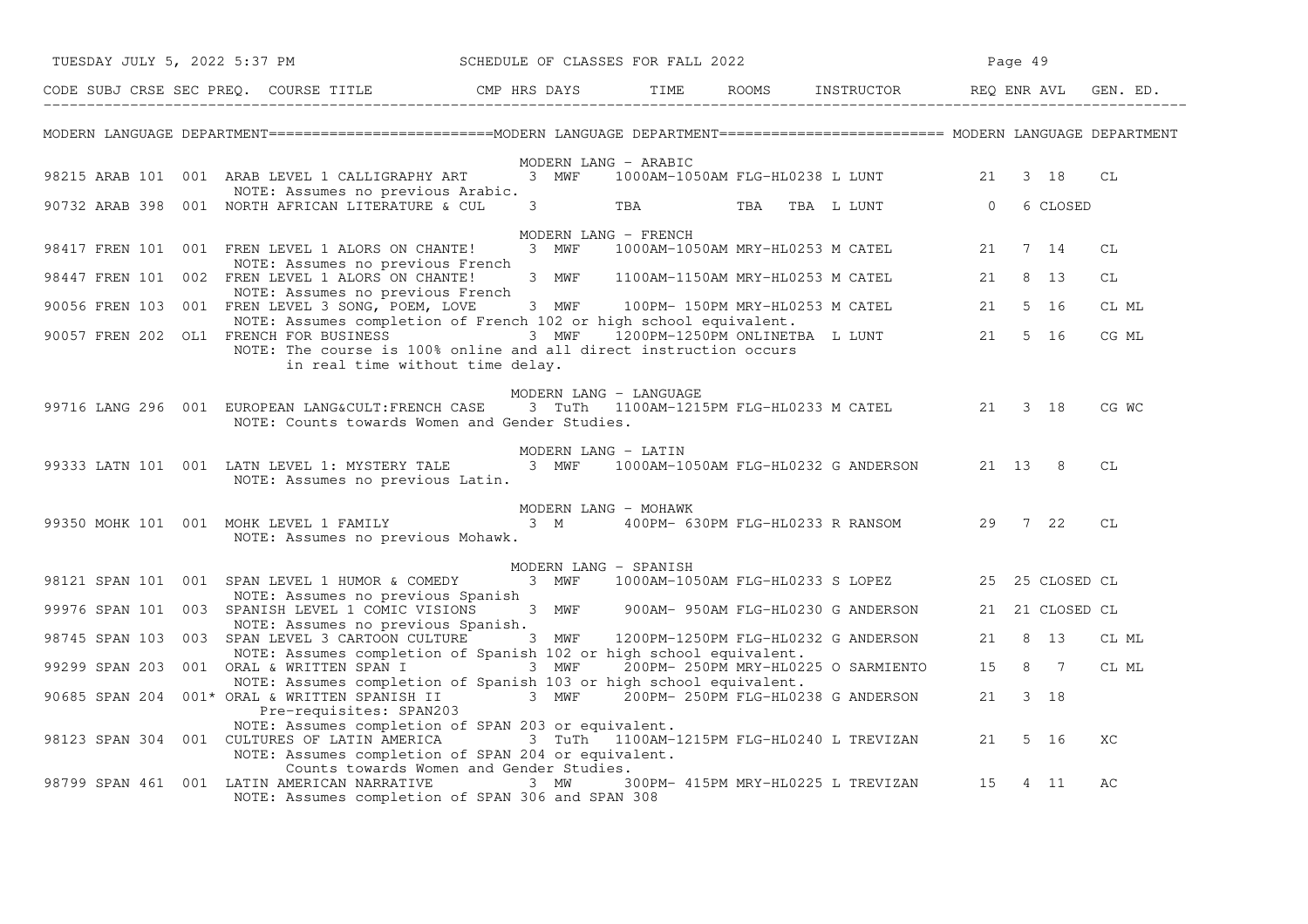| TUESDAY JULY 5, 2022 5:37 PM SCHEDULE OF CLASSES FOR FALL 2022                                                                                                                                 | Page 50                       |     |                                                                                  |                      |
|------------------------------------------------------------------------------------------------------------------------------------------------------------------------------------------------|-------------------------------|-----|----------------------------------------------------------------------------------|----------------------|
| CODE SUBJ CRSE SEC PREQ. COURSE TITLE TO THE ROOMS INSTRUCTOR THE ROOMS ENGLAVI GEN. ED.                                                                                                       |                               |     |                                                                                  |                      |
|                                                                                                                                                                                                |                               |     |                                                                                  |                      |
|                                                                                                                                                                                                | MUSIC INDUSTRY - ALL STUDENTS |     |                                                                                  |                      |
| 90159 MUAI 202 001* @MUSIC BUSINESS II                                                                                                                                                         |                               |     | 3 MWF 1000AM-1050AM BIS-HLC224 D COLES 40 19 21                                  |                      |
| Pre-requisites: MUAI201 or MUAI327                                                                                                                                                             |                               |     |                                                                                  |                      |
| 90160 MUAI 320 001* @MUSIC BUSINESS TECHNOLOGY 3 MWF 1100AM-1150AM SCH-HLA227 P MCCOY                                                                                                          |                               |     |                                                                                  | 20 13 7              |
| Pre-requisites: MUAI327 or MUAI201 and MUAI202 or MUAI328                                                                                                                                      |                               |     |                                                                                  |                      |
| 90161 MUAI 332 001* @RECORDING & PRODUCTION TECH 3 Tu 600PM-830PM PFMART0408 D MCKINNIE 12 12 CLOSED                                                                                           |                               |     |                                                                                  |                      |
| Pre-requisites: MUAI201 or MUAI327 and MUAI202 or MUAI328                                                                                                                                      |                               |     |                                                                                  |                      |
|                                                                                                                                                                                                |                               |     |                                                                                  |                      |
| 90247 MUAI 395 001 @PROMOTION & MARKETING MUSIC 3 TuTh 1100AM-1215PM BIS-HLC309 D COLES 15 8 7<br>90162 MUAI 400 001* @LEGAL ASPECTS MUS INDUSTRY 3 Th 600PM-830PM BIS-HLC303 S BUTTON 25 17 8 |                               |     |                                                                                  |                      |
| Pre-requisites: MUAI327 or MUAI201 and MUAI328 or MUAI202                                                                                                                                      |                               |     |                                                                                  |                      |
| 90163 MUAI 450  001* @PRACTICUM IN MUSIC BUSINESS 2                                                                                                                                            |                               | TBA | TBA TBA D VIA                                                                    | 0 CLOSED<br>$\Omega$ |
| Pre-requisites: MUAI201 or MUAI327 and MUAI202 or MUAI328                                                                                                                                      |                               |     |                                                                                  |                      |
| 90164 MUAI 460 001* @ESSENTIAL PRACTICES/MUSIC BUS 3 TuTh 930AM-1045AM BIS-HLC309 D COLES                                                                                                      |                               |     |                                                                                  | 22 9 13              |
|                                                                                                                                                                                                |                               |     | Pre-requisites: MUAI201 or MUAI327 and MUAI202 or MUAI328 and MUAI450 or MUAI421 |                      |
| 90165 MUAI 470  001* @MUSIC BUSINESS INTERNSHIP  12 TBA                                                                                                                                        |                               | TBA | TBA D VIA                                                                        | 0 CLOSED<br>$\Omega$ |
| Pre-requisites: MUAI460 or MUAI329                                                                                                                                                             |                               |     |                                                                                  |                      |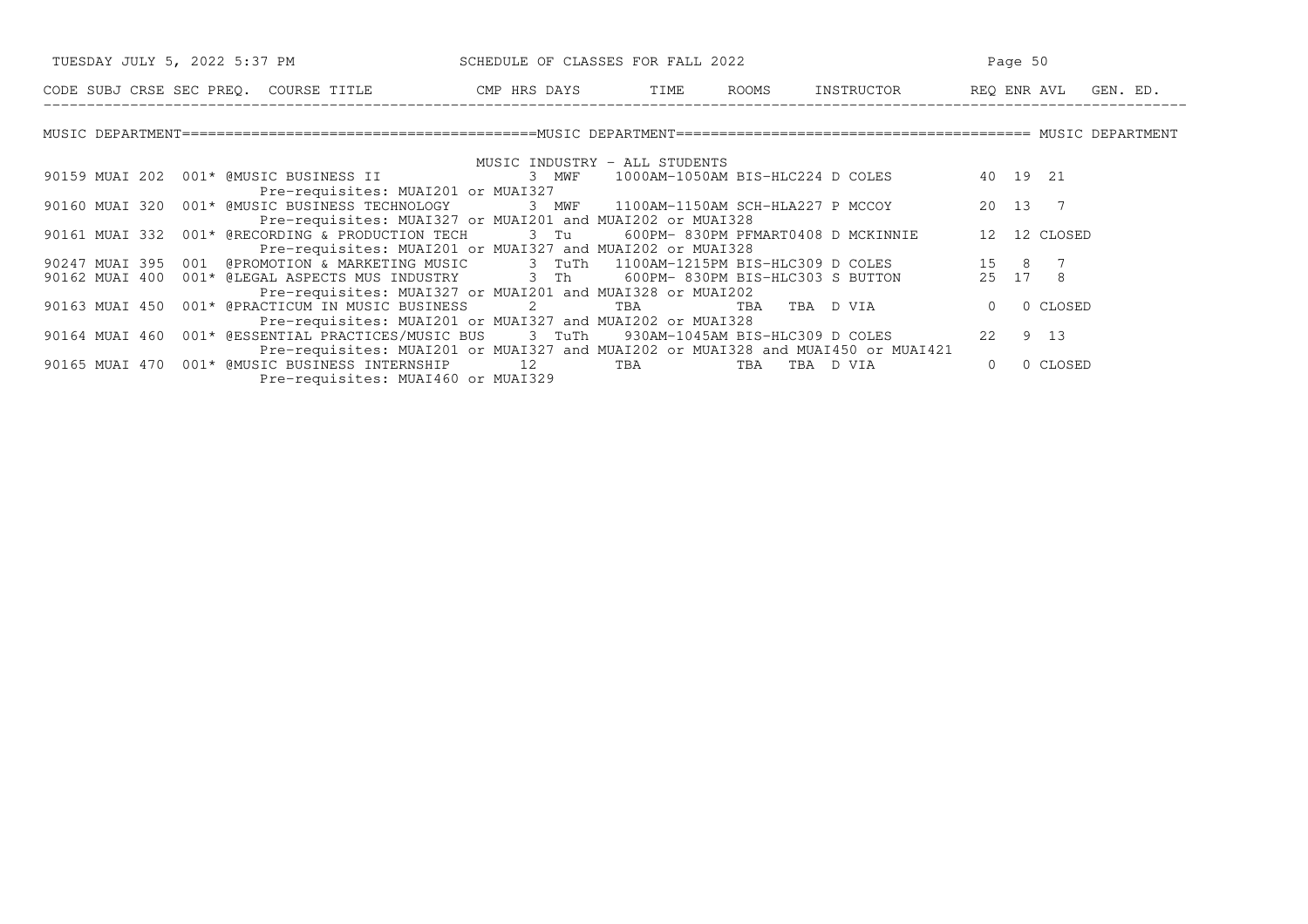|  | TUESDAY JULY 5, 2022 5:37 PM SCHEDULE OF CLASSES FOR FALL 2022                                                                                                                                                              |               |                          |  |                         |                                                  |   | Page 51               |          |  |
|--|-----------------------------------------------------------------------------------------------------------------------------------------------------------------------------------------------------------------------------|---------------|--------------------------|--|-------------------------|--------------------------------------------------|---|-----------------------|----------|--|
|  | CODE SUBJ CRSE SEC PREQ. COURSE TITLE THE THE THE ROOMS INSTRUCTOR THE REQ ENR AVL GEN. ED.                                                                                                                                 |               |                          |  |                         |                                                  |   |                       |          |  |
|  | MUSIC EDUCATION DEPARTMENT=========================MUSIC EDUCATION DEPARTMENT======================== MUSIC EDUCATION DEPARTMENT                                                                                            |               |                          |  |                         |                                                  |   |                       |          |  |
|  | MUSIC EDUCATION - CRANE STDNTS<br>90372 MUCE 140 001 @STRING SEMINAR 0.5 W 400PM-450PM BIS-HLC107 S TRAMPOSH 15 15 CLOSED<br>90111 MUCE 205 001 @PRINCIPLES OF MUSIC EDUC 3 MWF 900AM-950AM SCH-HLA323 R BICZO 23 CLOSED FC |               |                          |  |                         |                                                  |   |                       |          |  |
|  | NOTE: Pre-Registered by Crane Staff only.<br>90112 MUCE 205 002 @PRINCIPLES OF MUSIC EDUC 3 MWF<br>NOTE: Pre-Registered by Crane Staff only.                                                                                |               |                          |  |                         | 1000AM-1050AM SCH-HLA323 R BICZO 20 21 CLOSED FC |   |                       |          |  |
|  | 90113 MUCE 306 001* @MUSIC TEACHING & LEARNING<br>Pre-requisites: MUCE205                                                                                                                                                   | 3 $MW\bar{F}$ |                          |  |                         | 1100AM-1150AM SCH-HLA311 M CAMPBELL 20 15 5      |   |                       |          |  |
|  | NOTE: Pre-Registered by Crane Staff only.<br>90114 MUCE 306 002* @MUSIC TEACHING & LEARNING<br>Pre-requisites: MUCE205                                                                                                      | 3 MWF         |                          |  |                         | 1100AM-1150AM SCH-HLA320 J KESSLER 20 16 4       |   |                       |          |  |
|  | NOTE: Pre-Registered by Crane Staff only.<br>90115 MUCE 306 003* @MUSIC TEACHING & LEARNING 3 MWF<br>Pre-requisites: MUCE205                                                                                                |               |                          |  |                         | 1100AM-1150AM SCH-HLA323 J LEWIS 20 16 4         |   |                       |          |  |
|  | NOTE: Pre-Registered by Crane Staff only.<br>90116 MUCE 307 001* @PRACTICUM IN ELEM GEN MUSIC<br>Pre-requisites: MUCE306                                                                                                    |               | 1 TuTh                   |  |                         | 900AM-1050AM SCH-HLA311 M CAMPBELL               |   | 6 5 1                 |          |  |
|  | NOTE: Pre-Registered by Crane Staff only.<br>90117 MUCE 307 002* @PRACTICUM IN ELEM GEN MUSIC 1 TuTh<br>Pre-requisites: MUCE306                                                                                             |               |                          |  |                         | 900AM-1050AM SCH-HLA323 A MAAS                   | 6 |                       | 6 CLOSED |  |
|  | NOTE: Pre-Registered by Crane Staff only.<br>90118 MUCE 307 003* @PRACTICUM IN ELEM GEN MUSIC 1 TuTh<br>Pre-requisites: MUCE306                                                                                             |               |                          |  |                         | 400PM- 550PM SCH-HLA323 R BICZO                  |   | $6 \qquad 5 \qquad 1$ |          |  |
|  | NOTE: Pre-Registered by Crane Staff only.<br>90119 MUCE 307 004* @PRACTICUM IN ELEM GEN MUSIC<br>Pre-requisites: MUCE306                                                                                                    |               | 1 TuTh                   |  |                         | 400PM- 550PM SCH-HLA311 S HERSH                  |   | $6 \quad 5 \quad 1$   |          |  |
|  | NOTE: Pre-Registered by Crane Staff only.<br>90120 MUCE 307 005* @PRACTICUM IN ELEM GEN MUSIC 1 TuTh<br>Pre-requisites: MUCE306                                                                                             |               |                          |  |                         | 400PM- 550PM SCH-HLA320 J KESSLER                | 6 |                       | 7 CLOSED |  |
|  | NOTE: Pre-Registered by Crane Staff only.<br>90121 MUCE 307 006* @PRACTICUM IN ELEM GEN MUSIC 1 TuTh<br>Pre-requisites: MUCE306                                                                                             |               |                          |  |                         | 400PM- 550PM SCH-HLA147 P SCHNEIDER              |   | $6 \quad 5 \quad 1$   |          |  |
|  | NOTE: Pre-Registered by Crane Staff only.<br>90122 MUCE 307 007* @PRACTICUM IN ELEM GEN MUSIC<br>Pre-requisites: MUCE306                                                                                                    |               | 1 MW                     |  |                         | 400PM- 550PM SCH-HLA320 J LEWIS                  | 6 |                       | 6 CLOSED |  |
|  | NOTE: Pre-Registered by Crane Staff only.<br>90123 MUCE 307 008* @PRACTICUM IN ELEM GEN MUSIC<br>Pre-requisites: MUCE306                                                                                                    |               | 1 MW                     |  |                         | 400PM- 550PM SCH-HLA311 J SCHALLER               | 6 |                       | 7 CLOSED |  |
|  | NOTE: Pre-Registered by Crane Staff only.<br>90124 MUCE 311 001* @PRACTICES IN CLASSROOM INSTRU<br>Pre-requisites: MUCE306                                                                                                  |               | 3 MWF                    |  |                         | 900AM- 950AM SCH-HLA320 R DOCKER 15 12 3         |   |                       |          |  |
|  | NOTE: Pre-Registered by Crane Staff only.<br>90484 MUCE 334 001* @PRACTICUM IN VOCAL ENSEMBLES<br>Pre-requisites: MUCE339                                                                                                   |               | 1 MW<br>Th               |  | 330PM- 520PM BIS-HLC107 | 900AM- 950AM BIS-HLC123 A MAAS                   |   | 15 11 4               |          |  |
|  | NOTE: Pre-Registered by Crane Staff only.<br>90488 MUCE 334 002* @PRACTICUM IN VOCAL ENSEMBLES                                                                                                                              |               | $\mathbf{1}$<br>МW<br>Th |  | 330PM- 520PM BIS-HLC107 | 1200PM-1250PM BIS-HLC101 A MAAS                  |   | 15 10 5               |          |  |
|  | Pre-requisites: MUCE339<br>NOTE: Pre-Registered by Crane Staff only.<br>90125 MUCE 335 001* @WIND PRACTICES-ELEMENTARY                                                                                                      |               | 2 MW                     |  |                         | 1000AM-1050AM BIS-HLC119 J SCHALLER              |   | 22 11 11              |          |  |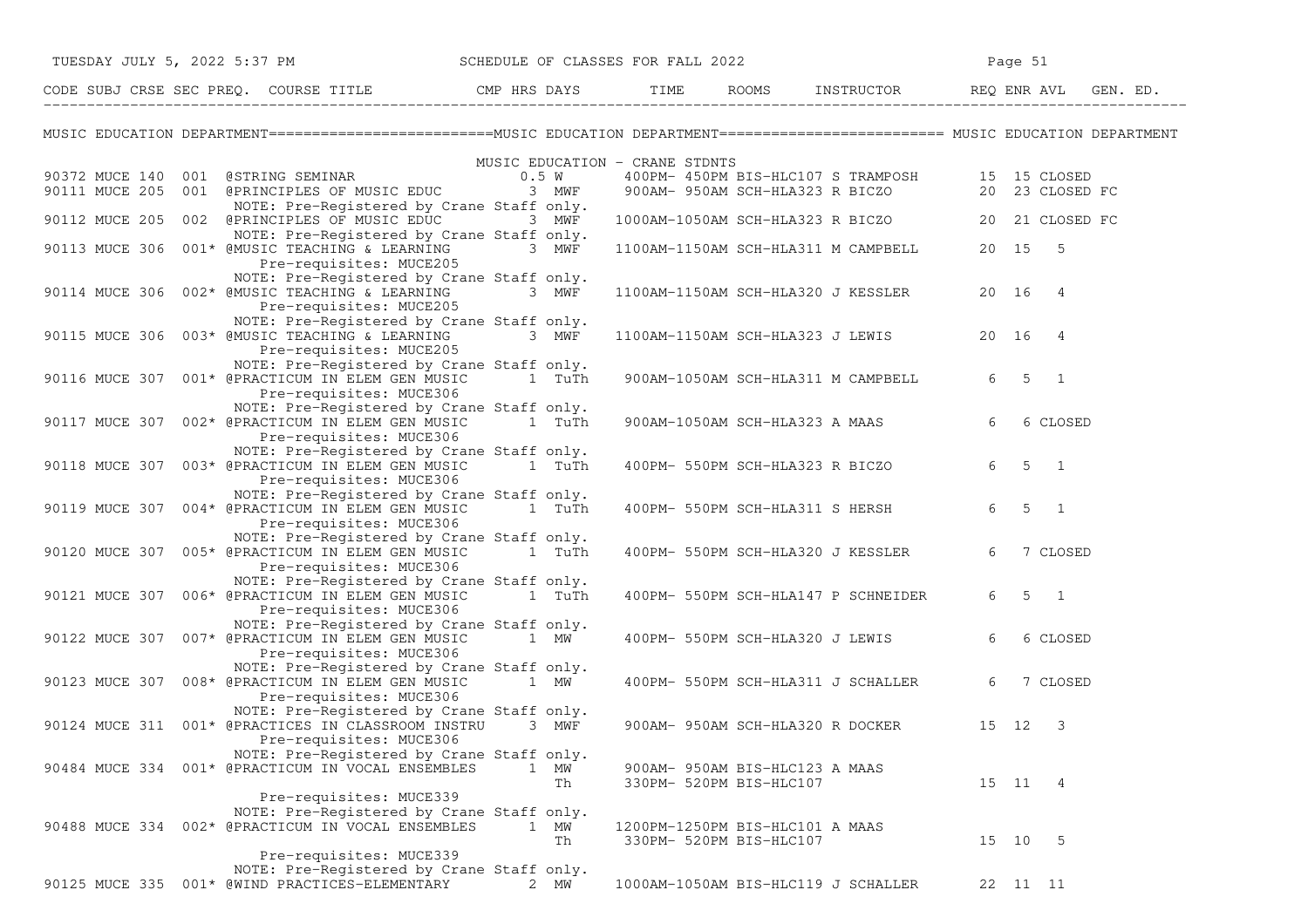|                | TUESDAY JULY 5, 2022 5:37 PM SCHEDULE OF CLASSES FOR FALL 2022                                                                                |           |                                                                 |     |                                                |         | Page 52      |                            |  |
|----------------|-----------------------------------------------------------------------------------------------------------------------------------------------|-----------|-----------------------------------------------------------------|-----|------------------------------------------------|---------|--------------|----------------------------|--|
|                | CODE SUBJ CRSE SEC PREQ. COURSE TITLE THE CMP HRS DAYS TIME ROOMS INSTRUCTOR REQ ENR AVL GEN. ED.                                             |           |                                                                 |     |                                                |         |              |                            |  |
|                | Pre-requisites: MUCP309                                                                                                                       |           |                                                                 |     |                                                |         |              |                            |  |
|                | NOTE: Pre-Registered by Crane Staff only.                                                                                                     |           |                                                                 |     |                                                |         |              |                            |  |
|                | 90126 MUCE 335 002* @WIND PRACTICES-ELEMENTARY 2 MW 1200PM-1250PM BIS-HLC119 J SCHALLER 22 13 9                                               |           |                                                                 |     |                                                |         |              |                            |  |
|                | Pre-requisites: MUCP309                                                                                                                       |           |                                                                 |     |                                                |         |              |                            |  |
|                | NOTE: Pre-Registered by Crane Staff only.                                                                                                     |           |                                                                 |     |                                                |         |              |                            |  |
|                | 90127 MUCE 336 001* @PRACTICUM IN TCHN BEG INSTRU 1 W 100PM-150PM SCH-HLA311 J SCHALLER 15 15 CLOSED                                          |           |                                                                 |     |                                                |         |              |                            |  |
|                | Pre-requisites: MUCC123 and MUCC125 and MUCC161 and MUCC163 and MUCC164 and MUCE335                                                           |           |                                                                 |     |                                                |         |              |                            |  |
|                | NOTE: Pre-Registered by Crane Staff only.                                                                                                     |           |                                                                 |     |                                                |         |              |                            |  |
|                | 90128 MUCE 336 002* @PRACTICUM IN TCHN BEG INSTRU 1 W                                                                                         |           |                                                                 |     | 200PM- 250PM SCH-HLA323 J SCHALLER             | 15 14 1 |              |                            |  |
|                | Pre-requisites: MUCC123 and MUCC125 and MUCC161 and MUCC163 and MUCC164 and MUCE335<br>NOTE: Pre-Registered by Crane Staff only.              |           |                                                                 |     |                                                |         |              |                            |  |
|                | 90129 MUCE 337 001* @WIND PRACTICES-SECONDARY 2 MW                                                                                            |           |                                                                 |     | 900AM- 950AM BIS-HLC119 W LAKE                 |         |              | 22 28 CLOSED               |  |
|                | Pre-requisites: MUCP309                                                                                                                       |           |                                                                 |     |                                                |         |              |                            |  |
|                | NOTE: Pre-Registered by Crane Staff only.                                                                                                     |           |                                                                 |     |                                                |         |              |                            |  |
|                | 90130 MUCE 338 001* @CHORAL PRACTICES-ELEMEN/MS                                                                                               | 2 Tu      |                                                                 |     | 330PM- 510PM BIS-HLC107 N KLYKKEN 15 13 2      |         |              |                            |  |
|                | Pre-requisites: MUCP309 and MUCE339                                                                                                           |           |                                                                 |     |                                                |         |              |                            |  |
|                | NOTE: Pre-Registered by Crane Staff only.                                                                                                     |           |                                                                 |     |                                                |         |              |                            |  |
|                | 90699 MUCE 338 002* @CHORAL PRACTICES-ELEMEN/MS 2 M                                                                                           |           |                                                                 |     | 400PM- 540PM SCH-HLA323 N KLYKKEN 15 9 6       |         |              |                            |  |
|                | Pre-requisites: MUCP309 and MUCE339                                                                                                           |           |                                                                 |     |                                                |         |              |                            |  |
|                | NOTE: Pre-Registered by Crane Staff only.                                                                                                     |           |                                                                 |     |                                                |         |              |                            |  |
|                | 90131 MUCE 339 001* @CHORAL PRACTICES-SECD/ADULT 2 TuTh 1000AM-1050AM CRN-MCB115 J FRANCOM                                                    |           |                                                                 |     |                                                |         | 20 11 9      |                            |  |
|                | Pre-requisites: MUCP309                                                                                                                       |           |                                                                 |     |                                                |         |              |                            |  |
|                | NOTE: Pre-Registered by Crane Staff only.<br>90132 MUCE 339 002* @CHORAL PRACTICES-SECD/ADULT 2 TuTh                                          |           |                                                                 |     | 1100AM-1150AM CRN-MCB115 J FRANCOM             |         | 20 10 10     |                            |  |
|                | Pre-requisites: MUCP309                                                                                                                       |           |                                                                 |     |                                                |         |              |                            |  |
|                | NOTE: Pre-Registered by Crane Staff only.                                                                                                     |           |                                                                 |     |                                                |         |              |                            |  |
|                | 90133 MUCE 340 001* @STRING PRACTICES: ELEMENTARY 2 TuTh                                                                                      |           |                                                                 |     | 1100AM-1150AM SCH-HLA323 R DOCKER 25 10 15     |         |              |                            |  |
|                | Pre-requisites: MUCC241 and MUCC242 and MUCC243 and MUCC244 and MUCP309                                                                       |           |                                                                 |     |                                                |         |              |                            |  |
|                | NOTE: Pre-Registered by Crane Staff only.                                                                                                     |           |                                                                 |     |                                                |         |              |                            |  |
|                | 90223 MUCE 342  001* @PRACTICUM IN STRING TEACHING 1 F                                                                                        |           | 100PM- 150PM SCH-HLA311 R DOCKER<br>400PM- 550PM BIS-HLC318     |     |                                                |         |              |                            |  |
|                |                                                                                                                                               | МW        | 400PM- 550PM BIS-HLC318                                         |     |                                                |         | $7 \t6 \t1$  |                            |  |
|                | Pre-requisites: MUCC241 and MUCC242 and MUCC243 and MUCC244 and MUCP309                                                                       |           |                                                                 |     |                                                |         |              |                            |  |
|                | NOTE: Pre-Registered by Crane Staff only.                                                                                                     |           |                                                                 |     |                                                |         |              |                            |  |
|                | 90134 MUCE 378 001* @NATIONAL STRING PROJECT 1 F                                                                                              |           | 100PM- 150PM SCH-HLA311 J KESSLER<br>MW 400PM- 550PM BIS-HLC123 |     |                                                |         | 8 1 7        |                            |  |
|                |                                                                                                                                               |           |                                                                 |     |                                                |         |              |                            |  |
|                | Pre-requisites: MUCE340<br>90135 MUCE 378 002* @NATIONAL STRING PROJECT 2 F                                                                   |           | 100PM- 150PM SCH-HLA311 J KESSLER                               |     |                                                |         |              |                            |  |
|                |                                                                                                                                               | <b>MW</b> | 400PM- 550PM BIS-HLC123                                         |     |                                                |         | 8 5 3        |                            |  |
|                | Pre-requisites: MUCE340                                                                                                                       |           |                                                                 |     |                                                |         |              |                            |  |
|                | 90136 MUCE 378 003* @NATIONAL STRING PROJECT                                                                                                  |           |                                                                 |     | 400PM- 550PM SCH-HLA147 J SUCHY-PILALIS 8      |         | $\mathbf{1}$ | $\overline{7}$             |  |
|                |                                                                                                                                               |           |                                                                 |     |                                                |         |              |                            |  |
|                | 90234 MUCE 395 001 @MUSICIANS' WELLNESS                                                                                                       |           |                                                                 |     | 1200PM-1250PM BIS-HLC107 B BORDEN 15 15 CLOSED |         |              |                            |  |
|                | TONAL STRING PROJECT<br>Pre-requisites: MUCE340<br>SICIANS' WELLNESS 3 MWF<br>THEATRE 3 TuTh<br>90305 MUCE 418 001 @DIRECTING MUSICAL THEATRE |           | 1100AM-1215PM PFMART0101 A EVERSOLE                             |     |                                                |         | 20 18        | 2                          |  |
|                | 90137 MUCE 445 001* @SPECIAL EDUCATION MUSIC                                                                                                  | 3 MWF     | 900AM- 950AM SCH-HLA311 T WANAMAKER                             |     |                                                |         | 16 14        | $\overline{\phantom{0}}^2$ |  |
|                | Pre-requisites: MUCE306 or MUCE T306 or MUCE B306                                                                                             |           |                                                                 |     |                                                |         |              |                            |  |
|                | NOTE: Pre-Registered by Crane Staff only.                                                                                                     | 3 MWF     |                                                                 |     |                                                |         |              |                            |  |
|                | 90138 MUCE 445 002* @SPECIAL EDUCATION MUSIC<br>Pre-requisites: MUCE306 or MUCE T306 or MUCE B306                                             |           | 1000AM-1050AM SCH-HLA311 T WANAMAKER                            |     |                                                |         | 16 14 2      |                            |  |
|                | NOTE: Pre-Registered by Crane Staff only.                                                                                                     |           |                                                                 |     |                                                |         |              |                            |  |
| 90139 MUCE 445 | 003* @SPECIAL EDUCATION MUSIC                                                                                                                 | 3 MWF     | 1200PM-1250PM SCH-HLA311 T WANAMAKER                            |     |                                                |         |              | 16 16 CLOSED               |  |
|                | Pre-requisites: MUCE306 or MUCE T306 or MUCE B306                                                                                             |           |                                                                 |     |                                                |         |              |                            |  |
|                | NOTE: Pre-Registered by Crane Staff only.                                                                                                     |           |                                                                 |     |                                                |         |              |                            |  |
|                | 90480 MUCE 446 001* @PRACTICUM SPECIAL EDUC MUSIC                                                                                             | 2         | TBA                                                             | TBA | TBA T WANAMAKER                                | 6       |              | 6 CLOSED                   |  |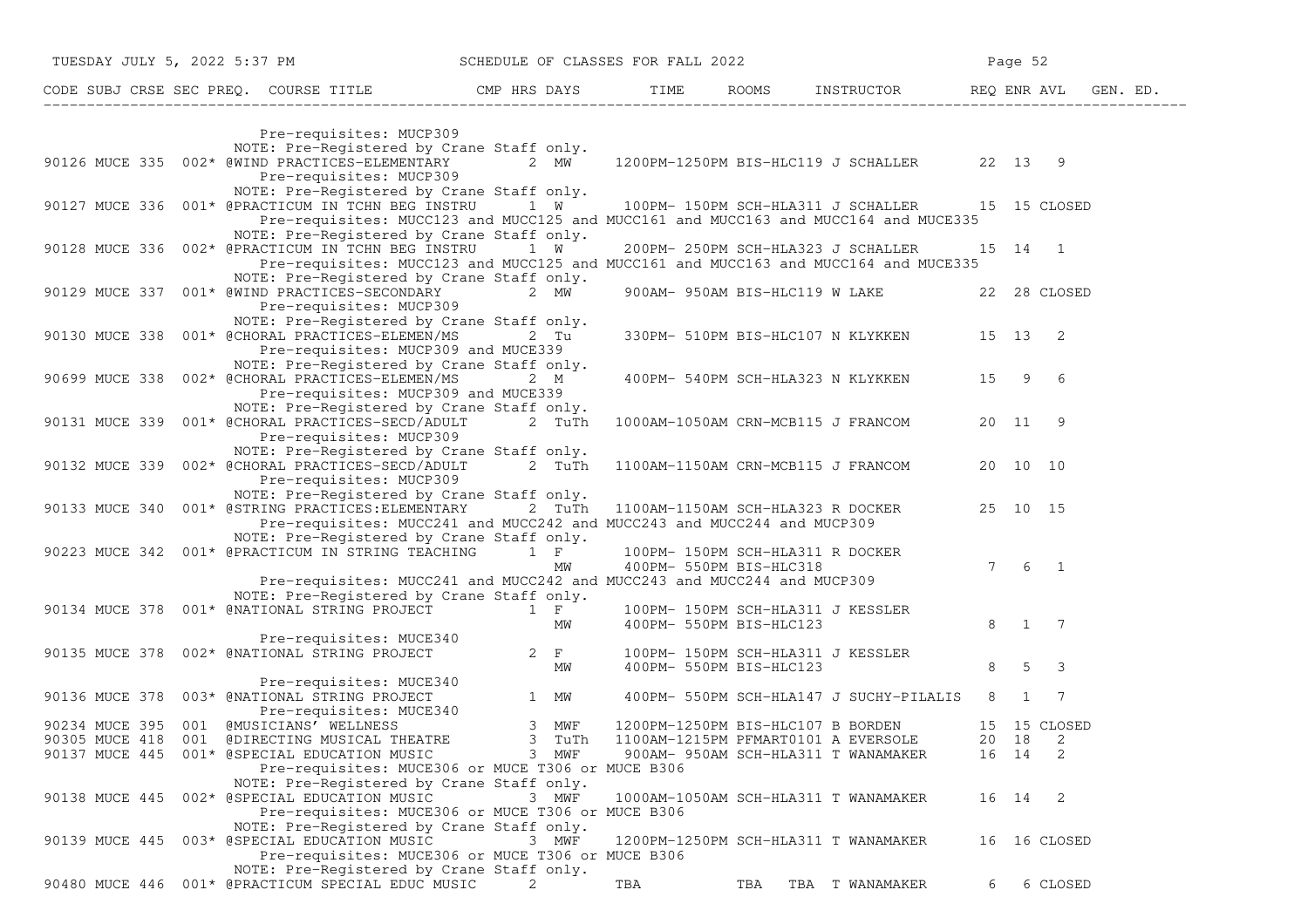|                | TUESDAY JULY 5, 2022 5:37 PM SCHEDULE OF CLASSES FOR FALL 2022                                                                                                                                                                         |                    |                                   |                                        | Page 53                            |                |
|----------------|----------------------------------------------------------------------------------------------------------------------------------------------------------------------------------------------------------------------------------------|--------------------|-----------------------------------|----------------------------------------|------------------------------------|----------------|
|                | CODE SUBJ CRSE SEC PREQ. COURSE TITLE THE ROOMS INSTRUCTOR THE ROOMS ENRICH REQ ENR AVL GEN. ED.                                                                                                                                       |                    |                                   |                                        |                                    |                |
|                |                                                                                                                                                                                                                                        |                    |                                   |                                        |                                    |                |
|                | ACTICUM SPECIAL EDUC MUSIC (2) TBA (TBA T WANAMAKER (5) 5 1 Pre-requisites: MUCE445 or MUCE447<br>90712 MUCE 446 002* @PRACTICUM SPECIAL EDUC MUSIC                                                                                    |                    |                                   |                                        |                                    |                |
|                | 90686 MUCE 447 001* @STRAT TCH MUS SPEC ED CLSRM 3 MWF 800AM-850AM SCH-HLA311 T WANAMAKER 15 15 CLOSED                                                                                                                                 |                    |                                   |                                        |                                    |                |
|                | 90888 FIUCE 447 UUL BUINAL ICH NUC CLEVEN CONTROLLER<br>Pre-requisites: MUCE306<br>90489 MUCE 448 001 @PSYCHOLOGY OF MUSIC<br>90493 MUCE 460 001* @PIANO PEDAGOGY/PRACTICUM I 3 TuTh 800AM-850AM SCH-HLA119 K SHERMAN<br>M 430PM-530PM |                    |                                   |                                        | 15 15 CLOSED                       |                |
|                |                                                                                                                                                                                                                                        |                    |                                   |                                        | $12 \t 4 \t 8$                     |                |
|                | Pre-requisites: MUCC202 or MUCC204<br>90494 MUCE 462 001* @PIANO PEDAGOGY/PRACTICUM III 3 TuTh 1200PM-1250PM CRN-MCB115 K SHERMAN 10 3 7<br>Pre-requisites: MUCE461                                                                    |                    |                                   |                                        |                                    |                |
| 90140 MUCE 467 | 001 @STUDENT TEACHING IN MUSIC 15 MTUWThF 800AM-300PM TBA TBA M STRUZIK 5                                                                                                                                                              |                    |                                   |                                        |                                    | 5 CLOSED       |
|                | NOTE: Buffalo/Rochester area. Pre-Registered by Crane Staff only.<br>90141 MUCE 467 002 @STUDENT TEACHING IN MUSIC 15 MTuWThF 800AM- 300PM TBA TBA K MCCARTY 3<br>NOTE: Capital District area. Pre-Registered by Crane Staff only.     |                    |                                   |                                        |                                    | 3 CLOSED       |
|                | 90142 MUCE 467 003 @STUDENT TEACHING IN MUSIC 15 MTuWThF 800AM-300PM TBA TBA R FAUNCE<br>NOTE: Central area. Pre-Registered by Crane Staff only.                                                                                       |                    |                                   |                                        | 6<br>5<br>$\overline{\phantom{1}}$ |                |
|                | 90143 MUCE 467 004 @STUDENT TEACHING IN MUSIC 15 MTuWThF 800AM-300PM TBA<br>NOTE: Hudson Valley area. Pre-Registered by Crane Staff only.                                                                                              |                    |                                   | TBA R BRAUNSTEIN                       | $\overline{0}$                     | 0 CLOSED       |
|                | 90144 MUCE 467 005 @STUDENT TEACHING IN MUSIC 15 MTuWThF 800AM-300PM TBA                                                                                                                                                               |                    |                                   | TBA M ORWICK                           | 6                                  | 6 CLOSED       |
|                | NOTE: Hudson Valley area. Pre-Registered by Crane Staff only.<br>90145 MUCE 467 006 @STUDENT TEACHING IN MUSIC 15 MTuWThF 800AM-300PM TBA<br>NOTE: Long Island (EAST). Pre-Registered by Crane Staff only.                             |                    |                                   | TBA D CERULLO                          | 9                                  | 9 CLOSED       |
|                | 90146 MUCE 467 007 @STUDENT TEACHING IN MUSIC 15 MTuWThF 800AM-300PM TBA<br>NOTE: Long Island (WEST). Pre-Registered by Crane Staff only.                                                                                              |                    |                                   | TBA J UZZI                             | 8<br>$7\quad1$                     |                |
|                | 90147 MUCE 467 008 @STUDENT TEACHING IN MUSIC 15 MTuWThF 800AM-300PM TBA                                                                                                                                                               |                    |                                   | TBA R DOCKER 3                         |                                    | 3 CLOSED       |
|                | NOTE: North Country area. Pre-Registered by Crane Staff only.<br>90148 MUCE 477 001* GSENIOR STUDY: MUSIC EDUCATION 3 TBA TBA TBA TBA M CAMPBELL 2                                                                                     |                    |                                   |                                        |                                    | 2 CLOSED       |
|                | Pre-requisites: MUCE205 and MUCE306 and MUCE307<br>NOTE: Pre-Registered by Crane Staff only.                                                                                                                                           |                    |                                   |                                        |                                    |                |
|                |                                                                                                                                                                                                                                        |                    |                                   |                                        |                                    |                |
|                |                                                                                                                                                                                                                                        |                    |                                   |                                        |                                    |                |
|                |                                                                                                                                                                                                                                        |                    |                                   |                                        |                                    |                |
|                |                                                                                                                                                                                                                                        |                    |                                   |                                        |                                    |                |
|                | 90252 MUCE 533 001 (BBAND INSTR MAINT FOR WIND EDU 3 Tu<br>90243 MUCE 601 001 PHILOSOPHY & ISSUES MUSIC EDUC 3 TuTh 200PM- 315PM SCH-HLA311 M CAMPBELL 15 4 11<br>90448 MUCE 648 OL1 PSYCHOLOGY OF MUSIC COUC 3 TuTh 200PM- 315PM SC   |                    |                                   |                                        |                                    |                |
|                |                                                                                                                                                                                                                                        |                    |                                   |                                        |                                    |                |
|                |                                                                                                                                                                                                                                        |                    |                                   |                                        |                                    |                |
|                |                                                                                                                                                                                                                                        |                    |                                   |                                        |                                    |                |
|                |                                                                                                                                                                                                                                        |                    |                                   |                                        |                                    |                |
|                |                                                                                                                                                                                                                                        |                    |                                   |                                        |                                    |                |
|                |                                                                                                                                                                                                                                        |                    |                                   |                                        |                                    |                |
|                |                                                                                                                                                                                                                                        |                    |                                   |                                        |                                    |                |
| 90274 MUCC 111 | 005 @KEYBOARD SKILLS I                                                                                                                                                                                                                 | $\mathbf{1}$<br>MW |                                   | 900AM- 950AM SCH-HLA122 T LIPKE-PERRY  | 5 10<br>15                         |                |
| 90275 MUCC 111 | @KEYBOARD SKILLS I<br>006                                                                                                                                                                                                              | 1 TuTh             |                                   | 1000AM-1050AM SCH-HLA122 T LIPKE-PERRY | 15<br>15 CLOSED                    |                |
|                | 90276 MUCC 111 007 @KEYBOARD SKILLS I                                                                                                                                                                                                  | 1 TuTh             | 1100AM-1150AM SCH-HLA122 R SUNIGA |                                        | 15<br>14                           | $\overline{1}$ |
| 90277 MUCC 112 | 001* @KEYBOARD SKILLS II                                                                                                                                                                                                               | 1 TuTh             | 1200PM-1250PM SCH-HLA122 R SUNIGA |                                        | 15<br>$\overline{4}$               | 11             |
|                | Pre-requisites: MUCC111 or MUCB101                                                                                                                                                                                                     |                    |                                   |                                        |                                    |                |
| 90278 MUCC 112 | 002* @KEYBOARD SKILLS II                                                                                                                                                                                                               | 1 TuTh             |                                   | 100PM- 150PM SCH-HLA122 R SUNIGA       | 15<br>8                            | -7             |
|                | Pre-requisites: MUCC111 or MUCB101                                                                                                                                                                                                     |                    |                                   |                                        |                                    |                |
| 90253 MUCC 123 | 001 @TRUMPET TECHNIQUES<br>START/END DATES: 08/29-10/14                                                                                                                                                                                | $0.5$ TuTh         |                                   | 800AM- 850AM BIS-HLC143 D DESHLER      | 15<br>14                           | 1              |
| 90254 MUCC 123 | 002 @TRUMPET TECHNIQUES                                                                                                                                                                                                                | $0.5$ TuTh         |                                   | 800AM- 850AM BIS-HLC143 D DESHLER      | 15<br>3 <sub>12</sub>              |                |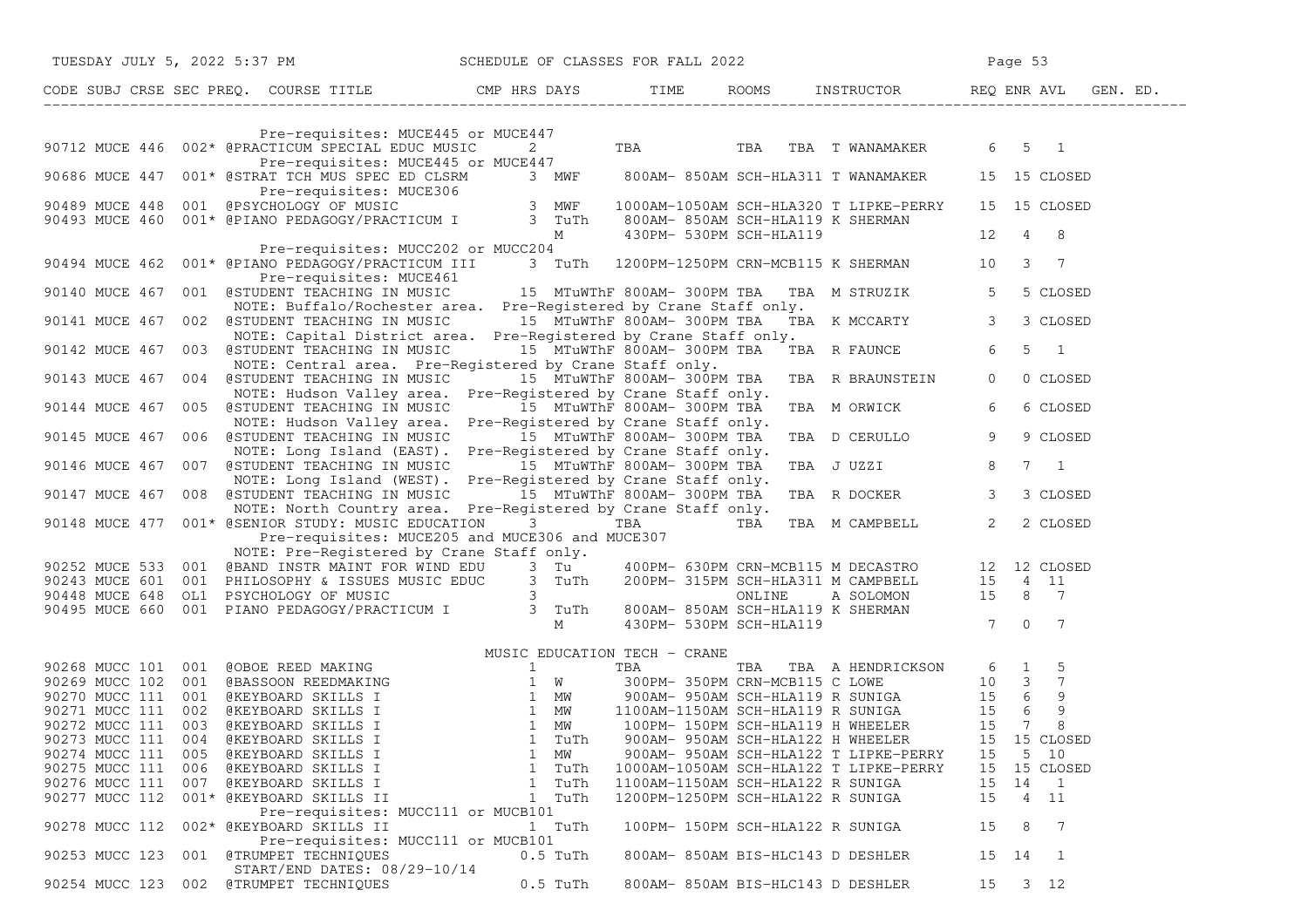|                |  | TUESDAY JULY 5, 2022 5:37 PM SCHEDULE OF CLASSES FOR FALL 2022                                                                                                                                                                             |            |          |  |                                                 | Page 54 |       |                |  |
|----------------|--|--------------------------------------------------------------------------------------------------------------------------------------------------------------------------------------------------------------------------------------------|------------|----------|--|-------------------------------------------------|---------|-------|----------------|--|
|                |  | CODE SUBJ CRSE SEC PREQ. COURSE TITLE TIME CMP HRS DAYS TIME ROOMS INSTRUCTOR THEQ ENR AVL GEN. ED.                                                                                                                                        |            |          |  |                                                 |         |       |                |  |
|                |  | $START/END$ DATES: $10/17-12/09$                                                                                                                                                                                                           |            |          |  |                                                 |         |       |                |  |
|                |  | 90227 MUCC 124 001 @HORN TECHNIQUES 08/29-10/14 0.5 TuTh<br>START/END DATES: 08/29-10/14                                                                                                                                                   |            |          |  | 800AM-850AM BIS-HLC101 L BECKER 15 8 7          |         |       |                |  |
|                |  | eHORN TECHNIQUES<br>START/END DATES: 10/17-12/09<br>@TROMBONE TECHNIQUES<br>0.5 TuTh<br>90228 MUCC 124 002 @HORN TECHNIQUES                                                                                                                |            |          |  | 800AM-850AM BIS-HLC101 L BECKER 15 5 10         |         |       |                |  |
|                |  | 90362 MUCC 125 001 @TROMBONE TECHNIQUES                                                                                                                                                                                                    |            |          |  | 800AM-850AM BIS-HLC119 C HERNACKI 15 3 12       |         |       |                |  |
|                |  | 90363 MUCC 125 002 (TRART/END DATES: 08/29-10/14<br>90363 MUCC 125 002 (TROMBONE TECHNIQUES 0.5 TuTh<br>START/END DATES: 10/17-12/09                                                                                                       |            |          |  | 800AM-850AM BIS-HLC119 C HERNACKI 15 12 3       |         |       |                |  |
|                |  | 90338 MUCC 126 001 @TUBA TECHNIQUES                                                                                                                                                                                                        | $0.5$ TuTh |          |  | 800AM-850AM BIS-HLC107 C GUY 15 5 10            |         |       |                |  |
|                |  | START/END DATES: 08/29-10/14<br>$\texttt{GTUBA}$ TECHNIQUES 0.5 TuTh<br>START/END DATES: 10/17-12/09<br>90339 MUCC 126 002 @TUBA TECHNIQUES                                                                                                |            |          |  | 800AM-850AM BIS-HLC107 C GUY 15 9               |         |       | - 6            |  |
|                |  | 90469 MUCC 142 001 @UIOLA PLAYING<br>90308 MUCC 143 001 @UIOLA PLAYING<br>90295 MUCC 161 001 @ELUTE TECHNIQUES<br>90296 MUCC 161 002 @ELUTE TECHNIQUES<br>90347 MUCC 162 001 @OBOE TECHNIQUES<br>90347 MUCC 162 001 @OBOE TECHNIQUES<br>90 |            |          |  |                                                 |         |       |                |  |
|                |  |                                                                                                                                                                                                                                            |            |          |  |                                                 |         |       |                |  |
|                |  |                                                                                                                                                                                                                                            |            |          |  |                                                 |         |       |                |  |
|                |  |                                                                                                                                                                                                                                            |            |          |  |                                                 |         |       |                |  |
|                |  |                                                                                                                                                                                                                                            |            |          |  |                                                 |         |       |                |  |
|                |  | START/END DATES: 08/29-10/14<br>START/END DATES: 08/29-10/14                               900AM- 950AM BIS-HLC101 A HENDRICKSON       18     6   12                                                                                       |            |          |  |                                                 |         |       |                |  |
|                |  | 90348 MUCC 162 002 @OBOE TECHNIQUES<br>START/END DATES: 10/17-12/09                                                                                                                                                                        |            |          |  |                                                 |         |       |                |  |
|                |  |                                                                                                                                                                                                                                            |            |          |  |                                                 |         |       |                |  |
|                |  |                                                                                                                                                                                                                                            |            |          |  |                                                 |         |       |                |  |
|                |  |                                                                                                                                                                                                                                            |            |          |  |                                                 |         |       |                |  |
|                |  |                                                                                                                                                                                                                                            |            |          |  |                                                 |         |       |                |  |
|                |  | 90378 MUCC 163 001 (CLARINET TECHNIQUES 0.5 M<br>90287 MUCC 163 002 (CLARINET TECHNIQUES 0.5 M<br>90327 MUCC 164 001 (GAROPHONE TECHNIQUES 0.5 MW 900AM-1050AM BIS-HLC143 J DOYLE 18 8 10<br>90327 MUCC 164 001 (GAROPHONE TECHNIQUE       |            |          |  |                                                 |         |       |                |  |
|                |  |                                                                                                                                                                                                                                            |            |          |  | 1000AM-1050AM BIS-HLC101 C LOWE 8 10 CLOSED     |         |       |                |  |
|                |  | START/END DATES: 08/29-10/14<br>90397 MUCC 165 002 @BASSOON TECHNIQUES 0.5 MW                                                                                                                                                              |            |          |  | 1000AM-1050AM BIS-HLC101 C LOWE 12 1 11         |         |       |                |  |
|                |  | START/END DATES: 10/17-12/09<br>90437 MUCC 201 001* @FUNCTIONAL KYBD-CHORAL/GM I 1 TuTh                                                                                                                                                    |            |          |  | 1000AM-1050AM SCH-HLA119 K SHERMAN 14 14 CLOSED |         |       |                |  |
|                |  | Pre-requisites: MUCB102 or MUCC112<br>90438 MUCC 201 002* @FUNCTIONAL KYBD-CHORAL/GM I 1 TuTh                                                                                                                                              |            |          |  | 1100AM-1150AM SCH-HLA119 K SHERMAN 14 12 2      |         |       |                |  |
|                |  | Pre-requisites: MUCB102 or MUCC112<br>90461 MUCC 202 001* @FUNCTIONAL KYBD-CHORAL/GM II 1 MW                                                                                                                                               |            |          |  | 1000AM-1050AM SCH-HLA119 R SUNIGA 0 14 CLOSED   |         |       |                |  |
|                |  | Pre-requisites: MUCC201<br>90777 MUCC 202 002* @FUNCTIONAL KYBD-CHORAL/GM II 1 TuTh 900AM- 950AM SCH-HLA119 K SHERMAN 14 3 11                                                                                                              |            |          |  |                                                 |         |       |                |  |
|                |  | Pre-requisites: MUCC201<br>90393 MUCC 203 002* @FUNCTIONAL KYBD-BAND/ORCH I 1 MW                                                                                                                                                           |            |          |  | 100PM-150PM SCH-HLA122 T LIPKE-PERRY 15 11 4    |         |       |                |  |
|                |  | Pre-requisites: MUCB102 or MUCC112<br>90394 MUCC 203 003* @FUNCTIONAL KYBD-BAND/ORCH I 1 TuTh 1200PM-1250PM SCH-HLA119 T LIPKE-PERRY                                                                                                       |            |          |  |                                                 |         | 15 11 | 4              |  |
|                |  | Pre-requisites: MUCB102 or MUCC112                                                                                                                                                                                                         |            |          |  |                                                 |         |       |                |  |
| 90395 MUCC 203 |  | 004* @FUNCTIONAL KYBD-BAND/ORCH I<br>Pre-requisites: MUCB102 or MUCC112                                                                                                                                                                    |            | 1 TuTh   |  | 100PM- 150PM SCH-HLA119 T LIPKE-PERRY           | 15      |       | 15 CLOSED      |  |
| 90470 MUCC 242 |  | 001* @VIOLA TEACHING<br>Pre-requisites: MUCC142                                                                                                                                                                                            |            | $0.5$ Tu |  | 1100AM-1150AM BIS-HLC107 S TRAMPOSH             | 12      | 5     | 7              |  |
| 90309 MUCC 243 |  | 001* @CELLO TEACHING<br>Pre-requisites: MUCC143                                                                                                                                                                                            |            | $0.5$ Th |  | 1100AM-1150AM BIS-HLC101 M GAGNON               | 15      |       | 5 10           |  |
| 90481 MUCC 301 |  | 001* @FUNCTIONAL KEYBRD-CHORAL III<br>Pre-requisites: MUCC202                                                                                                                                                                              |            | 1 MW     |  | 1100AM-1150AM SCH-HLA122 H WHEELER              | 15      | 13    | $\overline{2}$ |  |
| 90482 MUCC 301 |  | 002* @FUNCTIONAL KEYBRD-CHORAL III<br>Pre-requisites: MUCC202                                                                                                                                                                              |            | 1 TuTh   |  | 200PM- 250PM SCH-HLA122 H WHEELER               |         | 15 14 | $\overline{1}$ |  |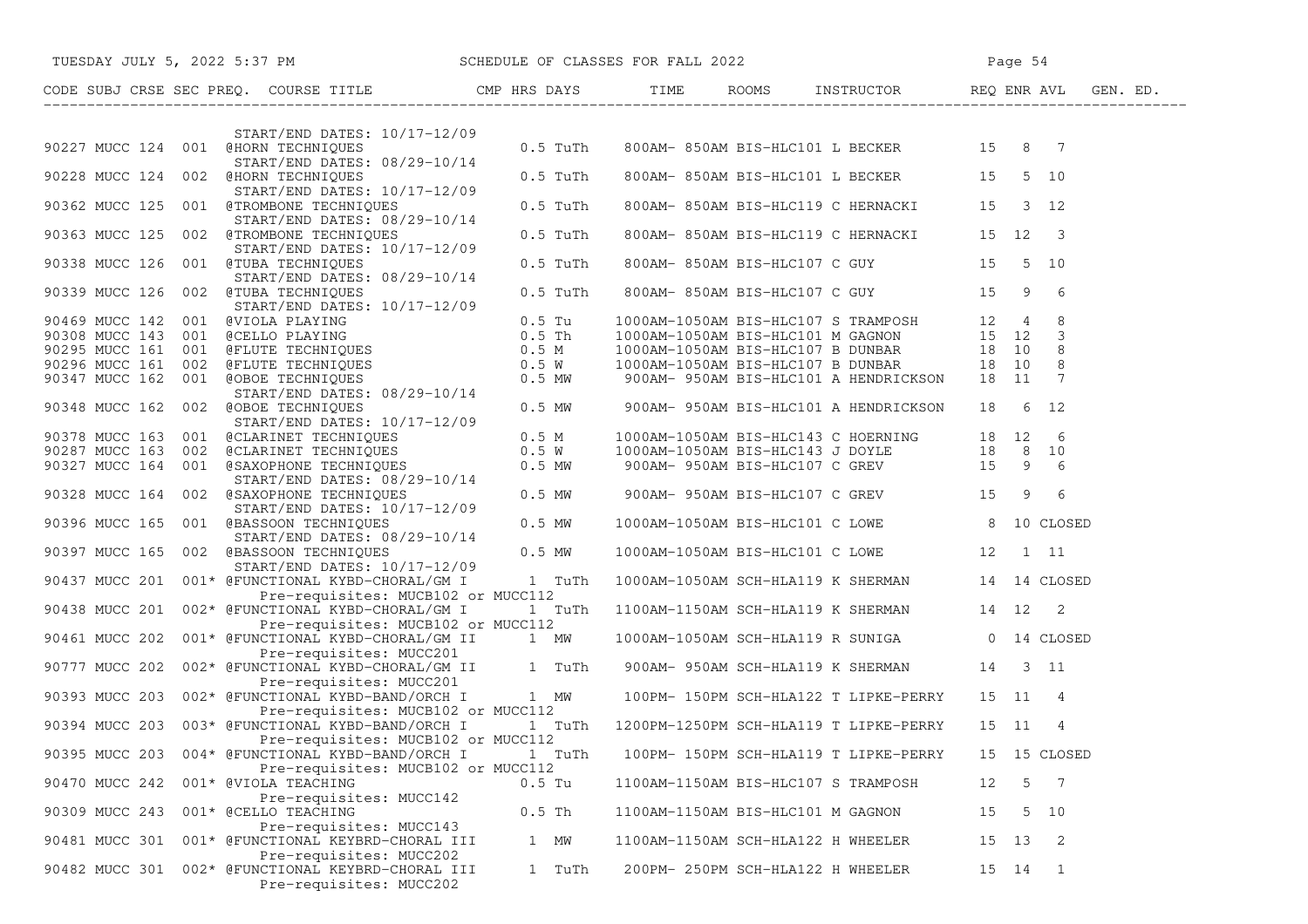| TUESDAY JULY 5, 2022 5:37 PM                                                                 | SCHEDULE OF CLASSES FOR FALL 2022                                                             | Page 55                                                 |
|----------------------------------------------------------------------------------------------|-----------------------------------------------------------------------------------------------|---------------------------------------------------------|
| CODE SUBJ CRSE SEC PREO.<br>COURSE TITLE                                                     | ROOMS<br>CMP HRS DAYS<br>TIME                                                                 | REO ENR AVL<br>INSTRUCTOR<br>GEN. ED.                   |
| 90483 MUCC 302<br>001* @FUNCTIONAL KEYBOARD-CHORAL IV<br>Pre-requisites: MUCC301             | 1000AM-1050AM SCH-HLA122 H WHEELER<br>1 MW                                                    | 9 6<br>1.5                                              |
| 90422 MUCC 330 001<br>@PERCUSSION TECH<br>90415 MUCC 340<br>001* @BAND TECHNIQUES            | 1100AM-1150AM BIS-HLC119 J PETERCSAK<br>1 MW<br>$1 \quad F$<br>800AM-850AM BIS-HLC119 P MCCOY | 21 CLOSED<br>20<br>27 CLOSED<br>25                      |
| Pre-requisites: MUCE306<br>90307 MUCC 341 001* @CHORAL TECHNIQUES<br>Pre-requisites: MUCE306 | 800AM-850AM BIS-HLC107 J FRANCOM<br>1 M                                                       | 25 CLOSED<br>$\Omega$                                   |
| 90260 MUCC 342 001* @ORCHESTRA TECHNIQUES<br>Pre-requisites: MUCE306 or MUCE306              | 1 W<br>800AM-850AM BIS-HLC143 R DOCKER                                                        | 25 CLOSED<br>25                                         |
| 002* @ORCHESTRA TECHNIQUES<br>90261 MUCC 342<br>Pre-requisites: MUCE306 or MUCE306           | 800AM-850AM BIS-HLC143 R DOCKER<br>$1 \quad F$                                                | 25 24<br>$\sqrt{1}$                                     |
| @VOCAL TECHNIOUES I<br>90369 MUCC 350<br>001<br>@VOCAL TECHNIOUES I<br>002<br>90370 MUCC 350 | 200PM- 250PM BIS-HLC303 C SIERRA<br>1 MW<br>TuTh<br>100PM- 150PM BIS-HLC303 S GROTH           | 12 <sup>°</sup><br>$\overline{\mathbf{3}}$<br>15 CLOSED |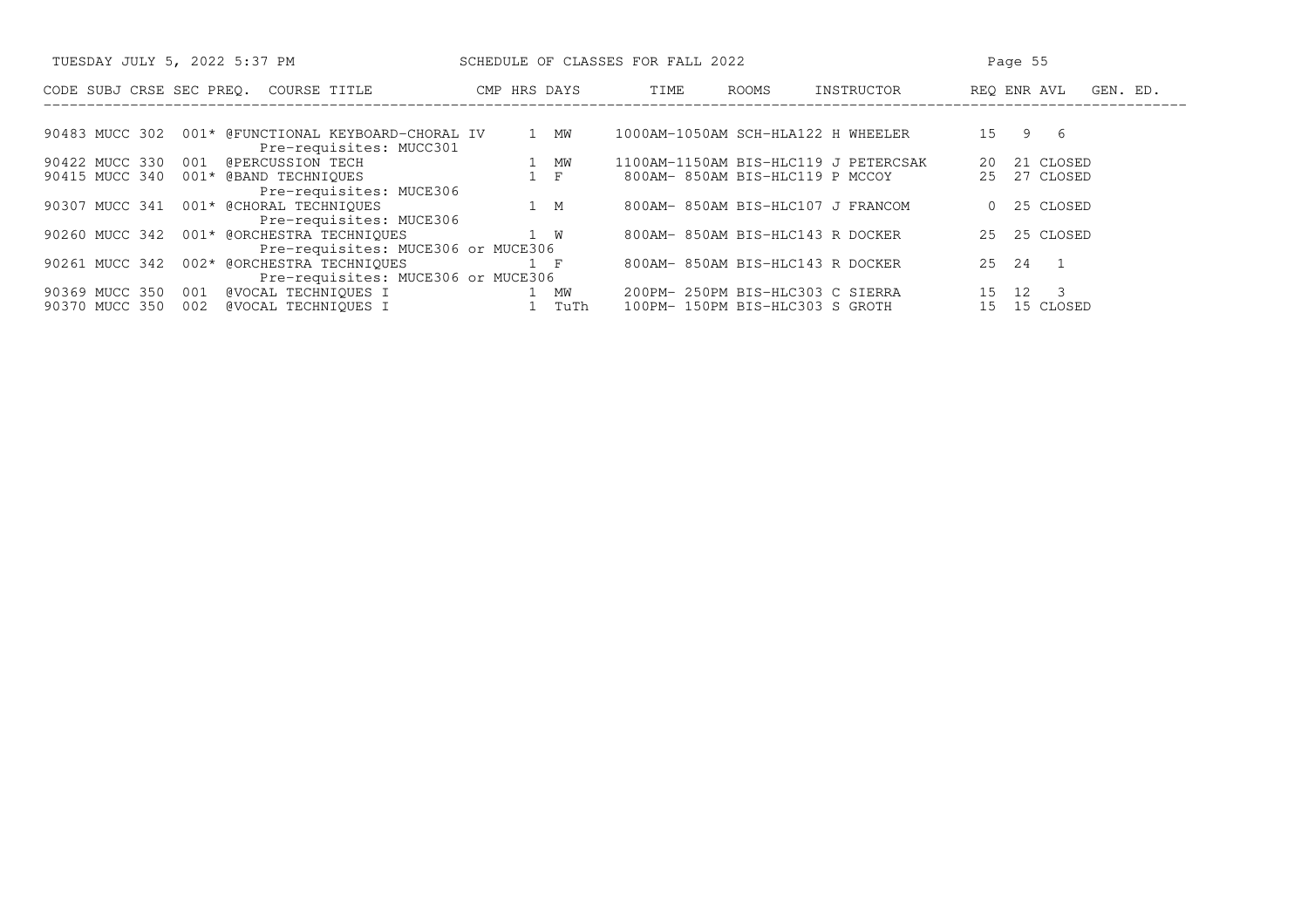| TUESDAY JULY 5, 2022 5:37 PM SCHEDULE OF CLASSES FOR FALL 2022<br>CODE SUBJ CRSE SEC PREQ. COURSE TITLE CMP HRS DAYS TIME ROOMS INSTRUCTOR REQ ENR AVL GEN. ED.                                                                                                                              |                   |     |     |                                              |          |           |    |  |  |
|----------------------------------------------------------------------------------------------------------------------------------------------------------------------------------------------------------------------------------------------------------------------------------------------|-------------------|-----|-----|----------------------------------------------|----------|-----------|----|--|--|
| MUSIC PERFORMANCE DEPARTMENT========================MUSIC PERFORMANCE DEPARTMENT====================== MUSIC PERFORMANCE DEPARTMENT                                                                                                                                                          |                   |     |     |                                              |          |           |    |  |  |
|                                                                                                                                                                                                                                                                                              |                   |     |     |                                              |          |           |    |  |  |
|                                                                                                                                                                                                                                                                                              |                   |     |     |                                              |          |           | АE |  |  |
|                                                                                                                                                                                                                                                                                              |                   |     |     |                                              |          |           | АE |  |  |
|                                                                                                                                                                                                                                                                                              |                   |     |     |                                              |          |           | AЕ |  |  |
|                                                                                                                                                                                                                                                                                              |                   |     |     |                                              |          |           | AE |  |  |
|                                                                                                                                                                                                                                                                                              |                   |     |     |                                              |          |           | AЕ |  |  |
|                                                                                                                                                                                                                                                                                              |                   |     |     |                                              |          |           | AЕ |  |  |
|                                                                                                                                                                                                                                                                                              |                   |     |     |                                              |          |           |    |  |  |
|                                                                                                                                                                                                                                                                                              |                   |     |     |                                              |          |           |    |  |  |
| 90173 MUAP 356 001 @HOSMER CHOIR 0.5 MWF                                                                                                                                                                                                                                                     |                   |     |     | 200PM- 250PM BIS-HLC143 J FRANCOM 100 37 63  |          |           | AЕ |  |  |
| NOTE: Co-registration in MUAP 350 required.                                                                                                                                                                                                                                                  |                   |     |     |                                              |          |           |    |  |  |
| 90516 MUAP 357 001 @ECLECTIC ENSEMBLE 0.5 MWF                                                                                                                                                                                                                                                |                   |     |     | 200PM- 250PM BIS-HLC107 N KLYKKEN 40 27 13   |          |           | AЕ |  |  |
| NOTE: Co-registration in MUAP 350 required.                                                                                                                                                                                                                                                  |                   |     |     |                                              |          |           |    |  |  |
| 90174 MUAP 358 001 @CRANE CONCERT CHOIR 0.5 TuTh                                                                                                                                                                                                                                             |                   |     |     | 1230PM- 145PM BIS-HLC143 N KLYKKEN 100 56 44 |          |           | AЕ |  |  |
|                                                                                                                                                                                                                                                                                              |                   |     |     |                                              |          |           |    |  |  |
|                                                                                                                                                                                                                                                                                              |                   |     |     |                                              |          |           |    |  |  |
|                                                                                                                                                                                                                                                                                              |                   |     |     |                                              |          |           |    |  |  |
|                                                                                                                                                                                                                                                                                              |                   |     |     |                                              |          |           |    |  |  |
|                                                                                                                                                                                                                                                                                              |                   |     |     |                                              |          |           |    |  |  |
|                                                                                                                                                                                                                                                                                              |                   |     |     |                                              |          |           |    |  |  |
|                                                                                                                                                                                                                                                                                              |                   |     |     |                                              |          |           |    |  |  |
|                                                                                                                                                                                                                                                                                              |                   |     |     |                                              |          |           |    |  |  |
|                                                                                                                                                                                                                                                                                              |                   |     |     |                                              |          |           |    |  |  |
|                                                                                                                                                                                                                                                                                              |                   |     |     |                                              |          |           |    |  |  |
|                                                                                                                                                                                                                                                                                              |                   |     |     |                                              |          |           |    |  |  |
|                                                                                                                                                                                                                                                                                              |                   |     |     |                                              |          |           |    |  |  |
|                                                                                                                                                                                                                                                                                              |                   |     |     |                                              |          |           |    |  |  |
|                                                                                                                                                                                                                                                                                              |                   |     |     |                                              |          |           |    |  |  |
|                                                                                                                                                                                                                                                                                              |                   |     |     |                                              |          |           |    |  |  |
|                                                                                                                                                                                                                                                                                              |                   |     |     |                                              |          |           |    |  |  |
|                                                                                                                                                                                                                                                                                              |                   |     |     |                                              |          |           |    |  |  |
|                                                                                                                                                                                                                                                                                              |                   |     |     |                                              |          |           |    |  |  |
|                                                                                                                                                                                                                                                                                              |                   |     |     |                                              |          |           |    |  |  |
|                                                                                                                                                                                                                                                                                              |                   |     |     |                                              |          |           |    |  |  |
|                                                                                                                                                                                                                                                                                              |                   |     |     |                                              |          |           |    |  |  |
|                                                                                                                                                                                                                                                                                              |                   |     |     |                                              |          |           |    |  |  |
|                                                                                                                                                                                                                                                                                              |                   |     |     |                                              |          |           |    |  |  |
|                                                                                                                                                                                                                                                                                              |                   |     |     |                                              |          |           |    |  |  |
|                                                                                                                                                                                                                                                                                              |                   |     |     |                                              |          |           |    |  |  |
|                                                                                                                                                                                                                                                                                              |                   |     |     |                                              |          |           |    |  |  |
|                                                                                                                                                                                                                                                                                              |                   |     |     |                                              |          |           |    |  |  |
|                                                                                                                                                                                                                                                                                              |                   |     |     |                                              |          |           |    |  |  |
| 90174 MUAR 358 001 GCAANE CONCRETE CHAR 30 C-5 COMPLETE (1200PM-1245PM MIS-HIGH4) NICHORAL 1000 56 44<br>190175 MUAR 350 GOIL COMMAR SCHEMESTRA 10 MUAP 350 Propiler).<br>19075 MUAR 350 GOIL COMMAR SCHEMESTRA NORTHOLOGICAL 1000P<br>90193 MUAP 380<br>001<br><b>@CRANE FLUTE ENSEMBLE</b> | 1<br>Th           |     |     | 600PM- 720PM BIS-HLC107 B DUNBAR             | 40<br>13 | 27        | AЕ |  |  |
| 90713 MUAP 382<br>001<br>@WOODWIND QUINTETS                                                                                                                                                                                                                                                  | 1                 | TBA | TBA | TBA C LOWE                                   | 5<br>5   | CLOSED AE |    |  |  |
| 90194 MUAP 383<br>001<br>@CLARINET CHOIR                                                                                                                                                                                                                                                     | F<br>1            |     |     | 430PM- 550PM BIS-HLC107 C HOERNING           | 2<br>60  | 58        | AЕ |  |  |
| 90195 MUAP 387<br>001<br>@CRANE SYMPHONIC BAND                                                                                                                                                                                                                                               | 1<br>TuTh         |     |     | 200PM- 350PM BIS-HLC119 B DOYLE              | 3<br>85  | 82        | AЕ |  |  |
| 90196 MUAP 388<br>001<br><b>@CRANE CONCERT BAND</b>                                                                                                                                                                                                                                          | МW<br>1           |     |     | 400PM- 550PM BIS-HLC143 W LAKE               | 3<br>85  | 82        | AЕ |  |  |
| 90197 MUAP 391<br>001<br>@CONTEMPORARY MUSIC ENSEMBLE                                                                                                                                                                                                                                        | Th<br>1           |     |     | 600PM- 720PM BIS-HLC119 T SULLIVAN           | 8<br>45  | 37        | AE |  |  |
| 90198 MUAP 392<br>001<br>@JAZZ BAND                                                                                                                                                                                                                                                          | MWF<br>1          |     |     | 100PM- 150PM BIS-HLC123 M DUDLEY             | 2<br>20  | 18        | АE |  |  |
| 90199 MUAP 393<br>001<br>@GIROUX HONORS JAZZ COMBO                                                                                                                                                                                                                                           | $\mathbf{1}$<br>F |     |     | 200PM- 250PM BIS-HLC123 M DUDLEY             | 2<br>5   | 3         | АE |  |  |
| 90200 MUAP 393<br>002<br>@SMALL JAZZ GROUP                                                                                                                                                                                                                                                   | $\mathbf{1}$      | TBA | TBA | TBA D DESHLER                                | 15<br>3  | 12        | AЕ |  |  |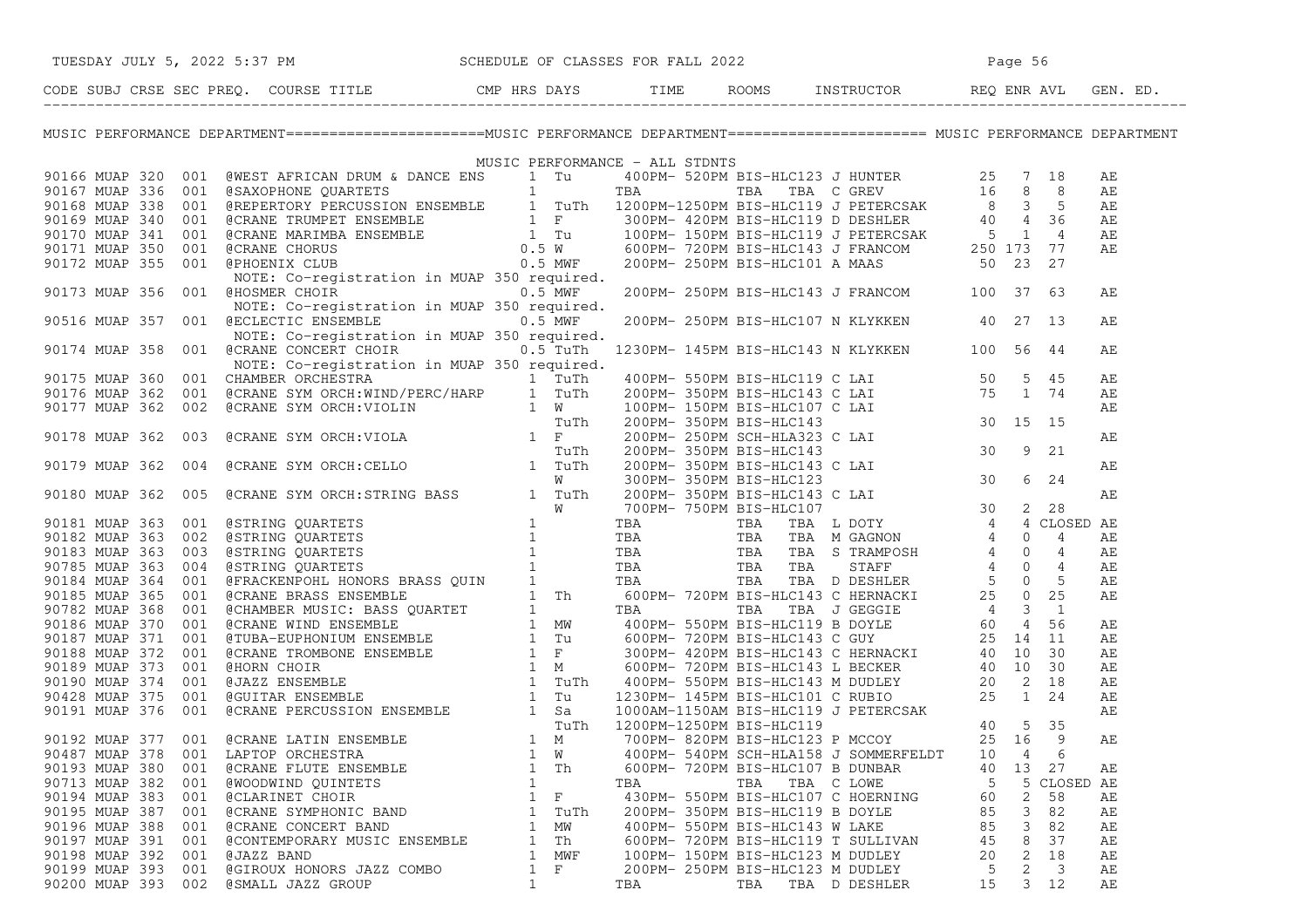| 962213 MOAP 394 0011 SOFRA RANDEMIR 4 PRODUCTION 1 MTUNTA 400PM- SHOPN INC-IILCIUD A RYZBOLDE 1972<br>197213 MOAP 395 0012 SCELLO ENVERGINE (FRAME 325 ROMAN 1974) -1 or boxes, 1974)<br>197215 MOAP 395 0012 SCELLO ENVERGINE (FRA  |           |                                     | AЕ              |
|--------------------------------------------------------------------------------------------------------------------------------------------------------------------------------------------------------------------------------------|-----------|-------------------------------------|-----------------|
|                                                                                                                                                                                                                                      |           |                                     | АE              |
|                                                                                                                                                                                                                                      |           |                                     | АE              |
|                                                                                                                                                                                                                                      |           |                                     | AЕ              |
|                                                                                                                                                                                                                                      |           |                                     |                 |
|                                                                                                                                                                                                                                      |           |                                     |                 |
|                                                                                                                                                                                                                                      |           |                                     |                 |
|                                                                                                                                                                                                                                      |           |                                     |                 |
|                                                                                                                                                                                                                                      |           |                                     |                 |
|                                                                                                                                                                                                                                      |           |                                     |                 |
|                                                                                                                                                                                                                                      |           |                                     |                 |
|                                                                                                                                                                                                                                      |           |                                     |                 |
|                                                                                                                                                                                                                                      |           |                                     |                 |
|                                                                                                                                                                                                                                      |           |                                     |                 |
|                                                                                                                                                                                                                                      |           |                                     |                 |
|                                                                                                                                                                                                                                      |           |                                     |                 |
|                                                                                                                                                                                                                                      |           |                                     |                 |
|                                                                                                                                                                                                                                      |           |                                     |                 |
|                                                                                                                                                                                                                                      |           |                                     |                 |
|                                                                                                                                                                                                                                      |           |                                     |                 |
|                                                                                                                                                                                                                                      |           |                                     |                 |
|                                                                                                                                                                                                                                      |           |                                     |                 |
|                                                                                                                                                                                                                                      |           |                                     |                 |
|                                                                                                                                                                                                                                      |           |                                     |                 |
|                                                                                                                                                                                                                                      |           |                                     |                 |
|                                                                                                                                                                                                                                      |           |                                     |                 |
|                                                                                                                                                                                                                                      |           |                                     |                 |
|                                                                                                                                                                                                                                      |           |                                     |                 |
|                                                                                                                                                                                                                                      |           |                                     |                 |
|                                                                                                                                                                                                                                      |           |                                     |                 |
| MUSIC PERFORMANCE - CRANE<br>90416 MUCP 131 001 @INTRODUCTION TO DICTION 2 TUTh 100PM-150PM BIS-HLC318 L SULLIVAN 15 8 7<br>90417 MUCP 131 002 @INTRODUCTION TO DICTION 2 TUTh 300PM-350PM BIS-HLC323 K MILLER 15 11 4<br>90279 MUCP |           |                                     |                 |
|                                                                                                                                                                                                                                      |           |                                     |                 |
|                                                                                                                                                                                                                                      |           |                                     |                 |
|                                                                                                                                                                                                                                      |           |                                     |                 |
|                                                                                                                                                                                                                                      |           |                                     |                 |
|                                                                                                                                                                                                                                      |           |                                     |                 |
|                                                                                                                                                                                                                                      |           |                                     |                 |
|                                                                                                                                                                                                                                      |           |                                     |                 |
| 90281 MUCP 209 003* @CONDUCTING I<br>90281 MUCP 209 003* @CONDUCTING I<br>90282 MUCP 209 004* @CONDUCTING I TUTH 900AM- 850AM BIS-HLC123 N KLYKKEN 12 13 CLOSED AE<br>90283 MUCP 209 005* @CONDUCTING I TUTH 900AM- 950AM BIS-HLC123 |           |                                     |                 |
|                                                                                                                                                                                                                                      |           |                                     |                 |
|                                                                                                                                                                                                                                      |           |                                     |                 |
|                                                                                                                                                                                                                                      |           |                                     |                 |
| Pre-requisites: MUCB103 or MUCT103                                                                                                                                                                                                   |           |                                     |                 |
| 90284 MUCP 209<br>006* @CONDUCTING I                                                                                                                                                                                                 | 1 TuTh    | 1000AM-1050AM BIS-HLC119 W LAKE     | 12 13 CLOSED AE |
| Pre-requisites: MUCB103 or MUCT103                                                                                                                                                                                                   |           |                                     |                 |
| 90285 MUCP 209<br>007* @CONDUCTING I                                                                                                                                                                                                 | 1 TuTh    | 1100AM-1150AM BIS-HLC123 B DOYLE    | 12 13 CLOSED AE |
| Pre-requisites: MUCB103 or MUCT103                                                                                                                                                                                                   |           |                                     |                 |
|                                                                                                                                                                                                                                      |           |                                     | 15 15 CLOSED    |
| 90407 MUCP 235<br>001* @FRENCH DICTION                                                                                                                                                                                               | 2 TuTh    | 200PM- 250PM BIS-HLC323 D MASSELL   |                 |
| Pre-requisites: MUCP131                                                                                                                                                                                                              |           |                                     |                 |
| 001 @PERFORM PRACT FOR SINGERS I<br>90306 MUCP 303                                                                                                                                                                                   | MWF<br>3. | 1100AM-1150AM BIS-HLC101 A EVERSOLE | 15<br>8<br>7    |
| 90286 MUCP 311 001* @CONDUCTING III                                                                                                                                                                                                  | 2 MW      | 1100AM-1150AM BIS-HLC107 B DOYLE    | 8<br>16<br>8    |
| Pre-requisites: MUCP309                                                                                                                                                                                                              |           |                                     |                 |
| 90398 MUCP 322 001 @INSTRUMENTAL REP & PEDAGOGY I                                                                                                                                                                                    | 2         | TBA<br>TBA TBA C LOWE               | 2<br>5<br>3     |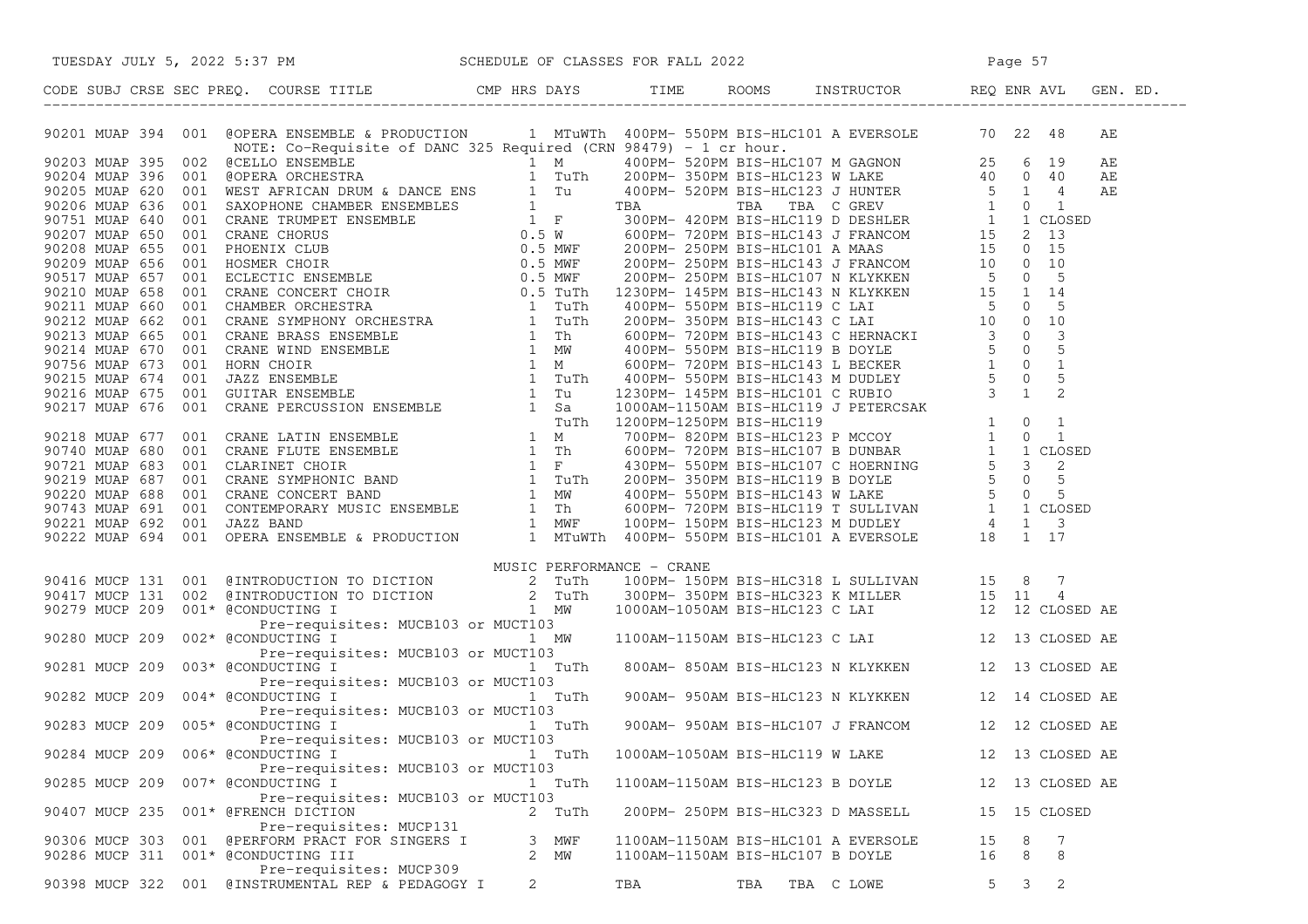|                       | TUESDAY JULY 5, 2022 5:37 PM SCHEDULE OF CLASSES FOR FALL 2022                                                                                                                                                                |              |     |     |           |                   |    |                   |  |
|-----------------------|-------------------------------------------------------------------------------------------------------------------------------------------------------------------------------------------------------------------------------|--------------|-----|-----|-----------|-------------------|----|-------------------|--|
|                       | CODE SUBJ CRSE SEC PREQ. COURSE TITLE THE ROOMS INSTRUCTOR REQ ENR AVL GEN. ED.                                                                                                                                               |              |     |     |           |                   |    |                   |  |
|                       | com ano com ano mesos reno com a residente de para porte de a para de a reno de a reno de a reno de a reno de a reno de a reno de a reno de a reno de a reno de a reno de a reno de a reno de a reno de a reno de a reno de a |              |     |     |           |                   |    |                   |  |
|                       |                                                                                                                                                                                                                               |              |     |     |           |                   |    |                   |  |
|                       |                                                                                                                                                                                                                               |              |     |     |           |                   |    |                   |  |
|                       |                                                                                                                                                                                                                               |              |     |     |           |                   |    |                   |  |
|                       |                                                                                                                                                                                                                               |              |     |     |           |                   |    |                   |  |
|                       |                                                                                                                                                                                                                               |              |     |     |           |                   |    |                   |  |
|                       |                                                                                                                                                                                                                               |              |     |     |           |                   |    |                   |  |
|                       |                                                                                                                                                                                                                               |              |     |     |           |                   |    |                   |  |
|                       |                                                                                                                                                                                                                               |              |     |     |           |                   |    |                   |  |
|                       |                                                                                                                                                                                                                               |              |     |     |           |                   |    |                   |  |
|                       |                                                                                                                                                                                                                               |              |     |     |           |                   |    |                   |  |
|                       |                                                                                                                                                                                                                               |              |     |     |           |                   |    |                   |  |
|                       |                                                                                                                                                                                                                               |              |     |     |           |                   |    |                   |  |
|                       |                                                                                                                                                                                                                               |              |     |     |           |                   |    |                   |  |
|                       |                                                                                                                                                                                                                               |              |     |     |           |                   |    |                   |  |
|                       |                                                                                                                                                                                                                               |              |     |     |           |                   |    |                   |  |
|                       |                                                                                                                                                                                                                               |              |     |     |           |                   |    |                   |  |
|                       |                                                                                                                                                                                                                               |              |     |     |           |                   |    |                   |  |
|                       |                                                                                                                                                                                                                               |              |     |     |           |                   |    |                   |  |
|                       |                                                                                                                                                                                                                               |              |     |     |           |                   |    |                   |  |
|                       |                                                                                                                                                                                                                               |              |     |     |           |                   |    |                   |  |
|                       |                                                                                                                                                                                                                               |              |     |     |           |                   |    |                   |  |
|                       |                                                                                                                                                                                                                               |              |     |     |           |                   |    |                   |  |
|                       |                                                                                                                                                                                                                               |              |     |     |           |                   |    |                   |  |
|                       |                                                                                                                                                                                                                               |              |     |     |           |                   |    |                   |  |
|                       |                                                                                                                                                                                                                               |              |     |     |           |                   |    |                   |  |
|                       |                                                                                                                                                                                                                               |              |     |     |           |                   |    |                   |  |
|                       |                                                                                                                                                                                                                               |              |     |     |           |                   |    |                   |  |
|                       |                                                                                                                                                                                                                               |              |     |     |           |                   |    |                   |  |
|                       |                                                                                                                                                                                                                               |              |     |     |           |                   |    |                   |  |
|                       |                                                                                                                                                                                                                               |              |     |     |           |                   |    |                   |  |
|                       |                                                                                                                                                                                                                               |              |     |     |           |                   |    |                   |  |
|                       |                                                                                                                                                                                                                               |              |     |     |           |                   |    |                   |  |
|                       |                                                                                                                                                                                                                               |              |     |     |           |                   |    |                   |  |
|                       |                                                                                                                                                                                                                               |              |     |     |           |                   |    |                   |  |
|                       |                                                                                                                                                                                                                               |              |     |     |           |                   |    |                   |  |
|                       |                                                                                                                                                                                                                               |              |     |     |           |                   |    |                   |  |
|                       |                                                                                                                                                                                                                               |              |     |     |           |                   |    |                   |  |
|                       |                                                                                                                                                                                                                               |              |     |     |           |                   |    |                   |  |
|                       |                                                                                                                                                                                                                               |              |     |     |           |                   |    |                   |  |
|                       |                                                                                                                                                                                                                               |              |     |     |           |                   |    |                   |  |
|                       |                                                                                                                                                                                                                               |              |     |     |           |                   |    |                   |  |
| 90355 MUCP 405<br>001 | @TCHG INSTRUMENTS TO NON-MAJOR                                                                                                                                                                                                | 1            | TBA | TBA |           | TBA A HENDRICKSON | 30 | 0<br>30           |  |
| 90356 MUCP 405<br>002 | @TCHG INSTRUMENTS TO NON-MAJOR                                                                                                                                                                                                | 2            | TBA | TBA |           | TBA A HENDRICKSON | 30 | 30<br>0           |  |
| 90467 MUCP 418<br>001 | @VOCAL COACHING                                                                                                                                                                                                               | $\mathbf{1}$ | TBA | TBA |           | TBA B TJOSVOLD    | 10 | 0<br>10           |  |
| 90401 MUCP 499<br>001 | @SENIOR RECITAL PERFORMANCE                                                                                                                                                                                                   | $\mathbf{1}$ | TBA | TBA | TBA       | C LOWE            | 10 | 10<br>0           |  |
| 90312 MUCP 499<br>002 | @SENIOR RECITAL PERFORMANCE                                                                                                                                                                                                   | $\mathbf{1}$ | TBA | TBA |           | TBA M GAGNON      | 10 | 10<br>0           |  |
| 90290 MUCP 499<br>003 | @SENIOR RECITAL PERFORMANCE                                                                                                                                                                                                   | 1            | TBA | TBA | TBA       | J DOYLE           | 10 | 10<br>0           |  |
| 90381 MUCP 499<br>004 | @SENIOR RECITAL PERFORMANCE                                                                                                                                                                                                   | 1            | TBA | TBA |           | TBA C HOERNING    | 10 | 7<br>3            |  |
| 90342 MUCP 499<br>005 | @SENIOR RECITAL PERFORMANCE                                                                                                                                                                                                   | 1            | TBA | TBA | TBA C GUY |                   | 10 | 9<br>1            |  |
| 90299 MUCP 499<br>006 | @SENIOR RECITAL PERFORMANCE                                                                                                                                                                                                   | $\mathbf{1}$ | TBA | TBA |           | TBA B DUNBAR      | 10 | $\mathbf{1}$<br>9 |  |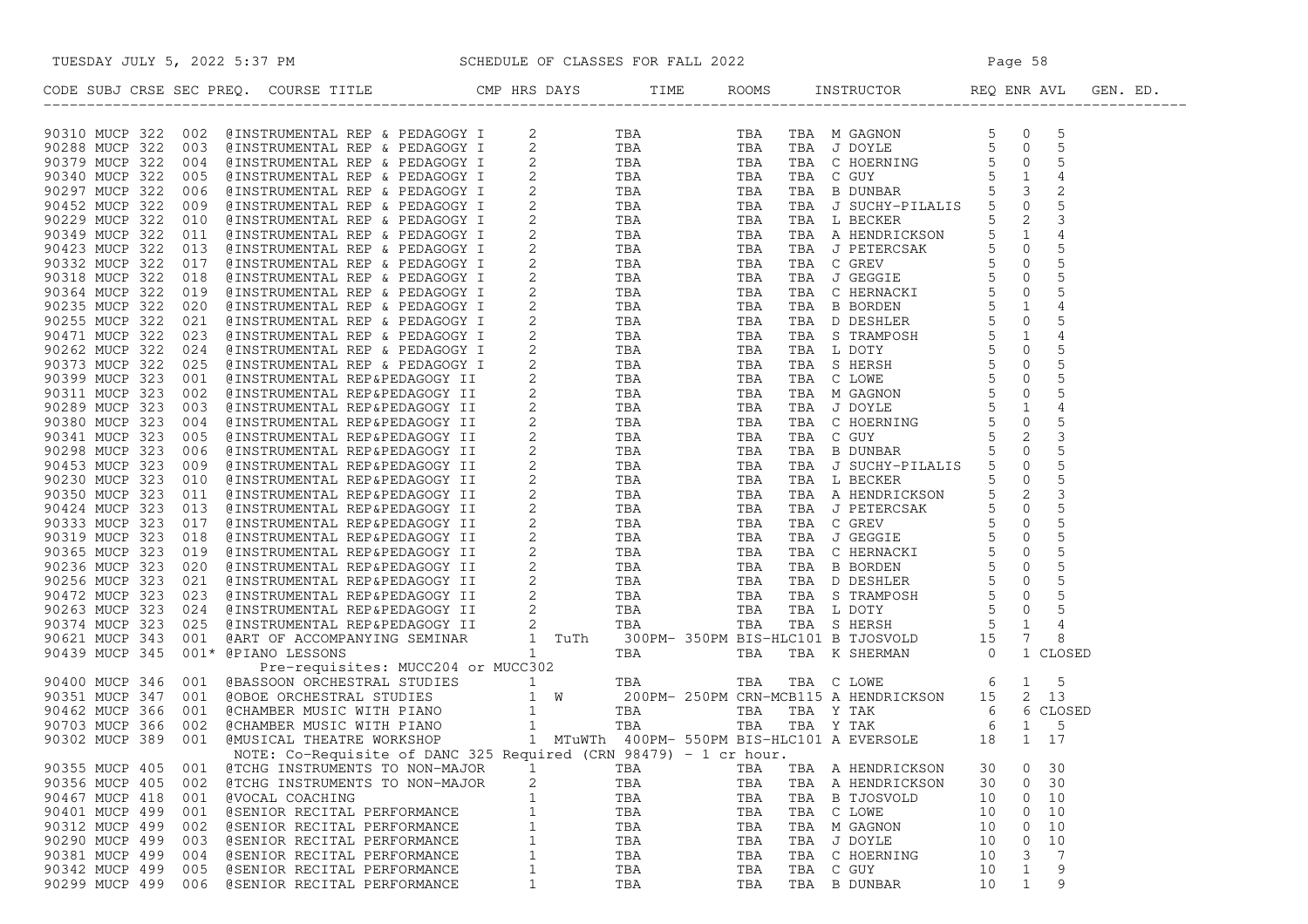| TUESDAY JULY 5, 2022 5:37 PM                                                                                                                                                                                                                                                                                                                                                 |       |     |                                 | M SCHEDULE OF CLASSES FOR FALL 2022<br>Page 59 |                    |  |
|------------------------------------------------------------------------------------------------------------------------------------------------------------------------------------------------------------------------------------------------------------------------------------------------------------------------------------------------------------------------------|-------|-----|---------------------------------|------------------------------------------------|--------------------|--|
| CODE SUBJ CRSE SEC PREQ. COURSE TITLE THE ROOMS INSTRUCTOR REQ ENR AVL GEN. ED.                                                                                                                                                                                                                                                                                              |       |     |                                 |                                                |                    |  |
| $\begin{array}{cccccc} 90433&\text{MCC} & 499&007& 49874708&\text{ReCT73A} & \text{PEPTORANANCE} & 1 & 79A & \text{TBA} & \text{TBA} & \text{TPBA} & \text{TPBA} & \text{TPAB} & \text{SPABT} & \text{TPAB} & \text{SPABT} & \text{CPABT} \\ 90429&\text{MUCP} & 499&009& 48584708&\text{ReCT73A} & \text{PEFCRABANICE} & 1 & 79A & \text{TPBA} & \text{TRA} & \text{TRB} &$ |       |     |                                 |                                                |                    |  |
|                                                                                                                                                                                                                                                                                                                                                                              |       |     |                                 |                                                |                    |  |
|                                                                                                                                                                                                                                                                                                                                                                              |       |     |                                 |                                                |                    |  |
|                                                                                                                                                                                                                                                                                                                                                                              |       |     |                                 |                                                |                    |  |
|                                                                                                                                                                                                                                                                                                                                                                              |       |     |                                 |                                                |                    |  |
|                                                                                                                                                                                                                                                                                                                                                                              |       |     |                                 |                                                |                    |  |
|                                                                                                                                                                                                                                                                                                                                                                              |       |     |                                 |                                                |                    |  |
|                                                                                                                                                                                                                                                                                                                                                                              |       |     |                                 |                                                |                    |  |
|                                                                                                                                                                                                                                                                                                                                                                              |       |     |                                 |                                                |                    |  |
|                                                                                                                                                                                                                                                                                                                                                                              |       |     |                                 |                                                |                    |  |
|                                                                                                                                                                                                                                                                                                                                                                              |       |     |                                 |                                                |                    |  |
|                                                                                                                                                                                                                                                                                                                                                                              |       |     |                                 |                                                |                    |  |
|                                                                                                                                                                                                                                                                                                                                                                              |       |     |                                 |                                                |                    |  |
|                                                                                                                                                                                                                                                                                                                                                                              |       |     |                                 |                                                |                    |  |
|                                                                                                                                                                                                                                                                                                                                                                              |       |     |                                 |                                                |                    |  |
|                                                                                                                                                                                                                                                                                                                                                                              |       |     |                                 |                                                |                    |  |
|                                                                                                                                                                                                                                                                                                                                                                              |       |     |                                 |                                                |                    |  |
|                                                                                                                                                                                                                                                                                                                                                                              |       |     |                                 |                                                |                    |  |
|                                                                                                                                                                                                                                                                                                                                                                              |       |     |                                 |                                                |                    |  |
|                                                                                                                                                                                                                                                                                                                                                                              |       |     |                                 |                                                |                    |  |
|                                                                                                                                                                                                                                                                                                                                                                              |       |     |                                 |                                                |                    |  |
|                                                                                                                                                                                                                                                                                                                                                                              |       |     |                                 |                                                |                    |  |
|                                                                                                                                                                                                                                                                                                                                                                              |       |     |                                 |                                                |                    |  |
|                                                                                                                                                                                                                                                                                                                                                                              |       |     |                                 |                                                |                    |  |
| MUSIC STUDIO - CRANE STUDENTS                                                                                                                                                                                                                                                                                                                                                |       |     |                                 |                                                |                    |  |
|                                                                                                                                                                                                                                                                                                                                                                              |       |     |                                 |                                                |                    |  |
|                                                                                                                                                                                                                                                                                                                                                                              |       |     |                                 |                                                |                    |  |
|                                                                                                                                                                                                                                                                                                                                                                              |       |     |                                 |                                                |                    |  |
|                                                                                                                                                                                                                                                                                                                                                                              |       |     |                                 |                                                |                    |  |
| 90265 MUCS 210 024 @SECONDARY VIOLIN LESSONS                                                                                                                                                                                                                                                                                                                                 | 1 M   |     | 100PM- 150PM BIS-HLC107 L DOTY  |                                                | 1 CLOSED<br>0      |  |
| 90405 MUCS 210<br>035<br>@SECONDARY ORGAN LESSONS                                                                                                                                                                                                                                                                                                                            | 1     | TBA | TBA                             | TBA M MARTIN-ATWOOD                            | 0<br>2 CLOSED      |  |
| 90421 MUCS 320 001<br><b>@MUS THTR MINOR VOICE STUDIO</b>                                                                                                                                                                                                                                                                                                                    | 1     | TBA | TBA                             | TBA<br>STAFF                                   | 5<br>3<br>2        |  |
| 90403 MUCS 420 001 @BASSOON                                                                                                                                                                                                                                                                                                                                                  | 2 W   |     | 200PM- 250PM BIS-HLC224 C LOWE  |                                                | 24<br>$2 \quad 22$ |  |
| NOTE: Applied Music Course Fee assessed by Crane School of Music                                                                                                                                                                                                                                                                                                             |       |     |                                 |                                                |                    |  |
| 90314 MUCS 420<br>002<br><b>@CELLO</b><br>NOTE: Applied Music Course Fee assessed by Crane School of Music                                                                                                                                                                                                                                                                   | 2 M   |     |                                 | 200PM- 250PM BIS-HLC123 M GAGNON               | 9 15<br>24         |  |
| 90291 MUCS 420<br>003<br>@CLARINET<br>NOTE: Applied Music Course Fee assessed by Crane School of Music                                                                                                                                                                                                                                                                       | $2$ F |     | 200PM- 250PM BIS-HLC224 J DOYLE |                                                | 9 15<br>24         |  |
| 90382 MUCS 420<br>004 @CLARINET                                                                                                                                                                                                                                                                                                                                              | $2$ F |     |                                 | 200PM- 250PM BIS-HLC119 C HOERNING             | 24 12 12           |  |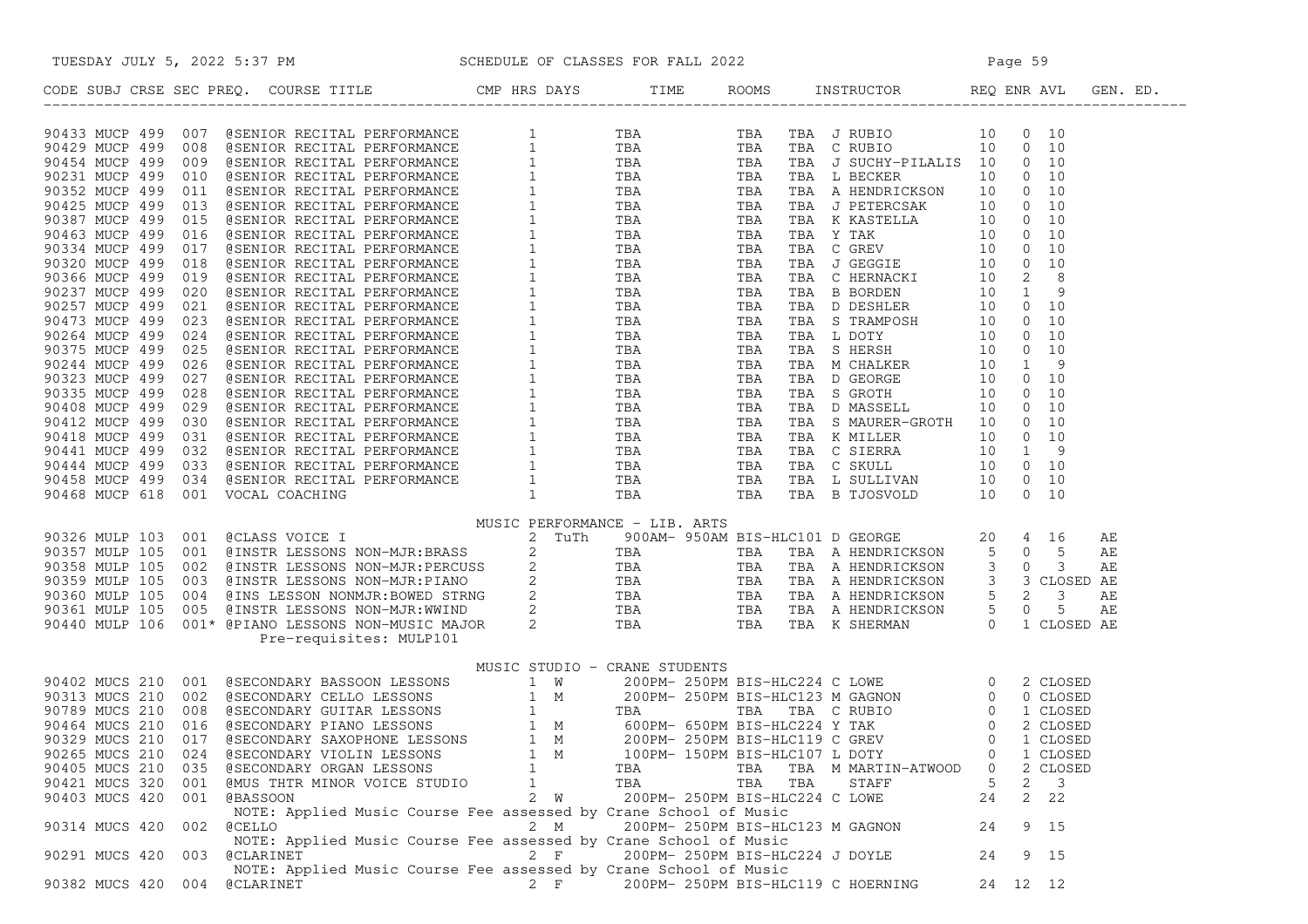| TUESDAY JULY 5, 2022 5:37 PM SCHEDULE OF CLASSES FOR FALL 2022                                                                                                                                                                         |     |                                                                                                                                                                                                                     | Page 60  |      |  |
|----------------------------------------------------------------------------------------------------------------------------------------------------------------------------------------------------------------------------------------|-----|---------------------------------------------------------------------------------------------------------------------------------------------------------------------------------------------------------------------|----------|------|--|
| CODE SUBJ CRSE SEC PREQ. COURSE TITLE CMP HRS DAYS TIME ROOMS INSTRUCTOR REQ ENR AVL GEN. ED.                                                                                                                                          |     |                                                                                                                                                                                                                     |          |      |  |
| 90343 MUCS 420 005 @EUPHONIUM 2 W 300PM-350PM BIS-HLC143 C GUY 24 3 21                                                                                                                                                                 |     | NOTE: Applied Music Course Fee assessed by Crane School of Music                                                                                                                                                    |          |      |  |
| 90300 MUCS 420 006 @FLUTE                                                                                                                                                                                                              |     | NOTE: Applied Music Course Fee assessed by Crane School of Music<br>$2 W$ 200PM-250PM BIS-HLC119 B DUNBAR 24 10 14                                                                                                  |          |      |  |
| 90434 MUCS 420 007 @FLUTE                                                                                                                                                                                                              |     | NOTE: Applied Music Course Fee assessed by Crane School of Music<br>@FLUTE               2  W     200PM- 250PM BIS-HLC119 J RUBIO       24  8 16                                                                    |          |      |  |
| 90430 MUCS 420 008 @GUITAR                                                                                                                                                                                                             |     | NOTE: Applied Music Course Fee assessed by Crane School of Music<br>GGUITAR 2 Th 100PM-150PM BIS-HLC224 C RUBIO 24 1 23<br>NOTE: Applied Music Course Fee assessed by Crane School of Music                         |          |      |  |
| 90455 MUCS 420 009 @HARP                                                                                                                                                                                                               |     | 2 Th 100PM-150PM BIS-HLC224 J SUCHY-PILALIS 24 1 23<br>NOTE: Applied Music Course Fee assessed by Crane School of Music                                                                                             |          |      |  |
| 90232 MUCS 420 010 @HORN 14 CHORO 2 W 300PM-350PM BIS-HLC101 L BECKER 24 6 18                                                                                                                                                          |     | NOTE: Applied Music Course Fee assessed by Crane School of Music                                                                                                                                                    |          |      |  |
| 90353 MUCS 420 011 @OBOE<br>90426 MUCS 420 013 @PERCUSSION 2 Th 100PM-150PM BIS-HLC119 J PETERCSAK 24 15 9                                                                                                                             |     | 2 M 200PM-250PM BIS-HLC224 A HENDRICKSON 24 3 21<br>NOTE: Applied Music Course Fee assessed by Crane School of Music                                                                                                |          |      |  |
| 90388 MUCS 420 015 @PIANO                                                                                                                                                                                                              |     | NOTE: Applied Music Course Fee assessed by Crane School of Music<br>ed Music Course ree assessed by Clane School of Husic<br>2 M 600PM-650PM BIS-HLC107 K KASTELLA 24 22                                            |          |      |  |
| 90465 MUCS 420 016 @PIANO 2 M 600PM-650PM BIS-HLC224 Y TAK 24 10 14                                                                                                                                                                    |     | NOTE: Applied Music Course Fee assessed by Crane School of Music                                                                                                                                                    |          |      |  |
| 9030 MUCS 420 016 WHERE Applied Music Course Fee assessed by Crane School of Music<br>90330 MUCS 420 017 (SAXOPHONE<br>90321 MUCS 420 018 (STRING BASS 2 M 600PM-650PM BIS-HLC119 C GREV 24 12 12<br>90321 MUCS 420 018 (STRING BASS 2 |     |                                                                                                                                                                                                                     |          |      |  |
|                                                                                                                                                                                                                                        |     |                                                                                                                                                                                                                     |          |      |  |
|                                                                                                                                                                                                                                        |     | NOTE: Applied Music Course Fee assessed by Crane School of Music                                                                                                                                                    |          |      |  |
| 90238 MUCS 420 020 @TRUMPET 2 W 300PM-350PM BIS-HLC119 B BORDEN 24 15 9<br>NOTE: Applied Music Course Fee assessed by Crane School of Music<br>90258 MUCS 420 021 @TRUMPET 20 N 300PM-350PM BIS-HLC224 D DESHLER 24 7 17               |     |                                                                                                                                                                                                                     |          |      |  |
|                                                                                                                                                                                                                                        |     | NOTE: Applied Music Course Fee assessed by Crane School of Music                                                                                                                                                    |          |      |  |
| 90344 MUCS 420 022 @TUBA<br>NOTE: Applied Music Course Fee assessed by Crane School of Music<br>90474 MUCS 420 023 @VIOLA<br>2 W 200PM-250PM BIS-HLC123 S TRAMPOSH 24 9 15                                                             |     |                                                                                                                                                                                                                     |          |      |  |
|                                                                                                                                                                                                                                        |     | NOTE: Applied Music Course Fee assessed by Crane School of Music                                                                                                                                                    |          |      |  |
| 90266 MUCS 420 024 @VIOLIN<br>MOTE: Applied Music Course Fee assessed by Crane School of Music<br>90376 MUCS 420 025 @VIOLIN<br>2 M 100PM-150PM SCH-HLA311 S HERSH 24 4 20                                                             |     |                                                                                                                                                                                                                     |          |      |  |
| 90245 MUCS 420 026 @VOICE                                                                                                                                                                                                              |     | NOTE: Applied Music Course Fee assessed by Crane School of Music<br>NOTE: Applied Music Course Fee assessed by Crane School of Music<br>@VOICE              2  M     100PM- 150PM BIS-HLC101 M CHALKER     24 15  9 |          |      |  |
| 90324 MUCS 420 027 @VOICE                                                                                                                                                                                                              |     | NOTE: Applied Music Course Fee assessed by Crane School of Music<br>$2 W$ 100PM-150PM BIS-HLC119 D GEORGE 24 10 14<br>NOTE: Applied Music Course Fee assessed by Crane School of Music                              |          |      |  |
| 90336 MUCS 420 028<br>@VOICE                                                                                                                                                                                                           | 2 W | 100PM- 150PM SNL-HLD117 S GROTH 24 16 8<br>NOTE: Applied Music Course Fee assessed by Crane School of Music                                                                                                         |          |      |  |
| 90409 MUCS 420 029<br>@VOICE                                                                                                                                                                                                           | 2 W | 100PM- 150PM BIS-HLC143 D MASSELL<br>NOTE: Applied Music Course Fee assessed by Crane School of Music                                                                                                               | 24       | 6 18 |  |
| 90413 MUCS 420 030<br>@VOICE                                                                                                                                                                                                           | 2 W | 100PM- 150PM BIS-HLC101 S MAURER-GROTH<br>NOTE: Applied Music Course Fee assessed by Crane School of Music                                                                                                          | 24       | 6 18 |  |
| 90419 MUCS 420 031<br>@VOICE                                                                                                                                                                                                           | 2 M | 100PM- 150PM BIS-HLC143 K MILLER<br>NOTE: Applied Music Course Fee assessed by Crane School of Music                                                                                                                | 24 13 11 |      |  |
| 90442 MUCS 420 032<br>@VOICE                                                                                                                                                                                                           | 2 W | 100PM- 150PM BIS-HLC224 C SIERRA<br>NOTE: Applied Music Course Fee assessed by Crane School of Music                                                                                                                | 24 10 14 |      |  |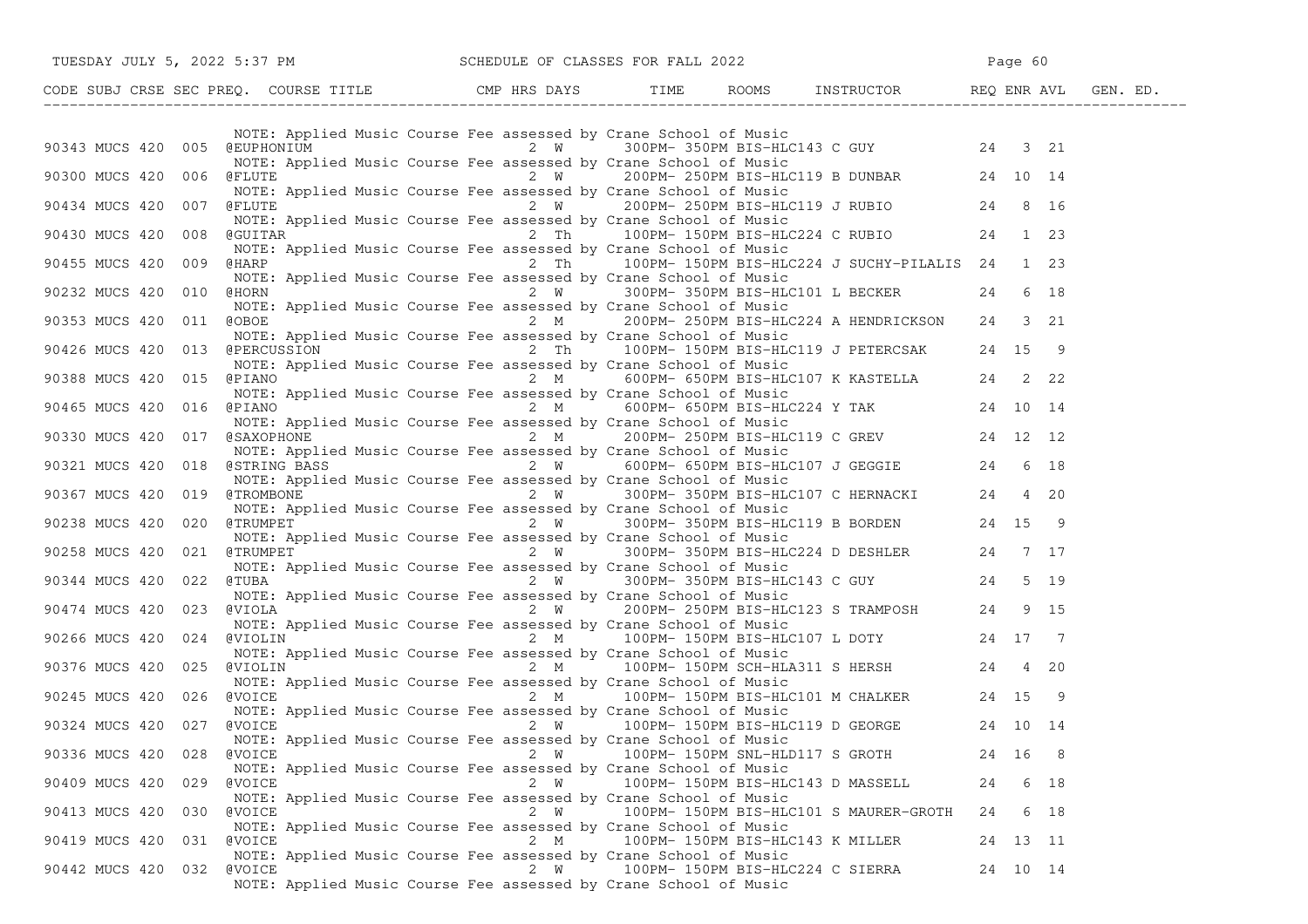| TUESDAY JULY 5, 2022 5:37 PM SCHEDULE OF CLASSES FOR FALL 2022                                                                                                                                                                                                                                                                                                                                        |               |                                                                                                                                                                                                 | Page 61 |              |
|-------------------------------------------------------------------------------------------------------------------------------------------------------------------------------------------------------------------------------------------------------------------------------------------------------------------------------------------------------------------------------------------------------|---------------|-------------------------------------------------------------------------------------------------------------------------------------------------------------------------------------------------|---------|--------------|
|                                                                                                                                                                                                                                                                                                                                                                                                       |               |                                                                                                                                                                                                 |         |              |
| @VOICE<br>90445 MUCS 420 033                                                                                                                                                                                                                                                                                                                                                                          |               | 2 M 100PM-150PM BIS-HLC119 C SKULL 24 11 13<br>NOTE: Applied Music Course Fee assessed by Crane School of Music                                                                                 |         |              |
| 90459 MUCS 420 034 @VOICE<br>NOTE: Applied Music Course Fee assessed by Crane School of Music                                                                                                                                                                                                                                                                                                         | $2 \text{ M}$ | Frane School of Music<br>100PM- 150PM BIS-HLC224 L SULLIVAN 24 12 12                                                                                                                            |         |              |
| <u>and</u> the contract of the contract of the contract of the contract of the contract of the contract of the contract of the contract of the contract of the contract of the contract of the contract of the contract of the cont<br>90450 MUCS 420 420<br>@VOICE                                                                                                                                   |               | 2 MW 100PM-150PM TBA TBA STAFF 100 22 78                                                                                                                                                        |         |              |
| 90404 MUCS 430 001 @BASSOON                                                                                                                                                                                                                                                                                                                                                                           |               | NOTE: Applied Music Course Fee assessed by Crane School of Music<br>ed Music Course Fee assessed by Crane School of Music LOWE 24 1 23<br>ed Music Course Fee assessed by Crane School of Music |         |              |
| NOTE: Applied Music Course Fee assessed by Crane School of Music                                                                                                                                                                                                                                                                                                                                      |               |                                                                                                                                                                                                 |         |              |
| 90315 MUCS 430 002 @CELLO<br>NOTE: Applied Music Course Fee assessed by Crane School of Music<br>NOTE: Applied Music Course Fee assessed by Crane School of Music<br>90292 MUCS 430 003 @CLARINET<br>24 6 18                                                                                                                                                                                          |               |                                                                                                                                                                                                 |         |              |
| NOTE: Applied Music Course Fee assessed by Crane School of Music<br>90383 MUCS 430 004 @CLARINET                                                                                                                                                                                                                                                                                                      |               | a music course ree assessed by crane School of Music<br>3 F 200PM-250PM BIS-HLC119 C HOERNING 24<br>d Music Course Fee assessed by Crane School of Music                                        |         | 3 21         |
| NOTE: Applied Music Course Fee assessed by Crane School of Music<br>90345 MUCS 430 005 @EUPHONIUM 3 W 300PM-350PM BIS-HLC143 C GUY                                                                                                                                                                                                                                                                    |               |                                                                                                                                                                                                 |         | 1 23         |
| NOTE: Applied Music Course Fee assessed by Crane School of Music<br>90301 MUCS 430 006 @FLUTE                                                                                                                                                                                                                                                                                                         |               | $\frac{3}{N}$ $\frac{W}{1000}$ 200PM-250PM BIS-HLC119 B DUNBAR 24                                                                                                                               |         | 8 16         |
| NOTE: Applied Music Course Fee assessed by Crane School of Music<br>$\frac{1}{24}$<br>$\frac{1}{24}$ $\frac{1}{24}$ $\frac{1}{24}$ $\frac{1}{24}$ $\frac{1}{24}$ $\frac{1}{24}$ $\frac{1}{200}$ $\frac{1}{250}$ $\frac{1}{250}$ $\frac{1}{250}$ $\frac{1}{250}$ $\frac{1}{250}$ $\frac{1}{250}$ $\frac{1}{250}$ $\frac{1}{250}$ $\frac{1}{250}$ $\frac{1}{250}$ $\frac{1}{250}$<br>90435 MUCS 430 007 |               |                                                                                                                                                                                                 |         | $0 \t24$     |
| NOTE: Applied Music Course Fee assessed by Crane School of Music<br>90431 MUCS 430 008<br>@GUITAR                                                                                                                                                                                                                                                                                                     |               | 3 Th 100PM-150PM BIS-HLC224 C RUBIO 24                                                                                                                                                          |         | $0 \t 24$    |
| NOTE: Applied Music Course Fee assessed by Crane School of Music<br>90456 MUCS 430 009<br>@HARP                                                                                                                                                                                                                                                                                                       |               | 3 Th 100PM-150PM BIS-HLC224 J SUCHY-PILALIS 24                                                                                                                                                  |         | $0 \quad 24$ |
| 90233 MUCS 430 010<br>@HORN                                                                                                                                                                                                                                                                                                                                                                           | 3 W           | NOTE: Applied Music Course Fee assessed by Crane School of Music<br>300PM- 350PM BIS-HLC101 L BECKER 24                                                                                         |         | 8 16         |
| NOTE: Applied Music Course Fee assessed by Crane School of Music<br>90354 MUCS 430 011 @OBOE                                                                                                                                                                                                                                                                                                          |               | 3 M 200PM-250PM BIS-HLC224 A HENDRICKSON 24                                                                                                                                                     |         | 4 20         |
| 90427 MUCS 430 013 @PERCUSSION 3 Th 100PM-150PM BIS-HLC119 J PETERCSAK 24 1 23                                                                                                                                                                                                                                                                                                                        |               | NOTE: Applied Music Course Fee assessed by Crane School of Music                                                                                                                                |         |              |
| NOTE: Applied Music Course Fee assessed by Crane School of Music<br>90389 MUCS 430  015  @PIANO                                                                                                                                                                                                                                                                                                       |               | 3 M 600PM- 650PM BIS-HLC107 K KASTELLA 24 0 24                                                                                                                                                  |         |              |
| NOTE: Applied Music Course Fee assessed by Crane School of Music<br>$\frac{3 \text{ M}}{4}$ 600PM-650PM BIS-HLC224 Y TAK 24<br>90466 MUCS 430 016                                                                                                                                                                                                                                                     |               |                                                                                                                                                                                                 |         | 2 22         |
| NOTE: Applied Music Course Fee assessed by Crane School of Music<br>90331 MUCS 430 017 @SAXOPHONE                                                                                                                                                                                                                                                                                                     |               | 3 M 200PM-250PM BIS-HLC119 C GREV 24 1 23<br>usic Course Fee assessed by Crane School of Music                                                                                                  |         |              |
| NOTE: Applied Music Course Fee assessed by Crane School of Music<br>90322 MUCS 430 018 @STRING BASS 3 W 600PM-650PM BIS-HLC107 J GEGGIE 24                                                                                                                                                                                                                                                            |               |                                                                                                                                                                                                 |         | 1 23         |
| NOTE: Applied Music Course Fee assessed by Crane School of Music<br>90368 MUCS 430 019 @TROMBONE                                                                                                                                                                                                                                                                                                      |               | Music Course Fee assessed by Crane School of Music<br>3 W 300PM-350PM BIS-HLC107 C HERNACKI 24 5 19                                                                                             |         |              |
| NOTE: Applied Music Course Fee assessed by Crane School of Music<br>90239 MUCS 430 020<br>@TRUMPET                                                                                                                                                                                                                                                                                                    | $3 \quad W$   | 300PM- 350PM BIS-HLC119 B BORDEN 24                                                                                                                                                             |         | 5 19         |
| 90259 MUCS 430 021 @TRUMPET 3 W 300PM-350PM BIS-HLC224 D DESHLER 24                                                                                                                                                                                                                                                                                                                                   |               | NOTE: Applied Music Course Fee assessed by Crane School of Music                                                                                                                                |         | 2 22         |
| NOTE: Applied Music Course Fee assessed by Crane School of Music<br>90346 MUCS 430 022<br>@TUBA                                                                                                                                                                                                                                                                                                       | 3 W           | 300PM- 350PM BIS-HLC143 C GUY                                                                                                                                                                   | 24      | 6 18         |
| NOTE: Applied Music Course Fee assessed by Crane School of Music<br>90475 MUCS 430 023<br>@VIOLA                                                                                                                                                                                                                                                                                                      | 3 W           | 200PM- 250PM BIS-HLC123 S TRAMPOSH                                                                                                                                                              | 24      | 3 21         |
| NOTE: Applied Music Course Fee assessed by Crane School of Music<br>90267 MUCS 430 024<br>@VIOLIN                                                                                                                                                                                                                                                                                                     | 3 M           | 100PM- 150PM BIS-HLC107 L DOTY                                                                                                                                                                  | 10      | 3 7          |
| NOTE: Applied Music Course Fee assessed by Crane School of Music<br>90377 MUCS 430 025<br><b>@VIOLIN</b>                                                                                                                                                                                                                                                                                              | $3 \, M$      | 100PM- 150PM SCH-HLA311 S HERSH                                                                                                                                                                 | 24      | 1 23         |
| NOTE: Applied Music Course Fee assessed by Crane School of Music<br>90246 MUCS 430 026 @VOICE                                                                                                                                                                                                                                                                                                         | 3 M           | 100PM- 150PM BIS-HLC101 M CHALKER                                                                                                                                                               | 24      | 4 20         |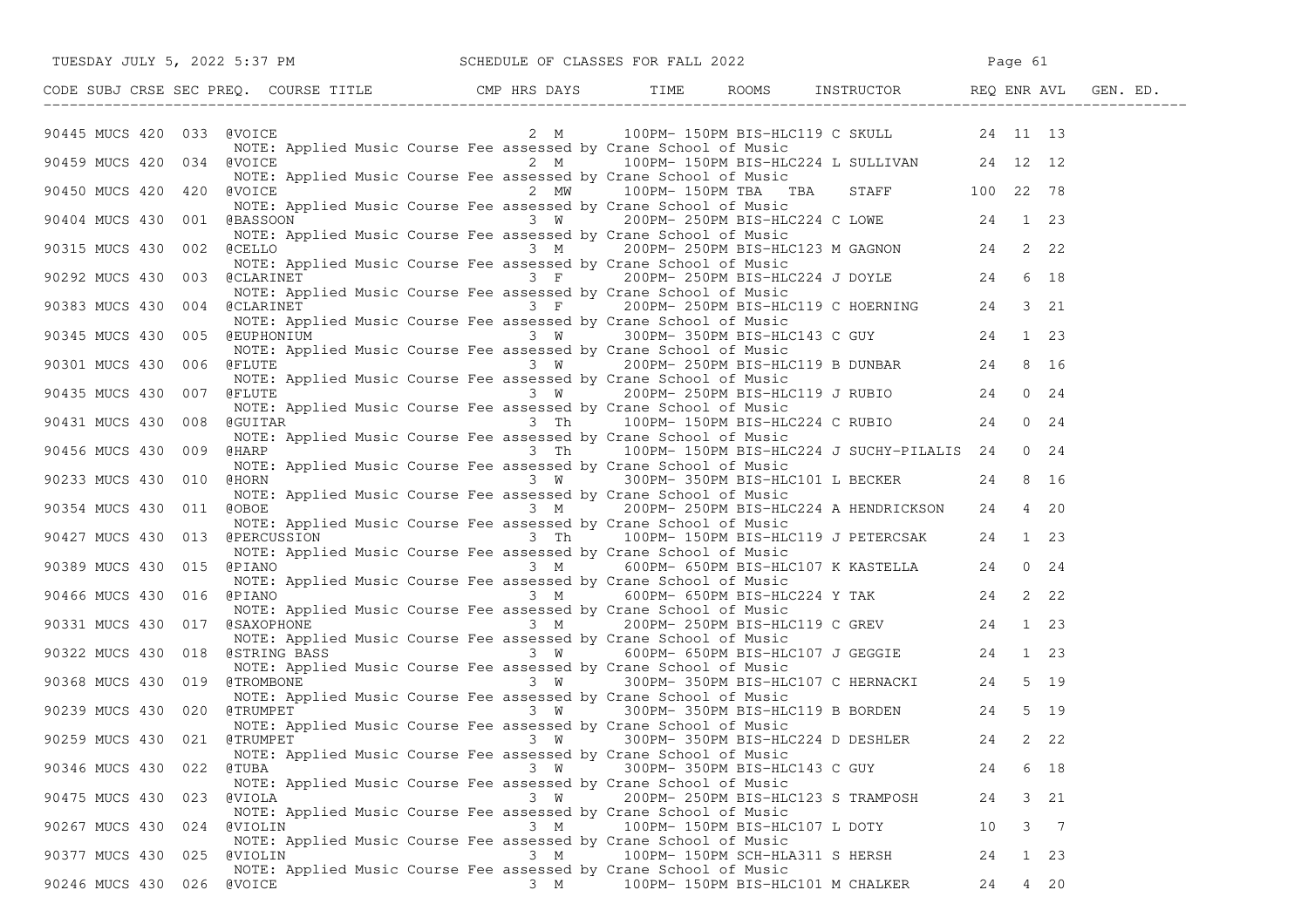| TUESDAY JULY 5, 2022 5:37 PM SCHEDULE OF CLASSES FOR FALL 2022                                                                             |                                                                                                                                                                                                                                                                                                    | Page 62                                 |
|--------------------------------------------------------------------------------------------------------------------------------------------|----------------------------------------------------------------------------------------------------------------------------------------------------------------------------------------------------------------------------------------------------------------------------------------------------|-----------------------------------------|
| CODE SUBJ CRSE SEC PREQ. COURSE TITLE CMP HRS DAYS TIME ROOMS INSTRUCTOR REQ ENR AVL GEN. ED.                                              |                                                                                                                                                                                                                                                                                                    |                                         |
|                                                                                                                                            | NOTE: Applied Music Course Fee assessed by Crane School of Music                                                                                                                                                                                                                                   |                                         |
| NOTE: Applied Music Course ree assessed by Crane School of Music<br>90325 MUCS 430 027 (VOICE 3 W 100PM- 150PM BIS-HLC119 D GEORGE 24 3 21 | NOTE: Applied Music Course Fee assessed by Crane School of Music                                                                                                                                                                                                                                   |                                         |
| 90337 MUCS 430 028<br><b>@VOICE</b>                                                                                                        |                                                                                                                                                                                                                                                                                                    |                                         |
| @VOICE<br>90410 MUCS 430 029                                                                                                               | NOTE: Applied Music Course Fee assessed by Crane School of Music<br>3 W 100PM-150PM BIS-HLC143 D MASSELL 24 1 23                                                                                                                                                                                   |                                         |
| 90414 MUCS 430 030<br>@VOICE                                                                                                               | NOTE: Applied Music Course Fee assessed by Crane School of Music<br>3 W 100PM-150PM BIS-HLC101 S MAURER-GROTH 24 0 24                                                                                                                                                                              |                                         |
| 90420 MUCS 430<br>031 @VOICE                                                                                                               | NOTE: Applied Music Course Fee assessed by Crane School of Music<br>3 M 100PM-150PM BIS-HLC143 K MILLER 24 1 23                                                                                                                                                                                    |                                         |
| 90443 MUCS 430 032<br><b>@VOICE</b>                                                                                                        | NOTE: Applied Music Course Fee assessed by Crane School of Music                                                                                                                                                                                                                                   |                                         |
| 90446 MUCS 430 033<br><b>@VOICE</b>                                                                                                        | NOTE: Applied Music Course Fee assessed by Crane School of Music<br>Course Fee assessed by Crane School of Music<br>Course Fee assessed by Crane School of Music                                                                                                                                   |                                         |
| 90460 MUCS 430 034<br><b>@VOICE</b>                                                                                                        | NOTE: Applied Music Course Fee assessed by Crane School of Music<br>3 M 100PM-150PM BIS-HLC224 L SULLIVAN 24 0 24                                                                                                                                                                                  |                                         |
| 90451 MUCS 430 430                                                                                                                         | NOTE: Applied Music Course Fee assessed by Crane School of Music<br>evoice and the same of the same of the same of the same of the same of the same of the same of the same of the same of the same of the same of the same of the same of the same of the same of the same of the same of the sam | STAFF 100 2 98                          |
| 90788 MUCS 620<br>003                                                                                                                      | NOTE: Applied Music Course Fee assessed by Crane School of Music<br>CLARINET 200PM-250PM BIS-HLC224 J DOYLE 1 0 1                                                                                                                                                                                  |                                         |
| 90739 MUCS 620<br>006<br>FLUTE                                                                                                             | 2 F 200PM-250PM BIS-HLC224 U DOLLER<br>sessed by Crane School of Music<br>2 W 200PM-250PM BIS-HLC119 B DUNBAR 1 1 CLOSED<br>NOTE: Applied Music Course Fee assessed by Crane School of Music                                                                                                       |                                         |
| CLARINET<br>90722 MUCS 630<br>003                                                                                                          | NOTE: Applied Music Course Fee assessed by Crane School of Music<br>ed Music Course Fee assessed by Crane School of Music<br>ed Music Course Fee assessed by Crane School of Music                                                                                                                 |                                         |
| 90758 MUCS 630<br>004<br>CLARINET                                                                                                          | NOTE: Applied Music Course Fee assessed by Crane School of Music<br>3 F 200PM-250PM BIS-HLC119 C HOERNING 1 2 CLOSED                                                                                                                                                                               |                                         |
| 90432 MUCS 630<br>008                                                                                                                      | NOTE: Applied Music Course Fee assessed by Crane School of Music<br>GUITAR             3 Th    100PM- 150PM BIS-HLC224 C RUBIO       2  1  1                                                                                                                                                       |                                         |
| 90757 MUCS 630<br>010<br>HORN                                                                                                              | NOTE: Applied Music Course Fee assessed by Crane School of Music                                                                                                                                                                                                                                   |                                         |
| PIANO<br>90790 MUCS 630<br>016                                                                                                             | NOTE: Applied Music Course Fee assessed by Crane School of Music<br>$3 \t M$                                                                                                                                                                                                                       | 600PM-650PM BIS-HLC224 Y TAK 1 1 CLOSED |
| 90750 MUCS 630 020<br>TRUMPET                                                                                                              | NOTE: Applied Music Course Fee assessed by Crane School of Music<br>$3 W$ 300PM-350PM BIS-HLC119 B BORDEN 1 1 CLOSED                                                                                                                                                                               |                                         |
| 90411 MUCS 630<br>VOICE<br>029                                                                                                             | NOTE: Applied Music Course Fee assessed by Crane School of Music<br>3 W 100PM-150PM BIS-HLC143 D MASSELL 1 1 CLOSED<br>NOTE: Applied Music Course Fee assessed by Crane School of Music                                                                                                            |                                         |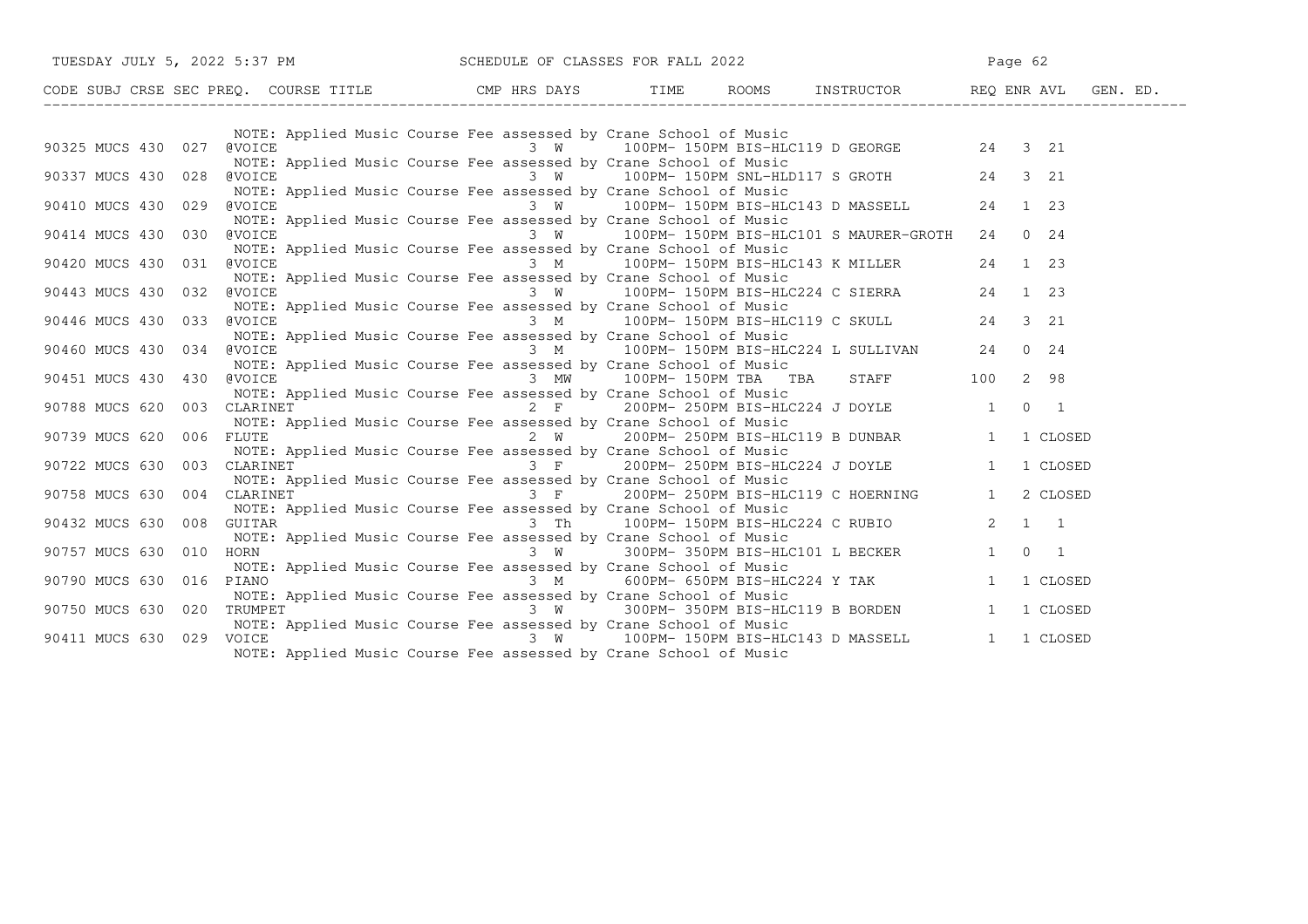|                | TUESDAY JULY 5, 2022 5:37 PM |                                                                                                                                                                                                                |       |                 | SCHEDULE OF CLASSES FOR FALL 2022 |      |                                |                                                                                    |    | Page 63 |                    |                |  |
|----------------|------------------------------|----------------------------------------------------------------------------------------------------------------------------------------------------------------------------------------------------------------|-------|-----------------|-----------------------------------|------|--------------------------------|------------------------------------------------------------------------------------|----|---------|--------------------|----------------|--|
|                |                              | CODE SUBJ CRSE SEC PREQ. COURSE TITLE THE CMP HRS DAYS                                                                                                                                                         |       |                 |                                   | TIME |                                | ROOMS INSTRUCTOR REQ ENR AVL                                                       |    |         |                    | GEN. ED.       |  |
|                |                              | MUSIC THEORY/HISTORY DEPT==========================MUSIC THEORY/HISTORY DEPT========================== MUSIC THEORY/HISTORY DEPT                                                                               |       |                 |                                   |      |                                |                                                                                    |    |         |                    |                |  |
|                |                              | 90149 MUCH 201 001* MUSIC HISTORY I: EARLY MUSIC 3 MWF<br>Pre-requisites: MUCT103 and MUCT104 or MUCB103 and MUCB104                                                                                           |       |                 | MUSIC HIST/LIT - CRANE STDNTS     |      |                                | 800AM-850AM BIS-HLC303 J TYRE 25 17 8                                              |    |         |                    | TF WC          |  |
|                |                              | NOTE: Pre-Registered by Crane Staff only.<br>90150 MUCH 201 002* MUSIC HISTORY I: EARLY MUSIC<br>Pre-requisites: MUCT103 and MUCT104 or MUCB103 and MUCB104                                                    | 3 MWF |                 |                                   |      |                                | 900AM- 950AM BIS-HLC303 J TYRE 25 12 13                                            |    |         |                    | TF WC          |  |
|                |                              | NOTE: Pre-Registered by Crane Staff only.<br>90151 MUCH 201 003* MUSIC HISTORY I: EARLY MUSIC 3 MWF<br>Pre-requisites: MUCT103 and MUCT104 or MUCB103 and MUCB104<br>NOTE: Pre-Registered by Crane Staff only. |       |                 |                                   |      |                                | 900AM- 950AM BIS-HLC309 E LEVENSON 25 11 14                                        |    |         |                    | TF WC          |  |
|                |                              | 90152 MUCH 201 004* MUSIC HISTORY I: EARLY MUSIC<br>Pre-requisites: MUCT103 and MUCT104 or MUCB103 and MUCB104                                                                                                 |       | 3 MWF           |                                   |      |                                | 1000AM-1050AM BIS-HLC309 E LEVENSON                                                |    |         | 25 14 11           | TF WC          |  |
|                |                              | NOTE: Pre-Registered by Crane Staff only.<br>90153 MUCH 201 005* MUSIC HISTORY I: EARLY MUSIC 3 MWF 1100AM-1150AM BIS-HLC323 J TYRE 25 24 1<br>Pre-requisites: MUCT103 and MUCT104 or MUCB103 and MUCB104      |       |                 |                                   |      |                                |                                                                                    |    |         |                    | TF WC          |  |
|                |                              | NOTE: Pre-Registered by Crane Staff only.<br>90154 MUCH 201 006* MUSIC HISTORY I: EARLY MUSIC 3 MWF<br>Pre-requisites: MUCT103 and MUCT104 or MUCB103 and MUCB104                                              |       |                 |                                   |      |                                | 1200PM-1250PM BIS-HLC309 E LEVENSON                                                |    |         | 25 19 6            | TF WC          |  |
| 90240 MUCH 323 |                              | NOTE: Pre-Registered by Crane Staff only.<br>001* MSC HIST III: MUSIC SINCE 1900<br>Pre-requisites: MUCT203 and MUCT204 or MUCB203 and MUCB204                                                                 |       | 3 MWF           |                                   |      |                                | 900AM- 950AM BIS-HLC323 E BROOKS 22 22 CLOSED AC                                   |    |         |                    |                |  |
| 90241 MUCH 323 |                              | 002* MSC HIST III: MUSIC SINCE 1900 3 MWF 1000AM-1050AM BIS-HLC323 E BROOKS 22 21<br>Pre-requisites: MUCT203 and MUCT204 or MUCB203 and MUCB204                                                                |       |                 |                                   |      |                                |                                                                                    |    |         | $\overline{1}$     | AС             |  |
| 90242 MUCH 323 |                              | 003* MSC HIST III: MUSIC SINCE 1900 3 MWF 1200PM-1250PM BIS-HLC323 E BROOKS 22 22 CLOSED AC                                                                                                                    |       |                 |                                   |      |                                |                                                                                    |    |         |                    |                |  |
| 90384 MUCH 323 |                              | Pre-requisites: MUCT203 and MUCT204 or MUCB203 and MUCB204<br>004* MSC HIST III: MUSIC SINCE 1900 3 MWF 1200PM-1250PM SCH-HLA323 J HUNTER 22 14 8                                                              |       |                 |                                   |      |                                |                                                                                    |    |         |                    | AC             |  |
| 90385 MUCH 360 |                              | Pre-requisites: MUCT203 and MUCT204 or MUCB203 and MUCB204<br>001* WORLD MUSIC CULTURES 3 MWF 1000AM-1050AM BIS-HLC303 J HUNTER                                                                                |       |                 |                                   |      |                                |                                                                                    |    | 15 7 8  |                    |                |  |
| 90490 MUCH 395 |                              | Pre-requisites: MUCB201 and MUCB203 and MUCB204 or MUCH201 and MUCT203 and MUCT204<br>001* MUSIC, GENDER, SEXUALITY: PRE1800 3 TuTh                                                                            |       |                 |                                   |      |                                | 800AM- 915AM BIS-HLC303 E LEVENSON                                                 |    | 15 14   | $\overline{1}$     |                |  |
| 90476 MUCH 495 |                              | Pre-requisites: MUCB201 or MUCH201 and MUCB202 or MUCH202<br>001* MUSIC AESTHETICS 3 TuTh                                                                                                                      |       |                 |                                   |      | 930AM-1045AM BIS-HLC303 J TYRE |                                                                                    |    | 15 11   | $\overline{4}$     |                |  |
| 90546 MUCH 495 |                              | Pre-requisites: MUCH201 or MUCB201 and MUCB202 or MUCH202 and MUCT105 or MUCB105<br>002* OPERA & RACE IN THE USA<br>Pre-requisites: MUCB323 or MUCH323                                                         |       | 3 TuTh          |                                   |      |                                | 1100AM-1215PM BIS-HLC214 E BROOKS                                                  |    |         | 15 16 CLOSED       |                |  |
|                |                              | 90391 MUCH 611 001 INTRO TO GRADUATE STUDIES 3 TuTh<br>90714 MUCH 695 001 OPERA & RACE IN THE USA 3 TuTh                                                                                                       |       |                 |                                   |      |                                | 1230PM- 145PM SCH-HLA323 J LEWIS 15 7 8<br>1100AM-1215PM BIS-HLC214 E BROOKS 1 0 1 |    |         |                    |                |  |
|                |                              | 90775 MULH 101 001 CRANE LIVE!<br>90744 MULH 261 001 MUSIC OF AFRICA                                                                                                                                           |       | 3 MWF<br>3 TuTh | MUSIC HIST/LIT - LIBERAL ARTS     |      |                                | 1200PM-1250PM BIS-HLC224 A HENDRICKSON<br>200PM- 315PM BIS-HLC309 J HUNTER         |    |         | 25 3 22<br>25 4 21 | AC TA<br>CG XC |  |
|                |                              | 99939 MUCT 101 001 AURAL SKILLS LAB<br>NOTE: Pre-Registered by Crane Staff only.<br>START/END DATES: 08/29-10/14                                                                                               |       | 1 TuTh          | MUSIC THEORY - CRANE STUDENTS     |      |                                | 400PM- 450PM BIS-HLC309 P SALATHE                                                  | 20 |         | $0\quad 20$        |                |  |
|                |                              | 99940 MUCT 101 002 AURAL SKILLS LAB<br>NOTE: Pre-Registered by Crane Staff only.                                                                                                                               |       | 1 TuTh          |                                   |      |                                | 400PM- 450PM BIS-HLC318 J SFERRA                                                   | 20 |         | $0\quad 20$        |                |  |
|                | 99802 MUCT 103 001* THEORY I | START/END DATES: 08/29-10/14<br>Pre-requisites: MUCT104                                                                                                                                                        |       | 3 MWF           |                                   |      |                                | 800AM- 850AM BIS-HLC318 P SALATHE                                                  |    |         | 20 13 7            | TA             |  |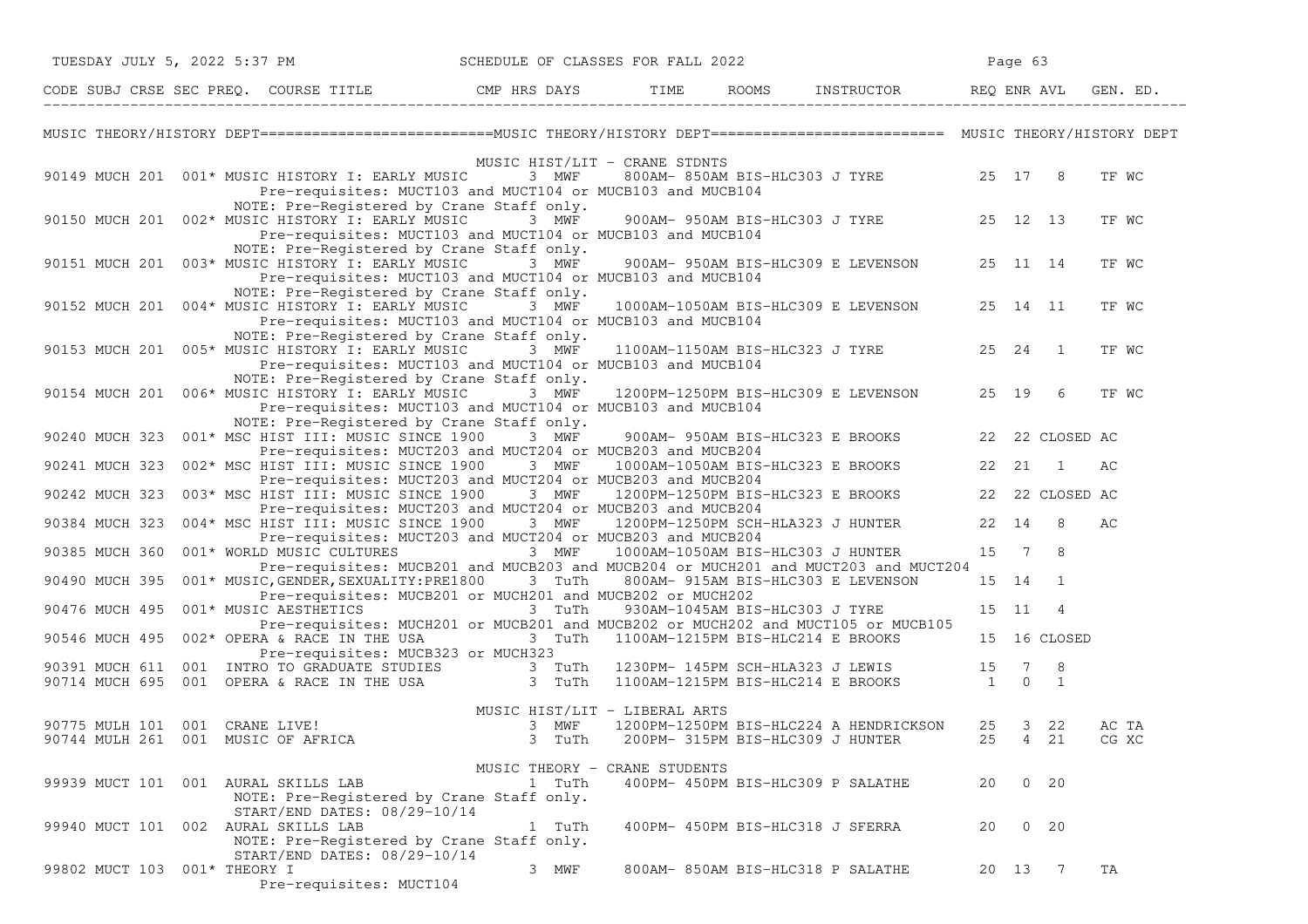|                                      | TUESDAY JULY 5, 2022 5:37 PM SCHEDULE OF CLASSES FOR FALL 2022                                                                                                                          |        |                          |                        |                                                  |    | Page 64  |      |          |
|--------------------------------------|-----------------------------------------------------------------------------------------------------------------------------------------------------------------------------------------|--------|--------------------------|------------------------|--------------------------------------------------|----|----------|------|----------|
|                                      | CODE SUBJ CRSE SEC PREQ. COURSE TITLE THE CMP HRS DAYS TIME ROOMS INSTRUCTOR REQ ENR AVL GE                                                                                             |        |                          |                        |                                                  |    |          |      | GEN. ED. |
| 99804 MUCT 103 002* THEORY I         | NOTE: Pre-Registered by Crane Staff only.<br>3 MWF<br>Pre-requisites: MUCT104                                                                                                           |        |                          |                        | 900AM- 950AM BIS-HLC318 P SALATHE 20 11 9        |    |          |      | TA       |
| 99806 MUCT 103 003* THEORY I         | NOTE: Pre-Registered by Crane Staff only.<br>3 MWF<br>Pre-requisites: MUCT104                                                                                                           |        |                          |                        | 900AM- 950AM SCH-HLA147 J SOMMERFELDT 20 13 7    |    |          |      | TA       |
| 99808 MUCT 103 004* THEORY I         | NOTE: Pre-Registered by Crane Staff only.<br>Pre-requisites: MUCT104                                                                                                                    | 3 MWF  |                          |                        | 1000AM-1050AM BIS-HLC318 I HERRYMAN RODR 20 11 9 |    |          |      | TA       |
| 99810 MUCT 103 005* THEORY I         | NOTE: Pre-Registered by Crane Staff only.<br>$3$ MWF<br>Pre-requisites: MUCT104                                                                                                         |        |                          |                        | 1100AM-1150AM BIS-HLC318 I HERRYMAN RODR 20 12 8 |    |          |      | ΤA       |
| 99812 MUCT 103 006* THEORY I         | NOTE: Pre-Registered by Crane Staff only.<br>3 MWF<br>Pre-requisites: MUCT104                                                                                                           |        |                          |                        | 1100AM-1150AM BIS-HLC303 M VITALINO              |    | 20 8 12  |      | TA       |
| 99814 MUCT 103 007* THEORY I         | NOTE: Pre-Registered by Crane Staff only.<br>Pre-requisites: MUCT104                                                                                                                    | 3 MWF  |                          |                        | 1200PM-1250PM BIS-HLC303 M VITALINO              | 20 |          | 9 11 | TA       |
|                                      | NOTE: Pre-Registered by Crane Staff only.<br>99803 MUCT 104 001* @AURAL SKILLS I $\overline{I}$ 1 TuTh<br>Pre-requisites: MUCT103                                                       |        |                          |                        | 800AM- 850AM BIS-HLC318 P SALATHE                |    | 20 13 7  |      |          |
|                                      | NOTE: Pre-Registered by Crane Staff only.<br>99805 MUCT 104 002* @AURAL SKILLS I TWIN 1 TuTh<br>Pre-requisites: MUCT103                                                                 |        |                          |                        | 900AM- 950AM BIS-HLC318 P SALATHE 20 11 9        |    |          |      |          |
| 99807 MUCT 104 003* @AURAL SKILLS I  | NOTE: Pre-Registered by Crane Staff only.<br>and the state of the state of the state of the state of the state of the state of the state of the state of the<br>Pre-requisites: MUCT103 |        |                          |                        | 900AM- 950AM SCH-HLA147 J SOMMERFELDT            |    | 20 13 7  |      |          |
|                                      | NOTE: Pre-Registered by Crane Staff only.<br>99809 MUCT 104 004* @AURAL SKILLS I $\overline{1}$ 1 TuTh<br>Pre-requisites: MUCT103                                                       |        |                          |                        | 1000AM-1050AM BIS-HLC318 I HERRYMAN RODR 20 11 9 |    |          |      |          |
|                                      | NOTE: Pre-Registered by Crane Staff only.<br>99811 MUCT 104 005* @AURAL SKILLS I TWIN 1 TuTh<br>Pre-requisites: MUCT103                                                                 |        |                          |                        | 1100AM-1150AM BIS-HLC318 I HERRYMAN RODR 20 12 8 |    |          |      |          |
| 99813 MUCT 104 006* @AURAL SKILLS I  | NOTE: Pre-Registered by Crane Staff only.<br>and the state of the state of the state of the state of the state of the state of the state of the state of the<br>Pre-requisites: MUCT103 |        |                          |                        | 1100AM-1150AM BIS-HLC303 M VITALINO              |    | 20 8 12  |      |          |
|                                      | NOTE: Pre-Registered by Crane Staff only.<br>99815 MUCT 104 007* @AURAL SKILLS I $\overline{1}$ 1 TuTh<br>Pre-requisites: MUCT103                                                       |        |                          |                        | 1200PM-1250PM BIS-HLC303 M VITALINO              |    | 20 9 11  |      |          |
| 90157 MUCT 105 001* THEORY II        | NOTE: Pre-Registered by Crane Staff only.<br>3 MWF<br>Pre-requisites: MUCT103 and MUCT104 or MUCB103 and MUCB103                                                                        |        |                          |                        | 1200PM-1250PM BIS-HLC318 STAFF                   |    | 20 15 5  |      |          |
| 90158 MUCT 106 001* @AURAL SKILLS II | NOTE: Pre-Registered by Crane Staff only.<br>Pre-requisites: MUCT103 and MUCT104 or MUCB103 and MUCB104                                                                                 | 1 TuTh | 1200PM-1250PM BIS-HLC318 |                        | STAFF                                            |    | 20 15    | -5   |          |
| 99816 MUCT 203 001* THEORY III       | NOTE: Pre-Registered by Crane Staff only.<br>Pre-requisites: MUCT105 and MUCT106 or MUCB105 and MUCB106                                                                                 | 3 MWF  |                          |                        | 800AM- 850AM CRN-MCB115 J SFERRA                 |    | 20 10 10 |      |          |
| 99818 MUCT 203 002* THEORY III       | NOTE: Pre-Registered by Crane Staff only.<br>Pre-requisites: MUCT105 and MUCT106 or MUCB105 and MUCB106                                                                                 | 3 MWF  |                          | 800AM-850AM SCH-HLA147 | STAFF                                            | 20 |          | 9 11 |          |
| 99820 MUCT 203 003* THEORY III       | NOTE: Pre-Registered by Crane Staff only.                                                                                                                                               | 3 MWF  |                          |                        | 900AM- 950AM CRN-MCB115 J SFERRA                 |    | 20 16 4  |      |          |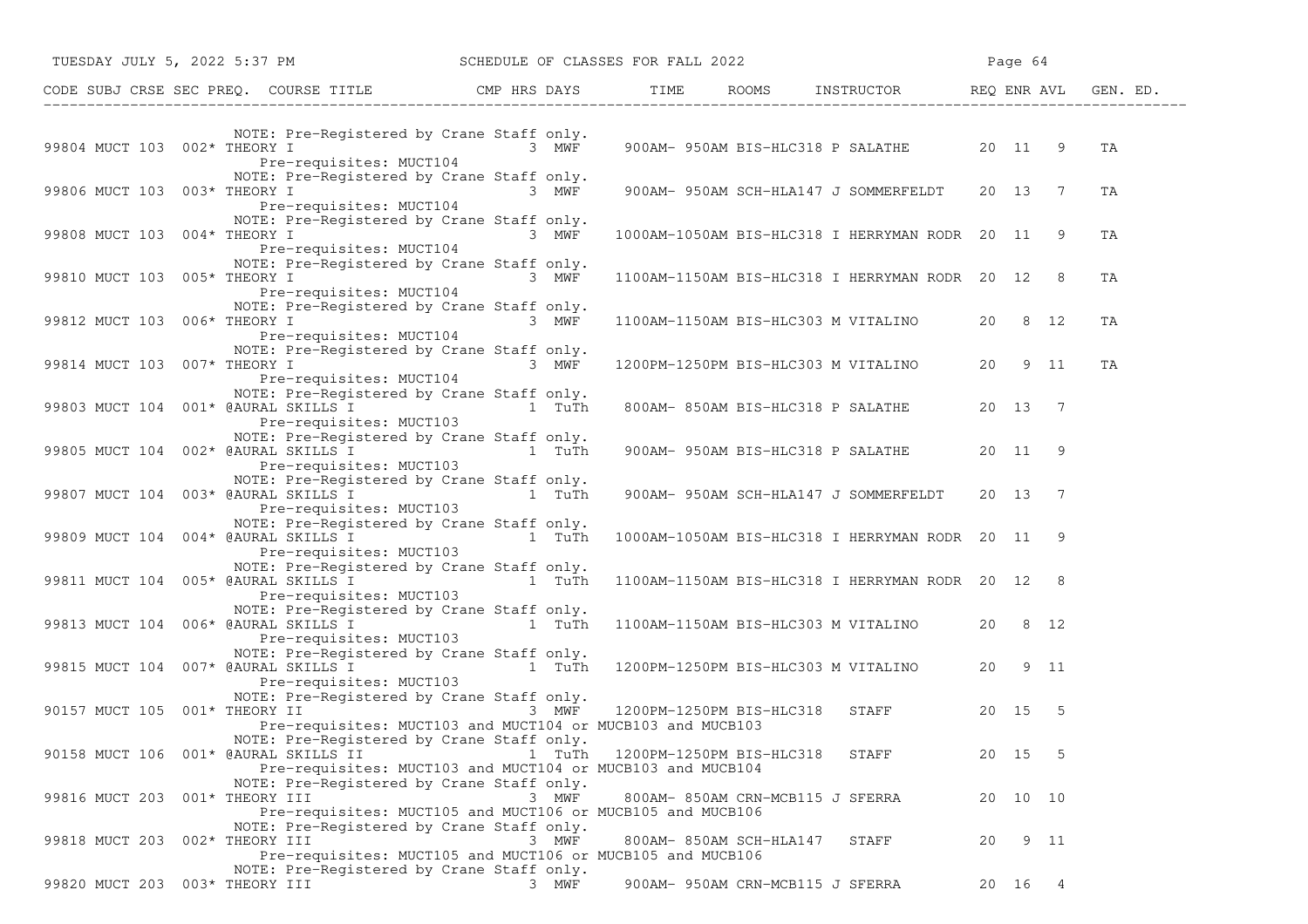|                                |  | TUESDAY JULY 5, 2022 5:37 PM                                                                            |       | SCHEDULE OF CLASSES FOR FALL 2022 |                                                                                                                                                                                                                                          |    | Page 65 |                          |    |
|--------------------------------|--|---------------------------------------------------------------------------------------------------------|-------|-----------------------------------|------------------------------------------------------------------------------------------------------------------------------------------------------------------------------------------------------------------------------------------|----|---------|--------------------------|----|
|                                |  |                                                                                                         |       |                                   |                                                                                                                                                                                                                                          |    |         |                          |    |
|                                |  | Pre-requisites: MUCT105 and MUCT106 or MUCB105 and MUCB106                                              |       |                                   |                                                                                                                                                                                                                                          |    |         |                          |    |
|                                |  | NOTE: Pre-Registered by Crane Staff only.                                                               |       |                                   |                                                                                                                                                                                                                                          |    |         |                          |    |
| 99822 MUCT 203 004* THEORY III |  |                                                                                                         | 3 MWF |                                   | 1000AM-1050AM SCH-HLA147 A MOUNT 20 19 1                                                                                                                                                                                                 |    |         |                          |    |
|                                |  | Pre-requisites: MUCT105 and MUCT106 or MUCB105 and MUCB106                                              |       |                                   |                                                                                                                                                                                                                                          |    |         |                          |    |
|                                |  | NOTE: Pre-Registered by Crane Staff only.                                                               |       |                                   |                                                                                                                                                                                                                                          |    |         |                          |    |
| 99824 MUCT 203 005* THEORY III |  |                                                                                                         | 3 MWF |                                   | 1100AM-1150AM SCH-HLA147 A MOUNT 20 14                                                                                                                                                                                                   |    |         | 6                        |    |
|                                |  | Pre-requisites: MUCT105 and MUCT106 or MUCB105 and MUCB106                                              |       |                                   |                                                                                                                                                                                                                                          |    |         |                          |    |
|                                |  | NOTE: Pre-Registered by Crane Staff only.                                                               |       |                                   |                                                                                                                                                                                                                                          |    |         |                          |    |
| 99826 MUCT 203 006* THEORY III |  |                                                                                                         | 3 MWF |                                   | 1200PM-1250PM SCH-HLA147 J SUCHY-PILALIS 20 17                                                                                                                                                                                           |    |         | $\overline{\phantom{a}}$ |    |
|                                |  | Pre-requisites: MUCT105 and MUCT106 or MUCB105 and MUCB106                                              |       |                                   |                                                                                                                                                                                                                                          |    |         |                          |    |
|                                |  | NOTE: Pre-Registered by Crane Staff only.<br>99817 MUCT 204 001* @AURAL SKILLS III TWING 1 TuTh         |       |                                   | 800AM-850AM CRN-MCB115 J SFERRA 20 10 10                                                                                                                                                                                                 |    |         |                          |    |
|                                |  | Pre-requisites: MUCT105 and MUCT106 or MUCB105 and MUCB106                                              |       |                                   |                                                                                                                                                                                                                                          |    |         |                          |    |
|                                |  | NOTE: Pre-Registered by Crane Staff only.                                                               |       |                                   |                                                                                                                                                                                                                                          |    |         |                          |    |
|                                |  | 99819 MUCT 204 002* @AURAL SKILLS III 70 1 TuTh                                                         |       |                                   | 800AM-850AM SCH-HLA147 STAFF 20 9 11                                                                                                                                                                                                     |    |         |                          |    |
|                                |  | Pre-requisites: MUCT105 and MUCT106 or MUCB105 and MUCB106                                              |       |                                   |                                                                                                                                                                                                                                          |    |         |                          |    |
|                                |  | NOTE: Pre-Registered by Crane Staff only.                                                               |       |                                   |                                                                                                                                                                                                                                          |    |         |                          |    |
|                                |  |                                                                                                         |       |                                   | 900AM- 950AM CRN-MCB115 J SFERRA 20 16                                                                                                                                                                                                   |    |         | $\overline{4}$           |    |
|                                |  | Pre-requisites: MUCT105 and MUCT106 or MUCB105 and MUCB106                                              |       |                                   |                                                                                                                                                                                                                                          |    |         |                          |    |
|                                |  | NOTE: Pre-Registered by Crane Staff only.                                                               |       |                                   |                                                                                                                                                                                                                                          |    |         |                          |    |
|                                |  |                                                                                                         |       |                                   | 1000AM-1050AM SCH-HLA147 A MOUNT 20 19                                                                                                                                                                                                   |    |         | $\overline{1}$           |    |
|                                |  | Pre-requisites: MUCT105 and MUCT106 or MUCB105 and MUCB106                                              |       |                                   |                                                                                                                                                                                                                                          |    |         |                          |    |
|                                |  | NOTE: Pre-Registered by Crane Staff only.                                                               |       |                                   |                                                                                                                                                                                                                                          |    |         |                          |    |
|                                |  |                                                                                                         |       |                                   | 1100AM-1150AM SCH-HLA147 A MOUNT 20 14                                                                                                                                                                                                   |    |         | 6                        |    |
|                                |  | Pre-requisites: MUCT105 and MUCT106 or MUCB105 and MUCB106                                              |       |                                   |                                                                                                                                                                                                                                          |    |         |                          |    |
|                                |  | NOTE: Pre-Registered by Crane Staff only.                                                               |       |                                   |                                                                                                                                                                                                                                          |    |         |                          |    |
|                                |  |                                                                                                         |       |                                   | 1200PM-1250PM SCH-HLA147 J SUCHY-PILALIS 20 17 3                                                                                                                                                                                         |    |         |                          |    |
|                                |  | Pre-requisites: MUCT105 and MUCT106 or MUCB105 and MUCB106<br>NOTE: Pre-Registered by Crane Staff only. |       |                                   |                                                                                                                                                                                                                                          |    |         |                          |    |
|                                |  |                                                                                                         |       |                                   |                                                                                                                                                                                                                                          |    |         |                          |    |
|                                |  |                                                                                                         |       |                                   | 90477 MUCT 301 001 @COMPOSITION I<br>90293 MUCT 330 001* JAZZ THEORY & COMMER ARRANGING 3 TuTh 1230PM-145PM BIS-HLC323 M DUDLEY 20 22 CLOSED                                                                                             |    |         |                          |    |
|                                |  | Pre-requisites: MUCB105 and MUCB106 or MUCT105 and MUCT106                                              |       |                                   |                                                                                                                                                                                                                                          |    |         |                          |    |
| 90294 MUCT 335                 |  | 001* JAZZ IMPROVISATION                                                                                 |       |                                   |                                                                                                                                                                                                                                          |    |         |                          |    |
|                                |  | Pre-requisites: MUCB105 and MUCB106 or MUCT105 and MUCT106                                              |       |                                   | 3 MWF 1200PM-1250PM BIS-HLC123 M DUDLEY 20 22 CLOSED<br>MUCB105 and MUCB106 or MUCT105 and MUCT106                                                                                                                                       |    |         |                          |    |
|                                |  |                                                                                                         |       |                                   |                                                                                                                                                                                                                                          |    |         |                          |    |
|                                |  |                                                                                                         |       |                                   | 90449 MUCT 411 001 ELECTRONIC MUSIC COMPOSITION 3 MWF 1100AM-1150AM SCH-HLA158 J SOMMERFELDT 15 20 CLOSED<br>90478 MUCT 416 001* @COUNTERPOINT 3 TuTh 800AM-915AM BIS-HLC323 G WANAMAKER 15 11 4                                         |    |         |                          | AE |
|                                |  | Pre-requisites: MUCB205 and MUCB206 or MUCT205 and MUCT206                                              |       |                                   |                                                                                                                                                                                                                                          |    |         |                          |    |
|                                |  |                                                                                                         |       |                                   | 90436 MUCT 420 001* @THEORY & ANAL 20/21 CENT MUS 3 MWF 1200PM-1250PM CRN-MCB115 T SULLIVAN 15 13                                                                                                                                        |    |         | 2                        |    |
|                                |  |                                                                                                         |       |                                   | Pre-requisites: MUCB205 or MUCB205 and MUCB206 or MUCB206 or MUCB206 or MUCT205 and MUCT206                                                                                                                                              |    |         |                          |    |
|                                |  |                                                                                                         |       |                                   |                                                                                                                                                                                                                                          |    |         |                          |    |
|                                |  |                                                                                                         |       |                                   |                                                                                                                                                                                                                                          |    |         |                          |    |
|                                |  |                                                                                                         |       |                                   | 90224 MUCT 430 001 @STUDIO COMPOSITION<br>90225 MUCT 430 002 @STUDIO COMPOSITION<br>90226 MUCT 430 003 @STUDIO COMPOSITION<br>90226 MUCT 430 003 @STUDIO COMPOSITION<br>90457 MUCT 626 001 PEDAGOGY OF THEORY<br>90457 MUCT 626 001 PEDA |    |         |                          |    |
|                                |  |                                                                                                         |       |                                   |                                                                                                                                                                                                                                          |    |         |                          |    |
|                                |  |                                                                                                         |       | MUSIC THEORY - LIBERAL ARTS       |                                                                                                                                                                                                                                          |    |         |                          |    |
|                                |  | 90406 MULT 101 001 MUSIC THEORY FOR NON-MAJORS                                                          | 3 MWF |                                   | 100PM- 150PM SCH-HLA323 M MARTIN-ATWOOD 20 20 CLOSED AE TA                                                                                                                                                                               |    |         |                          |    |
|                                |  |                                                                                                         |       |                                   |                                                                                                                                                                                                                                          |    |         |                          |    |
|                                |  |                                                                                                         |       | MUSICAL STUDIES RESEARCH          |                                                                                                                                                                                                                                          |    |         |                          |    |
|                                |  | 90390 MUCR 410 001* @MUSIC BIBLIOGRAPHY 1 Tu                                                            |       |                                   | 400PM- 450PM BIS-HLC303 E KOMARA                                                                                                                                                                                                         | 15 |         | 4 11                     |    |
|                                |  |                                                                                                         |       |                                   | Pre-requisites: MUCH323 and MUCT205 and MUCT206 or MUCB205 and MUCB206 and MUCB323                                                                                                                                                       |    |         |                          |    |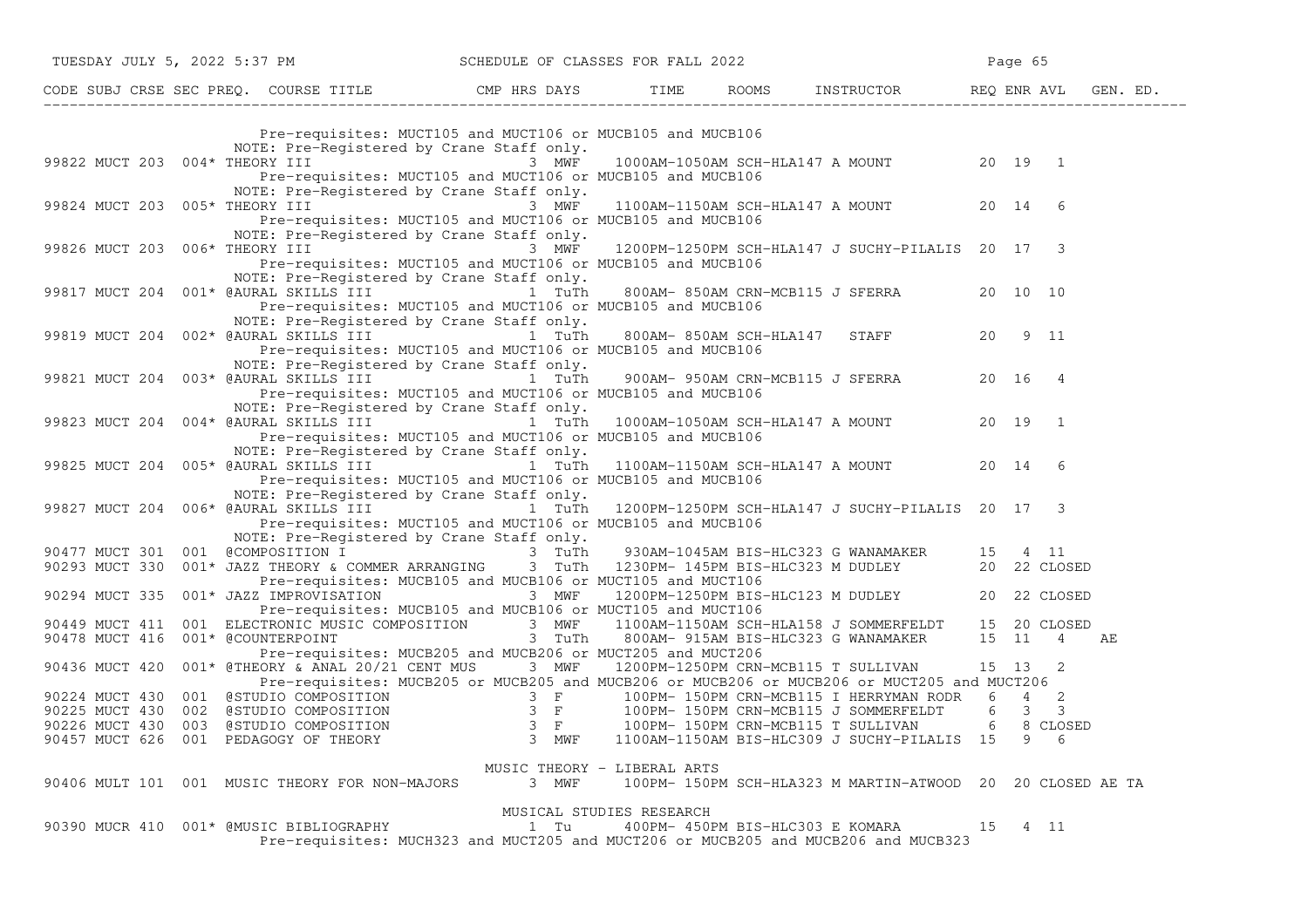| TUESDAY JULY 5, 2022 5:37 PM                           |              | SCHEDULE OF CLASSES FOR FALL 2022 |                                 |            |      | Page 66     |                       |
|--------------------------------------------------------|--------------|-----------------------------------|---------------------------------|------------|------|-------------|-----------------------|
| CODE SUBJ CRSE SEC PREO. COURSE TITLE                  | CMP HRS DAYS | TIME                              | ROOMS                           | INSTRUCTOR |      | REO ENR AVL | GEN. ED.              |
|                                                        |              |                                   |                                 |            |      |             | PHILOSOPHY DEPARTMENT |
|                                                        |              | PHILOSOPHY                        |                                 |            |      |             |                       |
| 99259 PHIL 105<br>001<br>HUMAN NATURE                  | 3<br>MWF     | 1000AM-1050AM KEL-HL0102 D CURRY  |                                 |            |      | 35 22 13    | FC PI TF              |
| 90085 PHIL 105<br>002<br>HUMAN NATURE                  | MWF          | 1100AM-1150AM FLG-HL0236 D CURRY  |                                 |            |      | 35 20 15    | FC PI TF              |
| 99351 PHIL 110<br>LOGIC AND CRITICAL THINKING<br>001   | MWF          | 1000AM-1050AM FLG-HL0230 R LAUER  |                                 |            |      | 25 13 12    | FC PI TF              |
| 90624 PHIL 120<br>002<br>ETHICAL REASONING             | MWF          | 1200PM-1250PM KEL-HL0101 T MURPHY |                                 |            |      | 35 14 21    | FC PI TF              |
| 90087 PHIL 331<br>001<br>MORAL ISSUES IN MENTAL HEALTH | 3.           | TuTh                              | 930AM-1045AM KEL-HLTBA T MURPHY |            | 30 I | 20<br>10    | PI TF                 |
| 90088 PHIL 359<br>001<br>PHILOSOPHY OF RELIGION        | MWF          |                                   | 100PM- 150PM FLG-HL0233 D CURRY |            |      | 30 15 15    | PI TF                 |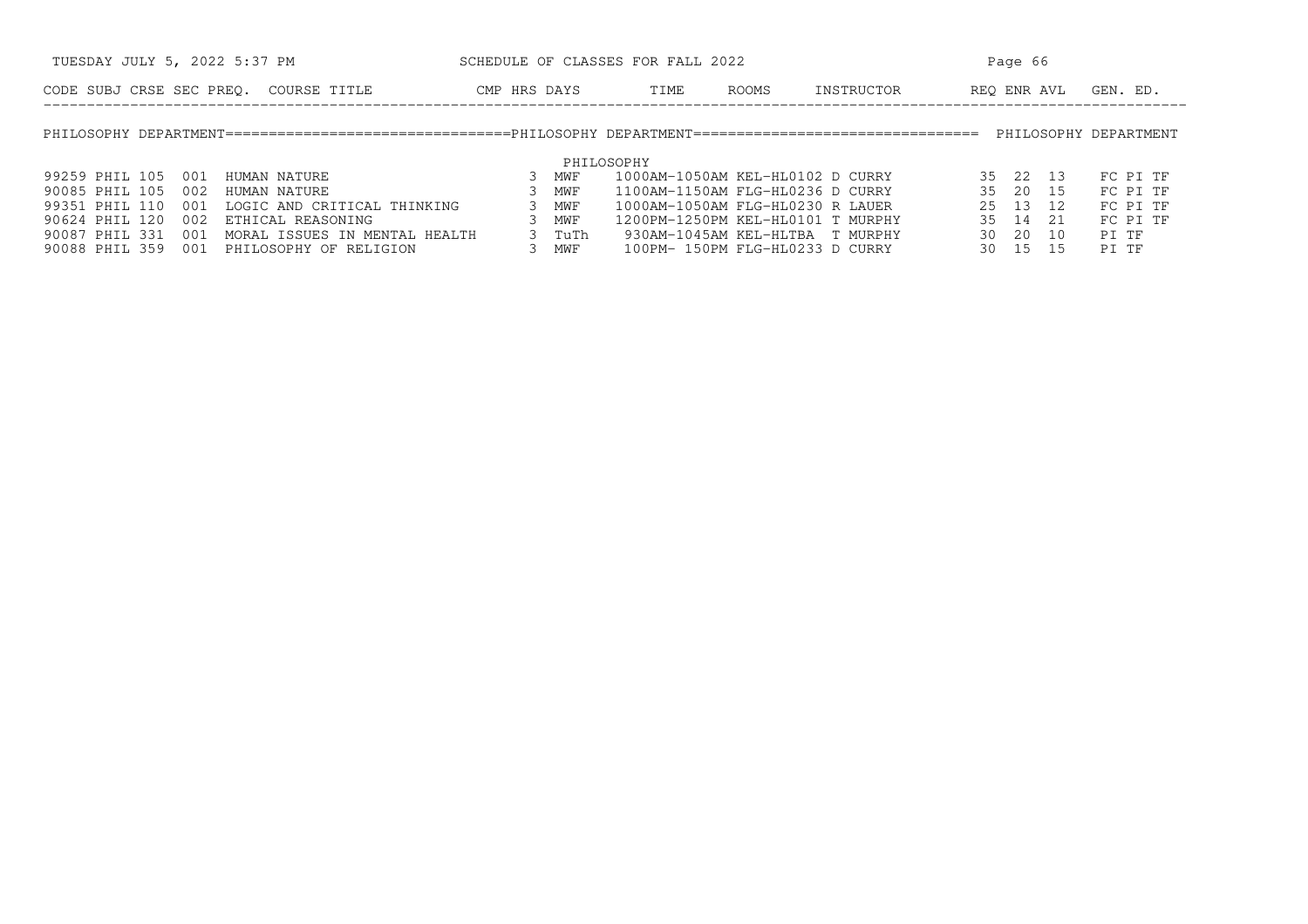| TUESDAY JULY 5, 2022 5:37 PM   |                                                                                                                                               | SCHEDULE OF CLASSES FOR FALL 2022 |         |            |                                   |                                                |               | Page 67      |                            |           |
|--------------------------------|-----------------------------------------------------------------------------------------------------------------------------------------------|-----------------------------------|---------|------------|-----------------------------------|------------------------------------------------|---------------|--------------|----------------------------|-----------|
|                                | CODE SUBJ CRSE SEC PREQ. COURSE TITLE THE ROAYS TIME ROOMS INSTRUCTOR REQ ENR AVL GIT CODE SUBJ CRSE SEC PREQ.                                |                                   |         |            |                                   | ROOMS INSTRUCTOR REQ ENR AVL GEN. ED.          |               |              |                            |           |
|                                |                                                                                                                                               |                                   |         |            |                                   |                                                |               |              |                            |           |
|                                |                                                                                                                                               |                                   | PHYSICS |            |                                   |                                                |               |              |                            |           |
|                                | 99835 PHYS 100 VIR PHYSICS IN EVERYDAY LIFE-LEC<br>NOTE: Lab Required                                                                         |                                   | 3 MWF   |            |                                   | 300PM-350PM VIR TBA L LI 36 3 33               |               |              |                            | NW SP     |
|                                | 90095 PHYS 100 VR1 PHYSICS IN EVERYDAY LIFE-LAB<br>NOTE: Lecture Required. Taught Virtually                                                   | 1 Tu                              |         |            |                                   | 900AM-1050AM VIR TBA L LI                      | 18            |              | 2 16                       | LB NW SP  |
| 98238 PHYS 101                 | 001 COLLEGE PHYSICS I-LEC<br>COLLEGE PHYSICS I-LEC<br>NOTE: Lab required.                                                                     |                                   | 3 MWF   |            |                                   | 1200PM-1250PM TIM-HL0131 A ADHIKARI            | 36 15 21      |              |                            | SP        |
|                                | 98372 PHYS 101 002 COLLEGE PHYSICS I-LAB<br>NOTE: Lecture required.                                                                           | $1$ F                             |         |            |                                   | 200PM- 350PM TIM-HL0129 A ADHIKARI             | 18            | 9            | - 9                        | LB        |
|                                |                                                                                                                                               | 1 Th                              |         |            |                                   | 200PM- 350PM TIM-HL0129 A ADHIKARI             | 18            |              | 6 12                       | LB SP     |
|                                | 98141 PHYS 103 001* UNIVERSITY PHYSICS I-LAB<br>PHYS 103 001* UNIVERSITY PHYSICS I-LEC<br>Pre-required: Physics i-LEC                         |                                   | 3 MWF   |            | 900AM- 950AM TIM-HL0131 L LI      |                                                | 36            |              | 6 30                       | SP        |
|                                | NOTE: Must have taken or concurrently take Math 151. Lab required.                                                                            |                                   |         |            |                                   |                                                |               |              |                            |           |
|                                | 98184 PHYS 103 003* UNIVERSITY PHYSICS I-LAB<br>Pre-requisites: MATH151                                                                       |                                   |         |            | 1 Th 900AM-1050AM TIM-HL0129 L LI | 18                                             |               |              | 6 12                       | LB        |
|                                | NOTE: Lecture required.<br>98690 PHYS 205 001* UNIVERSITY PHYSICS III-LEC<br>Pre-requisites: PHYS104<br>NOTE: Lab rquired. PHYS 104 required. |                                   | 3 MWF   |            |                                   | 800AM-850AM TIM-HL0128 B DAS                   | 18            |              | 5 13                       | <b>SP</b> |
|                                | 98691 PHYS 205 002* UNIVERSITY PHYSICS III-LAB<br>Pre-requisites: PHYS104                                                                     | 1 Tu                              |         |            |                                   | 200PM-350PM TIM-HL0128 B DAS 18                |               |              | $5 \quad 13$               | LB SP     |
|                                | NOTE: Lecture required. PHYS 104 required.                                                                                                    |                                   |         |            |                                   |                                                |               |              |                            |           |
| 99021 PHYS 330 001 METEOROLOGY |                                                                                                                                               |                                   | 3 MWF   |            |                                   | 1000AM-1050AM TIM-HL0131 A ADHIKARI            | 36 9 27       |              |                            | SP        |
|                                | 98826 PHYS 465 001 PHYSICS RESEARCH I<br>NOTE: Varibale credit hours 1-3. Instructor permission required.                                     | $1 - 3$                           |         | TBA        | TBA                               | TBA B DAS                                      | 2             | $\Omega$     | $\overline{2}$             |           |
| 90707 PHYS 465                 | 002 PHYSICS RESEARCH I                                                                                                                        | $1 - 3$                           |         | TBA        | TBA                               | TBA L LI                                       |               | $\mathbf{1}$ | 1                          |           |
|                                | 99501 PHYS 465 003 PHYSICS RESEARCH I                                                                                                         | $1 - 3$                           |         | <b>TBA</b> | TBA                               | TBA A ADHIKARI                                 | $\frac{2}{2}$ | $\circ$      | $\overline{2}$             |           |
|                                | NOTE: Instructor permission required.                                                                                                         |                                   |         |            |                                   |                                                |               | $\Omega$     | $\overline{\phantom{0}}^2$ |           |
| 90089 PHYS 475 001* MECHANICS  | 90708 PHYS 466 001 PHYSICS RESEARCH $2$ 1-3<br>90089 PHYS 475 001* MECHANICS 3<br>Pre-requisites: PHYS205 and PHYS370                         | 3 MW                              |         | TBA        | TBA                               | TBA L LI<br>200PM- 315PM TIM-HL0131 A ADHIKARI | 2<br>18       |              | 2 16                       |           |
| 99977 PHYS 480                 | 001* ELECTROMAGNETIC THEORY 1<br>Pre-requisites: PHYS205 and PHYS370                                                                          |                                   | 3 MWF   |            |                                   | 1100AM-1150AM TIM-HL0204 B DAS                 | 18            |              | $3 \quad 15$               |           |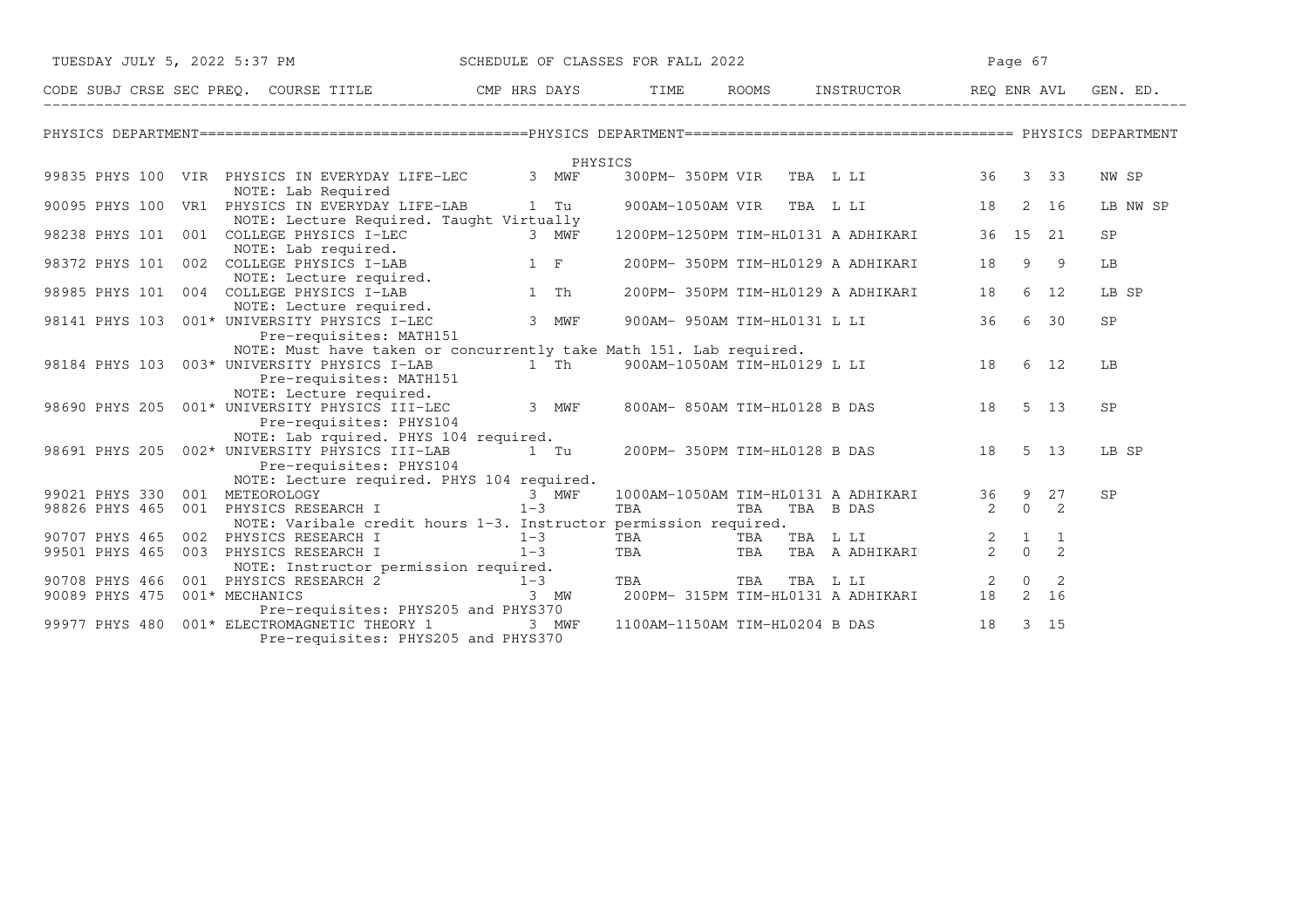|  | TUESDAY JULY 5, 2022 5:37 PM SCHEDULE OF CLASSES FOR FALL 2022                                                                                                                                   |           |            |            |                          |                                           |          | Page 68             |          |       |  |
|--|--------------------------------------------------------------------------------------------------------------------------------------------------------------------------------------------------|-----------|------------|------------|--------------------------|-------------------------------------------|----------|---------------------|----------|-------|--|
|  | CODE SUBJ CRSE SEC PREQ. COURSE TITLE THE THE THE ROOMS INSTRUCTOR THE REQ ENR AVL GEN. ED.                                                                                                      |           |            |            |                          |                                           |          |                     |          |       |  |
|  |                                                                                                                                                                                                  |           |            |            |                          |                                           |          |                     |          |       |  |
|  |                                                                                                                                                                                                  |           | POLITICS   |            |                          |                                           |          |                     |          |       |  |
|  | 98602 POLS 110 001 US POLITICS 4 TuTh                                                                                                                                                            |           |            |            |                          | 900AM-1040AM SAT-HL0201 J MCGUIRE 20 18 2 |          |                     |          | SA SW |  |
|  | NOTE: Required for all Pre-Law minors and Public Policy minors.                                                                                                                                  |           |            |            |                          |                                           |          |                     |          |       |  |
|  | Required for all Political Science majors.                                                                                                                                                       |           |            |            |                          |                                           |          |                     |          |       |  |
|  | 98325 POLS 130 001 INTRO TO COMPARATIVE POLITICS 4 W 200PM- 250PM DUNNHL0206 R HINCKLEY                                                                                                          |           |            |            |                          |                                           |          |                     |          | SW XC |  |
|  |                                                                                                                                                                                                  |           | M          |            | F 200PM-250PM DUNNHL0210 | 200PM-340PM DUNNHL0206 28 11 17           |          |                     |          |       |  |
|  | NOTE: Required for Political Science majors. Counts as either a                                                                                                                                  |           |            |            |                          |                                           |          |                     |          |       |  |
|  | Core course or as an elective for International                                                                                                                                                  |           |            |            |                          |                                           |          |                     |          |       |  |
|  | Studies majors and minor.                                                                                                                                                                        |           |            |            |                          |                                           |          |                     |          |       |  |
|  | 90090 POLS 200 001 POLITICAL IDEAS 1 MW 400PM-540PM FLG-HL0236 S RITNER 28 7 21<br>90760 POLS 289 001* APPROACHING POLITICAL PUZZLES 4 TBA TBA TBA TBA R HINCKLEY 1 0 1                          |           |            |            |                          |                                           |          |                     |          | PI    |  |
|  |                                                                                                                                                                                                  |           |            |            |                          |                                           |          |                     |          |       |  |
|  | Pre-requisites: POLS110 and POLS130 or POLS110 and POLS140 or POLS110 and POLS200 or POLS130 and POLS140 or                                                                                      |           |            |            |                          |                                           |          |                     |          |       |  |
|  | POLS130 and POLS200 or POLS140 and POLS200 and STAT100 or MATH125 or CIS125                                                                                                                      |           |            |            |                          |                                           |          |                     |          |       |  |
|  | 90091 POLS 322 001 STATE AND LOCAL GOVERNMENT 4 TuTh 200PM-340PM FLG-HL0233 J MCGUIRE 28 10 18<br>90092 POLS 361 001 BIOETHICS: CLASSIC LEGAL CASES 4 W 540PM-900PM SAT-HL0319 D LEMPERT 28 9 19 |           |            |            |                          |                                           |          |                     |          | SA    |  |
|  |                                                                                                                                                                                                  |           |            |            |                          |                                           |          |                     |          |       |  |
|  | 90763 POLS 398 001* SURVEY DATA ANALYSIS<br>EY DATA ANALISIS<br>Pre-requisites: POLS100 and POLS110 and POLS120<br>TRA TBA TBA TBA TBA TBA D LEMPERT                                             | $1-4$ TBA |            |            |                          | TBA TBA R HINCKLEY 0 4 CLOSED             |          |                     |          |       |  |
|  |                                                                                                                                                                                                  |           |            |            |                          |                                           |          | 4 0 4               |          |       |  |
|  | 90093 POLS 491 001* PUBLIC POLICY INTERNSHIP<br>Pre-requisites: POLS100 or POLS200 and POLS110                                                                                                   |           |            |            |                          |                                           |          |                     |          |       |  |
|  | NOTE: Counts as an elective for Public Policy minor.                                                                                                                                             |           |            |            |                          |                                           |          |                     |          |       |  |
|  | 90094 POLS 492  001* INTERNSHIP SEMINAR                                                                                                                                                          |           | $3 \sim 3$ | <b>TBA</b> |                          | TBA TBA D LEMPERT                         |          | $3 \quad 1 \quad 2$ |          |       |  |
|  | Pre-requisites: POLS100 or POLS200 and POLS110                                                                                                                                                   |           |            |            |                          |                                           |          |                     |          |       |  |
|  | NOTE: Instructor permission required.                                                                                                                                                            |           |            |            |                          |                                           |          |                     |          |       |  |
|  | Location-Washington, DC. Must be taken with POLS 494 002.                                                                                                                                        |           |            |            |                          |                                           |          |                     |          |       |  |
|  | 90096 POLS 494 001* @POLITICAL SCIENCE INTERNSHIP 12 TBA TBA TBA TBA D LEMPERT                                                                                                                   |           |            |            |                          |                                           | $\Omega$ |                     | 0 CLOSED |       |  |
|  | Pre-requisites: POLS100 or POLS200 and POLS110                                                                                                                                                   |           |            |            |                          |                                           |          |                     |          |       |  |
|  | NOTE: Instructor permission required.                                                                                                                                                            |           |            |            |                          |                                           |          |                     |          |       |  |
|  | Location- Washington, DC. Must be taken with POLS 494 002.                                                                                                                                       |           |            |            |                          |                                           |          |                     |          |       |  |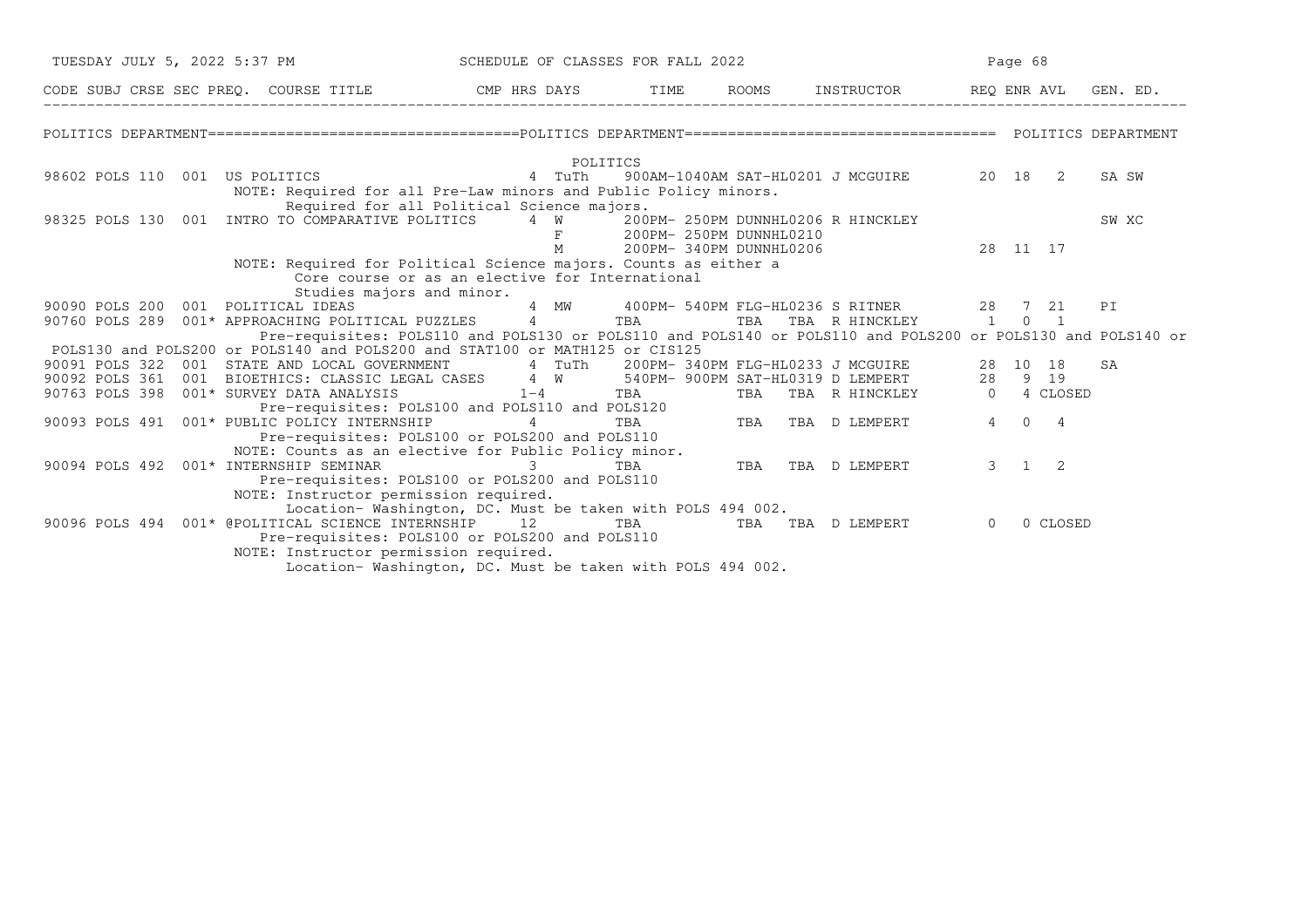| SCHEDULE OF CLASSES FOR FALL 2022<br>TUESDAY JULY 5, 2022 5:37 PM                                                 |        |                                   |                                            |    | Page 69  |             |
|-------------------------------------------------------------------------------------------------------------------|--------|-----------------------------------|--------------------------------------------|----|----------|-------------|
| CODE SUBJ CRSE SEC PREQ. COURSE TITLE THE ROOMS INSTRUCTOR REQ ENR AVL GEN. ED.                                   |        |                                   |                                            |    |          |             |
|                                                                                                                   |        |                                   |                                            |    |          |             |
|                                                                                                                   |        | WAYS                              |                                            |    |          |             |
| 90794 WAYS 100R 001 WAYS 102 RECITATION                                                                           | 1 W    |                                   | 200PM-250PM KEL-HL0100 C BATES 22 0 22     |    |          |             |
| NOTE: Instructor permission required.                                                                             |        |                                   |                                            |    |          |             |
| 90795 WAYS 100R 002 WAYS 102 RECITATION                                                                           |        |                                   | 1 W 100PM-150PM KEL-HL0100 C BATES 22 0 22 |    |          |             |
| NOTE: Instructor permission required<br>99743 WAYS 101 001 DEMOCRACY IN CRISIS<br>NOTE: First year students only. | 3 TuTh |                                   | 1230PM- 145PM FLG-HL0240 D CURRY 22        |    | 5 17     | <b>W101</b> |
| START/END DATES: 08/29-12/16<br>90528 WAYS 101 002 IFIT OR IHURT?                                                 | 3 TuTh |                                   | 200PM-315PM DUNNHL0204 T HEWITT 22         |    | 8 14     | W101        |
| START/END DATES: 08/29-12/16                                                                                      |        |                                   |                                            |    |          |             |
| 99378 WAYS 101 003 RUM AND REVENGE<br>NOTE: First Year Students Only.                                             | 3 TuTh |                                   | 1230PM- 145PM FLG-HL0236 G CLARK 22        |    | 9 13     | W101        |
| START/END DATES: 08/29-12/16                                                                                      |        |                                   |                                            |    |          |             |
| 99379 WAYS 101 004 APOCALYPSE NOW?<br>NOTE: First Year Students Only.                                             | 3 TuTh |                                   | 1230PM- 145PM SAT-HL0312 K CLEARY 22       |    | 7 15     | W101        |
| START/END DATES: 08/29-12/16                                                                                      |        |                                   |                                            |    |          |             |
| 99380 WAYS 101 005 FREE SPEECH ON CAMPUS                                                                          | 3 TuTh |                                   | 200PM- 315PM FLG-HL0206 D LEMPERT 22 5 17  |    |          | W101        |
| NOTE: First Year Students Only.                                                                                   |        |                                   |                                            |    |          |             |
| START/END DATES: 08/29-12/16                                                                                      |        |                                   |                                            |    |          |             |
| 99745 WAYS 101 006 FREE SPEECH ON CAMPUS                                                                          | 3 TuTh |                                   | 1230PM- 145PM FLG-HL0206 D LEMPERT         |    | 22 8 14  | W101        |
| NOTE: First Year Students Only.<br>START/END DATES: 08/29-12/16                                                   |        |                                   |                                            |    |          |             |
| 99746 WAYS 101 007 CLIMATE CATASTROPHE                                                                            | 3 MWF  |                                   | 1100AM-1150AM TIM-HL0120 M RYGEL           |    | 22 10 12 | W101        |
| NOTE: First Year Students Only                                                                                    |        |                                   |                                            |    |          |             |
| START/END DATES: 08/29-12/16                                                                                      |        |                                   |                                            |    |          |             |
| 99382 WAYS 101 008 INTERNET AND DEMOCRACY                                                                         | 3 TuTh |                                   | 1230PM- 145PM FLG-HL0233 J HEFFNER         |    | 22 7 15  | W101        |
| NOTE: First Year Students Only.<br>START/END DATES: 08/29-12/16                                                   |        |                                   |                                            |    |          |             |
| 99383 WAYS 101 009 RUM AND REVENGE                                                                                | 3 TuTh |                                   | 200PM- 315PM FLG-HL0236 G CLARK 22 7 15    |    |          | W101        |
| NOTE: First Year Students Only.                                                                                   |        |                                   |                                            |    |          |             |
| START/END DATES: 08/29-12/16                                                                                      |        |                                   |                                            |    |          |             |
| 99384 WAYS 101 010 POLITICS OF US VS THEM                                                                         | 3 TuTh |                                   | 1230PM- 145PM SAT-HL0325 R HINCKLEY        |    | 22 5 17  | W101        |
| NOTE: First Year Students Only.                                                                                   |        |                                   |                                            |    |          |             |
| START/END DATES: 08/29-12/16<br>99385 WAYS 101 011 THE ONES WITHOUT A VOICE                                       | 3 MWF  |                                   | 1100AM-1150AM KEL-HL0102 B AMULIKE         |    | 22 11 11 | <b>W101</b> |
| NOTE: First Year Students Only.                                                                                   |        |                                   |                                            |    |          |             |
| START/END DATES: 08/29-12/16                                                                                      |        |                                   |                                            |    |          |             |
| 90104 WAYS 101 012 TRANSFORMATIONS OF MYTH                                                                        | 3 TuTh |                                   | 200PM- 315PM SAT-HL0222 S STANNISH 22 8 14 |    |          | W101        |
| NOTE: Freshman standing required.                                                                                 |        |                                   |                                            |    |          |             |
| START/END DATES: 08/29-12/16                                                                                      |        |                                   |                                            |    | 4 18     |             |
| 99387 WAYS 101 014 MINORITY RIGHTS<br>NOTE: First Year Students Only.                                             | 3 TuTh |                                   | 200PM- 315PM FLG-HL0211 L LUNT             | 22 |          | <b>W101</b> |
| START/END DATES: 08/29-12/16                                                                                      |        |                                   |                                            |    |          |             |
| 90105 WAYS 101 015 ART VS. TECHNOLOGY                                                                             | 3 TuTh | 1230PM- 145PM FLG-HL0164 J VINK   |                                            | 22 | 7 15     | W101        |
| START/END DATES: 08/29-12/16                                                                                      |        |                                   |                                            |    |          |             |
| 90527 WAYS 101 016 IN THE MIND OF THE OTHER                                                                       | 3 TuTh | 1230PM- 145PM FLG-HL0235 S LOPEZ  |                                            |    | 22 10 12 | W101        |
| START/END DATES: 08/29-12/16<br>99388 WAYS 101 017<br>EVERYDAY ETHICS                                             | 3 MWF  | 1000AM-1050AM FLG-HL0240 T MURPHY |                                            |    | 22 11 11 | W101        |
| NOTE: First Year Students Only                                                                                    |        |                                   |                                            |    |          |             |
| START/END DATES: 08/29-12/16                                                                                      |        |                                   |                                            |    |          |             |
| 90106 WAYS 101 018 TRANSFORMATIONS OF MYTH                                                                        | 3 TuTh |                                   | 1230PM- 145PM SAT-HL0222 S STANNISH        | 22 | 6 16     | W101        |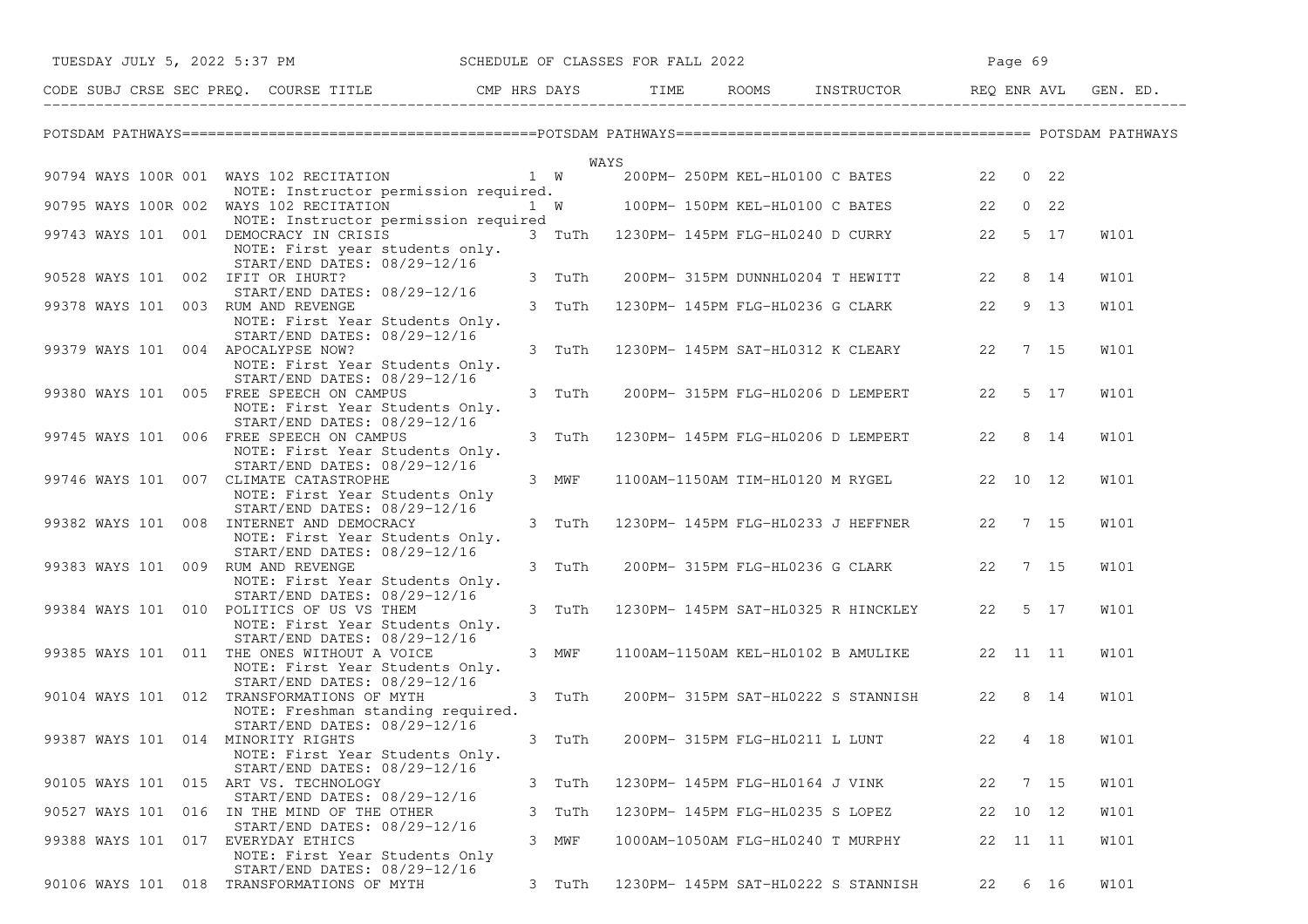|                                         | TUESDAY JULY 5, 2022 5:37 PM                                                                                                                                                                                                                                                                                                               |  |        | SCHEDULE OF CLASSES FOR FALL 2022    |  |                                                  |       | Page 70 |         |             |
|-----------------------------------------|--------------------------------------------------------------------------------------------------------------------------------------------------------------------------------------------------------------------------------------------------------------------------------------------------------------------------------------------|--|--------|--------------------------------------|--|--------------------------------------------------|-------|---------|---------|-------------|
|                                         | CODE SUBJ CRSE SEC PREQ. COURSE TITLE THE HRS DAYS TIME ROOMS INSTRUCTOR THE REQ ENRAVL GEN. ED.                                                                                                                                                                                                                                           |  |        |                                      |  |                                                  |       |         |         |             |
|                                         | START/END DATES: 08/29-12/16                                                                                                                                                                                                                                                                                                               |  |        |                                      |  |                                                  |       |         |         |             |
|                                         | 99390 WAYS 101 019 PERFORMING MEMORY/HUMAN RIGHTS<br>NOTE: First Year Students Only                                                                                                                                                                                                                                                        |  | 3 MWF  |                                      |  | 1100AM-1150AM FLG-HL0240 L TREVIZAN 22 13 9      |       |         |         | W101        |
|                                         | START/END DATES: 08/29-12/16<br>99391 WAYS 101 020 GLOBAL HISTORY OF FASCISM<br>NOTE: First Year Students Only                                                                                                                                                                                                                             |  | 3 MWF  |                                      |  | 1100AM-1150AM SAT-HL0222 R FAIR-SCHULZ           |       | 22 8 14 |         | W101        |
|                                         | START/END DATES: 08/29-12/16<br>99392 WAYS 101 021 SCIENCE: FACT VS OPINION?<br>NOTE: First Year Students Only                                                                                                                                                                                                                             |  |        |                                      |  | 3 TuTh 1230PM-145PM TIM-HL0131 M WALKER 22 10 12 |       |         |         | W101        |
| 99393 WAYS 101 022 APES GOT CULTURE?    | START/END DATES: 08/29-12/16<br>NOTE: First Year Students Only                                                                                                                                                                                                                                                                             |  |        |                                      |  | 3 TuTh 1230PM-145PM KEL-HL0102 N MALIT 22 8 14   |       |         |         | <b>W101</b> |
|                                         | START/END DATES: 08/29-12/16<br>99744 WAYS 101 OL1 BUSINESS, PASSION, PURPOSE<br>NOTE: First year students only.                                                                                                                                                                                                                           |  |        |                                      |  | 3 TuTh 1230PM-145PM ONLINE SLEVIUS 22 9 13       |       |         |         | W101        |
|                                         | Delivered online. Instruction and interaction occurs online<br>within the Learning Management System, Moodle. There are no<br>requirements for face-to-face meetings, onsite instruction,<br>or scheduled times to be online. However, proctored exams<br>may be required, either on campus or at a location<br>convenient to the student. |  |        |                                      |  |                                                  |       |         |         |             |
| 99946 WAYS 101 R01 APOCALYPSE NOW       | START/END DATES: 08/29-12/16<br>$\mathbb R$<br>NOTE: This class is taught at the correctional facility. It is not<br>open to students on campus.                                                                                                                                                                                           |  |        |                                      |  | 3 TBA TBA TBA K CLEARY 0 0 CLOSED W101           |       |         |         |             |
| 99395 WAYS 102 001 LIMITS OF THE HUMAN  | START/END DATES: 08/29-12/16<br>NOTE: First Year Students Only                                                                                                                                                                                                                                                                             |  | 3 MWF  |                                      |  | 1100AM-1150AM SAT-HL0325 L STANAVAGE 22 11 11    |       |         |         | W102        |
|                                         | START/END DATES: 08/29-12/16<br>99397 WAYS 102 002 STORIES THAT AREN'T EVEN TRUE<br>NOTE: First Year Students Only                                                                                                                                                                                                                         |  | 3 TuTh |                                      |  | 1230PM- 145PM FLG-HL0103 D MAUS   22 16 6        |       |         |         | W102        |
|                                         | START/END DATES: 08/29-12/16<br>99749 WAYS 102 003 STORIES THAT AREN'T EVEN TRUE<br>NOTE: First Year Students Only                                                                                                                                                                                                                         |  | 3 TuTh |                                      |  | 200PM- 315PM FLG-HL0103 D MAUS                   | 22 13 |         | -9      | W102        |
| 99750 WAYS 102 004 LIMITS OF THE HUMAN  | START/END DATES: 08/29-12/16<br>NOTE: First Year Students Only                                                                                                                                                                                                                                                                             |  | 3 MWF  |                                      |  | 1000AM-1050AM SAT-HL0325 L STANAVAGE 22 15 7     |       |         |         | W102        |
|                                         | START/END DATES: 08/29-12/16<br>99748 WAYS 102 005 ON WELLNESS: FIXES & FADS<br>NOTE: First Year Students Only                                                                                                                                                                                                                             |  | 3 MWF  |                                      |  | 1000AM-1050AM SAT-HL0104AL BROWN 22 20           |       |         | -2      | W102        |
|                                         | START/END DATES: 08/29-12/16<br>99401 WAYS 102 006 REAL TEACHERS PLEASE STAND UP<br>NOTE: First Year Students Only                                                                                                                                                                                                                         |  | 3 MWF  |                                      |  | 1100AM-1150AM SAT-HL0260 L HALL 22 18            |       |         | 4       | W102        |
| 99756 WAYS 103 003 FRENCH IN N. AMERICA | START/END DATES: 08/29-12/16<br>NOTE: First Year Students Only                                                                                                                                                                                                                                                                             |  | 3 TuTh | 1230PM- 145PM FLG-HL0211 L LUNT      |  |                                                  | 22    |         | 6 16    | W103        |
| 90109 WAYS 103 004 POETIC JUSTICE       | START/END DATES: 08/29-12/16<br>START/END DATES: 08/29-12/16                                                                                                                                                                                                                                                                               |  | 3 MWF  | 1000AM-1050AM FLG-HL0235 O SARMIENTO |  |                                                  | 22    |         | 5 17    | W103        |
| 99403 WAYS 103 005 RACE AND COMICS      | NOTE: First Year Students Only                                                                                                                                                                                                                                                                                                             |  | 3 TuTh | 1230PM- 145PM MRY-HL0253 J DONAHUE   |  |                                                  | 22    |         | 7 15    | W103        |
| 90530 WAYS 103 006 POETIC JUSTICE       | START/END DATES: 08/29-12/16                                                                                                                                                                                                                                                                                                               |  | 3 MWF  | 1100AM-1150AM FLG-HL0233 O SARMIENTO |  |                                                  |       |         | 22 5 17 | W103        |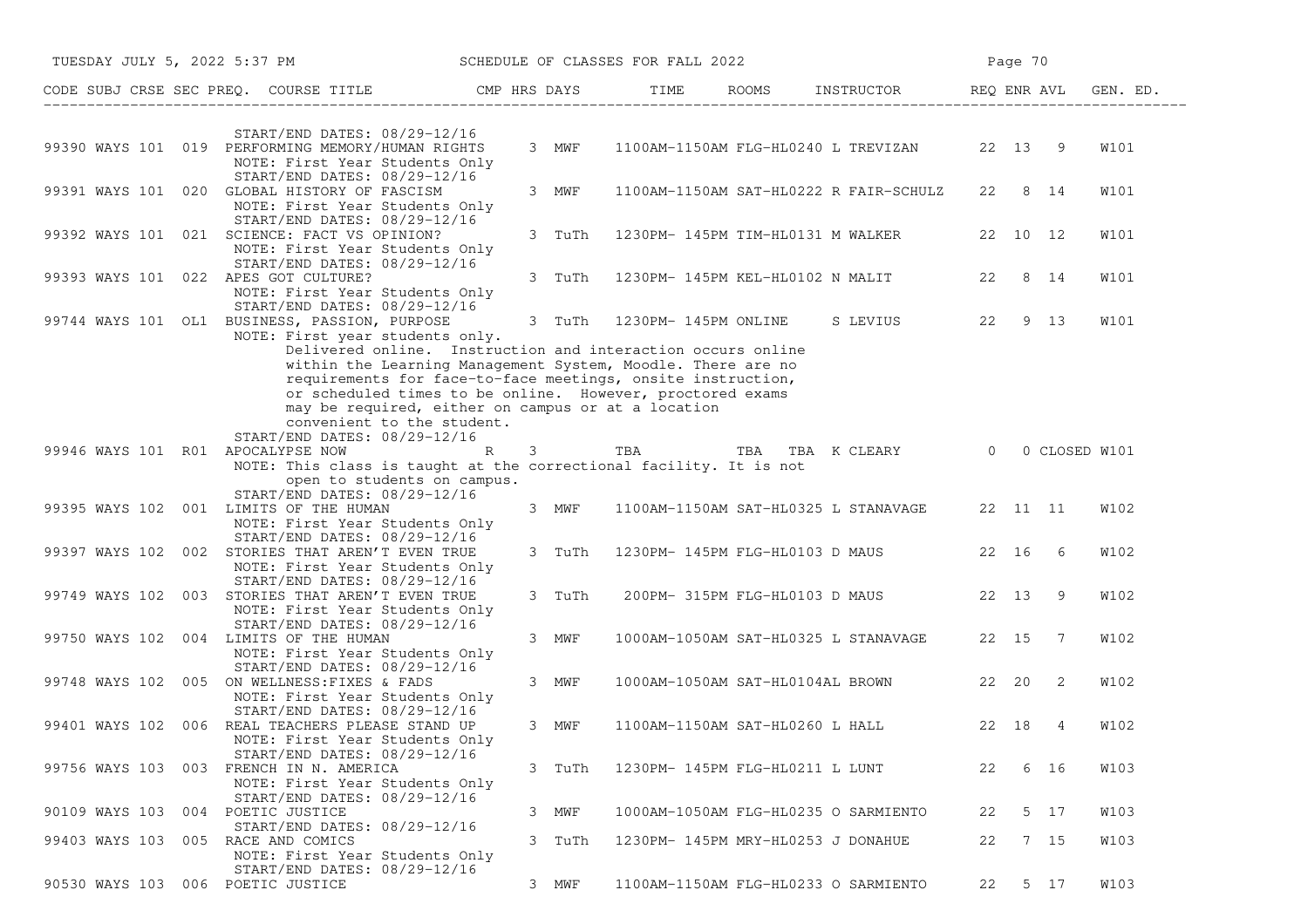| TUESDAY JULY 5, 2022 5:37 PM                                                                                    |        | SCHEDULE OF CLASSES FOR FALL 2022    | Page 71    |                      |      |  |
|-----------------------------------------------------------------------------------------------------------------|--------|--------------------------------------|------------|----------------------|------|--|
| CODE SUBJ CRSE SEC PREQ. COURSE TITLE<br>CMP HRS DAYS                                                           |        | TIME<br>ROOMS                        | INSTRUCTOR | REQ ENR AVL GEN. ED. |      |  |
| START/END DATES: 08/29-12/16                                                                                    |        |                                      |            |                      |      |  |
| 99406 WAYS 103 007<br>ALGORITHMS OF OPPRESSION<br>NOTE: First Year Students Only                                | 3 MWF  | 1000AM-1050AM FLG-HL0164 L GRABOWSKI |            | 22 9 13              | W103 |  |
| START/END DATES: 08/29-12/16<br>99407 WAYS 103 008<br>WHEN WE FIGHT, WE WIN!<br>NOTE: First Year Students Only  | 3 MWF  | 1100AM-1150AM SAT-HL0319 A SORENSEN  |            | 22 12 10             | W103 |  |
| START/END DATES: 08/29-12/16<br>90590 WAYS 103<br>009<br>WHEN WE FIGHT, WE WIN!                                 | 3 MWF  | 1000AM-1050AM SAT-HL0319 A SORENSEN  |            | 22 14 8              | W103 |  |
| START/END DATES: 08/29-12/16<br>90745 WAYS 103 010<br>ASIAN-AMERICAN FAMILIES<br>NOTE: First Year Students Only | 3 TuTh | 1230PM- 145PM FLG-HL0232 C DORAN     |            | 22 2 20              | W103 |  |
| START/END DATES: 08/29-12/16<br>90778 WAYS 103 011<br>POWER OF IDENTITY                                         | 3 TuTh | 200PM- 315PM BRA-HL0215 F KHAN       |            | 22 4 18              | W103 |  |
| NOTE: First year students only.<br>START/END DATES: 08/29-12/16<br>90780 WAYS 103<br>POWER OF IDENTITY<br>012   | 3 TuTh | 1230PM- 145PM BRA-HL0215 F KHAN      |            | 22 1<br>21           | W103 |  |
| NOTE: First year student only.<br>START/END DATES: 08/29-12/16                                                  |        |                                      |            |                      |      |  |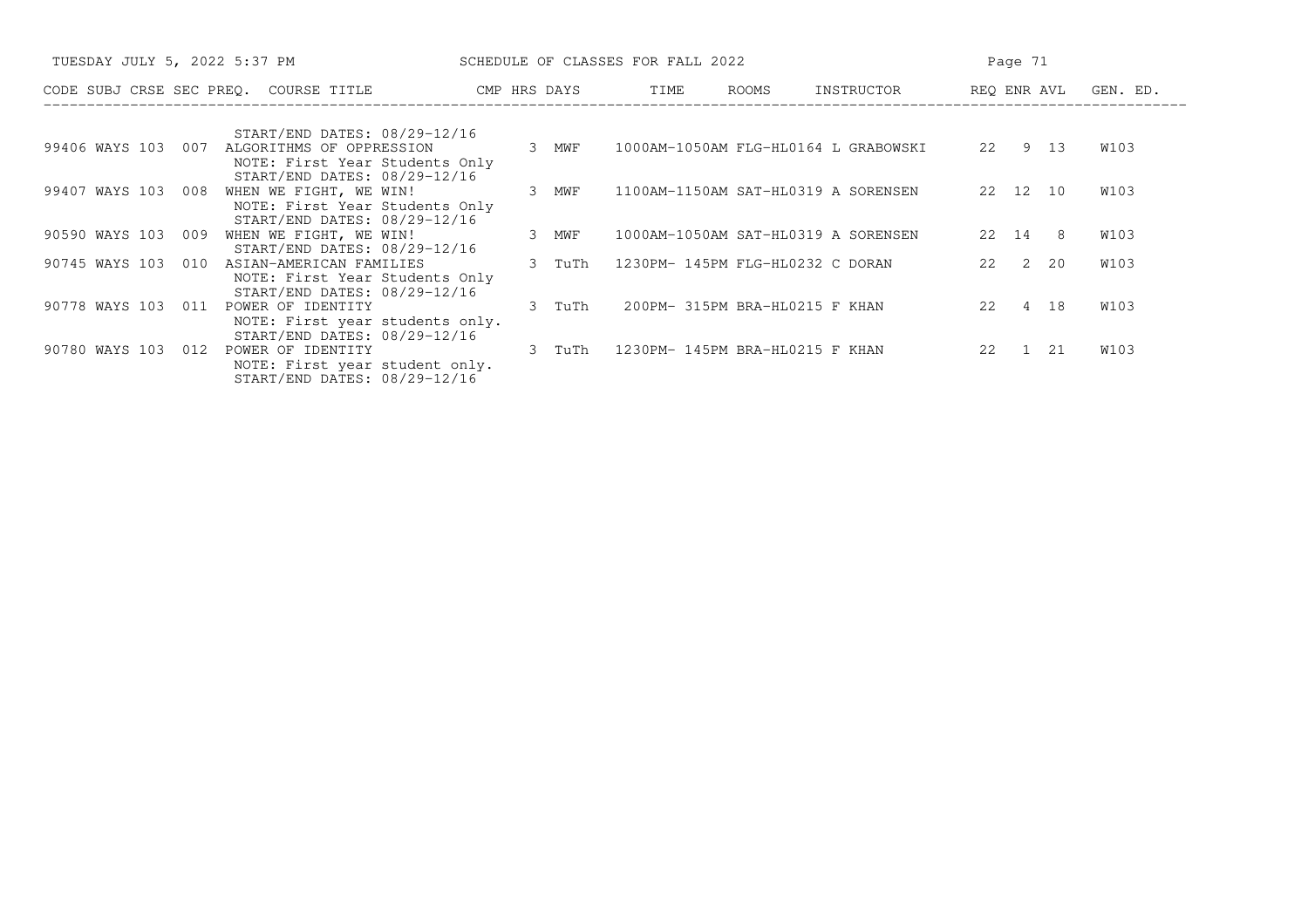|                | TUESDAY JULY 5, 2022 5:37 PM                                                                                                                                                                   | SCHEDULE OF CLASSES FOR FALL 2022 |                         |                                                  | Page 72    |              |          |
|----------------|------------------------------------------------------------------------------------------------------------------------------------------------------------------------------------------------|-----------------------------------|-------------------------|--------------------------------------------------|------------|--------------|----------|
|                | CODE SUBJ CRSE SEC PREQ. COURSE TITLE CMP HRS DAYS TIME ROOMS INSTRUCTOR REQ ENR AVL GEN. ED.                                                                                                  |                                   |                         |                                                  |            |              |          |
|                |                                                                                                                                                                                                |                                   |                         |                                                  |            |              |          |
|                |                                                                                                                                                                                                | PSYCHOLOGY                        |                         |                                                  |            |              |          |
|                | 98142 PSYC 100 002 INTRODUCTION TO PSYCHOLOGY 3 TuTh 1100AM-1215PM KEL-HL0106 J FRYER 100 38 62<br>90661 PSYC 100 R01 INTRODUCTION TO PSYCHOLOGY R 3 TuTh                                      |                                   | 900AM-1015AM TBA TBA    | STAFF 25 0 25                                    |            |              | SA<br>SA |
|                | NOTE: This course is taught at the Riverview Correctional Facility<br>and is not for students on campus.<br>START/END DATES: 08/29-12/16                                                       |                                   |                         |                                                  |            |              |          |
|                | 98445 PSYC 220 001 CHILD DEVELOPMENT<br>NOTE: Taught Virtually. Students are expected to meet via Zoom<br>during meeting times.                                                                | 3 Tu                              |                         | 430PM- 545PM VIR TBA J BOLAND 15 16 CLOSED SA    |            |              |          |
|                | 90655 PSYC 220 002 CHILD DEVELOPMENT<br>NOTE: Taught Virtually, students are expected to meet via Zoom                                                                                         |                                   |                         | 3 W 300PM-350PM VIR TBA J BOLAND 15 15 CLOSED SA |            |              |          |
|                | during meeting times.<br>90654 PSYC 220 CH1 CHILD DEVELOPMENT<br>NOTE: Childhood/Early Childhood Education majors only.                                                                        |                                   |                         | 3 MW 800AM-915AM FLG-HL0164 H BEAUCHAMP 10 7 3   |            |              | SA       |
|                | 90656 PSYC 220 CH2 CHILD DEVELOPMENT <sup>7</sup> 3 W 300PM-350PM VIR TBA J BOLAND 15 11 4<br>NOTE: Taught Virtually, students are expected to meet via Zoom                                   |                                   |                         |                                                  |            |              | SA       |
|                | during meeting times.<br>Childhood/Early Childhood Education majors only.                                                                                                                      |                                   |                         |                                                  |            |              |          |
|                | 90658 PSYC 220 CH3 CHILD DEVELOPMENT 3 Tu 430PM-545PM VIR TBA J BOLAND 15 10 5<br>NOTE: Taught Virtually, students are expected to meet via Zoom<br>during meeting times.                      |                                   |                         |                                                  |            |              | SA       |
|                | Childhood/Early Childhood Education majors only.                                                                                                                                               |                                   |                         |                                                  |            |              |          |
|                | 98210 PSYC 220 CO3 CHILD DEVELOPMENT 1983 MW 800AM-915AM FLG-HL0164 H BEAUCHAMP 25 17 8 SA                                                                                                     |                                   |                         |                                                  |            |              |          |
|                | Pre-requisites: PSYC100 and STAT100 or CIS125 or MATH125 or PSYC125<br>98343 PSYC 301 005 @TEACHING OF PSYCHOLOGY 3 TuTh 1230PM-145PM TBA TBA A STILLWELL 0<br>NOTE: Permission of instructor. |                                   |                         |                                                  |            | 0 CLOSED     |          |
|                | 99738 PSYC 321 002* PSYCHOLOGY OF ADOLESCENCE 3 TuTh 200PM-315PM KEL-HL0106 J FRYER 45 46 CLOSED SA<br>Pre-requisites: PSYC100 or PSYC220                                                      |                                   |                         |                                                  |            |              |          |
| 98193 PSYC 330 | NOTE: Counts towards Women and Gender Studies.<br>001* SOCIAL PSYCHOLOGY<br>Pre-requisites: PSYC100 and PSYC300 or SOCI315                                                                     |                                   |                         | 3 TuTh 1230PM-145PM FLG-HL0210 A STILLWELL       | 35 31 4    |              |          |
| 99364 PSYC 340 | 001* HUMAN LEARNING & MEMORY 3 TuTh 1100AM-1215PM FLG-HL0210 H BEAUCHAMP<br>Pre-requisites: PSYC100 and PSYC300                                                                                |                                   |                         |                                                  |            | 35 41 CLOSED |          |
|                | 98440 PSYC 350 001* EDUCATIONAL PSYCHOLOGY<br>Pre-requisites: PSYC100 or PSYC220 or PSYC321                                                                                                    |                                   |                         | 3 MW 300PM-415PM KEL-HL0102 J FRYER 44 42 2      |            |              |          |
|                | NOTE: Junior or Senior standing required, or permission of                                                                                                                                     |                                   |                         |                                                  |            |              |          |
|                | instructor.<br>99938 PSYC 350 JCC* EDUCATIONAL PSYCHOLOGY<br>Pre-requisites: PSYC100 or PSYC220 or PSYC321                                                                                     | W 3 MW                            |                         | 300PM-415PM TBA TBA J FRYER                      | 20         | 8 12         |          |
|                | NOTE: Watertown students only. Must register through Laura Carbone                                                                                                                             |                                   |                         |                                                  |            |              |          |
| 90776 PSYC 361 | Junior or Senior standing required.<br>001* ELEM OF BEHAVIOR MODIFICATION<br>Pre-requisites: PSYC300                                                                                           | 3 MW                              | 200PM- 315PM FLG-HL0206 | STAFF                                            | 25         | 1 24         |          |
| 90097 PSYC 364 | 001* COUNSELING THEORY & METHODS<br>Pre-requisites: PSYC375 or PSYC370                                                                                                                         | 3 TuTh                            |                         | 930AM-1045AM FLG-HL0164 J MILLS                  | 35 23 12   |              |          |
| 98194 PSYC 370 | 001* THEORIES OF PERSONALITY<br>Pre-requisites: PSYC100                                                                                                                                        | 3 MW                              |                         | 430PM- 545PM KEL-HL0103 J FRYER                  |            | 45 45 CLOSED |          |
|                | NOTE: In addition to pre-requisite listed, 6 additional hours in                                                                                                                               |                                   |                         |                                                  |            |              |          |
| 98755 PSYC 375 | Psychology are required.<br>001* ABNORMAL PSYCHOLOGY                                                                                                                                           | 3 TuTh                            |                         | 800AM- 915AM FLG-HL0164 J MILLS                  | 35  24  11 |              |          |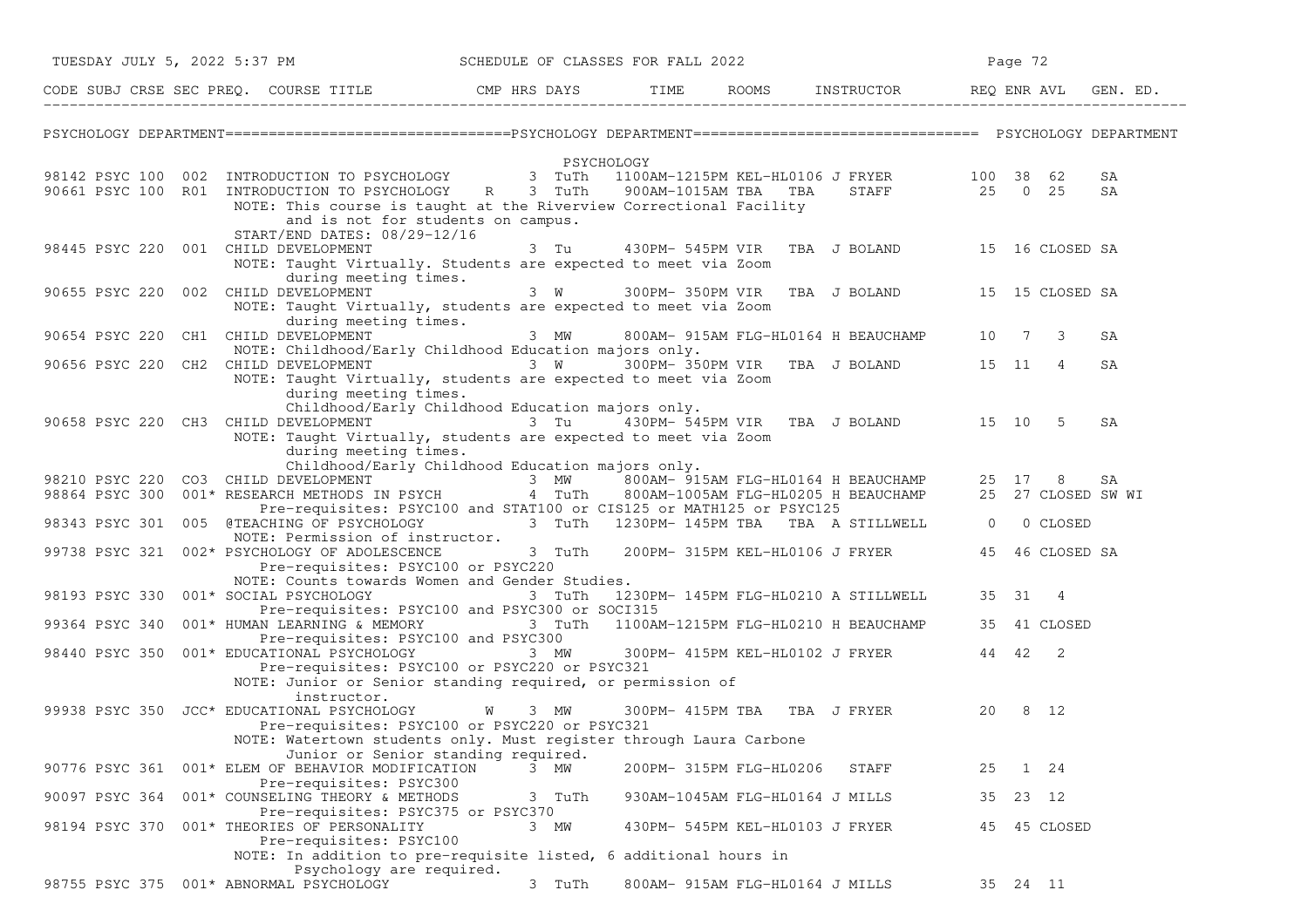| TUESDAY JULY 5, 2022 5:37 PM                                                             | SCHEDULE OF CLASSES FOR FALL 2022 |                          |     | Page 73                                  |                                              |  |  |
|------------------------------------------------------------------------------------------|-----------------------------------|--------------------------|-----|------------------------------------------|----------------------------------------------|--|--|
| CODE SUBJ CRSE SEC PREQ. COURSE TITLE THE RIS DAYS TIME ROOMS INSTRUCTOR THE REQ ENR AVL |                                   |                          |     |                                          | GEN. ED.                                     |  |  |
| Pre-requisites: PSYC100                                                                  |                                   |                          |     |                                          |                                              |  |  |
| NOTE: A minimum of Sophomore standing required.                                          |                                   |                          |     |                                          |                                              |  |  |
| 99365 PSYC 375 002* ABNORMAL PSYCHOLOGY                                                  | 3 MW                              |                          |     | 800AM- 915AM FLG-HL0103 J MILLS 35 24 11 |                                              |  |  |
| Pre-requisites: PSYC100                                                                  |                                   |                          |     |                                          |                                              |  |  |
| 90781 PSYC 380 001* ANIMAL BEHAVIOR                                                      | 3 TuTh                            | 930AM-1045AM FLG-HL0233  |     | STAFF                                    | 25<br>9 16                                   |  |  |
| Pre-requisites: PSYC300                                                                  |                                   |                          |     |                                          |                                              |  |  |
| 90783 PSYC 381 001* BIOPSYCHOLOGY                                                        | 3 MWF                             | 1000AM-1050AM FLG-HL0102 |     | STAFF                                    | $1 \quad 24$<br>25                           |  |  |
| Pre-requisites: PSYC100 and PSYC300                                                      |                                   |                          |     |                                          |                                              |  |  |
| 90625 PSYC 383 001* DRUGS & BEHAVIOR                                                     | 3 MWF                             |                          |     | 1000AM-1050AM FLG-HL0205 J MILLS         | 35 CLOSED<br>35                              |  |  |
| Pre-requisites: PSYC100 and PSYC300                                                      |                                   |                          |     |                                          |                                              |  |  |
| 98205 PSYC 400 001* HISTORY OF PSYCHOLOGY                                                | 3 Tu                              |                          |     | 330PM- 600PM FLG-HL0205 A STILLWELL      | 15 15 CLOSED SI                              |  |  |
| Pre-requisites: PSYC100 and PSYC300                                                      |                                   |                          |     |                                          |                                              |  |  |
| NOTE: Senior Psychology Majors.                                                          |                                   |                          |     |                                          |                                              |  |  |
| 98967 PSYC 415 001<br>RESEARCH IN PSYCHOLOGY                                             | 3                                 | TBA                      | TBA | TBA<br>J FRYER                           | $0\quad 10$<br>10                            |  |  |
| 99464 PSYC 415<br>RESEARCH IN PSYCHOLOGY<br>004                                          | $\overline{3}$                    | TBA                      | TBA | TBA A STILLWELL                          | 0 CLOSED<br>$\Omega$                         |  |  |
| NOTE: Instructor Permission Required                                                     |                                   |                          |     |                                          |                                              |  |  |
| 001* SEMINAR IN PSYC: WOLF BEHAVIOR<br>90784 PSYC 493                                    | 3 TuTh                            |                          |     | 1100AM-1215PM FLG-HL0102 STAFF           | $0\quad 15$<br>15<br>SI                      |  |  |
| Pre-requisites: PSYC330                                                                  |                                   |                          |     |                                          |                                              |  |  |
| 98237 PSYC 496<br>002<br>HONORS THESIS RESEARCH 1                                        | 3                                 | TBA                      | TBA | TBA H BEAUCHAMP                          | $\overline{2}$<br>$\Omega$<br>$\overline{2}$ |  |  |
| NOTE: Permission of instructor.                                                          |                                   |                          |     |                                          |                                              |  |  |
| 98314 PSYC 496<br>003<br>HONORS THESIS RESEARCH 1                                        | 3                                 | TBA                      | TBA | TBA M TISSAW                             | 0 CLOSED<br>$\Omega$                         |  |  |
| NOTE: Permission of instructor.<br>98470 PSYC 496<br>HONORS THESIS RESEARCH 1<br>004     | 3                                 | TBA                      | TBA | A STILLWELL<br>TBA                       |                                              |  |  |
|                                                                                          |                                   |                          |     |                                          | 0 CLOSED<br>$\mathbf{0}$                     |  |  |
| NOTE: Permission of instructor.<br>005<br>HONORS THESIS RESEARCH 1<br>98584 PSYC 496     | 3                                 |                          | TBA | J FRYER                                  | $\Omega$<br>- 1                              |  |  |
| NOTE: Permission of instructor.                                                          |                                   | TBA                      |     | TBA                                      |                                              |  |  |
|                                                                                          |                                   |                          |     |                                          |                                              |  |  |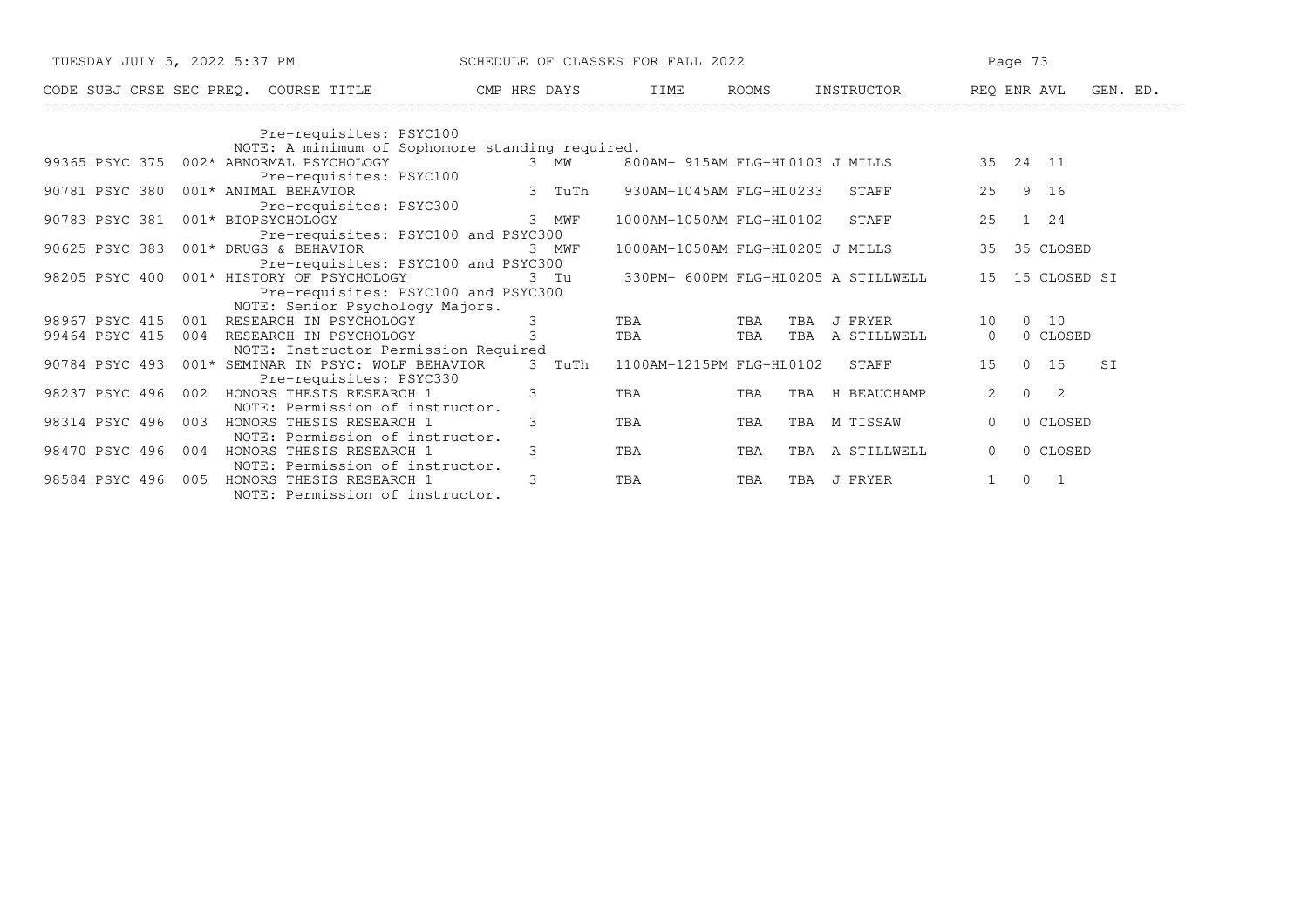| TUESDAY JULY 5, 2022 5:37 PM                         |                                                                                                                                                  | SCHEDULE OF CLASSES FOR FALL 2022                                |                  |                                    |                                                                            |          | Page 74                                     |          |
|------------------------------------------------------|--------------------------------------------------------------------------------------------------------------------------------------------------|------------------------------------------------------------------|------------------|------------------------------------|----------------------------------------------------------------------------|----------|---------------------------------------------|----------|
|                                                      | CODE SUBJ CRSE SEC PREQ. COURSE TITLE THE CMP HRS DAYS                                                                                           |                                                                  | TIME             |                                    | ROOMS INSTRUCTOR                                                           |          | REO ENR AVL                                 | GEN. ED. |
|                                                      | PUB HEALTH & HUMAN PERFORMANCE====================PUB HEALTH & HUMAN PERFORMANCE==================== PUB HEALTH & HUMAN PERFORMANCE              |                                                                  |                  |                                    |                                                                            |          |                                             |          |
|                                                      |                                                                                                                                                  | COMMUNITY HEALTH                                                 |                  |                                    |                                                                            |          |                                             |          |
| 98653 HLTH 165                                       | 001 HLTH:A LIFESTYLE APPROACH-LEC                                                                                                                | 3 TuTh                                                           |                  |                                    | 930AM-1045AM DUNNHL0102 K O'ROURKE                                         |          | 30 15 15                                    | HW       |
| 99928 HLTH 165                                       | 002 HEALTH: A LIFESTYLE APPROACH                                                                                                                 | 3 TuTh                                                           |                  |                                    | 1100AM-1215PM FLG-HL0230 K O'ROURKE<br>500PM- 745PM FLG-HL0238 C WENTWORTH |          | 25 17 8                                     | ΗW       |
| 98562 HLTH 230                                       | 002 SCHOOL HEALTH (CA, SAVE, DASA)<br>NOTE: For students in undergraduate teacher preparation programs.                                          | 3 W                                                              |                  |                                    |                                                                            |          | 25 14 11                                    | ΗW       |
| 98787 HLTH 230                                       | 003 SCHOOL HEALTH (CA, SAVE, DASA)                                                                                                               |                                                                  |                  |                                    | 3 TuTh 1230PM-145PM DUNNHLTBA H COWEN-WILSON                               |          | 20 14 6                                     | HW       |
|                                                      | NOTE: For students in undergraduate teacher preparation programs.                                                                                |                                                                  |                  |                                    |                                                                            |          |                                             |          |
| 98960 HLTH 230 004                                   | SCHOOL HEALTH (CA, SAVE, DASA)                                                                                                                   | 3 TuTh                                                           |                  |                                    | 1100AM-1215PM DUNNHL0102 H COWEN-WILSON                                    |          | 20 10 10                                    | HW       |
|                                                      | 99250 HLTH 230 HN1 SCHL HLTH (CA, SAVE, DASA)-HNR                                                                                                | 3 TuTh                                                           |                  |                                    | 1230PM- 145PM DUNNHLTBA H COWEN-WILSON                                     | 5        | 5 CLOSED HW                                 |          |
|                                                      | NOTE: Honors Students Only                                                                                                                       |                                                                  |                  |                                    |                                                                            |          |                                             |          |
| 99079 HLTH 230                                       | For students in undergraduate teacher preparation programs.<br>HNR SCHL HLTH (CA, SAVE, DASA)-HNR 3 TuTh 1100AM-1215PM DUNNHL0102 H COWEN-WILSON |                                                                  |                  |                                    |                                                                            | $5 -$    | 5 CLOSED HW                                 |          |
|                                                      | NOTE: For students in undergraduate teacher preparation programs.                                                                                |                                                                  |                  |                                    |                                                                            |          |                                             |          |
|                                                      | Honors Students Only.                                                                                                                            |                                                                  |                  |                                    |                                                                            |          |                                             |          |
|                                                      | 99126 HLTH 230 JCC SCHOOL HEALTH (CA, SAVE, DASA) W                                                                                              | 3                                                                | TBA              |                                    | TBA TBA T PRITCHARD                                                        | 30       | 9 21                                        | HW       |
|                                                      | NOTE: Class meets on the JCC campus in Watertown. Class meets 3                                                                                  |                                                                  |                  |                                    |                                                                            |          |                                             |          |
|                                                      |                                                                                                                                                  | weekends: $9/30-10/1$ , $10/21$ , and $11/18-19$ in the Extended |                  |                                    |                                                                            |          |                                             |          |
|                                                      |                                                                                                                                                  | Learning Center 116. HLTH 530 students can cross                 |                  |                                    |                                                                            |          |                                             |          |
|                                                      | list into this course with instructor permission.                                                                                                |                                                                  |                  |                                    |                                                                            |          |                                             |          |
|                                                      | 99869 HLTH 230 OL1 SCHOOL HEALTH (CA, SAVE, DASA)<br>NOTE: Delivered online. Instruction and interaction occurs online                           | 3                                                                |                  | ONLINE                             | C CORRIVEAU                                                                |          | 30 30 CLOSED HW                             |          |
|                                                      | within the Learning Management System, Moodle. There are no                                                                                      |                                                                  |                  |                                    |                                                                            |          |                                             |          |
|                                                      | requirements for face-to-face meetings, onsite instruction,                                                                                      |                                                                  |                  |                                    |                                                                            |          |                                             |          |
|                                                      | or scheduled times to be online. However, proctored exams                                                                                        |                                                                  |                  |                                    |                                                                            |          |                                             |          |
|                                                      | may be required, either on campus or at a location                                                                                               |                                                                  |                  |                                    |                                                                            |          |                                             |          |
|                                                      | convenient to the student.                                                                                                                       |                                                                  |                  |                                    |                                                                            |          |                                             |          |
| 98684 HLTH 250 001 DRUG STUDIES                      |                                                                                                                                                  | $3 \tW$                                                          |                  |                                    | 500PM- 745PM DUNNHL0102 C DODD 30 13 17                                    |          |                                             |          |
| 98418 HLTH 300                                       | 001 ENVIRONMENTAL HEALTH 3 M                                                                                                                     |                                                                  |                  |                                    | 500PM- 745PM DUNNHL0202 S FARNSWORTH                                       |          | 25 8 17                                     |          |
|                                                      | NOTE: Counts for Environmental Studies major.                                                                                                    |                                                                  |                  |                                    |                                                                            |          |                                             |          |
| 98448 HLTH 310<br>99916 HLTH 325 OL1 ALCOHOL STUDIES | 001 HEALTH DISPARITIES                                                                                                                           | 3 TuTh<br>3                                                      |                  |                                    | 930AM-1045AM MRT-HL0133AK BONNAR<br>ONLINE C CORRIVEAU                     |          | 25 11 14<br>25 25 CLOSED SA SI              |          |
|                                                      | NOTE: Delivered online. Instruction and interaction occurs online                                                                                |                                                                  |                  |                                    |                                                                            |          |                                             |          |
|                                                      | within the Learning Management System, Moodle. There are no                                                                                      |                                                                  |                  |                                    |                                                                            |          |                                             |          |
|                                                      | requirements for face-to-face meetings, onsite instruction,                                                                                      |                                                                  |                  |                                    |                                                                            |          |                                             |          |
|                                                      | or scheduled times to be online. However, proctored exams                                                                                        |                                                                  |                  |                                    |                                                                            |          |                                             |          |
|                                                      | may be required, either on campus or at a location                                                                                               |                                                                  |                  |                                    |                                                                            |          |                                             |          |
|                                                      | convenient to the student.                                                                                                                       |                                                                  |                  |                                    |                                                                            |          |                                             |          |
| 99329 HLTH 325 OL2 ALCOHOL STUDIES                   |                                                                                                                                                  | 3                                                                |                  | ONLINE                             | J JACOBSON 25 25 CLOSED SA SI                                              |          |                                             |          |
|                                                      | NOTE: Delivered online. Instruction and interaction occurs online                                                                                |                                                                  |                  |                                    |                                                                            |          |                                             |          |
|                                                      | within the Learning Management System, Moodle. There are no<br>requirements for face-to-face meetings, onsite instruction,                       |                                                                  |                  |                                    |                                                                            |          |                                             |          |
|                                                      | or scheduled times to be online. However, proctored exams                                                                                        |                                                                  |                  |                                    |                                                                            |          |                                             |          |
|                                                      | may be required, either on campus or at a location                                                                                               |                                                                  |                  |                                    |                                                                            |          |                                             |          |
|                                                      | convenient to the student.                                                                                                                       |                                                                  |                  |                                    |                                                                            |          |                                             |          |
| 98788 HLTH 331                                       | 001 DEATH & DYING                                                                                                                                | 3<br>Th                                                          |                  | 500PM- 745PM DUNNHL0102 M JONES    |                                                                            | 30       | 30 CLOSED SA                                |          |
| 98125 HLTH 333 001 HUMAN NUTRITION                   |                                                                                                                                                  | 3<br>TuTh                                                        |                  |                                    | 1230PM- 145PM FLG-HL0238 J PFOTENHAUER                                     | 30       | 24<br>6                                     |          |
| 98255 HLTH 333<br>002                                | HUMAN NUTRITION                                                                                                                                  | TuTh<br>3                                                        |                  |                                    | 1100AM-1215PM FLG-HL0238 J PFOTENHAUER                                     | 30       | 29<br>$\mathbf{1}$                          |          |
| 90692 HLTH 342                                       | 001 WOMEN'S HEALTH                                                                                                                               | 3<br>Tu                                                          | 500PM- 745PM TBA | TBA                                | STAFF                                                                      | 25       | 9<br>16                                     |          |
| 98475 HLTH 373<br>001<br>98449 HLTH 380<br>001       | CURRENT TOPICS IN CH NUTRITION                                                                                                                   | TuTh<br>3<br>3<br>MWF                                            |                  | 100PM- 150PM DUNNHL0202            | 200PM- 315PM DUNNHL0208 J PFOTENHAUER<br>STAFF                             | 25<br>25 | 4<br>21<br>23<br>$\overline{\phantom{0}}^2$ |          |
| 98643 HLTH 385                                       | THEORY IN COMMUNITY HEALTH<br>001* EPIDEMIOLOGY & BIOSTATISTICS                                                                                  | 3<br>TuTh                                                        |                  | 200PM- 315PM DUNNHL0102 J JACOBSON |                                                                            | 25       | 7 18                                        | TF<br>SW |
|                                                      |                                                                                                                                                  |                                                                  |                  |                                    |                                                                            |          |                                             |          |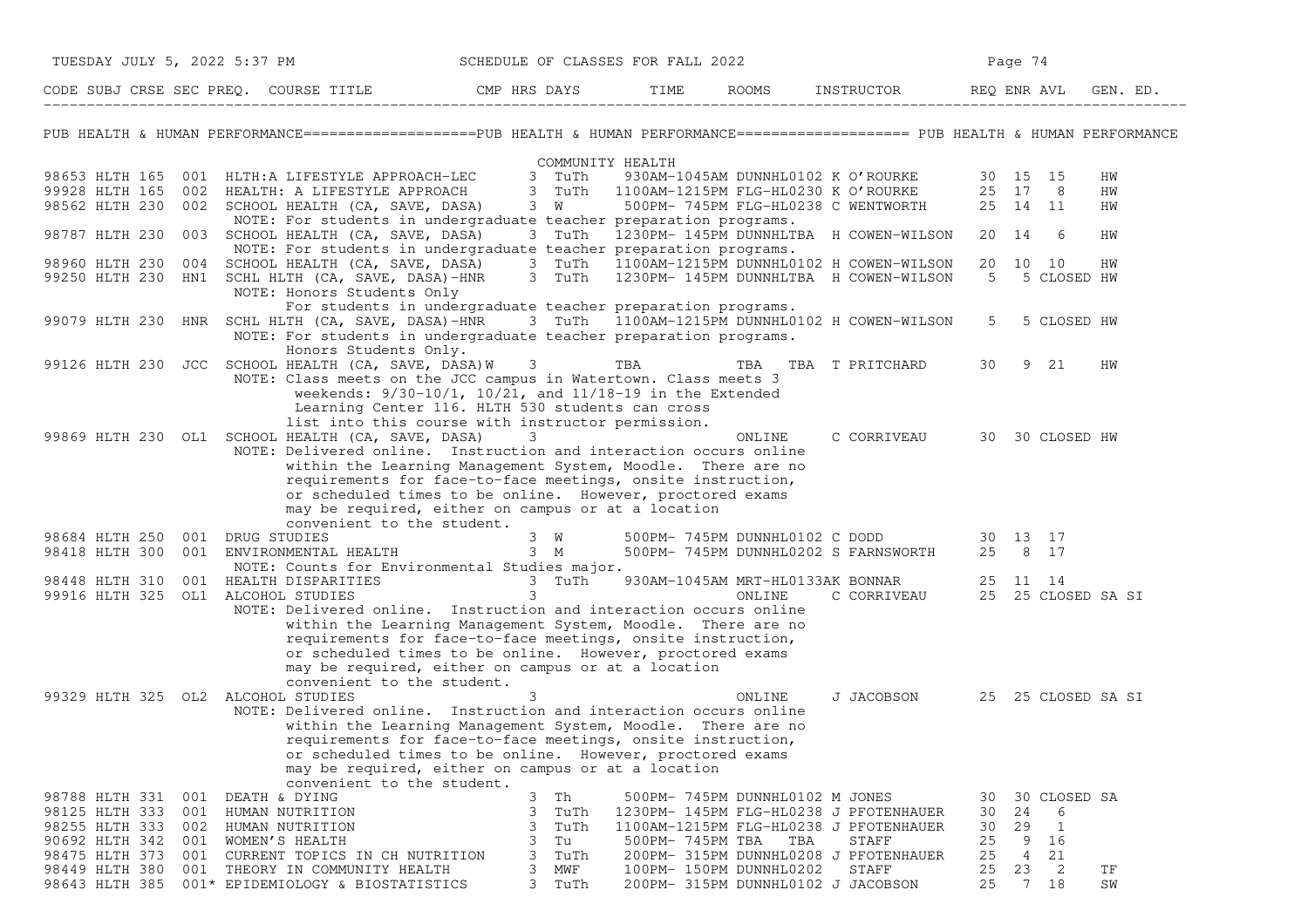| TUESDAY JULY 5, 2022 5:37 PM SCHEDULE OF CLASSES FOR FALL 2022                                                                                           |  |                                                                                                                                                                                                                                                                                                                                                                                                                |                                                            |                               |             |                                          |            |     |                                           |                     | Page 75  |                  |       |
|----------------------------------------------------------------------------------------------------------------------------------------------------------|--|----------------------------------------------------------------------------------------------------------------------------------------------------------------------------------------------------------------------------------------------------------------------------------------------------------------------------------------------------------------------------------------------------------------|------------------------------------------------------------|-------------------------------|-------------|------------------------------------------|------------|-----|-------------------------------------------|---------------------|----------|------------------|-------|
| CODE SUBJ CRSE SEC PREQ. COURSE TITLE CMP HRS DAYS TIME ROOMS INSTRUCTOR REQ ENR AVL GEN. ED.                                                            |  |                                                                                                                                                                                                                                                                                                                                                                                                                |                                                            |                               |             |                                          |            |     |                                           |                     |          |                  |       |
|                                                                                                                                                          |  |                                                                                                                                                                                                                                                                                                                                                                                                                |                                                            |                               |             |                                          |            |     |                                           |                     |          |                  |       |
| 98324 HLTH 430 001 HUMAN DISEASE: PATTERNS/PREVN 3 MWF 1000AM-1050AM DUNNHL0204 K O'ROURKE 25 10 15<br>99489 HLTH 445 001 @THERAPEUTIC RECREATION 3 TuTh |  | Pre-requisites: STAT100 or MATH125<br>NOTE: Cross listed with WILD 445. Day trip Sunday 10/24 9-5pm                                                                                                                                                                                                                                                                                                            |                                                            |                               |             |                                          |            |     | 300PM- 415PM MRT-HL0133AA WHEELER 18 2 16 |                     |          |                  |       |
| 98510 HLTH 465 001 HEALTH INSTRUCTION STRATEGIES                                                                                                         |  | NOTE: Permission of instructor.                                                                                                                                                                                                                                                                                                                                                                                |                                                            |                               | $3^{\circ}$ | <b>TBA</b>                               |            |     | TBA TBA K O'ROURKE 4 0 4                  |                     |          |                  |       |
| 98861 HLTH 465 002 HEALTH INSTRUCTION STRATEGIES                                                                                                         |  | NOTE: Instructor permission required.                                                                                                                                                                                                                                                                                                                                                                          |                                                            |                               | 3           | TBA TBA TBA THEWITT                      |            |     |                                           | 1                   |          | $0\qquad1$       |       |
| 98563 HLTH 470 001* @PROGRAM PLANNING                                                                                                                    |  | Pre-requisites: HLTH361                                                                                                                                                                                                                                                                                                                                                                                        |                                                            |                               |             | 3 TuTh 1100AM-1215PM DUNNHL0204 K BONNAR |            |     |                                           |                     |          | 25 6 19          | CM WI |
| 98500 HLTH 475 001* MINOR SEMINAR-COMMUNITY HEALTH                                                                                                       |  | Pre-requisites: HLTH361                                                                                                                                                                                                                                                                                                                                                                                        |                                                            |                               | 2 MW        | 1200PM-1250PM DUNNHL0102 S LISTER        |            |     |                                           |                     |          | 14 3 11          |       |
| 98580 HLTH 476 001* @SEMINAR: NUTRITION MINOR                                                                                                            |  | NOTE: Seminar for Health Science and Community Health Minors.<br>Pre-requisites: HLTH333<br>NOTE: Seminar for Nutrition Minors.                                                                                                                                                                                                                                                                                |                                                            |                               | 2 MW        |                                          |            |     | 1200PM-1250PM DUNNHL0102 S LISTER         |                     |          | 20 1 19          |       |
| 98581 HLTH 477 001* @SEMINAR: SEXUAL HEALTH MINOR 2 MW                                                                                                   |  | Pre-requisites: HLTH341 or HLTH342                                                                                                                                                                                                                                                                                                                                                                             |                                                            |                               |             | 1200PM-1250PM DUNNHL0102 S LISTER        |            |     |                                           | $8\quad 2\quad 6$   |          |                  |       |
| 98583 HLTH 478 001* @SEMINAR: FITNESS MINOR                                                                                                              |  | NOTE: Seminar for Sexual Health Minors.<br>Pre-requisites: PE305 and HLTH425                                                                                                                                                                                                                                                                                                                                   |                                                            |                               | 2 MW        | 1200PM-1250PM DUNNHL0102 S LISTER        |            |     |                                           |                     |          | 10 0 10          |       |
| 98582 HLTH 479 001* @SEMINAR THERAPEUTIC REC MINOR                                                                                                       |  | NOTE: Seminar for Fitness minors.<br>Pre-requisites: HLTH200 or HLTH445 or WILD200 or WILD445                                                                                                                                                                                                                                                                                                                  |                                                            |                               | 2 MW        | 1200PM-1250PM DUNNHL0102 S LISTER        |            |     |                                           | $8 \t0 \t8$         |          |                  |       |
| 90613 HLTH 480 001* PROGRAM EVALUATION                                                                                                                   |  | NOTE: Seminar for Therapeutic Recreation Minors.                                                                                                                                                                                                                                                                                                                                                               |                                                            |                               | 3 TuTh      |                                          |            |     | 330PM- 445PM DUNNHL0102 J JACOBSON        |                     |          | 25 9 16          |       |
| 98315 HLTH 485 001* @PRE-INTERNSHIP SEMINAR                                                                                                              |  | Pre-requisites: HLTH361 and HLTH470<br>Pre-requisites: HLTH470 or HLTH480                                                                                                                                                                                                                                                                                                                                      |                                                            |                               | 2 MW        |                                          |            |     | 900AM- 950AM DUNNHL0204 S LISTER          |                     |          | 25 5 20          |       |
|                                                                                                                                                          |  | NOTE: Restricted to Community Health Majors in the semester                                                                                                                                                                                                                                                                                                                                                    | immediately preceding their internship.                    |                               |             |                                          |            |     |                                           |                     |          |                  |       |
| 90754 HLTH 490 001* @COMMUNITY HEALTH INTERN #1                                                                                                          |  | Pre-requisites: HLTH470 and HLTH480                                                                                                                                                                                                                                                                                                                                                                            |                                                            | 1-12                          |             | TBA <b>TRANGER</b>                       | TBA        |     | TBA S LISTER 0                            |                     |          | 2 CLOSED CT      |       |
| 90755 HLTH 490 002* @COMMUNITY HEALTH INTERN #2                                                                                                          |  | START/END DATES: 08/29-10/14<br>Pre-requisites: HLTH470 and HLTH480                                                                                                                                                                                                                                                                                                                                            |                                                            | $1 - 12$                      |             | TBA                                      | TBA        |     | TBA S LISTER                              | $\overline{0}$      |          | 2 CLOSED CT      |       |
| 90669 HLTH 491 NHR* @HONORS INTERNSHIP                                                                                                                   |  | $START/END$ DATES: $10/17-12/09$<br>Pre-requisites: HLTH485                                                                                                                                                                                                                                                                                                                                                    |                                                            | 6                             |             | TBA                                      | TBA        |     | TBA S LISTER                              | $2^{\circ}$         |          | $0\qquad 2$      |       |
| 90687 HLTH 492 HNR @HONORS THESIS I<br>98789 HLTH 494 001* @HONORS SEMINAR                                                                               |  |                                                                                                                                                                                                                                                                                                                                                                                                                |                                                            | $\mathcal{S}$<br>$\mathbf{3}$ |             | TBA<br>TBA                               | TBA<br>TBA | TBA | TBA K BONNAR<br>STAFF                     | $\overline{0}$<br>4 | $\Omega$ | 0 CLOSED<br>4    |       |
| 90617 HLTH 520 001 CURRENT TOPICS IN RURAL HEALTH<br>98665 HLTH 530 JCC @SCHOOL HEALTH-CA, SAVE, DASA W 3 W                                              |  | Pre-requisites: HLTH492<br>NOTE: Class meets at JCC in Watertown 3 weekends: $10/8-9$ ,                                                                                                                                                                                                                                                                                                                        |                                                            | 3                             |             | TBA<br>500PM- 800PM TBA                  | TBA        |     | TBA J JACOBSON<br>TBA T PRITCHARD         | 10<br>30            | 2        | 8<br>$0\quad 30$ |       |
| 98511 HLTH 530 OL1                                                                                                                                       |  | @SCHOOL HEALTH-CA, SAVE, DASA<br>NOTE: Students in Graduate teacher preparation programs only.<br>Delivered online. Instruction and interaction occurs online<br>within the Learning Management System, Moodle. There are no<br>requirements for face-to-face meetings, onsite instruction,<br>or scheduled times to be online. However, proctored exams<br>may be required, either on campus or at a location | 10/22-23 and 11/12-13 in the Extended Learning Center 116. | 3                             |             |                                          | ONLINE     |     | C CORRIVEAU                               |                     |          | 30 18 12         |       |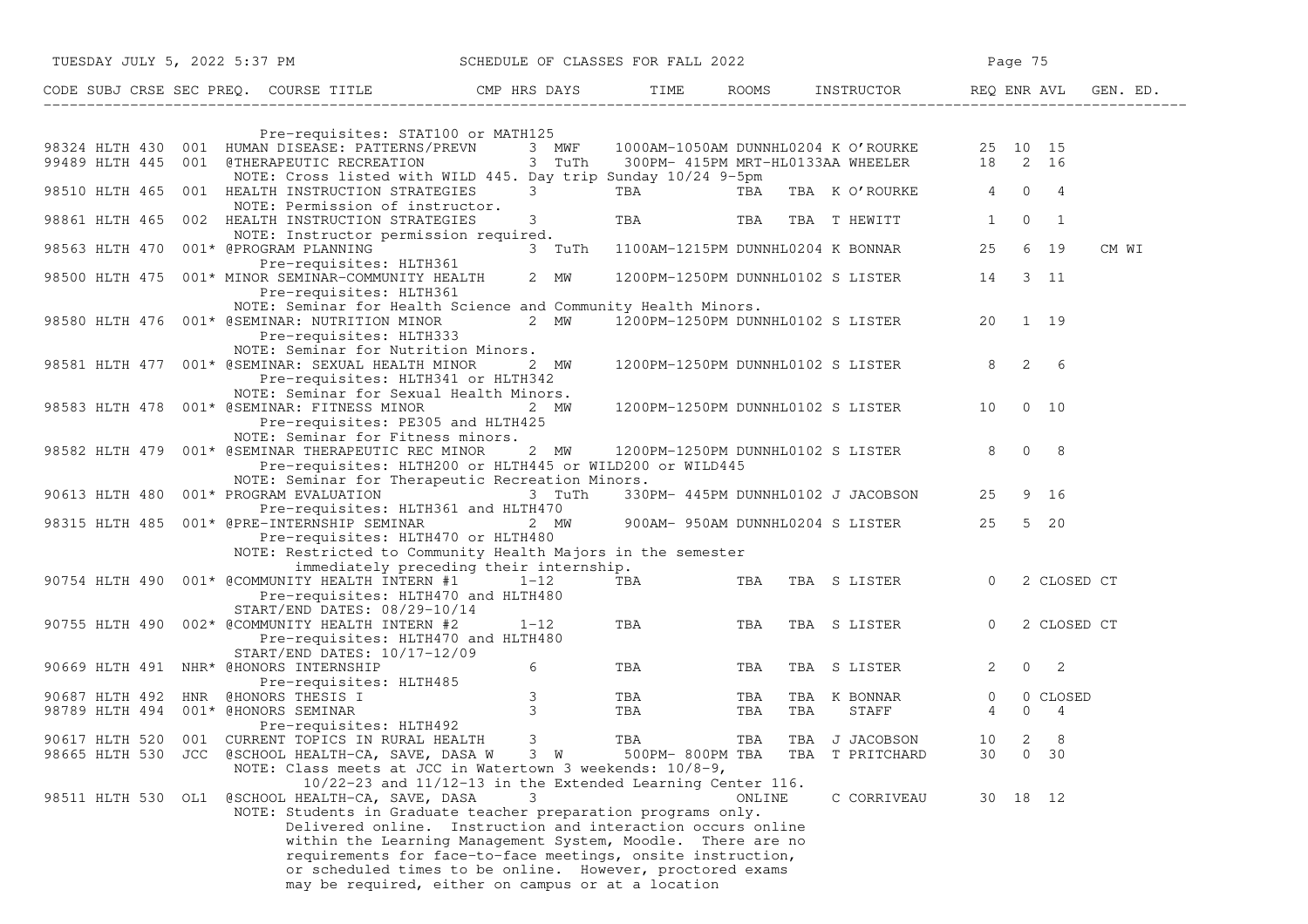|                       |          |          | TUESDAY JULY 5, 2022 5:37 PM SCHEDULE OF CLASSES FOR FALL 2022                                                                                                                                                                         |        |                       |  |                                                | Page 76 |    |      |    |  |
|-----------------------|----------|----------|----------------------------------------------------------------------------------------------------------------------------------------------------------------------------------------------------------------------------------------|--------|-----------------------|--|------------------------------------------------|---------|----|------|----|--|
|                       |          |          | CODE SUBJ CRSE SEC PREQ. COURSE TITLE THE ROOMS INSTRUCTOR REQ ENR AVL GEN. ED.                                                                                                                                                        |        |                       |  |                                                |         |    |      |    |  |
|                       |          |          | convenient to the student.                                                                                                                                                                                                             |        |                       |  |                                                |         |    |      |    |  |
|                       |          |          |                                                                                                                                                                                                                                        |        |                       |  |                                                |         |    |      |    |  |
|                       |          |          |                                                                                                                                                                                                                                        |        |                       |  |                                                |         |    |      |    |  |
|                       |          |          | SURVERSION ON THE COMMUNICATION CONGRESS OF THE SERVICE OF THE STAFF 10 0 10<br>90615 HLTH 610 001 APP EPIDEMIOLOGY &BIOSTATISTIC 3 TBA TBA TBA STAFF 0 1 CLOSED<br>90616 HLTH 630 001 HEALTH & SOCIAL EQUITY 3 TBA TBA TBA TBA K      |        |                       |  |                                                |         |    |      |    |  |
|                       |          |          |                                                                                                                                                                                                                                        |        | EXERCISE SCIENCE      |  |                                                |         |    |      |    |  |
|                       |          |          | 98791 EXSC 305 001* @PERSONAL TRAINING FUNDAMTLS 4 TuTh 200PM-340PM MAX-HLG104 S SANTICH 20 10 10                                                                                                                                      |        |                       |  |                                                |         |    |      | PE |  |
|                       |          |          | Pre-requisites: BIOL151 or BIOL152 or BIOL107 or BIOL210                                                                                                                                                                               |        |                       |  |                                                |         |    |      |    |  |
|                       |          |          | NOTE: Cross-listed with PE 305.                                                                                                                                                                                                        |        |                       |  |                                                |         |    |      |    |  |
|                       |          |          | 99457 EXSC 326 001 WHE: Cross-listed with PE 305.<br>90666 EXSC 326 001 BODY COMPOSITION AND HEALTH<br>90666 EXSC 331 001 BODY COMPOSITION AND HEALTH<br>90667 EXSC 332 001 FITNESS MANAGEMENT<br>90547 EXSC 335 001 @PHILOS OF COMPET |        |                       |  |                                                |         |    |      |    |  |
|                       |          |          |                                                                                                                                                                                                                                        |        |                       |  |                                                |         |    |      |    |  |
|                       |          |          |                                                                                                                                                                                                                                        |        |                       |  |                                                |         |    |      |    |  |
|                       |          |          |                                                                                                                                                                                                                                        |        |                       |  |                                                |         |    |      |    |  |
|                       |          |          |                                                                                                                                                                                                                                        |        |                       |  |                                                |         |    |      | WI |  |
|                       |          |          |                                                                                                                                                                                                                                        |        |                       |  |                                                |         |    |      |    |  |
|                       |          |          | NOTE: Exercise Science majors only.<br>90548 EXSC 490 001 @INTERNSHIP IN EXERCISE SCI 3 TBA TBA TBA TBA S SANTICH 15 2 13                                                                                                              |        |                       |  |                                                |         |    |      | СT |  |
|                       |          |          |                                                                                                                                                                                                                                        |        |                       |  |                                                |         |    |      |    |  |
|                       |          |          | 98126 PE 102 001 BADMINTON PHYSICAL EDUCATION<br>START/END DATES: 08/29-10/14 1 MW 200PM-3<br>98392 PE 102C 004 BADMINTON                                                                                                              |        |                       |  |                                                |         |    |      |    |  |
|                       |          |          |                                                                                                                                                                                                                                        |        |                       |  | 200PM- 315PM MAX-HLGYM B COHEN 32 17 15        |         |    |      | PE |  |
|                       |          |          |                                                                                                                                                                                                                                        |        |                       |  |                                                |         |    |      |    |  |
|                       |          |          | DADMINION<br>START/END DATES: 08/29-10/14<br>2015                                                                                                                                                                                      |        |                       |  | 1 MW 1000AM-1115AM MAX-HLGYM C CARLINI 32 25 7 |         |    |      | PE |  |
|                       |          |          |                                                                                                                                                                                                                                        |        |                       |  |                                                |         |    |      |    |  |
| 98127 PE 114 001 GOLF |          |          |                                                                                                                                                                                                                                        |        |                       |  | 1 MW 900AM-1015AM MAX-HLFH R BERKMAN 24 10 14  |         |    |      | PE |  |
|                       |          |          | START/END DATES: 08/29-10/14                                                                                                                                                                                                           |        |                       |  |                                                |         |    |      |    |  |
| 98128 PE              |          |          | 116 001 HATHA YOGA 1 MW                                                                                                                                                                                                                |        |                       |  | 200PM-320PM MAX-HLDANCEC MORIN 25 23 2         |         |    |      | PE |  |
|                       |          |          | START/END DATES: 08/29-10/14                                                                                                                                                                                                           |        |                       |  |                                                |         |    |      |    |  |
| 98252 PE              |          |          | 116A 002 HATHA YOGA                                                                                                                                                                                                                    | 1 MW   |                       |  | 200PM-320PM MAX-HLDANCEC MORIN 25 7 18         |         |    |      | PE |  |
| 98400 PE              |          |          | START/END DATES: 10/17-12/09                                                                                                                                                                                                           |        |                       |  | 930AM-1045AM MAX-HLGYM J STOKES 36 7 29        |         |    |      | PE |  |
|                       |          |          | 120A 002 ULTIMATE FRISBEE<br>START/END DATES: 08/29-10/14                                                                                                                                                                              |        |                       |  |                                                |         |    |      |    |  |
| 98570 PE              |          |          | 121 001 ICE SKATING                                                                                                                                                                                                                    | 1 MW   |                       |  | 900AM-1015AM MAX-HLRINK C BERNARD 40 17 23     |         |    |      | PE |  |
|                       |          |          | START/END DATES: 10/17-12/09                                                                                                                                                                                                           |        |                       |  |                                                |         |    |      |    |  |
| 98129 PE              |          |          |                                                                                                                                                                                                                                        |        |                       |  |                                                |         |    |      |    |  |
|                       |          |          |                                                                                                                                                                                                                                        |        |                       |  |                                                |         |    |      |    |  |
| 98484 PE              |          |          |                                                                                                                                                                                                                                        |        |                       |  |                                                |         |    |      |    |  |
|                       |          |          |                                                                                                                                                                                                                                        |        |                       |  |                                                |         |    |      |    |  |
| 98508 PE              |          |          |                                                                                                                                                                                                                                        |        |                       |  |                                                |         |    |      |    |  |
|                       |          |          |                                                                                                                                                                                                                                        |        |                       |  |                                                |         |    |      |    |  |
| 90622 PE              |          |          |                                                                                                                                                                                                                                        |        |                       |  |                                                |         |    |      |    |  |
|                       |          |          |                                                                                                                                                                                                                                        |        |                       |  |                                                |         |    |      |    |  |
| 90670 PE              |          |          | 124 001 CONDITION PE                                                                                                                                                                                                                   |        |                       |  |                                                |         |    |      |    |  |
|                       |          |          | NOTE: No contact PE course. Time, date, and location are TBA                                                                                                                                                                           |        |                       |  |                                                |         |    |      |    |  |
| 90623 PE              |          |          | 136A 001 WEIGHT TRAINING                                                                                                                                                                                                               | 1 TuTh | 930AM-1045AM TBA      |  | TBA C BERNARD                                  | 20      |    | 2 18 | РE |  |
|                       |          |          | START/END DATES: 10/17-12/09                                                                                                                                                                                                           |        |                       |  |                                                |         |    |      |    |  |
| 98253 PE              |          | 136A 002 | WEIGHT TRAINING                                                                                                                                                                                                                        | 1 TuTh | 930AM-1045AM MAX-HLFC |  | C CARLINI                                      | 30      |    | 9 21 | PЕ |  |
|                       |          |          | START/END DATES: 08/29-10/14                                                                                                                                                                                                           |        |                       |  |                                                |         |    |      |    |  |
| 98254 PE              |          |          | 136B 003 WEIGHT TRAINING                                                                                                                                                                                                               | 1 TuTh | 930AM-1045AM MAX-HLFC |  | G HANEY                                        | 30      |    | 3 27 | PE |  |
|                       |          |          | $START/END$ DATES: $10/17-12/09$                                                                                                                                                                                                       |        |                       |  |                                                |         |    |      |    |  |
| 98604 PE              | 136C 003 |          | WEIGHT TRAINING                                                                                                                                                                                                                        | 1 TuTh | 200PM- 315PM MAX-HLFC |  | J BECHTEL                                      | 30      | 20 | 10   | PЕ |  |
|                       |          |          | START/END DATES: 08/29-10/14                                                                                                                                                                                                           |        |                       |  |                                                |         |    |      |    |  |
| 99881 PE              |          |          | 148 001 COOPERATIVE ACTIVITIES                                                                                                                                                                                                         | 1 MW   | 100PM- 215PM TBA      |  | TBA B COHEN                                    | 30      |    | 8 22 | PЕ |  |
|                       |          |          | START/END DATES: 08/29-10/14                                                                                                                                                                                                           |        |                       |  |                                                |         |    |      |    |  |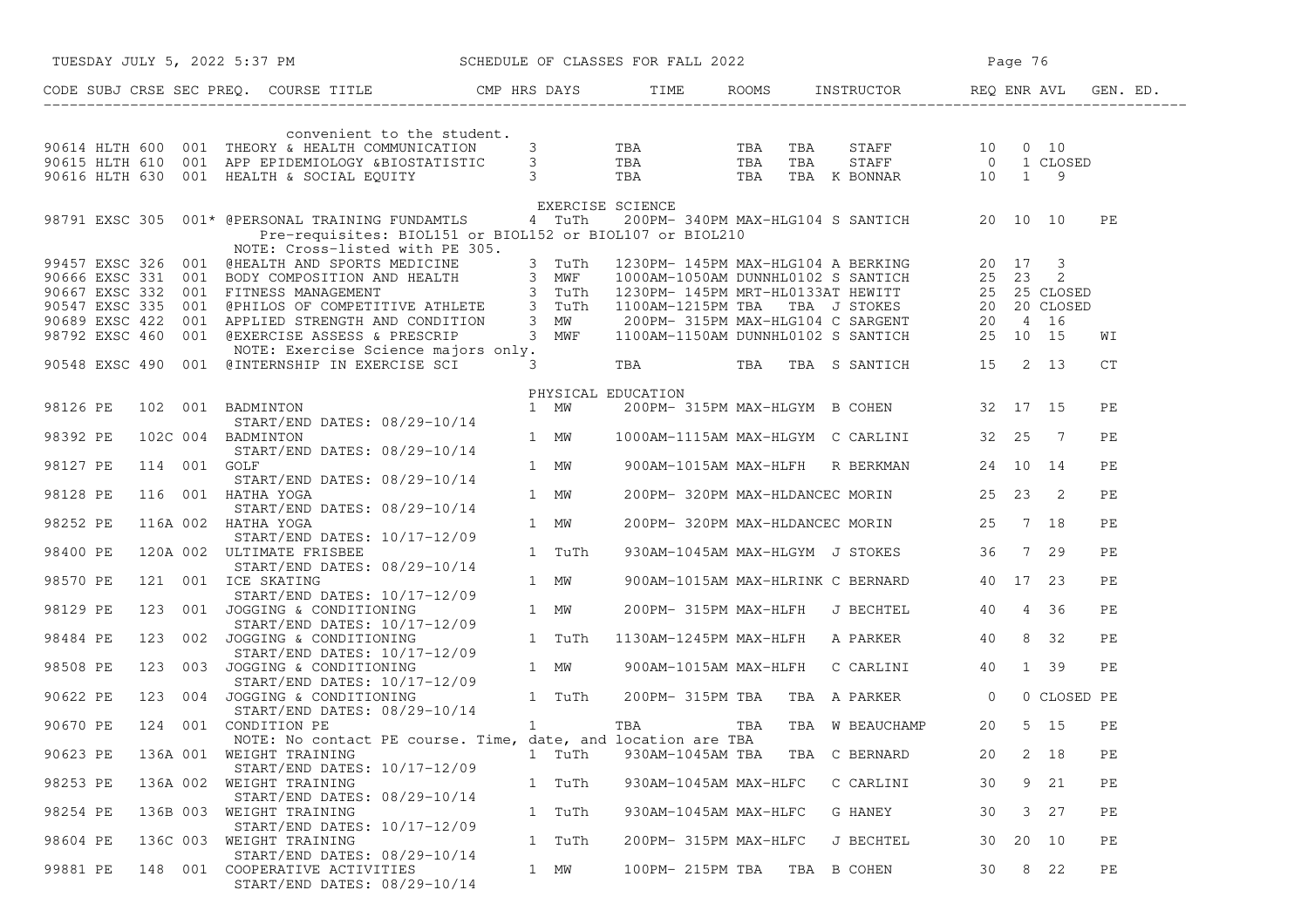| TUESDAY JULY 5, 2022 5:37 PM SCHEDULE OF CLASSES FOR FALL 2022                                                                                                                                                                         |                                                                     |     |                                                                                        |         | Page 77        |       |
|----------------------------------------------------------------------------------------------------------------------------------------------------------------------------------------------------------------------------------------|---------------------------------------------------------------------|-----|----------------------------------------------------------------------------------------|---------|----------------|-------|
| CODE SUBJ CRSE SEC PREQ. COURSE TITLE THE THE THE ROOMS INSTRUCTOR THE REQ ENR AVL GEN. ED.                                                                                                                                            |                                                                     |     |                                                                                        |         |                |       |
| SOCIOLOGY AND CRIMINAL JUSTICE==================SOCIOLOGY AND CRIMINAL JUSTICE==================== SOCIOLOGY AND CRIMINAL JUSTICE                                                                                                      |                                                                     |     |                                                                                        |         |                |       |
|                                                                                                                                                                                                                                        |                                                                     |     |                                                                                        |         |                |       |
| SOCIOLOGY<br>99367 SOCI 101 001 INTRODUCTION TO SOCIOLOGY<br>99740 SOCI 101 002 INTRODUCTION TO SOCIOLOGY<br>98804 SOCI 103 001 INTRO CRIMINAL JUSTICE STUDIES 3 MWF 900AM-950AM SAT-HL0319 N LEWIS 35 32 3<br>98804 SOCI 103 001 INTR |                                                                     |     |                                                                                        |         |                | SA SW |
|                                                                                                                                                                                                                                        |                                                                     |     |                                                                                        |         |                | SA SW |
|                                                                                                                                                                                                                                        |                                                                     |     |                                                                                        |         |                |       |
| 99124 SOCI 103 RO1 INTRO CRIMINAL JUSTICE STUDIESR 3 W                                                                                                                                                                                 |                                                                     |     | 900AM-950AM SAT-HL0319 N LEWIS 35 16 19<br>230PM-530PM TBA TBA N LEWIS 25 0 25         |         |                |       |
| NOTE: This course is taught at Riverview Correctional Facility                                                                                                                                                                         |                                                                     |     |                                                                                        |         |                |       |
|                                                                                                                                                                                                                                        | and is not open to students on campus.                              |     |                                                                                        |         |                |       |
| START/END DATES: 08/29-12/16<br>90662 SOCI 201 R01 INTRO TO SOCIAL STRATIFICATIONR 3 M 300PM- 530PM TBA TBA A SORENSEN 25 0 25                                                                                                         |                                                                     |     |                                                                                        |         |                |       |
| NOTE: This course is taught at the Riverview Correctional Facility                                                                                                                                                                     |                                                                     |     |                                                                                        |         |                |       |
|                                                                                                                                                                                                                                        | and is not for students on campus.                                  |     |                                                                                        |         |                |       |
| START/END DATES: 08/29-12/16                                                                                                                                                                                                           |                                                                     |     |                                                                                        |         |                |       |
| 90647 SOCI 210 001* QUANTITATIVE RESEARCH METHODS 3 MW 200PM-315PM SAT-HL0300 Y DULONG 20 20 CLOSED                                                                                                                                    |                                                                     |     |                                                                                        |         |                |       |
|                                                                                                                                                                                                                                        | Pre-requisites: SOCI101 or SOCI103 and STAT100 or MATH125 or CIS125 |     |                                                                                        |         |                |       |
| 002* QUANTITATIVE RESEARCH METHODS 3 M 400PM- 630PM SAT-HL0300 Y DULONG 20 10 10<br>90648 SOCI 210                                                                                                                                     |                                                                     |     |                                                                                        |         |                |       |
| 90098 SOCI 220 R01* QUALITATIVE RESEARCH METHODS R 3 Tu 1230PM-300PM TBA TBA H SULLIVAN-CATL 22 0 22                                                                                                                                   | Pre-requisites: SOCI101 or SOCI103 and STAT100 or MATH125 or CIS125 |     |                                                                                        |         |                |       |
| Pre-requisites: SOCI101 or SOCI103                                                                                                                                                                                                     |                                                                     |     |                                                                                        |         |                |       |
| NOTE: This course is taught at the Riverview Correctional Facility                                                                                                                                                                     |                                                                     |     |                                                                                        |         |                |       |
|                                                                                                                                                                                                                                        | and is not open to students on campus.                              |     |                                                                                        |         |                |       |
| START/END DATES: 08/29-12/16                                                                                                                                                                                                           |                                                                     |     |                                                                                        |         |                |       |
| 98423 SOCI 305 001 SOCIOLOGY OF THE FAMILY 3 W 300PM- 530PM SAT-HL0319 H SULLIVAN-CATL 28 11 17<br>99125 SOCI 325 001* SOCIOLOGY OF HUMAN SERVICES 3 MW 200PM- 315PM SAT-HL0200 L DIAMOND-BROWN 28 24 4                                |                                                                     |     |                                                                                        |         |                |       |
| IOLOGY OF HUMAN SERVICES<br>Pre-requisites: SOCI101 3 MW                                                                                                                                                                               |                                                                     |     |                                                                                        |         |                |       |
| 90649 SOCI 345 001* CRIMINOLOGY                                                                                                                                                                                                        |                                                                     |     | 1100AM-1215PM FLG-HL0210 Y DULONG 28 28 CLOSED                                         |         |                |       |
| Pre-requisites: SOCI101 or SOCI103                                                                                                                                                                                                     |                                                                     |     |                                                                                        |         |                |       |
| NOTE: Sociology and Criminal Justice majors and minors only.                                                                                                                                                                           |                                                                     |     |                                                                                        |         |                |       |
| 90100 SOCI 371 001 GLOBALIZATION & THE ENVIRONMEN                                                                                                                                                                                      |                                                                     |     | 3 M 400PM- 630PM SAT-HL0319 STAFF                                                      | 28      | 4 24           |       |
| NOTE: Cross listed with ENVR 371.                                                                                                                                                                                                      |                                                                     |     |                                                                                        |         |                |       |
| 90695 SOCI 390 R01* SOCIOLOGY OF MENTAL HEALTH                                                                                                                                                                                         | Pre-requisites: SOCI101 or SOCI103 or SOCI325                       |     | R 3 TuTh 800AM-915AM VIR TBA L DIAMOND-BROWN 5 0 5                                     |         |                |       |
| NOTE: This course at the Riverview Correctional Facility                                                                                                                                                                               |                                                                     |     |                                                                                        |         |                |       |
|                                                                                                                                                                                                                                        | and is not open to students on campus.                              |     |                                                                                        |         |                |       |
| START/END DATES: 08/29-12/16                                                                                                                                                                                                           |                                                                     |     |                                                                                        |         |                |       |
| 90101 SOCI 390 VR1* SOCIOLOGY OF MENTAL HEALTH                                                                                                                                                                                         | 3 TuTh                                                              |     | 800AM- 915AM VIR TBA L DIAMOND-BROWN 23 23 CLOSED                                      |         |                |       |
|                                                                                                                                                                                                                                        | Pre-requisites: SOCI101 or SOCI103 or SOCI325                       |     |                                                                                        |         |                |       |
| NOTE: Taught virtually.<br>90650 SOCI 451 001 ORGANIZED CRIME<br>90102 SOCI 465 001* SOCIOLOGY OF HEALTH & ILLNESS 3 TuTh                                                                                                              |                                                                     |     |                                                                                        |         |                |       |
|                                                                                                                                                                                                                                        |                                                                     |     | 200PM- 315PM KEL-HL0101 D BUGG 28 19 9<br>1100AM-1215PM SAT-HL0319 A SORENSEN 25 12 13 |         |                |       |
| Pre-requisites: SOCI101                                                                                                                                                                                                                |                                                                     |     |                                                                                        |         |                |       |
| 90791 SOCI 470 0 * FIELD RESEARCH/PRACTICUM 1-12                                                                                                                                                                                       |                                                                     | TBA | TBA TBA H SULLIVAN-CATL 0 1 CLOSED                                                     |         |                |       |
|                                                                                                                                                                                                                                        | Pre-requisites: SOCI101 and SOCI103 and SOCI300 and SOCI345         |     |                                                                                        |         |                |       |
| 90741 SOCI 470 001* FIELD RESEARCH/PRACTICUM                                                                                                                                                                                           | $1 - 12$                                                            | TBA | TBA D BUGG<br>TBA                                                                      |         | 0 12 CLOSED    |       |
| 90768 SOCI 470 002* FIELD RESEARCH/PRACTICUM                                                                                                                                                                                           | Pre-requisites: SOCI101 and SOCI103 and SOCI300 and SOCI345<br>4    | TBA | TBA<br>TBA D BUGG                                                                      | 1       | 1 CLOSED       |       |
|                                                                                                                                                                                                                                        | Pre-requisites: SOCI101 and SOCI103 and SOCI300 and SOCI345         |     |                                                                                        |         |                |       |
| 003* FIELD RESEARCH/PRACTICUM<br>90774 SOCI 470                                                                                                                                                                                        | $1 - 12$                                                            | TBA | TBA<br>TBA H SULLIVAN-CATL                                                             | $\circ$ | 1 CLOSED       |       |
|                                                                                                                                                                                                                                        | Pre-requisites: SOCI101 and SOCI103 and SOCI300 and SOCI345         |     |                                                                                        |         |                |       |
| 004* FIELD RESEARCH/PRACTICUM<br>90796 SOCI 470                                                                                                                                                                                        | $1 - 12$                                                            | TBA | TBA<br>TBA L DIAMOND-BROWN                                                             | $\circ$ | 1 CLOSED       |       |
|                                                                                                                                                                                                                                        | Pre-requisites: SOCI101 and SOCI103 and SOCI300 and SOCI345         |     |                                                                                        |         |                |       |
| 99372 SOCI 475<br>001* SENIOR SEMINAR                                                                                                                                                                                                  | 3 Th                                                                |     | 500PM- 730PM SAT-HL0319 H SULLIVAN-CATL                                                | 7       | 9 CLOSED SI WI |       |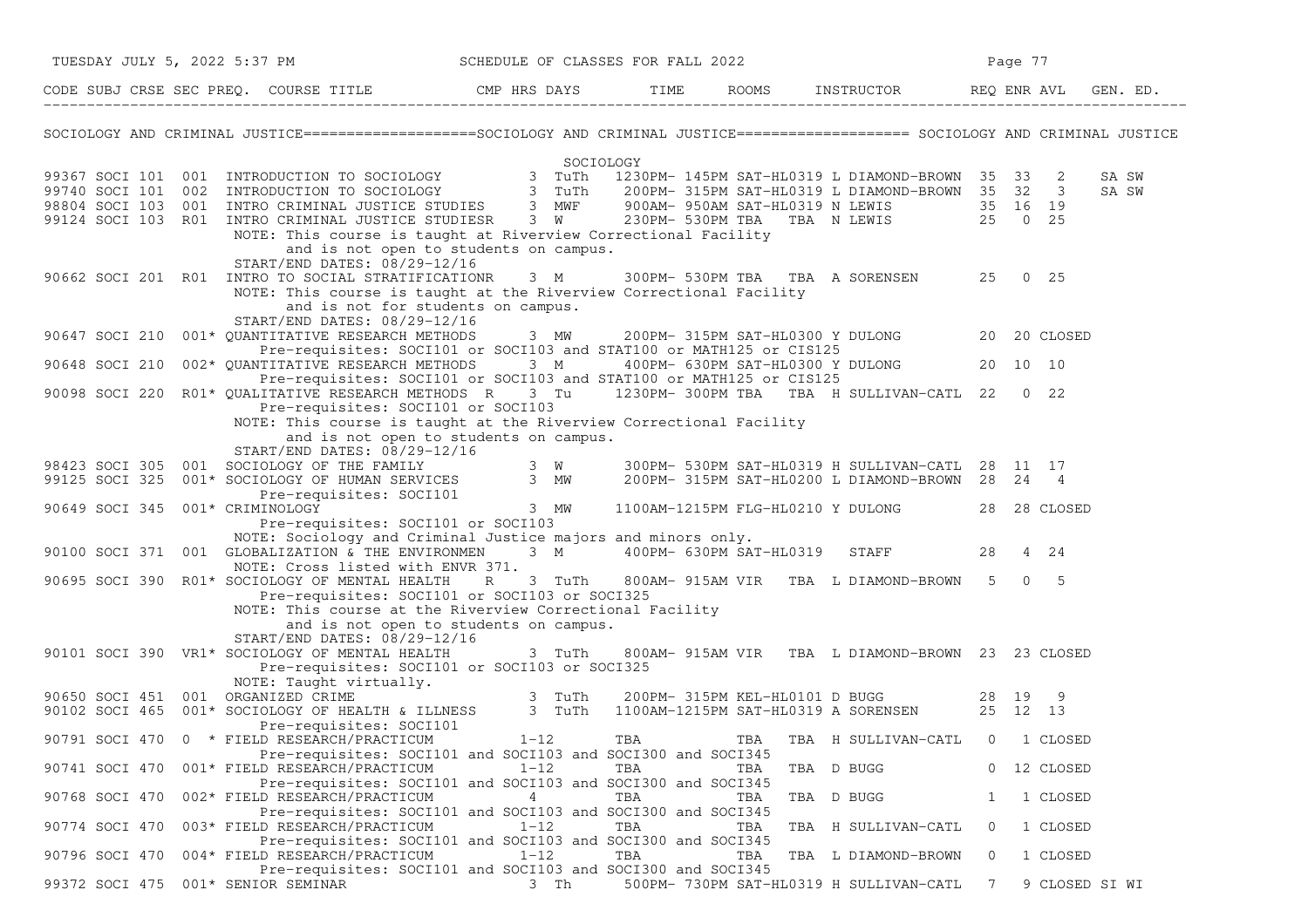| TUESDAY JULY 5, 2022 5:37 PM                                                                 | SCHEDULE OF CLASSES FOR FALL 2022 |                                | Page 78    |             |          |  |
|----------------------------------------------------------------------------------------------|-----------------------------------|--------------------------------|------------|-------------|----------|--|
| CODE SUBJ CRSE SEC PREO. COURSE TITLE                                                        | CMP HRS DAYS                      | ROOMS<br>TIME                  | INSTRUCTOR | REO ENR AVL | GEN. ED. |  |
| Pre-requisites: SOCI101 or SOCI103 and SOCI300 or SOCI345 and SOCI315 and SOCI210 or SOCI220 |                                   |                                |            |             |          |  |
| NOTE: Instructor permission required.                                                        |                                   |                                |            |             |          |  |
| 90653 SOCI 475 002* SENIOR SEMINAR                                                           | 3 M                               | 530PM- 800PM KEL-HL0101 D BUGG |            | 12 10 2     | ST WT    |  |
| Pre-requisites: SOCI101 or SOCI103 and SOCI300 or SOCI345 and SOCI210 and SOCI220 or SOCI315 |                                   |                                |            |             |          |  |

NOTE: This section is for students accepted into the

Police Academy only.<br>90682 SOCI 475 003\* SENIOR SEMINAR 3 Th 500PM- 730PM SAT-HL0319 H SULLIVAN-CATL 5 0 5 SI WI Pre−requisites: SOCI101 or SOCI103 and SOCI300 or SOCI345 and SOCI210 and SOCI220 or SOCI315NOTE: Restricted to Women's and Gender Studies majors only.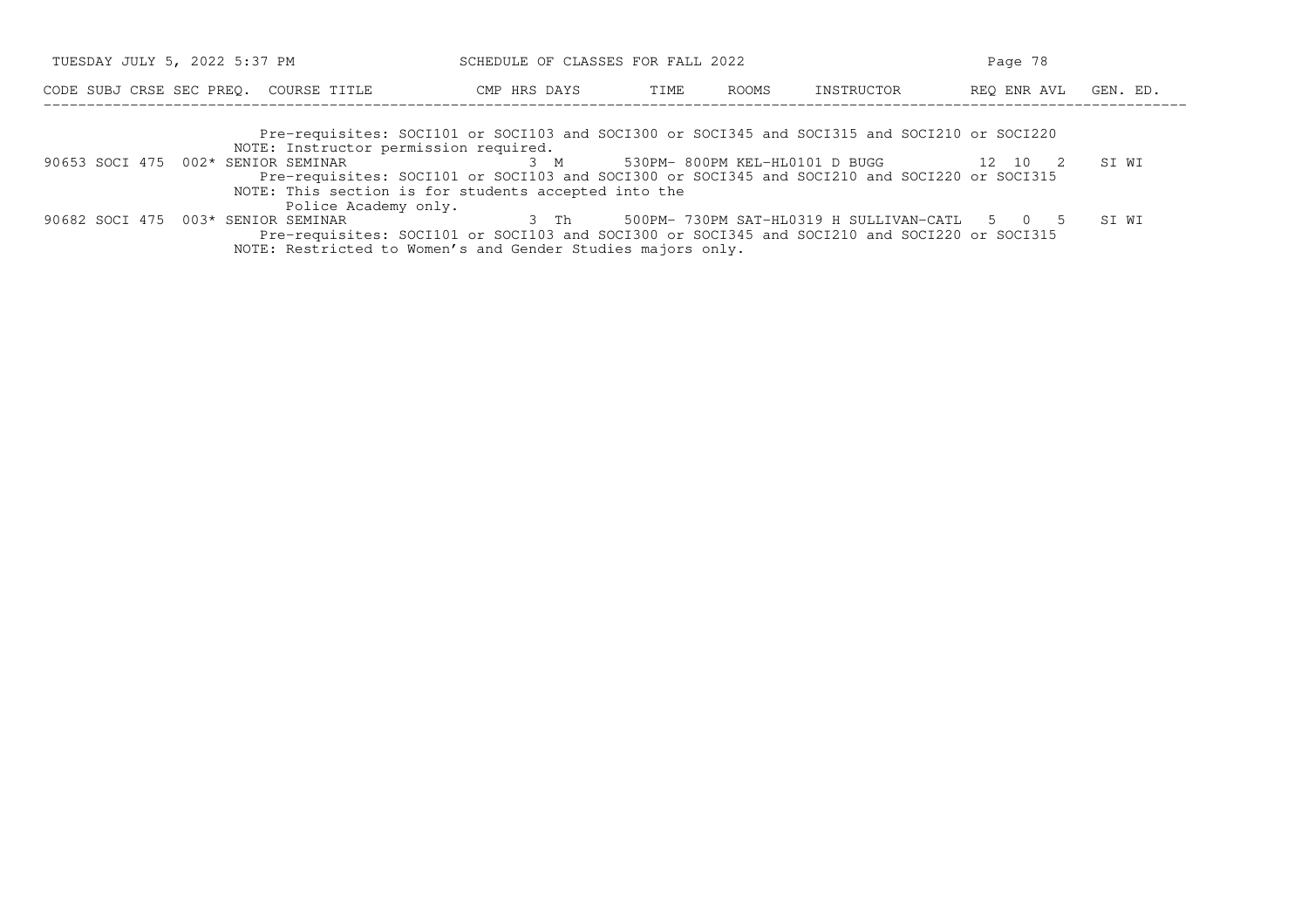|                | TUESDAY JULY 5, 2022 5:37 PM            |                                                                                                                                                                                                                                                                 | SCHEDULE OF CLASSES FOR FALL 2022 |            |     |                                                                                                                                 | Page 79      |                        |          |
|----------------|-----------------------------------------|-----------------------------------------------------------------------------------------------------------------------------------------------------------------------------------------------------------------------------------------------------------------|-----------------------------------|------------|-----|---------------------------------------------------------------------------------------------------------------------------------|--------------|------------------------|----------|
|                |                                         | CODE SUBJ CRSE SEC PREQ. COURSE TITLE THE CMP HRS DAYS                                                                                                                                                                                                          |                                   | TIME       |     | ROOMS INSTRUCTOR                                                                                                                | REQ ENR AVL  |                        | GEN. ED. |
|                |                                         |                                                                                                                                                                                                                                                                 |                                   |            |     |                                                                                                                                 |              |                        |          |
|                |                                         |                                                                                                                                                                                                                                                                 | ARTS MANAGEMENT                   |            |     |                                                                                                                                 |              |                        |          |
|                |                                         |                                                                                                                                                                                                                                                                 |                                   |            |     |                                                                                                                                 |              |                        |          |
|                |                                         |                                                                                                                                                                                                                                                                 |                                   |            |     |                                                                                                                                 |              |                        |          |
|                |                                         | 98681 ARMA 100 001 @INTRO TO ARTS MANAGEMENT 3 TuTh 1100AM-1215PM PFMART0408 J VINK 23 7 16<br>99093 ARMA 207 001 @ARTS MANAGEMENT PRACTICUM I 1-2 TBA TBA TBA J VINK 3 0 3<br>99094 ARMA 307 001* @ARTS MANAGEMENT PRACTICUM II 1 T<br>Pre-requisites: ARMA207 |                                   |            |     |                                                                                                                                 |              |                        |          |
|                |                                         |                                                                                                                                                                                                                                                                 | DANCE                             |            |     |                                                                                                                                 |              |                        |          |
|                |                                         |                                                                                                                                                                                                                                                                 |                                   |            |     |                                                                                                                                 |              |                        | AE PE TA |
|                |                                         |                                                                                                                                                                                                                                                                 |                                   |            |     |                                                                                                                                 |              |                        | AE PE TA |
|                |                                         |                                                                                                                                                                                                                                                                 |                                   |            |     |                                                                                                                                 |              |                        | PE       |
|                |                                         |                                                                                                                                                                                                                                                                 |                                   |            |     |                                                                                                                                 |              |                        | PE       |
|                |                                         |                                                                                                                                                                                                                                                                 |                                   |            |     |                                                                                                                                 |              |                        |          |
|                |                                         | Pre-requisites: DRAM206 or DRAM233                                                                                                                                                                                                                              |                                   |            |     |                                                                                                                                 |              |                        |          |
|                |                                         | NOTE: Cross listed with DRAM 207.                                                                                                                                                                                                                               |                                   |            |     |                                                                                                                                 |              |                        |          |
|                | 98256 DANC 221 001 MODERN DANCE 1       |                                                                                                                                                                                                                                                                 | 4 MWF                             |            |     | 100PM-245PM PFMART0136 C DUFAULT 12                                                                                             |              | 2 10                   | AE PE TA |
|                |                                         | NOTE: Prerequisites or instructor permission required. First class                                                                                                                                                                                              |                                   |            |     |                                                                                                                                 |              |                        |          |
|                | 98446 DANC 234 VR1* INTERMEDIATE BALLET | is for placement.                                                                                                                                                                                                                                               | 2 WTh                             |            |     | 400PM- 630PM PFMART0126 C DUFAULT                                                                                               | 24           | 4 20                   | AE PE    |
|                |                                         | Pre-requisites: DANC110 or DANC235                                                                                                                                                                                                                              |                                   |            |     |                                                                                                                                 |              |                        |          |
| 98969 DANC 307 |                                         | 001* @TECHNICAL THEATRE PROD II                                                                                                                                                                                                                                 | $1 \tF$                           |            |     | 410PM- 500PM PFMART0117 T CANEDY                                                                                                | $5 -$        | $2 \quad 3$            |          |
|                |                                         | Pre-requisites: DANC207                                                                                                                                                                                                                                         |                                   |            |     |                                                                                                                                 |              |                        |          |
| 98120 DANC 309 |                                         | 001 @PERFORMANCE & PRODUCTION                                                                                                                                                                                                                                   | $1 - 3$                           | <b>TBA</b> | TBA | TBA R COLLEN                                                                                                                    | 25           | $0\quad 25$            |          |
|                |                                         | NOTE: Permission of instructor.                                                                                                                                                                                                                                 |                                   |            |     |                                                                                                                                 |              |                        |          |
| 98396 DANC 309 |                                         | 002 @PERFORMANCE & PRODUCTION                                                                                                                                                                                                                                   | $1 - 3$                           | TBA        | TBA | TBA C DUFAULT                                                                                                                   | 5            | $\overline{0}$<br>$-5$ |          |
|                |                                         | NOTE: Permission of instructor.                                                                                                                                                                                                                                 |                                   |            |     |                                                                                                                                 |              |                        |          |
| 90731 DANC 309 |                                         | 003 @PERFORMANCE & PRODUCTION                                                                                                                                                                                                                                   | $1 - 3$                           |            |     | TBA TBA TBA K CANEDY<br>1100AM-1245PM PFMART0127 R COLLEN                                                                       | 25           | $0\quad 25$            |          |
| 98970 DANC 311 | 001* DANCE COMPOSITION 1                | CE COMPOSITION 1 3 MW<br>Pre-requisites: DANC211 3 MW<br>1/0197 2000                                                                                                                                                                                            |                                   |            |     |                                                                                                                                 | 24           | $5$ 19                 | AЕ       |
|                |                                         |                                                                                                                                                                                                                                                                 |                                   |            |     |                                                                                                                                 |              |                        |          |
| 90041 DANC 320 |                                         | 001 20TH/21ST CENTURY DANCE HIST 3 TuTh<br>001* MODERN DANCE II 4 MWF                                                                                                                                                                                           |                                   |            |     | 1230PM- 145PM PFMART0219 R COLLEN 24 5 19<br>100PM- 245PM PFMART0136 C DUFAULT 12 4 8<br>4 MWF 100PM-245PM PFMART0136 C DUFAULT |              |                        | AC WI    |
|                | 99521 DANC 321 001* MODERN DANCE II     | Pre-requisites: DANC222                                                                                                                                                                                                                                         |                                   |            |     |                                                                                                                                 |              |                        | AE PE    |
|                |                                         | NOTE: Prerequisite or instructor permission required.                                                                                                                                                                                                           |                                   |            |     |                                                                                                                                 |              |                        |          |
|                |                                         | First class is for placement.                                                                                                                                                                                                                                   |                                   |            |     |                                                                                                                                 |              |                        |          |
| 98479 DANC 325 | 001 NEW REPERTORY                       |                                                                                                                                                                                                                                                                 | 1-3 MWThF                         |            |     | 730PM- 900PM PFMART0136 C DUFAULT 22 14 8                                                                                       |              |                        |          |
|                |                                         | NOTE: Corequisite: Dance Technique Class. By audition or                                                                                                                                                                                                        |                                   |            |     |                                                                                                                                 |              |                        |          |
|                |                                         | permission of instructor. Variable credit hours 1-3.                                                                                                                                                                                                            |                                   |            |     |                                                                                                                                 |              |                        |          |
|                |                                         | START/END DATES: 08/29-12/16                                                                                                                                                                                                                                    |                                   |            |     |                                                                                                                                 |              |                        |          |
|                |                                         | 98644 DANC 344 001* @STAGE MANAGEMENT PRACTICUM                                                                                                                                                                                                                 | $1 - 3$                           | TBA        | TBA | TBA R COLLEN                                                                                                                    |              | $1 \t 0 \t 1$          |          |
|                |                                         | Pre-requisites: DRAM244 or DANC244                                                                                                                                                                                                                              |                                   |            |     |                                                                                                                                 |              |                        |          |
|                |                                         | NOTE: Permission of instructor. Variable credit 1-3.                                                                                                                                                                                                            |                                   |            |     |                                                                                                                                 |              |                        |          |
|                |                                         | 98671 DANC 344 002* @STAGE MANAGEMENT PRACTICUM                                                                                                                                                                                                                 | $1 - 3$                           | TBA        | TBA | TBA C DUFAULT                                                                                                                   | 1            | $\circ$<br>1           |          |
|                |                                         | Pre-requisites: DRAM244 or DANC244<br>98163 DANC 385 001* @SPECIAL PROBLEMS:TECHNIQUE                                                                                                                                                                           | $0 - 6$                           |            |     |                                                                                                                                 | $\mathbf{1}$ |                        |          |
|                |                                         | Pre-requisites: DANC442 or DANC441                                                                                                                                                                                                                              |                                   | TBA        | TBA | TBA K CANEDY                                                                                                                    |              | 1 CLOSED               |          |
|                |                                         | NOTE: Permission of instructor. Variable credit hours 1-3.                                                                                                                                                                                                      |                                   |            |     |                                                                                                                                 |              |                        |          |
|                |                                         | 98327 DANC 385 002* @SPECIAL PROBLEMS:TECHNIQUE                                                                                                                                                                                                                 | $0 - 6$                           | TBA        | TBA | TBA C DUFAULT                                                                                                                   | 1            | 1 CLOSED               |          |
|                |                                         | Pre-requisites: DANC442 or DANC441                                                                                                                                                                                                                              |                                   |            |     |                                                                                                                                 |              |                        |          |
|                |                                         | NOTE: Permission of instructor. Variable credit hours 1-3.                                                                                                                                                                                                      |                                   |            |     |                                                                                                                                 |              |                        |          |
| 90303 DANC 389 |                                         | 001 @MUSICAL THEATRE WORKSHOP                                                                                                                                                                                                                                   |                                   |            |     | 1 MTuWTh 400PM- 550PM BIS-HLC101 A EVERSOLE                                                                                     | 18           | 2 16                   |          |
|                |                                         | NOTE: Co-Requisite of DANC 325 Required (CRN 98479) - 1 cr hour.                                                                                                                                                                                                |                                   |            |     |                                                                                                                                 |              |                        |          |
| 98871 DANC 390 |                                         | 001* SPEC PROJ: DANCE COMPOSITION                                                                                                                                                                                                                               | 1-3 Tu                            |            |     | 600PM- 900PM PFMART0136 K CANEDY                                                                                                | 15           | 5 10                   |          |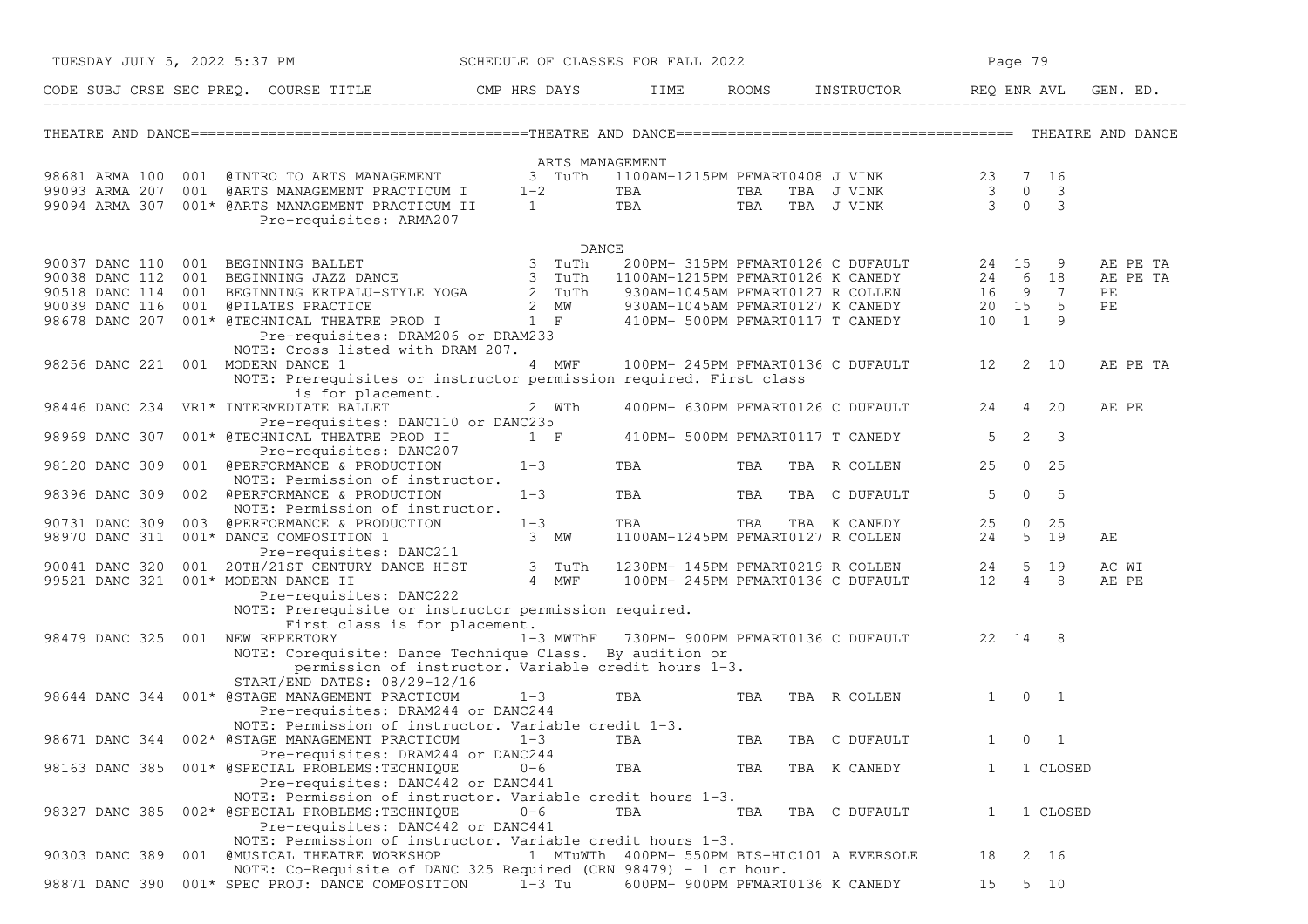|                                                    |            | TUESDAY JULY 5, 2022 5:37 PM                                                                                                                                                                                                                                                                                                                              | SCHEDULE OF CLASSES FOR FALL 2022 |                |               |                  |                                         |                                                   |                | Page 80       |             |                |
|----------------------------------------------------|------------|-----------------------------------------------------------------------------------------------------------------------------------------------------------------------------------------------------------------------------------------------------------------------------------------------------------------------------------------------------------|-----------------------------------|----------------|---------------|------------------|-----------------------------------------|---------------------------------------------------|----------------|---------------|-------------|----------------|
|                                                    |            | CODE SUBJ CRSE SEC PREQ. COURSE TITLE CMP HRS DAYS TIME ROOMS INSTRUCTOR REQ ENR AVL GEN. ED.                                                                                                                                                                                                                                                             |                                   |                |               |                  |                                         |                                                   |                |               |             |                |
|                                                    |            | Pre-requisites: DANC211 and DANC311<br>NOTE: Instrutor permission required. Corequisite: Dance Technique<br>class.                                                                                                                                                                                                                                        |                                   |                |               |                  |                                         |                                                   |                |               |             |                |
| 98257 DANC 421 001* MODERN DANCE III               |            | Pre-requisites: DANC322                                                                                                                                                                                                                                                                                                                                   |                                   |                |               |                  |                                         | 4 MWF 100PM-245PM PFMART0126 K CANEDY 12 2 10     |                |               |             | AE PE          |
| 98258 DANC 441 001* MODERN DANCE IV                |            | NOTE: By permission of instructor.<br>Pre-requisites: DANC422                                                                                                                                                                                                                                                                                             | 4 MWF                             |                |               |                  |                                         | 100PM-245PM PFMART0126 K CANEDY 12 4 8            |                |               |             | AE PE          |
|                                                    |            | NOTE: By permission of instructor.<br>98872 DANC 486 001* SPECIAL PROJECTS: DRAMATURGY<br>Pre-requisites: DRAM210                                                                                                                                                                                                                                         |                                   |                |               |                  |                                         | $1-3$ TBA TBA TBA JPECORA 1 0 1                   |                |               |             |                |
|                                                    |            | NOTE: Instructor permission required.<br>98873 DANC 487 001* SPECIAL PROJECT: SOUND DESIGN<br>Pre-requisites: DANC205 or DRAM255                                                                                                                                                                                                                          | $1 - 3$                           |                | TBA TBA       |                  |                                         | TBA C DUFAULT 1 0 1                               |                |               |             |                |
|                                                    |            | NOTE: Instructor permission required.<br>98874 DANC 488 001* @SPEC PROJECT: STAGE MANAGEMNT<br>Pre-requisites: DANC244 or DRAM244 and DANC344 or DRAM344                                                                                                                                                                                                  | $1 - 3$                           |                | TBA TBA       |                  |                                         | TBA R COLLEN 1 0 1                                |                |               |             |                |
|                                                    |            | NOTE: Instructor permission required.<br>98875 DANC 488 002* @SPEC PROJECT: STAGE MANAGEMNT 1-3<br>Pre-requisites: DANC244 or DRAM244 and DANC344 or DRAM344                                                                                                                                                                                              |                                   |                | TBA           |                  |                                         | TBA TBA C DUFAULT 1 0 1                           |                |               |             |                |
|                                                    |            | NOTE: Instructor permission required.<br>98876 DANC 489 001* SPECIAL PROJECT: MAKEUP DESIGN<br>Pre-requisites: DRAM333                                                                                                                                                                                                                                    | $1 - 3$                           |                | TBA TBA       |                  |                                         | TBA J PECORA 1 0 1                                |                |               |             |                |
|                                                    |            | NOTE: Instructor permission required.<br>98971 DANC 490 001* @SPECIAL PROJECTS IN TEACHING<br>Pre-requisites: DANC302 or DANC450                                                                                                                                                                                                                          | $\overline{1}$                    |                | TBA TBA       |                  |                                         | TBA R COLLEN 1 0 1                                |                |               |             |                |
|                                                    |            | 98972 DANC 491 001* SPEC PROJ: MVMNT THEORY &NOTATN<br>Pre-requisites: DANC319                                                                                                                                                                                                                                                                            |                                   |                | 1 TBA TBA TBA |                  |                                         | TBA R COLLEN 1 0 1                                |                |               |             |                |
|                                                    |            | 98877 DANC 492 001* @SPECIAL PROJECTS: TECH THEATRE 1-3 TBA TBA TBA<br>Pre-requisites: DRAM206 and DRAM207 or DANC207 and DRAM307                                                                                                                                                                                                                         |                                   |                |               |                  |                                         | TBA T CANEDY 1                                    |                | $0\quad 1$    |             |                |
|                                                    |            | NOTE: Instructor permission required.<br>98973 DANC 496 001* SPECIAL PROJECTS: LIGHT DESIGN                                                                                                                                                                                                                                                               | $\sim$ 1                          |                | TBA TBA       |                  |                                         | TBA C DUFAULT 1 0 1                               |                |               |             |                |
|                                                    |            | Pre-requisites: DRAM355 or DANC355<br>98878 DANC 497 001* SPECIAL PROJECT: COSTUME DESIGN 1-3 TBA TBA TBA TBA J SUSSMAN 1 0 1<br>Pre-requisites: DANC205 or DRAM205 or DRAM206 or DANC311<br>NOTE: Instructor permission required.                                                                                                                        |                                   |                |               |                  |                                         |                                                   |                |               |             |                |
|                                                    |            |                                                                                                                                                                                                                                                                                                                                                           |                                   |                | DRAMA         |                  |                                         |                                                   |                |               |             |                |
|                                                    |            | 98654 DRAM 110 001 ALEXANDER TECHNIQUE 2 TuTh 930AM-1045AM PFMART0136 M ROBINSON 20 13 7<br>98706 DRAM 110 002 ALEXANDER TECHNIQUE 2 TuTh 1100AM-1215PM PFMART0136 M ROBINSON 20 12 8<br>98483 DRAM 206 001 FUNDMTLS OF TECH THTR-LEC&LAB 4 MW 300PM- 450PM PFMART0117 T CANEDY 24 10 14<br>NOTE: Additional lab hours required. Class will meet in Scene |                                   |                |               |                  |                                         |                                                   |                |               |             | PЕ<br>PЕ<br>AЕ |
|                                                    |            | Shop, 117 PAC<br>98657 DRAM 207 001* @TECHNICAL THEATRE PRODUCT I<br>Pre-requisites: DRAM206<br>NOTE: Cross listed with DANC 207.                                                                                                                                                                                                                         |                                   | $1$ F          |               | 410PM- 500PM TBA |                                         | TBA T CANEDY                                      | 10             | 4             | 6           |                |
| 98612 DRAM 210<br>98975 DRAM 211                   | 001<br>002 | INTERP & ANALYSIS PLAYS<br>@PERFORMANCE & PRODUCTION                                                                                                                                                                                                                                                                                                      | $1 - 3$                           | 3 TuTh         | TBA           |                  | 930AM-1045AM DUNNHL0206 J PECORA<br>TBA | TBA J PECORA                                      | 24<br>6        | 17<br>1       | 7<br>5      | AC TA          |
| 90042 DRAM 235<br>98626 DRAM 251<br>98679 DRAM 307 | 001<br>001 | INTRODUCTION TO ACTING<br>FOUNDINS OF DESIGN FOR STAGE<br>001* @TECHNICAL THEATRE PROD II                                                                                                                                                                                                                                                                 | 1                                 | 3 MW<br>3 TuTh |               | 410PM- 500PM TBA | 300PM- 450PM PFMART0101 J VINK          | 200PM- 315PM PFMART0408 J SUSSMAN<br>TBA T CANEDY | 24<br>16<br>16 | 21<br>10<br>9 | 3<br>6<br>7 | AE TA<br>AЕ    |
|                                                    |            | Pre-requisites: DANC207 or DRAM207<br>98259 DRAM 312 001 HISTORY OF THE THEATRE I                                                                                                                                                                                                                                                                         |                                   | 3 TuTh         |               |                  |                                         | 1100AM-1215PM KEL-HL0101 J SUSSMAN                |                | 24 17         | -7          | TH WC          |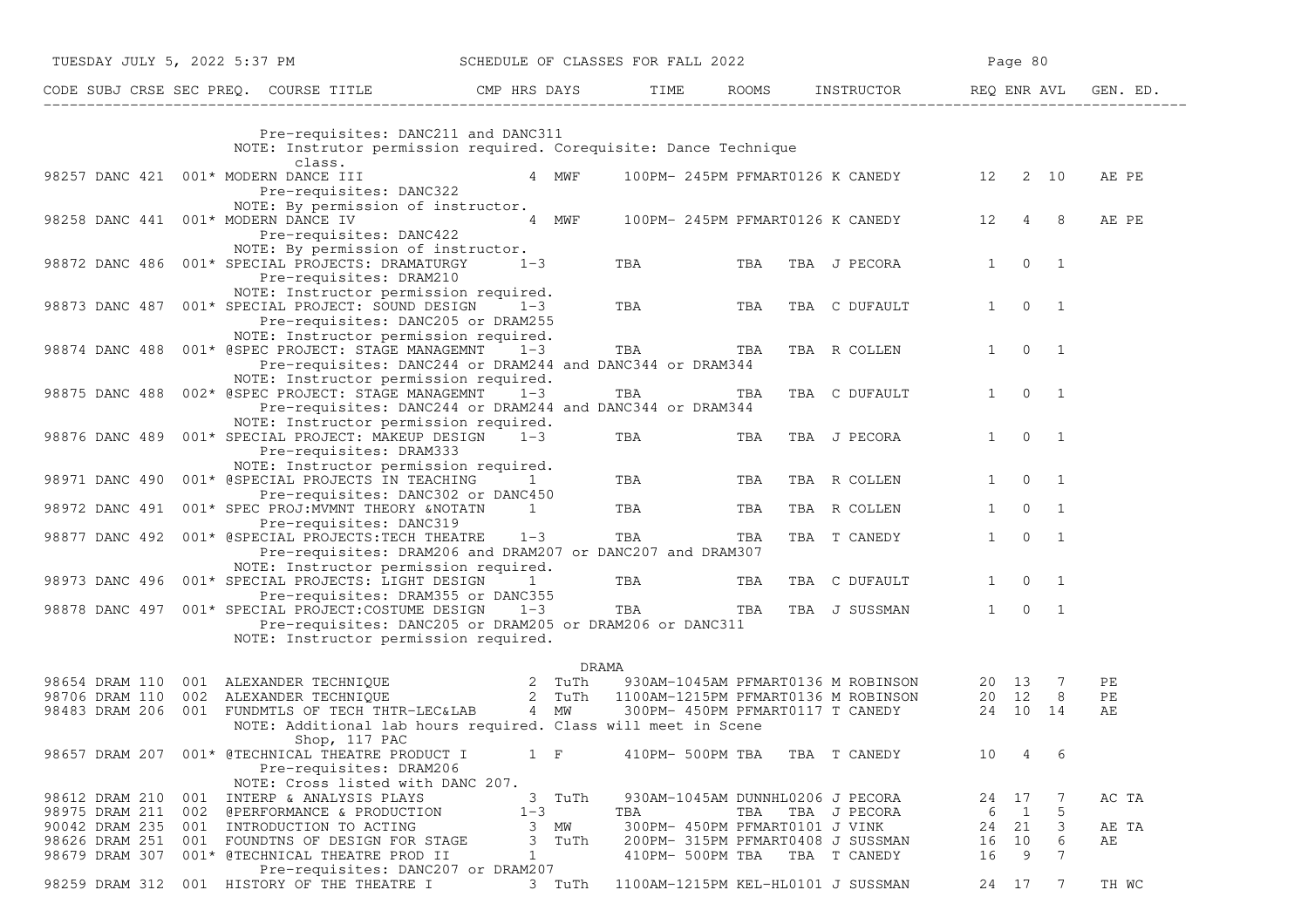|                                      | TUESDAY JULY 5, 2022 5:37 PM SCHEDULE OF CLASSES FOR FALL 2022                                                                         |           |         |                       |     |                                                     |              | Page 81             |                |    |  |
|--------------------------------------|----------------------------------------------------------------------------------------------------------------------------------------|-----------|---------|-----------------------|-----|-----------------------------------------------------|--------------|---------------------|----------------|----|--|
|                                      | CODE SUBJ CRSE SEC PREQ. COURSE TITLE THE COMP HRS DAYS TIME ROOMS INSTRUCTOR REQ ENR AVL GEN. ED.                                     |           |         |                       |     |                                                     |              |                     |                |    |  |
|                                      | NOTE: Counts toward Classical Studies minor.                                                                                           |           |         |                       |     |                                                     |              |                     |                |    |  |
|                                      | COunts towards Women and Gender's Studies.                                                                                             |           |         |                       |     |                                                     |              |                     |                |    |  |
|                                      | 90043 DRAM 333 001* STAGE MAKEUP & MASK DESIGN 4 TuTh                                                                                  |           |         |                       |     | 200PM-340PM PFMART0403 T CANEDY 16 12 4             |              |                     |                | АE |  |
|                                      | Pre-requisites: DRAM251 or ARTS110 or ARTS120                                                                                          |           |         |                       |     |                                                     |              |                     |                |    |  |
|                                      | 90709 DRAM 338 001* AUDITION TECHNIQUES 3 MW 1200PM-150PM PFMART0101 J PECORA 16 11 5                                                  |           |         |                       |     |                                                     |              |                     |                | АE |  |
|                                      | Pre-requisites: DRAM235                                                                                                                |           |         |                       |     |                                                     |              |                     |                |    |  |
| 98426 DRAM 340 001 ACTING ENSEMBLE I |                                                                                                                                        | $1-3$ TBA |         |                       |     | PFMART0101 J PECORA 10 0 10                         |              |                     |                |    |  |
|                                      | NOTE: Instructor permission required. VARIABLE CREDIT 1-3.                                                                             |           |         |                       |     |                                                     |              |                     |                |    |  |
|                                      | Restricted to students cast in a production. Class meets in                                                                            |           |         |                       |     |                                                     |              |                     |                |    |  |
|                                      | the Black box Theatre.                                                                                                                 |           |         |                       |     |                                                     |              |                     |                |    |  |
|                                      | 98469 DRAM 344 001* @STAGE MANAGEMENT PRACTICUM                                                                                        |           | 3 TBA   |                       |     | TBA TBA J PECORA                                    |              | 1 0 1               |                |    |  |
|                                      | Pre-requisites: DRAM244 or DANC244                                                                                                     |           |         |                       |     |                                                     |              |                     |                |    |  |
|                                      | NOTE: Instructor permission required.<br>98439 DRAM 371 001* @FIELD EXPERIENCE: PRE K-5 1 MW 145PM-330PM PFMARTTBA J PECORA 1 1 CLOSED |           |         |                       |     |                                                     |              |                     |                |    |  |
|                                      | Pre-requisites: DRAM101 or DANC101 and DRAM210 and DRAM235 and DRAM251                                                                 |           |         |                       |     |                                                     |              |                     |                |    |  |
|                                      | NOTE: A minimum of Sophomore standing required. Prequisites or                                                                         |           |         |                       |     |                                                     |              |                     |                |    |  |
|                                      | instructor permission required. Co-requisite: DRAM 361.                                                                                |           |         |                       |     |                                                     |              |                     |                |    |  |
|                                      | Class meets in PAC 225.                                                                                                                |           |         |                       |     |                                                     |              |                     |                |    |  |
|                                      | 90304 DRAM 389 001 @MUSIC THEATRE WORKSHOP                                                                                             |           |         |                       |     | 1 MTuWTh 400PM- 550PM BIS-HLC101 A EVERSOLE 18 1 17 |              |                     |                |    |  |
|                                      | NOTE: Co-Requisite of DANC 325 Required (CRN 98479) - 1 cr hour.                                                                       |           |         |                       |     |                                                     |              |                     |                |    |  |
|                                      | 98363 DRAM 440 001* ACTING ENSEMBLE II 3 MTuWTh 600PM-1000PM PFMART0101 J PECORA 10 0 10                                               |           |         |                       |     |                                                     |              |                     |                |    |  |
|                                      | Pre-requisites: DRAM340                                                                                                                |           |         |                       |     |                                                     |              |                     |                |    |  |
|                                      | NOTE: Instructor permission required. Restricted to students cast                                                                      |           |         |                       |     |                                                     |              |                     |                |    |  |
|                                      | in the production. Class meets in the Black box Theatre.                                                                               |           |         |                       |     |                                                     |              |                     |                |    |  |
|                                      | 98566 DRAM 485  001* @SR PROJ: COSTUME TECHNOLOGY  1-3                                                                                 |           |         |                       |     | TBA TBA TBA J SUSSMAN 1 0 1                         |              |                     |                |    |  |
|                                      | Pre-requisites: DRAM223 or DANC223                                                                                                     |           |         |                       |     |                                                     |              |                     |                |    |  |
|                                      | NOTE: Instructor permission required. Senior standing required.                                                                        |           |         |                       |     |                                                     |              |                     |                |    |  |
|                                      | Variable credit hours 1-3.                                                                                                             |           |         |                       |     |                                                     |              |                     |                |    |  |
|                                      | 98879 DRAM 486 001* SENIOR PROJECTS: DRAMATURGY                                                                                        |           | $1 - 3$ | TBA <b>Santa Card</b> | TBA | TBA J PECORA                                        |              | 1 0 1               |                |    |  |
|                                      | Pre-requisites: DRAM210 and DRAM312 or DRAM313 and DRAM302                                                                             |           |         |                       |     |                                                     |              |                     |                |    |  |
|                                      | NOTE: Instructor permission required.                                                                                                  |           |         |                       |     |                                                     |              |                     |                |    |  |
|                                      | 98880 DRAM 487 001* SENIOR PROJECT: SOUND DESIGN 1-3                                                                                   |           |         | TBA <b>TRANGER</b>    |     | TBA TBA J PECORA                                    |              | $1 \quad 0 \quad 1$ |                |    |  |
|                                      | Pre-requisites: DRAM206 and DRAM251 and DRAM255                                                                                        |           |         |                       |     |                                                     |              |                     |                |    |  |
|                                      | NOTE: Instructor permission required.                                                                                                  |           |         |                       |     |                                                     |              | $1 \quad 0 \quad 1$ |                |    |  |
|                                      | 98882 DRAM 488 002* @SR PROJECT: STAGE MANAGEMNT                                                                                       |           | $1 - 3$ | TBA                   | TBA | TBA J PECORA                                        |              |                     |                |    |  |
|                                      | Pre-requisites: DRAM244 or DANC244 and DRAM344 or DANC344<br>NOTE: Instructor permission required.                                     |           |         |                       |     |                                                     |              |                     |                |    |  |
|                                      | 98883 DRAM 489 001* SENIOR PROJECT: STAGE MAKEUP 1-3                                                                                   |           |         | TBA <b>TRANGER</b>    |     | TBA TBA J PECORA                                    |              | $1 \quad 0 \quad 1$ |                |    |  |
|                                      | Pre-requisites: DRAM333                                                                                                                |           |         |                       |     |                                                     |              |                     |                |    |  |
|                                      | NOTE: Instructor permission required.                                                                                                  |           |         |                       |     |                                                     |              |                     |                |    |  |
|                                      | 98885 DRAM 490 002* SENIOR PROJECT: ACTING                                                                                             | $1-3$     |         | <b>TBA</b>            |     | TBA TBA J PECORA                                    |              | 1 0                 | $\overline{1}$ |    |  |
|                                      | Pre-requisites: DRAM235 or DRAM336 and DRAM337 or DRAM338 or DRAM438 or DRAM439 or DRAM439                                             |           |         |                       |     |                                                     |              |                     |                |    |  |
|                                      | NOTE: Instructor permission required.                                                                                                  |           |         |                       |     |                                                     |              |                     |                |    |  |
|                                      | 98886 DRAM 491 001* SENIOR PROJECT: TECH THEATRE                                                                                       |           | $1 - 3$ | TBA                   | TBA | TBA T CANEDY                                        | $\mathbf{1}$ |                     | $0\qquad1$     |    |  |
|                                      | Pre-requisites: DRAM206 and DRAM343                                                                                                    |           |         |                       |     |                                                     |              |                     |                |    |  |
|                                      | NOTE: Instructor permission required.                                                                                                  |           |         |                       |     |                                                     |              |                     |                |    |  |
|                                      | 98888 DRAM 493 001* SENIOR PROJECT: SCENE DESIGN                                                                                       |           | $1 - 3$ | TBA                   | TBA | TBA T CANEDY                                        | $\mathbf{1}$ |                     | $0\qquad1$     |    |  |
|                                      | Pre-requisites: DRAM251 and DRAM253 and DRAM206                                                                                        |           |         |                       |     |                                                     |              |                     |                |    |  |
|                                      | NOTE: Instructor permission required.                                                                                                  |           |         |                       |     |                                                     |              |                     |                |    |  |
|                                      | 98889 DRAM 494 001* @SENIOR PROJECTS: SPOKEN WORD                                                                                      |           | $1 - 3$ | TBA                   | TBA | TBA J PECORA                                        | $\mathbf{1}$ | $\overline{0}$      | $\overline{1}$ |    |  |
|                                      | Pre-requisites: DRAM210 and DRAM237                                                                                                    |           |         |                       |     |                                                     |              |                     |                |    |  |
|                                      | NOTE: Instructor permission required.                                                                                                  |           |         |                       |     |                                                     |              |                     |                |    |  |
|                                      | 98890 DRAM 496 001* SENIOR PROJECT: LIGHTING DSGN                                                                                      |           | $1 - 3$ | TBA                   | TBA | TBA J PECORA                                        | $\mathbf{1}$ |                     | $0\qquad1$     |    |  |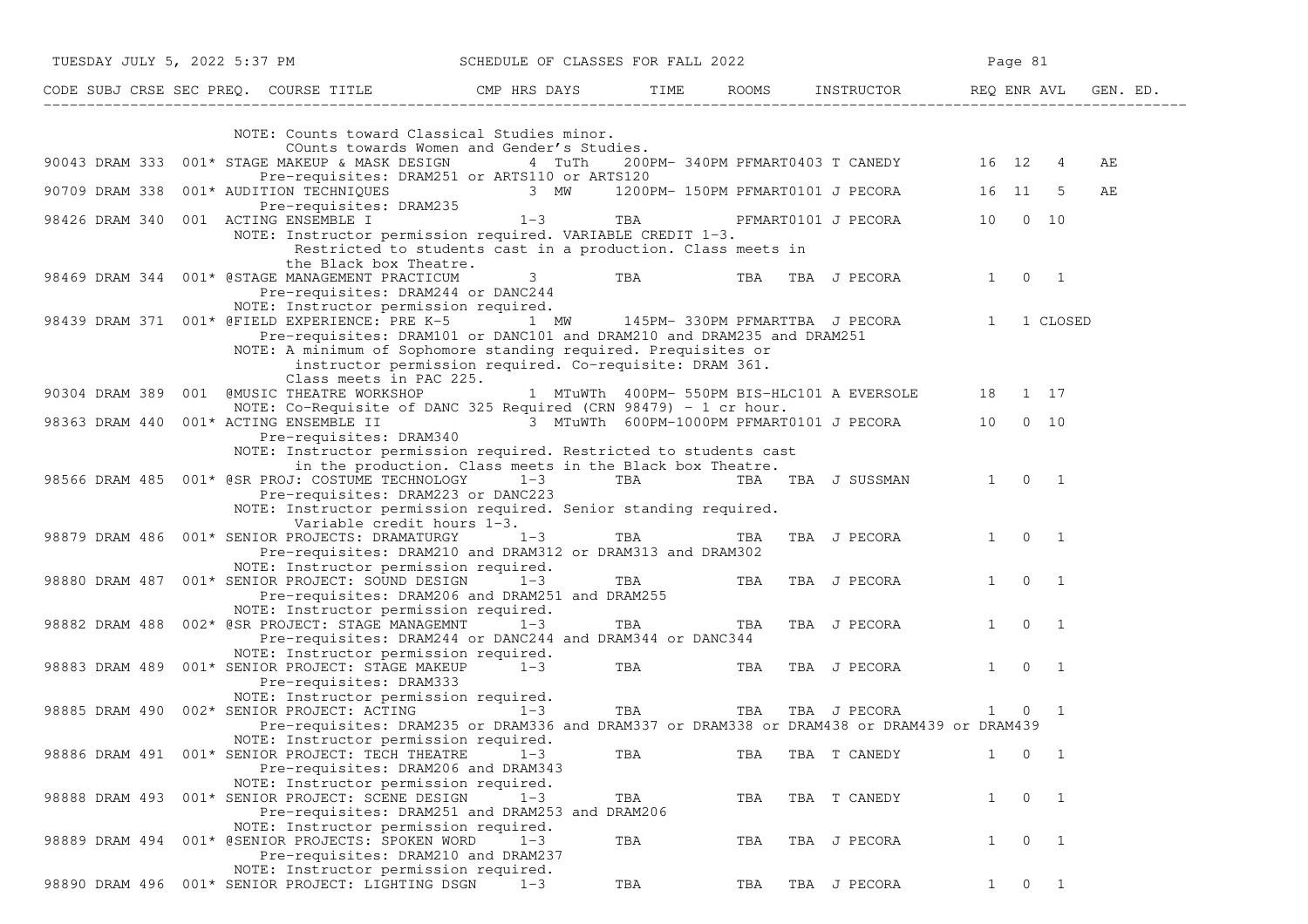| TUESDAY JULY 5, 2022 5:37 PM                                                                                                                                             | SCHEDULE OF CLASSES FOR FALL 2022                                |       | Page 82          |             |          |  |
|--------------------------------------------------------------------------------------------------------------------------------------------------------------------------|------------------------------------------------------------------|-------|------------------|-------------|----------|--|
| CODE SUBJ CRSE SEC PREO.<br>COURSE TITLE                                                                                                                                 | CMP HRS DAYS<br>TIME                                             | ROOMS | INSTRUCTOR       | REO ENR AVL | GEN. ED. |  |
| Pre-requisites: DRAM355 or DANC355<br>NOTE: Instructor permission required.<br>98891 DRAM 497 001* @SENIOR PROJ: COSTUME DESIGN<br>NOTE: Instructor permission required. | TBA<br>$0 - 3$<br>Pre-requisites: DRAM331 and DRAM223 or DANC223 | TBA   | J SUSSMAN<br>TBA | 1 0 1       |          |  |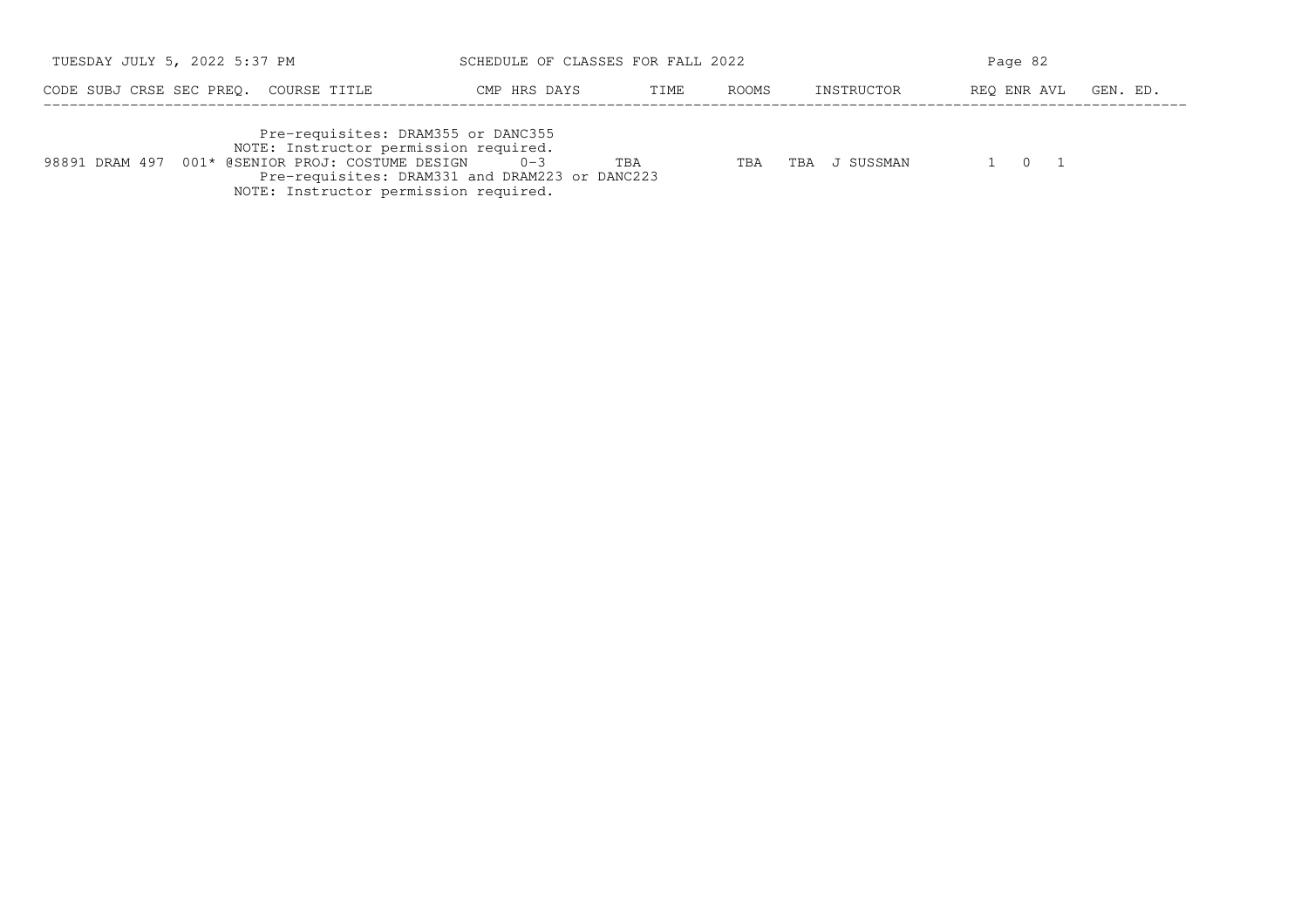| TUESDAY JULY 5, 2022 5:37 PM                                                                     | SCHEDULE OF CLASSES FOR FALL 2022                                |                           |                              | Page 83                                          |          |  |  |
|--------------------------------------------------------------------------------------------------|------------------------------------------------------------------|---------------------------|------------------------------|--------------------------------------------------|----------|--|--|
|                                                                                                  |                                                                  |                           | ROOMS INSTRUCTOR REQ ENR AVL |                                                  | GEN. ED. |  |  |
|                                                                                                  |                                                                  |                           |                              |                                                  |          |  |  |
| 98590 NSE<br>200 A00<br>@NATIONAL STUDENT EXCHANGE<br>NOTE: Instructor permission required.      | NATIONAL STUDENT EXCHANGE<br>$0\quad 12$                         | TBA<br>TBA                | TBA J ROGERS                 | 10 0 10                                          |          |  |  |
| 98591 NSE<br>200 BOO @NATIONAL STUDENT EXCHANGE 0 12<br>NOTE: Instructor permission required.    |                                                                  | TBA <b>TRANGER</b><br>TBA | TBA J ROGERS                 | 10<br>$0\quad 10$                                |          |  |  |
| 200 COO<br>98667 NSE<br>@NATIONAL STUDENT EXCHANGE 0 12<br>NOTE: Instructor permission required. |                                                                  | TBA<br>TBA                | TBA J ROGERS                 | $1 \quad 0 \quad 1$                              |          |  |  |
|                                                                                                  | OVERSEAS                                                         |                           |                              |                                                  |          |  |  |
| 98592 OVS<br>200 001 @GLOBAL ENGAGEMENT NY 0 12<br>NOTE: Instructor permission required.         |                                                                  | TBA<br>TBA                | TBA J ROGERS                 | $0\qquad 2$<br>$2^{\circ}$                       |          |  |  |
| 200<br>98593 OVS<br>NOTE: Instructor permission required.                                        |                                                                  | TBA<br>TBA                | TBA J ROGERS                 | $\overline{0}$<br>$\overline{1}$<br>$\mathbf{1}$ |          |  |  |
| 98594 OVS<br>200<br>003 @OVERSEAS GLASGOW 0 12                                                   |                                                                  | TBA<br>TBA                | TBA J ROGERS                 | $\overline{0}$<br>$\overline{1}$<br>1            |          |  |  |
| NOTE: Instructor permission required.<br>200<br>98595 OVS<br>004 @OVERSEAS PROJECTS ABROAD 0     | 7                                                                | TBA<br>TBA                | TBA J ROGERS                 | $\overline{0}$<br>$\overline{1}$<br>1            |          |  |  |
| NOTE: Insturctor permission required.<br>200<br>98598 OVS<br>005 @OVERSEAS STDY PROJECTS ABROADO | 8                                                                | TBA<br>TBA                | TBA J ROGERS                 | $\mathsf{O}$<br>$\overline{1}$<br>$\mathbf{1}$   |          |  |  |
| NOTE: Instructor permission required.<br>200 006 @OVERSEAS STUDY YONSEI<br>98597 OVS             | $\circ$ 0 12                                                     | TBA<br>TBA                | TBA J ROGERS                 | 1<br>$\overline{0}$<br>$\overline{1}$            |          |  |  |
| NOTE: Instructor permission required.<br>200<br>98596 OVS<br>007 @OVERSEAS STUDY - ABERDEEN 0 12 |                                                                  | TBA<br>TBA                | TBA J ROGERS                 | $\mathbf{0}$<br>$\overline{1}$<br>$\mathbf{1}$   |          |  |  |
| NOTE: Instructor permission required.<br>98619 OVS<br>200<br>008 @OVERSEAS STUDY LIMERICK        | $0\quad 12$                                                      | TBA<br>TBA                | TBA J ROGERS                 | $\overline{0}$<br>1<br>$\overline{1}$            |          |  |  |
| NOTE: Instructor permission required.<br>98660 OVS<br>200<br>009 @OVERSEAS STUDY MEXICO 0 12     |                                                                  | TBA<br>TBA                | TBA J ROGERS                 | 1<br>$\overline{0}$<br>$\overline{1}$            |          |  |  |
| NOTE: Instructor permission required.<br>98623 OVS<br>200<br>010 @OVERSEAS STUDY VALENCIA 0 12   |                                                                  | TBA<br>TBA                | TBA J ROGERS                 | $\overline{0}$<br>1<br>$\overline{1}$            |          |  |  |
| NOTE: Instructor permission required.<br>98661 OVS<br>200 012 @OVERSEAS STUDY 0 12               |                                                                  | TBA<br>TBA                | TBA J ROGERS                 | $\overline{0}$<br>1<br>$\overline{1}$            |          |  |  |
| NOTE: Instructor permisison required.<br>013 @OVERSEAS STUDY 0 12<br>98664 OVS<br>200            |                                                                  | TBA<br>TBA                | TBA J ROGERS                 | $\overline{0}$<br>$\overline{1}$<br>1            |          |  |  |
| NOTE: Instructor permission required.<br>400 001 OVERSEAS INDEPENDENT STUDY<br>99056 OVS         | 3                                                                | TBA<br>TBA                | TBA J ROGERS                 | 2<br>$2 \qquad 0$                                |          |  |  |
| 99286 OVS<br>400 002 @OVERSEAS STUDY - PORTUGAL<br>NOTE: Instructor permission required.         | $0\quad 12$                                                      | TBA<br>TBA                | TBA J ROGERS                 | $\Omega$<br>$\mathbf{3}$<br>$\mathbf{3}$         |          |  |  |
| 401 001 OVERSEAS STUDY-PUEBLA, MEXICO 15<br>98144 OVS<br>NOTE: Instructor permission required.   |                                                                  | TBA<br>TBA                | TBA J ROGERS                 | $5 -$<br>$\overline{0}$<br>5                     |          |  |  |
| 402 1<br>98351 OVS<br>OVERSEAS STUDY-LIVERPOOL, UK 0 15<br>NOTE: Instructor permission required. |                                                                  | TBA<br>TBA                | TBA J ROGERS                 | 5 <sup>5</sup><br>$\overline{0}$<br>5            |          |  |  |
| 98145 OVS 404 100 OVERSEAS STUDY-BIRMINGHAM, UK                                                  | 15                                                               | TBA<br>TBA                | TBA J ROGERS                 | 5<br>5<br>$\mathbf{0}$                           |          |  |  |
| OVERSEAS STUDY - YORK, UK<br>98146 OVS<br>405<br>001                                             | NOTE: Instructor permission required. Music students only.<br>15 | TBA<br>TBA                | TBA J ROGERS                 | 0<br>5                                           |          |  |  |
| NOTE: Instructor permission required.<br>407<br>001 OVERSEAS STUDY IN GERMANY<br>98352 OVS       | 15                                                               | TBA<br>TBA                | TBA J ROGERS                 | 0<br>5<br>5                                      |          |  |  |
| NOTE: Instructor permission required.<br>98166 OVS<br>408<br>001<br>OVERSEAS STUDY-LULEA, SWEDEN | 15                                                               | TBA<br>TBA                | TBA J ROGERS                 | 5<br>5<br>0                                      |          |  |  |
| NOTE: Instructor permission required.<br>001 JAMAICA FIELD SERVICE ABROAD O<br>98430 OVS<br>465  | 3                                                                | TBA<br>TBA                | TBA J ROGERS                 | $0\quad 20$<br>20                                |          |  |  |
| NOTE: Instructor permission required.                                                            | Winterim trip dates TBA. Service Learning.                       |                           |                              |                                                  |          |  |  |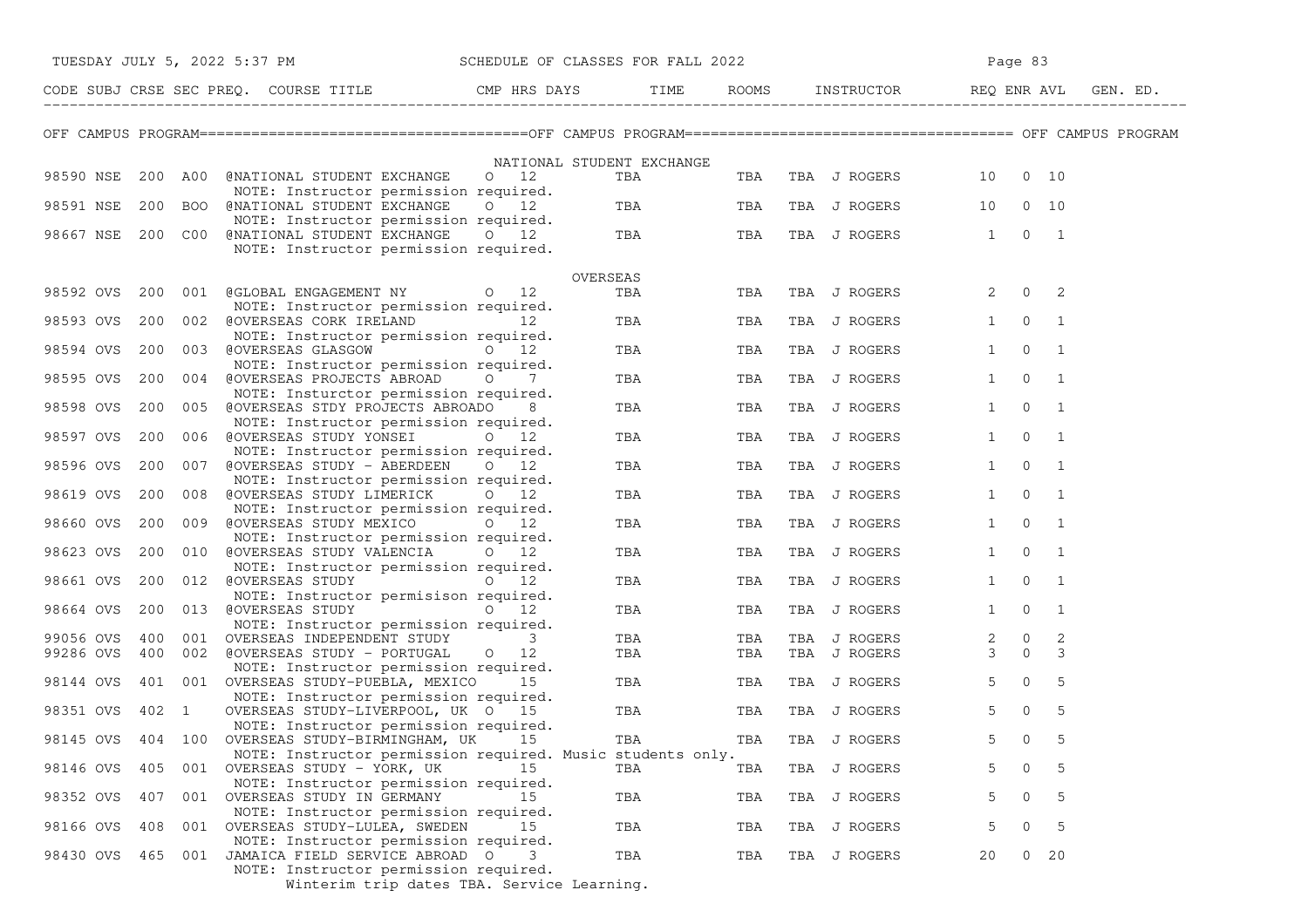| TUESDAY JULY 5, 2022 5:37 PM                                                                                                   | SCHEDULE OF CLASSES FOR FALL 2022                |               |                 | Page 84                 |
|--------------------------------------------------------------------------------------------------------------------------------|--------------------------------------------------|---------------|-----------------|-------------------------|
| CODE SUBJ CRSE SEC PREO.<br>COURSE TITLE                                                                                       | CMP HRS DAYS                                     | ROOMS<br>TIME | INSTRUCTOR      | REO ENR AVL<br>GEN. ED. |
| 98492 OVS 466 001* @JAMAICA INTERNSHIP ABROAD<br>Pre-requisites: OVS465                                                        |                                                  | TBA<br>TBA    | J ROGERS<br>TBA | $\Omega$                |
| NOTE: Instructor permission required.<br>500<br>98348 OVS<br>- 001<br>@OVERSEAS STUDY<br>NOTE: Instructor permission required. | Winterim trip dates TBA. Service Learning.<br>15 | TBA<br>TBA    | J ROGERS<br>TBA | - 2<br>$\Omega$         |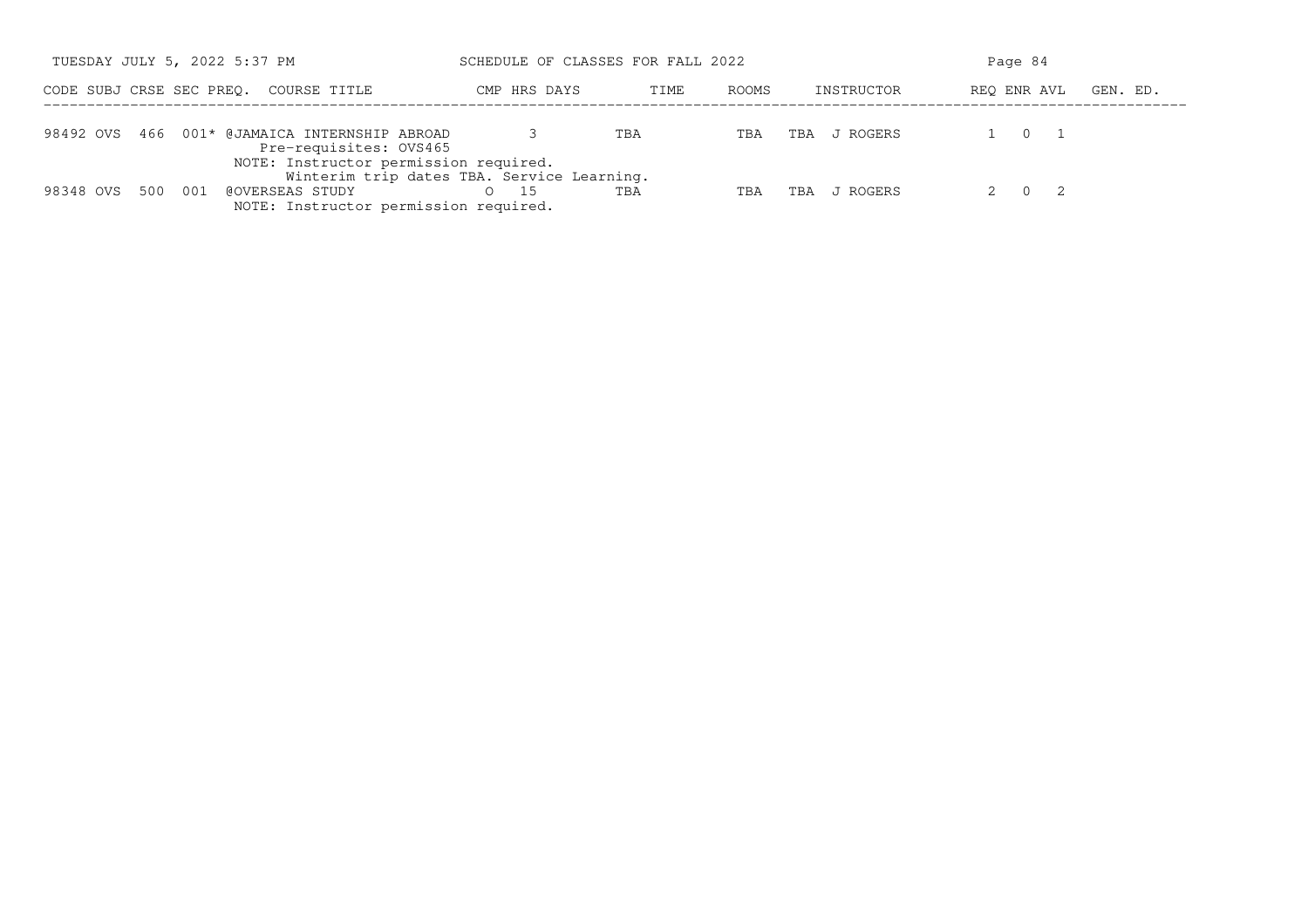| TUESDAY JULY 5, 2022 5:37 PM          |                                                                                                                                                                                                                                     | SCHEDULE OF CLASSES FOR FALL 2022                                                                                |  |                                         | Page 85      |                   |
|---------------------------------------|-------------------------------------------------------------------------------------------------------------------------------------------------------------------------------------------------------------------------------------|------------------------------------------------------------------------------------------------------------------|--|-----------------------------------------|--------------|-------------------|
| CODE SUBJ CRSE SEC PREQ. COURSE TITLE |                                                                                                                                                                                                                                     | CMP HRS DAYS TIME ROOMS                                                                                          |  | INSTRUCTOR REQ ENR AVL GEN. ED.         |              |                   |
|                                       |                                                                                                                                                                                                                                     |                                                                                                                  |  |                                         |              | AN--Asian Studies |
|                                       | 98478 ANTH 202 001 CULTURE, IDENTITY AND POWER 3 MWF 1000AM-1050AM KEL-HL0103 M PERKINS 40 14 26<br>NOTE: Counts towards History and society elective for<br>International Studies majors.<br>Some seats reserved for new freshmen. | Counts towards Women and Gender Studies.                                                                         |  |                                         |              | CG XC             |
| 98587 ANTH 202 002                    | CULTURE, IDENTITY AND POWER 3 MWF 1100AM-1150AM KEL-HL0103 M PERKINS<br>NOTE: Counts towards Women and Gender Studies.<br>International Studies majors.<br>Some seats reserved for new freshmen.                                    | Counts towards History and society elective for<br>Counts towards Women and Gender Studies.                      |  |                                         | 40 24 16     | CG XC             |
| 99703 HIST 314 001                    | VIETNAM WAR<br>NOTE: Minimum requirement of Sophomore standing.                                                                                                                                                                     | Counts towards Asian Studies minor. Counts as an elective<br>for both the International Studies major and minor. |  | 3 TuTh 1100AM-1215PM SAT-HL0219 K SMITH | 25 25 CLOSED |                   |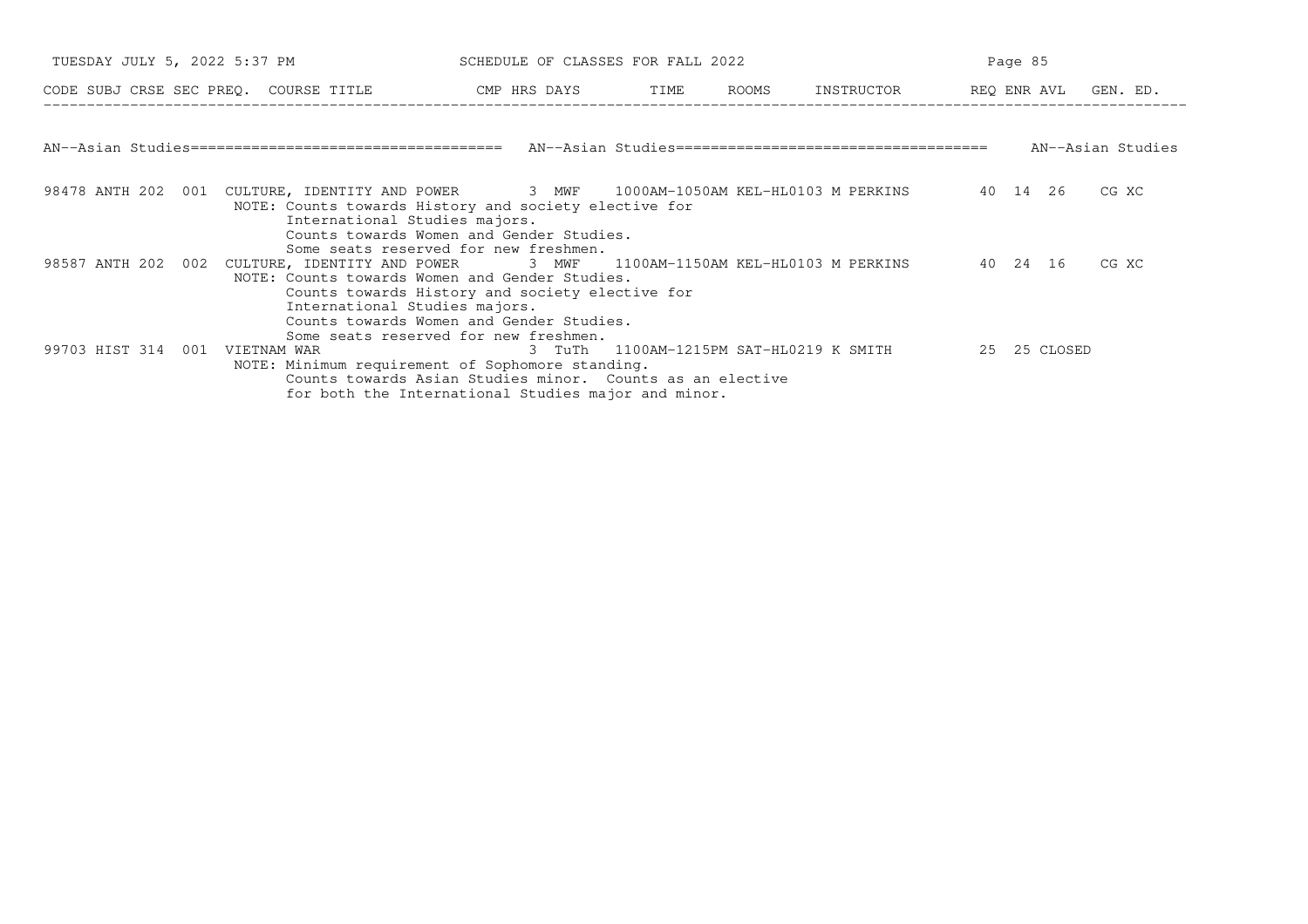| TUESDAY JULY 5, 2022 5:37 PM     |     |                                                                                                                                                                                                                                                                                                                                                                                  |               |        | SCHEDULE OF CLASSES FOR FALL 2022                                   |     |                  |                | Page 86                   |                |          |
|----------------------------------|-----|----------------------------------------------------------------------------------------------------------------------------------------------------------------------------------------------------------------------------------------------------------------------------------------------------------------------------------------------------------------------------------|---------------|--------|---------------------------------------------------------------------|-----|------------------|----------------|---------------------------|----------------|----------|
|                                  |     | CODE SUBJ CRSE SEC PREQ. COURSE TITLE THE CMP HRS DAYS                                                                                                                                                                                                                                                                                                                           |               |        | TIME                                                                |     | ROOMS INSTRUCTOR |                | REQ ENR AVL               |                | GEN. ED. |
|                                  |     | AS--Africana Studies================================== AS--Africana Studies=============================== AS--Africana Studies                                                                                                                                                                                                                                                  |               |        |                                                                     |     |                  |                |                           |                |          |
|                                  |     | 98478 ANTH 202 001 CULTURE, IDENTITY AND POWER 3 MWF 1000AM-1050AM KEL-HL0103 M PERKINS 40 14 26<br>NOTE: Counts towards History and society elective for<br>International Studies majors.<br>Counts towards Women and Gender Studies.                                                                                                                                           |               |        |                                                                     |     |                  |                |                           |                | CG XC    |
|                                  |     | Some seats reserved for new freshmen.<br>98587 ANTH 202 002 CULTURE, IDENTITY AND POWER<br>NOTE: Counts towards Women and Gender Studies.<br>Counts towards History and society elective for<br>International Studies majors.<br>Counts towards Women and Gender Studies.<br>Some seats reserved for new freshmen.                                                               |               | 3 MWF  | 1100AM-1150AM KEL-HL0103 M PERKINS 40 24 16                         |     |                  |                |                           |                | CG XC    |
| 99117 HIST 100 004               |     | WORLD HISTORY<br>NOTE: Required for International Studies majors and minors.                                                                                                                                                                                                                                                                                                     |               |        | 3 TuTh 1100AM-1215PM SAT-HL0222 L FREED                             |     |                  | 30 24          |                           | -6             | CG XC    |
| 98675 HIST 201                   | 001 |                                                                                                                                                                                                                                                                                                                                                                                  |               |        |                                                                     |     |                  | 30 25          |                           | 5              | AH TH    |
| 99699 HIST 201                   | 002 | THE UNITED STATES TO 1877                 3 TuTh <sup>1</sup> 1100AM-1215PM KEL-HL0105 G WELCH<br>THE UNITED STATES TO 1877               3 MWF     1200PM-1250PM FLG-HL0233 T BAKER                                                                                                                                                                                             |               |        |                                                                     |     |                  | 22 20          |                           | 2              | AH TH    |
| 90665 HIST 201                   | HNR | THE UNITED STATES TO 1877 3 MWF                                                                                                                                                                                                                                                                                                                                                  |               |        | 1200PM-1250PM FLG-HL0233 T BAKER                                    |     |                  | 8 <sup>8</sup> |                           | 8 CLOSED AH TH |          |
|                                  |     | NOTE: Honors students only                                                                                                                                                                                                                                                                                                                                                       |               |        |                                                                     |     |                  |                |                           |                |          |
|                                  |     | 90737 HIST 202 OL1 THE UNITED STATES SINCE 1877                                                                                                                                                                                                                                                                                                                                  | $\mathcal{E}$ |        |                                                                     | TBA | K SMITH          | 20 14          |                           | -6             | AH TH    |
|                                  |     | NOTE: Delivered online. Instruction and interaction occurs online<br>within the Learning Management System, Moodle. There are no<br>requirements for face-to-face meetings, onsite instruction,<br>or scheduled times to be online. However, proctored exams<br>may be required, either on campus or at a location<br>convenient to the student.                                 |               |        |                                                                     |     |                  |                |                           |                |          |
| 90738 HIST 202 OL2               |     | THE UNITED STATES SINCE 1877<br>NOTE: Delivered online. Instruction and interaction occurs online<br>within the Learning Management System, Moodle. There are no<br>requirements for face-to-face meetings, onsite instruction,<br>or scheduled times to be online. However, proctored exams<br>may be required, either on campus or at a location<br>convenient to the student. |               |        |                                                                     | TBA | K SMITH          |                | 20 7 13                   |                | AH TH    |
| 90072 HIST 470<br>90744 MULH 261 | 001 | AFRICAN ENVIRONMENTAL HISTORY<br>001 MUSIC OF AFRICA                                                                                                                                                                                                                                                                                                                             | 3 M           | 3 TuTh | 330PM- 600PM FLG-HL0238 L FREED<br>200PM- 315PM BIS-HLC309 J HUNTER |     |                  |                | 25 11<br>14<br>25 4<br>21 |                | CG XC    |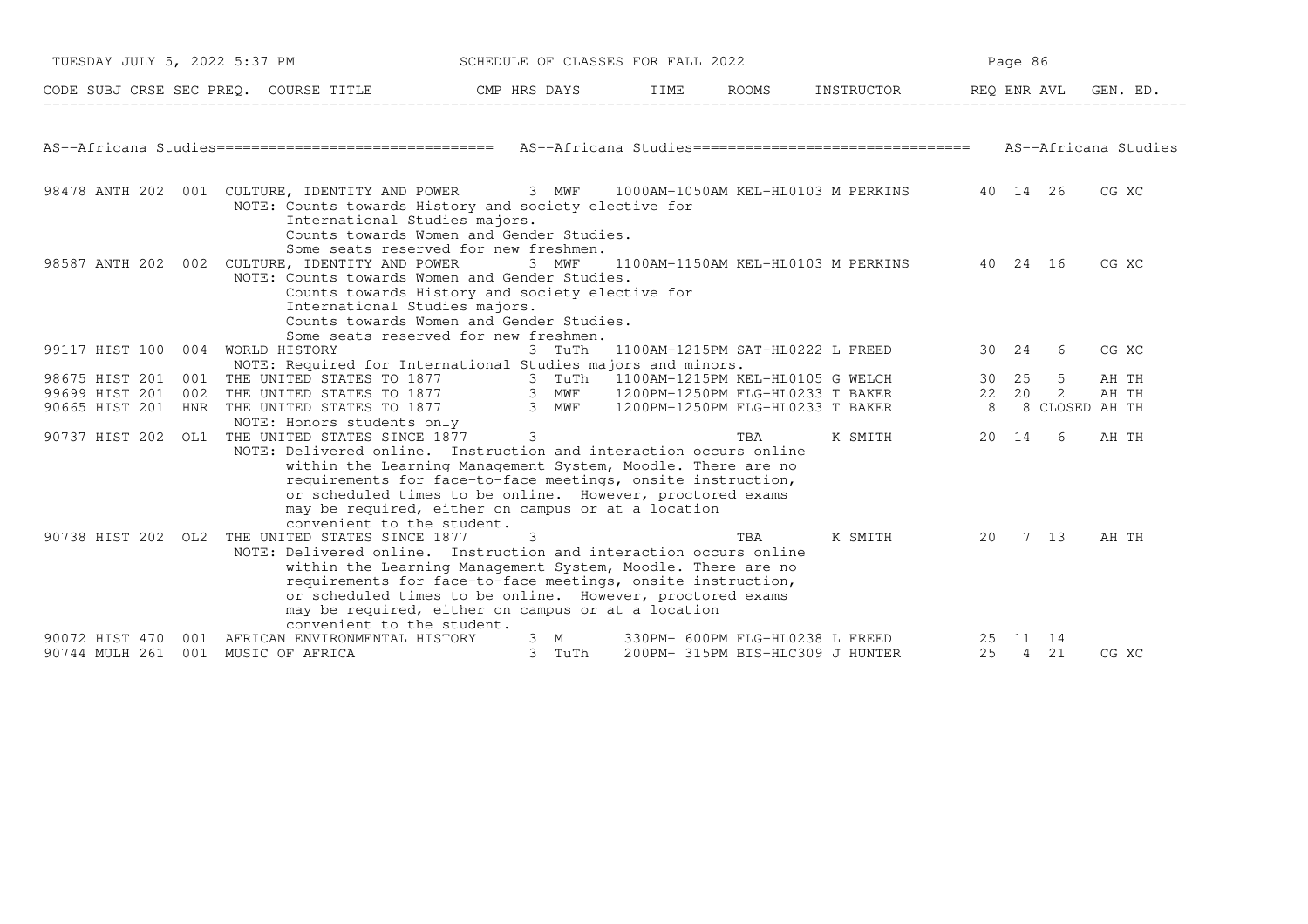| TUESDAY JULY 5, 2022 5:37 PM |     |                                                      |  |              | SCHEDULE OF CLASSES FOR FALL 2022   |              |                                                     |             | Page 87  |                       |
|------------------------------|-----|------------------------------------------------------|--|--------------|-------------------------------------|--------------|-----------------------------------------------------|-------------|----------|-----------------------|
|                              |     | CODE SUBJ CRSE SEC PREO. COURSE TITLE                |  | CMP HRS DAYS | TIME                                | <b>ROOMS</b> | INSTRUCTOR                                          | REO ENR AVL |          | GEN. ED.              |
|                              |     |                                                      |  |              |                                     |              |                                                     |             |          |                       |
|                              |     | CS--Classical Studies=============================== |  |              |                                     |              | CS--Classical Studies============================== |             |          | CS--Classical Studies |
|                              |     |                                                      |  |              |                                     |              |                                                     |             |          |                       |
| 90110 HIST 322               | 001 | ANCIENT MIDDLE EAST                                  |  | 3 MW         | 200PM- 315PM FLG-HL0233 S STANNISH  |              |                                                     |             | 25 14 11 |                       |
| 99333 LATN 101               | 001 | LATN LEVEL 1: MYSTERY TALE                           |  | 3 MWF        | 1000AM-1050AM FLG-HL0232 G ANDERSON |              |                                                     |             | 21 13 8  | CL.                   |
|                              |     | NOTE: Assumes no previous Latin.                     |  |              |                                     |              |                                                     |             |          |                       |
| 98259 DRAM 312               | 001 | HISTORY OF THE THEATRE I                             |  | 3 TuTh       | 1100AM-1215PM KEL-HL0101 J SUSSMAN  |              |                                                     | 24 17       |          | TH WC                 |
|                              |     | NOTE: Counts toward Classical Studies minor.         |  |              |                                     |              |                                                     |             |          |                       |
|                              |     | COunts towards Women and Gender's Studies.           |  |              |                                     |              |                                                     |             |          |                       |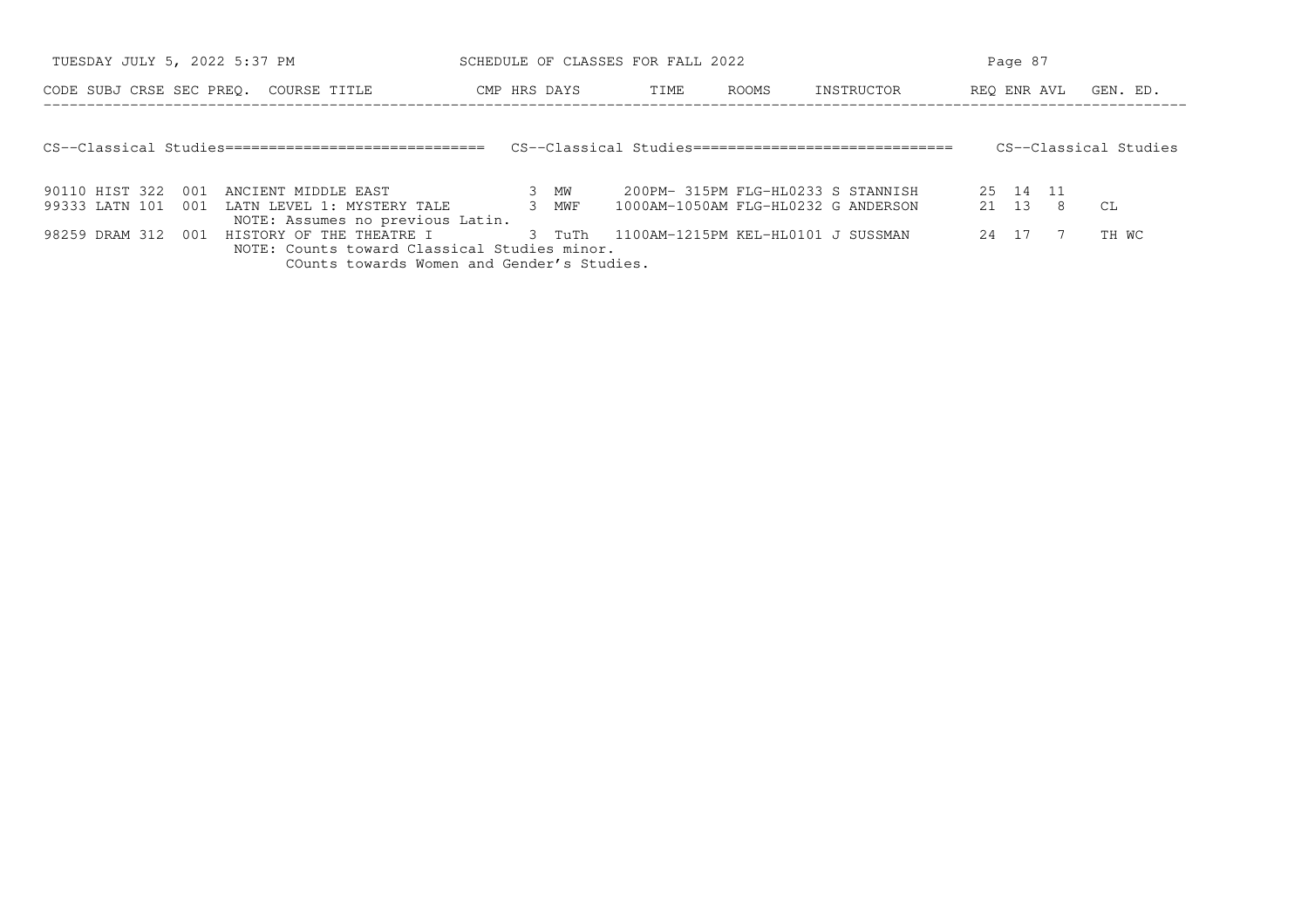| TUESDAY JULY 5, 2022 5:37 PM                                                                                                                                                                                                                                                                                                                                   | SCHEDULE OF CLASSES FOR FALL 2022                                                                                                                                                                                                                             |     |                                           |    | Page 88 |      |                |
|----------------------------------------------------------------------------------------------------------------------------------------------------------------------------------------------------------------------------------------------------------------------------------------------------------------------------------------------------------------|---------------------------------------------------------------------------------------------------------------------------------------------------------------------------------------------------------------------------------------------------------------|-----|-------------------------------------------|----|---------|------|----------------|
| CODE SUBJ CRSE SEC PREQ. COURSE TITLE THE CMP HRS DAYS TIME ROOMS INSTRUCTOR REQ ENR AVL GEN. ED.                                                                                                                                                                                                                                                              |                                                                                                                                                                                                                                                               |     |                                           |    |         |      |                |
| ES--Environmental Studies========================= ES--Environmental Studies======================== ES--Environmental Studies                                                                                                                                                                                                                                 |                                                                                                                                                                                                                                                               |     |                                           |    |         |      |                |
| 98402 BIOL 300 001* ECOLOGY-LEC<br>Pre-requisites: BIOL125 or BIOL151 and BIOL152<br>NOTE: Counts for Environmental Studies major/minor.                                                                                                                                                                                                                       | 3 MWF                                                                                                                                                                                                                                                         |     | 900AM- 950AM KEL-HL0103 R SNYDER 50 23 27 |    |         |      | <b>SB</b>      |
| 98424 BIOL 300 002* ECOLOGY-LAB<br>Pre-requisites: BIOL125 or BIOL151 and BIOL152<br>NOTE: \$25 lab fee assessed by Biology Department.                                                                                                                                                                                                                        | 1 M                                                                                                                                                                                                                                                           |     | 200PM- 450PM DUNNHL0116BR SNYDER 11 10 1  |    |         |      | LB SB          |
| 90021 BIOL 304 001* SUSTAINABLE AGRICULTURE-LEC 3 TuTh<br>Pre-requisites: BIOL125 or BIOL151 or BIOL152 or BIOL100 or ENVR110<br>NOTE: Cross listed with ENVR 304                                                                                                                                                                                              |                                                                                                                                                                                                                                                               |     | 930AM-1045AM FLG-HL0240 K CLEARY 20 10 10 |    |         |      |                |
| 90022 BIOL 304 002* SUSTAINABLE AGRICULTURE-LAB<br>Pre-requisites: BIOL125 or BIOL151 or BIOL152 or BIOL100 or ENVR110<br>NOTE: Cross listed with ENVR 304                                                                                                                                                                                                     |                                                                                                                                                                                                                                                               |     | 1 TuTh 1100AM-1230PM STW-HL0205 R BOWDISH |    | 20 9 11 |      |                |
| Taught in Wiser Center<br>90024 BIOL 312 001* INSECT ECOLOGY-LEC<br>Pre-requisites: BIOL125 or BIOL151 and BIOL152<br>NOTE: Lab Required                                                                                                                                                                                                                       | 3 MWF                                                                                                                                                                                                                                                         |     | 100PM- 150PM TIM-HL0131 R SNYDER 24 12 12 |    |         |      |                |
| 90025 BIOL 312 002* INSECT ECOLOGY-LAB<br>Pre-requisites: BIOL125 or BIOL151 and BIOL152<br>NOTE: Lecture Required. \$25 lab fee assessed by the Bio Dept.                                                                                                                                                                                                     | $1 \quad W$                                                                                                                                                                                                                                                   |     | 200PM- 450PM STW-HL0213 G PLAGUE 24 10 14 |    |         |      |                |
| 99670 BIOL 334 001* BIOLOGY OF WOODY PLANTS-LEC 2 MW 1100AM-1150AM STW-HL0103 G JOHNSON 20 7 13<br>Pre-requisites: BIOL125 or BIOL151 and BIOL152                                                                                                                                                                                                              |                                                                                                                                                                                                                                                               |     |                                           |    |         |      |                |
| 99671 BIOL 334 002* BIOLOGY OF WOODY PLANTS-LAB 1 Tu<br>Pre-requisites: BIOL125 or BIOL151 and BIOL152<br>NOTE: \$25 lab fee assessed by the Bio Dept.                                                                                                                                                                                                         |                                                                                                                                                                                                                                                               |     | 200PM- 450PM STW-HL0103 G JOHNSON         | 20 | 7 13    |      |                |
|                                                                                                                                                                                                                                                                                                                                                                |                                                                                                                                                                                                                                                               |     |                                           |    |         |      | LB NW SP       |
| 90550 GISC 101 HN1 GEOGRAPHIC INFORMATION SYSTEMS 1 M 330PM-520PM TIM-HL0121 JROGERS 3 1 2<br>90549 GISC 101 HNR GEOGRAPHIC INFORMATION SYSTEMS 3 MW 200PM-315PM TIM-HL0121 JROGERS 3 1 2<br>99883 GISC 101 OL1 GEOGRAPHIC INFO SYST<br>99883 GISC 101 OL1 GEOGRAPHIC INFO SYSTEMS- LEC 3<br>NOTE: Delivered online. Instruction and interaction occurs online | within the Learning Management System, Moodle. There are no<br>requirements for face-to-face meetings, onsite instruction,<br>or scheduled times to be online. However, proctored exams<br>may be required, either on campus or at a location                 |     |                                           |    |         |      | NW SP<br>NW SP |
| convenient to the student.<br>99882 GISC 101 OL2 GEOGRAPHIC INFO SYSTEMS- LAB<br>NOTE: Delivered online. Instruction and interaction occurs online                                                                                                                                                                                                             | $\mathbf{1}$<br>within the Learning Management System, Moodle. There are no<br>requirements for face-to-face meetings, onsite instruction,<br>or scheduled times to be online. However, proctored exams<br>may be required, either on campus or at a location | TBA | TBA TBA KHUMAGAIN 24 14 10                |    |         |      | LB NW SP       |
| convenient to the student.<br>90062 GISC 401 001* SPATIAL PROBLEMS & ANALYSIS-LE<br>Pre-requisites: GISC101 and MATH125                                                                                                                                                                                                                                        | 3 TuTh                                                                                                                                                                                                                                                        |     | 1230PM- 145PM TIM-HL0121 K HUMAGAIN       | 18 |         | 6 12 |                |
| 90063 GISC 401 002* SPATIAL PROBLEMS & ANALYSIS-LA<br>Pre-requisites: GISC101 and MATH125                                                                                                                                                                                                                                                                      | 1 Tu                                                                                                                                                                                                                                                          |     | 200PM- 450PM TIM-HL0121 K HUMAGAIN        | 18 |         | 6 12 |                |
| 98631 GEOL 101 001 ENVIRONMENTAL GEOLOGY-LEC<br>NOTE: Lab required. \$15 Field Experience fee assessed by<br>Geology Department.                                                                                                                                                                                                                               | 3 MWF                                                                                                                                                                                                                                                         |     | 900AM- 950AM KEL-HL0104 A PEARSON         |    | 40 31   | - 9  | NW SP          |
| 99505 GEOL 101 002 ENVIRONMENTAL GEOLOGY-LAB<br>NOTE: \$10 lab fee assessed by the Geology Dept.                                                                                                                                                                                                                                                               | 1 Tu                                                                                                                                                                                                                                                          |     | 900AM-1050AM TIM-HL0120 A PEARSON         |    | 20 19 1 |      | LB NW SP       |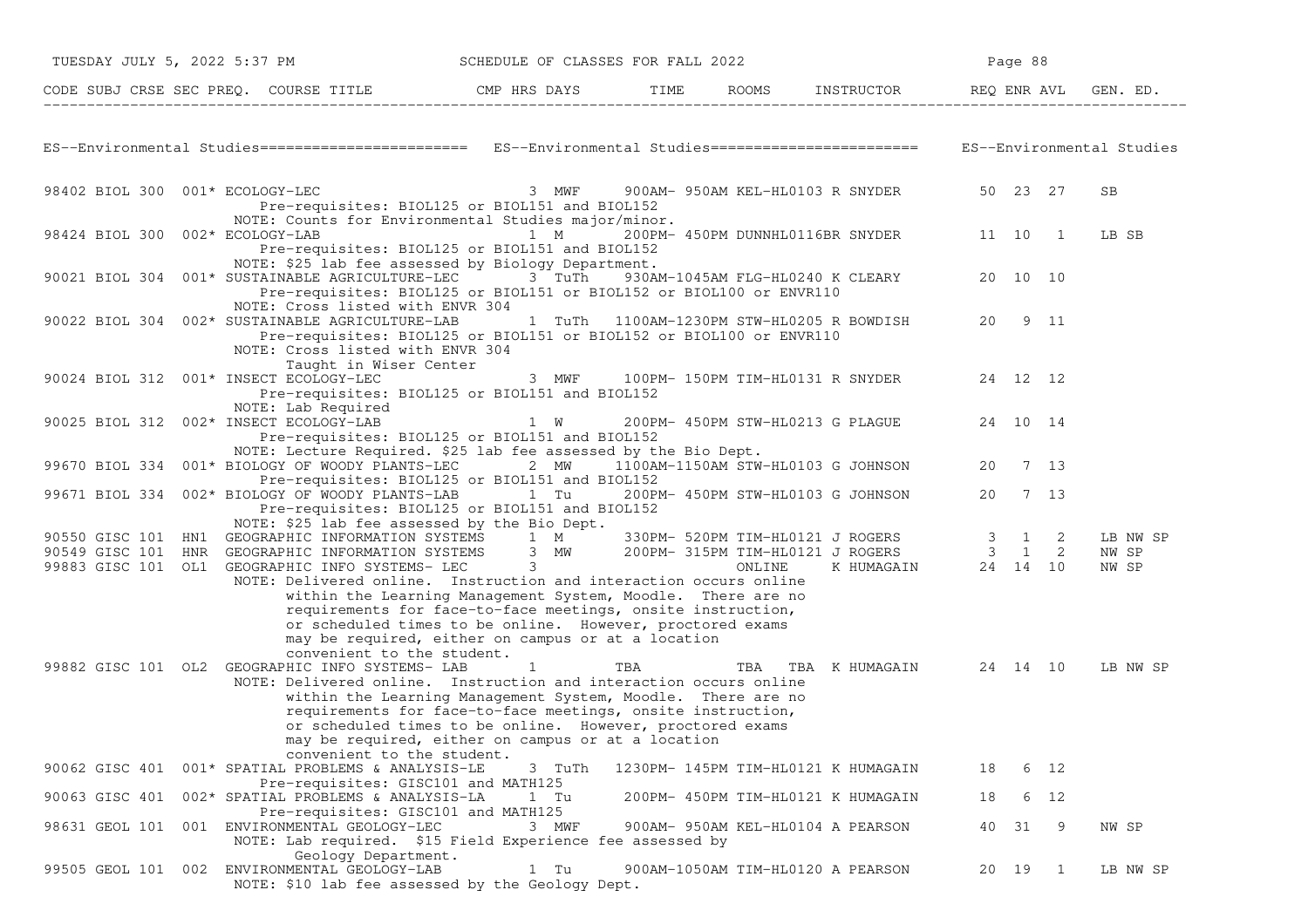|                                   |     | TUESDAY JULY 5, 2022 5:37 PM                                                                                                                                                                                                               |           |         |      |            | SCHEDULE OF CLASSES FOR FALL 2022 |                                             |    | Page 89      |          |                       |
|-----------------------------------|-----|--------------------------------------------------------------------------------------------------------------------------------------------------------------------------------------------------------------------------------------------|-----------|---------|------|------------|-----------------------------------|---------------------------------------------|----|--------------|----------|-----------------------|
|                                   |     | CODE SUBJ CRSE SEC PREQ. COURSE TITLE THE CMP HRS DAYS TIME ROOMS INSTRUCTOR REQ ENR AVL GENERAL THE CODE SUBJ CRSE SEC PREQ.                                                                                                              |           |         |      |            |                                   |                                             |    |              |          | GEN. ED.              |
|                                   |     | 98793 GEOL 101 003 ENVIRONMENTAL GEOLOGY-LAB 1 M 200PM-350PM TIM-HL0123 A PEARSON 24 12 12                                                                                                                                                 |           |         |      |            |                                   |                                             |    |              |          | LB NW SP              |
|                                   |     | NOTE: Lecture required. \$10 lab fee assessed by Geology Department                                                                                                                                                                        |           |         |      |            |                                   |                                             |    |              |          |                       |
|                                   |     | 98585 GEOL 103 003 PHYSICAL GEOLOGY-LAB 1 F 200PM-350PM TIM-HL0120 C SCHRADER 20 6 14<br>NOTE: Lecture required. \$10 Lab fee assessed by Geology                                                                                          |           |         |      |            |                                   |                                             |    |              |          | LB NW SP              |
|                                   |     | Department.<br>98124 GEOL 103 Z01 PHYSICAL GEOLOGY-LEC 3 MWF<br>NOTE: Lab required.                                                                                                                                                        |           |         |      |            |                                   | 100PM- 150PM KEL-HL0101 C SCHRADER 40 16 24 |    |              |          | NW SP                 |
|                                   |     | Counts towards Environmental Studies major and minor.                                                                                                                                                                                      |           |         |      |            |                                   |                                             |    |              |          |                       |
|                                   |     | 98860 GEOL 103 ZO1 PHYSICAL GEOLOGY-LAB 1 Th 900AM-1050AM TIM-HL0120 C SCHRADER 20 10 10<br>NOTE: Lecture required. \$10 lab fee assessed by Geology Department                                                                            |           |         |      |            |                                   |                                             |    |              |          | LB NW SP              |
|                                   |     | 99059 GEOL 350 001* GEOMORPHOLOGY - LEC 3 MWF 1100AM-1150AM TIM-HL0123 A PEARSON 18 8 10<br>Pre-requisites: GEOL101 or GEOL103 or GEOL125                                                                                                  |           |         |      |            |                                   |                                             |    |              |          |                       |
|                                   |     | NOTE: Lab required. \$100 Field Experience Fee assessed by GEOL Dept                                                                                                                                                                       |           |         |      |            |                                   |                                             |    |              |          |                       |
|                                   |     | NOTE: Lab required.\$100 Field Experience Fee assessed by GEOL Dept<br>99060 GEOL 350 002* GEOMORPHOLOGY - LAB 1 F 200PM- 450PM TIM-HL0121 A PEARSON 18 8 10<br>Pre-requisites: GEOL101 or GEOL103 or GEOL125                              |           |         |      |            |                                   |                                             |    |              |          |                       |
|                                   |     | NOTE: Lecture required.<br>98794 GEOL 380 001* CLIMATE CHANGE: PAST & PRESENT 3 MWF 900AM-950AM TIM-HL0123 P QUINTON 22 12 10                                                                                                              |           |         |      |            |                                   |                                             |    |              |          |                       |
|                                   |     | Pre-requisites: GEOL200 or GEOL204 or GEOL101 or GEOL103 or GEOL125                                                                                                                                                                        |           |         |      |            |                                   |                                             |    |              |          |                       |
|                                   |     | 99143 COMP 201 002* WRITING ARGUMENTS 4 TuTh 200PM-340PM FLG-HL0232 L WILSON 22 22 CLOSED WI<br>Pre-requisites: COMP101 or LITR110 or WAYS102                                                                                              |           |         |      |            |                                   |                                             |    |              |          |                       |
|                                   |     | 98110 COMP 301 001* ADVANCED RESEARCH WRITING 4 MW 200PM-340PM FLG-HL0205 J HEFFNER<br>Pre-requisites: COMP201                                                                                                                             |           |         |      |            |                                   |                                             |    | 20 8 12      |          | WΙ                    |
|                                   |     | NOTE: Counts towards Journalism minor.                                                                                                                                                                                                     |           |         |      |            |                                   |                                             |    |              |          |                       |
|                                   |     |                                                                                                                                                                                                                                            |           |         |      |            |                                   |                                             |    |              |          | FC                    |
|                                   |     | 99096 ENVR 110 001 INTRO TO ENVIRONMENTAL STUDIES 3 MWF 100PM-150PM SAT-HL0319 STAFF 30 11 19<br>99687 ENVR 210 001 @ENVIRONMENTAL FUTURES 3 TuTh 1230PM-145PM SAT-HL0300 J ROGERS 20 11 9<br>NOTE: Minimum of Sophomore Standing Required |           |         |      |            |                                   |                                             |    |              |          |                       |
|                                   |     | 90544 ENVR 304 001* SUSTAINABLE AGRICULTURE 3 TuTh<br>Pre-requisites: BIOL125 or BIOL151 or BIOL152 or BIOL100 or ENVR110                                                                                                                  |           |         |      |            |                                   | 930AM-1045AM FLG-HL0240 K CLEARY 20 12 8    |    |              |          |                       |
|                                   |     | NOTE: Cross listed with BIOL 304                                                                                                                                                                                                           |           |         |      |            |                                   |                                             |    |              |          |                       |
|                                   |     | 90545 ENVR 304 002* SUSTAINABLE AGRICULTURE-LAB 1 TuTh 1100AM-1230PM STW-HL0205 R BOWDISH 20 7 13<br>Pre-requisites: BIOL125 or BIOL151 or BIOL152 or BIOL100 or ENVR110                                                                   |           |         |      |            |                                   |                                             |    |              |          |                       |
|                                   |     | NOTE: Cross listed with BIOL 304                                                                                                                                                                                                           |           |         |      |            |                                   |                                             |    |              |          |                       |
| 90049 ENVR 391 001* FIELD PROJECT |     | Pre-requisites: ENVR210                                                                                                                                                                                                                    |           |         |      |            |                                   | $1-6$ TBA TBA TBA J ROGERS                  |    | 5 0 5        |          | CT                    |
|                                   |     | NOTE: Variable credit hours $(1-6)$ . Instructor permission                                                                                                                                                                                |           |         |      |            |                                   |                                             |    |              |          |                       |
|                                   |     | required.                                                                                                                                                                                                                                  |           |         |      |            |                                   |                                             |    |              |          |                       |
| 90050 ENVR 391 002* FIELD PROJECT |     |                                                                                                                                                                                                                                            | $1-6$ TBA |         |      |            |                                   | TBA TBA J ROGERS                            |    | 5 0 5        |          | CT                    |
|                                   |     | Pre-requisites: ENVR210<br>NOTE: Variable credit hour (1-6). Instructor permission                                                                                                                                                         |           |         |      |            |                                   |                                             |    |              |          |                       |
|                                   |     | required.<br>98855 ENVR 485 001 RESEARCH IN ENVR STUDIES 1-6                                                                                                                                                                               |           |         |      | <b>TBA</b> |                                   | TBA TBA J ROGERS                            |    | $5 \qquad 0$ | - 5      | CT                    |
|                                   |     | NOTE: Instructor permission required.<br>Variable credit hours $(1-6)$                                                                                                                                                                     |           |         |      |            |                                   |                                             |    |              |          |                       |
|                                   |     | 99479 ENVR 485 002 RESEARCH IN ENVR STUDIES                                                                                                                                                                                                |           | $1 - 6$ |      | TBA        | TBA                               | TBA K CLEARY                                | 0  |              | 1 CLOSED |                       |
|                                   |     | NOTE: Instructor Permission Required.                                                                                                                                                                                                      |           |         |      |            |                                   |                                             |    |              |          |                       |
|                                   |     | Variable credit hours $(1-6)$                                                                                                                                                                                                              |           |         |      |            |                                   |                                             |    |              |          |                       |
| 98429 ENVR 490                    |     | 001* SENIOR SEMINAR                                                                                                                                                                                                                        |           |         | 3 Tu |            | 330PM- 600PM SAT-HL0300 J ROGERS  |                                             |    |              |          | 12 14 CLOSED CM SI WI |
|                                   |     | Pre-requisites: ENVR310 and ENVR290                                                                                                                                                                                                        |           |         |      |            |                                   |                                             |    |              |          |                       |
| 90072 HIST 470                    |     | NOTE: Instructor permission required<br>001 AFRICAN ENVIRONMENTAL HISTORY                                                                                                                                                                  |           | 3 M     |      |            | 330PM- 600PM FLG-HL0238 L FREED   |                                             | 25 | 11 14        |          |                       |
| 99021 PHYS 330                    | 001 | METEOROLOGY                                                                                                                                                                                                                                |           | 3       | MWF  |            |                                   | 1000AM-1050AM TIM-HL0131 A ADHIKARI         | 36 |              | 9 27     | SP                    |
| 90091 POLS 322                    | 001 | STATE AND LOCAL GOVERNMENT                                                                                                                                                                                                                 |           | 4       | TuTh |            |                                   | 200PM- 340PM FLG-HL0233 J MCGUIRE           | 28 |              | 10 18    | SA                    |
| 98418 HLTH 300                    | 001 | ENVIRONMENTAL HEALTH                                                                                                                                                                                                                       |           | 3 M     |      |            |                                   | 500PM- 745PM DUNNHL0202 S FARNSWORTH        | 25 |              | 8 17     |                       |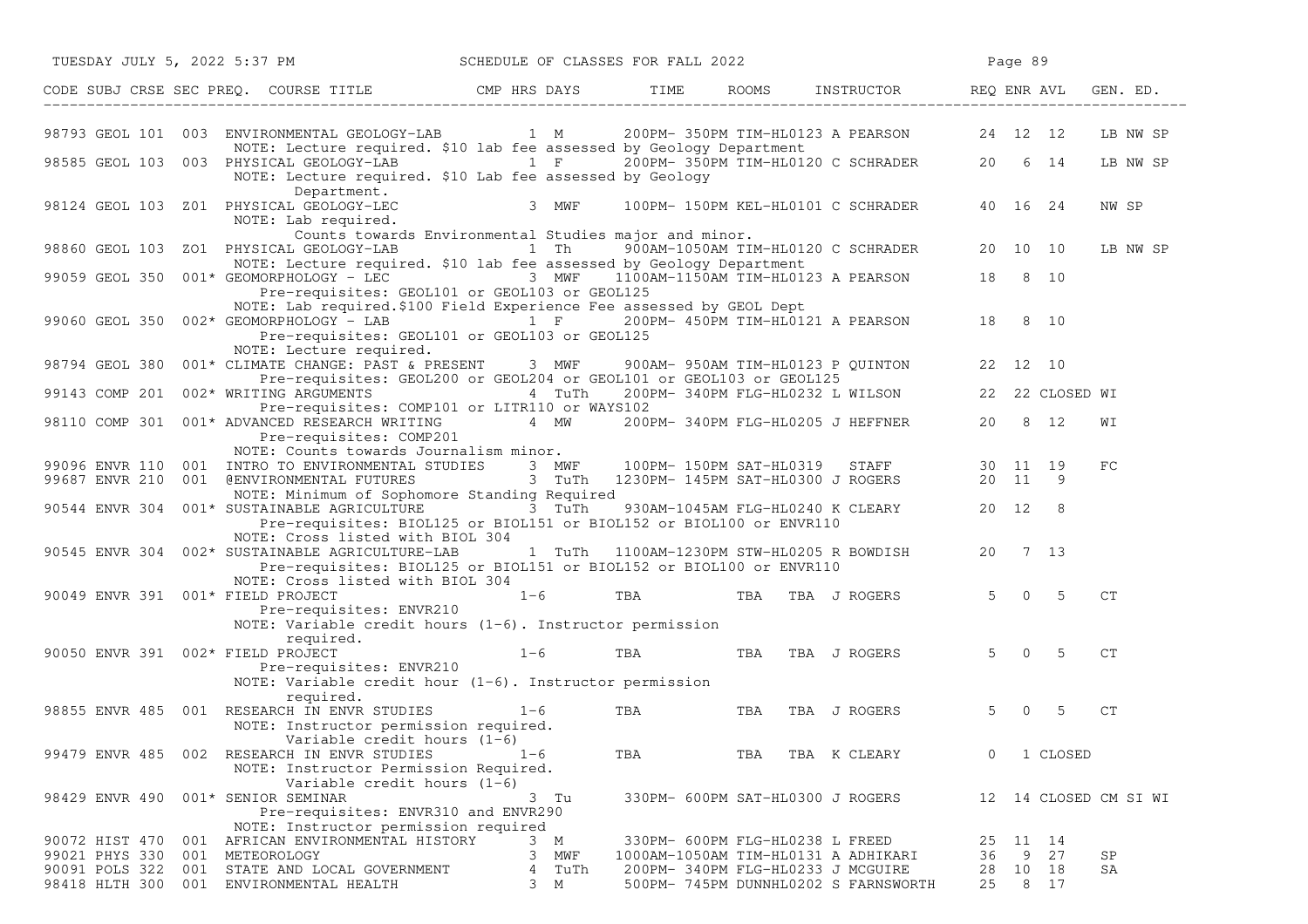| TUESDAY JULY 5, 2022 5:37 PM                                                                           | SCHEDULE OF CLASSES FOR FALL 2022 |      |       |                               | Page 90              |  |
|--------------------------------------------------------------------------------------------------------|-----------------------------------|------|-------|-------------------------------|----------------------|--|
| CODE SUBJ CRSE SEC PREO. COURSE TITLE                                                                  | CMP HRS DAYS                      | TIME | ROOMS | INSTRUCTOR                    | REO ENR AVL GEN. ED. |  |
| NOTE: Counts for Environmental Studies major.<br>90100 SOCI 371 001 GLOBALIZATION & THE ENVIRONMEN 3 M |                                   |      |       | 400PM- 630PM SAT-HL0319 STAFF |                      |  |

NOTE: Cross listed with ENVR 371.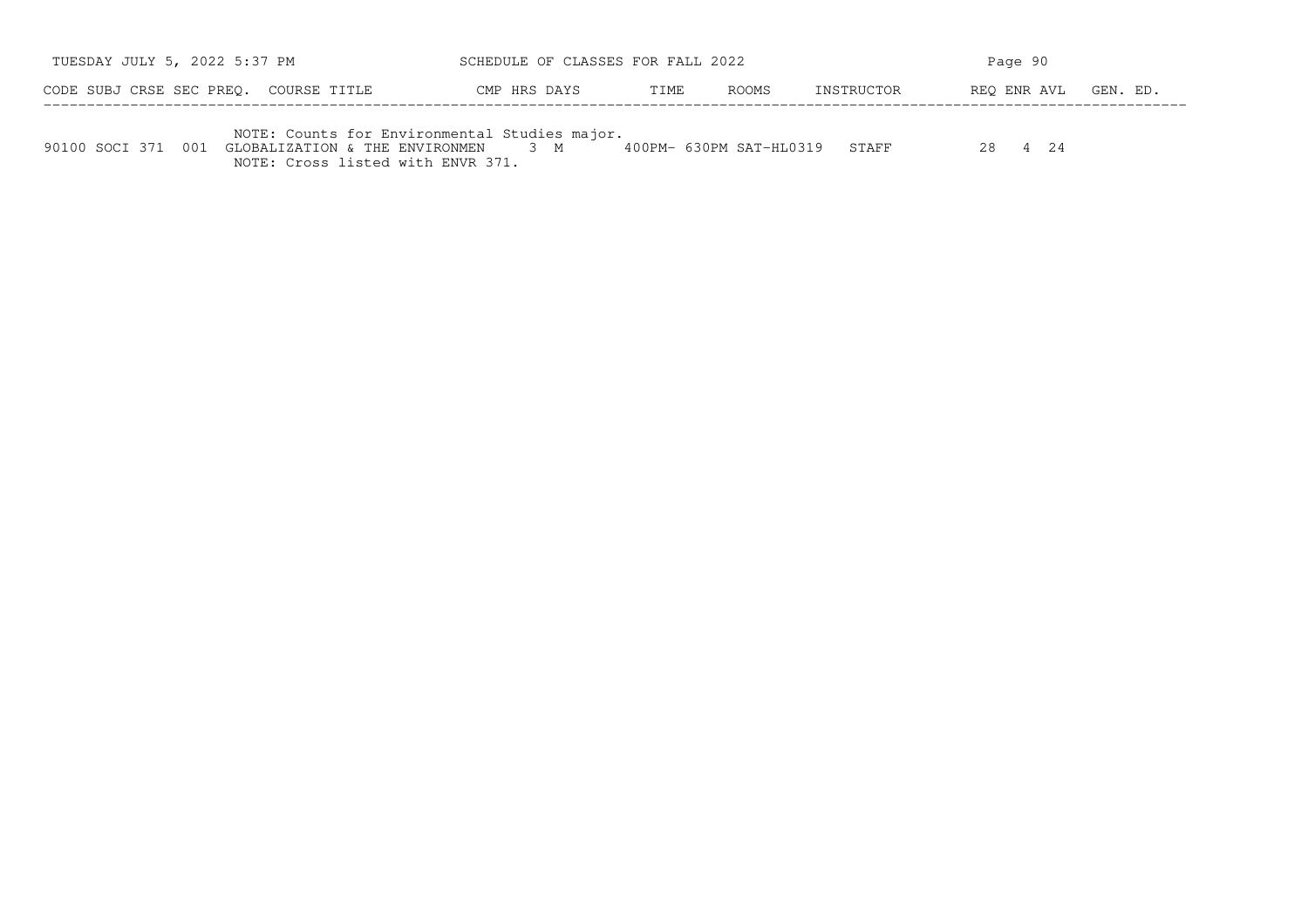| TUESDAY JULY 5, 2022 5:37 PM SCHEDULE OF CLASSES FOR FALL 2022                                    |                                                                                                                                                           |        |  |                                             |                | Page 91               |                |
|---------------------------------------------------------------------------------------------------|-----------------------------------------------------------------------------------------------------------------------------------------------------------|--------|--|---------------------------------------------|----------------|-----------------------|----------------|
| CODE SUBJ CRSE SEC PREQ. COURSE TITLE THE CMP HRS DAYS TIME ROOMS INSTRUCTOR REQ ENR AVL GEN. ED. |                                                                                                                                                           |        |  |                                             |                |                       |                |
|                                                                                                   |                                                                                                                                                           |        |  |                                             |                |                       |                |
|                                                                                                   |                                                                                                                                                           |        |  |                                             |                |                       |                |
| 90507 ANTH 120 HN1 EVOLUTION                                                                      | NOTE: Honors students only                                                                                                                                | 3 TuTh |  | 930AM-1045AM KEL-HL0103 N MALIT             |                | $5 \quad 2 \quad 3$   | SB SW          |
| 90508 ANTH 120 HN2 EVOLUTION                                                                      |                                                                                                                                                           | 3 TuTh |  | 1230PM- 145PM KEL-HL0104 N MALIT            | $5^{\circ}$    |                       | 5 CLOSED SB SW |
| 99080 ARTS 379 HNR* PHOTOGRAPHY I - HONORS                                                        | NOTE: Honors students only<br>Pre-requisites: ARTS110 and ARTS120                                                                                         |        |  | 4 TuTh 100PM-350PM KEL-HL0100 I BEERBOWER   |                | $2 \qquad 1 \qquad 1$ |                |
|                                                                                                   | NOTE: \$100 Art studio fee assessed by the Art Department.<br>HONORS STUDENTS ONLY                                                                        |        |  |                                             |                |                       |                |
| 99894 APLE 150 HN1 GENERAL HONORS COLLOQUIUM                                                      | NOTE: Honors or permission of instructor.                                                                                                                 |        |  | 1 M 100PM-150PM FLG-HL0238 T BAKER 25 12 13 |                |                       |                |
| 99900 APLE 150 HN2 GENERAL HONORS COLLOQUIUM 1 Tu 1230PM-145PM KEL-HL0101 T BAKER 25 12 13        | Incoming Freshman Only<br>NOTE: Honors or by permission of instructor.                                                                                    |        |  |                                             |                |                       |                |
| 90724 APLE 192 001 @HONORS SVC LRNG PROJECT 1-2                                                   | Incoming Freshmen only.                                                                                                                                   |        |  |                                             |                |                       |                |
| 99911 APLE 450                                                                                    | 001 @HONORS SVC LRNG PROJECT 1-2 TBA TBA TBA T WHITE 0 5 CLOSED<br>HNR HONORS RESEARCH COLLOQUIUM 1 Tu 430PM-545PM TBA TBA T BAKER 15 4 11                |        |  |                                             |                |                       |                |
| 99909 COMP 202 HNR INTRO TO CREATIVE WRITING 1 A MW 200PM-340PM MRY-HL0253 S DEGHETT 5 4 1        | NOTE: Honors students only                                                                                                                                |        |  |                                             |                |                       | AE TA WI       |
| 99914 LITR 110 HNR WRITING ABOUT LITERATURE                                                       | 4 MW                                                                                                                                                      |        |  | 800AM- 940AM FLG-HL0235 D MCNUTT            |                | $5 \t 0 \t 5$         | FW             |
|                                                                                                   | NOTE: Honors students only.<br>This course cannot be taken if credit has been received                                                                    |        |  |                                             |                |                       |                |
| 90665 HIST 201 HNR THE UNITED STATES TO 1877<br>WE                                                | for LITR 100.                                                                                                                                             |        |  | 1200PM-1250PM FLG-HL0233 T BAKER            | $8 -$          |                       | 8 CLOSED AH TH |
| 99250 HLTH 230                                                                                    | NOTE: Honors students only<br>HN1 SCHL HLTH (CA, SAVE, DASA)-HNR 3 TuTh 1230PM-145PM DUNNHLTBA H COWEN-WILSON<br>NOTE: Honors Students Only               |        |  |                                             | 5 <sup>5</sup> | 5 CLOSED HW           |                |
| 99079 HLTH 230 HNR SCHL HLTH (CA, SAVE, DASA)-HNR 3 TuTh 1100AM-1215PM DUNNHL0102 H COWEN-WILSON  | For students in undergraduate teacher preparation programs.<br>NOTE: For students in undergraduate teacher preparation programs.<br>Honors Students Only. |        |  |                                             |                | 5 5 CLOSED HW         |                |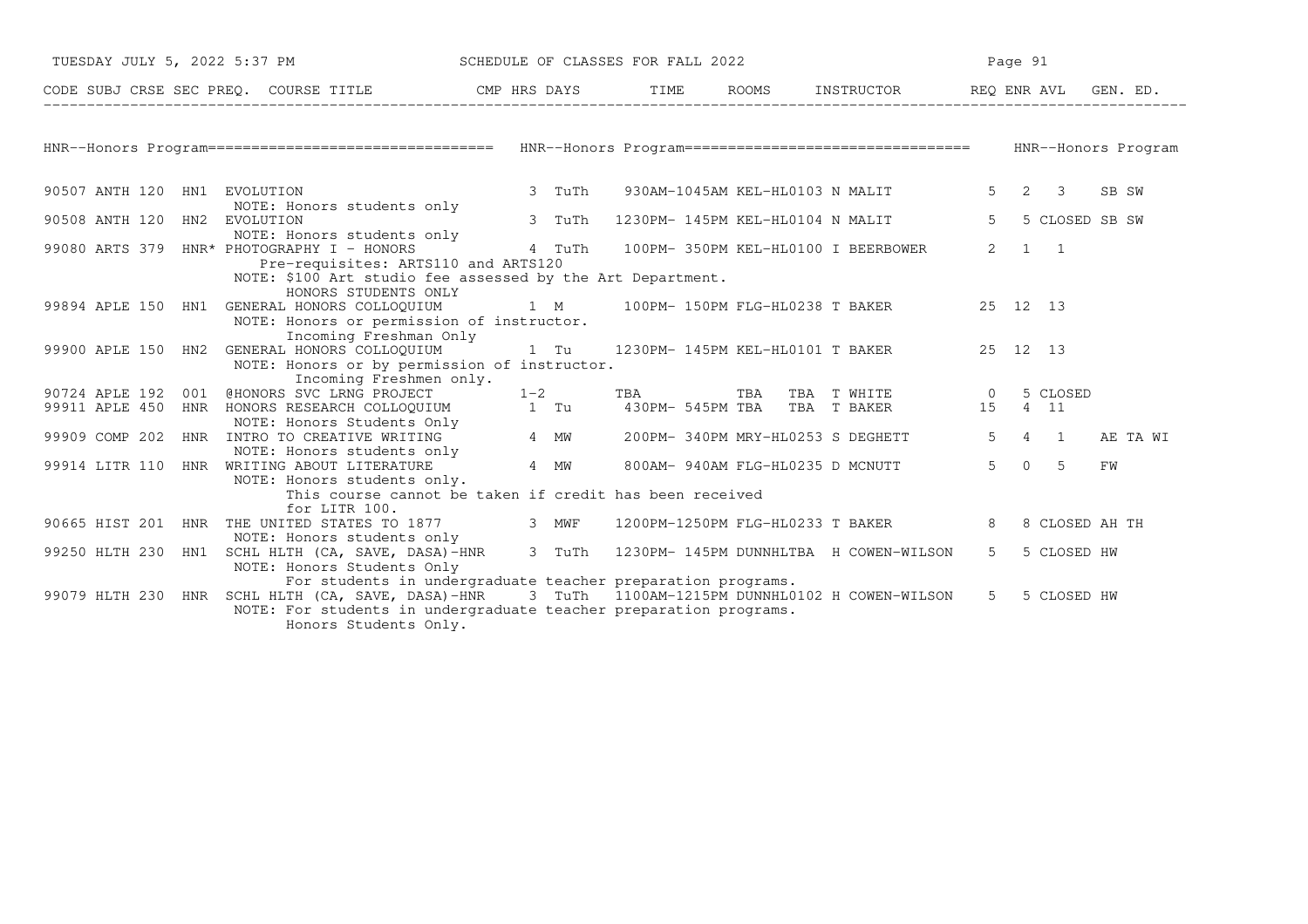| TUESDAY JULY 5, 2022 5:37 PM                                                                                                                                                                                                          | SCHEDULE OF CLASSES FOR FALL 2022                                                                                                                                                                                          |  | Page 92 |             |                      |
|---------------------------------------------------------------------------------------------------------------------------------------------------------------------------------------------------------------------------------------|----------------------------------------------------------------------------------------------------------------------------------------------------------------------------------------------------------------------------|--|---------|-------------|----------------------|
| CODE SUBJ CRSE SEC PREQ. COURSE TITLE THE CMP HRS DAYS TIME ROOMS INSTRUCTOR                                                                                                                                                          |                                                                                                                                                                                                                            |  |         |             | REQ ENR AVL GEN. ED. |
|                                                                                                                                                                                                                                       |                                                                                                                                                                                                                            |  |         |             |                      |
|                                                                                                                                                                                                                                       |                                                                                                                                                                                                                            |  |         |             | HY--Hybrid Course    |
| 98218 EDUC 312 HY1* @CHLDHD/EC SOC STD METH: PK-6 3 W 430PM-710PM SAT-HL0222 K GRAHAM<br>Pre-requisites: EDLS306 and EDLS314 and EDLS320 and EDUC308 and EDUC411<br>NOTE: Must register for EDUC 310, EDUC 407, EDUC 408, & EDUC 409  | Includes both traditional, on campus scheduled class meeting<br>and a portion of the curricular content and instruction<br>delivered online in the Learning Management System, Moodle.                                     |  |         | 0 16 CLOSED |                      |
| 99359 EDUC 312 HY2* @CHLDHD/EC SOC STD METH: PK-6 3 M 1200PM- 230PM ONLINETBA K GRAHAM<br>Pre-requisites: EDLS306 and EDLS314 and EDLS320 and EDUC308 and EDUC411<br>NOTE: Must register for EDUC 310, EDUC 407, EDUC 408, & EDUC 409 | Includes both traditional, on campus class meetings,<br>synchronous virtual sessions, and a portion of the<br>curricular content and instruction delivered online in the<br>Learning Management System. JCC students only. |  |         | 20 15 5     |                      |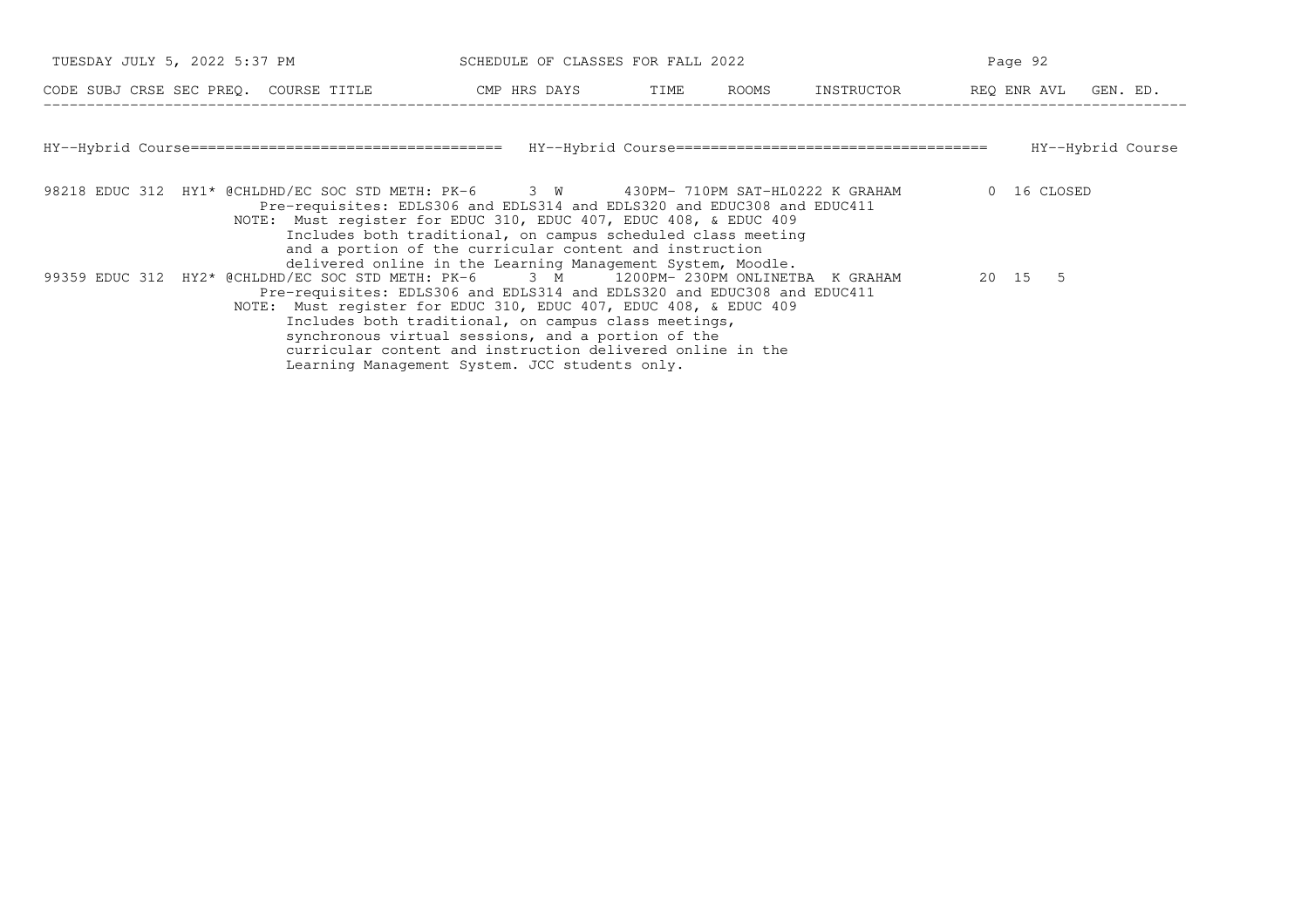| TUESDAY JULY 5, 2022 5:37 PM                                                                                                                                                                                                                                                                                       | SCHEDULE OF CLASSES FOR FALL 2022 |  |          | Page 93 |                             |
|--------------------------------------------------------------------------------------------------------------------------------------------------------------------------------------------------------------------------------------------------------------------------------------------------------------------|-----------------------------------|--|----------|---------|-----------------------------|
| CODE SUBJ CRSE SEC PREQ. COURSE TITLE THE CMP HRS DAYS TIME ROOMS INSTRUCTOR THE REQ ENR AVL GEN. ED.                                                                                                                                                                                                              |                                   |  |          |         |                             |
| NS--Native American Studies===================== NS--Native American Studies=======================                                                                                                                                                                                                                |                                   |  |          |         | NS--Native American Studies |
| 98478 ANTH 202 001 CULTURE, IDENTITY AND POWER 3 MWF 1000AM-1050AM KEL-HL0103 M PERKINS 40 14 26 CG XC<br>NOTE: Counts towards History and society elective for<br>International Studies majors.<br>Counts towards Women and Gender Studies.<br>Some seats reserved for new freshmen.                              |                                   |  |          |         |                             |
| 98587 ANTH 202 002 CULTURE, IDENTITY AND POWER 3 MWF 1100AM-1150AM KEL-HL0103 M PERKINS<br>NOTE: Counts towards Women and Gender Studies.<br>Counts towards History and society elective for<br>International Studies majors.<br>Counts towards Women and Gender Studies.<br>Some seats reserved for new freshmen. |                                   |  | 40 24 16 |         | CG XC                       |
| MOHK LEVEL 1 FAMILY 63 M 400PM-630PM FLG-HL0233 R RANSOM<br>99350 MOHK 101 001<br>NOTE: Assumes no previous Mohawk.                                                                                                                                                                                                |                                   |  | 29 7 22  |         | CL.                         |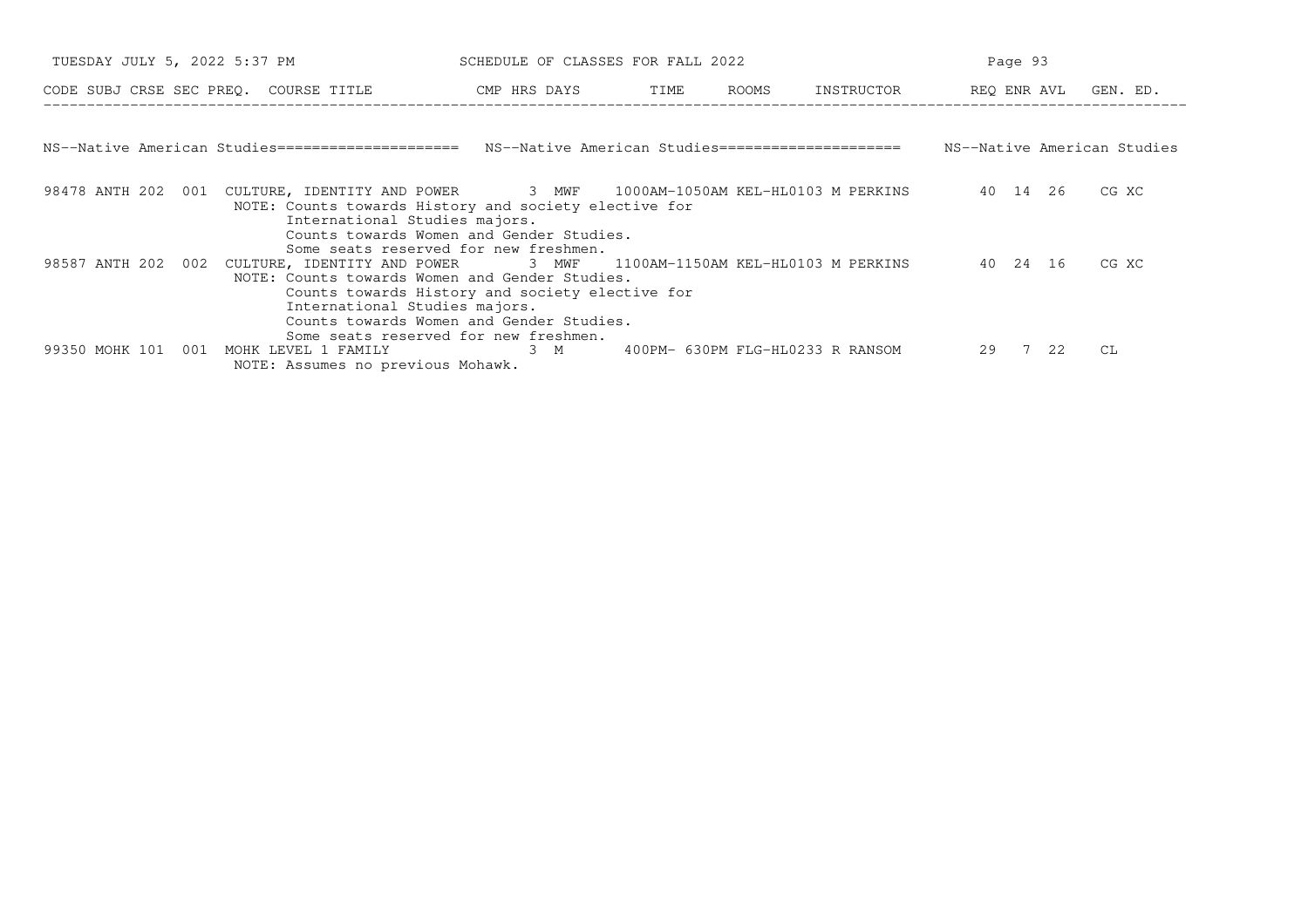| TUESDAY JULY 5, 2022 5:37 PM      |                                                                                                                                                               | SCHEDULE OF CLASSES FOR FALL 2022                                                                                                                                                                                                                                                                   |        |                                  |             | Page 94  |   |                    |                   |
|-----------------------------------|---------------------------------------------------------------------------------------------------------------------------------------------------------------|-----------------------------------------------------------------------------------------------------------------------------------------------------------------------------------------------------------------------------------------------------------------------------------------------------|--------|----------------------------------|-------------|----------|---|--------------------|-------------------|
|                                   | CODE SUBJ CRSE SEC PREQ. COURSE TITLE THE ROOMS INSTRUCTOR                                                                                                    |                                                                                                                                                                                                                                                                                                     |        |                                  | REQ ENR AVL |          |   |                    | GEN. ED.          |
|                                   |                                                                                                                                                               |                                                                                                                                                                                                                                                                                                     |        |                                  |             |          |   |                    | OL--Online Course |
|                                   | 99140 GRED 575 OL1 ADULT LEARNING & DEVELOPMENT<br>NOTE: Delivered online. Instruction and interaction occurs online<br>convenient to the student.            | 3<br>within the Learning Management System, Moodle. There are no<br>requirements for face-to-face meetings, onsite instruction,<br>or scheduled times to be online. However, proctored exams<br>may be required, either on campus or at a location                                                  | ONLINE | K CALDWELL 20 3 17               |             |          |   |                    |                   |
|                                   | 99037 ARTS 110 OL1 FOUNDATIONS OF DRAWING I<br>NOTE: Delivered online. Instruction and interaction occurs online<br>convenient to the student.                | 4<br>within the Learning Management System, Moodle. There are no<br>requirements for face-to-face meetings, onsite instruction,<br>or scheduled times to be online. However, proctored exams<br>may be required, either on campus or at a location                                                  | ONLINE | F SCHATZ                         |             |          |   | 20 20 CLOSED AE TA |                   |
| 99528 ARTS 120 OL1 COLOR & DESIGN | NOTE: Delivered online. Instruction and interaction occurs online<br>to the student.                                                                          | 4<br>within the Learning Management System, Moodle. There are no<br>requirements for face-to-face meetings, onsite instruction<br>or scheduled times to be online. However, proctored exams<br>may be required either on campus or at a location convenient                                         | ONLINE | M LEUTHOLD                       |             | 25 21 4  |   | AE TA              |                   |
| 99092 FINA 301 OL1* FINANCE       | Pre-requisites: ACCT202 and MATH125 or STAT100 or CIS125<br>NOTE: Delivered online. Instruction and interaction occurs online<br>convenient to the student.   | 3<br>within the Learning Management System, Moodle. There are no<br>requirements for face-to-face meetings, onsite instruction,<br>or scheduled times to be online. However, proctored exams<br>may be required, either on campus or at a location                                                  | ONLINE | J TIMMERMAN                      |             | 30 14 16 |   |                    |                   |
|                                   | 98415 MGMT 340 OL1* @INFO SYSTEMS FOR BUSINESS<br>Pre-requisites: MGMT301<br>NOTE: Minimum requirement of Junior standing.                                    | 3<br>Delivered online with both synchronous and asynchronous<br>components. Synchronous components require students to<br>for live instruction at scheduled times. Asynchronous<br>components include instruction and interaction occurring<br>online within the Learning Management System Moodle. | TBA    | S LEVIUS <b>Security Service</b> | 30          | 5 25     |   |                    |                   |
|                                   | 98990 MGMT 512 OL1 FIN MANAGEMENT IN ORGANIZATION<br>NOTE: Delivered online. Instruction and interaction occurs online<br>location convenient to the student. | 3<br>within the Learning Management System, Brightspace. There<br>are no requirements for face-to-face meetings, onsite<br>instruction, or scheduled times to be online. However,<br>proctored exams may be required, either on campus or at a                                                      | TBA    | E MILLER                         |             | 20 16    | 4 |                    |                   |
|                                   | 99084 MGMT 515 OL1 @ENTREPRENEURSHIP & INNOVATION<br>NOTE: Delivered online. Instruction and interaction occurs online                                        | 3<br>within the Learning Management System, Moodle. There are no<br>requirements for face-to-face meetings, onsite instruction,<br>or scheduled times to be online. However, proctored exams                                                                                                        | ONLINE | G GARDNER                        |             | 25 17    | 8 |                    |                   |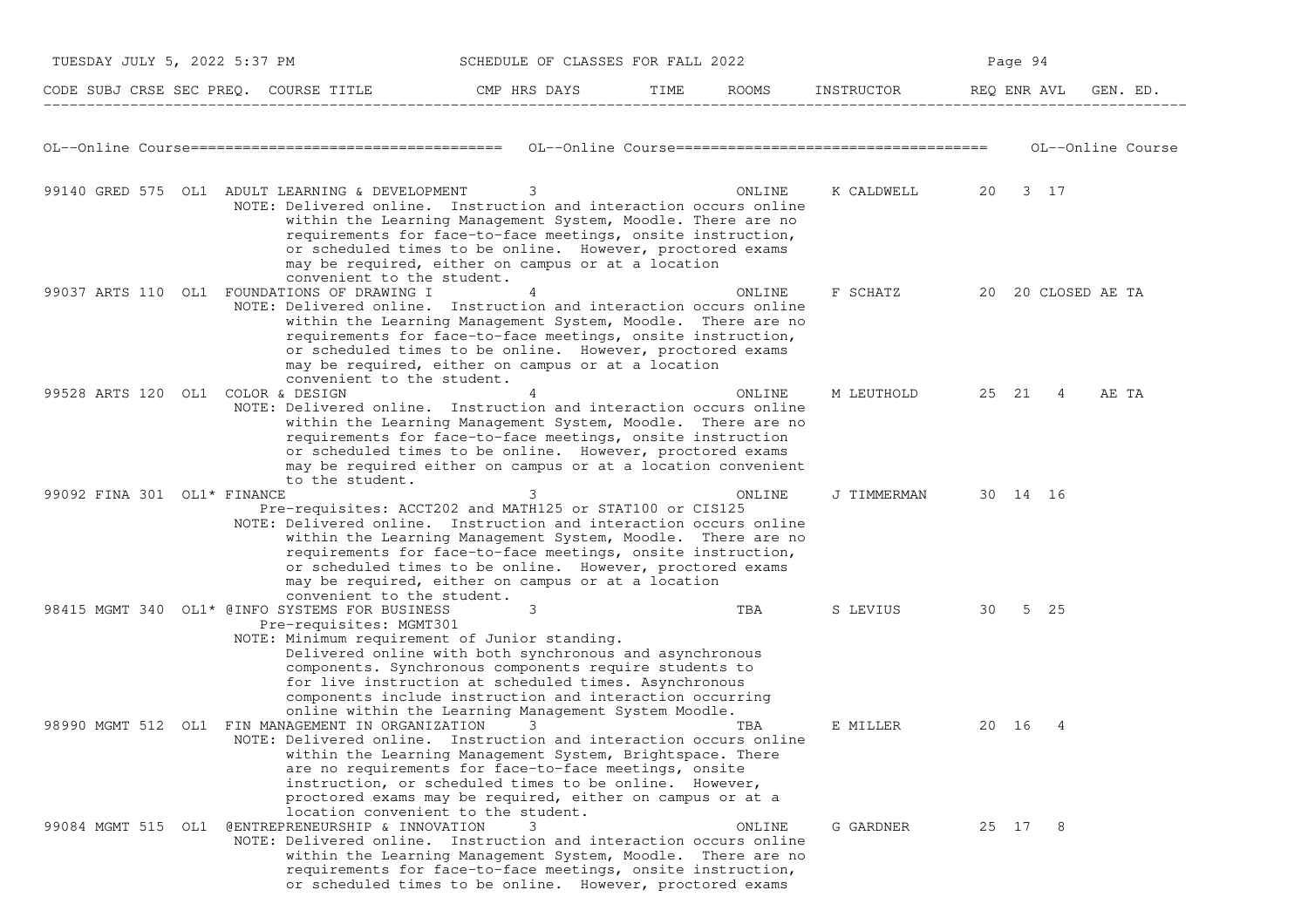| TUESDAY JULY 5, 2022 5:37 PM SCHEDULE OF CLASSES FOR FALL 2022                                                                                                          |                                                                                                                                                                                                                                                                                                                            |      |        |                    |             | Page 95 |      |          |
|-------------------------------------------------------------------------------------------------------------------------------------------------------------------------|----------------------------------------------------------------------------------------------------------------------------------------------------------------------------------------------------------------------------------------------------------------------------------------------------------------------------|------|--------|--------------------|-------------|---------|------|----------|
| CODE SUBJ CRSE SEC PREQ. COURSE TITLE THE CMP HRS DAYS                                                                                                                  |                                                                                                                                                                                                                                                                                                                            | TIME | ROOMS  | INSTRUCTOR         | REQ ENR AVL |         |      | GEN. ED. |
| convenient to the student.<br>99046 MGMT 608 OL1 ORGANIZATIONAL DEVELOPMENT<br>NOTE: Advisor approval required.                                                         | may be required, either on campus or at a location<br>3<br>Delivered online. Instruction and interaction occurs online<br>within the Learning Management System, Moodle. There are no                                                                                                                                      |      | ONLINE | K CALDWELL 20 15 5 |             |         |      |          |
| to the student.<br>99247 MGMT 635 OL1 RESEARCH TECHNIQUES<br>NOTE: Advisor permission required.                                                                         | requirements for face-to-face meetings, onsite instruction<br>or scheduled times to be online. However, proctored exams<br>may be required either on campus or at a location convenient<br>3<br>Delivered online. Instruction and interaction occurs online<br>within the Learning Management System, Moodle. There are no |      | ONLINE | A BETRUS           |             | 20 12 8 |      |          |
| convenient to the student.<br>99930 ECON 110 OL1 PRINCIPLES OF MACROECONOMICS<br>NOTE: Delivered online. Instruction and interaction occurs online                      | requirements for face-to-face meetings, onsite instruction,<br>or scheduled times to be online. However, proctored exams<br>may be required, either on campus or at a location<br>3<br>within the Learning Management System, Moodle. There are no                                                                         |      | ONLINE | J TIMMERMAN        |             | 25 21 4 |      | SA SW    |
| convenient to the student.<br>90761 ECON 110 OL2 PRINCIPLES OF MACROECONOMICS<br>NOTE: Delivered online. Instruction and interaction occurs online                      | requirements for face-to-face meetings, onsite instruction,<br>or scheduled times to be online. However, proctored exams<br>may be required, either on campus or at a location<br>3<br>within the Learning Management System, Moodle. There are no                                                                         |      | TBA    | B TIENIBER         |             | 30 0 30 |      | SA SW    |
| convenient to the student.<br>99712 ID<br>566 OL1 @TEACH TRAIN WITH SIMS & GAME<br>NOTE: Delivered online. Instruction and interaction occurs online                    | requirements for face-to-face meetings, onsite instruction,<br>or scheduled times to be online. However, proctored exams<br>may be required, either on campus or at a location<br>3<br>within the Learning Management System, Moodle. There are no<br>requirements for face-to-face meetings, onsite instruction,          |      | ONLINE | A BETRUS           | 20          |         | 5 15 | AE       |
| convenient to the student.<br>651 OL1 SYSTEM DESIGN FOR PERF IMPROV<br>99153 ID<br>NOTE: Delivered online. Instruction and interaction occurs online                    | or scheduled times to be online. However, proctored exams<br>may be required, either on campus or at a location<br>3<br>within the Learning Management System, Moodle. There are no<br>requirements for face-to-face meetings, onsite instruction,<br>or scheduled times to be online. However, proctored exams            |      | ONLINE | K CALDWELL         |             | 20 5 15 |      |          |
| convenient to the student.<br>Advisor Approval Required.<br>668 OL1 DISTANCE EDUCATION<br>99714 ID<br>NOTE: Delivered online. Instruction and interaction occurs online | may be required, either on campus or at a location<br>3<br>within the Learning Management System, Moodle. There are no<br>requirements for face-to-face meetings, onsite instruction,<br>or scheduled times to be online. However, proctored exams<br>may be required, either on campus or at a location                   |      | ONLINE | K CALDWELL         |             | 20 4 16 |      |          |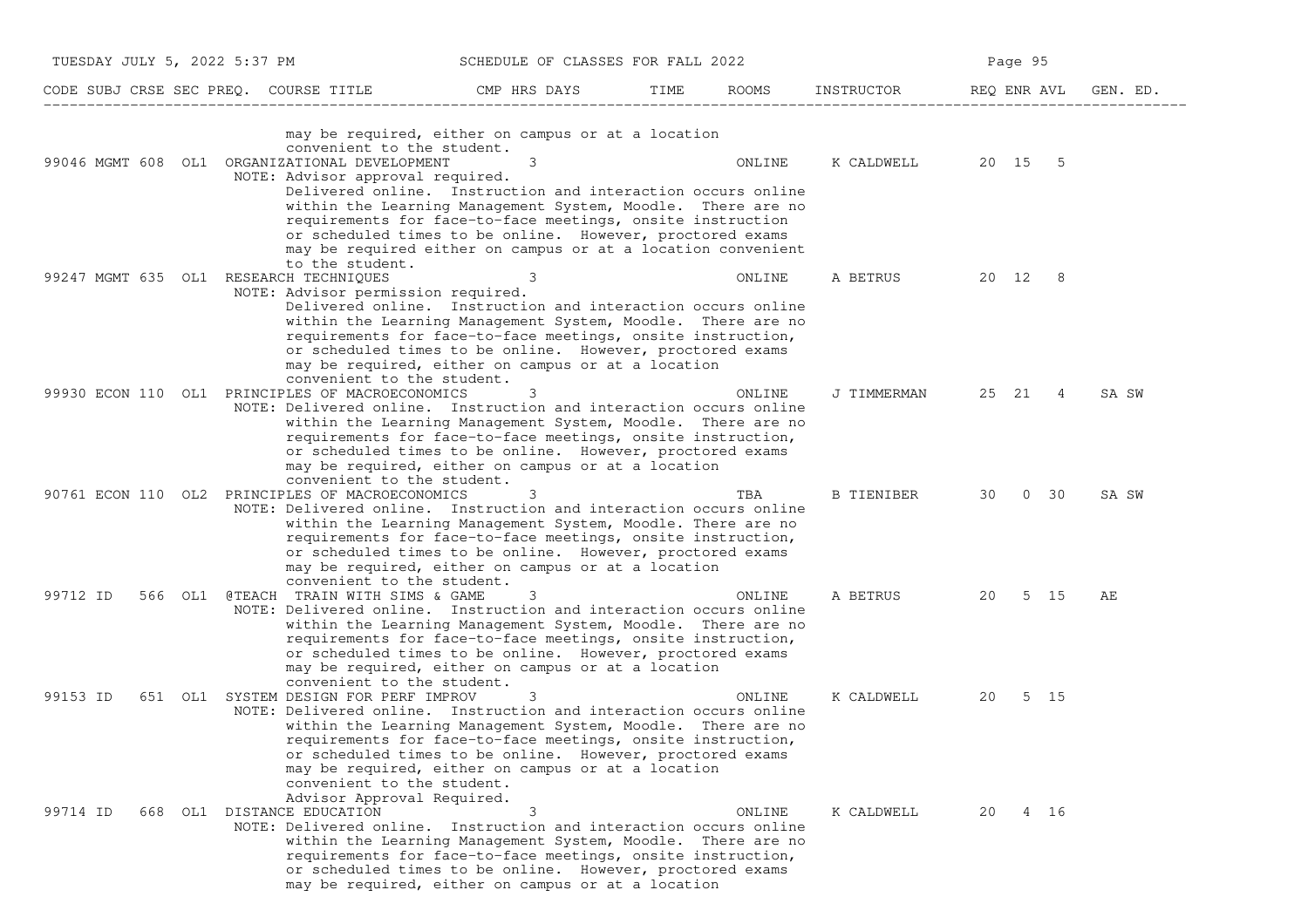| TUESDAY JULY 5, 2022 5:37 PM          |                                                                                     | SCHEDULE OF CLASSES FOR FALL 2022                                                                                                                                                                                                                                                                                                                                                                                                |      |              |                |             | Page 96  |          |
|---------------------------------------|-------------------------------------------------------------------------------------|----------------------------------------------------------------------------------------------------------------------------------------------------------------------------------------------------------------------------------------------------------------------------------------------------------------------------------------------------------------------------------------------------------------------------------|------|--------------|----------------|-------------|----------|----------|
| CODE SUBJ CRSE SEC PREO. COURSE TITLE |                                                                                     | CMP HRS DAYS                                                                                                                                                                                                                                                                                                                                                                                                                     | TIME | <b>ROOMS</b> | INSTRUCTOR     | REQ ENR AVL |          | GEN. ED. |
| 99121 IT                              | convenient to the student.<br>Advisor Approval Required<br>513 OL1 CYBER SECURITY   | 3<br>NOTE: Delivered online. Instruction and interaction occurs online<br>within the Learning Management System, Moodle. There are no<br>requirements for face-to-face meetings, onsite instruction,<br>or scheduled times to be online. However, proctored exams                                                                                                                                                                |      | ONLINE       | S LEVIUS       |             | 20 3 17  |          |
| 99520 IT                              | convenient to the student.<br>614 OL1 TECHNOLOGY IN EDUCATION                       | may be required, either on campus or at a location<br>3                                                                                                                                                                                                                                                                                                                                                                          |      | ONLINE       | S CANNING      | 20          | 8 12     |          |
|                                       | NOTE: Advisor Approval Required.<br>99883 GISC 101 OL1 GEOGRAPHIC INFO SYSTEMS- LEC | 3                                                                                                                                                                                                                                                                                                                                                                                                                                |      | ONLINE       | K HUMAGAIN     |             | 24 14 10 | NW SP    |
|                                       | convenient to the student.                                                          | NOTE: Delivered online. Instruction and interaction occurs online<br>within the Learning Management System, Moodle. There are no<br>requirements for face-to-face meetings, onsite instruction,<br>or scheduled times to be online. However, proctored exams<br>may be required, either on campus or at a location                                                                                                               |      |              |                |             |          |          |
|                                       | 99882 GISC 101 OL2 GEOGRAPHIC INFO SYSTEMS- LAB                                     | 1<br>NOTE: Delivered online. Instruction and interaction occurs online<br>within the Learning Management System, Moodle. There are no<br>requirements for face-to-face meetings, onsite instruction,<br>or scheduled times to be online. However, proctored exams                                                                                                                                                                | TBA  | TBA          | TBA K HUMAGAIN |             | 24 14 10 | LB NW SP |
|                                       | convenient to the student.<br>90759 ECON 105 OL1 PRINCIPLES OF MICROECONOMICS       | may be required, either on campus or at a location<br>3<br>NOTE: Delivered online. Instruction and interaction occurs online<br>within the Learning Management System, Moodle. There are no<br>requirements for face-to-face meetings, onsite instruction,<br>or scheduled times to be online. However, proctored exams<br>may be required, either on campus or at a location                                                    |      | ONLINE       | B TIENIBER     |             | 30 1 29  | SA       |
|                                       | convenient to the student.<br>99133 EDLS 201 OL1 PRINCIPLES OF EDUCATION            | 3<br>NOTE: Art Studio, Visual Arts, Graphic Design, and<br>Childhood/Early Childhood Education majors only.<br>Delivered online. Instruction and interaction occurs online<br>within the Learning Management System, Moodle. There are no                                                                                                                                                                                        |      | ONLINE       | S SOLLEY       |             | 25 15 10 | ΤF       |
|                                       | convenient to the student.                                                          | requirements for face-to-face meetings, onsite instruction,<br>or scheduled times to be online. However, proctored exams<br>may be required, either on campus or at a location                                                                                                                                                                                                                                                   |      |              |                |             |          |          |
|                                       | 99182 EDUC 303 OL1* @CRTV/SENS EXP/YNG CHLD B-2<br>Pre-requisites: EDLS201          | 3<br>NOTE: EDUC 303 and EDLS 207 must be taken concurrently.<br>Childhood/Early Childhood Education majors only.<br>Delivered online. Instruction and interaction occurs online<br>within the Learning Management System, Moodle. There are no<br>requirements for face-to-face meetings, onsite instruction,<br>or scheduled times to be online. However, proctored exams<br>may be required, either on campus or at a location |      | ONLINE       | S SOLLEY       |             | 25 14 11 |          |
| 98605 GRED 505 OL1                    | convenient to the student.<br>@TOPICS IN MATH FOR ELEM TCHRS                        | 3<br>NOTE: Delivered online. Instruction and interaction occurs online                                                                                                                                                                                                                                                                                                                                                           |      | TBA          | S ABRAMOVICH   |             | 20 11 9  |          |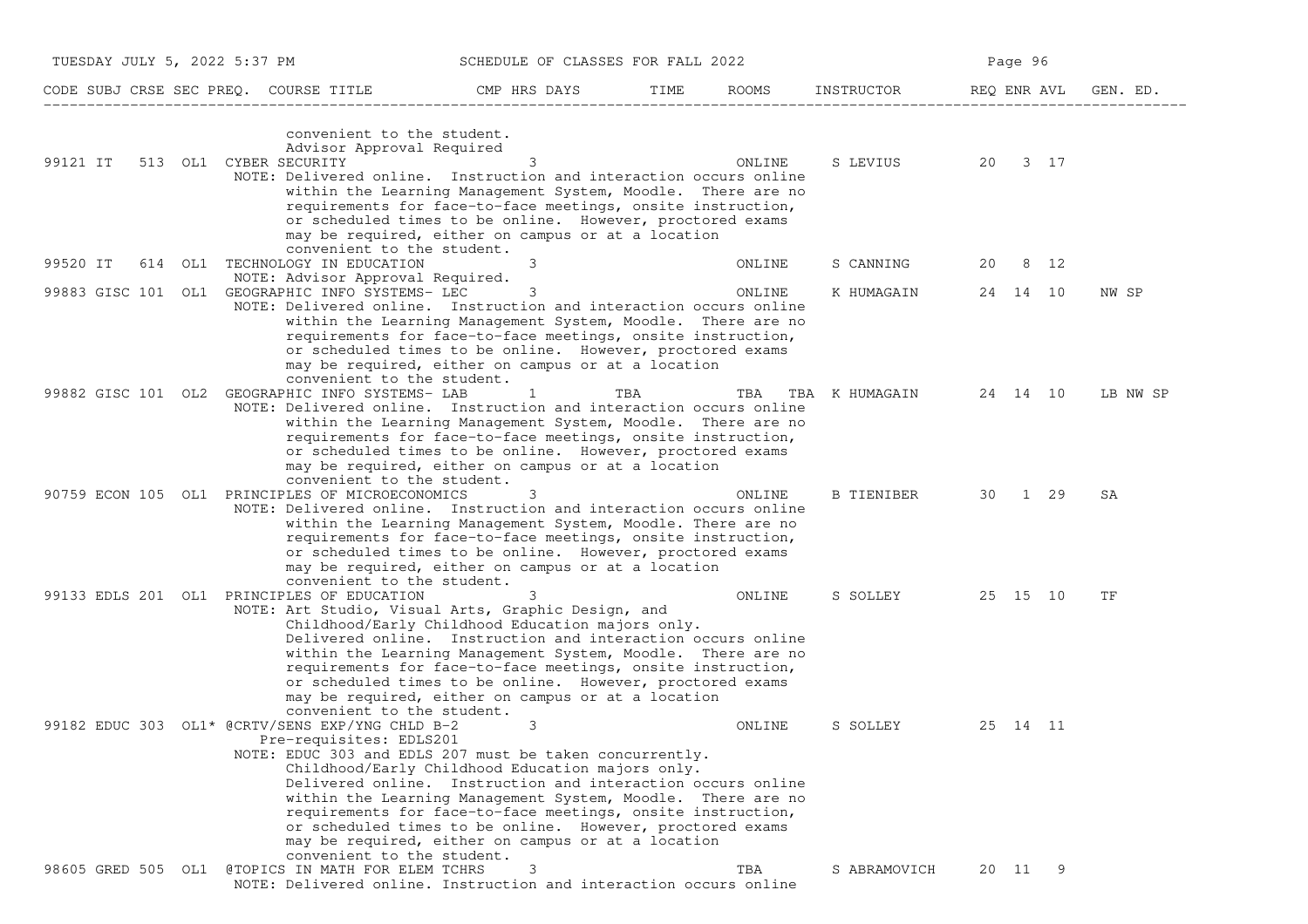| TUESDAY JULY 5, 2022 5:37 PM |                                                                                                                                   | SCHEDULE OF CLASSES FOR FALL 2022                                                                                                                                                                                                                                                                                                                                                                                      |      |        |            | Page 97              |
|------------------------------|-----------------------------------------------------------------------------------------------------------------------------------|------------------------------------------------------------------------------------------------------------------------------------------------------------------------------------------------------------------------------------------------------------------------------------------------------------------------------------------------------------------------------------------------------------------------|------|--------|------------|----------------------|
|                              | CODE SUBJ CRSE SEC PREQ. COURSE TITLE                                                                                             | CMP HRS DAYS                                                                                                                                                                                                                                                                                                                                                                                                           | TIME | ROOMS  | INSTRUCTOR | REQ ENR AVL GEN. ED. |
|                              | convenient to the student.                                                                                                        | within the Learning Management System, Moodle. There are no<br>requirements for face?to?face meetings, onsite instruction,<br>or scheduled times to be online. However, proctored exams<br>may be required, either on campus or at a location                                                                                                                                                                          |      |        |            |                      |
| 99028 GRED 516 OL1           | @DIVERSITY & ADVOCACY IN EDUC<br>NOTE: Delivered online. Instruction and interaction occurs online<br>convenient to the student.  | 3<br>within the Learning Management System, Moodle. There are no<br>requirements for face-to-face meetings, onsite instruction,<br>or scheduled times to be online. However, proctored exams<br>may be required, either on campus or at a location                                                                                                                                                                     |      | ONLINE | M SHEN     | 20 13 7              |
| 99692 GRED 530 OL1           | @CLASSROOM MGMNT&DISCIPLINE<br>NOTE: Instructor Permission required.<br>convenient to the student                                 | 3<br>Delivered online. Instruction and interaction occurs online<br>within the Learning Management System, Moodle. There are no<br>requirements for face-to-face meetings, onsite instruction,<br>or scheduled times to be online. However, proctored exams<br>may be required, either on campus or at a location<br>Optional Meetings via Zoom on Tuesdays from 5-6 pm<br>Required sessions during executive weekend. |      | ONLINE | V HAYES    | 25 25 CLOSED         |
| 90065 GRED 530 OL2           | @CLASSROOM MGMNT&DISCIPLINE<br>NOTE: Delivered online. Instruction and interaction occurs online<br>convenient to the student.    | 3<br>within the Learning Management System, Moodle. There are no<br>requirements for face-to-face meetings, onsite instruction,<br>or scheduled times to be online. However, proctored exams<br>may be required, either on campus or at a location<br>Optional Zoom meetings on Tuesday from 5-6pm.<br>Required sessions during executive weekend.                                                                     |      | ONLINE | V HAYES    | 1 CLOSED<br>$\Omega$ |
| 98240 GRED 548 OL1           | @LITERACY & LIT-YOUNG CHILDREN<br>NOTE: Instructor permission required.                                                           | 3<br>Delivered online with both synchronous and asynchronous<br>components. Synchronous components require students to<br>for live instruction at scheduled times. Asynchronous<br>components include instruction and interaction occurring<br>online within the Learning Management System Moodle.<br>Required sessions during executive weekend.                                                                     |      | ONLINE | K GRAHAM   | 25<br>9 16           |
| 99029 GRED 549 OL1           | @ADOL LIT&TCHNG OF RDG/LITERCY<br>NOTE: Delivered online. Instruction and interaction occurs online<br>convenient to the student. | 3<br>within the Learning Management System, Moodle. There are no<br>requirements for face-to-face meetings, onsite instruction,<br>or scheduled times to be online. However, proctored exams<br>may be required, either on campus or at a location                                                                                                                                                                     |      | ONLINE | J STILES   | 20<br>2 18           |
| 99290 GRED 556 OL1           | @READING IN MID/SEC SCHOOL<br>NOTE: Delivered online. Instruction and interaction occurs online<br>convenient to the student.     | 3<br>within the Learning Management System, Moodle. There are no<br>requirements for face-to-face meetings, onsite instruction,<br>or scheduled times to be online. However, proctored exams<br>may be required, either on campus or at a location                                                                                                                                                                     |      | ONLINE | M ALBERT   | $0\quad 10$<br>10    |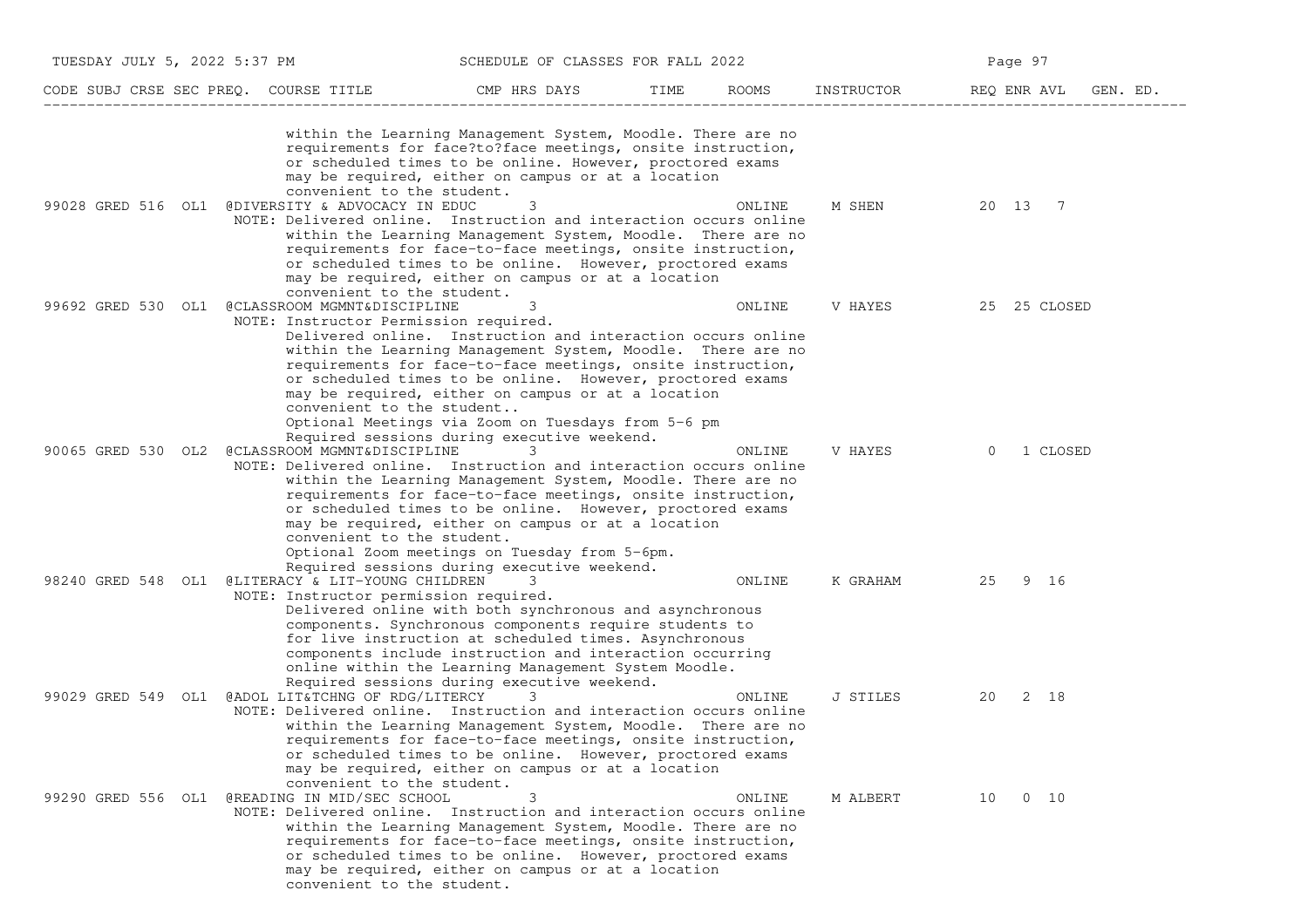| TUESDAY JULY 5, 2022 5:37 PM |                                                                                                                                                               | SCHEDULE OF CLASSES FOR FALL 2022                                                                                                                                                                                                                                                                                                                                                  |      |        | Page 98                         |             |          |              |          |  |
|------------------------------|---------------------------------------------------------------------------------------------------------------------------------------------------------------|------------------------------------------------------------------------------------------------------------------------------------------------------------------------------------------------------------------------------------------------------------------------------------------------------------------------------------------------------------------------------------|------|--------|---------------------------------|-------------|----------|--------------|----------|--|
|                              | CODE SUBJ CRSE SEC PREQ. COURSE TITLE                                                                                                                         | CMP HRS DAYS                                                                                                                                                                                                                                                                                                                                                                       | TIME | ROOMS  | INSTRUCTOR                      | REQ ENR AVL |          |              | GEN. ED. |  |
|                              | 98219 GRED 557 OL1 @WRITING IN THE MID/SEC SCHL<br>NOTE: MST Adolescence only.                                                                                | 3<br>Delivered online. Instruction and interaction occurs online<br>within the Learning Management System, Moodle. There are no<br>requirements for face-to-face meetings, onsite instruction,<br>or scheduled times to be online. However, proctored exams<br>may be required, either on campus or at a location                                                                  |      | ONLINE | L WELLS 15 3 12                 |             |          |              |          |  |
|                              | convenient to the student.<br>98220 GRED 558 OL1 @LIT I:METH-CHILDHOOD<br>NOTE: MST, MSED and C&I only.                                                       | 3<br>Delivered online with both synchronous and asynchronous<br>components. Synchronous components require students to<br>for live instruction at scheduled times. Asynchronous<br>components include instruction and interaction occurring                                                                                                                                        |      | ONLINE | C STONE                         |             | 25 14 11 |              |          |  |
|                              | 98221 GRED 559 OL1* @LITERACY II: METHOD-CHILDHOOD<br>Pre-requisites: GRED558<br>NOTE: Art Studio students can also register for EDLS 320                     | online within the Learning Management System Moodle.<br>3<br>Delivered online. Instruction and interaction occurs online<br>within the Learning Management System, Moodle. There are no<br>requirements for face-to-face meetings, onsite instruction<br>or scheduled times to be online. However, proctored exams<br>may be required either on campus or at a location convenient |      | ONLINE | K JEROR 25 19                   |             |          | 6            |          |  |
|                              | to the student.<br>98167 GRED 565 OL1 @ELEM MATH-CONTENT & METHODS<br>NOTE: MST, MSED C&I only. Instructor permission required.<br>convenient to the student. | 3<br>Delivered online. Instruction and interaction occurs online<br>within the Learning Management System, Moodle. There are no<br>requirements for face-to-face meetings, onsite instruction,<br>or scheduled times to be online. However, proctored exams<br>may be required, either on campus or at a location<br>Required sessions on executive weekend.                       |      | ONLINE | S ABRAMOVICH                    |             |          | 25 25 CLOSED |          |  |
| 98208 GRED 566 OL1           | @ELEM SCIENCE: CONTENT & METHOD<br>NOTE: Delivered online. Instruction and interaction occurs online<br>convenient to the student.                            | 3<br>within the Learning Management System, Moodle. There are no<br>requirements for face-to-face meetings, onsite instruction,<br>or scheduled times to be online. However, proctored exams<br>may be required, either on campus or at a location<br>Required session during executive weekend.                                                                                   |      | ONLINE | J REAGAN                        |             | 25 12 13 |              |          |  |
| 98326 GRED 567 OL1           | @ELEM SOC STD:CONTENT & METHOD 3 M<br>NOTE: MST only. Instructor permission required.                                                                         | Delivered online with both synchronous and asynchronous<br>components. Synchronous components require students to<br>for live instruction at scheduled times. Asynchronous<br>components include instruction and interaction occurring<br>online within the Learning Management System Moodle.<br>Required sessions during executive weekend.                                      |      |        | 500PM- 600PM ONLINETBA K GRAHAM |             | 20 15    | -5           |          |  |
|                              | 98222 GRED 607 OL1 FOUNDATIONS OF ED (BIRTH-GR 6)<br>NOTE: Instructor permission required.                                                                    | 3<br>Delivered online. Instruction and interaction occurs online<br>within the Learning Management System, Moodle. There are no                                                                                                                                                                                                                                                    |      | ONLINE | V HAYES                         |             | 25 11 14 |              |          |  |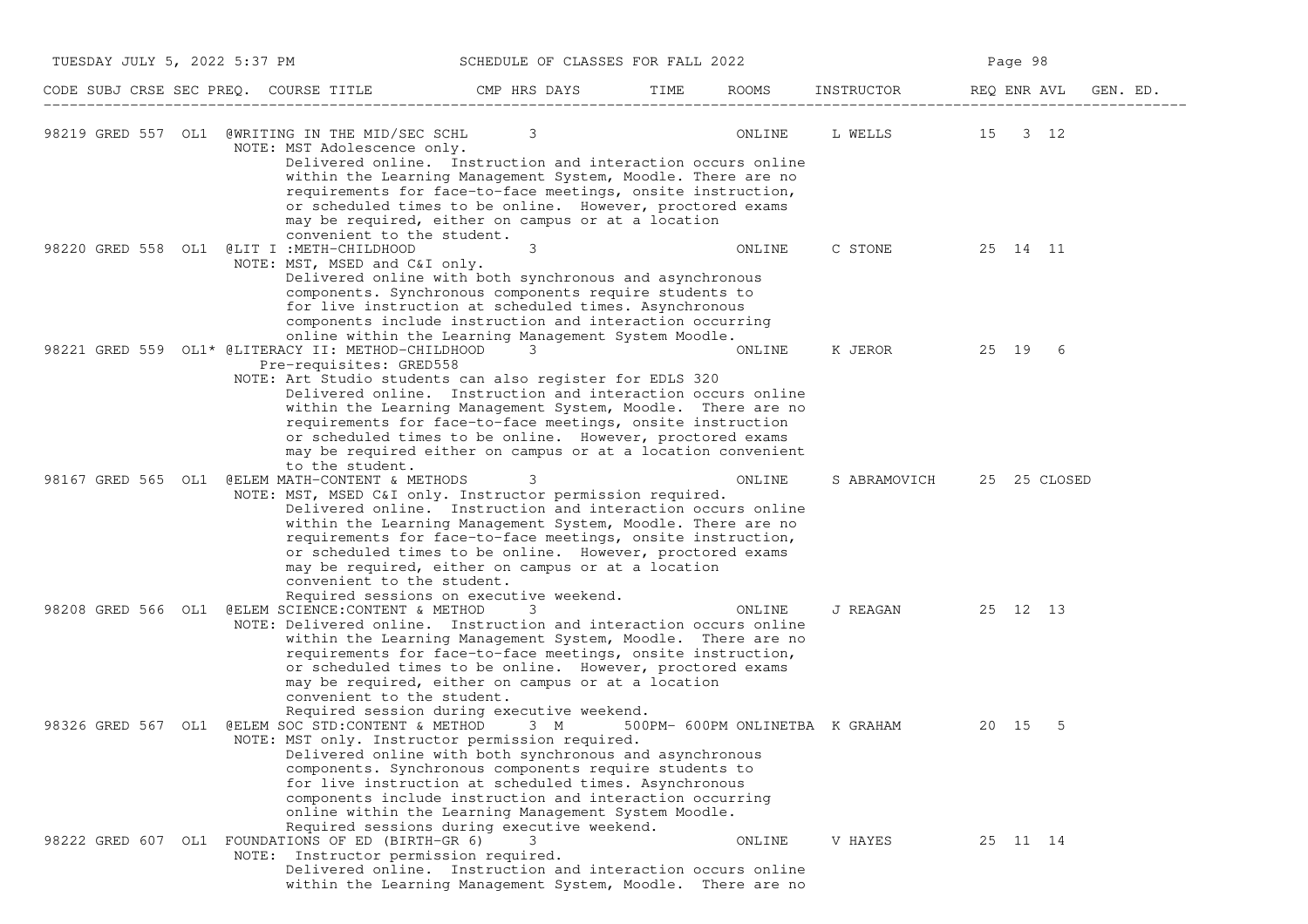| TUESDAY JULY 5, 2022 5:37 PM |                                                                                                                                                      | SCHEDULE OF CLASSES FOR FALL 2022                                                                                                                                                                                                                                                                                 |      |                     |                    | Page 99  |          |
|------------------------------|------------------------------------------------------------------------------------------------------------------------------------------------------|-------------------------------------------------------------------------------------------------------------------------------------------------------------------------------------------------------------------------------------------------------------------------------------------------------------------|------|---------------------|--------------------|----------|----------|
|                              | CODE SUBJ CRSE SEC PREQ. COURSE TITLE                                                                                                                | CMP HRS DAYS                                                                                                                                                                                                                                                                                                      | TIME | ROOMS<br>INSTRUCTOR | REQ ENR AVL        |          | GEN. ED. |
|                              | convenient to the student.                                                                                                                           | requirements for face-to-face meetings, onsite instruction,<br>or scheduled times to be online. However, proctored exams<br>may be required, either on campus or at a location<br>Optional synchronous meetings Tuesdays 7-8 pm.<br>Required sessions during executive weekend.                                   |      |                     |                    |          |          |
|                              | 99141 GRED 616 OL1 CURRICULUM & EVALUATION<br>NOTE: Delivered online. Instruction and interaction occurs online<br>convenient to the student.        | 3<br>within the Learning Management System, Moodle. There are no<br>requirments for face-to-face meetings, onsite instruction,<br>or scheduled times to be online. However, proctored exams<br>may be required, either on campus or at a location                                                                 |      | ONLINE              | K VALENTINE        | 20 5 15  |          |
|                              | 99510 GRED 634 OL1 HIST/PHIL FND OF ED IN C & I<br>NOTE: Delivered online. Instruction and interaction occurs online<br>to the student.              | 3<br>within the Learning Management System, Moodle. There are no<br>requirements for face-to-face meetings, onsite instruction<br>or scheduled times to be online. However, proctored exams<br>may be required either on campus or at a location convenient                                                       |      | ONLINE              | K VALENTINE        | 20 8 12  |          |
|                              | 98504 GRED 635 OL1 EDUC RESCH IN CURRIC & INSTRCT<br>NOTE: MSED and C&I students only.<br>convenient to the student.                                 | 3<br>Delivered online. Instruction and interaction occurs online<br>within the Learning Management System, Moodle. There are no<br>requirements for face-to-face meetings, onsite instruction,<br>or scheduled times to be online. However, proctored exams<br>may be required, either on campus or at a location |      | ONLINE              | K VALENTINE        | 20 12 8  |          |
|                              | 98427 GRDG 605 OL1 LITERACY ASSESSMENT & EVAL<br>NOTE: MSED Literacy only.<br>convenient to the student.<br>START/END DATES: 09/01-10/26             | 3<br>Delivered online. Instruction and interaction occurs online<br>within the Learning Management System, Moodle. There are no<br>requirements for face-to-face meetings, onsite instruction,<br>or scheduled times to be online. However, proctored exams<br>may be required, either on campus or at a location |      | ONLINE              | K JEROR<br>20      | 7 13     |          |
|                              | 98486 GRDG 620 OL1 LITERACY & LING DIVERSE LRNRS<br>NOTE: MSED Lit, C&I, ICT only.<br>convenient to the student.                                     | 3<br>Delivered online. Instruction and interaction occurs online<br>within the Learning Management System, Moodle. There are no<br>requirements for face-to-face meetings, onsite instruction,<br>or scheduled times to be online. However, proctored exams<br>may be required, either on campus or at a location |      | ONLINE              | C STONE TO A STONE | 20 11    | -9       |
|                              | 99373 GRDG 640 OL1 LITERATURE BASED LITERACY INST<br>NOTE: Delivered online. Instruction and interaction occurs online<br>convenient to the student. | within the Learning Management System, Moodle. There are no<br>requirements for face-to-face meetings, onsite instruction,<br>or scheduled times to be online. However, proctored exams<br>may be required, either on campus or at a location                                                                     |      | ONLINE              | C STONE            | 20 10 10 |          |
|                              | 99138 GRDG 655 OL1 @LIT INTERVENTION STRATS B-6                                                                                                      | 3                                                                                                                                                                                                                                                                                                                 |      | ONLINE              | K JEROR            | 15 5 10  |          |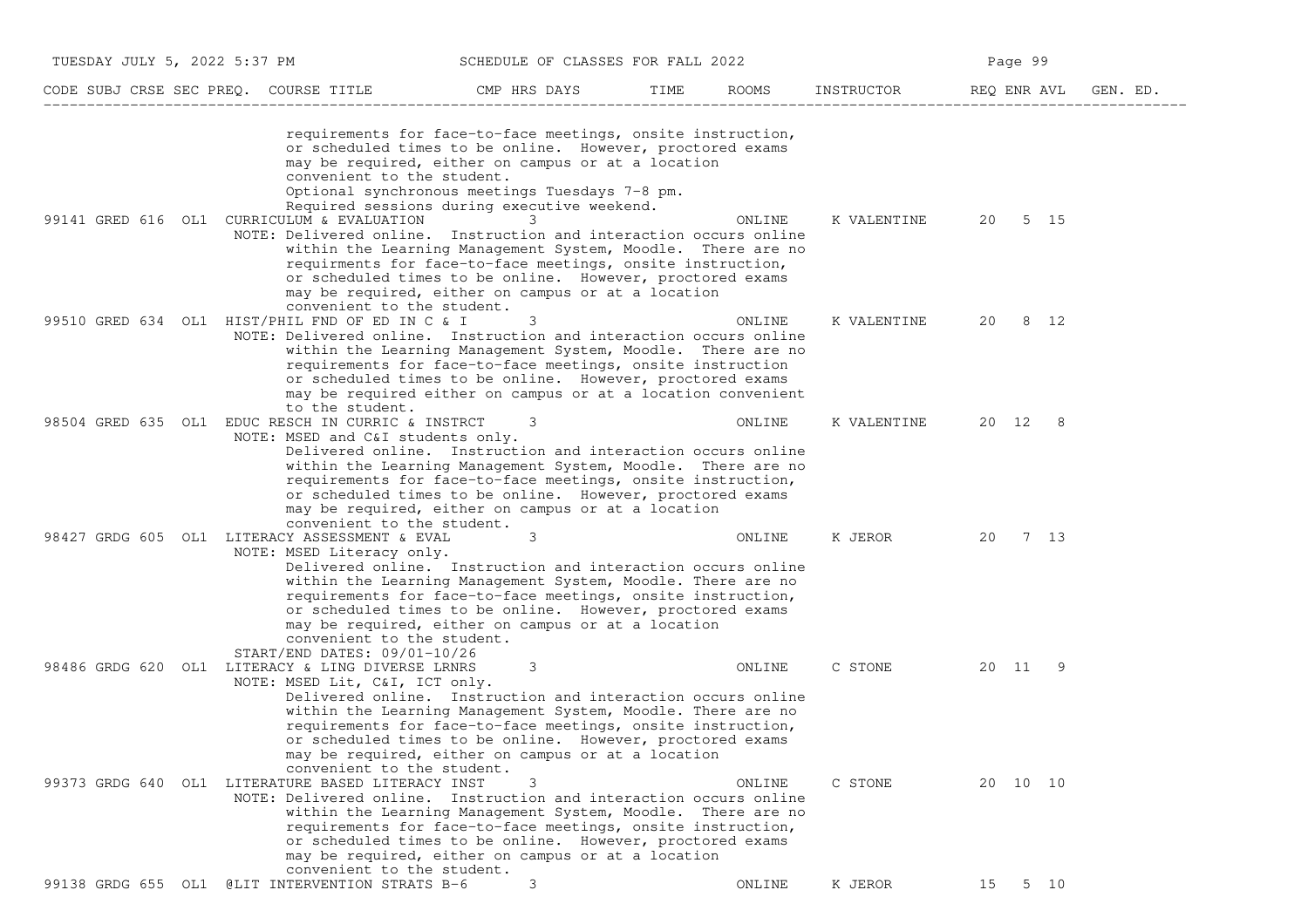| TUESDAY JULY 5, 2022 5:37 PM         |                                                                                                                                                                                                                                                 | SCHEDULE OF CLASSES FOR FALL 2022                                                                                                                                                                                                                                                                                        |      |           |            | Page 100    |                               |          |
|--------------------------------------|-------------------------------------------------------------------------------------------------------------------------------------------------------------------------------------------------------------------------------------------------|--------------------------------------------------------------------------------------------------------------------------------------------------------------------------------------------------------------------------------------------------------------------------------------------------------------------------|------|-----------|------------|-------------|-------------------------------|----------|
|                                      | CODE SUBJ CRSE SEC PREQ. COURSE TITLE                                                                                                                                                                                                           | CMP HRS DAYS                                                                                                                                                                                                                                                                                                             | TIME | ROOMS     | INSTRUCTOR | REQ ENR AVL |                               | GEN. ED. |
|                                      | NOTE: Cross listed with GRDG 656<br>convenient to the student.                                                                                                                                                                                  | Delivered online. Instruction and interaction occurs online<br>within the Learning Management System, Moodle. There are no<br>requirements for face-to-face meetings, onsite instruction,<br>or scheduled times to be online. However, proctored exams<br>may be required, either on campus or at a location             |      |           |            |             |                               |          |
|                                      | START/END DATES: 10/17-12/09<br>99486 GRDG 656 OL1* LIT INTERVENTION STRATS: 5-12<br>Pre-requisites: GRDG605<br>NOTE: Delivered online. Instruction and interaction occurs online<br>convenient to the student.<br>START/END DATES: 10/17-12/09 | 3<br>within the Learning Management System, Moodle. There are no<br>requirements for face-to-face meetings, onsite instruction,<br>or scheduled times to be online. However, proctored exams<br>may be required, either on campus or at a location                                                                       |      | ONLINE    | K JEROR    | 5           | 2<br>$\overline{\phantom{a}}$ |          |
|                                      | 99374 GRDG 660 OL1 TEACHING WRITING BIRTH-6<br>NOTE: Delivered online. Instruction and interaction occurs online                                                                                                                                | 3<br>within the Learning Management System, Moodle. There are no<br>requirements for face?to?face meetings, onsite instruction,<br>or scheduled times to be online. However, proctored exams<br>may be required, either on campus or at a location<br>convenient to the student. Cross listed with GRDG 661.             |      | ONLINE    | M ALBERT   | 15          | 3 12                          |          |
|                                      | 99484 GRDG 661 OL1 TEACHING WRITING GRADES 5-12<br>NOTE: Delivered online. Instruction and interaction occurs online                                                                                                                            | $\mathcal{S}$<br>within the Learning Management System, Moodle. There are no<br>requirements for face?to?face meetings, onsite instruction,<br>or scheduled times to be online. However, proctored exams<br>may be required, either on campus or at a location<br>convenient to the student. Cross listed with GRDG 660. |      | ONLINE    | M ALBERT   |             | 5 1 4                         |          |
| 98812 GRDG 665 OL1 EMERGENT LITERACY | NOTE: MSED Literacy and C&I only.<br>convenient to the student.                                                                                                                                                                                 | 3<br>Delivered online. Instruction and interaction occurs online<br>within the Learning Management System, Moodle. There are no<br>requirements for face-to-face meetings, onsite instruction,<br>or scheduled times to be online. However, proctored exams<br>may be required, either on campus or at a location        |      | ONLINE    | K JEROR    | 20          | 6 14                          |          |
| 90064 GRDG 670 OL1                   | TCHNG RDG/STDY SKILLS-CONT AR<br>NOTE: Delivered online. Instruction and interaction occurs online                                                                                                                                              | 3<br>within the Learning Management System, Moodle. There are no<br>requirements for face-to-face meetings, onsite instruction,<br>or scheduled times to be online. However, proctored exams<br>may be required, either on campus or at a location<br>convenient to the student. Cross listed with GRED 556.             |      | ONLINE    | M ALBERT   | 10 1        | -9                            |          |
|                                      | 98569 GRDG 690 OL1 LITERACY PRACTICUM B-2<br>NOTE: Taught with GRDG 696/699.                                                                                                                                                                    | 3 ThThThTh500PM- 700PM ONLINETBA C STONE<br>Prerequisites: GRDG 600, 605, and 655.<br>Delivered online with both synchronous and asynchronous<br>components. Synchronous components require students to<br>for live instruction at scheduled times. Asynchronous                                                         | TBA  | ONLINETBA |            | 15          | 2 13                          |          |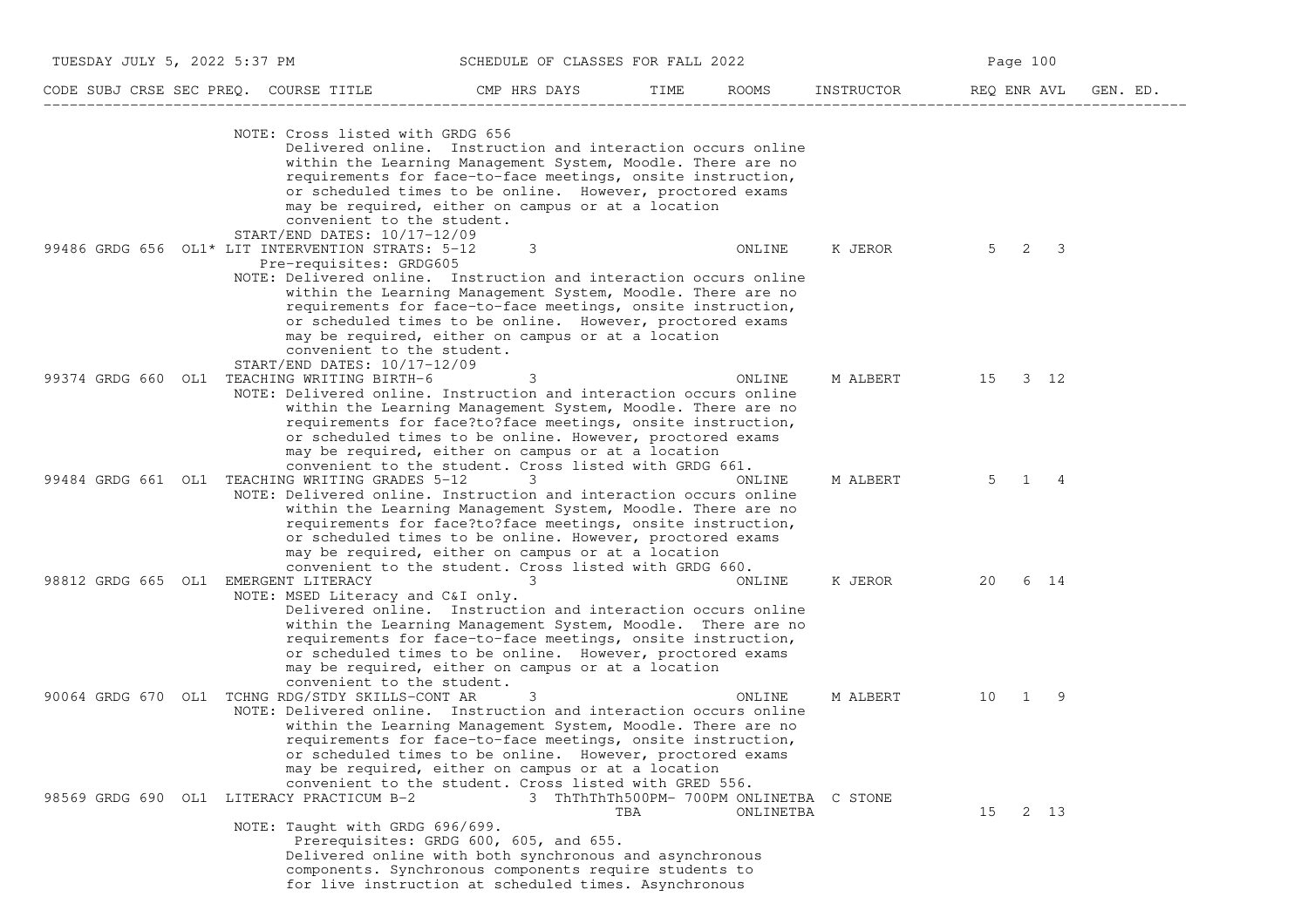| TUESDAY JULY 5, 2022 5:37 PM                                                       | SCHEDULE OF CLASSES FOR FALL 2022                                                                                                                                                                                                                                                                                                                                                                                                                                                                                                                                                                                                                                                                                                                                                                                                                                                                                                                                                                                      |                                                       |            | Page 101                |
|------------------------------------------------------------------------------------|------------------------------------------------------------------------------------------------------------------------------------------------------------------------------------------------------------------------------------------------------------------------------------------------------------------------------------------------------------------------------------------------------------------------------------------------------------------------------------------------------------------------------------------------------------------------------------------------------------------------------------------------------------------------------------------------------------------------------------------------------------------------------------------------------------------------------------------------------------------------------------------------------------------------------------------------------------------------------------------------------------------------|-------------------------------------------------------|------------|-------------------------|
| CODE SUBJ CRSE SEC PREQ. COURSE TITLE                                              | CMP HRS DAYS                                                                                                                                                                                                                                                                                                                                                                                                                                                                                                                                                                                                                                                                                                                                                                                                                                                                                                                                                                                                           | ROOMS<br>TIME                                         | INSTRUCTOR | REQ ENR AVL<br>GEN. ED. |
| 99411 GRDG 696 OL1 LITERACY PRACTICUM 5-8 3 ThThThTh500PM- 700PM ONLINETBA C STONE | components include instruction and interaction occurring<br>online within the Learning Management System Moodle.<br>Online class dates: 9/2, 10/7, 11/4, 12/2.<br>TBA                                                                                                                                                                                                                                                                                                                                                                                                                                                                                                                                                                                                                                                                                                                                                                                                                                                  | ONLINETBA                                             |            | $5 \t2 \t3$             |
| NOTE: Taught with GRDG 690/699.                                                    | Delivered online with both synchronous and asynchronous<br>components. Synchronous components require students to<br>for live instruction at scheduled times. Asynchronous<br>components include instruction and interaction occurring<br>online within the Learning Management System Moodle.<br>Online meeting dates: 9/2, 10/7, 11/4, 12/2.                                                                                                                                                                                                                                                                                                                                                                                                                                                                                                                                                                                                                                                                         |                                                       |            |                         |
| 98345 GRDG 699 OL1 LITERACY INTERNSHIP                                             | TBA<br>NOTE: Taught with GRDG 690/696. MSED Literacy Specialist<br>only. Instructor permission required.<br>Delivered online with both synchronous and asynchronous<br>components. Synchronous components require students to<br>for live instruction at scheduled times. Asynchronous<br>components include instruction and interaction occurring<br>online within the Learning Management System Moodle.<br>Online meeting dates: 9/2, 10/7, 11/4, 12/2.                                                                                                                                                                                                                                                                                                                                                                                                                                                                                                                                                             | 3 ThThThTh500PM- 700PM ONLINETBA C STONE<br>ONLINETBA |            | 5<br>3<br>-2            |
| 99049 SPED 505 OL1 @INTRO TO SPECIAL EDUCATION                                     | 3<br>NOTE: This course includes a 15-hour field experience within a<br>a public-school setting with students with documented<br>disabilities, which includes identified inclusive settings<br>within a classroom approved by the Center for School<br>Partnerships and Teacher Certification. Prior to the start<br>of any field experience, students must complete a field<br>experience application the semester before the planned<br>course, secure their own means of transportation, and<br>complete the NYSED fingerprint clearance process. For<br>assistance with this process, please contact the Center for<br>School Partnerships and Teacher Certification.<br>Delivered online. Instruction and interaction occurs online<br>within the Learning Management System, Moodle. There are no<br>requirements for face-to-face meetings, onsite instruction,<br>or scheduled times to be online. However, proctored exams<br>may be required, either on campus or at a location<br>convenient to the student. | ONLINE                                                | L WELLS    | 25 25 CLOSED            |
| 98347 SPED 637 OL1* DIAGN & ASSESS ED DISABILITIES                                 | 3<br>Pre-requisites: SPED601 and SPED609 and SPED650<br>NOTE: Delivered online. Instruction and interaction occurs online<br>within the Learning Management System, Moodle. There are no<br>requirements for face-to-face meetings, onsite instruction,<br>or scheduled times to be online. However, proctored exams<br>may be required, either on campus or at a location<br>convenient to the student.                                                                                                                                                                                                                                                                                                                                                                                                                                                                                                                                                                                                               | TBA                                                   | M SHEN     | 5<br>- 5<br>10          |
| 98160 SPED 640 OL1* BEHVR MNGMT FOR SPEC EDUCATOR                                  | 3<br>Pre-requisites: SPED601 and SPED609 and SPED637 and SPED650<br>NOTE: Delivered online. Instruction and interaction occurs online<br>within the Learning Management System, Moodle. There are no<br>requirements for face-to-face meetings, onsite instruction,                                                                                                                                                                                                                                                                                                                                                                                                                                                                                                                                                                                                                                                                                                                                                    | ONLINE                                                | L CARBONE  | 4 16<br>20              |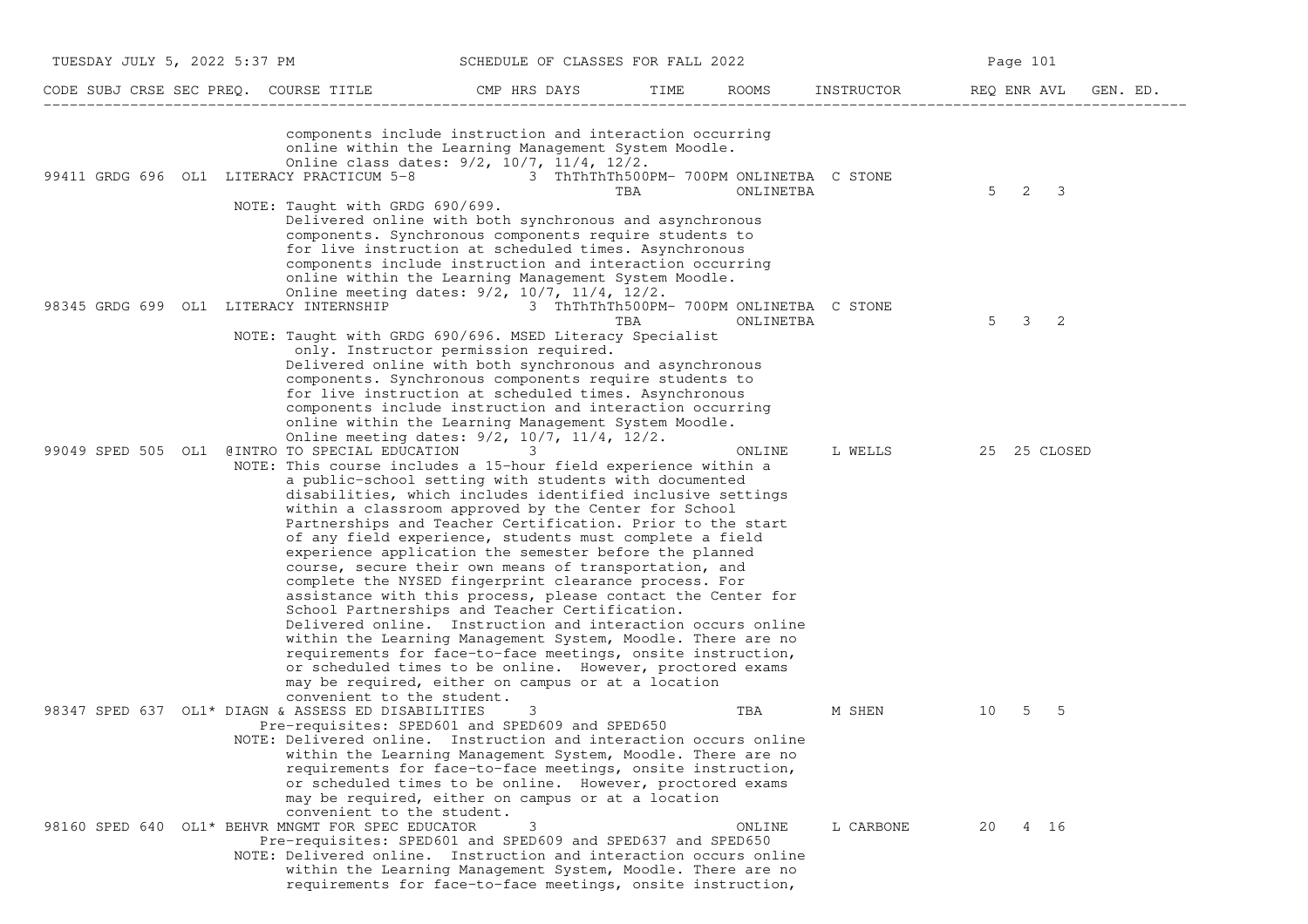| TUESDAY JULY 5, 2022 5:37 PM           |                                                                                                                 | SCHEDULE OF CLASSES FOR FALL 2022                                                                                                                                                                                                                                                                                                                                                                                                   |      | Page 102 |                                |    |                     |          |
|----------------------------------------|-----------------------------------------------------------------------------------------------------------------|-------------------------------------------------------------------------------------------------------------------------------------------------------------------------------------------------------------------------------------------------------------------------------------------------------------------------------------------------------------------------------------------------------------------------------------|------|----------|--------------------------------|----|---------------------|----------|
|                                        | CODE SUBJ CRSE SEC PREQ. COURSE TITLE                                                                           | CMP HRS DAYS                                                                                                                                                                                                                                                                                                                                                                                                                        | TIME | ROOMS    | INSTRUCTOR                     |    | REQ ENR AVL         | GEN. ED. |
|                                        | convenient to the student.<br>99950 COMM 307 OL1 ART OF LEADERSHIP COMM                                         | or scheduled times to be online. However, proctored exams<br>may be required, either on campus or at a location<br>NOTE: Delivered online. Instruction and interaction occurs online<br>with the Learning Management System, Moodle. There are no<br>requirements for face to face meetings, onsite instruction,<br>or scheduled times to be online. However, proctored exams<br>may be required, either on campus or at a location |      | TBA      | L MOERSCHELL 25 25 CLOSED      |    |                     |          |
|                                        | convenient to the student.<br>90737 HIST 202 OL1 THE UNITED STATES SINCE 1877                                   | Counts as Business and Professional credit.<br>3<br>NOTE: Delivered online. Instruction and interaction occurs online<br>within the Learning Management System, Moodle. There are no<br>requirements for face-to-face meetings, onsite instruction,<br>or scheduled times to be online. However, proctored exams                                                                                                                    |      | TBA      | K SMITH                        |    | 20 14 6             | AH TH    |
|                                        | convenient to the student.<br>90738 HIST 202 OL2 THE UNITED STATES SINCE 1877                                   | may be required, either on campus or at a location<br>3<br>NOTE: Delivered online. Instruction and interaction occurs online<br>within the Learning Management System, Moodle. There are no<br>requirements for face-to-face meetings, onsite instruction,<br>or scheduled times to be online. However, proctored exams                                                                                                             |      | TBA      | K SMITH                        |    | 20 7 13             | AH TH    |
| 90057 FREN 202 OL1 FRENCH FOR BUSINESS | convenient to the student.                                                                                      | may be required, either on campus or at a location<br>3 MWF<br>NOTE: The course is 100% online and all direct instruction occurs<br>in real time without time delay.                                                                                                                                                                                                                                                                |      |          | 1200PM-1250PM ONLINETBA L LUNT | 21 | 5 16                | CG ML    |
| 90448 MUCE 648<br>OL1                  | PSYCHOLOGY OF MUSIC<br>NOTE: First year students only.                                                          | 3<br>99744 WAYS 101 OL1 BUSINESS, PASSION, PURPOSE 3 TuTh 1230PM-145PM ONLINE<br>Delivered online. Instruction and interaction occurs online<br>within the Learning Management System, Moodle. There are no<br>requirements for face-to-face meetings, onsite instruction,<br>or scheduled times to be online. However, proctored exams<br>may be required, either on campus or at a location                                       |      | ONLINE   | A SOLOMON<br>S LEVIUS          | 15 | 8<br>- 7<br>22 9 13 | W101     |
|                                        | convenient to the student.<br>START/END DATES: 08/29-12/16<br>99869 HLTH 230 OL1 SCHOOL HEALTH (CA, SAVE, DASA) | 3<br>NOTE: Delivered online. Instruction and interaction occurs online<br>within the Learning Management System, Moodle. There are no<br>requirements for face-to-face meetings, onsite instruction,<br>or scheduled times to be online. However, proctored exams<br>may be required, either on campus or at a location                                                                                                             |      | ONLINE   | C CORRIVEAU                    |    | 30 30 CLOSED HW     |          |
| 99916 HLTH 325 OL1 ALCOHOL STUDIES     | convenient to the student.                                                                                      | 3<br>NOTE: Delivered online. Instruction and interaction occurs online<br>within the Learning Management System, Moodle. There are no<br>requirements for face-to-face meetings, onsite instruction,<br>or scheduled times to be online. However, proctored exams<br>may be required, either on campus or at a location                                                                                                             |      | ONLINE   | C CORRIVEAU                    |    | 25 25 CLOSED SA SI  |          |
| 99329 HLTH 325 OL2 ALCOHOL STUDIES     | convenient to the student.                                                                                      | 3                                                                                                                                                                                                                                                                                                                                                                                                                                   |      | ONLINE   | J JACOBSON                     |    | 25 25 CLOSED SA SI  |          |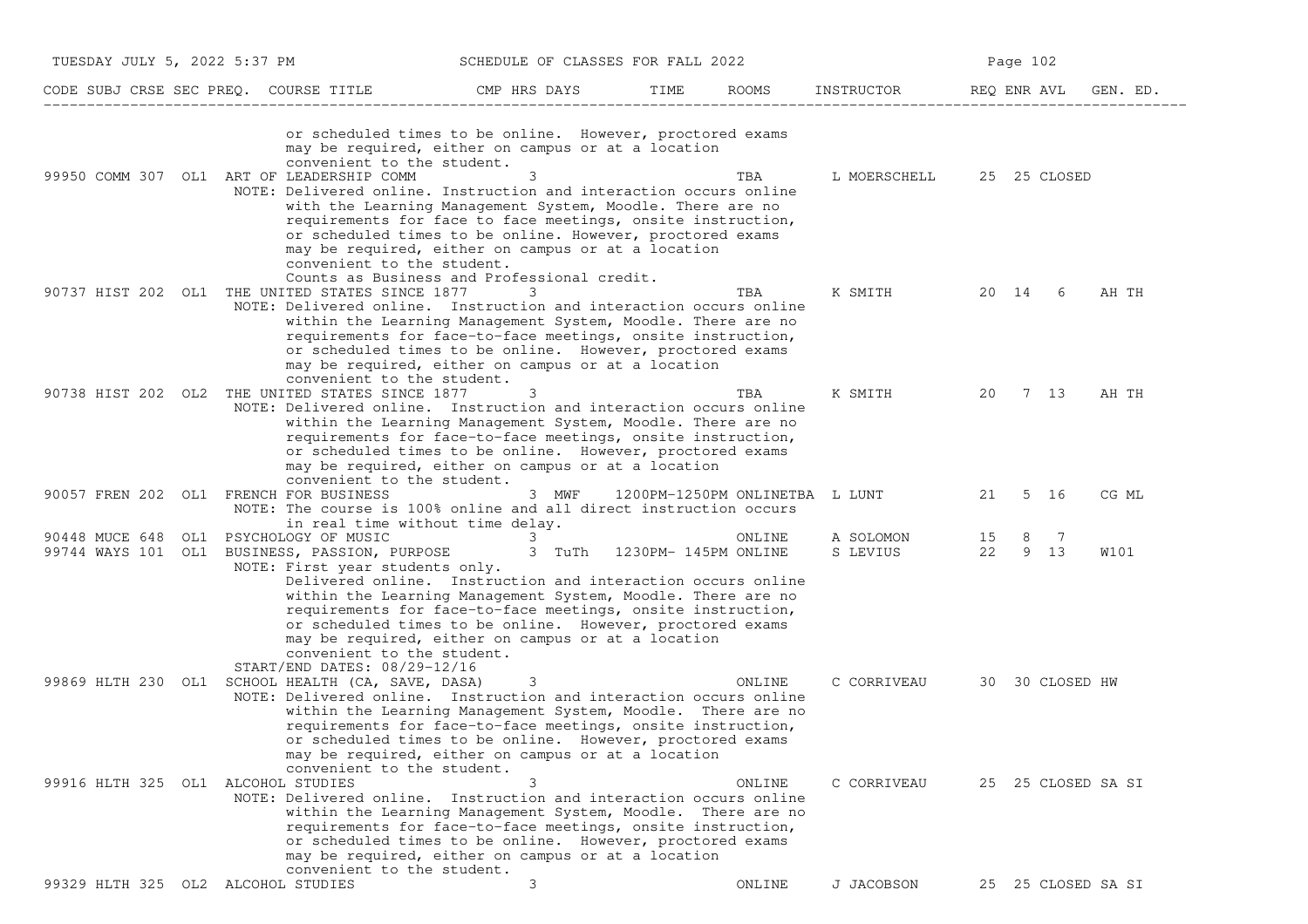| TUESDAY JULY 5, 2022 5:37 PM<br>SCHEDULE OF CLASSES FOR FALL 2022 |                                                                                                                                                                                                                                               |      |       | Page 103   |             |          |
|-------------------------------------------------------------------|-----------------------------------------------------------------------------------------------------------------------------------------------------------------------------------------------------------------------------------------------|------|-------|------------|-------------|----------|
| CODE SUBJ CRSE SEC PREO. COURSE TITLE                             | CMP HRS DAYS                                                                                                                                                                                                                                  | TIME | ROOMS | INSTRUCTOR | REO ENR AVL | GEN. ED. |
| NOTE: Delivered online. Instruction and interaction occurs online | within the Learning Management System, Moodle. There are no<br>requirements for face-to-face meetings, onsite instruction,<br>or scheduled times to be online. However, proctored exams<br>may be required, either on campus or at a location |      |       |            |             |          |

 convenient to the student.98511 HLTH 530 OL1 @SCHOOL HEALTH−CA, SAVE, DASA 3 ONLINE C CORRIVEAU 30 18 12 NOTE: Students in Graduate teacher preparation programs only. Delivered online. Instruction and interaction occurs online within the Learning Management System, Moodle. There are no requirements for face−to−face meetings, onsite instruction,or scheduled times to be online. However, proctored exams may be required, either on campus or at a locationconvenient to the student.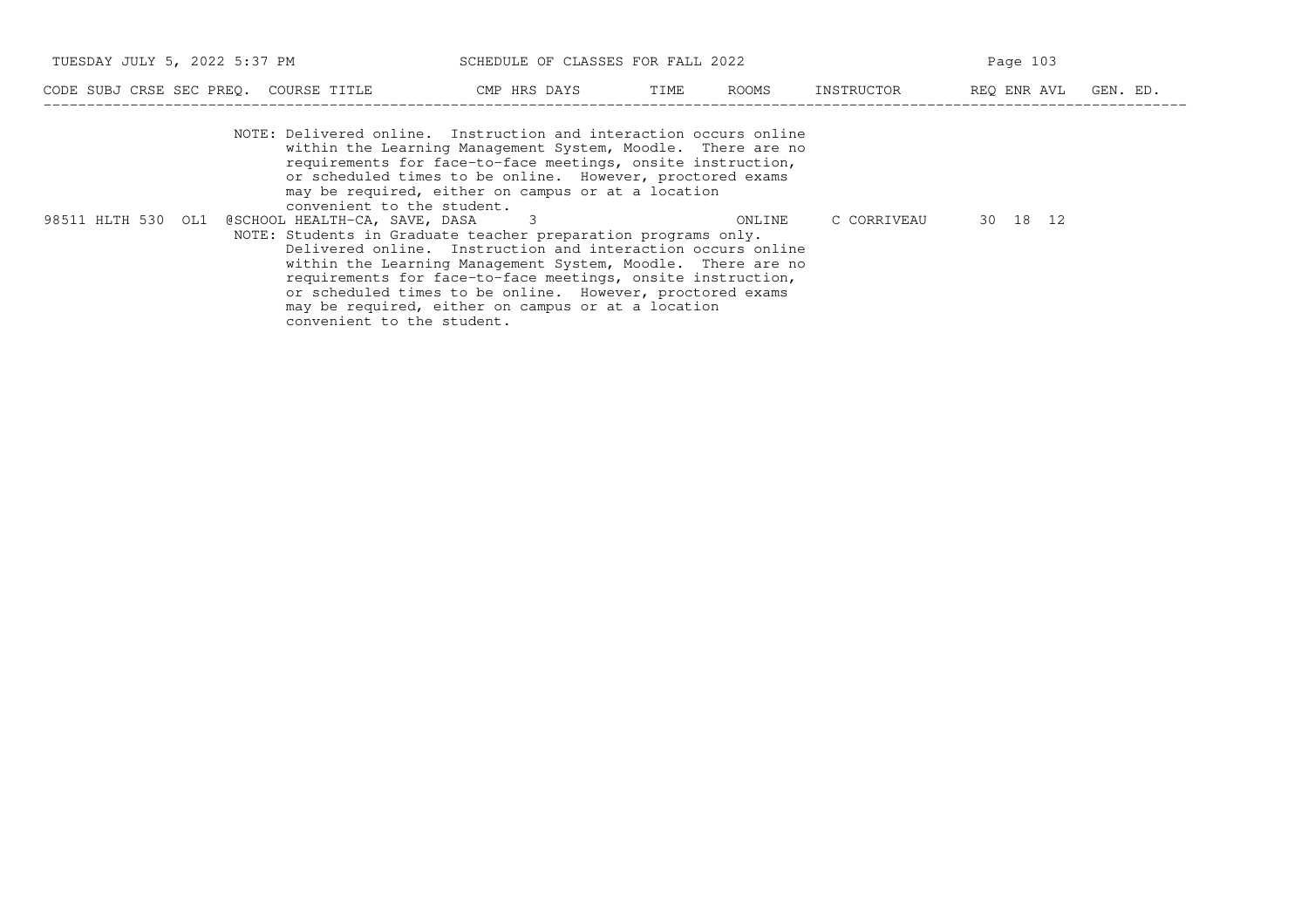| TUESDAY JULY 5, 2022 5:37 PM |                                                                                                                                                               | SCHEDULE OF CLASSES FOR FALL 2022<br>Page 104                                                                                                                                                                                                                                                                                                                                                                                                        |              |     |        |                  |                                                                                               |              |                |                |    |
|------------------------------|---------------------------------------------------------------------------------------------------------------------------------------------------------------|------------------------------------------------------------------------------------------------------------------------------------------------------------------------------------------------------------------------------------------------------------------------------------------------------------------------------------------------------------------------------------------------------------------------------------------------------|--------------|-----|--------|------------------|-----------------------------------------------------------------------------------------------|--------------|----------------|----------------|----|
|                              | CODE SUBJ CRSE SEC PREQ. COURSE TITLE THE CMP HRS DAYS TIME                                                                                                   |                                                                                                                                                                                                                                                                                                                                                                                                                                                      |              |     |        |                  | ROOMS INSTRUCTOR REQ ENR AVL GEN. ED.                                                         |              |                |                |    |
|                              |                                                                                                                                                               |                                                                                                                                                                                                                                                                                                                                                                                                                                                      |              |     |        |                  |                                                                                               |              |                |                |    |
|                              |                                                                                                                                                               |                                                                                                                                                                                                                                                                                                                                                                                                                                                      |              |     |        |                  |                                                                                               |              |                |                |    |
|                              | 99472 ANTH 305 VR1 APPLYING ANTHROPOLOGY<br>NOTE: Taught Virtually                                                                                            |                                                                                                                                                                                                                                                                                                                                                                                                                                                      | 3 Tu         |     |        |                  | 900AM-1000AM VIR TBA KALLEN 20 20 CLOSED                                                      |              |                |                |    |
|                              | 90045 EDLS 201 001 PRINCIPLES OF EDUCATION                                                                                                                    | NOTE: Art Studio, Visual Arts, Graphic Design, and<br>Childhood/Early Childhood Education majors only.                                                                                                                                                                                                                                                                                                                                               |              |     |        |                  | 3 M 300PM- 540PM SAT-HL0312 S SOLLEY                                                          |              | 25 14 11       |                | TF |
|                              | 99133 EDLS 201 OL1 PRINCIPLES OF EDUCATION                                                                                                                    | NOTE: Art Studio, Visual Arts, Graphic Design, and<br>Childhood/Early Childhood Education majors only.<br>Delivered online. Instruction and interaction occurs online<br>within the Learning Management System, Moodle. There are no<br>requirements for face-to-face meetings, onsite instruction,<br>or scheduled times to be online. However, proctored exams<br>may be required, either on campus or at a location<br>convenient to the student. | 3            |     | ONLINE |                  | S SOLLEY                                                                                      |              | 25 15 10       |                | TF |
|                              | 90049 ENVR 391 001* FIELD PROJECT<br>Pre-requisites: ENVR210                                                                                                  | NOTE: Variable credit hours $(1-6)$ . Instructor permission                                                                                                                                                                                                                                                                                                                                                                                          | $1 - 6$      | TBA | TBA    | TBA J ROGERS     |                                                                                               |              | $5 \t 0 \t 5$  |                | CT |
|                              | required.<br>90050 ENVR 391 002* FIELD PROJECT<br>Pre-requisites: ENVR210                                                                                     | NOTE: Variable credit hour $(1-6)$ . Instructor permission                                                                                                                                                                                                                                                                                                                                                                                           | $1 - 6$      | TBA |        | TBA TBA J ROGERS |                                                                                               | $5 -$        |                | $0\qquad 5$    | CT |
| 98229 WILD 350               | required.<br>001 @WILD & ADVENTURE PROG PLAN                                                                                                                  | NOTE: Service Learning All day Saturday and Sunday 11/6-11/7                                                                                                                                                                                                                                                                                                                                                                                         | 3 MW         |     |        |                  | 1000AM-1050AM MRT-HL0133AA WHEELER 15 10                                                      |              |                | -5             |    |
|                              | 98398 WILD 360 001 @LEADERSHIP IN ADVENTURE EDUC 3 Tu 600PM-800PM MRT-HL0133AA WHEELER 3 12 6                                                                 | NOTE: \$67 fee assessed by WILD Department.<br>Class meets weekend dates: 9/25-9/26, 10/16-17                                                                                                                                                                                                                                                                                                                                                        |              |     |        |                  |                                                                                               |              |                | 6              |    |
|                              | from $9$ am- $5$ pm.<br>98423 SOCI 305 001 SOCIOLOGY OF THE FAMILY<br>90695 SOCI 390 R01* SOCIOLOGY OF MENTAL HEALTH R 3 TuTh<br>START/END DATES: 08/29-12/16 | Pre-requisites: SOCI101 or SOCI103 or SOCI325<br>NOTE: This course at the Riverview Correctional Facility<br>and is not open to students on campus.                                                                                                                                                                                                                                                                                                  | $3 \tW$      |     |        |                  | 300PM- 530PM SAT-HL0319 H SULLIVAN-CATL 28 11 17<br>800AM-915AM VIR TBA L DIAMOND-BROWN 5 0 5 |              |                |                |    |
|                              | 90101 SOCI 390 VR1* SOCIOLOGY OF MENTAL HEALTH                                                                                                                | Pre-requisites: SOCI101 or SOCI103 or SOCI325                                                                                                                                                                                                                                                                                                                                                                                                        | 3 TuTh       |     |        |                  | 800AM- 915AM VIR TBA L DIAMOND-BROWN 23 23 CLOSED                                             |              |                |                |    |
|                              | NOTE: Taught virtually.<br>98430 OVS 465 001 JAMAICA FIELD SERVICE ABROAD O                                                                                   | NOTE: Instructor permission required.                                                                                                                                                                                                                                                                                                                                                                                                                | 3            | TBA | TBA    | TBA J ROGERS     |                                                                                               | 20           |                | $0\quad 20$    |    |
| 98492 OVS                    | 466 001* @JAMAICA INTERNSHIP ABROAD<br>Pre-requisites: OVS465                                                                                                 | Winterim trip dates TBA. Service Learning.<br>NOTE: Instructor permission required.<br>Winterim trip dates TBA. Service Learning.                                                                                                                                                                                                                                                                                                                    | <b>3 TBA</b> |     |        | TBA TBA J ROGERS |                                                                                               | $\mathbf{1}$ | $\overline{0}$ | $\overline{1}$ |    |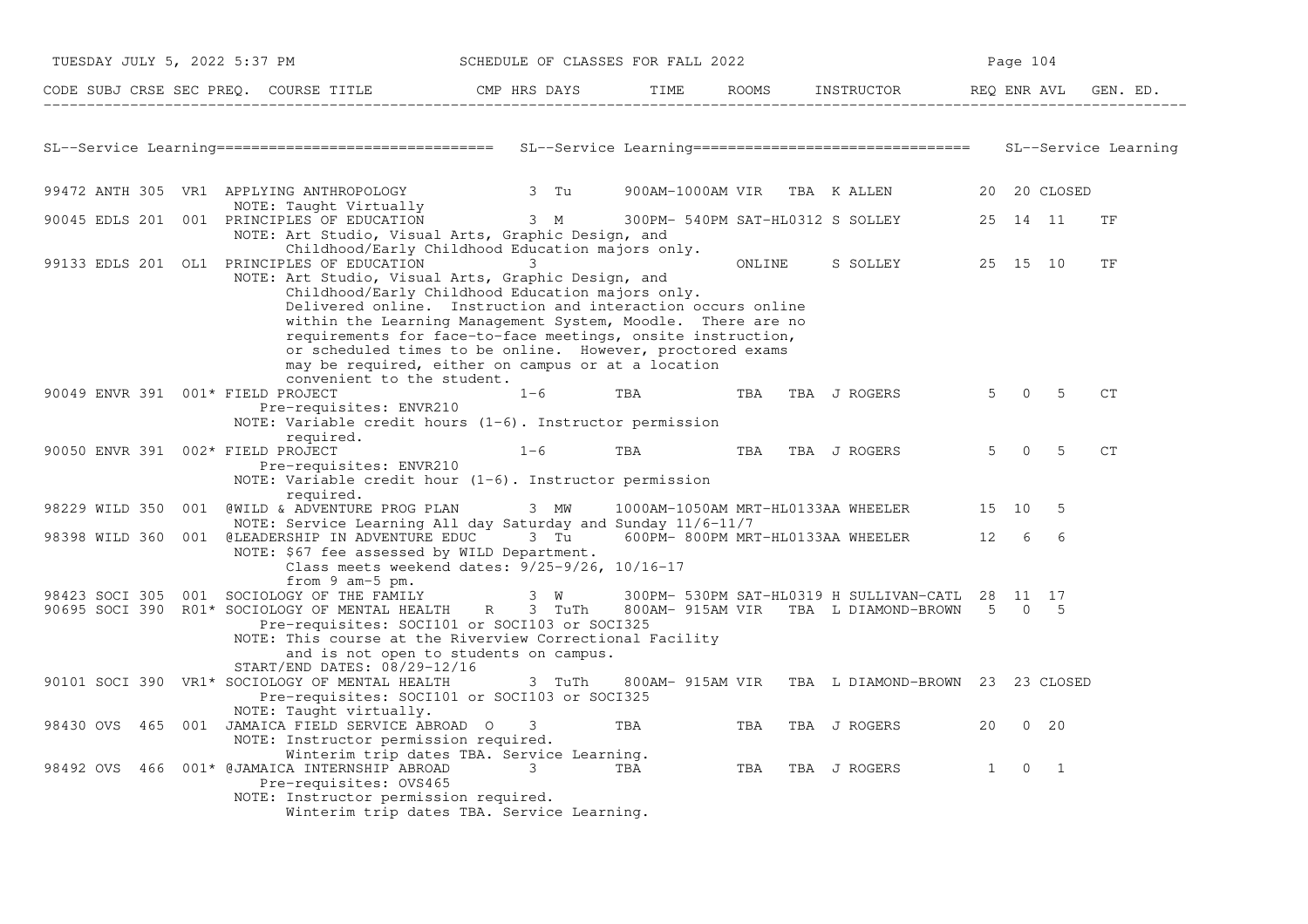| TUESDAY JULY 5, 2022 5:37 PM                                                                                                     |                                                                                                                                                                                                   |       | SCHEDULE OF CLASSES FOR FALL 2022 |  |                                               | Page 105       |                  |    |          |
|----------------------------------------------------------------------------------------------------------------------------------|---------------------------------------------------------------------------------------------------------------------------------------------------------------------------------------------------|-------|-----------------------------------|--|-----------------------------------------------|----------------|------------------|----|----------|
| CODE SUBJ CRSE SEC PREQ. COURSE TITLE THE CMP HRS DAYS                                                                           |                                                                                                                                                                                                   |       | TIME                              |  | ROOMS INSTRUCTOR                              |                | REQ ENR AVL      |    | GEN. ED. |
| WE--Wilderness Education============================ WE--Wilderness Education========================== WE--Wilderness Education |                                                                                                                                                                                                   |       |                                   |  |                                               |                |                  |    |          |
| 98698 WILD 170 001 @ROCK CLIMBING                                                                                                | NOTE: Class meets MWF 6-8 pm and all day Sat and Sun both weekends<br>\$78 fee assessed by the WILD Department.<br>Course Dates: 9/5/22-9/18/22<br>START/END DATES: 08/29-10/21                   |       |                                   |  |                                               |                |                  |    |          |
| 98699 WILD 240 001 @BACKPACKING                                                                                                  | NOTE: Class 8am-4pm Sunday Oct 3. Backpacking trip 10/9-10/12.<br>Course Dates: 8/30-10/12<br>\$112 fee assessed by WILD Dept.<br>START/END DATES: 08/29-10/21                                    |       |                                   |  | 3 Th 600PM-800PM MRT-HL0133AA WHEELER 20 15 5 |                |                  |    | PE       |
| 98625 WILD 300 001                                                                                                               | @INSTRUCTION IN WILDERNESS ED<br>NOTE: Instructor permission required.                                                                                                                            | 2 MWF |                                   |  | 700AM- 750AM FLG-HL0230 A WHEELER             | 10 3 7         |                  |    |          |
| 98509 WILD 330 001* @WINTER EXPEDITION SKILLS 2 Tu                                                                               | Pre-requisites: WILD320<br>NOTE: Instructor permission required. Field portion 1/2-1/8/22<br>\$378 fee assessed by WILD Department.<br>Course starts 10/26/2021<br>START/END DATES: 10/17-12/09   |       |                                   |  | 600PM- 800PM MRT-HL0133 A WHEELER             | 7 <sup>7</sup> | $\overline{3}$ 4 |    |          |
| 98229 WILD 350 001                                                                                                               | @WILD & ADVENTURE PROG PLAN 3 MW 1000AM-1050AM MRT-HL0133AA WHEELER 15 10 5<br>NOTE: Service Learning All day Saturday and Sunday 11/6-11/7                                                       |       |                                   |  |                                               |                |                  |    |          |
| 98398 WILD 360 001                                                                                                               | @LEADERSHIP IN ADVENTURE EDUC 3 Tu 600PM-800PM MRT-HL0133AA WHEELER<br>NOTE: \$67 fee assessed by WILD Department.<br>Class meets weekend dates: $9/25-9/26$ , $10/16-17$<br>from $9$ am- $5$ pm. |       |                                   |  |                                               | 12             | 6                | -6 |          |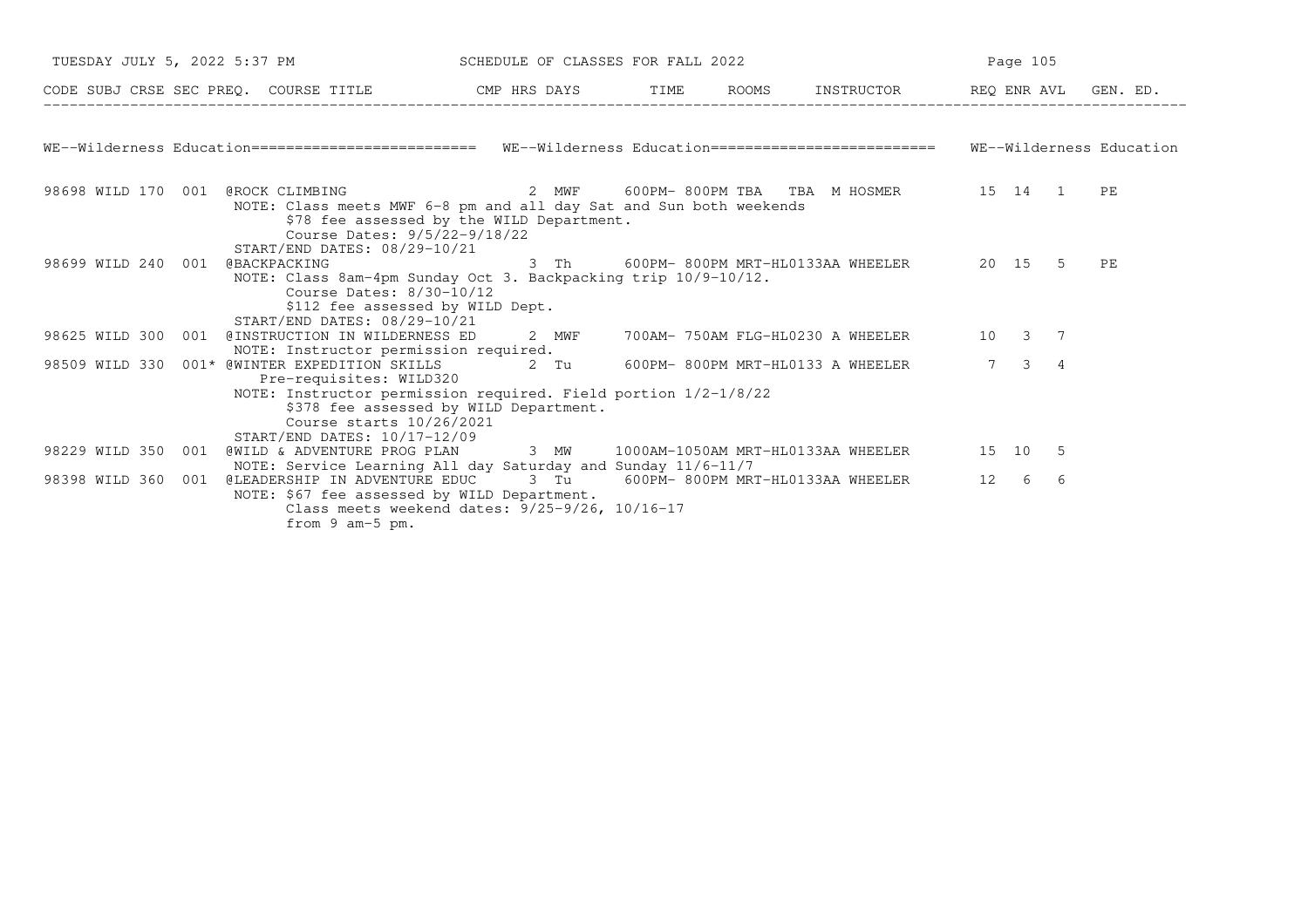|                                     | TUESDAY JULY 5, 2022 5:37 PM SCHEDULE OF CLASSES FOR FALL 2022                                                                                                                             |                                                                                                                                                                                                                                                                                                                                                     |                   |                                                    | Page 106 |                    |
|-------------------------------------|--------------------------------------------------------------------------------------------------------------------------------------------------------------------------------------------|-----------------------------------------------------------------------------------------------------------------------------------------------------------------------------------------------------------------------------------------------------------------------------------------------------------------------------------------------------|-------------------|----------------------------------------------------|----------|--------------------|
|                                     | CODE SUBJ CRSE SEC PREQ. COURSE TITLE THE ROAYS TIME ROOMS INSTRUCTOR REQ ENR AVL GEN. ED.                                                                                                 |                                                                                                                                                                                                                                                                                                                                                     |                   |                                                    |          |                    |
|                                     |                                                                                                                                                                                            |                                                                                                                                                                                                                                                                                                                                                     |                   |                                                    |          |                    |
|                                     | WS--Women's and Gender Studies================ WS--Women's and Gender Studies================= WS--Women's and Gender Studies                                                              |                                                                                                                                                                                                                                                                                                                                                     |                   |                                                    |          |                    |
|                                     | 99185 ANTH 165 001 LANGUAGE AND MAGIC 3 TuTh 930AM-1045AM FLG-HL0103 L RODRIGUEZ 40 19 21<br>NOTE: Counts towards Women's and Gender Studies.                                              |                                                                                                                                                                                                                                                                                                                                                     |                   |                                                    |          | CG XC              |
|                                     | 99186 ANTH 165 002 LANGUAGE AND MAGIC 3 TuTh 1100AM-1215PM FLG-HL0103 L RODRIGUEZ 40 25 15<br>NOTE: Counts towards Women's and Gender Studies.                                             |                                                                                                                                                                                                                                                                                                                                                     |                   |                                                    |          | CG XC              |
|                                     | 98478 ANTH 202 001 CULTURE, IDENTITY AND POWER 3 MWF 1000AM-1050AM KEL-HL0103 M PERKINS 40 14 26<br>NOTE: Counts towards History and society elective for<br>International Studies majors. |                                                                                                                                                                                                                                                                                                                                                     |                   |                                                    |          | CG XC              |
|                                     | 98587 ANTH 202 002 CULTURE, IDENTITY AND POWER 3 MWF 1100AM-1150AM KEL-HL0103 M PERKINS 40 24 16<br>NOTE: Counts towards Women and Gender Studies.<br>International Studies majors.        | Counts towards Women and Gender Studies.<br>Some seats reserved for new freshmen.<br>Counts towards History and society elective for                                                                                                                                                                                                                |                   |                                                    |          | CG XC              |
|                                     |                                                                                                                                                                                            | Counts towards Women and Gender Studies.<br>Some seats reserved for new freshmen.                                                                                                                                                                                                                                                                   |                   |                                                    |          |                    |
|                                     | 99657 ANTH 360 001 CULTURES/MEXICO & CENTRAL AMER 3 TuTh 200PM-315PM FLG-HL0205 L RODRIGUEZ 18 14 4<br>NOTE: Counts towards Women and Gender Studies.                                      |                                                                                                                                                                                                                                                                                                                                                     |                   |                                                    |          | ХC                 |
|                                     | 99668 BIOL 105 001 INTRODUCTION TO HUMAN GENETICS<br>NOTE: Counts towards Women and Gender Studies.                                                                                        | 3 MWF                                                                                                                                                                                                                                                                                                                                               |                   | 1100AM-1150AM KEL-HL0104 J TRYBULA 40 25 15        |          | NW SB              |
|                                     | 90710 BIOL 105 002 INTRO TO HUMAN GENETICS- LAB 1 Th 200PM-350PM STW-HL0214 R EWY 15 6 9<br>NOTE: Counts towards Women and Gender Studies.                                                 | Must take lecture and lab to receive NW credit.                                                                                                                                                                                                                                                                                                     |                   |                                                    |          | LB NW SB           |
|                                     | 90718 BIOL 105 003 INTRO TO HUMAN GENETICS-LAB 1 W 200PM-350PM STW-HL0214 J TRYBULA 15 4 11<br>NOTE: Counts towards Women and Gender Studies.                                              | Must take lecture and lab to receive NW credit.<br>Must take lecture and lab to receive NW credit.                                                                                                                                                                                                                                                  |                   |                                                    |          | LB NW SB           |
|                                     | 98560 MKTG 301 001 @PRINCIPLES OF MARKETING 3 MW                                                                                                                                           |                                                                                                                                                                                                                                                                                                                                                     |                   | 400PM- 515PM DUNNHL0210 S HANSPAL 30 7 23          |          |                    |
|                                     | NOTE: Minimum requirement of Sophomore standing.<br>99674 COMM 201 001 MASS MEDIA AND SOCIETY 13 TuTh 200PM-315PM FLG-HL0230 T BLANK 25 18 7                                               |                                                                                                                                                                                                                                                                                                                                                     |                   |                                                    |          | SA SI              |
|                                     | NOTE: Counts as Mass Communication and Diverse Voices (DV) credit.<br>Counts towards Journalism minor.                                                                                     | Counts towards Women's and Gender Studies major and minor.                                                                                                                                                                                                                                                                                          |                   |                                                    |          |                    |
|                                     | 98833 COMM 206 001 BUSINESS & PROF COMMUNICATION<br>NOTE: Counts as Business and Professional credit. Counts towards                                                                       |                                                                                                                                                                                                                                                                                                                                                     |                   | 3 TuTh 200PM-315PM KEL-HL0105 L MOERSCHELL 25 5 20 |          | SI                 |
|                                     | 99950 COMM 307 OL1 ART OF LEADERSHIP COMM<br>NOTE: Delivered online. Instruction and interaction occurs online<br>convenient to the student.                                               | Women's & Gender Studies major and minor.<br>$\sim$ 3<br>with the Learning Management System, Moodle. There are no<br>requirements for face to face meetings, onsite instruction,<br>or scheduled times to be online. However, proctored exams<br>may be required, either on campus or at a location<br>Counts as Business and Professional credit. |                   | TBA L MOERSCHELL 25 25 CLOSED                      |          |                    |
| 99717 LITR 301 001 AMERICAN WRITERS | NOTE: Counts towards Women and Gender Studies.<br>Taught with LITR 436                                                                                                                     | 3 MWF                                                                                                                                                                                                                                                                                                                                               |                   | 1100AM-1150AM FLG-HLTBA J FUNSTON                  | 15 7 8   | АC                 |
|                                     | 99718 LITR 302 001 BRIT WRIT: MAGIC REALISM<br>NOTE: Counts towards Women and Gender Studies.                                                                                              | 3 TuTh                                                                                                                                                                                                                                                                                                                                              |                   | 200PM- 315PM FLG-HL0210 C DORAN                    | 25 14 11 | AC                 |
|                                     | 99719 LITR 322 001 CHILDREN'S LITERATURE                                                                                                                                                   | 3 MWF                                                                                                                                                                                                                                                                                                                                               | 1100AM-1150AM TBA | TBA K GIBSON                                       |          | 10 10 CLOSED AC TA |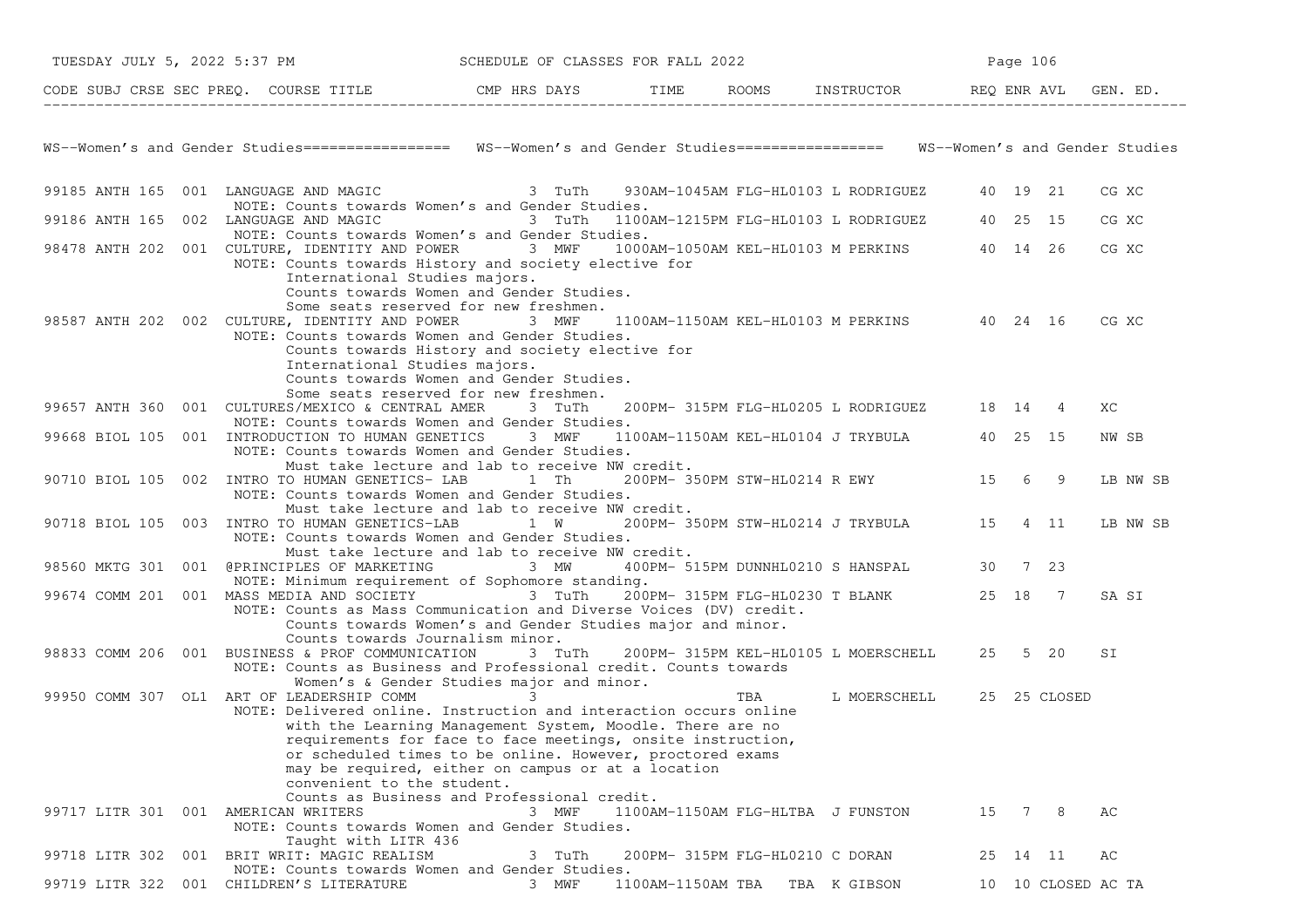| TUESDAY JULY 5, 2022 5:37 PM<br>SCHEDULE OF CLASSES FOR FALL 2022                                                                                                                                                                                                                                      |                 |  |                                                                                                    | Page 107 |             |       |
|--------------------------------------------------------------------------------------------------------------------------------------------------------------------------------------------------------------------------------------------------------------------------------------------------------|-----------------|--|----------------------------------------------------------------------------------------------------|----------|-------------|-------|
|                                                                                                                                                                                                                                                                                                        |                 |  |                                                                                                    |          |             |       |
|                                                                                                                                                                                                                                                                                                        |                 |  |                                                                                                    |          |             |       |
| 99720 LITR 322 002 CHILDREN'S LITERATURE 3 MWF 100PM-150PM FLG-HL0103 K GIBSON 10 10 CLOSED AC TA<br>90651 LITR 322 CH1 CHILDREN'S LITERATURE 3 MWF 1100AM-1150AM TBA TBA K GIBSON 15 8 7 AC TA<br>NOTE: Childhood/Early Childhood E<br>NOTE: Childhood/Early Childhood Education and MST majors only. |                 |  |                                                                                                    |          |             |       |
| 90652 LITR 322 CH2 CHILDREN'S LITERATURE 3 MWF 100PM-150PM FLG-HL0103 K GIBSON 15 4 11                                                                                                                                                                                                                 |                 |  |                                                                                                    |          |             | AC TA |
| NOTE: Childhood/Early Childhood Education and MST majors only.<br>99015 LITR 323 001 YOUNG ADULT LITERATURE 3 MWF 1000AM-1050AM FLG-HL0210 J DONAHUE 25 17 8<br>NOTE: FW or equivalent required. Counts towards Women's & Gender                                                                       |                 |  |                                                                                                    |          |             |       |
| Studies major and minor.<br>90618 LITR 324 VIR CRIME/DETECTIVE FICTION<br>NOTE: Taught Virtually. This class is for Criminal Justice Studies<br>majors and minors, Film Studies minors and Women's & Gender                                                                                            | 3 W             |  | 530PM-810PM VIR TBA L WILSON 10 10 CLOSED AC                                                       |          |             |       |
| Studies majors and minors.<br>90619 LITR 324 VR1 CRIME/DETECTIVE FICTION<br>NOTE: Taught Virtually. Instructor Permission Required.                                                                                                                                                                    | <b>W</b><br>3 W |  | 530PM-810PM VIR TBA L WILSON 12 13 CLOSED AC                                                       |          |             |       |
| 99721 LITR 355 001 GNDR & LIT: SEX, SCIENCE, SOC 3 MWF 100PM-150PM FLG-HL0236 L STANAVAGE 15 8 7<br>NOTE: Counts as British Literature and Post 1900 credit.                                                                                                                                           |                 |  |                                                                                                    |          |             | AС    |
| Taught with LITR 413.<br>90077 LITR 436 001* AMERICAN REALISM & NATURALISM<br>Pre-requisites: LITR200 or LITR201 and LITR300<br>NOTE: Taught with LITR 301. Counts for American Lit and Pre-1900.                                                                                                      | 3 MWF           |  | 1100AM-1150AM TBA TBA J FUNSTON 10 7 3                                                             |          |             |       |
| Counts towards Women and Gender Studies.                                                                                                                                                                                                                                                               |                 |  |                                                                                                    |          | 5           | AH TH |
| 98675 HIST 201 001 THE UNITED STATES TO 1877 3 TuTh 1100AM-1215PM KEL-HL0105 G WELCH 30 25<br>90068 HIST 305 001 MODERN AMERICAN WOMEN 3 TuTh 930AM-1045AM FLG-HL0230 G WELCH 25 20<br>NOTE: Women and Gender Studies majors only.                                                                     |                 |  |                                                                                                    |          | $5^{\circ}$ | AH TH |
|                                                                                                                                                                                                                                                                                                        |                 |  |                                                                                                    |          |             | AH TH |
|                                                                                                                                                                                                                                                                                                        |                 |  |                                                                                                    |          |             |       |
| 99997 HIST 305 JCC MODERN AMERICAN WOMEN WAS A MALL 200PM-630PM SAT-HLO201 G WELCH 12 6 6<br>90069 HIST 350 001 PRACTICING PUBLIC HISTORY 3 Tu 330PM-600PM SAT-HLO319 S IMAI 12 6 6<br>98213 HIST 379 001 HISTORY OF NEW YORK STATE<br>NOTE: Minimum of Sophomore standing required.                   |                 |  |                                                                                                    |          |             |       |
| Counts towards Women and Gender Studies.<br>99716 LANG 296 001 EUROPEAN LANG&CULT:FRENCH CASE                                                                                                                                                                                                          |                 |  | 3 TuTh 1100AM-1215PM FLG-HL0233 M CATEL 21 3 18                                                    |          |             | CG WC |
| NOTE: Counts towards Women and Gender Studies.<br>98123 SPAN 304 001 CULTURES OF LATIN AMERICA<br>NOTE: Assumes completion of SPAN 204 or equivalent.                                                                                                                                                  | 3 TuTh          |  | 1100AM-1215PM FLG-HL0240 L TREVIZAN 21 5 16                                                        |          |             | ХC    |
| Counts towards Women and Gender Studies.                                                                                                                                                                                                                                                               |                 |  |                                                                                                    |          |             |       |
| 98799 SPAN 461 001 LATIN AMERICAN NARRATIVE<br>NOTE: Assumes completion of SPAN 306 and SPAN 308                                                                                                                                                                                                       | $3$ MW          |  | 300PM- 415PM MRY-HL0225 L TREVIZAN 15                                                              |          | 4 11        | AC    |
| 90090 POLS 200 001 POLITICAL IDEAS TO SALL A MW 4 MW<br>99738 PSYC 321 002* PSYCHOLOGY OF ADOLESCENCE 3 TuTh                                                                                                                                                                                           |                 |  | 400PM- 540PM FLG-HL0236 S RITNER 28 7 21 PI<br>200PM- 315PM KEL-HL0106 J FRYER 45 46 CLOSED SA     |          |             |       |
| Pre-requisites: PSYC100 or PSYC220                                                                                                                                                                                                                                                                     |                 |  |                                                                                                    |          |             |       |
| NOTE: Counts towards Women and Gender Studies.                                                                                                                                                                                                                                                         |                 |  |                                                                                                    |          |             |       |
| 98423 SOCI 305 001 SOCIOLOGY OF THE FAMILY 3 W<br>99125 SOCI 325 001* SOCIOLOGY OF HUMAN SERVICES 3 MW<br>Pre-requisites: SOCI101                                                                                                                                                                      |                 |  | 300PM- 530PM SAT-HL0319 H SULLIVAN-CATL 28 11 17<br>200PM-315PM SAT-HL0200 L DIAMOND-BROWN 28 24 4 |          |             |       |
| 90695 SOCI 390 R01* SOCIOLOGY OF MENTAL HEALTH<br>Pre-requisites: SOCI101 or SOCI103 or SOCI325<br>NOTE: This course at the Riverview Correctional Facility<br>and is not open to students on campus.                                                                                                  | R 3 TuTh        |  | 800AM-915AM VIR TBA L DIAMOND-BROWN                                                                | $5 -$    | $0\quad 5$  |       |
| START/END DATES: 08/29-12/16<br>90101 SOCI 390 VR1* SOCIOLOGY OF MENTAL HEALTH<br>Pre-requisites: SOCI101 or SOCI103 or SOCI325                                                                                                                                                                        |                 |  | 3 TuTh 800AM-915AM VIR TBA L DIAMOND-BROWN 23 23 CLOSED                                            |          |             |       |
| NOTE: Taught virtually.<br>99372 SOCI 475 001* SENIOR SEMINAR<br>Pre-requisites: SOCI101 or SOCI103 and SOCI300 or SOCI345 and SOCI315 and SOCI210 or SOCI220                                                                                                                                          | 3 Th            |  | 500PM- 730PM SAT-HL0319 H SULLIVAN-CATL 7 9 CLOSED SI WI                                           |          |             |       |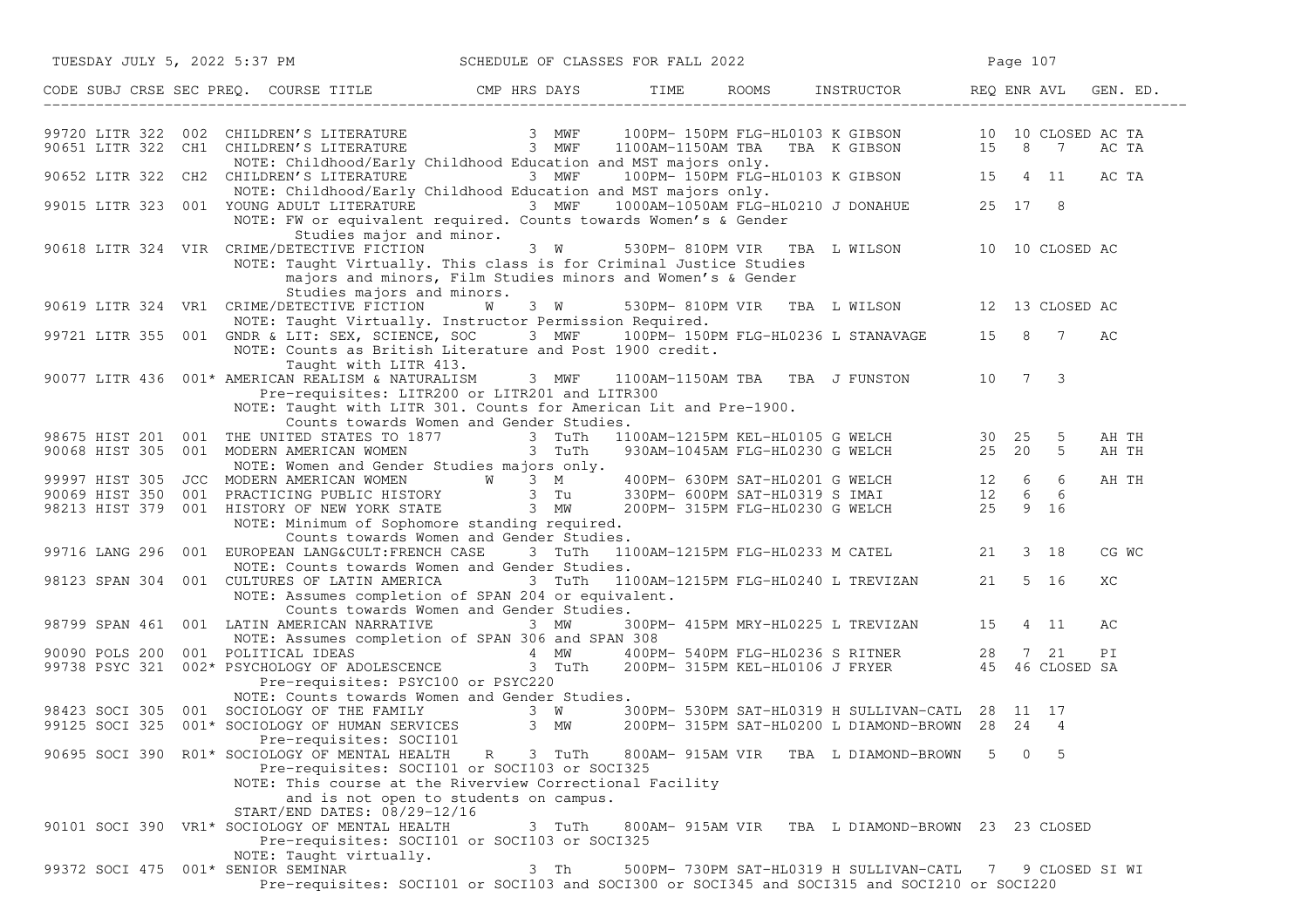| TUESDAY JULY 5, 2022 5:37 PM                                                                                                                                                                                                               |              | SCHEDULE OF CLASSES FOR FALL 2022 |       |                                              |             | Page 108 |  |  |
|--------------------------------------------------------------------------------------------------------------------------------------------------------------------------------------------------------------------------------------------|--------------|-----------------------------------|-------|----------------------------------------------|-------------|----------|--|--|
| CODE SUBJ CRSE SEC PREO. COURSE TITLE                                                                                                                                                                                                      | CMP HRS DAYS | TIME                              | ROOMS | INSTRUCTOR                                   | REO ENR AVL | GEN. ED. |  |  |
| NOTE: Instructor permission required.<br>90682 SOCI 475 003* SENIOR SEMINAR<br>Pre-requisites: SOCI101 or SOCI103 and SOCI300 or SOCI345 and SOCI210 and SOCI220 or SOCI315<br>NOTE: Restricted to Women's and Gender Studies majors only. | 3 Th         |                                   |       | 500PM-730PM SAT-HL0319 H SULLIVAN-CATL 5 0 5 |             | ST WT    |  |  |

|                                              |  | NOTE. RESCRIPCED TO MOMEN S QUO OCHOEL SCUOLES MO JOLS ONLY.                          |  |                                 |  |  |  |         |       |
|----------------------------------------------|--|---------------------------------------------------------------------------------------|--|---------------------------------|--|--|--|---------|-------|
|                                              |  | 98259 DRAM 312 001 HISTORY OF THE THEATRE I 3 TuTh 1100AM-1215PM KEL-HL0101 J SUSSMAN |  |                                 |  |  |  | 24 17 7 | TH WC |
| NOTE: Counts toward Classical Studies minor. |  |                                                                                       |  |                                 |  |  |  |         |       |
| COunts towards Women and Gender's Studies.   |  |                                                                                       |  |                                 |  |  |  |         |       |
|                                              |  | 90657 WMST 360 001* FEMINIST RESEARCH METHODS                                         |  | 3 Tu 330PM-600PM TBA TBA S IMAI |  |  |  |         |       |

Pre−requisites: WMST100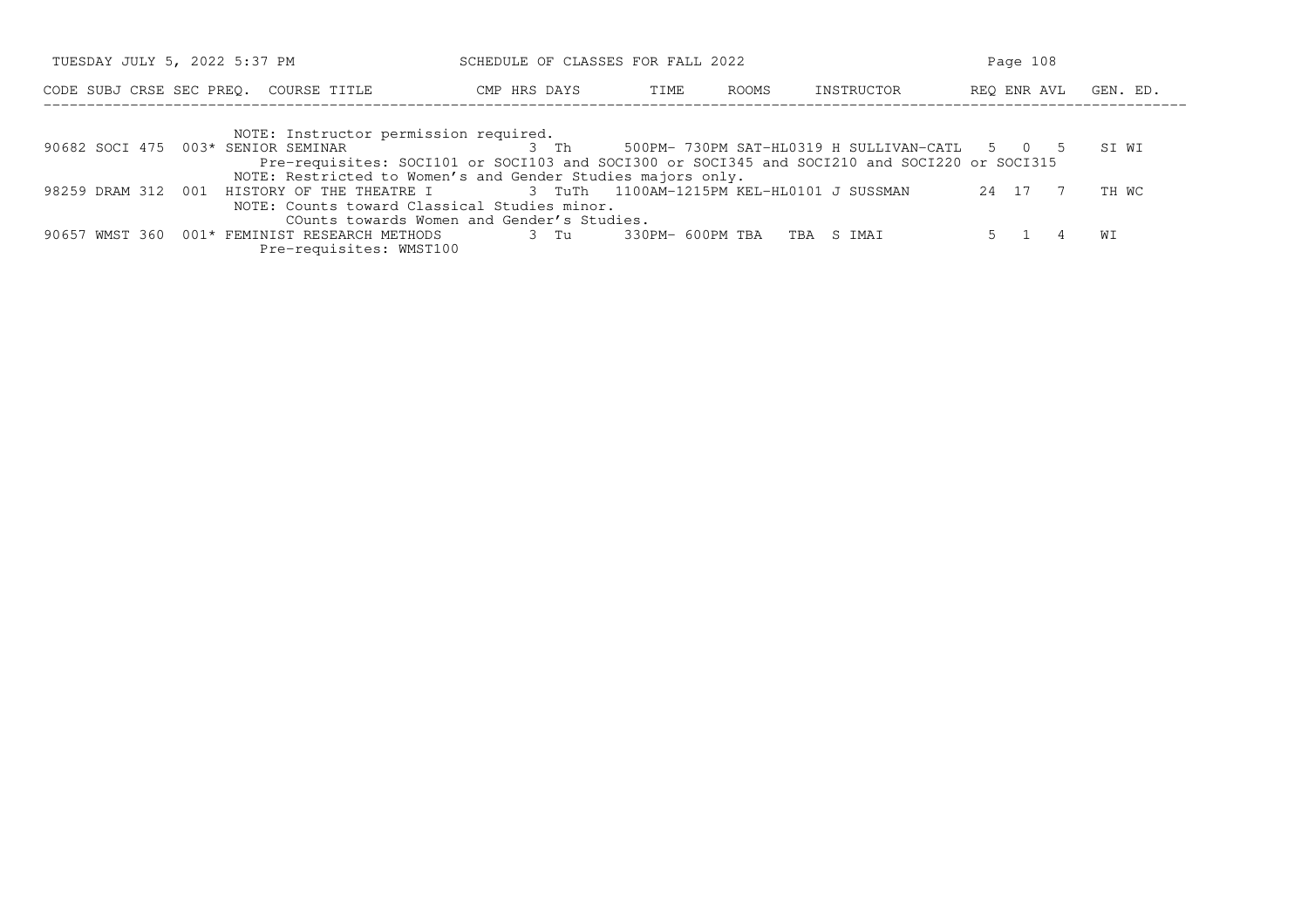| TUESDAY JULY 5, 2022 5:37 PM          | SCHEDULE OF CLASSES FOR FALL 2022 |      |       | Page $109$ |             |          |  |  |
|---------------------------------------|-----------------------------------|------|-------|------------|-------------|----------|--|--|
| CODE SUBJ CRSE SEC PREO. COURSE TITLE | CMP HRS DAYS                      | TIME | ROOMS | INSTRUCTOR | REO ENR AVL | GEN. ED. |  |  |

XR−−Cross−Registration Courses================= XR−−Cross−Registration Courses================= XR−−Cross−Registration Courses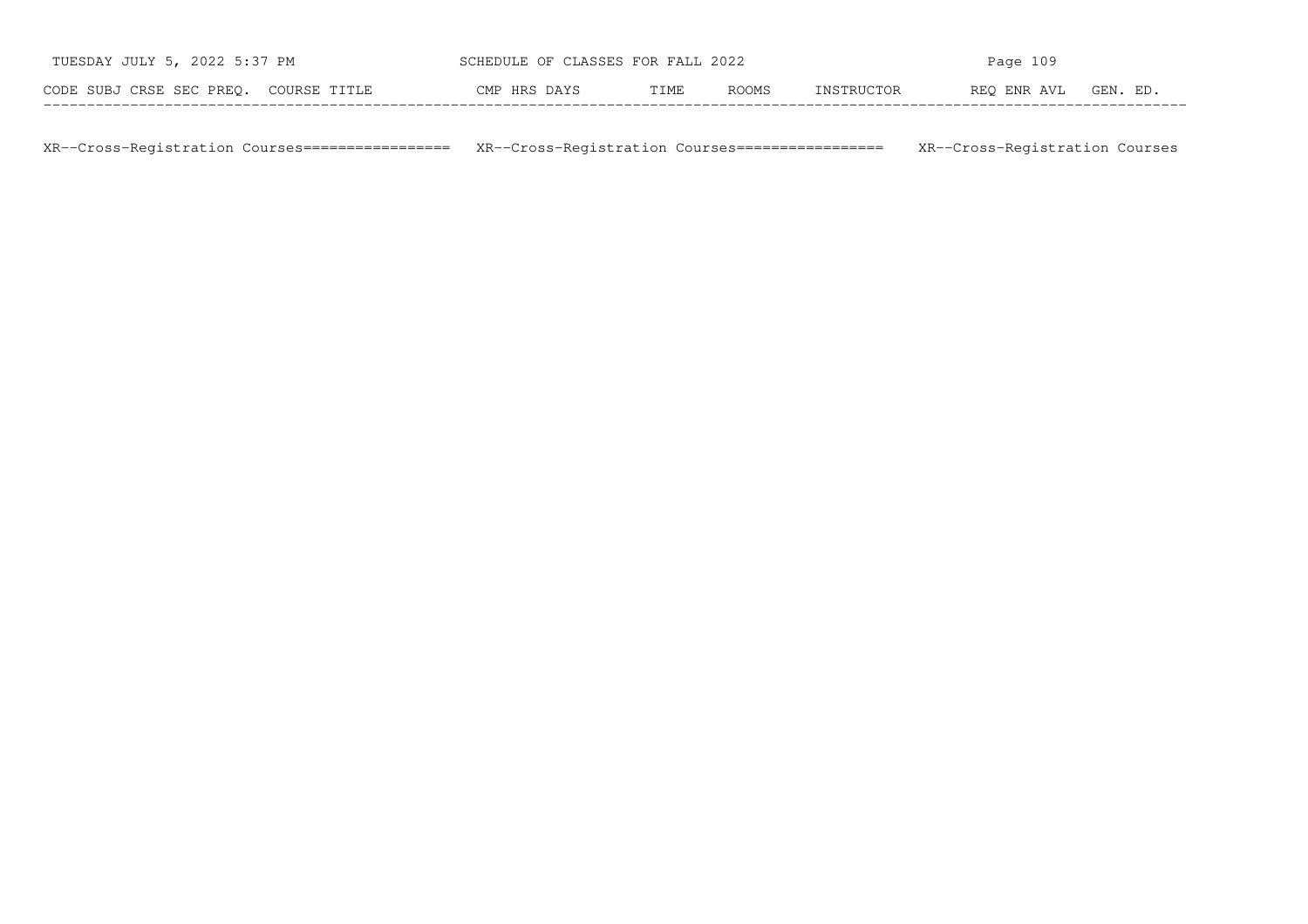| TUESDAY JULY 5, 2022 5:37 PM                                                                                                           | SCHEDULE OF CLASSES FOR FALL 2022                                                                                                                                           |                                                                                        | Page 110       |                 |                |
|----------------------------------------------------------------------------------------------------------------------------------------|-----------------------------------------------------------------------------------------------------------------------------------------------------------------------------|----------------------------------------------------------------------------------------|----------------|-----------------|----------------|
| CODE SUBJ CRSE SEC PREQ. COURSE TITLE THE THE THE ROOMS INSTRUCTOR THE REQ ENR AVL GEN. ED.                                            |                                                                                                                                                                             |                                                                                        |                |                 |                |
|                                                                                                                                        |                                                                                                                                                                             |                                                                                        |                |                 |                |
| AC--Aesthetic-Critical-Discrim==================AC--Aesthetic-Critical-Discrim=================== AC--Aesthetic-Critical-Discrim       |                                                                                                                                                                             |                                                                                        |                |                 |                |
| 99655 ANTH 358 001* X-CULTURAL APPROACHES TO ART 3 MW 200PM-315PM MVC-HL0129 M PERKINS 20 6 14<br>NOTE: Cross listed with ARTH 358     | Pre-requisites: ANTH202 or ARTH100 or ARTH101 or ARTH102                                                                                                                    |                                                                                        |                |                 | AC XC          |
| 99903 ARTH 358 001* X-CULTURAL APPROACH TO ART<br>NOTE: Cross listed with ANTH 358                                                     | 3 MW<br>Pre-requisites: ANTC102 or ANTC202 or ARTH101 or ARTH100 or ARTH102                                                                                                 | 200PM- 315PM MVC-HL0129 M PERKINS 20 10 10                                             |                |                 | AC XC          |
| 98636 EDLS 306 B11* LITERACY FOUNDATIONS                                                                                               | 3 MWF<br>Pre-requisites: EDLS201 and EDLS207<br>NOTE: BA Childhood/Early Childhood. Must also register for EDLS                                                             | 800AM-850AM SAT-HL0300 S THOMAS 600 16 CLOSED AC                                       |                |                 |                |
| 99717 LITR 301 001 AMERICAN WRITERS<br>Taught with LITR 436                                                                            | 314, EDUC 308, EDUC 411, and EDUC 320.<br>3 MWF<br>NOTE: Counts towards Women and Gender Studies.                                                                           | 1100AM-1150AM FLG-HLTBA J FUNSTON 15 7 8                                               |                |                 | AC             |
| 99718 LITR 302 001 BRIT WRIT: MAGIC REALISM                                                                                            | 3 TuTh<br>NOTE: Counts towards Women and Gender Studies.                                                                                                                    | 200PM- 315PM FLG-HL0210 C DORAN 25 14 11                                               |                |                 | AC             |
| 90074 LITR 303 001 WORLD WRITERS: ALT HISTORIES 3 MW                                                                                   |                                                                                                                                                                             | 330PM-445PM TBA TBA D MAUS 15 2 13                                                     |                |                 |                |
|                                                                                                                                        |                                                                                                                                                                             |                                                                                        |                |                 |                |
|                                                                                                                                        |                                                                                                                                                                             |                                                                                        |                |                 |                |
| 90691 LITR 324 RO1 CRIME/DETECTIVE FICTION R 3 W 530PM-810PM VIR TBA L WILSON 5 0 5                                                    | NOTE: Childhood/Early Childhood Education and MST majors only.<br>NOTE: This class is offered at Riverview Correctional Facility and                                        |                                                                                        |                |                 | АC             |
| 90618 LITR 324 VIR CRIME/DETECTIVE FICTION                                                                                             | not open to students on campus.<br>3 W<br>NOTE: Taught Virtually. This class is for Criminal Justice Studies<br>majors and minors, Film Studies minors and Women's & Gender | 530PM-810PM VIR TBA L WILSON 10 10 CLOSED AC                                           |                |                 |                |
| Studies majors and minors.<br>90619 LITR 324 VR1 CRIME/DETECTIVE FICTION                                                               | 3 W<br><b>W</b>                                                                                                                                                             | 530PM-810PM VIR TBA L WILSON 12 13 CLOSED AC                                           |                |                 |                |
| 99721 LITR 355 001 GNDR & LIT: SEX, SCIENCE, SOC 3 MWF 100PM-150PM FLG-HL0236 L STANAVAGE 15 8 7<br>Taught with LITR 413.              | NOTE: Taught Virtually. Instructor Permission Required.<br>NOTE: Counts as British Literature and Post 1900 credit.                                                         |                                                                                        |                |                 | AC             |
| 90075 LITR 371 001 CLASSICAL HERITAGE                         3 TuTh<br>98799 SPAN 461 001 LATIN AMERICAN NARRATIVE               3 MW |                                                                                                                                                                             | 930AM-1045AM TBA TBA A STEINBERG 25 10 15<br>300PM-415PM MRY-HL0225 L TREVIZAN 15 4 11 |                |                 | AC WI<br>AС    |
| 90240 MUCH 323 001* MSC HIST III: MUSIC SINCE 1900 3 MWF 900AM-950AM BIS-HLC323 E BROOKS 22 22 CLOSED AC                               | NOTE: Assumes completion of SPAN 306 and SPAN 308                                                                                                                           |                                                                                        |                |                 |                |
| 002* MSC HIST III: MUSIC SINCE 1900<br>90241 MUCH 323                                                                                  | Pre-requisites: MUCT203 and MUCT204 or MUCB203 and MUCB204<br>3 MWF                                                                                                         | 1000AM-1050AM BIS-HLC323 E BROOKS                                                      | 22 21          | $\mathbf{1}$    | AС             |
| 003* MSC HIST III: MUSIC SINCE 1900<br>90242 MUCH 323                                                                                  | Pre-requisites: MUCT203 and MUCT204 or MUCB203 and MUCB204<br>3 MWF<br>Pre-requisites: MUCT203 and MUCT204 or MUCB203 and MUCB204                                           | 1200PM-1250PM BIS-HLC323 E BROOKS                                                      |                | 22 22 CLOSED AC |                |
| 004* MSC HIST III: MUSIC SINCE 1900<br>90384 MUCH 323                                                                                  | 3 MWF<br>Pre-requisites: MUCT203 and MUCT204 or MUCB203 and MUCB204                                                                                                         | 1200PM-1250PM SCH-HLA323 J HUNTER                                                      | 14<br>22       | 8               | АC             |
| 90775 MULH 101<br>001<br>CRANE LIVE!                                                                                                   | 3<br>MWF                                                                                                                                                                    | 1200PM-1250PM BIS-HLC224 A HENDRICKSON                                                 | 25             | 3<br>22         | AC TA          |
| 90041 DANC 320<br>001<br>20TH/21ST CENTURY DANCE HIST<br>98612 DRAM 210 001 INTERP & ANALYSIS PLAYS                                    | 3<br>TuTh<br>3 TuTh                                                                                                                                                         | 1230PM- 145PM PFMART0219 R COLLEN<br>930AM-1045AM DUNNHL0206 J PECORA                  | 24<br>24<br>17 | 5<br>19<br>7    | AC WI<br>AC TA |
|                                                                                                                                        |                                                                                                                                                                             |                                                                                        |                |                 |                |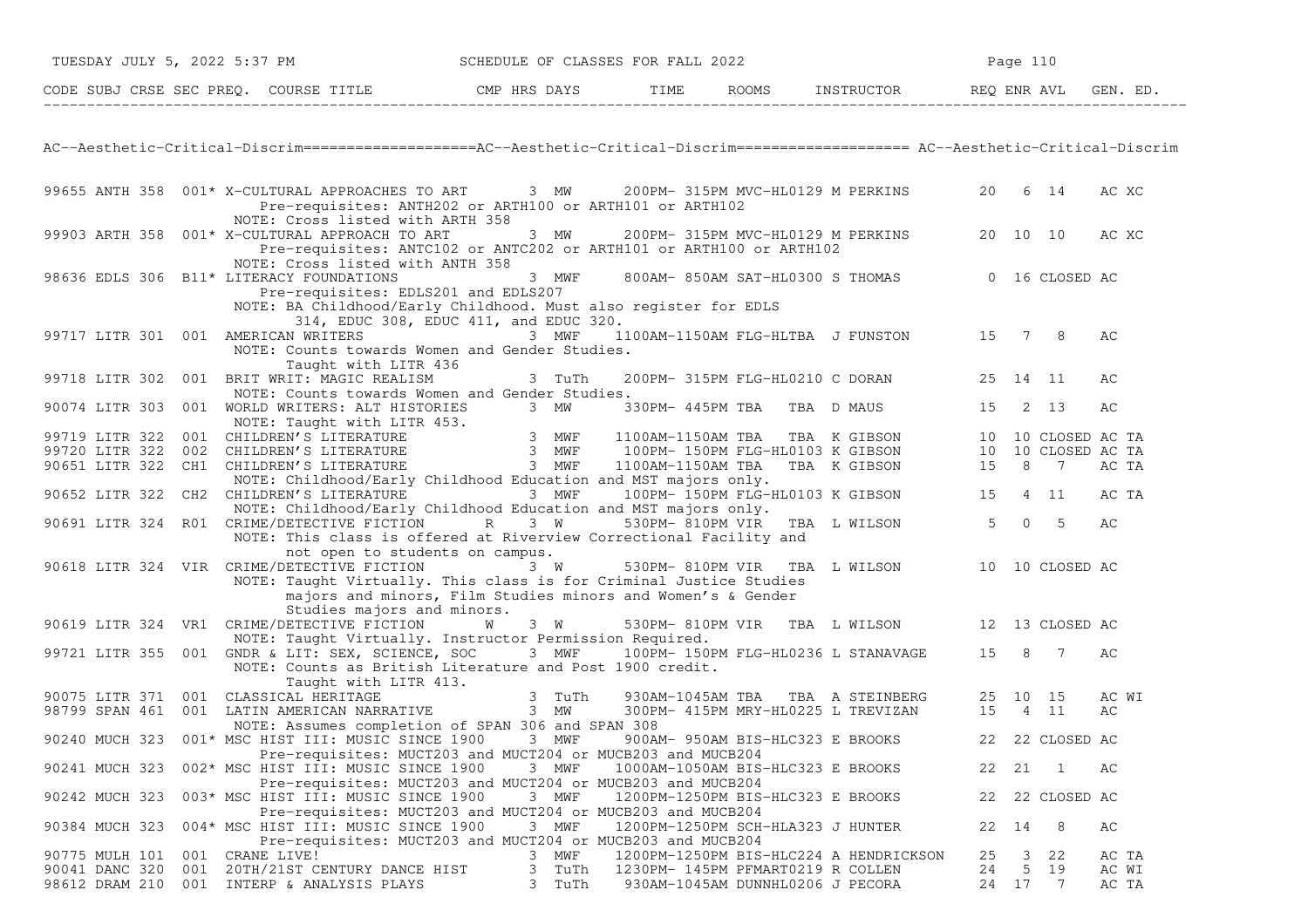| TUESDAY JULY 5, 2022 5:37 PM          | SCHEDULE OF CLASSES FOR FALL 2022 |      |              | Page 111   |             |          |  |  |
|---------------------------------------|-----------------------------------|------|--------------|------------|-------------|----------|--|--|
| CODE SUBJ CRSE SEC PREO. COURSE TITLE | CMP HRS DAYS                      | TIME | <b>ROOMS</b> | INSTRUCTOR | REO ENR AVL | GEN. ED. |  |  |

AE−−Aesthetic−Experiential==========================AE−−Aesthetic−Experiential========================== AE−−Aesthetic−Experiential

| 98744 ARTS 110 |     |     | 001 FOUNDATIONS OF DRAWING I                                                               |                   | 4 MW   |                                         | 900AM-1150AM SAT-HL0122 D JOHNS   |                                       | 25       | 13                   | 12              | AE TA    |  |
|----------------|-----|-----|--------------------------------------------------------------------------------------------|-------------------|--------|-----------------------------------------|-----------------------------------|---------------------------------------|----------|----------------------|-----------------|----------|--|
|                |     |     | NOTE: \$100 Art studio fee assessed by the Art Department.                                 |                   |        |                                         |                                   |                                       |          |                      |                 |          |  |
| 90681 ARTS 110 |     |     | 002 FOUNDATIONS OF DRAWING I                                                               |                   | 4 TuTh | 100PM- 350PM SAT-HL0122 N INFANTE       |                                   |                                       | 25       | 11                   | 14              | AE TA    |  |
| 98571 ARTS 110 |     |     | NOTE: \$100 Art studio fee assessed by the Art Department.<br>003 FOUNDATIONS OF DRAWING I |                   | 4 TuTh | 930AM-1215PM SAT-HL0122 M YEOMANS       |                                   |                                       | 25       |                      | 7 18            | AE TA    |  |
|                |     |     | NOTE: \$100 Art studio fee assessed by the Art Department.                                 |                   |        |                                         |                                   |                                       |          |                      |                 |          |  |
|                |     |     | 99037 ARTS 110 OL1 FOUNDATIONS OF DRAWING I                                                | 4                 |        |                                         | ONLINE                            | F SCHATZ                              | 20       |                      | 20 CLOSED AE TA |          |  |
|                |     |     | NOTE: Delivered online. Instruction and interaction occurs online                          |                   |        |                                         |                                   |                                       |          |                      |                 |          |  |
|                |     |     | within the Learning Management System, Moodle. There are no                                |                   |        |                                         |                                   |                                       |          |                      |                 |          |  |
|                |     |     | requirements for face-to-face meetings, onsite instruction,                                |                   |        |                                         |                                   |                                       |          |                      |                 |          |  |
|                |     |     | or scheduled times to be online. However, proctored exams                                  |                   |        |                                         |                                   |                                       |          |                      |                 |          |  |
|                |     |     | may be required, either on campus or at a location                                         |                   |        |                                         |                                   |                                       |          |                      |                 |          |  |
|                |     |     | convenient to the student.                                                                 |                   |        |                                         |                                   |                                       |          |                      |                 |          |  |
| 99302 ARTS 120 |     |     | 002 COLOR & DESIGN                                                                         |                   | 4 MW   |                                         | 200PM- 450PM SAT-HL0225 M YEOMANS |                                       | 25       | 13                   | 12              | AE TA    |  |
|                |     |     | NOTE: \$100 Art studio fee assessed by the Art Department.                                 |                   |        |                                         |                                   |                                       |          |                      |                 |          |  |
| 98753 ARTS 120 |     |     | 003 COLOR & DESIGN                                                                         |                   | 4 TuTh |                                         | 930AM-1215PM SAT-HL0225 D JOHNS   |                                       | 25       | 11                   | 14              | AE TA    |  |
|                |     |     | NOTE: \$100 Art studio fee assessed by the Art Department.                                 |                   |        |                                         |                                   |                                       |          |                      |                 |          |  |
| 99528 ARTS 120 |     |     | OL1 COLOR & DESIGN                                                                         | 4                 |        |                                         | ONLINE                            | M LEUTHOLD                            | 25 21    |                      | 4               | AE TA    |  |
|                |     |     | NOTE: Delivered online. Instruction and interaction occurs online                          |                   |        |                                         |                                   |                                       |          |                      |                 |          |  |
|                |     |     | within the Learning Management System, Moodle. There are no                                |                   |        |                                         |                                   |                                       |          |                      |                 |          |  |
|                |     |     | requirements for face-to-face meetings, onsite instruction                                 |                   |        |                                         |                                   |                                       |          |                      |                 |          |  |
|                |     |     | or scheduled times to be online. However, proctored exams                                  |                   |        |                                         |                                   |                                       |          |                      |                 |          |  |
|                |     |     | may be required either on campus or at a location convenient                               |                   |        |                                         |                                   |                                       |          |                      |                 |          |  |
|                |     |     | to the student.                                                                            |                   |        |                                         |                                   |                                       |          |                      |                 |          |  |
| 98782 ARTS 130 |     |     | 001 THREE DIMENSIONAL DESIGN                                                               |                   | 4 MW   |                                         |                                   | 515PM- 805PM SAT-HL0121 L FAIR-SCHULZ | 18       | 8                    | 10              | AE TA    |  |
|                |     |     | NOTE: \$100 Art studio fee assessed by the Art Department.                                 |                   |        |                                         |                                   |                                       |          |                      |                 |          |  |
| 90019 ARTS 130 |     | 002 | THREE DIMENSIONAL DESIGN                                                                   |                   | 4 MW   | 900AM-1150AM SAT-HL0121 E PAIGE         |                                   |                                       | 18       | 3                    | 15              | AE TA    |  |
|                |     |     | NOTE: \$100 Art studio fee assessed by the Art Department.                                 |                   |        |                                         |                                   |                                       |          |                      |                 |          |  |
| 99712 ID       | 566 | OL1 | @TEACH TRAIN WITH SIMS & GAME                                                              | 3                 |        |                                         | ONLINE                            | A BETRUS                              | 20       | 5                    | 15              | AЕ       |  |
|                |     |     | NOTE: Delivered online. Instruction and interaction occurs online                          |                   |        |                                         |                                   |                                       |          |                      |                 |          |  |
|                |     |     | within the Learning Management System, Moodle. There are no                                |                   |        |                                         |                                   |                                       |          |                      |                 |          |  |
|                |     |     | requirements for face-to-face meetings, onsite instruction,                                |                   |        |                                         |                                   |                                       |          |                      |                 |          |  |
|                |     |     | or scheduled times to be online. However, proctored exams                                  |                   |        |                                         |                                   |                                       |          |                      |                 |          |  |
|                |     |     | may be required, either on campus or at a location                                         |                   |        |                                         |                                   |                                       |          |                      |                 |          |  |
|                |     |     | convenient to the student.                                                                 |                   |        |                                         |                                   |                                       |          |                      |                 |          |  |
| 98988 COMP 202 |     |     | 001 INTRO TO CREATIVE WRITING                                                              |                   | 4 TuTh |                                         | 900AM-1040AM FLG-HL0210 B LANDRY  |                                       | 22       | 9                    | 13              | AE TA WI |  |
| 99315 COMP 202 |     | 002 | INTRO TO CREATIVE WRITING                                                                  |                   | 4 TuTh | 200PM- 340PM MVC-HLTBA B LANDRY         |                                   |                                       | 22       | 8                    | 14              | AE TA WI |  |
| 98845 COMP 202 |     | 003 | INTRO TO CREATIVE WRITING                                                                  | 4                 | МW     | 200PM- 340PM MRY-HL0253 S DEGHETT       |                                   |                                       | 17       | 15<br>$\overline{4}$ | 2               | AE TA WI |  |
| 99909 COMP 202 |     |     | HNR INTRO TO CREATIVE WRITING                                                              | 4                 | МW     |                                         | 200PM- 340PM MRY-HL0253 S DEGHETT |                                       | 5        |                      | 1               | AE TA WI |  |
|                |     |     | NOTE: Honors students only                                                                 |                   |        |                                         |                                   |                                       |          |                      | 7               |          |  |
| 90034 COMP 302 |     |     | 001* FICTION WORKSHOP I                                                                    | 4                 | TuTh   | 200PM- 340PM MRY-HL0253 S DEGHETT       |                                   |                                       | 16       | 9                    |                 | AE WI    |  |
|                |     |     | Pre-requisites: COMP202                                                                    |                   |        |                                         |                                   |                                       |          |                      |                 |          |  |
|                |     |     | NOTE: Taught with COMP 412                                                                 |                   |        |                                         |                                   |                                       |          |                      |                 |          |  |
| 99454 COMP 303 |     |     | 001* POETRY WORKSHOP I                                                                     |                   | 4 TuTh | 1100AM-1240PM FLG-HL0213 B LANDRY       |                                   |                                       | 20       | 4                    | 16              | AE WI    |  |
| 90166 MUAP 320 |     | 001 | Pre-requisites: COMP202                                                                    |                   | Tu     |                                         |                                   |                                       |          | 7                    | 18              |          |  |
| 90167 MUAP 336 |     | 001 | <b>@WEST AFRICAN DRUM &amp; DANCE ENS</b>                                                  | $\mathbf{1}$<br>1 |        | 400PM- 520PM BIS-HLC123 J HUNTER<br>TBA | TBA                               |                                       | 25<br>16 | 8                    | 8               | AЕ<br>AЕ |  |
| 90168 MUAP 338 |     | 001 | @SAXOPHONE QUARTETS<br>@REPERTORY PERCUSSION ENSEMBLE                                      | $\mathbf{1}$      | TuTh   | 1200PM-1250PM BIS-HLC119 J PETERCSAK    | TBA C GREV                        |                                       | 8        | 3                    | -5              | AЕ       |  |
| 90169 MUAP 340 |     | 001 | <b>@CRANE TRUMPET ENSEMBLE</b>                                                             | $\mathbf{1}$      | F      | 300PM- 420PM BIS-HLC119 D DESHLER       |                                   |                                       | 40       | 4                    | 36              | AЕ       |  |
|                |     |     |                                                                                            |                   |        |                                         |                                   |                                       |          |                      |                 |          |  |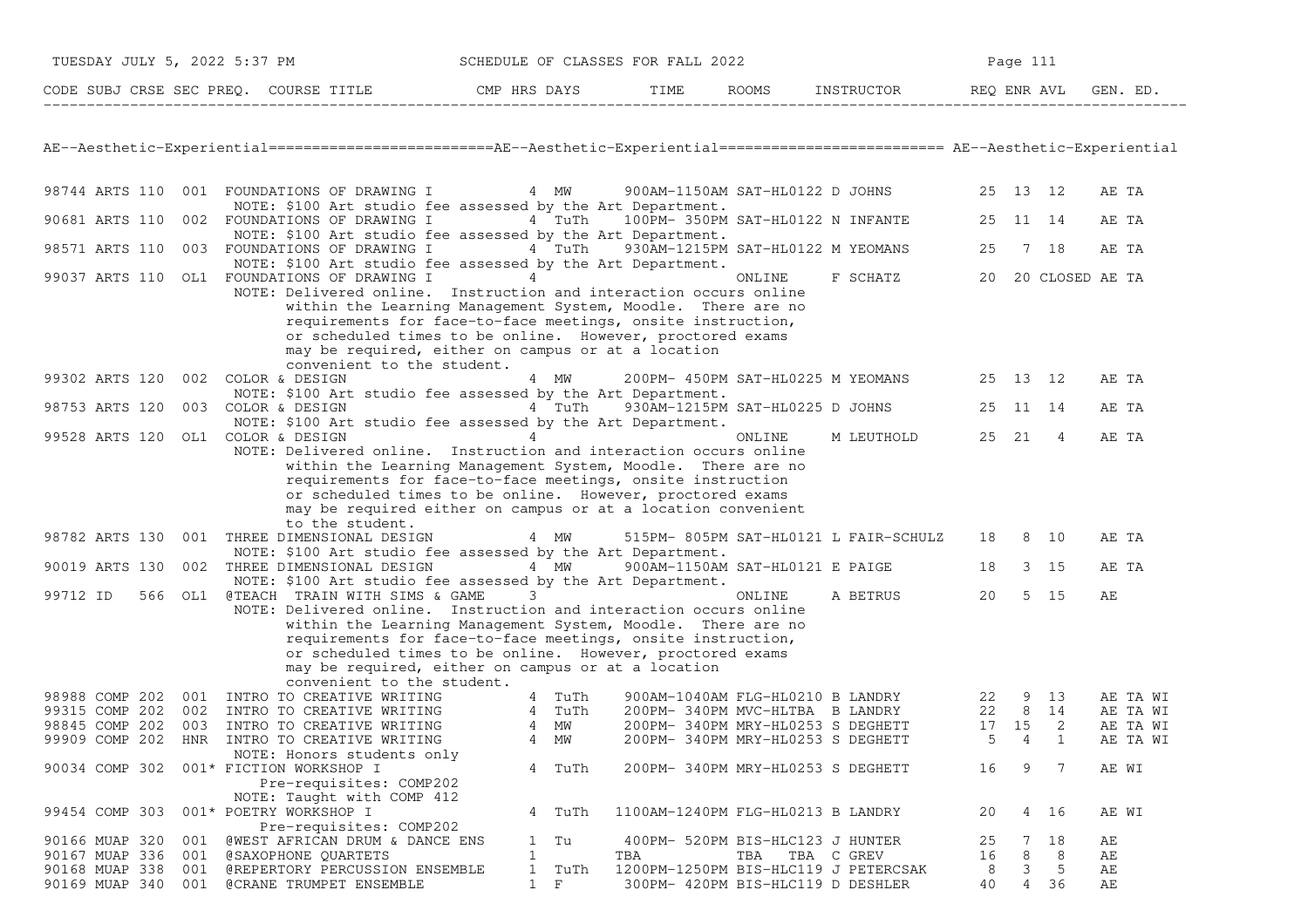|                    | 90170 MUAP 341 001 @CRANE MARIMBA ENSEMBLE<br>90171 MUAP 350 001 @CRANE CHORUS<br>90173 MUAP 356 001 @HOSMER CHORUS<br>90173 MUAP 356 001 @HOSMER CHOIR<br>90173 MUAP 350 001 @HOSMER CHOIR<br>90173 MUAP 350 001 & NOTE: Co-registratio |        |                                |                                   |    |              |                 | AE |
|--------------------|------------------------------------------------------------------------------------------------------------------------------------------------------------------------------------------------------------------------------------------|--------|--------------------------------|-----------------------------------|----|--------------|-----------------|----|
|                    |                                                                                                                                                                                                                                          |        |                                |                                   |    |              |                 | AЕ |
|                    |                                                                                                                                                                                                                                          |        |                                |                                   |    |              |                 | AЕ |
|                    |                                                                                                                                                                                                                                          |        |                                |                                   |    |              |                 |    |
|                    | 90516 MUAP 357 001 @ECLECTIC ENSEMBLE 0.5 MWF 200PM-250PM BIS-HLC107 N KLYKKEN 40 27 13                                                                                                                                                  |        |                                |                                   |    |              |                 | AЕ |
|                    | NOTE: Co-registration in MUAP 350 required.                                                                                                                                                                                              |        |                                |                                   |    |              |                 |    |
|                    | 90174 MUAP 358 001 @CRANE CONCERT CHOIR 0.5 TuTh 1230PM-145PM BIS-HLC143 N KLYKKEN 100 56 44                                                                                                                                             |        |                                |                                   |    |              |                 | АE |
|                    |                                                                                                                                                                                                                                          |        |                                |                                   |    |              |                 |    |
|                    |                                                                                                                                                                                                                                          |        |                                |                                   |    |              |                 |    |
|                    |                                                                                                                                                                                                                                          |        |                                |                                   |    |              |                 |    |
|                    |                                                                                                                                                                                                                                          |        |                                |                                   |    |              |                 |    |
|                    |                                                                                                                                                                                                                                          |        |                                |                                   |    |              |                 |    |
|                    |                                                                                                                                                                                                                                          |        |                                |                                   |    |              |                 |    |
|                    |                                                                                                                                                                                                                                          |        |                                |                                   |    |              |                 |    |
|                    |                                                                                                                                                                                                                                          |        |                                |                                   |    |              |                 |    |
|                    |                                                                                                                                                                                                                                          |        |                                |                                   |    |              |                 |    |
|                    |                                                                                                                                                                                                                                          |        |                                |                                   |    |              |                 |    |
|                    |                                                                                                                                                                                                                                          |        |                                |                                   |    |              |                 |    |
|                    |                                                                                                                                                                                                                                          |        |                                |                                   |    |              |                 |    |
|                    |                                                                                                                                                                                                                                          |        |                                |                                   |    |              |                 |    |
|                    |                                                                                                                                                                                                                                          |        |                                |                                   |    |              |                 |    |
|                    |                                                                                                                                                                                                                                          |        |                                |                                   |    |              |                 |    |
|                    |                                                                                                                                                                                                                                          |        |                                |                                   |    |              |                 |    |
|                    |                                                                                                                                                                                                                                          |        |                                |                                   |    |              |                 |    |
|                    |                                                                                                                                                                                                                                          |        |                                |                                   |    |              |                 |    |
|                    |                                                                                                                                                                                                                                          |        |                                |                                   |    |              |                 |    |
|                    |                                                                                                                                                                                                                                          |        |                                |                                   |    |              |                 |    |
|                    |                                                                                                                                                                                                                                          |        |                                |                                   |    |              |                 |    |
|                    |                                                                                                                                                                                                                                          |        |                                |                                   |    |              |                 |    |
|                    |                                                                                                                                                                                                                                          |        |                                |                                   |    |              |                 |    |
|                    |                                                                                                                                                                                                                                          |        |                                |                                   |    |              |                 |    |
|                    |                                                                                                                                                                                                                                          |        |                                |                                   |    |              |                 |    |
|                    |                                                                                                                                                                                                                                          |        |                                |                                   |    |              |                 |    |
|                    |                                                                                                                                                                                                                                          |        |                                |                                   |    |              |                 |    |
|                    |                                                                                                                                                                                                                                          |        |                                |                                   |    |              |                 |    |
|                    |                                                                                                                                                                                                                                          |        |                                |                                   |    |              |                 |    |
|                    |                                                                                                                                                                                                                                          |        |                                |                                   |    |              |                 |    |
|                    |                                                                                                                                                                                                                                          |        |                                |                                   |    |              |                 |    |
|                    |                                                                                                                                                                                                                                          |        |                                |                                   |    |              |                 |    |
|                    |                                                                                                                                                                                                                                          |        |                                |                                   |    |              |                 |    |
|                    | 92175 MHz, 256 201 GCANN CONFIDENT ON MAP 300 STATE 127021-14929 MAN 250 MLAN 20125 MHZ 20221 MHZ 20221 MAN 250 MLAN 20125 MMHz 20221 MMHz 20221 MMHz 20221 MMHz 20221 MMHz 20221 MMHz 20221 MMHz 20221 MMHz 20221 MMHz 20221            |        |                                |                                   |    |              |                 |    |
|                    | NOTE: Co-Requisite of DANC 325 Required (CRN 98479) - 1 cr hour.                                                                                                                                                                         |        |                                |                                   |    |              |                 |    |
|                    | 90203 MUAP 395 002 @CELLO ENSEMBLE                                                                                                                                                                                                       | 1 M    |                                | 400PM- 520PM BIS-HLC107 M GAGNON  | 25 | 6            | 19              | AЕ |
| 90204 MUAP 396 001 | @OPERA ORCHESTRA                                                                                                                                                                                                                         | 1 TuTh | 200PM- 350PM BIS-HLC123 W LAKE |                                   | 40 | $\mathbf{0}$ | 40              | АE |
|                    | 90205 MUAP 620 001 WEST AFRICAN DRUM & DANCE ENS                                                                                                                                                                                         | 1 Tu   |                                | 400PM- 520PM BIS-HLC123 J HUNTER  | 5  | 1            | 4               | AЕ |
| 90279 MUCP 209     | 001* @CONDUCTING I<br>Pre-requisites: MUCB103 or MUCT103                                                                                                                                                                                 | 1 MW   | 1000AM-1050AM BIS-HLC123 C LAI |                                   | 12 |              | 12 CLOSED AE    |    |
| 90280 MUCP 209     | 002* @CONDUCTING I                                                                                                                                                                                                                       | 1 MW   | 1100AM-1150AM BIS-HLC123 C LAI |                                   | 12 |              | 13 CLOSED AE    |    |
| 90281 MUCP 209     | Pre-requisites: MUCB103 or MUCT103<br>003* @CONDUCTING I                                                                                                                                                                                 | 1 TuTh |                                | 800AM- 850AM BIS-HLC123 N KLYKKEN |    |              | 12 13 CLOSED AE |    |
|                    | Pre-requisites: MUCB103 or MUCT103                                                                                                                                                                                                       |        |                                |                                   |    |              |                 |    |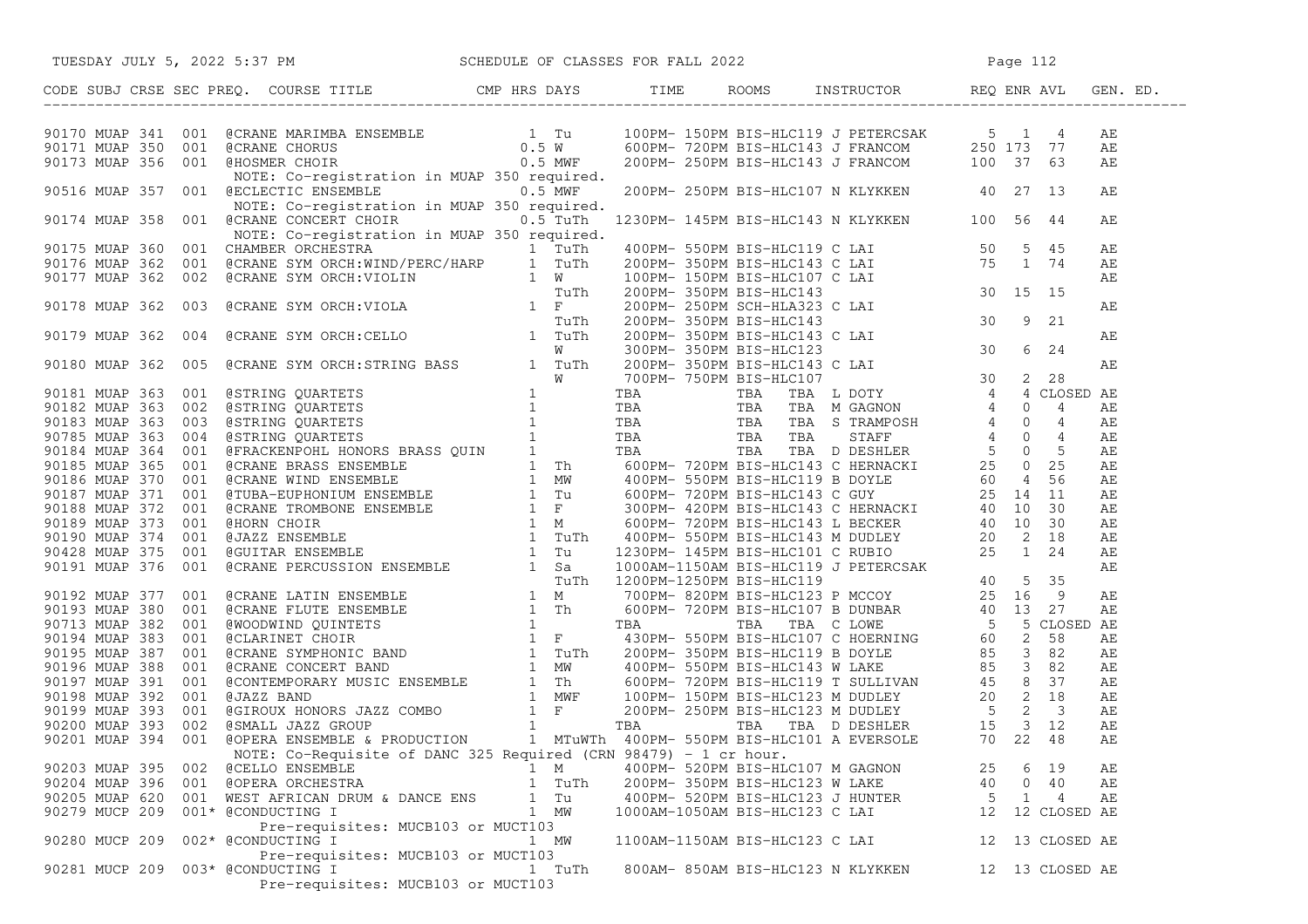| TUESDAY JULY 5, 2022 5:37 PM         |  |                                                                                                                                            |         |                        | SCHEDULE OF CLASSES FOR FALL 2022 |     |                                                                                                                                                                                                                                                                                                                                                                                   |                      | Page 113       |                      |          |          |
|--------------------------------------|--|--------------------------------------------------------------------------------------------------------------------------------------------|---------|------------------------|-----------------------------------|-----|-----------------------------------------------------------------------------------------------------------------------------------------------------------------------------------------------------------------------------------------------------------------------------------------------------------------------------------------------------------------------------------|----------------------|----------------|----------------------|----------|----------|
|                                      |  |                                                                                                                                            |         |                        |                                   |     | $\begin{tabular}{lllllll} \multicolumn{2}{l}{{\bf \texttt{ROOMS}}} & & & \multicolumn{2}{l}{\bf \texttt{INSTRUCTOR}} & & & \multicolumn{2}{l}{\bf \texttt{REQ ENR AVL}} \end{tabular}$                                                                                                                                                                                            |                      |                |                      |          |          |
| 90282 MUCP 209                       |  | 004* @CONDUCTING I                                                                                                                         |         | 1 TuTh                 |                                   |     | 900AM- 950AM BIS-HLC123 N KLYKKEN                                                                                                                                                                                                                                                                                                                                                 |                      |                | 12 14 CLOSED AE      |          |          |
| 90283 MUCP 209                       |  | Pre-requisites: MUCB103 or MUCT103<br>005* @CONDUCTING I<br>Pre-requisites: MUCB103 or MUCT103                                             |         | 1 TuTh                 |                                   |     | 900AM- 950AM BIS-HLC107 J FRANCOM 12 12 CLOSED AE                                                                                                                                                                                                                                                                                                                                 |                      |                |                      |          |          |
| 90284 MUCP 209                       |  | 006* @CONDUCTING I 1 TuTh<br>Pre-requisites: MUCB103 or MUCT103                                                                            |         |                        |                                   |     | 1000AM-1050AM BIS-HLC119 W LAKE                                                                                                                                                                                                                                                                                                                                                   |                      |                | 12 13 CLOSED AE      |          |          |
| 90285 MUCP 209                       |  | 007* @CONDUCTING I<br>Pre-requisites: MUCB103 or MUCT103                                                                                   |         | 1 TuTh                 |                                   |     | 1100AM-1150AM BIS-HLC123 B DOYLE                                                                                                                                                                                                                                                                                                                                                  |                      |                | 12 13 CLOSED AE      |          |          |
| 90326 MULP 103<br>90357 MULP 105     |  | 001 @CLASS VOICE I<br>001 @INSTR LESSONS NON-MJR:BRASS                                                                                     |         | 2 TuTh<br>$\mathbf{2}$ | TBA                               | TBA | 900AM- 950AM BIS-HLC101 D GEORGE<br>TBA A HENDRICKSON                                                                                                                                                                                                                                                                                                                             | 20<br>5 <sup>5</sup> |                | 4 16<br>$0\qquad 5$  | AЕ<br>AE |          |
|                                      |  | 90358 MULP 105 002 @INSTR LESSONS NON-MJR:PERCUSS                                                                                          |         |                        |                                   |     | $\begin{array}{cccccccc} \texttt{0.02} & \texttt{0.03} & \texttt{0.04} & \texttt{0.05} & \texttt{0.06} & \texttt{0.07} & \texttt{0.08} & \texttt{0.07} & \texttt{0.08} & \texttt{0.09} & \texttt{0.08} & \texttt{0.09} & \texttt{0.09} & \texttt{0.01} & \texttt{0.01} & \texttt{0.01} & \texttt{0.01} & \texttt{0.01} & \texttt{0.01} & \texttt{0.01} & \texttt{0.01} & \texttt$ | 3                    | $\overline{0}$ | 3                    | АE       |          |
| 90359 MULP 105 003                   |  |                                                                                                                                            |         |                        |                                   |     |                                                                                                                                                                                                                                                                                                                                                                                   | 3 <sup>7</sup>       |                | 3 CLOSED AE          |          |          |
| 90360 MULP 105 004                   |  |                                                                                                                                            |         |                        |                                   |     |                                                                                                                                                                                                                                                                                                                                                                                   |                      |                | $5 \quad 2 \quad 3$  | АE       |          |
| 90361 MULP 105                       |  |                                                                                                                                            |         |                        |                                   |     |                                                                                                                                                                                                                                                                                                                                                                                   |                      | $5\qquad 0$    | 5                    | АE       |          |
| 90440 MULP 106                       |  |                                                                                                                                            |         |                        |                                   |     |                                                                                                                                                                                                                                                                                                                                                                                   | $\Omega$             |                | 1 CLOSED AE          |          |          |
|                                      |  | Pre-requisites: MULP101                                                                                                                    |         |                        |                                   |     |                                                                                                                                                                                                                                                                                                                                                                                   |                      |                |                      |          |          |
| 90478 MUCT 416                       |  | 001* @COUNTERPOINT                                                                                                                         |         | 3 TuTh                 |                                   |     | 800AM- 915AM BIS-HLC323 G WANAMAKER                                                                                                                                                                                                                                                                                                                                               |                      | 15 11          | $\overline{4}$       | АE       |          |
|                                      |  | Pre-requisites: MUCB205 and MUCB206 or MUCT205 and MUCT206                                                                                 |         |                        |                                   |     |                                                                                                                                                                                                                                                                                                                                                                                   |                      |                |                      |          |          |
|                                      |  |                                                                                                                                            |         |                        |                                   |     |                                                                                                                                                                                                                                                                                                                                                                                   |                      |                |                      |          |          |
|                                      |  |                                                                                                                                            |         |                        |                                   |     |                                                                                                                                                                                                                                                                                                                                                                                   |                      |                |                      |          | AE PE TA |
|                                      |  |                                                                                                                                            |         |                        |                                   |     |                                                                                                                                                                                                                                                                                                                                                                                   |                      |                |                      |          | AE PE TA |
|                                      |  |                                                                                                                                            |         |                        |                                   |     | 90406 MULT 101 001 MUSIC THEORY FOR NON-MAJORS 3 MWF 100PM-150PM SCH-HLA323 M MARTIN-ATWOOD 20 20 CLOSED AE TA<br>90037 DANC 110 001 BEGINNING BALLET 3 TUTh 200PM-315PM PFMART0126 C DUFAULT 24 15 9 AE PE<br>98256 DANC 221 001 MO                                                                                                                                              |                      |                |                      |          | AE PE TA |
|                                      |  | NOTE: Prerequisites or instructor permission required. First class                                                                         |         |                        |                                   |     |                                                                                                                                                                                                                                                                                                                                                                                   |                      |                |                      |          |          |
|                                      |  | is for placement.<br>98446 DANC 234 VR1* INTERMEDIATE BALLET                                                                               | $2$ WTh |                        |                                   |     | 400PM- 630PM PFMART0126 C DUFAULT 24                                                                                                                                                                                                                                                                                                                                              |                      |                | 4 20                 | AE PE    |          |
|                                      |  | Pre-requisites: DANC110 or DANC235                                                                                                         |         |                        |                                   |     |                                                                                                                                                                                                                                                                                                                                                                                   |                      |                |                      |          |          |
|                                      |  |                                                                                                                                            |         |                        |                                   |     | 1100AM-1245PM PFMART0127 R COLLEN                                                                                                                                                                                                                                                                                                                                                 | 24                   |                | 5 19                 | АE       |          |
|                                      |  |                                                                                                                                            |         |                        |                                   |     |                                                                                                                                                                                                                                                                                                                                                                                   |                      |                |                      |          |          |
|                                      |  |                                                                                                                                            |         |                        |                                   |     | 100PM-245PM PFMART0136 C DUFAULT 12                                                                                                                                                                                                                                                                                                                                               |                      |                | $\overline{4}$<br>8  | AE PE    |          |
|                                      |  | 98970 DANC 311 001* DANCE COMPOSITION 1<br>Pre-requisites: DANC211<br>99521 DANC 321 001* MODERN DANCE II 4 MWF<br>Pre-requisites: DANC222 |         |                        |                                   |     |                                                                                                                                                                                                                                                                                                                                                                                   |                      |                |                      |          |          |
|                                      |  | NOTE: Prerequisite or instructor permission required.                                                                                      |         |                        |                                   |     |                                                                                                                                                                                                                                                                                                                                                                                   |                      |                |                      |          |          |
|                                      |  | First class is for placement.                                                                                                              |         |                        |                                   |     |                                                                                                                                                                                                                                                                                                                                                                                   |                      |                |                      |          |          |
| 98257 DANC 421 001* MODERN DANCE III |  |                                                                                                                                            | 4 MWF   |                        |                                   |     | 100PM- 245PM PFMART0126 K CANEDY 12                                                                                                                                                                                                                                                                                                                                               |                      |                | 2 10                 | AE PE    |          |
|                                      |  | Pre-requisites: DANC322                                                                                                                    |         |                        |                                   |     |                                                                                                                                                                                                                                                                                                                                                                                   |                      |                |                      |          |          |
|                                      |  | NOTE: By permission of instructor.                                                                                                         |         |                        |                                   |     |                                                                                                                                                                                                                                                                                                                                                                                   |                      |                |                      |          |          |
| 98258 DANC 441 001* MODERN DANCE IV  |  |                                                                                                                                            | 4 MWF   |                        |                                   |     | 100PM- 245PM PFMART0126 K CANEDY                                                                                                                                                                                                                                                                                                                                                  | 12                   |                | $\overline{4}$<br>-8 | AE PE    |          |
|                                      |  | Pre-requisites: DANC422                                                                                                                    |         |                        |                                   |     |                                                                                                                                                                                                                                                                                                                                                                                   |                      |                |                      |          |          |
|                                      |  | NOTE: By permission of instructor.                                                                                                         |         |                        |                                   |     |                                                                                                                                                                                                                                                                                                                                                                                   |                      |                |                      |          |          |
|                                      |  | 98483 DRAM 206 001 FUNDMTLS OF TECH THTR-LEC&LAB 4 MW                                                                                      |         |                        |                                   |     | 300PM- 450PM PFMART0117 T CANEDY                                                                                                                                                                                                                                                                                                                                                  |                      | 24 10 14       |                      | AЕ       |          |
|                                      |  | NOTE: Additional lab hours required. Class will meet in Scene                                                                              |         |                        |                                   |     |                                                                                                                                                                                                                                                                                                                                                                                   |                      |                |                      |          |          |
|                                      |  | Shop, 117 PAC                                                                                                                              |         |                        |                                   |     |                                                                                                                                                                                                                                                                                                                                                                                   |                      |                |                      |          |          |
|                                      |  | 90042 DRAM 235 001 INTRODUCTION TO ACTING                                                                                                  |         |                        |                                   |     |                                                                                                                                                                                                                                                                                                                                                                                   |                      |                | 3                    | AE TA    |          |
| 98626 DRAM 251                       |  |                                                                                                                                            |         |                        |                                   |     |                                                                                                                                                                                                                                                                                                                                                                                   |                      |                | 6                    | AЕ       |          |
| 90043 DRAM 333                       |  | 001 INTRODUCTION TO ACTING 3 MW<br>001 FOUNDTNS OF DESIGN FOR STAGE 3 TuTh<br>001* STAGE MAKEUP & MASK DESIGN 4 TuTh                       |         |                        |                                   |     | 300PM- 450PM PFMART0101 J VINK 24 21<br>200PM- 315PM PFMART0408 J SUSSMAN 16 10<br>200PM- 340PM PFMART0403 T CANEDY 16 12                                                                                                                                                                                                                                                         |                      |                | 4                    | АE       |          |
|                                      |  | Pre-requisites: DRAM251 or ARTS110 or ARTS120                                                                                              |         |                        |                                   |     |                                                                                                                                                                                                                                                                                                                                                                                   |                      |                |                      |          |          |
| 90709 DRAM 338                       |  | 001* AUDITION TECHNIOUES<br>Pre-requisites: DRAM235                                                                                        |         | 3 MW                   |                                   |     | 1200PM- 150PM PFMART0101 J PECORA 16 11                                                                                                                                                                                                                                                                                                                                           |                      |                | .5                   | AЕ       |          |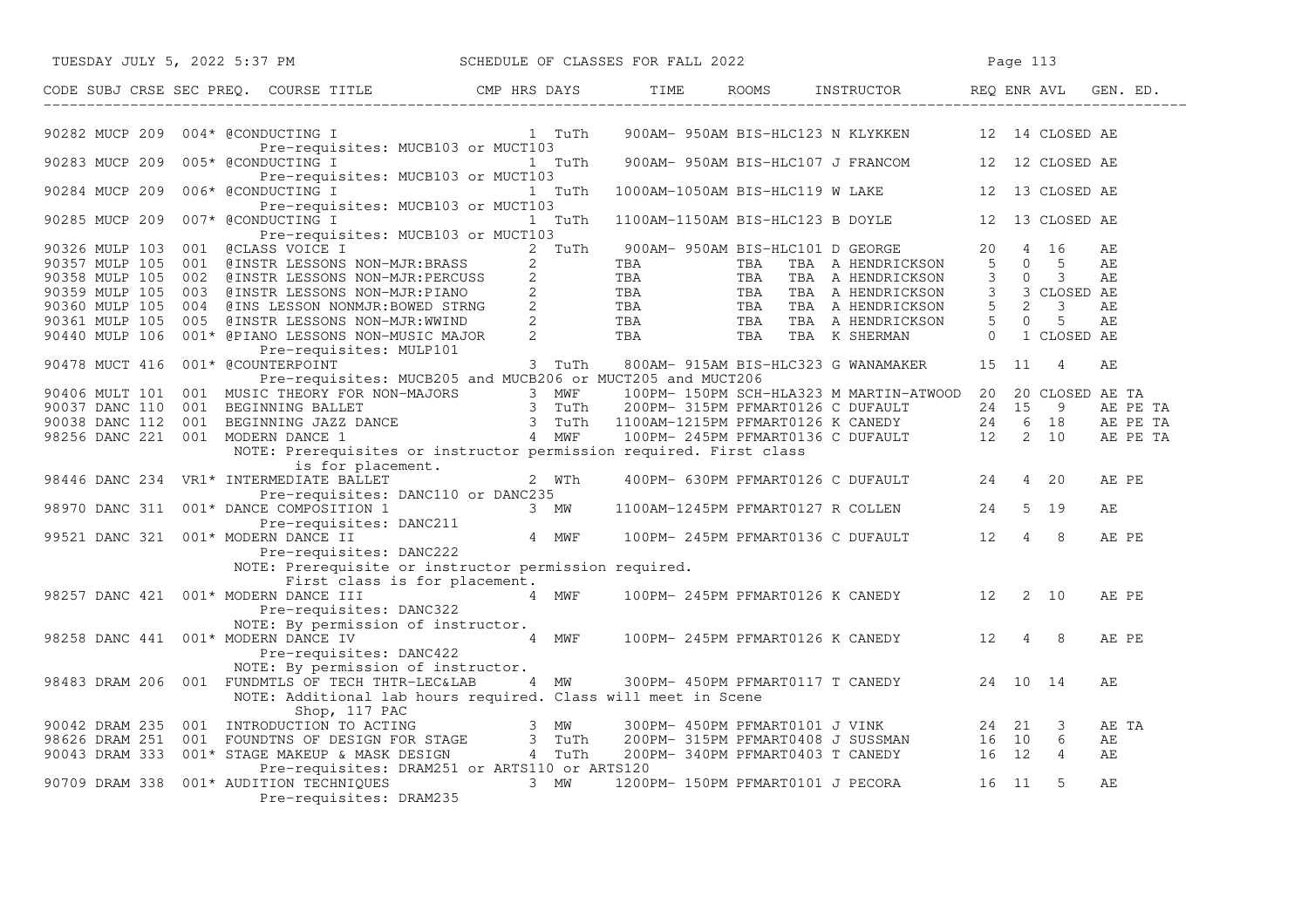|                    |     | TUESDAY JULY 5, 2022 5:37 PM                                                                                                                                                                                                                                                                                                                                                     |               |     | SCHEDULE OF CLASSES FOR FALL 2022                           |       |                                                   |             | Page 114 |      |       |          |
|--------------------|-----|----------------------------------------------------------------------------------------------------------------------------------------------------------------------------------------------------------------------------------------------------------------------------------------------------------------------------------------------------------------------------------|---------------|-----|-------------------------------------------------------------|-------|---------------------------------------------------|-------------|----------|------|-------|----------|
|                    |     | CODE SUBJ CRSE SEC PREQ. COURSE TITLE THE CMP HRS DAYS                                                                                                                                                                                                                                                                                                                           |               |     | TIME                                                        | ROOMS | INSTRUCTOR                                        | REQ ENR AVL |          |      |       | GEN. ED. |
|                    |     | AH--American History =================================AH--American History ================================= AH--American History                                                                                                                                                                                                                                                |               |     |                                                             |       |                                                   |             |          |      |       |          |
| 98675 HIST 201 001 |     | THE UNITED STATES TO 1877 3 TuTh                                                                                                                                                                                                                                                                                                                                                 |               |     |                                                             |       | 1100AM-1215PM KEL-HL0105 G WELCH                  |             | 30 25    | -5   | AH TH |          |
| 99699 HIST 201     | 002 |                                                                                                                                                                                                                                                                                                                                                                                  |               |     |                                                             |       | 1200PM-1250PM FLG-HL0233 T BAKER                  | 22  20  2   |          |      | AH TH |          |
| 90665 HIST 201 HNR |     | THE UNITED STATES TO 1877 3 MWF<br>THE UNITED STATES TO 1877 3 MWF<br>NOTE: Honors students only                                                                                                                                                                                                                                                                                 |               |     |                                                             |       | 1200PM-1250PM FLG-HL0233 T BAKER 8 8 CLOSED AH TH |             |          |      |       |          |
| 90737 HIST 202     | OL1 | THE UNITED STATES SINCE 1877                                                                                                                                                                                                                                                                                                                                                     | $\mathcal{E}$ |     |                                                             | TBA   | K SMITH                                           |             | 20 14    | -6   | AH TH |          |
|                    |     | within the Learning Management System, Moodle. There are no<br>requirements for face-to-face meetings, onsite instruction,<br>or scheduled times to be online. However, proctored exams<br>may be required, either on campus or at a location<br>convenient to the student.                                                                                                      |               |     |                                                             |       |                                                   |             |          |      |       |          |
| 90738 HIST 202 OL2 |     | THE UNITED STATES SINCE 1877<br>NOTE: Delivered online. Instruction and interaction occurs online<br>within the Learning Management System, Moodle. There are no<br>requirements for face-to-face meetings, onsite instruction,<br>or scheduled times to be online. However, proctored exams<br>may be required, either on campus or at a location<br>convenient to the student. | -3            |     |                                                             | TBA   | K SMITH                                           | 20          | 7 13     |      | AH TH |          |
|                    |     | 99700 HIST 210 001 AMERICAN IDENTITIES IN SONG 3 MW                                                                                                                                                                                                                                                                                                                              |               | M   | 1200PM-1250PM SAT-HL0319 K SMITH<br>200PM- 250PM SAT-HL0319 |       |                                                   | 30          | 9        | 21   | AH TH |          |
| 90068 HIST 305     | 001 | MODERN AMERICAN WOMEN 6 3 TuTh<br>NOTE: Women and Gender Studies majors only.                                                                                                                                                                                                                                                                                                    |               |     |                                                             |       | 930AM-1045AM FLG-HL0230 G WELCH                   | 25          | 20       | $-5$ | AH TH |          |
|                    |     | 99997 HIST 305 JCC MODERN AMERICAN WOMEN                                                                                                                                                                                                                                                                                                                                         | W             | 3 M | 400PM- 630PM SAT-HL0201 G WELCH                             |       |                                                   | 12          | 6        | -6   | AH TH |          |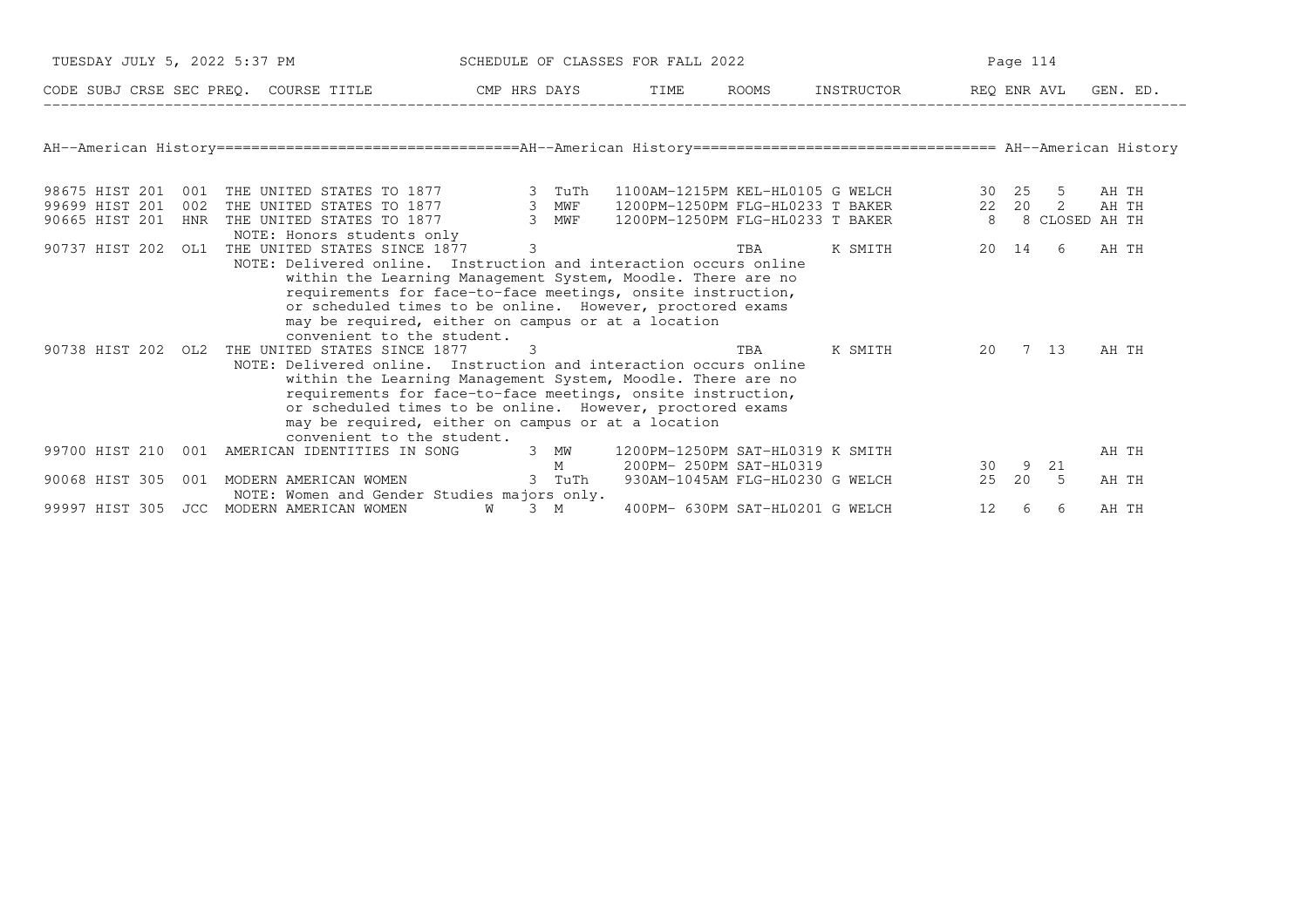| TUESDAY JULY 5, 2022 5:37 PM          | SCHEDULE OF CLASSES FOR FALL 2022 | Page 115                           |
|---------------------------------------|-----------------------------------|------------------------------------|
| CODE SUBJ CRSE SEC PREO. COURSE TITLE | ROOMS<br>TIME<br>CMP HRS DAYS     | REO ENR AVL GEN. ED.<br>INSTRUCTOR |
|                                       |                                   |                                    |

ALCE−−Applied Learning Civic Engage============ALCE−−Applied Learning Civic Engage============ ALCE−−Applied Learning Civic Engage

|  |  | 90616 HLTH 630 001 HEALTH & SOCIAL EQUITY |  | TBA | TBA | TBA K BONNAR |  |  |
|--|--|-------------------------------------------|--|-----|-----|--------------|--|--|
|--|--|-------------------------------------------|--|-----|-----|--------------|--|--|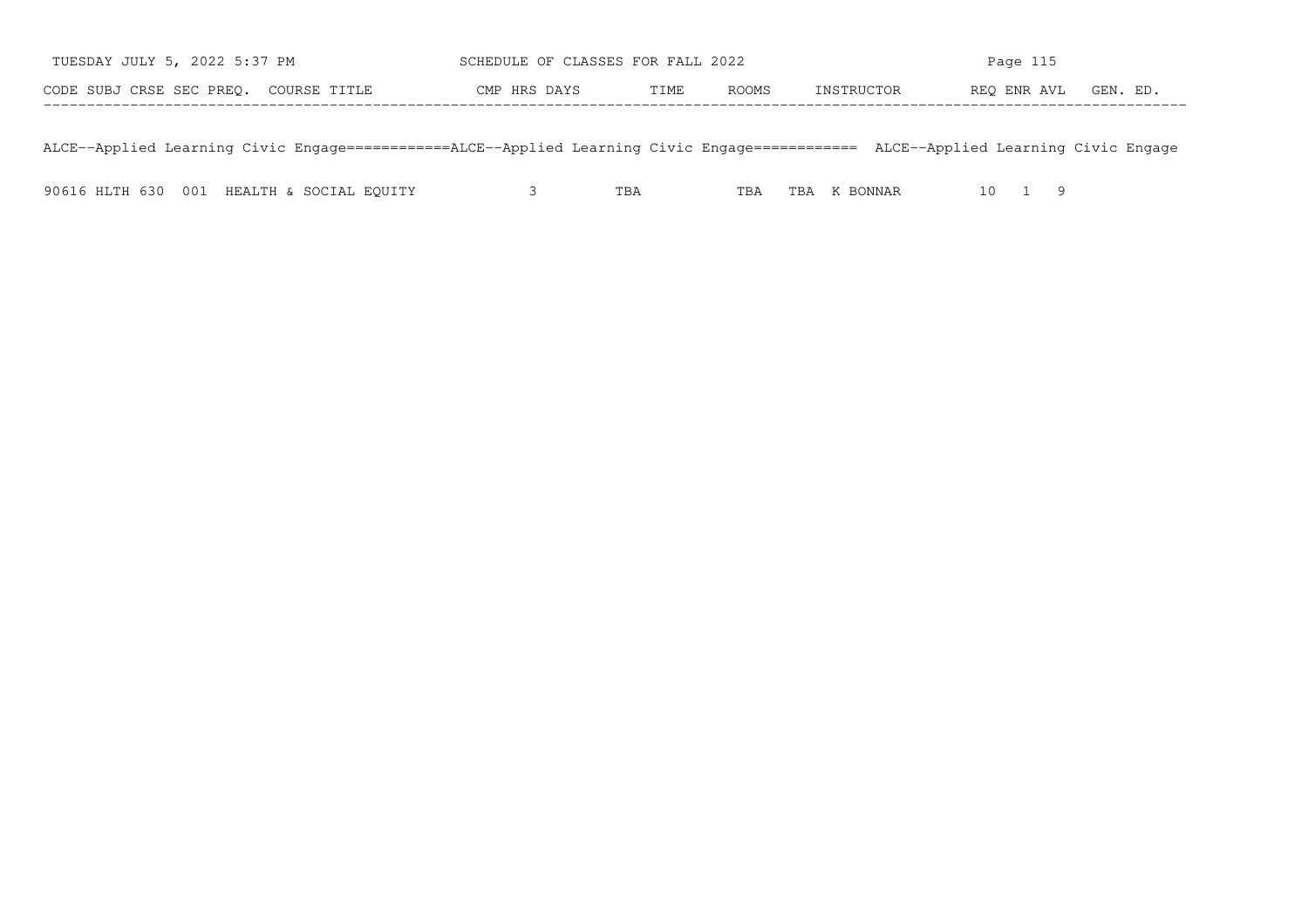| TUESDAY JULY 5, 2022 5:37 PM |              | SCHEDULE OF CLASSES FOR FALL 2022 |      |       | Page       |             |         |  |  |
|------------------------------|--------------|-----------------------------------|------|-------|------------|-------------|---------|--|--|
| CODE SUBJ CRSE SEC PREQ.     | COURSE TITLE | CMP HRS DAYS                      | TIME | ROOMS | INSTRUCTOR | REO ENR AVL | GEN. ED |  |  |

ALCW−−Applied Learning Creative Work===========ALCW−−Applied Learning Creative Work=========== ALCW−−Applied Learning Creative Work

| 98744 ARTS 110                    |     | 001 FOUNDATIONS OF DRAWING I<br>4 MW                                                                 | 900AM-1150AM SAT-HL0122 D JOHNS    |                                       | 25    | 13 12           |                 | AE TA |
|-----------------------------------|-----|------------------------------------------------------------------------------------------------------|------------------------------------|---------------------------------------|-------|-----------------|-----------------|-------|
| 90681 ARTS 110                    |     | NOTE: \$100 Art studio fee assessed by the Art Department.<br>002 FOUNDATIONS OF DRAWING I<br>4 TuTh | 100PM- 350PM SAT-HL0122 N INFANTE  |                                       | 25    |                 | 11 14           | AE TA |
|                                   |     | NOTE: \$100 Art studio fee assessed by the Art Department.                                           |                                    |                                       |       |                 |                 |       |
| 98571 ARTS 110                    |     | 003 FOUNDATIONS OF DRAWING I<br>4 TuTh                                                               | 930AM-1215PM SAT-HL0122 M YEOMANS  |                                       | 25    |                 | 7 18            | AE TA |
|                                   |     | NOTE: \$100 Art studio fee assessed by the Art Department.                                           |                                    |                                       |       |                 |                 |       |
| 99037 ARTS 110                    |     | OL1 FOUNDATIONS OF DRAWING I<br>4                                                                    | ONLINE                             | F SCHATZ                              | 20    |                 | 20 CLOSED AE TA |       |
|                                   |     | NOTE: Delivered online. Instruction and interaction occurs online                                    |                                    |                                       |       |                 |                 |       |
|                                   |     | within the Learning Management System, Moodle. There are no                                          |                                    |                                       |       |                 |                 |       |
|                                   |     | requirements for face-to-face meetings, onsite instruction,                                          |                                    |                                       |       |                 |                 |       |
|                                   |     | or scheduled times to be online. However, proctored exams                                            |                                    |                                       |       |                 |                 |       |
|                                   |     | may be required, either on campus or at a location                                                   |                                    |                                       |       |                 |                 |       |
|                                   |     | convenient to the student.                                                                           |                                    |                                       |       |                 |                 |       |
| 98753 ARTS 120 003 COLOR & DESIGN |     | 4 TuTh                                                                                               | 930AM-1215PM SAT-HL0225 D JOHNS    |                                       |       |                 | 25 11 14        | AE TA |
|                                   |     | NOTE: \$100 Art studio fee assessed by the Art Department.                                           |                                    |                                       |       |                 |                 |       |
| 98782 ARTS 130                    | 001 | 4 MW<br>THREE DIMENSIONAL DESIGN                                                                     |                                    | 515PM- 805PM SAT-HL0121 L FAIR-SCHULZ | 18    | 8               | 10              | AE TA |
|                                   |     | NOTE: \$100 Art studio fee assessed by the Art Department.                                           |                                    |                                       |       |                 |                 |       |
| 90019 ARTS 130                    |     | 002 THREE DIMENSIONAL DESIGN<br>4 MW                                                                 | 900AM-1150AM SAT-HL0121 E PAIGE    |                                       | 18    |                 | $3 \quad 15$    | AE TA |
|                                   |     | NOTE: \$100 Art studio fee assessed by the Art Department.                                           |                                    |                                       |       |                 |                 |       |
| 98689 ARTS 211                    |     | 001* FOUNDATIONS OF DRAWING II<br>4 MW                                                               | 200PM- 450PM SAT-HL0122 D JOHNS    |                                       | 18    |                 | 3 15            |       |
|                                   |     | Pre-requisites: ARTS110                                                                              |                                    |                                       |       |                 |                 |       |
|                                   |     | NOTE: \$100 Art studio fee assessed by the Art Department.                                           |                                    |                                       |       |                 |                 |       |
| 99272 ARTS 211                    |     | 002* FOUNDATIONS OF DRAWING II<br>4 MW                                                               | 900AM-1150AM SAT-HL0227 M YEOMANS  |                                       | 6     |                 | 6 CLOSED        |       |
|                                   |     | Pre-requisites: ARTS110                                                                              |                                    |                                       |       |                 |                 |       |
|                                   |     | NOTE: \$100 course fee assessed by Art Department.                                                   |                                    |                                       |       |                 |                 |       |
| 98377 ARTS 312                    |     | 001* DRAWING AND MIXED MEDIA I<br>4 MW                                                               | 900AM-1150AM SAT-HL0227 M YEOMANS  |                                       | 12    | 6               | 6               |       |
|                                   |     | Pre-requisites: ARTS211                                                                              |                                    |                                       |       |                 |                 |       |
|                                   |     | NOTE: \$100 Art studio fee assessed by the Art Department.                                           |                                    |                                       |       |                 |                 |       |
|                                   |     | 98200 ARTS 319 001* GRAPHIC DESIGN & MEDIA ARTS I<br>4 MW                                            | 900AM-1150AM KEL-HL0100 S NEAL     |                                       | 18    | 12              | 6               |       |
|                                   |     | Pre-requisites: ARTS110 and ARTS120                                                                  |                                    |                                       |       |                 |                 |       |
|                                   |     | NOTE: \$100 Art studio fee assessed by the Art Department.                                           |                                    |                                       |       |                 |                 |       |
| 99512 ARTS 320 001* TYPOGRAPHY    |     | 4 TuTh                                                                                               | 900AM-1150AM DUNNHL0116CS NEAL     |                                       | 10    | $7\phantom{.0}$ | 3               |       |
|                                   |     | Pre-requisites: ARTS319                                                                              |                                    |                                       |       |                 |                 |       |
|                                   |     | NOTE: \$100 Art studio fee assessed by the Art Department.                                           |                                    |                                       |       |                 |                 |       |
| 98687 ARTS 321                    |     | 001* @GRAPHIC DESIGN & MEDIA ART II<br>4 TuTh                                                        | 900AM-1150AM KEL-HL0100 K MAHONEY  |                                       | 18    | 11              | 7               |       |
|                                   |     | Pre-requisites: ARTS110 and ARTS120                                                                  |                                    |                                       |       |                 |                 |       |
| 98111 ARTS 329                    |     | 001* PAINTING I<br>4 MW                                                                              | 900AM-1150AM BRA-HL0115 A SWARTELE |                                       | 18    | 8               | 10              |       |
|                                   |     | Pre-requisites: ARTS110 and ARTS120                                                                  |                                    |                                       |       |                 |                 |       |
|                                   |     | NOTE: \$100 Art studio fee assessed by the Art Department.                                           |                                    |                                       |       |                 |                 |       |
| 98112 ARTS 330 001* PAINTING II   |     | 4 MW                                                                                                 | 200PM- 450PM BRA-HL0115 A SWARTELE |                                       | 8     | 4               | 4               |       |
|                                   |     | Pre-requisites: ARTS329                                                                              |                                    |                                       |       |                 |                 |       |
|                                   |     | NOTE: \$100 Art studio fee assessed by the Art Department.                                           |                                    |                                       |       |                 |                 |       |
| 98113 ARTS 339 001* PRINTMAKING I |     | 4 TuTh                                                                                               | 900AM-1150AM BRA-HL0205 N INFANTE  |                                       | 18 11 |                 | 7               |       |
|                                   |     | Pre-requisites: ARTS110 and ARTS120                                                                  |                                    |                                       |       |                 |                 |       |
|                                   |     | NOTE: \$100 Art studio fee assessed by the Art Department.                                           |                                    |                                       |       |                 |                 |       |
| 98389 ARTS 340                    |     | 001* PRINTMAKING II<br>4 MW                                                                          | 900AM-1150AM BRA-HL0205 N INFANTE  |                                       | 8     | 3               | 5               |       |
|                                   |     | Pre-requisites: ARTS339                                                                              |                                    |                                       |       |                 |                 |       |
|                                   |     | NOTE: \$100 Art studio fee assessed by the Art Department.                                           |                                    |                                       |       |                 |                 |       |
| 98703 ARTS 349 001* SCULPTURE I   |     | 4 TuTh                                                                                               | 500PM- 750PM BRA-HL0111            | STAFF                                 | 18    |                 | 4 14            |       |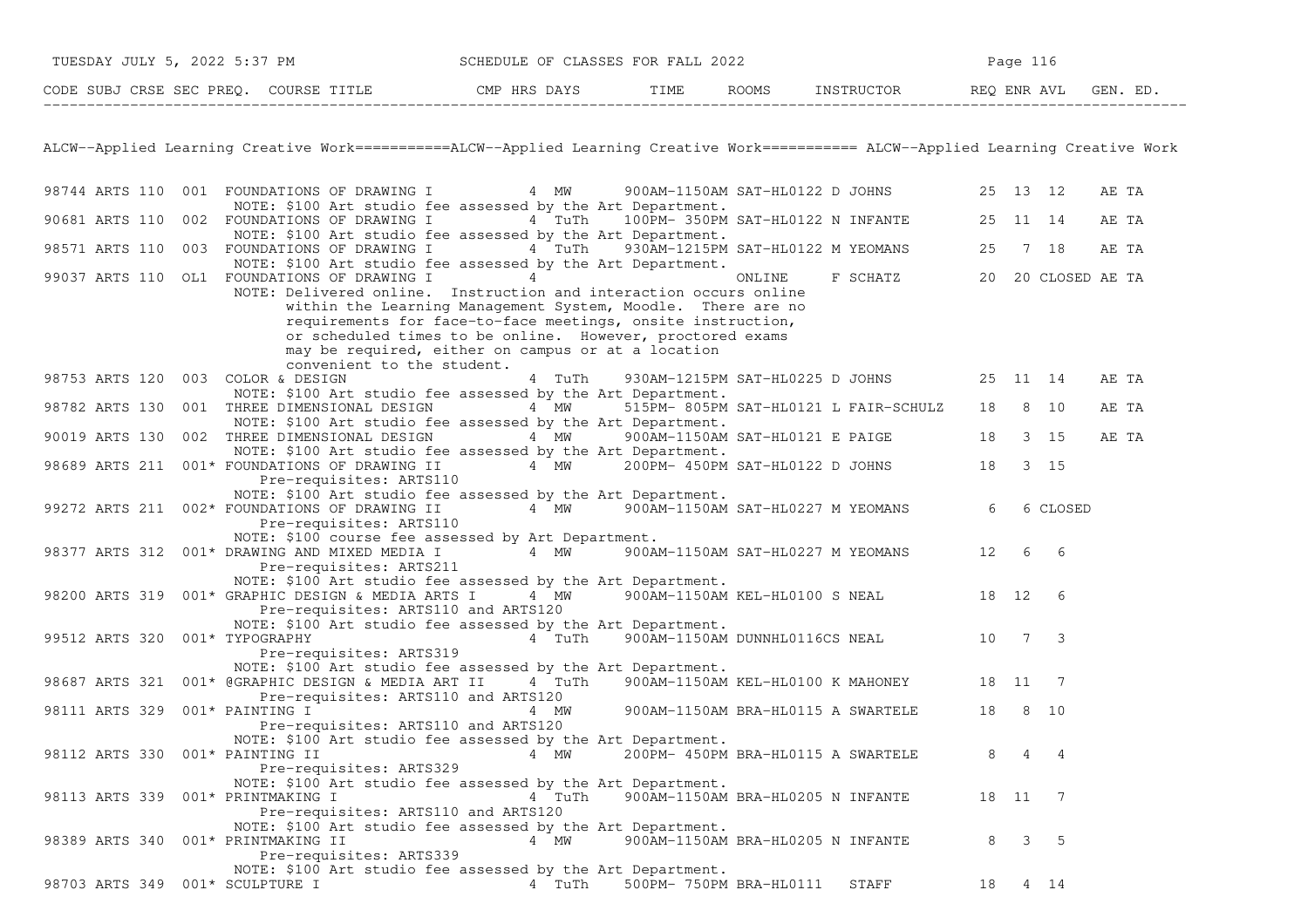| TUESDAY JULY 5, 2022 5:37 PM                                                                                                                                                                                                                                  | SCHEDULE OF CLASSES FOR FALL 2022 |                                |                                                   | Page 117                                          |          |
|---------------------------------------------------------------------------------------------------------------------------------------------------------------------------------------------------------------------------------------------------------------|-----------------------------------|--------------------------------|---------------------------------------------------|---------------------------------------------------|----------|
|                                                                                                                                                                                                                                                               |                                   |                                |                                                   |                                                   | GEN. ED. |
| Pre-requisites: ARTS110 and ARTS120 and ARTS130                                                                                                                                                                                                               |                                   |                                |                                                   |                                                   |          |
| NOTE: \$100 Art studio fee assessed by the Art Department.<br>99443 ARTS 350 001* SCULPTURE II<br>Pre-requisites: ARTS349                                                                                                                                     |                                   |                                | 4 TuTh 500PM-750PM BRA-HL0111 STAFF 8 1 7         |                                                   |          |
| NOTE: \$100 Art studio fee assessed by the Art Department.<br>98114 ARTS 359 001* CERAMICS I<br>Pre-requisites: ARTS110 and ARTS120 and ARTS130                                                                                                               |                                   |                                |                                                   | 4 TuTh 100PM-350PM BRA-HL0107 R LOCY 10 10 CLOSED |          |
| NOTE: \$100 Art studio fee assessed by the Art Department.<br>99849 ARTS 360 001* CERAMICS II<br>Pre-requisites: ARTS359                                                                                                                                      |                                   |                                |                                                   | 4 TuTh 100PM-350PM BRA-HL0107 R LOCY 3 3 CLOSED   |          |
| NOTE: \$100 Art studio fee assessed by the Art Department.<br>98261 ARTS 369 001* TIME BASED MEDIA<br>Pre-requisites: ARTS110 and ARTS120                                                                                                                     |                                   |                                | 4 TuTh 200PM-450PM DUNNHL0116CK MAHONEY 18 4 14   |                                                   |          |
| NOTE: \$100 Art studio fee assessed by the Art Department.<br>98865 ARTS 379 001* PHOTOGRAPHY I<br>Pre-requisites: ARTS110 and ARTS120                                                                                                                        |                                   |                                | 4 TuTh 100PM-350PM KEL-HL0100 I BEERBOWER 16 10 6 |                                                   |          |
| NOTE: \$100 Art studio fee assessed by the Art Department.<br>99080 ARTS 379 HNR* PHOTOGRAPHY I - HONORS 4 TuTh 100PM-350PM KEL-HL0100 I BEERBOWER 2 1 1<br>Pre-requisites: ARTS110 and ARTS120<br>NOTE: \$100 Art studio fee assessed by the Art Department. |                                   |                                |                                                   |                                                   |          |
| HONORS STUDENTS ONLY<br>90020 ARTS 380 001* PHOTOGRAPHY PROCESSES & TECHS 4 MW 900AM-1150AM BRA-HL0203 I BEERBOWER 18 2 16<br>Pre-requisites: ARTS379                                                                                                         |                                   |                                |                                                   |                                                   |          |
| NOTE: \$100 Art studio fee assessed by the Art Department.<br>98116 ARTS 431 001* PAINTING III: THEMATIC R&D 4 MW 200PM- 450PM BRA-HL0101AA SWARTELE<br>Pre-requisites: ARTS330                                                                               |                                   |                                |                                                   | 6 3 3                                             |          |
| NOTE: \$100 Art studio fee assessed by the Art Department.<br>98117 ARTS 432 001* PAINTING IV<br>Pre-requisites: ARTS431                                                                                                                                      |                                   |                                | 4 MW 200PM- 450PM BRA-HL0101AA SWARTELE           | $\overline{4}$<br>$0\quad 4$                      |          |
| NOTE: \$100 Art studio fee assessed by the Art Department.<br>98390 ARTS 441 001* PRINTMAKING III<br>Pre-requisites: ARTS340                                                                                                                                  |                                   |                                | 4 MW 900AM-1150AM BRA-HL0205 N INFANTE            | $5 \quad 1 \quad 4$                               |          |
| NOTE: \$100 Art studio fee assessed by the Art Department.<br>98407 ARTS 442 001* PRINTMAKING IV<br>Pre-requisites: ARTS441                                                                                                                                   |                                   |                                | 4 MW 900AM-1150AM BRA-HL0205 N INFANTE            | $5 \t 0 \t 5$                                     |          |
| NOTE: \$100 Art studio fee assessed by the Art Department.<br>99444 ARTS 451 001* SCULPTURE III<br>Pre-requisites: ARTS350                                                                                                                                    |                                   |                                | 4 TuTh 500PM-750PM BRA-HL0111 STAFF               | $5 \quad 1 \quad 4$                               |          |
| NOTE: \$100 Art studio fee assessed by the Art Department.<br>99445 ARTS 452 001* SCULPTURE IV<br>Pre-requisites: ARTS451                                                                                                                                     |                                   |                                | 4 TuTh 500PM-750PM BRA-HL0111 STAFF               | $5 \t 0 \t 5$                                     |          |
| NOTE: \$100 Art studio fee assessed by the Art Department.<br>99850 ARTS 461 001* CERAMICS III<br>Pre-requisites: ARTS360                                                                                                                                     |                                   |                                | 4 TuTh 100PM-350PM BRA-HL0107 R LOCY              | $3 \quad 1 \quad 2$                               |          |
| NOTE: \$100 Art studio fee assessed by the Art Department.<br>99851 ARTS 462 001* CERAMICS IV<br>Pre-requisites: ARTS461                                                                                                                                      | 4 TuTh                            | 100PM- 350PM BRA-HL0107 R LOCY |                                                   | 2<br>2 CLOSED                                     |          |
| NOTE: \$100 Art studio fee assessed by the Art Department.<br>98628 ARTS 469 001* @ILLUSTRATION AND IMAGING<br>Pre-requisites: ARTS319                                                                                                                        | 4 MW                              | 200PM- 450PM DUNNHL0116CS NEAL |                                                   | 18<br>6 12                                        |          |
| NOTE: \$100 Art studio fee assessed by the Art Department.<br>90683 ARTS 491 001 SENIOR ARTS THESIS<br>NOTE: Senior BFA Graphic Design & New Media                                                                                                            | $3 \t F$                          |                                | 1200PM-1250PM BRA-HL0203 I BEERBOWER              | $0\quad 10$<br>10                                 |          |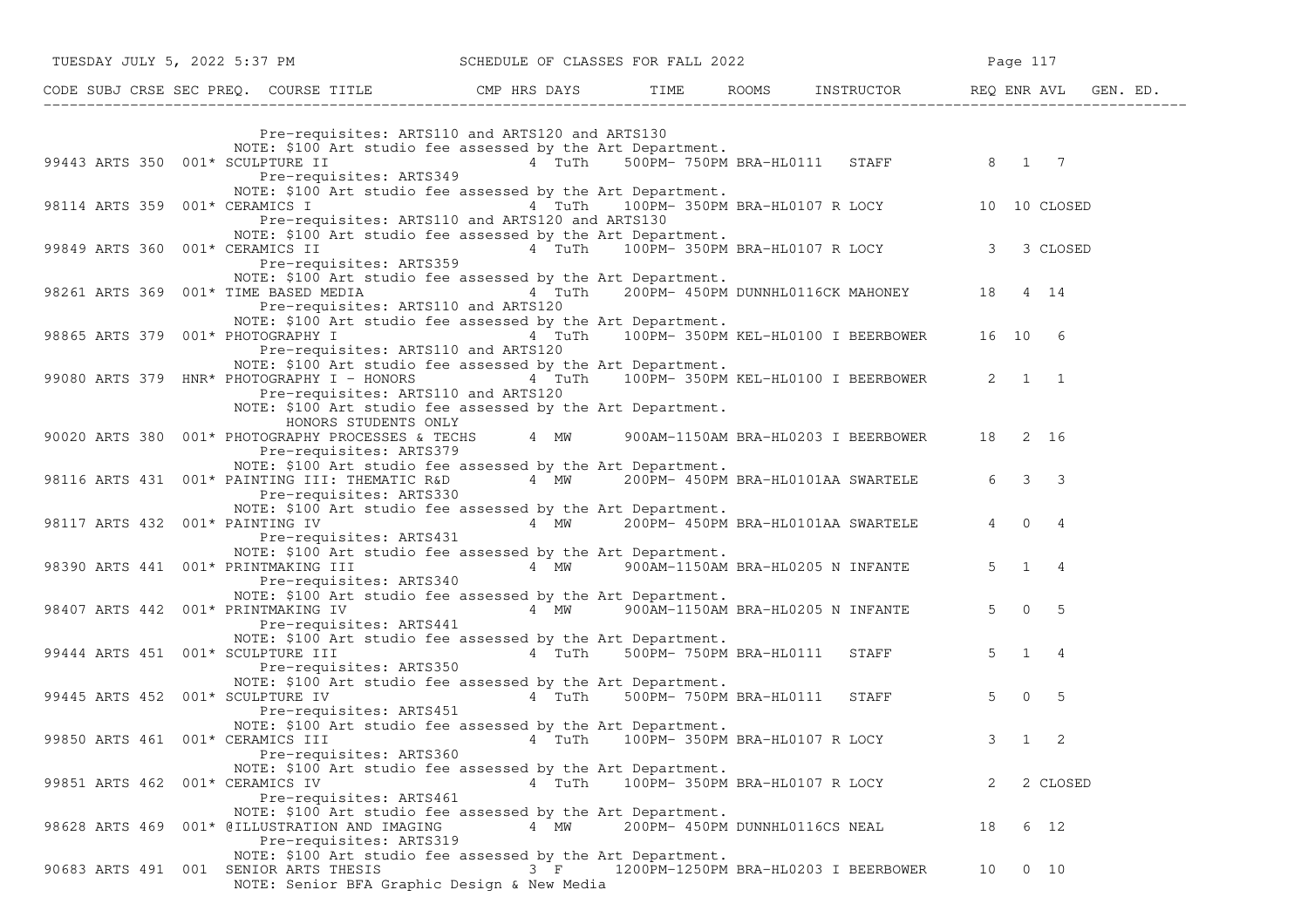| TUESDAY JULY 5, 2022 5:37 PM SCHEDULE OF CLASSES FOR FALL 2022                                                                                                                                                                                                                                                                 |      |  |                                            |    |      |
|--------------------------------------------------------------------------------------------------------------------------------------------------------------------------------------------------------------------------------------------------------------------------------------------------------------------------------|------|--|--------------------------------------------|----|------|
| CODE SUBJ CRSE SEC PREQ. COURSE TITLE CMP HRS DAYS TIME ROOMS INSTRUCTOR REQ ENR AVL GEN. ED.<br>CODE SCRIPTION (1993) CONFIGURATION (1996) CONFIGURATION (1996) The Main Configuration of the Main Configuration (1991) Configuration (1991) Configuration (1991) Configuration (1991) Configuration (1991) Configuration (19 |      |  |                                            |    |      |
|                                                                                                                                                                                                                                                                                                                                |      |  |                                            |    |      |
|                                                                                                                                                                                                                                                                                                                                |      |  |                                            |    |      |
|                                                                                                                                                                                                                                                                                                                                |      |  |                                            |    |      |
|                                                                                                                                                                                                                                                                                                                                |      |  |                                            |    |      |
|                                                                                                                                                                                                                                                                                                                                |      |  |                                            |    |      |
|                                                                                                                                                                                                                                                                                                                                |      |  |                                            |    |      |
|                                                                                                                                                                                                                                                                                                                                |      |  |                                            |    |      |
|                                                                                                                                                                                                                                                                                                                                |      |  |                                            |    |      |
|                                                                                                                                                                                                                                                                                                                                |      |  |                                            |    |      |
|                                                                                                                                                                                                                                                                                                                                |      |  |                                            |    |      |
|                                                                                                                                                                                                                                                                                                                                |      |  |                                            |    |      |
|                                                                                                                                                                                                                                                                                                                                |      |  |                                            |    |      |
|                                                                                                                                                                                                                                                                                                                                |      |  |                                            |    |      |
|                                                                                                                                                                                                                                                                                                                                |      |  |                                            |    |      |
|                                                                                                                                                                                                                                                                                                                                |      |  |                                            |    |      |
|                                                                                                                                                                                                                                                                                                                                |      |  |                                            |    |      |
|                                                                                                                                                                                                                                                                                                                                |      |  |                                            |    |      |
|                                                                                                                                                                                                                                                                                                                                |      |  |                                            |    |      |
|                                                                                                                                                                                                                                                                                                                                |      |  |                                            |    |      |
|                                                                                                                                                                                                                                                                                                                                |      |  |                                            |    |      |
|                                                                                                                                                                                                                                                                                                                                |      |  |                                            |    |      |
|                                                                                                                                                                                                                                                                                                                                |      |  |                                            |    |      |
|                                                                                                                                                                                                                                                                                                                                |      |  |                                            |    |      |
|                                                                                                                                                                                                                                                                                                                                |      |  |                                            |    |      |
|                                                                                                                                                                                                                                                                                                                                |      |  |                                            |    |      |
|                                                                                                                                                                                                                                                                                                                                |      |  |                                            |    |      |
|                                                                                                                                                                                                                                                                                                                                |      |  |                                            |    |      |
|                                                                                                                                                                                                                                                                                                                                |      |  |                                            |    |      |
|                                                                                                                                                                                                                                                                                                                                |      |  |                                            |    |      |
|                                                                                                                                                                                                                                                                                                                                |      |  |                                            |    |      |
|                                                                                                                                                                                                                                                                                                                                |      |  |                                            |    |      |
|                                                                                                                                                                                                                                                                                                                                |      |  |                                            |    |      |
|                                                                                                                                                                                                                                                                                                                                |      |  |                                            |    |      |
|                                                                                                                                                                                                                                                                                                                                |      |  |                                            |    |      |
|                                                                                                                                                                                                                                                                                                                                |      |  |                                            |    |      |
|                                                                                                                                                                                                                                                                                                                                |      |  |                                            |    |      |
|                                                                                                                                                                                                                                                                                                                                |      |  |                                            |    |      |
|                                                                                                                                                                                                                                                                                                                                |      |  |                                            |    |      |
|                                                                                                                                                                                                                                                                                                                                |      |  |                                            |    |      |
|                                                                                                                                                                                                                                                                                                                                |      |  |                                            |    |      |
|                                                                                                                                                                                                                                                                                                                                |      |  |                                            |    |      |
|                                                                                                                                                                                                                                                                                                                                |      |  |                                            |    |      |
| 90343 MUCS 420 005 GEUPHONIUM 2 W 300PM-350PM BIS-HLC143 C GUY<br>90343 MUCS 420 005 GEUPHONIUM 2 W 300PM-350PM BIS-HLC143 C GUY 24 3 21<br>NOTE: Annlied Music Course For assessed by Chans Cabes 15 M                                                                                                                        |      |  |                                            |    |      |
|                                                                                                                                                                                                                                                                                                                                |      |  |                                            |    |      |
| NOTE: Applied Music Course Fee assessed by Crane School of Music                                                                                                                                                                                                                                                               |      |  | 200PM-250PM BIS-HLC119 B DUNBAR 24 10 14   |    |      |
| 90300 MUCS 420 006<br><b>@FLUTE</b>                                                                                                                                                                                                                                                                                            | 2 W  |  |                                            |    |      |
| NOTE: Applied Music Course Fee assessed by Crane School of Music                                                                                                                                                                                                                                                               |      |  |                                            |    |      |
| <b>@FLUTE</b><br>90434 MUCS 420<br>007                                                                                                                                                                                                                                                                                         | 2 W  |  | 200PM- 250PM BIS-HLC119 J RUBIO            | 24 | 8 16 |
| NOTE: Applied Music Course Fee assessed by Crane School of Music                                                                                                                                                                                                                                                               |      |  |                                            |    |      |
| 90430 MUCS 420<br>008<br>@GUITAR                                                                                                                                                                                                                                                                                               | 2 Th |  | 100PM- 150PM BIS-HLC224 C RUBIO            | 24 | 1 23 |
| NOTE: Applied Music Course Fee assessed by Crane School of Music                                                                                                                                                                                                                                                               |      |  |                                            |    |      |
| 90455 MUCS 420<br>009<br>@HARP                                                                                                                                                                                                                                                                                                 | 2 Th |  | 100PM- 150PM BIS-HLC224 J SUCHY-PILALIS 24 |    | 1 23 |
| NOTE: Applied Music Course Fee assessed by Crane School of Music                                                                                                                                                                                                                                                               |      |  |                                            |    |      |
| 90232 MUCS 420 010<br>@HORN                                                                                                                                                                                                                                                                                                    | 2 W  |  | 300PM- 350PM BIS-HLC101 L BECKER           | 24 | 6 18 |
| NOTE: Applied Music Course Fee assessed by Crane School of Music                                                                                                                                                                                                                                                               |      |  |                                            |    |      |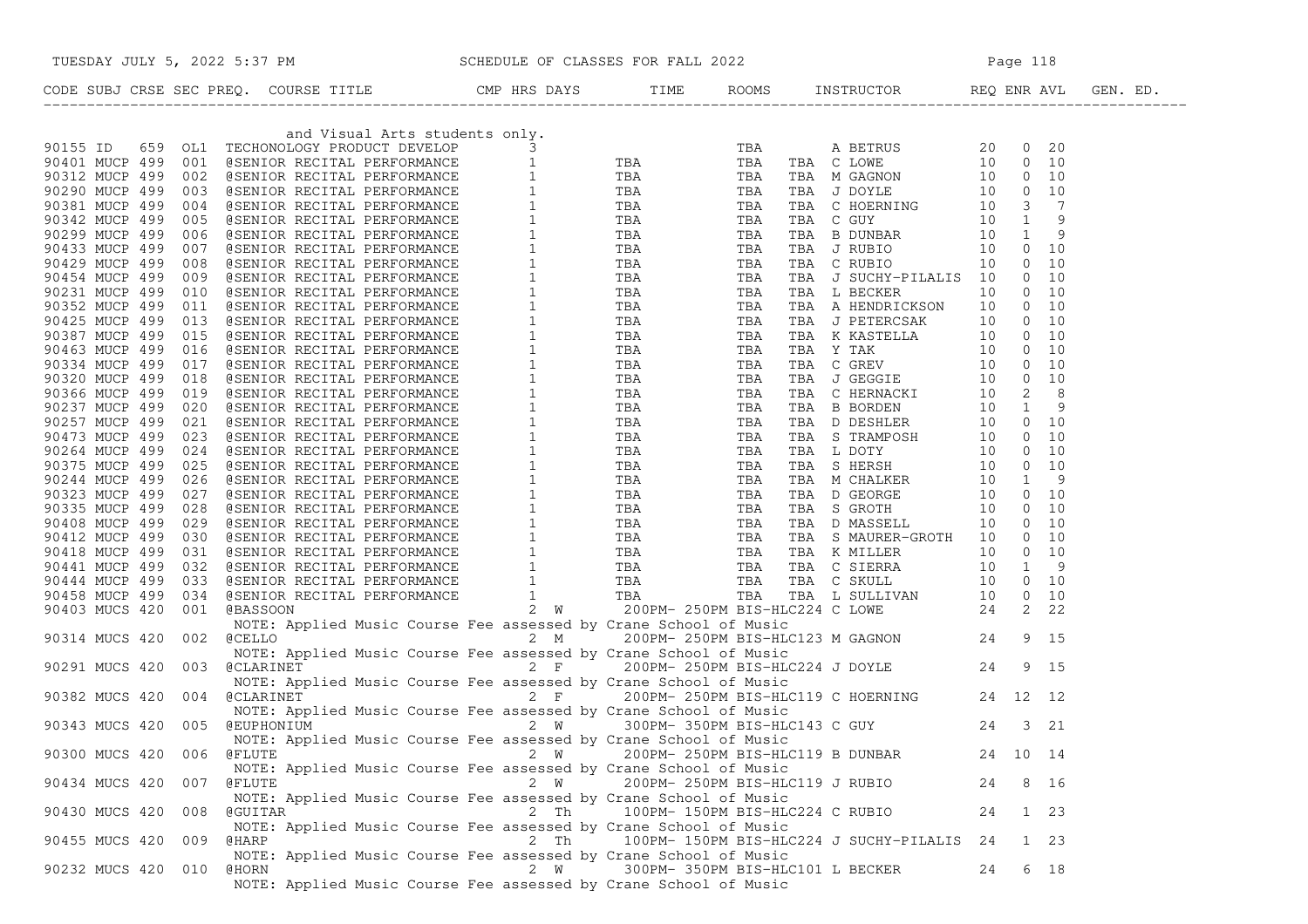|                                | TUESDAY JULY 5, 2022 5:37 PM                                                                                                                                                                                                                                                                                          |          | SCHEDULE OF CLASSES FOR FALL 2022 |                                                                                                                                              | Page 119  |      |
|--------------------------------|-----------------------------------------------------------------------------------------------------------------------------------------------------------------------------------------------------------------------------------------------------------------------------------------------------------------------|----------|-----------------------------------|----------------------------------------------------------------------------------------------------------------------------------------------|-----------|------|
|                                | CODE SUBJ CRSE SEC PREQ. COURSE TITLE THE REPORT ONE HRS DAYS TIME ROOMS IN THE ROOMS THE THE ROOMS THE THE PRESENT ASSESSMENT OF THE PRESENT ASSESSMENT OF THE PRESENT OF THE PRESENT OF THE PRESENT OF THE PRESENT OF THE PA                                                                                        |          |                                   |                                                                                                                                              |           |      |
| 90353 MUCS 420 011             | COBOE                                                                                                                                                                                                                                                                                                                 |          |                                   | 2 M 200PM-250PM BIS-HLC224 A HENDRICKSON 24 3 21                                                                                             |           |      |
| 90426 MUCS 420 013 @PERCUSSION | NOTE: Applied Music Course Fee assessed by Crane School of Music                                                                                                                                                                                                                                                      |          |                                   | $2 \text{ Th}$ 100PM-150PM BIS-HLC119 J PETERCSAK 24 15 9                                                                                    |           |      |
| 90388 MUCS 420 015 @PIANO      | NOTE: Applied Music Course Fee assessed by Crane School of Music                                                                                                                                                                                                                                                      |          |                                   | 2 M 600PM- 650PM BIS-HLC107 K KASTELLA 24 2 22                                                                                               |           |      |
|                                | NOTE: Applied Music Course Fee assessed by Crane School of Music<br>90465 MUCS 420 016 @PIANO 2 M 600PM-650PM BIS-HLC224 Y TAK 24 10 14                                                                                                                                                                               |          |                                   |                                                                                                                                              |           |      |
| 90330 MUCS 420 017 @SAXOPHONE  | NOTE: Applied Music Course Fee assessed by Crane School of Music                                                                                                                                                                                                                                                      |          |                                   | 2 M 200PM-250PM BIS-HLC119 C GREV 24 12 12<br>d Music Course Fee assessed by Crane School of Music                                           |           |      |
|                                | 90330 HOCS 420 018 (MOTE: Applied Music Course Fee assessed by Crane School of Music<br>90321 MUCS 420 018 (STRING BASS 2 W 600PM-650PM BIS-HLC107 J GEGGIE 24 6 18<br>90367 MUCS 420 019 (TROMBONE 2 W 300PM-350PM BIS-HLC107 C HER                                                                                  |          |                                   |                                                                                                                                              |           |      |
|                                |                                                                                                                                                                                                                                                                                                                       |          |                                   |                                                                                                                                              |           |      |
| 90238 MUCS 420 020             | NOTE: Applied Music Course Fee assessed by Crane School of Music<br>exampled haste coarse ree assessed by crane behoof of haste<br>examples and the state of the state of the state of the state of the state of the state of the state of the state of the state of the state of the state of the s                  |          |                                   |                                                                                                                                              |           |      |
| 90258 MUCS 420<br>021          | NOTE: Applied Music Course Fee assessed by Crane School of Music<br>@TRUMPET<br>NOTE: Applied Music Course Fee assessed by Crane School of Music                                                                                                                                                                      |          |                                   | 2 W SUUPPE SUUPPE DESERVED TO THE READ OF MUSIC COURSE Fee assessed by Crane School of Music<br>2 W 300PM-350PM BIS-HLC224 D DESHLER 24 7 17 |           |      |
| 90344 MUCS 420 022             | @TUBA<br>NOTE: Applied Music Course Fee assessed by Crane School of Music                                                                                                                                                                                                                                             |          |                                   | Applied haste coalse ree assessed by clane School of Haste<br>2 W 300PM-350PM BIS-HLC143 C GUY 24 5 19                                       |           |      |
| 023<br>90474 MUCS 420          | @VIOLA<br>NOTE: Applied Music Course Fee assessed by Crane School of Music                                                                                                                                                                                                                                            |          |                                   | 2 W 300PM-300PM DIO MUSIC<br>2 W 200PM-250PM BIS-HLC123 S TRAMPOSH 24 9 15                                                                   |           |      |
| 90266 MUCS 420 024 @VIOLIN     |                                                                                                                                                                                                                                                                                                                       |          |                                   |                                                                                                                                              |           |      |
| 90376 MUCS 420 025             | NOTE: Applied Music Course Fee assessed by Crane School of Music<br>NOTE: Applied Music Course Fee assessed by Crane School of Music<br>(WIOLIN) 2 M 100PM-150PM SCH-HLA311 S HERSH 24 4 20<br>NOTE: Applied Music Course Fee assessed<br>@VIOLIN<br>NOTE: Applied Music Course Fee assessed by Crane School of Music |          |                                   |                                                                                                                                              |           |      |
| 90245 MUCS 420 026 @VOICE      |                                                                                                                                                                                                                                                                                                                       |          |                                   | $2 M$ 100PM-150PM BIS-HLC101 M CHALKER 24 15 9                                                                                               |           |      |
| 90324 MUCS 420<br>027          | NOTE: Applied Music Course Fee assessed by Crane School of Music<br>@VOICE 2 W 100PM-150PM BIS-HLC119 D GEORGE 24 10 14<br>@VOICE<br>NOTE: Applied Music Course Fee assessed by Crane School of Music                                                                                                                 |          |                                   |                                                                                                                                              |           |      |
| 90336 MUCS 420 028 @VOICE      | NOTE: Applied Music Course Fee assessed by Crane School of Music                                                                                                                                                                                                                                                      |          |                                   | $2 W$ 100PM-150PM SNL-HLD117 S GROTH 24 16 8                                                                                                 |           |      |
| 90409 MUCS 420 029             | @VOICE<br>NOTE: Applied Music Course Fee assessed by Crane School of Music                                                                                                                                                                                                                                            |          |                                   | $2 W$ 100PM-150PM BIS-HLC143 D MASSELL 24 6 18                                                                                               |           |      |
| 90413 MUCS 420 030             | @VOICE<br>NOTE: Applied Music Course Fee assessed by Crane School of Music                                                                                                                                                                                                                                            |          |                                   | 2 W 100PM-150PM BIS-HLC101 S MAURER-GROTH 24 6 18                                                                                            |           |      |
| 90419 MUCS 420 031             | @VOICE                                                                                                                                                                                                                                                                                                                |          |                                   | $2 M$ 100PM-150PM BIS-HLC143 K MILLER 24 13 11                                                                                               |           |      |
| 90442 MUCS 420 032             | NOTE: Applied Music Course Fee assessed by Crane School of Music<br>NOTE: Applied Music Course Fee assessed by Crane School of Music<br>NOTCE 2 W 100PM-150PM BIS-HLC224 C SIERRA 24 10 14<br>@VOICE<br>NOTE: Applied Music Course Fee assessed by Crane School of Music                                              |          |                                   |                                                                                                                                              |           |      |
| 90445 MUCS 420 033             | @VOICE<br>NOTE: Applied Music Course Fee assessed by Crane School of Music                                                                                                                                                                                                                                            |          |                                   | 2 M 100PM-150PM BIS-HLC119 C SKULL 24 11 13                                                                                                  |           |      |
| 90459 MUCS 420 034 @VOICE      | @VOICE 2 M 100PM-150PM BIS-HLC224 L SULLIVAN 24 12 12<br>NOTE: Applied Music Course Fee assessed by Crane School of Music                                                                                                                                                                                             |          |                                   |                                                                                                                                              |           |      |
| 90450 MUCS 420<br>420          | <b>@VOICE</b><br>NOTE: Applied Music Course Fee assessed by Crane School of Music                                                                                                                                                                                                                                     | 2 MW     | 100PM-150PM TBA TBA               | STAFF                                                                                                                                        | 100 22 78 |      |
| 90404 MUCS 430<br>001          | <b>@BASSOON</b><br>NOTE: Applied Music Course Fee assessed by Crane School of Music                                                                                                                                                                                                                                   | 3 W      | 200PM- 250PM BIS-HLC224 C LOWE    |                                                                                                                                              | 24        | 1 23 |
| 90315 MUCS 430<br>002          | <b>@CELLO</b><br>NOTE: Applied Music Course Fee assessed by Crane School of Music                                                                                                                                                                                                                                     | 3 M      |                                   | 200PM- 250PM BIS-HLC123 M GAGNON                                                                                                             | 24        | 2 22 |
| 90292 MUCS 430<br>003          | <b>@CLARINET</b><br>NOTE: Applied Music Course Fee assessed by Crane School of Music                                                                                                                                                                                                                                  | $3 \t F$ |                                   | 200PM- 250PM BIS-HLC224 J DOYLE                                                                                                              | 24        | 6 18 |
| 90383 MUCS 430 004             | <b>@CLARINET</b>                                                                                                                                                                                                                                                                                                      | 3 F      |                                   | 200PM- 250PM BIS-HLC119 C HOERNING                                                                                                           | 24        | 3 21 |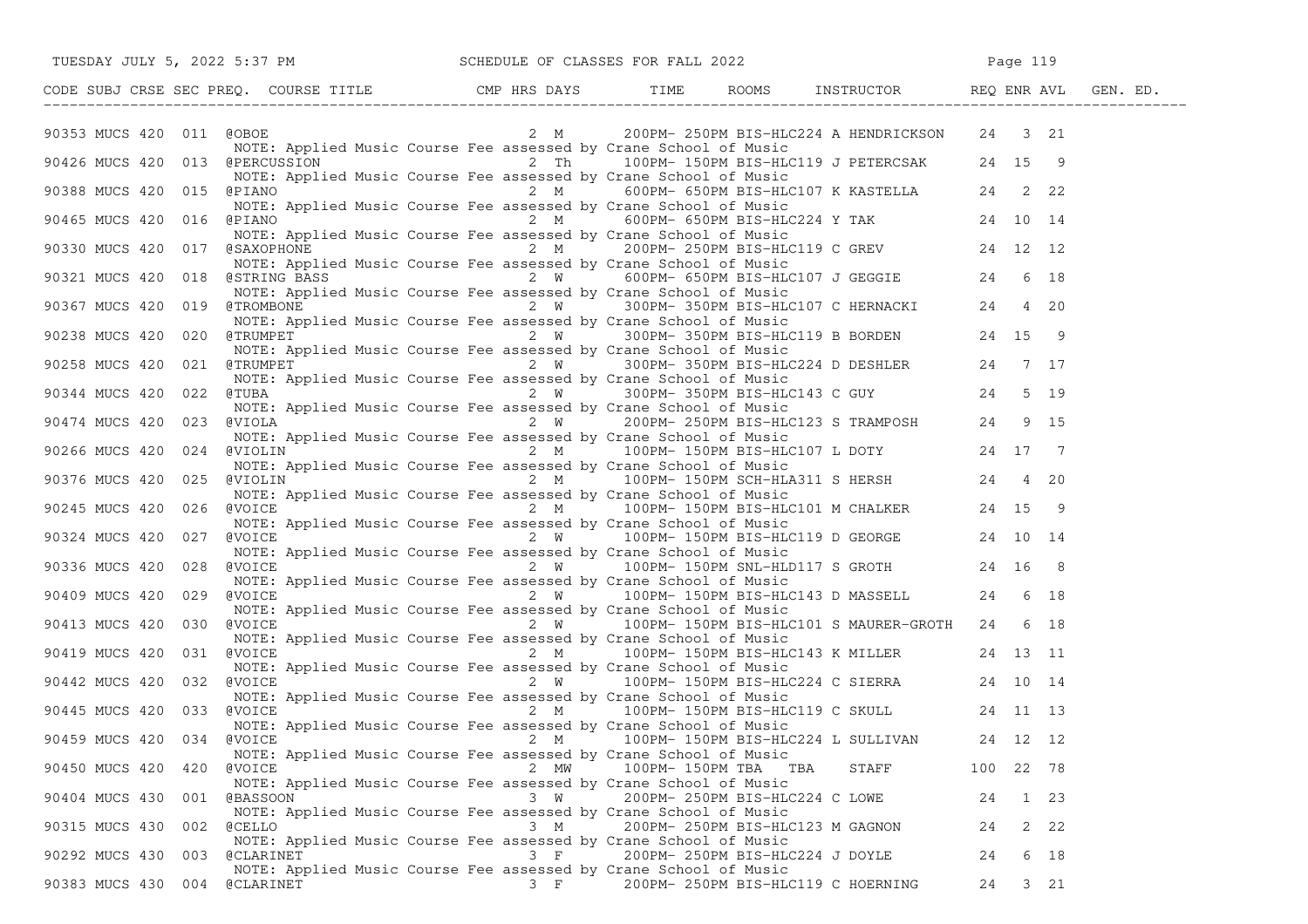| TUESDAY JULY 5, 2022 5:37 PM SCHEDULE OF CLASSES FOR FALL 2022                                                                                                                                                                    |     |                                                                                                                                                                            |    |           |  |
|-----------------------------------------------------------------------------------------------------------------------------------------------------------------------------------------------------------------------------------|-----|----------------------------------------------------------------------------------------------------------------------------------------------------------------------------|----|-----------|--|
| CODE SUBJ CRSE SEC PREQ. COURSE TITLE TIME ROOMS INSTRUCTOR REQ ENR AVL GEN. ED.                                                                                                                                                  |     |                                                                                                                                                                            |    |           |  |
|                                                                                                                                                                                                                                   |     |                                                                                                                                                                            |    |           |  |
| 90345 MUCS 430 005 @EUPHONIUM 3 W 3 W 300PM-350PM BIS-HLC143 C GUY 24 1 23                                                                                                                                                        |     | NOTE: Applied Music Course Fee assessed by Crane School of Music                                                                                                           |    |           |  |
| 90301 MUCS 430 006 @FLUTE                                                                                                                                                                                                         |     | NOTE: Applied Music Course Fee assessed by Crane School of Music<br>3 W 200PM-250PM BIS-HLC119 B DUNBAR 24 8 16                                                            |    |           |  |
| 90435 MUCS 430 007 @FLUTE                                                                                                                                                                                                         |     | NOTE: Applied Music Course Fee assessed by Crane School of Music<br>$3 W$ 200PM-250PM BIS-HLC119 J RUBIO 24 0 24                                                           |    |           |  |
| 90431 MUCS 430 008 @GUITAR                                                                                                                                                                                                        |     |                                                                                                                                                                            |    |           |  |
| 90456 MUCS 430 009 @HARP 3 Th 100PM-150PM BIS-HLC224 J SUCHY-PILALIS 24 0 24                                                                                                                                                      |     | NOTE: Applied Music Course Fee assessed by Crane School of Music                                                                                                           |    |           |  |
| 90233 MUCS 430 010 GHORN 1 6 16 16 17 300PM-350PM BIS-HLC101 L BECKER 24 8 16                                                                                                                                                     |     | NOTE: Applied Music Course Fee assessed by Crane School of Music                                                                                                           |    |           |  |
|                                                                                                                                                                                                                                   |     | NOTE: Applied Music Course Fee assessed by Crane School of Music                                                                                                           |    |           |  |
| 90354 MUCS 430 011 @OBOE 3 M 200PM-250PM BIS-HLC224 A HENDRICKSON 24 4 20                                                                                                                                                         |     | NOTE: Applied Music Course Fee assessed by Crane School of Music                                                                                                           |    |           |  |
| 90427 MUCS 430 013 @PERCUSSION 3 Th 100PM-150PM BIS-HLC119 J PETERCSAK 24 1 23                                                                                                                                                    |     | NOTE: Applied Music Course Fee assessed by Crane School of Music                                                                                                           |    |           |  |
| 90389 MUCS 430 015 @PIANO                                                                                                                                                                                                         |     | ed Music Course ree assessed by Clane School of Husic<br>3 M 600PM-650PM BIS-HLC107 K KASTELLA 24 0 24<br>NOTE: Applied Music Course Fee assessed by Crane School of Music |    |           |  |
| 90466 MUCS 430 016 @PIANO 812 M 3 M 600PM-650PM BIS-HLC224 Y TAK 24 2 22                                                                                                                                                          |     |                                                                                                                                                                            |    |           |  |
|                                                                                                                                                                                                                                   |     |                                                                                                                                                                            |    |           |  |
|                                                                                                                                                                                                                                   |     |                                                                                                                                                                            |    |           |  |
| 90466 MUCS 430 016 (CHIANO MUCS Applied Music Course Fee assessed by Crane School of Music<br>90331 MUCS 430 017 (SAXOPHONE MUSIC Course Fee assessed by Crane School of Music<br>90322 MUCS 430 018 (STRING BASS 3 W 600PM-650PM |     |                                                                                                                                                                            |    |           |  |
| 90239 MUCS 430 020 @TRUMPET 3 W 300PM-350PM BIS-HLC119 B BORDEN 24 5 19                                                                                                                                                           |     | NOTE: Applied Music Course Fee assessed by Crane School of Music                                                                                                           |    |           |  |
| NOTE: Applied Music Course Fee assessed by Crane School of Music<br>90259 MUCS 430 021 @TRUMPET 3 W 300PM-350PM BIS-HLC224 D DESHLER 24 2 22                                                                                      |     |                                                                                                                                                                            |    |           |  |
|                                                                                                                                                                                                                                   |     | NOTE: Applied Music Course Fee assessed by Crane School of Music                                                                                                           |    |           |  |
| 90346 MUCS 430 022 @TUBA<br>NOTE: Applied Music Course Fee assessed by Crane School of Music<br>90475 MUCS 430 023 @VIOLA<br>3 W 200PM-250PM BIS-HLC123 S TRAMPOSH 24 3 21                                                        |     |                                                                                                                                                                            |    |           |  |
| 90267 MUCS 430 024 @VIOLIN                                                                                                                                                                                                        |     | NOTE: Applied Music Course Fee assessed by Crane School of Music<br>$3 M$ 100PM-150PM BIS-HLC107 L DOTY 10 3 7                                                             |    |           |  |
| 90377 MUCS 430 025 @VIOLIN <sup>--</sup> 100PM-150PM-150PM SCH-HLA311 SHERSH 24 1 23                                                                                                                                              |     | NOTE: Applied Music Course Fee assessed by Crane School of Music                                                                                                           |    |           |  |
|                                                                                                                                                                                                                                   |     | NOTE: Applied Music Course Fee assessed by Crane School of Music                                                                                                           |    |           |  |
| 90246 MUCS 430 026 @VOICE                                                                                                                                                                                                         |     | 3 M 100PM-150PM BIS-HLC101 M CHALKER 24 4 20<br>NOTE: Applied Music Course Fee assessed by Crane School of Music                                                           |    |           |  |
| 90325 MUCS 430 027 @VOICE                                                                                                                                                                                                         |     | $3 \tW 100PM - 150PM BIS-HLCI19 D GEORGE$ 24 3 21<br>NOTE: Applied Music Course Fee assessed by Crane School of Music                                                      |    |           |  |
| 90337 MUCS 430 028<br><b>@VOICE</b>                                                                                                                                                                                               | 3 W | 100PM- 150PM SNL-HLD117 S GROTH 24 3 21<br>NOTE: Applied Music Course Fee assessed by Crane School of Music                                                                |    |           |  |
| 90410 MUCS 430 029 @VOICE                                                                                                                                                                                                         | 3 W | 100PM- 150PM BIS-HLC143 D MASSELL<br>NOTE: Applied Music Course Fee assessed by Crane School of Music                                                                      | 24 | 1 23      |  |
| 90414 MUCS 430 030 @VOICE                                                                                                                                                                                                         | 3 W | 100PM- 150PM BIS-HLC101 S MAURER-GROTH<br>NOTE: Applied Music Course Fee assessed by Crane School of Music                                                                 | 24 | $0 \t 24$ |  |
| 90420 MUCS 430 031 @VOICE                                                                                                                                                                                                         | 3 M | 100PM- 150PM BIS-HLC143 K MILLER                                                                                                                                           | 24 | 1 23      |  |
| 90443 MUCS 430 032 @VOICE                                                                                                                                                                                                         | 3 W | NOTE: Applied Music Course Fee assessed by Crane School of Music<br>100PM- 150PM BIS-HLC224 C SIERRA<br>NOTE: Applied Music Course Fee assessed by Crane School of Music   | 24 | 1 23      |  |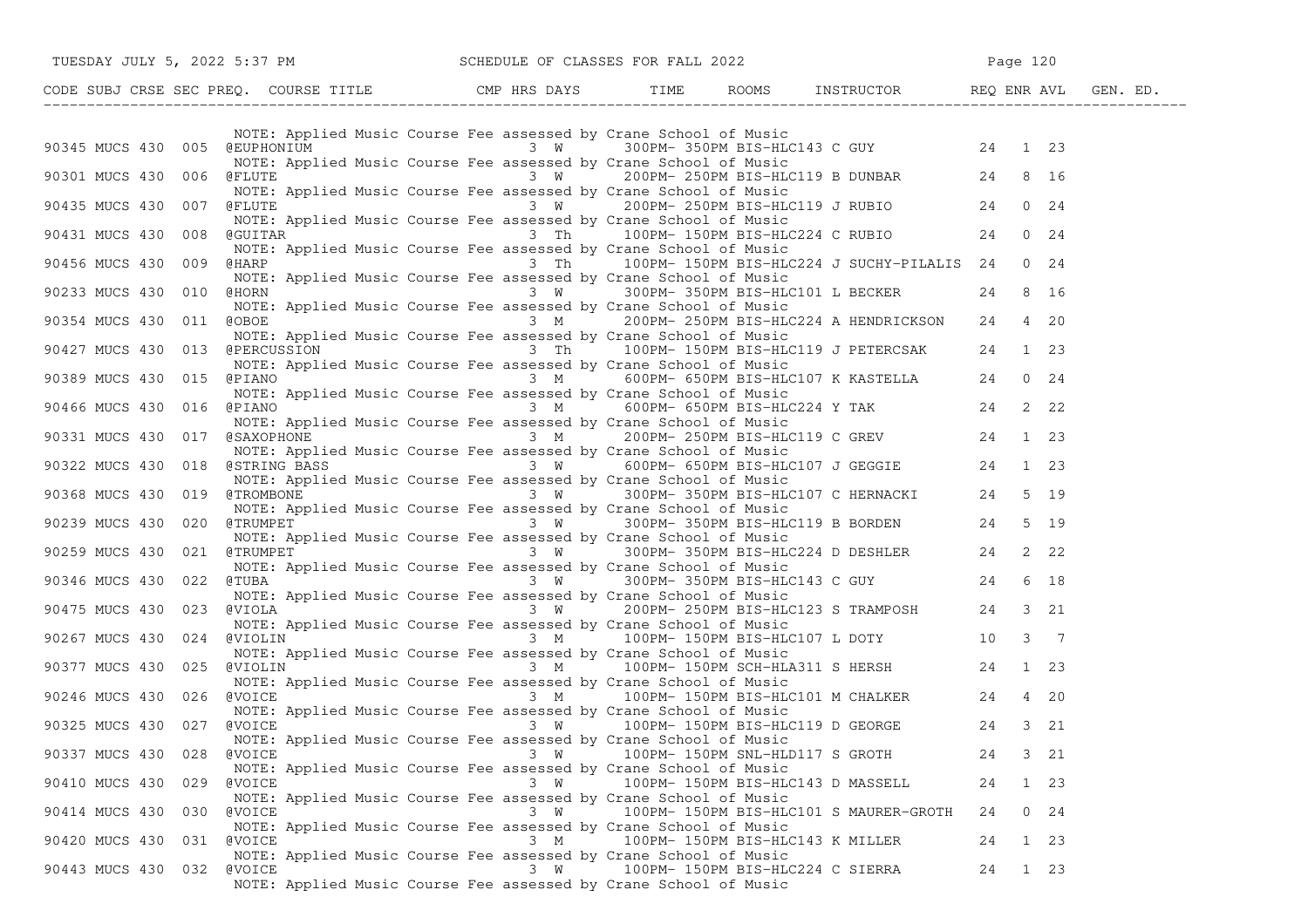|                                                                | TUESDAY JULY 5, 2022 5:37 PM SCHEDULE OF CLASSES FOR FALL 2022                                                                                                                                                                                                                                    |          | Page 121                                                                                                                                                                                                                             |               |  |  |
|----------------------------------------------------------------|---------------------------------------------------------------------------------------------------------------------------------------------------------------------------------------------------------------------------------------------------------------------------------------------------|----------|--------------------------------------------------------------------------------------------------------------------------------------------------------------------------------------------------------------------------------------|---------------|--|--|
|                                                                |                                                                                                                                                                                                                                                                                                   |          | CODE SUBJ CRSE SEC PREQ. COURSE TITLE CMP HRS DAYS TIME ROOMS INSTRUCTOR REQ ENR AVL GEN. ED.                                                                                                                                        |               |  |  |
| 90446 MUCS 430 033                                             | <b>@VOICE</b><br>NOTE: Applied Music Course Fee assessed by Crane School of Music                                                                                                                                                                                                                 |          | 3 M 100PM-150PM BIS-HLC119 C SKULL 24 3 21                                                                                                                                                                                           |               |  |  |
| 90460 MUCS 430 034                                             | @VOICE<br>NOTE: Applied Music Course Fee assessed by Crane School of Music                                                                                                                                                                                                                        |          | sessed by Crane school of music<br>3  M         100PM- 150PM BIS-HLC224 L SULLIVAN         24   0  24                                                                                                                                |               |  |  |
| 90451 MUCS 430 430                                             | @VOICE<br>NOTE: Applied Music Course Fee assessed by Crane School of Music                                                                                                                                                                                                                        | 3 MW     | 100PM-150PM TBA TBA STAFF 100                                                                                                                                                                                                        | 2 98          |  |  |
| 90788 MUCS 620 003                                             | CLARINET<br>NOTE: Applied Music Course Fee assessed by Crane School of Music                                                                                                                                                                                                                      |          | 2 F 200PM-250PM BIS-HLC224 J DOYLE 1                                                                                                                                                                                                 | $0 \qquad 1$  |  |  |
| 90739 MUCS 620 006                                             | FLUTE<br>NOTE: Applied Music Course Fee assessed by Crane School of Music                                                                                                                                                                                                                         |          | 2 W 200PM-250PM BIS-HLC119 B DUNBAR 1                                                                                                                                                                                                | 1 CLOSED      |  |  |
| 90722 MUCS 630 003                                             | CLARINET<br>NOTE: Applied Music Course Fee assessed by Crane School of Music                                                                                                                                                                                                                      |          | 3 F 200PM-250PM BIS-HLC224 J DOYLE 1                                                                                                                                                                                                 | 1 CLOSED      |  |  |
| 90758 MUCS 630 004                                             | CLARINET<br>NOTE: Applied Music Course Fee assessed by Crane School of Music                                                                                                                                                                                                                      |          | 3 F 200PM-250PM BIS-HLC119 C HOERNING                                                                                                                                                                                                | 1<br>2 CLOSED |  |  |
| 90432 MUCS 630 008                                             | GUITAR<br>NOTE: Applied Music Course Fee assessed by Crane School of Music                                                                                                                                                                                                                        |          | 3 Th 100PM-150PM BIS-HLC224 C RUBIO 2 1 1                                                                                                                                                                                            |               |  |  |
| 90757 MUCS 630 010                                             | HORN FORM AND THE STATE OF THE STATE OF THE STATE OF THE STATE OF THE STATE OF THE STATE OF THE STATE OF THE STATE OF THE STATE OF THE STATE OF THE STATE OF THE STATE OF THE STATE OF THE STATE OF THE STATE OF THE STATE OF<br>NOTE: Applied Music Course Fee assessed by Crane School of Music |          | sessed by crane school of music<br>3 W 300PM-350PM BIS-HLC101 L BECKER 1                                                                                                                                                             | $0\qquad1$    |  |  |
| 90790 MUCS 630 016                                             | PIANO<br>NOTE: Applied Music Course Fee assessed by Crane School of Music                                                                                                                                                                                                                         | $3 \,$ M | 600PM- 650PM BIS-HLC224 Y TAK                                                                                                                                                                                                        | 1 CLOSED      |  |  |
| 90750 MUCS 630 020                                             | TRUMPET<br>NOTE: Applied Music Course Fee assessed by Crane School of Music                                                                                                                                                                                                                       |          | 3 W 300PM-350PM BIS-HLC119 B BORDEN 1                                                                                                                                                                                                | 1 CLOSED      |  |  |
| 90411 MUCS 630 029<br>VOICE                                    | NOTE: Applied Music Course Fee assessed by Crane School of Music                                                                                                                                                                                                                                  |          | 3 W 100PM-150PM BIS-HLC143 D MASSELL                                                                                                                                                                                                 | 1<br>1 CLOSED |  |  |
| 90224 MUCT 430 001<br>90225 MUCT 430 002<br>90226 MUCT 430 003 |                                                                                                                                                                                                                                                                                                   |          | @STUDIO COMPOSITION          3 F    100PM-150PM CRN-MCB115 I HERRYMAN RODR   6  4  2<br>@STUDIO COMPOSITION          3 F    100PM-150PM CRN-MCB115 J SOMMERFELDT   6  3  3<br>@STUDIO COMPOSITION          3 F    100PM-150PM CRN-MC |               |  |  |
|                                                                |                                                                                                                                                                                                                                                                                                   |          |                                                                                                                                                                                                                                      |               |  |  |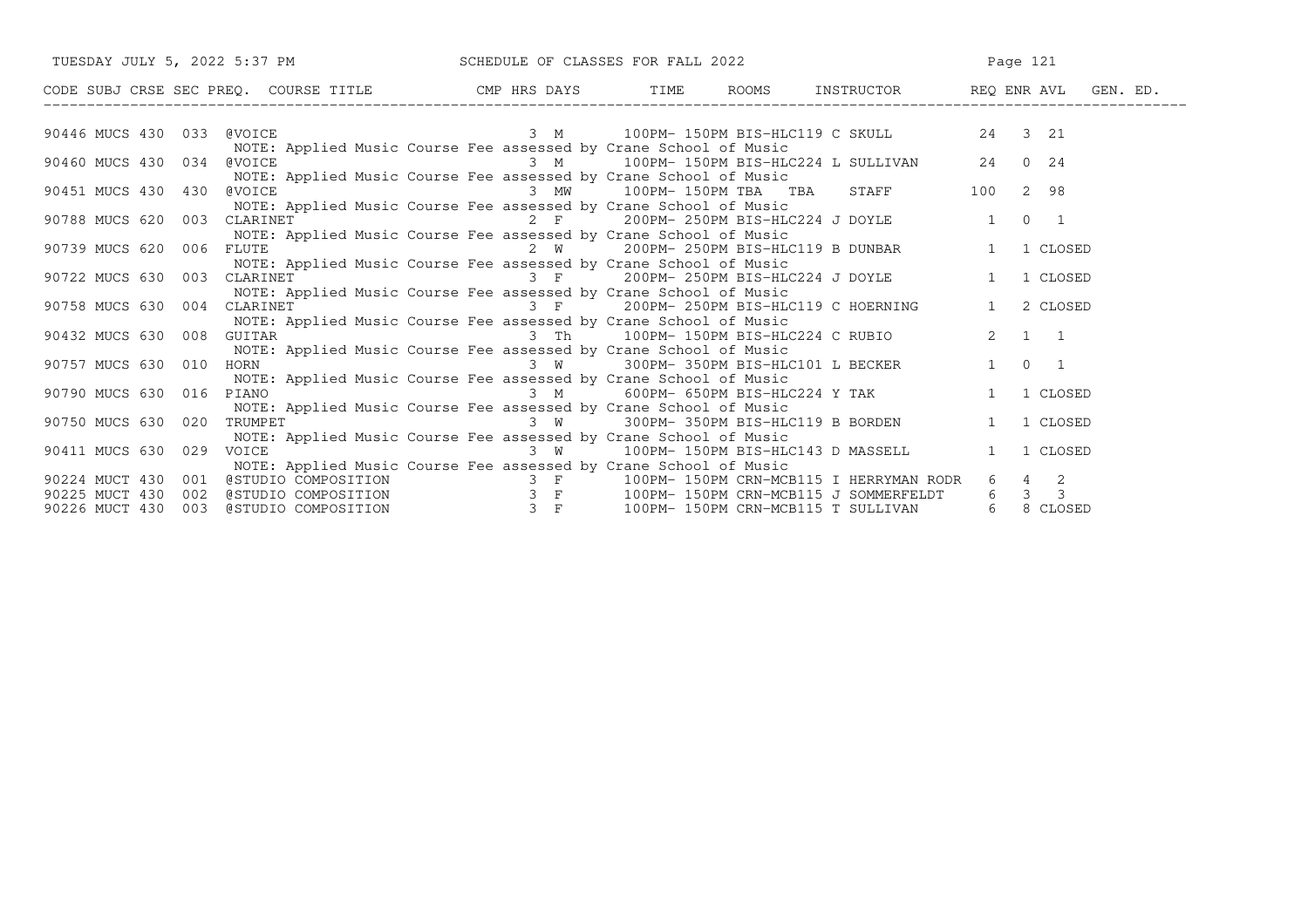| TUESDAY JULY 5, 2022 5:37 PM          | SCHEDULE OF CLASSES FOR FALL 2022     | Page $122$                            |  |  |  |  |
|---------------------------------------|---------------------------------------|---------------------------------------|--|--|--|--|
| CODE SUBJ CRSE SEC PREO. COURSE TITLE | <b>ROOMS</b><br>CMP HRS DAYS<br>TTMF. | REO ENR AVL<br>GEN. ED.<br>INSTRUCTOR |  |  |  |  |

ALEN−−Applied Learning Entrepreneur============ALEN−−Applied Learning Entrepreneur============ ALEN−−Applied Learning Entrepreneur

98681 ARMA 100 001 @INTRO TO ARTS MANAGEMENT 3 TuTh 1100AM-1215PM PFMART0408 J VINK 23 7 16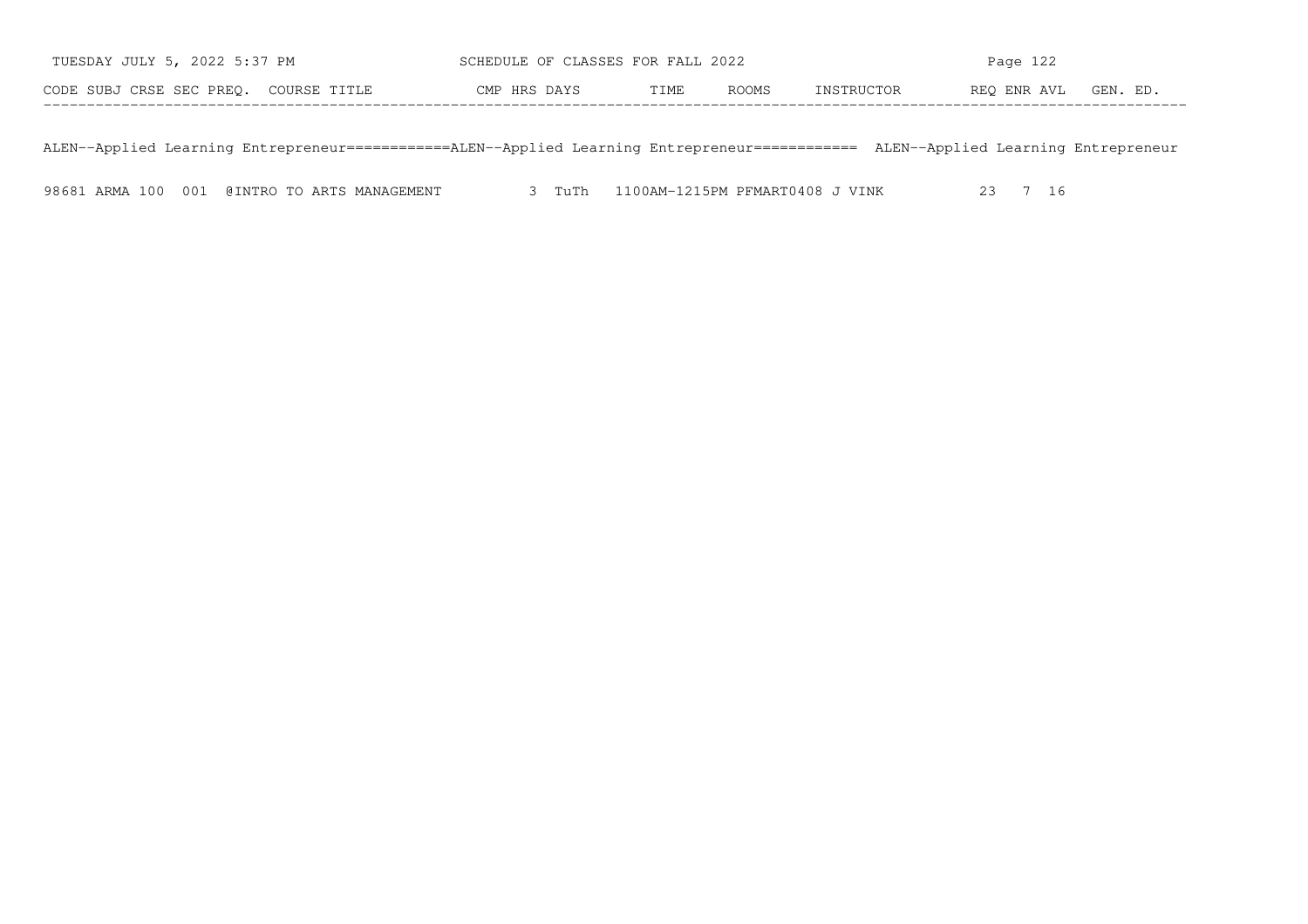| TUESDAY JULY 5, 2022 5:37 PM          | SCHEDULE OF CLASSES FOR FALL 2022 |      |              | Page 123   |             |          |  |
|---------------------------------------|-----------------------------------|------|--------------|------------|-------------|----------|--|
| CODE SUBJ CRSE SEC PREO. COURSE TITLE | CMP HRS DAYS                      | TIME | <b>ROOMS</b> | INSTRUCTOR | REO ENR AVL | GEN. ED. |  |

ALFS−−Applied Learning Field Study==============ALFS−−Applied Learning Field Study============== ALFS−−Applied Learning Field Study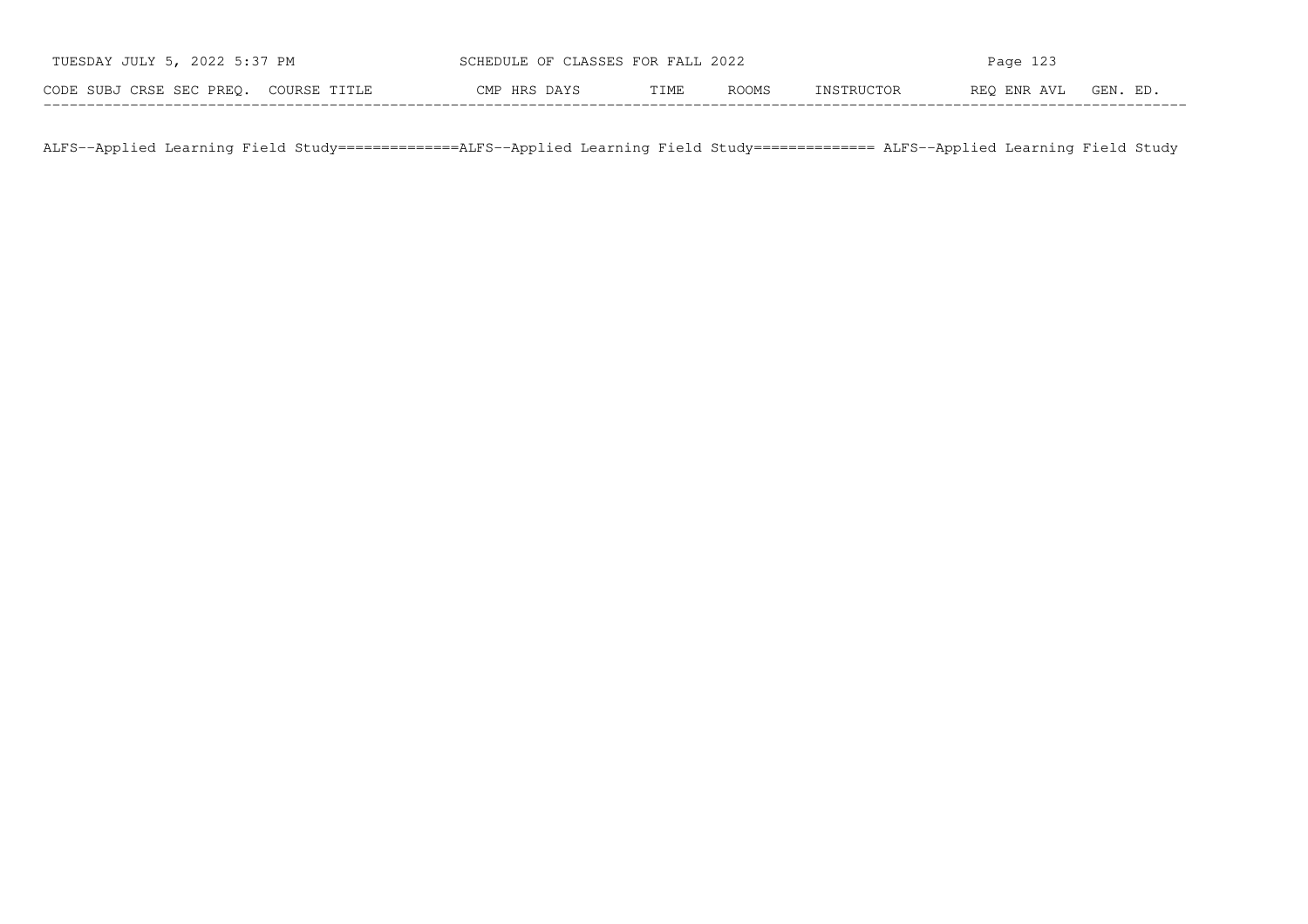| TUESDAY JULY 5, 2022 5:37 PM          | SCHEDULE OF CLASSES FOR FALL 2022 |              |      | Page 124     |            |                      |  |
|---------------------------------------|-----------------------------------|--------------|------|--------------|------------|----------------------|--|
| CODE SUBJ CRSE SEC PREO. COURSE TITLE |                                   | CMP HRS DAYS | TIME | <b>ROOMS</b> | INSTRUCTOR | REO ENR AVL GEN. ED. |  |

ALIN−−Applied Learning Internship===============ALIN−−Applied Learning Internship=============== ALIN−−Applied Learning Internship

| 90013 ANTH 470                    |     | 001* MUSEUM INTERNSHIP                                                                 | 3 MWF        | 1000AM-1050AM TBA |     | TBA | M PERKINS      | 1           |          | 1 CLOSED       |    |
|-----------------------------------|-----|----------------------------------------------------------------------------------------|--------------|-------------------|-----|-----|----------------|-------------|----------|----------------|----|
| 90018 ARTM 470                    |     | Pre-requisites: or ANTH370 or ARTM370 and ANTH420 or ARTM420<br>001* MUSEUM INTERNSHIP | 3            | TBA               | TBA | TBA | M PERKINS      | 10          | 0        | 10             |    |
|                                   |     | Pre-requisites: ARTM370 or ANTH370 and ARTM420 or ANTH420                              |              |                   |     |     |                |             |          |                |    |
| 90749 MGMT 491                    | 001 | @MANAGEMENT INTERNSHIP                                                                 | $1 - 12$     | TBA               | TBA |     | TBA D BUGG     | $\Omega$    |          | 2 CLOSED       |    |
| 90724 APLE 192                    | 001 | <b>@HONORS SVC LRNG PROJECT</b>                                                        | $1 - 2$      | TBA               | TBA | TBA | T WHITE        | $\Omega$    |          | 5 CLOSED       |    |
| 90725 APLE 491                    | 001 | <b>@PEER CNSLR TRAINING</b>                                                            | 2            | TBA               | TBA | TBA | C SNELL        | $\Omega$    |          | 1 CLOSED       |    |
| 90726 APLE 491                    | 002 | @PEER CNSLR FLD EXP LEV 1                                                              | 2            | TBA               | TBA | TBA | G RAMSAY       | 0           |          | 1 CLOSED       |    |
| 90727 APLE 491                    | 003 | @PEER CNSLR FLD EXP LEV 2                                                              | 2            | TBA               | TBA | TBA | G RAMSAY       | $\Omega$    |          | 1 CLOSED       |    |
| 90728 APLE 491                    | 004 | @PEER CNSLR FLD EXP LEV 3                                                              | $\mathbf{2}$ | TBA               | TBA | TBA | G RAMSAY       | 0           |          | 0 CLOSED       |    |
| 90729 APLE 491                    | 005 | @PEER CNSLR FLD EXP LEV 4                                                              | 2            | TBA               | TBA | TBA | G RAMSAY       | $\Omega$    |          | 0 CLOSED       |    |
| 90735 APLE 491                    | 006 | @TA INTERNSHIP: ARAB 101                                                               | $0 - 12$     | TBA               | TBA |     | TBA L LUNT     | $\Omega$    |          | 1 CLOSED       |    |
| 90742 APLE 491                    | 007 | <b>@LAW ENFORCEMENT TRNG INTERN</b>                                                    | $0 - 12$     | TBA               | TBA |     | TBA D BUGG     | $\Omega$    |          | 12 CLOSED      |    |
| 90747 APLE 491                    | 008 | @TA INTERNSHIP: ARTH 102                                                               | $0 - 12$     | TBA               | TBA | TBA | M MCNAMARA     | $\Omega$    |          | 1 CLOSED       |    |
| 90748 APLE 491                    | 009 | <b>@WISER CENTER HPI INTERNSHIP</b>                                                    | $0 - 12$     | TBA               | TBA |     | TBA R BOWDISH  | $\Omega$    |          | 2 CLOSED       |    |
| 90752 APLE 491                    | 010 | @BROCKPORT WASH DC INTERNSHIP                                                          | $0 - 12$     | TBA               | TBA | TBA | D LEMPERT      | $\mathbf 0$ |          | 1 CLOSED       |    |
|                                   |     |                                                                                        |              |                   |     |     |                | $\Omega$    |          |                |    |
| 90753 APLE 491                    | 011 | @TA INTERNSHIP: SPAN 101                                                               | $0 - 12$     | TBA               | TBA | TBA | S LOPEZ        |             |          | 1 CLOSED       |    |
| 90769 APLE 491                    | 012 | @ART TEACHING INTERNSHIP                                                               | $0 - 12$     | TBA               | TBA | TBA | C DOWNING      | $\Omega$    |          | 1 CLOSED       |    |
| 90770 APLE 491                    | 013 | @DSP PHASE 3 CO-OP INTERNSHIP                                                          | $0 - 12$     | TBA               | TBA | TBA | H BEAUCHAMP    | $\Omega$    |          | 1 CLOSED       |    |
| 90771 APLE 491                    | 014 | <b>@WALT DISNEY INTERNSHIP</b>                                                         | $0 - 12$     | TBA               | TBA | TBA | J PECORA       | $\Omega$    |          | 1 CLOSED       |    |
| 90773 APLE 491                    | 015 | <b>@BLUELINE MAGAZINE INTERNSHIP</b>                                                   | $0 - 12$     | TBA               | TBA |     | TBA D MCNUTT   | $\Omega$    |          | 1 CLOSED       |    |
| 90772 APLE 491                    | 016 | <b>@INTERNSHIP</b>                                                                     | $0 - 12$     | TBA               | TBA | TBA | K MAHONEY      | $\Omega$    |          | 0 CLOSED       |    |
| 90779 APLE 491                    | 017 | @PROF WRITING INTERNSHIP                                                               | $0 - 12$     | TBA               | TBA |     | TBA J MITCHELL | $\Omega$    |          | 1 CLOSED       |    |
| 90787 APLE 491                    | 018 | @RESEARCH INTERNSHIP                                                                   | $0 - 12$     | TBA               | TBA | TBA | J MITCHELL     | $\mathbf 0$ |          | 1 CLOSED       |    |
| 90049 ENVR 391                    |     | 001* FIELD PROJECT                                                                     | $1 - 6$      | TBA               | TBA |     | TBA J ROGERS   | 5           | $\Omega$ | 5              | CT |
|                                   |     | Pre-requisites: ENVR210                                                                |              |                   |     |     |                |             |          |                |    |
|                                   |     | NOTE: Variable credit hours $(1-6)$ . Instructor permission                            |              |                   |     |     |                |             |          |                |    |
|                                   |     | required.                                                                              |              |                   |     |     |                |             |          |                |    |
| 90050 ENVR 391 002* FIELD PROJECT |     |                                                                                        | $1 - 6$      | TBA               | TBA |     | TBA J ROGERS   | 5           | $\Omega$ | .5             | CT |
|                                   |     | Pre-requisites: ENVR210                                                                |              |                   |     |     |                |             |          |                |    |
|                                   |     | NOTE: Variable credit hour $(1-6)$ . Instructor permission                             |              |                   |     |     |                |             |          |                |    |
|                                   |     | required.                                                                              |              |                   |     |     |                |             |          |                |    |
| 90165 MUAI 470                    |     | 001* @MUSIC BUSINESS INTERNSHIP                                                        | 12           | TBA               | TBA |     | TBA D VIA      | $\Omega$    |          | 0 CLOSED       |    |
|                                   |     | Pre-requisites: MUAI460 or MUAI329                                                     |              |                   |     |     |                |             |          |                |    |
| 90093 POLS 491                    |     | 001* PUBLIC POLICY INTERNSHIP                                                          | 4            | TBA               | TBA |     | TBA D LEMPERT  | 4           | $\Omega$ | $\overline{4}$ |    |
|                                   |     | Pre-requisites: POLS100 or POLS200 and POLS110                                         |              |                   |     |     |                |             |          |                |    |
|                                   |     | NOTE: Counts as an elective for Public Policy minor.                                   |              |                   |     |     |                |             |          |                |    |
| 90096 POLS 494                    |     | 001* @POLITICAL SCIENCE INTERNSHIP                                                     | 12           | TBA               | TBA |     | TBA D LEMPERT  | $\Omega$    |          | 0 CLOSED       |    |
|                                   |     | Pre-requisites: POLS100 or POLS200 and POLS110                                         |              |                   |     |     |                |             |          |                |    |
|                                   |     | NOTE: Instructor permission required.                                                  |              |                   |     |     |                |             |          |                |    |
|                                   |     | Location-Washington, DC. Must be taken with POLS 494 002.                              |              |                   |     |     |                |             |          |                |    |
| 90754 HLTH 490                    |     | 001* @COMMUNITY HEALTH INTERN #1                                                       | $1 - 12$     | TBA               | TBA |     | TBA S LISTER   | $\Omega$    |          | 2 CLOSED CT    |    |
|                                   |     | Pre-requisites: HLTH470 and HLTH480                                                    |              |                   |     |     |                |             |          |                |    |
|                                   |     | $START/END$ DATES: $08/29-10/14$                                                       |              |                   |     |     |                |             |          |                |    |
| 90755 HLTH 490                    |     | 002* @COMMUNITY HEALTH INTERN #2                                                       | $1 - 12$     | TBA               | TBA | TBA | S LISTER       | $\Omega$    |          | 2 CLOSED CT    |    |
|                                   |     |                                                                                        |              |                   |     |     |                |             |          |                |    |
|                                   |     | Pre-requisites: HLTH470 and HLTH480                                                    |              |                   |     |     |                |             |          |                |    |
|                                   |     | START/END DATES: 10/17-12/09                                                           |              |                   |     |     |                |             |          |                |    |
| 90669 HLTH 491                    |     | NHR* @HONORS INTERNSHIP                                                                | 6            | TBA               | TBA | TBA | S LISTER       | 2           | $\Omega$ | 2              |    |
|                                   |     | Pre-requisites: HLTH485                                                                |              |                   |     |     |                |             |          |                |    |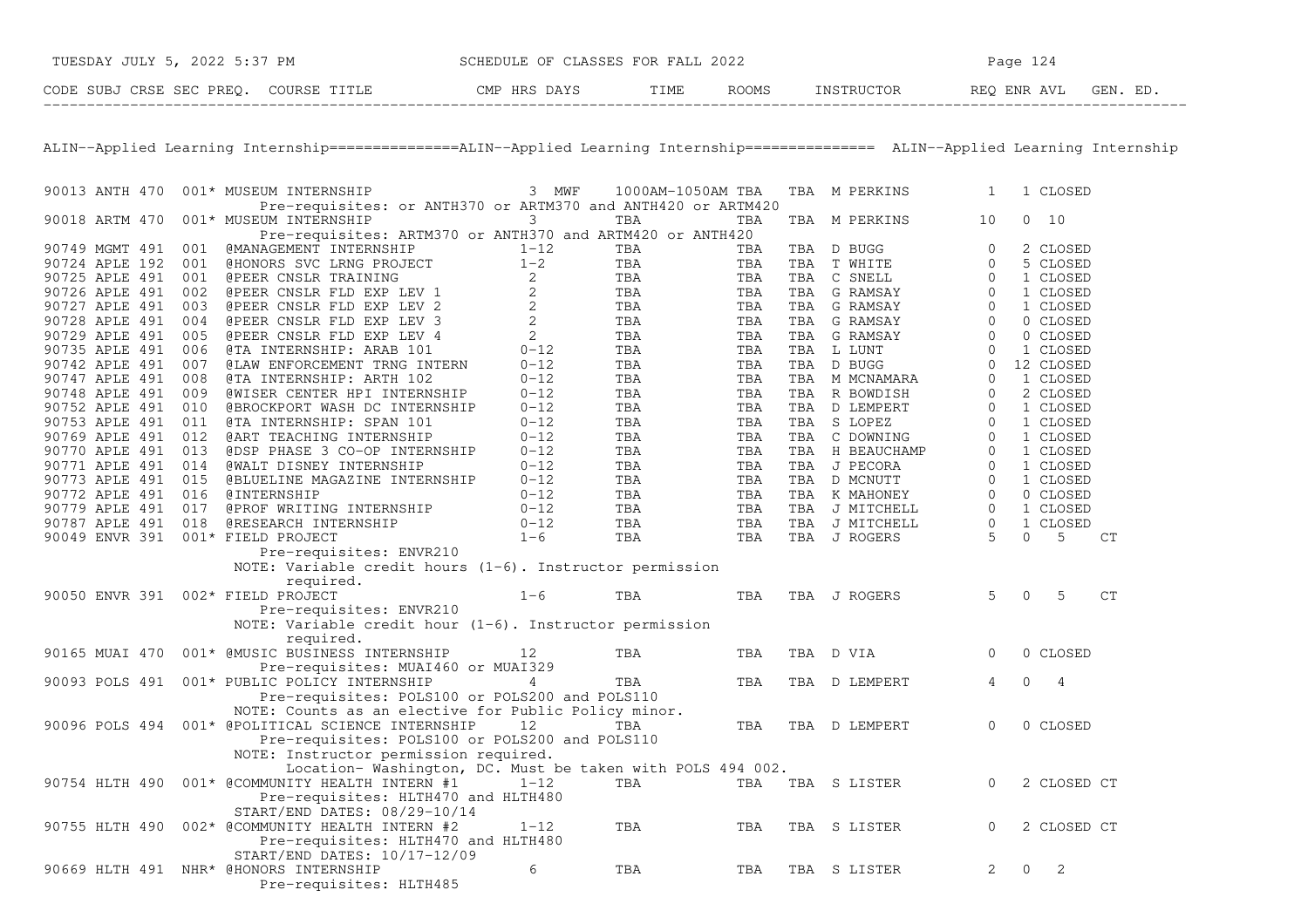| TUESDAY JULY 5, 2022 5:37 PM                                | SCHEDULE OF CLASSES FOR FALL 2022 |            | Page 125 |                        |                         |  |
|-------------------------------------------------------------|-----------------------------------|------------|----------|------------------------|-------------------------|--|
| CODE SUBJ CRSE SEC PREO. COURSE TITLE                       | CMP HRS DAYS                      | TIME       | ROOMS    | INSTRUCTOR             | REO ENR AVL<br>GEN. ED. |  |
|                                                             |                                   |            |          |                        |                         |  |
| 90548 EXSC 490 001 @INTERNSHIP IN EXERCISE SCI 3            |                                   | <b>TBA</b> | TBA      | S SANTICH<br>TBA       | 15 2 13 CT              |  |
| 90791 SOCI 470 0 * FIELD RESEARCH/PRACTICUM 1-12 TBA        |                                   |            | TBA      | TBA H SULLIVAN-CATL    | $\Omega$<br>1 CLOSED    |  |
| Pre-requisites: SOCI101 and SOCI103 and SOCI300 and SOCI345 |                                   |            |          |                        |                         |  |
| 90741 SOCI 470 001* FIELD RESEARCH/PRACTICUM 1-12           |                                   | TBA        | TBA      | D BUGG<br>TBA          | 0 12 CLOSED             |  |
| Pre-requisites: SOCI101 and SOCI103 and SOCI300 and SOCI345 |                                   |            |          |                        |                         |  |
| 90768 SOCI 470 002* FIELD RESEARCH/PRACTICUM 4              |                                   | TBA        | TBA      | D BUGG<br>TBA          | 1 CLOSED                |  |
| Pre-requisites: SOCI101 and SOCI103 and SOCI300 and SOCI345 |                                   |            |          |                        |                         |  |
| 90774 SOCI 470 003* FIELD RESEARCH/PRACTICUM                | $1-12$ TBA                        |            | TBA      | TBA H SULLIVAN-CATL    | 1 CLOSED<br>$\Omega$    |  |
| Pre-requisites: SOCI101 and SOCI103 and SOCI300 and SOCI345 |                                   |            |          |                        |                         |  |
| 90796 SOCI 470 004* FIELD RESEARCH/PRACTICUM 1-12           |                                   | TBA        | TBA      | L DIAMOND-BROWN<br>TBA | 1 CLOSED<br>$\Omega$    |  |
| Pre-requisites: SOCI101 and SOCI103 and SOCI300 and SOCI345 |                                   |            |          |                        |                         |  |
| 466 001* @JAMAICA INTERNSHIP ABROAD<br>98492 OVS            | 3                                 | TBA        | TBA      | TBA<br>J ROGERS        | $0\quad 1$              |  |
| Pre-requisites: OVS465                                      |                                   |            |          |                        |                         |  |
| NOTE: Instructor permission required.                       |                                   |            |          |                        |                         |  |
| Winterim trip dates TBA. Service Learning.                  |                                   |            |          |                        |                         |  |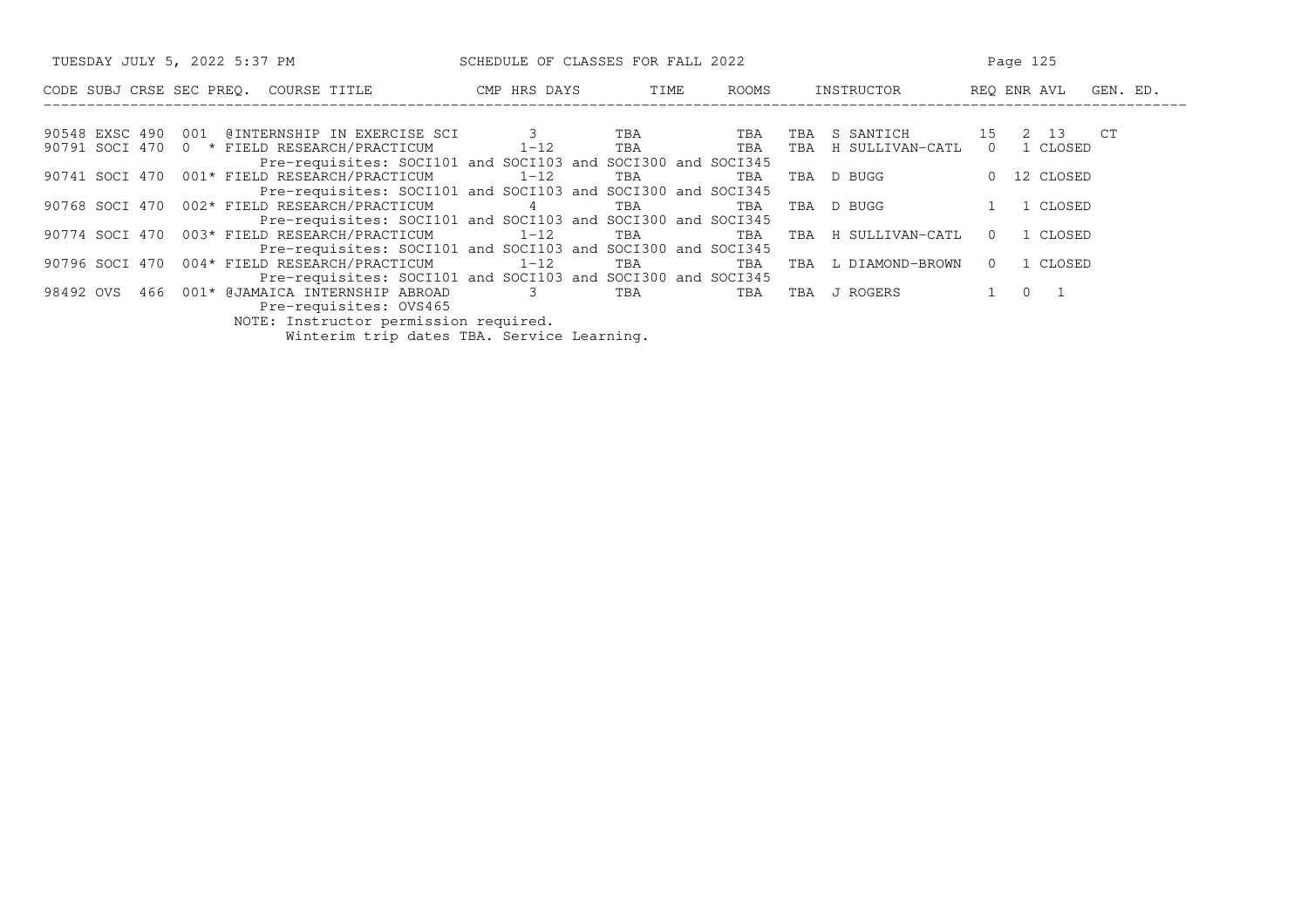| TUESDAY JULY 5, 2022 5:37 PM |     |                                                                                                                                                                                                                                                                                                                                                                                                                                                                                                                                                                                                                                                                          | SCHEDULE OF CLASSES FOR FALL 2022 |                            |  |        |                                                   |              | Page 126 |                |          |  |
|------------------------------|-----|--------------------------------------------------------------------------------------------------------------------------------------------------------------------------------------------------------------------------------------------------------------------------------------------------------------------------------------------------------------------------------------------------------------------------------------------------------------------------------------------------------------------------------------------------------------------------------------------------------------------------------------------------------------------------|-----------------------------------|----------------------------|--|--------|---------------------------------------------------|--------------|----------|----------------|----------|--|
|                              |     | CODE SUBJ CRSE SEC PREQ. COURSE TITLE CMP HRS DAYS TIME ROOMS INSTRUCTOR REQ ENR AVL                                                                                                                                                                                                                                                                                                                                                                                                                                                                                                                                                                                     |                                   |                            |  |        |                                                   |              |          |                | GEN. ED. |  |
|                              |     | ALOT--Applied Learning Other======================ALOT--Applied Learning Other===================== ALOT--Applied Learning Other                                                                                                                                                                                                                                                                                                                                                                                                                                                                                                                                         |                                   |                            |  |        |                                                   |              |          |                |          |  |
|                              |     | 98478 ANTH 202 001 CULTURE, IDENTITY AND POWER 3 MWF 1000AM-1050AM KEL-HL0103 M PERKINS 40 14 26<br>NOTE: Counts towards History and society elective for<br>International Studies majors.                                                                                                                                                                                                                                                                                                                                                                                                                                                                               |                                   |                            |  |        |                                                   |              |          |                | CG XC    |  |
|                              |     | Counts towards Women and Gender Studies.<br>Some seats reserved for new freshmen.<br>98587 ANTH 202 002 CULTURE, IDENTITY AND POWER 3 MWF<br>NOTE: Counts towards Women and Gender Studies.<br>Counts towards History and society elective for<br>International Studies majors.<br>Counts towards Women and Gender Studies.                                                                                                                                                                                                                                                                                                                                              |                                   |                            |  |        | 1100AM-1150AM KEL-HL0103 M PERKINS 40 24 16       |              |          |                | CG XC    |  |
| 98635 ANTH 204               |     | Some seats reserved for new freshmen.<br>001 ARCHAEOLOGY-LEC                                                                                                                                                                                                                                                                                                                                                                                                                                                                                                                                                                                                             |                                   | 3 TuTh                     |  |        | 1100AM-1215PM KEL-HL0102 H KRUCZEK-AARON 30 13 17 |              |          |                | SW       |  |
| 98637 ANTH 204               |     | NOTE: Lab required. Some seats reserved for new freshmen.<br>002 ARCHAEOLOGY-LAB                                                                                                                                                                                                                                                                                                                                                                                                                                                                                                                                                                                         | $1 \tF$                           |                            |  |        | 1000AM-1150AM MVC-HL0120 H KRUCZEK-AARON 15       |              |          | 5 10           | SW       |  |
|                              |     | NOTE: Lecture required.                                                                                                                                                                                                                                                                                                                                                                                                                                                                                                                                                                                                                                                  |                                   |                            |  |        |                                                   |              |          |                |          |  |
|                              |     | 99268 ANTH 204 003 ARCHAEOLOGY-LAB<br>NOTE: Lecture required.                                                                                                                                                                                                                                                                                                                                                                                                                                                                                                                                                                                                            |                                   |                            |  |        | 1 F 200PM-350PM MVC-HL0120 T MESSNER              | 15           |          | 8 7            | SW       |  |
| 99712 ID                     |     | 566 OL1 @TEACH TRAIN WITH SIMS & GAME<br>NOTE: Delivered online. Instruction and interaction occurs online                                                                                                                                                                                                                                                                                                                                                                                                                                                                                                                                                               | $\mathcal{S}$                     |                            |  | ONLINE | A BETRUS                                          | 20           |          | 5 15           | AЕ       |  |
| 99153 ID                     |     | within the Learning Management System, Moodle. There are no<br>requirements for face-to-face meetings, onsite instruction,<br>or scheduled times to be online. However, proctored exams<br>may be required, either on campus or at a location<br>convenient to the student.<br>651 OL1 SYSTEM DESIGN FOR PERF IMPROV<br>NOTE: Delivered online. Instruction and interaction occurs online<br>within the Learning Management System, Moodle. There are no<br>requirements for face-to-face meetings, onsite instruction,<br>or scheduled times to be online. However, proctored exams<br>may be required, either on campus or at a location<br>convenient to the student. | 3                                 |                            |  | ONLINE | K CALDWELL                                        |              | 20 5 15  |                |          |  |
| 99520 IT                     |     | Advisor Approval Required.<br>614 OL1 TECHNOLOGY IN EDUCATION                                                                                                                                                                                                                                                                                                                                                                                                                                                                                                                                                                                                            | 3                                 |                            |  | ONLINE | S CANNING                                         | 20           |          | 8 12           |          |  |
| 99543 EDUC 425               |     | NOTE: Advisor Approval Required.<br>001 @STD TCHG INTRNSHIP 1:PREK-GR2                                                                                                                                                                                                                                                                                                                                                                                                                                                                                                                                                                                                   |                                   |                            |  |        | 6 MTuWThF 800AM- 430PM TBA TBA E DUNHAM           | $\circ$      |          | 0 CLOSED CT SI |          |  |
| 99530 EDUC 425               |     | $START/END$ DATES: $09/01-10/26$<br>002 @STD TCHG INTRNSHIP 1:PREK-GR2                                                                                                                                                                                                                                                                                                                                                                                                                                                                                                                                                                                                   |                                   | 6 MTuWThF 800AM- 430PM TBA |  |        | TBA E DUNHAM                                      | $\circ$      |          | 0 CLOSED CT SI |          |  |
|                              |     | $START/END$ DATES: $10/31-12/16$<br>90492 EDUC 425 003 @STD TCHG INTRNSHIP 1:PREK-GR2                                                                                                                                                                                                                                                                                                                                                                                                                                                                                                                                                                                    |                                   | 6 MTuWThF 800AM- 430PM TBA |  |        | TBA L EMRICH                                      | $\Omega$     |          | 0 CLOSED CT SI |          |  |
| 99534 EDUC 425               |     | START/END DATES: 09/01-10/26<br>005 @STD TCHG INTRNSHIP 1:PREK-GR2                                                                                                                                                                                                                                                                                                                                                                                                                                                                                                                                                                                                       |                                   | 6 MTuWThF 800AM- 400PM TBA |  |        | TBA P FARMER                                      | $\circ$      |          | 0 CLOSED CT SI |          |  |
| 90497 EDUC 425               | 007 | START/END DATES: 09/01-10/26<br>@STD TCHG INTRNSHIP 1:PREK-GR2                                                                                                                                                                                                                                                                                                                                                                                                                                                                                                                                                                                                           |                                   | 6 MTuWThF 800AM- 400PM TBA |  |        | TBA P FARMER                                      | 0            |          | 0 CLOSED CT SI |          |  |
| 90498 EDUC 425               |     | 008 @STD TCHG INTRNSHIP 1:PREK-GR2                                                                                                                                                                                                                                                                                                                                                                                                                                                                                                                                                                                                                                       | 6                                 | MTuWThF 800AM- 400PM TBA   |  |        | TBA P FARMER                                      | $\mathbf{0}$ |          | 0 CLOSED CT SI |          |  |
| 99538 EDUC 425               | 009 | START/END DATES: 10/31-12/16<br>@STD TCHG INTRNSHIP 1:PREK-GR2                                                                                                                                                                                                                                                                                                                                                                                                                                                                                                                                                                                                           |                                   | 6 MTuWThF 800AM- 430PM TBA |  |        | TBA M MCGRATH                                     | 0            |          | 0 CLOSED CT SI |          |  |
| 90499 EDUC 425               |     | START/END DATES: 09/01-10/26<br>010 @STD TCHG INTRNSHIP 1:PREK-GR2<br>START/END DATES: 09/01-10/26                                                                                                                                                                                                                                                                                                                                                                                                                                                                                                                                                                       |                                   | 6 MTuThF 800AM-400PM TBA   |  |        | TBA K GRAHAM                                      | $\circ$      |          | 0 CLOSED CT SI |          |  |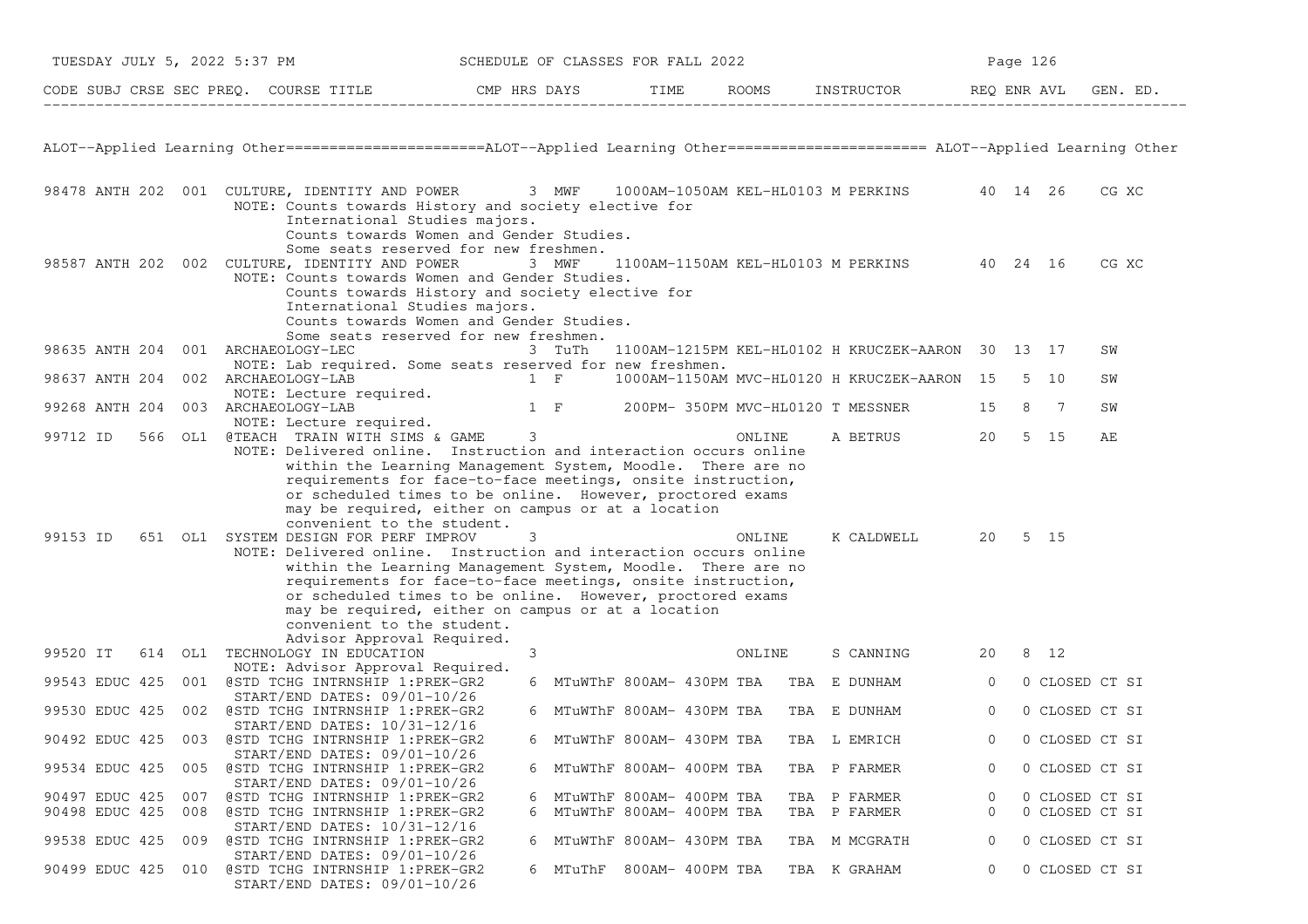| SCHEDULE OF CLASSES FOR FALL 2022<br>TUESDAY JULY 5, 2022 5:37 PM                     |  |                            |                                           | Page 127                         |
|---------------------------------------------------------------------------------------|--|----------------------------|-------------------------------------------|----------------------------------|
| CODE SUBJ CRSE SEC PREQ. COURSE TITLE THE CMP HRS DAYS TIME                           |  | ROOMS                      |                                           | INSTRUCTOR REQ ENR AVL GEN. ED.  |
| 90496 EDUC 425 011 @STD TCHG INTRNSHIP 1:PREK-GR2<br>START/END DATES: 09/01-10/26     |  |                            | 6 MTuWThF 800AM- 400PM TBA TBA J REAGAN   | 0 CLOSED CT SI<br>$\overline{0}$ |
| 99541 EDUC 425 012 @STD TCHG INTRNSHIP 1:PREK-GR2<br>START/END DATES: 10/31-12/16     |  |                            | 6 MTuWThF 800AM- 430PM TBA TBA L EMRICH 0 | 0 CLOSED CT SI                   |
| 99542 EDUC 425 013 @STD TCHG INTRNSHIP 1:PREK-GR2                                     |  |                            | 6 MTuWThF 800AM- 430PM TBA TBA J REAGAN   | $\overline{0}$<br>0 CLOSED CT SI |
| START/END DATES: 10/31-12/16<br>90500 EDUC 425 014 @STD TCHG INTRNSHIP 1:PREK-GR2     |  | 6 MTuWThF 800AM- 430PM TBA | TBA K GRAHAM                              | $\circ$<br>0 CLOSED CT SI        |
| START/END DATES: 10/31-12/16<br>99651 EDUC 425 015 @STD TCHG INTRNSHIP 1:PREK-GR2     |  | 6 MTuWThF 800AM- 430PM TBA | TBA S THOMAS                              | $\overline{0}$<br>1 CLOSED CT SI |
| $START/END$ DATES: $09/01-10/26$<br>90501 EDUC 425 016 @STD TCHG INTRNSHIP 1:PREK-GR2 |  | 6 MTuWThF 800AM- 400PM TBA | TBA M MCGRATH                             | 0 CLOSED CT SI<br>$\overline{0}$ |
| $START/END$ DATES: $10/31-12/16$<br>99961 EDUC 425 017 @STD TCHG INTRNSHIP 1:PREK-GR2 |  | 6 MTuWThF 800AM- 430PM TBA | TBA J SCHAEFER                            | $\mathbf{0}$<br>0 CLOSED CT SI   |
| $START/END$ DATES: $09/01-10/26$<br>99981 EDUC 425 018 @STD TCHG INTRNSHIP 1:PREK-GR2 |  | 6 MTuWThF 800AM- 430PM TBA | TBA A WEISBURGER                          | 0 CLOSED CT SI<br>$\mathbf{0}$   |
| START/END DATES: 10/31-12/16<br>90502 EDUC 425 019 @STD TCHG INTRNSHIP 1:PREK-GR2     |  | 6 MTuWThF 800AM- 400PM TBA | TBA J SCHAEFER                            | 0 CLOSED CT SI<br>$\overline{0}$ |
| START/END DATES: 10/31-12/16<br>90503 EDUC 425 020 @STD TCHG INTRNSHIP 1:PREK-GR2     |  | 6 MTuWThF 800AM- 400PM TBA | TBA S THOMAS                              | 0 CLOSED CT SI<br>$\mathbf{0}$   |
| $START/END$ DATES: $10/31-12/16$<br>90504 EDUC 425 021 @STD TCHG INTRNSHIP 1:PREK-GR2 |  | 6 MTuWThF 800AM- 400PM TBA | TBA A WEISBURGER                          | 0 CLOSED CT SI<br>$\overline{0}$ |
| START/END DATES: 09/01-10/26<br>99533 EDUC 425 022 @STD TCHG INTRNSHIP 1:PREK-GR2     |  | 6 MTuWThF 800AM- 430PM TBA | TBA D STRAIGHT                            | 1 CLOSED SI<br>$\mathbf{0}$      |
| $START/END$ DATES: $10/31-12/16$<br>99962 EDUC 426 001 @STD TCHG INTRNSHIP II: GR 3-6 |  | 6 MTuWThF 800AM- 430PM TBA | TBA E DUNHAM                              | $\overline{0}$<br>0 CLOSED CT SI |
| START/END DATES: 09/01-10/26<br>90505 EDUC 426 002 @STD TCHG INTRNSHIP II: GR 3-6     |  | 6 MTuWThF 802AM- 400PM TBA | TBA E DUNHAM                              | $\circ$<br>0 CLOSED CT SI        |
| START/END DATES: 10/31-12/16<br>99550 EDUC 426 003 @STD TCHG INTRNSHIP II: GR 3-6     |  | 6 MTuWThF 800AM- 430PM TBA | TBA L EMRICH                              | $\circ$<br>0 CLOSED CT SI        |
| $START/END$ DATES: $09/01-10/26$<br>90506 EDUC 426 004 @STD TCHG INTRNSHIP II: GR 3-6 |  | 6 MTuWThF 800AM- 400PM TBA | TBA L EMRICH                              | $\circ$<br>0 CLOSED CT SI        |
| START/END DATES: 10/31-12/16<br>99548 EDUC 426 005 @STD TCHG INTRNSHIP II: GR 3-6     |  | 6 MTuWThF 800AM- 430PM TBA | TBA P FARMER                              | $\overline{0}$<br>0 CLOSED CT SI |
| $START/END$ DATES: $09/01-10/26$                                                      |  |                            |                                           |                                  |
| 90519 EDUC 426 006 @STD TCHG INTRNSHIP II: GR 3-6<br>START/END DATES: 10/31-12/16     |  | 6 MTuWThF 800AM- 400PM TBA | TBA P FARMER                              | $\overline{0}$<br>0 CLOSED CT SI |
| 99554 EDUC 426 007 @STD TCHG INTRNSHIP II: GR 3-6<br>START/END DATES: 09/01-10/26     |  |                            | 6 MTuWThF 800AM- 430PM TBA TBA K GRAHAM   | 0 CLOSED CT SI<br>$\mathbf{0}$   |
| 99555 EDUC 426 008 @STD TCHG INTRNSHIP II: GR 3-6<br>START/END DATES: 10/31-12/16     |  |                            | 6 MTuWThF 800AM- 430PM TBA  TBA  K GRAHAM | 0 CLOSED CT SI<br>$\overline{0}$ |
| 90520 EDUC 426 009 @STD TCHG INTRNSHIP II: GR 3-6<br>START/END DATES: 09/01-10/26     |  |                            | 6 MTuWThF 800AM- 400PM TBA TBA M MCGRATH  | 0 CLOSED CT SI<br>$\overline{0}$ |
| 90521 EDUC 426 010 @STD TCHG INTRNSHIP II: GR 3-6<br>START/END DATES: 10/31-12/16     |  |                            | 6 MTuWThF 800AM- 400PM TBA TBA M MCGRATH  | 0 CLOSED CT SI<br>$\Omega$       |
| 011 @STD TCHG INTRNSHIP II: GR 3-6<br>99556 EDUC 426<br>START/END DATES: 09/01-10/26  |  | 6 MTuWThF 800AM- 430PM TBA | TBA J REAGAN                              | 0 CLOSED CT SI<br>0              |
| 90522 EDUC 426 012 @STD TCHG INTRNSHIP II: GR 3-6<br>START/END DATES: 10/31-12/16     |  | 6 MTuWThF 800AM- 400PM TBA | TBA A WEISBURGER                          | 0 CLOSED CT SI<br>0              |
| 90523 EDUC 426 013<br>@STD TCHG INTRNSHIP II: GR 3-6<br>START/END DATES: 09/01-10/26  |  | 6 TuWThF 800AM- 400PM TBA  | TBA J SCHAEFER                            | 0 CLOSED CT SI<br>0              |
| 014 @STD TCHG INTRNSHIP II: GR 3-6<br>90524 EDUC 426<br>START/END DATES: 10/31-12/16  |  | 6 MTuWThF 800AM- 430PM TBA | TBA J SCHAEFER                            | 0 CLOSED CT SI<br>0              |
| 99652 EDUC 426<br>016 @STD TCHG INTRNSHIP II: GR 3-6                                  |  | 6 MTuWThF 800AM- 430PM TBA | TBA S THOMAS                              | 1 CLOSED CT SI<br>0              |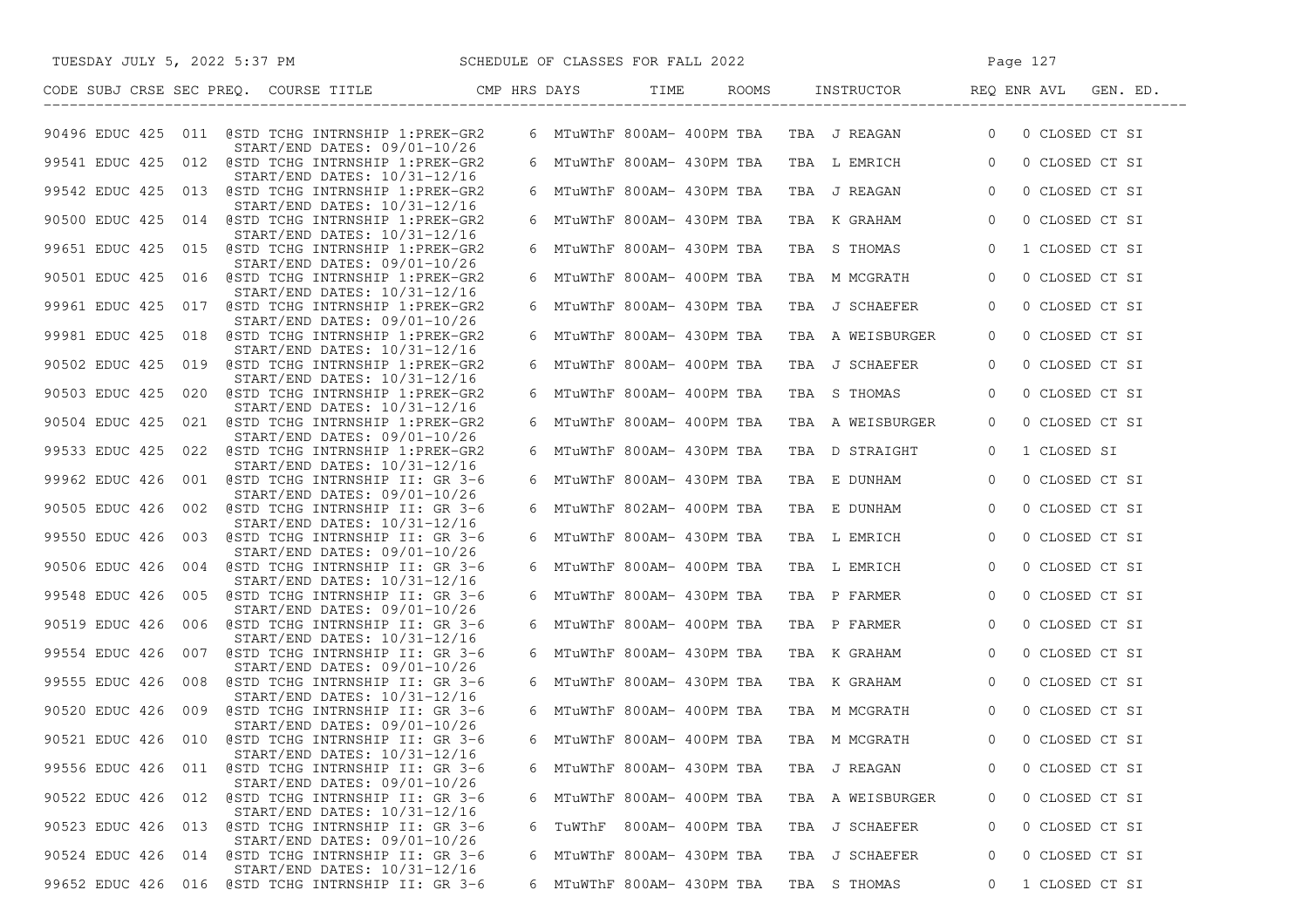| TUESDAY JULY 5, 2022 5:37 PM SCHEDULE OF CLASSES FOR FALL 2022                        |                                                 |           |                                              | Page 128                         |
|---------------------------------------------------------------------------------------|-------------------------------------------------|-----------|----------------------------------------------|----------------------------------|
| CODE SUBJ CRSE SEC PREQ. COURSE TITLE CMP HRS DAYS TIME THE                           |                                                 |           |                                              |                                  |
| $START/END$ DATES: $10/31-12/16$<br>99545 EDUC 426 017 @STD TCHG INTRNSHIP II: GR 3-6 |                                                 |           | 6 MTuThF 800AM- 430PM TBA  TBA  A WEISBURGER | 0 CLOSED CT SI<br>$\overline{0}$ |
| START/END DATES: 09/01-10/26                                                          |                                                 |           |                                              |                                  |
| 99980 EDUC 426 018 @STD TCHG INTRNSHIP II: GR 3-6<br>START/END DATES: 09/01-10/26     | 6 MTuWThF 800AM- 430PM TBA                      |           | TBA STHOMAS 0                                | 0 CLOSED CT SI                   |
| 90525 EDUC 426 019 @STD TCHG INTRNSHIP II: GR 3-6                                     | 6 MTuWThF 800AM- 430PM TBA                      |           | TBA A WEISBURGER                             | 0 CLOSED CT SI<br>$\overline{0}$ |
| 99557 EDUC 426 020 @STD TCHG INTRNSHIP II: GR 3-6<br>START/END DATES: 09/01-10/26     | 6 MTuWThF 800AM- 430PM TBA                      |           | TBA D STRAIGHT                               | $\overline{0}$<br>1 CLOSED SI    |
| 99549 EDUC 426 NO6 @STD TCHG INTRNSHIP II: GR 3-6<br>START/END DATES: 10/31-12/16     | 6 MTuWThF 800AM- 430PM TBA                      |           | TBA J REAGAN 0                               | 0 CLOSED CT SI                   |
| 90594 GRED 696 001 STDNT TCHG: CHILDHOOD ED 4-6<br>START/END DATES: 09/01-10/26       | 6 MTuWThF 800AM- 430PM TBA                      |           | TBA E DUNHAM 0                               | 4 CLOSED                         |
| 99620 GRED 696 002 STDNT TCHG: CHILDHOOD ED 4-6<br>START/END DATES: 10/31-12/16       | 6 MTuWThF 800AM- 430PM TBA                      |           | TBA E DUNHAM 0                               | 3 CLOSED                         |
| 99622 GRED 696 003 STDNT TCHG: CHILDHOOD ED 4-6<br>START/END DATES: 09/01-10/26       | 6 MTuWThF 800AM- 430PM TBA                      |           | TBA P FARMER 0                               | 2 CLOSED                         |
| 90595 GRED 696 004 STDNT TCHG: CHILDHOOD ED 4-6<br>START/END DATES: 10/31-12/16       | 6 MTuWThF 800AM- 430PM TBA                      |           | TBA P FARMER                                 | $\overline{0}$<br>4 CLOSED       |
| 90596 GRED 696 005 STDNT TCHG: CHILDHOOD ED 4-6<br>START/END DATES: 09/01-10/26       | 6 MTuWThF 800AM- 430PM TBA                      |           | TBA K GRAHAM                                 | $\overline{0}$<br>1 CLOSED       |
| 90597 GRED 696 006 STDNT TCHG: CHILDHOOD ED 4-6                                       | 6 MTuWThF 800AM- 430PM TBA                      |           | TBA K GRAHAM 0                               | 1 CLOSED                         |
| START/END DATES: 10/31-12/16<br>90598 GRED 696 007 STDNT TCHG: CHILDHOOD ED 4-6       | 6 MTuWThF 800AM- 430PM TBA                      |           | TBA V HAYES 0                                | 0 CLOSED                         |
| START/END DATES: 09/01-10/26<br>99626 GRED 696 008 STDNT TCHG: CHILDHOOD ED 4-6       | 6 MTuWThF 800AM- 430PM TBA                      |           | TBA V HAYES 0                                | 0 CLOSED                         |
| START/END DATES: 10/31-12/16<br>90599 GRED 696 009 STDNT TCHG: CHILDHOOD ED 4-6       | 6 MTuWThF 800AM- 430PM TBA                      |           | TBA M MCGRATH                                | $\overline{0}$<br>0 CLOSED       |
| START/END DATES: 09/01-10/26<br>99628 GRED 696 010 STDNT TCHG: CHILDHOOD ED 4-6       | 6 MTuWThF 800AM- 430PM TBA                      |           | TBA M MCGRATH                                | 0 CLOSED<br>$\overline{0}$       |
| START/END DATES: 10/31-12/16<br>90600 GRED 696 011 STDNT TCHG: CHILDHOOD ED 4-6       | 6 MTuWThF 800AM- 430PM TBA                      |           | TBA J REAGAN                                 | 0 CLOSED<br>$\circ$              |
| START/END DATES: 09/01-10/26<br>90601 GRED 696 012 STDNT TCHG: CHILDHOOD ED 4-6       | 6 MTuWThF 800AM- 430PM TBA                      |           | TBA J REAGAN                                 | 0 CLOSED<br>$\overline{0}$       |
| START/END DATES: 10/31-12/16<br>99625 GRED 696 013 STDNT TCHG: CHILDHOOD ED 4-6       | 6 MTuWF 800AM-430PM TBA                         |           | TBA A WEISBURGER                             | 1 CLOSED<br>$\overline{0}$       |
| START/END DATES: 10/31-12/16<br>90603 GRED 696 014 STDNT TCHG: CHILDHOOD ED 4-6       | 6 MTuWThF 800AM- 430PM TBA                      |           | TBA S THOMAS                                 | $\circ$<br>0 CLOSED              |
| START/END DATES: 10/31-12/16<br>90604 GRED 696 015 STDNT TCHG: CHILDHOOD ED 4-6       | 6 MTuWThF 800AM- 430PM TBA                      |           | TBA S THOMAS                                 | $\overline{0}$<br>0 CLOSED       |
| START/END DATES: 09/01-10/26                                                          |                                                 |           |                                              |                                  |
| 99983 GRED 696 016 STDNT TCHG: CHILDHOOD ED 4-6<br>START/END DATES: 10/31-12/16       | 6 MTuWThF 800AM- 430PM TBA                      |           | TBA L EMRICH 0                               | 3 CLOSED                         |
| 90717 GRED 696 017 STDNT TCHG: CHILDHOOD ED 4-6<br>START/END DATES: 09/01-10/26       | 6 MTuWThF 800AM- 430PM TBA                      |           | TBA L EMRICH                                 | $\overline{0}$<br>1 CLOSED       |
| 90605 GRED 696 018 STDNT TCHG: CHILDHOOD ED 4-6<br>START/END DATES: 10/31-12/16       |                                                 |           | 6 MTuWThF 800AM- 430PM TBA TBA J SCHAEFER    | 0 CLOSED<br>$\Omega$             |
| 99411 GRDG 696 OL1 LITERACY PRACTICUM 5-8<br>$MQTE: T1246 + 11167777777777700$        | 3 ThThThTh500PM- 700PM ONLINETBA C STONE<br>TBA | ONLINETBA |                                              | $2 \quad 3$<br>$5^{\circ}$       |

NOTE: Taught with GRDG 690/699.<br>Delivered online with both synchronous and asynchronous<br>components. Synchronous components require students to<br>for live instruction at scheduled times. Asynchronous<br>components include instru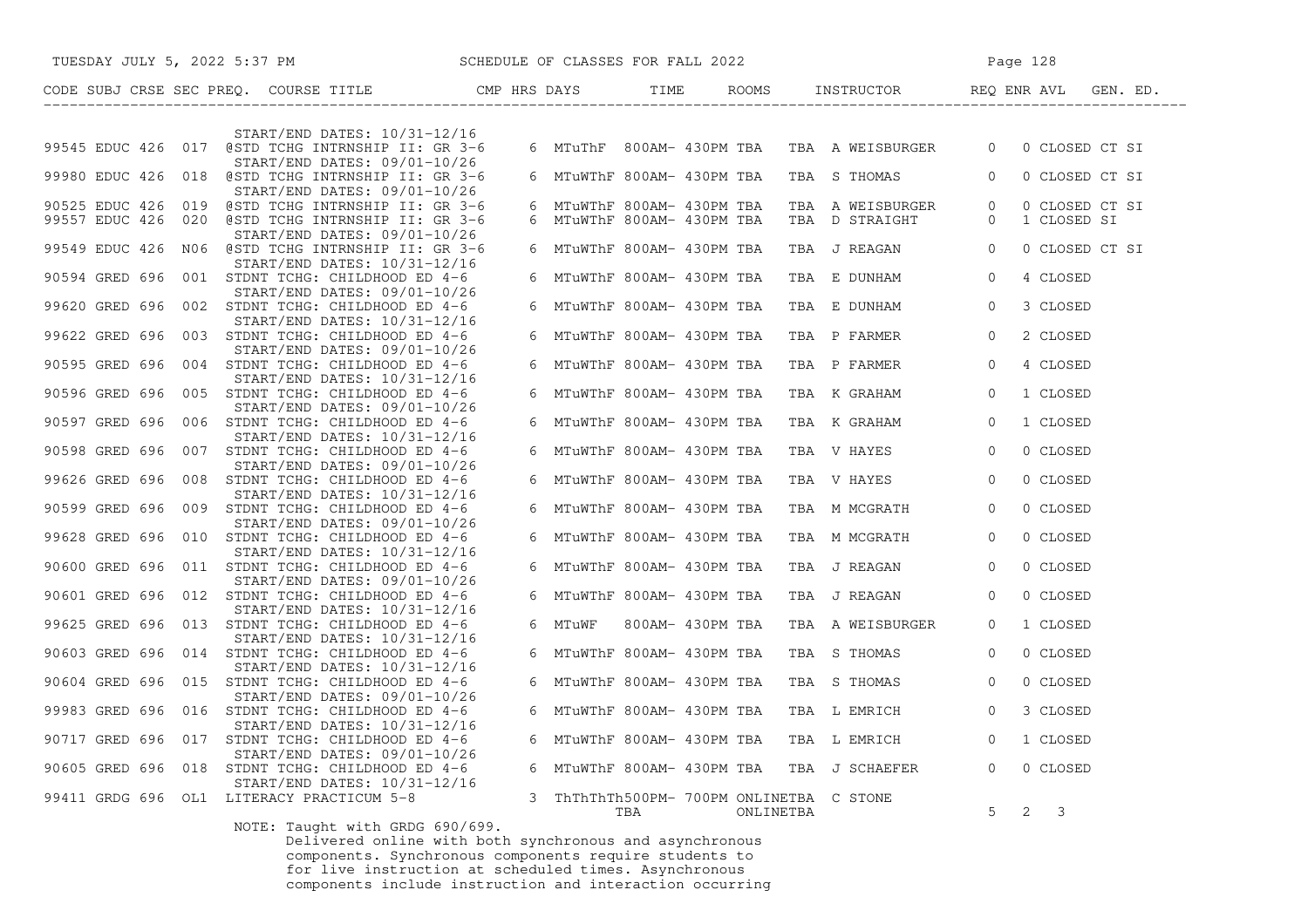|                                                                                                                                                                                                                                      |                                                                                                                                                                                                                                                                                                                                                                                                                                                     | TUESDAY JULY 5, 2022 5:37 PM SCHEDULE OF CLASSES FOR FALL 2022 |           |                                  |                     |                     | Page 129   |       |  |  |
|--------------------------------------------------------------------------------------------------------------------------------------------------------------------------------------------------------------------------------------|-----------------------------------------------------------------------------------------------------------------------------------------------------------------------------------------------------------------------------------------------------------------------------------------------------------------------------------------------------------------------------------------------------------------------------------------------------|----------------------------------------------------------------|-----------|----------------------------------|---------------------|---------------------|------------|-------|--|--|
| CODE SUBJ CRSE SEC PREQ. COURSE TITLE THE THE TIME ROOMS INSTRUCTOR THE REQ ENR AVL GEN. ED.                                                                                                                                         |                                                                                                                                                                                                                                                                                                                                                                                                                                                     |                                                                |           |                                  |                     |                     |            |       |  |  |
|                                                                                                                                                                                                                                      | online within the Learning Management System Moodle.<br>Online meeting dates: 9/2, 10/7, 11/4, 12/2.                                                                                                                                                                                                                                                                                                                                                |                                                                |           |                                  |                     |                     |            |       |  |  |
| 98345 GRDG 699 OL1 LITERACY INTERNSHIP 3 ThThThTh500PM- 700PM ONLINETBA C STONE                                                                                                                                                      |                                                                                                                                                                                                                                                                                                                                                                                                                                                     | TBA                                                            |           |                                  | $5 \quad 3 \quad 2$ |                     |            |       |  |  |
|                                                                                                                                                                                                                                      | NOTE: Taught with GRDG 690/696. MSED Literacy Specialist<br>only. Instructor permission required.<br>Delivered online with both synchronous and asynchronous<br>components. Synchronous components require students to<br>for live instruction at scheduled times. Asynchronous<br>components include instruction and interaction occurring<br>online within the Learning Management System Moodle.<br>Online meeting dates: 9/2, 10/7, 11/4, 12/2. |                                                                | ONLINETBA |                                  |                     |                     |            |       |  |  |
| 98343 PSYC 301 005 @TEACHING OF PSYCHOLOGY 63 TuTh 1230PM-145PM TBA TBA A STILLWELL                                                                                                                                                  |                                                                                                                                                                                                                                                                                                                                                                                                                                                     |                                                                |           |                                  | $\Omega$            |                     | 0 CLOSED   |       |  |  |
|                                                                                                                                                                                                                                      | NOTE: Permission of instructor.                                                                                                                                                                                                                                                                                                                                                                                                                     |                                                                |           |                                  |                     |                     |            |       |  |  |
| 98873 DANC 487 001* SPECIAL PROJECT: SOUND DESIGN                                                                                                                                                                                    | $1-3$                                                                                                                                                                                                                                                                                                                                                                                                                                               | TBA TBA                                                        |           | TBA C DUFAULT                    | 1                   |                     | $0\qquad1$ |       |  |  |
|                                                                                                                                                                                                                                      | Pre-requisites: DANC205 or DRAM255<br>NOTE: Instructor permission required.                                                                                                                                                                                                                                                                                                                                                                         |                                                                |           |                                  |                     |                     |            |       |  |  |
| 98874 DANC 488                                                                                                                                                                                                                       | 001* @SPEC PROJECT: STAGE MANAGEMNT 1-3 TBA TBA TBA<br>Pre-requisites: DANC244 or DRAM244 and DANC344 or DRAM344                                                                                                                                                                                                                                                                                                                                    |                                                                |           | TBA R COLLEN                     |                     | $1 \quad 0 \quad 1$ |            |       |  |  |
|                                                                                                                                                                                                                                      | NOTE: Instructor permission required.                                                                                                                                                                                                                                                                                                                                                                                                               |                                                                |           |                                  |                     |                     |            |       |  |  |
| 98875 DANC 488  002* @SPEC PROJECT: STAGE MANAGEMNT  1-3                                                                                                                                                                             |                                                                                                                                                                                                                                                                                                                                                                                                                                                     | TBA                                                            | TBA       | TBA C DUFAULT                    |                     | $1 \quad 0 \quad 1$ |            |       |  |  |
|                                                                                                                                                                                                                                      | Pre-requisites: DANC244 or DRAM244 and DANC344 or DRAM344<br>NOTE: Instructor permission required.                                                                                                                                                                                                                                                                                                                                                  |                                                                |           |                                  |                     |                     |            |       |  |  |
| 98876 DANC 489 001* SPECIAL PROJECT: MAKEUP DESIGN 1-3 TBA TBA TBA                                                                                                                                                                   |                                                                                                                                                                                                                                                                                                                                                                                                                                                     |                                                                |           | TBA J PECORA                     |                     | $1 \quad 0 \quad 1$ |            |       |  |  |
|                                                                                                                                                                                                                                      | Pre-requisites: DRAM333                                                                                                                                                                                                                                                                                                                                                                                                                             |                                                                |           |                                  |                     |                     |            |       |  |  |
|                                                                                                                                                                                                                                      | NOTE: Instructor permission required.                                                                                                                                                                                                                                                                                                                                                                                                               |                                                                |           |                                  |                     |                     |            |       |  |  |
| 98654 DRAM 110 001 ALEXANDER TECHNIQUE 12 TUTH 930AM-1045AM PFMART0136 M ROBINSON 20 13 7<br>198706 DRAM 110 002 ALEXANDER TECHNIQUE 2 TUTH 1100AM-1215PM PFMART0136 M ROBINSON 20 12 8<br>198483 DRAM 206 001 FUNDMTLS OF TECH THTR |                                                                                                                                                                                                                                                                                                                                                                                                                                                     |                                                                |           |                                  |                     |                     |            | PЕ    |  |  |
|                                                                                                                                                                                                                                      |                                                                                                                                                                                                                                                                                                                                                                                                                                                     |                                                                |           |                                  |                     |                     |            | PE    |  |  |
|                                                                                                                                                                                                                                      |                                                                                                                                                                                                                                                                                                                                                                                                                                                     |                                                                |           |                                  |                     |                     |            | AЕ    |  |  |
|                                                                                                                                                                                                                                      | NOTE: Additional lab hours required. Class will meet in Scene<br>Shop, 117 PAC                                                                                                                                                                                                                                                                                                                                                                      |                                                                |           |                                  |                     |                     |            |       |  |  |
|                                                                                                                                                                                                                                      |                                                                                                                                                                                                                                                                                                                                                                                                                                                     |                                                                |           | 930AM-1045AM DUNNHL0206 J PECORA | 24 17 7             |                     |            | AC TA |  |  |
| 98612 DRAM 210 001 INTERP & ANALYSIS PLAYS 3 TuTh<br>90042 DRAM 235 001 INTRODUCTION TO ACTING 3 MW                                                                                                                                  |                                                                                                                                                                                                                                                                                                                                                                                                                                                     |                                                                |           | 300PM- 450PM PFMART0101 J VINK   | 24 21               |                     | 3          | AE TA |  |  |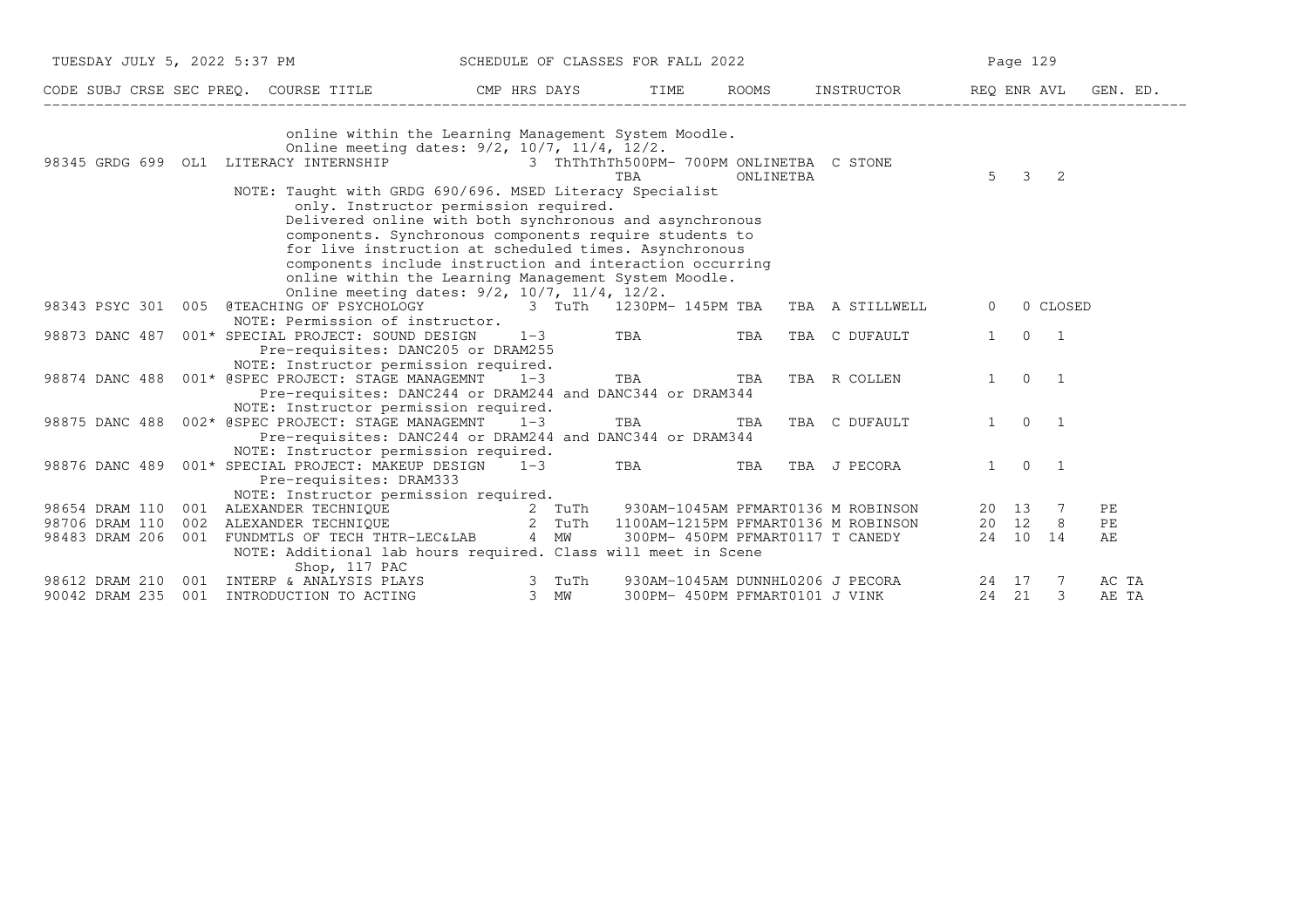|          | TUESDAY JULY 5, 2022 5:37 PM |  |  | SCHEDULE OF CLASSES FOR FALL 2022                                                                                                         |                                                                                                                                                                                                                                                                                                                                                                                                                                                                                                             |                         | Page 130                |                                              |                         |                              |          |
|----------|------------------------------|--|--|-------------------------------------------------------------------------------------------------------------------------------------------|-------------------------------------------------------------------------------------------------------------------------------------------------------------------------------------------------------------------------------------------------------------------------------------------------------------------------------------------------------------------------------------------------------------------------------------------------------------------------------------------------------------|-------------------------|-------------------------|----------------------------------------------|-------------------------|------------------------------|----------|
|          |                              |  |  |                                                                                                                                           | CODE SUBJ CRSE SEC PREQ. COURSE TITLE THE CMP HRS DAYS TIME ROOMS INSTRUCTOR REQ ENR AT THE CODE SUBJ CRSE SEC PREQ.                                                                                                                                                                                                                                                                                                                                                                                        |                         |                         | ROOMS INSTRUCTOR REQ ENR AVL                 |                         |                              | GEN. ED. |
|          |                              |  |  |                                                                                                                                           | ALPR--Applied Learning Practicum================ALPR--Applied Learning Practicum================= ALPR--Applied Learning Practicum                                                                                                                                                                                                                                                                                                                                                                          |                         |                         |                                              |                         |                              |          |
|          |                              |  |  | Pre-requisites: ANTH270 or ARTM270                                                                                                        | 98197 ARTM 420 001* MUSEUM PRACTICES 3 TuTh                                                                                                                                                                                                                                                                                                                                                                                                                                                                 |                         |                         | 200PM- 315PM BRA-HL0202 A VASHER-DEAN 10 7 3 |                         |                              |          |
| 99048 ID |                              |  |  | NOTE: Sophomore status required.<br>657 001 @PRACTICUM IN TECHNOLOGY                                                                      | $3 \left( \frac{1}{2} \right)$                                                                                                                                                                                                                                                                                                                                                                                                                                                                              |                         |                         | TBA TBA TBA A BETRUS                         | 10                      | $0\quad 10$                  |          |
|          |                              |  |  | NOTE: Advisor permission required.<br>Pre-requisites: EDLS207 and EDUC303                                                                 | 90047 EDUC 308 B11* @PRE-ST FIELD EXP1 PREK-6 2 Tu 400PM- 540PM FLG-HL0236 S CARROLL                                                                                                                                                                                                                                                                                                                                                                                                                        |                         |                         |                                              | $\Omega$                | 8 CLOSED                     |          |
|          |                              |  |  | Teacher Certification.                                                                                                                    | NOTE: Must register for EDLS 306, EDLS 314, EDLS 320 and EDUC 411.<br>Education candidates must complete the NYSED fingerprint<br>clearance process prior to the start of any field experience<br>For assistance with this process, please see the Center for                                                                                                                                                                                                                                               |                         |                         |                                              |                         |                              |          |
|          |                              |  |  | 98217 EDUC 308 B12* @PRE-ST FIELD EXP1 PREK-6<br>Pre-requisites: EDLS207 and EDUC303                                                      | 2 Tu                                                                                                                                                                                                                                                                                                                                                                                                                                                                                                        |                         |                         | 400PM- 540PM SAT-HL0312 K GRAHAM 0           |                         | 8 CLOSED                     |          |
|          |                              |  |  | Certification.                                                                                                                            | NOTE: Must register for EDLS 306, EDLS 314, EDUC 312 and EDUC 411.<br>Education candidates must complete the NYSED fingerprint<br>clearance process prior to the start of any field<br>experience. For assistance with this process, please see<br>the Center for School Partnerships and Teacher                                                                                                                                                                                                           |                         |                         |                                              |                         |                              |          |
|          |                              |  |  |                                                                                                                                           | 98979 EDUC 408 B21* @PRE-ST FIELD EXP2 PREK-6 $\qquad \qquad$ 2 Tu $\qquad \qquad$ 400PM- 540PM TBA TBA S THOMAS<br>Pre-requisites: EDLS306 and EDLS314 and EDUC308 and EDLS320 and EDUC411                                                                                                                                                                                                                                                                                                                 |                         |                         |                                              |                         | 8 CLOSED                     |          |
|          |                              |  |  |                                                                                                                                           | NOTE: Must also register for EDUC 303, 310, 407, and 409.<br>99526 EDUC 408 B22* @PRE-ST FIELD EXP2 PREK-6 2 Tu<br>Pre-requisites: EDLS306 and EDLS314 and EDUC308 and EDLS320 and EDUC411<br>NOTE: Must register for EDUC 310, EDUC 312, EDUC 407, & EDUC 409<br>Prior to the start of any field experience, Education<br>candidates must secure their own means of transportation and<br>complete the NYSED fingerprint clearance process.<br>For assistance with this process, please contact the Center |                         |                         | 400PM- 540PM TBA TBA J REAGAN                | $\Omega$                | 8 CLOSED                     |          |
|          |                              |  |  | from 8:00AM to 3:00 PM.                                                                                                                   | for School Partnerships and Teacher Certification.<br>90746 EDUC 408 JC1* @PRE-ST FIELD EXP2 PREK-6 W 2 Tu 400PM- 530PM TBA<br>Pre-requisites: EDLS306 and EDLS314 and EDLS320 and EDUC411<br>NOTE: Students will also be in the field Tuesdays and Thursdays                                                                                                                                                                                                                                               |                         |                         | TBA L EMRICH                                 | $\overline{0}$          | 6 CLOSED                     |          |
|          |                              |  |  | from 8:00 AM to 3:00 PM.                                                                                                                  | Course meets on site at local school district building TBD.<br>99361 EDUC 408 JCC* @PRE-ST FIELD EXP2 PREK-6 W 2 Tu<br>Pre-requisites: EDLS306 and EDLS314 and EDLS320 and EDUC411 and EDUC308<br>NOTE: Students will also be in the field Tuesdays and Thursdays<br>Course meets on site at local school district building TBD.                                                                                                                                                                            |                         |                         | 400PM- 530PM TBA TBA A WEISBURGER            | 20 10 10                |                              |          |
|          | 90066 GRED 664 002           |  |  | PRE ST-FIELD EXP CHILDHOOD 1-6<br>98814 GRED 664 JCC PRE ST-FIELD EXP CHILDHOOD 1-6W<br>98232 GRED 664 VIR PRE ST-FIELD EXP CHILDHOOD 1-6 | Must register for EDUC 310, EDUC 312, EDUC 407, & EDUC 409<br>3<br>3 W<br>3 W<br>NOTE: Local Potsdam practicum students only.                                                                                                                                                                                                                                                                                                                                                                               | TBA<br>530PM- 730PM TBA | TBA<br>530PM- 730PM TBA | TBA P FARMER<br>TBA E DUNHAM<br>TBA S SOLLEY | 15<br>$\mathbf 0$<br>15 | 7 8<br>12 CLOSED<br>- 9<br>6 |          |
|          |                              |  |  |                                                                                                                                           | Instructor permission required.<br>Education candidates must complete the NYSED<br>fingerprint clearance process prior to the start of any                                                                                                                                                                                                                                                                                                                                                                  |                         |                         |                                              |                         |                              |          |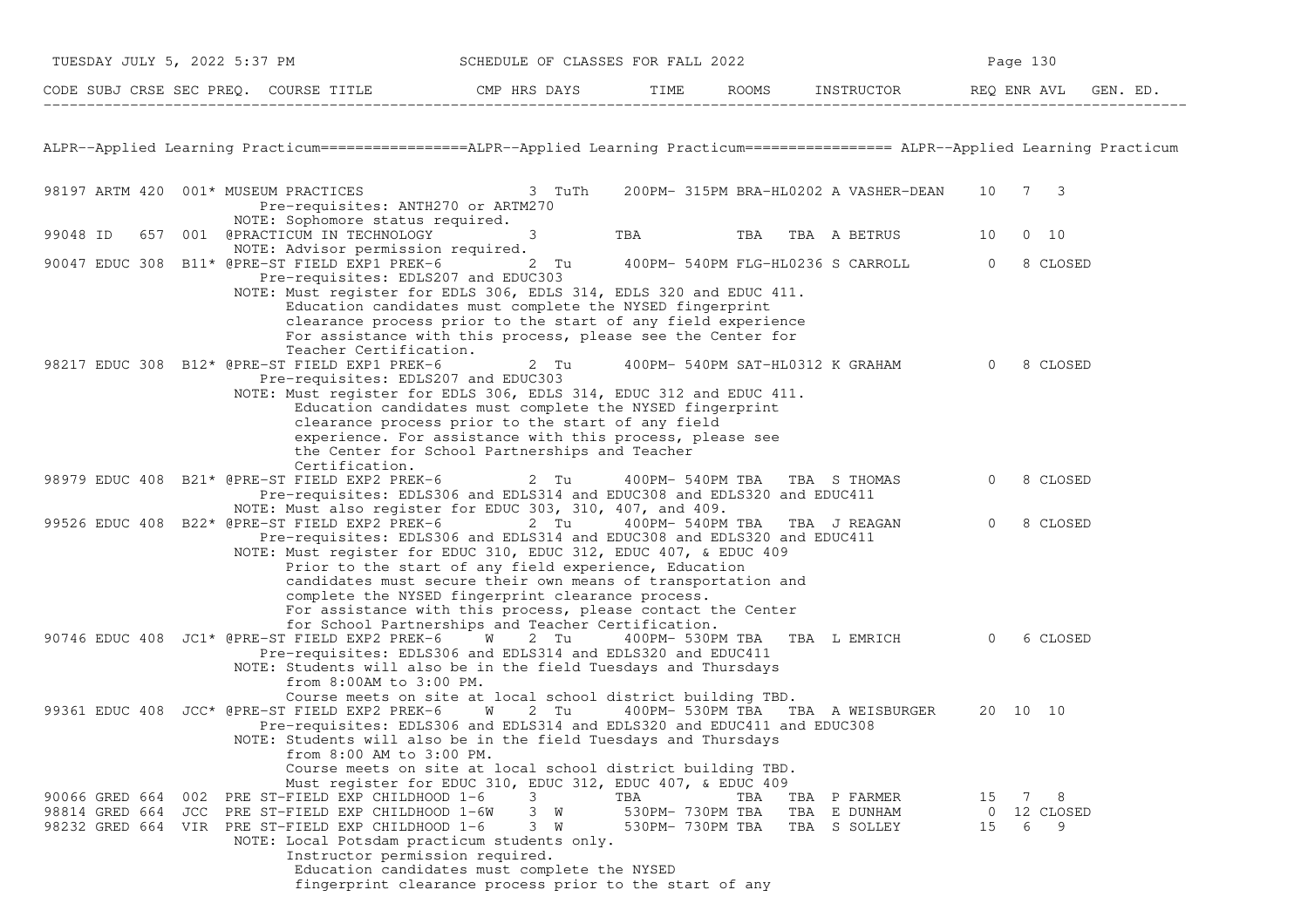| TUESDAY JULY 5, 2022 5:37 PM                                                                                                                                             | SCHEDULE OF CLASSES FOR FALL 2022                                                                                                                                                                                                                                                                                                                                                              |                                                 |                                 | Page 131                           |                          |          |  |
|--------------------------------------------------------------------------------------------------------------------------------------------------------------------------|------------------------------------------------------------------------------------------------------------------------------------------------------------------------------------------------------------------------------------------------------------------------------------------------------------------------------------------------------------------------------------------------|-------------------------------------------------|---------------------------------|------------------------------------|--------------------------|----------|--|
| CODE SUBJ CRSE SEC PREQ. COURSE TITLE                                                                                                                                    | CMP HRS DAYS                                                                                                                                                                                                                                                                                                                                                                                   | TIME                                            | ROOMS                           | INSTRUCTOR                         | REQ ENR AVL              | GEN. ED. |  |
| enroll themselves.                                                                                                                                                       | field experience. For assistance with this process, please<br>see the Center for School Partnerships and Teacher<br>Certification. Local public schools within 30 mile radius of<br>campus. Personal transportation required. Students cannot<br>Taught Virtually with required weekly meetings Wednesdays                                                                                     |                                                 |                                 |                                    |                          |          |  |
| $5:30-7:30$ pm.<br>98427 GRDG 605 OL1 LITERACY ASSESSMENT & EVAL<br>NOTE: MSED Literacy only.                                                                            | 3<br>Delivered online. Instruction and interaction occurs online<br>within the Learning Management System, Moodle. There are no<br>requirements for face-to-face meetings, onsite instruction,<br>or scheduled times to be online. However, proctored exams<br>may be required, either on campus or at a location                                                                              |                                                 | ONLINE                          | K JEROR                            | 7 13<br>20               |          |  |
| convenient to the student.<br>$START/END$ DATES: $09/01-10/26$<br>99138 GRDG 655 OL1 @LIT INTERVENTION STRATS B-6<br>NOTE: Cross listed with GRDG 656                    | 3<br>Delivered online. Instruction and interaction occurs online<br>within the Learning Management System, Moodle. There are no<br>requirements for face-to-face meetings, onsite instruction,<br>or scheduled times to be online. However, proctored exams<br>may be required, either on campus or at a location                                                                              |                                                 | ONLINE                          | K JEROR                            | 15<br>5 10               |          |  |
| convenient to the student.<br>$START/END$ DATES: $10/17-12/09$<br>99486 GRDG 656 OL1* LIT INTERVENTION STRATS: 5-12<br>Pre-requisites: GRDG605                           | 3<br>NOTE: Delivered online. Instruction and interaction occurs online<br>within the Learning Management System, Moodle. There are no<br>requirements for face-to-face meetings, onsite instruction,<br>or scheduled times to be online. However, proctored exams                                                                                                                              |                                                 | ONLINE                          | K JEROR                            | $5 \quad 2 \quad 3$      |          |  |
| convenient to the student.<br>START/END DATES: 10/17-12/09<br>98569 GRDG 690 OL1 LITERACY PRACTICUM B-2<br>NOTE: Taught with GRDG 696/699.                               | may be required, either on campus or at a location<br>Prerequisites: GRDG 600, 605, and 655.<br>Delivered online with both synchronous and asynchronous<br>components. Synchronous components require students to<br>for live instruction at scheduled times. Asynchronous<br>components include instruction and interaction occurring<br>online within the Learning Management System Moodle. | 3 ThThThTh500PM- 700PM ONLINETBA C STONE<br>TBA | ONLINETBA                       |                                    | 15<br>2 13               |          |  |
| 90116 MUCE 307 001* @PRACTICUM IN ELEM GEN MUSIC<br>Pre-requisites: MUCE306                                                                                              | Online class dates: 9/2, 10/7, 11/4, 12/2.<br>1 TuTh                                                                                                                                                                                                                                                                                                                                           |                                                 |                                 | 900AM-1050AM SCH-HLA311 M CAMPBELL | 6<br>5<br>$\overline{1}$ |          |  |
| NOTE: Pre-Registered by Crane Staff only.<br>90117 MUCE 307 002* @PRACTICUM IN ELEM GEN MUSIC<br>Pre-requisites: MUCE306                                                 | 1 TuTh                                                                                                                                                                                                                                                                                                                                                                                         |                                                 | 900AM-1050AM SCH-HLA323 A MAAS  |                                    | 6 CLOSED<br>6            |          |  |
| NOTE: Pre-Registered by Crane Staff only.<br>003* @PRACTICUM IN ELEM GEN MUSIC<br>90118 MUCE 307<br>Pre-requisites: MUCE306<br>NOTE: Pre-Registered by Crane Staff only. | 1 TuTh                                                                                                                                                                                                                                                                                                                                                                                         |                                                 | 400PM- 550PM SCH-HLA323 R BICZO |                                    | $5 \quad 1$<br>6         |          |  |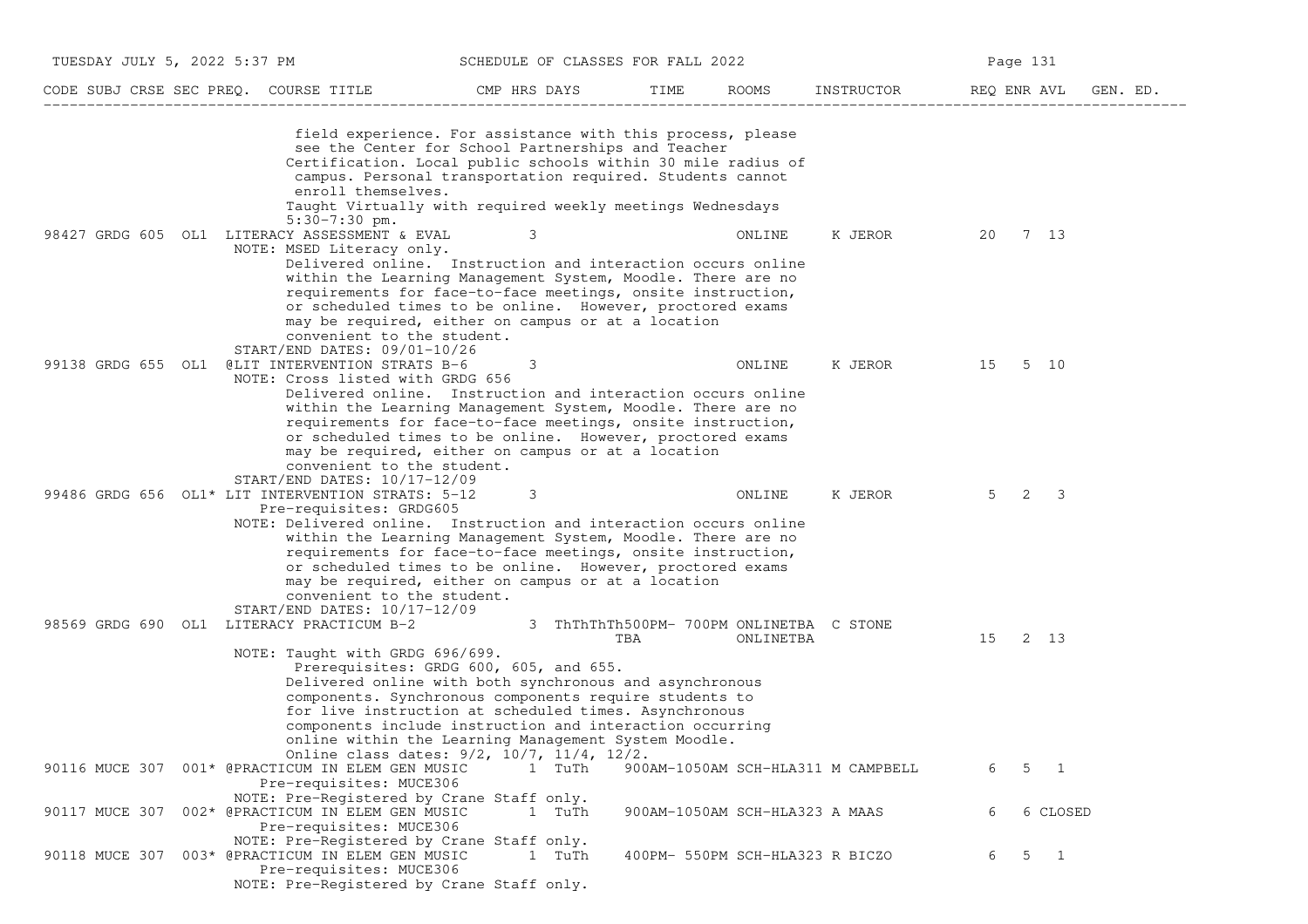| TUESDAY JULY 5, 2022 5:37 PM                                                                              | SCHEDULE OF CLASSES FOR FALL 2022                                                                                                                           |                |                                                                    |                                                              |                    |                                         | Page 132 |                                 |  |
|-----------------------------------------------------------------------------------------------------------|-------------------------------------------------------------------------------------------------------------------------------------------------------------|----------------|--------------------------------------------------------------------|--------------------------------------------------------------|--------------------|-----------------------------------------|----------|---------------------------------|--|
| CODE SUBJ CRSE SEC PREQ. COURSE TITLE CMP HRS DAYS TIME ROOMS INSTRUCTOR REQ ENR AVL GEN. ED.             |                                                                                                                                                             |                |                                                                    |                                                              |                    |                                         |          |                                 |  |
| 90119 MUCE 307 004* @PRACTICUM IN ELEM GEN MUSIC 1 TuTh                                                   | Pre-requisites: MUCE306                                                                                                                                     |                |                                                                    |                                                              |                    | 400PM- 550PM SCH-HLA311 S HERSH         | 6 5 1    |                                 |  |
| 90120 MUCE 307 005* @PRACTICUM IN ELEM GEN MUSIC 1 TuTh                                                   | NOTE: Pre-Registered by Crane Staff only.<br>Pre-requisites: MUCE306                                                                                        |                |                                                                    |                                                              |                    | 400PM- 550PM SCH-HLA320 J KESSLER       | 6        | 7 CLOSED                        |  |
| 90121 MUCE 307 006* @PRACTICUM IN ELEM GEN MUSIC 1 TuTh                                                   | NOTE: Pre-Registered by Crane Staff only.<br>Pre-requisites: MUCE306                                                                                        |                |                                                                    |                                                              |                    | 400PM- 550PM SCH-HLA147 P SCHNEIDER     | 6        | $5 \quad 1$                     |  |
| 90122 MUCE 307 007* @PRACTICUM IN ELEM GEN MUSIC                                                          | NOTE: Pre-Registered by Crane Staff only.<br>Pre-requisites: MUCE306                                                                                        | 1 MW           |                                                                    |                                                              |                    | 400PM- 550PM SCH-HLA320 J LEWIS         | 6        | 6 CLOSED                        |  |
| 90123 MUCE 307 008* @PRACTICUM IN ELEM GEN MUSIC                                                          | NOTE: Pre-Registered by Crane Staff only.<br>1 MW<br>Pre-requisites: MUCE306                                                                                |                |                                                                    |                                                              |                    | 400PM- 550PM SCH-HLA311 J SCHALLER      | 6        | 7 CLOSED                        |  |
| 90484 MUCE 334 001* @PRACTICUM IN VOCAL ENSEMBLES 1 MW                                                    | NOTE: Pre-Registered by Crane Staff only.                                                                                                                   | Th             |                                                                    | 900AM- 950AM BIS-HLC123 A MAAS<br>330PM- 520PM BIS-HLC107    |                    |                                         | 15 11 4  |                                 |  |
| 90488 MUCE 334 002* @PRACTICUM IN VOCAL ENSEMBLES 1 MW                                                    | Pre-requisites: MUCE339<br>NOTE: Pre-Registered by Crane Staff only.                                                                                        | Th             | 1200PM-1250PM BIS-HLC101 A MAAS                                    |                                                              |                    | 330PM- 520PM BIS-HLC107 15 10 5         |          |                                 |  |
| 90127 MUCE 336 001* @PRACTICUM IN TCHN BEG INSTRU 1 $W$                                                   | Pre-requisites: MUCE339<br>NOTE: Pre-Registered by Crane Staff only.<br>Pre-requisites: MUCC123 and MUCC125 and MUCC161 and MUCC163 and MUCC164 and MUCE335 |                | 100PM- 150PM SCH-HLA311 J SCHALLER                                 |                                                              |                    |                                         |          | 15 15 CLOSED                    |  |
| 90128 MUCE 336 002* @PRACTICUM IN TCHN BEG INSTRU                                                         | NOTE: Pre-Registered by Crane Staff only.<br>Pre-requisites: MUCC123 and MUCC125 and MUCC161 and MUCC163 and MUCC164 and MUCE335                            | 1 W            |                                                                    | 200PM- 250PM SCH-HLA323 J SCHALLER                           |                    |                                         | 15 14 1  |                                 |  |
| 90223 MUCE 342 001* @PRACTICUM IN STRING TEACHING 1 F                                                     | NOTE: Pre-Registered by Crane Staff only.<br>Pre-requisites: MUCC241 and MUCC242 and MUCC243 and MUCC244 and MUCP309                                        | MW             | 100PM- 150PM SCH-HLA311 R DOCKER                                   | 400PM- 550PM BIS-HLC318                                      |                    |                                         | 7 6 1    |                                 |  |
| 90134 MUCE 378 001* @NATIONAL STRING PROJECT 1 F                                                          | NOTE: Pre-Registered by Crane Staff only.                                                                                                                   | MW             | 100PM- 150PM SCH-HLA311 J KESSLER<br>400PM- 550PM BIS-HLC123       |                                                              |                    |                                         | 8 1 7    |                                 |  |
| Pre-requisites: MUCE340<br>90135 MUCE 378 002* @NATIONAL STRING PROJECT 2                                 |                                                                                                                                                             | MW             |                                                                    | 100PM- 150PM SCH-HLA311 J KESSLER<br>400PM- 550PM BIS-HLC123 |                    |                                         | 8        | $5 \quad 3$                     |  |
| 003* @NATIONAL STRING PROJECT<br>90136 MUCE 378                                                           | Pre-requisites: MUCE340<br>1 MW<br>Pre-requisites: MUCE340                                                                                                  |                |                                                                    |                                                              |                    | 400PM- 550PM SCH-HLA147 J SUCHY-PILALIS | 8        | $1 \quad 7$                     |  |
| 90480 MUCE 446 001* @PRACTICUM SPECIAL EDUC MUSIC<br>90712 MUCE 446<br>002* @PRACTICUM SPECIAL EDUC MUSIC | Pre-requisites: MUCE445 or MUCE447<br>2                                                                                                                     | $\overline{2}$ | TBA<br>TBA                                                         | TBA                                                          | TBA TBA TWANAMAKER | TBA T WANAMAKER                         | 6<br>6   | 6 CLOSED<br>5<br>$\overline{1}$ |  |
| 001* @PIANO PEDAGOGY/PRACTICUM I<br>90493 MUCE 460                                                        | Pre-requisites: MUCE445 or MUCE447                                                                                                                          | 3 TuTh         |                                                                    | 800AM- 850AM SCH-HLA119 K SHERMAN                            |                    |                                         |          |                                 |  |
| 001* @PIANO PEDAGOGY/PRACTICUM III<br>90494 MUCE 462                                                      | Pre-requisites: MUCC202 or MUCC204                                                                                                                          | М<br>3 TuTh    | 1200PM-1250PM CRN-MCB115 K SHERMAN                                 | 430PM- 530PM SCH-HLA119                                      |                    |                                         | 12<br>10 | 8<br>4<br>3<br>7                |  |
| 001 @STUDENT TEACHING IN MUSIC<br>90140 MUCE 467                                                          | Pre-requisites: MUCE461                                                                                                                                     |                | 15 MTuWThF 800AM- 300PM TBA                                        |                                                              | TBA M STRUZIK      |                                         | 5        | 5 CLOSED                        |  |
| 90141 MUCE 467<br>002 @STUDENT TEACHING IN MUSIC                                                          | NOTE: Buffalo/Rochester area.                                                                                                                               |                | Pre-Registered by Crane Staff only.<br>15 MTuWThF 800AM- 300PM TBA |                                                              | TBA K MCCARTY      |                                         | 3        | 3 CLOSED                        |  |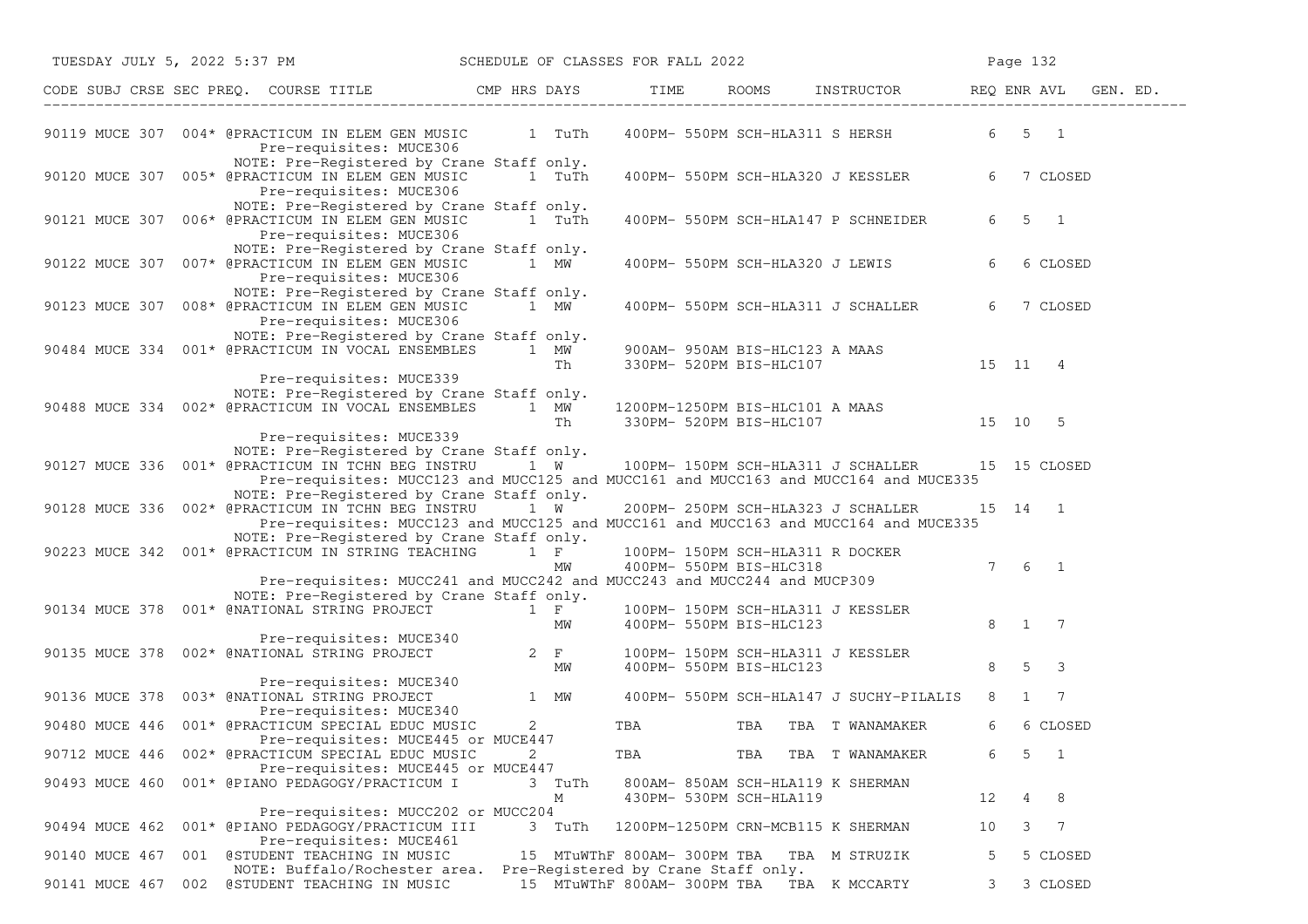|                       | TUESDAY JULY 5, 2022 5:37 PM SCHEDULE OF CLASSES FOR FALL 2022                                |                                          | Page 133   |                                                                                                     |                       |             |
|-----------------------|-----------------------------------------------------------------------------------------------|------------------------------------------|------------|-----------------------------------------------------------------------------------------------------|-----------------------|-------------|
|                       | CODE SUBJ CRSE SEC PREQ. COURSE TITLE THE ROATS TIME ROOMS INSTRUCTOR THE REQ ENRAVL GEN. ED. |                                          |            |                                                                                                     |                       |             |
|                       |                                                                                               |                                          |            |                                                                                                     |                       |             |
|                       | NOTE: Capital District area. Pre-Registered by Crane Staff only.                              |                                          |            |                                                                                                     |                       |             |
| 90142 MUCE 467 003    | @STUDENT TEACHING IN MUSIC 15 MTuWThF 800AM-300PM TBA TBA R FAUNCE                            |                                          |            |                                                                                                     | $6 \qquad 5 \qquad 1$ |             |
|                       | NOTE: Central area. Pre-Registered by Crane Staff only.                                       |                                          |            |                                                                                                     |                       |             |
| 90143 MUCE 467 004    | @STUDENT TEACHING IN MUSIC      15 MTuWThF 800AM- 300PM TBA   TBA   R BRAUNSTEIN              |                                          |            |                                                                                                     | $\overline{0}$        | 0 CLOSED    |
|                       | NOTE: Hudson Valley area. Pre-Registered by Crane Staff only.                                 |                                          |            |                                                                                                     |                       |             |
| 90144 MUCE 467 005    | @STUDENT TEACHING IN MUSIC 15 MTuWThF 800AM-300PM TBA TBA M ORWICK                            |                                          |            |                                                                                                     | 6                     | 6 CLOSED    |
|                       | NOTE: Hudson Valley area. Pre-Registered by Crane Staff only.                                 |                                          |            |                                                                                                     |                       |             |
| 90145 MUCE 467 006    | @STUDENT TEACHING IN MUSIC 15 MTuWThF 800AM-300PM TBA                                         |                                          |            | TBA D CERULLO                                                                                       | 9                     | 9 CLOSED    |
|                       | NOTE: Long Island (EAST). Pre-Registered by Crane Staff only.                                 |                                          |            |                                                                                                     |                       |             |
| 90146 MUCE 467 007    | @STUDENT TEACHING IN MUSIC                                                                    |                                          |            | 15 MTuWThF 800AM- 300PM TBA TBA J UZZI                                                              | 8 7 1                 |             |
|                       | NOTE: Long Island (WEST). Pre-Registered by Crane Staff only.                                 |                                          |            |                                                                                                     |                       |             |
| 90147 MUCE 467 008    | @STUDENT TEACHING IN MUSIC                                                                    | 15 MTuWThF 800AM- 300PM TBA TBA R DOCKER |            |                                                                                                     | 3 <sup>7</sup>        | 3 CLOSED    |
|                       | NOTE: North Country area. Pre-Registered by Crane Staff only.                                 |                                          |            |                                                                                                     |                       |             |
|                       | 90495 MUCE 660 001 PIANO PEDAGOGY/PRACTICUM I 3 TuTh                                          |                                          |            | 800AM- 850AM SCH-HLA119 K SHERMAN                                                                   |                       |             |
|                       |                                                                                               | M                                        |            | 430PM- 530PM SCH-HLA119 7<br>200PM- 250PM BIS-HLC224 C LOWE 0<br>200PM- 250PM BIS-HLC123 M GAGNON 0 | 7 0 7                 |             |
| 90402 MUCS 210<br>001 | @SECONDARY BASSOON LESSONS 1 W                                                                |                                          |            |                                                                                                     |                       | 2 CLOSED    |
| 90313 MUCS 210<br>002 | @SECONDARY CELLO LESSONS 1 M<br>@SECONDARY GUITAR LESSONS 1                                   |                                          |            |                                                                                                     |                       | 0 CLOSED    |
| 90789 MUCS 210<br>008 |                                                                                               |                                          | TBA        |                                                                                                     |                       | 1 CLOSED    |
| 90464 MUCS 210<br>016 | @SECONDARY PIANO LESSONS                                                                      | 1 M                                      |            |                                                                                                     |                       | 2 CLOSED    |
| 90329 MUCS 210<br>017 | @SECONDARY SAXOPHONE LESSONS                                                                  | 1 M                                      |            | 200PM- 250PM BIS-HLC119 C GREV 0                                                                    |                       | 1 CLOSED    |
| 90265 MUCS 210<br>024 | @SECONDARY VIOLIN LESSONS                                                                     | 1 M                                      |            | 100PM- 150PM BIS-HLC107 L DOTY                                                                      | $\Omega$              | 1 CLOSED    |
| 90405 MUCS 210<br>035 | @SECONDARY ORGAN LESSONS                                                                      |                                          |            | TBA TBA TBA M MARTIN-ATWOOD                                                                         | $\Omega$              | 2 CLOSED    |
| 98975 DRAM 211        | 002 @PERFORMANCE & PRODUCTION                                                                 | $1 - 3$                                  | <b>TBA</b> | TBA TBA J PECORA                                                                                    | 6                     | $1 \quad 5$ |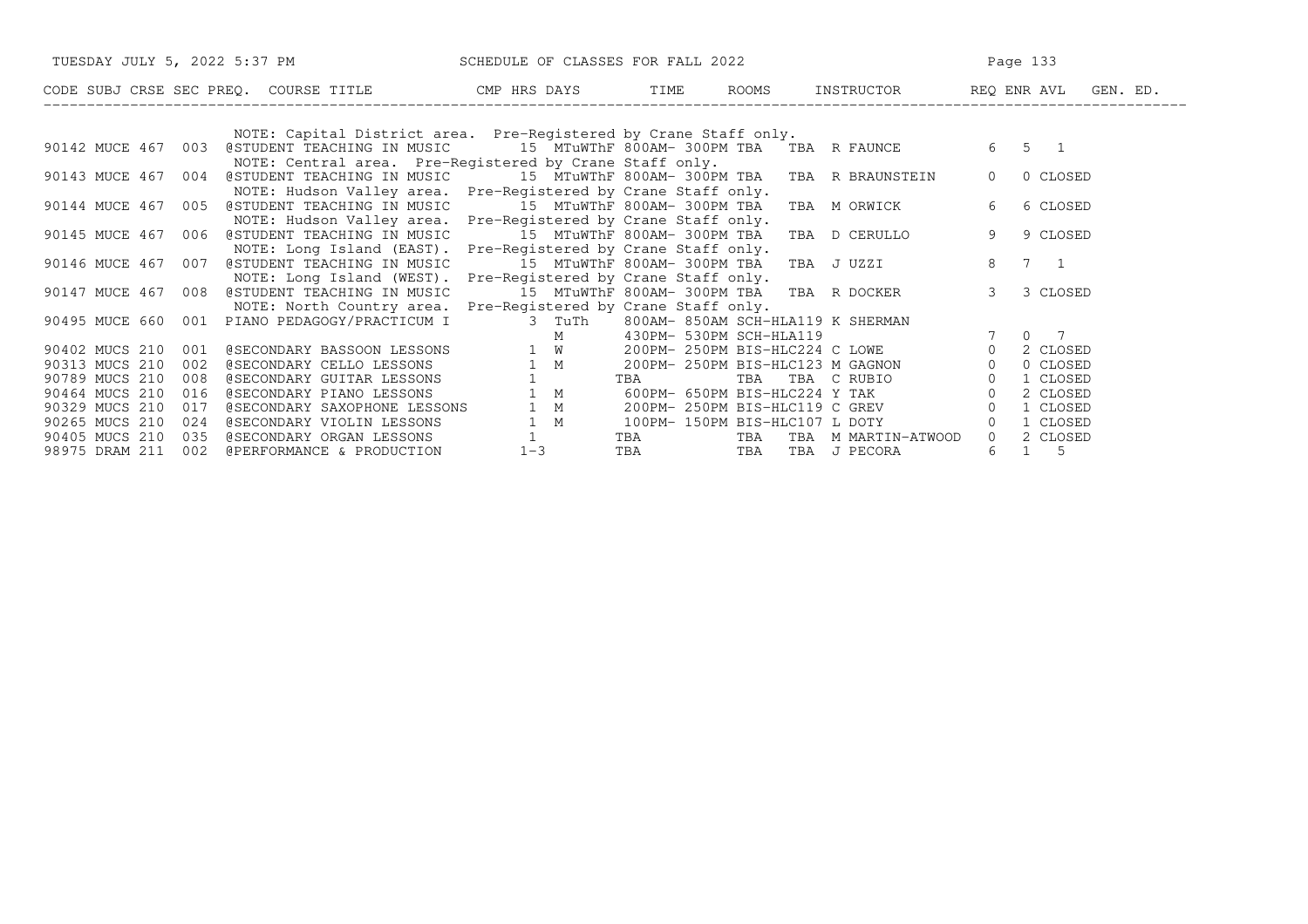| TUESDAY JULY 5, 2022 5:37 PM |     |                                                                                                                                                                                                                            | SCHEDULE OF CLASSES FOR FALL 2022 |        |                 |                                               |         | Page 134       |                |    |
|------------------------------|-----|----------------------------------------------------------------------------------------------------------------------------------------------------------------------------------------------------------------------------|-----------------------------------|--------|-----------------|-----------------------------------------------|---------|----------------|----------------|----|
|                              |     | CODE SUBJ CRSE SEC PREQ. COURSE TITLE TIME THE THE ROOMS INSTRUCTOR THE REQ ENR AVL                                                                                                                                        |                                   |        |                 | ROOMS INSTRUCTOR REQ ENR AVL GEN. ED.         |         |                |                |    |
|                              |     |                                                                                                                                                                                                                            |                                   |        |                 |                                               |         |                |                |    |
|                              |     | ALRE--Applied Learning Research=================ALRE--Applied Learning Research================= ALRE--Applied Learning Research                                                                                           |                                   |        |                 |                                               |         |                |                |    |
| 90011 ANTH 362               |     | 001 HISTORICAL ARCHAEOLOGY                                                                                                                                                                                                 |                                   | 3 TuTh |                 | 200PM- 315PM MVC-HL0129 H KRUCZEK-AARON 20 14 |         |                | 6              |    |
|                              |     | 98230 ANTH 393 001 PROFESSIONALISM IN ANTHROPOLOG<br>NOTE: Anthropology major/minors only or instructor permission<br>required. A minimum of Junior standing required. Class<br>meets in MacVicar 102.                     | 3 MW                              |        |                 | 330PM- 445PM MVC-HL0129 J WEETS               |         | 20 5 15        |                | WΙ |
|                              |     | 98188 BIOL 485 001 RESEARCH IN BIOLOGY<br>NOTE: Instructor permission required. VARIABLE CREDIT 1-3 HOURS.                                                                                                                 | $1 - 3$                           | TBA    | TBA             | TBA G JOHNSON                                 | 6       | $1 \quad 5$    |                |    |
|                              |     | Contact Registrar's Office to adjust credit hours.<br>98189 BIOL 485 002 RESEARCH IN BIOLOGY 1-3<br>NOTE: Instructor permission required. VARIABLE CREDIT HOURS 1-3.<br>Contact Registrar's Office to adjust credit hours. |                                   | TBA    | TBA             | TBA J SCHREER                                 | 6       | $\mathbf{1}$   | 5              |    |
| 98190 BIOL 485               | 003 | RESEARCH IN BIOLOGY<br>NOTE: Instructor permission required. Variable credit hours $(1-3)$ .                                                                                                                               | $1 - 3$                           | TBA    | TBA             | TBA L RHOADS                                  | 6       | $\mathbf{0}$   | 6              |    |
| 90028 BIOL 485               |     | 004 RESEARCH IN BIOLOGY                                                                                                                                                                                                    |                                   | TBA    | TBA             | TBA B AMULIKE                                 | 6       | $\overline{0}$ | 6              |    |
|                              |     | 98191 BIOL 485 005 RESEARCH IN BIOLOGY<br>NOTE: Instructor permission required. VARIABLE CREDIT HOURS.                                                                                                                     | $1 - 3$                           | TBA    | TBA             | TBA R EWY                                     | 6       | $\overline{0}$ | 6              |    |
|                              |     | Contact Registrar's Office to adjust credit hours.<br>98192 BIOL 485 006 RESEARCH IN BIOLOGY<br>NOTE: Instructor permission required. VARIABLE CREDIT HOURS.<br>Contact Registrar's Office to adjust credit hours.         | $1-3$                             | TBA    | TBA             | TBA W CONLEY                                  | 6       | $\mathbf{0}$   | 6              |    |
| 98203 BIOL 485 007           |     | RESEARCH IN BIOLOGY<br>NOTE: Instructor permission required. VARIABLE CREDIT HOURS.                                                                                                                                        | $1 - 3$                           | TBA    | TBA             | TBA J TRYBULA                                 | 10      |                | $0\quad 10$    |    |
|                              |     | Contact Registrar's Office to adjust credit hours.<br>98477 BIOL 485 008 RESEARCH IN BIOLOGY<br>NOTE: Instructor permission required. VARIABLE CREDI 1-3 HOURS.<br>Contact Registrar's Office to adjust credit hours.      | $1 - 3$                           | TBA    | TBA             | TBA G PLAGUE                                  | 6       | $\mathbf{0}$   | -6             |    |
| 98434 BIOL 485               |     | 009 RESEARCH IN BIOLOGY                                                                                                                                                                                                    | $1-3$                             | TBA    | TBA             | TBA R SNYDER                                  | 6       | $\mathbf{0}$   | 6              |    |
|                              |     | NOTE: Instructor permission required. VARIABLE CREDIT 1-3 HOURS.<br>Contact Registrar's Office to adjust credit hours.                                                                                                     |                                   |        |                 |                                               |         |                |                |    |
| 98683 BIOL 485 010           |     | RESEARCH IN BIOLOGY<br>NOTE: Instructor permission required.<br>Variable credit 1-3 hours. Contact Registrar's Office to                                                                                                   | $1 - 3$                           | TBA    |                 | TBA TBA S SIRSAT                              | 6       | $\Omega$       | 6              |    |
|                              |     | adjust credit hours.                                                                                                                                                                                                       |                                   |        |                 |                                               |         |                |                |    |
|                              |     | 98892 BIOL 485 011 RESEARCH IN BIOLOGY                                                                                                                                                                                     | $1 - 3$                           | TBA    | TBA             | TBA R BOWDISH                                 | 6       | $\mathbf 0$    | 6              |    |
| 98358 MGMT 490               |     | 001* @STRATEGIC & GLOBAL MANAGEMENT<br>Pre-requisites: MGMT301 and MKTG301                                                                                                                                                 | 3 TuTh                            |        |                 | 400PM- 515PM DUNNHL0202 E PORTUGAL            | 22 15   |                | $\overline{7}$ | WΙ |
| 98370 MGMT 490               |     | NOTE: Minimum requirement of Senior standing.<br>002* @STRATEGIC & GLOBAL MANAGEMENT<br>Pre-requisites: MGMT301 and MKTG301                                                                                                | 3 Tu                              |        |                 | 530PM- 800PM DUNNHL0202 E PORTUGAL            | 22 14   |                | 8              | WΙ |
|                              |     | NOTE: Senior standing.<br>98835 CHEM 497 001 RESEARCH PROBLEMS<br>NOTE: Instructor permission required. Variable credit hours $(1-3)$ .                                                                                    | $1 - 3$                           | TBA    |                 | TBA TBA D GINGRICH                            |         |                | 0 CLOSED       |    |
|                              |     | 98836 CHEM 497 002 RESEARCH PROBLEMS<br>NOTE: Instructor permission required. Variable credit hours $(1-3)$ .                                                                                                              | $1 - 3$                           | TBA    | TBA TBA M HEPEL |                                               | $\circ$ |                | 0 CLOSED       |    |
| 98837 CHEM 497               |     | 003 RESEARCH PROBLEMS                                                                                                                                                                                                      | $1 - 3$                           | TBA    |                 | TBA TBA M WALKER                              | $\circ$ |                | 0 CLOSED       |    |
|                              |     | NOTE: Instructor permission required. Variable credit hours $(1-3)$ .<br>98838 CHEM 497 005 RESEARCH PROBLEMS                                                                                                              | $1 - 3$                           | TBA    |                 | TBA TBA F BOU-ABDALLAH                        | $\circ$ |                | 0 CLOSED       |    |
|                              |     | NOTE: Instructor permission required. Variable credit hours $(1-3)$ .<br>98839 CHEM 497 006 RESEARCH PROBLEMS                                                                                                              | $1 - 3$                           | TBA    | TBA             | TBA C ROSSITER                                | $\circ$ |                | 1 CLOSED       |    |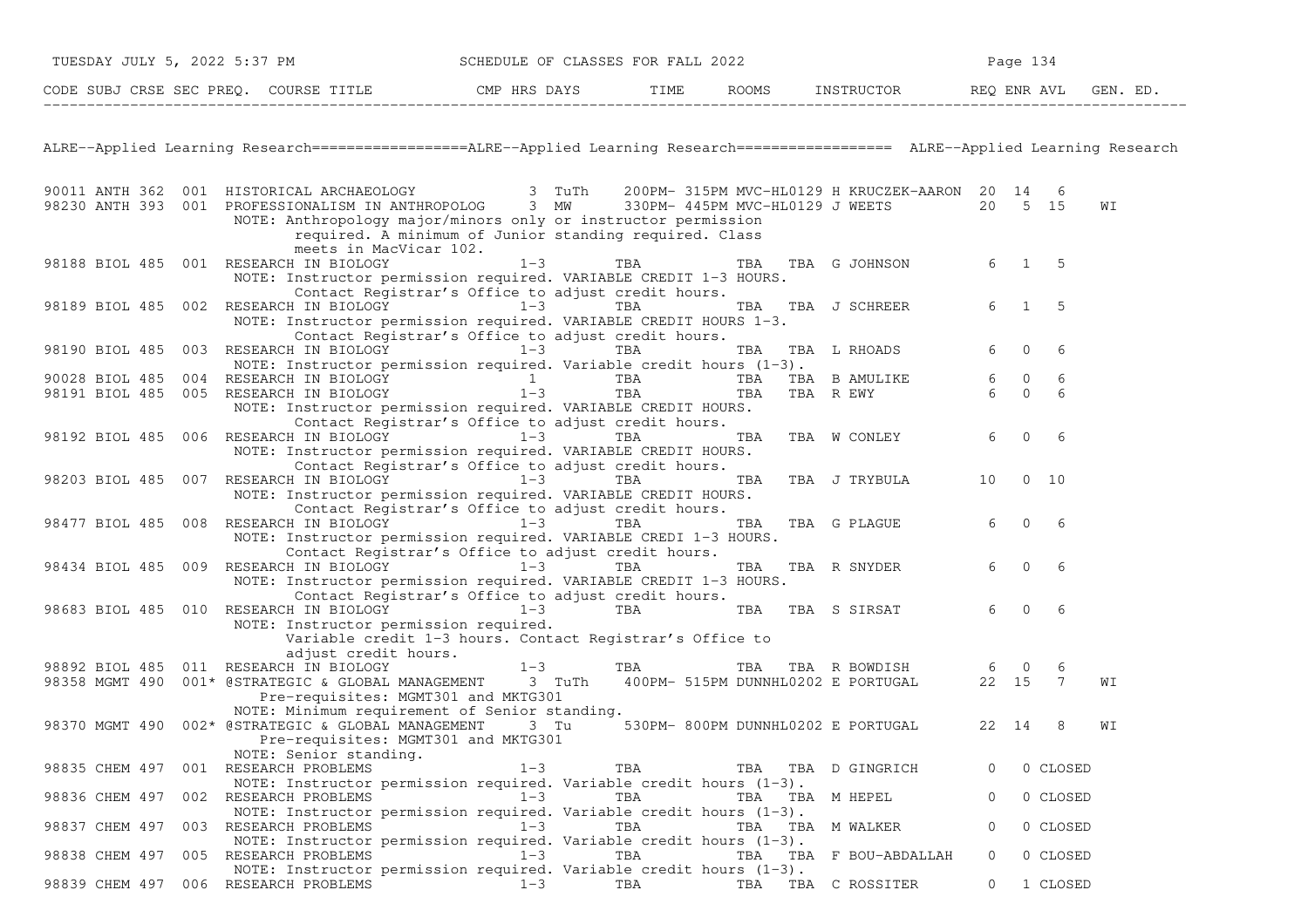|                                  | TUESDAY JULY 5, 2022 5:37 PM                                                                                                                                                                                                           | SCHEDULE OF CLASSES FOR FALL 2022 |                                          |     |                                                                          | Page 135                         |                  |                       |
|----------------------------------|----------------------------------------------------------------------------------------------------------------------------------------------------------------------------------------------------------------------------------------|-----------------------------------|------------------------------------------|-----|--------------------------------------------------------------------------|----------------------------------|------------------|-----------------------|
|                                  | CODE SUBJ CRSE SEC PREQ. COURSE TITLE THE ROOMS INSTRUCTOR REQ ENR AVL GEN. ED.                                                                                                                                                        |                                   |                                          |     |                                                                          |                                  |                  |                       |
|                                  | NOTE: Instructor permission required. Variable credit hours (1-3).<br>98843 CHEM 497 007 RESEARCH PROBLEMS 1-3 TBA TBA TBA TBA F NAZEER 0 0 CLOSED                                                                                     |                                   |                                          |     |                                                                          |                                  |                  |                       |
|                                  | NOTE: Instructor permission required. Variable credit hours $(1-3)$ .                                                                                                                                                                  |                                   |                                          |     |                                                                          |                                  |                  |                       |
| 98821 GEOL 480                   | 001 GEO RESEARCH-MIN/PETROLOGY 1-4 TBA TBA TBA TBA C SCHRADER 5 0 5<br>NOTE: Variable credits hours 1-3. Instructor permission required.                                                                                               |                                   |                                          |     |                                                                          |                                  |                  |                       |
| 98822 GEOL 480                   | 002 GEO RESEARCH-STRUCT/GEOPHYSICS 1-4 TBA TBA TBA TBA<br>NOTE: Variable credit hours 1-3. Instructor permission required.                                                                                                             |                                   |                                          |     | STAFF 5 0 5                                                              |                                  |                  |                       |
| 98823 GEOL 480                   | 003 GEO RESEARCH-GEOCHEM/PALEO $1-4$ TBA TBA TBA TBA P QUINTON<br>NOTE: Variable credit hours 1-3. Instructor permission required.                                                                                                     |                                   |                                          |     |                                                                          | $5 \t 0 \t 5$                    |                  |                       |
| 98824 GEOL 480                   | 004 GEO RESEARCH-HYDRO/GEOMORPH $1-4$ TBA TBA TBA A PEARSON<br>NOTE: Variable credit hours 1-3. Instructor permission required.                                                                                                        |                                   |                                          |     |                                                                          | $\overline{0}$<br>5 <sup>5</sup> | - 5              |                       |
| 98825 GEOL 480                   | 005 GEO RESEARCH-SEDIMENTARY 1-4<br>NOTE: Variable credit hours 1-3. Instructor permission required.                                                                                                                                   |                                   |                                          |     | TBA TBA TBA MRYGEL 5                                                     | $\mathbf{0}$                     | - 5              |                       |
| 98429 ENVR 490                   | Pre-requisites: ENVR310 and ENVR290                                                                                                                                                                                                    |                                   |                                          |     |                                                                          |                                  |                  | 12 14 CLOSED CM SI WI |
|                                  | NOTE: Instructor permission required<br>99328 HIST 480 001* SEMINAR: GENDER IN AMERICA 3 TuTh 200PM-315PM FLG-HL0235 G WELCH 3 12 5 7<br>Pre-requisites: HIST302                                                                       |                                   |                                          |     |                                                                          |                                  |                  | CM CT WI              |
|                                  | NOTE: Minimum requirement of junior standing. History majors only.<br>Prerequisite: HIST 302 and upper division course in an area<br>of seminar focus or instructor permission required.                                               |                                   |                                          |     |                                                                          |                                  |                  |                       |
|                                  | 98123 SPAN 304 001 CULTURES OF LATIN AMERICA 3 TuTh 1100AM-1215PM FLG-HL0240 L TREVIZAN 21 5 16<br>NOTE: Assumes completion of SPAN 204 or equivalent.                                                                                 |                                   |                                          |     |                                                                          |                                  |                  | XC                    |
|                                  | Counts towards Women and Gender Studies.<br>98799 SPAN 461 001 LATIN AMERICAN NARRATIVE 3 MW                                                                                                                                           |                                   |                                          |     | 300PM- 415PM MRY-HL0225 L TREVIZAN 15 4 11                               |                                  |                  | AС                    |
|                                  | NOTE: Assumes completion of SPAN 306 and SPAN 308<br>98826 PHYS 465 001 PHYSICS RESEARCH I 1-3<br>NOTE: Varibale credit hours 1-3. Instructor permission required.                                                                     |                                   | TBA                                      |     | TBA TBA B DAS 2 0 2                                                      |                                  |                  |                       |
|                                  |                                                                                                                                                                                                                                        |                                   |                                          |     |                                                                          |                                  |                  |                       |
|                                  |                                                                                                                                                                                                                                        |                                   |                                          |     |                                                                          |                                  |                  |                       |
|                                  | 90707 PHYS 465 002 PHYSICS RESEARCH I 1-3 TBA TBA TBA LI 2 0 2<br>99501 PHYS 465 003 PHYSICS RESEARCH I 1-3 TBA TBA TBA A ADHIKARI 2 0 2<br>90708 PHYS 466 001 PHYSICS RESEARCH 2 1-3 TBA TBA TBA LII 2 0 2<br>98325 POLS 130 001 I    |                                   |                                          |     |                                                                          |                                  |                  | SW XC                 |
|                                  | NOTE: Required for Political Science majors. Counts as either a                                                                                                                                                                        | M                                 | 200PM- 340PM DUNNHL0206                  |     | 28 11 17                                                                 |                                  |                  |                       |
|                                  | Core course or as an elective for International                                                                                                                                                                                        |                                   |                                          |     |                                                                          |                                  |                  |                       |
|                                  |                                                                                                                                                                                                                                        | 4 TuTh                            |                                          |     |                                                                          |                                  |                  | SA                    |
|                                  |                                                                                                                                                                                                                                        |                                   | <b>TBA</b>                               |     | 200PM-340PM FLG-HL0233 J MCGUIRE 28 10 18<br>TBA TBA TBA J FRYER 10 0 10 |                                  |                  |                       |
|                                  | Studies majors and marie 20091 POLS 322 001 STATE AND LOCAL GOVERNMENT 4 TuTh<br>98967 PSYC 415 001 RESEARCH IN PSYCHOLOGY 3<br>99464 PSYC 415 004 RESEARCH IN PSYCHOLOGY 3<br>NOTE: Instructor Permission Required<br>NOTE: Instructo |                                   | TBA TBA                                  |     | TBA A STILLWELL 0 0 CLOSED                                               |                                  |                  |                       |
|                                  | NOTE: Permission of instructor.                                                                                                                                                                                                        |                                   |                                          |     | TBA TBA TBA H BEAUCHAMP                                                  | $2 \t 0 \t 2$                    |                  |                       |
|                                  | 98314 PSYC 496 003 HONORS THESIS RESEARCH 1<br>NOTE: Permission of instructor.                                                                                                                                                         | 3                                 | TBA                                      | TBA | TBA M TISSAW                                                             |                                  | 0 CLOSED         |                       |
|                                  | 98470 PSYC 496 004 HONORS THESIS RESEARCH 1<br>NOTE: Permission of instructor.                                                                                                                                                         | 3                                 | TBA                                      | TBA | TBA A STILLWELL                                                          | $\mathbf{0}$                     | 0 CLOSED         |                       |
|                                  | 98584 PSYC 496 005 HONORS THESIS RESEARCH 1<br>NOTE: Permission of instructor.                                                                                                                                                         | 3                                 | TBA                                      | TBA | TBA J FRYER                                                              | 1                                | $0\quad 1$       |                       |
| 90687 HLTH 492<br>90041 DANC 320 | HNR @HONORS THESIS I<br>001 20TH/21ST CENTURY DANCE HIST                                                                                                                                                                               | 3<br>3 TuTh                       | TBA<br>1230PM- 145PM PFMART0219 R COLLEN | TBA | TBA K BONNAR                                                             | $\overline{0}$                   | 0 CLOSED<br>5 19 | AC WI                 |
|                                  | 98971 DANC 490 001* @SPECIAL PROJECTS IN TEACHING                                                                                                                                                                                      | $\mathbf{1}$                      | TBA                                      | TBA | TBA R COLLEN                                                             | 24<br>1                          | $0\qquad1$       |                       |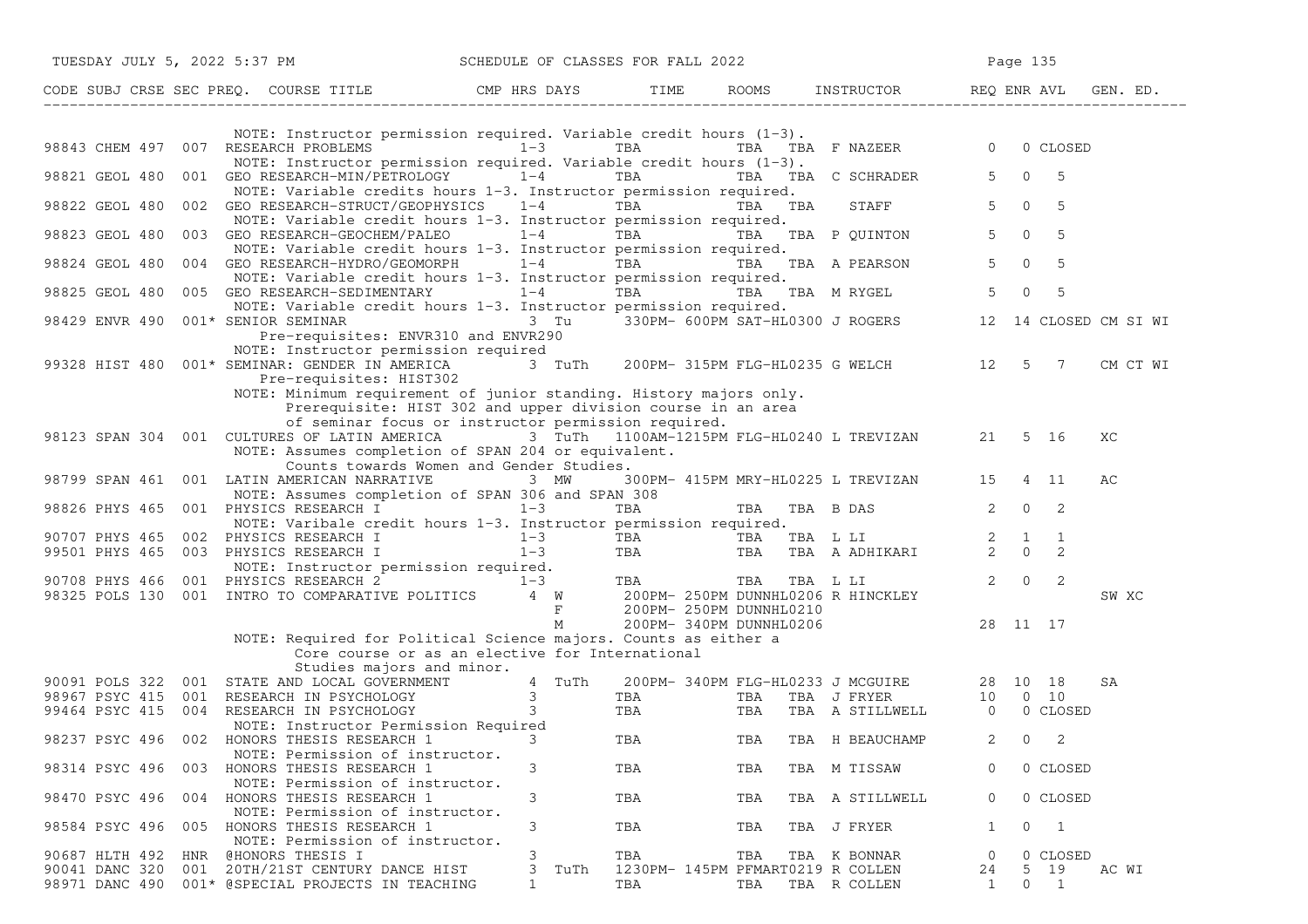| TUESDAY JULY 5, 2022 5:37 PM          |                                    | SCHEDULE OF CLASSES FOR FALL 2022 |      |       | Page 136   |                      |  |  |  |
|---------------------------------------|------------------------------------|-----------------------------------|------|-------|------------|----------------------|--|--|--|
| CODE SUBJ CRSE SEC PREO. COURSE TITLE |                                    | CMP HRS DAYS                      | TIME | ROOMS | INSTRUCTOR | REO ENR AVL GEN. ED. |  |  |  |
|                                       | Pre-requisites: DANC302 or DANC450 |                                   |      |       |            |                      |  |  |  |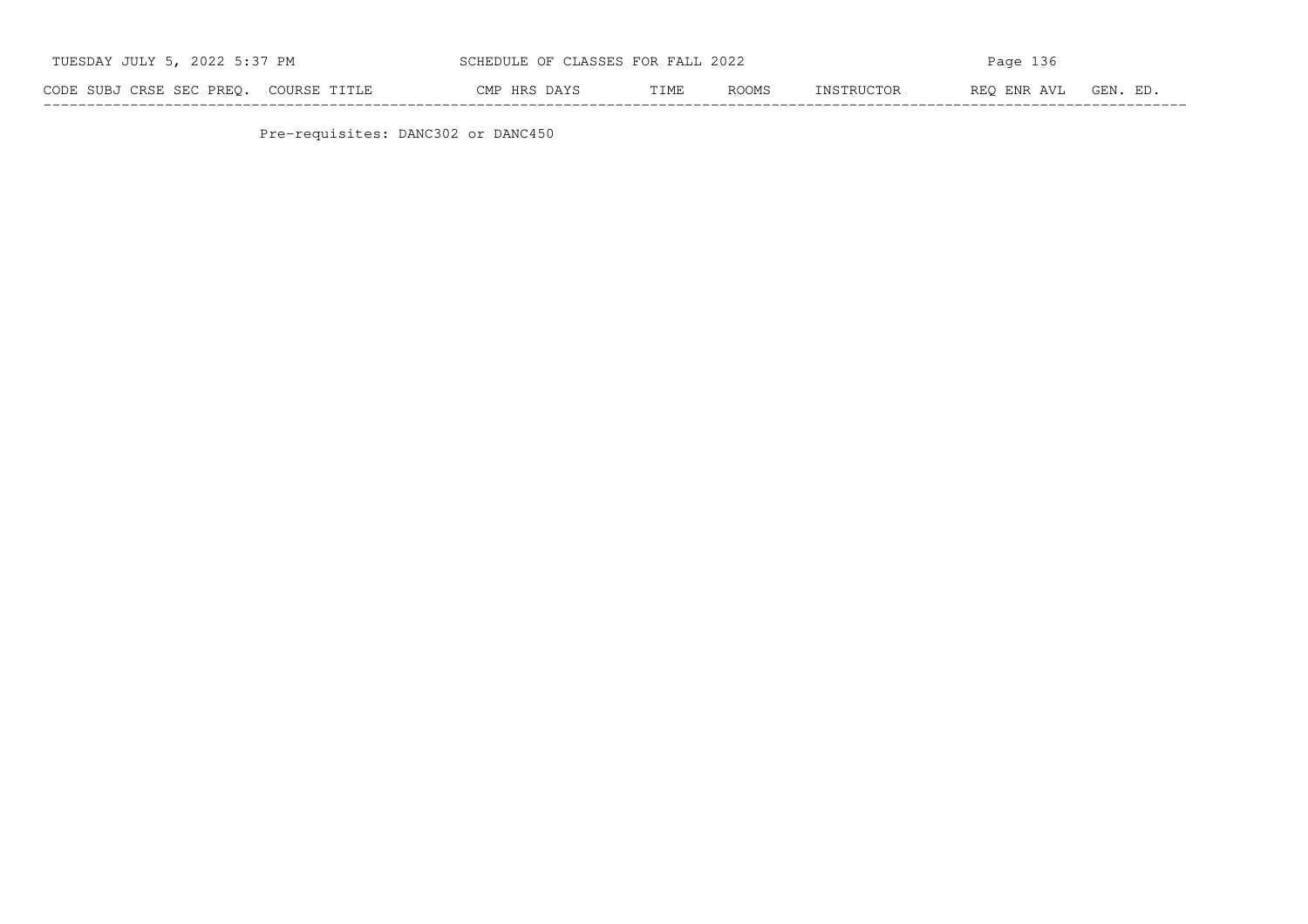| TUESDAY JULY 5, 2022 5:37 PM SCHEDULE OF CLASSES FOR FALL 2022                                                                                                 |                                                                                                                                                                                                                        |         |     |                                           |  | Page 137      |    |  |  |  |
|----------------------------------------------------------------------------------------------------------------------------------------------------------------|------------------------------------------------------------------------------------------------------------------------------------------------------------------------------------------------------------------------|---------|-----|-------------------------------------------|--|---------------|----|--|--|--|
| CODE SUBJ CRSE SEC PREQ. COURSE TITLE THE ROOMS INSTRUCTOR THE ROOMS INSTRUCTOR THE REQ ENR AVL GEN. ED.                                                       |                                                                                                                                                                                                                        |         |     |                                           |  |               |    |  |  |  |
| ALSL--Applied Learning Service Learn===========ALSL--Applied Learning Service Learn========== ALSL--Applied Learning Service Learn                             |                                                                                                                                                                                                                        |         |     |                                           |  |               |    |  |  |  |
| 90049 ENVR 391 $001*$ FIELD PROJECT $1-6$<br>Pre-requisites: ENVR210                                                                                           | NOTE: Variable credit hours $(1-6)$ . Instructor permission                                                                                                                                                            | TBA TBA |     | TBA J ROGERS                              |  | $5 \t 0 \t 5$ | CT |  |  |  |
| required.<br>90050 ENVR 391 002* FIELD PROJECT<br>Pre-requisites: ENVR210                                                                                      | $1-6$<br>NOTE: Variable credit hour $(1-6)$ . Instructor permission                                                                                                                                                    | TBA     | TBA | TBA J ROGERS                              |  | $5 \t 0 \t 5$ | CT |  |  |  |
| required.<br>90760 POLS 289 001* APPROACHING POLITICAL PUZZLES 4 TBA<br>POLS130 and POLS200 or POLS140 and POLS200 and STAT100 or MATH125 or CIS125            | Pre-requisites: POLS110 and POLS130 or POLS110 and POLS140 or POLS110 and POLS200 or POLS130 and POLS140 or                                                                                                            |         |     | TBA TBA RHINCKLEY 1 0 1                   |  |               |    |  |  |  |
| 98500 HLTH 475 001* MINOR SEMINAR-COMMUNITY HEALTH 2 MW 1200PM-1250PM DUNNHL0102 S LISTER 14 3 11<br>Pre-requisites: HLTH361                                   | NOTE: Seminar for Health Science and Community Health Minors.                                                                                                                                                          |         |     |                                           |  |               |    |  |  |  |
| 98580 HLTH 476 001* @SEMINAR: NUTRITION MINOR 2 MW 1200PM-1250PM DUNNHL0102 S LISTER 20 1 19<br>Pre-requisites: HLTH333<br>NOTE: Seminar for Nutrition Minors. |                                                                                                                                                                                                                        |         |     |                                           |  |               |    |  |  |  |
| 98581 HLTH 477 001* @SEMINAR: SEXUAL HEALTH MINOR                                                                                                              | 2 MW<br>Pre-requisites: HLTH341 or HLTH342                                                                                                                                                                             |         |     | 1200PM-1250PM DUNNHL0102 S LISTER         |  | 8 2 6         |    |  |  |  |
| NOTE: Seminar for Sexual Health Minors.<br>98583 HLTH 478 001* @SEMINAR: FITNESS MINOR<br>Pre-requisites: PE305 and HLTH425                                    | 2 MW                                                                                                                                                                                                                   |         |     | 1200PM-1250PM DUNNHL0102 S LISTER 10 0 10 |  |               |    |  |  |  |
| NOTE: Seminar for Fitness minors.<br>98582 HLTH 479 001* @SEMINAR THERAPEUTIC REC MINOR                                                                        | 2 MW<br>Pre-requisites: HLTH200 or HLTH445 or WILD200 or WILD445                                                                                                                                                       |         |     | 1200PM-1250PM DUNNHL0102 S LISTER         |  | 8 0 8         |    |  |  |  |
| 98423 SOCI 305 001<br>98430 OVS 465 001<br>NOTE: Instructor permission required.                                                                               | NOTE: Seminar for Therapeutic Recreation Minors.<br>SOCIOLOGY OF THE FAMILY 3 W 300PM- 530PM SAT-HL0319 H SULLIVAN-CATL 28 11 17<br>JAMAICA FIELD SERVICE ABROAD 0 3 TBA<br>Winterim trip dates TBA. Service Learning. |         | TBA | TBA J ROGERS                              |  | 20 0 20       |    |  |  |  |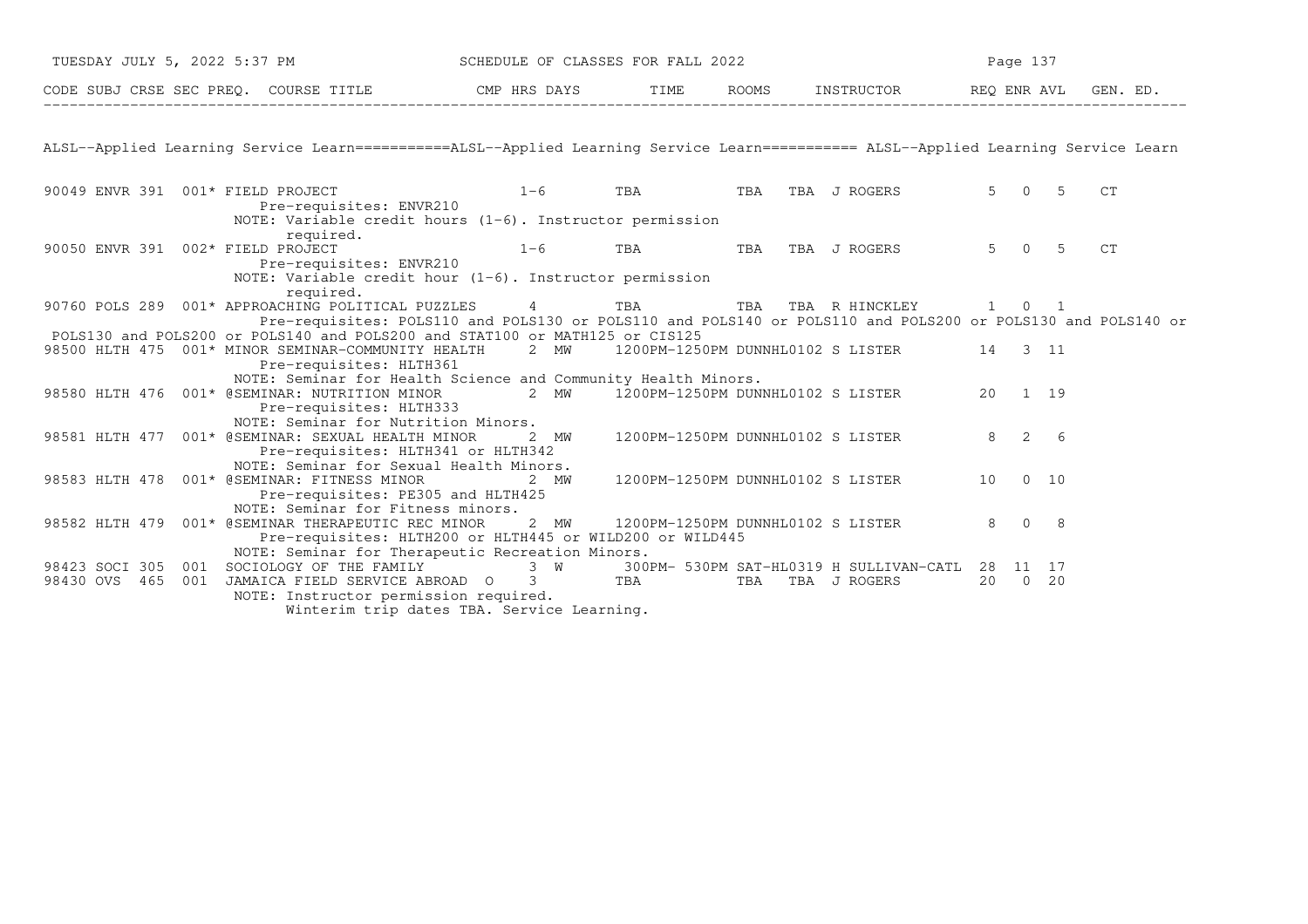| TUESDAY JULY 5, 2022 5:37 PM                                                                        | SCHEDULE OF CLASSES FOR FALL 2022          |      |            |            | Page 138             |                               |  |  |
|-----------------------------------------------------------------------------------------------------|--------------------------------------------|------|------------|------------|----------------------|-------------------------------|--|--|
| CODE SUBJ CRSE SEC PREO. COURSE TITLE                                                               | CMP HRS DAYS                               | TIME | ROOMS      | INSTRUCTOR | REO ENR AVL          | GEN. ED.                      |  |  |
|                                                                                                     |                                            |      |            |            |                      |                               |  |  |
| ALTR--Applied Learning Travel====================ALTR--Applied Learning Travel===================== |                                            |      |            |            |                      | ALTR--Applied Learning Travel |  |  |
|                                                                                                     |                                            |      |            |            |                      |                               |  |  |
| 98430 OVS<br>465<br>JAMAICA FIELD SERVICE ABROAD<br>001<br>NOTE: Instructor permission required.    | $\bigcirc$                                 | TBA  | TBA<br>TBA | J ROGERS   | 20<br>$\overline{0}$ | 20                            |  |  |
|                                                                                                     | Winterim trip dates TBA. Service Learning. |      |            |            |                      |                               |  |  |
| 001* @JAMAICA INTERNSHIP ABROAD<br>98492 OVS<br>466<br>Pre-requisites: OVS465                       |                                            | TBA  | TBA<br>TBA | J ROGERS   | $\Omega$             |                               |  |  |
| NOTE: Instructor permission required.                                                               |                                            |      |            |            |                      |                               |  |  |
|                                                                                                     | Winterim trip dates TBA. Service Learning. |      |            |            |                      |                               |  |  |
| 98348 OVS<br>500<br>001<br>@OVERSEAS STUDY                                                          | 15<br>$\Omega$                             | TBA  | TBA<br>TBA | J ROGERS   | $\Omega$             | -2                            |  |  |
| NOTE: Instructor permission required.                                                               |                                            |      |            |            |                      |                               |  |  |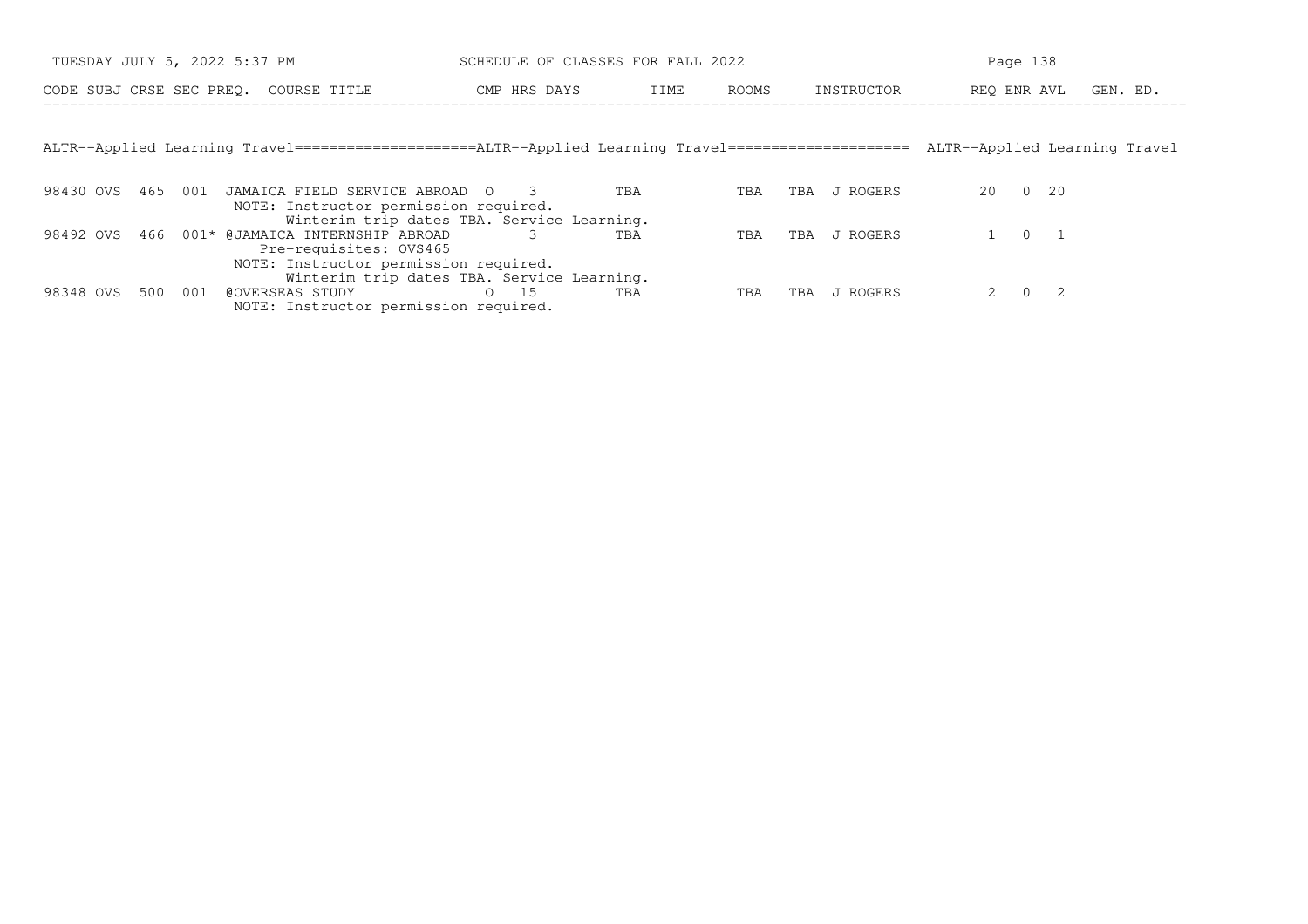| TUESDAY JULY 5, 2022 5:37 PM                                                                                                                                                                                                                 | SCHEDULE OF CLASSES FOR FALL 2022 |  |  |                                                |  | Page 139 |  |       |  |
|----------------------------------------------------------------------------------------------------------------------------------------------------------------------------------------------------------------------------------------------|-----------------------------------|--|--|------------------------------------------------|--|----------|--|-------|--|
| CODE SUBJ CRSE SEC PREQ. COURSE TITLE THE CMP HRS DAYS TIME ROOMS INSTRUCTOR REQ ENR AVL GEN. ED.                                                                                                                                            |                                   |  |  |                                                |  |          |  |       |  |
|                                                                                                                                                                                                                                              |                                   |  |  |                                                |  |          |  |       |  |
|                                                                                                                                                                                                                                              |                                   |  |  |                                                |  |          |  |       |  |
| 99087 ANTH 106 001 ANCIENT PEOPLE AND PLACES<br>90002 ANTH 106 002 ANCIENT PEOPLE AND PLACES<br>90003 ANTH 106 003 ANCIENT PEOPLE AND PLACES<br>90003 ANTH 165 001 LANGUAGE AND MAGIC<br>99185 ANTH 165 001 LANGUAGE AND MAGIC<br>99185 ANTH |                                   |  |  |                                                |  |          |  | CG XC |  |
|                                                                                                                                                                                                                                              |                                   |  |  |                                                |  |          |  | CG XC |  |
|                                                                                                                                                                                                                                              |                                   |  |  |                                                |  |          |  | CG XC |  |
|                                                                                                                                                                                                                                              |                                   |  |  |                                                |  |          |  | CG XC |  |
| NOTE: Counts towards Women's and Gender Studies.                                                                                                                                                                                             |                                   |  |  |                                                |  |          |  |       |  |
| 99186 ANTH 165 002 LANGUAGE AND MAGIC                                                                                                                                                                                                        | 3 TuTh                            |  |  | 1100AM-1215PM FLG-HL0103 L RODRIGUEZ 40 25 15  |  |          |  | CG XC |  |
| NOTE: Counts towards Women's and Gender Studies.                                                                                                                                                                                             |                                   |  |  |                                                |  |          |  |       |  |
| 98478 ANTH 202 001 CULTURE, IDENTITY AND POWER 3 MWF 1000AM-1050AM KEL-HL0103 M PERKINS 40 14 26<br>NOTE: Counts towards History and society elective for                                                                                    |                                   |  |  |                                                |  |          |  | CG XC |  |
| International Studies majors.                                                                                                                                                                                                                |                                   |  |  |                                                |  |          |  |       |  |
| Counts towards Women and Gender Studies.                                                                                                                                                                                                     |                                   |  |  |                                                |  |          |  |       |  |
| Some seats reserved for new freshmen.                                                                                                                                                                                                        |                                   |  |  |                                                |  |          |  |       |  |
| 98587 ANTH 202 002 CULTURE, IDENTITY AND POWER                                                                                                                                                                                               | 3 MWF                             |  |  | 1100AM-1150AM KEL-HL0103 M PERKINS 40 24 16    |  |          |  | CG XC |  |
| NOTE: Counts towards Women and Gender Studies.                                                                                                                                                                                               |                                   |  |  |                                                |  |          |  |       |  |
| Counts towards History and society elective for                                                                                                                                                                                              |                                   |  |  |                                                |  |          |  |       |  |
| International Studies majors.                                                                                                                                                                                                                |                                   |  |  |                                                |  |          |  |       |  |
| Counts towards Women and Gender Studies.                                                                                                                                                                                                     |                                   |  |  |                                                |  |          |  |       |  |
| Some seats reserved for new freshmen.                                                                                                                                                                                                        |                                   |  |  |                                                |  |          |  |       |  |
| 98673 HIST 100 001 WORLD HISTORY                                                                                                                                                                                                             | 3 MWF                             |  |  | 100PM- 150PM SAT-HL0222 R FAIR-SCHULZ 30 11 19 |  |          |  | CG XC |  |
| NOTE: Required for International Studies majors and minors.                                                                                                                                                                                  |                                   |  |  |                                                |  |          |  |       |  |
| 98976 HIST 100 002 WORLD HISTORY 6 6 100 MWF 200PM-250PM SAT-HL0222 R FAIR-SCHULZ                                                                                                                                                            |                                   |  |  |                                                |  | 30 3 27  |  | CG XC |  |
| NOTE: Required for International Studies majors and minors.                                                                                                                                                                                  |                                   |  |  |                                                |  |          |  |       |  |
| 99117 HIST 100 004 WORLD HISTORY 3 TuTh 1100AM-1215PM SAT-HL0222 L FREED 30 24 6                                                                                                                                                             |                                   |  |  |                                                |  |          |  | CG XC |  |
| NOTE: Required for International Studies majors and minors.                                                                                                                                                                                  |                                   |  |  |                                                |  |          |  |       |  |
| 90057 FREN 202 OL1 FRENCH FOR BUSINESS 3 MWF                                                                                                                                                                                                 |                                   |  |  | 1200PM-1250PM ONLINETBA L LUNT 21 5 16         |  |          |  | CG ML |  |
| NOTE: The course is 100% online and all direct instruction occurs                                                                                                                                                                            |                                   |  |  |                                                |  |          |  |       |  |
| in real time without time delay.                                                                                                                                                                                                             |                                   |  |  |                                                |  |          |  |       |  |
| 99716 LANG 296 001 EUROPEAN LANG&CULT: FRENCH CASE 3 TuTh 1100AM-1215PM FLG-HL0233 M CATEL 21 3 18                                                                                                                                           |                                   |  |  |                                                |  |          |  | CG WC |  |
| NOTE: Counts towards Women and Gender Studies.                                                                                                                                                                                               |                                   |  |  |                                                |  |          |  |       |  |
| 90744 MULH 261 001 MUSIC OF AFRICA                                                                                                                                                                                                           | 3 TuTh                            |  |  | 200PM- 315PM BIS-HLC309 J HUNTER               |  | 25 4 21  |  | CG XC |  |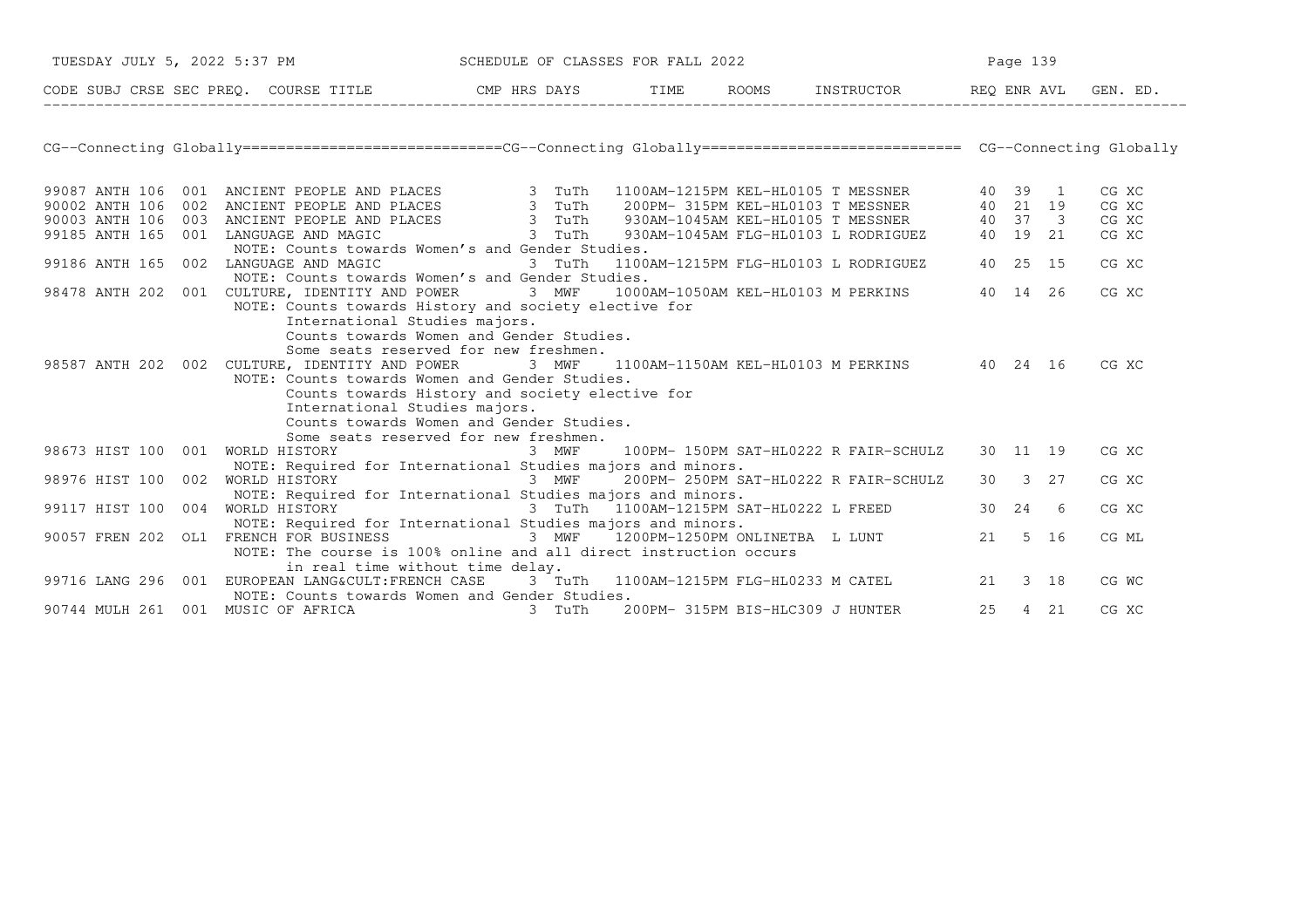| TUESDAY JULY 5, 2022 5:37 PM       |                                                                                                                                                                                                                                             | SCHEDULE OF CLASSES FOR FALL 2022                                                                                                                                                                                                                  | Page 140                          |        |                                                                                |   |             |                    |
|------------------------------------|---------------------------------------------------------------------------------------------------------------------------------------------------------------------------------------------------------------------------------------------|----------------------------------------------------------------------------------------------------------------------------------------------------------------------------------------------------------------------------------------------------|-----------------------------------|--------|--------------------------------------------------------------------------------|---|-------------|--------------------|
|                                    |                                                                                                                                                                                                                                             |                                                                                                                                                                                                                                                    |                                   |        |                                                                                |   |             | GEN. ED.           |
|                                    |                                                                                                                                                                                                                                             |                                                                                                                                                                                                                                                    |                                   |        |                                                                                |   |             |                    |
|                                    | 90691 LITR 324 R01 CRIME/DETECTIVE FICTION R 3 W 530PM-810PM VIR TBA L WILSON<br>NOTE: This class is offered at Riverview Correctional Facility and<br>not open to students on campus.                                                      |                                                                                                                                                                                                                                                    |                                   |        |                                                                                |   | 5 0 5       | AC                 |
|                                    | 90618 LITR 324 VIR CRIME/DETECTIVE FICTION<br>NOTE: Taught Virtually. This class is for Criminal Justice Studies<br>Studies majors and minors.                                                                                              | 3 W<br>majors and minors, Film Studies minors and Women's & Gender                                                                                                                                                                                 |                                   |        | 530PM-810PM VIR TBA L WILSON 10 10 CLOSED AC                                   |   |             |                    |
|                                    | 90619 LITR 324 VR1 CRIME/DETECTIVE FICTION<br>NOTE: Taught Virtually. Instructor Permission Required.                                                                                                                                       | <b>W</b> 3 W                                                                                                                                                                                                                                       |                                   |        | 530PM-810PM VIR TBA L WILSON 12 13 CLOSED AC                                   |   |             |                    |
|                                    | 90624 PHIL 120 002 ETHICAL REASONING 1888 1000 1200PM-1250PM KEL-HL0101 T MURPHY 135 14 21<br>98755 PSYC 375 001* ABNORMAL PSYCHOLOGY 1888 1989 1890AM-915AM FLG-HL0164 J MILLS 35 24 11                                                    |                                                                                                                                                                                                                                                    |                                   |        |                                                                                |   |             | FC PI TF           |
|                                    |                                                                                                                                                                                                                                             |                                                                                                                                                                                                                                                    |                                   |        |                                                                                |   |             |                    |
|                                    | Pre-requisites: PSYC100                                                                                                                                                                                                                     |                                                                                                                                                                                                                                                    |                                   |        |                                                                                |   |             |                    |
|                                    | NOTE: A minimum of Sophomore standing required.<br>99365 PSYC 375 002* ABNORMAL PSYCHOLOGY<br>Pre-requisites: PSYC100                                                                                                                       |                                                                                                                                                                                                                                                    |                                   |        | 3 MW 800AM-915AM FLG-HL0103 J MILLS 35 24 11                                   |   |             |                    |
| 99916 HLTH 325 OL1 ALCOHOL STUDIES |                                                                                                                                                                                                                                             | 3                                                                                                                                                                                                                                                  |                                   | ONLINE | C CORRIVEAU                                                                    |   |             | 25 25 CLOSED SA SI |
|                                    | NOTE: Delivered online. Instruction and interaction occurs online<br>convenient to the student.                                                                                                                                             | within the Learning Management System, Moodle. There are no<br>requirements for face-to-face meetings, onsite instruction,<br>or scheduled times to be online. However, proctored exams<br>may be required, either on campus or at a location      |                                   |        |                                                                                |   |             |                    |
| 99329 HLTH 325 OL2 ALCOHOL STUDIES | NOTE: Delivered online. Instruction and interaction occurs online<br>convenient to the student.                                                                                                                                             | 3<br>within the Learning Management System, Moodle. There are no<br>requirements for face-to-face meetings, onsite instruction,<br>or scheduled times to be online. However, proctored exams<br>may be required, either on campus or at a location |                                   | ONLINE | J JACOBSON 25 25 CLOSED SA SI                                                  |   |             |                    |
|                                    | 98804 SOCI 103 001 INTRO CRIMINAL JUSTICE STUDIES 3 MWF                                                                                                                                                                                     |                                                                                                                                                                                                                                                    |                                   |        | 900AM-950AM SAT-HL0319 N LEWIS 35 16 19<br>230PM-530PM TBA TBA N LEWIS 25 0 25 |   |             |                    |
|                                    | 99124 SOCI 103 R01 INTRO CRIMINAL JUSTICE STUDIESR 3 W<br>NOTE: This course is taught at Riverview Correctional Facility<br>START/END DATES: 08/29-12/16                                                                                    | and is not open to students on campus.                                                                                                                                                                                                             |                                   |        |                                                                                |   |             |                    |
|                                    | 90647 SOCI 210 001* QUANTITATIVE RESEARCH METHODS 3 MW                                                                                                                                                                                      | Pre-requisites: SOCI101 or SOCI103 and STAT100 or MATH125 or CIS125                                                                                                                                                                                |                                   |        | 200PM-315PM SAT-HL0300 Y DULONG 20 20 CLOSED                                   |   |             |                    |
| 90648 SOCI 210                     | 002* QUANTITATIVE RESEARCH METHODS 3 M 400PM- 630PM SAT-HL0300 Y DULONG                                                                                                                                                                     | Pre-requisites: SOCI101 or SOCI103 and STAT100 or MATH125 or CIS125                                                                                                                                                                                |                                   |        |                                                                                |   | 20 10 10    |                    |
|                                    | 90098 SOCI 220 R01* QUALITATIVE RESEARCH METHODS R 3 Tu 1230PM-300PM TBA TBA H SULLIVAN-CATL 22<br>Pre-requisites: SOCI101 or SOCI103<br>NOTE: This course is taught at the Riverview Correctional Facility<br>START/END DATES: 08/29-12/16 | and is not open to students on campus.                                                                                                                                                                                                             |                                   |        |                                                                                |   | $0\quad 22$ |                    |
| 90649 SOCI 345                     | 001* CRIMINOLOGY<br>Pre-requisites: SOCI101 or SOCI103                                                                                                                                                                                      | 3 MW                                                                                                                                                                                                                                               | 1100AM-1215PM FLG-HL0210 Y DULONG |        |                                                                                |   |             | 28 28 CLOSED       |
|                                    | NOTE: Sociology and Criminal Justice majors and minors only.<br>90695 SOCI 390 R01* SOCIOLOGY OF MENTAL HEALTH<br>NOTE: This course at the Riverview Correctional Facility                                                                  | 3 TuTh<br>R<br>Pre-requisites: SOCI101 or SOCI103 or SOCI325                                                                                                                                                                                       | 800AM- 915AM VIR                  |        | TBA L DIAMOND-BROWN                                                            | 5 | $0\qquad 5$ |                    |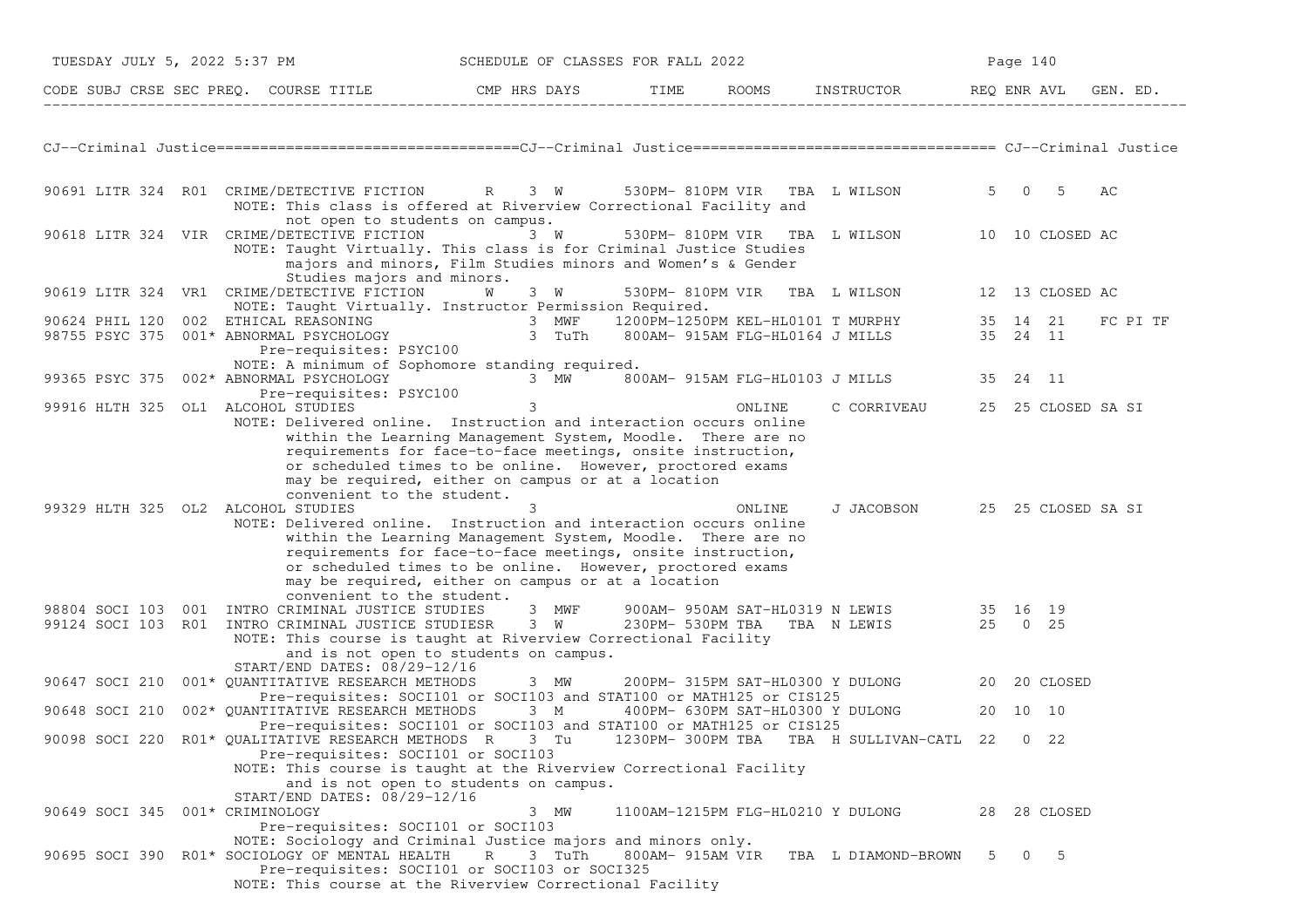| TUESDAY JULY 5, 2022 5:37 PM SCHEDULE OF CLASSES FOR FALL 2022                                                                                       |  |                                    | Page 141 |       |
|------------------------------------------------------------------------------------------------------------------------------------------------------|--|------------------------------------|----------|-------|
| CODE SUBJ CRSE SEC PREQ. COURSE TITLE THE ROOMS INSTRUCTOR REQ ENR AVL GEN. ED.                                                                      |  |                                    |          |       |
|                                                                                                                                                      |  |                                    |          |       |
| and is not open to students on campus.<br>START/END DATES: 08/29-12/16                                                                               |  |                                    |          |       |
| 90101 SOCI 390 VR1* SOCIOLOGY OF MENTAL HEALTH 3 TuTh 800AM-915AM VIR TBA L DIAMOND-BROWN 23 23 CLOSED                                               |  |                                    |          |       |
| Pre-requisites: SOCI101 or SOCI103 or SOCI325                                                                                                        |  |                                    |          |       |
| NOTE: Taught virtually.                                                                                                                              |  |                                    |          |       |
| 90650 SOCI 451 001 ORGANIZED CRIME<br>90791 SOCI 470 0 *FIELD RESEARCH/PRACTICUM 1-12 TBA TBA TBA H SULLIVAN-CATL 0 1 CLOS                           |  |                                    |          |       |
|                                                                                                                                                      |  | TBA TBA H SULLIVAN-CATL 0 1 CLOSED |          |       |
| Pre-requisites: SOCI101 and SOCI103 and SOCI300 and SOCI345                                                                                          |  |                                    |          |       |
| 90741 SOCI 470 001* FIELD RESEARCH/PRACTICUM 1-12 TBA TBA TBA TBA D BUGG 0 12 CLOSED                                                                 |  |                                    |          |       |
| Pre-requisites: SOCI101 and SOCI103 and SOCI300 and SOCI345<br>90768 SOCI 470 002* FIELD RESEARCH/PRACTICUM       4      TBA       TBA   TBA  D BUGG |  |                                    | 1 CLOSED |       |
| Pre-requisites: SOCI101 and SOCI103 and SOCI300 and SOCI345                                                                                          |  |                                    |          |       |
| 90774 SOCI 470 003* FIELD RESEARCH/PRACTICUM 1-12 TBA TBA TBA TBA H SULLIVAN-CATL 0 1 CLOSED                                                         |  |                                    |          |       |
| Pre-requisites: SOCI101 and SOCI103 and SOCI300 and SOCI345                                                                                          |  |                                    |          |       |
| 90796 SOCI 470 004* FIELD RESEARCH/PRACTICUM 1-12 TBA TBA TBA I DIAMOND-BROWN 0 1 CLOSED                                                             |  |                                    |          |       |
| Pre-requisites: SOCI101 and SOCI103 and SOCI300 and SOCI345                                                                                          |  |                                    |          |       |
| 001* SENIOR SEMINAR                             3 Th       500PM- 730PM SAT-HL0319 H SULLIVAN-CATL   7   9 CLOSED SI WI<br>99372 SOCI 475            |  |                                    |          |       |
| Pre-requisites: SOCI101 or SOCI103 and SOCI300 or SOCI345 and SOCI315 and SOCI210 or SOCI220                                                         |  |                                    |          |       |
| NOTE: Instructor permission required.                                                                                                                |  |                                    |          |       |
| 90653 SOCI 475 002* SENIOR SEMINAR $\overline{3}$ M 530PM-800PM KEL-HL0101 D BUGG 12 10 2                                                            |  |                                    |          | SI WI |
| Pre-requisites: SOCI101 or SOCI103 and SOCI300 or SOCI345 and SOCI210 and SOCI220 or SOCI315                                                         |  |                                    |          |       |
| NOTE: This section is for students accepted into the                                                                                                 |  |                                    |          |       |
| Police Academy only.<br>90682 SOCI 475 003* SENIOR SEMINAR 1 1 3 Th 500PM-730PM SAT-HL0319 H SULLIVAN-CATL 5 0 5 SI WI                               |  |                                    |          |       |
| Pre-requisites: SOCI101 or SOCI103 and SOCI300 or SOCI345 and SOCI210 and SOCI220 or SOCI315                                                         |  |                                    |          |       |
| NOTE: Restricted to Women's and Gender Studies majors only.                                                                                          |  |                                    |          |       |
|                                                                                                                                                      |  |                                    |          |       |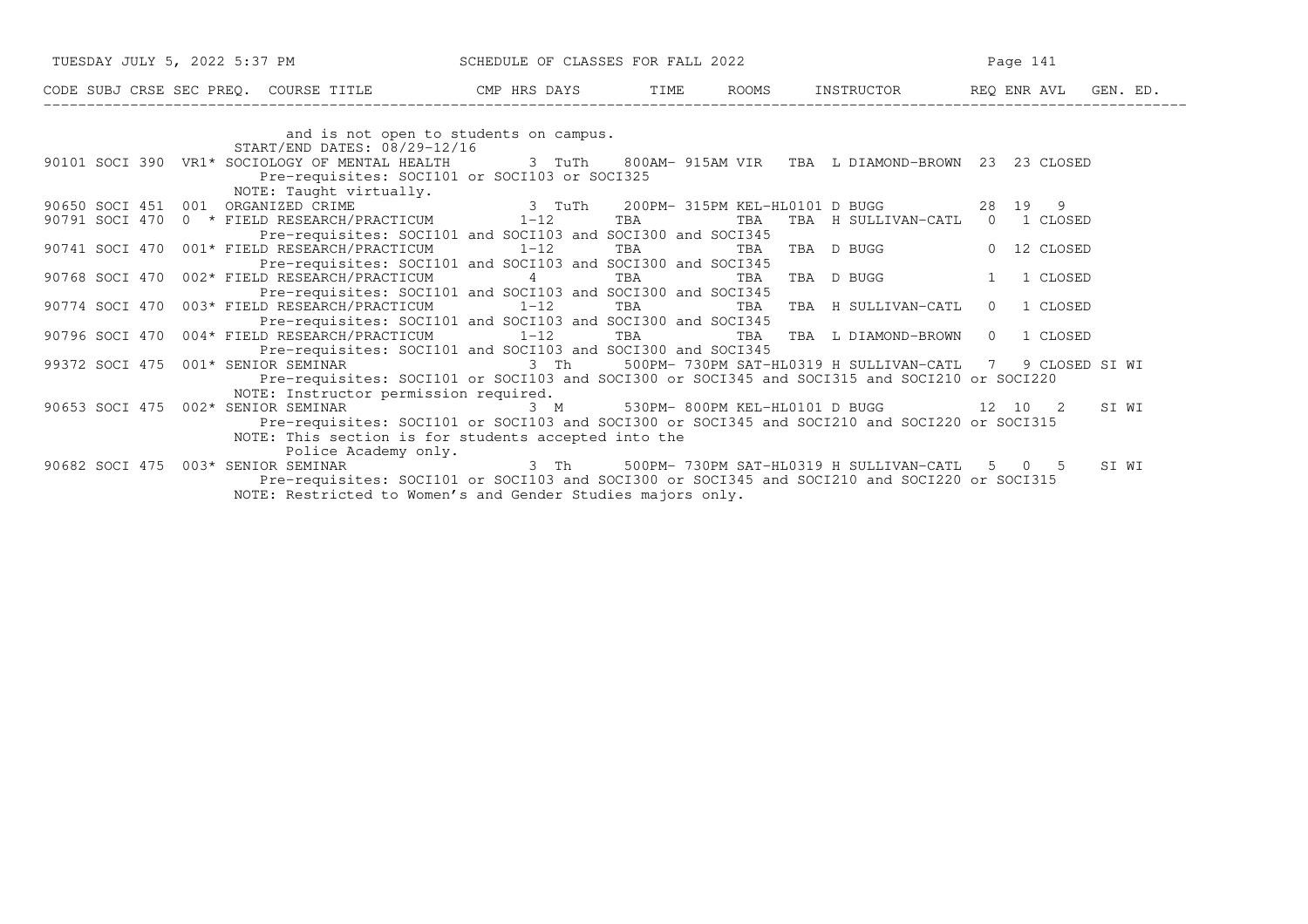| TUESDAY JULY 5, 2022 5:37 PM          | SCHEDULE OF CLASSES FOR FALL 2022 |      |              | Page $142$ |             |          |  |
|---------------------------------------|-----------------------------------|------|--------------|------------|-------------|----------|--|
| CODE SUBJ CRSE SEC PREO. COURSE TITLE | CMP HRS DAYS                      | TIME | <b>ROOMS</b> | INSTRUCTOR | REO ENR AVL | GEN. ED. |  |

CL−Connecting Through Language====================CL−Connecting Through Language==================== CL−Connecting Through Language

| 98215 ARAB 101 |     | 001 | ARAB LEVEL 1 CALLIGRAPHY ART                                                                           | 3 | MWF      | 1000AM-1050AM FLG-HL0238 L LUNT     |  | 21    | 3               | 18           | СL    |
|----------------|-----|-----|--------------------------------------------------------------------------------------------------------|---|----------|-------------------------------------|--|-------|-----------------|--------------|-------|
| 98417 FREN 101 |     | 001 | NOTE: Assumes no previous Arabic.<br>FREN LEVEL 1 ALORS ON CHANTE!<br>NOTE: Assumes no previous French | 3 | MWF      | 1000AM-1050AM MRY-HL0253 M CATEL    |  | 21    |                 | 7 14         | CL    |
| 98447 FREN 101 |     | 002 | FREN LEVEL 1 ALORS ON CHANTE!<br>NOTE: Assumes no previous French                                      | 3 | MWF      | 1100AM-1150AM MRY-HL0253 M CATEL    |  | 21    | 8               | 13           | CL    |
| 90056 FREN 103 |     | 001 | FREN LEVEL 3 SONG, POEM, LOVE                                                                          |   | 3 MWF    | 100PM- 150PM MRY-HL0253 M CATEL     |  | 21    | 5 <sup>5</sup>  | 16           | CL ML |
| 99333 LATN 101 |     | 001 | NOTE: Assumes completion of French 102 or high school equivalent.<br>LATN LEVEL 1: MYSTERY TALE        | 3 | MWF      | 1000AM-1050AM FLG-HL0232 G ANDERSON |  | 21 13 |                 | 8            | CL    |
| 99350 MOHK 101 |     | 001 | NOTE: Assumes no previous Latin.<br>MOHK LEVEL 1 FAMILY                                                |   | $3 \, M$ | 400PM- 630PM FLG-HL0233 R RANSOM    |  | 29    | $7\overline{ }$ | 22           | CL    |
| 98121 SPAN 101 |     | 001 | NOTE: Assumes no previous Mohawk.<br>SPAN LEVEL 1 HUMOR & COMEDY                                       | 3 | MWF      | 1000AM-1050AM FLG-HL0233 S LOPEZ    |  | 25    |                 | 25 CLOSED CL |       |
| 99976 SPAN 101 |     | 003 | NOTE: Assumes no previous Spanish<br>SPANISH LEVEL 1 COMIC VISIONS                                     | 3 | MWF      | 900AM- 950AM FLG-HL0230 G ANDERSON  |  | 21    |                 | 21 CLOSED CL |       |
| 98745 SPAN 103 |     | 003 | NOTE: Assumes no previous Spanish.<br>SPAN LEVEL 3 CARTOON CULTURE                                     | 3 | MWF      | 1200PM-1250PM FLG-HL0232 G ANDERSON |  | 21    | 8               | 13           | CL ML |
| 99299 SPAN     | 203 | 001 | NOTE: Assumes completion of Spanish 102 or high school equivalent.<br>ORAL & WRITTEN SPAN I            | 3 | MWF      | 200PM- 250PM MRY-HL0225 O SARMIENTO |  | 15    | 8               |              | CL ML |
|                |     |     | NOTE: Assumes completion of Spanish 103 or high school equivalent.                                     |   |          |                                     |  |       |                 |              |       |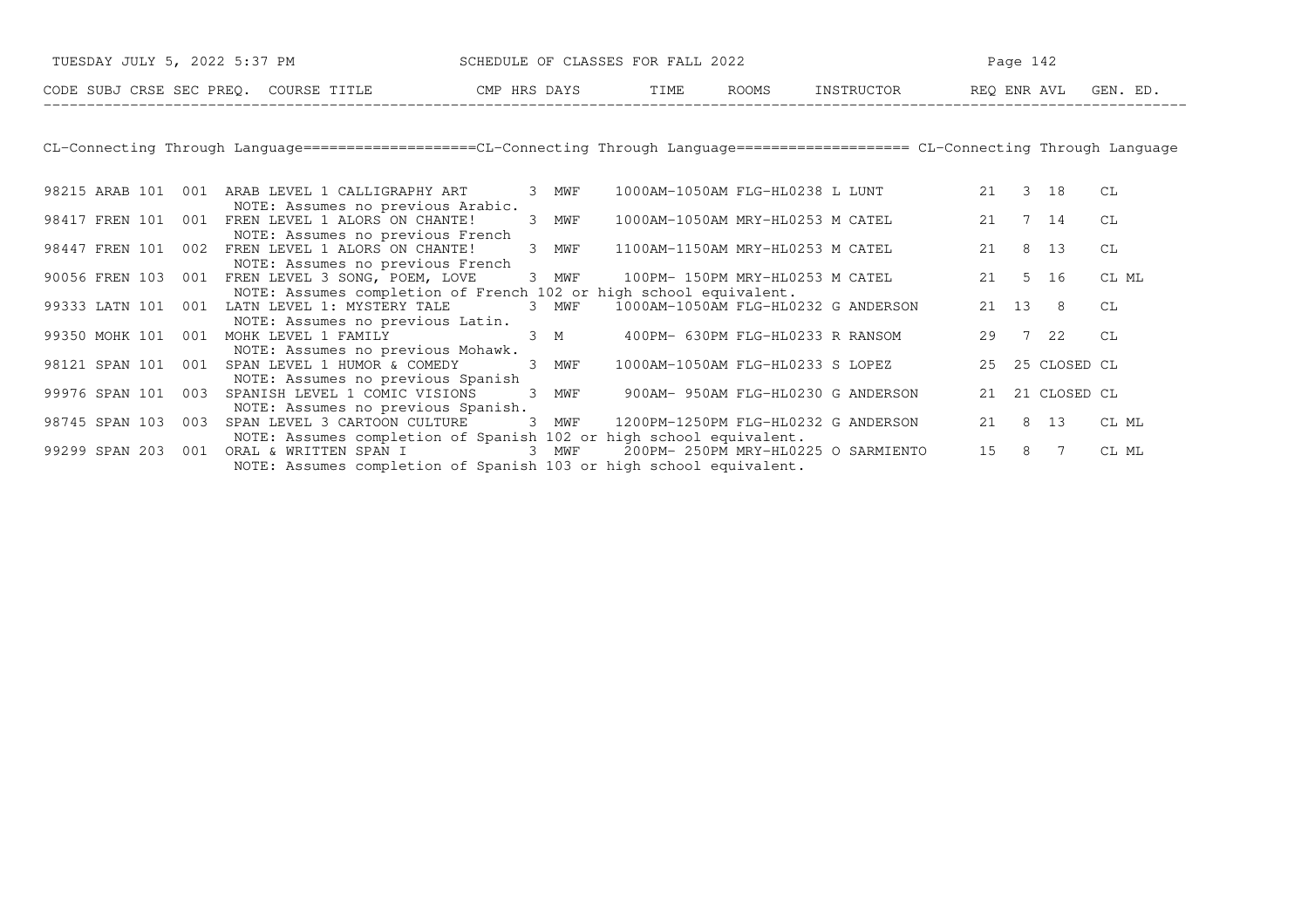| CODE SUBJ CRSE SEC PREQ. COURSE TITLE THE CMP HRS DAYS TIME<br>ROOMS INSTRUCTOR REO ENR AVL GEN. ED.<br>CM--Connecting Clearly in Majr==================CM--Connecting Clearly in Majr==================== CM--Connecting Clearly in Majr<br>98564 CIS<br>380 001* PROFESSIONAL PRACTICE         3  MWF   1200PM-1250PM DUNNHL0208 L GRABOWSKI<br>15 4 11<br>CM SI<br>Pre-requisites: CIS203 and CIS300 and CIS310 or CIS356 or CIS410 or CIS443<br>NOTE: A minimum of Junior standing required.<br>330PM- 600PM SAT-HL0300 J ROGERS<br>98429 ENVR 490 001* SENIOR SEMINAR<br>12 14 CLOSED CM SI WI<br>3 Tu<br>Pre-requisites: ENVR310 and ENVR290<br>NOTE: Instructor permission required<br>99328 HIST 480  001* SEMINAR: GENDER IN AMERICA 3 TuTh<br>200PM- 315PM FLG-HL0235 G WELCH<br>CM CT WI<br>12 5 7<br>Pre-requisites: HIST302<br>NOTE: Minimum requirement of junior standing. History majors only.<br>Prerequisite: HIST 302 and upper division course in an area<br>of seminar focus or instructor permission required.<br>20 15 5<br>3 MWF 100PM-150PM SAT-HL0219 L PERSON<br>98134 MATH 340 001* SET THEORY & LOGIC<br>CM WI<br>Pre-requisites: MATH152<br>NOTE: Additional prerequisite of FW course.<br>2 13<br>98135 MATH 460 001* PROBLEM SEMINAR<br>15<br>1200PM-1250PM FLG-HL0240 V KLAWITTER | TUESDAY JULY 5, 2022 5:37 PM | SCHEDULE OF CLASSES FOR FALL 2022 |  |  | Page 143 |          |
|--------------------------------------------------------------------------------------------------------------------------------------------------------------------------------------------------------------------------------------------------------------------------------------------------------------------------------------------------------------------------------------------------------------------------------------------------------------------------------------------------------------------------------------------------------------------------------------------------------------------------------------------------------------------------------------------------------------------------------------------------------------------------------------------------------------------------------------------------------------------------------------------------------------------------------------------------------------------------------------------------------------------------------------------------------------------------------------------------------------------------------------------------------------------------------------------------------------------------------------------------------------------------------------------------------------------|------------------------------|-----------------------------------|--|--|----------|----------|
|                                                                                                                                                                                                                                                                                                                                                                                                                                                                                                                                                                                                                                                                                                                                                                                                                                                                                                                                                                                                                                                                                                                                                                                                                                                                                                                    |                              |                                   |  |  |          |          |
|                                                                                                                                                                                                                                                                                                                                                                                                                                                                                                                                                                                                                                                                                                                                                                                                                                                                                                                                                                                                                                                                                                                                                                                                                                                                                                                    |                              |                                   |  |  |          |          |
|                                                                                                                                                                                                                                                                                                                                                                                                                                                                                                                                                                                                                                                                                                                                                                                                                                                                                                                                                                                                                                                                                                                                                                                                                                                                                                                    |                              |                                   |  |  |          |          |
|                                                                                                                                                                                                                                                                                                                                                                                                                                                                                                                                                                                                                                                                                                                                                                                                                                                                                                                                                                                                                                                                                                                                                                                                                                                                                                                    |                              |                                   |  |  |          |          |
|                                                                                                                                                                                                                                                                                                                                                                                                                                                                                                                                                                                                                                                                                                                                                                                                                                                                                                                                                                                                                                                                                                                                                                                                                                                                                                                    |                              |                                   |  |  |          |          |
|                                                                                                                                                                                                                                                                                                                                                                                                                                                                                                                                                                                                                                                                                                                                                                                                                                                                                                                                                                                                                                                                                                                                                                                                                                                                                                                    |                              |                                   |  |  |          |          |
|                                                                                                                                                                                                                                                                                                                                                                                                                                                                                                                                                                                                                                                                                                                                                                                                                                                                                                                                                                                                                                                                                                                                                                                                                                                                                                                    |                              |                                   |  |  |          |          |
|                                                                                                                                                                                                                                                                                                                                                                                                                                                                                                                                                                                                                                                                                                                                                                                                                                                                                                                                                                                                                                                                                                                                                                                                                                                                                                                    |                              |                                   |  |  |          |          |
|                                                                                                                                                                                                                                                                                                                                                                                                                                                                                                                                                                                                                                                                                                                                                                                                                                                                                                                                                                                                                                                                                                                                                                                                                                                                                                                    |                              |                                   |  |  |          |          |
|                                                                                                                                                                                                                                                                                                                                                                                                                                                                                                                                                                                                                                                                                                                                                                                                                                                                                                                                                                                                                                                                                                                                                                                                                                                                                                                    |                              |                                   |  |  |          |          |
|                                                                                                                                                                                                                                                                                                                                                                                                                                                                                                                                                                                                                                                                                                                                                                                                                                                                                                                                                                                                                                                                                                                                                                                                                                                                                                                    |                              |                                   |  |  |          |          |
|                                                                                                                                                                                                                                                                                                                                                                                                                                                                                                                                                                                                                                                                                                                                                                                                                                                                                                                                                                                                                                                                                                                                                                                                                                                                                                                    |                              |                                   |  |  |          |          |
|                                                                                                                                                                                                                                                                                                                                                                                                                                                                                                                                                                                                                                                                                                                                                                                                                                                                                                                                                                                                                                                                                                                                                                                                                                                                                                                    |                              |                                   |  |  |          |          |
|                                                                                                                                                                                                                                                                                                                                                                                                                                                                                                                                                                                                                                                                                                                                                                                                                                                                                                                                                                                                                                                                                                                                                                                                                                                                                                                    |                              |                                   |  |  |          |          |
|                                                                                                                                                                                                                                                                                                                                                                                                                                                                                                                                                                                                                                                                                                                                                                                                                                                                                                                                                                                                                                                                                                                                                                                                                                                                                                                    |                              |                                   |  |  |          |          |
|                                                                                                                                                                                                                                                                                                                                                                                                                                                                                                                                                                                                                                                                                                                                                                                                                                                                                                                                                                                                                                                                                                                                                                                                                                                                                                                    |                              | 3 MWF                             |  |  |          | CM SI WI |
| Pre-requisites: MATH375 and MATH451 and MATH423                                                                                                                                                                                                                                                                                                                                                                                                                                                                                                                                                                                                                                                                                                                                                                                                                                                                                                                                                                                                                                                                                                                                                                                                                                                                    |                              |                                   |  |  |          |          |
| NOTE: Addition prerequisite of FW course.<br>25<br>98563 HLTH 470<br>6 19                                                                                                                                                                                                                                                                                                                                                                                                                                                                                                                                                                                                                                                                                                                                                                                                                                                                                                                                                                                                                                                                                                                                                                                                                                          |                              |                                   |  |  |          |          |
| 001* @PROGRAM PLANNING<br>3 TuTh 1100AM-1215PM DUNNHL0204 K BONNAR<br>CM WI<br>Pre-requisites: HLTH361                                                                                                                                                                                                                                                                                                                                                                                                                                                                                                                                                                                                                                                                                                                                                                                                                                                                                                                                                                                                                                                                                                                                                                                                             |                              |                                   |  |  |          |          |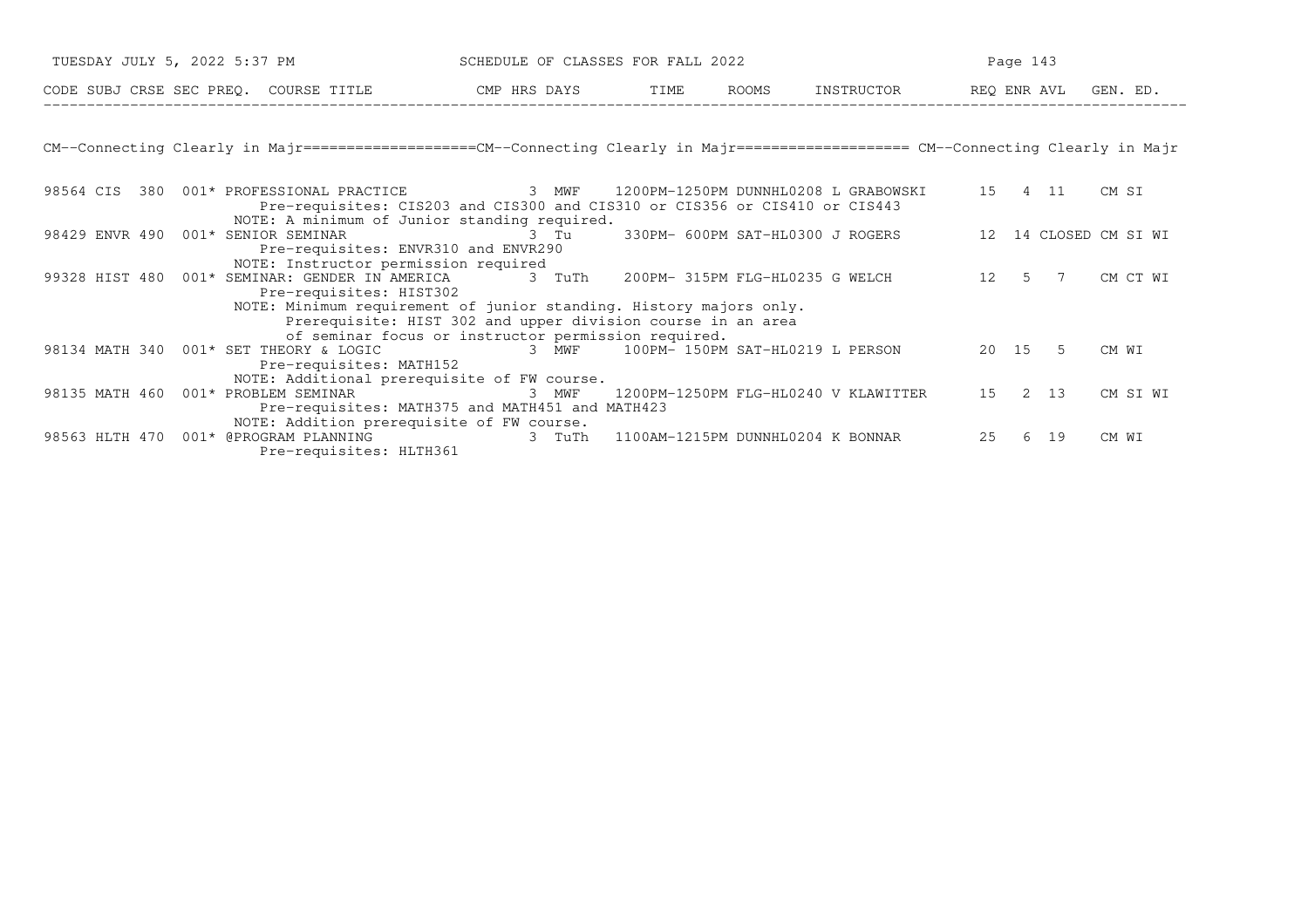| TUESDAY JULY 5, 2022 5:37 PM          | SCHEDULE OF CLASSES FOR FALL 2022 |      |       | Page 144   |             |          |  |
|---------------------------------------|-----------------------------------|------|-------|------------|-------------|----------|--|
| CODE SUBJ CRSE SEC PREO. COURSE TITLE | CMP HRS DAYS                      | TIME | ROOMS | INSTRUCTOR | REO ENR AVL | GEN. ED. |  |

COIL−−Collaborative Intl. Learning==============COIL−−Collaborative Intl. Learning============== COIL−−Collaborative Intl. Learning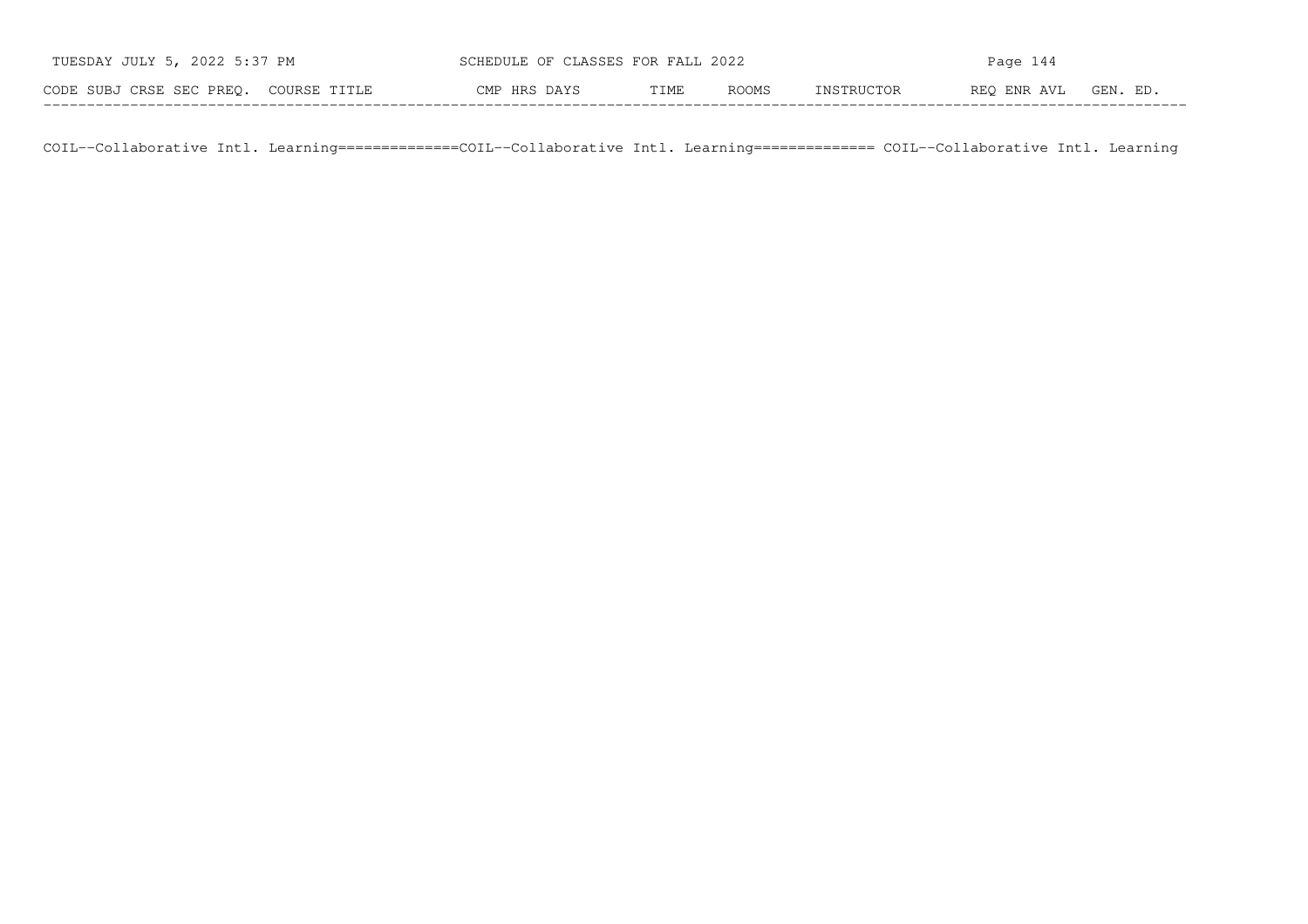|                |  | TUESDAY JULY 5, 2022 5:37 PM SCHEDULE OF CLASSES FOR FALL 2022                                                                     |  |                            |  |  |                                           |                | Page 145 |                  |    |  |
|----------------|--|------------------------------------------------------------------------------------------------------------------------------------|--|----------------------------|--|--|-------------------------------------------|----------------|----------|------------------|----|--|
|                |  |                                                                                                                                    |  |                            |  |  |                                           |                |          |                  |    |  |
|                |  |                                                                                                                                    |  |                            |  |  |                                           |                |          |                  |    |  |
|                |  |                                                                                                                                    |  |                            |  |  |                                           |                |          |                  |    |  |
|                |  | CT--Connecting Theory to Pract==================CT--Connecting Theory to Pract===================== CT--Connecting Theory to Pract |  |                            |  |  |                                           |                |          |                  |    |  |
|                |  | 90058 GEOL 405 001* STRUCTURAL GEOLOGY-LEC 3 TuTh 1100AM-1215PM TIM-HL0123 M RYGEL 24 19 5                                         |  |                            |  |  |                                           |                |          |                  | CT |  |
|                |  | Pre-requisites: GEOL200                                                                                                            |  |                            |  |  |                                           |                |          |                  |    |  |
|                |  | NOTE: \$120 Field Experience Fee assessed by GEOL Dept.<br>90059 GEOL 405 002* STRUCTURAL GEOLOGY-LAB                              |  |                            |  |  | 1 Th 100PM-350PM TIM-HL0123 M RYGEL 24 19 |                |          | 5                | CT |  |
|                |  | Pre-requisites: GEOL200                                                                                                            |  |                            |  |  |                                           |                |          |                  |    |  |
|                |  | 99543 EDUC 425 001 @STD TCHG INTRNSHIP 1:PREK-GR2                                                                                  |  |                            |  |  | 6 MTuWThF 800AM- 430PM TBA TBA E DUNHAM 0 |                |          | 0 CLOSED CT SI   |    |  |
|                |  | START/END DATES: 09/01-10/26<br>99530 EDUC 425 002 @STD TCHG INTRNSHIP 1:PREK-GR2                                                  |  | 6 MTuWThF 800AM- 430PM TBA |  |  | TBA E DUNHAM 0                            |                |          | 0 CLOSED CT SI   |    |  |
|                |  | $START/END$ DATES: $10/31-12/16$                                                                                                   |  |                            |  |  |                                           | $\overline{0}$ |          |                  |    |  |
|                |  | 90492 EDUC 425 003 @STD TCHG INTRNSHIP 1:PREK-GR2<br>START/END DATES: 09/01-10/26                                                  |  | 6 MTuWThF 800AM- 430PM TBA |  |  | TBA L EMRICH                              |                |          | 0 CLOSED CT SI   |    |  |
| 99534 EDUC 425 |  | 005 @STD TCHG INTRNSHIP 1:PREK-GR2                                                                                                 |  | 6 MTuWThF 800AM- 400PM TBA |  |  | TBA P FARMER                              | $\overline{0}$ |          | 0 CLOSED CT SI   |    |  |
|                |  | START/END DATES: 09/01-10/26<br>90497 EDUC 425 007 @STD TCHG INTRNSHIP 1:PREK-GR2                                                  |  | 6 MTuWThF 800AM- 400PM TBA |  |  | TBA P FARMER                              | $\overline{0}$ |          | 0 CLOSED CT SI   |    |  |
|                |  | 90498 EDUC 425 008 @STD TCHG INTRNSHIP 1:PREK-GR2                                                                                  |  | 6 MTuWThF 800AM- 400PM TBA |  |  | TBA P FARMER                              | $\overline{0}$ |          | 0 CLOSED CT SI   |    |  |
| 99538 EDUC 425 |  | START/END DATES: 10/31-12/16<br>009 @STD TCHG INTRNSHIP 1:PREK-GR2                                                                 |  | 6 MTuWThF 800AM- 430PM TBA |  |  | TBA M MCGRATH                             | $\overline{0}$ |          | 0 CLOSED CT SI   |    |  |
|                |  | START/END DATES: 09/01-10/26                                                                                                       |  |                            |  |  |                                           |                |          |                  |    |  |
|                |  | 90499 EDUC 425 010 @STD TCHG INTRNSHIP 1:PREK-GR2<br>$START/END$ DATES: $09/01-10/26$                                              |  | 6 MTuThF 800AM- 400PM TBA  |  |  | TBA K GRAHAM                              | $\circ$        |          | 0 CLOSED CT SI   |    |  |
| 90496 EDUC 425 |  | 011 @STD TCHG INTRNSHIP 1:PREK-GR2                                                                                                 |  | 6 MTuWThF 800AM- 400PM TBA |  |  | TBA J REAGAN                              | $\overline{0}$ |          | 0 CLOSED CT SI   |    |  |
|                |  | START/END DATES: 09/01-10/26<br>99541 EDUC 425 012 @STD TCHG INTRNSHIP 1:PREK-GR2                                                  |  | 6 MTuWThF 800AM- 430PM TBA |  |  | TBA L EMRICH                              | $\circ$        |          | 0 CLOSED CT SI   |    |  |
|                |  | START/END DATES: 10/31-12/16<br>99542 EDUC 425 013 @STD TCHG INTRNSHIP 1:PREK-GR2                                                  |  | 6 MTuWThF 800AM- 430PM TBA |  |  | TBA J REAGAN                              | $\overline{0}$ |          | 0 CLOSED CT SI   |    |  |
|                |  | START/END DATES: 10/31-12/16                                                                                                       |  |                            |  |  |                                           |                |          |                  |    |  |
|                |  | 90500 EDUC 425 014 @STD TCHG INTRNSHIP 1:PREK-GR2<br>START/END DATES: 10/31-12/16                                                  |  | 6 MTuWThF 800AM- 430PM TBA |  |  | TBA K GRAHAM                              | $\overline{0}$ |          | 0 CLOSED CT SI   |    |  |
|                |  | 99651 EDUC 425 015 @STD TCHG INTRNSHIP 1:PREK-GR2                                                                                  |  | 6 MTuWThF 800AM- 430PM TBA |  |  | TBA S THOMAS                              | $\overline{0}$ |          | 1 CLOSED CT SI   |    |  |
|                |  | $START/END$ DATES: $09/01-10/26$                                                                                                   |  |                            |  |  |                                           |                |          |                  |    |  |
|                |  | 90501 EDUC 425 016 @STD TCHG INTRNSHIP 1:PREK-GR2<br>START/END DATES: 10/31-12/16                                                  |  | 6 MTuWThF 800AM- 400PM TBA |  |  | TBA M MCGRATH                             | $\overline{0}$ |          | 0 CLOSED CT SI   |    |  |
|                |  | 99961 EDUC 425 017 @STD TCHG INTRNSHIP 1:PREK-GR2<br>START/END DATES: 09/01-10/26                                                  |  | 6 MTuWThF 800AM- 430PM TBA |  |  | TBA J SCHAEFER                            | $\circ$        |          | 0 CLOSED CT SI   |    |  |
|                |  | 99981 EDUC 425 018 @STD TCHG INTRNSHIP 1:PREK-GR2                                                                                  |  | 6 MTuWThF 800AM- 430PM TBA |  |  | TBA A WEISBURGER                          | $\overline{0}$ |          | 0 CLOSED CT SI   |    |  |
|                |  | START/END DATES: 10/31-12/16                                                                                                       |  |                            |  |  |                                           |                |          |                  |    |  |
|                |  | 90502 EDUC 425 019 @STD TCHG INTRNSHIP 1:PREK-GR2<br>$START/END$ DATES: $10/31-12/16$                                              |  | 6 MTuWThF 800AM- 400PM TBA |  |  | TBA J SCHAEFER                            | $\circ$        |          | 0 CLOSED CT SI   |    |  |
|                |  | 90503 EDUC 425 020 @STD TCHG INTRNSHIP 1:PREK-GR2                                                                                  |  | 6 MTuWThF 800AM- 400PM TBA |  |  | TBA S THOMAS                              |                |          | 0 0 CLOSED CT SI |    |  |
| 90504 EDUC 425 |  | START/END DATES: 10/31-12/16<br>021 @STD TCHG INTRNSHIP 1:PREK-GR2                                                                 |  | 6 MTuWThF 800AM- 400PM TBA |  |  | TBA A WEISBURGER                          | $\cup$         |          | 0 CLOSED CT SI   |    |  |
|                |  | START/END DATES: 09/01-10/26                                                                                                       |  |                            |  |  |                                           |                |          |                  |    |  |
| 99962 EDUC 426 |  | 001 @STD TCHG INTRNSHIP II: GR 3-6<br>START/END DATES: 09/01-10/26                                                                 |  | 6 MTuWThF 800AM- 430PM TBA |  |  | TBA E DUNHAM                              | 0              |          | 0 CLOSED CT SI   |    |  |
| 90505 EDUC 426 |  | 002 @STD TCHG INTRNSHIP II: GR 3-6                                                                                                 |  | 6 MTuWThF 802AM- 400PM TBA |  |  | TBA E DUNHAM                              | 0              |          | 0 CLOSED CT SI   |    |  |
|                |  | START/END DATES: 10/31-12/16<br>99550 EDUC 426 003 @STD TCHG INTRNSHIP II: GR 3-6                                                  |  | 6 MTuWThF 800AM- 430PM TBA |  |  | TBA L EMRICH                              | 0              |          | 0 CLOSED CT SI   |    |  |
|                |  | START/END DATES: 09/01-10/26                                                                                                       |  |                            |  |  |                                           |                |          |                  |    |  |
|                |  | 90506 EDUC 426 004 @STD TCHG INTRNSHIP II: GR 3-6                                                                                  |  | 6 MTuWThF 800AM- 400PM TBA |  |  | TBA L EMRICH                              | 0              |          | 0 CLOSED CT SI   |    |  |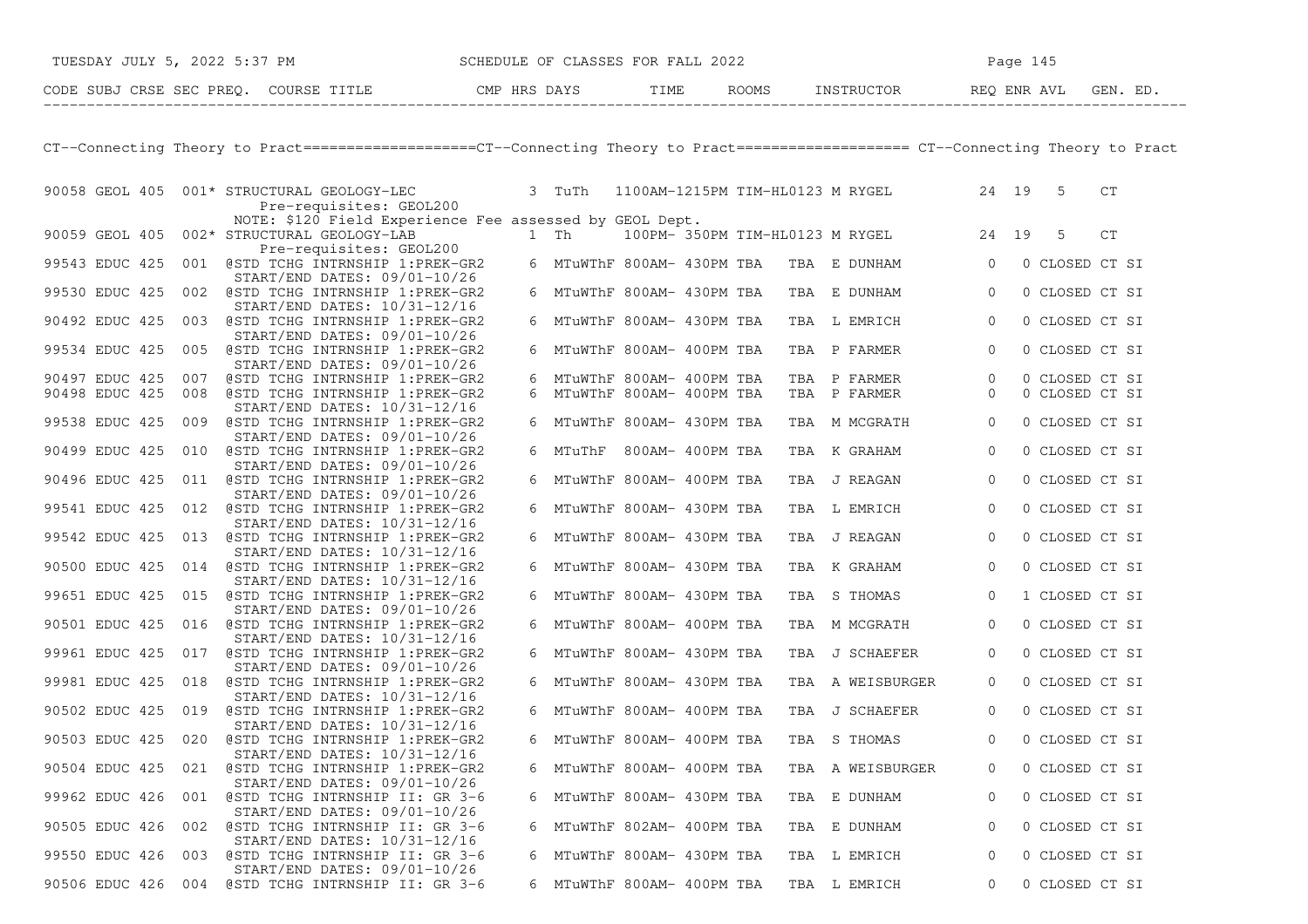|                                   |     | TUESDAY JULY 5, 2022 5:37 PM SCHEDULE OF CLASSES FOR FALL 2022                                                                                                                                                                 |         |                             |     |     |                                                                                                                                                                                                                                                            | Page 146       |          |                |    |          |
|-----------------------------------|-----|--------------------------------------------------------------------------------------------------------------------------------------------------------------------------------------------------------------------------------|---------|-----------------------------|-----|-----|------------------------------------------------------------------------------------------------------------------------------------------------------------------------------------------------------------------------------------------------------------|----------------|----------|----------------|----|----------|
|                                   |     | CODE SUBJ CRSE SEC PREQ. COURSE TITLE THE CMP HRS DAYS TIME ROOMS INSTRUCTOR REQ ENR AVL                                                                                                                                       |         |                             |     |     |                                                                                                                                                                                                                                                            |                |          |                |    | GEN. ED. |
|                                   |     |                                                                                                                                                                                                                                |         |                             |     |     |                                                                                                                                                                                                                                                            |                |          |                |    |          |
|                                   |     | START/END DATES: 10/31-12/16<br>99548 EDUC 426 005 @STD TCHG INTRNSHIP II: GR 3-6                                                                                                                                              |         |                             |     |     | 6 MTuWThF 800AM- 430PM TBA TBA P FARMER 0                                                                                                                                                                                                                  |                |          | 0 CLOSED CT SI |    |          |
|                                   |     | START/END DATES: 09/01-10/26                                                                                                                                                                                                   |         |                             |     |     |                                                                                                                                                                                                                                                            |                |          |                |    |          |
|                                   |     | 90519 EDUC 426 006 @STD TCHG INTRNSHIP II: GR 3-6                                                                                                                                                                              |         | 6 MTuWThF 800AM- 400PM TBA  |     |     | TBA P FARMER                                                                                                                                                                                                                                               | $\overline{0}$ |          | 0 CLOSED CT SI |    |          |
|                                   |     | START/END DATES: 10/31-12/16                                                                                                                                                                                                   |         |                             |     |     |                                                                                                                                                                                                                                                            |                |          |                |    |          |
|                                   |     | 99554 EDUC 426 007 @STD TCHG INTRNSHIP II: GR 3-6<br>START/END DATES: 09/01-10/26                                                                                                                                              |         | 6 MTuWThF 800AM- 430PM TBA  |     |     | TBA K GRAHAM                                                                                                                                                                                                                                               | $\overline{0}$ |          | 0 CLOSED CT SI |    |          |
|                                   |     | 99555 EDUC 426 008 @STD TCHG INTRNSHIP II: GR 3-6                                                                                                                                                                              |         | 6 MTuWThF 800AM- 430PM TBA  |     |     | TBA K GRAHAM                                                                                                                                                                                                                                               | $\overline{0}$ |          | 0 CLOSED CT SI |    |          |
|                                   |     | START/END DATES: 10/31-12/16                                                                                                                                                                                                   |         |                             |     |     |                                                                                                                                                                                                                                                            |                |          |                |    |          |
|                                   |     | 90520 EDUC 426 009 @STD TCHG INTRNSHIP II: GR 3-6                                                                                                                                                                              |         | 6 MTuWThF 800AM- 400PM TBA  |     |     | TBA M MCGRATH                                                                                                                                                                                                                                              | $\overline{0}$ |          | 0 CLOSED CT SI |    |          |
|                                   |     | START/END DATES: 09/01-10/26<br>90521 EDUC 426 010 @STD TCHG INTRNSHIP II: GR 3-6                                                                                                                                              |         | 6 MTuWThF 800AM- 400PM TBA  |     |     | TBA M MCGRATH                                                                                                                                                                                                                                              | $\overline{0}$ |          | 0 CLOSED CT SI |    |          |
|                                   |     | START/END DATES: 10/31-12/16                                                                                                                                                                                                   |         |                             |     |     |                                                                                                                                                                                                                                                            |                |          |                |    |          |
|                                   |     | 99556 EDUC 426 011 @STD TCHG INTRNSHIP II: GR 3-6                                                                                                                                                                              |         |                             |     |     | 6 MTuWThF 800AM- 430PM TBA TBA J REAGAN                                                                                                                                                                                                                    | $\overline{0}$ |          | 0 CLOSED CT SI |    |          |
|                                   |     | START/END DATES: 09/01-10/26<br>90522 EDUC 426 012 @STD TCHG INTRNSHIP II: GR 3-6                                                                                                                                              |         | 6 MTuWThF 800AM- 400PM TBA  |     |     | TBA A WEISBURGER                                                                                                                                                                                                                                           | $\circ$        |          | 0 CLOSED CT SI |    |          |
|                                   |     | START/END DATES: 10/31-12/16                                                                                                                                                                                                   |         |                             |     |     |                                                                                                                                                                                                                                                            |                |          |                |    |          |
|                                   |     | 90523 EDUC 426 013 @STD TCHG INTRNSHIP II: GR 3-6                                                                                                                                                                              |         | 6 TUWThF 800AM- 400PM TBA   |     |     | TBA J SCHAEFER                                                                                                                                                                                                                                             | $\circ$        |          | 0 CLOSED CT SI |    |          |
|                                   |     | START/END DATES: 09/01-10/26                                                                                                                                                                                                   |         |                             |     |     |                                                                                                                                                                                                                                                            |                |          |                |    |          |
|                                   |     | 90524 EDUC 426 014 @STD TCHG INTRNSHIP II: GR 3-6<br>START/END DATES: 10/31-12/16                                                                                                                                              |         | 6 MTuWThF 800AM- 430PM TBA  |     |     | TBA J SCHAEFER                                                                                                                                                                                                                                             | $\overline{0}$ |          | 0 CLOSED CT SI |    |          |
|                                   |     | 99652 EDUC 426 016 @STD TCHG INTRNSHIP II: GR 3-6                                                                                                                                                                              |         | 6 MTuWThF 800AM- 430PM TBA  |     |     | TBA S THOMAS                                                                                                                                                                                                                                               | $\overline{0}$ |          | 1 CLOSED CT SI |    |          |
|                                   |     | START/END DATES: 10/31-12/16                                                                                                                                                                                                   |         |                             |     |     |                                                                                                                                                                                                                                                            |                |          |                |    |          |
|                                   |     | 99545 EDUC 426 017 @STD TCHG INTRNSHIP II: GR 3-6                                                                                                                                                                              |         | 6 MTuThF 800AM- 430PM TBA   |     |     | TBA A WEISBURGER                                                                                                                                                                                                                                           | $\Omega$       |          | 0 CLOSED CT SI |    |          |
|                                   |     | START/END DATES: 09/01-10/26<br>99980 EDUC 426 018 @STD TCHG INTRNSHIP II: GR 3-6                                                                                                                                              |         | 6 MTuWThF 800AM- 430PM TBA  |     |     | TBA S THOMAS                                                                                                                                                                                                                                               | $\overline{0}$ |          | 0 CLOSED CT SI |    |          |
|                                   |     | START/END DATES: 09/01-10/26                                                                                                                                                                                                   |         |                             |     |     |                                                                                                                                                                                                                                                            |                |          |                |    |          |
|                                   |     | 90525 EDUC 426 019 @STD TCHG INTRNSHIP II: GR 3-6                                                                                                                                                                              |         | 6 MTuWThF 800AM- 430PM TBA  |     |     | TBA A WEISBURGER                                                                                                                                                                                                                                           | $\overline{0}$ |          | 0 CLOSED CT SI |    |          |
|                                   |     | 99549 EDUC 426 N06 @STD TCHG INTRNSHIP II: GR 3-6                                                                                                                                                                              |         | 6 MTuWThF 800AM- 430PM TBA  |     |     | TBA J REAGAN                                                                                                                                                                                                                                               | $\circ$        |          | 0 CLOSED CT SI |    |          |
|                                   |     | START/END DATES: 10/31-12/16                                                                                                                                                                                                   |         |                             |     |     |                                                                                                                                                                                                                                                            |                |          |                |    |          |
|                                   |     | 99563 EDUC 485 002 @STUDENT TEACHING GRADE PREK-2                                                                                                                                                                              |         | 12 MTuWThF 800AM- 430PM TBA |     |     | TBA E DUNHAM 0<br>TBA P FARMER 0<br>TBA K GRAHAM 0<br>TBA M MCGRATH 0<br>TBA J REAGAN 0                                                                                                                                                                    |                |          | 0 CLOSED CT SI |    |          |
| 90532 EDUC 485                    |     | 003 @STUDENT TEACHING GRADE PREK-2                                                                                                                                                                                             |         | 12 MTuWThF 800AM- 430PM TBA |     |     |                                                                                                                                                                                                                                                            |                |          | 0 CLOSED CT SI |    |          |
| 90533 EDUC 485                    | 004 | @STUDENT TEACHING GRADE PREK-2                                                                                                                                                                                                 |         | 12 MTuWThF 800AM- 430PM TBA |     |     |                                                                                                                                                                                                                                                            |                |          | 0 CLOSED CT SI |    |          |
| 90526 EDUC 485                    | 005 | @STUDENT TEACHING GRADE PREK-2                                                                                                                                                                                                 |         | 12 MTuWThF 800AM- 430PM TBA |     |     |                                                                                                                                                                                                                                                            |                |          | 0 CLOSED CT SI |    |          |
| 90534 EDUC 485                    | 006 | @STUDENT TEACHING GRADE PREK-2                                                                                                                                                                                                 |         | 12 MTuWThF 800AM- 430PM TBA |     |     |                                                                                                                                                                                                                                                            |                |          | 2 CLOSED CT SI |    |          |
| 99564 EDUC 485                    | 007 | @STUDENT TEACHING GRADE PREK-2                                                                                                                                                                                                 |         | 12 MTuWThF 800AM- 430PM TBA |     |     |                                                                                                                                                                                                                                                            |                |          |                |    |          |
| 90535 EDUC 485                    | 008 | @STUDENT TEACHING GRADE PREK-2                                                                                                                                                                                                 |         | 12 MTuWThF 800AM- 430PM TBA |     |     |                                                                                                                                                                                                                                                            |                |          |                |    |          |
| 99559 EDUC 485                    | N02 | @STUDENT TEACHING GRADE PREK-2                                                                                                                                                                                                 |         | 12 MTuWThF 800AM- 430PM TBA |     |     | TBA S REAGAN<br>TBA R TERENTAL BURGER<br>TBA L EMRICH<br>TBA L EMRICH<br>TBA L EMRICH<br>TBA L EMRICH<br>C O CLOSED CT SI<br>TBA L EMRICH<br>O O CLOSED CT SI<br>TBA P FARMER<br>TBA R GRAHAM<br>C O CLOSED CT SI<br>TBA R GRAHAM<br>C O CLOSED CT SI<br>T |                |          |                |    |          |
| 90536 EDUC 486                    | 001 | @STUDENT TEACHING GRADE 3-6                                                                                                                                                                                                    |         | 12 MTuWThF 800AM- 430PM TBA |     |     |                                                                                                                                                                                                                                                            |                |          |                |    |          |
| 90537 EDUC 486                    | 002 | 9 12 MTuWThF 800AM- 430PM TBA<br>9 STUDENT TEACHING GRADE 3-6<br>9 12 MTuWThF 800AM- 430PM TBA<br>9 STUDENT TEACHING GRADE 3-6<br>9 12 MTuWThF 800AM- 430PM TBA<br>9 STUDENT TEACHING GRADE 3-6<br>12 MTuWThF 800AM- 430PM TBA |         |                             |     |     |                                                                                                                                                                                                                                                            |                |          |                |    |          |
| 90538 EDUC 486                    | 003 |                                                                                                                                                                                                                                |         |                             |     |     |                                                                                                                                                                                                                                                            |                |          |                |    |          |
| 90539 EDUC 486                    | 004 |                                                                                                                                                                                                                                |         |                             |     |     |                                                                                                                                                                                                                                                            |                |          |                |    |          |
| 90540 EDUC 486                    |     | 005 @STUDENT TEACHING GRADE 3-6                                                                                                                                                                                                |         |                             |     |     |                                                                                                                                                                                                                                                            |                |          |                |    |          |
| 90541 EDUC 486 006                |     | @STUDENT TEACHING GRADE 3-6                                                                                                                                                                                                    |         | 12 MTuWThF 800AM- 430PM TBA |     |     | TBA J REAGAN                                                                                                                                                                                                                                               | 0              |          | 2 CLOSED CT SI |    |          |
|                                   |     | 90542 EDUC 486 007 @STUDENT TEACHING GRADE 3-6                                                                                                                                                                                 |         | 12 MTuWThF 800AM- 430PM TBA |     |     | TBA S THOMAS                                                                                                                                                                                                                                               | 0              |          | 1 CLOSED CT SI |    |          |
|                                   |     | 90543 EDUC 486 008 @STUDENT TEACHING GRADE 3-6                                                                                                                                                                                 |         | 12 MTuWThF 800AM- 430PM TBA |     |     | TBA A WEISBURGER                                                                                                                                                                                                                                           | 0              |          | 0 CLOSED CT SI |    |          |
| 90049 ENVR 391 001* FIELD PROJECT |     |                                                                                                                                                                                                                                | $1 - 6$ |                             | TBA | TBA | TBA J ROGERS                                                                                                                                                                                                                                               | 5              | $\Omega$ | 5              | CT |          |
|                                   |     | Pre-requisites: ENVR210                                                                                                                                                                                                        |         |                             |     |     |                                                                                                                                                                                                                                                            |                |          |                |    |          |
|                                   |     | NOTE: Variable credit hours $(1-6)$ . Instructor permission                                                                                                                                                                    |         |                             |     |     |                                                                                                                                                                                                                                                            |                |          |                |    |          |
|                                   |     | required.                                                                                                                                                                                                                      |         |                             |     |     |                                                                                                                                                                                                                                                            |                |          |                |    |          |
| 90050 ENVR 391 002* FIELD PROJECT |     |                                                                                                                                                                                                                                | $1 - 6$ |                             | TBA | TBA | TBA J ROGERS                                                                                                                                                                                                                                               | 5              | $\circ$  | -5             | CT |          |
|                                   |     | Pre-requisites: ENVR210                                                                                                                                                                                                        |         |                             |     |     |                                                                                                                                                                                                                                                            |                |          |                |    |          |
|                                   |     | NOTE: Variable credit hour $(1-6)$ . Instructor permission                                                                                                                                                                     |         |                             |     |     |                                                                                                                                                                                                                                                            |                |          |                |    |          |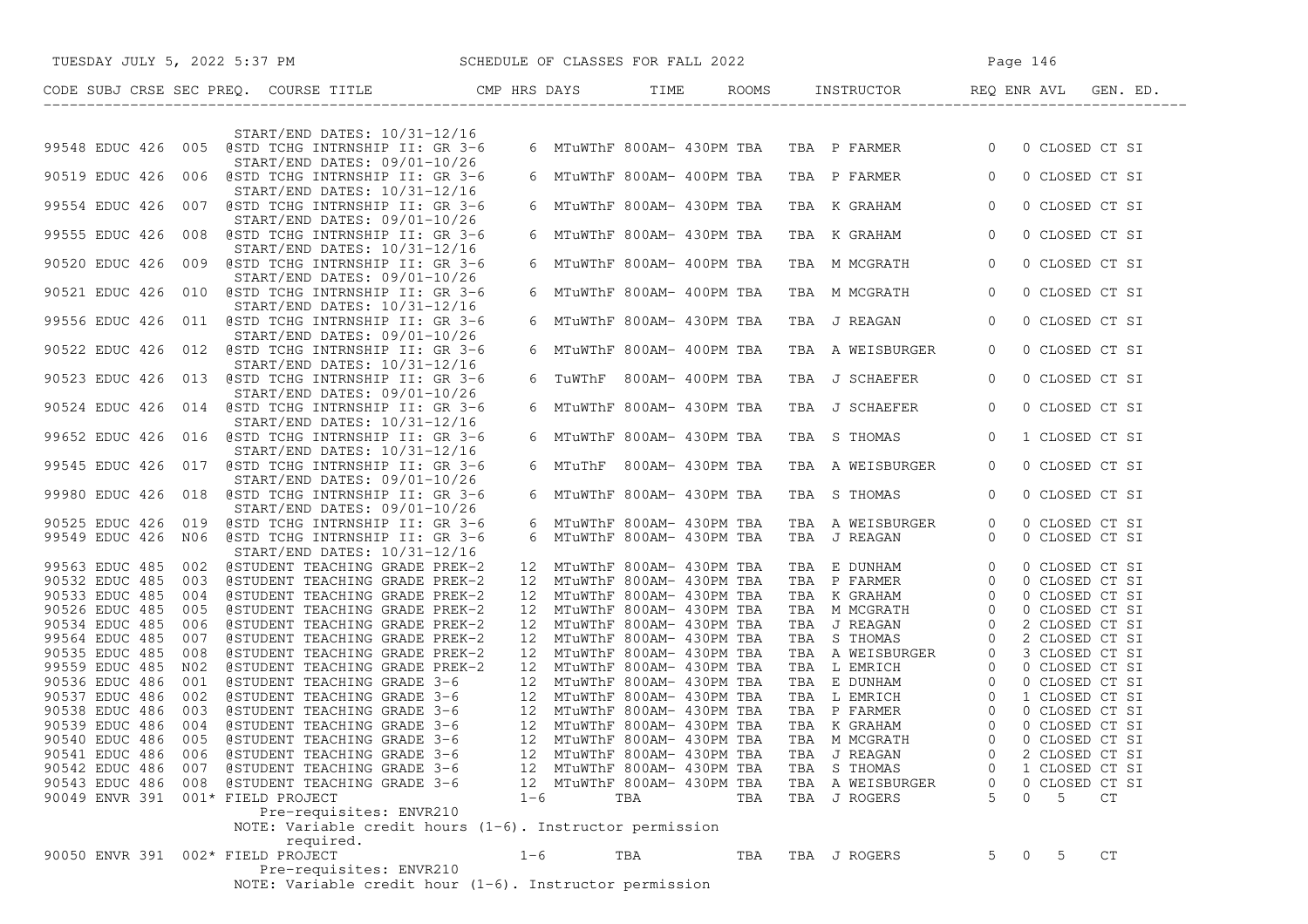|                |     | TUESDAY JULY 5, 2022 5:37 PM                                       |                                                             | SCHEDULE OF CLASSES FOR FALL 2022 |                                 |     |            |          | Page 147    |          |
|----------------|-----|--------------------------------------------------------------------|-------------------------------------------------------------|-----------------------------------|---------------------------------|-----|------------|----------|-------------|----------|
|                |     | CODE SUBJ CRSE SEC PREQ. COURSE TITLE                              | CMP HRS DAYS                                                |                                   | TIME<br>ROOMS                   |     | INSTRUCTOR |          | REQ ENR AVL | GEN. ED. |
|                |     |                                                                    |                                                             |                                   |                                 |     |            |          |             |          |
|                | 001 | required.<br>RESEARCH IN ENVR STUDIES                              | $1 - 6$                                                     |                                   | TBA                             | TBA | J ROGERS   |          | 5 0 5       | CT       |
| 98855 ENVR 485 |     | NOTE: Instructor permission required.                              |                                                             | TBA                               |                                 |     |            |          |             |          |
|                |     | Variable credit hours $(1-6)$                                      |                                                             |                                   |                                 |     |            |          |             |          |
| 99328 HIST 480 |     | 001* SEMINAR: GENDER IN AMERICA                                    |                                                             | 3 TuTh                            | 200PM- 315PM FLG-HL0235 G WELCH |     |            | 12       | .5          | CM CT WI |
|                |     | Pre-requisites: HIST302                                            |                                                             |                                   |                                 |     |            |          |             |          |
|                |     | NOTE: Minimum requirement of junior standing. History majors only. |                                                             |                                   |                                 |     |            |          |             |          |
|                |     |                                                                    | Prerequisite: HIST 302 and upper division course in an area |                                   |                                 |     |            |          |             |          |
|                |     |                                                                    | of seminar focus or instructor permission required.         |                                   |                                 |     |            |          |             |          |
| 90754 HLTH 490 |     | 001* @COMMUNITY HEALTH INTERN #1                                   | $1 - 12$                                                    | TBA                               | TBA                             | TBA | S LISTER   | 0        | 2 CLOSED CT |          |
|                |     | Pre-requisites: HLTH470 and HLTH480                                |                                                             |                                   |                                 |     |            |          |             |          |
|                |     | START/END DATES: 08/29-10/14                                       |                                                             |                                   |                                 |     |            |          |             |          |
| 90755 HLTH 490 |     | 002* @COMMUNITY HEALTH INTERN #2                                   | $1 - 12$                                                    | TBA                               | TBA                             | TBA | S LISTER   | $\Omega$ | 2 CLOSED CT |          |
|                |     | Pre-requisites: HLTH470 and HLTH480                                |                                                             |                                   |                                 |     |            |          |             |          |
|                |     | START/END DATES: 10/17-12/09                                       |                                                             |                                   |                                 |     |            |          |             |          |
| 90548 EXSC 490 | 001 | @INTERNSHIP IN EXERCISE SCI                                        |                                                             | TBA                               | TBA                             | TBA | S SANTICH  | 15       | 13<br>2     | CT       |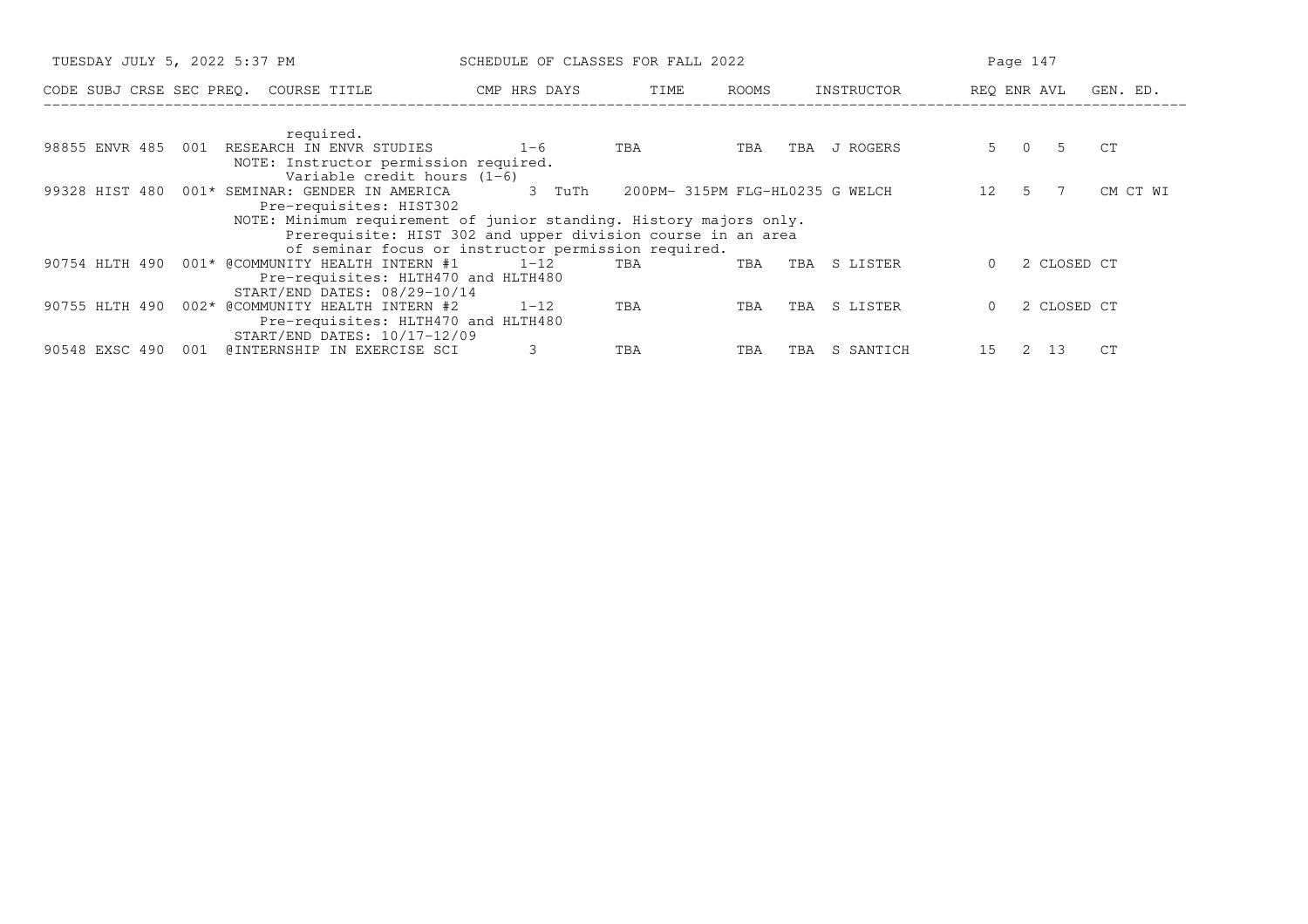| TUESDAY JULY 5, 2022 5:37 PM          | SCHEDULE OF CLASSES FOR FALL 2022 |      |              | Page 148   |             |          |  |  |
|---------------------------------------|-----------------------------------|------|--------------|------------|-------------|----------|--|--|
| CODE SUBJ CRSE SEC PREO. COURSE TITLE | CMP HRS DAYS                      | TIME | <b>ROOMS</b> | INSTRUCTOR | REO ENR AVL | GEN. ED. |  |  |

CV31−−No Emergency Mode Change====================CV31−−No Emergency Mode Change==================== CV31−−No Emergency Mode Change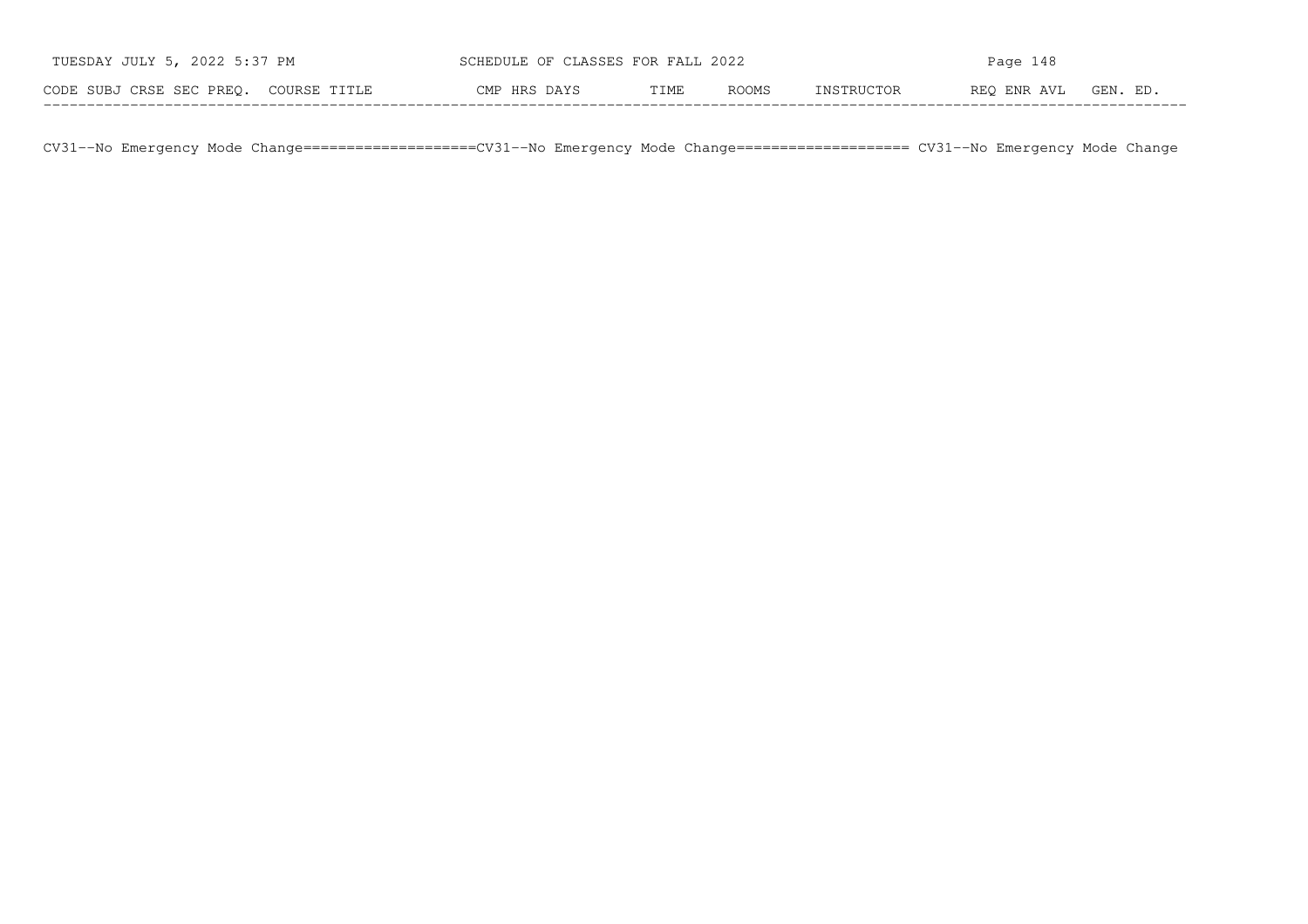| TUESDAY JULY 5, 2022 5:37 PM         |                                                                                                                                                                                          | SCHEDULE OF CLASSES FOR FALL 2022 | Page 149 |                                                         |    |           |      |           |
|--------------------------------------|------------------------------------------------------------------------------------------------------------------------------------------------------------------------------------------|-----------------------------------|----------|---------------------------------------------------------|----|-----------|------|-----------|
|                                      | CODE SUBJ CRSE SEC PREQ. COURSE TITLE CMP HRS DAYS TIME ROOMS INSTRUCTOR BEQ ENR AVL GEN. ED.                                                                                            |                                   |          |                                                         |    |           |      |           |
|                                      |                                                                                                                                                                                          |                                   |          |                                                         |    |           |      |           |
|                                      | 99516 COMP 100 001 ESSENTIAL WRITING 6 8 MWF 1100AM-1150AM FLG-HLTBA J MITCHELL 6 20 14 6<br>NOTE: If you have received credit for WAYS 102, you can not<br>receive credit for COMP 100. |                                   |          |                                                         |    |           |      | CW        |
|                                      | 99517 COMP 100 002 ESSENTIAL WRITING<br>NOTE: If you have received credit for WAYS 102, you can not<br>receive credit for COMP 100.                                                      |                                   |          | 3 TuTh 930AM-1045AM DUNNHL0204 S VAN BLOMMESTE 20 10 10 |    |           |      | CW        |
| 99518 COMP 100 003 ESSENTIAL WRITING | NOTE: If you have received credit for WAYS 102, you can not<br>receive credit for COMP 100.                                                                                              |                                   |          | 3 MWF 900AM-950AM FLG-HL0162 J MITCHELL 20 11 9         |    |           |      | CW        |
|                                      | 99854 COMP 100 004 ESSENTIAL WRITING<br>NOTE: If you have received credit for WAYS 102, you can not<br>receive credit for COMP 100.                                                      |                                   |          | 3 MWF 1000AM-1050AM FLG-HL0162 K GIBSON                 |    | 20 14     | 6    | CW        |
|                                      | 90764 COMP 100 005 ESSENTIAL WRITING<br>NOTE: If you have received credit for WAYS 102, you can not<br>receive credit for COMP 100.                                                      |                                   |          | 3 TuTh 200PM-315PM FLG-HL0164 D MCNUTT                  |    | 20  4  16 |      | CW        |
|                                      | 90765 COMP 100 006 ESSENTIAL WRITING 3 TuTh 1100AM-1215PM FLG-HL0232 D MCNUTT<br>NOTE: If you have received credit for WAYS 102, you con not<br>receive credit for COMP 100.             |                                   |          |                                                         |    | 20 4 16   |      | CW        |
|                                      | 90766 COMP 100 007 ESSENTIAL WRITING<br>NOTE: If you have received credit for WAYS 102, you can not<br>receive credit for COMP 100.                                                      |                                   |          | 3 MWF 1200PM-1250PM FLG-HL0164 J FUNSTON                | 20 |           | 6 14 | <b>CW</b> |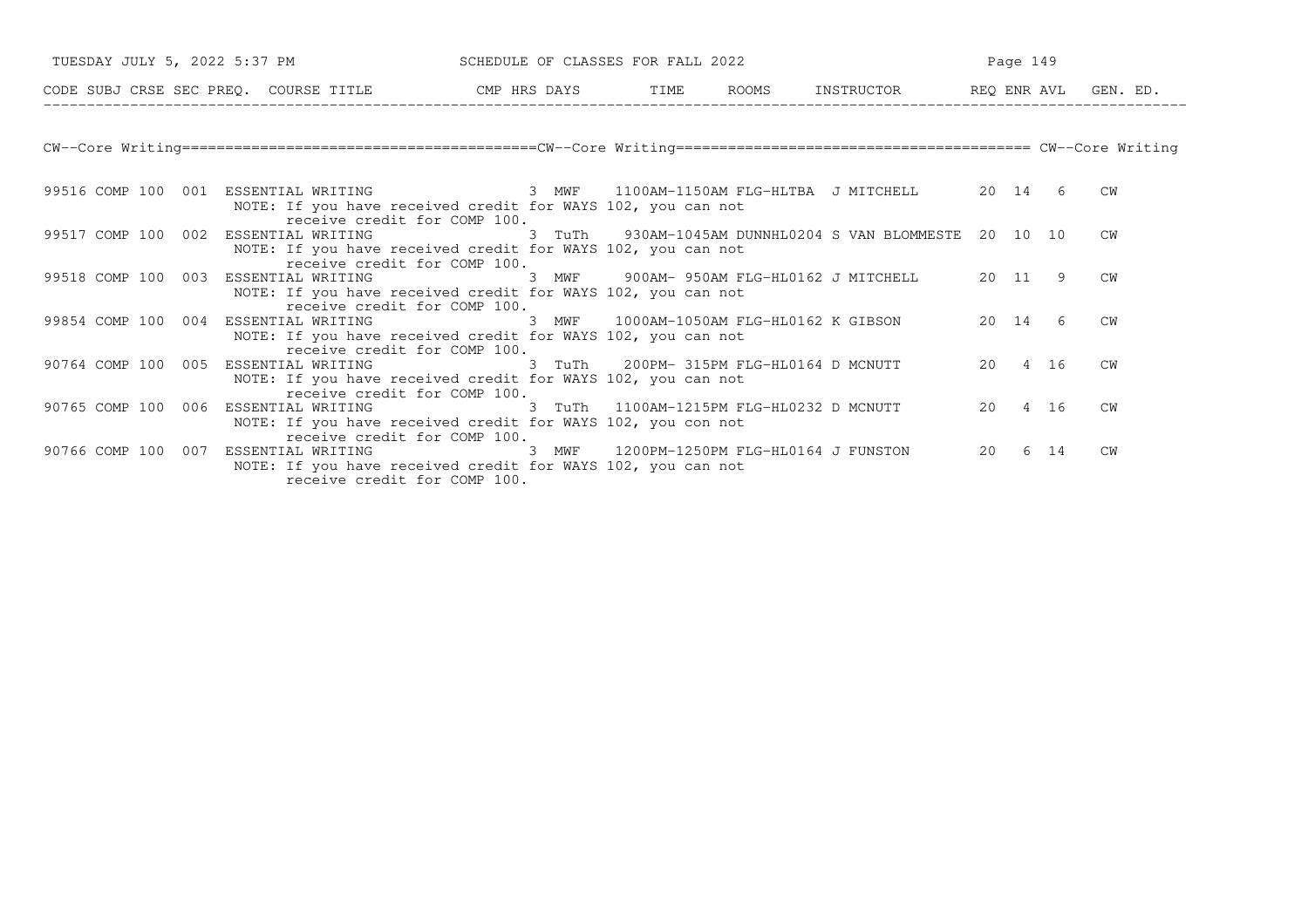|                    | TUESDAY JULY 5, 2022 5:37 PM SCHEDULE OF CLASSES FOR FALL 2022                                                                                                                                                                                                                               |   |     |     |     |                                                  | Page 150 |             |  |
|--------------------|----------------------------------------------------------------------------------------------------------------------------------------------------------------------------------------------------------------------------------------------------------------------------------------------|---|-----|-----|-----|--------------------------------------------------|----------|-------------|--|
|                    | CODE SUBJ CRSE SEC PREQ. COURSE TITLE CMP HRS DAYS TIME ROOMS INSTRUCTOR REQ ENR AVL GEN. ED.                                                                                                                                                                                                |   |     |     |     |                                                  |          |             |  |
|                    | DEI--Diversity-Rich Course========================DEI--Diversity-Rich Course======================== DEI--Diversity-Rich Course                                                                                                                                                              |   |     |     |     |                                                  |          |             |  |
|                    |                                                                                                                                                                                                                                                                                              |   |     |     |     |                                                  |          | FC<br>CG XC |  |
| 90737 HIST 202 OL1 | NOTE: Required for International Studies majors and minors.<br>THE UNITED STATES SINCE 1877 3<br>NOTE: Delivered online. Instruction and interaction occurs online                                                                                                                           |   |     | TBA |     | K SMITH                                          | 20 14 6  | AH TH       |  |
|                    | within the Learning Management System, Moodle. There are no<br>requirements for face-to-face meetings, onsite instruction,<br>or scheduled times to be online. However, proctored exams<br>may be required, either on campus or at a location<br>convenient to the student.                  |   |     |     |     |                                                  |          |             |  |
| 90738 HIST 202 OL2 | THE UNITED STATES SINCE 1877<br>NOTE: Delivered online. Instruction and interaction occurs online<br>within the Learning Management System, Moodle. There are no<br>requirements for face-to-face meetings, onsite instruction,<br>or scheduled times to be online. However, proctored exams | 3 |     |     | TBA | K SMITH 20 7 13                                  |          | AH TH       |  |
|                    | may be required, either on campus or at a location<br>convenient to the student.                                                                                                                                                                                                             |   |     |     |     |                                                  |          |             |  |
|                    | 90072 HIST 470 001 AFRICAN ENVIRONMENTAL HISTORY 3 M 330PM- 600PM FLG-HL0238 L FREED 25 11 14                                                                                                                                                                                                |   |     |     |     |                                                  |          |             |  |
|                    | 98804 SOCI 103 001 INTRO CRIMINAL JUSTICE STUDIES 3 MWF 900AM-950AM SAT-HL0319 N LEWIS 35 16 19<br>99124 SOCI 103 R01 INTRO CRIMINAL JUSTICE STUDIESR 3 MWF 900AM-950AM SAT-HL0319 N LEWIS 35 16 19                                                                                          |   |     |     |     |                                                  |          |             |  |
|                    | NOTE: This course is taught at Riverview Correctional Facility<br>and is not open to students on campus.<br>START/END DATES: 08/29-12/16                                                                                                                                                     |   |     |     |     |                                                  |          |             |  |
|                    | 90662 SOCI 201 R01 INTRO TO SOCIAL STRATIFICATIONR 3 M 300PM-530PM TBA TBA A SORENSEN<br>NOTE: This course is taught at the Riverview Correctional Facility<br>and is not for students on campus.                                                                                            |   |     |     |     |                                                  | 25 0 25  |             |  |
|                    | START/END DATES: 08/29-12/16<br>98423 SOCI 305 001 SOCIOLOGY OF THE FAMILY                                                                                                                                                                                                                   |   | 3 W |     |     | 300PM- 530PM SAT-HL0319 H SULLIVAN-CATL 28 11 17 |          |             |  |
|                    |                                                                                                                                                                                                                                                                                              |   |     |     |     |                                                  |          |             |  |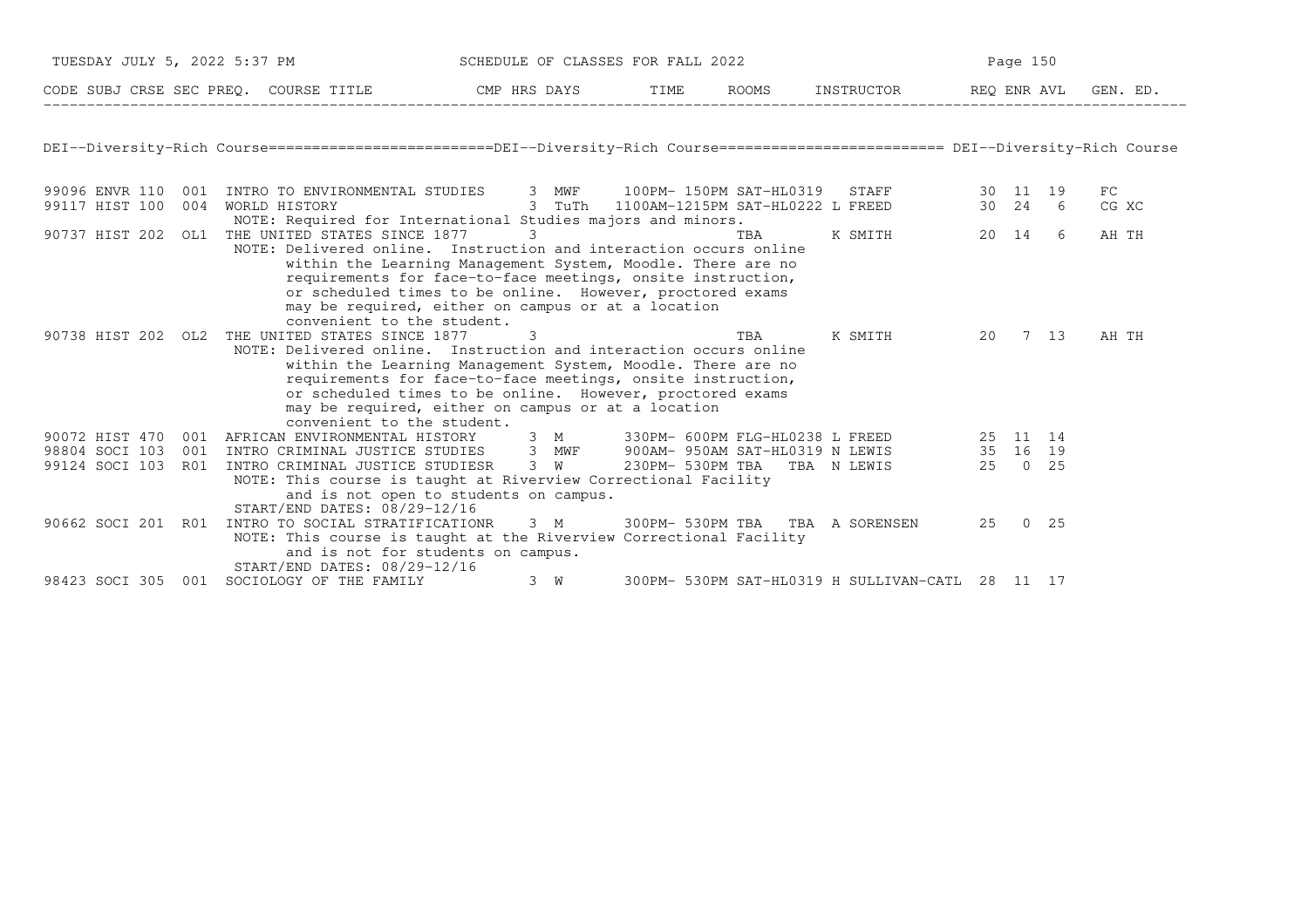| TUESDAY JULY 5, 2022 5:37 PM SCHEDULE OF CLASSES FOR FALL 2022                                                |                                                                                                                                                                                                                                                                                                                    | Page 151 |                      |  |  |  |
|---------------------------------------------------------------------------------------------------------------|--------------------------------------------------------------------------------------------------------------------------------------------------------------------------------------------------------------------------------------------------------------------------------------------------------------------|----------|----------------------|--|--|--|
| CODE SUBJ CRSE SEC PREQ. COURSE TITLE THE RIGHT SOME TIME ROOMS INSTRUCTOR THE REQ ENR AVL GEN. ED.           |                                                                                                                                                                                                                                                                                                                    |          |                      |  |  |  |
|                                                                                                               |                                                                                                                                                                                                                                                                                                                    |          |                      |  |  |  |
|                                                                                                               |                                                                                                                                                                                                                                                                                                                    |          |                      |  |  |  |
| 99472 ANTH 305 VR1 APPLYING ANTHROPOLOGY 3 Tu 900AM-1000AM VIR TBA KALLEN<br>NOTE: Taught Virtually           |                                                                                                                                                                                                                                                                                                                    |          | 20 20 CLOSED         |  |  |  |
| 90013 ANTH 470 001* MUSEUM INTERNSHIP                                                                         | ruaily<br>3 MWF 1000AM-1050AM TBA TBA M PERKINS<br>Pre-requisites: or ANTH370 or ARTM370 and ANTH420 or ARTM420                                                                                                                                                                                                    |          | 1 CLOSED             |  |  |  |
| 90679 MGMT 445 JCC @MERGERS & ACQUISITIONS W 3 Tu 530PM-830PM TBA TBA G GARDNER 30 5 25                       | NOTE: Class is face to face on the JCC Watertown campus.                                                                                                                                                                                                                                                           |          |                      |  |  |  |
| 99084 MGMT 515 OL1 @ENTREPRENEURSHIP & INNOVATION 3<br>convenient to the student.                             | NOTE: Delivered online. Instruction and interaction occurs online<br>within the Learning Management System, Moodle. There are no<br>requirements for face-to-face meetings, onsite instruction,<br>or scheduled times to be online. However, proctored exams<br>may be required, either on campus or at a location |          | G GARDNER 25 17 8    |  |  |  |
| 90162 MUAI 400 001* @LEGAL ASPECTS MUS INDUSTRY 3 Th 600PM-830PM BIS-HLC303 S BUTTON 25 17 8                  | Pre-requisites: MUAI327 or MUAI201 and MUAI328 or MUAI202                                                                                                                                                                                                                                                          |          |                      |  |  |  |
| 90165 MUAI 470 001* @MUSIC BUSINESS INTERNSHIP 12 TBA TBA TBA TBA D VIA<br>Pre-requisites: MUAI460 or MUAI329 |                                                                                                                                                                                                                                                                                                                    |          | $\Omega$<br>0 CLOSED |  |  |  |
| 99493 WILD 445 001 @THERAPEUTIC RECREATION 3 TuTh 300PM-415PM MRT-HL0133AA WHEELER                            | NOTE: Cross listed with HLTH 445. Day trip Sunday 10/24 9-5pm                                                                                                                                                                                                                                                      |          | 5 13<br>18           |  |  |  |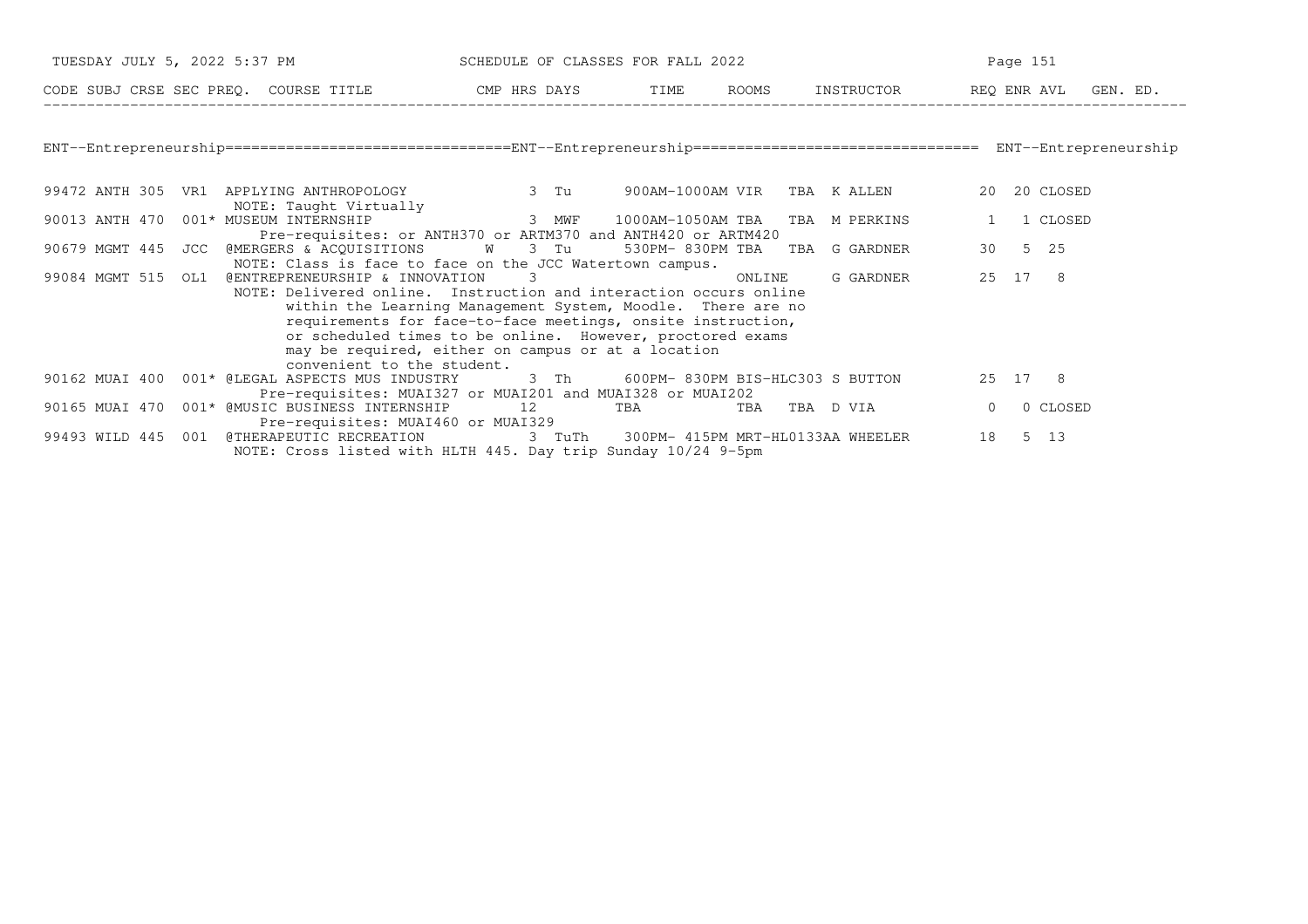| TUESDAY JULY 5, 2022 5:37 PM                                            |                                                                                                                                                                                           | SCHEDULE OF CLASSES FOR FALL 2022 |                                                                      |                                                       | Page 152                       |                                  |
|-------------------------------------------------------------------------|-------------------------------------------------------------------------------------------------------------------------------------------------------------------------------------------|-----------------------------------|----------------------------------------------------------------------|-------------------------------------------------------|--------------------------------|----------------------------------|
|                                                                         | CODE SUBJ CRSE SEC PREO. COURSE TITLE THE CMP HRS DAYS TIME                                                                                                                               |                                   | ROOMS                                                                | INSTRUCTOR REO ENR AVL GEN. ED.                       |                                |                                  |
|                                                                         |                                                                                                                                                                                           |                                   |                                                                      |                                                       |                                |                                  |
|                                                                         | FC--GEF Critical Thinking=========================FC--GEF Critical Thinking============================ FC--GEF Critical Thinking                                                         |                                   |                                                                      |                                                       |                                |                                  |
| 98998 LITR 100<br>001                                                   | INTRODUCTION TO LITERATURE 3 MW 200PM-315PM FLG-HL0164 D MAUS 39 14 15<br>NOTE: This course cannot be taken if credit has been received for<br>LITR 110. Satisfies FC                     |                                   |                                                                      |                                                       |                                | FC TA                            |
|                                                                         | credit.<br>99334 LITR 100 002 INTRODUCTION TO LITERATURE 3 MWF 900AM-950AM FLG-HL0233 J FUNSTON 29 8 21<br>NOTE: This course cannot be taken if credit has been received for<br>LITR 100. |                                   |                                                                      |                                                       |                                | FC TA                            |
| 90111 MUCE 205<br>001                                                   | 99096 ENVR 110 001 INTRO TO ENVIRONMENTAL STUDIES 3 MWF<br>@PRINCIPLES OF MUSIC EDUC<br>NOTE: Pre-Registered by Crane Staff only.                                                         | 3 MWF                             | 100PM- 150PM SAT-HL0319<br>900AM- 950AM SCH-HLA323 R BICZO           | STAFF                                                 | 30 11 19 FC<br>20 23 CLOSED FC |                                  |
| 90112 MUCE 205 002                                                      | @PRINCIPLES OF MUSIC EDUC<br>NOTE: Pre-Registered by Crane Staff only.                                                                                                                    | 3 MWF                             | 1000AM-1050AM SCH-HLA323 R BICZO                                     |                                                       | 20 21 CLOSED FC                |                                  |
| 99259 PHIL 105<br>001<br>90085 PHIL 105<br>002<br>99351 PHIL 110<br>001 | HUMAN NATURE<br>HUMAN NATURE<br>LOGIC AND CRITICAL THINKING 3 MWF                                                                                                                         | 3 MWF<br>3 MWF                    | 1000AM-1050AM KEL-HL0102 D CURRY<br>1000AM-1050AM FLG-HL0230 R LAUER | 1100AM-1150AM FLG-HL0236 D CURRY 35 20 15<br>25 13 12 | 35 22 13                       | FC PI TF<br>FC PI TF<br>FC PI TF |
| 90624 PHIL 120<br>002                                                   | ETHICAL REASONING                                                                                                                                                                         | 3 MWF                             | 1200PM-1250PM KEL-HL0101 T MURPHY                                    |                                                       | 35 14<br>21                    | FC PI TF                         |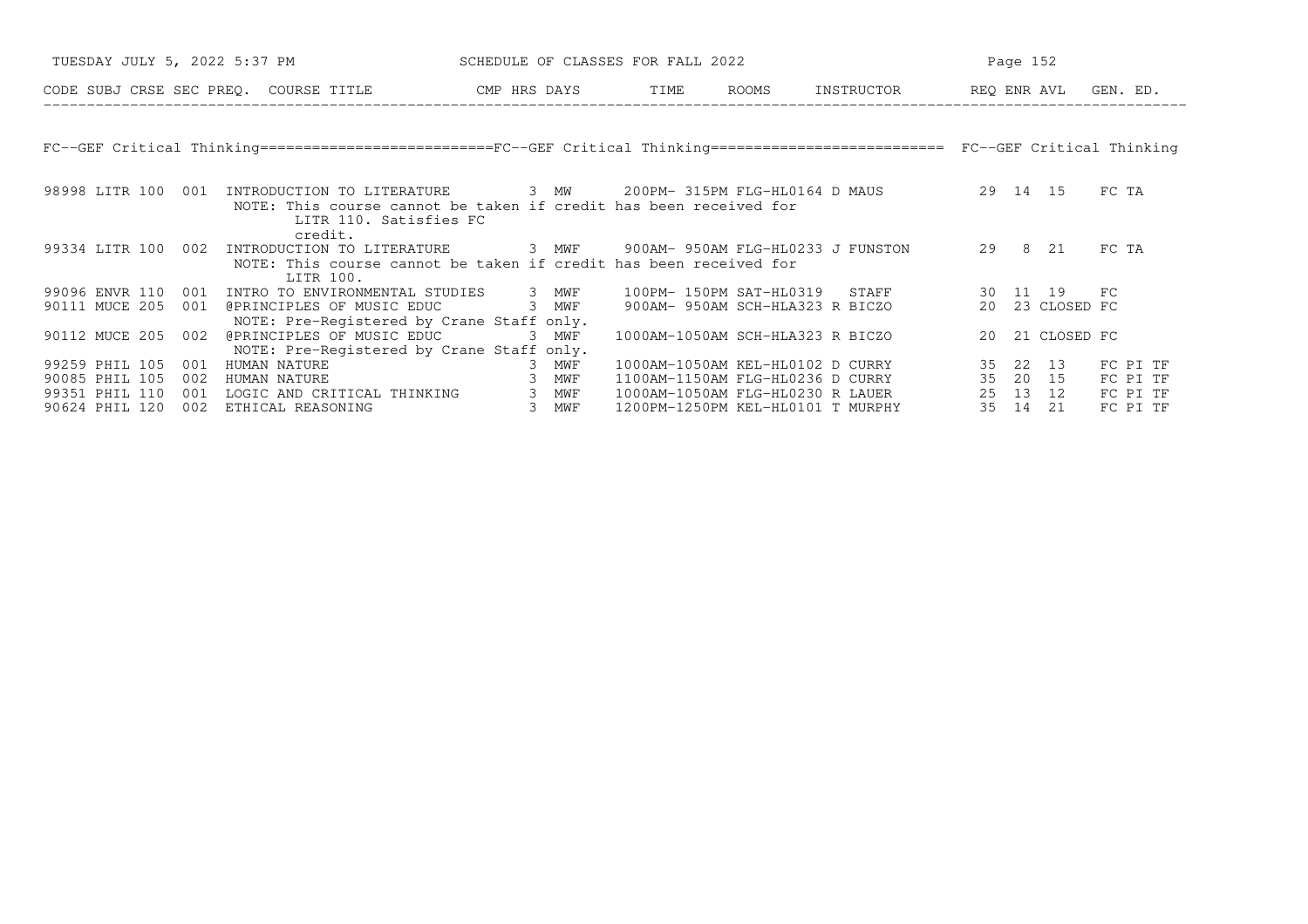| TUESDAY JULY 5, 2022 5:37 PM             |                                                                                                             |             | SCHEDULE OF CLASSES FOR FALL 2022                                                    |                                                                                  |       | Page 153           |       |  |
|------------------------------------------|-------------------------------------------------------------------------------------------------------------|-------------|--------------------------------------------------------------------------------------|----------------------------------------------------------------------------------|-------|--------------------|-------|--|
|                                          |                                                                                                             |             |                                                                                      |                                                                                  |       |                    |       |  |
|                                          |                                                                                                             |             |                                                                                      |                                                                                  |       |                    |       |  |
|                                          |                                                                                                             |             |                                                                                      |                                                                                  |       |                    |       |  |
|                                          |                                                                                                             |             |                                                                                      |                                                                                  |       |                    |       |  |
| 98405 CIS                                | 201 001 COMPUTER SCIENCE I-LEC<br>NOTE: Lab rquired.                                                        | 3 MWF       |                                                                                      | 1200PM-1250PM DUNNHL0206 S GURAJALA                                              | 32    | 8 24               | FМ    |  |
| 98406 CIS<br>203                         | 001* COMPUTER SCIENCE II-LEC<br>Pre-requisites: CIS201<br>NOTE: Lab required.                               | 3 MWF       |                                                                                      | 900AM- 950AM DUNNHL0206 L GRABOWSKI                                              |       | 32 12 20           | FМ    |  |
|                                          | 98945 CIS 203 002* COMPUTER SCIENCE II - LAB<br>Pre-requisites: CIS201 or CIS201                            | 1 M         | 200PM- 350PM DUNNHL0302                                                              | STAFF                                                                            | 17 12 | -5                 | FM    |  |
| 98958 MATH 100                           | NOTE: Lecture required.<br>001 EXCURSIONS IN MATHEMATICS                                                    | 3 MWF       | 200PM- 250PM FLG-HL0236 H ELLINGSEN                                                  |                                                                                  | 25 20 | 5                  | FM TM |  |
|                                          | 98958 MATH 100 001 EXCURSIONS IN MATHEMATICS 3 MWF<br>99118 MATH 101 001 MATH FOR ELEMENTARY ED I 3 MWF     |             | H ELLINGSEN ו סנגטעת פעם ב- -----<br>1000AM-1050AM SAT-HL0312 C MILLER<br>190rs only |                                                                                  | 28 19 | 9                  | FM TM |  |
|                                          | NOTE: Childhood/Early Childhood Education majors only.<br>99724 MATH 101 002 MATH FOR ELEMENTARY ED I 3 MWF |             |                                                                                      | 1100AM-1150AM SAT-HL0312 C MILLER 28 18                                          |       | 10                 | FM TM |  |
|                                          | NOTE: Childhood/Early Childhood Education majors only.                                                      |             |                                                                                      |                                                                                  |       |                    |       |  |
|                                          | 90078 MATH 102 001* MATH FOR ELEMENTARY ED II 3 MWF<br>Pre-requisites: MATH101                              |             |                                                                                      | 900AM- 950AM SAT-HL0312 C YUEN 28 15 13                                          |       |                    | FM TM |  |
|                                          | NOTE: Childhood/Early Childhood Education majors only.                                                      |             |                                                                                      |                                                                                  |       |                    |       |  |
| 90249 MATH 121<br>001                    | NUMERICAL DESIGNS                                                                                           | 3 MWF       | 1100AM-1150AM FLG-HL0235 J HOWALD 20 4 16<br>800AM- 850AM FLG-HL0238 J FOISY 25 7 18 |                                                                                  |       |                    | FM TM |  |
| 99280 MATH 125                           | 001 PROBABILITY & STATS I<br>NOTE: Same as CIS 125/PSYC 125/STAT 100.                                       | 3 MWF       |                                                                                      |                                                                                  |       |                    | FM TM |  |
| 98476 MATH 125                           | 002 PROBABILITY & STATS I                                                                                   | 3 MWF       |                                                                                      | 900AM- 950AM FLG-HL0238 J FOISY                                                  | 25 22 | -3                 | FM TM |  |
|                                          | NOTE: Same as CIS 125/PSYC 125/STAT 100.                                                                    |             |                                                                                      |                                                                                  |       |                    |       |  |
| 98498 MATH 125                           | 003 PROBABILITY & STATS I<br>NOTE: Same as CIS 125/PSYC 125/STAT 100.                                       | 3 MWF       | 1100AM-1150AM FLG-HL0238 J FOISY                                                     |                                                                                  |       | 25 26 CLOSED FM TM |       |  |
| 90079 MATH 125<br>004                    | PROBABILITY & STATS I 3 MWF<br>PROBABILITY & STATS I 3 MWF                                                  |             | 100PM- 150PM FLG-HL0210 J HOWALD 25 12 13                                            |                                                                                  |       |                    | FM TM |  |
| 90080 MATH 125<br>005                    |                                                                                                             |             |                                                                                      | 200PM-250PM FLG-HL0210 J HOWALD 25 9 16<br>900AM-1015AM TBA TBA B MADORE 25 0 25 |       |                    | FM TM |  |
| 90663 MATH 125 R01 PROBABILITY & STATS I |                                                                                                             | R 3 MW      | 900AM-1015AM TBA   TBA  B MADORE                                                     |                                                                                  |       |                    | FM TM |  |
|                                          | NOTE: This course is taught at the Riverview Correctional Facility                                          |             |                                                                                      |                                                                                  |       |                    |       |  |
|                                          | and is not for students on campus.<br>START/END DATES: 08/29-12/16                                          |             |                                                                                      |                                                                                  |       |                    |       |  |
|                                          | 98629 MATH 141 001 INTEGRATED CALCULUS. IA                                                                  |             | 900AM- 950AM FLG-HL0206 V KLAWITTER                                                  |                                                                                  |       |                    | FM TM |  |
|                                          | Tu<br>INTEGRATED CALCULUS. IA 4 MWF                                                                         | 4 MWF<br>Tu | 930AM-1045AM FLG-HL0206                                                              |                                                                                  | 20    | 2 18               |       |  |
| 98677 MATH 141 002                       |                                                                                                             |             | 1000AM-1050AM FLG-HL0206 V KLAWITTER                                                 |                                                                                  |       |                    | FM TM |  |
|                                          |                                                                                                             | Tu          | 1100AM-1215PM FLG-HL0206                                                             |                                                                                  | 20    | 6<br>14            |       |  |
| 98497 MATH 151 001 CALCULUS 1            |                                                                                                             | 4 MWF       | 900AM- 950AM FLG-HL0211 L PERSON                                                     |                                                                                  |       |                    | FM TM |  |
|                                          | NOTE: High school precalculus or MATH 110 with a minimum grade of                                           | Tu          | 930AM-1045AM FLG-HL0211                                                              |                                                                                  | 25    | 4 21               |       |  |
|                                          | 2.0 or three years of high school Regents level mathematics                                                 |             |                                                                                      |                                                                                  |       |                    |       |  |
|                                          | with at least a 90 in each course recommended.                                                              |             |                                                                                      |                                                                                  |       |                    |       |  |
| 98139 MATH 151 002                       | CALCULUS <sub>1</sub>                                                                                       | 4 MWF<br>Tu | 1000AM-1050AM FLG-HL0211 L PERSON<br>1100AM-1215PM FLG-HL0211                        |                                                                                  |       | 25 11 14           | FM TM |  |
|                                          | NOTE: High school precalculus or MATH 110 with a minimum grade of                                           |             |                                                                                      |                                                                                  |       |                    |       |  |
|                                          | 2.0 or three years of high school Regents level mathematics                                                 |             |                                                                                      |                                                                                  |       |                    |       |  |
|                                          | with at least a 90 in each course recommended.                                                              |             |                                                                                      |                                                                                  |       |                    |       |  |
| 98746 MATH 152 001* CALCULUS 2           |                                                                                                             | 4 MWF       | 1000AM-1050AM FLG-HL0236 H ELLINGSEN                                                 |                                                                                  |       |                    | FM TM |  |
|                                          | Pre-requisites: MATH151 or MATH141 and MATH142                                                              | Tu          | 1100AM-1215PM FLG-HL0236                                                             |                                                                                  |       | 25 13 12           |       |  |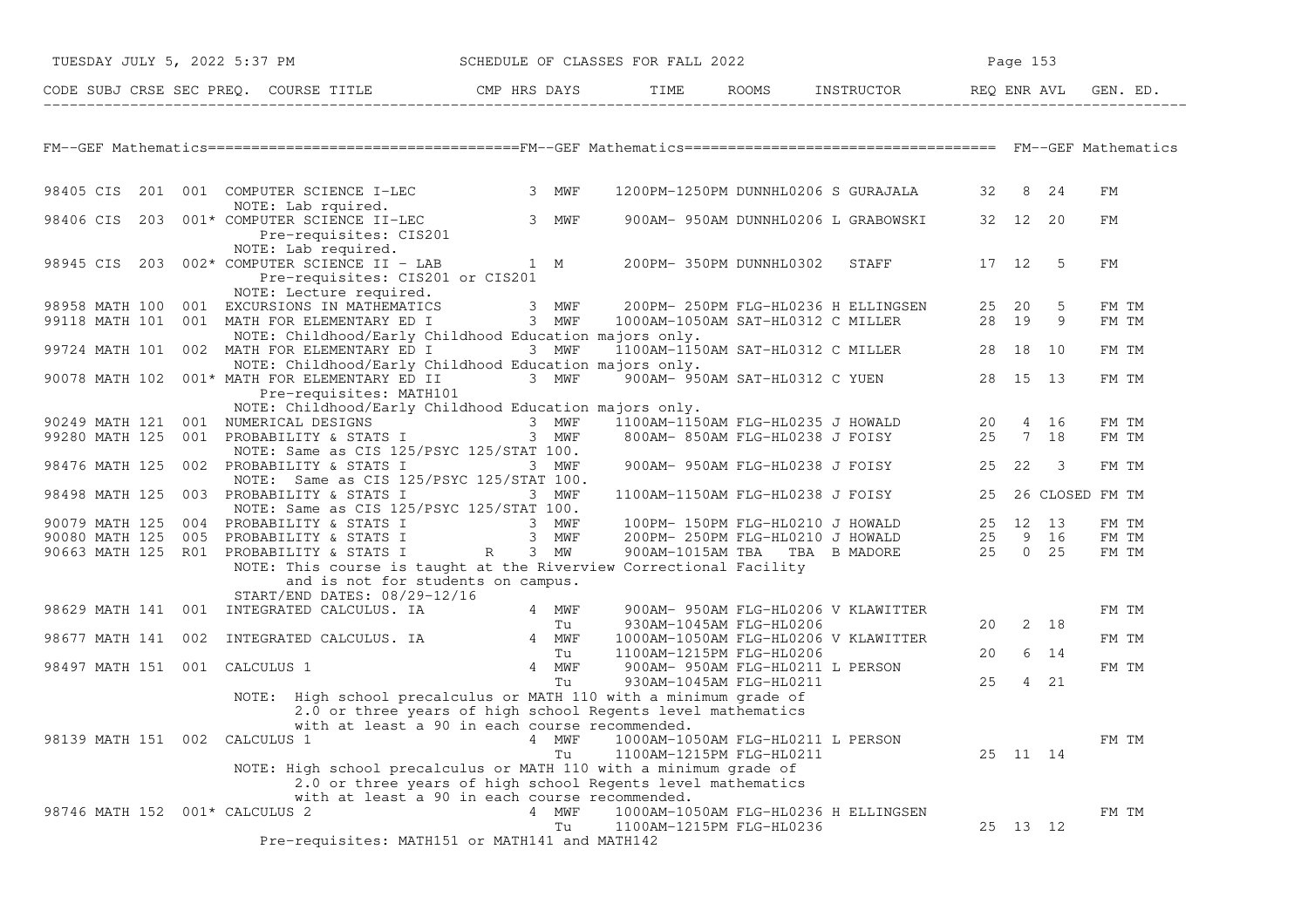| TUESDAY JULY 5, 2022 5:37 PM                              | SCHEDULE OF CLASSES FOR FALL 2022                               |                                      | Page 154                |
|-----------------------------------------------------------|-----------------------------------------------------------------|--------------------------------------|-------------------------|
| CODE SUBJ CRSE SEC PREO. COURSE TITLE                     | ROOMS<br>CMP HRS DAYS<br>TIME                                   | INSTRUCTOR                           | REO ENR AVL<br>GEN. ED. |
|                                                           |                                                                 |                                      |                         |
|                                                           |                                                                 |                                      |                         |
| BASIC PRINCIPLES OF SPEECH<br>99309 COMM 106<br>001       | 3 MWF<br>100PM- 150PM FLG-HL0206                                | STAFF                                | FS<br>25 10 15          |
| 99210 COMM 106<br>002<br>BASIC PRINCIPLES OF SPEECH       | 3 TuTh<br>1230PM- 145PM FLG-HL0230 T BLANK                      |                                      | 25  24  1<br>FS         |
| 99673 COMM 106<br>003<br>BASIC PRINCIPLES OF SPEECH       | 3 TuTh                                                          | 1100AM-1215PM FLG-HLTBA L MOERSCHELL | 25 5 20<br>FS           |
| 90704 COMM 106 R01                                        | BASIC PRINCIPLES OF SPEECH R 3 M 1230PM-330PM TBA TBA T BLANK   |                                      | 25 0 25<br>FS           |
|                                                           | NOTE: This course is offered at Riverview Correctional Facility |                                      |                         |
| and not open to students on campus.                       |                                                                 |                                      |                         |
| START/END DATES: 08/29-12/16                              |                                                                 |                                      |                         |
| INTRODUCTION TO MASS COMM 3 TuTh<br>98501 COMM 108<br>001 |                                                                 | 1100AM-1215PM MVC-HL0129 T BLANK     | 25 9 16<br>FS           |
| NOTE: Counts as Mass Communication credit.                |                                                                 |                                      |                         |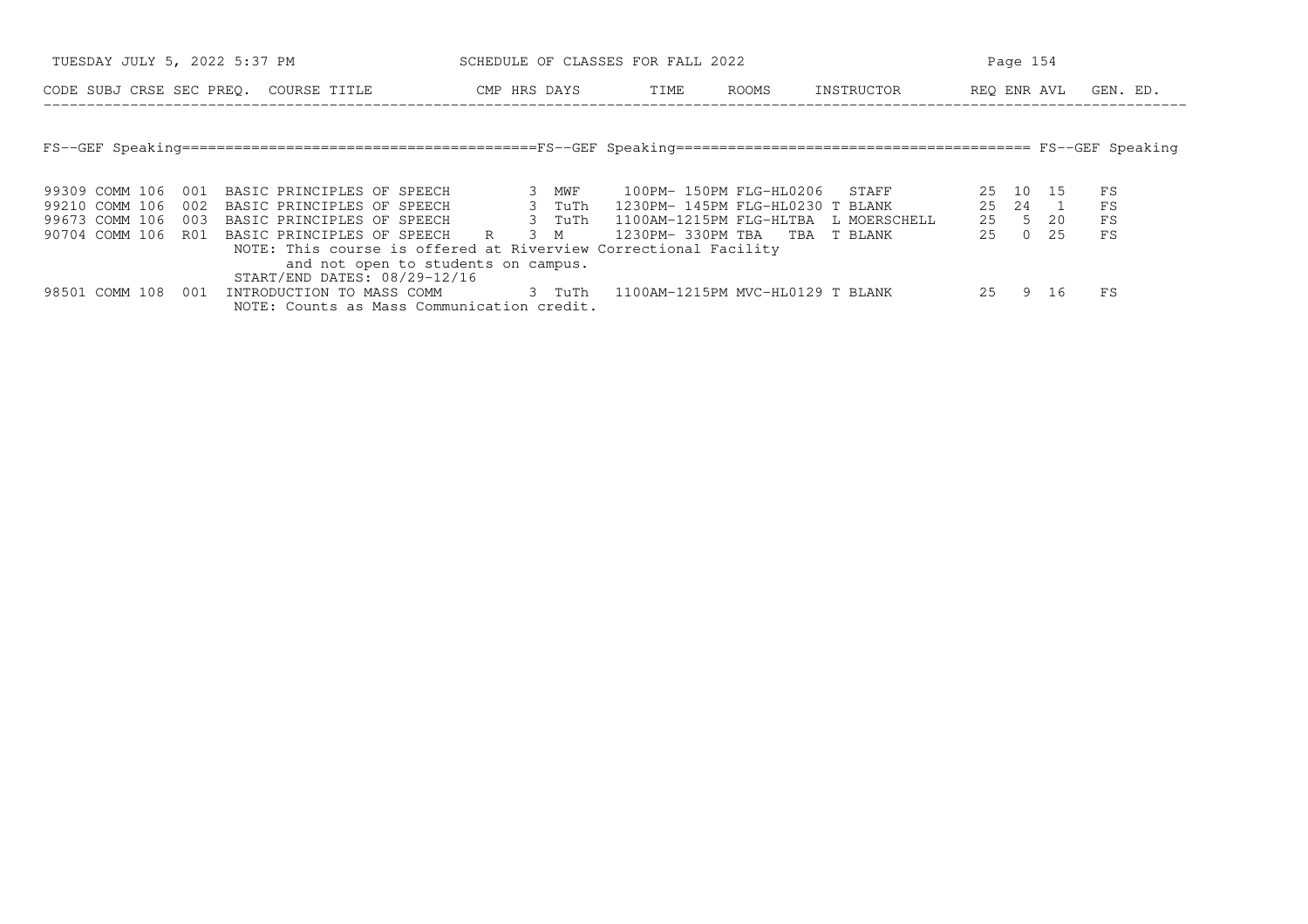| TUESDAY JULY 5, 2022 5:37 PM          |                                                                                                                                                       | SCHEDULE OF CLASSES FOR FALL 2022 |      |                                  |            |            | Page 155 |             |                 |
|---------------------------------------|-------------------------------------------------------------------------------------------------------------------------------------------------------|-----------------------------------|------|----------------------------------|------------|------------|----------|-------------|-----------------|
| CODE SUBJ CRSE SEC PREO. COURSE TITLE |                                                                                                                                                       | CMP HRS DAYS                      | TIME | ROOMS                            | INSTRUCTOR |            |          | REO ENR AVL | GEN. ED.        |
|                                       |                                                                                                                                                       |                                   |      |                                  |            |            |          |             |                 |
|                                       |                                                                                                                                                       |                                   |      |                                  |            |            |          |             | FW--GEF Writing |
|                                       | 99267 LITR 110 001 WRITING ABOUT LITERATURE 4 MW 800AM-940AM FLG-HL0235 D MCNUTT<br>NOTE: This course cannot be taken if credit has been received for |                                   |      |                                  |            | 17 10 7 FW |          |             |                 |
| 99914 LITR 110 HNR                    | LITR 100.<br>WRITING ABOUT LITERATURE<br>NOTE: Honors students only.                                                                                  | 4 MW                              |      | 800AM- 940AM FLG-HL0235 D MCNUTT |            |            |          | 5 0 5       | FW              |
|                                       | This course cannot be taken if credit has been received<br>for LITR 100.                                                                              |                                   |      |                                  |            |            |          |             |                 |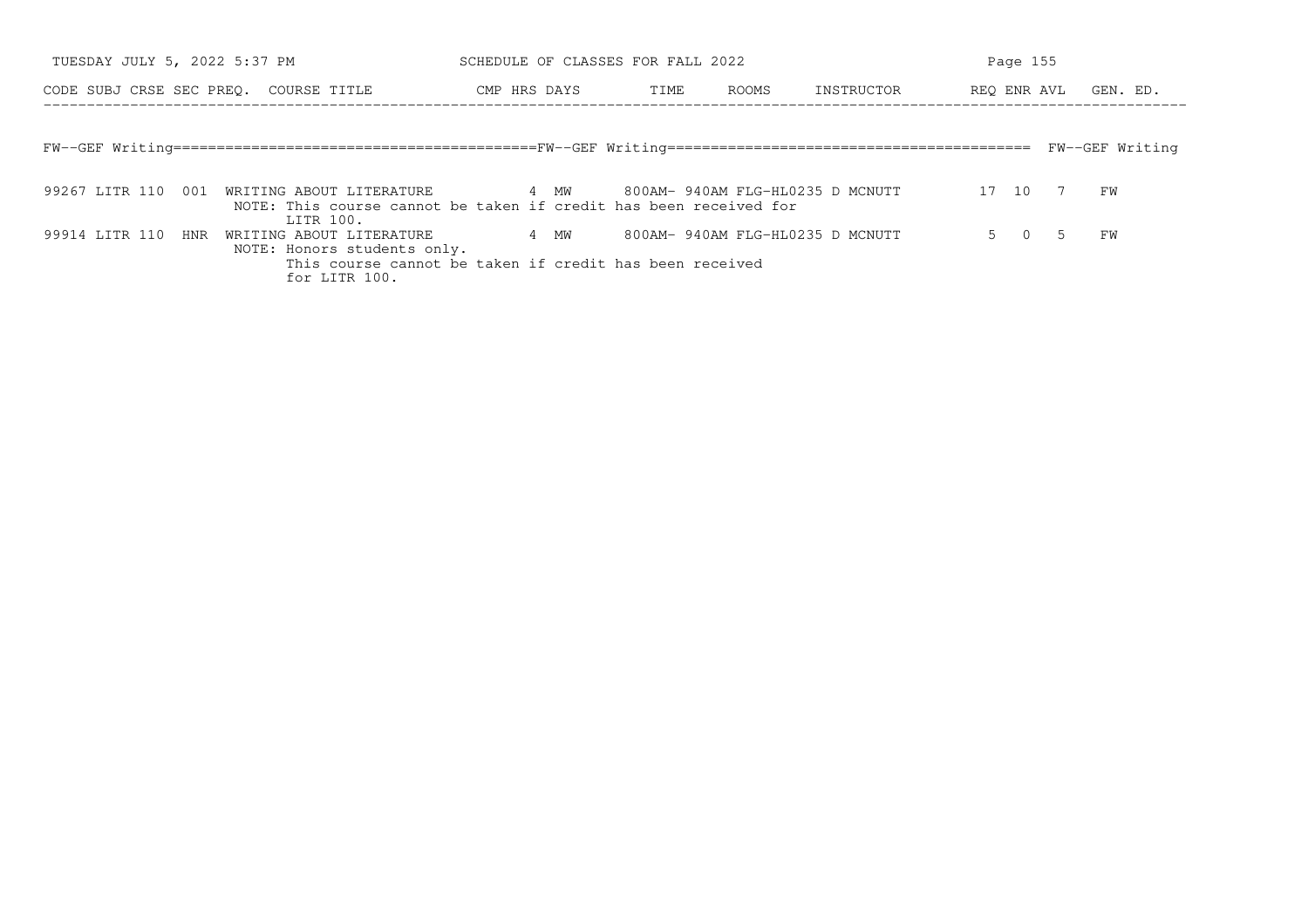| TUESDAY JULY 5, 2022 5:37 PM          | SCHEDULE OF CLASSES FOR FALL 2022 |      |       | Page $156$ |             |          |  |  |  |
|---------------------------------------|-----------------------------------|------|-------|------------|-------------|----------|--|--|--|
| CODE SUBJ CRSE SEC PREO. COURSE TITLE | CMP HRS DAYS                      | TIME | ROOMS | INSTRUCTOR | REO ENR AVL | GEN. ED. |  |  |  |

GTC−−Guaranteed Sum/Winter Course===============GTC−−Guaranteed Sum/Winter Course=============== GTC−−Guaranteed Sum/Winter Course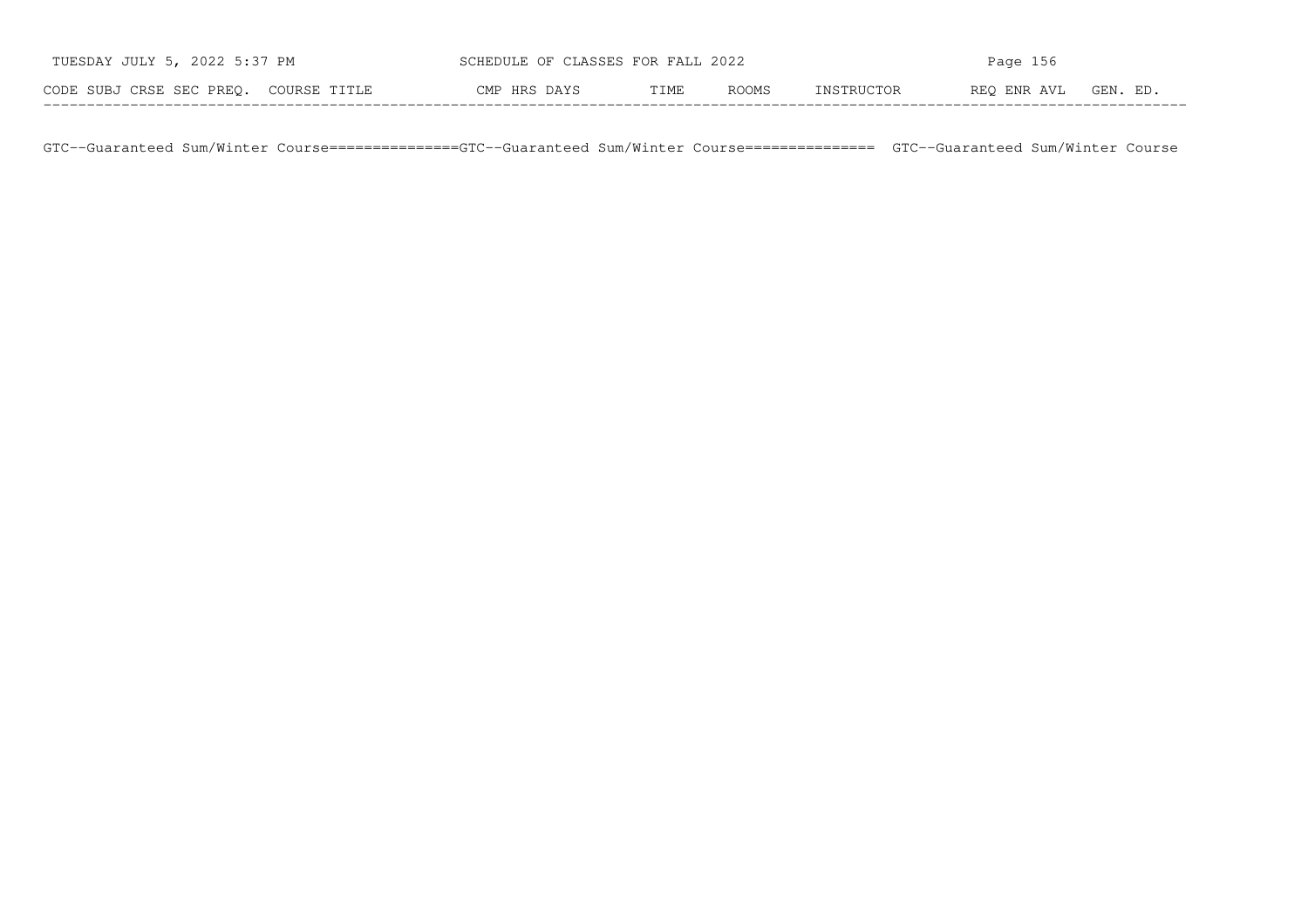| TUESDAY JULY 5, 2022 5:37 PM |                                                                                                                                                                                                                                                                                                                                                                                                         | SCHEDULE OF CLASSES FOR FALL 2022                                                                                    |        |                                              | Page 157 |                 |  |  |
|------------------------------|---------------------------------------------------------------------------------------------------------------------------------------------------------------------------------------------------------------------------------------------------------------------------------------------------------------------------------------------------------------------------------------------------------|----------------------------------------------------------------------------------------------------------------------|--------|----------------------------------------------|----------|-----------------|--|--|
|                              |                                                                                                                                                                                                                                                                                                                                                                                                         |                                                                                                                      |        |                                              |          | GEN. ED.        |  |  |
|                              | HW--Health and Wellness=============================HW--Health and Wellness============================== HW--Health and Wellness                                                                                                                                                                                                                                                                       |                                                                                                                      |        |                                              |          |                 |  |  |
|                              | 98653 HLTH 165 001 HLTH:A LIFESTYLE APPROACH-LEC 3 TuTh 930AM-1045AM DUNNHL0102 K O'ROURKE                                                                                                                                                                                                                                                                                                              |                                                                                                                      |        |                                              | 30 15 15 | HW              |  |  |
| 99928 HLTH 165<br>002        | HEALTH: A LIFESTYLE APPROACH 3 TuTh                                                                                                                                                                                                                                                                                                                                                                     |                                                                                                                      |        | 1100AM-1215PM FLG-HL0230 K O'ROURKE          | 25 17 8  | HW              |  |  |
| 98562 HLTH 230               | 002 SCHOOL HEALTH (CA, SAVE, DASA) 3 W                                                                                                                                                                                                                                                                                                                                                                  |                                                                                                                      |        | 500PM- 745PM FLG-HL0238 C WENTWORTH 25 14 11 |          | HW              |  |  |
| 98787 HLTH 230               | NOTE: For students in undergraduate teacher preparation programs.<br>003 SCHOOL HEALTH (CA, SAVE, DASA)<br>NOTE: For students in undergraduate teacher preparation programs.                                                                                                                                                                                                                            |                                                                                                                      |        | 3 TuTh 1230PM-145PM DUNNHLTBA H COWEN-WILSON | 20 14 6  | HW              |  |  |
| 98960 HLTH 230               | 004 SCHOOL HEALTH (CA, SAVE, DASA) 3 TuTh 1100AM-1215PM DUNNHL0102 H COWEN-WILSON                                                                                                                                                                                                                                                                                                                       |                                                                                                                      |        |                                              | 20 10 10 | HW              |  |  |
| 99250 HLTH 230<br>HN1        | SCHL HLTH (CA, SAVE, DASA)-HNR 3 TuTh 1230PM-145PM DUNNHLTBA H COWEN-WILSON<br>NOTE: Honors Students Only                                                                                                                                                                                                                                                                                               |                                                                                                                      |        |                                              | 5        | 5 CLOSED HW     |  |  |
|                              | For students in undergraduate teacher preparation programs.<br>99079 HLTH 230 HNR SCHL HLTH (CA, SAVE, DASA)-HNR 3 TuTh 1100AM-1215PM DUNNHL0102 H COWEN-WILSON<br>NOTE: For students in undergraduate teacher preparation programs.<br>Honors Students Only.                                                                                                                                           |                                                                                                                      |        |                                              | $5 -$    | 5 CLOSED HW     |  |  |
|                              | 99126 HLTH 230 JCC SCHOOL HEALTH (CA, SAVE, DASA)W 3 TBA TBA TBA T PRITCHARD 30 9 21<br>NOTE: Class meets on the JCC campus in Watertown. Class meets 3<br>list into this course with instructor permission.                                                                                                                                                                                            | weekends: $9/30-10/1$ , $10/21$ , and $11/18-19$ in the Extended<br>Learning Center 116. HLTH 530 students can cross |        |                                              |          | HW              |  |  |
|                              | 99869 HLTH 230 OL1 SCHOOL HEALTH (CA, SAVE, DASA) 3<br>NOTE: Delivered online. Instruction and interaction occurs online<br>within the Learning Management System, Moodle. There are no<br>requirements for face-to-face meetings, onsite instruction,<br>or scheduled times to be online. However, proctored exams<br>may be required, either on campus or at a location<br>convenient to the student. |                                                                                                                      | ONLINE | C CORRIVEAU                                  |          | 30 30 CLOSED HW |  |  |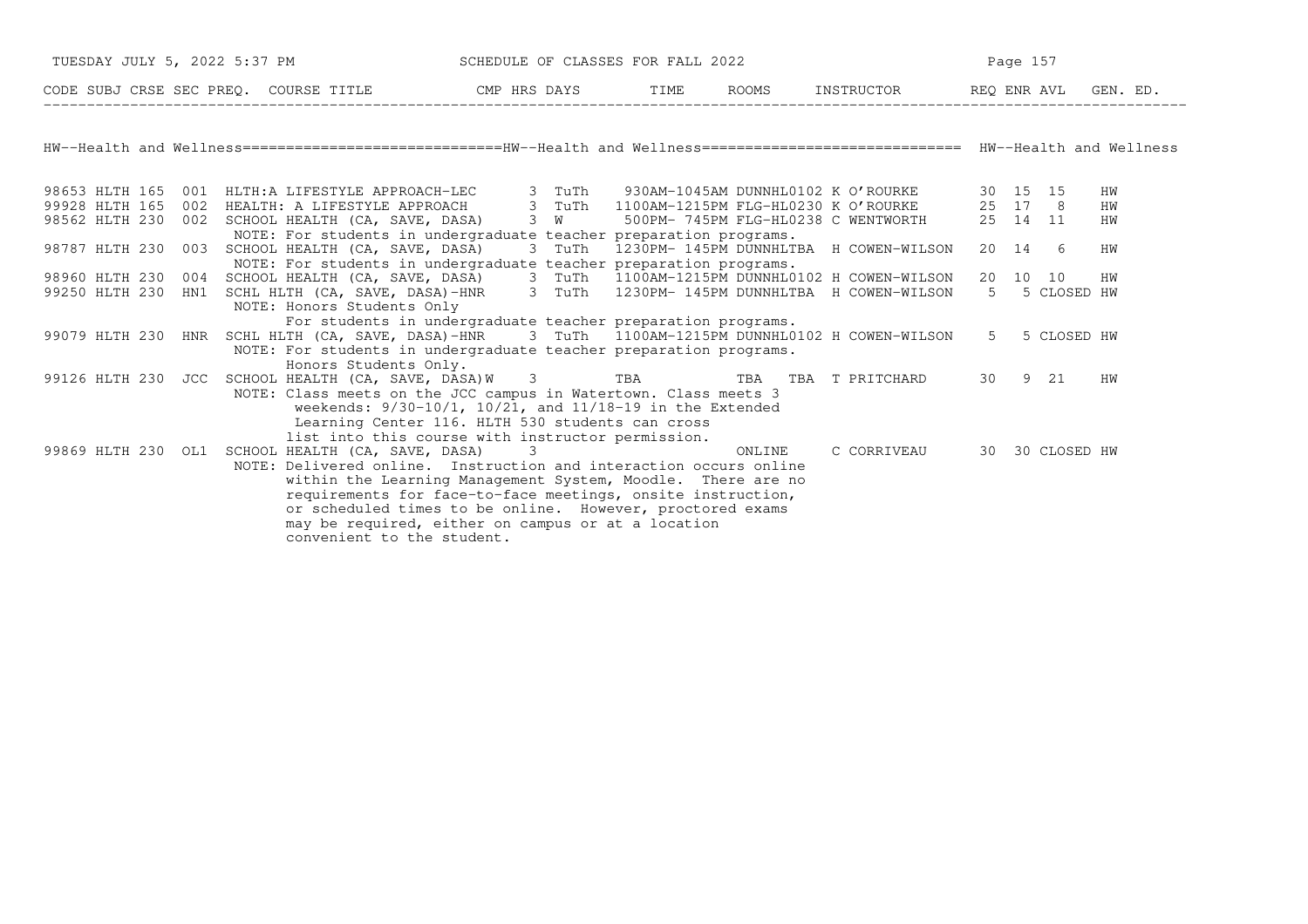| TUESDAY JULY 5, 2022 5:37 PM          | SCHEDULE OF CLASSES FOR FALL 2022 |      |       |            | Page 158    |          |
|---------------------------------------|-----------------------------------|------|-------|------------|-------------|----------|
| CODE SUBJ CRSE SEC PREO. COURSE TITLE | CMP HRS DAYS                      | TIME | ROOMS | INSTRUCTOR | REO ENR AVL | GEN. ED. |

ISE−−Int'l Studies Economy==========================ISE−−Int'l Studies Economy========================== ISE−−Int'l Studies Economy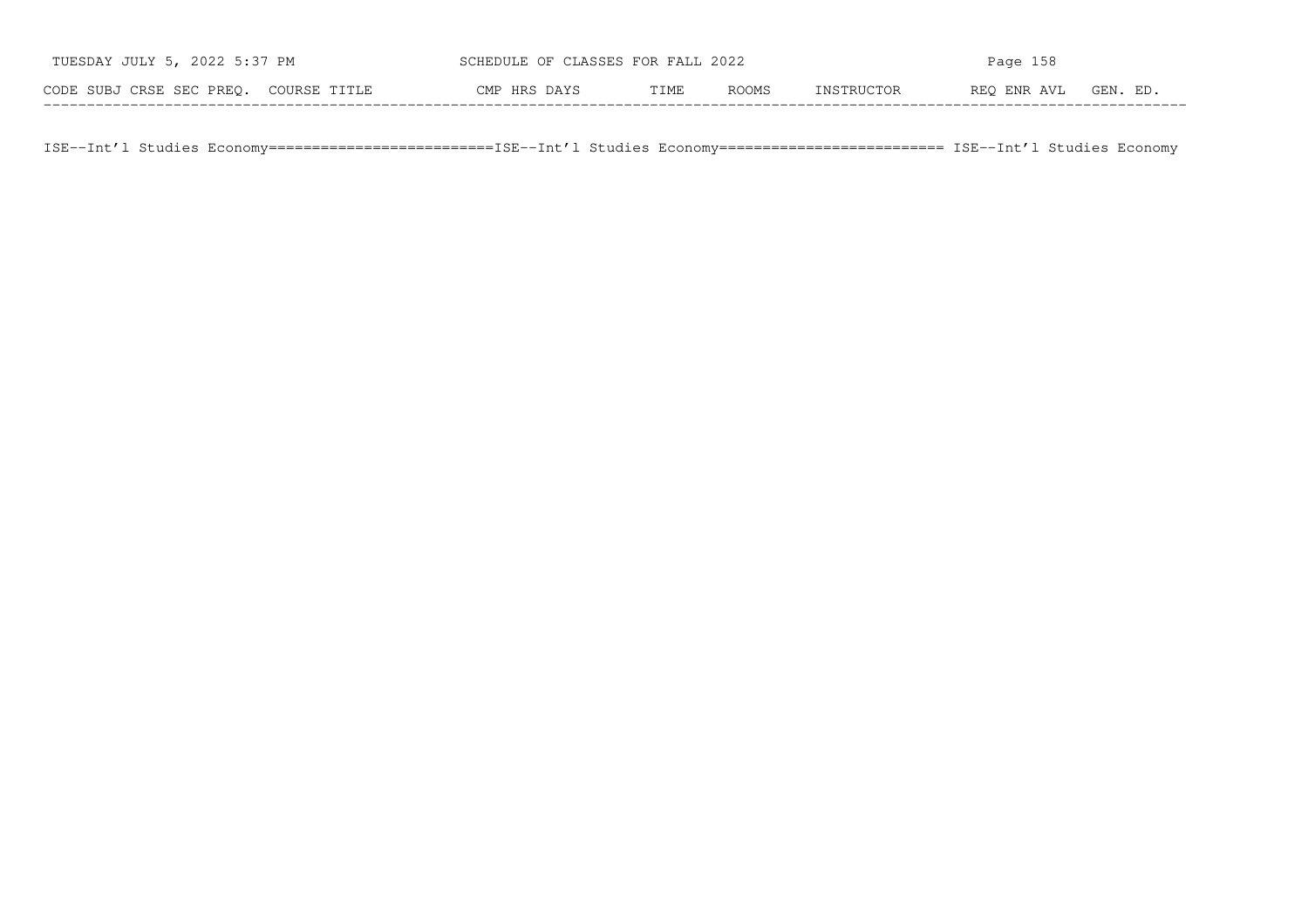| TUESDAY JULY 5, 2022 5:37 PM                                                                         | SCHEDULE OF CLASSES FOR FALL 2022 |     |      |  |                                                               | Page 159   |                               |          |  |
|------------------------------------------------------------------------------------------------------|-----------------------------------|-----|------|--|---------------------------------------------------------------|------------|-------------------------------|----------|--|
| CODE SUBJ CRSE SEC PREO. COURSE TITLE                                                                | CMP HRS DAYS                      |     | TIME |  | ROOMS                                                         | INSTRUCTOR | REO ENR AVL                   | GEN. ED. |  |
|                                                                                                      |                                   |     |      |  |                                                               |            |                               |          |  |
| ISG--Int'l Studies Governance=====================ISG--Int'l Studies Governance===================== |                                   |     |      |  |                                                               |            | ISG--Int'l Studies Governance |          |  |
|                                                                                                      |                                   |     |      |  |                                                               |            |                               |          |  |
| 98325 POLS 130 001 INTRO TO COMPARATIVE POLITICS                                                     |                                   | 4 W |      |  | 200PM- 250PM DUNNHL0206 R HINCKLEY<br>200PM- 250PM DUNNHL0210 |            |                               | SW XC    |  |

F 200PM− 250PM DUNNHL0210<br>M 200PM− 340PM DUNNHL0206<br>NOTE: Required for Political Science majors. Counts as either a Core course or as an elective for International

Studies majors and minor.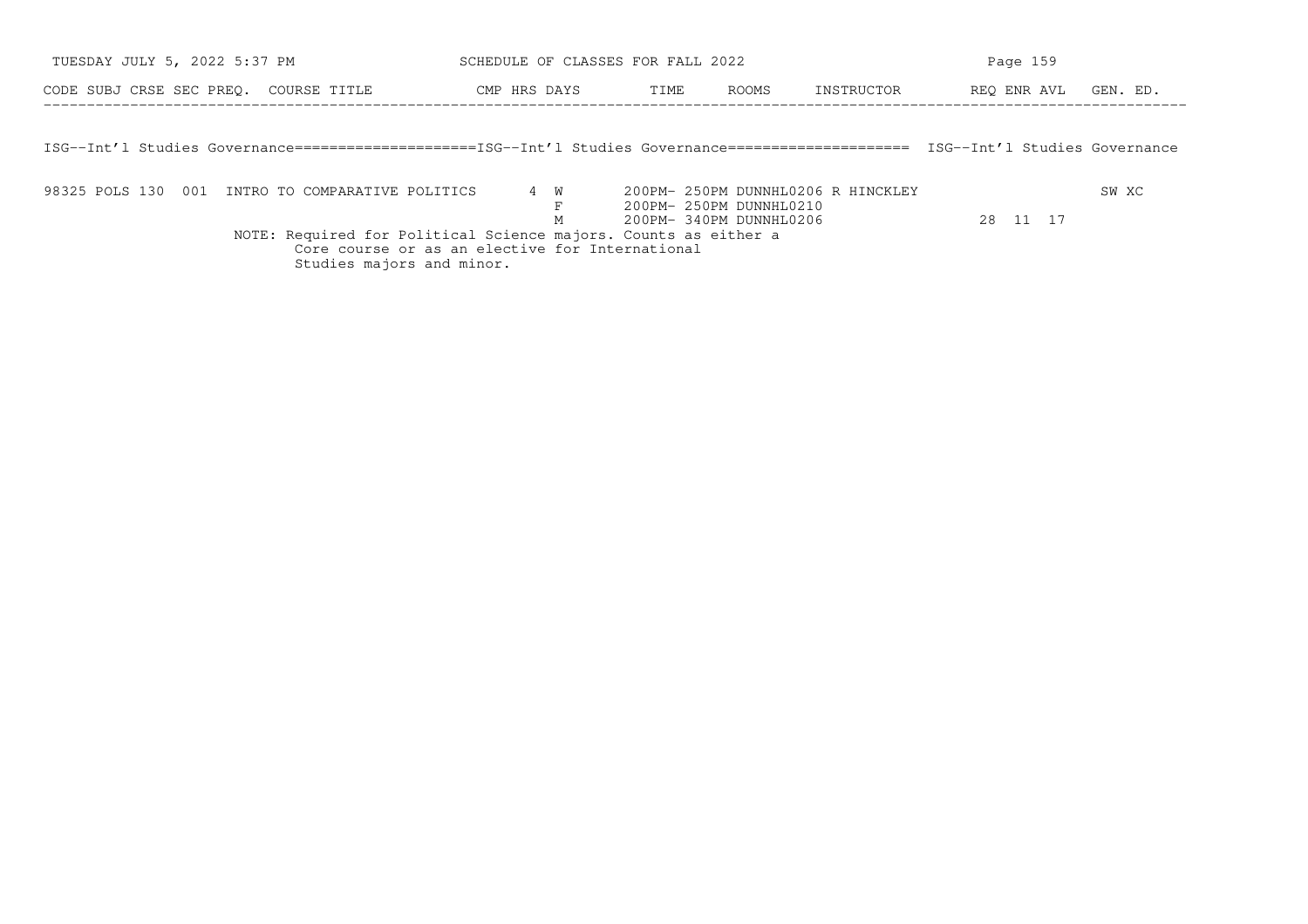| TUESDAY JULY 5, 2022 5:37 PM          | SCHEDULE OF CLASSES FOR FALL 2022 |      |              | Page 160   |             |          |  |  |
|---------------------------------------|-----------------------------------|------|--------------|------------|-------------|----------|--|--|
| CODE SUBJ CRSE SEC PREO. COURSE TITLE | CMP HRS DAYS                      | TIME | <b>ROOMS</b> | INSTRUCTOR | REO ENR AVL | GEN. ED. |  |  |

ISH−−Int'l Studies History&Society==============ISH−−Int'l Studies History&Society============== ISH−−Int'l Studies History&Society

| 98478 ANTH 202 | 001 | 1000AM-1050AM KEL-HL0103 M PERKINS<br>CULTURE, IDENTITY AND POWER<br>3 MWF | 40 14 |               | 26           | CG XC |
|----------------|-----|----------------------------------------------------------------------------|-------|---------------|--------------|-------|
|                |     | NOTE: Counts towards History and society elective for                      |       |               |              |       |
|                |     | International Studies majors.                                              |       |               |              |       |
|                |     | Counts towards Women and Gender Studies.                                   |       |               |              |       |
|                |     | Some seats reserved for new freshmen.                                      |       |               |              |       |
| 98673 HIST 100 | 001 | 3 MWF<br>100PM- 150PM SAT-HL0222 R FAIR-SCHULZ<br>WORLD HISTORY            |       | 30 11 19      |              | CG XC |
|                |     | NOTE: Required for International Studies majors and minors.                |       |               |              |       |
| 98976 HIST 100 | 002 | 200PM- 250PM SAT-HL0222 R FAIR-SCHULZ<br>WORLD HISTORY<br>3 MWF            | 30    | $\mathcal{A}$ | 27           | CG XC |
|                |     | NOTE: Required for International Studies majors and minors.                |       |               |              |       |
| 99117 HIST 100 | 004 | WORLD HISTORY<br>3 TuTh 1100AM-1215PM SAT-HL0222 L FREED                   |       | 30 24         | 6            | CG XC |
|                |     | NOTE: Required for International Studies majors and minors.                |       |               |              |       |
| 98674 HIST 101 | 001 | EUROPE FROM 1500 TO 1815<br>3 TuTh 930AM-1045AM FLG-HL0236 G CLARK         | 30    | 4             | 26           | TH WC |
|                |     | NOTE: Counts as an elective for International Studies                      |       |               |              |       |
|                |     | major and minor.                                                           |       |               |              |       |
|                |     | major and minor.                                                           |       |               |              |       |
| 99703 HIST 314 | 001 | 3 TuTh 1100AM-1215PM SAT-HL0219 K SMITH<br>VIETNAM WAR                     |       |               | 25 25 CLOSED |       |
|                |     | NOTE: Minimum requirement of Sophomore standing.                           |       |               |              |       |
|                |     | Counts towards Asian Studies minor. Counts as an elective                  |       |               |              |       |
|                |     | for both the International Studies major and minor.                        |       |               |              |       |
| 90071 HIST 371 | 001 | 3 MWF<br>1000AM-1050AM SAT-HL0222 R FAIR-SCHULZ<br>THE FIRST WORLD WAR     |       | 25 18         | 7            |       |
|                |     | NOTE: Minimum requirement of Sophomore standing. Counts as an              |       |               |              |       |
|                |     | elective for both the International Studies major and minor.               |       |               |              |       |
| 90072 HIST 470 | 001 | 3 M<br>330PM- 600PM FLG-HL0238 L FREED<br>AFRICAN ENVIRONMENTAL HISTORY    |       | 25 11         | 14           |       |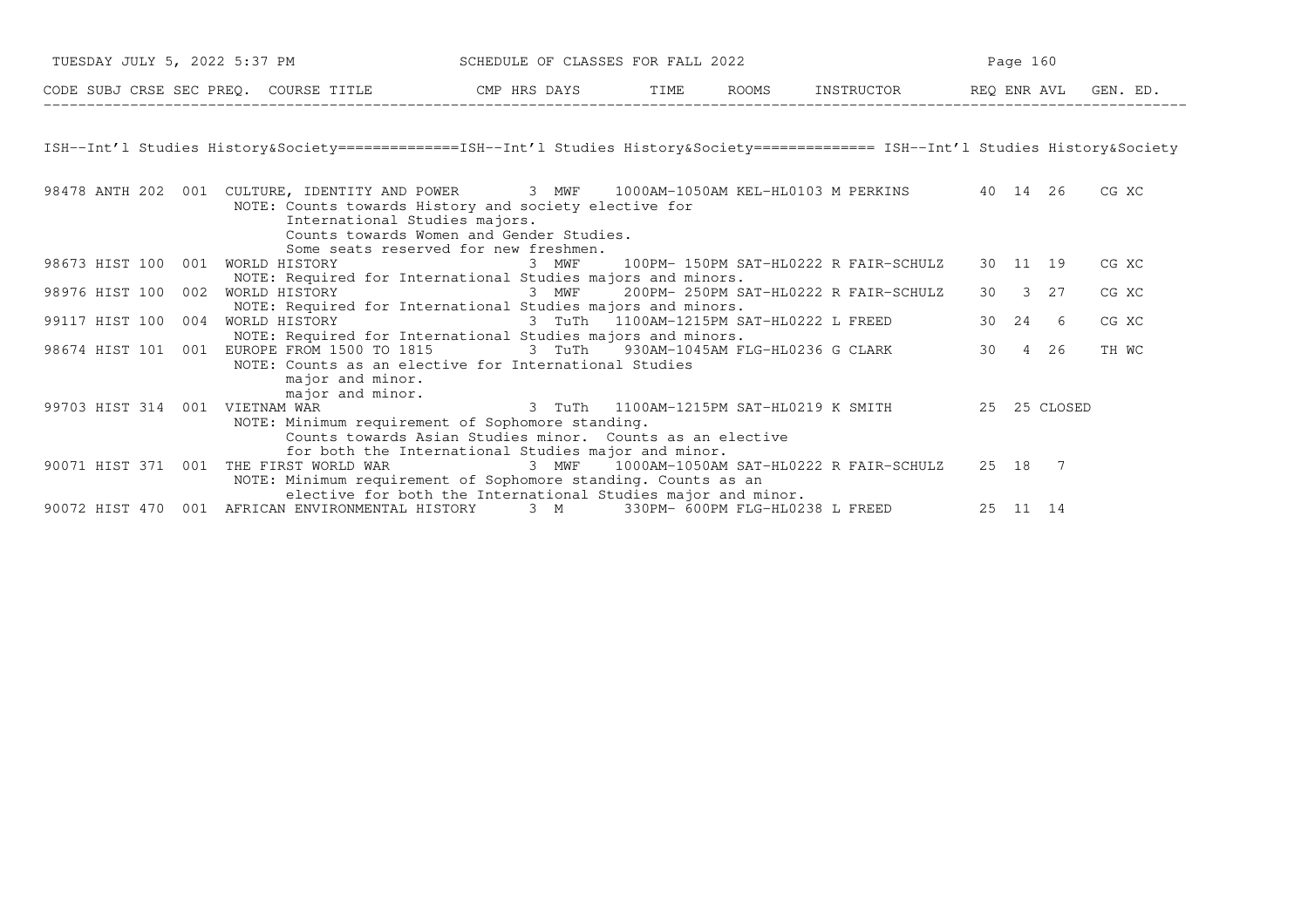| TUESDAY JULY 5, 2022 5:37 PM                                                                                 |                                                                                                                                                                                                                                                                                                                                                                                 | SCHEDULE OF CLASSES FOR FALL 2022 |        |                                     | Page 161               |  |
|--------------------------------------------------------------------------------------------------------------|---------------------------------------------------------------------------------------------------------------------------------------------------------------------------------------------------------------------------------------------------------------------------------------------------------------------------------------------------------------------------------|-----------------------------------|--------|-------------------------------------|------------------------|--|
| CODE SUBJ CRSE SEC PREQ. COURSE TITLE THE CMP HRS DAYS TIME ROOMS                                            |                                                                                                                                                                                                                                                                                                                                                                                 |                                   |        | INSTRUCTOR                          | REQ ENR AVL GEN. ED.   |  |
|                                                                                                              |                                                                                                                                                                                                                                                                                                                                                                                 |                                   |        |                                     |                        |  |
|                                                                                                              |                                                                                                                                                                                                                                                                                                                                                                                 |                                   |        |                                     |                        |  |
| 98814 GRED 664 JCC PRE ST-FIELD EXP CHILDHOOD 1-6W 3 W 530PM-730PM TBA TBA E DUNHAM<br>98812 GRDG 665<br>OL1 | EMERGENT LITERACY                                                                                                                                                                                                                                                                                                                                                               |                                   | ONLINE | K JEROR DIRAMA SERIKA UNTUK LAMA DI | 0 12 CLOSED<br>20 6 14 |  |
|                                                                                                              | NOTE: MSED Literacy and C&I only.<br>Delivered online. Instruction and interaction occurs online<br>within the Learning Management System, Moodle. There are no<br>requirements for face-to-face meetings, onsite instruction,<br>or scheduled times to be online. However, proctored exams<br>may be required, either on campus or at a location<br>convenient to the student. |                                   |        |                                     |                        |  |
| 98665 HLTH 530 JCC                                                                                           | @SCHOOL HEALTH-CA, SAVE, DASA W 3 W 500PM-800PM TBA TBA T PRITCHARD<br>NOTE: Class meets at JCC in Watertown 3 weekends: 10/8-9,<br>$10/22-23$ and $11/12-13$ in the Extended Learning Center 116.                                                                                                                                                                              |                                   |        |                                     | 30 0<br>30             |  |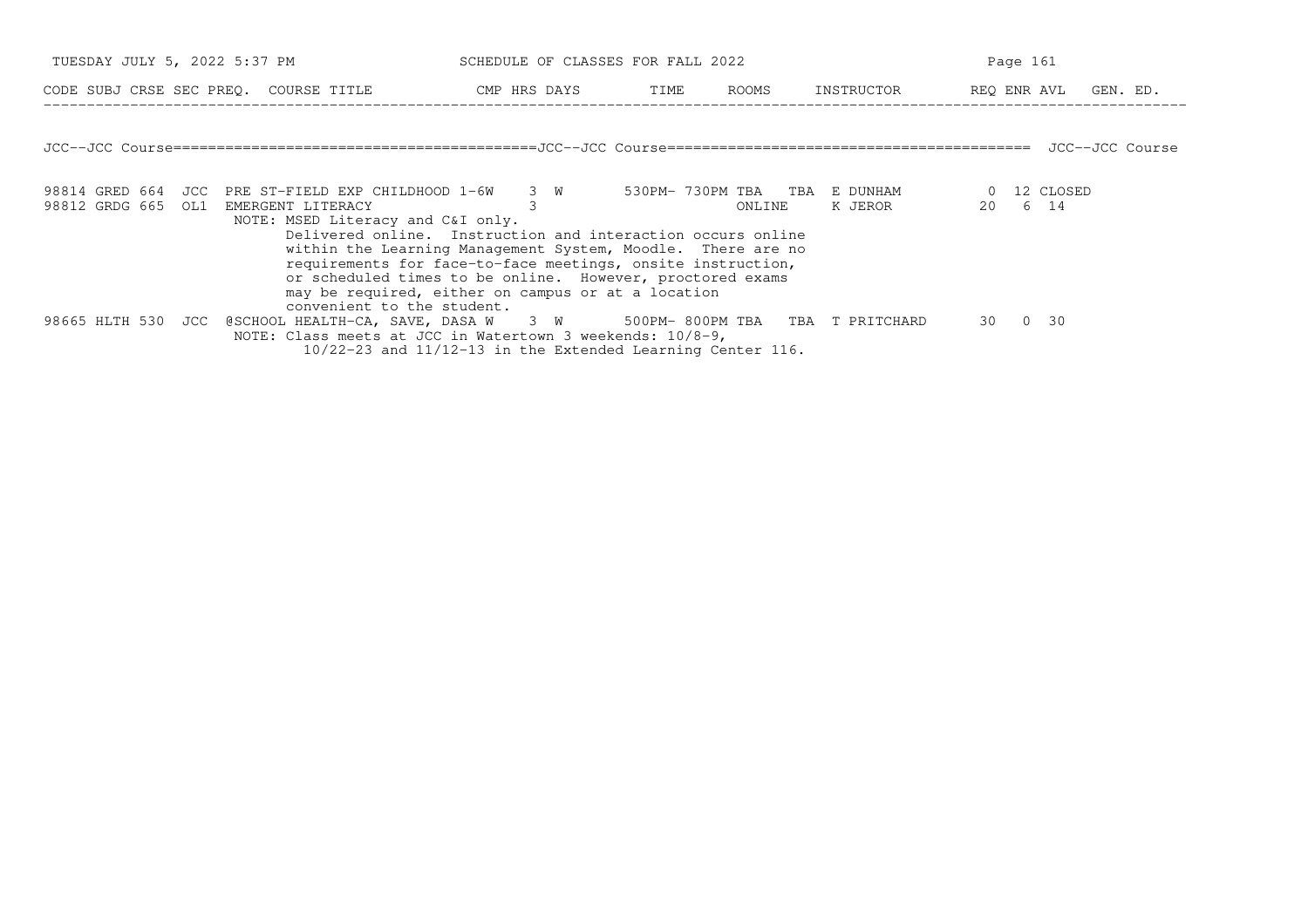| TUESDAY JULY 5, 2022 5:37 PM          |  |  | SCHEDULE OF CLASSES FOR FALL 2022 |      |       |            | Page 162 |  |  |                      |  |
|---------------------------------------|--|--|-----------------------------------|------|-------|------------|----------|--|--|----------------------|--|
| CODE SUBJ CRSE SEC PREO. COURSE TITLE |  |  | CMP HRS DAYS                      | TIME | ROOMS | INSTRUCTOR |          |  |  | REO ENR AVL GEN. ED. |  |
|                                       |  |  |                                   |      |       |            |          |  |  |                      |  |
|                                       |  |  |                                   |      |       |            |          |  |  |                      |  |

|  | 90786 MGMT 360 001 @CORPORATE LAW                         | 3 WF | 900AM-1015AM BRA-HL0215 M LOVEWELL | 30 1 29 |  |
|--|-----------------------------------------------------------|------|------------------------------------|---------|--|
|  | 90162 MUAI 400 001* @LEGAL ASPECTS MUS INDUSTRY           | R Th | 600PM- 830PM BIS-HLC303 S BUTTON   | 2.5 1.7 |  |
|  | Pre-requisites: MUAI327 or MUAI201 and MUAI328 or MUAI202 |      |                                    |         |  |
|  | 90092 POLS 361 001 BIOETHICS: CLASSIC LEGAL CASES 4 W     |      | 540PM- 900PM SAT-HL0319 D LEMPERT  |         |  |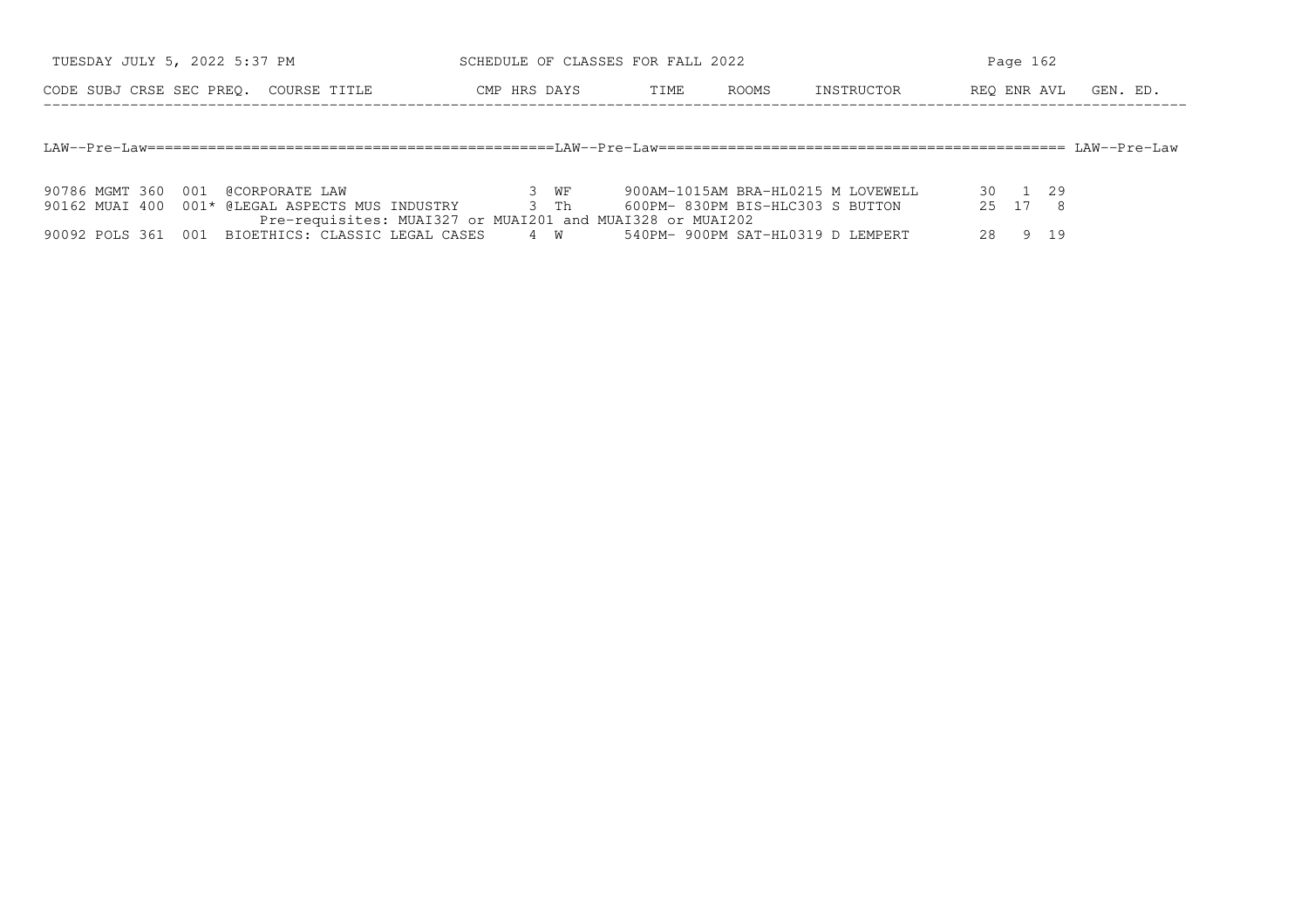|                    |                                                                           | CODE SUBJ CRSE SEC PREQ. COURSE TITLE THE CMP HRS DAYS                                                                                                                                             | TIME                          | ROOMS | INSTRUCTOR                         |       |          |                | REO ENR AVL GEN. ED. |
|--------------------|---------------------------------------------------------------------------|----------------------------------------------------------------------------------------------------------------------------------------------------------------------------------------------------|-------------------------------|-------|------------------------------------|-------|----------|----------------|----------------------|
|                    |                                                                           | LB--Scientific Inquiry--Lab=======================LB--Scientific Inquiry--Lab========================= LB--Scientific Inquiry--Lab                                                                 |                               |       |                                    |       |          |                |                      |
|                    | 90710 BIOL 105 002 INTRO TO HUMAN GENETICS- LAB                           | 1 Th<br>NOTE: Counts towards Women and Gender Studies.                                                                                                                                             |                               |       | 200PM- 350PM STW-HL0214 R EWY      | 15    | 6        | - 9            | LB NW SB             |
| 90718 BIOL 105 003 | INTRO TO HUMAN GENETICS-LAB                                               | Must take lecture and lab to receive NW credit.<br>1 W<br>NOTE: Counts towards Women and Gender Studies.                                                                                           |                               |       | 200PM- 350PM STW-HL0214 J TRYBULA  | 15    | 4 11     |                | LB NW SB             |
| 98784 BIOL 125     | 001 BIOLOGICAL CONCEPTS-LAB<br>NOTE: Lecture required.                    | Must take lecture and lab to receive NW credit.<br>1 M<br>\$25 lab fee assessed by Biology Department.                                                                                             |                               |       | 100PM- 250PM STW-HL0218 P BURDICK  | 15    | 8        | 7              | LB NW SB             |
| 98785 BIOL 125 002 | BIOLOGICAL CONCEPTS-LAB<br>NOTE: Lecture required.                        | Childhood/Early Childhood Education majors only.<br>1 W 100PM-250PM STW-HL0218 P BURDICK<br>\$25 lab fee assessed by Biology Department.                                                           |                               |       |                                    | 15    | 9        | -6             | LB NW SB             |
|                    | 99446 BIOL 151 002 GEN BIO: CELLS & GENETICS-LAB                          | Childhood/Early Childhood Education majors only.<br>$1$ M                                                                                                                                          |                               |       | 200PM- 450PM STW-HL0217 L RHOADS   | 16    | 9        | 7              | LB SB                |
|                    | 99448 BIOL 151 003 GEN BIO: CELLS & GENETICS-LAB 1 Tu                     | NOTE: Lecture Required. \$25 lab fee assessed by Biology.                                                                                                                                          | 100PM- 350PM STW-HL0217 R EWY |       |                                    | 16 12 |          | $\overline{4}$ | LB SB                |
| 99100 BIOL 152     |                                                                           | NOTE: Lecture Required. \$25 lab fee assessed by Biology.<br>007 GEN BIO: ORGANISMS & ECOLO-LAB 1 W 200PM-450PM STW-HL0217 W CONLEY<br>NOTE: Lecture required. \$25 lab fee assessed by Biology    |                               |       |                                    | 16    | 6        | 10             | LB SB                |
| 99102 BIOL 152 010 | Department.<br>GEN BIO: ORGANISMS & ECOLO-LAB<br>Department.              | 1 Th<br>NOTE: Lecture required. \$25 lab fee assessed by Biology                                                                                                                                   |                               |       | 100PM- 350PM STW-HL0217 W CONLEY   | 16    | 9        | $\overline{7}$ | LB SB                |
| 99269 BIOL 152 04Z | GEN BIO: ORGANISMS & ECOLO-LAB<br>Department.                             | 1 Th<br>NOTE: Lecture required. \$25 lab fee assessed by Biology                                                                                                                                   |                               |       | 900AM-1150AM STW-HL0217 J TRYBULA  | 16    | 9        | 7              | LB SB                |
| 98424 BIOL 300     | 002* ECOLOGY-LAB                                                          | 1 M<br>Pre-requisites: BIOL125 or BIOL151 and BIOL152<br>NOTE: \$25 lab fee assessed by Biology Department.                                                                                        |                               |       | 200PM- 450PM DUNNHL0116BR SNYDER   | 11 10 |          | <sup>1</sup>   | LB SB                |
| 98425 BIOL 300     | 004* ECOLOGY-LAB                                                          | 1 Th<br>Pre-requisites: BIOL125 or BIOL151 and BIOL152<br>NOTE: \$25.00 Lab Fee assessed by Biology Department.                                                                                    |                               |       | 200PM- 450PM DUNNHL0116BB AMULIKE  | 11    | 5        | 6              | LB SB                |
|                    | 98693 BIOL 401 002* ADV EXERCISE PHYSIOLOGY-LAB                           | 1 M<br>Pre-requisites: BIOL151 and BIOL152 or BIOL125<br>NOTE: Lecture required. \$25 lab fee assessed by                                                                                          |                               |       | 200PM- 450PM STW-HL0221 J SCHREER  |       | 18 13    | -5             | LB                   |
|                    | Biology Department.<br>98556 BIOL 403 002* HUMAN ANATOMY&PHYSIOLOGY 1-LAB | 1 Tu<br>Pre-requisites: BIOL125 or BIOL151 and BIOL152<br>NOTE: Lecture required. Minimum requirement of Junior Standing.                                                                          |                               |       | 200PM- 450PM STW-HL0221 J SCHREER  |       |          |                | 16 16 CLOSED LB SB   |
|                    | 98404 BIOL 407 002* CELL PHYSIOLOGY-LAB                                   | \$25.00 Lab Fee assessed by Biology Department.<br>$1$ Tu $^{-1}$<br>Pre-requisites: BIOL125 or BIOL151 and BIOL152 and CHEM106<br>NOTE: Lecture required. Minimum requirement of Junior standing. |                               |       | 200PM- 450PM STW-HL0214 L RHOADS   | 20    | 6 14     |                | LB                   |
| 98858 CHEM 105 003 | GENERAL CHEMISTRY 1-LAB                                                   | \$25.00 Lab fee assessed by Biology Department.<br>1 Tu<br>NOTE: Lecture required. \$35 lab fee assessed by Chemistry                                                                              |                               |       | 100PM- 350PM STW-HL0315 D GINGRICH |       | 24 10 14 |                | LB NW SP             |
| 98496 CHEM 105 005 | Department.<br>GENERAL CHEMISTRY 1-LAB                                    | 1 W                                                                                                                                                                                                |                               |       | 200PM- 450PM STW-HL0315 F NAZEER   |       | 24 17 7  |                | LB NW SP             |

TUESDAY JULY 5, 2022 5:37 PM SCHEDULE OF CLASSES FOR FALL 2022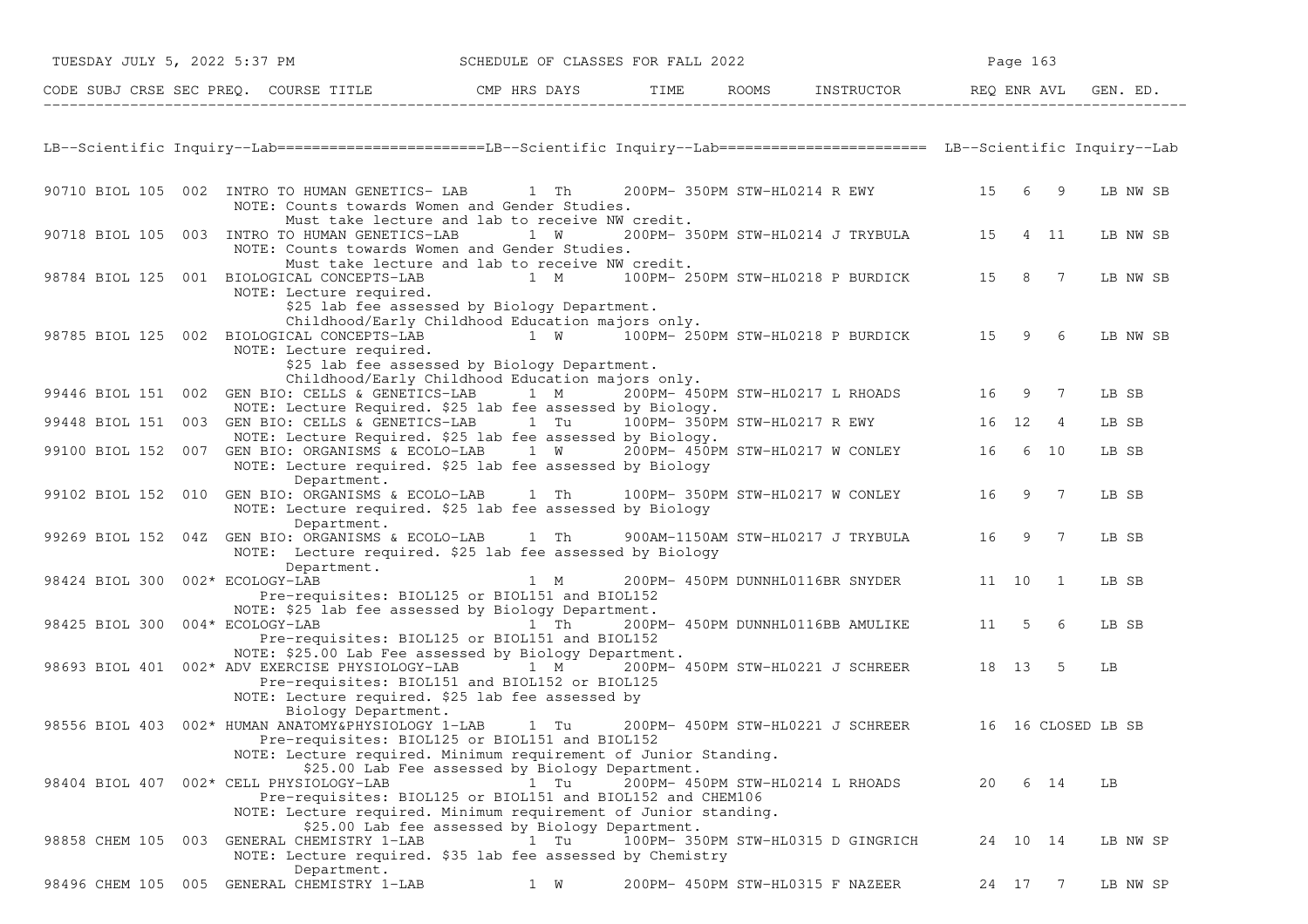| TUESDAY JULY 5, 2022 5:37 PM         |                                                                                                                                                                                                                                                                                                                                                                                                                                                                                                         | SCHEDULE OF CLASSES FOR FALL 2022                                                                          |                  |                                                  |    | Page 164 |                      |
|--------------------------------------|---------------------------------------------------------------------------------------------------------------------------------------------------------------------------------------------------------------------------------------------------------------------------------------------------------------------------------------------------------------------------------------------------------------------------------------------------------------------------------------------------------|------------------------------------------------------------------------------------------------------------|------------------|--------------------------------------------------|----|----------|----------------------|
|                                      | CODE SUBJ CRSE SEC PREQ. COURSE TITLE CMP HRS DAYS TIME ROOMS INSTRUCTOR REQ ENR AVL GEN. ED.                                                                                                                                                                                                                                                                                                                                                                                                           |                                                                                                            |                  |                                                  |    |          |                      |
|                                      | NOTE: Lecture required. \$35 lab fee assessed by Chemistry<br>Department.                                                                                                                                                                                                                                                                                                                                                                                                                               |                                                                                                            |                  |                                                  |    |          |                      |
|                                      | 98102 CHEM 105 007 GENERAL CHEMISTRY 1-LAB<br>NOTE: Lecture required. \$35 lab fee assessed by Chemistry<br>Department.                                                                                                                                                                                                                                                                                                                                                                                 | 1 F 200PM-450PM STW-HL0315 F BOU-ABDALLAH 24 15 9                                                          |                  |                                                  |    |          | LB NW SP             |
|                                      | 98104 CHEM 341 002* ORGANIC CHEMISTRY 1-LAB 1 M 200PM-450PM STW-HL0314 C ROSSITER 18 12 6<br>Pre-requisites: CHEM105 and CHEM106<br>NOTE: Lecture required.                                                                                                                                                                                                                                                                                                                                             |                                                                                                            |                  |                                                  |    |          | LB SP                |
|                                      | 98371 CHEM 341 005* ORGANIC CHEMISTRY 1-LAB<br>Pre-requisites: CHEM105 and CHEM106<br>NOTE: Lecture required.                                                                                                                                                                                                                                                                                                                                                                                           | \$35 Lab Fee assessed by Chemistry Department.<br>1 Th <sup>1</sup> 100PM-350PM STW-HL0314 M WALKER 18 9 9 |                  |                                                  |    |          | LB                   |
|                                      | 98108 CHEM 451 002* PHYSICAL CHEMISTRY 1-LAB<br>Pre-requisites: PHYS103 and PHYS104 and CHEM311 and MATH151 and MATH152<br>NOTE: Lecture required. \$35 lab fee assessed by Chemistry                                                                                                                                                                                                                                                                                                                   | \$35 Lab Fee assessed by Chemistry Department.                                                             |                  | 1 M 200PM-450PM STW-HL0311 F BOU-ABDALLAH 12 8 4 |    |          | LB SP WI             |
| 98944 GISC 101 002                   | Department.<br>GEOGRAPHIC INFO SYSTEMS - LAB 1 M 330PM- 520PM TIM-HL0121 J ROGERS 21 20 1<br>NOTE: GISC 101 001 lecture required.<br>Geology Department.                                                                                                                                                                                                                                                                                                                                                |                                                                                                            |                  |                                                  |    |          | LB NW SP             |
|                                      | 90550 GISC 101 HN1 GEOGRAPHIC INFORMATION SYSTEMS 1 M 330PM-520PM TIM-HL0121 JROGERS 3 1 2<br>99882 GISC 101 OL2 GEOGRAPHIC INFO SYSTEMS-LAB 1 TBA TBA TBA TBA KHUMAGAIN 24 14 10<br>NOTE: Delivered online. Instruction and interaction occurs online<br>within the Learning Management System, Moodle. There are no<br>requirements for face-to-face meetings, onsite instruction,<br>or scheduled times to be online. However, proctored exams<br>may be required, either on campus or at a location |                                                                                                            |                  |                                                  |    |          | LB NW SP<br>LB NW SP |
|                                      | convenient to the student.<br>99505 GEOL 101 002 ENVIRONMENTAL GEOLOGY-LAB<br>NOTE: \$10 lab fee assessed by the Geology Dept.                                                                                                                                                                                                                                                                                                                                                                          | 1 Tu                                                                                                       |                  | 900AM-1050AM TIM-HL0120 A PEARSON                |    | 20 19 1  | LB NW SP             |
|                                      | 98793 GEOL 101 003 ENVIRONMENTAL GEOLOGY-LAB 1 M 200PM-350PM TIM-HL0123 A PEARSON<br>NOTE: Lecture required. \$10 lab fee assessed by Geology Department                                                                                                                                                                                                                                                                                                                                                |                                                                                                            |                  |                                                  |    | 24 12 12 | LB NW SP             |
|                                      | 98585 GEOL 103 003 PHYSICAL GEOLOGY-LAB 1 F<br>NOTE: Lecture required. \$10 Lab fee assessed by Geology<br>Department.                                                                                                                                                                                                                                                                                                                                                                                  |                                                                                                            |                  | 200PM- 350PM TIM-HL0120 C SCHRADER               |    | 20 6 14  | LB NW SP             |
| 98860 GEOL 103                       | ZO1 PHYSICAL GEOLOGY-LAB<br>NOTE: Lecture required. \$10 lab fee assessed by Geology Department                                                                                                                                                                                                                                                                                                                                                                                                         | 1 Th                                                                                                       |                  | 900AM-1050AM TIM-HL0120 C SCHRADER               |    | 20 10 10 | LB NW SP             |
|                                      | 99469 GEOL 125 002 EARTH SYSTEMS-LAB $\overline{1}$ M $\overline{10}$ OPM-250PM TIM-HL0120 S BIER 20 14<br>NOTE: Lecture required. \$10 lab fee assessed by Geology Dept.<br>Childhood/Early Childhood Education majors only.                                                                                                                                                                                                                                                                           |                                                                                                            |                  |                                                  |    | 6        | LB NW SP             |
| 99107 GEOL 125 003 EARTH SYSTEMS-LAB | NOTE: Lecture required. \$10 lab fee assessed by Geology Dept.<br>Childhood/Early Childhood Education majors only.                                                                                                                                                                                                                                                                                                                                                                                      | 1 Tu                                                                                                       |                  | 200PM-350PM TIM-HL0120 S BIER 20 11              |    | - 9      | LB NW SP             |
|                                      | 90051 GEOL 200 001* HISTORICAL GEOLOGY-LEC<br>Pre-requisites: WAYS101 or GEOL101 or GEOL103 or GEOL125                                                                                                                                                                                                                                                                                                                                                                                                  | 3 MWF                                                                                                      |                  | 1000AM-1050AM TIM-HLB007 P QUINTON               | 24 | 8 16     | LB SP TF             |
|                                      | NOTE: Must register for required lab, 90052<br>90052 GEOL 200 002* HISTORICAL GEOLOGY-LAB<br>Pre-requisites: WAYS101 or GEOL101 or GEOL103 or GEOL125                                                                                                                                                                                                                                                                                                                                                   | 1 Tu                                                                                                       |                  | 200PM- 450PM TIM-HLB007 P QUINTON                | 24 | 8 16     | LB SP TF             |
|                                      | NOTE: Must register for required lecture, 90051<br>98182 GEOL 311 002* MINERALOGY & OPTICAL MIN. -LAB<br>Pre-requisites: GEOL101 or GEOL103 or GEOL125                                                                                                                                                                                                                                                                                                                                                  | 1 M                                                                                                        |                  | 200PM- 450PM TIM-HL0122 C SCHRADER               |    | 18 11 7  | LB SP                |
|                                      | NOTE: Lecture required. \$20 lab fee assessed by Geology Department<br>90095 PHYS 100 VR1 PHYSICS IN EVERYDAY LIFE-LAB                                                                                                                                                                                                                                                                                                                                                                                  | 1 Tu                                                                                                       | 900AM-1050AM VIR | TBA L LI                                         | 18 | 2 16     | LB NW SP             |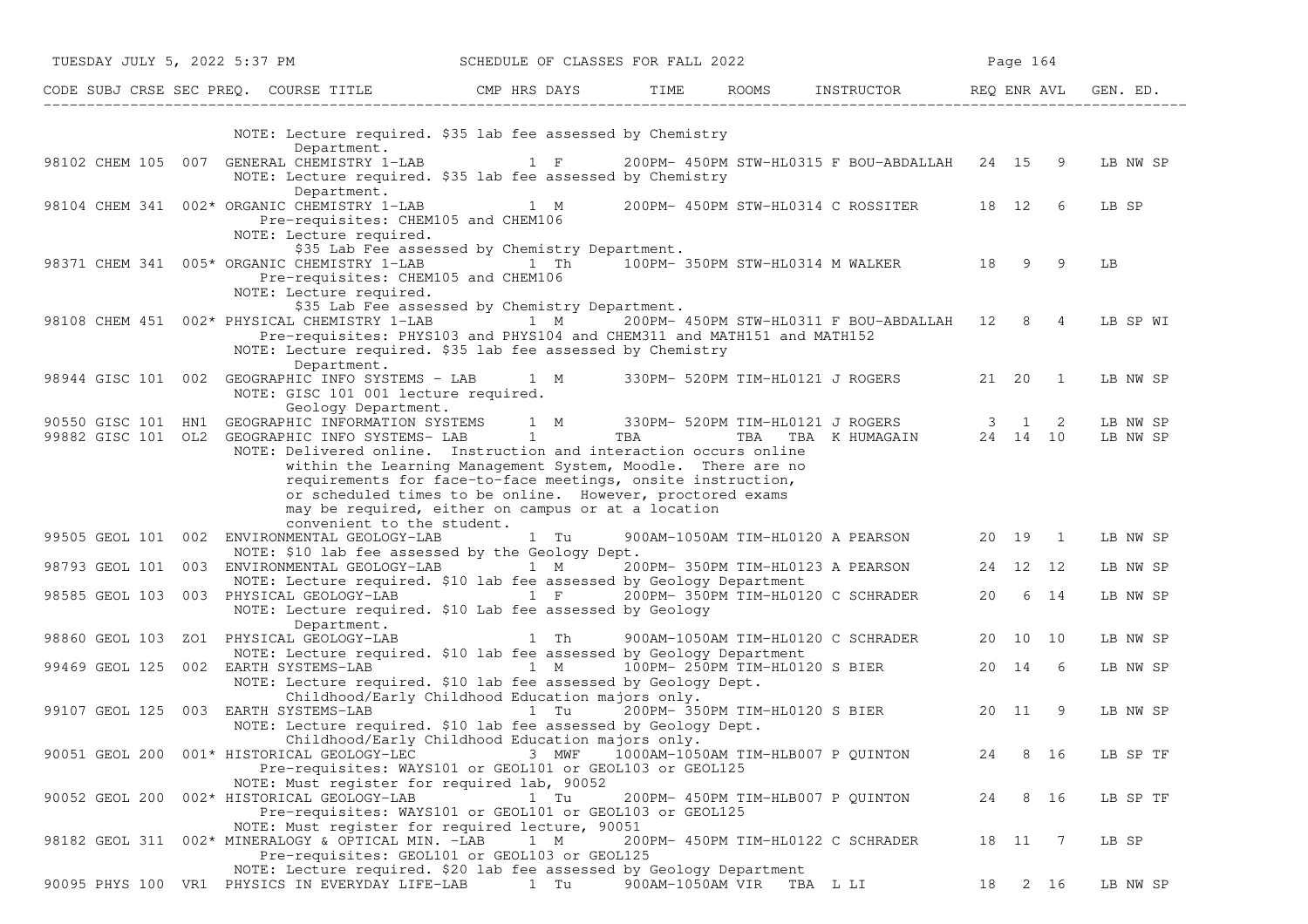| TUESDAY JULY 5, 2022 5:37 PM                                                                            | SCHEDULE OF CLASSES FOR FALL 2022 |                                    | Page 165                |
|---------------------------------------------------------------------------------------------------------|-----------------------------------|------------------------------------|-------------------------|
| CODE SUBJ CRSE SEC PREO.<br>COURSE TITLE                                                                | CMP HRS DAYS                      | ROOMS<br>TIME<br>INSTRUCTOR        | REO ENR AVL<br>GEN. ED. |
| NOTE: Lecture Required. Taught Virtually                                                                |                                   |                                    |                         |
| 98372 PHYS 101<br>002<br>COLLEGE PHYSICS I-LAB                                                          | $1 \quad F$                       | 200PM- 350PM TIM-HL0129 A ADHIKARI | 18 9<br>-9<br>LB        |
| NOTE: Lecture required.<br>98985 PHYS 101<br>COLLEGE PHYSICS I-LAB<br>004<br>NOTE: Lecture required.    | 1 Th                              | 200PM- 350PM TIM-HL0129 A ADHIKARI | LB SP<br>18<br>12<br>6  |
| 003* UNIVERSITY PHYSICS I-LAB<br>98184 PHYS 103<br>Pre-requisites: MATH151                              | 1 Th                              | 900AM-1050AM TIM-HL0129 L LI       | 6 12<br>LB<br>18        |
| NOTE: Lecture required.<br>98691 PHYS 205<br>002* UNIVERSITY PHYSICS III-LAB<br>Pre-requisites: PHYS104 | 1 Tu                              | 200PM- 350PM TIM-HL0128 B DAS      | 18<br>5 13<br>LB SP     |
| NOTE: Lecture required. PHYS 104 required.                                                              |                                   |                                    |                         |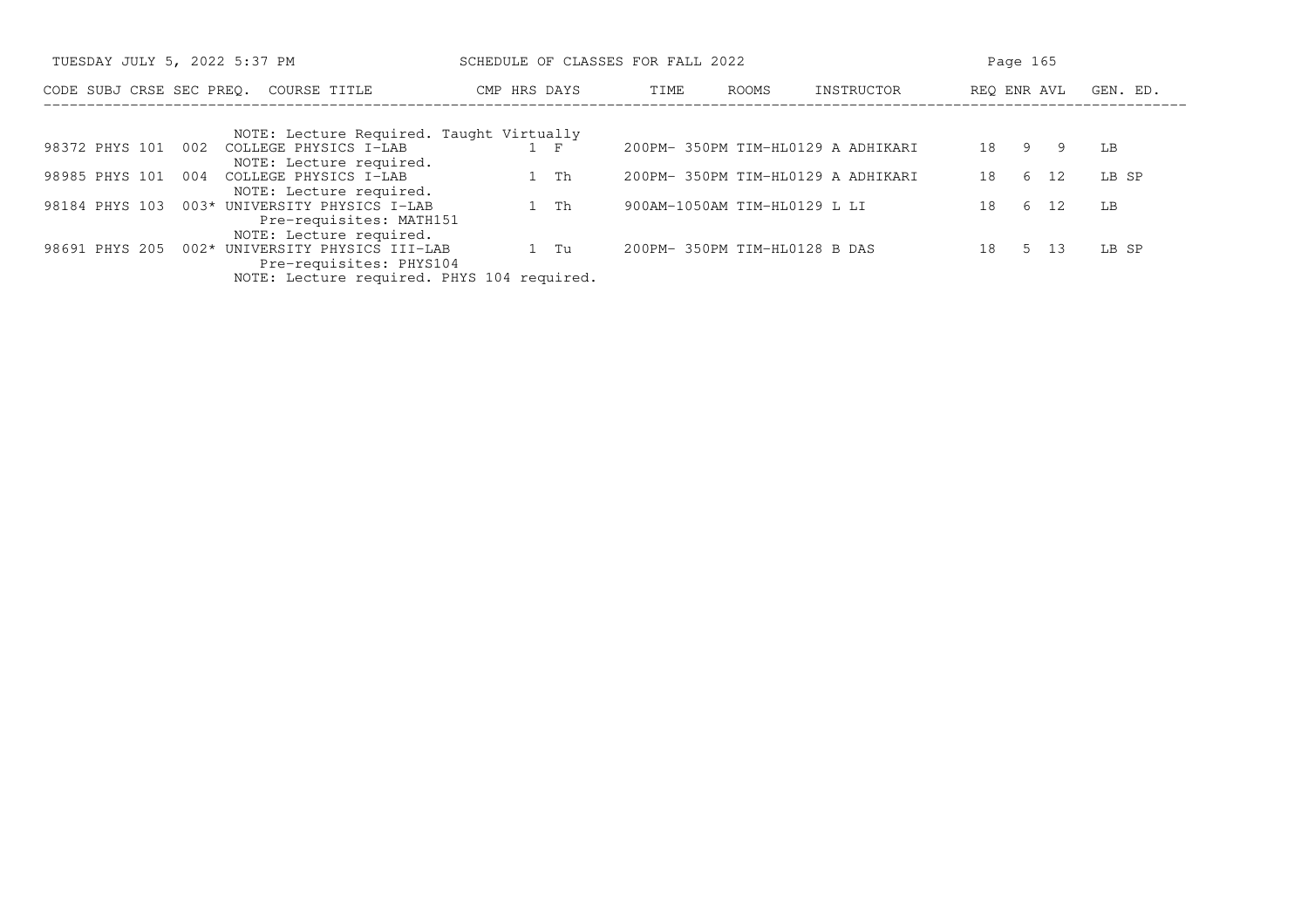|                                   | TUESDAY JULY 5, 2022 5:37 PM                                                                                                                                                                                                                                                                       | SCHEDULE OF CLASSES FOR FALL 2022                 |                                   |        |                                                  |       | Page 166               |          |
|-----------------------------------|----------------------------------------------------------------------------------------------------------------------------------------------------------------------------------------------------------------------------------------------------------------------------------------------------|---------------------------------------------------|-----------------------------------|--------|--------------------------------------------------|-------|------------------------|----------|
|                                   | CODE SUBJ CRSE SEC PREQ. COURSE TITLE THE CMP HRS DAYS TIME ROOMS INSTRUCTOR REQ ENR AVL GE                                                                                                                                                                                                        |                                                   |                                   |        |                                                  |       |                        | GEN. ED. |
|                                   |                                                                                                                                                                                                                                                                                                    |                                                   |                                   |        |                                                  |       |                        |          |
|                                   | 99302 ARTS 120 002 COLOR & DESIGN 6 12 COLOR 15 AM 4 AM 4 200 PM - 450 PM SAT-HL0225 M YEOMANS 4 25 13 12<br>NOTE: \$100 Art studio fee assessed by the Art Department.                                                                                                                            |                                                   |                                   |        |                                                  |       |                        | AE TA    |
|                                   | 99528 ARTS 120 OL1 COLOR & DESIGN 4<br>NOTE: Delivered online. Instruction and interaction occurs online<br>within the Learning Management System, Moodle. There are no<br>requirements for face-to-face meetings, onsite instruction<br>or scheduled times to be online. However, proctored exams |                                                   |                                   | ONLINE | M LEUTHOLD 25 21 4                               |       |                        | AE TA    |
|                                   | may be required either on campus or at a location convenient<br>to the student.<br>98428 MGMT 301 001 @PRINCIPLES OF MANAGEMENT 3 TuTh<br>NOTE: Minimum requirement of                                                                                                                             |                                                   |                                   |        | 930AM-1045AM DUNNHL0202 J TIMMERMAN 22 12 10     |       |                        | SI       |
| 98558 MGMT 301                    | Sophomore standing.<br>002 @PRINCIPLES OF MANAGEMENT 3 TuTh 1100AM-1215PM DUNNHL0206 G GARDNER<br>NOTE: Minimum requirement of Sophomore standing.                                                                                                                                                 |                                                   |                                   |        |                                                  | 22    | 5 17                   | SI       |
|                                   | 98559 MGMT 301 003 @PRINCIPLES OF MANAGEMENT<br>NOTE: Minimum requirement of Sophomore standing.                                                                                                                                                                                                   | 3 TuTh 1230PM-145PM DUNNHL0206 G GARDNER 22 11 11 |                                   |        |                                                  |       |                        | SI       |
| 99874 MGMT 607                    | JCC @PRINCIPLES OF LEADERSHIP<br>NOTE: Class taught on Watertown JCC campus                                                                                                                                                                                                                        | W<br>$3 \sim$                                     | TBA                               |        | TBA TBA A LEDESMA                                |       | 20  4  16              |          |
| 99048 ID                          | 657 001 @PRACTICUM IN TECHNOLOGY 3                                                                                                                                                                                                                                                                 |                                                   | TBA TBA TBA A BETRUS              |        |                                                  |       | 10 0 10                |          |
| 90155 ID<br>659<br>98490 COMM 311 | NOTE: Advisor permission required.<br>OL1 TECHONOLOGY PRODUCT DEVELOP 3<br>001 SMALL GROUP COMMUNICATION                                                                                                                                                                                           | 3 TuTh                                            |                                   | TBA    | A BETRUS<br>930AM-1045AM SAT-HL0200 L MOERSCHELL | 20    | $0\quad 20$<br>25 9 16 | SA SI WI |
|                                   | NOTE: Counts as Business and Professional credit.<br>99676 COMM 324 001 PERSUASIVE SPEAKING                                                                                                                                                                                                        | 3 MWF                                             |                                   |        | 900AM- 950AM FLG-HL0232 J YOUNGBLOOD             |       | 25 23 2                | SI       |
|                                   | NOTE: Counts as Rhetoric and Public Address.<br>90113 MUCE 306 001* @MUSIC TEACHING & LEARNING 3 MWF<br>Pre-requisites: MUCE205                                                                                                                                                                    |                                                   |                                   |        | 1100AM-1150AM SCH-HLA311 M CAMPBELL              | 20 15 | $-5$                   |          |
|                                   | NOTE: Pre-Registered by Crane Staff only.<br>90114 MUCE 306 002* @MUSIC TEACHING & LEARNING<br>Pre-requisites: MUCE205                                                                                                                                                                             | 3 MWF                                             |                                   |        | 1100AM-1150AM SCH-HLA320 J KESSLER               | 20 16 | $\overline{4}$         |          |
|                                   | NOTE: Pre-Registered by Crane Staff only.<br>90115 MUCE 306 003* @MUSIC TEACHING & LEARNING<br>Pre-requisites: MUCE205                                                                                                                                                                             | 3 MWF                                             |                                   |        | 1100AM-1150AM SCH-HLA323 J LEWIS                 | 20 16 | $\overline{4}$         |          |
|                                   | NOTE: Pre-Registered by Crane Staff only.<br>90116 MUCE 307 001* @PRACTICUM IN ELEM GEN MUSIC<br>Pre-requisites: MUCE306                                                                                                                                                                           | 1 TuTh                                            |                                   |        | 900AM-1050AM SCH-HLA311 M CAMPBELL               |       | 6 5 1                  |          |
|                                   | NOTE: Pre-Registered by Crane Staff only.<br>90117 MUCE 307 002* @PRACTICUM IN ELEM GEN MUSIC<br>Pre-requisites: MUCE306                                                                                                                                                                           | 1 TuTh                                            | 900AM-1050AM SCH-HLA323 A MAAS    |        |                                                  | 6     | 6 CLOSED               |          |
|                                   | NOTE: Pre-Registered by Crane Staff only.<br>90118 MUCE 307 003* @PRACTICUM IN ELEM GEN MUSIC<br>Pre-requisites: MUCE306                                                                                                                                                                           | 1 TuTh                                            | 400PM- 550PM SCH-HLA323 R BICZO   |        |                                                  | 6     | 5<br>$\overline{1}$    |          |
|                                   | NOTE: Pre-Registered by Crane Staff only.<br>90119 MUCE 307 004* @PRACTICUM IN ELEM GEN MUSIC<br>Pre-requisites: MUCE306                                                                                                                                                                           | 1 TuTh                                            | 400PM- 550PM SCH-HLA311 S HERSH   |        |                                                  | 6     | 5<br>$\overline{1}$    |          |
|                                   | NOTE: Pre-Registered by Crane Staff only.<br>90120 MUCE 307 005* @PRACTICUM IN ELEM GEN MUSIC<br>Pre-requisites: MUCE306<br>NOTE: Pre-Registered by Crane Staff only.                                                                                                                              | 1 TuTh                                            | 400PM- 550PM SCH-HLA320 J KESSLER |        |                                                  | 6     | 7 CLOSED               |          |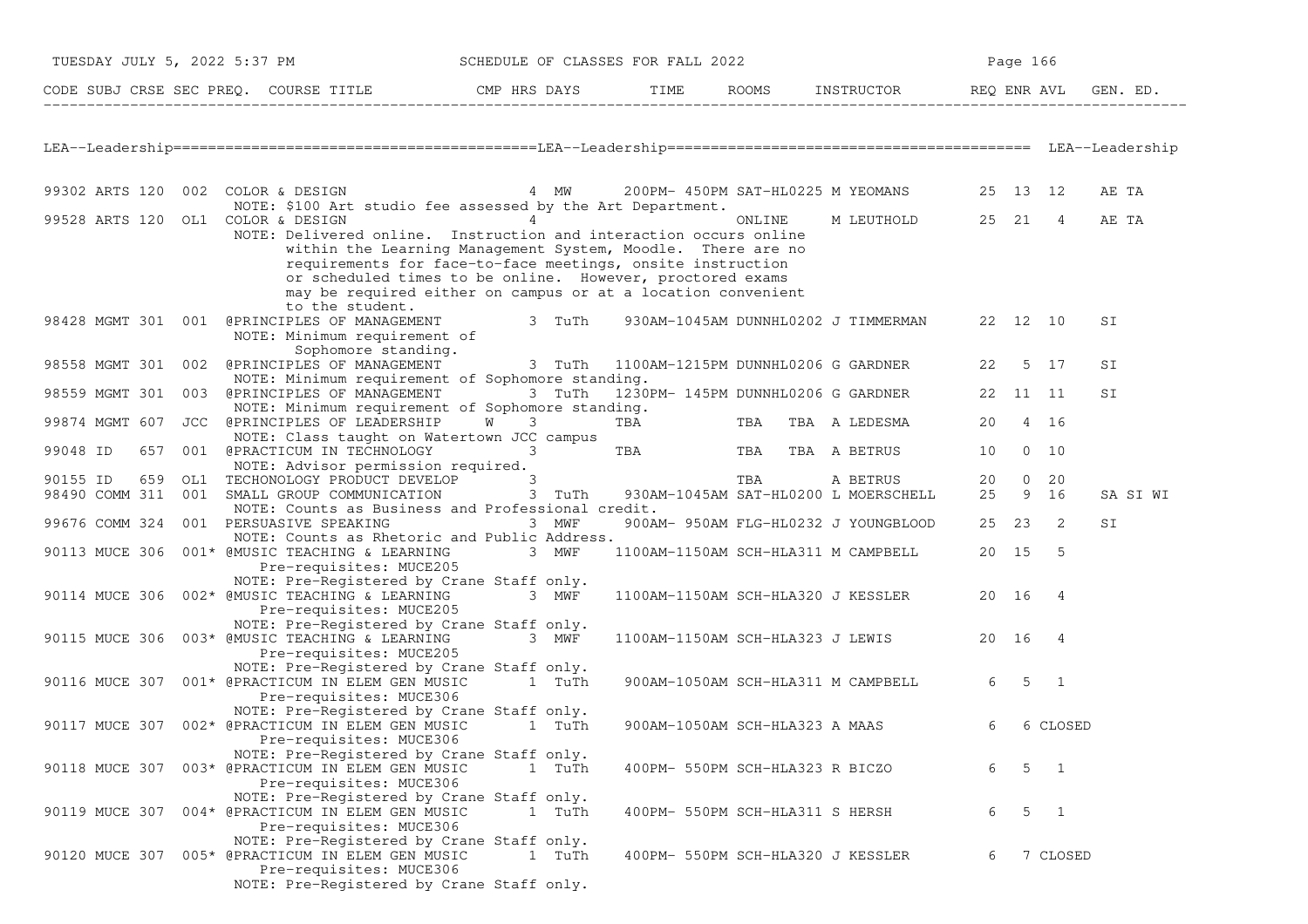|  | TUESDAY JULY 5, 2022 5:37 PM SCHEDULE OF CLASSES FOR FALL 2022                                                                                                                                                                        |                   |                                 |                                              |   | Page 167            |          |
|--|---------------------------------------------------------------------------------------------------------------------------------------------------------------------------------------------------------------------------------------|-------------------|---------------------------------|----------------------------------------------|---|---------------------|----------|
|  | CODE SUBJ CRSE SEC PREQ. COURSE TITLE THE THE THE ROOMS INSTRUCTOR THE REQ ENR AVL                                                                                                                                                    |                   |                                 |                                              |   |                     | GEN. ED. |
|  | 90121 MUCE 307 006* @PRACTICUM IN ELEM GEN MUSIC 1 TuTh<br>Pre-requisites: MUCE306                                                                                                                                                    |                   |                                 | 400PM- 550PM SCH-HLA147 P SCHNEIDER          |   | $6 \t 5 \t 1$       |          |
|  | NOTE: Pre-Registered by Crane Staff only.<br>90122 MUCE 307 007* @PRACTICUM IN ELEM GEN MUSIC<br>Pre-requisites: MUCE306                                                                                                              | 1 MW              |                                 | 400PM- 550PM SCH-HLA320 J LEWIS              | 6 | 6 CLOSED            |          |
|  | NOTE: Pre-Registered by Crane Staff only.<br>90123 MUCE 307 008* @PRACTICUM IN ELEM GEN MUSIC 1 MW<br>Pre-requisites: MUCE306                                                                                                         |                   |                                 | 400PM- 550PM SCH-HLA311 J SCHALLER           | 6 | 7 CLOSED            |          |
|  | NOTE: Pre-Registered by Crane Staff only.<br>90484 MUCE 334 001* @PRACTICUM IN VOCAL ENSEMBLES 1 MW                                                                                                                                   | Th                | 900AM- 950AM BIS-HLC123 A MAAS  | 330PM- 520PM BIS-HLC107 15 11 4              |   |                     |          |
|  | Pre-requisites: MUCE339<br>NOTE: Pre-Registered by Crane Staff only.<br>90488 MUCE 334 002* @PRACTICUM IN VOCAL ENSEMBLES 1 MW                                                                                                        | Th                | 1200PM-1250PM BIS-HLC101 A MAAS | 330PM-520PM BIS-HLC107 15 10 5               |   |                     |          |
|  | Pre-requisites: MUCE339<br>NOTE: Pre-Registered by Crane Staff only.<br>90125 MUCE 335 001* @WIND PRACTICES-ELEMENTARY<br>Pre-requisites: MUCP309                                                                                     | 2 $MW-$           |                                 | 1000AM-1050AM BIS-HLC119 J SCHALLER 22 11 11 |   |                     |          |
|  | NOTE: Pre-Registered by Crane Staff only.<br>90126 MUCE 335 002* @WIND PRACTICES-ELEMENTARY 2 MW 1200PM-1250PM BIS-HLC119 J SCHALLER 22 13 9<br>Pre-requisites: MUCP309                                                               |                   |                                 |                                              |   |                     |          |
|  | NOTE: Pre-Registered by Crane Staff only.<br>90127 MUCE 336 001* @PRACTICUM IN TCHN BEG INSTRU $1 \text{ W}$ 100PM-150PM SCH-HLA311 J SCHALLER<br>Pre-requisites: MUCC123 and MUCC125 and MUCC161 and MUCC163 and MUCC164 and MUCE335 |                   |                                 |                                              |   | 15 15 CLOSED        |          |
|  | NOTE: Pre-Registered by Crane Staff only.<br>90128 MUCE 336 002* @PRACTICUM IN TCHN BEG INSTRU 1 W<br>Pre-requisites: MUCC123 and MUCC125 and MUCC161 and MUCC163 and MUCC164 and MUCE335                                             |                   |                                 | 200PM- 250PM SCH-HLA323 J SCHALLER           |   | 15 14 1             |          |
|  | NOTE: Pre-Registered by Crane Staff only.<br>90129 MUCE 337 001* @WIND PRACTICES-SECONDARY 2 MW<br>Pre-requisites: MUCP309                                                                                                            |                   |                                 | 900AM- 950AM BIS-HLC119 W LAKE 22 28 CLOSED  |   |                     |          |
|  | NOTE: Pre-Registered by Crane Staff only.<br>90130 MUCE 338 001* @CHORAL PRACTICES-ELEMEN/MS 2 Tu<br>Pre-requisites: MUCP309 and MUCE339                                                                                              |                   |                                 | 330PM- 510PM BIS-HLC107 N KLYKKEN 15 13 2    |   |                     |          |
|  | NOTE: Pre-Registered by Crane Staff only.<br>90699 MUCE 338 002* @CHORAL PRACTICES-ELEMEN/MS<br>Pre-requisites: MUCP309 and MUCE339                                                                                                   | 2 M               |                                 | 400PM- 540PM SCH-HLA323 N KLYKKEN 15 9 6     |   |                     |          |
|  | NOTE: Pre-Registered by Crane Staff only.<br>90131 MUCE 339 001* @CHORAL PRACTICES-SECD/ADULT 2 TuTh 1000AM-1050AM CRN-MCB115 J FRANCOM<br>Pre-requisites: MUCP309                                                                    |                   |                                 |                                              |   | 20 11 9             |          |
|  | NOTE: Pre-Registered by Crane Staff only.<br>90132 MUCE 339 002* @CHORAL PRACTICES-SECD/ADULT 2 TuTh<br>Pre-requisites: MUCP309                                                                                                       |                   |                                 | 1100AM-1150AM CRN-MCB115 J FRANCOM 20 10 10  |   |                     |          |
|  | NOTE: Pre-Registered by Crane Staff only.<br>90133 MUCE 340 001* @STRING PRACTICES: ELEMENTARY<br>Pre-requisites: MUCC241 and MUCC242 and MUCC243 and MUCC244 and MUCP309                                                             | 2 TuTh            |                                 | 1100AM-1150AM SCH-HLA323 R DOCKER            |   | 25 10 15            |          |
|  | NOTE: Pre-Registered by Crane Staff only.<br>90223 MUCE 342 001* @PRACTICUM IN STRING TEACHING                                                                                                                                        | $1 \quad F$<br>МW | 400PM- 550PM BIS-HLC318         | 100PM- 150PM SCH-HLA311 R DOCKER             | 7 | 6<br>$\overline{1}$ |          |
|  | Pre-requisites: MUCC241 and MUCC242 and MUCC243 and MUCC244 and MUCP309<br>NOTE: Pre-Registered by Crane Staff only.<br>90134 MUCE 378 001* @NATIONAL STRING PROJECT                                                                  | $1 \quad F$       |                                 | 100PM- 150PM SCH-HLA311 J KESSLER            |   |                     |          |
|  |                                                                                                                                                                                                                                       | МW                | 400PM- 550PM BIS-HLC123         |                                              | 8 | 1 7                 |          |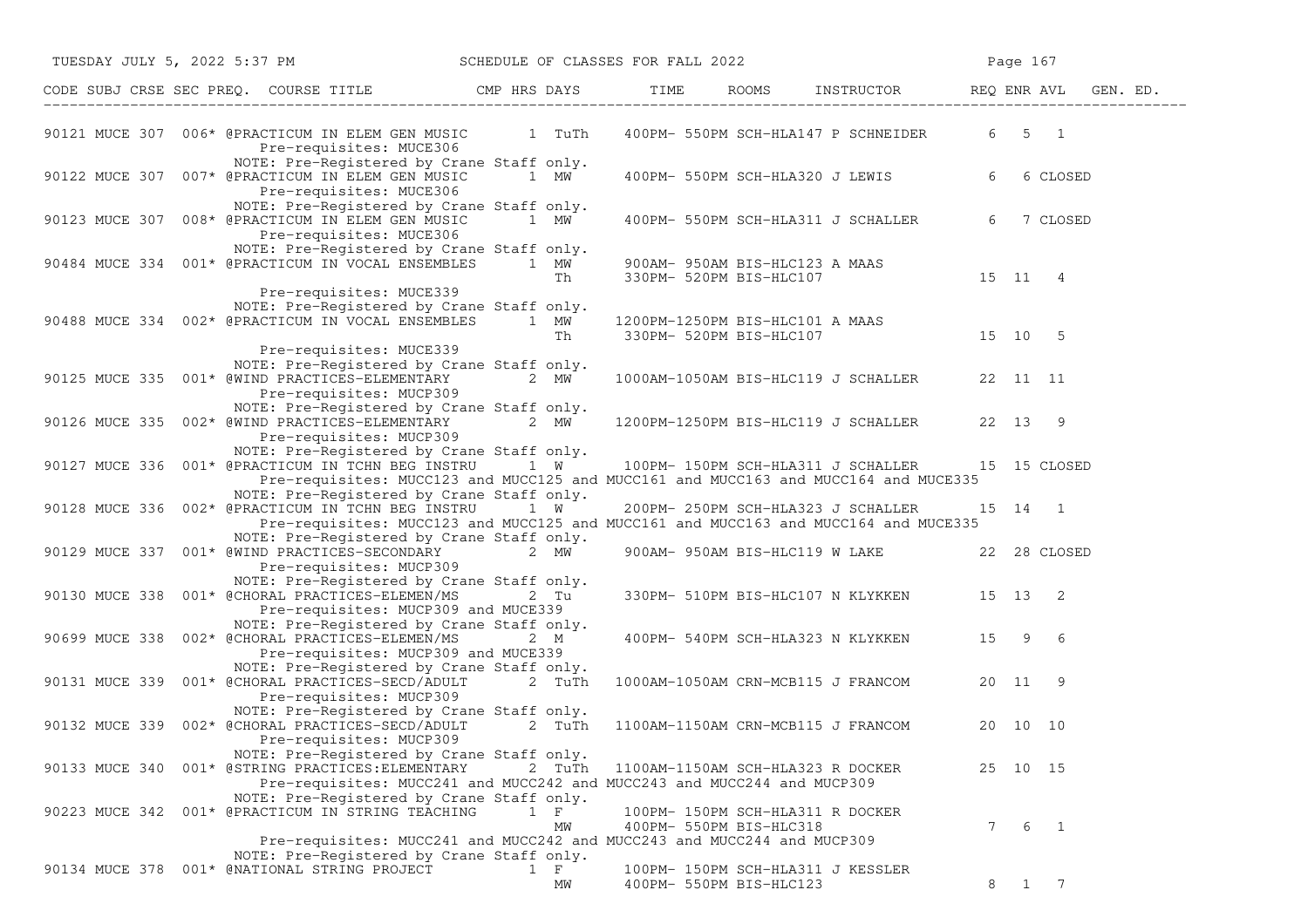|                |  | TUESDAY JULY 5, 2022 5:37 PM SCHEDULE OF CLASSES FOR FALL 2022                                                                                                                                    |                             |                                |                                |                                                                    |                                                           |                                                   |                | Page 168       |                       |  |
|----------------|--|---------------------------------------------------------------------------------------------------------------------------------------------------------------------------------------------------|-----------------------------|--------------------------------|--------------------------------|--------------------------------------------------------------------|-----------------------------------------------------------|---------------------------------------------------|----------------|----------------|-----------------------|--|
|                |  | CODE SUBJ CRSE SEC PREQ. COURSE TITLE THE ROOMS INSTRUCTOR THE ROOMS ENRICH REQ ENR AVL GEN. ED.                                                                                                  |                             |                                |                                |                                                                    |                                                           |                                                   |                |                |                       |  |
|                |  |                                                                                                                                                                                                   |                             |                                |                                |                                                                    |                                                           |                                                   |                |                |                       |  |
|                |  | Pre-requisites: MUCE340<br>90135 MUCE 378 002* @NATIONAL STRING PROJECT 2 F 100PM-150PM SCH-HLA311 J KESSLER                                                                                      |                             |                                | <b>MW</b>                      |                                                                    |                                                           | 400PM- 550PM BIS-HLC123                           |                | 8 5 3          |                       |  |
|                |  | Pre-requisites: MUCE340                                                                                                                                                                           |                             |                                |                                |                                                                    |                                                           |                                                   |                |                |                       |  |
|                |  | 90136 MUCE 378 003* @NATIONAL STRING PROJECT 1 MW 400PM- 550PM SCH-HLA147 J SUCHY-PILALIS 8 1 7                                                                                                   |                             |                                |                                |                                                                    |                                                           |                                                   |                |                |                       |  |
|                |  | 90305 MUCE 418 001 @DIRECTING MUSICAL THEATRE 3 TuTh 1100AM-1215PM PFMART0101 A EVERSOLE 20 18 2<br>90137 MUCE 445 001* @SPECIAL EDUCATION MUSIC 3 MWF 900AM-950AM SCH-HLA311 T WANAMAKER 16 14 2 |                             |                                |                                |                                                                    |                                                           |                                                   |                |                |                       |  |
|                |  | Pre-requisites: MUCE306 or MUCE T306 or MUCE B306                                                                                                                                                 |                             |                                |                                |                                                                    |                                                           |                                                   |                |                |                       |  |
|                |  | NOTE: Pre-Registered by Crane Staff only.                                                                                                                                                         |                             |                                |                                |                                                                    |                                                           |                                                   |                |                |                       |  |
|                |  | 90138 MUCE 445 002* @SPECIAL EDUCATION MUSIC                                                                                                                                                      |                             | 3 MWF                          |                                |                                                                    |                                                           | 1000AM-1050AM SCH-HLA311 T WANAMAKER 16 14 2      |                |                |                       |  |
|                |  | Pre-requisites: MUCE306 or MUCE T306 or MUCE B306                                                                                                                                                 |                             |                                |                                |                                                                    |                                                           |                                                   |                |                |                       |  |
|                |  | NOTE: Pre-Registered by Crane Staff only.<br>90139 MUCE 445 003* @SPECIAL EDUCATION MUSIC                                                                                                         |                             | 3 MWF                          |                                |                                                                    |                                                           | 1200PM-1250PM SCH-HLA311 T WANAMAKER 16 16 CLOSED |                |                |                       |  |
|                |  | Pre-requisites: MUCE306 or MUCE T306 or MUCE B306                                                                                                                                                 |                             |                                |                                |                                                                    |                                                           |                                                   |                |                |                       |  |
|                |  | NOTE: Pre-Registered by Crane Staff only.                                                                                                                                                         |                             |                                |                                |                                                                    |                                                           |                                                   |                |                |                       |  |
| 90480 MUCE 446 |  | 001* @PRACTICUM SPECIAL EDUC MUSIC<br>Pre-requisites: MUCE445 or MUCE447                                                                                                                          |                             | $2 \left( \frac{1}{2} \right)$ |                                |                                                                    |                                                           | TBA TBA TBA TWANAMAKER                            | 6              |                | 6 CLOSED              |  |
| 90712 MUCE 446 |  | 002* @PRACTICUM SPECIAL EDUC MUSIC                                                                                                                                                                |                             |                                | $2 \left( \frac{1}{2} \right)$ |                                                                    |                                                           | TBA TBA TBA TWANAMAKER                            | 6              |                | $5 \quad 1$           |  |
|                |  | Pre-requisites: MUCE445 or MUCE447                                                                                                                                                                |                             |                                |                                |                                                                    |                                                           |                                                   |                |                |                       |  |
| 90686 MUCE 447 |  | 001* @STRAT TCH MUS SPEC ED CLSRM 3 MWF 800AM-850AM SCH-HLA311 T WANAMAKER<br>Pre-requisites: MUCE306                                                                                             |                             |                                |                                |                                                                    |                                                           |                                                   |                |                | 15 15 CLOSED          |  |
| 90493 MUCE 460 |  | 001* @PIANO PEDAGOGY/PRACTICUM I 3 TuTh                                                                                                                                                           |                             |                                |                                |                                                                    | 800AM- 850AM SCH-HLA119 K SHERMAN                         |                                                   |                |                |                       |  |
|                |  |                                                                                                                                                                                                   |                             |                                | M                              |                                                                    | 430PM- 530PM SCH-HLA119                                   |                                                   | $12 \t 4 \t 8$ |                |                       |  |
| 90494 MUCE 462 |  | Pre-requisites: MUCC202 or MUCC204<br>001* @PIANO PEDAGOGY/PRACTICUM III 3 TuTh 1200PM-1250PM CRN-MCB115 K SHERMAN 10                                                                             |                             |                                |                                |                                                                    |                                                           |                                                   |                |                | $3 \overline{7}$      |  |
|                |  | Pre-requisites: MUCE461                                                                                                                                                                           |                             |                                |                                |                                                                    |                                                           |                                                   |                |                |                       |  |
| 90140 MUCE 467 |  | 001 @STUDENT TEACHING IN MUSIC 315 MTuWThF 800AM-300PM TBA TBA M STRUZIK                                                                                                                          |                             |                                |                                |                                                                    |                                                           |                                                   | 5 <sup>5</sup> |                | 5 CLOSED              |  |
| 90141 MUCE 467 |  | NOTE: Buffalo/Rochester area. Pre-Registered by Crane Staff only.<br>002 @STUDENT TEACHING IN MUSIC 15 MTuWThF 800AM-300PM TBA                                                                    |                             |                                |                                |                                                                    |                                                           | TBA K MCCARTY                                     | $\mathcal{S}$  |                | 3 CLOSED              |  |
|                |  | NOTE: Capital District area. Pre-Registered by Crane Staff only.                                                                                                                                  |                             |                                |                                |                                                                    |                                                           |                                                   |                |                |                       |  |
|                |  | 90142 MUCE 467 003 @STUDENT TEACHING IN MUSIC                                                                                                                                                     |                             |                                |                                | 15 MTuWThF 800AM- 300PM TBA                                        |                                                           | TBA R FAUNCE                                      | 6              |                | $5 \quad 1$           |  |
| 90143 MUCE 467 |  | NOTE: Central area. Pre-Registered by Crane Staff only.<br>004 @STUDENT TEACHING IN MUSIC                                                                                                         | 15 MTuWThF 800AM- 300PM TBA |                                |                                |                                                                    |                                                           | TBA R BRAUNSTEIN                                  | $\circ$        |                | 0 CLOSED              |  |
|                |  | NOTE: Hudson Valley area. Pre-Registered by Crane Staff only.                                                                                                                                     |                             |                                |                                |                                                                    |                                                           |                                                   |                |                |                       |  |
|                |  | 90144 MUCE 467 005 @STUDENT TEACHING IN MUSIC                                                                                                                                                     |                             |                                |                                | 15 MTuWThF 800AM- 300PM TBA                                        |                                                           | TBA M ORWICK                                      | 6              |                | 6 CLOSED              |  |
|                |  | NOTE: Hudson Valley area.<br>90145 MUCE 467 006 @STUDENT TEACHING IN MUSIC                                                                                                                        |                             |                                |                                | Pre-Registered by Crane Staff only.<br>15 MTuWThF 800AM- 300PM TBA |                                                           | TBA D CERULLO                                     | 9              |                | 9 CLOSED              |  |
|                |  | NOTE: Long Island (EAST).                                                                                                                                                                         |                             |                                |                                | Pre-Registered by Crane Staff only.                                |                                                           |                                                   |                |                |                       |  |
|                |  | 90146 MUCE 467 007 @STUDENT TEACHING IN MUSIC                                                                                                                                                     |                             |                                |                                | 15 MTuWThF 800AM- 300PM TBA                                        |                                                           | TBA J UZZI                                        | 8              |                | $7 \quad 1$           |  |
|                |  | NOTE: Long Island (WEST).<br>90147 MUCE 467 008 @STUDENT TEACHING IN MUSIC                                                                                                                        |                             |                                |                                | Pre-Registered by Crane Staff only.<br>15 MTuWThF 800AM- 300PM TBA |                                                           | TBA R DOCKER                                      | 3              |                | 3 CLOSED              |  |
|                |  | NOTE: North Country area.                                                                                                                                                                         |                             |                                |                                | Pre-Registered by Crane Staff only.                                |                                                           |                                                   |                |                |                       |  |
| 90495 MUCE 660 |  | 001 PIANO PEDAGOGY/PRACTICUM I                                                                                                                                                                    |                             | 3 TuTh                         |                                |                                                                    | 800AM- 850AM SCH-HLA119 K SHERMAN                         |                                                   |                |                |                       |  |
| 90279 MUCP 209 |  | 001* @CONDUCTING I                                                                                                                                                                                |                             | М<br>1 MW                      |                                |                                                                    | 430PM- 530PM SCH-HLA119<br>1000AM-1050AM BIS-HLC123 C LAI |                                                   | 7              | $\overline{0}$ | -7<br>12 12 CLOSED AE |  |
|                |  | Pre-requisites: MUCB103 or MUCT103                                                                                                                                                                |                             |                                |                                |                                                                    |                                                           |                                                   |                |                |                       |  |
| 90280 MUCP 209 |  | 002* @CONDUCTING I                                                                                                                                                                                |                             | 1 MW                           |                                |                                                                    | 1100AM-1150AM BIS-HLC123 C LAI                            |                                                   |                |                | 12 13 CLOSED AE       |  |
| 90281 MUCP 209 |  | Pre-requisites: MUCB103 or MUCT103<br>003* @CONDUCTING I                                                                                                                                          |                             | 1 TuTh                         |                                |                                                                    | 800AM- 850AM BIS-HLC123 N KLYKKEN                         |                                                   |                |                | 12 13 CLOSED AE       |  |
|                |  | Pre-requisites: MUCB103 or MUCT103                                                                                                                                                                |                             |                                |                                |                                                                    |                                                           |                                                   |                |                |                       |  |
| 90282 MUCP 209 |  | 004* @CONDUCTING I                                                                                                                                                                                |                             |                                | 1 TuTh                         |                                                                    | 900AM- 950AM BIS-HLC123 N KLYKKEN                         |                                                   |                |                | 12 14 CLOSED AE       |  |
|                |  | Pre-requisites: MUCB103 or MUCT103                                                                                                                                                                |                             |                                |                                |                                                                    |                                                           |                                                   |                |                |                       |  |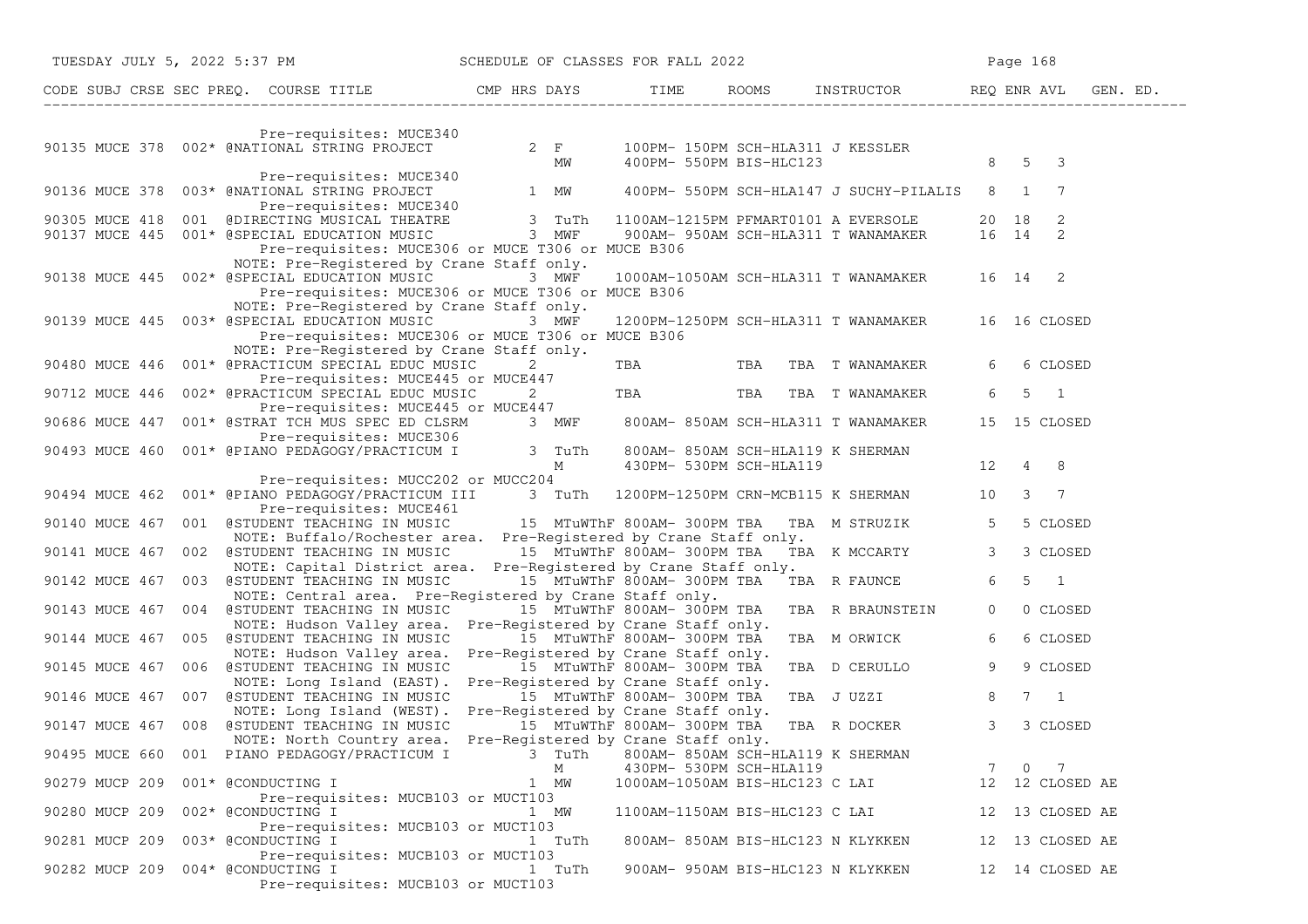| TUESDAY JULY 5, 2022 5:37 PM SCHEDULE OF CLASSES FOR FALL 2022                                                                                                       |                                | Page 169 |                                                         |                 |                     |                |  |
|----------------------------------------------------------------------------------------------------------------------------------------------------------------------|--------------------------------|----------|---------------------------------------------------------|-----------------|---------------------|----------------|--|
|                                                                                                                                                                      |                                |          |                                                         |                 |                     |                |  |
| 90283 MUCP 209 005* @CONDUCTING I THE 1 TuTh                                                                                                                         |                                |          | 900AM- 950AM BIS-HLC107 J FRANCOM 12 12 CLOSED AE       |                 |                     |                |  |
| Pre-requisites: MUCB103 or MUCT103<br>90284 MUCP 209 006* @CONDUCTING I                                                                                              | 1 TuTh                         |          | 1000AM-1050AM BIS-HLC119 W LAKE 12 13 CLOSED AE         |                 |                     |                |  |
| Pre-requisites: MUCB103 or MUCT103<br>90285 MUCP 209 007* @CONDUCTING I                                                                                              |                                |          | 1 TuTh 1100AM-1150AM BIS-HLC123 B DOYLE 12 13 CLOSED AE |                 |                     |                |  |
| Pre-requisites: MUCB103 or MUCT103<br>90286 MUCP 311 001* @CONDUCTING III                                                                                            | 2 MW                           |          | 1100AM-1150AM BIS-HLC107 B DOYLE 16 8 8                 |                 |                     |                |  |
| 98343 PSYC 301 005 @TEACHING OF PSYCHOLOGY<br>NOTE: Permission of instructor.                                                                                        |                                |          | 1230PM-145PM TBA TBA A STILLWELL                        | $\Omega$        |                     | 0 CLOSED       |  |
| 98510 HLTH 465 001 HEALTH INSTRUCTION STRATEGIES<br>NOTE: Permission of instructor.                                                                                  | $3 \left( \frac{1}{2} \right)$ |          | TBA TBA TBA KO'ROURKE                                   | $4\overline{ }$ | $0\quad 4$          |                |  |
| 98861 HLTH 465 002 HEALTH INSTRUCTION STRATEGIES<br>NOTE: Instructor permission required.                                                                            | $3 \left( \frac{1}{2} \right)$ |          | TBA TBA TBA THEWITT                                     | 1               | $\Omega$            | $\overline{1}$ |  |
| 98625 WILD 300 001 @INSTRUCTION IN WILDERNESS ED 2 MWF<br>NOTE: Instructor permission required.                                                                      |                                |          | 700AM- 750AM FLG-HL0230 A WHEELER                       | 10              | $3 \overline{7}$    |                |  |
| 98398 WILD 360 001 @LEADERSHIP IN ADVENTURE EDUC 3 Tu<br>NOTE: \$67 fee assessed by WILD Department.                                                                 |                                |          | 600PM-800PM MRT-HL0133AA WHEELER 12                     |                 | 6 6                 |                |  |
| Class meets weekend dates: 9/25-9/26, 10/16-17<br>from 9 am-5 pm.<br>98871 DANC 390 001* SPEC PROJ: DANCE COMPOSITION 1-3 Tu 600PM-900PM PFMART0136 K CANEDY 15 5 10 |                                |          |                                                         |                 |                     |                |  |
| Pre-requisites: DANC211 and DANC311<br>NOTE: Instrutor permission required. Corequisite: Dance Technique                                                             |                                |          |                                                         |                 |                     |                |  |
| class.<br>98874 DANC 488  001* @SPEC PROJECT: STAGE MANAGEMNT  1-3 TBA                                                                                               |                                | TBA      | TBA R COLLEN 1 0 1                                      |                 |                     |                |  |
| Pre-requisites: DANC244 or DRAM244 and DANC344 or DRAM344<br>NOTE: Instructor permission required.                                                                   |                                |          |                                                         |                 |                     |                |  |
| 98875 DANC 488 002* @SPEC PROJECT: STAGE MANAGEMNT 1-3 TBA TBA TBA TBA C DUFAULT<br>Pre-requisites: DANC244 or DRAM244 and DANC344 or DRAM344                        |                                |          |                                                         |                 | $1 \quad 0 \quad 1$ |                |  |
| NOTE: Instructor permission required.<br>98469 DRAM 344 001* @STAGE MANAGEMENT PRACTICUM 3 TBA<br>Pre-requisites: DRAM244 or DANC244                                 |                                |          | TBA TBA J PECORA                                        |                 | $1 \quad 0 \quad 1$ |                |  |
| NOTE: Instructor permission required.                                                                                                                                |                                |          |                                                         |                 |                     |                |  |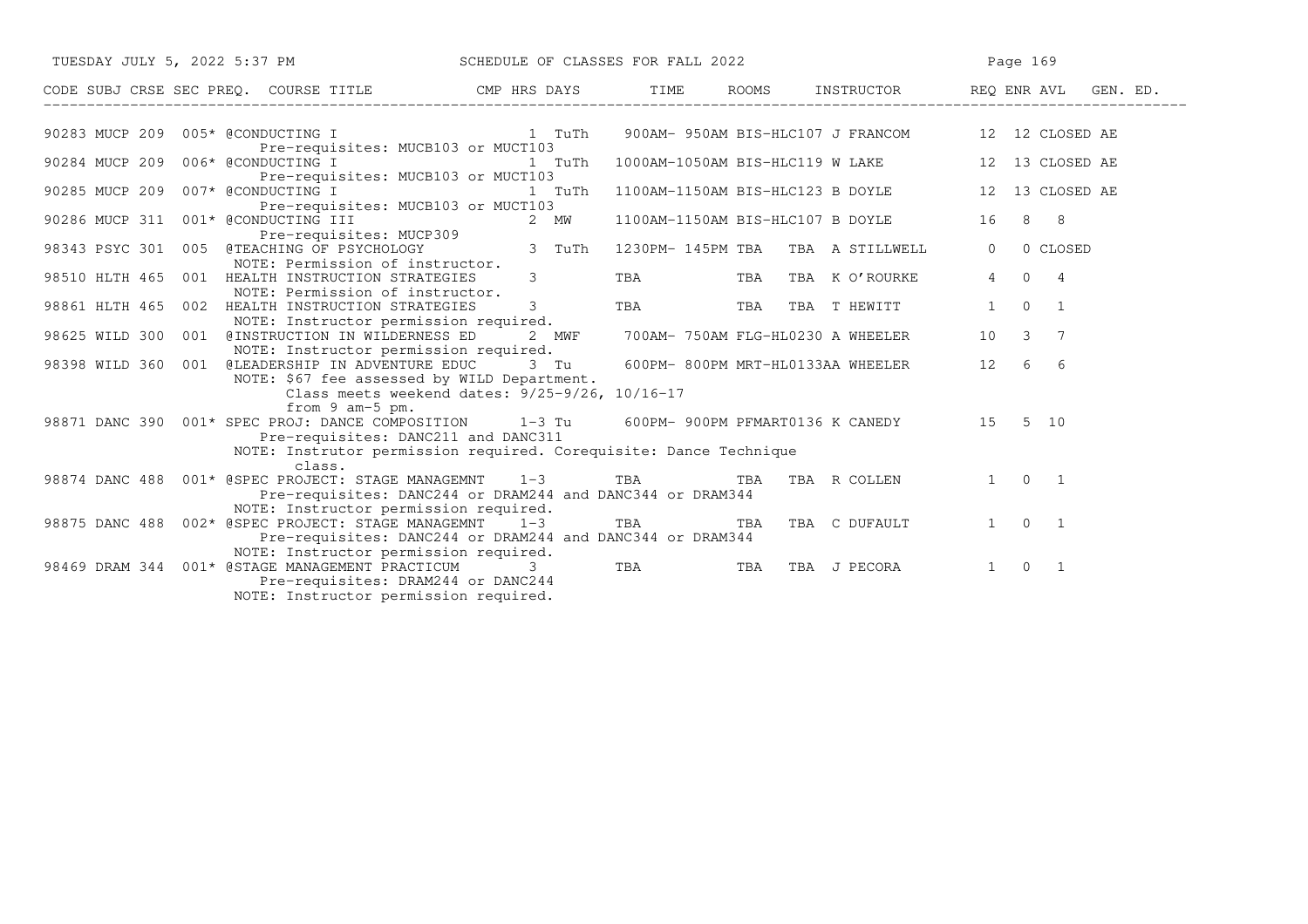| TUESDAY JULY 5, 2022 5:37 PM          |              | SCHEDULE OF CLASSES FOR FALL 2022 |       | Page 170   |                      |  |  |  |  |
|---------------------------------------|--------------|-----------------------------------|-------|------------|----------------------|--|--|--|--|
| CODE SUBJ CRSE SEC PREO. COURSE TITLE | CMP HRS DAYS | TIME                              | ROOMS | INSTRUCTOR | REO ENR AVL GEN. ED. |  |  |  |  |

ML−Modern Language Proficiency====================ML−Modern Language Proficiency==================== ML−Modern Language Proficiency

|  | 90056 FREN 103 001 FREN LEVEL 3 SONG, POEM, LOVE 3 MWF 100PM-150PM MRY-HL0253 M CATEL     | 21 5 16 |  | CL ML        |
|--|-------------------------------------------------------------------------------------------|---------|--|--------------|
|  | NOTE: Assumes completion of French 102 or high school equivalent.                         |         |  |              |
|  |                                                                                           |         |  | 21 5 16 CGML |
|  | NOTE: The course is 100% online and all direct instruction occurs                         |         |  |              |
|  | in real time without time delay.                                                          |         |  |              |
|  | 98745 SPAN 103 003 SPAN LEVEL 3 CARTOON CULTURE 3 MWF 1200PM-1250PM FLG-HL0232 G ANDERSON | 21 8 13 |  | CL ML        |
|  | NOTE: Assumes completion of Spanish 102 or high school equivalent.                        |         |  |              |
|  | 99299 SPAN 203 001 ORAL & WRITTEN SPAN I 3 MWF 200PM-250PM MRY-HL0225 O SARMIENTO         |         |  | 15 8 7 CLML  |
|  | NOTE: Assumes completion of Spanish 103 or high school equivalent.                        |         |  |              |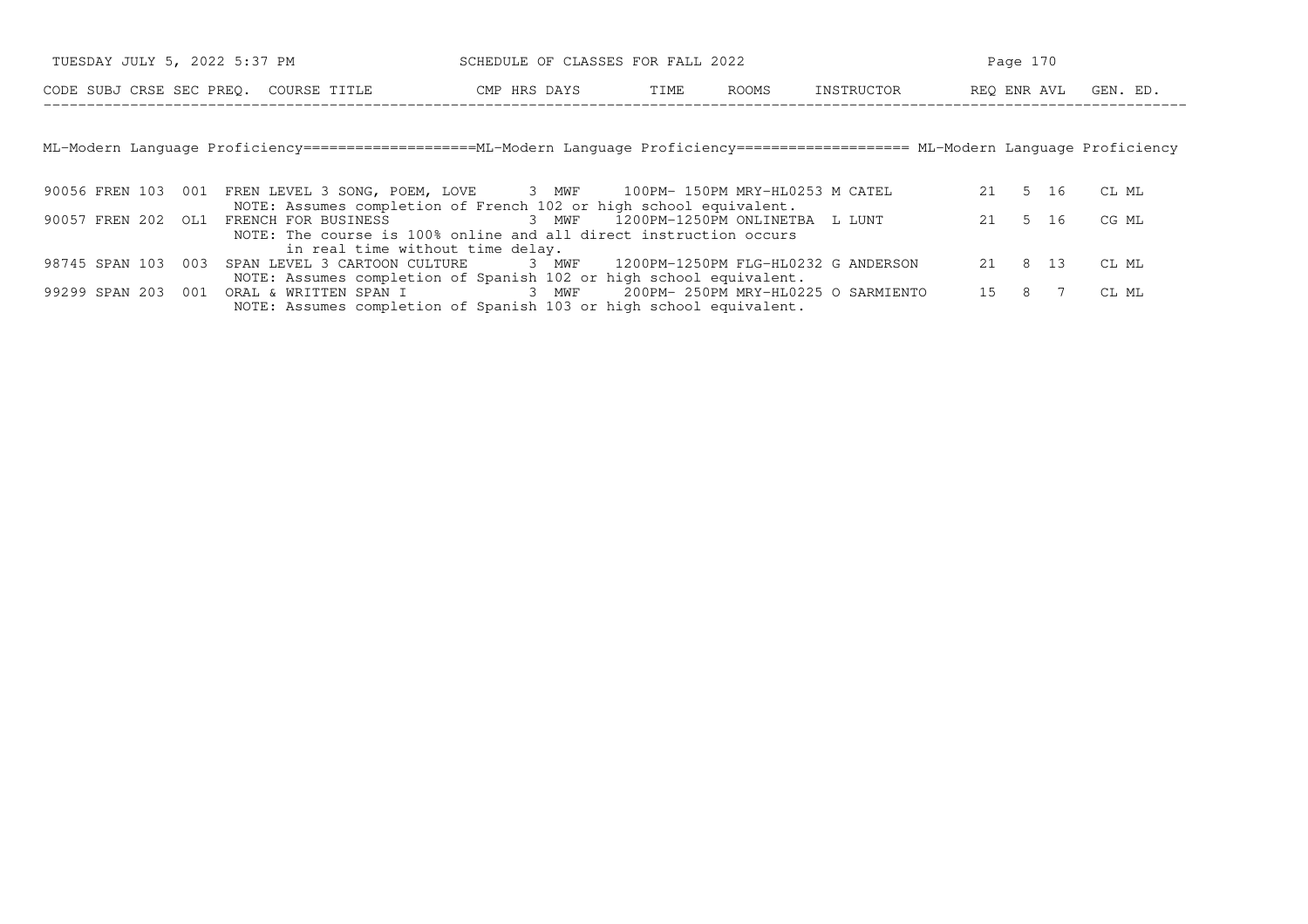| TUESDAY JULY 5, 2022 5:37 PM                                         |                                                                                                                                                                                              | SCHEDULE OF CLASSES FOR FALL 2022                                                                                                                                                                                                                                                  |        |                                                                                    |        | Page 171                      |                            |
|----------------------------------------------------------------------|----------------------------------------------------------------------------------------------------------------------------------------------------------------------------------------------|------------------------------------------------------------------------------------------------------------------------------------------------------------------------------------------------------------------------------------------------------------------------------------|--------|------------------------------------------------------------------------------------|--------|-------------------------------|----------------------------|
|                                                                      | CODE SUBJ CRSE SEC PREQ. COURSE TITLE THE ROOMS INSTRUCTOR THE ROOMS EN REQ ENR AVL GEN. ED.                                                                                                 |                                                                                                                                                                                                                                                                                    |        |                                                                                    |        |                               |                            |
|                                                                      |                                                                                                                                                                                              |                                                                                                                                                                                                                                                                                    |        |                                                                                    |        |                               |                            |
|                                                                      | 99668 BIOL 105 001 INTRODUCTION TO HUMAN GENETICS 3 MWF<br>NOTE: Counts towards Women and Gender Studies.                                                                                    |                                                                                                                                                                                                                                                                                    |        | 1100AM-1150AM KEL-HL0104 J TRYBULA 40 25 15                                        |        |                               | NW SB                      |
|                                                                      | 90710 BIOL 105 002 INTRO TO HUMAN GENETICS- LAB<br>NOTE: Counts towards Women and Gender Studies.                                                                                            | Must take lecture and lab to receive NW credit.<br>1 Th                                                                                                                                                                                                                            |        | 200PM-350PM STW-HL0214 R EWY 15 6 9                                                |        |                               | LB NW SB                   |
| 90718 BIOL 105 003                                                   | INTRO TO HUMAN GENETICS-LAB 1 W 200PM-350PM STW-HL0214 J TRYBULA 15<br>NOTE: Counts towards Women and Gender Studies.                                                                        | Must take lecture and lab to receive NW credit.                                                                                                                                                                                                                                    |        |                                                                                    |        | 4 11                          | LB NW SB                   |
|                                                                      | 98784 BIOL 125 001 BIOLOGICAL CONCEPTS-LAB<br>NOTE: Lecture required.                                                                                                                        | Must take lecture and lab to receive NW credit.<br>1 M 100PM-250PM STW-HL0218 P BURDICK 15 8 7                                                                                                                                                                                     |        |                                                                                    |        |                               | LB NW SB                   |
|                                                                      | 98785 BIOL 125 002 BIOLOGICAL CONCEPTS-LAB<br>NOTE: Lecture required.                                                                                                                        | \$25 lab fee assessed by Biology Department.<br>Childhood/Early Childhood Education majors only.<br>1 W 100PM-250PM STW-HL0218 P BURDICK 15 9 6<br>\$25 lab fee assessed by Biology Department.                                                                                    |        |                                                                                    |        |                               | LB NW SB                   |
|                                                                      | 98783 BIOL 125 003 BIOLOGICAL CONCEPTS-LEC<br>NOTE: Lab required.                                                                                                                            | Childhood/Early Childhood Education majors only.<br>3 MWF $\overline{1}200$ PM- $1250$ PM KEL-HL0106 P BURDICK 60 16 44                                                                                                                                                            |        |                                                                                    |        |                               | NW SB                      |
|                                                                      | 98494 CHEM 105 001* GENERAL CHEMISTRY 1-LEC 3 MWF 900AM- 950AM STW-HL0211 F NAZEER 40 13 27<br>Pre-requisites: CHEM105R<br>NOTE: Lab and recitation required. You MUST register for          | Childhood/Early Childhood Education majors only.                                                                                                                                                                                                                                   |        |                                                                                    |        |                               | NW SP                      |
| 98858 CHEM 105 003                                                   | recitation 99500.<br>GENERAL CHEMISTRY 1-LAB<br>NOTE: Lecture required. \$35 lab fee assessed by Chemistry                                                                                   | 1 Tu 100PM-350PM STW-HL0315 D GINGRICH                                                                                                                                                                                                                                             |        |                                                                                    |        | 24 10 14                      | LB NW SP                   |
|                                                                      | Department.<br>98496 CHEM 105 005 GENERAL CHEMISTRY 1-LAB<br>NOTE: Lecture required. \$35 lab fee assessed by Chemistry<br>Department.                                                       | $1 \quad W$                                                                                                                                                                                                                                                                        |        | 200PM- 450PM STW-HL0315 F NAZEER                                                   |        | 24 17 7                       | LB NW SP                   |
| 98102 CHEM 105 007                                                   | GENERAL CHEMISTRY 1-LAB<br>NOTE: Lecture required. \$35 lab fee assessed by Chemistry<br>Department.                                                                                         | $1$ F                                                                                                                                                                                                                                                                              |        | 200PM- 450PM STW-HL0315 F BOU-ABDALLAH                                             |        | 24 15 9                       | LB NW SP                   |
|                                                                      | 98101 CHEM 105 04Z GENERAL CHEMISTRY 1 - LEC 3 MWF                                                                                                                                           |                                                                                                                                                                                                                                                                                    |        | 100PM- 150PM STW-HL0211 D GINGRICH                                                 |        | 91 30 61                      | NW SP                      |
|                                                                      | NOTE: Lab required.<br>98943 GISC 101 001 GEOGRAPHIC INFO SYSTEMS - LEC 3 MW<br>NOTE: GISC 101 002 lab required. \$42 course fee assessed by                                                 |                                                                                                                                                                                                                                                                                    |        | 200PM- 315PM TIM-HL0121 J ROGERS                                                   | 21 20  | $\overline{1}$                | NW SP                      |
|                                                                      | Geology Department.<br>98944 GISC 101 002 GEOGRAPHIC INFO SYSTEMS - LAB<br>NOTE: GISC 101 001 lecture required.                                                                              | 1 M                                                                                                                                                                                                                                                                                |        | 330PM- 520PM TIM-HL0121 J ROGERS                                                   | 21 20  | $\overline{1}$                | LB NW SP                   |
| 90550 GISC 101<br>HN1<br>90549 GISC 101<br>HNR<br>99883 GISC 101 OL1 | Geology Department.<br>GEOGRAPHIC INFORMATION SYSTEMS<br>GEOGRAPHIC INFORMATION SYSTEMS<br>GEOGRAPHIC INFO SYSTEMS- LEC<br>NOTE: Delivered online. Instruction and interaction occurs online | $\mathbf{1}$<br>М<br>3<br>МW<br>3<br>within the Learning Management System, Moodle. There are no<br>requirements for face-to-face meetings, onsite instruction,<br>or scheduled times to be online. However, proctored exams<br>may be required, either on campus or at a location | ONLINE | 330PM- 520PM TIM-HL0121 J ROGERS<br>200PM- 315PM TIM-HL0121 J ROGERS<br>K HUMAGAIN | 3<br>3 | -2<br>1<br>1<br>2<br>24 14 10 | LB NW SP<br>NW SP<br>NW SP |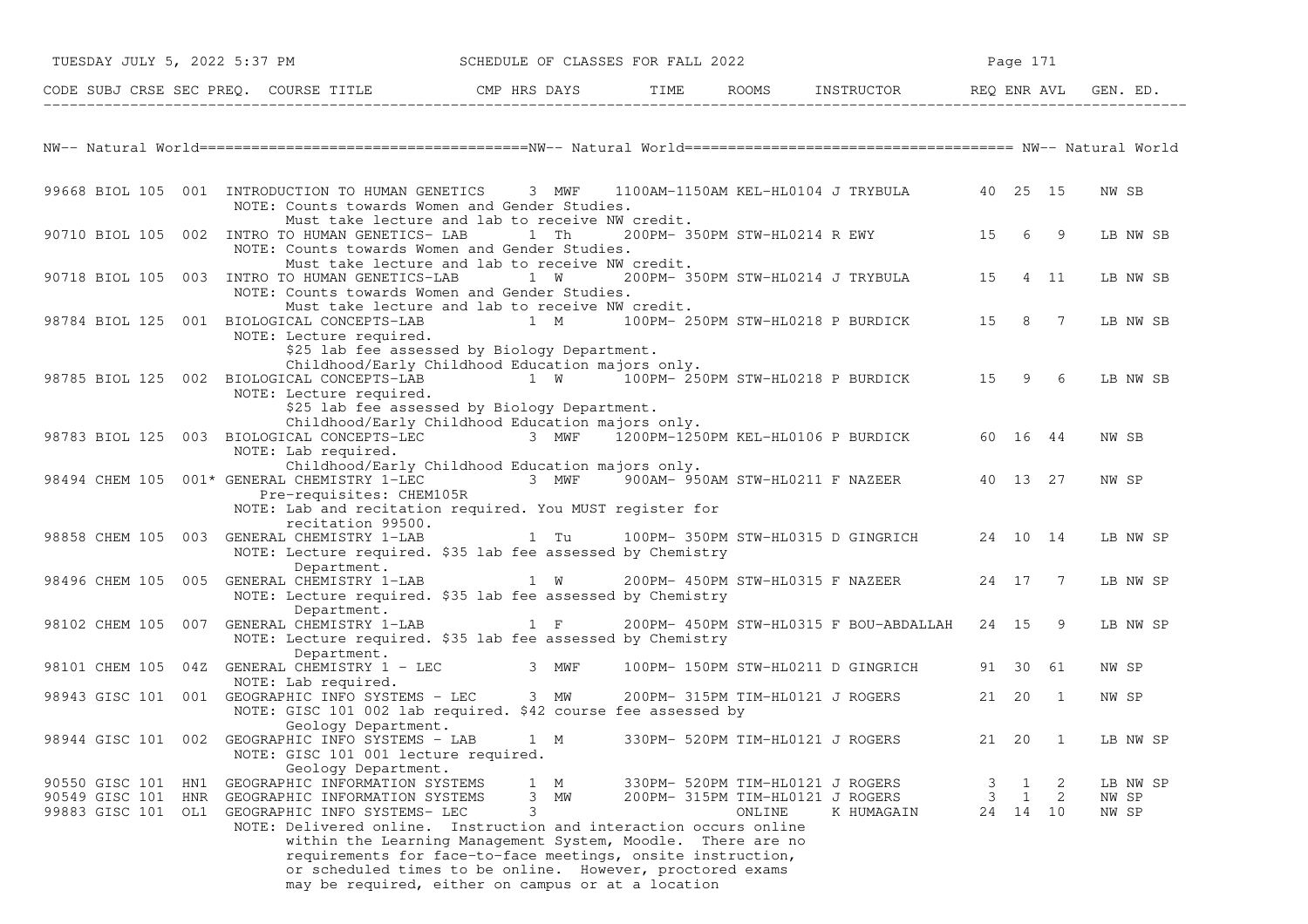|                    |     | TUESDAY JULY 5, 2022 5:37 PM                                                                                                                                                | SCHEDULE OF CLASSES FOR FALL 2022                                                                                                                                                                   |  |                           | Page 172                                |    |          |      |          |
|--------------------|-----|-----------------------------------------------------------------------------------------------------------------------------------------------------------------------------|-----------------------------------------------------------------------------------------------------------------------------------------------------------------------------------------------------|--|---------------------------|-----------------------------------------|----|----------|------|----------|
|                    |     | CODE SUBJ CRSE SEC PREQ. COURSE TITLE THE THE THE ROOMS INSTRUCTOR THE REQ ENR AVL GEN. ED.                                                                                 |                                                                                                                                                                                                     |  |                           |                                         |    |          |      |          |
|                    |     | convenient to the student.<br>99882 GISC 101 OL2 GEOGRAPHIC INFO SYSTEMS- LAB<br>NOTE: Delivered online. Instruction and interaction occurs online                          | $\sim$ 1<br>within the Learning Management System, Moodle. There are no<br>requirements for face-to-face meetings, onsite instruction,<br>or scheduled times to be online. However, proctored exams |  |                           | TBA TBA TBA KHUMAGAIN 24 14 10 LB NW SP |    |          |      |          |
|                    |     | convenient to the student.<br>98631 GEOL 101 001 ENVIRONMENTAL GEOLOGY-LEC<br>NOTE: Lab required. \$15 Field Experience fee assessed by<br>Geology Department.              | may be required, either on campus or at a location<br>3 MWF                                                                                                                                         |  |                           | 900AM- 950AM KEL-HL0104 A PEARSON       |    | 40 31 9  |      | NW SP    |
| 99505 GEOL 101 002 |     | ENVIRONMENTAL GEOLOGY-LAB                                                                                                                                                   | 1 Tu                                                                                                                                                                                                |  |                           | 900AM-1050AM TIM-HL0120 A PEARSON       |    | 20 19 1  |      | LB NW SP |
|                    |     | NOTE: \$10 lab fee assessed by the Geology Dept.<br>98793 GEOL 101 003 ENVIRONMENTAL GEOLOGY-LAB 1 M<br>NOTE: Lecture required. \$10 lab fee assessed by Geology Department |                                                                                                                                                                                                     |  |                           | 200PM- 350PM TIM-HL0123 A PEARSON       |    | 24 12 12 |      | LB NW SP |
| 98585 GEOL 103     |     | 003 PHYSICAL GEOLOGY-LAB 1 F<br>NOTE: Lecture required. \$10 Lab fee assessed by Geology                                                                                    |                                                                                                                                                                                                     |  |                           | 200PM- 350PM TIM-HL0120 C SCHRADER      |    | 20 6 14  |      | LB NW SP |
|                    |     | Department.<br>98124 GEOL 103 Z01 PHYSICAL GEOLOGY-LEC<br>NOTE: Lab required.                                                                                               | 3 MWF                                                                                                                                                                                               |  |                           | 100PM- 150PM KEL-HL0101 C SCHRADER      |    | 40 16 24 |      | NW SP    |
|                    |     |                                                                                                                                                                             | Counts towards Environmental Studies major and minor.                                                                                                                                               |  |                           |                                         |    |          |      |          |
| 98860 GEOL 103     |     | ZO1 PHYSICAL GEOLOGY-LAB<br>NOTE: Lecture required. \$10 lab fee assessed by Geology Department                                                                             |                                                                                                                                                                                                     |  |                           | 1 Th 900AM-1050AM TIM-HL0120 C SCHRADER |    | 20 10 10 |      | LB NW SP |
| 99106 GEOL 125     |     | 001 EARTH SYSTEMS-LEC $\overline{3}$ MWF 1200PM-1250PM KEL-HL0103 S BIER<br>NOTE: Childhood/Early Childhood Education majors only.<br>Lab required.                         |                                                                                                                                                                                                     |  |                           |                                         |    | 40 25 15 |      | NW SP    |
|                    |     |                                                                                                                                                                             | \$25 Lab Fee assessed by GEOL Department.                                                                                                                                                           |  |                           |                                         |    |          |      |          |
|                    |     | 99469 GEOL 125 002 EARTH SYSTEMS-LAB 1 M 100PM-250PM TIM-HL0120 S BIER                                                                                                      |                                                                                                                                                                                                     |  |                           |                                         |    | 20 14 6  |      | LB NW SP |
|                    |     | NOTE: Lecture required. \$10 lab fee assessed by Geology Dept.                                                                                                              | Childhood/Early Childhood Education majors only.                                                                                                                                                    |  |                           |                                         |    |          |      |          |
| 99107 GEOL 125 003 |     | EARTH SYSTEMS-LAB<br>NOTE: Lecture required. \$10 lab fee assessed by Geology Dept.                                                                                         | 1 Tu<br>Childhood/Early Childhood Education majors only.                                                                                                                                            |  |                           | 200PM- 350PM TIM-HL0120 S BIER          |    | 20 11 9  |      | LB NW SP |
| 99835 PHYS 100 VIR |     | PHYSICS IN EVERYDAY LIFE-LEC 3 MWF<br>NOTE: Lab Required                                                                                                                    |                                                                                                                                                                                                     |  |                           | 300PM-350PM VIR TBA L LI                |    | 36 3 33  |      | NW SP    |
| 90095 PHYS 100     | VR1 | PHYSICS IN EVERYDAY LIFE-LAB 1 Tu<br>NOTE: Lecture Required. Taught Virtually                                                                                               |                                                                                                                                                                                                     |  | 900AM-1050AM VIR TBA L LI |                                         | 18 |          | 2 16 | LB NW SP |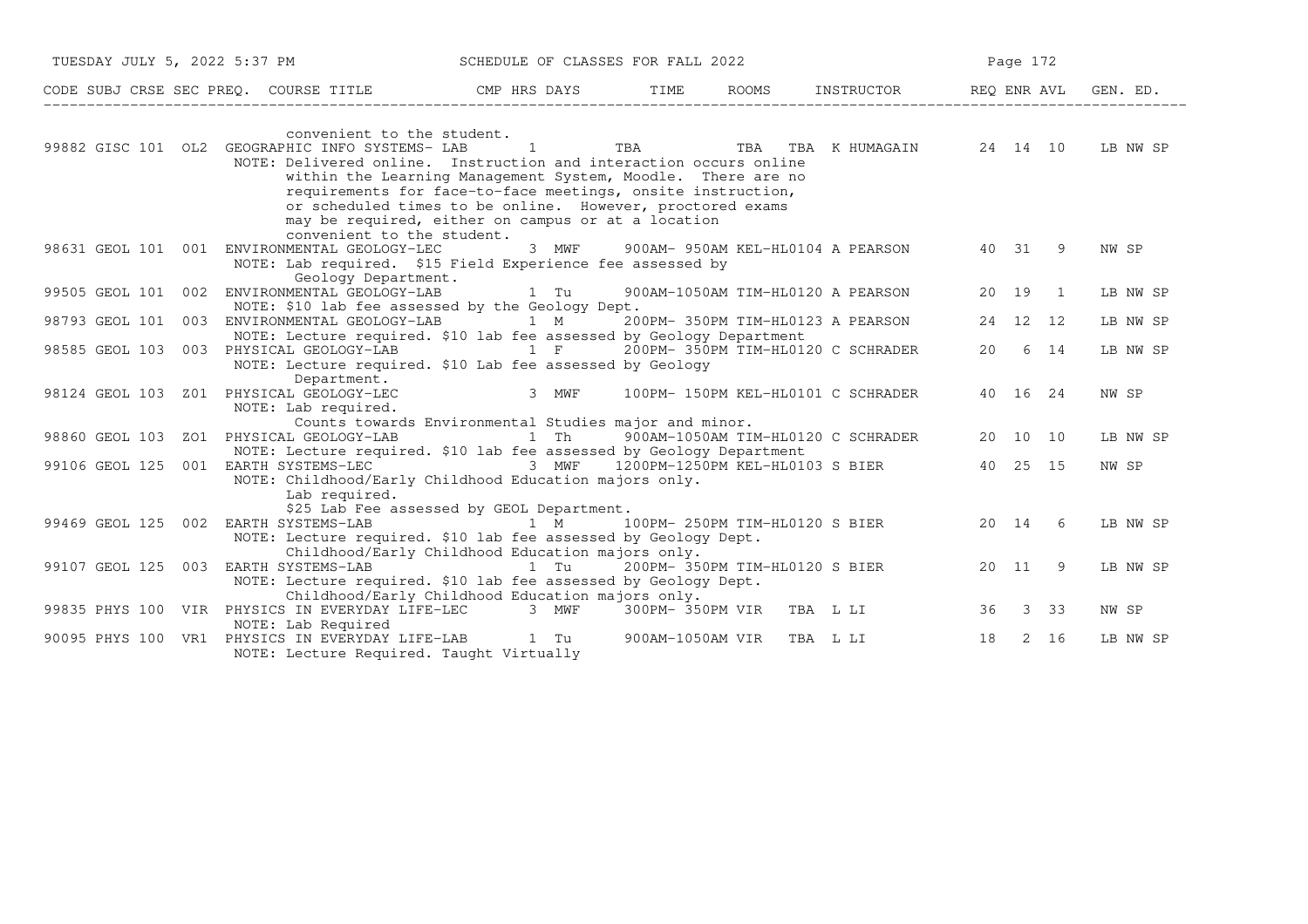| TUESDAY JULY 5, 2022 5:37 PM                                                                                                               |                                                                                                                                                                                           | Page 173 |        |            |                      |  |  |  |  |  |  |  |
|--------------------------------------------------------------------------------------------------------------------------------------------|-------------------------------------------------------------------------------------------------------------------------------------------------------------------------------------------|----------|--------|------------|----------------------|--|--|--|--|--|--|--|
| CODE SUBJ CRSE SEC PREO. COURSE TITLE                                                                                                      | CMP HRS DAYS                                                                                                                                                                              | TIME     | ROOMS  | INSTRUCTOR | REO ENR AVL GEN. ED. |  |  |  |  |  |  |  |
|                                                                                                                                            |                                                                                                                                                                                           |          |        |            |                      |  |  |  |  |  |  |  |
| OER--Open Education Resources========================OER--Open Education Resources=======================<br>OER--Open Education Resources |                                                                                                                                                                                           |          |        |            |                      |  |  |  |  |  |  |  |
| 99247 MGMT 635 OL1 RESEARCH TECHNIOUES<br>NOTE: Advisor permission required.                                                               | Delivered online. Instruction and interaction occurs online<br>within the Learning Management System, Moodle. There are no<br>requirements for face-to-face meetings, onsite instruction, |          | ONLINE | A BETRUS   | 20 12 8              |  |  |  |  |  |  |  |
| convenient to the student.                                                                                                                 | or scheduled times to be online. However, proctored exams<br>may be required, either on campus or at a location                                                                           |          |        |            |                      |  |  |  |  |  |  |  |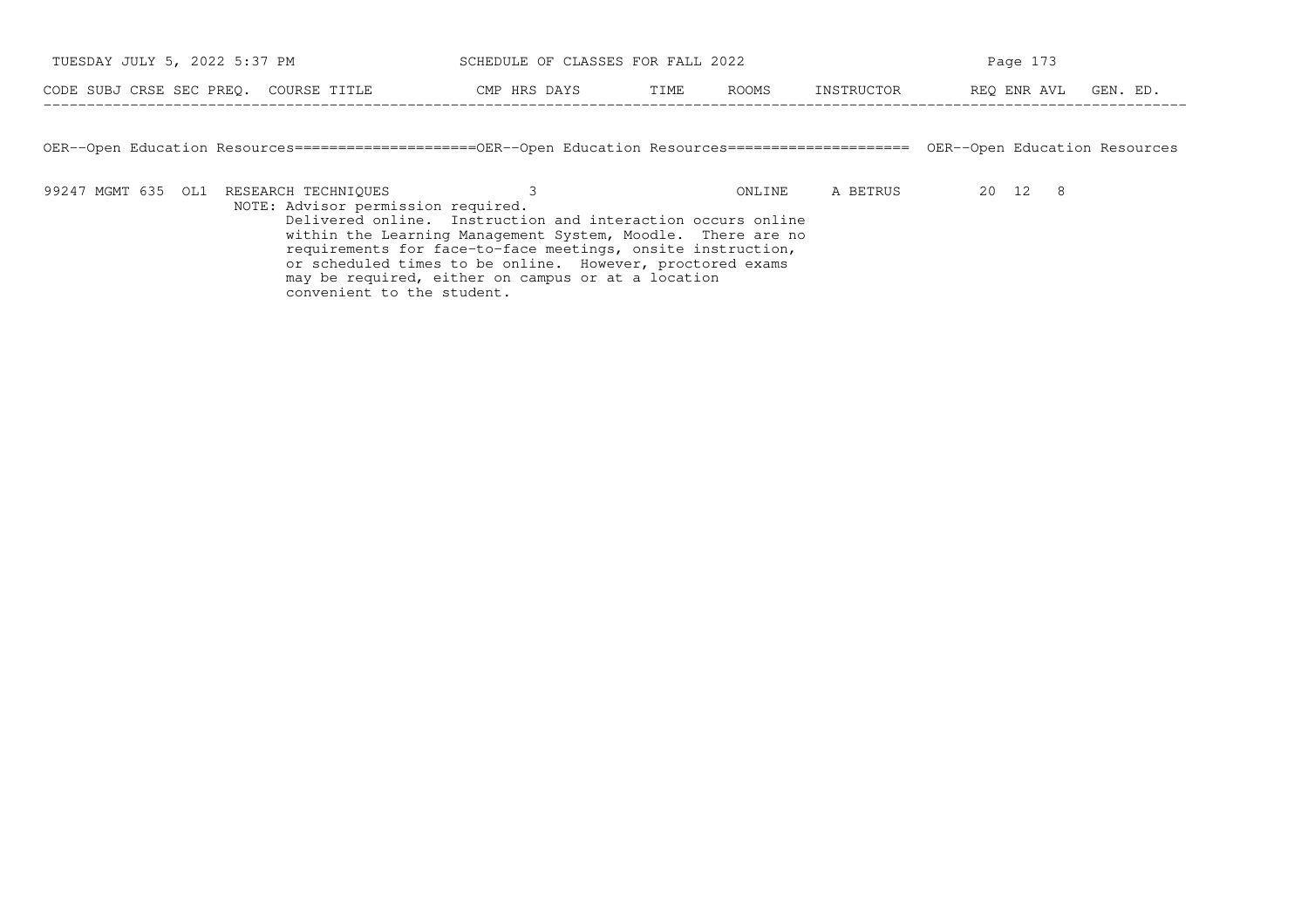| TUESDAY JULY 5, 2022 5:37 PM                                                                                           | SCHEDULE OF CLASSES FOR FALL 2022          |      |            | Page 174                        |                                                   |                |  |  |
|------------------------------------------------------------------------------------------------------------------------|--------------------------------------------|------|------------|---------------------------------|---------------------------------------------------|----------------|--|--|
| CODE SUBJ CRSE SEC PREQ. COURSE TITLE THE CMP HRS DAYS                                                                 |                                            | TIME | ROOMS      | INSTRUCTOR REQ ENR AVL GEN. ED. |                                                   |                |  |  |
|                                                                                                                        |                                            |      |            |                                 |                                                   |                |  |  |
|                                                                                                                        |                                            |      |            |                                 |                                                   |                |  |  |
| 98595 OVS<br>@OVERSEAS PROJECTS ABROAD<br>200 004                                                                      | $\circ$ 7                                  | TBA  | TBA        | TBA J ROGERS                    | $0\qquad 1$                                       |                |  |  |
| NOTE: Insturctor permission required.<br>99056 OVS<br>400<br>001<br>OVERSEAS INDEPENDENT STUDY                         |                                            | TBA  | TBA<br>TBA | J ROGERS                        | $\begin{matrix}0\\0\end{matrix}$<br>$\frac{2}{3}$ | $\frac{2}{3}$  |  |  |
| 99286 OVS<br>400<br>@OVERSEAS STUDY - PORTUGAL<br>002<br>NOTE: Instructor permission required.                         | $\circ$ 0 12                               | TBA  | TBA<br>TBA | J ROGERS                        |                                                   |                |  |  |
| 98144 OVS<br>401<br>001<br>OVERSEAS STUDY-PUEBLA, MEXICO                                                               | 15                                         | TBA  | TBA        | TBA J ROGERS                    | 5 <sup>5</sup><br>$\Omega$                        | - 5            |  |  |
| NOTE: Instructor permission required.<br>98145 OVS<br>404 100<br>OVERSEAS STUDY-BIRMINGHAM, UK                         | 15                                         | TBA  | TBA        | TBA J ROGERS                    | 5 <sup>1</sup><br>$\overline{0}$                  | - 5            |  |  |
| NOTE: Instructor permission required. Music students only.<br>98146 OVS 405 001 OVERSEAS STUDY - YORK, UK 15           |                                            | TBA  | TBA        | TBA J ROGERS                    | 5 <sup>1</sup><br>$\overline{0}$                  | 5              |  |  |
| NOTE: Instructor permission required.<br>98352 OVS<br>407<br>001<br>OVERSEAS STUDY IN GERMANY                          | 1.5                                        | TBA  | TBA        | TBA J ROGERS                    | 5 <sup>5</sup><br>$\Omega$                        | - 5            |  |  |
| NOTE: Instructor permission required.<br>98166 OVS<br>408<br>001<br>OVERSEAS STUDY-LULEA, SWEDEN 15                    |                                            | TBA  | TBA<br>TBA | J ROGERS                        | 5 <sup>1</sup><br>$\overline{0}$                  | $\overline{5}$ |  |  |
| NOTE: Instructor permission required.<br>466<br>001* @JAMAICA INTERNSHIP ABROAD<br>98492 OVS<br>Pre-requisites: OVS465 | 3                                          | TBA  | TBA<br>TBA | J ROGERS                        | $\overline{0}$<br>$\mathbf{1}$                    | $\overline{1}$ |  |  |
| NOTE: Instructor permission required.                                                                                  |                                            |      |            |                                 |                                                   |                |  |  |
|                                                                                                                        | Winterim trip dates TBA. Service Learning. |      |            |                                 |                                                   |                |  |  |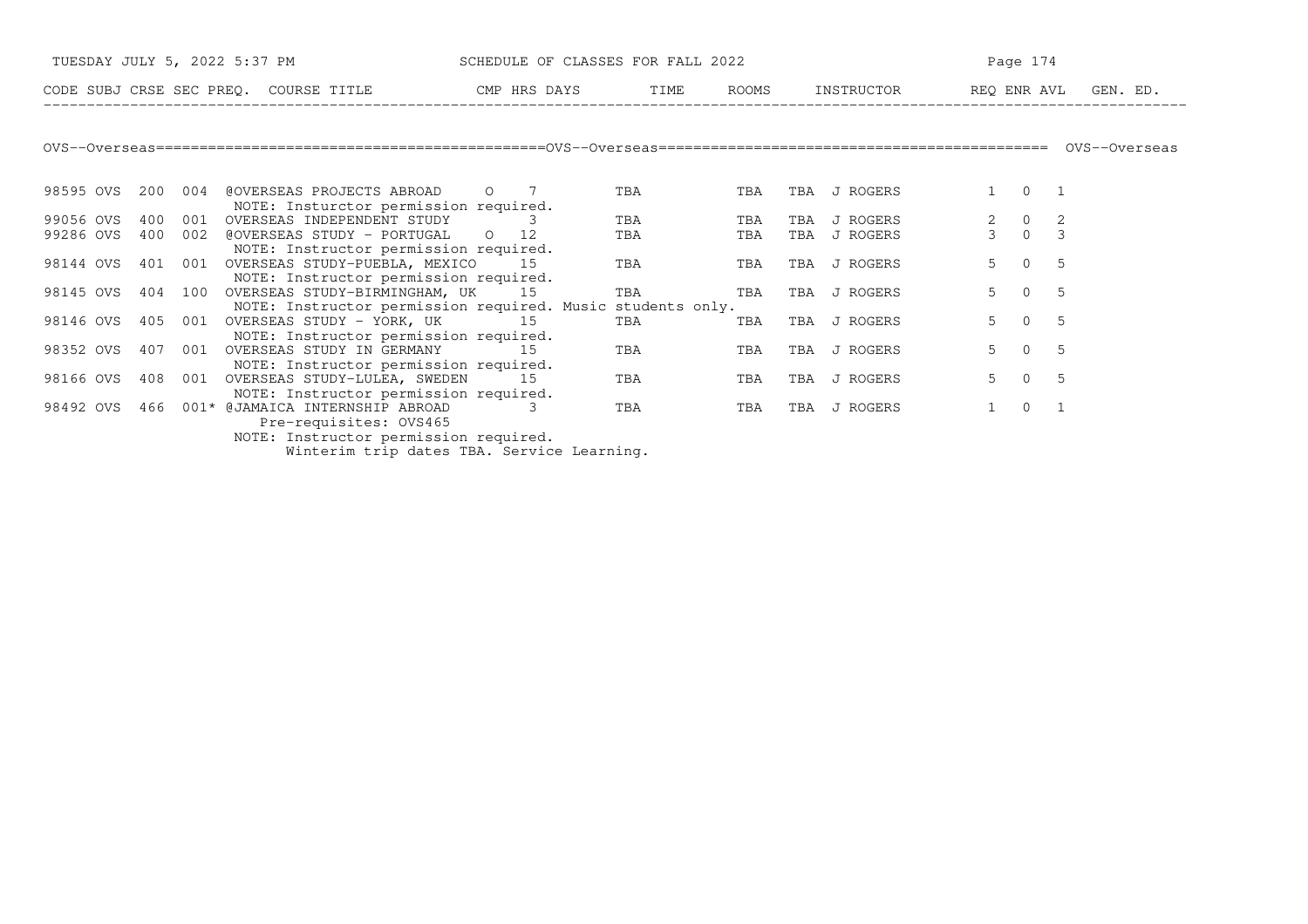|                            |              | TUESDAY JULY 5, 2022 5:37 PM SCHEDULE OF CLASSES FOR FALL 2022                                                                                                    |   |        |                                            |  |  | Page 175                                   |  |          |  |    |
|----------------------------|--------------|-------------------------------------------------------------------------------------------------------------------------------------------------------------------|---|--------|--------------------------------------------|--|--|--------------------------------------------|--|----------|--|----|
|                            |              |                                                                                                                                                                   |   |        |                                            |  |  |                                            |  |          |  |    |
|                            |              |                                                                                                                                                                   |   |        |                                            |  |  |                                            |  |          |  |    |
|                            |              | PE--Physical Education===============================PE--Physical Education=============================== PE--Physical Education                                 |   |        |                                            |  |  |                                            |  |          |  |    |
|                            |              | 98791 EXSC 305 001* @PERSONAL TRAINING FUNDAMTLS 4 TuTh 200PM-340PM MAX-HLG104 S SANTICH 20 10 10<br>Pre-requisites: BIOL151 or BIOL152 or BIOL107 or BIOL210     |   |        |                                            |  |  |                                            |  |          |  | PЕ |
| 98126 PE 102 001 BADMINTON |              | NOTE: Cross-listed with PE 305.                                                                                                                                   |   | 1 MW   | 200PM-315PM MAX-HLGYM B COHEN 32 17 15     |  |  |                                            |  |          |  | PE |
| 98392 PE                   |              | START/END DATES: 08/29-10/14<br>102C 004 BADMINTON<br>START/END DATES: 08/29-10/14                                                                                |   | 1 MW   | 1000AM-1115AM MAX-HLGYM C CARLINI 32 25 7  |  |  |                                            |  |          |  | PE |
| 98127 PE                   | 114 001 GOLF | START/END DATES: 08/29-10/14                                                                                                                                      |   | 1 MW   |                                            |  |  | 900AM-1015AM MAX-HLFH R BERKMAN 24 10 14   |  |          |  | PЕ |
| 98128 PE                   |              | 116 001 HATHA YOGA<br>START/END DATES: 08/29-10/14                                                                                                                |   | 1 MW   |                                            |  |  | 200PM-320PM MAX-HLDANCEC MORIN 25 23 2     |  |          |  | PЕ |
| 98252 PE                   |              | 116A 002 HATHA YOGA<br>START/END DATES: 10/17-12/09                                                                                                               |   | 1 MW   |                                            |  |  | 200PM-320PM MAX-HLDANCEC MORIN 25 7 18     |  |          |  | PЕ |
| 98400 PE                   |              | 120A 002 ULTIMATE FRISBEE<br>START/END DATES: 08/29-10/14                                                                                                         |   | 1 TuTh |                                            |  |  | 930AM-1045AM MAX-HLGYM J STOKES 36 7 29    |  |          |  | PЕ |
| 98570 PE                   |              | 121 001 ICE SKATING<br>START/END DATES: 10/17-12/09                                                                                                               |   | 1 MW   |                                            |  |  | 900AM-1015AM MAX-HLRINK C BERNARD 40 17 23 |  |          |  | PЕ |
| 98129 PE                   |              | 123 001 JOGGING & CONDITIONING                                                                                                                                    |   |        |                                            |  |  | 200PM-315PM MAX-HLFH J BECHTEL 40 4 36     |  |          |  | PЕ |
| 98484 PE                   |              | JOGGING & CONDITIONING 1 TuTh<br>START/END DATES: 10/17-12/09<br>TOGGING : 2011-1<br>123 002 JOGGING & CONDITIONING                                               |   |        | 1130AM-1245PM MAX-HLFH A PARKER 40 8 32    |  |  |                                            |  |          |  | PE |
| 98508 PE                   |              | 123 003 JOGGING & CONDITIONING<br>START/END DATES: 10/17-12/09                                                                                                    |   | 1 MW   |                                            |  |  | 900AM-1015AM MAX-HLFH C CARLINI 40 1 39    |  |          |  | PЕ |
| 90622 PE                   |              | 123 004 JOGGING & CONDITIONING<br>1 TuTh<br>START/END DATES: 08/29-10/14                                                                                          |   |        |                                            |  |  | 200PM-315PM TBA TBA A PARKER 0 0 CLOSED PE |  |          |  |    |
| 90670 PE                   |              | 124 001 CONDITION PE<br>NOTE: No contact PE course. Time, date, and location are TBA                                                                              | 1 |        |                                            |  |  | TBA TBA TBA W BEAUCHAMP 20 5 15            |  |          |  | PE |
| 90623 PE                   |              | 136A 001 WEIGHT TRAINING<br>START/END DATES: 10/17-12/09                                                                                                          |   | 1 TuTh |                                            |  |  | 930AM-1045AM TBA TBA C BERNARD 20 2 18     |  |          |  | PЕ |
| 98253 PE                   |              | 136A 002 WEIGHT TRAINING<br>START/END DATES: 08/29-10/14                                                                                                          |   | 1 TuTh |                                            |  |  | 930AM-1045AM MAX-HLFC C CARLINI 30 9 21    |  |          |  | PE |
| 98254 PE                   |              | 136B 003 WEIGHT TRAINING<br>START/END DATES: 10/17-12/09                                                                                                          |   | 1 TuTh |                                            |  |  | 930AM-1045AM MAX-HLFC G HANEY 30 3 27      |  |          |  | PЕ |
| 98604 PE                   |              | 136C 003 WEIGHT TRAINING                                                                                                                                          |   |        |                                            |  |  | 200PM-315PM MAX-HLFC J BECHTEL 30 20 10    |  |          |  | PЕ |
| 99881 PE                   |              | 136C 003 WEIGHT TRAINING 1 TUTH<br>START/END DATES: 08/29-10/14<br>148 001 COOPERATIVE ACTIVITIES 1 MW<br>START/END DATES: 08/29-10/14<br>145 001 @HIKING 101 1 M |   |        | 100PM-215PM TBA TBA B COHEN 30 8 22        |  |  |                                            |  |          |  | PЕ |
|                            |              | 99759 WILD 145 001 @HIKING 101<br>NOTE: Class meets 9/5, 9/12, 9/19 from 6-8 pm.                                                                                  |   |        | 600PM-800PM MRT-HL0133AW BEAUCHAMP 20 15 5 |  |  |                                            |  |          |  | PE |
|                            |              | All day hiking trips on 9/24 and 10/01.<br>\$27.60 fee assessed by WILD Dept.                                                                                     |   |        |                                            |  |  |                                            |  |          |  |    |
|                            |              | START/END DATES: 08/29-10/21<br>98806 WILD 160 001 @INTRODUCTION TO ROCK CLIMBING<br>NOTE: Class meets MWF 6-8 pm and all day Sat 9/3 & Sunday 9/4                |   | 1 MWF  | 600PM- 800PM MAX-HLG104 M HOSMER           |  |  |                                            |  | 25 11 14 |  | PЕ |
|                            |              | \$30 fee assessed by WILD Department.<br>Course Dates: 8/29-9/4/22                                                                                                |   |        |                                            |  |  |                                            |  |          |  |    |
|                            |              | START/END DATES: 08/29-09/05<br>98698 WILD 170 001 @ROCK CLIMBING<br>NOTE: Class meets MWF 6-8 pm and all day Sat and Sun both weekends                           |   | 2 MWF  | 600PM- 800PM TBA                           |  |  | TBA M HOSMER                               |  | 15 14 1  |  | PЕ |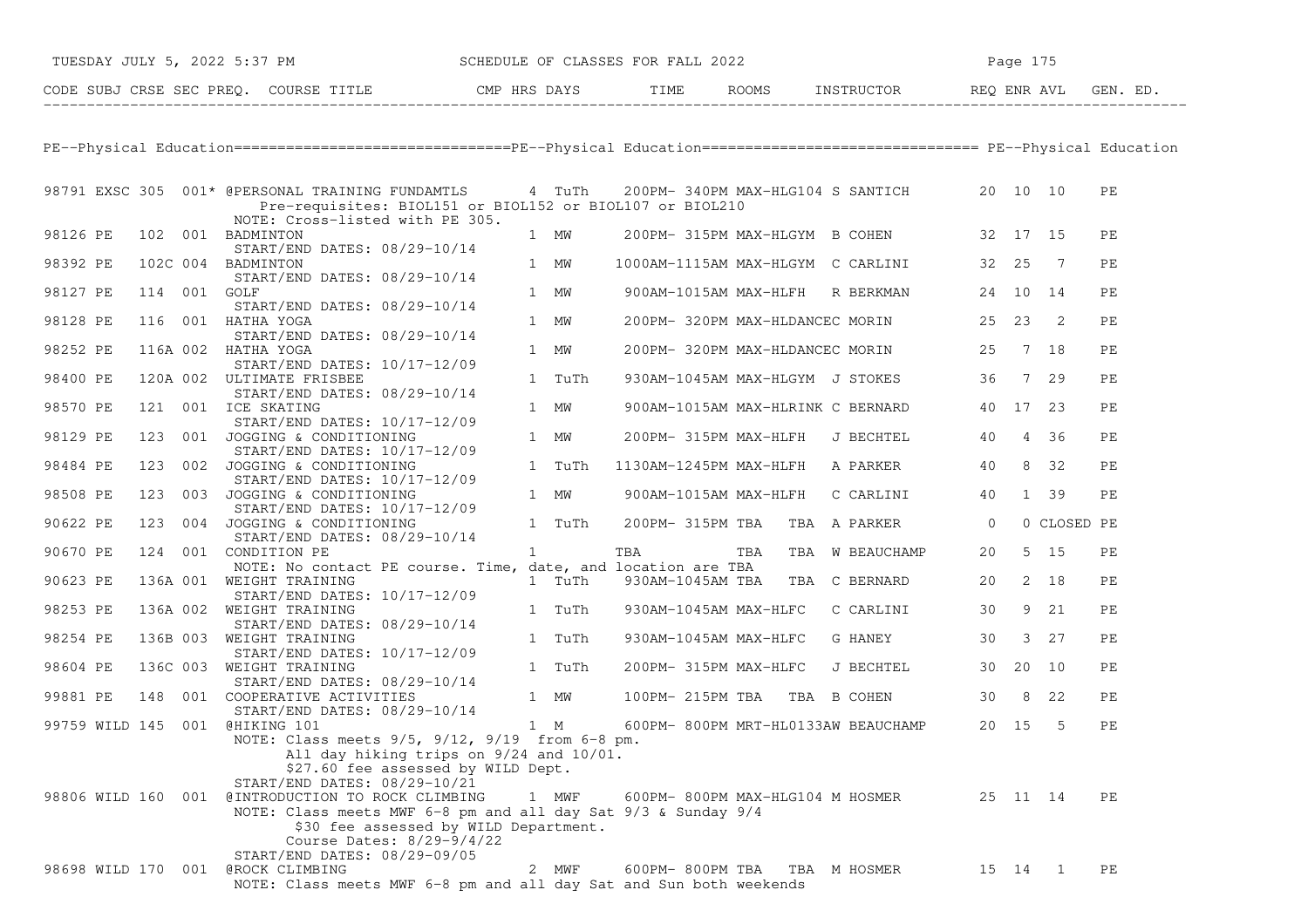|                                     | TUESDAY JULY 5, 2022 5:37 PM SCHEDULE OF CLASSES FOR FALL 2022 |                                                                                                                                                                                                                                      |                                               |                                                                                              |       |  |  |                                     |  | Page 176                                      |      |       |     |          |  |
|-------------------------------------|----------------------------------------------------------------|--------------------------------------------------------------------------------------------------------------------------------------------------------------------------------------------------------------------------------------|-----------------------------------------------|----------------------------------------------------------------------------------------------|-------|--|--|-------------------------------------|--|-----------------------------------------------|------|-------|-----|----------|--|
|                                     |                                                                |                                                                                                                                                                                                                                      |                                               | CODE SUBJ CRSE SEC PREQ. COURSE TITLE THE THE TIME ROOMS INSTRUCTOR THE REQ ENR AVL GEN. ED. |       |  |  |                                     |  |                                               |      |       |     |          |  |
|                                     |                                                                |                                                                                                                                                                                                                                      |                                               |                                                                                              |       |  |  |                                     |  |                                               |      |       |     |          |  |
|                                     |                                                                | \$78 fee assessed by the WILD Department.                                                                                                                                                                                            |                                               |                                                                                              |       |  |  |                                     |  |                                               |      |       |     |          |  |
|                                     |                                                                | Course Dates: 9/5/22-9/18/22                                                                                                                                                                                                         |                                               |                                                                                              |       |  |  |                                     |  |                                               |      |       |     |          |  |
|                                     |                                                                | START/END DATES: 08/29-10/21                                                                                                                                                                                                         |                                               |                                                                                              |       |  |  |                                     |  |                                               |      |       |     |          |  |
| 98699 WILD 240 001 @BACKPACKING     |                                                                |                                                                                                                                                                                                                                      |                                               |                                                                                              |       |  |  |                                     |  | 3 Th 600PM-800PM MRT-HL0133AA WHEELER 20 15 5 |      |       |     | PE       |  |
|                                     |                                                                | NOTE: Class 8am-4pm Sunday Oct 3. Backpacking trip 10/9-10/12.                                                                                                                                                                       |                                               |                                                                                              |       |  |  |                                     |  |                                               |      |       |     |          |  |
|                                     |                                                                | Course Dates: 8/30-10/12                                                                                                                                                                                                             |                                               |                                                                                              |       |  |  |                                     |  |                                               |      |       |     |          |  |
|                                     |                                                                | \$112 fee assessed by WILD Dept.<br>START/END DATES: 08/29-10/21                                                                                                                                                                     |                                               |                                                                                              |       |  |  |                                     |  |                                               |      |       |     |          |  |
| 90037 DANC 110                      | 001                                                            | BEGINNING BALLET<br>BEGINNING BALLET 3 TuTh 200PM-315PM PFMART0126 C DUFAULT 24 15 9<br>BEGINNING JAZZ DANCE 3 TuTh 1100AM-1215PM PFMART0126 K CANEDY 24 6 18<br>BEGINNING KRIPALU-STYLE YOGA 2 TuTh 930AM-1045AM PFMART0127 R COLLE |                                               |                                                                                              |       |  |  |                                     |  |                                               |      |       |     | AE PE TA |  |
| 90038 DANC 112                      | 001                                                            |                                                                                                                                                                                                                                      |                                               |                                                                                              |       |  |  |                                     |  |                                               |      |       |     | AE PE TA |  |
| 90518 DANC 114                      | 001                                                            |                                                                                                                                                                                                                                      |                                               |                                                                                              |       |  |  |                                     |  |                                               |      |       |     | PE       |  |
| 90039 DANC 116                      |                                                                | 001 @PILATES PRACTICE                                                                                                                                                                                                                |                                               |                                                                                              |       |  |  |                                     |  |                                               |      |       |     | PE       |  |
| 98256 DANC 221                      |                                                                | 001 MODERN DANCE 1                                                                                                                                                                                                                   |                                               |                                                                                              |       |  |  |                                     |  |                                               |      |       |     | AE PE TA |  |
|                                     |                                                                | NOTE: Prerequisites or instructor permission required. First class                                                                                                                                                                   |                                               |                                                                                              |       |  |  |                                     |  |                                               |      |       |     |          |  |
|                                     |                                                                | is for placement.                                                                                                                                                                                                                    |                                               |                                                                                              |       |  |  |                                     |  |                                               |      |       |     |          |  |
|                                     |                                                                | 98446 DANC 234 VR1* INTERMEDIATE BALLET                                                                                                                                                                                              |                                               |                                                                                              | 2 WTh |  |  |                                     |  | 400PM- 630PM PFMART0126 C DUFAULT 24 4 20     |      |       |     | AE PE    |  |
|                                     |                                                                | Pre-requisites: DANC110 or DANC235                                                                                                                                                                                                   |                                               |                                                                                              |       |  |  |                                     |  |                                               |      |       |     |          |  |
| 99521 DANC 321                      |                                                                | $001*$ MODERN DANCE II $4$ MWF $100$ PM-245PM PFMART0136 C DUFAULT                                                                                                                                                                   |                                               |                                                                                              |       |  |  |                                     |  |                                               | 12 4 |       | - 8 | AE PE    |  |
|                                     |                                                                | Pre-requisites: DANC222                                                                                                                                                                                                              |                                               |                                                                                              |       |  |  |                                     |  |                                               |      |       |     |          |  |
|                                     |                                                                | NOTE: Prerequisite or instructor permission required.                                                                                                                                                                                |                                               |                                                                                              |       |  |  |                                     |  |                                               |      |       |     |          |  |
|                                     |                                                                | First class is for placement.                                                                                                                                                                                                        |                                               |                                                                                              |       |  |  |                                     |  |                                               |      |       |     |          |  |
|                                     |                                                                | 98257 DANC 421 001* MODERN DANCE III                                                                                                                                                                                                 | 4 MWF 100PM-245PM PFMART0126 K CANEDY 12 2 10 |                                                                                              |       |  |  |                                     |  |                                               |      |       |     | AE PE    |  |
|                                     |                                                                | Pre-requisites: DANC322                                                                                                                                                                                                              |                                               |                                                                                              |       |  |  |                                     |  |                                               |      |       |     |          |  |
|                                     |                                                                | NOTE: By permission of instructor.                                                                                                                                                                                                   |                                               |                                                                                              |       |  |  |                                     |  |                                               |      |       |     |          |  |
| 98258 DANC 441 001* MODERN DANCE IV |                                                                |                                                                                                                                                                                                                                      | 4 MWF                                         |                                                                                              |       |  |  |                                     |  | 100PM- 245PM PFMART0126 K CANEDY 12 4 8       |      |       |     | AE PE    |  |
|                                     |                                                                | Pre-requisites: DANC422                                                                                                                                                                                                              |                                               |                                                                                              |       |  |  |                                     |  |                                               |      |       |     |          |  |
|                                     |                                                                | NOTE: By permission of instructor.                                                                                                                                                                                                   |                                               |                                                                                              |       |  |  |                                     |  |                                               |      |       |     |          |  |
| 98654 DRAM 110                      |                                                                |                                                                                                                                                                                                                                      |                                               |                                                                                              |       |  |  |                                     |  | 930AM-1045AM PFMART0136 M ROBINSON            |      | 20 13 |     | PE       |  |
| 98706 DRAM 110                      |                                                                |                                                                                                                                                                                                                                      |                                               |                                                                                              |       |  |  | 1100AM-1215PM PFMART0136 M ROBINSON |  |                                               |      | 20 12 | 8   | PE       |  |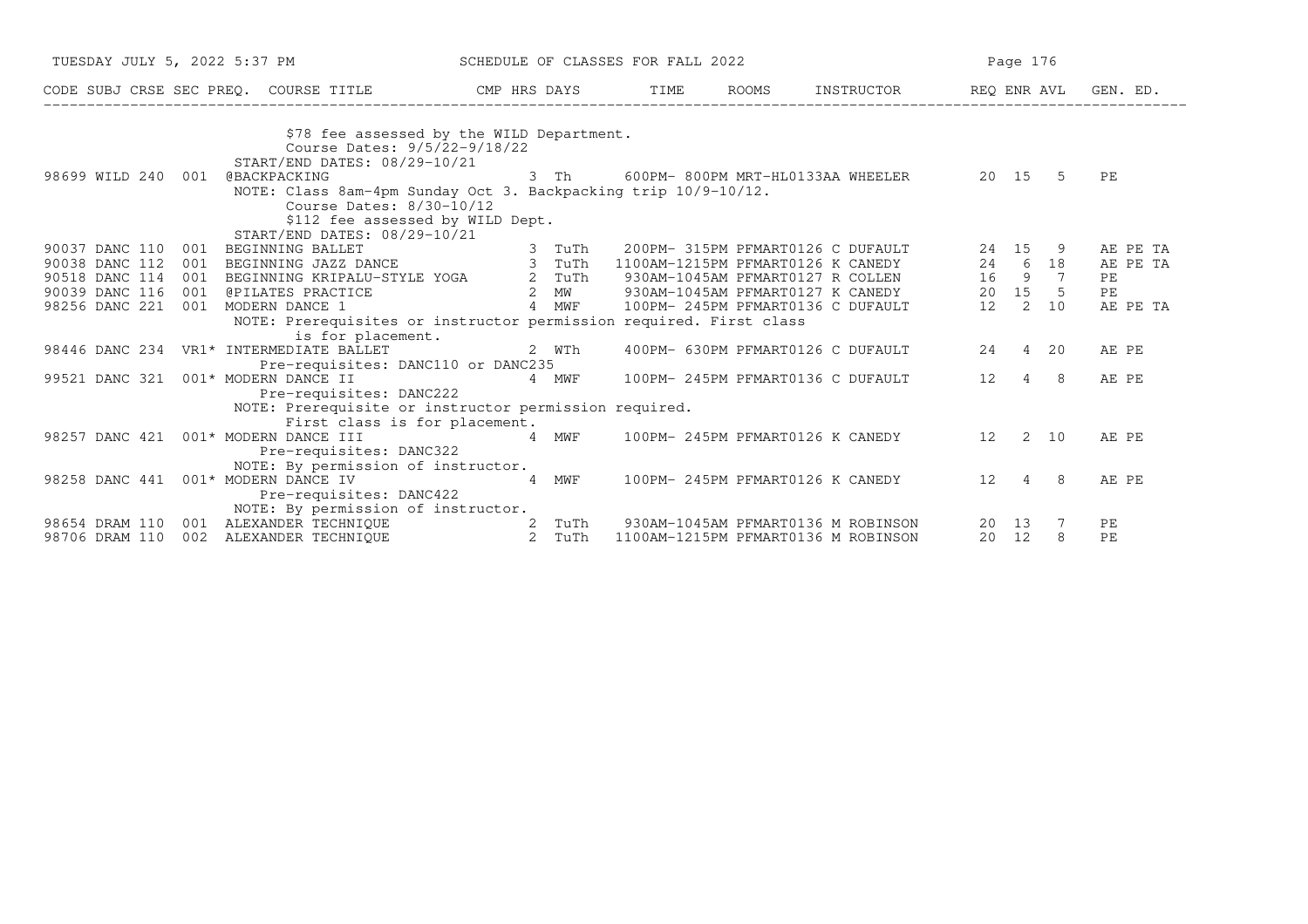| TUESDAY JULY 5, 2022 5:37 PM |     |                                                                                                                | SCHEDULE OF CLASSES FOR FALL 2022 |              |        |                                   |       |            |             | Page 177 |    |                           |  |  |
|------------------------------|-----|----------------------------------------------------------------------------------------------------------------|-----------------------------------|--------------|--------|-----------------------------------|-------|------------|-------------|----------|----|---------------------------|--|--|
|                              |     | CODE SUBJ CRSE SEC PREO. COURSE TITLE                                                                          |                                   | CMP HRS DAYS |        | TIME                              | ROOMS | INSTRUCTOR | REO ENR AVL |          |    | GEN. ED.                  |  |  |
|                              |     |                                                                                                                |                                   |              |        |                                   |       |            |             |          |    |                           |  |  |
|                              |     | PI--Philosophical Inquiry=========================PI--Philosophical Inquiry=================================== |                                   |              |        |                                   |       |            |             |          |    | PI--Philosophical Inquiry |  |  |
|                              |     |                                                                                                                |                                   |              |        |                                   |       |            |             |          |    |                           |  |  |
| 99506 INDS 100               | 001 | EXPLORING THE ARTS & SCIENCES                                                                                  |                                   |              | 3 TuTh | 930AM-1045AM FLG-HL0238 S LOPEZ   |       |            |             | 35 3 32  |    | PI                        |  |  |
| 99259 PHIL 105               | 001 | HUMAN NATURE                                                                                                   |                                   |              | MWF    | 1000AM-1050AM KEL-HL0102 D CURRY  |       |            | 35          | 22 13    |    | FC PI TF                  |  |  |
| 90085 PHIL 105               | 002 | HUMAN NATURE                                                                                                   |                                   |              | MWF    | 1100AM-1150AM FLG-HL0236 D CURRY  |       |            | 35          | 20       | 15 | FC PI TF                  |  |  |
| 99351 PHIL 110               | 001 | LOGIC AND CRITICAL THINKING                                                                                    |                                   |              | MWF    | 1000AM-1050AM FLG-HL0230 R LAUER  |       |            |             | 25 13 12 |    | FC PI TF                  |  |  |
| 90624 PHIL 120               | 002 | ETHICAL REASONING                                                                                              |                                   |              | MWF    | 1200PM-1250PM KEL-HL0101 T MURPHY |       |            |             | 35 14    | 21 | FC PI TF                  |  |  |
| 90087 PHIL 331               | 001 | MORAL ISSUES IN MENTAL HEALTH                                                                                  |                                   |              | 3 TuTh | 930AM-1045AM KEL-HLTBA T MURPHY   |       |            | 30 I        | 20       | 10 | PI TF                     |  |  |
| 90088 PHIL 359               | 001 | PHILOSOPHY OF RELIGION                                                                                         |                                   | 3            | MWF    | 100PM- 150PM FLG-HL0233 D CURRY   |       |            | 30 I        | 15       | 15 | PI TF                     |  |  |
| 90090 POLS 200               | 001 | POLITICAL IDEAS                                                                                                |                                   |              | 4 MW   | 400PM- 540PM FLG-HL0236 S RITNER  |       |            | 28          | 7 21     |    | PI                        |  |  |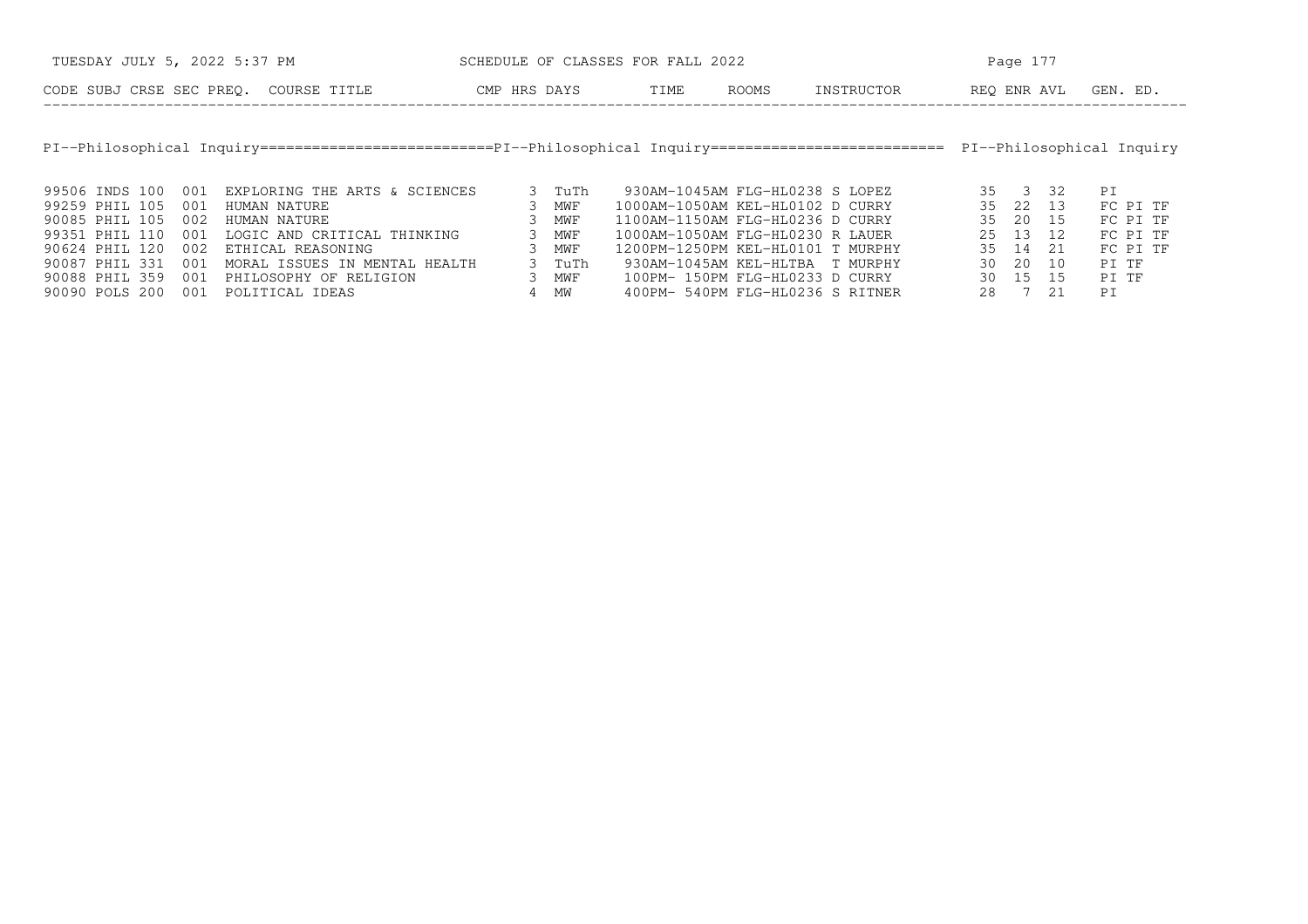| TUESDAY JULY 5, 2022 5:37 PM |  | SCHEDULE OF CLASSES FOR FALL 2022                              |                                                                                                                                                                                                                                                                                                                                                                                                           | Page 178 |                                  |         |  |  |
|------------------------------|--|----------------------------------------------------------------|-----------------------------------------------------------------------------------------------------------------------------------------------------------------------------------------------------------------------------------------------------------------------------------------------------------------------------------------------------------------------------------------------------------|----------|----------------------------------|---------|--|--|
|                              |  |                                                                | CODE SUBJ CRSE SEC PREQ. COURSE TITLE THE CMP HRS DAYS TIME ROOMS                                                                                                                                                                                                                                                                                                                                         |          | INSTRUCTOR REO ENR AVL GEN. ED.  |         |  |  |
|                              |  |                                                                |                                                                                                                                                                                                                                                                                                                                                                                                           |          |                                  |         |  |  |
|                              |  |                                                                | REC--Recitation Section===========================REC--Recitation Section=============================== REC--Recitation Section                                                                                                                                                                                                                                                                          |          |                                  |         |  |  |
|                              |  |                                                                | 98954 BIOL 483 001* CURRENT TOPICS IN BIOLOGY-REC 3 Tu 500PM-750PM STW-HL0103 G PLAGUE 15 15 CLOSED SI<br>Pre-requisites: BIOL125 or BIOL151 and BIOL152<br>NOTE: The evolution of Deviant Behaviors in Nature.<br>A minimum of junior standing required.<br>Must have successfully completed an FS course.<br>Only one current topics will count towards your Biology<br>(BA or BS) degree requirements. |          |                                  |         |  |  |
|                              |  | Pre-requisites: CHEM105 and CHEM106<br>NOTE: Lecture required. | 98697 CHEM 311 004* OUANTITATIVE ANALYSIS-REC 1 M 300AM-950AM STW-HL0318 C ROSSITER 12 3 9                                                                                                                                                                                                                                                                                                                |          |                                  |         |  |  |
|                              |  | $S/U$ qrading only.<br>Pre-requisites: CHEM105 and CHEM106     | 98187 CHEM 341 007* ORGANIC CHEMISTRY 1-REC 1 W<br>NOTE: Optional with Lecture. S*/U* grading.                                                                                                                                                                                                                                                                                                            |          | 500PM- 550PM STW-HL0211 M WALKER | 60 5 55 |  |  |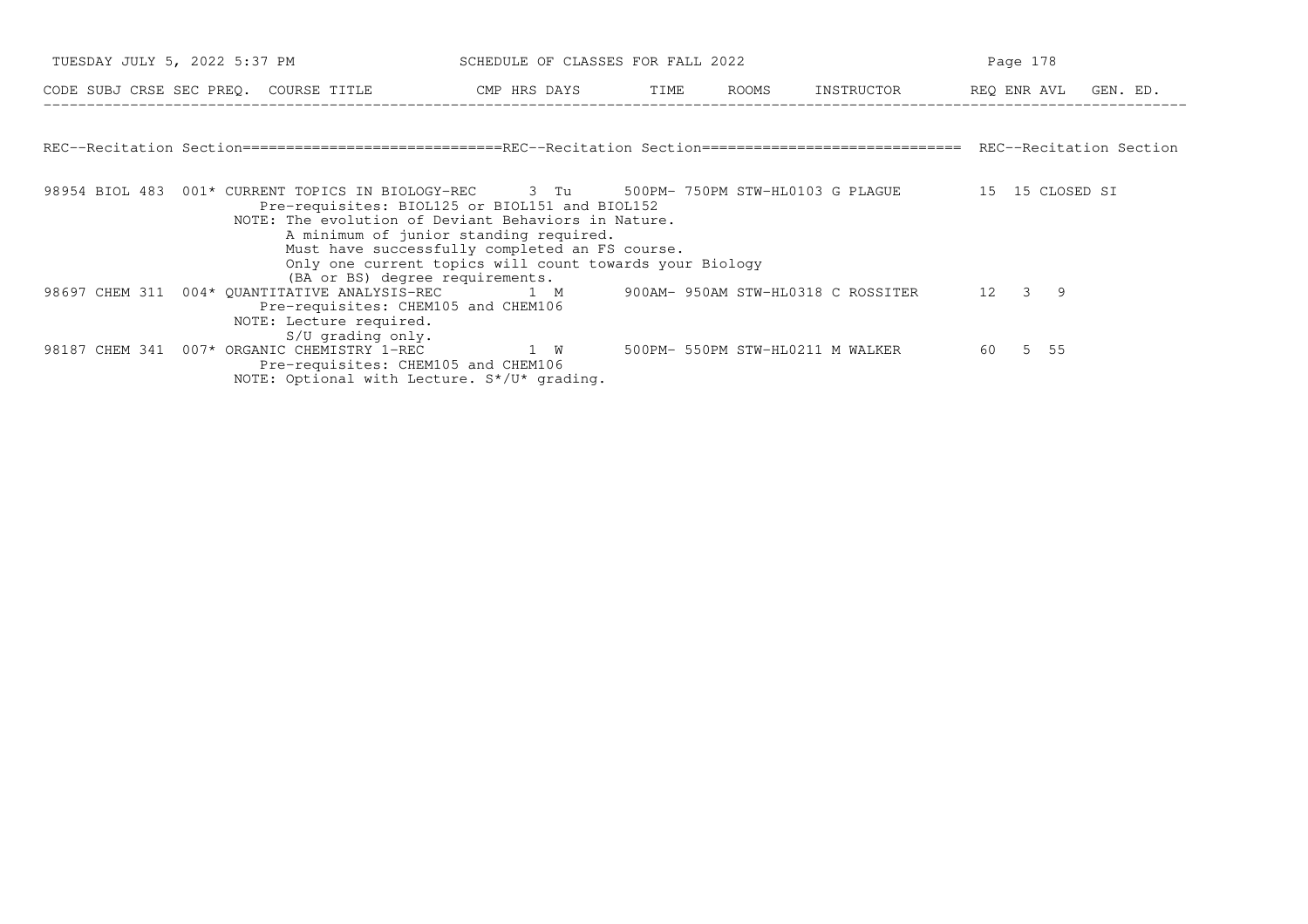| TUESDAY JULY 5, 2022 5:37 PM         |  |  | SCHEDULE OF CLASSES FOR FALL 2022                                                                                                                                                                                                                                                                                                                                                                                          |             |            |     | Page 179      |  |                            |                      |                                  |             |  |  |
|--------------------------------------|--|--|----------------------------------------------------------------------------------------------------------------------------------------------------------------------------------------------------------------------------------------------------------------------------------------------------------------------------------------------------------------------------------------------------------------------------|-------------|------------|-----|---------------|--|----------------------------|----------------------|----------------------------------|-------------|--|--|
|                                      |  |  | CODE SUBJ CRSE SEC PREQ. COURSE TITLE THE ROOMS INSTRUCTOR THE ROOMS EN REQ ENR AVL GEN. ED.                                                                                                                                                                                                                                                                                                                               |             |            |     |               |  |                            |                      |                                  |             |  |  |
|                                      |  |  |                                                                                                                                                                                                                                                                                                                                                                                                                            |             |            |     |               |  |                            |                      |                                  |             |  |  |
|                                      |  |  | 98188 BIOL 485 001 RESEARCH IN BIOLOGY 1-3 TBA TBA TBA TBA G JOHNSON 6 1 5<br>NOTE: Instructor permission required. VARIABLE CREDIT 1-3 HOURS.                                                                                                                                                                                                                                                                             |             |            |     |               |  |                            |                      |                                  |             |  |  |
|                                      |  |  | Contact Registrar's Office to adjust credit hours.<br>98189 BIOL 485 002 RESEARCH IN BIOLOGY<br>NOTE: Instructor permission required. VARIABLE CREDIT HOURS 1-3.<br>Contact Registrar's Office to adjust credit hours.                                                                                                                                                                                                     | $1-3$       | TBA        |     | TBA           |  | TBA J SCHREER              | 6 —                  | $\mathbf{1}$                     | - 5         |  |  |
|                                      |  |  | 98190 BIOL 485 003 RESEARCH IN BIOLOGY 1-3<br>NOTE: Instructor permission required. Variable credit hours $(1-3)$ .                                                                                                                                                                                                                                                                                                        |             | TBA        |     | TBA           |  | TBA L RHOADS               | 6                    | $\mathbf{0}$                     | 6           |  |  |
| 90028 BIOL 485                       |  |  | 004 RESEARCH IN BIOLOGY 1<br>98191 BIOL 485 005 RESEARCH IN BIOLOGY<br>NOTE: Instructor permission required. VARIABLE CREDIT HOURS.<br>Contact Registrar's Office to adjust credit hours.                                                                                                                                                                                                                                  | $1-3$       | TBA<br>TBA |     | TBA<br>TBA    |  | TBA B AMULIKE<br>TBA R EWY | 6<br>6               | $\overline{0}$<br>$\overline{0}$ | 6<br>6      |  |  |
|                                      |  |  | 98192 BIOL 485 006 RESEARCH IN BIOLOGY<br>NOTE: Instructor permission required. VARIABLE CREDIT HOURS.<br>Contact Registrar's Office to adjust credit hours.                                                                                                                                                                                                                                                               | $1-3$       | TBA        |     | TBA           |  | TBA W CONLEY               | 6                    | $\mathbf{0}$                     | -6          |  |  |
|                                      |  |  | 98203 BIOL 485 007 RESEARCH IN BIOLOGY 1-3<br>NOTE: Instructor permission required. VARIABLE CREDIT HOURS.<br>Contact Registrar's Office to adjust credit hours.                                                                                                                                                                                                                                                           |             | TBA        |     | TBA           |  | TBA J TRYBULA              | 10                   |                                  | $0\quad 10$ |  |  |
|                                      |  |  | 98477 BIOL 485 008 RESEARCH IN BIOLOGY<br>NOTE: Instructor permission required. VARIABLE CREDI 1-3 HOURS.<br>Contact Registrar's Office to adjust credit hours.                                                                                                                                                                                                                                                            | $1-3$       | TBA        |     | TBA           |  | TBA G PLAGUE               | 6                    | $\mathbf{0}$                     | -6          |  |  |
|                                      |  |  | 98434 BIOL 485 009 RESEARCH IN BIOLOGY<br>NOTE: Instructor permission required. VARIABLE CREDIT 1-3 HOURS.<br>Contact Registrar's Office to adjust credit hours.                                                                                                                                                                                                                                                           | $1-3$       | TBA        |     | TBA           |  | TBA R SNYDER               | 6                    | $\mathbf{0}$                     | 6           |  |  |
|                                      |  |  | 98683 BIOL 485 010 RESEARCH IN BIOLOGY<br>NOTE: Instructor permission required.<br>Variable credit 1-3 hours. Contact Registrar's Office to<br>adjust credit hours.                                                                                                                                                                                                                                                        | $1 - 3$     | TBA        |     | TBA           |  | TBA S SIRSAT               | 6                    | $\Omega$                         | 6           |  |  |
|                                      |  |  | 98892 BIOL 485 011 RESEARCH IN BIOLOGY                                                                                                                                                                                                                                                                                                                                                                                     | $1 - 3$     |            | TBA |               |  | TBA TBA R BOWDISH          | 6 —                  | $\Omega$                         | 6           |  |  |
|                                      |  |  | 90762 BIOL 498 001 HUMAN GENETICS DISEASES 3 TBA TBA TBA TBA J TRYBULA<br>99247 MGMT 635 OL1 RESEARCH TECHNIOUES 3 3 3 ONLINE A BETRUS                                                                                                                                                                                                                                                                                     |             |            |     |               |  | 0 1 CLOSED WI<br>20 12 8   |                      |                                  |             |  |  |
|                                      |  |  | 99247 MGMT 635 OL1 RESEARCH TECHNIQUES<br>NOTE: Advisor permission required.<br>Delivered online. Instruction and interaction occurs online<br>within the Learning Management System, Moodle. There are no<br>requirements for face-to-face meetings, onsite instruction,<br>or scheduled times to be online. However, proctored exams<br>may be required, either on campus or at a location<br>convenient to the student. | $3^{\circ}$ |            |     | ONLINE        |  | A BETRUS                   |                      |                                  |             |  |  |
| 99520 IT<br>614                      |  |  | 99047 MGMT 669 001 @PROJECT DEVELOPMENT<br>OL1 TECHNOLOGY IN EDUCATION<br>NOTE: Advisor Approval Required.                                                                                                                                                                                                                                                                                                                 | 3<br>3      | TBA        |     | TBA<br>ONLINE |  | TBA S LEVIUS<br>S CANNING  | 5 <sup>5</sup><br>20 | 3                                | 2<br>8 12   |  |  |
| 98835 CHEM 497 001 RESEARCH PROBLEMS |  |  | NOTE: Instructor permission required. Variable credit hours $(1-3)$ .                                                                                                                                                                                                                                                                                                                                                      | $1 - 3$     | TBA        |     |               |  | TBA TBA D GINGRICH         | $\overline{0}$       |                                  | 0 CLOSED    |  |  |
| 98836 CHEM 497 002 RESEARCH PROBLEMS |  |  | NOTE: Instructor permission required. Variable credit hours $(1-3)$ .                                                                                                                                                                                                                                                                                                                                                      | $1 - 3$     | TBA        |     |               |  | TBA TBA M HEPEL            | $\overline{0}$       |                                  | 0 CLOSED    |  |  |
| 98837 CHEM 497 003 RESEARCH PROBLEMS |  |  | NOTE: Instructor permission required. Variable credit hours (1-3).                                                                                                                                                                                                                                                                                                                                                         | $1 - 3$     | TBA        |     |               |  | TBA TBA MWALKER            | $\overline{0}$       |                                  | 0 CLOSED    |  |  |
| 98838 CHEM 497 005 RESEARCH PROBLEMS |  |  | NOTE: Instructor permission required. Variable credit hours $(1-3)$ .                                                                                                                                                                                                                                                                                                                                                      | $1 - 3$     | TBA        |     |               |  | TBA TBA F BOU-ABDALLAH     | $\overline{0}$       |                                  | 0 CLOSED    |  |  |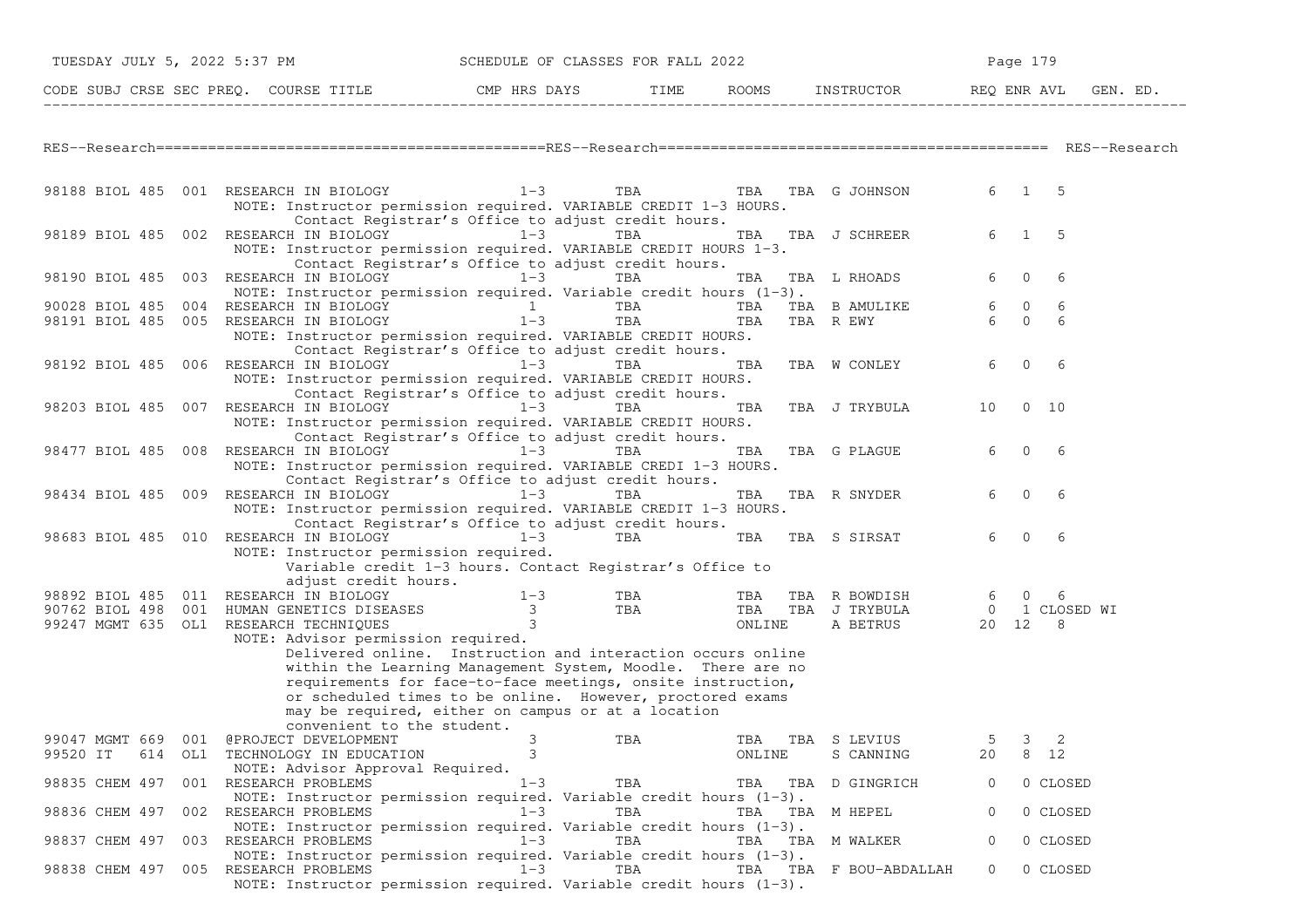| TUESDAY JULY 5, 2022 5:37 PM SCHEDULE OF CLASSES FOR FALL 2022                                                                                                                                                                                                                                  |         |                                                      |         |                                           | Page 180                                                   |
|-------------------------------------------------------------------------------------------------------------------------------------------------------------------------------------------------------------------------------------------------------------------------------------------------|---------|------------------------------------------------------|---------|-------------------------------------------|------------------------------------------------------------|
| CODE SUBJ CRSE SEC PREQ. COURSE TITLE THE ROOMS INSTRUCTOR THE ROOMS EN REQ ENR AVL GEN. ED.                                                                                                                                                                                                    |         |                                                      |         |                                           |                                                            |
| 98839 CHEM 497 006 RESEARCH PROBLEMS<br>NOTE: Instructor permission required. Variable credit hours $(1-3)$ .                                                                                                                                                                                   | $1 - 3$ |                                                      |         | TBA TBA TBA C ROSSITER 0 1 CLOSED         |                                                            |
| 98843 CHEM 497 007 RESEARCH PROBLEMS 1-3<br>NOTE: Instructor permission required. Variable credit hours (1-3).                                                                                                                                                                                  |         | TBA                                                  |         | TBA TBA F NAZEER 0                        | 0 CLOSED                                                   |
| 98821 GEOL 480 001 GEO RESEARCH-MIN/PETROLOGY                                                                                                                                                                                                                                                   | $1 - 4$ | TBA                                                  |         | TBA TBA C SCHRADER                        | $\mathbf 0$<br>5<br>$5 -$                                  |
| NOTE: Variable credits hours 1-3. Instructor permission required.<br>98822 GEOL 480 002 GEO RESEARCH-STRUCT/GEOPHYSICS 1-4                                                                                                                                                                      |         | TBA <b>TRANGER</b>                                   | TBA TBA | STAFF                                     | $\mathbf{0}$<br>5 <sup>5</sup><br>5                        |
| NOTE: Variable credit hours 1-3. Instructor permission required.<br>98823 GEOL 480 003 GEO RESEARCH-GEOCHEM/PALEO 1-4                                                                                                                                                                           |         |                                                      |         | TBA TBA TBA P QUINTON                     | 5 <sub>5</sub><br>$\mathbf 0$<br>5                         |
| NOTE: Variable credit hours 1-3. Instructor permission required.<br>98824 GEOL 480<br>004 GEO RESEARCH-HYDRO/GEOMORPH 1-4                                                                                                                                                                       |         | TBA                                                  |         | TBA TBA A PEARSON                         | $\mathsf{O}$<br>5<br>5 <sup>5</sup>                        |
| NOTE: Variable credit hours 1-3. Instructor permission required.<br>98825 GEOL 480 005 GEO RESEARCH-SEDIMENTARY $1-4$ TBA TBA TBA M RYGEL                                                                                                                                                       |         |                                                      |         |                                           | 5 <sup>5</sup><br>$\mathsf{O}$<br>5                        |
| NOTE: Variable credit hours 1-3. Instructor permission required.<br>90047 EDUC 308 B11* @PRE-ST FIELD EXP1 PREK-6 2 Tu 400PM- 540PM FLG-HL0236 S CARROLL                                                                                                                                        |         |                                                      |         |                                           | $\overline{0}$<br>8 CLOSED                                 |
| Pre-requisites: EDLS207 and EDUC303<br>NOTE: Must register for EDLS 306, EDLS 314, EDLS 320 and EDUC 411.<br>Education candidates must complete the NYSED fingerprint<br>clearance process prior to the start of any field experience                                                           |         |                                                      |         |                                           |                                                            |
| For assistance with this process, please see the Center for<br>Teacher Certification.                                                                                                                                                                                                           |         |                                                      |         |                                           |                                                            |
| 98979 EDUC 408 B21* @PRE-ST FIELD EXP2 PREK-6<br>Pre-requisites: EDLS306 and EDLS314 and EDUC308 and EDLS320 and EDUC411                                                                                                                                                                        | 2 Tu    |                                                      |         | 400PM- 540PM TBA TBA S THOMAS             | $\overline{0}$<br>8 CLOSED                                 |
| NOTE: Must also register for EDUC 303, 310, 407, and 409.<br>99526 EDUC 408 B22* @PRE-ST FIELD EXP2 PREK-6 2 Tu 400PM- 540PM TBA TBA J REAGAN<br>Pre-requisites: EDLS306 and EDLS314 and EDUC308 and EDLS320 and EDUC411<br>NOTE: Must register for EDUC 310, EDUC 312, EDUC 407, & EDUC 409    |         |                                                      |         |                                           | $\overline{0}$<br>8 CLOSED                                 |
| Prior to the start of any field experience, Education<br>candidates must secure their own means of transportation and<br>complete the NYSED fingerprint clearance process.<br>For assistance with this process, please contact the Center<br>for School Partnerships and Teacher Certification. |         |                                                      |         |                                           |                                                            |
| 90746 EDUC 408 JC1* @PRE-ST FIELD EXP2 PREK-6 W 2 Tu<br>Pre-requisites: EDLS306 and EDLS314 and EDLS320 and EDUC411<br>NOTE: Students will also be in the field Tuesdays and Thursdays<br>from 8:00AM to 3:00 PM.                                                                               |         |                                                      |         | 400PM- 530PM TBA TBA L EMRICH 0           | 6 CLOSED                                                   |
| Course meets on site at local school district building TBD.<br>99361 EDUC 408 JCC* @PRE-ST FIELD EXP2 PREK-6 W<br>Pre-requisites: EDLS306 and EDLS314 and EDLS320 and EDUC411 and EDUC308<br>NOTE: Students will also be in the field Tuesdays and Thursdays<br>from 8:00 AM to 3:00 PM.        | 2 Tu    |                                                      |         | 400PM-530PM TBA TBA A WEISBURGER 20 10 10 |                                                            |
| Course meets on site at local school district building TBD.<br>Must register for EDUC 310, EDUC 312, EDUC 407, & EDUC 409                                                                                                                                                                       |         |                                                      |         |                                           |                                                            |
| 99543 EDUC 425<br>001 @STD TCHG INTRNSHIP 1:PREK-GR2<br>START/END DATES: 09/01-10/26                                                                                                                                                                                                            | 6       | MTuWThF 800AM- 430PM TBA                             |         | TBA E DUNHAM                              | 0<br>0 CLOSED CT SI                                        |
| 99530 EDUC 425<br>002<br>@STD TCHG INTRNSHIP 1:PREK-GR2<br>START/END DATES: 10/31-12/16                                                                                                                                                                                                         | 6       | MTuWThF 800AM- 430PM TBA                             |         | TBA E DUNHAM                              | 0 CLOSED CT SI<br>0                                        |
| 90492 EDUC 425<br>003 @STD TCHG INTRNSHIP 1: PREK-GR2                                                                                                                                                                                                                                           |         | 6 MTuWThF 800AM- 430PM TBA                           |         | TBA L EMRICH                              | 0 CLOSED CT SI<br>0                                        |
| $START/END$ DATES: $09/01-10/26$<br>99534 EDUC 425<br>@STD TCHG INTRNSHIP 1:PREK-GR2<br>005                                                                                                                                                                                                     | 6       | MTuWThF 800AM- 400PM TBA                             |         | TBA P FARMER                              | 0 CLOSED CT SI<br>0                                        |
| START/END DATES: 09/01-10/26<br>90497 EDUC 425<br>@STD TCHG INTRNSHIP 1:PREK-GR2<br>007<br>90498 EDUC 425 008<br>@STD TCHG INTRNSHIP 1:PREK-GR2                                                                                                                                                 | 6<br>6  | MTuWThF 800AM- 400PM TBA<br>MTuWThF 800AM- 400PM TBA |         | TBA P FARMER<br>TBA P FARMER              | 0 CLOSED CT SI<br>$\cup$<br>$\mathbf{0}$<br>0 CLOSED CT SI |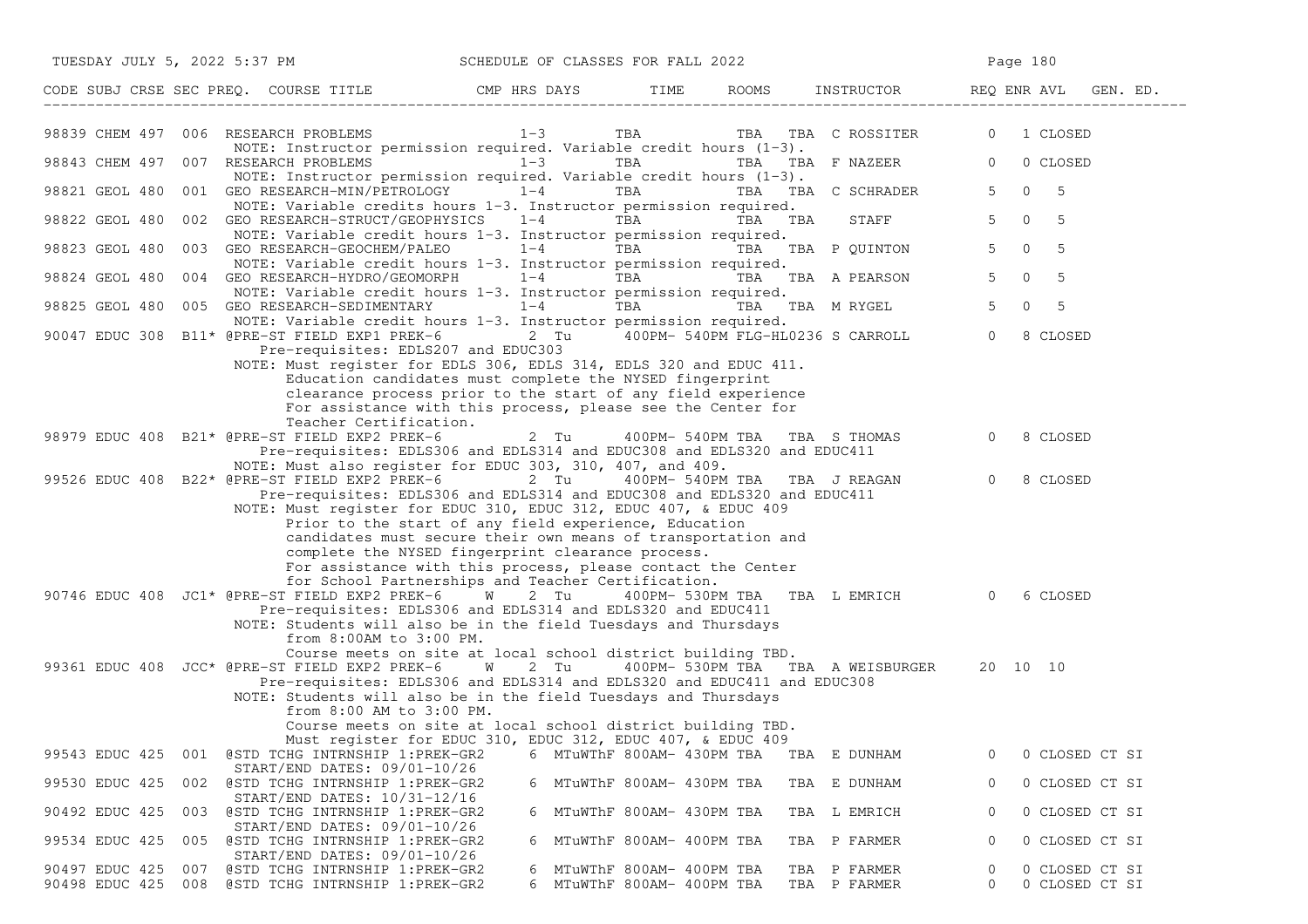|                       | TUESDAY JULY 5, 2022 5:37 PM SCHEDULE OF CLASSES FOR FALL 2022                                                    |  |                            |                                                           | Page 181       |                |
|-----------------------|-------------------------------------------------------------------------------------------------------------------|--|----------------------------|-----------------------------------------------------------|----------------|----------------|
|                       |                                                                                                                   |  |                            |                                                           |                |                |
|                       | START/END DATES: 10/31-12/16                                                                                      |  |                            |                                                           |                |                |
|                       | 99538 EDUC 425 009 @STD TCHG INTRNSHIP 1:PREK-GR2<br>START/END DATES: 09/01-10/26                                 |  |                            | 6 MTuWThF 800AM- 430PM TBA TBA M MCGRATH 0 0 CLOSED CT SI |                |                |
|                       | 90499 EDUC 425 010 @STD TCHG INTRNSHIP 1:PREK-GR2                                                                 |  |                            | 6 MTuThF 800AM-400PM TBA TBA K GRAHAM 60                  |                | 0 CLOSED CT SI |
|                       | START/END DATES: 09/01-10/26<br>90496 EDUC 425 011 @STD TCHG INTRNSHIP 1:PREK-GR2                                 |  | 6 MTuWThF 800AM- 400PM TBA | TBA J REAGAN 0                                            |                | 0 CLOSED CT SI |
|                       | START/END DATES: 09/01-10/26<br>99541 EDUC 425 012 @STD TCHG INTRNSHIP 1:PREK-GR2                                 |  | 6 MTuWThF 800AM- 430PM TBA | TBA L EMRICH 0                                            |                | 0 CLOSED CT SI |
|                       | START/END DATES: 10/31-12/16<br>99542 EDUC 425 013 @STD TCHG INTRNSHIP 1:PREK-GR2                                 |  | 6 MTuWThF 800AM- 430PM TBA | TBA J REAGAN 0                                            |                | 0 CLOSED CT SI |
|                       | START/END DATES: 10/31-12/16<br>90500 EDUC 425 014 @STD TCHG INTRNSHIP 1:PREK-GR2                                 |  | 6 MTuWThF 800AM- 430PM TBA | TBA K GRAHAM 0                                            |                | 0 CLOSED CT SI |
|                       | START/END DATES: 10/31-12/16<br>99651 EDUC 425 015 @STD TCHG INTRNSHIP 1:PREK-GR2                                 |  | 6 MTuWThF 800AM- 430PM TBA | TBA STHOMAS 0                                             |                | 1 CLOSED CT SI |
|                       | START/END DATES: 09/01-10/26<br>90501 EDUC 425 016 @STD TCHG INTRNSHIP 1:PREK-GR2                                 |  | 6 MTuWThF 800AM- 400PM TBA | TBA M MCGRATH 0                                           |                | 0 CLOSED CT SI |
|                       | START/END DATES: 10/31-12/16<br>99961 EDUC 425 017 @STD TCHG INTRNSHIP 1:PREK-GR2                                 |  | 6 MTuWThF 800AM- 430PM TBA | TBA J SCHAEFER                                            | $\overline{0}$ | 0 CLOSED CT SI |
|                       | START/END DATES: 09/01-10/26<br>99981 EDUC 425 018 @STD TCHG INTRNSHIP 1:PREK-GR2                                 |  | 6 MTuWThF 800AM- 430PM TBA | TBA A WEISBURGER                                          | $\overline{0}$ | 0 CLOSED CT SI |
|                       | START/END DATES: 10/31-12/16<br>90502 EDUC 425 019 @STD TCHG INTRNSHIP 1:PREK-GR2                                 |  | 6 MTuWThF 800AM- 400PM TBA | TBA J SCHAEFER                                            | $\overline{0}$ | 0 CLOSED CT SI |
|                       | START/END DATES: 10/31-12/16<br>90503 EDUC 425 020 @STD TCHG INTRNSHIP 1:PREK-GR2                                 |  | 6 MTuWThF 800AM- 400PM TBA | TBA STHOMAS 0                                             |                | 0 CLOSED CT SI |
|                       | START/END DATES: 10/31-12/16<br>90504 EDUC 425 021 @STD TCHG INTRNSHIP 1:PREK-GR2                                 |  | 6 MTuWThF 800AM- 400PM TBA | TBA A WEISBURGER                                          | $\Omega$       | 0 CLOSED CT SI |
|                       | START/END DATES: 09/01-10/26<br>99533 EDUC 425 022 @STD TCHG INTRNSHIP 1:PREK-GR2<br>START/END DATES: 10/31-12/16 |  | 6 MTuWThF 800AM- 430PM TBA | TBA D STRAIGHT                                            | $\overline{0}$ | 1 CLOSED SI    |
|                       | 99962 EDUC 426 001 @STD TCHG INTRNSHIP II: GR 3-6<br>START/END DATES: 09/01-10/26                                 |  | 6 MTuWThF 800AM- 430PM TBA | TBA E DUNHAM 0                                            |                | 0 CLOSED CT SI |
|                       | 90505 EDUC 426 002 @STD TCHG INTRNSHIP II: GR 3-6<br>START/END DATES: 10/31-12/16                                 |  | 6 MTuWThF 802AM- 400PM TBA | TBA E DUNHAM 0                                            |                | 0 CLOSED CT SI |
|                       | 99550 EDUC 426 003 @STD TCHG INTRNSHIP II: GR 3-6<br>START/END DATES: 09/01-10/26                                 |  | 6 MTuWThF 800AM- 430PM TBA | TBA L EMRICH 0                                            |                | 0 CLOSED CT SI |
|                       | 90506 EDUC 426 004 @STD TCHG INTRNSHIP II: GR 3-6<br>START/END DATES: 10/31-12/16                                 |  | 6 MTuWThF 800AM- 400PM TBA | TBA L EMRICH 0                                            |                | 0 CLOSED CT SI |
|                       | 99548 EDUC 426 005 @STD TCHG INTRNSHIP II: GR 3-6<br>START/END DATES: 09/01-10/26                                 |  | 6 MTuWThF 800AM- 430PM TBA | TBA P FARMER 0                                            |                | 0 CLOSED CT SI |
|                       | 90519 EDUC 426 006 @STD TCHG INTRNSHIP II: GR 3-6<br>START/END DATES: 10/31-12/16                                 |  |                            | 6 MTuWThF 800AM- 400PM TBA TBA P FARMER                   | $\overline{0}$ | 0 CLOSED CT SI |
|                       | 99554 EDUC 426 007 @STD TCHG INTRNSHIP II: GR 3-6<br>START/END DATES: 09/01-10/26                                 |  |                            | 6 MTuWThF 800AM- 430PM TBA TBA K GRAHAM                   | $\overline{0}$ | 0 CLOSED CT SI |
| 008<br>99555 EDUC 426 | @STD TCHG INTRNSHIP II: GR 3-6<br>START/END DATES: 10/31-12/16                                                    |  | MTuWThF 800AM- 430PM TBA   | TBA K GRAHAM                                              |                | 0 CLOSED CT SI |
|                       | 90520 EDUC 426 009 @STD TCHG INTRNSHIP II: GR 3-6<br>START/END DATES: 09/01-10/26                                 |  | 6 MTuWThF 800AM- 400PM TBA | TBA M MCGRATH                                             | $\Omega$       | 0 CLOSED CT SI |
|                       | 90521 EDUC 426 010 @STD TCHG INTRNSHIP II: GR 3-6<br>START/END DATES: 10/31-12/16                                 |  | 6 MTuWThF 800AM- 400PM TBA | TBA M MCGRATH                                             | 0              | 0 CLOSED CT SI |
|                       | 99556 EDUC 426 011 @STD TCHG INTRNSHIP II: GR 3-6<br>START/END DATES: 09/01-10/26                                 |  | 6 MTuWThF 800AM- 430PM TBA | TBA J REAGAN                                              | 0              | 0 CLOSED CT SI |
|                       | 90522 EDUC 426 012 @STD TCHG INTRNSHIP II: GR 3-6<br>START/END DATES: 10/31-12/16                                 |  | 6 MTuWThF 800AM- 400PM TBA | TBA A WEISBURGER                                          | 0              | 0 CLOSED CT SI |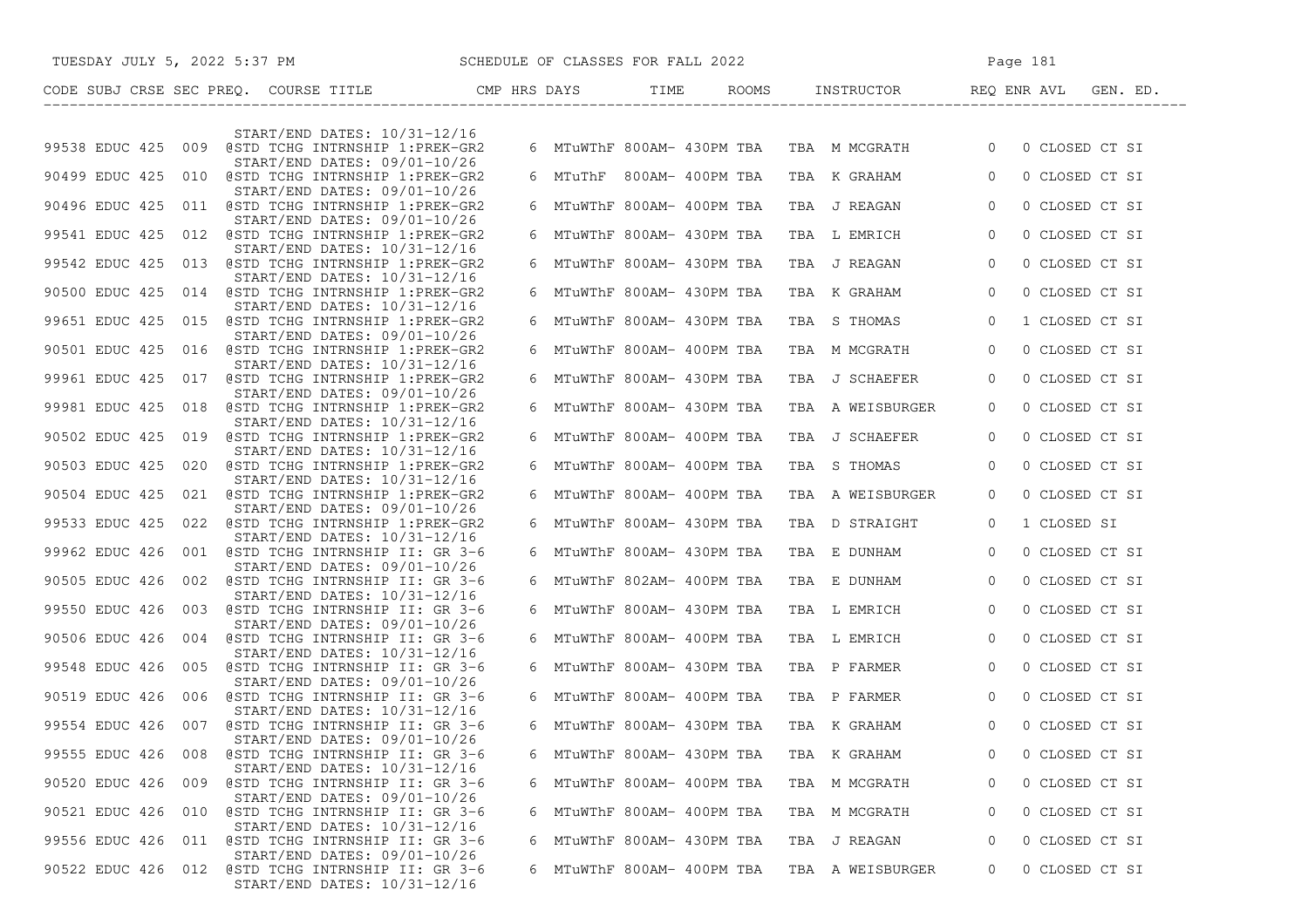| SCHEDULE OF CLASSES FOR FALL 2022<br>TUESDAY JULY 5, 2022 5:37 PM                     |   |                            |                                                           | Page 182       |                |
|---------------------------------------------------------------------------------------|---|----------------------------|-----------------------------------------------------------|----------------|----------------|
| CODE SUBJ CRSE SEC PREQ. COURSE TITLE THE CMP HRS DAYS                                |   | TIME                       | ROOMS INSTRUCTOR REQ ENR AVL GEN. ED.<br>---------------- |                |                |
| 90523 EDUC 426 013 @STD TCHG INTRNSHIP II: GR 3-6<br>START/END DATES: 09/01-10/26     |   |                            | 6 TUWThF 800AM-400PM TBA TBA J SCHAEFER 0                 |                | 0 CLOSED CT SI |
| 90524 EDUC 426 014 @STD TCHG INTRNSHIP II: GR 3-6<br>START/END DATES: 10/31-12/16     |   |                            | 6 MTuWThF 800AM- 430PM TBA TBA J SCHAEFER 0               |                | 0 CLOSED CT SI |
| 99652 EDUC 426 016 @STD TCHG INTRNSHIP II: GR 3-6<br>START/END DATES: 10/31-12/16     |   |                            | 6 MTuWThF 800AM- 430PM TBA TBA S THOMAS                   | $\overline{0}$ | 1 CLOSED CT SI |
| 99545 EDUC 426 017 @STD TCHG INTRNSHIP II: GR 3-6                                     |   | 6 MTuThF 800AM-430PM TBA   | TBA A WEISBURGER                                          | $\circ$        | 0 CLOSED CT SI |
| START/END DATES: 09/01-10/26<br>99980 EDUC 426 018 @STD TCHG INTRNSHIP II: GR 3-6     |   | 6 MTuWThF 800AM- 430PM TBA | TBA S THOMAS                                              | $\overline{0}$ | 0 CLOSED CT SI |
| START/END DATES: 09/01-10/26                                                          |   |                            |                                                           |                |                |
| 90525 EDUC 426 019 @STD TCHG INTRNSHIP II: GR 3-6                                     |   | 6 MTuWThF 800AM- 430PM TBA | TBA A WEISBURGER                                          | $\overline{0}$ | 0 CLOSED CT SI |
| 99557 EDUC 426 020 @STD TCHG INTRNSHIP II: GR 3-6                                     |   | 6 MTuWThF 800AM- 430PM TBA | TBA D STRAIGHT                                            | $\overline{0}$ | 1 CLOSED SI    |
| START/END DATES: 09/01-10/26                                                          |   |                            |                                                           |                |                |
| 99549 EDUC 426 NO6 @STD TCHG INTRNSHIP II: GR 3-6<br>START/END DATES: 10/31-12/16     |   | 6 MTuWThF 800AM- 430PM TBA | TBA J REAGAN                                              | $\overline{0}$ | 0 CLOSED CT SI |
| 99954 SECD 455 001 @STD TCHNG IN MID/JR HIGH SCH<br>START/END DATES: 09/01-10/26      |   | 6 MTuWThF 800AM- 430PM TBA | TBA P FARMER                                              | $\overline{0}$ | 0 CLOSED SI    |
| 99641 SECD 455 002 @STD TCHNG IN MID/JR HIGH SCH<br>START/END DATES: 10/31-12/16      |   | 6 MTuWThF 800AM- 430PM TBA | TBA P FARMER                                              | $\overline{0}$ | 0 CLOSED SI    |
| 99967 SECD 455 006 @STD TCHNG IN MID/JR HIGH SCH<br>START/END DATES: 10/31-12/16      |   | 6 MTuWThF 800AM- 430PM TBA | TBA J SCHAEFER                                            | $\overline{0}$ | 0 CLOSED SI    |
| 90628 SECD 455 007 @STD TCHNG IN MID/JR HIGH SCH                                      |   | 6 MTuWThF 800AM- 430PM TBA | TBA J SCHAEFER                                            | $\overline{0}$ | 0 CLOSED SI    |
| START/END DATES: 09/01-10/26<br>90629 SECD 455 008 @STD TCHNG IN MID/JR HIGH SCH      |   | 6 MTuWThF 800AM- 430PM TBA | TBA J MERRIMAN                                            | $\overline{0}$ | 2 CLOSED SI    |
| START/END DATES: 09/01-10/26<br>90630 SECD 455 009 @STD TCHNG IN MID/JR HIGH SCH      |   | 6 MTuWThF 800AM- 430PM TBA | TBA J MERRIMAN                                            | $\overline{0}$ | 1 CLOSED SI    |
| START/END DATES: 10/31-12/16<br>90631 SECD 455 010 @STD TCHNG IN MID/JR HIGH SCH      |   | 6 MTuWThF 800AM- 430PM TBA | TBA J STILES                                              | $\overline{0}$ | 0 CLOSED SI    |
| START/END DATES: 09/01-10/26                                                          |   |                            |                                                           |                |                |
| 90632 SECD 455 011 @STD TCHNG IN MID/JR HIGH SCH<br>START/END DATES: 10/31-12/16      |   | 6 MTuWThF 800AM- 430PM TBA | TBA J STILES                                              | $\overline{0}$ | 0 CLOSED SI    |
| 90633 SECD 455 012 @STD TCHNG IN MID/JR HIGH SCH<br>START/END DATES: 09/01-10/26      |   |                            | 6 MTuWThF 800AM- 430PM TBA  TBA  D STRAIGHT               | $\overline{0}$ | 0 CLOSED SI    |
| 90634 SECD 455 013 @STD TCHNG IN MID/JR HIGH SCH<br>START/END DATES: 10/31-12/16      |   | 6 MTuWThF 800AM- 430PM TBA | TBA D STRAIGHT                                            | $\overline{0}$ | 1 CLOSED SI    |
| 99643 SECD 456 001 @STD TCHNG IN SR HIGH SCHOOL<br>START/END DATES: 09/01-10/26       |   | 6 MTuWThF 800AM- 430PM TBA | TBA P FARMER                                              | $\overline{0}$ | 0 CLOSED SI    |
| 99957 SECD 456 003 @STD TCHNG IN SR HIGH SCHOOL<br>$START/END$ DATES: $09/01-10/26$   |   | 6 MTuWThF 800AM- 430PM TBA | TBA J MERRIMAN                                            | $\overline{0}$ | 1 CLOSED SI    |
| 90636 SECD 456 004 @STD TCHNG IN SR HIGH SCHOOL                                       |   | 6 MTuWThF 800AM- 430PM TBA | TBA J MERRIMAN                                            | $\overline{0}$ | 2 CLOSED SI    |
| START/END DATES: 10/31-12/16<br>99959 SECD 456 005 @STD TCHNG IN SR HIGH SCHOOL       |   |                            | 6 MTuWThF 800AM- 430PM TBA TBA J SCHAEFER                 | $\overline{0}$ | 0 CLOSED SI    |
| START/END DATES: 09/01-10/26<br>90637 SECD 456<br>006<br>@STD TCHNG IN SR HIGH SCHOOL | 6 | MTuWThF 800AM- 430PM TBA   | TBA J SCHAEFER                                            | 0              | 0 CLOSED SI    |
| START/END DATES: 10/31-12/16<br>99972 SECD 456<br>007<br>@STD TCHNG IN SR HIGH SCHOOL |   | 6 MTuWThF 800AM- 430PM TBA | TBA J STILES                                              | 0              | 0 CLOSED SI    |
| START/END DATES: 09/01-10/26<br>99973 SECD 456<br>008<br>@STD TCHNG IN SR HIGH SCHOOL |   | 6 MTuWThF 800AM- 430PM TBA | TBA J STILES                                              | 0              | 0 CLOSED SI    |
| START/END DATES: 10/31-12/16<br>90638 SECD 456<br>@STD TCHNG IN SR HIGH SCHOOL<br>009 |   | 6 MTuWThF 800AM- 430PM TBA | TBA D STRAIGHT                                            | 0              | 1 CLOSED SI    |
| START/END DATES: 09/01-10/26                                                          |   |                            |                                                           |                |                |
| 90639 SECD 456<br>@STD TCHNG IN SR HIGH SCHOOL<br>010<br>START/END DATES: 10/31-12/16 |   | 6 MTuWThF 800AM- 430PM TBA | TBA D STRAIGHT                                            | 0              | 0 CLOSED SI    |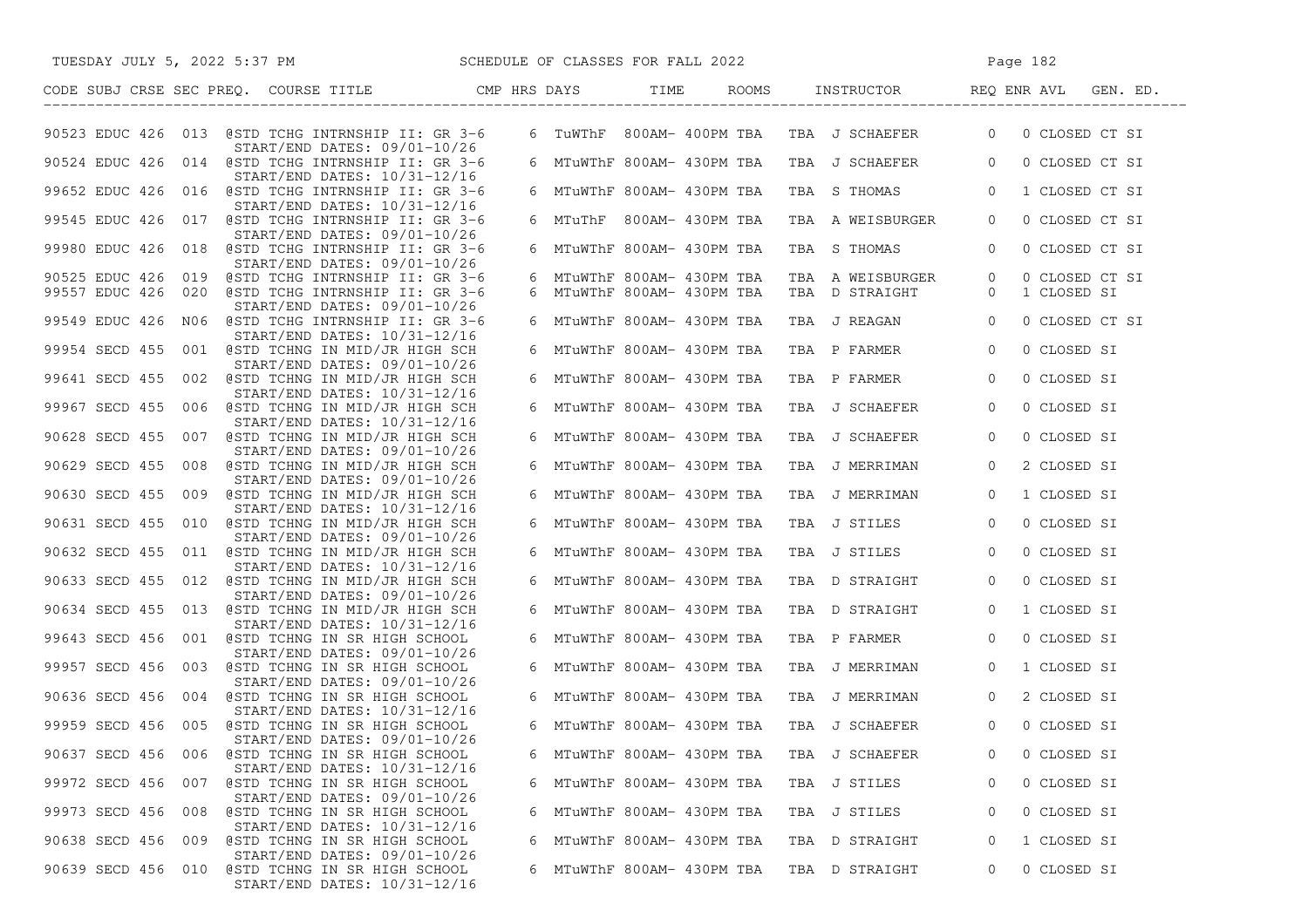| TUESDAY JULY 5, 2022 5:37 PM SCHEDULE OF CLASSES FOR FALL 2022                                |   |                                                                                                                  |     |     |                                                                                                                  |                | Page 183    |  |
|-----------------------------------------------------------------------------------------------|---|------------------------------------------------------------------------------------------------------------------|-----|-----|------------------------------------------------------------------------------------------------------------------|----------------|-------------|--|
| CODE SUBJ CRSE SEC PREQ. COURSE TITLE CMP HRS DAYS TIME ROOMS INSTRUCTOR REQ ENR AVL GEN. ED. |   |                                                                                                                  |     |     |                                                                                                                  |                |             |  |
| 90640 SECD 456 011 @STD TCHNG IN SR HIGH SCHOOL A<br>START/END DATES: 10/31-12/16             |   |                                                                                                                  |     |     | 6 MTuWThF 800AM- 430PM TBA TBA P FARMER 0                                                                        |                | 0 CLOSED SI |  |
| 99572 GRED 613 001 TEACHING INTERNSHIP GRADES 1-3<br>START/END DATES: 10/31-12/16             |   |                                                                                                                  |     |     | 6 MTuWThF 800AM- 430PM TBA TBA E DUNHAM 0                                                                        |                | 4 CLOSED    |  |
| 90551 GRED 613 002 TEACHING INTERNSHIP GRADES 1-3                                             |   | 6 MTuWThF 800AM- 430PM TBA                                                                                       |     |     | TBA E DUNHAM 0                                                                                                   |                | 3 CLOSED    |  |
| START/END DATES: 09/01-10/26<br>99574 GRED 613 003 TEACHING INTERNSHIP GRADES 1-3             |   | 6 MTuWThF 800AM- 430PM TBA                                                                                       |     |     | TBA L EMRICH                                                                                                     | $\overline{0}$ | 3 CLOSED    |  |
| $START/END$ DATES: $09/01-10/26$<br>90552 GRED 613 004 TEACHING INTERNSHIP GRADES 1-3         |   | 6 MTuWThF 800AM- 430PM TBA                                                                                       |     |     | TBA P FARMER                                                                                                     | $\overline{0}$ | 2 CLOSED    |  |
| START/END DATES: 10/31-12/16<br>99580 GRED 613 005 TEACHING INTERNSHIP GRADES 1-3             |   | 6 MTuWThF 800AM- 430PM TBA                                                                                       |     |     | TBA P FARMER                                                                                                     | $\overline{0}$ | 4 CLOSED    |  |
| $START/END$ DATES: $09/01-10/26$<br>90553 GRED 613 006 TEACHING INTERNSHIP GRADES 1-3         |   | 6 MTuWThF 800AM- 430PM TBA                                                                                       |     |     | TBA K GRAHAM                                                                                                     | $\overline{0}$ | 1 CLOSED    |  |
| START/END DATES: 10/31-12/16<br>99582 GRED 613 007 TEACHING INTERNSHIP GRADES 1-3             |   | 6 MTuWThF 800AM- 430PM TBA                                                                                       |     |     | TBA K GRAHAM                                                                                                     | $\overline{0}$ | 1 CLOSED    |  |
| START/END DATES: 09/01-10/26<br>90554 GRED 613 008 TEACHING INTERNSHIP GRADES 1-3             |   | 6 MTuWThF 800AM- 430PM TBA                                                                                       |     |     | TBA V HAYES                                                                                                      | $\overline{0}$ | 0 CLOSED    |  |
| START/END DATES: 10/31-12/16<br>90555 GRED 613 009 TEACHING INTERNSHIP GRADES 1-3             |   | 6 MTuWThF 800AM- 430PM TBA                                                                                       |     |     | TBA V HAYES                                                                                                      | $\overline{0}$ | 0 CLOSED    |  |
| START/END DATES: 09/01-10/26<br>90556 GRED 613 010 TEACHING INTERNSHIP GRADES 1-3             |   | 6 MTuWThF 800AM- 430PM TBA                                                                                       |     |     | TBA M MCGRATH                                                                                                    | $\circ$        | 0 CLOSED    |  |
| START/END DATES: 10/31-12/16<br>99982 GRED 613 011 TEACHING INTERNSHIP GRADES 1-3             |   | 6 MTuWThF 800AM- 430PM TBA                                                                                       |     |     | TBA M MCGRATH                                                                                                    | $\overline{0}$ | 0 CLOSED    |  |
| START/END DATES: 09/01-10/26<br>90557 GRED 613 012 TEACHING INTERNSHIP GRADES 1-3             |   | 6 MTuWThF 800AM- 430PM TBA                                                                                       |     |     | TBA J REAGAN                                                                                                     | $\overline{0}$ | 0 CLOSED    |  |
| START/END DATES: 10/31-12/16<br>90558 GRED 613 013 TEACHING INTERNSHIP GRADES 1-3             |   | 6 MTuWThF 800AM- 430PM TBA                                                                                       |     |     | TBA J REAGAN                                                                                                     | $\circ$        | 0 CLOSED    |  |
| $START/END$ DATES: $09/01-10/26$                                                              |   |                                                                                                                  |     |     |                                                                                                                  |                |             |  |
| 90559 GRED 613 014 TEACHING INTERNSHIP GRADES 1-3<br>START/END DATES: 10/31-12/16             |   | 6 MTuWThF 800AM- 430PM TBA                                                                                       |     |     | TBA S THOMAS                                                                                                     | $\overline{0}$ | 0 CLOSED    |  |
| 90560 GRED 613 015 TEACHING INTERNSHIP GRADES 1-3<br>START/END DATES: 09/01-10/26             |   | 6 MTuWThF 800AM- 430PM TBA                                                                                       |     |     | TBA J SCHAEFER                                                                                                   | $\overline{0}$ | 0 CLOSED    |  |
| 90561 GRED 613 016 TEACHING INTERNSHIP GRADES 1-3<br>START/END DATES: 09/01-10/26             |   |                                                                                                                  |     |     | 6 MTuWThF 800AM- 430PM TBA TBA S THOMAS                                                                          | $\overline{0}$ | 0 CLOSED    |  |
| 90715 GRED 613 017 TEACHING INTERNSHIP GRADES 1-3<br>START/END DATES: 10/31-12/16             |   | 6 TBA PORT AND THE STATE OF THE STATE OF THE STATE OF THE STATE OF THE STATE OF THE STATE OF THE STATE OF THE ST |     | TBA | STAFF 0                                                                                                          |                | 0 CLOSED    |  |
| 90716 GRED 613 018 TEACHING INTERNSHIP GRADES 1-3<br>START/END DATES: 10/31-12/16             |   |                                                                                                                  |     |     | 6 MTuWThF 800AM- 430PM TBA TBA L EMRICH                                                                          | $\overline{0}$ | 1 CLOSED    |  |
| 90730 GRED 613 019 TEACHING INTERNSHIP GRADES 1-3<br>$START/END$ DATES: $09/01-10/26$         |   |                                                                                                                  |     |     | 6 MTuWThF 800AM- 430PM TBA TBA A WEISBURGER 0                                                                    |                | 1 CLOSED    |  |
| 90066 GRED 664 002 PRE ST-FIELD EXP CHILDHOOD 1-6                                             |   | $3 \sim$                                                                                                         |     |     | TBA TBA TBA PFARMER 15 7 8<br>530PM-730PM TBA TBA E DUNHAM 0 12 CLOSED<br>500PM-730PM SAT-HL0222 R VADAS 20 1 19 |                |             |  |
| 98814 GRED 664 JCC PRE ST-FIELD EXP CHILDHOOD 1-6W                                            |   | 3 W 530PM-730PM TBA                                                                                              |     |     |                                                                                                                  |                |             |  |
| 99695 GRED 682 001 RESEARCH IN SOC STDS ED                                                    |   | 3 Th                                                                                                             |     |     |                                                                                                                  |                |             |  |
| 98742 GRED 687 001* ACTION RESEARCH                                                           | 3 |                                                                                                                  | TBA | TBA | TBA K VALENTINE                                                                                                  | 25             | 3 22        |  |
| Pre-requisites: GRED635<br>NOTE: Prerequisite: GRED 635 for MSED C&I.                         |   |                                                                                                                  |     |     |                                                                                                                  |                |             |  |
| Students will schedule individual meetings with the                                           |   |                                                                                                                  |     |     |                                                                                                                  |                |             |  |
| professor to complete final stage of research project.                                        |   |                                                                                                                  |     |     |                                                                                                                  |                |             |  |
| 90582 GRED 692 001<br>STD TCHG: JR HIGH SCHOOL (7-9)<br>$START/END$ DATES: $09/01-10/26$      |   | 6 MTuWThF 800AM- 430PM TBA                                                                                       |     |     | TBA M CUMMINGS                                                                                                   | 0              | 0 CLOSED    |  |
| 90583 GRED 692<br>002<br>STD TCHG: JR HIGH SCHOOL (7-9)<br>START/END DATES: 10/31-12/16       |   | 6 MTuWThF 800AM- 430PM TBA                                                                                       |     |     | TBA M CUMMINGS                                                                                                   | 0              | 0 CLOSED    |  |
| 90584 GRED 692<br>003 STD TCHG: JR HIGH SCHOOL (7-9)                                          |   | 6 MTuWThF 800AM- 430PM TBA                                                                                       |     |     | TBA J STILES                                                                                                     | $\overline{0}$ | 2 CLOSED    |  |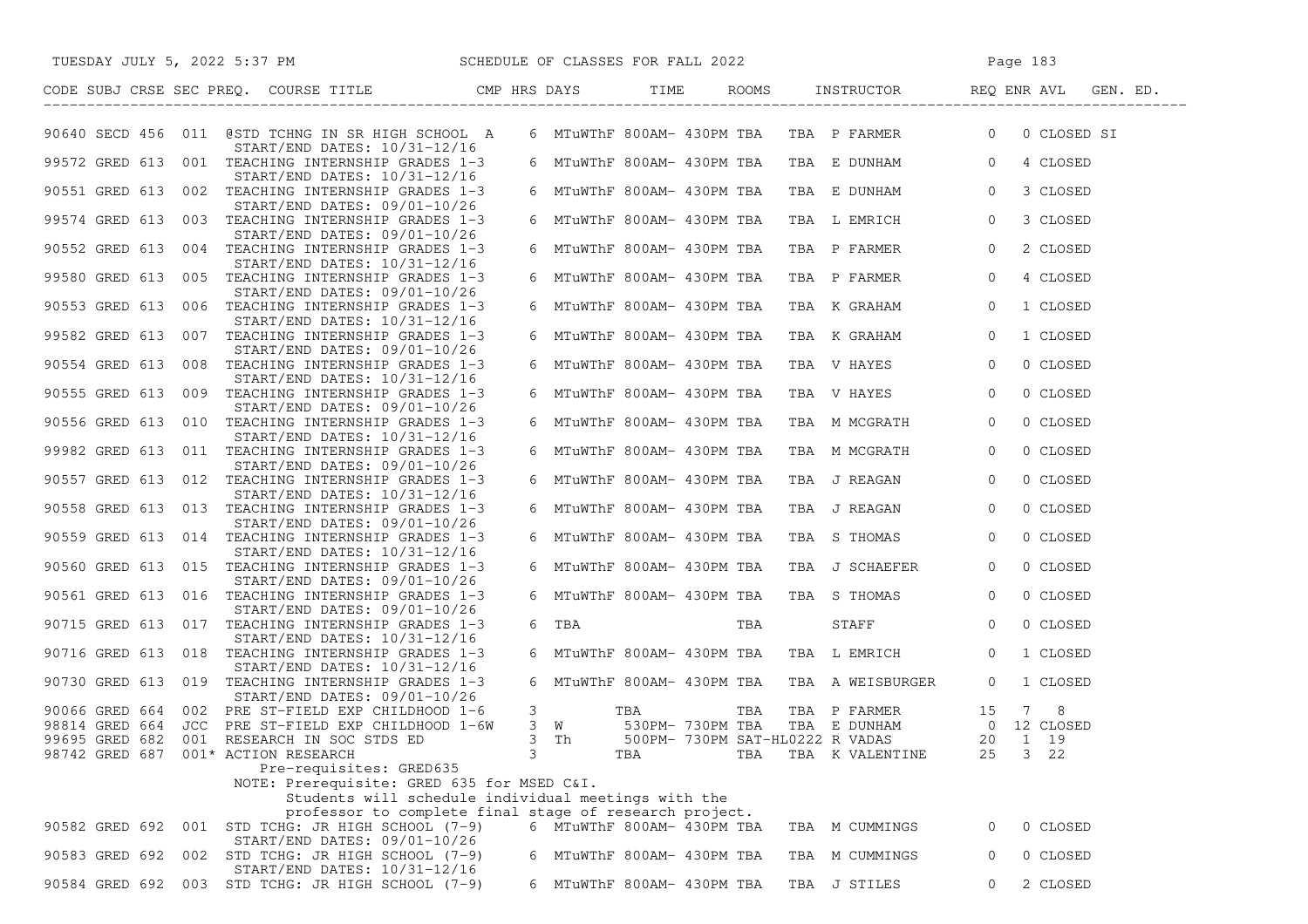|                    |     |  | TUESDAY JULY 5, 2022 5:37 PM SCHEDULE OF CLASSES FOR FALL 2022                               |   |                            |                  |  |                                            | Page 184       |          |  |  |
|--------------------|-----|--|----------------------------------------------------------------------------------------------|---|----------------------------|------------------|--|--------------------------------------------|----------------|----------|--|--|
|                    |     |  |                                                                                              |   |                            |                  |  |                                            |                |          |  |  |
|                    |     |  | $START/END$ DATES: $09/01-10/26$                                                             |   |                            |                  |  |                                            |                |          |  |  |
|                    |     |  | 90585 GRED 692 004 STD TCHG: JR HIGH SCHOOL (7-9)<br>START/END DATES: 10/31-12/16            |   |                            |                  |  | 6 MTuWThF 800AM- 430PM TBA TBA J STILES 0  |                | 0 CLOSED |  |  |
|                    |     |  | 90586 GRED 693 001 SUP CLINICAL EXP/STU TCHNG                                                |   |                            |                  |  | 6 MTuWThF 800AM- 430PM TBA TBA M CUMMINGS  | $\overline{0}$ | 0 CLOSED |  |  |
|                    |     |  | START/END DATES: 09/01-10/26<br>90587 GRED 693 002 SUP CLINICAL EXP/STU TCHNG                |   | 6 MTuWThF 800AM- 430PM TBA |                  |  | TBA M CUMMINGS                             | $\overline{0}$ | 0 CLOSED |  |  |
|                    |     |  | START/END DATES: 10/31-12/16<br>99614 GRED 694 001 STD TCHNG: MID/JR HIGH SCH 5-9            |   | 6 MTuWThF 800AM- 430PM TBA |                  |  | TBA M CUMMINGS                             | $\overline{0}$ | 0 CLOSED |  |  |
|                    |     |  | $START/END$ DATES: $09/01-10/26$<br>90588 GRED 694 002 STD TCHNG: MID/JR HIGH SCH 5-9        |   | 6 MTuWThF 800AM- 430PM TBA |                  |  | TBA M CUMMINGS                             | $\overline{0}$ | 0 CLOSED |  |  |
|                    |     |  | $START/END$ DATES: $10/31-12/16$<br>90589 GRED 694 003 STD TCHNG: MID/JR HIGH SCH 5-9        |   | 6 MTuWThF 800AM- 430PM TBA |                  |  | TBA P FARMER                               | $\circ$        | 0 CLOSED |  |  |
|                    |     |  | $START/END$ DATES: $09/01-10/26$<br>99616 GRED 694 004 STD TCHNG: MID/JR HIGH SCH 5-9        |   | 6 MTuWThF 800AM- 430PM TBA |                  |  | TBA P FARMER                               | $\circ$        | 0 CLOSED |  |  |
|                    |     |  | START/END DATES: 10/31-12/16<br>90591 GRED 694 005 STD TCHNG: MID/JR HIGH SCH 5-9            |   | 6 MTuWThF 800AM- 430PM TBA |                  |  | TBA J MERRIMAN                             | $\overline{0}$ | 0 CLOSED |  |  |
|                    |     |  | START/END DATES: 09/01-10/26<br>90592 GRED 694 006 STD TCHNG: MID/JR HIGH SCH 5-9            |   | 6 MTuWThF 800AM- 430PM TBA |                  |  | TBA J MERRIMAN                             | $\overline{0}$ | 1 CLOSED |  |  |
|                    |     |  | START/END DATES: 10/31-12/16<br>90593 GRED 694 007 STD TCHNG: MID/JR HIGH SCH 5-9            |   | 6 MTuWThF 800AM- 430PM TBA |                  |  | TBA D STRAIGHT                             | $\overline{0}$ | 0 CLOSED |  |  |
|                    |     |  | $START/END$ DATES: $09/01-10/26$<br>99988 GRED 694 008 STD TCHNG: MID/JR HIGH SCH 5-9        |   | 6 MTuWThF 800AM- 430PM TBA |                  |  | TBA D STRAIGHT                             | $\overline{0}$ | 0 CLOSED |  |  |
|                    |     |  | $START/END$ DATES: $10/31-12/16$<br>90594 GRED 696 001 STDNT TCHG: CHILDHOOD ED 4-6          |   | 6 MTuWThF 800AM- 430PM TBA |                  |  | TBA E DUNHAM                               | $\circ$        | 4 CLOSED |  |  |
|                    |     |  | $START/END$ DATES: $09/01-10/26$<br>99620 GRED 696 002 STDNT TCHG: CHILDHOOD ED 4-6          |   | 6 MTuWThF 800AM- 430PM TBA |                  |  | TBA E DUNHAM                               | $\overline{0}$ | 3 CLOSED |  |  |
|                    |     |  | START/END DATES: 10/31-12/16<br>99622 GRED 696 003 STDNT TCHG: CHILDHOOD ED 4-6              |   | 6 MTuWThF 800AM- 430PM TBA |                  |  | TBA P FARMER                               | $\overline{0}$ | 2 CLOSED |  |  |
|                    |     |  | $START/END$ DATES: $09/01-10/26$<br>90595 GRED 696 004 STDNT TCHG: CHILDHOOD ED 4-6          |   | 6 MTuWThF 800AM- 430PM TBA |                  |  | TBA P FARMER                               | $\overline{0}$ | 4 CLOSED |  |  |
|                    |     |  | START/END DATES: 10/31-12/16<br>90596 GRED 696 005 STDNT TCHG: CHILDHOOD ED 4-6              |   | 6 MTuWThF 800AM- 430PM TBA |                  |  | TBA K GRAHAM                               | $\overline{0}$ | 1 CLOSED |  |  |
|                    |     |  | $START/END$ DATES: $09/01-10/26$<br>90597 GRED 696 006 STDNT TCHG: CHILDHOOD ED 4-6          |   | 6 MTuWThF 800AM- 430PM TBA |                  |  | TBA K GRAHAM                               | $\overline{0}$ | 1 CLOSED |  |  |
|                    |     |  | $START/END$ DATES: $10/31-12/16$<br>90598 GRED 696 007 STDNT TCHG: CHILDHOOD ED 4-6          |   | 6 MTuWThF 800AM- 430PM TBA |                  |  | TBA V HAYES                                | $\overline{0}$ | 0 CLOSED |  |  |
|                    |     |  | START/END DATES: 09/01-10/26<br>99626 GRED 696 008 STDNT TCHG: CHILDHOOD ED 4-6              |   | 6 MTuWThF 800AM- 430PM TBA |                  |  | TBA V HAYES                                | $\overline{0}$ | 0 CLOSED |  |  |
|                    |     |  | $START/END$ DATES: $10/31-12/16$<br>90599 GRED 696 009 STDNT TCHG: CHILDHOOD ED 4-6          |   | 6 MTuWThF 800AM- 430PM TBA |                  |  | TBA M MCGRATH                              | $\overline{0}$ | 0 CLOSED |  |  |
|                    |     |  | $START/END$ DATES: $09/01-10/26$<br>99628 GRED 696 010 STDNT TCHG: CHILDHOOD ED 4-6          |   |                            |                  |  | 6 MTuWThF 800AM- 430PM TBA  TBA  M MCGRATH | $\circ$        | 0 CLOSED |  |  |
| 90600 GRED 696     | 011 |  | START/END DATES: 10/31-12/16<br>STDNT TCHG: CHILDHOOD ED 4-6                                 | 6 | MTuWThF 800AM- 430PM TBA   |                  |  | TBA J REAGAN                               | $\Omega$       | 0 CLOSED |  |  |
| 90601 GRED 696 012 |     |  | $START/END$ DATES: $09/01-10/26$<br>STDNT TCHG: CHILDHOOD ED 4-6                             |   | 6 MTuWThF 800AM- 430PM TBA |                  |  | TBA J REAGAN                               | 0              | 0 CLOSED |  |  |
| 99625 GRED 696     | 013 |  | START/END DATES: 10/31-12/16<br>STDNT TCHG: CHILDHOOD ED 4-6                                 | 6 | MTuWF                      | 800AM- 430PM TBA |  | TBA A WEISBURGER                           | 0              | 1 CLOSED |  |  |
| 90603 GRED 696     | 014 |  | START/END DATES: 10/31-12/16<br>STDNT TCHG: CHILDHOOD ED 4-6                                 | 6 | MTuWThF 800AM- 430PM TBA   |                  |  | TBA S THOMAS                               | 0              | 0 CLOSED |  |  |
| 90604 GRED 696 015 |     |  | START/END DATES: 10/31-12/16<br>STDNT TCHG: CHILDHOOD ED 4-6<br>START/END DATES: 09/01-10/26 | 6 | MTuWThF 800AM- 430PM TBA   |                  |  | TBA S THOMAS                               | 0              | 0 CLOSED |  |  |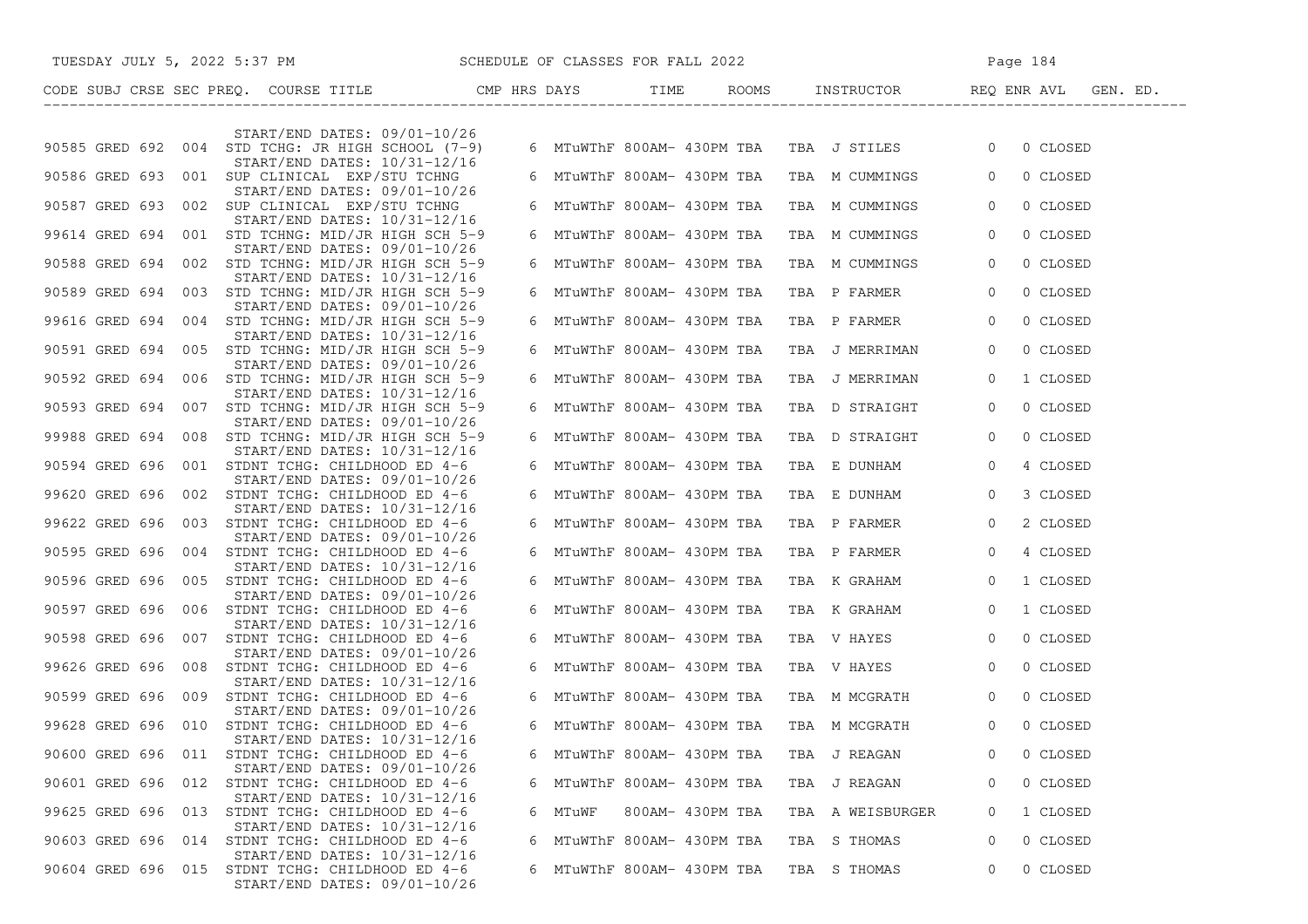| TUESDAY JULY 5, 2022 5:37 PM SCHEDULE OF CLASSES FOR FALL 2022                                                                                                                                                                             |                                         |                                             |                                                 |                | Page 185            |          |
|--------------------------------------------------------------------------------------------------------------------------------------------------------------------------------------------------------------------------------------------|-----------------------------------------|---------------------------------------------|-------------------------------------------------|----------------|---------------------|----------|
| CODE SUBJ CRSE SEC PREQ. COURSE TITLE THE CMP HRS DAYS TIME                                                                                                                                                                                |                                         |                                             | ROOMS INSTRUCTOR REQ ENR AVL GEN. ED.           |                |                     |          |
| 99983 GRED 696 016 STDNT TCHG: CHILDHOOD ED 4-6<br>START/END DATES: 10/31-12/16                                                                                                                                                            |                                         |                                             | 6 MTuWThF 800AM- 430PM TBA TBA L EMRICH 0       |                | 3 CLOSED            |          |
| 90717 GRED 696 017 STDNT TCHG: CHILDHOOD ED 4-6<br>START/END DATES: 09/01-10/26                                                                                                                                                            |                                         | 6 MTuWThF 800AM- 430PM TBA                  | TBA L EMRICH                                    | $\overline{0}$ | 1 CLOSED            |          |
| 90605 GRED 696 018 STDNT TCHG: CHILDHOOD ED 4-6                                                                                                                                                                                            |                                         | 6 MTuWThF 800AM- 430PM TBA                  | TBA J SCHAEFER                                  | $\overline{0}$ | 0 CLOSED            |          |
| START/END DATES: 10/31-12/16<br>99637 GRED 697 001* STDNT TCHG: SENIOR HIGH 10-12<br>Pre-requisites: GRED692 or GRED694 and GRED676                                                                                                        |                                         | 6 MTuWThF 800AM- 430PM TBA                  | TBA M CUMMINGS                                  | $\overline{0}$ | 0 CLOSED            |          |
| START/END DATES: 09/01-10/26<br>99634 GRED 697 002* STDNT TCHG: SENIOR HIGH 10-12<br>Pre-requisites: GRED692 or GRED694 and GRED676                                                                                                        |                                         | 6 MTuWThF 800AM- 430PM TBA  TBA  M CUMMINGS |                                                 | $\mathbf{0}$   | 0 CLOSED            |          |
| START/END DATES: 10/31-12/16<br>90606 GRED 697 003* STDNT TCHG: SENIOR HIGH 10-12<br>Pre-requisites: GRED692 or GRED694 and GRED676                                                                                                        |                                         |                                             | 6 MTuWThF 800AM- 430PM TBA TBA P FARMER         | $\circ$        | 0 CLOSED            |          |
| START/END DATES: 09/01-10/26<br>90607 GRED 697 004* STDNT TCHG: SENIOR HIGH 10-12<br>Pre-requisites: GRED692 or GRED694 and GRED676                                                                                                        |                                         |                                             | 6 MTuWThF 800AM- 430PM TBA TBA P FARMER         | $\Omega$       | 0 CLOSED            |          |
| START/END DATES: 10/31-12/16<br>90608 GRED 697 005* STDNT TCHG: SENIOR HIGH 10-12<br>Pre-requisites: GRED692 or GRED694 and GRED676                                                                                                        |                                         |                                             | 6 MTuWThF 800AM- 430PM TBA   TBA  J MERRIMAN    | $\Omega$       | 1 CLOSED            |          |
| START/END DATES: 09/01-10/26<br>90609 GRED 697 006* STDNT TCHG: SENIOR HIGH 10-12<br>Pre-requisites: GRED692 or GRED694 and GRED676                                                                                                        |                                         |                                             | 6 MTuWThF 800AM- 430PM TBA TBA J MERRIMAN       | $\overline{0}$ | 0 CLOSED            |          |
| START/END DATES: 10/31-12/16<br>90610 GRED 697 007* STDNT TCHG: SENIOR HIGH 10-12<br>Pre-requisites: GRED692 or GRED694 and GRED676                                                                                                        | 6 MTuWThF 800AM- 430PM TBA TBA J STILES |                                             |                                                 | $\Omega$       | 0 CLOSED            |          |
| START/END DATES: 09/01-10/26<br>90611 GRED 697 008* STDNT TCHG: SENIOR HIGH 10-12<br>Pre-requisites: GRED692 or GRED694 and GRED676                                                                                                        |                                         |                                             | 6 MTuWThF 800AM- 430PM TBA TBA J STILES         | $\Omega$       | 2 CLOSED            |          |
| START/END DATES: 10/31-12/16<br>99985 GRED 697 009* STDNT TCHG: SENIOR HIGH 10-12<br>Pre-requisites: GRED692 or GRED694 and GRED676                                                                                                        |                                         |                                             | 6 MTuWThF 800AM- 430PM TBA  TBA  D STRAIGHT     | $\overline{0}$ | 0 CLOSED            |          |
| $START/END$ DATES: $09/01-10/26$<br>90612 GRED 697 010* STDNT TCHG: SENIOR HIGH 10-12<br>Pre-requisites: GRED692 or GRED694 and GRED676                                                                                                    |                                         |                                             | 6 MTuWThF 800AM- 430PM TBA TBA D STRAIGHT       | $\Omega$       | 0 CLOSED            |          |
| START/END DATES: 10/31-12/16<br>99143 COMP 201 002* WRITING ARGUMENTS                                                                                                                                                                      | 4 TuTh                                  |                                             | 200PM-340PM FLG-HL0232 L WILSON 22 22 CLOSED WI |                |                     |          |
| Pre-requisites: COMP101 or LITR110 or WAYS102<br>90031 COMP 201 003* WRITING ARGUMENTS                                                                                                                                                     | 4 TuTh                                  |                                             | 430PM- 610PM FLG-HL0211 L WILSON 22 15 7        |                |                     | WΙ       |
| Pre-requisites: COMP101 or LITR110 or WAYS102<br>90036 COMP 412 001* FICTION WORKSHOP II<br>Pre-requisites: COMP302                                                                                                                        | 4 TuTh                                  |                                             | 200PM-340PM MRY-HL0253 S DEGHETT 4 3 1          |                |                     |          |
| NOTE: Taught with COMP 302<br>98834 COMP 490 001 WRITING SUPERVISION<br>NOTE: B.A. or B.F.A. Creative Writing majors only. Senior standing                                                                                                 | 3 W                                     | 400PM- 640PM MRY-HL0253 S DEGHETT           |                                                 | 12             | 8<br>4              |          |
| required.<br>99721 LITR 355 001 GNDR & LIT: SEX, SCIENCE, SOC<br>NOTE: Counts as British Literature and Post 1900 credit.                                                                                                                  | 3 MWF                                   |                                             | 100PM- 150PM FLG-HL0236 L STANAVAGE             | 15             | 8<br>$\overline{7}$ | АC       |
| Taught with LITR 413.<br>99328 HIST 480<br>001* SEMINAR: GENDER IN AMERICA<br>Pre-requisites: HIST302<br>NOTE: Minimum requirement of junior standing. History majors only.<br>Prerequisite: HIST 302 and upper division course in an area | 3 TuTh                                  | 200PM- 315PM FLG-HL0235 G WELCH             |                                                 | 12             | 5 7                 | CM CT WI |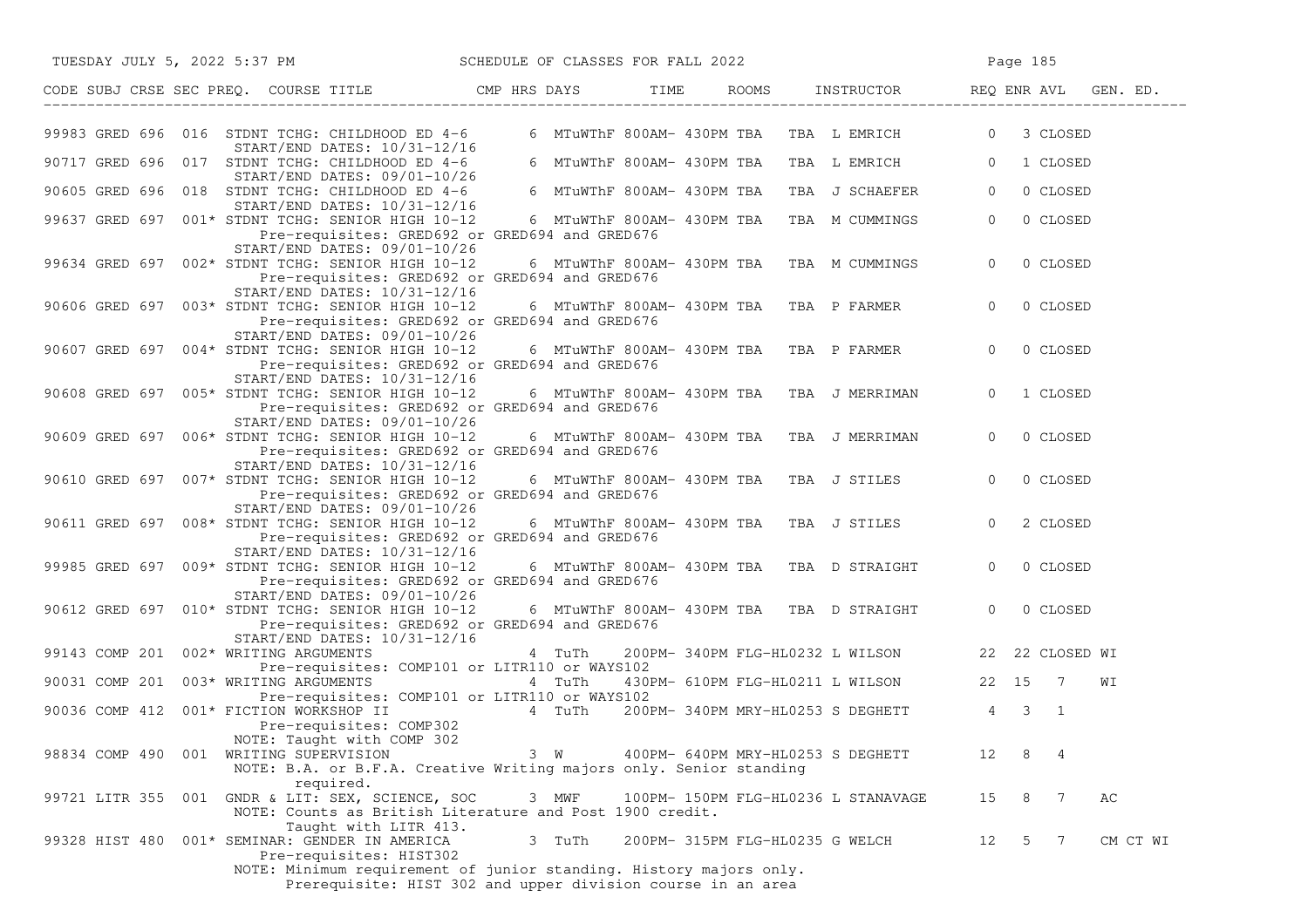| TUESDAY JULY 5, 2022 5:37 PM SCHEDULE OF CLASSES FOR FALL 2022         |                                                                                                          |                                 |                                                           |                                                  | Page 186 |                     |          |
|------------------------------------------------------------------------|----------------------------------------------------------------------------------------------------------|---------------------------------|-----------------------------------------------------------|--------------------------------------------------|----------|---------------------|----------|
| CODE SUBJ CRSE SEC PREQ. COURSE TITLE THE ROOMS INSTRUCTOR REQ ENR AVL |                                                                                                          |                                 |                                                           |                                                  |          |                     | GEN. ED. |
|                                                                        |                                                                                                          |                                 |                                                           |                                                  |          |                     |          |
| 98799 SPAN 461 001 LATIN AMERICAN NARRATIVE 3 MW                       | of seminar focus or instructor permission required.<br>NOTE: Assumes completion of SPAN 306 and SPAN 308 |                                 |                                                           | 300PM- 415PM MRY-HL0225 L TREVIZAN 15 4 11 AC    |          |                     |          |
| 90111 MUCE 205 001 @PRINCIPLES OF MUSIC EDUC 3 MWF                     | NOTE: Pre-Registered by Crane Staff only.                                                                |                                 |                                                           | 900AM- 950AM SCH-HLA323 R BICZO 20 23 CLOSED FC  |          |                     |          |
| 90112 MUCE 205 002 @PRINCIPLES OF MUSIC EDUC 3 MWF                     | NOTE: Pre-Registered by Crane Staff only.                                                                |                                 |                                                           | 1000AM-1050AM SCH-HLA323 R BICZO 20 21 CLOSED FC |          |                     |          |
| 90113 MUCE 306 001* @MUSIC TEACHING & LEARNING 3 MWF                   | Pre-requisites: MUCE205                                                                                  |                                 |                                                           | 1100AM-1150AM SCH-HLA311 M CAMPBELL 20 15 5      |          |                     |          |
| 90114 MUCE 306 002* @MUSIC TEACHING & LEARNING 3 MWF                   | NOTE: Pre-Registered by Crane Staff only.<br>Pre-requisites: MUCE205                                     |                                 |                                                           | 1100AM-1150AM SCH-HLA320 J KESSLER 20 16 4       |          |                     |          |
| 90115 MUCE 306 003* @MUSIC TEACHING & LEARNING                         | NOTE: Pre-Registered by Crane Staff only.<br>3 $MW\bar{F}$<br>Pre-requisites: MUCE205                    |                                 |                                                           | 1100AM-1150AM SCH-HLA323 J LEWIS 20 16 4         |          |                     |          |
| 90116 MUCE 307 001* @PRACTICUM IN ELEM GEN MUSIC 1 TuTh                | NOTE: Pre-Registered by Crane Staff only.<br>Pre-requisites: MUCE306                                     |                                 |                                                           | 900AM-1050AM SCH-HLA311 M CAMPBELL               |          | $6 \quad 5 \quad 1$ |          |
| 90117 MUCE 307 002* @PRACTICUM IN ELEM GEN MUSIC 1 TuTh                | NOTE: Pre-Registered by Crane Staff only.<br>Pre-requisites: MUCE306                                     |                                 |                                                           | 900AM-1050AM SCH-HLA323 A MAAS                   | 6        | 6 CLOSED            |          |
| 90118 MUCE 307 003* @PRACTICUM IN ELEM GEN MUSIC 1 TuTh                | NOTE: Pre-Registered by Crane Staff only.<br>Pre-requisites: MUCE306                                     |                                 |                                                           | 400PM- 550PM SCH-HLA323 R BICZO                  |          | $6 \t 5 \t 1$       |          |
| 90119 MUCE 307 004* @PRACTICUM IN ELEM GEN MUSIC 1 TuTh                | NOTE: Pre-Registered by Crane Staff only.<br>Pre-requisites: MUCE306                                     |                                 |                                                           | 400PM- 550PM SCH-HLA311 S HERSH                  |          | $6 \t 5 \t 1$       |          |
| 90120 MUCE 307 005* @PRACTICUM IN ELEM GEN MUSIC 1 TuTh                | NOTE: Pre-Registered by Crane Staff only.<br>Pre-requisites: MUCE306                                     |                                 |                                                           | 400PM- 550PM SCH-HLA320 J KESSLER                | 6        | 7 CLOSED            |          |
| 90121 MUCE 307 006* @PRACTICUM IN ELEM GEN MUSIC                       | NOTE: Pre-Registered by Crane Staff only.<br>1 TuTh<br>Pre-requisites: MUCE306                           |                                 |                                                           | 400PM- 550PM SCH-HLA147 P SCHNEIDER              |          | $6 \quad 5 \quad 1$ |          |
| 90122 MUCE 307 007* @PRACTICUM IN ELEM GEN MUSIC 1 MW                  | NOTE: Pre-Registered by Crane Staff only.<br>Pre-requisites: MUCE306                                     |                                 |                                                           | 400PM- 550PM SCH-HLA320 J LEWIS                  | 6        | 6 CLOSED            |          |
| 90123 MUCE 307 008* @PRACTICUM IN ELEM GEN MUSIC 1 MW                  | NOTE: Pre-Registered by Crane Staff only.<br>Pre-requisites: MUCE306                                     |                                 |                                                           | 400PM- 550PM SCH-HLA311 J SCHALLER               |          | 6 7 CLOSED          |          |
| 90484 MUCE 334 001* @PRACTICUM IN VOCAL ENSEMBLES 1 MW                 | NOTE: Pre-Registered by Crane Staff only.<br>Th                                                          |                                 | 900AM- 950AM BIS-HLC123 A MAAS<br>330PM- 520PM BIS-HLC107 | 15 11 4                                          |          |                     |          |
| 90488 MUCE 334 002* @PRACTICUM IN VOCAL ENSEMBLES                      | Pre-requisites: MUCE339<br>NOTE: Pre-Registered by Crane Staff only.<br>1 MW<br>Th                       | 1200PM-1250PM BIS-HLC101 A MAAS | 330PM- 520PM BIS-HLC107                                   |                                                  | 15 10 5  |                     |          |
| 90125 MUCE 335 001* @WIND PRACTICES-ELEMENTARY                         | Pre-requisites: MUCE339<br>NOTE: Pre-Registered by Crane Staff only.<br>2 MW<br>Pre-requisites: MUCP309  |                                 |                                                           | 1000AM-1050AM BIS-HLC119 J SCHALLER              | 22 11 11 |                     |          |
| 90126 MUCE 335 002* @WIND PRACTICES-ELEMENTARY                         | NOTE: Pre-Registered by Crane Staff only.<br>2 MW<br>Pre-requisites: MUCP309                             |                                 |                                                           | 1200PM-1250PM BIS-HLC119 J SCHALLER              | 22 13 9  |                     |          |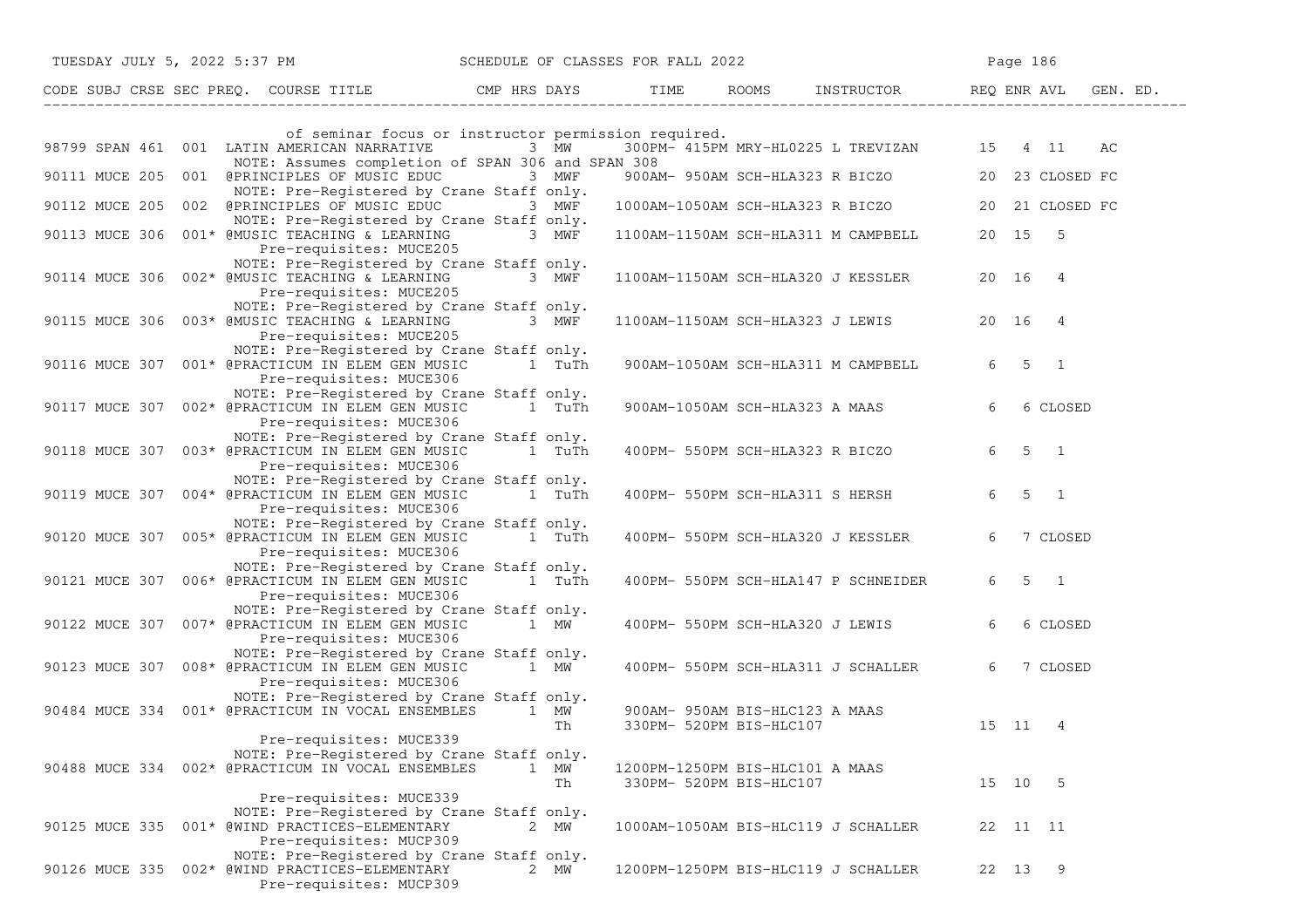| TUESDAY JULY 5, 2022 5:37 PM SCHEDULE OF CLASSES FOR FALL 2022                                                                                                                                                                                 |            |                         |                                                                                                                                   | Page 187                                 |
|------------------------------------------------------------------------------------------------------------------------------------------------------------------------------------------------------------------------------------------------|------------|-------------------------|-----------------------------------------------------------------------------------------------------------------------------------|------------------------------------------|
| CODE SUBJ CRSE SEC PREQ. COURSE TITLE THE ROOMS INSTRUCTOR THE ROOMS EN AVL GEN. ED.                                                                                                                                                           |            |                         |                                                                                                                                   |                                          |
| NOTE: Pre-Registered by Crane Staff only.<br>90127 MUCE 336 001* @PRACTICUM IN TCHN BEG INSTRU 1 W <sup>1</sup> 100PM-150PM SCH-HLA311 J SCHALLER 15 15 CLOSED                                                                                 |            |                         | Pre-requisites: MUCC123 and MUCC125 and MUCC161 and MUCC163 and MUCC164 and MUCE335                                               |                                          |
| NOTE: Pre-Registered by Crane Staff only.<br>90128 MUCE 336 002* @PRACTICUM IN TCHN BEG INSTRU 1 W                                                                                                                                             |            |                         | 200PM- 250PM SCH-HLA323 J SCHALLER 15 14 1<br>Pre-requisites: MUCC123 and MUCC125 and MUCC161 and MUCC163 and MUCC164 and MUCE335 |                                          |
| NOTE: Pre-Registered by Crane Staff only.<br>90129 MUCE 337 001* @WIND PRACTICES-SECONDARY 2 MW<br>Pre-requisites: MUCP309                                                                                                                     |            |                         | 900AM- 950AM BIS-HLC119 W LAKE 22 28 CLOSED                                                                                       |                                          |
| NOTE: Pre-Registered by Crane Staff only.<br>90130 MUCE 338  001* @CHORAL PRACTICES-ELEMEN/MS  2 Tu<br>Pre-requisites: MUCP309 and MUCE339                                                                                                     |            |                         | 330PM- 510PM BIS-HLC107 N KLYKKEN 15 13 2                                                                                         |                                          |
| NOTE: Pre-Registered by Crane Staff only.<br>90699 MUCE 338 002* @CHORAL PRACTICES-ELEMEN/MS<br>Pre-requisites: MUCP309 and MUCE339                                                                                                            | 2 M        |                         | 400PM- 540PM SCH-HLA323 N KLYKKEN 15 9 6                                                                                          |                                          |
| NOTE: Pre-Registered by Crane Staff only.<br>90131 MUCE 339 001* @CHORAL PRACTICES-SECD/ADULT 2 TuTh 1000AM-1050AM CRN-MCB115 J FRANCOM 20 11 9<br>Pre-requisites: MUCP309                                                                     |            |                         |                                                                                                                                   |                                          |
| NOTE: Pre-Registered by Crane Staff only.<br>90132 MUCE 339 002* @CHORAL PRACTICES-SECD/ADULT 2 TuTh 1100AM-1150AM CRN-MCB115 J FRANCOM 20 10 10<br>Pre-requisites: MUCP309                                                                    |            |                         |                                                                                                                                   |                                          |
| NOTE: Pre-Registered by Crane Staff only.<br>90133 MUCE 340 001* @STRING PRACTICES: ELEMENTARY 2 TuTh<br>Pre-requisites: MUCC241 and MUCC242 and MUCC243 and MUCC244 and MUCP309                                                               |            |                         | 1100AM-1150AM SCH-HLA323 R DOCKER 25 10 15                                                                                        |                                          |
| NOTE: Pre-Registered by Crane Staff only.<br>90223 MUCE 342  001* @PRACTICUM IN STRING TEACHING 1 F<br>Pre-requisites: MUCC241 and MUCC242 and MUCC243 and MUCC244 and MUCP309                                                                 | MW         | 400PM- 550PM BIS-HLC318 | 100PM- 150PM SCH-HLA311 R DOCKER                                                                                                  | $7 \t6 \t1$                              |
| NOTE: Pre-Registered by Crane Staff only.<br>90134 MUCE 378 001* @NATIONAL STRING PROJECT $\begin{array}{ccc} 1 & F & 100PM- 150PM SCH-HLA311 & J KESSLER \\ MW & 400PM- 550PM BIS-HLC123 \end{array}$                                         |            |                         |                                                                                                                                   | 8 1 7                                    |
| Pre-requisites: MUCE340<br>90135 MUCE 378 002* @NATIONAL STRING PROJECT 2 F                                                                                                                                                                    | MW         |                         | 100PM- 150PM SCH-HLA311 J KESSLER<br>400PM- 550PM BIS-HLC123                                                                      | 8 5 3                                    |
| Pre-requisites: MUCE340<br>Pre-requisites: MUCE340<br>Pre-requisites: MUCE340<br>Pre-requisites: MUCE340<br>Pre-requisites: MUCE340<br>Pre-requisites: MUCE340<br>Pre-requisites: MUCE340<br>Pre-requisites: MUCE340<br>Pre-requisites: MUCE34 |            |                         |                                                                                                                                   | 8 1 7                                    |
| Pre-requisites: MUCE306 or MUCE T306 or MUCE B306                                                                                                                                                                                              |            |                         |                                                                                                                                   | 16 14<br>2                               |
| NOTE: Pre-Registered by Crane Staff only.<br>90138 MUCE 445 002* @SPECIAL EDUCATION MUSIC 3 MWF<br>Pre-requisites: MUCE306 or MUCE T306 or MUCE B306                                                                                           |            |                         | 1000AM-1050AM SCH-HLA311 T WANAMAKER 16 14 2                                                                                      |                                          |
| NOTE: Pre-Registered by Crane Staff only.<br>90139 MUCE 445 003* @SPECIAL EDUCATION MUSIC<br>Pre-requisites: MUCE306 or MUCE T306 or MUCE B306                                                                                                 | 3 MWF      |                         | 1200PM-1250PM SCH-HLA311 T WANAMAKER                                                                                              | 16 16 CLOSED                             |
| NOTE: Pre-Registered by Crane Staff only.<br>001* @PRACTICUM SPECIAL EDUC MUSIC<br>90480 MUCE 446<br>Pre-requisites: MUCE445 or MUCE447                                                                                                        | 2          | TBA                     | TBA<br>TBA T WANAMAKER                                                                                                            | 6 CLOSED<br>6                            |
| 002* @PRACTICUM SPECIAL EDUC MUSIC<br>90712 MUCE 446<br>Pre-requisites: MUCE445 or MUCE447<br>001* @STRAT TCH MUS SPEC ED CLSRM<br>90686 MUCE 447                                                                                              | 2<br>3 MWF | TBA                     | TBA<br>TBA T WANAMAKER<br>800AM- 850AM SCH-HLA311 T WANAMAKER                                                                     | 5<br>$\overline{1}$<br>6<br>15 15 CLOSED |
| Pre-requisites: MUCE306<br>90494 MUCE 462<br>001* @PIANO PEDAGOGY/PRACTICUM III                                                                                                                                                                | 3 TuTh     |                         | 1200PM-1250PM CRN-MCB115 K SHERMAN                                                                                                | $7\phantom{.0}$<br>3 <sup>7</sup><br>10  |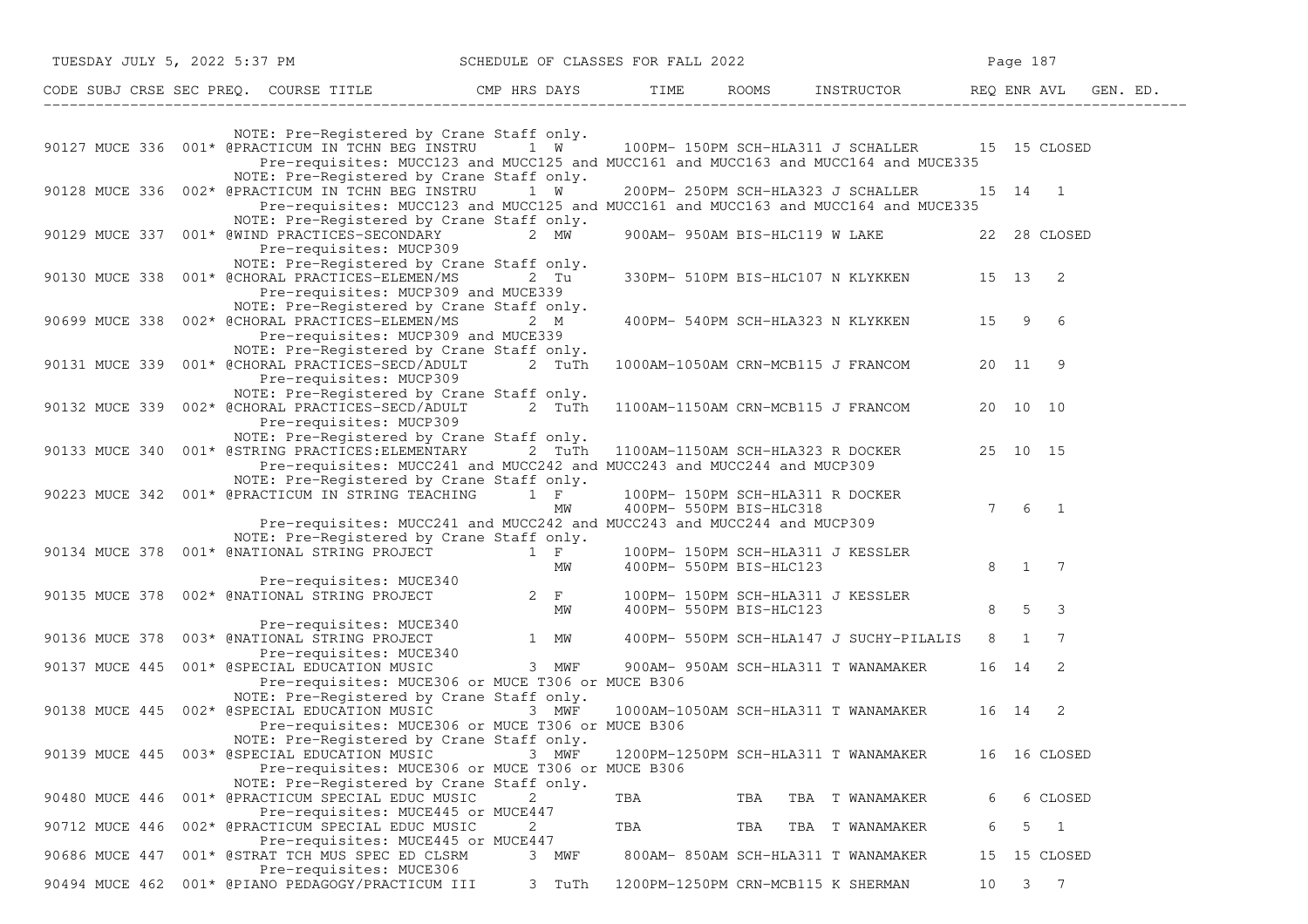|                |     | TUESDAY JULY 5, 2022 5:37 PM SCHEDULE OF CLASSES FOR FALL 2022                                                                                                                                                                             |                     |                                  |     |     |                 |    |                               |  |
|----------------|-----|--------------------------------------------------------------------------------------------------------------------------------------------------------------------------------------------------------------------------------------------|---------------------|----------------------------------|-----|-----|-----------------|----|-------------------------------|--|
|                |     | CODE SUBJ CRSE SEC PREQ. COURSE TITLE THE THE ROOMS INSTRUCTOR REQ ENR AVL GEN. ED.                                                                                                                                                        |                     |                                  |     |     |                 |    |                               |  |
|                |     |                                                                                                                                                                                                                                            |                     |                                  |     |     |                 |    |                               |  |
|                |     | Pre-requisites: MUCE461<br>90140 MUCE 467 001 @STUDENT TEACHING IN MUSIC 15 MTuWThF 800AM-300PM TBA TBA M STRUZIK 5 5 CLOSED<br>NOTE: Buffalo/Rochester area. Pre-Registered by Crane Staff only.                                          |                     |                                  |     |     |                 |    |                               |  |
|                |     | NOTE: Buffalo/Rochester area. Pre-Registered by Crane Staff only.<br>90141 MUCE 467 002 @STUDENT TEACHING IN MUSIC 15 MTuWThF 800AM-300PM TBA TBA K MCCARTY 3 3 CLOSED<br>NOTE: Capital District area. Pre-Registered by Crane Staff only. |                     |                                  |     |     |                 |    |                               |  |
|                |     | 90142 MUCE 467 003 @STUDENT TEACHING IN MUSIC 15 MTuWThF 800AM-300PM TBA TBA R FAUNCE 6<br>NOTE: Central area. Pre-Registered by Crane Staff only.                                                                                         |                     |                                  |     |     |                 |    | 5<br>$\overline{\phantom{a}}$ |  |
|                |     | 90143 MUCE 467 004 @STUDENT TEACHING IN MUSIC 15 MTuWThF 800AM-300PM TBA TBA R BRAUNSTEIN 0<br>NOTE: Hudson Valley area. Pre-Registered by Crane Staff only.                                                                               |                     |                                  |     |     |                 |    | 0 CLOSED                      |  |
| 90144 MUCE 467 |     | 005 @STUDENT TEACHING IN MUSIC 15 MTuWThF 800AM-300PM TBA<br>NOTE: Hudson Valley area. Pre-Registered by Crane Staff only.                                                                                                                 |                     |                                  |     |     | TBA M ORWICK    | 6  | 6 CLOSED                      |  |
|                |     | 90145 MUCE 467 006 @STUDENT TEACHING IN MUSIC 15 MTuWThF 800AM-300PM TBA<br>NOTE: Long Island (EAST). Pre-Registered by Crane Staff only.                                                                                                  |                     |                                  |     |     | TBA D CERULLO 9 |    | 9 CLOSED                      |  |
|                |     | 90146 MUCE 467 007 @STUDENT TEACHING IN MUSIC 15 MTuWThF 800AM-300PM TBA<br>NOTE: Long Island (WEST). Pre-Registered by Crane Staff only.                                                                                                  |                     |                                  |     |     | TBA JUZZI 8     |    | $7 \quad 1$                   |  |
|                |     | 90147 MUCE 467 008 @STUDENT TEACHING IN MUSIC 15 MTuWThF 800AM-300PM TBA<br>NOTE: North Country area. Pre-Registered by Crane Staff only.                                                                                                  |                     |                                  |     |     | TBA R DOCKER 3  |    | 3 CLOSED                      |  |
|                |     |                                                                                                                                                                                                                                            |                     |                                  |     |     |                 |    |                               |  |
|                |     |                                                                                                                                                                                                                                            |                     |                                  |     |     |                 |    |                               |  |
|                |     |                                                                                                                                                                                                                                            |                     |                                  |     |     |                 |    |                               |  |
|                |     |                                                                                                                                                                                                                                            |                     |                                  |     |     |                 |    |                               |  |
|                |     |                                                                                                                                                                                                                                            |                     |                                  |     |     |                 |    |                               |  |
|                |     |                                                                                                                                                                                                                                            |                     |                                  |     |     |                 |    |                               |  |
|                |     |                                                                                                                                                                                                                                            |                     |                                  |     |     |                 |    |                               |  |
|                |     |                                                                                                                                                                                                                                            |                     |                                  |     |     |                 |    |                               |  |
|                |     |                                                                                                                                                                                                                                            |                     |                                  |     |     |                 |    |                               |  |
|                |     |                                                                                                                                                                                                                                            |                     |                                  |     |     |                 |    |                               |  |
|                |     |                                                                                                                                                                                                                                            |                     |                                  |     |     |                 |    |                               |  |
|                |     |                                                                                                                                                                                                                                            |                     |                                  |     |     |                 |    |                               |  |
|                |     |                                                                                                                                                                                                                                            |                     |                                  |     |     |                 |    |                               |  |
|                |     |                                                                                                                                                                                                                                            |                     |                                  |     |     |                 |    |                               |  |
|                |     |                                                                                                                                                                                                                                            |                     |                                  |     |     |                 |    |                               |  |
|                |     |                                                                                                                                                                                                                                            |                     |                                  |     |     |                 |    |                               |  |
|                |     |                                                                                                                                                                                                                                            |                     |                                  |     |     |                 |    |                               |  |
|                |     |                                                                                                                                                                                                                                            |                     |                                  |     |     |                 |    |                               |  |
|                |     |                                                                                                                                                                                                                                            |                     |                                  |     |     |                 |    |                               |  |
|                |     |                                                                                                                                                                                                                                            |                     |                                  |     |     |                 |    |                               |  |
|                |     |                                                                                                                                                                                                                                            |                     |                                  |     |     |                 |    |                               |  |
|                |     |                                                                                                                                                                                                                                            |                     |                                  |     |     |                 |    |                               |  |
|                |     |                                                                                                                                                                                                                                            |                     |                                  |     |     |                 |    |                               |  |
|                |     |                                                                                                                                                                                                                                            |                     |                                  |     |     |                 |    |                               |  |
|                |     |                                                                                                                                                                                                                                            |                     |                                  |     |     |                 |    |                               |  |
|                |     |                                                                                                                                                                                                                                            |                     |                                  |     |     |                 |    |                               |  |
|                |     |                                                                                                                                                                                                                                            |                     |                                  |     |     |                 |    |                               |  |
| 90335 MUCP 499 | 028 | @SENIOR RECITAL PERFORMANCE                                                                                                                                                                                                                | 1                   | TBA                              | TBA |     | TBA S GROTH     | 10 | 10<br>0                       |  |
| 90408 MUCP 499 | 029 | @SENIOR RECITAL PERFORMANCE                                                                                                                                                                                                                | $\mathbf{1}$        | TBA                              | TBA | TBA | D MASSELL       | 10 | 10<br>0                       |  |
| 90412 MUCP 499 | 030 | @SENIOR RECITAL PERFORMANCE                                                                                                                                                                                                                | 1                   | TBA                              | TBA | TBA | S MAURER-GROTH  | 10 | 10<br>0                       |  |
| 90418 MUCP 499 | 031 | @SENIOR RECITAL PERFORMANCE                                                                                                                                                                                                                | $\mathbf{1}$        | TBA                              | TBA |     | TBA K MILLER    | 10 | 10<br>0                       |  |
| 90441 MUCP 499 | 032 | @SENIOR RECITAL PERFORMANCE                                                                                                                                                                                                                | 1                   | TBA                              | TBA |     | TBA C SIERRA    | 10 | 9<br>1                        |  |
| 90444 MUCP 499 | 033 | @SENIOR RECITAL PERFORMANCE                                                                                                                                                                                                                | $\mathbf{1}$        | TBA                              | TBA |     | TBA C SKULL     | 10 | 10<br>$\mathbf{0}$            |  |
| 90458 MUCP 499 | 034 | @SENIOR RECITAL PERFORMANCE                                                                                                                                                                                                                | 1                   | TBA                              | TBA |     | TBA L SULLIVAN  | 10 | 10<br>0                       |  |
| 90403 MUCS 420 | 001 | <b>@BASSOON</b>                                                                                                                                                                                                                            | $\overline{2}$<br>W | 200PM- 250PM BIS-HLC224 C LOWE   |     |     |                 | 24 | 22<br>2                       |  |
|                |     | NOTE: Applied Music Course Fee assessed by Crane School of Music                                                                                                                                                                           |                     |                                  |     |     |                 |    |                               |  |
| 90314 MUCS 420 | 002 | <b>@CELLO</b>                                                                                                                                                                                                                              | 2 M                 | 200PM- 250PM BIS-HLC123 M GAGNON |     |     |                 | 24 | 9 15                          |  |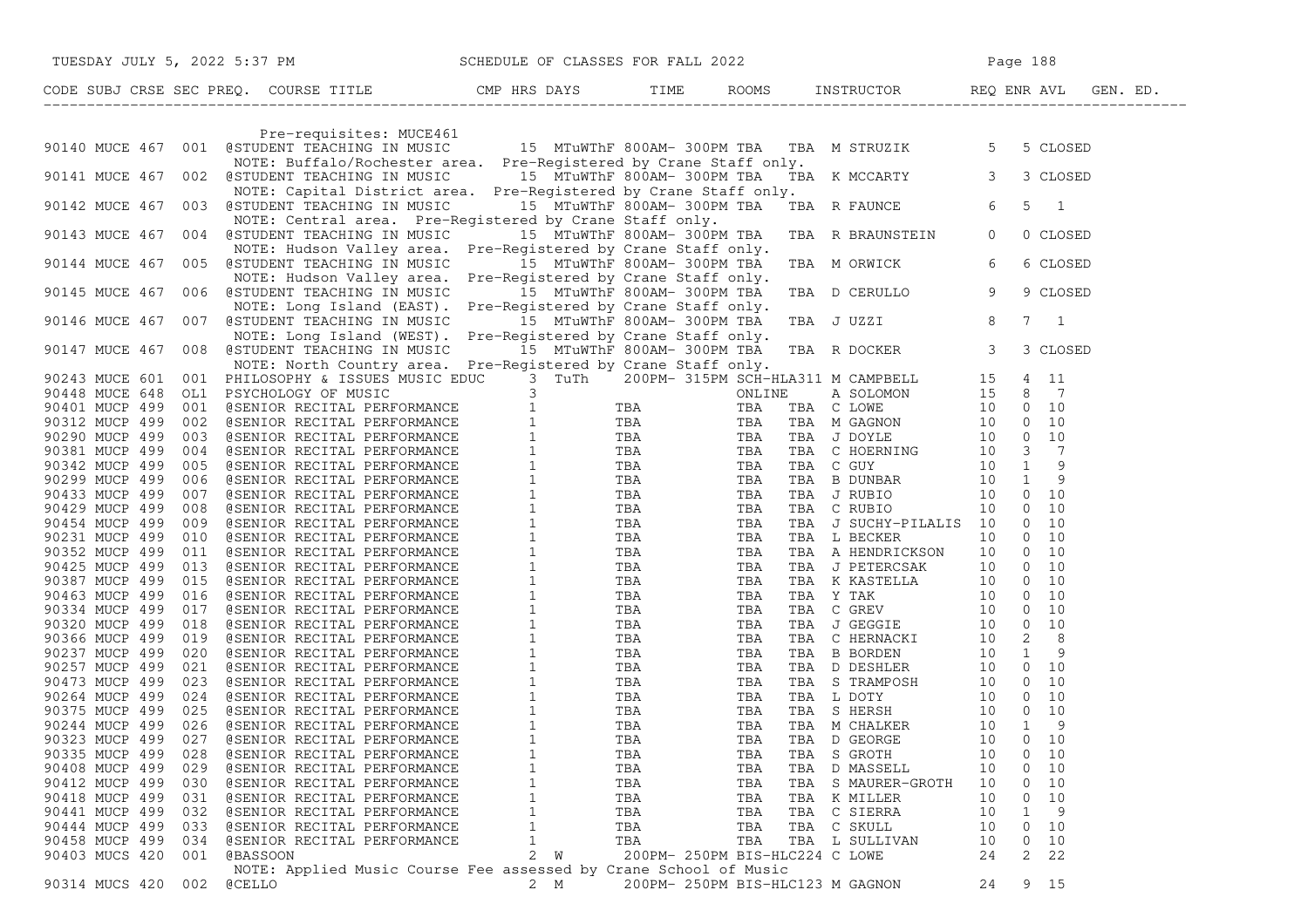| TUESDAY JULY 5, 2022 5:37 PM                                                   | SCHEDULE OF CLASSES FOR FALL 2022                                                                                                                                                                                                                      | Page 189                                                          |
|--------------------------------------------------------------------------------|--------------------------------------------------------------------------------------------------------------------------------------------------------------------------------------------------------------------------------------------------------|-------------------------------------------------------------------|
|                                                                                |                                                                                                                                                                                                                                                        |                                                                   |
|                                                                                |                                                                                                                                                                                                                                                        |                                                                   |
| 90291 MUCS 420 003 @CLARINET 250PM-250PM BIS-HLC224 J DOYLE 24 9 15            | NOTE: Applied Music Course Fee assessed by Crane School of Music                                                                                                                                                                                       |                                                                   |
| 90382 MUCS 420 004 @CLARINET                                                   | NOTE: Applied Music Course Fee assessed by Crane School of Music<br>arse rec assessed by Change 250PM BIS-HLC119 C HOERNING 24 12 12<br>urse Fee assessed by Crane School of Music<br>NOTE: Applied Music Course Fee assessed by Crane School of Music |                                                                   |
| 90343 MUCS 420 005 @EUPHONIUM                                                  | 2 W<br>NOTE: Applied Music Course Fee assessed by Crane School of Music                                                                                                                                                                                | 300PM-350PM BIS-HLC143 C GUY 24 3 21                              |
| 90300 MUCS 420<br>006 @FLUTE                                                   | 2 W<br>NOTE: Applied Music Course Fee assessed by Crane School of Music                                                                                                                                                                                | Crane School of Music<br>200PM-250PM BIS-HLC119 B DUNBAR 24 10 14 |
| 90434 MUCS 420<br>007 @FLUTE                                                   | NOTE: Applied Music Course Fee assessed by Crane School of Music                                                                                                                                                                                       | 2 W 200PM-250PM BIS-HLC119 J RUBIO 24 8 16                        |
| 90430 MUCS 420<br>008 @GUITAR                                                  | 2 Th 100PM-150PM BIS-HLC224 C RUBIO 24 1 23<br>NOTE: Applied Music Course Fee assessed by Crane School of Music                                                                                                                                        |                                                                   |
| 90455 MUCS 420<br>009 @HARP                                                    | 2 Th 100PM-150PM BIS-HLC224 J SUCHY-PILALIS 24 1 23<br>NOTE: Applied Music Course Fee assessed by Crane School of Music                                                                                                                                |                                                                   |
| 90232 MUCS 420 010 @HORN 2 W 300PM-350PM BIS-HLC101 L BECKER                   | NOTE: Applied Music Course Fee assessed by Crane School of Music                                                                                                                                                                                       | 24<br>6 18                                                        |
| 90353 MUCS 420 011 @OBOE                                                       | 2 M <sup>2</sup> 200PM-250PM BIS-HLC224 A HENDRICKSON 24 3 21<br>NOTE: Applied Music Course Fee assessed by Crane School of Music                                                                                                                      |                                                                   |
| 90426 MUCS 420 013 @PERCUSSION 2 Th 100PM-150PM BIS-HLC119 J PETERCSAK 24 15 9 | NOTE: Applied Music Course Fee assessed by Crane School of Music                                                                                                                                                                                       |                                                                   |
| 90388 MUCS 420 015 @PIANO                                                      | $2 M$ 600PM-650PM BIS-HLC107 K KASTELLA 24 222<br>NOTE: Applied Music Course Fee assessed by Crane School of Music                                                                                                                                     |                                                                   |
| 90465 MUCS 420 016 @PIANO                                                      | 2 M 600PM- 650PM BIS-HLC224 Y TAK 24 10 14<br>NOTE: Applied Music Course Fee assessed by Crane School of Music                                                                                                                                         |                                                                   |
| 90330 MUCS 420 017 @SAXOPHONE                                                  | $2 \text{ M}$<br>NOTE: Applied Music Course Fee assessed by Crane School of Music                                                                                                                                                                      | 200PM-250PM BIS-HLC119 C GREV 24 12 12                            |
| 90321 MUCS 420 018 @STRING BASS                                                | 018 @STRING BASS 2 W 600PM-650PM BIS-HLC107 J GEGGIE 24 6 18<br>NOTE: Applied Music Course Fee assessed by Crane School of Music<br>019 @TROMBONE 2 W 300PM-350PM BIS-HLC107 C HERNACKI 24 4 20                                                        |                                                                   |
| 90367 MUCS 420                                                                 | NOTE: Applied Music Course Fee assessed by Crane School of Music                                                                                                                                                                                       |                                                                   |
| 90238 MUCS 420 020 @TRUMPET                                                    | NOTE: Applied Music Course Fee assessed by Crane School of Music                                                                                                                                                                                       | 2 W 300PM-350PM BIS-HLC119 B BORDEN 24 15 9                       |
| 90258 MUCS 420                                                                 | 021 @TRUMPET 2 W 300PM-350PM BIS-HLC224 D DESHLER 24 7 17<br>NOTE: Applied Music Course Fee assessed by Crane School of Music                                                                                                                          |                                                                   |
| 90344 MUCS 420 022 @TUBA                                                       | 2 W 300PM-350PM BIS-HLC143 C GUY 24 5 19<br>Sourse Fee assessed by Crane School of Music<br>NOTE: Applied Music Course Fee assessed by Crane School of Music                                                                                           |                                                                   |
| 90474 MUCS 420<br>023 @VIOLA                                                   | $2W$ 200PM-250PM BIS-HLC123 S TRAMPOSH 24<br>NOTE: Applied Music Course Fee assessed by Crane School of Music                                                                                                                                          | 9 15                                                              |
| 90266 MUCS 420 024 @VIOLIN                                                     | NOTE: Applied Music Course Fee assessed by Crane School of Music                                                                                                                                                                                       | 2 M 100PM-150PM BIS-HLC107 L DOTY 24 17 7                         |
| 90376 MUCS 420 025 @VIOLIN                                                     | NOTE: Applied Music Course Fee assessed by Crane School of Music                                                                                                                                                                                       | 2 M 100PM-150PM SCH-HLA311 S HERSH 24<br>4 20                     |
| 90245 MUCS 420<br>026<br>@VOICE                                                | 2 M<br>100PM- 150PM BIS-HLC101 M CHALKER<br>NOTE: Applied Music Course Fee assessed by Crane School of Music                                                                                                                                           | 24 15                                                             |
| 90324 MUCS 420 027<br>@VOICE                                                   | 2 W<br>100PM- 150PM BIS-HLC119 D GEORGE<br>NOTE: Applied Music Course Fee assessed by Crane School of Music                                                                                                                                            | 24 10 14                                                          |
| 90336 MUCS 420<br>028<br><b>@VOICE</b>                                         | 2 W<br>100PM- 150PM SNL-HLD117 S GROTH<br>NOTE: Applied Music Course Fee assessed by Crane School of Music                                                                                                                                             | 24 16 8                                                           |
| 90409 MUCS 420<br>029<br><b>@VOICE</b>                                         | 2 W<br>NOTE: Applied Music Course Fee assessed by Crane School of Music                                                                                                                                                                                | 100PM- 150PM BIS-HLC143 D MASSELL<br>24<br>6 18                   |
| 90413 MUCS 420 030 @VOICE                                                      | 2 W<br>NOTE: Applied Music Course Fee assessed by Crane School of Music                                                                                                                                                                                | 100PM- 150PM BIS-HLC101 S MAURER-GROTH<br>6 18<br>24              |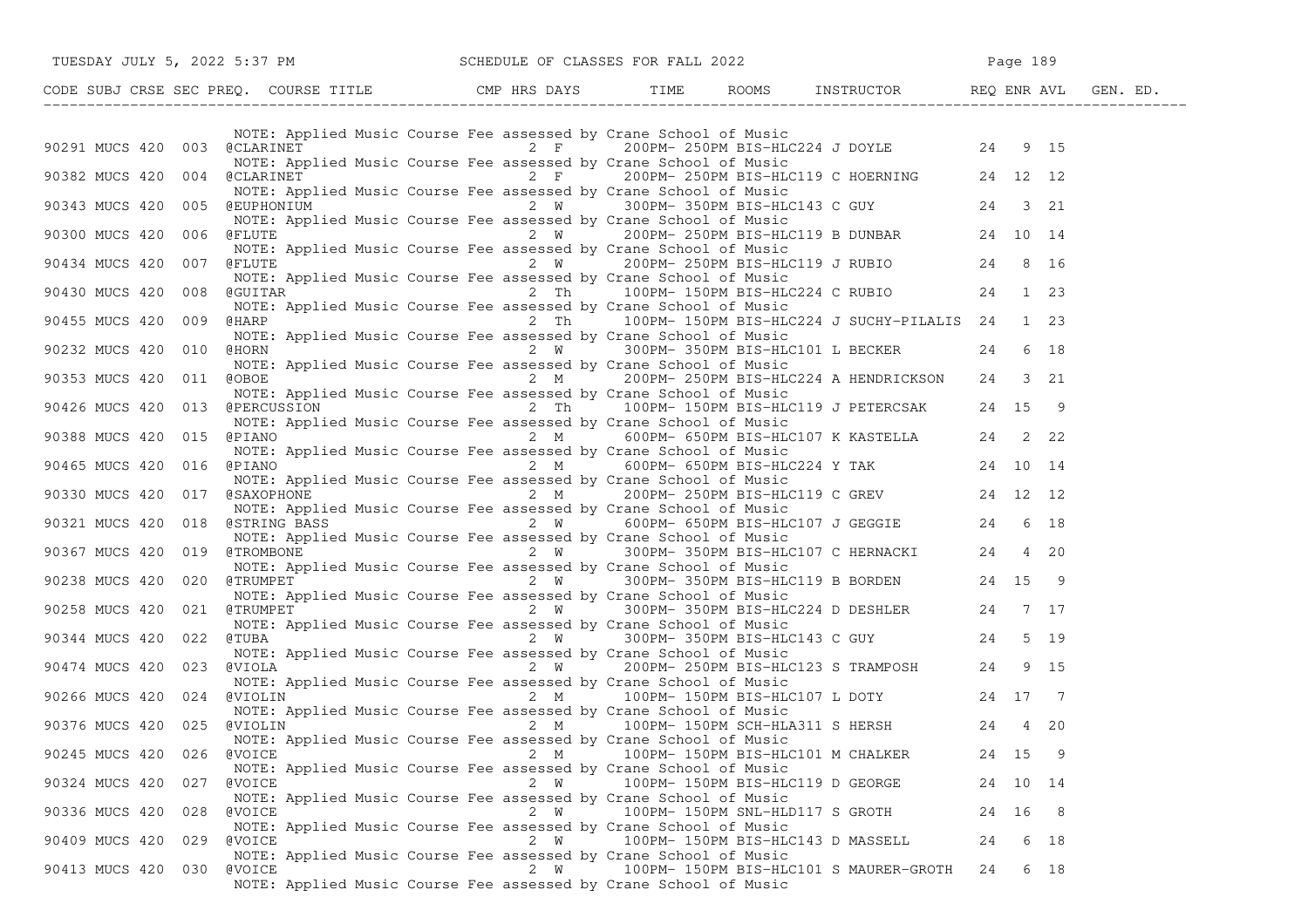| TUESDAY JULY 5, 2022 5:37 PM                                                                                                                   |                                                                                                                                      | SCHEDULE OF CLASSES FOR FALL 2022                                                                                                                                                     |    | Page 190         |  |
|------------------------------------------------------------------------------------------------------------------------------------------------|--------------------------------------------------------------------------------------------------------------------------------------|---------------------------------------------------------------------------------------------------------------------------------------------------------------------------------------|----|------------------|--|
|                                                                                                                                                |                                                                                                                                      |                                                                                                                                                                                       |    |                  |  |
| 90419 MUCS 420 031 @VOICE                                                                                                                      |                                                                                                                                      | 2 M 100PM-150PM BIS-HLC143 K MILLER 24 13 11<br>NOTE: Applied Music Course Fee assessed by Crane School of Music                                                                      |    |                  |  |
| 90442 MUCS 420 032 @VOICE                                                                                                                      |                                                                                                                                      | 2 W 100PM-150PM BIS-HLC224 C SIERRA 24 10 14                                                                                                                                          |    |                  |  |
| 90445 MUCS 420 033 @VOICE                                                                                                                      |                                                                                                                                      | NOTE: Applied Music Course Fee assessed by Crane School of Music<br>2 M 100PM-150PM BIS-HLC119 C SKULL 24 11 13<br>NOTE: Applied Music Course Fee assessed by Crane School of Music   |    |                  |  |
| 90459 MUCS 420 034 @VOICE                                                                                                                      |                                                                                                                                      | 2 M 100PM-150PM BIS-HLC224 L SULLIVAN 24 12 12                                                                                                                                        |    |                  |  |
| 90450 MUCS 420 420 @VOICE                                                                                                                      | NOTE: Applied Music Course Fee assessed by Crane School of Music                                                                     | 2 MW 100PM-150PM TBA TBA STAFF 100 22 78<br>NOTE: Applied Music Course Fee assessed by Crane School of Music                                                                          |    |                  |  |
| 90404 MUCS 430 001 @BASSOON 3 W 200PM- 250PM BIS-HLC224 C LOWE 24 1 23                                                                         | NOTE: Applied Music Course Fee assessed by Crane School of Music                                                                     |                                                                                                                                                                                       |    |                  |  |
| 90315 MUCS 430 002 @CELLO                                                                                                                      | NOTE: Applied Music Course Fee assessed by Crane School of Music                                                                     | 3 M 200PM-250PM BIS-HLC123 M GAGNON 24 2 22<br>usic Course Fee assessed by Crane School of Music                                                                                      |    |                  |  |
| 90292 MUCS 430 003 @CLARINET 3 F 200PM-250PM BIS-HLC224 J DOYLE 24                                                                             |                                                                                                                                      |                                                                                                                                                                                       |    | 6 18             |  |
| 90383 MUCS 430 004 @CLARINET                                                                                                                   | NOTE: Applied Music Course Fee assessed by Crane School of Music<br>NOTE: Applied Music Course Fee assessed by Crane School of Music | Course Fee assessed by Crane School of Music<br>3 F 200PM-250PM BIS-HLC119 C HOERNING 24 3 21<br>Course Fee assessed by Crane School of Music                                         |    |                  |  |
|                                                                                                                                                |                                                                                                                                      |                                                                                                                                                                                       |    |                  |  |
| 90301 MUCS 430 006 @FLUTE                                                                                                                      |                                                                                                                                      | NOTE: Applied Music Course Fee assessed by Crane School of Music<br>NOTE: Applied Music Course Fee assessed by Crane School of Music<br>FLUTE 3 W 200PM- 250PM BIS-HLC119 B DUNBAR 24 |    | 8 16             |  |
| 90435 MUCS 430 007<br>@FLUTE                                                                                                                   | NOTE: Applied Music Course Fee assessed by Crane School of Music                                                                     | 3 W 200PM-250PM BIS-HLC119 J RUBIO 24                                                                                                                                                 |    | $0 \t 24$        |  |
| NOTE: Applied Music Course Fee assessed by Crane School of Music<br>90431 MUCS 430 008 @GUITAR 3 Th 100PM-150PM BIS-HLC224 C RUBIO             | NOTE: Applied Music Course Fee assessed by Crane School of Music                                                                     |                                                                                                                                                                                       |    | $0 \t 24$        |  |
| 90456 MUCS 430 009<br>@HARP                                                                                                                    | NOTE: Applied Music Course Fee assessed by Crane School of Music                                                                     | 3 Th 100PM-150PM BIS-HLC224 J SUCHY-PILALIS 24 0 24                                                                                                                                   |    |                  |  |
| 90233 MUCS 430 010<br>@HORN                                                                                                                    | NOTE: Applied Music Course Fee assessed by Crane School of Music                                                                     | 3 W 300PM-350PM BIS-HLC101 L BECKER 24                                                                                                                                                |    | 8 16             |  |
| 90354 MUCS 430 011 @OBOE                                                                                                                       | NOTE: Applied Music Course Fee assessed by Crane School of Music                                                                     | 3 M 200PM-250PM BIS-HLC224 A HENDRICKSON 24                                                                                                                                           |    | 4 20             |  |
| 90427 MUCS 430 013 @PERCUSSION 3 Th 100PM-150PM BIS-HLC119 J PETERCSAK 24 1 23                                                                 | NOTE: Applied Music Course Fee assessed by Crane School of Music                                                                     |                                                                                                                                                                                       |    |                  |  |
| 90389 MUCS 430 015 @PIANO                                                                                                                      | NOTE: Applied Music Course Fee assessed by Crane School of Music                                                                     |                                                                                                                                                                                       |    |                  |  |
| 90466 MUCS 430 016<br>@PIANO                                                                                                                   |                                                                                                                                      | $3 M$ 600PM-650PM BIS-HLC224 Y TAK 24                                                                                                                                                 |    | 2 22             |  |
| 90331 MUCS 430 017 @SAXOPHONE                                                                                                                  | NOTE: Applied Music Course Fee assessed by Crane School of Music                                                                     |                                                                                                                                                                                       |    |                  |  |
| 90322 MUCS 430 018 @STRING BASS                                                                                                                |                                                                                                                                      |                                                                                                                                                                                       |    |                  |  |
| 90368 MUCS 430 019 @TROMBONE 3 W 300PM-350PM BIS-HLC107 C HERNACKI 24 5 19<br>NOTE: Applied Music Course Fee assessed by Crane School of Music |                                                                                                                                      |                                                                                                                                                                                       |    |                  |  |
| 90239 MUCS 430<br>020<br>@TRUMPET                                                                                                              | 3 W<br>NOTE: Applied Music Course Fee assessed by Crane School of Music                                                              | 300PM- 350PM BIS-HLC119 B BORDEN                                                                                                                                                      | 24 | 5 19             |  |
| 90259 MUCS 430<br>@TRUMPET<br>021                                                                                                              | 3 W<br>NOTE: Applied Music Course Fee assessed by Crane School of Music                                                              | 300PM- 350PM BIS-HLC224 D DESHLER                                                                                                                                                     | 24 | $2 \t22$         |  |
| 90346 MUCS 430 022<br>@TUBA                                                                                                                    | 3 W<br>NOTE: Applied Music Course Fee assessed by Crane School of Music                                                              | 300PM- 350PM BIS-HLC143 C GUY                                                                                                                                                         | 24 | 6 18             |  |
| @VIOLA<br>90475 MUCS 430 023                                                                                                                   | 3 W<br>NOTE: Applied Music Course Fee assessed by Crane School of Music                                                              | 200PM- 250PM BIS-HLC123 S TRAMPOSH                                                                                                                                                    | 24 | 3 21             |  |
| 90267 MUCS 430 024<br>@VIOLIN                                                                                                                  | 3 M                                                                                                                                  | 100PM- 150PM BIS-HLC107 L DOTY                                                                                                                                                        | 10 | $3 \overline{7}$ |  |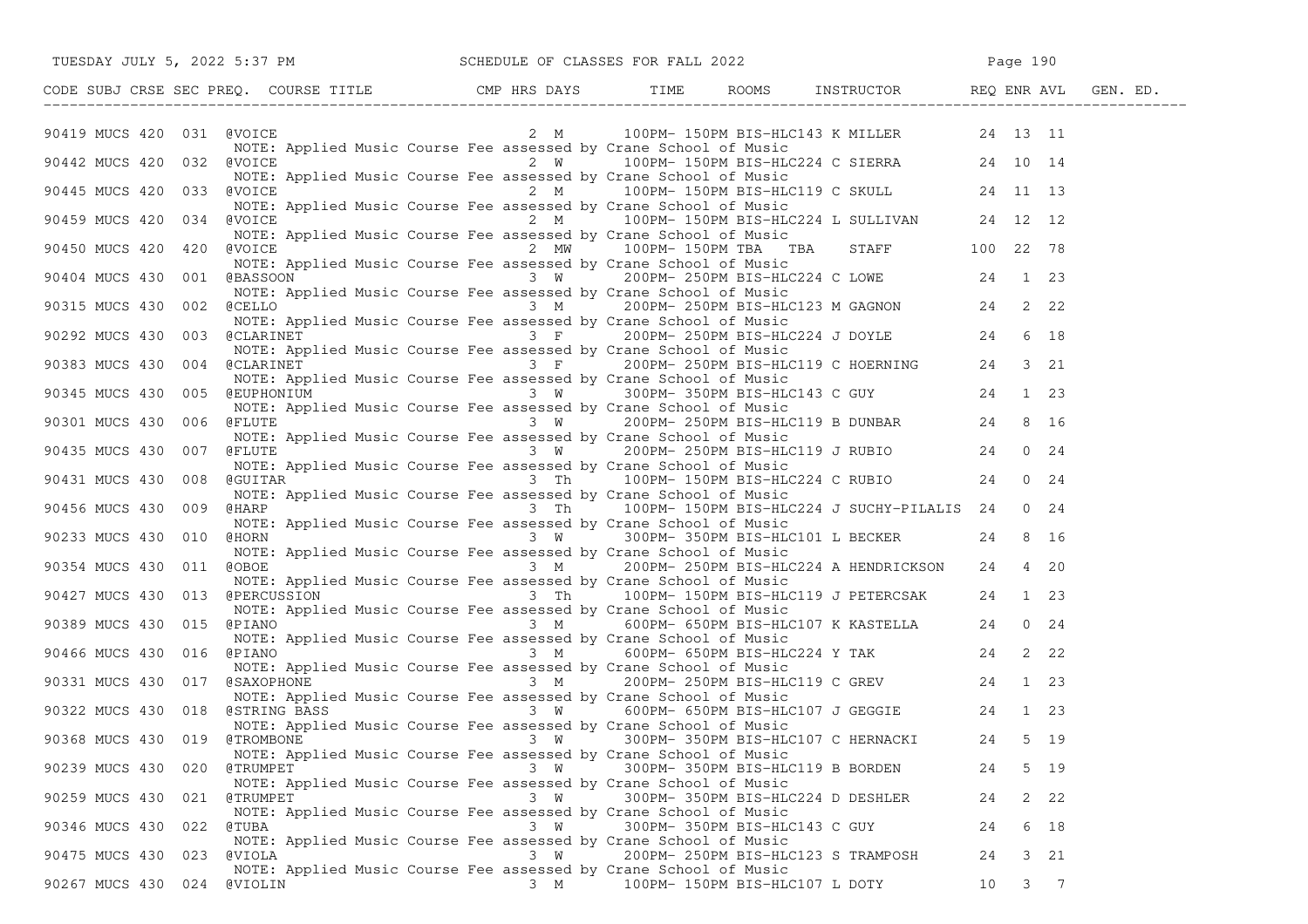|                                                 | TUESDAY JULY 5, 2022 5:37 PM                                                                                                                                                                                                                                                                             |               | SCHEDULE OF CLASSES FOR FALL 2022                                                                                                                                                                                                                                                                      |                | Page 191                            |
|-------------------------------------------------|----------------------------------------------------------------------------------------------------------------------------------------------------------------------------------------------------------------------------------------------------------------------------------------------------------|---------------|--------------------------------------------------------------------------------------------------------------------------------------------------------------------------------------------------------------------------------------------------------------------------------------------------------|----------------|-------------------------------------|
|                                                 | CODE SUBJ CRSE SEC PREQ. COURSE TITLE CMP HRS DAYS TIME ROOMS INSTRUCTOR REQ ENR AVL GEN. ED.                                                                                                                                                                                                            |               |                                                                                                                                                                                                                                                                                                        |                |                                     |
|                                                 | NOTE: Applied Music Course Fee assessed by Crane School of Music<br>90377 MUCS 430 025 @VIOLIN 7 3 M 3 M 100PM-150PM SCH-HLA311 SHERSH 24 1 23                                                                                                                                                           |               |                                                                                                                                                                                                                                                                                                        |                |                                     |
| 90246 MUCS 430 026 @VOICE                       | NOTE: Applied Music Course Fee assessed by Crane School of Music<br>WALKER (WOICE 3 M) 100PM-150PM BIS-HLC101 M CHALKER 24 4 20<br>NOTE: Applied Music Course Fee assessed by Crane School of Music<br>(WOICE 3 W) 100PM-150PM BIS-H                                                                     |               |                                                                                                                                                                                                                                                                                                        |                |                                     |
| 90325 MUCS 430 027                              | @VOICE                                                                                                                                                                                                                                                                                                   |               |                                                                                                                                                                                                                                                                                                        |                |                                     |
| 90337 MUCS 430 028                              | NOTE: Applied Music Course Fee assessed by Crane School of Music<br>@VOICE             3  W     100PM- 150PM SNL-HLD117 S GROTH       24   3 21<br>NOTE: Applied Music Course Fee assessed by Crane School of Music<br>@VOICE<br>NOTE: Applied Music Course Fee assessed by Crane School of Music        |               |                                                                                                                                                                                                                                                                                                        |                |                                     |
| 90410 MUCS 430 029                              | @VOICE<br>NOTE: Applied Music Course Fee assessed by Crane School of Music                                                                                                                                                                                                                               |               | 3 W 100PM-150PM BIS-HLC143 D MASSELL 24 1 23<br>3 W 100PM-150PM BIS-HLC101 S MAURER-GROTH 24 0 24                                                                                                                                                                                                      |                |                                     |
| 90414 MUCS 430 030 @VOICE<br>90420 MUCS 430 031 | NOTE: Applied Music Course Fee assessed by Crane School of Music<br>@VOICE                                                                                                                                                                                                                               |               | 3 M $100PM - 150PM - 150PM - 150PM - 150PM - 150PM - 150PM - 150PM - 150PM - 150PM - 150PM - 150PM - 150PM - 150PM - 150PM - 150PM - 150PM - 150PM - 150PM - 150PM - 150PM - 150PM - 150PM - 150PM - 150PM - 150PM - 150PM - 150PM - 150PM - 150PM - 150PM - 150PM - 150PM - 150PM - 150PM - 150PM - $ |                |                                     |
| 90443 MUCS 430                                  | NOTE: Applied Music Course Fee assessed by Crane School of Music<br>@VOICE               3  W    100PM-150PM BIS-HLC224 C SIERRA     24  1 23<br>032 @VOICE                                                                                                                                              |               |                                                                                                                                                                                                                                                                                                        |                |                                     |
| 90446 MUCS 430                                  | NOTE: Applied Music Course Fee assessed by Crane School of Music<br>NOTE: Applied Music Course Fee assessed by Crane School of Music<br>033 @VOICE 3 M 100PM-150PM BIS-HLC119 C SKULL 24 3 21<br>NOTE: Applied Music Course Fee assessed by Crane School of Music<br>034 @VOICE 3 M 100PM-150PM BIS-HLC2 |               |                                                                                                                                                                                                                                                                                                        |                |                                     |
| 90460 MUCS 430                                  | NOTE: Applied Music Course Fee assessed by Crane School of Music                                                                                                                                                                                                                                         |               |                                                                                                                                                                                                                                                                                                        |                |                                     |
| 90451 MUCS 430                                  | 430 @VOICE<br>NOTE: Applied Music Course Fee assessed by Crane School of Music                                                                                                                                                                                                                           |               | 3 MW 100PM-150PM TBA TBA STAFF 100 2 98                                                                                                                                                                                                                                                                |                |                                     |
| 90788 MUCS 620                                  | 003 CLARINET<br>NOTE: Applied Music Course Fee assessed by Crane School of Music<br>FLUTE 1 1 CLOSED 2 W 200PM- 250PM BIS-HLC119 B DUNBAR 1 1 CLOSED                                                                                                                                                     |               | 2 F 200PM-250PM BIS-HLC224 J DOYLE 1 0 1                                                                                                                                                                                                                                                               |                |                                     |
| 90739 MUCS 620<br>90722 MUCS 630                | 006 FLUTE<br>NOTE: Applied Music Course Fee assessed by Crane School of Music<br>003 CLARINET                                                                                                                                                                                                            |               |                                                                                                                                                                                                                                                                                                        |                |                                     |
| 90758 MUCS 630                                  | CLARINET<br>NOTE: Applied Music Course Fee assessed by Crane School of Music<br>CLARINET<br>MOTE: Applied Music Course Fee assessed by Crane School of Music<br>NOTE: Applied Music Course Fee assessed by Crane School of Music<br>NOTE<br>004 CLARINET                                                 |               |                                                                                                                                                                                                                                                                                                        |                |                                     |
| 90432 MUCS 630                                  | 008 GUITAR                                                                                                                                                                                                                                                                                               |               |                                                                                                                                                                                                                                                                                                        |                |                                     |
| 90757 MUCS 630                                  | 010 HORN<br>NOTE: Applied Music Course Fee assessed by Crane School of Music                                                                                                                                                                                                                             |               | $3 \t{W}$ 300PM-350PM BIS-HLC101 L BECKER 1 0 1                                                                                                                                                                                                                                                        |                |                                     |
| 90790 MUCS 630 016 PIANO                        | NOTE: Applied Music Course Fee assessed by Crane School of Music                                                                                                                                                                                                                                         |               | 3 M 600PM-650PM BIS-HLC224 Y TAK 1 1 CLOSED                                                                                                                                                                                                                                                            |                |                                     |
| 90750 MUCS 630<br>90411 MUCS 630 029 VOICE      | 020 TRUMPET<br>NOTE: Applied Music Course Fee assessed by Crane School of Music                                                                                                                                                                                                                          |               | $3 \tW 300PM - 350PM BIS-HLC119 B BORDEN 1 1 CLOSED$<br>vurse Fee assessed by Crane School or Music<br>3 W 100PM-150PM BIS-HLC143 D MASSELL 1 1 CLOSED                                                                                                                                                 |                |                                     |
|                                                 | NOTE: Applied Music Course Fee assessed by Crane School of Music<br>90477 MUCT 301 001 @COMPOSITION I<br>90449 MUCT 411 001 ELECTRONIC MUSIC COMPOSITION 3 MWF 1100AM-1150AM SCH-HLA158 J SOMMERFELDT 15 20 CLOSED                                                                                       |               |                                                                                                                                                                                                                                                                                                        |                |                                     |
|                                                 |                                                                                                                                                                                                                                                                                                          |               |                                                                                                                                                                                                                                                                                                        |                |                                     |
| 90224 MUCT 430                                  | 001 @STUDIO COMPOSITION                                                                                                                                                                                                                                                                                  | $3 \text{ F}$ | 100PM- 150PM CRN-MCB115 I HERRYMAN RODR                                                                                                                                                                                                                                                                |                | 2<br>6<br>4                         |
| 90225 MUCT 430<br>002                           | @STUDIO COMPOSITION                                                                                                                                                                                                                                                                                      | $3 \t F$      | 100PM- 150PM CRN-MCB115 J SOMMERFELDT                                                                                                                                                                                                                                                                  |                | 3<br>3<br>6                         |
| 90226 MUCT 430<br>003                           | @STUDIO COMPOSITION                                                                                                                                                                                                                                                                                      | $3$ F         | 100PM- 150PM CRN-MCB115 T SULLIVAN                                                                                                                                                                                                                                                                     |                | 6<br>8<br>CLOSED                    |
| 98826 PHYS 465                                  | 001 PHYSICS RESEARCH I                                                                                                                                                                                                                                                                                   | $1 - 3$       | TBA<br>TBA TBA B DAS                                                                                                                                                                                                                                                                                   |                | 2<br>2<br>0                         |
|                                                 | NOTE: Varibale credit hours 1-3. Instructor permission required.                                                                                                                                                                                                                                         |               |                                                                                                                                                                                                                                                                                                        |                |                                     |
| 90707 PHYS 465<br>002                           | PHYSICS RESEARCH I                                                                                                                                                                                                                                                                                       | $1 - 3$       | TBA<br>TBA                                                                                                                                                                                                                                                                                             | TBA L LI       | 1                                   |
| 99501 PHYS 465                                  | 003 PHYSICS RESEARCH I                                                                                                                                                                                                                                                                                   | $1 - 3$       | TBA<br>TBA                                                                                                                                                                                                                                                                                             | TBA A ADHIKARI | 2<br>$\Omega$                       |
|                                                 | NOTE: Instructor permission required.<br>STATE AND LOCAL GOVERNMENT                                                                                                                                                                                                                                      |               |                                                                                                                                                                                                                                                                                                        |                |                                     |
| 90091 POLS 322<br>001                           | 98967 PSYC 415 001 RESEARCH IN PSYCHOLOGY                                                                                                                                                                                                                                                                | 4 TuTh<br>3   | 200PM- 340PM FLG-HL0233 J MCGUIRE<br>TBA<br>TBA                                                                                                                                                                                                                                                        | TBA J FRYER    | SA<br>28 10 18<br>10<br>$0\quad 10$ |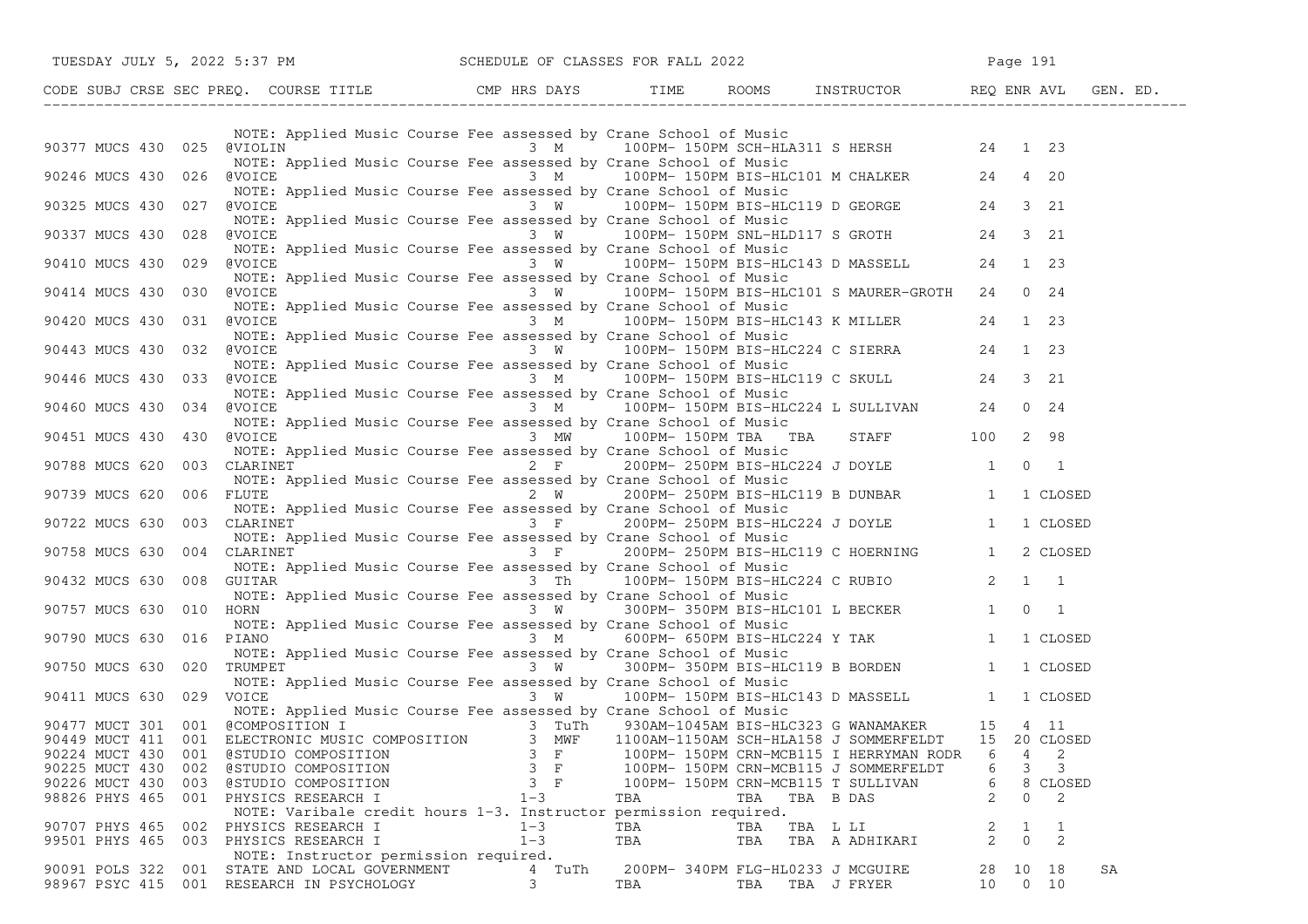| TUESDAY JULY 5, 2022 5:37 PM                                                                                      | SCHEDULE OF CLASSES FOR FALL 2022 |      |       |                                         | Page 192                   |  |  |  |
|-------------------------------------------------------------------------------------------------------------------|-----------------------------------|------|-------|-----------------------------------------|----------------------------|--|--|--|
| CODE SUBJ CRSE SEC PREO. COURSE TITLE                                                                             | CMP HRS DAYS                      | TIME | ROOMS | INSTRUCTOR                              | REO ENR AVL<br>GEN. ED.    |  |  |  |
|                                                                                                                   |                                   |      |       |                                         |                            |  |  |  |
| 99464 PSYC 415<br>004<br>RESEARCH IN PSYCHOLOGY<br>NOTE: Instructor Permission Required                           |                                   | TBA  | TBA   | A STILLWELL<br>TBA                      | 0 CLOSED                   |  |  |  |
| 90613 HLTH 480<br>001* PROGRAM EVALUATION<br>Pre-requisites: HLTH361 and HLTH470                                  | 3 TuTh                            |      |       | 330PM- 445PM DUNNHL0102 J JACOBSON      | 9 16<br>25                 |  |  |  |
| 90669 HLTH 491<br>NHR* @HONORS INTERNSHIP<br>Pre-requisites: HLTH485                                              | 6                                 | TBA  | TBA   | S LISTER<br>TBA                         | $\Omega$<br>$\overline{2}$ |  |  |  |
| 90687 HLTH 492<br>@HONORS THESIS I<br>HNR                                                                         | 3                                 | TBA  | TBA   | TBA<br>K BONNAR                         | 0 CLOSED                   |  |  |  |
| 99493 WILD 445<br>@THERAPEUTIC RECREATION<br>001<br>NOTE: Cross listed with HLTH 445. Day trip Sunday 10/24 9-5pm | 3 TuTh                            |      |       | 300PM- 415PM MRT-HL0133AA WHEELER       | 5 13<br>18                 |  |  |  |
| 98871 DANC 390<br>001* SPEC PROJ: DANCE COMPOSITION                                                               |                                   |      |       | 1-3 Tu 600PM- 900PM PFMART0136 K CANEDY | 5 10<br>1.5                |  |  |  |
| Pre-requisites: DANC211 and DANC311                                                                               |                                   |      |       |                                         |                            |  |  |  |
| NOTE: Instrutor permission required. Corequisite: Dance Technique                                                 |                                   |      |       |                                         |                            |  |  |  |
| class.                                                                                                            |                                   |      |       |                                         |                            |  |  |  |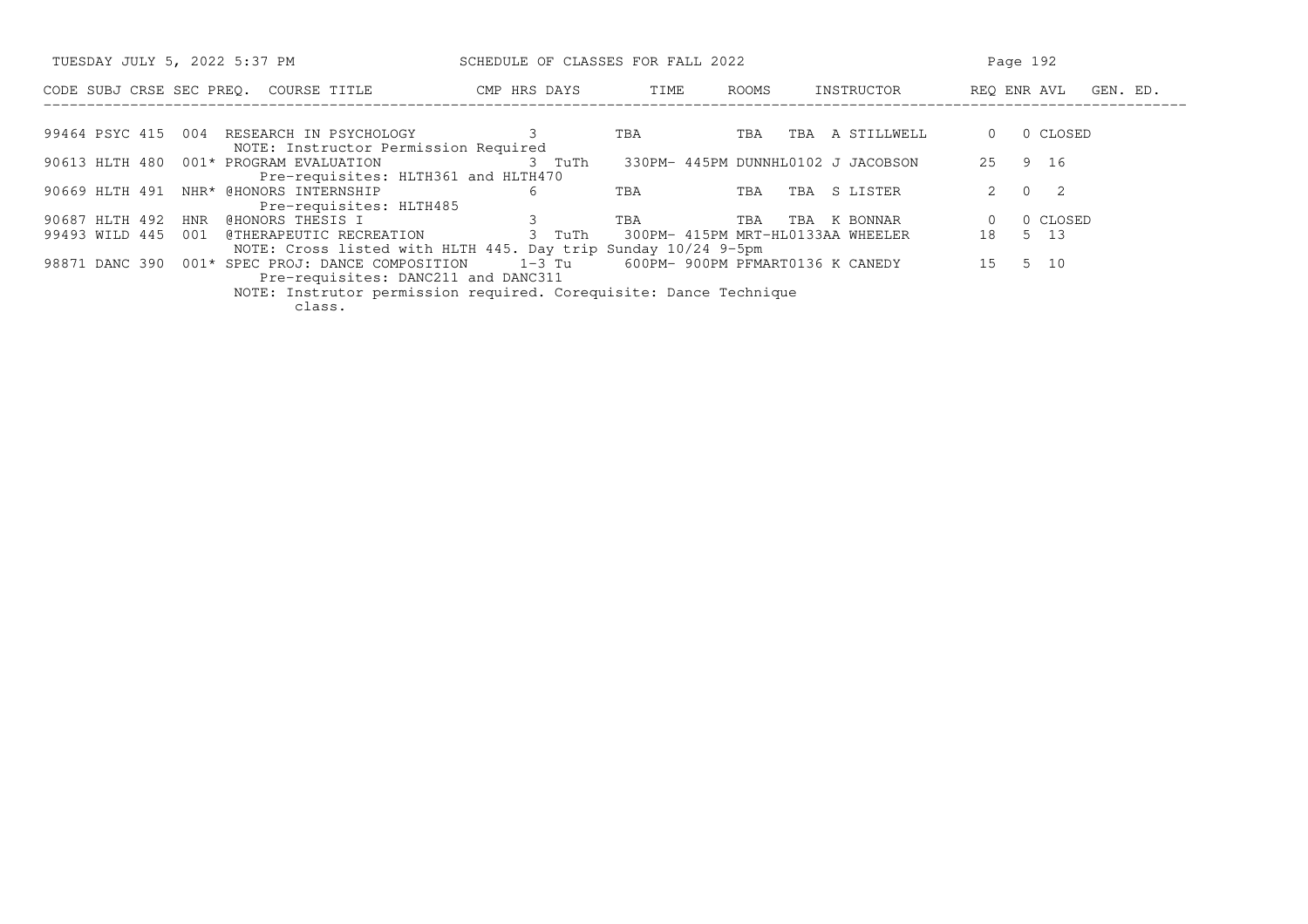| TUESDAY JULY 5, 2022 5:37 PM<br>SCHEDULE OF CLASSES FOR FALL 2022 |                                                                                                                                                                                                                                                                                                |                                                                                                                                                                                                                                                    |                                  |     | Page 193                                              |       |                 |                |
|-------------------------------------------------------------------|------------------------------------------------------------------------------------------------------------------------------------------------------------------------------------------------------------------------------------------------------------------------------------------------|----------------------------------------------------------------------------------------------------------------------------------------------------------------------------------------------------------------------------------------------------|----------------------------------|-----|-------------------------------------------------------|-------|-----------------|----------------|
|                                                                   | CODE SUBJ CRSE SEC PREQ. COURSE TITLE THE RIDAYS TIME ROOMS INSTRUCTOR REQ ENRAVL                                                                                                                                                                                                              |                                                                                                                                                                                                                                                    |                                  |     |                                                       |       |                 | GEN. ED.       |
|                                                                   |                                                                                                                                                                                                                                                                                                |                                                                                                                                                                                                                                                    |                                  |     |                                                       |       |                 |                |
|                                                                   | 99891 ECON 110 001 PRINCIPLES OF MACROECONOMICS 3 MWF 100PM-150PM STW-HLTBA<br>99930 ECON 110 OL1 PRINCIPLES OF MACROECONOMICS 3<br>NOTE: Delivered online. Instruction and interaction occurs online<br>convenient to the student.                                                            | within the Learning Management System, Moodle. There are no<br>requirements for face-to-face meetings, onsite instruction,<br>or scheduled times to be online. However, proctored exams<br>may be required, either on campus or at a location      |                                  |     | STAFF 30 16 14<br>J TIMMERMAN 25 21 4                 |       |                 | SA SW<br>SA SW |
|                                                                   | 90761 ECON 110 OL2 PRINCIPLES OF MACROECONOMICS<br>NOTE: Delivered online. Instruction and interaction occurs online<br>convenient to the student.                                                                                                                                             | 3<br>within the Learning Management System, Moodle. There are no<br>requirements for face-to-face meetings, onsite instruction,<br>or scheduled times to be online. However, proctored exams<br>may be required, either on campus or at a location |                                  | TBA | B TIENIBER 30                                         |       | $0\quad 30$     | SA SW          |
|                                                                   | 99892 ECON 105 001 PRINCIPLES OF MICROECONOMICS 3 MWF<br>90044 ECON 105 002 PRINCIPLES OF MICROECONOMICS 3 MWF 1000AM-1050AM TBA TBA TBA 190759 ECON 105 OL1 PRINCIPLES OF MICROECONOMICS 3<br>NOTE: Delivered online. Instruction and interaction occurs online<br>convenient to the student. | within the Learning Management System, Moodle. There are no<br>requirements for face-to-face meetings, onsite instruction,<br>or scheduled times to be online. However, proctored exams<br>may be required, either on campus or at a location      | 900AM- 950AM DUNNHLTBA           |     | STAFF 30 7 23<br>STAFF 30 15 15<br>B TIENIBER 30 1 29 |       |                 | SA<br>SA<br>SA |
| 98743 COMM 105                                                    | 001 SURVEY OF HUMAN COMM-LEC<br>NOTE: Lecture only - recitation not required.                                                                                                                                                                                                                  | 3 MWF                                                                                                                                                                                                                                              |                                  |     | 1100AM-1150AM KEL-HLTBA J YOUNGBLOOD                  |       | 45 28 17        | SA SW          |
|                                                                   | 99674 COMM 201 001 MASS MEDIA AND SOCIETY<br>NOTE: Counts as Mass Communication and Diverse Voices (DV) credit.<br>Counts towards Journalism minor.                                                                                                                                            | 3 TuTh<br>Counts towards Women's and Gender Studies major and minor.                                                                                                                                                                               |                                  |     | 200PM- 315PM FLG-HL0230 T BLANK                       |       | 25 18 7         | SA SI          |
| 98490 COMM 311                                                    | 001 SMALL GROUP COMMUNICATION<br>NOTE: Counts as Business and Professional credit.                                                                                                                                                                                                             | 3 TuTh                                                                                                                                                                                                                                             |                                  |     | 930AM-1045AM SAT-HL0200 L MOERSCHELL                  | 25    | 9 16            | SA SI WI       |
| 98996 COMM 350                                                    | 001 FAMILY COMMUNICATION<br>NOTE: Counts as Relationship and Diverse Voices (dv) credit.                                                                                                                                                                                                       | 3 MWF                                                                                                                                                                                                                                              |                                  |     | 100PM- 150PM FLG-HL0205 J YOUNGBLOOD                  | 25 20 | - 5             | SA WI          |
| 98602 POLS 110                                                    | 001 US POLITICS<br>NOTE: Required for all Pre-Law minors and Public Policy minors.                                                                                                                                                                                                             | 4 TuTh<br>Required for all Political Science majors.                                                                                                                                                                                               |                                  |     | 900AM-1040AM SAT-HL0201 J MCGUIRE                     | 20 18 | -2              | SA SW          |
|                                                                   | 90091 POLS 322 001 STATE AND LOCAL GOVERNMENT 4 TuTh                                                                                                                                                                                                                                           |                                                                                                                                                                                                                                                    |                                  |     | 200PM- 340PM FLG-HL0233 J MCGUIRE 28 10 18            |       |                 | SΑ             |
|                                                                   | 98142 PSYC 100 002 INTRODUCTION TO PSYCHOLOGY 3 TuTh                                                                                                                                                                                                                                           |                                                                                                                                                                                                                                                    | 1100AM-1215PM KEL-HL0106 J FRYER |     |                                                       |       | 100 38 62       | SA             |
|                                                                   | 90661 PSYC 100 R01 INTRODUCTION TO PSYCHOLOGY R<br>NOTE: This course is taught at the Riverview Correctional Facility<br>and is not for students on campus.<br>START/END DATES: 08/29-12/16                                                                                                    | 3 TuTh                                                                                                                                                                                                                                             | 900AM-1015AM TBA                 | TBA | STAFF                                                 | 25    | $0\quad 25$     | SA             |
|                                                                   | 98445 PSYC 220 001 CHILD DEVELOPMENT<br>NOTE: Taught Virtually. Students are expected to meet via Zoom<br>during meeting times.                                                                                                                                                                | 3 Tu                                                                                                                                                                                                                                               | 430PM- 545PM VIR                 |     | TBA J BOLAND                                          |       | 15 16 CLOSED SA |                |
| 90655 PSYC 220<br>002                                             | CHILD DEVELOPMENT<br>NOTE: Taught Virtually, students are expected to meet via Zoom<br>during meeting times.                                                                                                                                                                                   | 3 W                                                                                                                                                                                                                                                | 300PM- 350PM VIR                 |     | TBA J BOLAND                                          |       | 15 15 CLOSED SA |                |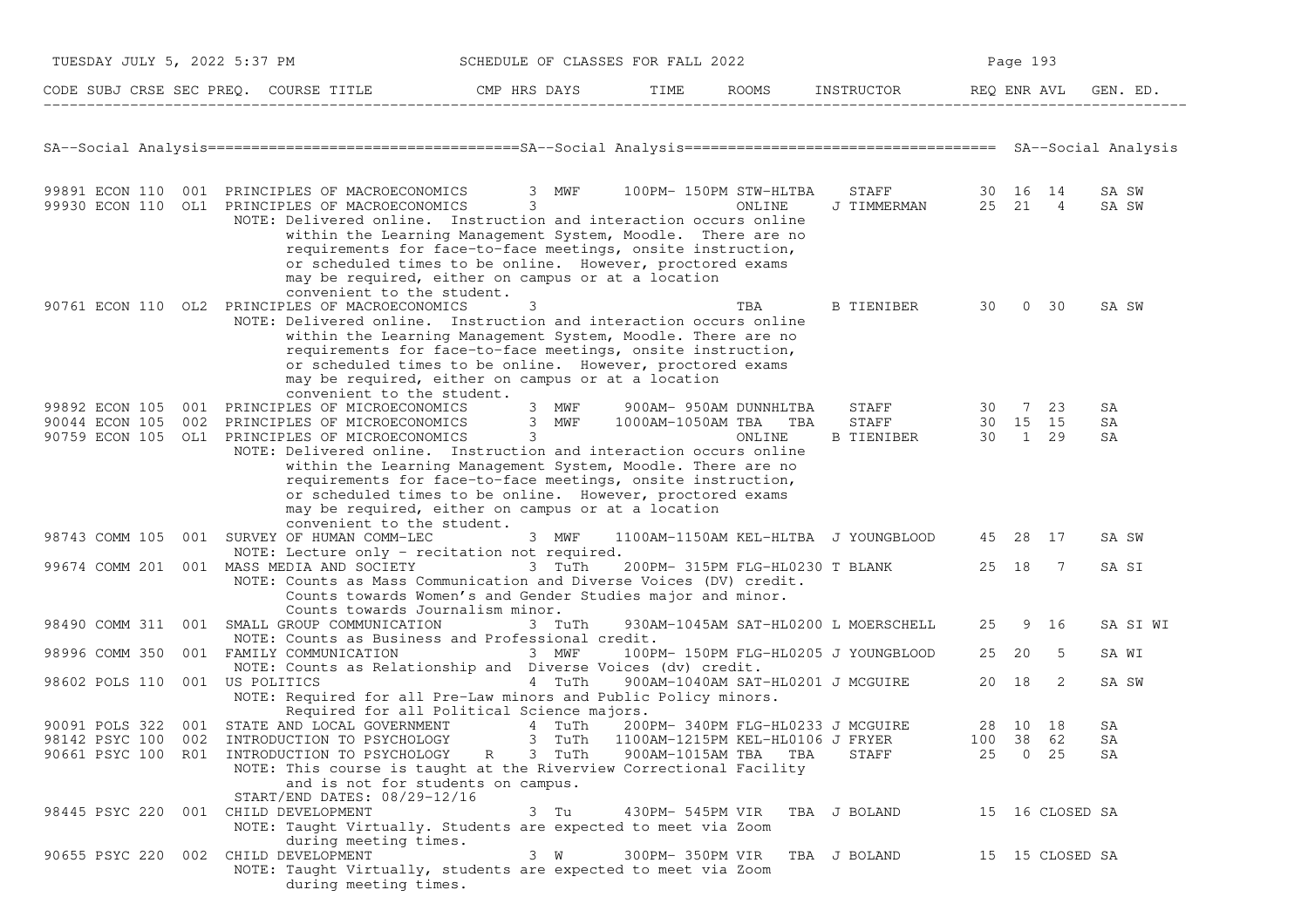| TUESDAY JULY 5, 2022 5:37 PM                                            |                                                                                                                                                                                                                                                                                                                                                                                        | SCHEDULE OF CLASSES FOR FALL 2022 |                |                                                                                                                                                   | Page 194                              |
|-------------------------------------------------------------------------|----------------------------------------------------------------------------------------------------------------------------------------------------------------------------------------------------------------------------------------------------------------------------------------------------------------------------------------------------------------------------------------|-----------------------------------|----------------|---------------------------------------------------------------------------------------------------------------------------------------------------|---------------------------------------|
|                                                                         | CODE SUBJ CRSE SEC PREQ. COURSE TITLE THE CMP HRS DAYS                                                                                                                                                                                                                                                                                                                                 |                                   | TIME           | ROOMS INSTRUCTOR REQ ENR AVL                                                                                                                      | GEN. ED.                              |
| 90654 PSYC 220                                                          | CH1 CHILD DEVELOPMENT<br>NOTE: Childhood/Early Childhood Education majors only.                                                                                                                                                                                                                                                                                                        |                                   |                | 3 MW 800AM-915AM FLG-HL0164 H BEAUCHAMP 10 7 3                                                                                                    | SA                                    |
|                                                                         | 90656 PSYC 220 CH2 CHILD DEVELOPMENT<br>NOTE: Taught Virtually, students are expected to meet via Zoom<br>during meeting times.                                                                                                                                                                                                                                                        | 3 W                               |                | 300PM-350PM VIR TBA J BOLAND 15 11                                                                                                                | SA<br>$\overline{4}$                  |
|                                                                         | Childhood/Early Childhood Education majors only.<br>90658 PSYC 220 CH3 CHILD DEVELOPMENT 3 Tu 430PM-545PM VIR TBA J BOLAND 15 10 5<br>NOTE: Taught Virtually, students are expected to meet via Zoom<br>during meeting times.<br>Childhood/Early Childhood Education majors only.                                                                                                      |                                   |                |                                                                                                                                                   | SA                                    |
| 99738 PSYC 321                                                          | 98210 PSYC 220 CO3 CHILD DEVELOPMENT 600 AM 800AM-915AM FLG-HL0164 H BEAUCHAMP 25 17<br>002* PSYCHOLOGY OF ADOLESCENCE 3 TuTh 200PM-315PM KEL-HL0106 J FRYER 45 46 CLOSED SA<br>Pre-requisites: PSYC100 or PSYC220<br>NOTE: Counts towards Women and Gender Studies.                                                                                                                   |                                   |                |                                                                                                                                                   | SA<br>8                               |
|                                                                         | 99916 HLTH 325 OL1 ALCOHOL STUDIES<br>NOTE: Delivered online. Instruction and interaction occurs online<br>within the Learning Management System, Moodle. There are no<br>requirements for face-to-face meetings, onsite instruction,<br>or scheduled times to be online. However, proctored exams<br>may be required, either on campus or at a location<br>convenient to the student. |                                   | $\overline{3}$ | C CORRIVEAU<br>ONLINE                                                                                                                             | 25 25 CLOSED SA SI                    |
|                                                                         | 99329 HLTH 325 OL2 ALCOHOL STUDIES<br>NOTE: Delivered online. Instruction and interaction occurs online<br>within the Learning Management System, Moodle. There are no<br>requirements for face-to-face meetings, onsite instruction,<br>or scheduled times to be online. However, proctored exams<br>may be required, either on campus or at a location<br>convenient to the student. | 3                                 |                | J JACOBSON<br>ONLINE                                                                                                                              | 25 25 CLOSED SA SI                    |
| 98788 HLTH 331<br>001<br>99367 SOCI 101<br>001<br>99740 SOCI 101<br>002 | DEATH & DYING<br>INTRODUCTION TO SOCIOLOGY 3 TuTh<br>INTRODUCTION TO SOCIOLOGY 3 TuTh                                                                                                                                                                                                                                                                                                  | 3 Th                              |                | 500PM-745PM DUNNHL0102 M JONES 30 30 CLOSED SA<br>1230PM- 145PM SAT-HL0319 L DIAMOND-BROWN 35 33<br>200PM- 315PM SAT-HL0319 L DIAMOND-BROWN 35 32 | $\overline{2}$<br>SA SW<br>3<br>SA SW |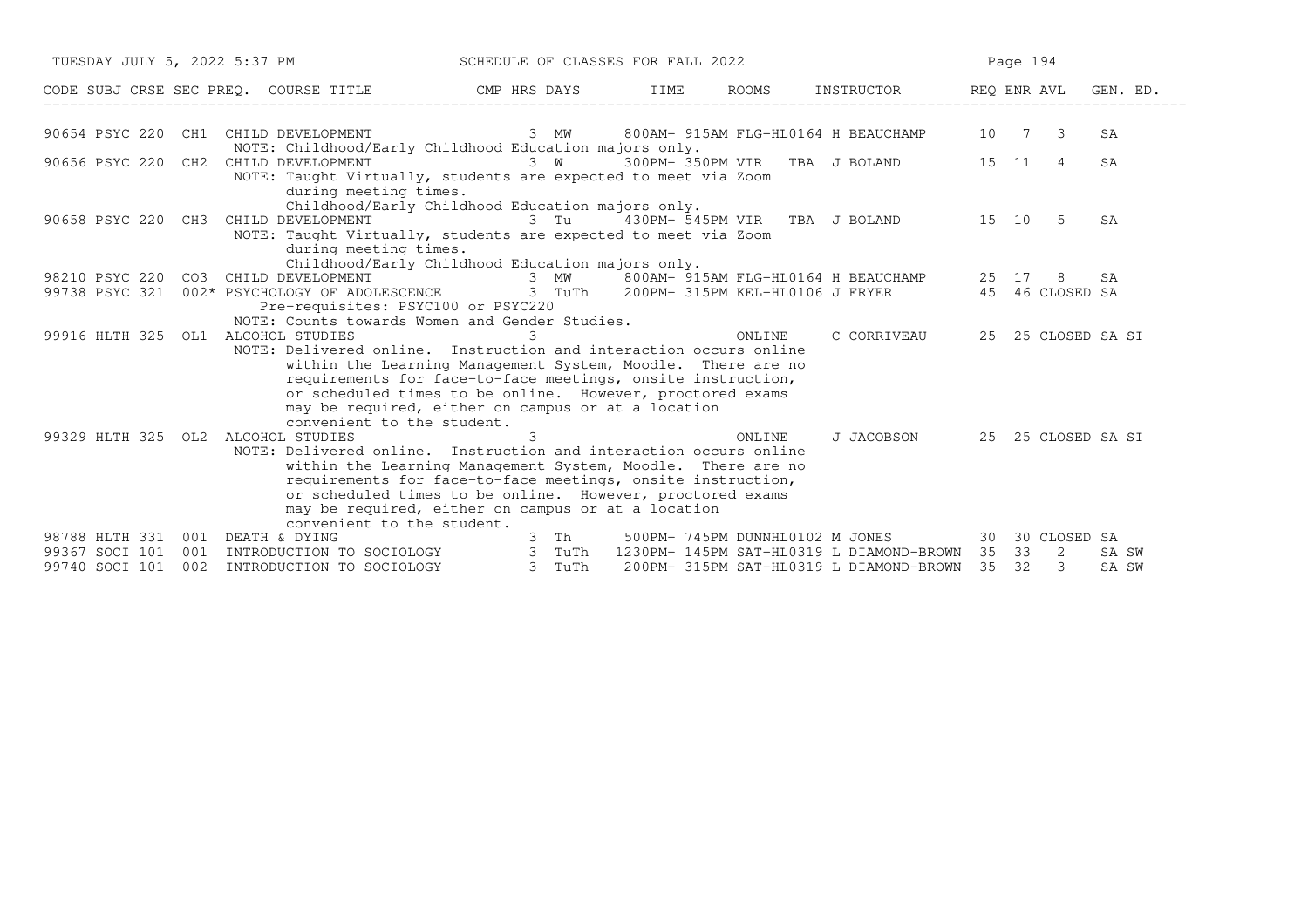| TUESDAY JULY 5, 2022 5:37 PM<br>SCHEDULE OF CLASSES FOR FALL 2022 |  |                                                                                                                                                   |     | Page 195 |  |  |                                                                                                                               |         |          |   |          |
|-------------------------------------------------------------------|--|---------------------------------------------------------------------------------------------------------------------------------------------------|-----|----------|--|--|-------------------------------------------------------------------------------------------------------------------------------|---------|----------|---|----------|
|                                                                   |  | CODE SUBJ CRSE SEC PREQ. COURSE TITLE THE ROOMS INSTRUCTOR REQ ENR AVL GEN. ED.                                                                   |     |          |  |  |                                                                                                                               |         |          |   |          |
|                                                                   |  |                                                                                                                                                   |     |          |  |  |                                                                                                                               |         |          |   |          |
|                                                                   |  | SB-Scientific Inq-Biol Science===================SB-Scientific Inq-Biol Science==================== SB-Scientific Inq-Biol Science                |     |          |  |  |                                                                                                                               |         |          |   |          |
| 90007 ANTH 120 001 EVOLUTION                                      |  |                                                                                                                                                   |     |          |  |  |                                                                                                                               |         |          |   | SB SW    |
| 90008 ANTH 120 002 EVOLUTION                                      |  |                                                                                                                                                   |     |          |  |  |                                                                                                                               |         |          |   | SB SW    |
| 90507 ANTH 120 HN1 EVOLUTION                                      |  | EVOLUTION 3 TuTh<br>EVOLUTION 3 TuTh<br>EVOLUTION 3 TuTh<br>NOTE: Honors students only<br>EVOLUTION 3 TuTh<br>EVOLUTION 3 TuTh                    |     |          |  |  | 930AM-1045AM KEL-HL0103 N MALIT 35 11 24<br>1230PM-145PM KEL-HL0104 N MALIT 35 19 16<br>930AM-1045AM KEL-HL0103 N MALIT 5 2 3 |         |          |   | SB SW    |
|                                                                   |  |                                                                                                                                                   |     |          |  |  |                                                                                                                               |         |          |   |          |
| 90508 ANTH 120 HN2 EVOLUTION                                      |  |                                                                                                                                                   |     |          |  |  | 1230PM- 145PM KEL-HL0104 N MALIT 5 5 CLOSED SB SW                                                                             |         |          |   |          |
|                                                                   |  | NOTE: Honors students only<br>99668 BIOL 105 001 INTRODUCTION TO HUMAN GENETICS 3 MWF                                                             |     |          |  |  |                                                                                                                               |         |          |   |          |
|                                                                   |  |                                                                                                                                                   |     |          |  |  | 1100AM-1150AM KEL-HL0104 J TRYBULA 40 25 15                                                                                   |         |          |   | NW SB    |
|                                                                   |  | NOTE: Counts towards Women and Gender Studies.                                                                                                    |     |          |  |  |                                                                                                                               |         |          |   |          |
|                                                                   |  | Must take lecture and lab to receive NW credit.                                                                                                   |     |          |  |  |                                                                                                                               |         |          |   |          |
|                                                                   |  | 90710 BIOL 105 002 INTRO TO HUMAN GENETICS- LAB 1 Th                                                                                              |     |          |  |  | 200PM-350PM STW-HL0214 R EWY 15 6 9                                                                                           |         |          |   | LB NW SB |
|                                                                   |  | NOTE: Counts towards Women and Gender Studies.                                                                                                    |     |          |  |  |                                                                                                                               |         |          |   |          |
|                                                                   |  | Must take lecture and lab to receive NW credit.<br>90718 BIOL 105 003 INTRO TO HUMAN GENETICS-LAB 1 W                                             |     |          |  |  | 200PM-350PM STW-HL0214 J TRYBULA 15 4 11                                                                                      |         |          |   |          |
|                                                                   |  | NOTE: Counts towards Women and Gender Studies.                                                                                                    |     |          |  |  |                                                                                                                               |         |          |   | LB NW SB |
|                                                                   |  | Must take lecture and lab to receive NW credit.                                                                                                   |     |          |  |  |                                                                                                                               |         |          |   |          |
|                                                                   |  | 98784 BIOL 125 001 BIOLOGICAL CONCEPTS-LAB                                                                                                        | 1 M |          |  |  | 100PM-250PM STW-HL0218 P BURDICK 15 8 7                                                                                       |         |          |   | LB NW SB |
|                                                                   |  | NOTE: Lecture required.                                                                                                                           |     |          |  |  |                                                                                                                               |         |          |   |          |
|                                                                   |  | \$25 lab fee assessed by Biology Department.                                                                                                      |     |          |  |  |                                                                                                                               |         |          |   |          |
|                                                                   |  | Childhood/Early Childhood Education majors only.                                                                                                  |     |          |  |  |                                                                                                                               |         |          |   |          |
|                                                                   |  | 98785 BIOL 125 002 BIOLOGICAL CONCEPTS-LAB 1 W 100PM-250PM STW-HL0218 P BURDICK 15 9 6                                                            |     |          |  |  |                                                                                                                               |         |          |   | LB NW SB |
|                                                                   |  | NOTE: Lecture required.                                                                                                                           |     |          |  |  |                                                                                                                               |         |          |   |          |
|                                                                   |  | \$25 lab fee assessed by Biology Department.                                                                                                      |     |          |  |  |                                                                                                                               |         |          |   |          |
|                                                                   |  | Childhood/Early Childhood Education majors only.                                                                                                  |     |          |  |  |                                                                                                                               |         |          |   |          |
|                                                                   |  | 98783 BIOL 125 003 BIOLOGICAL CONCEPTS-LEC                                                                                                        |     |          |  |  | 3 MWF $\overline{1}200$ PM-1250PM KEL-HL0106 P BURDICK 60 16 44                                                               |         |          |   | NW SB    |
|                                                                   |  | NOTE: Lab required.                                                                                                                               |     |          |  |  |                                                                                                                               |         |          |   |          |
|                                                                   |  | Childhood/Early Childhood Education majors only.<br>99304 BIOL 151 001 GEN BIO: CELLS & GENETICS -LEC 3 MWF 100PM-150PM KEL-HL0103 R EWY 60 23 37 |     |          |  |  |                                                                                                                               |         |          |   |          |
|                                                                   |  | NOTE: Lab Required                                                                                                                                |     |          |  |  |                                                                                                                               |         |          |   | SB.      |
|                                                                   |  | 99446 BIOL 151 002 GEN BIO: CELLS & GENETICS-LAB 1 M                                                                                              |     |          |  |  | 200PM- 450PM STW-HL0217 L RHOADS                                                                                              |         | 16 9 7   |   | LB SB    |
|                                                                   |  | NOTE: Lecture Required. \$25 lab fee assessed by Biology.                                                                                         |     |          |  |  |                                                                                                                               |         |          |   |          |
|                                                                   |  | 99448 BIOL 151 003 GEN BIO: CELLS & GENETICS-LAB 1 Tu                                                                                             |     |          |  |  | 100PM- 350PM STW-HL0217 R EWY 16 12                                                                                           |         |          | 4 | LB SB    |
|                                                                   |  | NOTE: Lecture Required. \$25 lab fee assessed by Biology.                                                                                         |     |          |  |  |                                                                                                                               |         |          |   |          |
|                                                                   |  | 99098 BIOL 152 001 GEN BIO: ORGANISMS & ECOLO-LEC 3 MWF 900AM-950AM KEL-HL0105 W CONLEY 60 24 36                                                  |     |          |  |  |                                                                                                                               |         |          |   | SB       |
|                                                                   |  | NOTE: Lab required.                                                                                                                               |     |          |  |  |                                                                                                                               |         |          |   |          |
|                                                                   |  | 99100 BIOL 152 007 GEN BIO: ORGANISMS & ECOLO-LAB 1 W                                                                                             |     |          |  |  | 200PM- 450PM STW-HL0217 W CONLEY                                                                                              | 16 6 10 |          |   | LB SB    |
|                                                                   |  | NOTE: Lecture required. \$25 lab fee assessed by Biology                                                                                          |     |          |  |  |                                                                                                                               |         |          |   |          |
|                                                                   |  | Department.                                                                                                                                       |     |          |  |  |                                                                                                                               |         |          |   |          |
|                                                                   |  | 99102 BIOL 152 010 GEN BIO: ORGANISMS & ECOLO-LAB 1 Th                                                                                            |     |          |  |  | 100PM-350PM STW-HL0217 W CONLEY 16 9 7                                                                                        |         |          |   | LB SB    |
|                                                                   |  | NOTE: Lecture required. \$25 lab fee assessed by Biology                                                                                          |     |          |  |  |                                                                                                                               |         |          |   |          |
|                                                                   |  | Department.<br>99269 BIOL 152 04Z GEN BIO: ORGANISMS & ECOLO-LAB                                                                                  |     |          |  |  | 900AM-1150AM STW-HL0217 J TRYBULA                                                                                             | 16      | 9        | 7 | LB SB    |
|                                                                   |  | NOTE: Lecture required. \$25 lab fee assessed by Biology                                                                                          |     | 1 Th     |  |  |                                                                                                                               |         |          |   |          |
|                                                                   |  | Department.                                                                                                                                       |     |          |  |  |                                                                                                                               |         |          |   |          |
| 98402 BIOL 300 001* ECOLOGY-LEC                                   |  |                                                                                                                                                   |     | 3 MWF    |  |  | 900AM- 950AM KEL-HL0103 R SNYDER                                                                                              |         | 50 23 27 |   | SB       |
|                                                                   |  | Pre-requisites: BIOL125 or BIOL151 and BIOL152                                                                                                    |     |          |  |  |                                                                                                                               |         |          |   |          |
|                                                                   |  | NOTE: Counts for Environmental Studies major/minor.                                                                                               |     |          |  |  |                                                                                                                               |         |          |   |          |
| 98424 BIOL 300 002* ECOLOGY-LAB                                   |  |                                                                                                                                                   |     | 1 M      |  |  | 200PM- 450PM DUNNHL0116BR SNYDER                                                                                              |         | 11 10 1  |   | LB SB    |
|                                                                   |  | Pre-requisites: BIOL125 or BIOL151 and BIOL152                                                                                                    |     |          |  |  |                                                                                                                               |         |          |   |          |
|                                                                   |  | NOTE: \$25 lab fee assessed by Biology Department.                                                                                                |     |          |  |  |                                                                                                                               |         |          |   |          |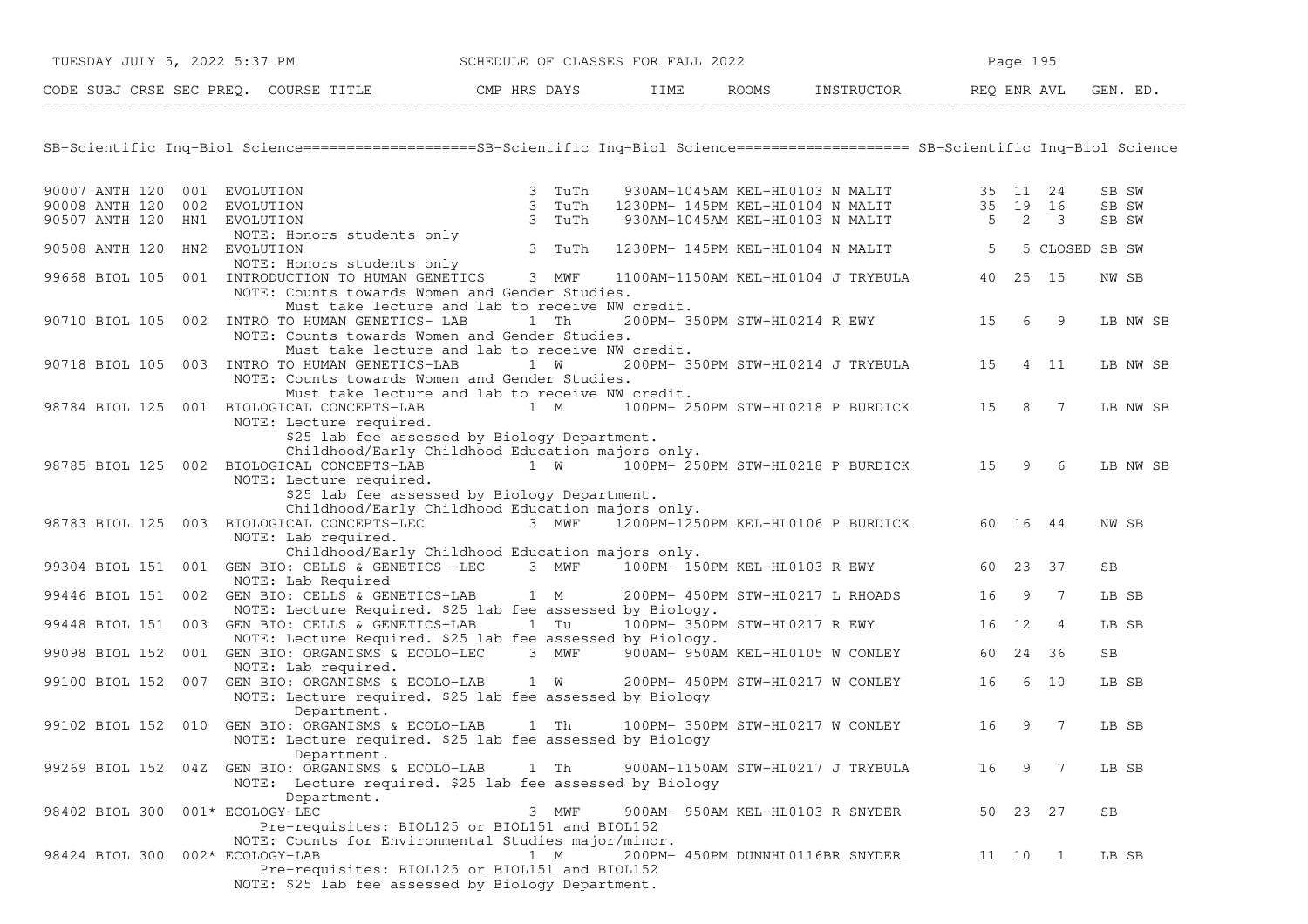| TUESDAY JULY 5, 2022 5:37 PM<br>SCHEDULE OF CLASSES FOR FALL 2022                                                                                                                                       |                                                                                                 |      |       |                                   |                      | Page 196 |       |  |
|---------------------------------------------------------------------------------------------------------------------------------------------------------------------------------------------------------|-------------------------------------------------------------------------------------------------|------|-------|-----------------------------------|----------------------|----------|-------|--|
| CODE SUBJ CRSE SEC PREO. COURSE TITLE THE CMP HRS DAYS                                                                                                                                                  |                                                                                                 | TIME | ROOMS | INSTRUCTOR                        | REQ ENR AVL GEN. ED. |          |       |  |
| 98425 BIOL 300 004* ECOLOGY-LAB<br>Pre-requisites: BIOL125 or BIOL151 and BIOL152                                                                                                                       | $1$ Theorem $1$ Theorem $1$                                                                     |      |       | 200PM- 450PM DUNNHL0116BB AMULIKE | 11 5 6               |          | LB SB |  |
| NOTE: \$25.00 Lab Fee assessed by Biology Department.<br>98555 BIOL 403 001* HUMAN ANATOMY&PHYSIOLOGY 1-LEC 3 TuTh 1100AM-1215PM STW-HL0211 J SCHREER<br>Pre-requisites: BIOL151 and BIOL152 or BIOL125 |                                                                                                 |      |       |                                   |                      | 35 26 9  | SB    |  |
| NOTE: Lab required. Minimum requirement of Junior standing.<br>98556 BIOL 403 002* HUMAN ANATOMY&PHYSIOLOGY 1-LAB 1 Tu<br>Pre-requisites: BIOL125 or BIOL151 and BIOL152                                |                                                                                                 |      |       | 200PM- 450PM STW-HL0221 J SCHREER | 16 16 CLOSED LB SB   |          |       |  |
| NOTE: Lecture required. Minimum requirement of Junior Standing.<br>98599 CHEM 425 004* BIOCHEMISTRY 1-LAB<br>Pre-requisites: CHEM342 and CHEM341                                                        | \$25.00 Lab Fee assessed by Biology Department.<br>1 W 200PM-450PM STW-HL0311 D GINGRICH 12 7 5 |      |       |                                   |                      |          | SB SP |  |
| NOTE: Lecture rquired.                                                                                                                                                                                  | \$35 Lab Fee assessed by Chemistry Department.                                                  |      |       |                                   |                      |          |       |  |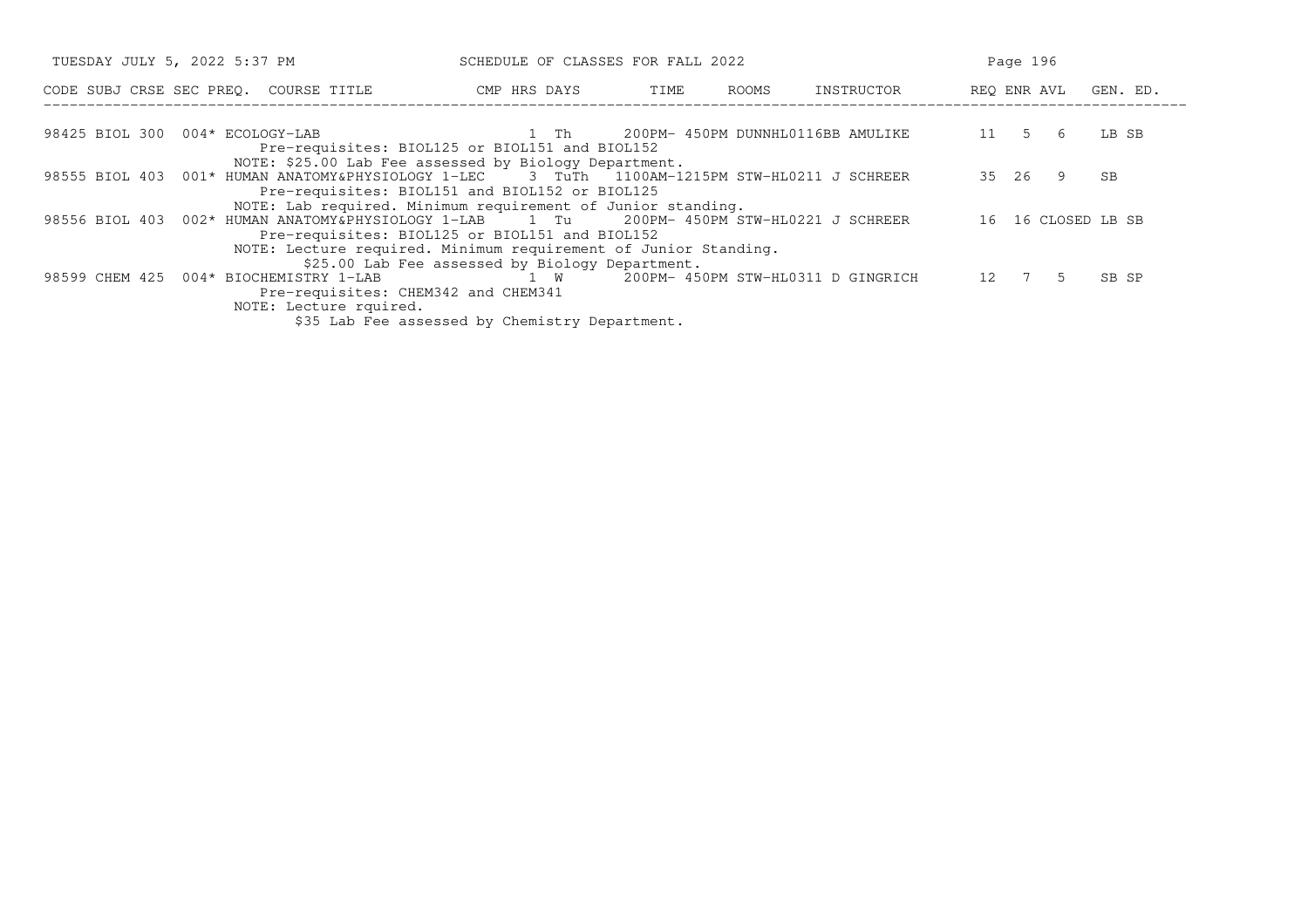| TUESDAY JULY 5, 2022 5:37 PM |                                                                                                                                                                                                                                                                                                                                                                                                                                          | SCHEDULE OF CLASSES FOR FALL 2022 |                            |  |     |                                                  |                | Page 197       |          |
|------------------------------|------------------------------------------------------------------------------------------------------------------------------------------------------------------------------------------------------------------------------------------------------------------------------------------------------------------------------------------------------------------------------------------------------------------------------------------|-----------------------------------|----------------------------|--|-----|--------------------------------------------------|----------------|----------------|----------|
|                              | CODE SUBJ CRSE SEC PREQ. COURSE TITLE THE ROOMS INSTRUCTOR                                                                                                                                                                                                                                                                                                                                                                               |                                   |                            |  |     |                                                  | REQ ENR AVL    |                | GEN. ED. |
|                              | SI--Speaking Intensive=============================SI--Speaking Intensive================================ SI--Speaking Intensive                                                                                                                                                                                                                                                                                                         |                                   |                            |  |     |                                                  |                |                |          |
|                              |                                                                                                                                                                                                                                                                                                                                                                                                                                          |                                   |                            |  |     |                                                  |                |                |          |
|                              | 98954 BIOL 483 001* CURRENT TOPICS IN BIOLOGY-REC 3 Tu<br>Pre-requisites: BIOL125 or BIOL151 and BIOL152<br>NOTE: The evolution of Deviant Behaviors in Nature.                                                                                                                                                                                                                                                                          |                                   |                            |  |     | 500PM- 750PM STW-HL0103 G PLAGUE 15 15 CLOSED SI |                |                |          |
|                              | A minimum of junior standing required.<br>Must have successfully completed an FS course.<br>Only one current topics will count towards your Biology<br>(BA or BS) degree requirements.<br>98489 BIOL 483 003* CURRENT TOPICS IN BIOLOGY 1 W<br>NOTE: Instructor permission required. Minimum of Junior standing<br>required. Must have successfully completed an FS course.<br>Only one Current Topics will count woard your Biology (BA |                                   |                            |  |     | 1200PM-1250PM KEL-HL0105 G JOHNSON 100           |                | 0, 100         | SI       |
|                              | or BS) degree requirements.<br>98428 MGMT 301 001 @PRINCIPLES OF MANAGEMENT<br>NOTE: Minimum requirement of                                                                                                                                                                                                                                                                                                                              |                                   | 3 TuTh                     |  |     | 930AM-1045AM DUNNHL0202 J TIMMERMAN              |                | 22 12 10       | SΙ       |
| 98558 MGMT 301 002           | Sophomore standing.<br>@PRINCIPLES OF MANAGEMENT 3 TuTh 1100AM-1215PM DUNNHL0206 G GARDNER<br>NOTE: Minimum requirement of Sophomore standing.                                                                                                                                                                                                                                                                                           |                                   |                            |  |     |                                                  | 22             | 5 17           | SI       |
| 98559 MGMT 301               | @PRINCIPLES OF MANAGEMENT<br>003<br>NOTE: Minimum requirement of Sophomore standing.                                                                                                                                                                                                                                                                                                                                                     |                                   | 3 TuTh                     |  |     | 1230PM- 145PM DUNNHL0206 G GARDNER               |                | 22 11 11       | SI       |
| 98564 CIS<br>380             | 001* PROFESSIONAL PRACTICE<br>Pre-requisites: CIS203 and CIS300 and CIS310 or CIS356 or CIS410 or CIS443                                                                                                                                                                                                                                                                                                                                 |                                   | 3 MWF                      |  |     | 1200PM-1250PM DUNNHL0208 L GRABOWSKI             |                | 15 4 11        | CM SI    |
|                              | NOTE: A minimum of Junior standing required.                                                                                                                                                                                                                                                                                                                                                                                             |                                   |                            |  |     |                                                  |                |                |          |
| 99543 EDUC 425               | 001 @STD TCHG INTRNSHIP 1:PREK-GR2<br>START/END DATES: 09/01-10/26                                                                                                                                                                                                                                                                                                                                                                       |                                   | 6 MTuWThF 800AM- 430PM TBA |  |     | TBA E DUNHAM                                     | $\Omega$       | 0 CLOSED CT SI |          |
| 99530 EDUC 425               | 002 @STD TCHG INTRNSHIP 1:PREK-GR2<br>START/END DATES: 10/31-12/16                                                                                                                                                                                                                                                                                                                                                                       |                                   | 6 MTuWThF 800AM- 430PM TBA |  |     | TBA E DUNHAM                                     | $\overline{0}$ | 0 CLOSED CT SI |          |
| 90492 EDUC 425               | @STD TCHG INTRNSHIP 1:PREK-GR2<br>003<br>START/END DATES: 09/01-10/26                                                                                                                                                                                                                                                                                                                                                                    |                                   | 6 MTuWThF 800AM- 430PM TBA |  |     | TBA L EMRICH                                     | $\overline{0}$ | 0 CLOSED CT SI |          |
| 99534 EDUC 425               | @STD TCHG INTRNSHIP 1:PREK-GR2<br>005                                                                                                                                                                                                                                                                                                                                                                                                    |                                   | 6 MTuWThF 800AM- 400PM TBA |  |     | TBA P FARMER                                     | $\overline{0}$ | 0 CLOSED CT SI |          |
| 90497 EDUC 425               | $START/END$ DATES: $09/01-10/26$<br>@STD TCHG INTRNSHIP 1:PREK-GR2<br>007                                                                                                                                                                                                                                                                                                                                                                |                                   | 6 MTuWThF 800AM- 400PM TBA |  |     | TBA P FARMER                                     | $\mathbf 0$    | 0 CLOSED CT SI |          |
| 90498 EDUC 425               | 008 @STD TCHG INTRNSHIP 1:PREK-GR2                                                                                                                                                                                                                                                                                                                                                                                                       |                                   | 6 MTuWThF 800AM- 400PM TBA |  |     | TBA P FARMER                                     | $\Omega$       | 0 CLOSED CT SI |          |
| 99538 EDUC 425               | START/END DATES: 10/31-12/16<br>009 @STD TCHG INTRNSHIP 1:PREK-GR2                                                                                                                                                                                                                                                                                                                                                                       |                                   | 6 MTuWThF 800AM- 430PM TBA |  |     | TBA M MCGRATH                                    | $\overline{0}$ | 0 CLOSED CT SI |          |
| 90499 EDUC 425               | START/END DATES: 09/01-10/26<br>010 @STD TCHG INTRNSHIP 1: PREK-GR2                                                                                                                                                                                                                                                                                                                                                                      |                                   | 6 MTuThF 800AM- 400PM TBA  |  |     | TBA K GRAHAM                                     | $\overline{0}$ | 0 CLOSED CT SI |          |
|                              | START/END DATES: 09/01-10/26<br>90496 EDUC 425 011 @STD TCHG INTRNSHIP 1:PREK-GR2<br>START/END DATES: 09/01-10/26                                                                                                                                                                                                                                                                                                                        |                                   | 6 MTuWThF 800AM- 400PM TBA |  |     | TBA J REAGAN                                     | $\Omega$       | 0 CLOSED CT SI |          |
| 99541 EDUC 425               | @STD TCHG INTRNSHIP 1:PREK-GR2<br>012                                                                                                                                                                                                                                                                                                                                                                                                    | 6                                 | MTuWThF 800AM- 430PM TBA   |  |     | TBA L EMRICH                                     | 0              | 0 CLOSED CT SI |          |
| 99542 EDUC 425               | START/END DATES: 10/31-12/16<br>013<br>@STD TCHG INTRNSHIP 1:PREK-GR2                                                                                                                                                                                                                                                                                                                                                                    |                                   | 6 MTuWThF 800AM- 430PM TBA |  | TBA | J REAGAN                                         | 0              | 0 CLOSED CT SI |          |
| 90500 EDUC 425               | START/END DATES: 10/31-12/16<br>014 @STD TCHG INTRNSHIP 1: PREK-GR2<br>START/END DATES: 10/31-12/16                                                                                                                                                                                                                                                                                                                                      |                                   | 6 MTuWThF 800AM- 430PM TBA |  |     | TBA K GRAHAM                                     | 0              | 0 CLOSED CT SI |          |
| 99651 EDUC 425               | @STD TCHG INTRNSHIP 1:PREK-GR2<br>015                                                                                                                                                                                                                                                                                                                                                                                                    | 6                                 | MTuWThF 800AM- 430PM TBA   |  |     | TBA S THOMAS                                     | 0              | 1 CLOSED CT SI |          |
| 90501 EDUC 425               | START/END DATES: 09/01-10/26<br>016<br>@STD TCHG INTRNSHIP 1:PREK-GR2<br>START/END DATES: 10/31-12/16                                                                                                                                                                                                                                                                                                                                    |                                   | 6 MTuWThF 800AM- 400PM TBA |  |     | TBA M MCGRATH                                    | 0              | 0 CLOSED CT SI |          |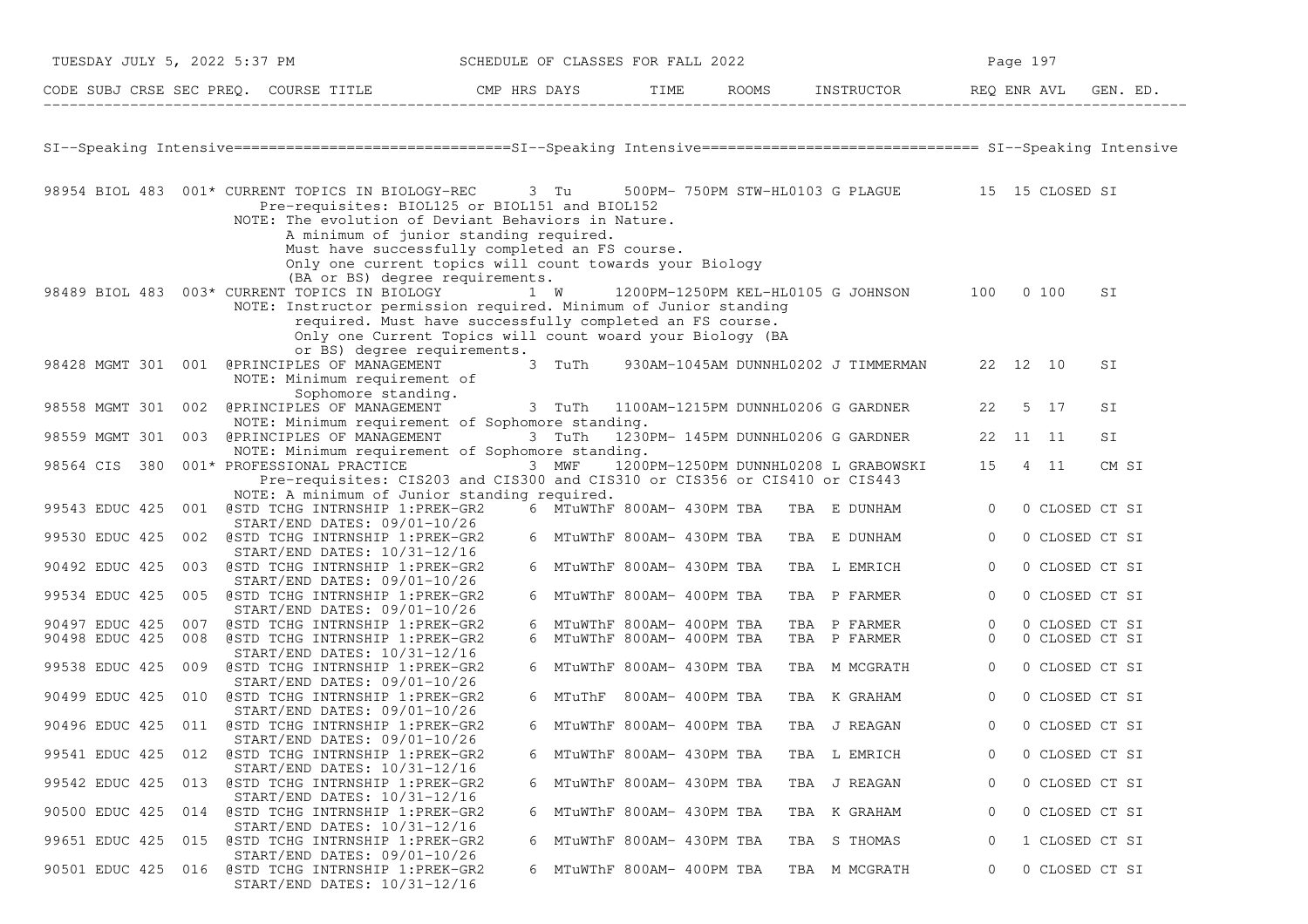| SCHEDULE OF CLASSES FOR FALL 2022<br>TUESDAY JULY 5, 2022 5:37 PM                                            |  |                                                            |                                               | Page 198                                         |
|--------------------------------------------------------------------------------------------------------------|--|------------------------------------------------------------|-----------------------------------------------|--------------------------------------------------|
| CODE SUBJ CRSE SEC PREQ. COURSE TITLE THE CMP HRS DAYS TIME                                                  |  |                                                            |                                               | ROOMS INSTRUCTOR REQ ENR AVL GEN. ED.            |
| 99961 EDUC 425 017 @STD TCHG INTRNSHIP 1:PREK-GR2<br>START/END DATES: 09/01-10/26                            |  |                                                            | 6 MTuWThF 800AM- 430PM TBA TBA J SCHAEFER     | 0 CLOSED CT SI<br>$\overline{0}$                 |
| 99981 EDUC 425 018 @STD TCHG INTRNSHIP 1:PREK-GR2<br>START/END DATES: 10/31-12/16                            |  |                                                            | 6 MTuWThF 800AM- 430PM TBA  TBA  A WEISBURGER | $\overline{0}$<br>0 CLOSED CT SI                 |
| 90502 EDUC 425 019 @STD TCHG INTRNSHIP 1:PREK-GR2                                                            |  |                                                            | 6 MTuWThF 800AM- 400PM TBA TBA J SCHAEFER     | 0 CLOSED CT SI<br>$\overline{0}$                 |
| START/END DATES: 10/31-12/16<br>90503 EDUC 425 020 @STD TCHG INTRNSHIP 1:PREK-GR2                            |  | 6 MTuWThF 800AM- 400PM TBA                                 | TBA S THOMAS                                  | 0 CLOSED CT SI<br>$\overline{0}$                 |
| START/END DATES: 10/31-12/16<br>90504 EDUC 425 021 @STD TCHG INTRNSHIP 1:PREK-GR2                            |  | 6 MTuWThF 800AM- 400PM TBA                                 | TBA A WEISBURGER                              | $\overline{0}$<br>0 CLOSED CT SI                 |
| START/END DATES: 09/01-10/26<br>99533 EDUC 425 022 @STD TCHG INTRNSHIP 1:PREK-GR2                            |  | 6 MTuWThF 800AM- 430PM TBA                                 | TBA D STRAIGHT                                | 1 CLOSED SI<br>$\overline{0}$                    |
| $START/END$ DATES: $10/31-12/16$<br>99962 EDUC 426 001 @STD TCHG INTRNSHIP II: GR 3-6                        |  | 6 MTuWThF 800AM- 430PM TBA                                 | TBA E DUNHAM                                  | $\circ$<br>0 CLOSED CT SI                        |
| $START/END$ DATES: $09/01-10/26$<br>90505 EDUC 426 002 @STD TCHG INTRNSHIP II: GR 3-6                        |  | 6 MTuWThF 802AM- 400PM TBA                                 | TBA E DUNHAM                                  | $\overline{0}$<br>0 CLOSED CT SI                 |
| START/END DATES: 10/31-12/16<br>99550 EDUC 426 003 @STD TCHG INTRNSHIP II: GR 3-6                            |  | 6 MTuWThF 800AM- 430PM TBA                                 | TBA L EMRICH                                  | $\circ$<br>0 CLOSED CT SI                        |
| START/END DATES: 09/01-10/26<br>90506 EDUC 426 004 @STD TCHG INTRNSHIP II: GR 3-6                            |  |                                                            | 6 MTuWThF 800AM- 400PM TBA TBA L EMRICH       | $\circ$<br>0 CLOSED CT SI                        |
| START/END DATES: 10/31-12/16<br>99548 EDUC 426 005 @STD TCHG INTRNSHIP II: GR 3-6                            |  | 6 MTuWThF 800AM- 430PM TBA                                 | TBA P FARMER                                  | 0 CLOSED CT SI<br>$\overline{0}$                 |
| START/END DATES: 09/01-10/26<br>90519 EDUC 426 006 @STD TCHG INTRNSHIP II: GR 3-6                            |  |                                                            | 6 MTuWThF 800AM- 400PM TBA  TBA  P FARMER     | $\overline{0}$<br>0 CLOSED CT SI                 |
| START/END DATES: 10/31-12/16<br>99554 EDUC 426 007 @STD TCHG INTRNSHIP II: GR 3-6                            |  | 6 MTuWThF 800AM- 430PM TBA                                 | TBA K GRAHAM                                  | $\overline{0}$<br>0 CLOSED CT SI                 |
| START/END DATES: 09/01-10/26                                                                                 |  |                                                            | TBA K GRAHAM                                  |                                                  |
| 99555 EDUC 426 008 @STD TCHG INTRNSHIP II: GR 3-6<br>START/END DATES: 10/31-12/16                            |  | 6 MTuWThF 800AM- 430PM TBA                                 |                                               | $\circ$<br>0 CLOSED CT SI                        |
| 90520 EDUC 426 009 @STD TCHG INTRNSHIP II: GR 3-6<br>START/END DATES: 09/01-10/26                            |  | 6 MTuWThF 800AM- 400PM TBA                                 | TBA M MCGRATH                                 | 0 CLOSED CT SI<br>$\overline{0}$                 |
| 90521 EDUC 426 010 @STD TCHG INTRNSHIP II: GR 3-6<br>START/END DATES: 10/31-12/16                            |  | 6 MTuWThF 800AM- 400PM TBA                                 | TBA M MCGRATH                                 | 0 CLOSED CT SI<br>$\overline{0}$                 |
| 99556 EDUC 426 011 @STD TCHG INTRNSHIP II: GR 3-6<br>$START/END$ DATES: $09/01-10/26$                        |  | 6 MTuWThF 800AM- 430PM TBA                                 | TBA J REAGAN                                  | 0 CLOSED CT SI<br>$\circ$                        |
| 90522 EDUC 426 012 @STD TCHG INTRNSHIP II: GR 3-6<br>START/END DATES: 10/31-12/16                            |  | 6 MTuWThF 800AM- 400PM TBA                                 | TBA A WEISBURGER                              | 0 CLOSED CT SI<br>$\overline{0}$                 |
| 90523 EDUC 426 013 @STD TCHG INTRNSHIP II: GR 3-6<br>$START/END$ DATES: $09/01-10/26$                        |  |                                                            | 6 TUWThF 800AM- 400PM TBA TBA J SCHAEFER      | 0 CLOSED CT SI<br>$\overline{0}$                 |
| 90524 EDUC 426 014 @STD TCHG INTRNSHIP II: GR 3-6<br>START/END DATES: 10/31-12/16                            |  |                                                            | 6 MTuWThF 800AM- 430PM TBA   TBA  J SCHAEFER  | 0 CLOSED CT SI<br>$\overline{0}$                 |
| 99652 EDUC 426 016 @STD TCHG INTRNSHIP II: GR 3-6<br>START/END DATES: 10/31-12/16                            |  |                                                            | 6 MTuWThF 800AM- 430PM TBA   TBA  S THOMAS    | 1 CLOSED CT SI<br>$\overline{0}$                 |
| 99545 EDUC 426 017 @STD TCHG INTRNSHIP II: GR 3-6<br>START/END DATES: 09/01-10/26                            |  |                                                            | 6 MTuThF 800AM- 430PM TBA TBA A WEISBURGER    | 0 CLOSED CT SI<br>$\Omega$                       |
| 99980 EDUC 426 018 @STD TCHG INTRNSHIP II: GR 3-6<br>START/END DATES: 09/01-10/26                            |  | 6 MTuWThF 800AM- 430PM TBA                                 | TBA S THOMAS                                  | 0 CLOSED CT SI<br>$\Omega$                       |
| 90525 EDUC 426<br>@STD TCHG INTRNSHIP II: GR 3-6<br>019                                                      |  | 6 MTuWThF 800AM- 430PM TBA                                 | TBA A WEISBURGER                              | 0 CLOSED CT SI<br>0                              |
| 99557 EDUC 426 020<br>@STD TCHG INTRNSHIP II: GR 3-6<br>START/END DATES: 09/01-10/26                         |  | 6 MTuWThF 800AM- 430PM TBA                                 | TBA D STRAIGHT                                | 1 CLOSED SI<br>0                                 |
| 99549 EDUC 426 N06<br>@STD TCHG INTRNSHIP II: GR 3-6<br>START/END DATES: 10/31-12/16                         |  | 6 MTuWThF 800AM- 430PM TBA                                 | TBA J REAGAN                                  | 0 CLOSED CT SI<br>$\circ$                        |
| 99563 EDUC 485<br>@STUDENT TEACHING GRADE PREK-2<br>002<br>90532 EDUC 485 003 @STUDENT TEACHING GRADE PREK-2 |  | 12 MTuWThF 800AM- 430PM TBA<br>12 MTuWThF 800AM- 430PM TBA | TBA E DUNHAM<br>TBA P FARMER                  | 0 CLOSED CT SI<br>0<br>$\circ$<br>0 CLOSED CT SI |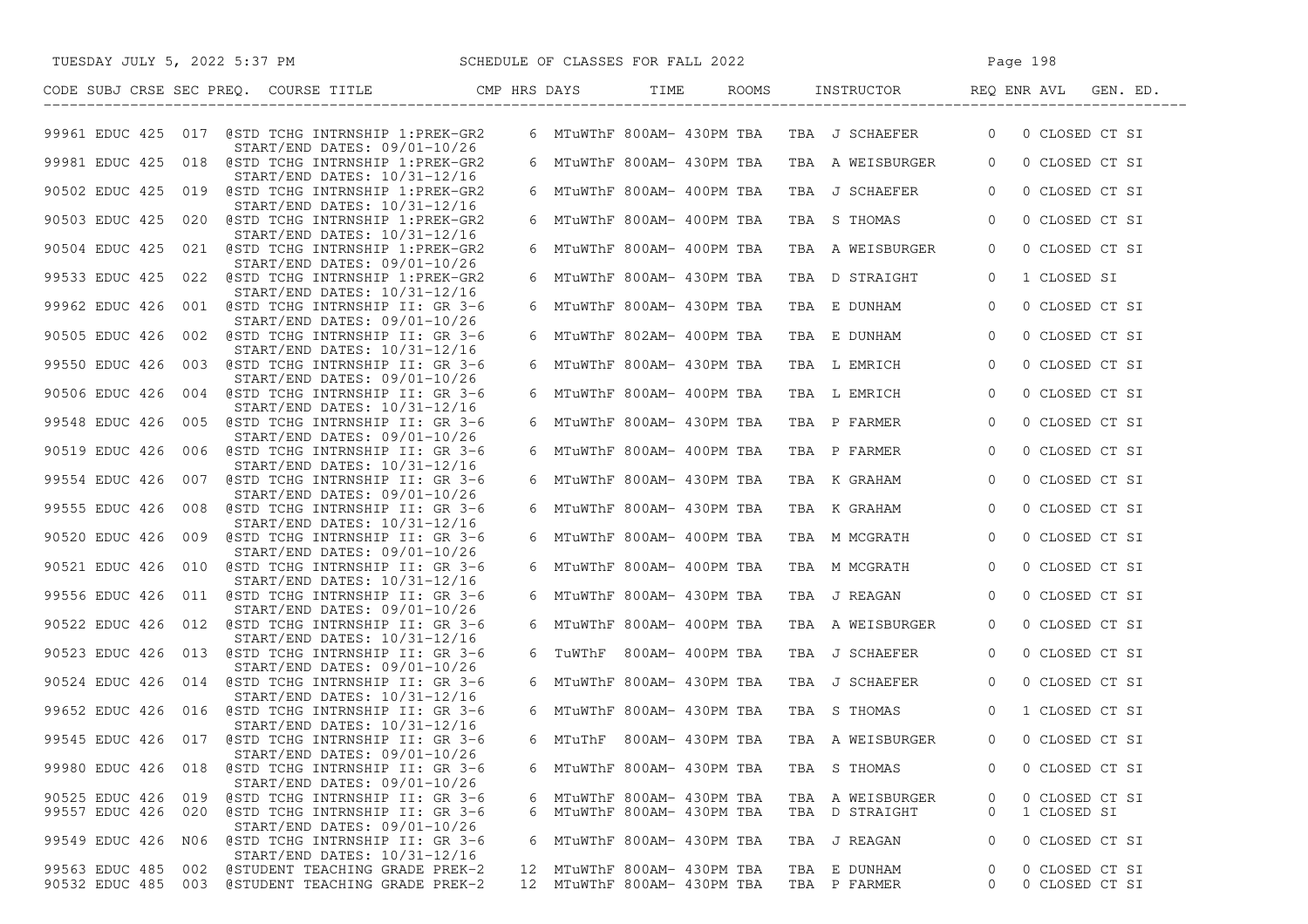| TUESDAY JULY 5, 2022 5:37 PM SCHEDULE OF CLASSES FOR FALL 2022                                                       |    |                                                            |  |                                                                                                                   | Page 199       |                                  |  |
|----------------------------------------------------------------------------------------------------------------------|----|------------------------------------------------------------|--|-------------------------------------------------------------------------------------------------------------------|----------------|----------------------------------|--|
|                                                                                                                      |    |                                                            |  |                                                                                                                   |                |                                  |  |
| 90533 EDUC 485 004<br>@STUDENT TEACHING GRADE PREK-2                                                                 |    | 12 MTuWThF 800AM- 430PM TBA                                |  | TBA K GRAHAM 0<br>TBA M MCGRATH 0<br>TBA J REAGAN 0<br>TBA S THOMAS 0<br>TBA A WEISBURGER 0<br>TBA A WEISBURGER 0 |                | 0 CLOSED CT SI                   |  |
| 90526 EDUC 485 005<br>@STUDENT TEACHING GRADE PREK-2                                                                 |    | 12 MTuWThF 800AM- 430PM TBA                                |  |                                                                                                                   |                | 0 CLOSED CT SI                   |  |
| 90534 EDUC 485 006<br>@STUDENT TEACHING GRADE PREK-2                                                                 |    | 12 MTuWThF 800AM- 430PM TBA                                |  |                                                                                                                   |                | 2 CLOSED CT SI                   |  |
| 99564 EDUC 485 007<br>@STUDENT TEACHING GRADE PREK-2                                                                 |    | 12 MTuWThF 800AM- 430PM TBA                                |  |                                                                                                                   |                | 2 CLOSED CT SI                   |  |
| 90535 EDUC 485<br>@STUDENT TEACHING GRADE PREK-2<br>008                                                              |    | 12 MTuWThF 800AM- 430PM TBA                                |  |                                                                                                                   |                | 3 CLOSED CT SI                   |  |
| 99559 EDUC 485<br>N02<br>@STUDENT TEACHING GRADE PREK-2                                                              | 12 | MTuWThF 800AM- 430PM TBA                                   |  |                                                                                                                   |                | 0 CLOSED CT SI                   |  |
| 90536 EDUC 486 001<br>@STUDENT TEACHING GRADE 3-6                                                                    |    | 12 MTuWThF 800AM- 430PM TBA                                |  | TBA L EMRICH<br>TBA E DUNHAM<br>TBA L EMRICH<br>TBA P FARMER<br>0                                                 |                | 0 CLOSED CT SI                   |  |
| 90537 EDUC 486<br>@STUDENT TEACHING GRADE 3-6<br>002<br>90538 EDUC 486 003<br>@STUDENT TEACHING GRADE 3-6            |    | 12 MTuWThF 800AM- 430PM TBA                                |  |                                                                                                                   |                | 1 CLOSED CT SI                   |  |
| 90539 EDUC 486<br>004<br>@STUDENT TEACHING GRADE 3-6                                                                 |    | 12 MTuWThF 800AM- 430PM TBA<br>12 MTuWThF 800AM- 430PM TBA |  |                                                                                                                   | $\overline{0}$ | 0 CLOSED CT SI<br>0 CLOSED CT SI |  |
| 90540 EDUC 486<br>005<br>@STUDENT TEACHING GRADE 3-6                                                                 |    | 12 MTuWThF 800AM- 430PM TBA                                |  |                                                                                                                   | $\overline{0}$ | 0 CLOSED CT SI                   |  |
| @STUDENT TEACHING GRADE 3-6<br>90541 EDUC 486 006                                                                    |    | 12 MTuWThF 800AM- 430PM TBA                                |  | TBA K GRAHAM<br>TBA M MCGRATH<br>TBA J REAGAN                                                                     | $\Omega$       | 2 CLOSED CT SI                   |  |
| 90542 EDUC 486 007<br>@STUDENT TEACHING GRADE 3-6                                                                    |    | 12 MTuWThF 800AM- 430PM TBA                                |  | TBA S THOMAS                                                                                                      | $\circ$        | 1 CLOSED CT SI                   |  |
| 90543 EDUC 486 008<br>@STUDENT TEACHING GRADE 3-6                                                                    |    | 12 MTuWThF 800AM- 430PM TBA                                |  | TBA A WEISBURGER                                                                                                  | $\overline{0}$ | 0 CLOSED CT SI                   |  |
| 99954 SECD 455<br>001 @STD TCHNG IN MID/JR HIGH SCH                                                                  |    | 6 MTuWThF 800AM- 430PM TBA                                 |  | TBA P FARMER                                                                                                      | $\overline{0}$ | 0 CLOSED SI                      |  |
| START/END DATES: 09/01-10/26                                                                                         |    |                                                            |  |                                                                                                                   |                |                                  |  |
| 99641 SECD 455 002 @STD TCHNG IN MID/JR HIGH SCH<br>$START/END$ DATES: $10/31-12/16$                                 |    | 6 MTuWThF 800AM- 430PM TBA                                 |  | TBA P FARMER                                                                                                      | $\overline{0}$ | 0 CLOSED SI                      |  |
| 99967 SECD 455 006 @STD TCHNG IN MID/JR HIGH SCH<br>START/END DATES: 10/31-12/16                                     |    | 6 MTuWThF 800AM- 430PM TBA                                 |  | TBA J SCHAEFER                                                                                                    | $\overline{0}$ | 0 CLOSED SI                      |  |
| 90628 SECD 455 007 @STD TCHNG IN MID/JR HIGH SCH<br>START/END DATES: 09/01-10/26                                     |    | 6 MTuWThF 800AM- 430PM TBA                                 |  | TBA J SCHAEFER                                                                                                    | $\circ$        | 0 CLOSED SI                      |  |
| 90629 SECD 455 008 @STD TCHNG IN MID/JR HIGH SCH<br>START/END DATES: 09/01-10/26                                     |    | 6 MTuWThF 800AM- 430PM TBA                                 |  | TBA J MERRIMAN                                                                                                    | $\mathbf{0}$   | 2 CLOSED SI                      |  |
| 90630 SECD 455 009 @STD TCHNG IN MID/JR HIGH SCH<br>START/END DATES: 10/31-12/16                                     |    | 6 MTuWThF 800AM- 430PM TBA                                 |  | TBA J MERRIMAN                                                                                                    | $\overline{0}$ | 1 CLOSED SI                      |  |
| 90631 SECD 455 010 @STD TCHNG IN MID/JR HIGH SCH<br>$START/END$ DATES: $09/01-10/26$                                 |    | 6 MTuWThF 800AM- 430PM TBA                                 |  | TBA J STILES                                                                                                      | $\overline{0}$ | 0 CLOSED SI                      |  |
| 90632 SECD 455 011 @STD TCHNG IN MID/JR HIGH SCH<br>START/END DATES: 10/31-12/16                                     |    | 6 MTuWThF 800AM- 430PM TBA                                 |  | TBA J STILES                                                                                                      | $\overline{0}$ | 0 CLOSED SI                      |  |
| 90633 SECD 455 012 @STD TCHNG IN MID/JR HIGH SCH                                                                     |    | 6 MTuWThF 800AM- 430PM TBA                                 |  | TBA D STRAIGHT                                                                                                    | $\overline{0}$ | 0 CLOSED SI                      |  |
| START/END DATES: 09/01-10/26<br>90634 SECD 455 013 @STD TCHNG IN MID/JR HIGH SCH<br>$START/END$ DATES: $10/31-12/16$ |    | 6 MTuWThF 800AM- 430PM TBA                                 |  | TBA D STRAIGHT                                                                                                    | $\overline{0}$ | 1 CLOSED SI                      |  |
| 99643 SECD 456 001 @STD TCHNG IN SR HIGH SCHOOL<br>START/END DATES: 09/01-10/26                                      |    | 6 MTuWThF 800AM- 430PM TBA                                 |  | TBA P FARMER                                                                                                      | $\overline{0}$ | 0 CLOSED SI                      |  |
| 99957 SECD 456 003 @STD TCHNG IN SR HIGH SCHOOL<br>$START/END$ DATES: $09/01-10/26$                                  |    | 6 MTuWThF 800AM- 430PM TBA                                 |  | TBA J MERRIMAN                                                                                                    | $\overline{0}$ | 1 CLOSED SI                      |  |
| 90636 SECD 456 004 @STD TCHNG IN SR HIGH SCHOOL<br>START/END DATES: 10/31-12/16                                      |    | 6 MTuWThF 800AM- 430PM TBA                                 |  | TBA J MERRIMAN                                                                                                    | $\overline{0}$ | 2 CLOSED SI                      |  |
| 99959 SECD 456 005 @STD TCHNG IN SR HIGH SCHOOL<br>START/END DATES: 09/01-10/26                                      |    | 6 MTuWThF 800AM- 430PM TBA                                 |  | TBA J SCHAEFER                                                                                                    | $\overline{0}$ | 0 CLOSED SI                      |  |
| 90637 SECD 456 006 @STD TCHNG IN SR HIGH SCHOOL<br>START/END DATES: 10/31-12/16                                      |    | 6 MTuWThF 800AM- 430PM TBA                                 |  | TBA J SCHAEFER                                                                                                    | $\circ$        | 0 CLOSED SI                      |  |
| 99972 SECD 456 007<br>@STD TCHNG IN SR HIGH SCHOOL<br>START/END DATES: 09/01-10/26                                   |    | 6 MTuWThF 800AM- 430PM TBA                                 |  | TBA J STILES                                                                                                      |                | 0 CLOSED SI                      |  |
| 99973 SECD 456 008 @STD TCHNG IN SR HIGH SCHOOL<br>START/END DATES: 10/31-12/16                                      |    | 6 MTuWThF 800AM- 430PM TBA                                 |  | TBA J STILES                                                                                                      | 0              | 0 CLOSED SI                      |  |
| 90638 SECD 456 009 @STD TCHNG IN SR HIGH SCHOOL<br>START/END DATES: 09/01-10/26                                      |    | 6 MTuWThF 800AM- 430PM TBA                                 |  | TBA D STRAIGHT                                                                                                    | 0              | 1 CLOSED SI                      |  |
| 90639 SECD 456 010 @STD TCHNG IN SR HIGH SCHOOL<br>START/END DATES: 10/31-12/16                                      |    | 6 MTuWThF 800AM- 430PM TBA                                 |  | TBA D STRAIGHT                                                                                                    | 0              | 0 CLOSED SI                      |  |
| 90640 SECD 456 011 @STD TCHNG IN SR HIGH SCHOOL A                                                                    |    | 6 MTuWThF 800AM- 430PM TBA                                 |  | TBA P FARMER                                                                                                      | 0              | 0 CLOSED SI                      |  |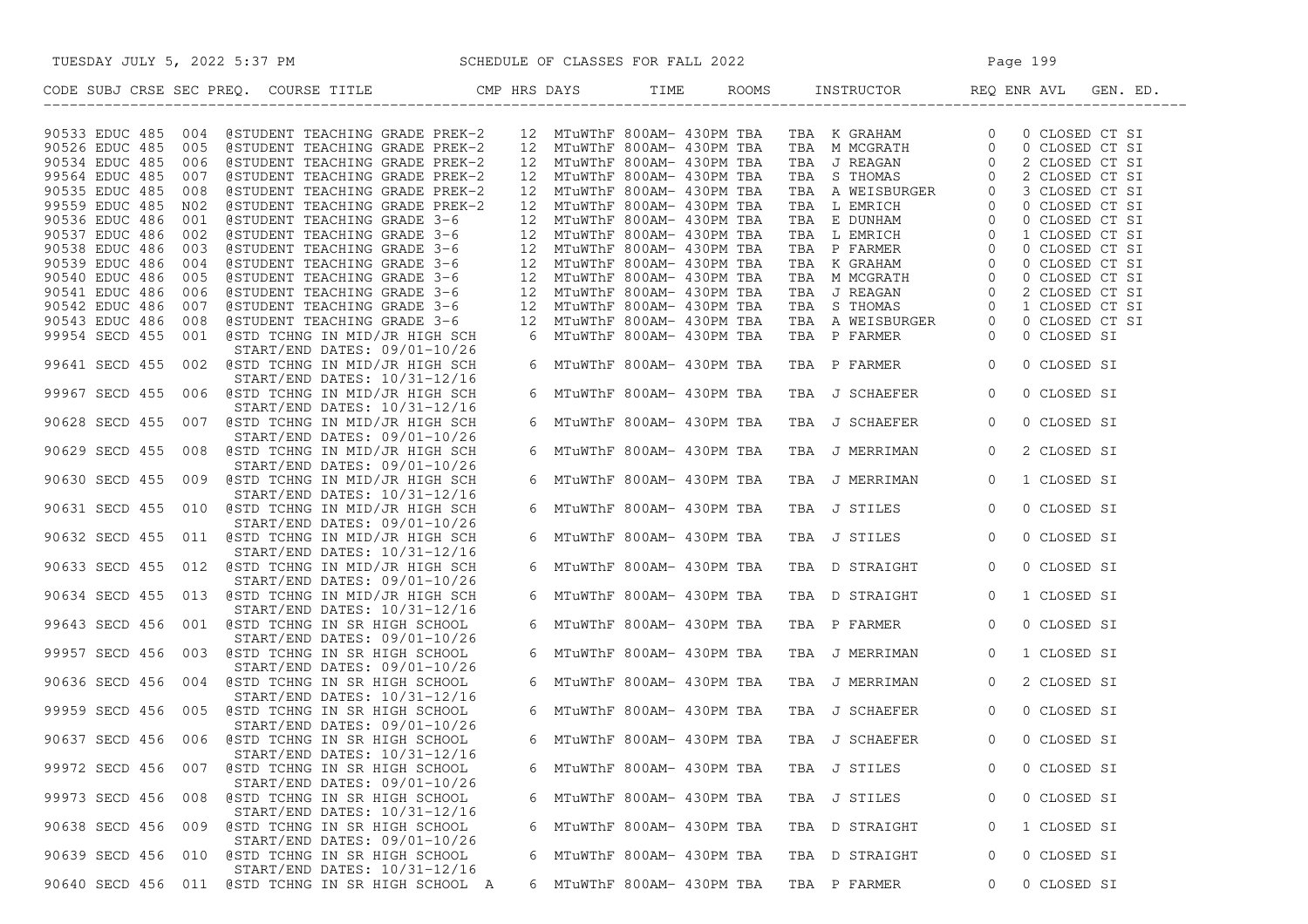|                                    | TUESDAY JULY 5, 2022 5:37 PM SCHEDULE OF CLASSES FOR FALL 2022                                                                                                                                                                                                                                                                                   |                                           |                                |                                                                                                                                                          | Page 200 |          |
|------------------------------------|--------------------------------------------------------------------------------------------------------------------------------------------------------------------------------------------------------------------------------------------------------------------------------------------------------------------------------------------------|-------------------------------------------|--------------------------------|----------------------------------------------------------------------------------------------------------------------------------------------------------|----------|----------|
|                                    | CODE SUBJ CRSE SEC PREQ. COURSE TITLE THE ROOMS INSTRUCTOR REQ ENR AVL GEN. ED.                                                                                                                                                                                                                                                                  |                                           |                                |                                                                                                                                                          |          |          |
|                                    | $START/END$ DATES: $10/31-12/16$                                                                                                                                                                                                                                                                                                                 |                                           |                                |                                                                                                                                                          |          |          |
|                                    |                                                                                                                                                                                                                                                                                                                                                  |                                           |                                |                                                                                                                                                          |          |          |
|                                    |                                                                                                                                                                                                                                                                                                                                                  |                                           |                                |                                                                                                                                                          |          |          |
|                                    |                                                                                                                                                                                                                                                                                                                                                  |                                           |                                |                                                                                                                                                          |          |          |
|                                    |                                                                                                                                                                                                                                                                                                                                                  |                                           |                                |                                                                                                                                                          |          | SA SI    |
|                                    | NOTE: Counts as Mass Communication and Diverse Voices (DV) credit.<br>Counts towards Women's and Gender Studies major and minor.                                                                                                                                                                                                                 |                                           |                                |                                                                                                                                                          |          |          |
|                                    | Counts towards Journalism minor.                                                                                                                                                                                                                                                                                                                 |                                           |                                |                                                                                                                                                          |          |          |
|                                    | 98833 COMM 206 001 BUSINESS & PROF COMMUNICATION<br>NOTE: Counts as Business and Professional credit. Counts towards                                                                                                                                                                                                                             | 3 TuTh                                    |                                | 200PM- 315PM KEL-HL0105 L MOERSCHELL 25 5 20                                                                                                             |          | SI       |
|                                    | 98490 COMM 311 001 SMALL GROUP COMMUNICATION 3 TuTh<br>NOTE: Counts as Business and Professional credit.                                                                                                                                                                                                                                         | Women's & Gender Studies major and minor. |                                | 930AM-1045AM SAT-HL0200 L MOERSCHELL 25 9 16                                                                                                             |          | SA SI WI |
| 99676 COMM 324                     | 001 PERSUASIVE SPEAKING 3 MWF<br>NOTE: Counts as Rhetoric and Public Address.                                                                                                                                                                                                                                                                    |                                           |                                | 900AM- 950AM FLG-HL0232 J YOUNGBLOOD 25 23 2                                                                                                             |          | SI       |
| 98429 ENVR 490                     | 001* SENIOR SEMINAR 3 Tu<br>Pre-requisites: ENVR310 and ENVR290                                                                                                                                                                                                                                                                                  |                                           |                                | 330PM- 600PM SAT-HL0300 J ROGERS 12 14 CLOSED CM SI WI                                                                                                   |          |          |
| 98135 MATH 460                     | NOTE: Instructor permission required<br>001* PROBLEM SEMINAR<br>Pre-requisites: MATH375 and MATH451 and MATH423                                                                                                                                                                                                                                  |                                           |                                | 3 MWF 1200PM-1250PM FLG-HL0240 V KLAWITTER 15 2 13 CM SI WI                                                                                              |          |          |
| 90792 MATH 498                     | NOTE: Addition prerequisite of FW course.<br>001* UNDERGRADUATE GRAPH THEORY                                                                                                                                                                                                                                                                     | $\mathcal{S}$                             |                                | TBA TBA TBA J FOISY 0 1 CLOSED SI                                                                                                                        |          |          |
|                                    | Pre-requisites: MATH451 and MATH375 and MATH423<br>98205 PSYC 400 001* HISTORY OF PSYCHOLOGY 3 Tu 330PM- 600PM FLG-HL0205 A STILLWELL 15 15 CLOSED SI<br>Pre-requisites: PSYC100 and PSYC300                                                                                                                                                     |                                           |                                |                                                                                                                                                          |          |          |
|                                    | NOTE: Senior Psychology Majors.<br>90784 PSYC 493 001* SEMINAR IN PSYC: WOLF BEHAVIOR 3 TuTh 1100AM-1215PM FLG-HL0102 STAFF 15 0 15                                                                                                                                                                                                              |                                           |                                |                                                                                                                                                          |          | SI       |
|                                    | Pre-requisites: PSYC330<br>99916 HLTH 325 OL1 ALCOHOL STUDIES 33                                                                                                                                                                                                                                                                                 |                                           |                                | C CORRIVEAU 25 25 CLOSED SA SI                                                                                                                           |          |          |
|                                    | NOTE: Delivered online. Instruction and interaction occurs online<br>within the Learning Management System, Moodle. There are no<br>requirements for face-to-face meetings, onsite instruction,<br>or scheduled times to be online. However, proctored exams<br>may be required, either on campus or at a location<br>convenient to the student. |                                           |                                |                                                                                                                                                          |          |          |
| 99329 HLTH 325 OL2 ALCOHOL STUDIES | NOTE: Delivered online. Instruction and interaction occurs online<br>within the Learning Management System, Moodle. There are no<br>requirements for face-to-face meetings, onsite instruction,<br>or scheduled times to be online. However, proctored exams<br>may be required, either on campus or at a location<br>convenient to the student. | 3                                         |                                | J JACOBSON 25 25 CLOSED SA SI<br>ONLINE                                                                                                                  |          |          |
| 99372 SOCI 475 001* SENIOR SEMINAR | NOTE: Instructor permission required.                                                                                                                                                                                                                                                                                                            | 3 Th                                      |                                | 500PM- 730PM SAT-HL0319 H SULLIVAN-CATL 7 9 CLOSED SI WI<br>Pre-requisites: SOCI101 or SOCI103 and SOCI300 or SOCI345 and SOCI315 and SOCI210 or SOCI220 |          |          |
| 90653 SOCI 475                     | 002* SENIOR SEMINAR<br>NOTE: This section is for students accepted into the                                                                                                                                                                                                                                                                      | 3 M                                       | 530PM- 800PM KEL-HL0101 D BUGG | Pre-requisites: SOCI101 or SOCI103 and SOCI300 or SOCI345 and SOCI210 and SOCI220 or SOCI315                                                             | 12 10 2  | SI WI    |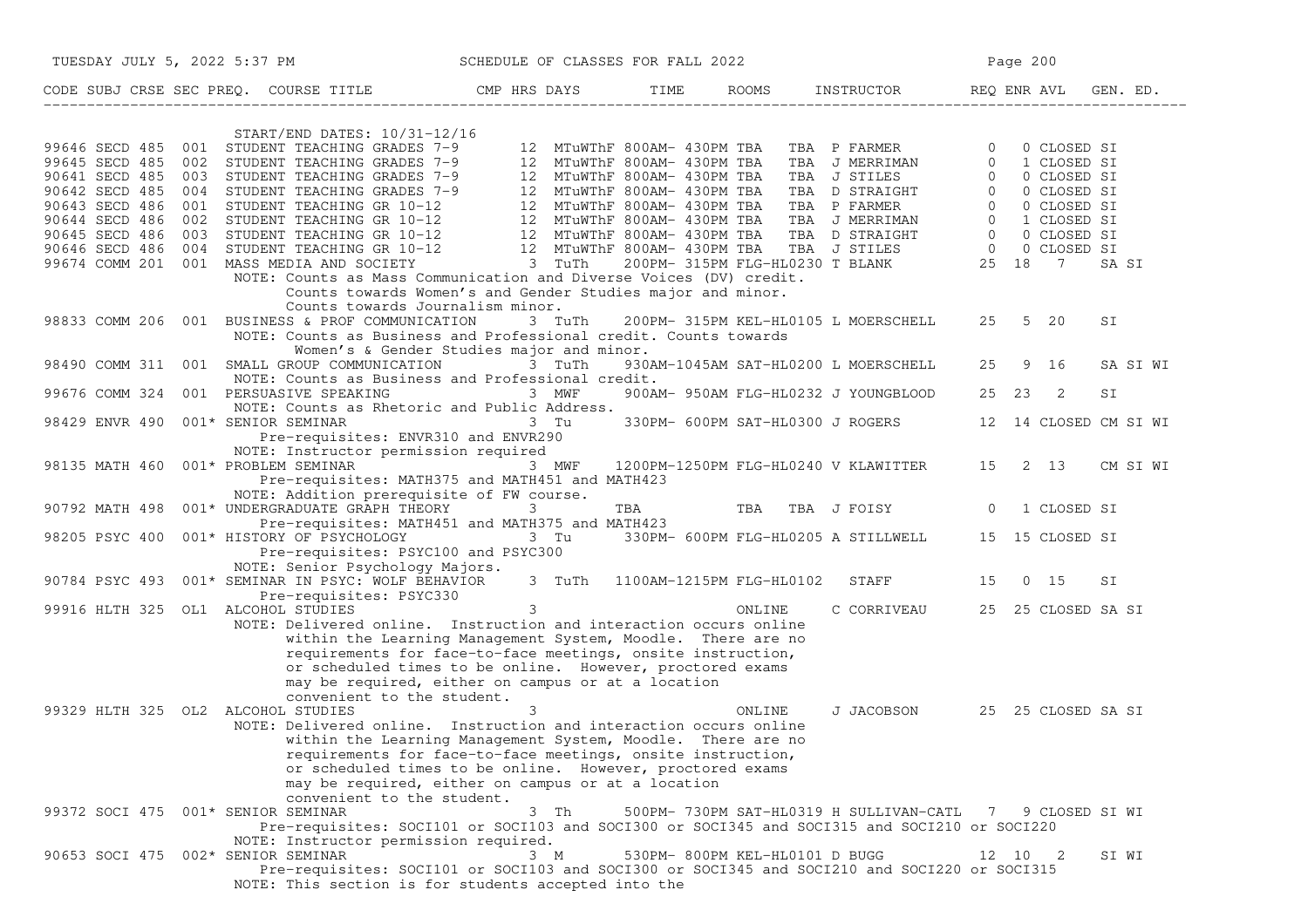| TUESDAY JULY 5, 2022 5:37 PM          | SCHEDULE OF CLASSES FOR FALL 2022 |       |              | Page $201$ |             |          |  |
|---------------------------------------|-----------------------------------|-------|--------------|------------|-------------|----------|--|
| CODE SUBJ CRSE SEC PREO. COURSE TITLE | CMP HRS DAYS                      | TTMF. | <b>ROOMS</b> | INSTRUCTOR | REO ENR AVL | GEN. ED. |  |

−−−−−−−−−−−−−−−−−−−−−−−−−−−−−−−−−−−−−−−−−−−−−−−−−−−−−−−−−−−−−−−−−−−−−−−−−−−−−−−−−−−−−−−−−−−−−−−−−−−−−−−−−−−−−−−−−−−−−−−−−−−−−−−−−−−− Police Academy only. 90682 SOCI 475 003\* SENIOR SEMINAR 3 Th 500PM− 730PM SAT−HL0319 H SULLIVAN−CATL 5 0 5 SI WI Pre−requisites: SOCI101 or SOCI103 and SOCI300 or SOCI345 and SOCI210 and SOCI220 or SOCI315NOTE: Restricted to Women's and Gender Studies majors only.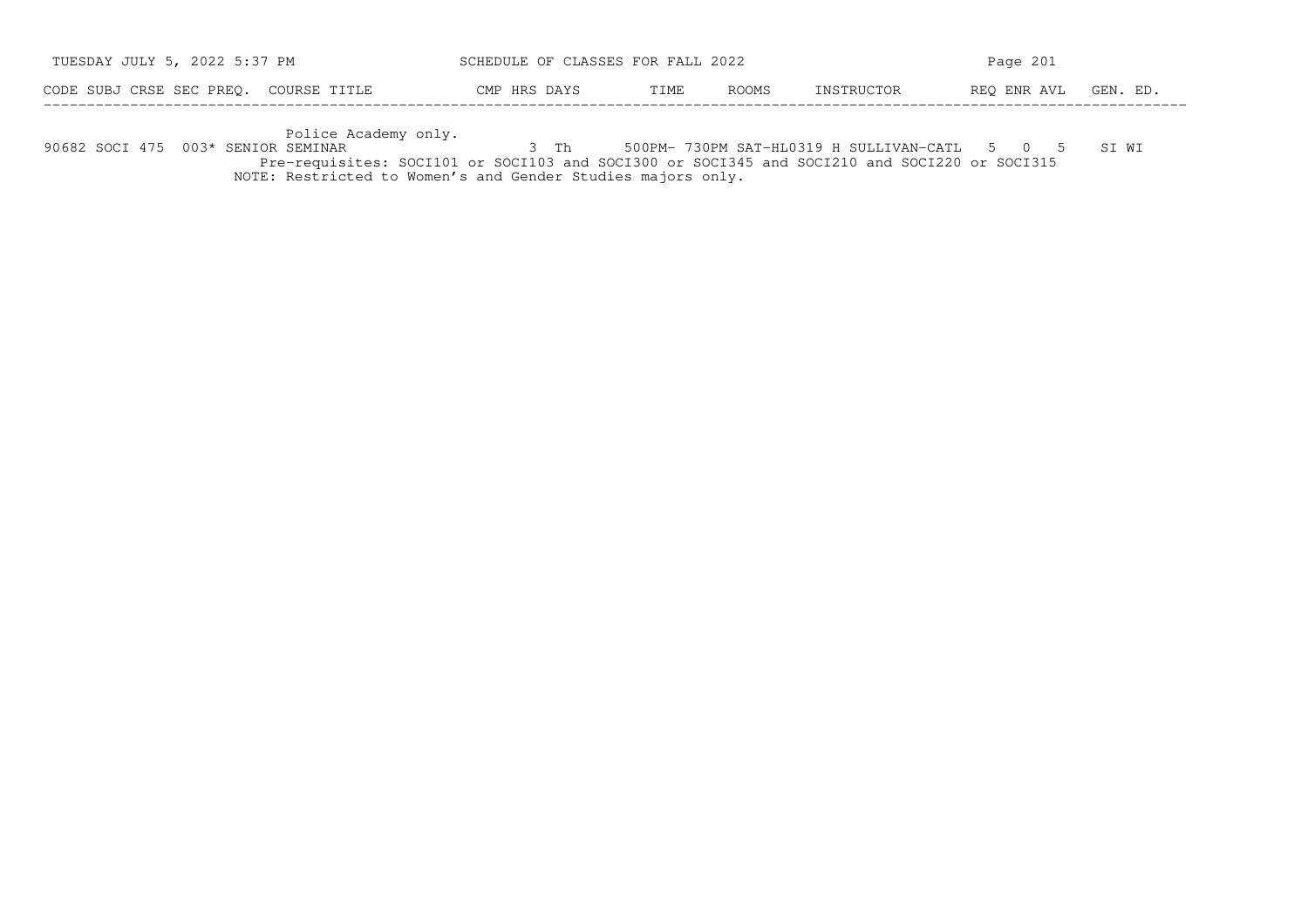|                | TUESDAY JULY 5, 2022 5:37 PM SCHEDULE OF CLASSES FOR FALL 2022                                                                                                                                                                         |             |                  |                         |                                                   | Page 202 |                       |          |
|----------------|----------------------------------------------------------------------------------------------------------------------------------------------------------------------------------------------------------------------------------------|-------------|------------------|-------------------------|---------------------------------------------------|----------|-----------------------|----------|
|                | CODE SUBJ CRSE SEC PREQ. COURSE TITLE CMP HRS DAYS TIME ROOMS INSTRUCTOR REQ ENR AVL GEN. ED.                                                                                                                                          |             |                  |                         |                                                   |          |                       |          |
|                |                                                                                                                                                                                                                                        |             |                  |                         |                                                   |          |                       |          |
|                |                                                                                                                                                                                                                                        |             |                  |                         |                                                   |          |                       |          |
|                | 99472 ANTH 305 VR1 APPLYING ANTHROPOLOGY 3 Tu                                                                                                                                                                                          |             |                  |                         | 900AM-1000AM VIR TBA KALLEN 20 20 CLOSED          |          |                       |          |
|                | NOTE: Taught Virtually<br>SOCIAL GEOGRAPHY                      4  MW        200PM- 355PM FLG-HL0103 R VADAS             20   5  15<br>99879 ANTH 357 001 SOCIAL GEOGRAPHY<br>NOTE: Cross listed with GEOG 360                         |             |                  |                         |                                                   |          |                       | ХC       |
|                | 99674 COMM 201 001 MASS MEDIA AND SOCIETY 3 TuTh 200PM-315PM FLG-HL0230 T BLANK 25 18 7<br>NOTE: Counts as Mass Communication and Diverse Voices (DV) credit.<br>Counts towards Women's and Gender Studies major and minor.            |             |                  |                         |                                                   |          |                       | SA SI    |
|                | Counts towards Journalism minor.<br>99721 LITR 355 001 GNDR & LIT: SEX, SCIENCE, SOC 3 MWF 100PM-150PM FLG-HL0236 L STANAVAGE 15 8 7<br>NOTE: Counts as British Literature and Post 1900 credit.<br>Taught with LITR 413.              |             |                  |                         |                                                   |          |                       | АC       |
|                | 90068 HIST 305 001 MODERN AMERICAN WOMEN 3 TuTh<br>NOTE: Women and Gender Studies majors only.                                                                                                                                         |             |                  |                         | 930AM-1045AM FLG-HL0230 G WELCH 25 20 5           |          |                       | AH TH    |
|                | 99997 HIST 305 JCC MODERN AMERICAN WOMEN WAS 3 M<br>90624 PHIL 120 002 ETHICAL REASONING 3 MWF 1200PM-1250PM KEL-HL0101 T MURPHY 35 14 21<br>90087 PHIL 331 001 MORAL ISSUES IN MENTAL HEALTH 3 TuTh 930AM-1045AM KEL-HLTBA T MURPHY   |             |                  |                         |                                                   |          |                       | AH TH    |
|                |                                                                                                                                                                                                                                        |             |                  |                         |                                                   |          |                       | FC PI TF |
|                |                                                                                                                                                                                                                                        |             |                  |                         |                                                   |          |                       | PI TF    |
|                |                                                                                                                                                                                                                                        |             |                  |                         |                                                   |          |                       |          |
|                | Pre-requisites: POLS110 and POLS130 or POLS110 and POLS140 or POLS110 and POLS200 or POLS130 and POLS140 or                                                                                                                            |             |                  |                         |                                                   |          |                       |          |
|                | POLS130 and POLS200 or POLS140 and POLS200 and STAT100 or MATH125 or CIS125                                                                                                                                                            |             |                  |                         |                                                   |          |                       |          |
|                |                                                                                                                                                                                                                                        |             |                  |                         |                                                   |          |                       | SA SW    |
|                |                                                                                                                                                                                                                                        |             |                  |                         |                                                   |          |                       | SA SW    |
|                | 99367 SOCI 101 001 INTRODUCTION TO SOCIOLOGY<br>99740 SOCI 101 002 INTRODUCTION TO SOCIOLOGY<br>99740 SOCI 101 002 INTRODUCTION TO SOCIOLOGY<br>98804 SOCI 103 001 INTRO CRIMINAL JUSTICE STUDIES<br>99124 SOCI 103 R01 INTRO CRIMINAL |             |                  |                         |                                                   |          |                       |          |
|                | NOTE: This course is taught at Riverview Correctional Facility                                                                                                                                                                         |             |                  |                         |                                                   |          |                       |          |
|                | and is not open to students on campus.                                                                                                                                                                                                 |             |                  |                         |                                                   |          |                       |          |
|                | START/END DATES: 08/29-12/16                                                                                                                                                                                                           |             |                  |                         |                                                   |          |                       |          |
|                | 90662 SOCI 201 R01 INTRO TO SOCIAL STRATIFICATIONR 3 M 300PM-530PM TBA TBA A SORENSEN 25 0 25                                                                                                                                          |             |                  |                         |                                                   |          |                       |          |
|                | NOTE: This course is taught at the Riverview Correctional Facility                                                                                                                                                                     |             |                  |                         |                                                   |          |                       |          |
|                | and is not for students on campus.                                                                                                                                                                                                     |             |                  |                         |                                                   |          |                       |          |
|                | START/END DATES: 08/29-12/16                                                                                                                                                                                                           |             |                  |                         |                                                   |          |                       |          |
|                | 90647 SOCI 210 001* QUANTITATIVE RESEARCH METHODS 3 MW 200PM-315PM SAT-HL0300 Y DULONG 20 20 CLOSED                                                                                                                                    |             |                  |                         |                                                   |          |                       |          |
|                | Pre-requisites: SOCI101 or SOCI103 and STAT100 or MATH125 or CIS125                                                                                                                                                                    |             |                  |                         |                                                   |          |                       |          |
|                | 90648 SOCI 210 002* QUANTITATIVE RESEARCH METHODS 3 M                                                                                                                                                                                  |             |                  |                         | 400PM- 630PM SAT-HL0300 Y DULONG 20 10 10         |          |                       |          |
|                | Pre-requisites: SOCI101 or SOCI103 and STAT100 or MATH125 or CIS125                                                                                                                                                                    |             |                  |                         |                                                   |          |                       |          |
|                | 90098 SOCI 220 R01* QUALITATIVE RESEARCH METHODS R 3 Tu 1230PM-300PM TBA TBA H SULLIVAN-CATL 22 0 22                                                                                                                                   |             |                  |                         |                                                   |          |                       |          |
|                | Pre-requisites: SOCI101 or SOCI103                                                                                                                                                                                                     |             |                  |                         |                                                   |          |                       |          |
|                | NOTE: This course is taught at the Riverview Correctional Facility<br>and is not open to students on campus.                                                                                                                           |             |                  |                         |                                                   |          |                       |          |
|                | START/END DATES: 08/29-12/16                                                                                                                                                                                                           |             |                  |                         |                                                   |          |                       |          |
| 99125 SOCI 325 | 001* SOCIOLOGY OF HUMAN SERVICES                                                                                                                                                                                                       | 3 MW        |                  |                         | 200PM- 315PM SAT-HL0200 L DIAMOND-BROWN 28        | 24       | 4                     |          |
|                | Pre-requisites: SOCI101                                                                                                                                                                                                                |             |                  |                         |                                                   |          |                       |          |
|                | 90100 SOCI 371 001 GLOBALIZATION & THE ENVIRONMEN                                                                                                                                                                                      | 3 M         |                  | 400PM- 630PM SAT-HL0319 | STAFF                                             | 28       | $4 \t24$              |          |
|                | NOTE: Cross listed with ENVR 371.                                                                                                                                                                                                      |             |                  |                         |                                                   |          |                       |          |
|                | 90695 SOCI 390 R01* SOCIOLOGY OF MENTAL HEALTH                                                                                                                                                                                         | R<br>3 TuTh | 800AM- 915AM VIR |                         | TBA L DIAMOND-BROWN                               | 5.       | $\overline{0}$<br>- 5 |          |
|                | Pre-requisites: SOCI101 or SOCI103 or SOCI325                                                                                                                                                                                          |             |                  |                         |                                                   |          |                       |          |
|                | NOTE: This course at the Riverview Correctional Facility                                                                                                                                                                               |             |                  |                         |                                                   |          |                       |          |
|                | and is not open to students on campus.                                                                                                                                                                                                 |             |                  |                         |                                                   |          |                       |          |
|                | START/END DATES: 08/29-12/16                                                                                                                                                                                                           |             |                  |                         |                                                   |          |                       |          |
|                | 90101 SOCI 390 VR1* SOCIOLOGY OF MENTAL HEALTH                                                                                                                                                                                         | 3 TuTh      |                  |                         | 800AM- 915AM VIR TBA L DIAMOND-BROWN 23 23 CLOSED |          |                       |          |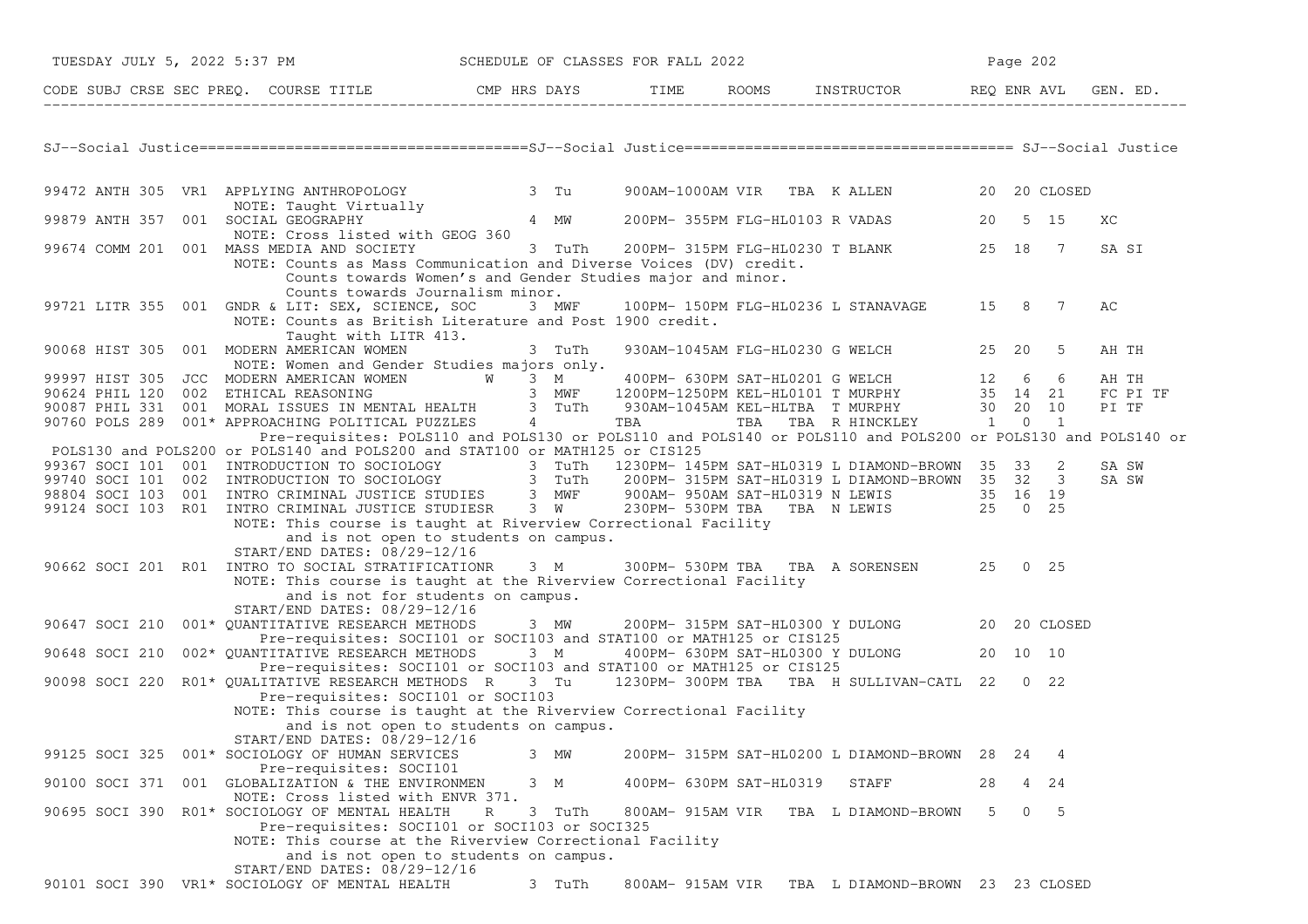| TUESDAY JULY 5, 2022 5:37 PM |                                                                              | SCHEDULE OF CLASSES FOR FALL 2022 |                  |                                     | Page 203    |          |
|------------------------------|------------------------------------------------------------------------------|-----------------------------------|------------------|-------------------------------------|-------------|----------|
| CODE SUBJ CRSE SEC PREO.     | COURSE TITLE                                                                 | CMP HRS DAYS                      | TIME             | ROOMS<br>INSTRUCTOR                 | REO ENR AVL | GEN. ED. |
|                              | Pre-requisites: SOCI101 or SOCI103 or SOCI325<br>NOTE: Taught virtually.     |                                   |                  |                                     |             |          |
|                              | 90102 SOCI 465 001* SOCIOLOGY OF HEALTH & ILLNESS<br>Pre-requisites: SOCI101 | $3$ TuTh                          |                  | 1100AM-1215PM SAT-HL0319 A SORENSEN | 25 12 13    |          |
|                              | 90657 WMST 360 001* FEMINIST RESEARCH METHODS<br>Pre-requisites: WMST100     | $3$ Tu                            | 330PM- 600PM TBA | TBA S IMAI                          |             | WΙ       |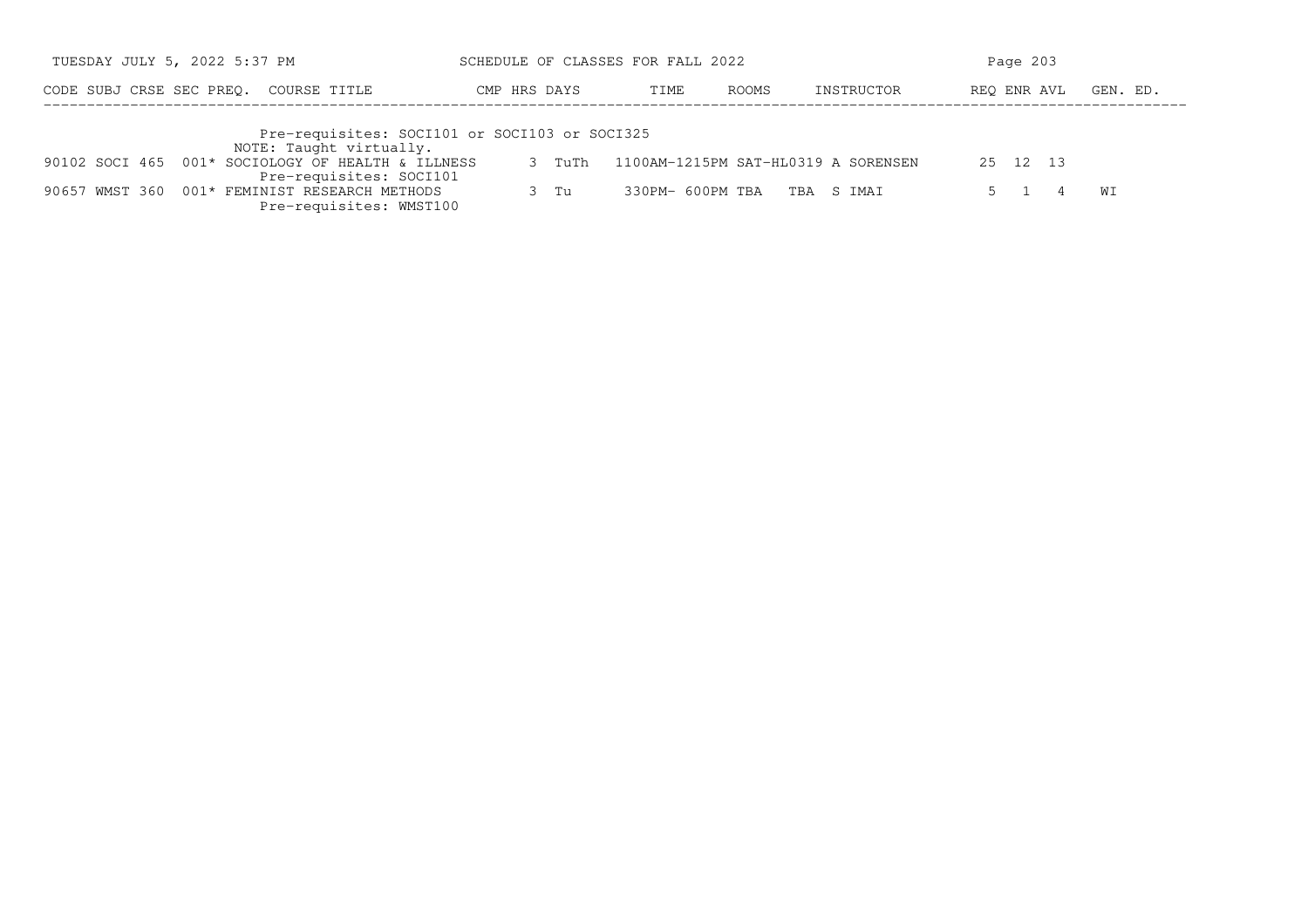| TUESDAY JULY 5, 2022 5:37 PM SCHEDULE OF CLASSES FOR FALL 2022                                                                                                                                                                                                 |                                                                                                                                                                                                                |        |                                                                                    |        | Page 204                                                                                 |                            |
|----------------------------------------------------------------------------------------------------------------------------------------------------------------------------------------------------------------------------------------------------------------|----------------------------------------------------------------------------------------------------------------------------------------------------------------------------------------------------------------|--------|------------------------------------------------------------------------------------|--------|------------------------------------------------------------------------------------------|----------------------------|
| CODE SUBJ CRSE SEC PREQ. COURSE TITLE THE THE THE ROOMS INSTRUCTOR THE REQ ENR AVL GEN. ED.                                                                                                                                                                    |                                                                                                                                                                                                                |        |                                                                                    |        |                                                                                          |                            |
| SP-Scientific Inq-Phys Science==================SP-Scientific Inq-Phys Science==================== SP-Scientific Inq-Phys Science                                                                                                                              |                                                                                                                                                                                                                |        |                                                                                    |        |                                                                                          |                            |
| 98494 CHEM 105 001* GENERAL CHEMISTRY 1-LEC 3 MWF 900AM-950AM STW-HL0211 F NAZEER 40 13 27<br>Pre-requisites: CHEM105R<br>NOTE: Lab and recitation required. You MUST register for                                                                             |                                                                                                                                                                                                                |        |                                                                                    |        |                                                                                          | NW SP                      |
| recitation 99500.<br>98858 CHEM 105 003 GENERAL CHEMISTRY 1-LAB<br>NOTE: Lecture required. \$35 lab fee assessed by Chemistry<br>Department.                                                                                                                   |                                                                                                                                                                                                                |        |                                                                                    |        |                                                                                          | LB NW SP                   |
| 98496 CHEM 105 005 GENERAL CHEMISTRY 1-LAB<br>NOTE: Lecture required. \$35 lab fee assessed by Chemistry                                                                                                                                                       | 1 W 200PM-450PM STW-HL0315 F NAZEER 24 17 7                                                                                                                                                                    |        |                                                                                    |        |                                                                                          | LB NW SP                   |
| Department.<br>98102 CHEM 105 007 GENERAL CHEMISTRY 1-LAB 1 F<br>NOTE: Lecture required. \$35 lab fee assessed by Chemistry                                                                                                                                    |                                                                                                                                                                                                                |        | 200PM- 450PM STW-HL0315 F BOU-ABDALLAH 24 15 9                                     |        |                                                                                          | LB NW SP                   |
| Department.<br>98101 CHEM 105 04Z GENERAL CHEMISTRY 1 - LEC 3 MWF                                                                                                                                                                                              |                                                                                                                                                                                                                |        | 100PM- 150PM STW-HL0211 D GINGRICH 91 30 61                                        |        |                                                                                          | NW SP                      |
| NOTE: Lab required.<br>98103 CHEM 341 001* ORGANIC CHEMISTRY 1-LEC 3 MWF<br>Pre-requisites: CHEM105 and CHEM106                                                                                                                                                |                                                                                                                                                                                                                |        | 1000AM-1050AM STW-HL0211 M WALKER 144 19 125                                       |        |                                                                                          | <b>SP</b>                  |
| NOTE: Lab required.<br>98104 CHEM 341 002* ORGANIC CHEMISTRY 1-LAB 1 M 200PM-450PM STW-HL0314 C ROSSITER 18 12 6<br>Pre-requisites: CHEM105 and CHEM106<br>NOTE: Lecture required.                                                                             |                                                                                                                                                                                                                |        |                                                                                    |        |                                                                                          | LB SP                      |
| 98199 CHEM 425 001* BIOCHEMISTRY 1-LEC<br>Pre-requisites: CHEM341 and CHEM342                                                                                                                                                                                  | \$35 Lab Fee assessed by Chemistry Department.                                                                                                                                                                 |        | 3 MWF 1100AM-1150AM STW-HL0211 D GINGRICH                                          |        | 39 8 31                                                                                  | SP                         |
| NOTE: Lab required.<br>98599 CHEM 425 004* BIOCHEMISTRY 1-LAB<br>Pre-requisites: CHEM342 and CHEM341<br>NOTE: Lecture rquired.                                                                                                                                 |                                                                                                                                                                                                                |        | 1 W 200PM-450PM STW-HL0311 D GINGRICH 12 7 5                                       |        |                                                                                          | SB SP                      |
| 98107 CHEM 451 001* PHYSICAL CHEMISTRY 1-LEC 3 WF 515PM- 630PM TIM-HL0131 F BOU-ABDALLAH 30 8 22<br>Pre-requisites: PHYS103 and PHYS204 or CHEM311 and MATH151 and MATH152                                                                                     | \$35 Lab Fee assessed by Chemistry Department.                                                                                                                                                                 |        |                                                                                    |        |                                                                                          | <b>SP</b>                  |
| NOTE: Lab required.<br>98108 CHEM 451 002* PHYSICAL CHEMISTRY 1-LAB 1 M 200PM- 450PM STW-HL0311 F BOU-ABDALLAH 12 8 4<br>Pre-requisites: PHYS103 and PHYS104 and CHEM311 and MATH151 and MATH152<br>NOTE: Lecture required. \$35 lab fee assessed by Chemistry |                                                                                                                                                                                                                |        |                                                                                    |        |                                                                                          | LB SP WI                   |
| Department.<br>98943 GISC 101 001 GEOGRAPHIC INFO SYSTEMS - LEC 3 MW 200PM-315PM TIM-HL0121 J ROGERS 21 20 1<br>NOTE: GISC 101 002 lab required. \$42 course fee assessed by                                                                                   |                                                                                                                                                                                                                |        |                                                                                    |        |                                                                                          | NW SP                      |
| Geology Department.<br>98944 GISC 101 002 GEOGRAPHIC INFO SYSTEMS - LAB<br>NOTE: GISC 101 001 lecture required.                                                                                                                                                | 1 M                                                                                                                                                                                                            |        | 330PM- 520PM TIM-HL0121 J ROGERS                                                   | 21 20  | $\overline{1}$                                                                           | LB NW SP                   |
| Geology Department.<br>90550 GISC 101 HN1 GEOGRAPHIC INFORMATION SYSTEMS<br>90549 GISC 101 HNR GEOGRAPHIC INFORMATION SYSTEMS<br>99883 GISC 101 OL1 GEOGRAPHIC INFO SYSTEMS- LEC<br>NOTE: Delivered online. Instruction and interaction occurs online          | 1 M<br>3<br>МW<br>3<br>within the Learning Management System, Moodle. There are no<br>requirements for face-to-face meetings, onsite instruction,<br>or scheduled times to be online. However, proctored exams | ONLINE | 330PM- 520PM TIM-HL0121 J ROGERS<br>200PM- 315PM TIM-HL0121 J ROGERS<br>K HUMAGAIN | 3<br>3 | $\mathbf{1}$<br>$\overline{\phantom{0}}^2$<br>$\mathbf{1}$<br>$\overline{2}$<br>24 14 10 | LB NW SP<br>NW SP<br>NW SP |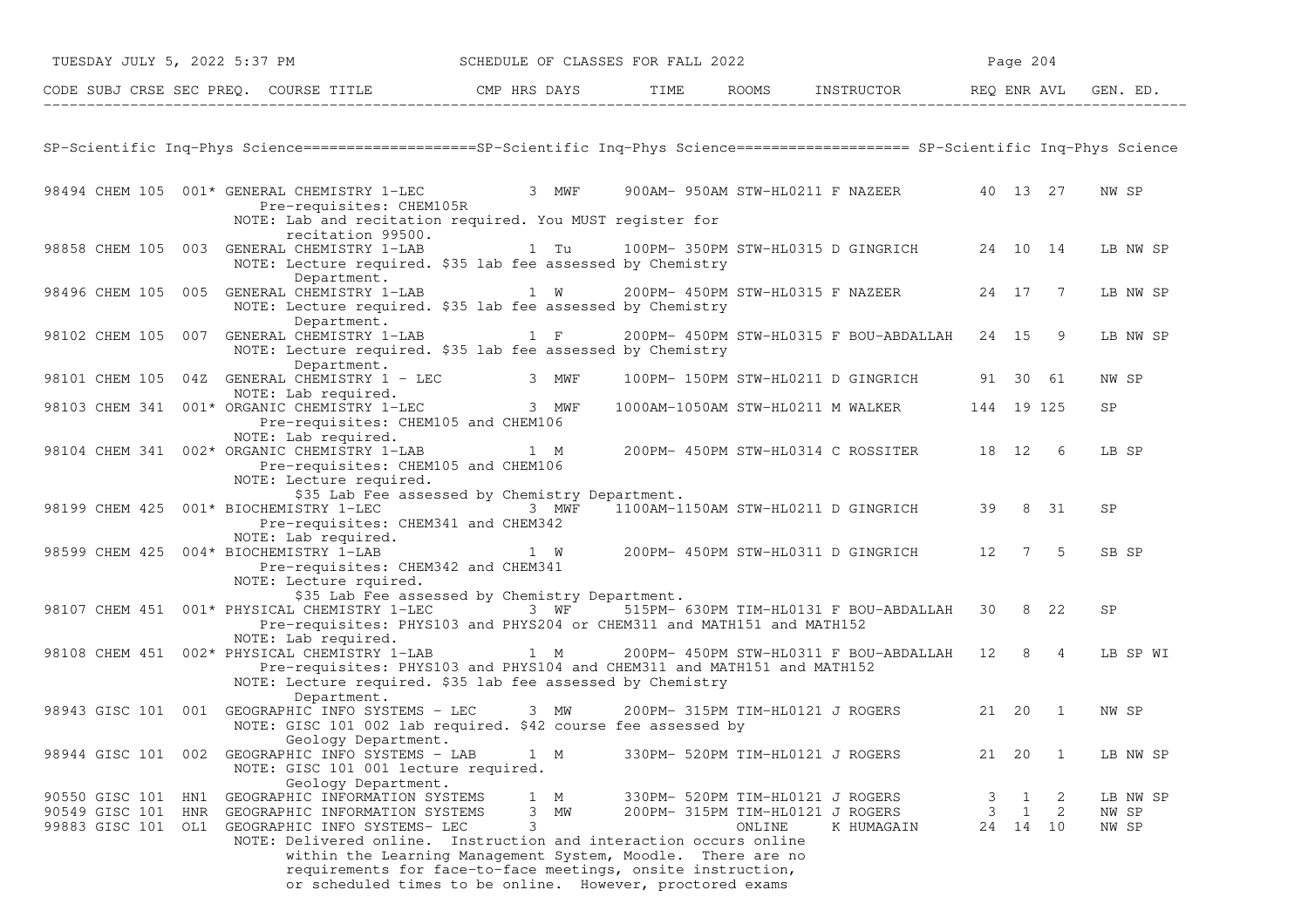| TUESDAY JULY 5, 2022 5:37 PM                                                                                                                                                                                                        | SCHEDULE OF CLASSES FOR FALL 2022                                                                                                                                                                                                                                                                        |                  |                                            | Page 205                |          |
|-------------------------------------------------------------------------------------------------------------------------------------------------------------------------------------------------------------------------------------|----------------------------------------------------------------------------------------------------------------------------------------------------------------------------------------------------------------------------------------------------------------------------------------------------------|------------------|--------------------------------------------|-------------------------|----------|
| CODE SUBJ CRSE SEC PREQ. COURSE TITLE THE CMP HRS DAYS TIME ROOMS INSTRUCTOR REQ ENR AVL GE THE SECTION AND SE                                                                                                                      |                                                                                                                                                                                                                                                                                                          |                  |                                            |                         | GEN. ED. |
| convenient to the student.<br>99882 GISC 101 OL2 GEOGRAPHIC INFO SYSTEMS- LAB<br>NOTE: Delivered online. Instruction and interaction occurs online                                                                                  | may be required, either on campus or at a location<br>1<br>within the Learning Management System, Moodle. There are no<br>requirements for face-to-face meetings, onsite instruction,<br>or scheduled times to be online. However, proctored exams<br>may be required, either on campus or at a location | TBA              | TBA TBA KHUMAGAIN 24 14 10                 |                         | LB NW SP |
| convenient to the student.<br>98631 GEOL 101 001 ENVIRONMENTAL GEOLOGY-LEC<br>NOTE: Lab required. \$15 Field Experience fee assessed by<br>Geology Department.                                                                      | 3 MWF                                                                                                                                                                                                                                                                                                    |                  | 900AM- 950AM KEL-HL0104 A PEARSON 40 31 9  |                         | NW SP    |
| 99505 GEOL 101 002 ENVIRONMENTAL GEOLOGY-LAB<br>NOTE: \$10 lab fee assessed by the Geology Dept.                                                                                                                                    | 1 Tu                                                                                                                                                                                                                                                                                                     |                  | 900AM-1050AM TIM-HL0120 A PEARSON          | 20 19<br>$\overline{1}$ | LB NW SP |
| 98793 GEOL 101 003 ENVIRONMENTAL GEOLOGY-LAB 1 M                                                                                                                                                                                    |                                                                                                                                                                                                                                                                                                          |                  | 200PM- 350PM TIM-HL0123 A PEARSON          | 24 12 12                | LB NW SP |
| NOTE: Lecture required. \$10 lab fee assessed by Geology Department<br>98585 GEOL 103 003 PHYSICAL GEOLOGY-LAB 1 F<br>NOTE: Lecture required. \$10 Lab fee assessed by Geology                                                      |                                                                                                                                                                                                                                                                                                          |                  | 200PM- 350PM TIM-HL0120 C SCHRADER         | 20 6 14                 | LB NW SP |
| Department.<br>98124 GEOL 103 Z01 PHYSICAL GEOLOGY-LEC<br>NOTE: Lab required.                                                                                                                                                       | 3 MWF                                                                                                                                                                                                                                                                                                    |                  | 100PM- 150PM KEL-HL0101 C SCHRADER         | 40 16 24                | NW SP    |
| 98860 GEOL 103 ZO1 PHYSICAL GEOLOGY-LAB 1 Th 900AM-1050AM TIM-HL0120 C SCHRADER<br>NOTE: Lecture required. \$10 lab fee assessed by Geology Department                                                                              | Counts towards Environmental Studies major and minor.                                                                                                                                                                                                                                                    |                  |                                            | 20 10 10                | LB NW SP |
| 99106 GEOL 125 001 EARTH SYSTEMS-LEC 3 MWF 1200PM-1250PM KEL-HL0103 S BIER 40 25 15<br>NOTE: Childhood/Early Childhood Education majors only.<br>Lab required.                                                                      |                                                                                                                                                                                                                                                                                                          |                  |                                            |                         | NW SP    |
| 99469 GEOL 125 002 EARTH SYSTEMS-LAB 1 M 100PM-250PM TIM-HL0120 S BIER 20 14 6<br>NOTE: Lecture required. \$10 lab fee assessed by Geology Dept.                                                                                    | \$25 Lab Fee assessed by GEOL Department.<br>Childhood/Early Childhood Education majors only.                                                                                                                                                                                                            |                  |                                            |                         | LB NW SP |
| 99107 GEOL 125 003 EARTH SYSTEMS-LAB<br>NOTE: Lecture required. \$10 lab fee assessed by Geology Dept.                                                                                                                              | Childhood/Early Childhood Education majors only.                                                                                                                                                                                                                                                         |                  | 1 Tu 200PM-350PM TIM-HL0120 S BIER 20 11 9 |                         | LB NW SP |
| 90051 GEOL 200 001* HISTORICAL GEOLOGY-LEC<br>Pre-requisites: WAYS101 or GEOL101 or GEOL103 or GEOL125                                                                                                                              | 3 MWF                                                                                                                                                                                                                                                                                                    |                  | 1000AM-1050AM TIM-HLB007 P QUINTON 24 8 16 |                         | LB SP TF |
| NOTE: Must register for required lab, 90052<br>90052 GEOL 200 002* HISTORICAL GEOLOGY-LAB 1 Tu 200PM-450PM TIM-HLB007 P QUINTON<br>Pre-requisites: WAYS101 or GEOL101 or GEOL103 or GEOL125                                         |                                                                                                                                                                                                                                                                                                          |                  |                                            | 24 8 16                 | LB SP TF |
| NOTE: Must register for required lecture, 90051<br>98181 GEOL 311 001* MINERALOGY & OPTICAL MIN. -LEC 3 MWF<br>Pre-requisites: GEOL101 or GEOL103 or GEOL125<br>NOTE: Must take lab. \$25 Field Trip Fee assessed by Geology Depart |                                                                                                                                                                                                                                                                                                          |                  | 1000AM-1050AM TIM-HL0122 C SCHRADER 18 11  | 7                       | SP       |
| ment.<br>98182 GEOL 311 002* MINERALOGY & OPTICAL MIN. -LAB<br>Pre-requisites: GEOL101 or GEOL103 or GEOL125                                                                                                                        | 1 M                                                                                                                                                                                                                                                                                                      |                  | 200PM- 450PM TIM-HL0122 C SCHRADER         | 18 11 7                 | LB SP    |
| NOTE: Lecture required. \$20 lab fee assessed by Geology Department<br>99835 PHYS 100 VIR PHYSICS IN EVERYDAY LIFE-LEC<br>NOTE: Lab Required                                                                                        | 3 MWF                                                                                                                                                                                                                                                                                                    | 300PM- 350PM VIR | TBA L LI                                   | 36<br>3 33              | NW SP    |
| 90095 PHYS 100 VR1 PHYSICS IN EVERYDAY LIFE-LAB                                                                                                                                                                                     | 1 Tu                                                                                                                                                                                                                                                                                                     | 900AM-1050AM VIR | TBA L LI                                   | $2 \t16$<br>18          | LB NW SP |
| NOTE: Lecture Required. Taught Virtually<br>98238 PHYS 101 001 COLLEGE PHYSICS I-LEC<br>NOTE: Lab required.                                                                                                                         | 3 MWF                                                                                                                                                                                                                                                                                                    |                  | 1200PM-1250PM TIM-HL0131 A ADHIKARI        | 36 15 21                | SP       |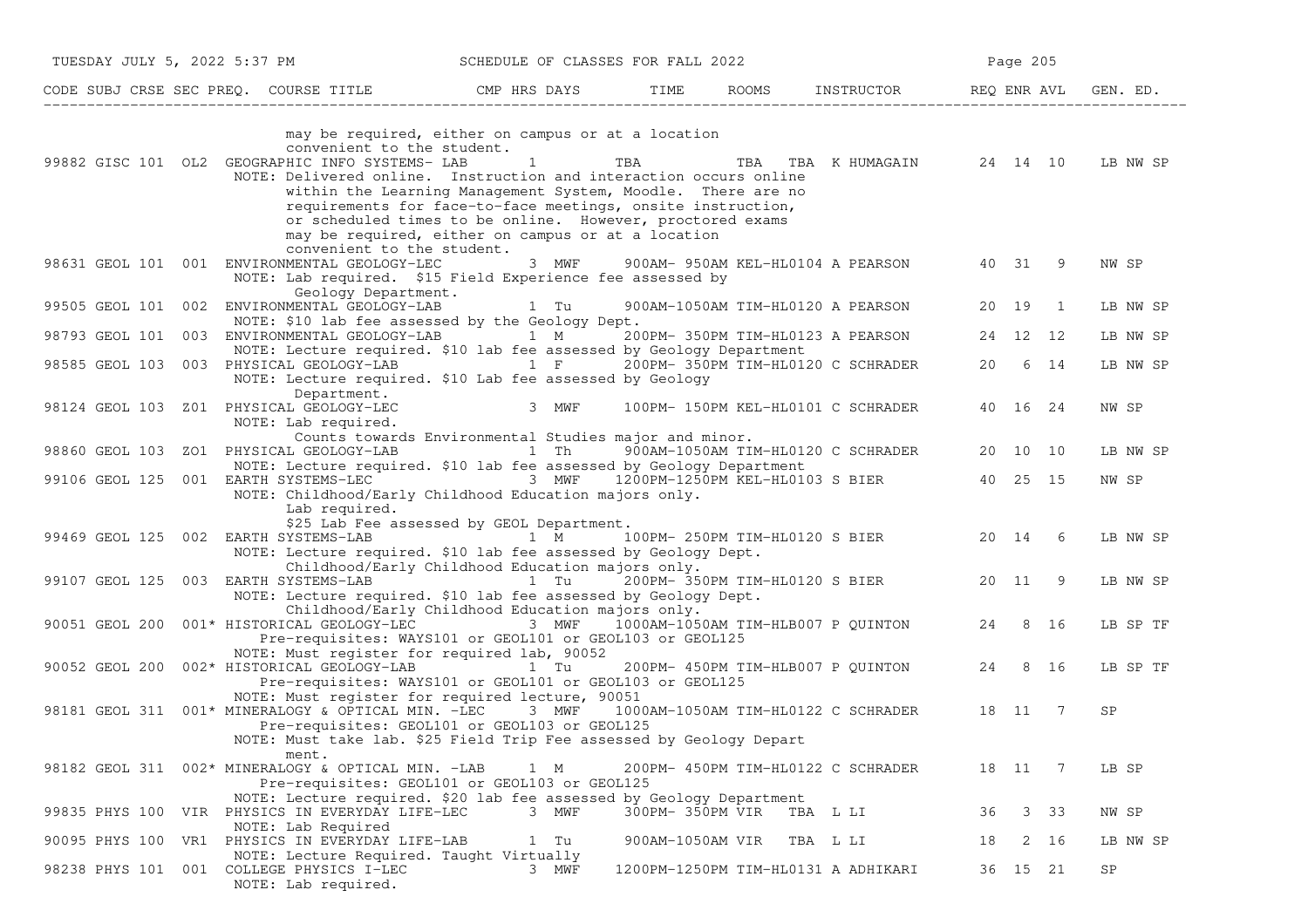| TUESDAY JULY 5, 2022 5:37 PM                                                 | SCHEDULE OF CLASSES FOR FALL 2022 |                                     | Page 206                |
|------------------------------------------------------------------------------|-----------------------------------|-------------------------------------|-------------------------|
| CODE SUBJ CRSE SEC PREO. COURSE TITLE                                        | CMP HRS DAYS                      | ROOMS<br>INSTRUCTOR<br>TIME         | REO ENR AVL<br>GEN. ED. |
| 98985 PHYS 101<br>004<br>COLLEGE PHYSICS I-LAB<br>NOTE: Lecture required.    | 1 Th                              | 200PM- 350PM TIM-HL0129 A ADHIKARI  | 18 6 12<br>LB SP        |
| 98141 PHYS 103 001* UNIVERSITY PHYSICS I-LEC<br>Pre-requisites: MATH151      | 3 MWF                             | 900AM- 950AM TIM-HL0131 L LI        | 36 6<br>30<br>SP        |
| NOTE: Must have taken or concurrently take Math 151. Lab required.           |                                   |                                     |                         |
| 98690 PHYS 205 001* UNIVERSITY PHYSICS III-LEC<br>Pre-requisites: PHYS104    | 3 MWF                             | 800AM- 850AM TIM-HL0128 B DAS       | 5 13<br>18<br>SP        |
| NOTE: Lab rquired. PHYS 104 required.                                        |                                   |                                     |                         |
| 98691 PHYS 205<br>002* UNIVERSITY PHYSICS III-LAB<br>Pre-requisites: PHYS104 | 1 Tu                              | 200PM- 350PM TIM-HL0128 B DAS       | 18 5 13<br>LB SP        |
| NOTE: Lecture required. PHYS 104 required.                                   |                                   |                                     |                         |
| 99021 PHYS 330<br>001<br>METEOROLOGY                                         | MWF                               | 1000AM-1050AM TIM-HL0131 A ADHIKARI | 36 9 27                 |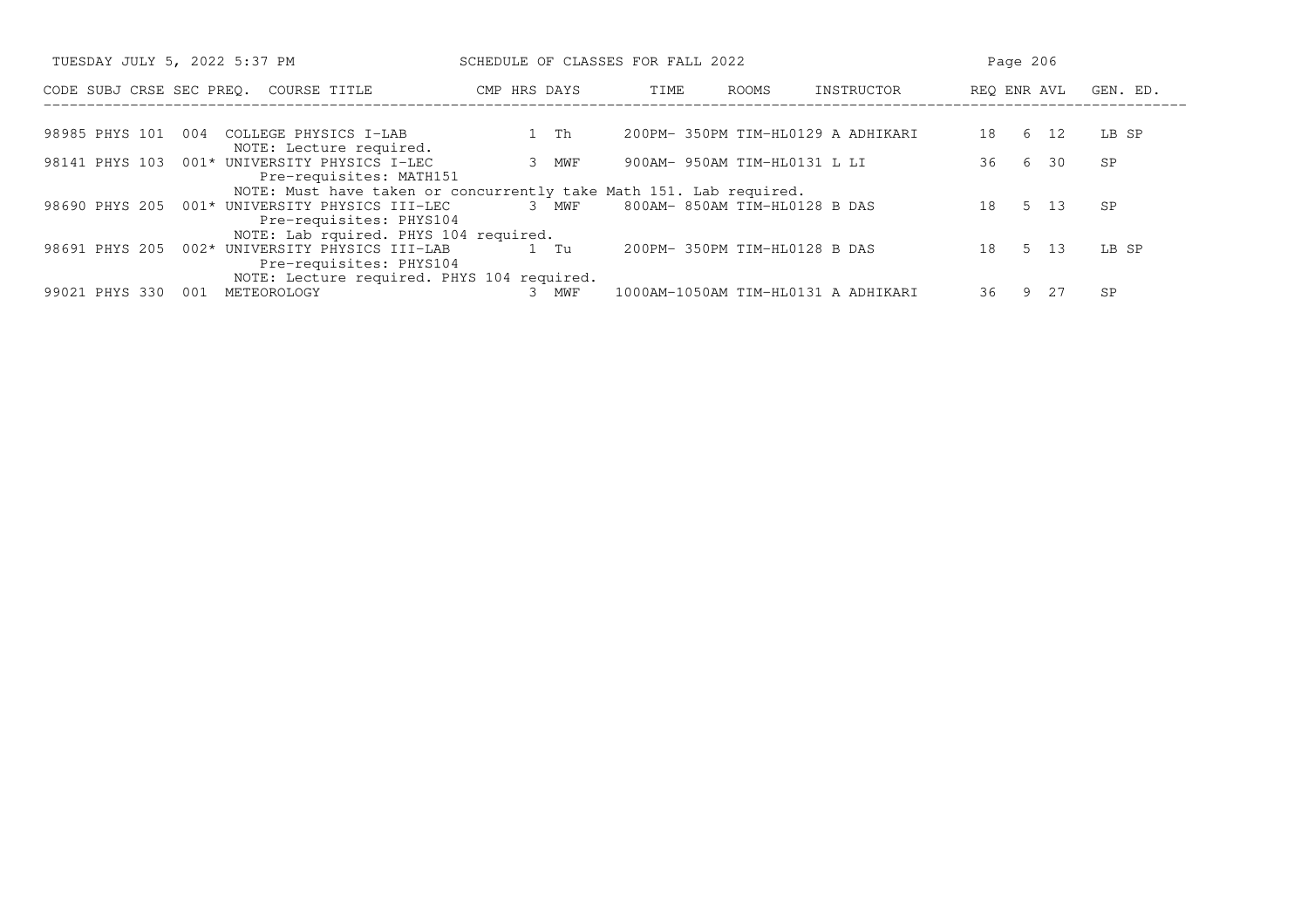| TUESDAY JULY 5, 2022 5:37 PM |     |                                                                                                                                                                                                                                                                                                                                                  |                                                                                                                |     |                  | SCHEDULE OF CLASSES FOR FALL 2022 |                                                    |                                                                                                                                                                                                                    |         | Page 207 |                 |       |          |
|------------------------------|-----|--------------------------------------------------------------------------------------------------------------------------------------------------------------------------------------------------------------------------------------------------------------------------------------------------------------------------------------------------|----------------------------------------------------------------------------------------------------------------|-----|------------------|-----------------------------------|----------------------------------------------------|--------------------------------------------------------------------------------------------------------------------------------------------------------------------------------------------------------------------|---------|----------|-----------------|-------|----------|
|                              |     | CODE SUBJ CRSE SEC PREQ. COURSE TITLE CMP HRS DAYS TIME ROOMS INSTRUCTOR REQ ENR AVL                                                                                                                                                                                                                                                             |                                                                                                                |     |                  |                                   |                                                    |                                                                                                                                                                                                                    |         |          |                 |       | GEN. ED. |
|                              |     |                                                                                                                                                                                                                                                                                                                                                  |                                                                                                                |     |                  |                                   |                                                    |                                                                                                                                                                                                                    |         |          |                 |       |          |
|                              |     |                                                                                                                                                                                                                                                                                                                                                  |                                                                                                                |     |                  |                                   |                                                    |                                                                                                                                                                                                                    |         |          |                 |       |          |
|                              |     |                                                                                                                                                                                                                                                                                                                                                  |                                                                                                                |     |                  |                                   |                                                    |                                                                                                                                                                                                                    |         |          |                 | SW XC |          |
|                              |     | 99999 ANTH 100 001 RIDDLES OF THE PAST 3 TuTh<br>90491 ANTH 100 002 RIDDLES OF THE PAST 3 TuTh<br>90007 ANTH 120 001 EVOLUTION 3 TuTh                                                                                                                                                                                                            |                                                                                                                |     |                  |                                   |                                                    | 800AM-915AM KEL-HL0101 J WEETS 40 6 34<br>930AM-1045AM KEL-HL0101 J WEETS 40 3 37<br>930AM-1045AM KEL-HL0103 N MALIT 35 11 24<br>1230PM-145PM KEL-HL0104 N MALIT 35 19 16<br>930AM-1045AM KEL-HL0103 N MALIT 5 2 3 |         |          |                 | SW XC |          |
|                              |     |                                                                                                                                                                                                                                                                                                                                                  |                                                                                                                |     |                  |                                   |                                                    |                                                                                                                                                                                                                    |         |          |                 | SB SW |          |
| 90008 ANTH 120 002 EVOLUTION |     |                                                                                                                                                                                                                                                                                                                                                  |                                                                                                                |     |                  |                                   |                                                    |                                                                                                                                                                                                                    |         |          |                 | SB SW |          |
| 90507 ANTH 120 HN1 EVOLUTION |     |                                                                                                                                                                                                                                                                                                                                                  |                                                                                                                |     | 3 TuTh<br>3 TuTh |                                   |                                                    |                                                                                                                                                                                                                    |         |          |                 | SB SW |          |
|                              |     | NOTE: Honors students only                                                                                                                                                                                                                                                                                                                       |                                                                                                                |     |                  |                                   |                                                    |                                                                                                                                                                                                                    |         |          |                 |       |          |
| 90508 ANTH 120               |     | HN2 EVOLUTION                                                                                                                                                                                                                                                                                                                                    |                                                                                                                |     | 3 TuTh           |                                   |                                                    | 1230PM- 145PM KEL-HL0104 N MALIT                                                                                                                                                                                   | 5       |          | 5 CLOSED SB SW  |       |          |
|                              |     | NOTE: Honors students only                                                                                                                                                                                                                                                                                                                       |                                                                                                                |     |                  |                                   |                                                    |                                                                                                                                                                                                                    |         |          |                 |       |          |
| 98635 ANTH 204               |     | 001 ARCHAEOLOGY-LEC                                                                                                                                                                                                                                                                                                                              |                                                                                                                |     | 3 TuTh           |                                   |                                                    | 1100AM-1215PM KEL-HL0102 H KRUCZEK-AARON 30 13 17                                                                                                                                                                  |         |          |                 | SW    |          |
|                              |     | NOTE: Lab required. Some seats reserved for new freshmen.                                                                                                                                                                                                                                                                                        |                                                                                                                |     |                  |                                   |                                                    |                                                                                                                                                                                                                    |         |          |                 |       |          |
| 98637 ANTH 204               |     | 002 ARCHAEOLOGY-LAB                                                                                                                                                                                                                                                                                                                              |                                                                                                                | 1 F |                  |                                   |                                                    | 1000AM-1150AM MVC-HL0120 H KRUCZEK-AARON 15 5 10                                                                                                                                                                   |         |          |                 | SW    |          |
|                              |     |                                                                                                                                                                                                                                                                                                                                                  |                                                                                                                |     |                  |                                   |                                                    |                                                                                                                                                                                                                    |         |          |                 |       |          |
| 99268 ANTH 204               |     | NOTE: Lecture required.<br>ARCHAEOLOGY-LAB 1 F 200PM-350PM MVC-HL0120 T MESSNER<br>NOTE: Lecture required.<br>1 F 200PM-350PM MVC-HL0120 T MESSNER<br>NOTE: Lecture required.<br>003 ARCHAEOLOGY-LAB                                                                                                                                             |                                                                                                                |     |                  |                                   |                                                    |                                                                                                                                                                                                                    | 15      | 8        | $\overline{7}$  | SW    |          |
|                              |     |                                                                                                                                                                                                                                                                                                                                                  |                                                                                                                |     |                  |                                   |                                                    |                                                                                                                                                                                                                    |         |          |                 |       |          |
|                              |     | 90509 ANTH 295 001 INTRO TO FORENSIC ANTHROPOLGY 3 MW 200PM-315PM FLG-HL0163 KALLEN<br>99891 ECON 110 001 PRINCIPLES OF MACROECONOMICS 3 MWF 100PM-150PM STW-HLTBA STAFF                                                                                                                                                                         |                                                                                                                |     |                  |                                   |                                                    |                                                                                                                                                                                                                    |         |          |                 | SW    |          |
|                              |     |                                                                                                                                                                                                                                                                                                                                                  |                                                                                                                |     |                  |                                   |                                                    | ALLEN 20 19 1<br>STAFF 30 16 14                                                                                                                                                                                    |         |          |                 | SA SW |          |
|                              |     | 99930 ECON 110 OL1 PRINCIPLES OF MACROECONOMICS 3                                                                                                                                                                                                                                                                                                |                                                                                                                |     |                  |                                   | ONLINE                                             | J TIMMERMAN 25 21 4                                                                                                                                                                                                |         |          |                 | SA SW |          |
|                              |     | within the Learning Management System, Moodle. There are no<br>requirements for face-to-face meetings, onsite instruction,<br>or scheduled times to be online. However, proctored exams<br>may be required, either on campus or at a location<br>convenient to the student.                                                                      |                                                                                                                |     |                  |                                   |                                                    |                                                                                                                                                                                                                    |         |          |                 |       |          |
|                              |     | 90761 ECON 110 OL2 PRINCIPLES OF MACROECONOMICS                                                                                                                                                                                                                                                                                                  |                                                                                                                | 3   |                  |                                   | TBA                                                | B TIENIBER 30 0 30                                                                                                                                                                                                 |         |          |                 | SA SW |          |
|                              |     | NOTE: Delivered online. Instruction and interaction occurs online<br>within the Learning Management System, Moodle. There are no<br>requirements for face-to-face meetings, onsite instruction,<br>or scheduled times to be online. However, proctored exams<br>may be required, either on campus or at a location<br>convenient to the student. |                                                                                                                |     |                  |                                   |                                                    |                                                                                                                                                                                                                    |         |          |                 |       |          |
| 98743 COMM 105               |     | 001 SURVEY OF HUMAN COMM-LEC                                                                                                                                                                                                                                                                                                                     |                                                                                                                |     | 3 MWF            |                                   |                                                    | 1100AM-1150AM KEL-HLTBA J YOUNGBLOOD 45 28 17                                                                                                                                                                      |         |          |                 | SA SW |          |
| 98602 POLS 110               |     | NOTE: Lecture only - recitation not required.<br>001 US POLITICS                                                                                                                                                                                                                                                                                 | a that the state of the state of the state of the state of the state of the state of the state of the state of |     |                  |                                   |                                                    | 900AM-1040AM SAT-HL0201 J MCGUIRE                                                                                                                                                                                  | 20 18 2 |          |                 | SA SW |          |
|                              |     | NOTE: Required for all Pre-Law minors and Public Policy minors.<br>Required for all Political Science majors.                                                                                                                                                                                                                                    |                                                                                                                |     |                  |                                   |                                                    |                                                                                                                                                                                                                    |         |          |                 |       |          |
|                              |     | 98325 POLS 130 001 INTRO TO COMPARATIVE POLITICS 4 W 200PM- 250PM DUNNHL0206 R HINCKLEY                                                                                                                                                                                                                                                          |                                                                                                                |     | $F$ and $F$<br>M |                                   | 200PM- 250PM DUNNHL0210<br>200PM- 340PM DUNNHL0206 |                                                                                                                                                                                                                    |         | 28 11 17 |                 | SW XC |          |
|                              |     | NOTE: Required for Political Science majors. Counts as either a<br>Core course or as an elective for International<br>Studies majors and minor.                                                                                                                                                                                                  |                                                                                                                |     |                  |                                   |                                                    |                                                                                                                                                                                                                    |         |          |                 |       |          |
| 98864 PSYC 300               |     | 001* RESEARCH METHODS IN PSYCH                                                                                                                                                                                                                                                                                                                   |                                                                                                                |     | 4 TuTh           |                                   |                                                    | 800AM-1005AM FLG-HL0205 H BEAUCHAMP                                                                                                                                                                                | 25      |          | 27 CLOSED SW WI |       |          |
| 98643 HLTH 385               |     | Pre-requisites: PSYC100 and STAT100 or CIS125 or MATH125 or PSYC125<br>001* EPIDEMIOLOGY & BIOSTATISTICS<br>Pre-requisites: STAT100 or MATH125                                                                                                                                                                                                   |                                                                                                                |     | 3 TuTh           |                                   |                                                    | 200PM- 315PM DUNNHL0102 J JACOBSON                                                                                                                                                                                 | 25      |          | 7 18            | SW    |          |
| 99367 SOCI 101               | 001 | INTRODUCTION TO SOCIOLOGY                                                                                                                                                                                                                                                                                                                        |                                                                                                                |     | 3 TuTh           |                                   |                                                    | 1230PM- 145PM SAT-HL0319 L DIAMOND-BROWN                                                                                                                                                                           | 35      | 33       | 2               | SA SW |          |
| 99740 SOCI 101               |     | 002 INTRODUCTION TO SOCIOLOGY                                                                                                                                                                                                                                                                                                                    |                                                                                                                |     | 3 TuTh           |                                   |                                                    | 200PM- 315PM SAT-HL0319 L DIAMOND-BROWN                                                                                                                                                                            | 35 32   |          | 3               | SA SW |          |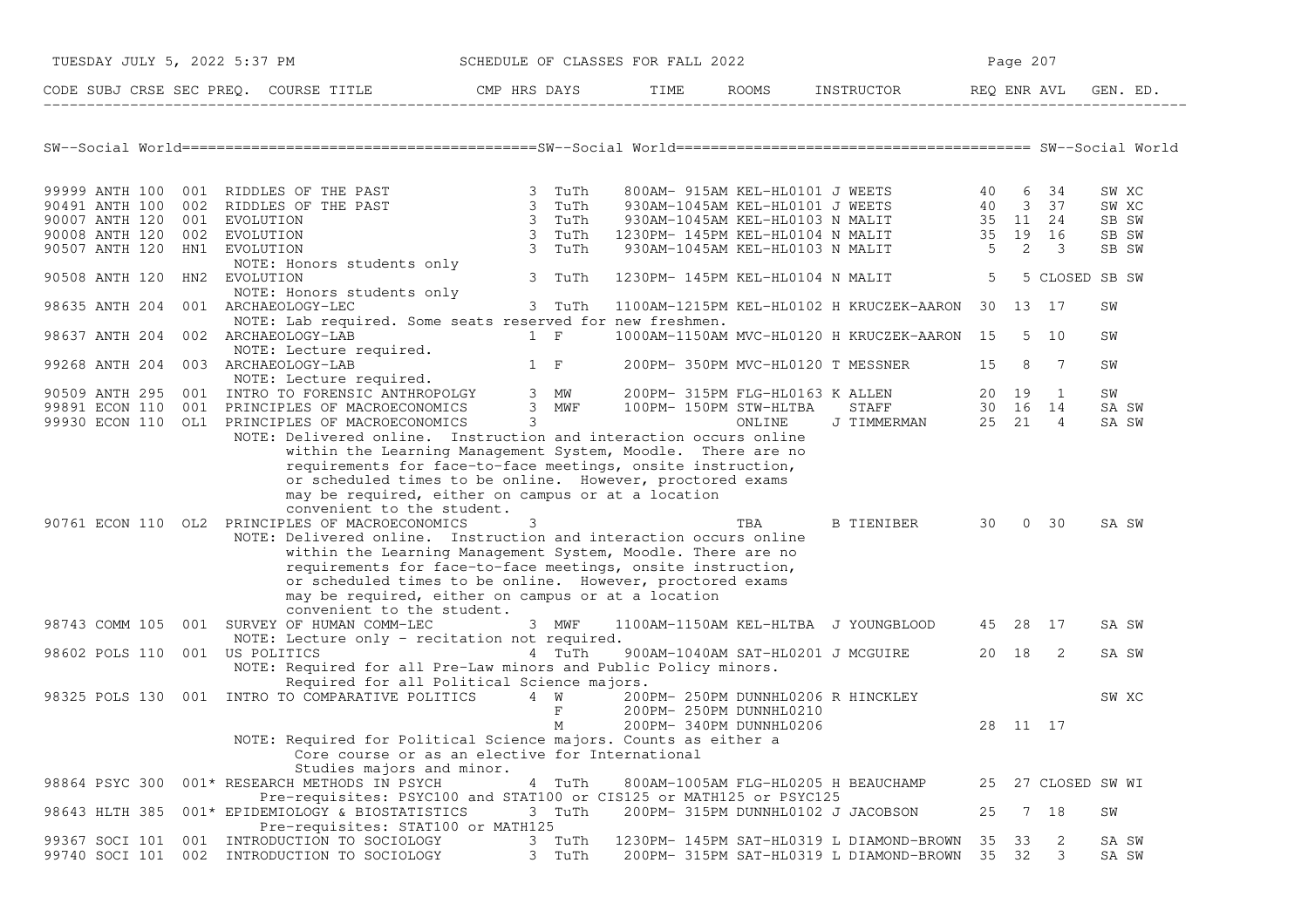| TUESDAY JULY 5, 2022 5:37 PM          | SCHEDULE OF CLASSES FOR FALL 2022 |      |       | Page $208$ |             |          |  |  |
|---------------------------------------|-----------------------------------|------|-------|------------|-------------|----------|--|--|
| CODE SUBJ CRSE SEC PREO. COURSE TITLE | CMP HRS DAYS                      | TIME | ROOMS | INSTRUCTOR | REO ENR AVL | GEN. ED. |  |  |

TA−−Thinking Aesthetically==========================TA−−Thinking Aesthetically========================== TA−−Thinking Aesthetically

| 98744 ARTS 110 |     | 001 FOUNDATIONS OF DRAWING I                                                               | 4 MW   | 900AM-1150AM SAT-HL0122 D JOHNS        |              |    | 25 13          | 12              |    | AE TA    |
|----------------|-----|--------------------------------------------------------------------------------------------|--------|----------------------------------------|--------------|----|----------------|-----------------|----|----------|
| 90681 ARTS 110 |     | NOTE: \$100 Art studio fee assessed by the Art Department.<br>002 FOUNDATIONS OF DRAWING I | 4 TuTh | 100PM- 350PM SAT-HL0122 N INFANTE      |              | 25 | 11             | 14              |    | AE TA    |
|                |     | NOTE: \$100 Art studio fee assessed by the Art Department.                                 |        |                                        |              |    |                |                 |    |          |
| 98571 ARTS 110 |     | 003 FOUNDATIONS OF DRAWING I<br>NOTE: \$100 Art studio fee assessed by the Art Department. | 4 TuTh | 930AM-1215PM SAT-HL0122 M YEOMANS      |              | 25 |                | 7 18            |    | AE TA    |
|                |     | 99037 ARTS 110 OL1 FOUNDATIONS OF DRAWING I<br>4                                           |        | ONLINE                                 | F SCHATZ     | 20 |                | 20 CLOSED AE TA |    |          |
|                |     | NOTE: Delivered online. Instruction and interaction occurs online                          |        |                                        |              |    |                |                 |    |          |
|                |     | within the Learning Management System, Moodle. There are no                                |        |                                        |              |    |                |                 |    |          |
|                |     | requirements for face-to-face meetings, onsite instruction,                                |        |                                        |              |    |                |                 |    |          |
|                |     | or scheduled times to be online. However, proctored exams                                  |        |                                        |              |    |                |                 |    |          |
|                |     | may be required, either on campus or at a location                                         |        |                                        |              |    |                |                 |    |          |
|                |     | convenient to the student.                                                                 |        |                                        |              |    |                |                 |    |          |
| 99302 ARTS 120 |     | 002 COLOR & DESIGN                                                                         | 4 MW   | 200PM- 450PM SAT-HL0225 M YEOMANS      |              |    | 25 13          | 12              |    | AE TA    |
|                |     | NOTE: \$100 Art studio fee assessed by the Art Department.                                 |        |                                        |              |    |                |                 |    |          |
| 98753 ARTS 120 |     | 003 COLOR & DESIGN                                                                         | 4 TuTh | 930AM-1215PM SAT-HL0225 D JOHNS        |              | 25 | 11             | 14              |    | AE TA    |
|                |     |                                                                                            |        |                                        |              |    |                |                 |    |          |
|                |     | NOTE: \$100 Art studio fee assessed by the Art Department.<br>$\overline{4}$               |        |                                        |              |    |                |                 |    |          |
| 99528 ARTS 120 |     | OL1 COLOR & DESIGN                                                                         |        | ONLINE                                 | M LEUTHOLD   | 25 | 21             | $\overline{4}$  |    | AE TA    |
|                |     | NOTE: Delivered online. Instruction and interaction occurs online                          |        |                                        |              |    |                |                 |    |          |
|                |     | within the Learning Management System, Moodle. There are no                                |        |                                        |              |    |                |                 |    |          |
|                |     | requirements for face-to-face meetings, onsite instruction                                 |        |                                        |              |    |                |                 |    |          |
|                |     | or scheduled times to be online. However, proctored exams                                  |        |                                        |              |    |                |                 |    |          |
|                |     | may be required either on campus or at a location convenient                               |        |                                        |              |    |                |                 |    |          |
|                |     | to the student.                                                                            |        |                                        |              |    |                |                 |    |          |
| 98782 ARTS 130 |     | 001 THREE DIMENSIONAL DESIGN                                                               | 4 MW   | 515PM- 805PM SAT-HL0121 L FAIR-SCHULZ  |              | 18 | 8              | 10              |    | AE TA    |
|                |     | NOTE: \$100 Art studio fee assessed by the Art Department.                                 |        |                                        |              |    |                |                 |    |          |
| 90019 ARTS 130 |     | 002 THREE DIMENSIONAL DESIGN                                                               | 4 MW   | 900AM-1150AM SAT-HL0121 E PAIGE        |              | 18 | 3              | 15              |    | AE TA    |
|                |     | NOTE: \$100 Art studio fee assessed by the Art Department.                                 |        |                                        |              |    |                |                 |    |          |
| 90719 ARTS 145 | 001 | GRAPHIC DESIGN FOR NON MAJORS                                                              | 4 MW   | 900AM-1150AM KEL-HL0100 S NEAL         |              | 7  | $\mathbf{0}$   | 7               | ΤA |          |
| 98988 COMP 202 | 001 | INTRO TO CREATIVE WRITING                                                                  | 4 TuTh | 900AM-1040AM FLG-HL0210 B LANDRY       |              | 22 | 9              | 13              |    | AE TA WI |
| 99315 COMP 202 | 002 | INTRO TO CREATIVE WRITING                                                                  | 4 TuTh | 200PM-340PM MVC-HLTBA B LANDRY         |              | 22 | 8              | 14              |    | AE TA WI |
| 98845 COMP 202 | 003 | INTRO TO CREATIVE WRITING                                                                  | 4 MW   | 200PM- 340PM MRY-HL0253 S DEGHETT      |              | 17 | 15             | 2               |    | AE TA WI |
| 99909 COMP 202 |     | HNR INTRO TO CREATIVE WRITING                                                              | 4 MW   | 200PM- 340PM MRY-HL0253 S DEGHETT      |              | 5  | $\overline{4}$ | 1               |    | AE TA WI |
|                |     | NOTE: Honors students only                                                                 |        |                                        |              |    |                |                 |    |          |
| 98998 LITR 100 |     | 001 INTRODUCTION TO LITERATURE                                                             | 3 MW   | 200PM- 315PM FLG-HL0164 D MAUS         |              | 29 | 14             | 15              |    | FC TA    |
|                |     | NOTE: This course cannot be taken if credit has been received for                          |        |                                        |              |    |                |                 |    |          |
|                |     | LITR 110. Satisfies FC                                                                     |        |                                        |              |    |                |                 |    |          |
|                |     | credit.                                                                                    |        |                                        |              |    |                |                 |    |          |
| 99334 LITR 100 | 002 | INTRODUCTION TO LITERATURE                                                                 | 3 MWF  | 900AM- 950AM FLG-HL0233 J FUNSTON      |              | 29 | 8              | 21              |    | FC TA    |
|                |     | NOTE: This course cannot be taken if credit has been received for                          |        |                                        |              |    |                |                 |    |          |
|                |     | LITR 100.                                                                                  |        |                                        |              |    |                |                 |    |          |
| 99719 LITR 322 | 001 | CHILDREN'S LITERATURE                                                                      | 3 MWF  | 1100AM-1150AM TBA                      | TBA K GIBSON | 10 |                | 10 CLOSED AC TA |    |          |
| 99720 LITR 322 | 002 | CHILDREN'S LITERATURE                                                                      | 3 MWF  | 100PM- 150PM FLG-HL0103 K GIBSON       |              | 10 |                | 10 CLOSED AC TA |    |          |
| 90651 LITR 322 |     | CH1 CHILDREN'S LITERATURE                                                                  | 3 MWF  | 1100AM-1150AM TBA                      | TBA K GIBSON | 15 | 8              | $7\phantom{.0}$ |    | AC TA    |
|                |     | NOTE: Childhood/Early Childhood Education and MST majors only.                             |        |                                        |              |    |                |                 |    |          |
| 90652 LITR 322 | CH2 | CHILDREN'S LITERATURE                                                                      | 3 MWF  | 100PM- 150PM FLG-HL0103 K GIBSON       |              | 15 | 4              | - 11            |    | AC TA    |
|                |     | NOTE: Childhood/Early Childhood Education and MST majors only.                             |        |                                        |              |    |                |                 |    |          |
| 90775 MULH 101 |     | 001 CRANE LIVE!                                                                            | 3 MWF  | 1200PM-1250PM BIS-HLC224 A HENDRICKSON |              | 25 | 3              | 22              |    | AC TA    |
| 99802 MUCT 103 |     | $001*$ THEORY I<br>3                                                                       | MWF    | 800AM- 850AM BIS-HLC318 P SALATHE      |              | 20 | 13             | 7               | TA |          |
|                |     |                                                                                            |        |                                        |              |    |                |                 |    |          |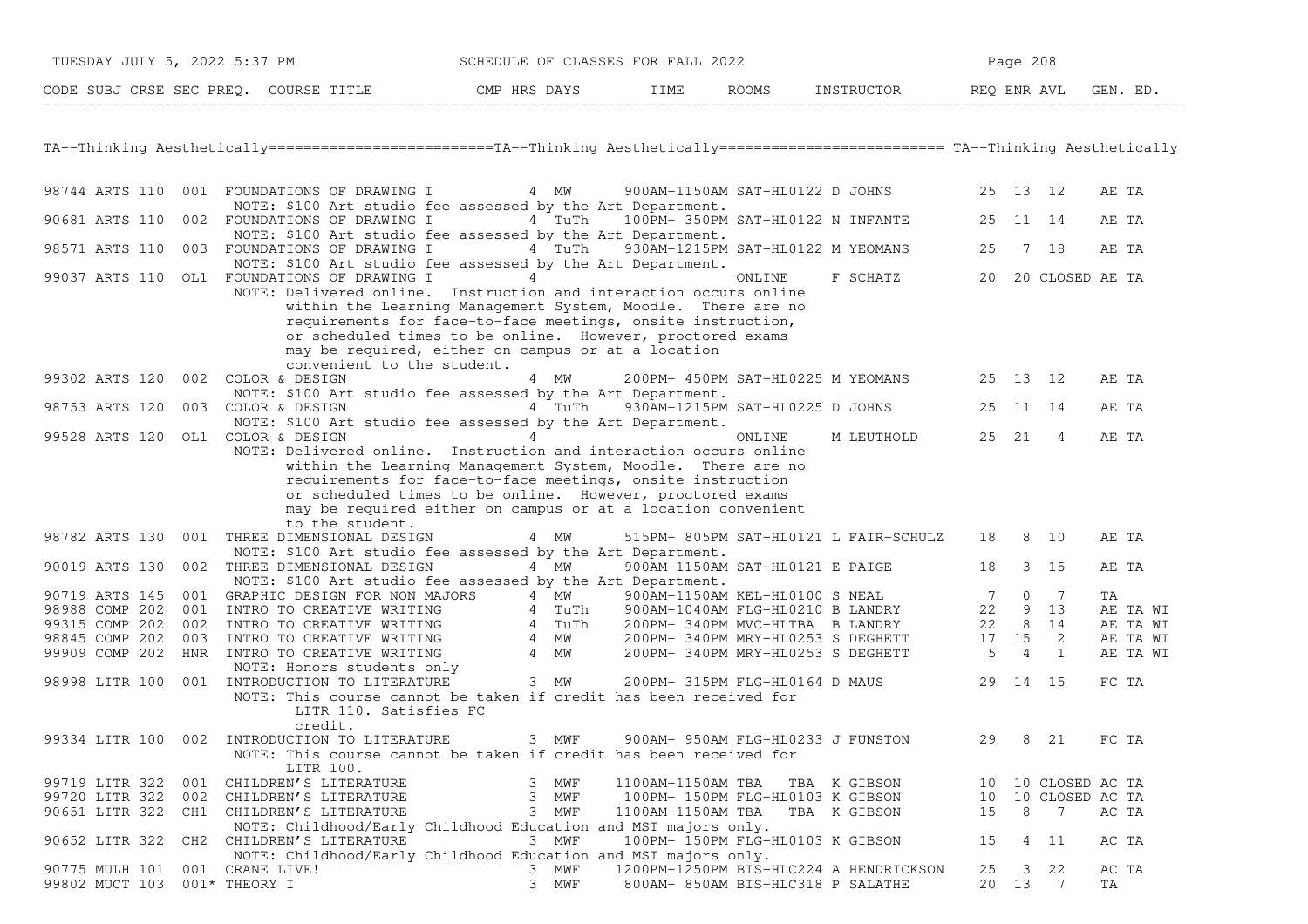| TUESDAY JULY 5, 2022 5:37 PM          |                 |                                                                    |              |        | SCHEDULE OF CLASSES FOR FALL 2022 |                                          |            |             | Page 209 |                 |          |          |
|---------------------------------------|-----------------|--------------------------------------------------------------------|--------------|--------|-----------------------------------|------------------------------------------|------------|-------------|----------|-----------------|----------|----------|
| CODE SUBJ CRSE SEC PREO. COURSE TITLE |                 |                                                                    | CMP HRS DAYS |        | TIME                              | ROOMS                                    | INSTRUCTOR | REO ENR AVL |          |                 | GEN. ED. |          |
|                                       |                 | Pre-requisites: MUCT104                                            |              |        |                                   |                                          |            |             |          |                 |          |          |
|                                       |                 | NOTE: Pre-Registered by Crane Staff only.                          |              |        |                                   |                                          |            |             |          |                 |          |          |
| 99804 MUCT 103                        | $002*$ THEORY I |                                                                    |              | 3 MWF  |                                   | 900AM- 950AM BIS-HLC318 P SALATHE        |            |             |          | 20 11 9         | TA       |          |
|                                       |                 | Pre-requisites: MUCT104                                            |              |        |                                   |                                          |            |             |          |                 |          |          |
|                                       |                 | NOTE: Pre-Registered by Crane Staff only.                          |              |        |                                   |                                          |            |             |          |                 |          |          |
| 99806 MUCT 103                        | 003* THEORY I   |                                                                    |              | 3 MWF  |                                   | 900AM- 950AM SCH-HLA147 J SOMMERFELDT    |            |             | 20 13    | 7               | ΤA       |          |
|                                       |                 | Pre-requisites: MUCT104                                            |              |        |                                   |                                          |            |             |          |                 |          |          |
|                                       |                 | NOTE: Pre-Registered by Crane Staff only.                          |              |        |                                   |                                          |            |             |          |                 |          |          |
| 99808 MUCT 103                        | 004* THEORY I   |                                                                    |              | 3 MWF  |                                   | 1000AM-1050AM BIS-HLC318 I HERRYMAN RODR |            |             | 20 11    |                 | TA       |          |
|                                       |                 | Pre-requisites: MUCT104                                            |              |        |                                   |                                          |            |             |          |                 |          |          |
|                                       |                 | NOTE: Pre-Registered by Crane Staff only.                          |              |        |                                   |                                          |            |             |          |                 |          |          |
| 99810 MUCT 103                        | 005* THEORY I   |                                                                    |              | 3 MWF  |                                   | 1100AM-1150AM BIS-HLC318 I HERRYMAN RODR |            |             | 20 12    | 8               | TA       |          |
|                                       |                 | Pre-requisites: MUCT104                                            |              |        |                                   |                                          |            |             |          |                 |          |          |
|                                       |                 | NOTE: Pre-Registered by Crane Staff only.                          |              |        |                                   |                                          |            |             |          |                 |          |          |
| 99812 MUCT 103                        | $006*$ THEORY I |                                                                    |              | 3 MWF  |                                   | 1100AM-1150AM BIS-HLC303 M VITALINO      |            | 20          |          | 8 12            | TA       |          |
|                                       |                 | Pre-requisites: MUCT104                                            |              |        |                                   |                                          |            |             |          |                 |          |          |
|                                       |                 | NOTE: Pre-Registered by Crane Staff only.                          |              |        |                                   |                                          |            |             |          |                 |          |          |
| 99814 MUCT 103                        | 007* THEORY I   |                                                                    |              | 3 MWF  |                                   | 1200PM-1250PM BIS-HLC303 M VITALINO      |            | 20          |          | 9 11            | TA       |          |
|                                       |                 | Pre-requisites: MUCT104                                            |              |        |                                   |                                          |            |             |          |                 |          |          |
|                                       |                 | NOTE: Pre-Registered by Crane Staff only.                          |              |        |                                   |                                          |            |             |          |                 |          |          |
| 90406 MULT 101                        | 001             | MUSIC THEORY FOR NON-MAJORS                                        |              | 3 MWF  |                                   | 100PM- 150PM SCH-HLA323 M MARTIN-ATWOOD  |            | 20          |          | 20 CLOSED AE TA |          |          |
| 90037 DANC 110                        | 001             | BEGINNING BALLET                                                   |              | 3 TuTh |                                   | 200PM- 315PM PFMART0126 C DUFAULT        |            |             |          | 24 15 9         |          | AE PE TA |
| 90038 DANC 112                        | 001             | BEGINNING JAZZ DANCE                                               |              | 3 TuTh |                                   | 1100AM-1215PM PFMART0126 K CANEDY        |            |             |          | 24 6 18         |          | AE PE TA |
| 98256 DANC 221                        | 001             | MODERN DANCE 1                                                     |              | 4 MWF  |                                   | 100PM- 245PM PFMART0136 C DUFAULT        |            |             |          | 12  2  10       |          | AE PE TA |
|                                       |                 | NOTE: Prerequisites or instructor permission required. First class |              |        |                                   |                                          |            |             |          |                 |          |          |
|                                       |                 | is for placement.                                                  |              |        |                                   |                                          |            |             |          |                 |          |          |
| 98612 DRAM 210                        | 001             | INTERP & ANALYSIS PLAYS                                            |              | 3 TuTh |                                   | 930AM-1045AM DUNNHL0206 J PECORA         |            | 24          | 17       |                 | AC TA    |          |
| 90042 DRAM 235                        | 001             | INTRODUCTION TO ACTING                                             |              | 3 MW   |                                   | 300PM- 450PM PFMART0101 J VINK           |            |             | 24 21    | 3               | AE TA    |          |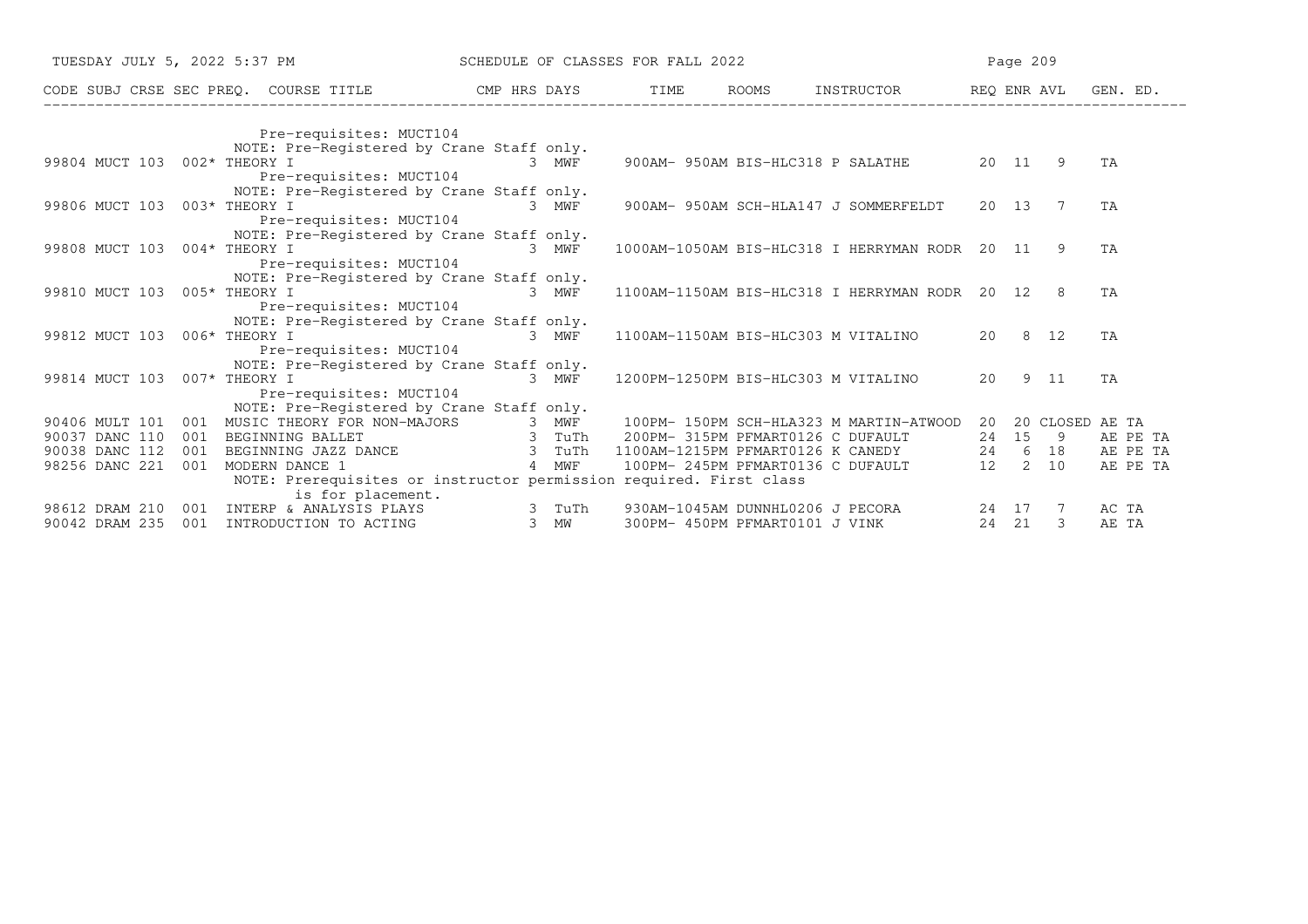|                                 | TUESDAY JULY 5, 2022 5:37 PM                                                                                                                                                                                                                                                     | SCHEDULE OF CLASSES FOR FALL 2022                                                                                                                                                                                                                                                                                                                                                                                                           |                                  |                                                                                         |       | Page 210       |                      |
|---------------------------------|----------------------------------------------------------------------------------------------------------------------------------------------------------------------------------------------------------------------------------------------------------------------------------|---------------------------------------------------------------------------------------------------------------------------------------------------------------------------------------------------------------------------------------------------------------------------------------------------------------------------------------------------------------------------------------------------------------------------------------------|----------------------------------|-----------------------------------------------------------------------------------------|-------|----------------|----------------------|
|                                 | CODE SUBJ CRSE SEC PREQ. COURSE TITLE THE CMP HRS DAYS TIME ROOMS INSTRUCTOR REQ ENR AVL GENERAL THE CODE SUBJ CRSE SEC PREQ. COURSE TITLE                                                                                                                                       |                                                                                                                                                                                                                                                                                                                                                                                                                                             |                                  |                                                                                         |       |                | GEN. ED.             |
|                                 | TF--Thinking Foundationally======================TF--Thinking Foundationally======================= TF--Thinking Foundationally                                                                                                                                                  |                                                                                                                                                                                                                                                                                                                                                                                                                                             |                                  |                                                                                         |       |                |                      |
|                                 | 90005 ANTH 111 001 INTRODUCTION TO ANTHROPOLOGY 3 TuTh 1100AM-1215PM KEL-HL0104 K ALLEN 40 21 19<br>90006 ANTH 111 002 INTRODUCTION TO ANTHROPOLOGY 3 TuTh 200PM-315PM KEL-HL0104 K ALLEN 40 10 30<br>90702 ARTH 195 002 INTRODUCTIO                                             |                                                                                                                                                                                                                                                                                                                                                                                                                                             |                                  |                                                                                         |       |                | TF XC<br>TF XC<br>TF |
|                                 | 90051 GEOL 200 001* HISTORICAL GEOLOGY-LEC 3 MWF 1000AM-1050AM TIM-HLB007 P QUINTON 24 8 16<br>Pre-requisites: WAYS101 or GEOL101 or GEOL103 or GEOL125                                                                                                                          |                                                                                                                                                                                                                                                                                                                                                                                                                                             |                                  |                                                                                         |       |                | LB SP TF             |
|                                 | NOTE: Must register for required lab, 90052<br>90052 GEOL 200 002* HISTORICAL GEOLOGY-LAB 1 Tu 200PM-450PM TIM-HLB007 P QUINTON 24 8 16<br>Pre-requisites: WAYS101 or GEOL101 or GEOL103 or GEOL125                                                                              |                                                                                                                                                                                                                                                                                                                                                                                                                                             |                                  |                                                                                         |       |                | LB SP TF             |
|                                 | NOTE: Must register for required lecture, 90051<br>90045 EDLS 201 001 PRINCIPLES OF EDUCATION<br>NOTE: Art Studio, Visual Arts, Graphic Design, and                                                                                                                              | $3 \t M$<br>Childhood/Early Childhood Education majors only.                                                                                                                                                                                                                                                                                                                                                                                |                                  | 300PM- 540PM SAT-HL0312 S SOLLEY 25 14 11                                               |       |                | TF                   |
|                                 | 99133 EDLS 201 OL1 PRINCIPLES OF EDUCATION<br>NOTE: Art Studio, Visual Arts, Graphic Design, and                                                                                                                                                                                 | 3<br>Childhood/Early Childhood Education majors only.<br>Delivered online. Instruction and interaction occurs online<br>within the Learning Management System, Moodle. There are no                                                                                                                                                                                                                                                         |                                  | ONLINE S SOLLEY 25 15 10                                                                |       |                | TF                   |
|                                 | convenient to the student.<br>98339 LITR 300 001 LITERARY ANALYSIS & RESEARCH<br>98339 LITR 300 001 LITERARY ANALYSIS & RESEARCH 3 MWF<br>98378 HIST 302 001 FIGHTING WORDS:HISTORY&STORY 3 W<br>NOTE: Minimum requirement of Sophomore standing. Required for<br>Studies minor. | requirements for face-to-face meetings, onsite instruction,<br>or scheduled times to be online. However, proctored exams<br>may be required, either on campus or at a location<br>3 MWF<br>History majors. Prerequisite: 9 Hours complete in history.<br>Required course for the International Studies major and the<br>History & Culture Concentration for the International<br>Studies major. Counts as an elective for the International |                                  | 200PM- 250PM FLG-HLTBA J DONAHUE 25 7 18<br>330PM- 600PM FLG-HL0240 S STANNISH 20 10 10 |       |                | TF<br>TF             |
|                                 | 90149 MUCH 201 001* MUSIC HISTORY I: EARLY MUSIC<br>Pre-requisites: MUCT103 and MUCT104 or MUCB103 and MUCB104<br>NOTE: Pre-Registered by Crane Staff only.                                                                                                                      | 3 MWF                                                                                                                                                                                                                                                                                                                                                                                                                                       |                                  | 800AM-850AM BIS-HLC303 J TYRE 25 17 8                                                   |       |                | TF WC                |
|                                 | 90150 MUCH 201 002* MUSIC HISTORY I: EARLY MUSIC 3 MWF<br>Pre-requisites: MUCT103 and MUCT104 or MUCB103 and MUCB104<br>NOTE: Pre-Registered by Crane Staff only.                                                                                                                |                                                                                                                                                                                                                                                                                                                                                                                                                                             |                                  | 900AM- 950AM BIS-HLC303 J TYRE 25 12 13                                                 |       |                | TF WC                |
|                                 | 90151 MUCH 201 003* MUSIC HISTORY I: EARLY MUSIC 3 MWF<br>Pre-requisites: MUCT103 and MUCT104 or MUCB103 and MUCB104<br>NOTE: Pre-Registered by Crane Staff only.                                                                                                                |                                                                                                                                                                                                                                                                                                                                                                                                                                             |                                  | 900AM- 950AM BIS-HLC309 E LEVENSON                                                      |       | 25 11 14       | TF WC                |
|                                 | 90152 MUCH 201 004* MUSIC HISTORY I: EARLY MUSIC<br>Pre-requisites: MUCT103 and MUCT104 or MUCB103 and MUCB104<br>NOTE: Pre-Registered by Crane Staff only.                                                                                                                      | 3 MWF                                                                                                                                                                                                                                                                                                                                                                                                                                       |                                  | 1000AM-1050AM BIS-HLC309 E LEVENSON                                                     |       | 25 14 11       | TF WC                |
|                                 | 90153 MUCH 201 005* MUSIC HISTORY I: EARLY MUSIC<br>Pre-requisites: MUCT103 and MUCT104 or MUCB103 and MUCB104<br>NOTE: Pre-Registered by Crane Staff only.                                                                                                                      | 3 MWF                                                                                                                                                                                                                                                                                                                                                                                                                                       | 1100AM-1150AM BIS-HLC323 J TYRE  |                                                                                         | 25 24 | $\overline{1}$ | TF WC                |
|                                 | 90154 MUCH 201 006* MUSIC HISTORY I: EARLY MUSIC<br>Pre-requisites: MUCT103 and MUCT104 or MUCB103 and MUCB104<br>NOTE: Pre-Registered by Crane Staff only.                                                                                                                      | 3 MWF                                                                                                                                                                                                                                                                                                                                                                                                                                       |                                  | 1200PM-1250PM BIS-HLC309 E LEVENSON                                                     |       | 25 19 6        | TF WC                |
| 99259 PHIL 105 001 HUMAN NATURE |                                                                                                                                                                                                                                                                                  | 3 MWF                                                                                                                                                                                                                                                                                                                                                                                                                                       | 1000AM-1050AM KEL-HL0102 D CURRY |                                                                                         |       | 35 22 13       | FC PI TF             |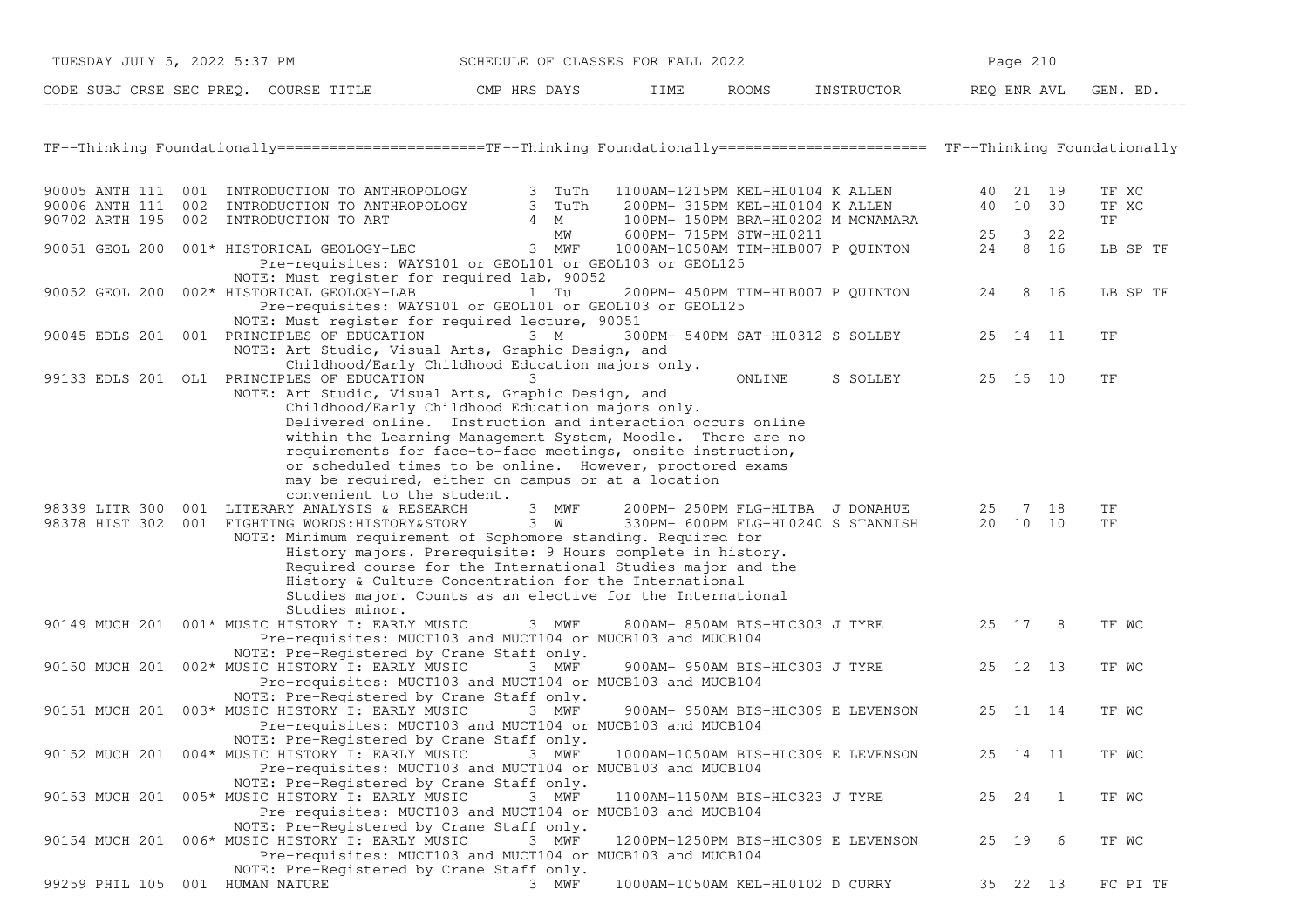| TUESDAY JULY 5, 2022 5:37 PM                           |              |        | SCHEDULE OF CLASSES FOR FALL 2022 |              |            |       | Page 211    |          |
|--------------------------------------------------------|--------------|--------|-----------------------------------|--------------|------------|-------|-------------|----------|
| CODE SUBJ CRSE SEC PREO.<br>COURSE TITLE               | CMP HRS DAYS |        | TIME                              | <b>ROOMS</b> | INSTRUCTOR |       | REO ENR AVL | GEN. ED. |
|                                                        |              |        |                                   |              |            |       |             |          |
| 90085 PHIL 105<br>002<br>HUMAN NATURE                  |              | MWF    | 1100AM-1150AM FLG-HL0236 D CURRY  |              |            |       | 35 20 15    | FC PI TF |
| 99351 PHIL 110<br>LOGIC AND CRITICAL THINKING<br>001   |              | MWF    | 1000AM-1050AM FLG-HL0230 R LAUER  |              |            |       | 25 13 12    | FC PI TF |
| 90624 PHIL 120<br>ETHICAL REASONING<br>002             |              | MWF    | 1200PM-1250PM KEL-HL0101 T MURPHY |              |            |       | 35 14 21    | FC PI TF |
| 90087 PHIL 331<br>001<br>MORAL ISSUES IN MENTAL HEALTH |              | 3 TuTh | 930AM-1045AM KEL-HLTBA T MURPHY   |              |            |       | 30 20 10    | PT TF    |
| 90088 PHIL 359<br>PHILOSOPHY OF RELIGION<br>001        |              | MWF    | 100PM- 150PM FLG-HL0233 D CURRY   |              |            |       | 30 15 15    | PT TF    |
| 98449 HLTH 380<br>THEORY IN COMMUNITY HEALTH<br>001    |              | MWF    | 100PM- 150PM DUNNHL0202 STAFF     |              |            | 25 23 |             | TF       |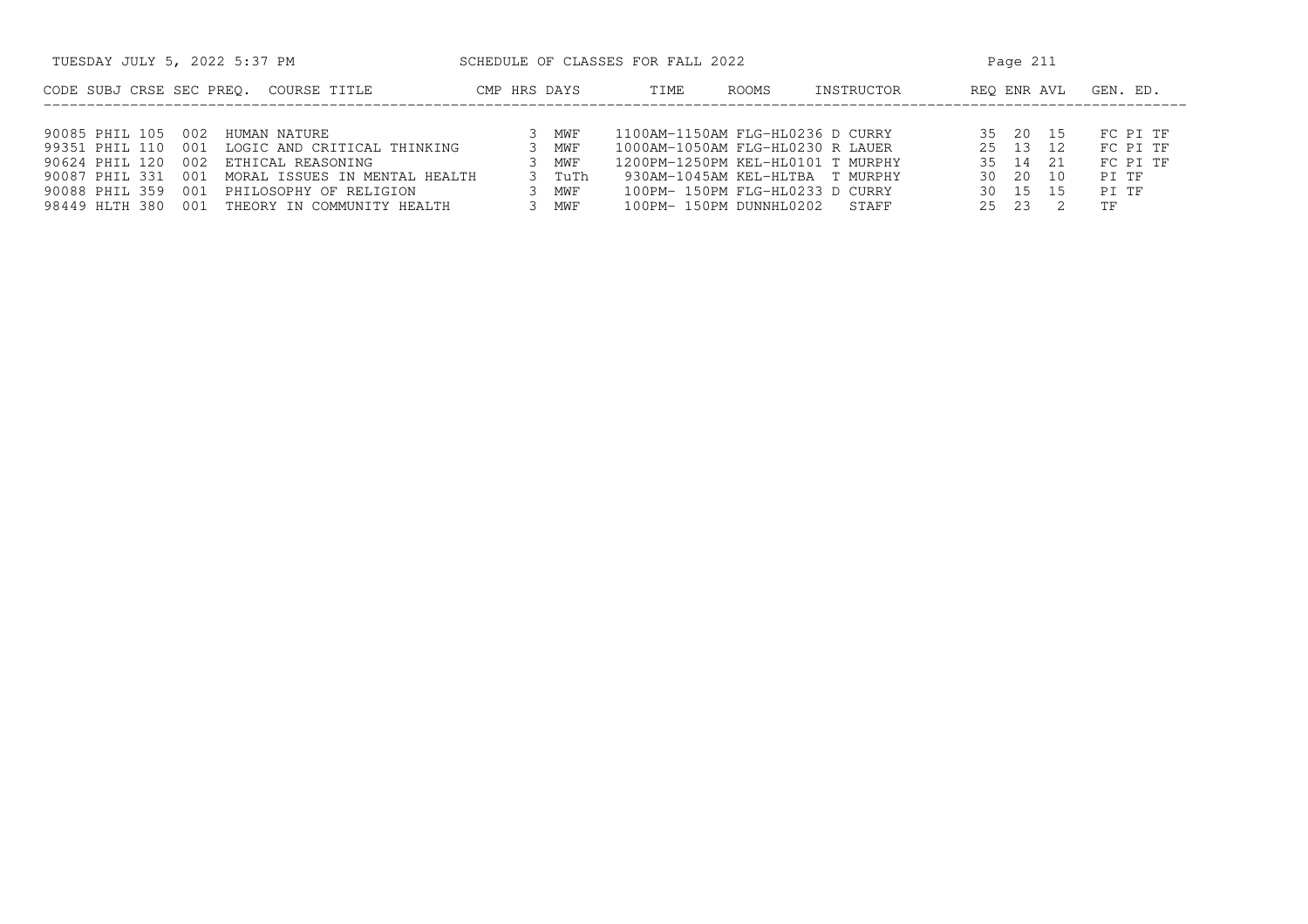| TUESDAY JULY 5, 2022 5:37 PM |  |                                                                                                                                                                                                                                                                                                                                                                                                                                                                    |        |        | SCHEDULE OF CLASSES FOR FALL 2022                             |                                 |                                                                                                                                                                                                                                                                                                                                                                                                     |                  |                      | Page 212    |                |  |  |
|------------------------------|--|--------------------------------------------------------------------------------------------------------------------------------------------------------------------------------------------------------------------------------------------------------------------------------------------------------------------------------------------------------------------------------------------------------------------------------------------------------------------|--------|--------|---------------------------------------------------------------|---------------------------------|-----------------------------------------------------------------------------------------------------------------------------------------------------------------------------------------------------------------------------------------------------------------------------------------------------------------------------------------------------------------------------------------------------|------------------|----------------------|-------------|----------------|--|--|
|                              |  | CODE SUBJ CRSE SEC PREQ. COURSE TITLE THE CMP HRS DAYS                                                                                                                                                                                                                                                                                                                                                                                                             |        |        |                                                               |                                 | TIME ROOMS INSTRUCTOR REQ ENR AVL                                                                                                                                                                                                                                                                                                                                                                   |                  |                      |             | GEN. ED.       |  |  |
|                              |  |                                                                                                                                                                                                                                                                                                                                                                                                                                                                    |        |        |                                                               |                                 |                                                                                                                                                                                                                                                                                                                                                                                                     |                  |                      |             |                |  |  |
|                              |  | TH--Thinking Historically=========================TH--Thinking Historically========================= TH--Thinking Historically                                                                                                                                                                                                                                                                                                                                     |        |        |                                                               |                                 |                                                                                                                                                                                                                                                                                                                                                                                                     |                  |                      |             |                |  |  |
| 99965 ARTH 101               |  | 98374 ARTH 101 001 SURVEY OF ART: ANCIENT TO REN 3 MW<br>002 SURVEY OF ART: ANCIENT TO REN<br>NOTE: Taught Virtually                                                                                                                                                                                                                                                                                                                                               |        | 3 MW   |                                                               | 300PM- 415PM VIR TBA M MCNAMARA | 1100AM-1215PM BRA-HL0202 C DOWNING                                                                                                                                                                                                                                                                                                                                                                  |                  | 50 19 31<br>45 15 30 |             | TH WC<br>TH WC |  |  |
| 98211 ARTH 102               |  | 001 SURVEY ART: RENAISSANCE-MODRN                                                                                                                                                                                                                                                                                                                                                                                                                                  |        | 3 TuTh |                                                               |                                 | 200PM- 315PM STW-HL0211 M MCNAMARA                                                                                                                                                                                                                                                                                                                                                                  | 45               |                      | 9 36        | TH WC          |  |  |
|                              |  | NOTE: Sophomore Standing.<br>98674 HIST 101 001 EUROPE FROM 1500 TO 1815                                                                                                                                                                                                                                                                                                                                                                                           | 3 TuTh |        |                                                               |                                 | 930AM-1045AM FLG-HL0236 G CLARK                                                                                                                                                                                                                                                                                                                                                                     | 30 a             |                      | 4 26        | TH WC          |  |  |
|                              |  | NOTE: Counts as an elective for International Studies<br>major and minor.<br>major and minor.                                                                                                                                                                                                                                                                                                                                                                      |        |        |                                                               |                                 |                                                                                                                                                                                                                                                                                                                                                                                                     |                  |                      |             |                |  |  |
|                              |  | 98675 HIST 201 001 THE UNITED STATES TO 1877 3 TuTh                                                                                                                                                                                                                                                                                                                                                                                                                |        |        |                                                               |                                 | 1100AM-1215PM KEL-HL0105 G WELCH 30 25                                                                                                                                                                                                                                                                                                                                                              |                  |                      | 5           | AH TH          |  |  |
| 99699 HIST 201               |  | 002 THE UNITED STATES TO 1877 3 MWF<br>HNR THE UNITED STATES TO 1877 3 MWF                                                                                                                                                                                                                                                                                                                                                                                         |        |        | 1200PM-1250PM FLG-HL0233 T BAKER                              |                                 |                                                                                                                                                                                                                                                                                                                                                                                                     | 22 20            |                      | 2           | AH TH          |  |  |
| 90665 HIST 201               |  |                                                                                                                                                                                                                                                                                                                                                                                                                                                                    |        |        | 1200PM-1250PM FLG-HL0233 T BAKER                              |                                 |                                                                                                                                                                                                                                                                                                                                                                                                     | 8 8 CLOSED AH TH |                      |             |                |  |  |
|                              |  | NOTE: Honors students only<br>90737 HIST 202 OL1 THE UNITED STATES SINCE 1877 3<br>NOTE: Delivered online. Instruction and interaction occurs online                                                                                                                                                                                                                                                                                                               |        |        |                                                               | TBA                             | K SMITH                                                                                                                                                                                                                                                                                                                                                                                             |                  | 20 14                | 6           | AH TH          |  |  |
|                              |  | within the Learning Management System, Moodle. There are no<br>requirements for face-to-face meetings, onsite instruction,<br>or scheduled times to be online. However, proctored exams<br>may be required, either on campus or at a location<br>convenient to the student.<br>90738 HIST 202 OL2 THE UNITED STATES SINCE 1877<br>NOTE: Delivered online. Instruction and interaction occurs online<br>within the Learning Management System, Moodle. There are no | 3      |        |                                                               | TBA                             | K SMITH                                                                                                                                                                                                                                                                                                                                                                                             | 20               |                      | 7 13        | AH TH          |  |  |
|                              |  | requirements for face-to-face meetings, onsite instruction,<br>or scheduled times to be online. However, proctored exams<br>may be required, either on campus or at a location<br>convenient to the student.                                                                                                                                                                                                                                                       |        |        |                                                               |                                 |                                                                                                                                                                                                                                                                                                                                                                                                     |                  |                      |             |                |  |  |
|                              |  | 99700 HIST 210 001 AMERICAN IDENTITIES IN SONG 3 MW                                                                                                                                                                                                                                                                                                                                                                                                                |        |        | 1200PM-1250PM SAT-HL0319 K SMITH<br>M 200PM- 250PM SAT-HL0319 |                                 | $\frac{1}{\sqrt{2\pi}}\frac{1}{\sqrt{2\pi}}\frac{1}{\sqrt{2\pi}}\frac{1}{\sqrt{2\pi}}\frac{1}{\sqrt{2\pi}}\frac{1}{\sqrt{2\pi}}\frac{1}{\sqrt{2\pi}}\frac{1}{\sqrt{2\pi}}\frac{1}{\sqrt{2\pi}}\frac{1}{\sqrt{2\pi}}\frac{1}{\sqrt{2\pi}}\frac{1}{\sqrt{2\pi}}\frac{1}{\sqrt{2\pi}}\frac{1}{\sqrt{2\pi}}\frac{1}{\sqrt{2\pi}}\frac{1}{\sqrt{2\pi}}\frac{1}{\sqrt{2\pi}}\frac{1}{\sqrt{2\pi}}\frac{1$ | $\frac{30}{25}$  |                      |             | AH TH          |  |  |
| 90068 HIST 305               |  | 001 MODERN AMERICAN WOMEN                                                                                                                                                                                                                                                                                                                                                                                                                                          |        | 3 TuTh |                                                               | 930AM-1045AM FLG-HL0230 G WELCH |                                                                                                                                                                                                                                                                                                                                                                                                     | 25 20            |                      | 9 21<br>- 5 | AH TH          |  |  |
|                              |  | NOTE: Women and Gender Studies majors only.                                                                                                                                                                                                                                                                                                                                                                                                                        |        |        |                                                               |                                 |                                                                                                                                                                                                                                                                                                                                                                                                     |                  |                      |             |                |  |  |
| 99997 HIST 305               |  | JCC MODERN AMERICAN WOMEN W 3 M                                                                                                                                                                                                                                                                                                                                                                                                                                    |        |        |                                                               |                                 | 400PM- 630PM SAT-HL0201 G WELCH 12 6                                                                                                                                                                                                                                                                                                                                                                |                  |                      | 6           | AH TH          |  |  |
| 98259 DRAM 312               |  | 001 HISTORY OF THE THEATRE I                                                                                                                                                                                                                                                                                                                                                                                                                                       |        |        | 3 TuTh 1100AM-1215PM KEL-HL0101 J SUSSMAN                     |                                 |                                                                                                                                                                                                                                                                                                                                                                                                     |                  | 24 17                | 7           | TH WC          |  |  |
|                              |  | NOTE: Counts toward Classical Studies minor.                                                                                                                                                                                                                                                                                                                                                                                                                       |        |        |                                                               |                                 |                                                                                                                                                                                                                                                                                                                                                                                                     |                  |                      |             |                |  |  |
|                              |  | COunts towards Women and Gender's Studies.                                                                                                                                                                                                                                                                                                                                                                                                                         |        |        |                                                               |                                 |                                                                                                                                                                                                                                                                                                                                                                                                     |                  |                      |             |                |  |  |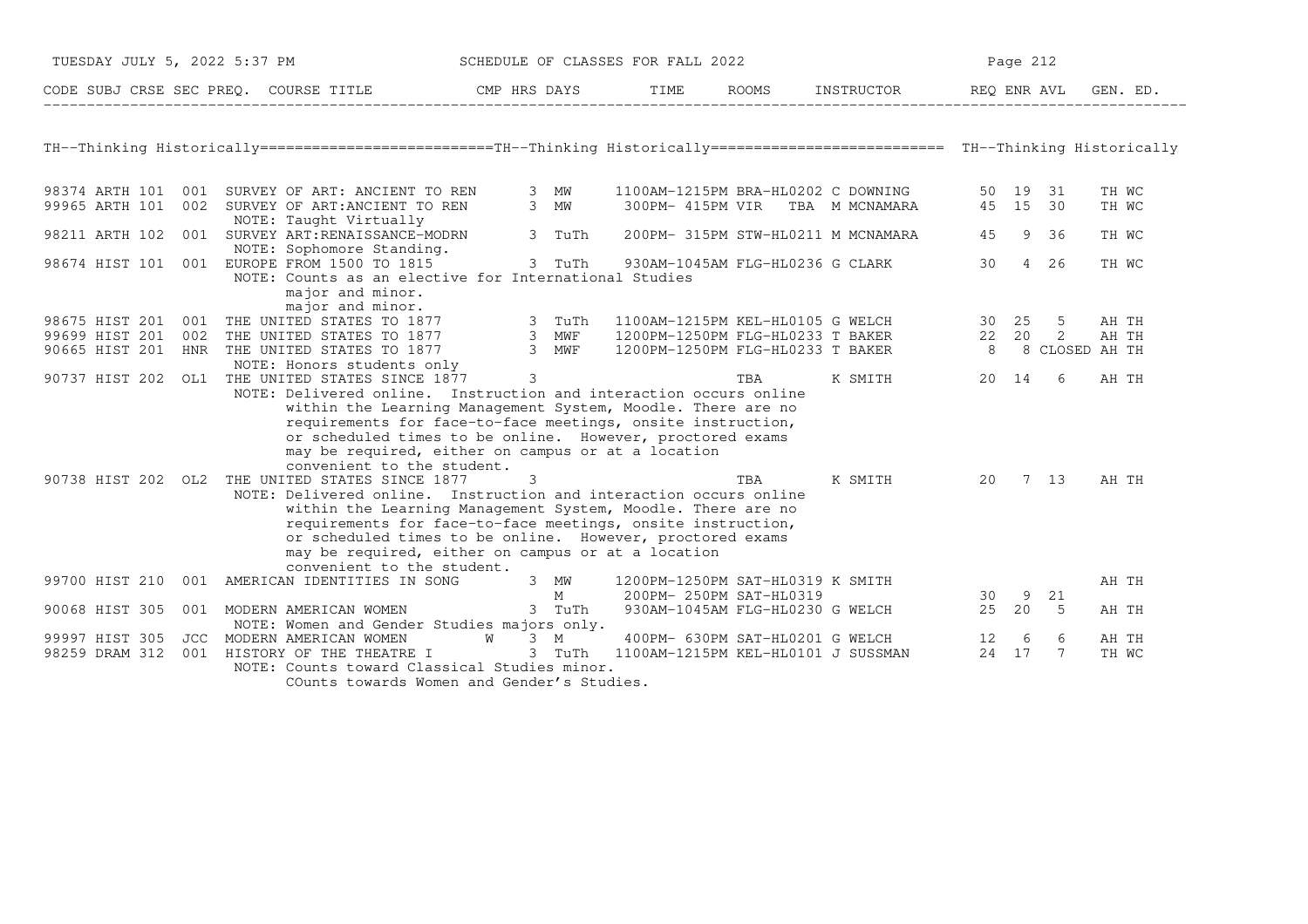| TUESDAY JULY 5, 2022 5:37 PM |                                               |                                                                                                                                                                                                                                                        |       | SCHEDULE OF CLASSES FOR FALL 2022                                                                                            |                                                                           |          | Page 213 |                          |                 |
|------------------------------|-----------------------------------------------|--------------------------------------------------------------------------------------------------------------------------------------------------------------------------------------------------------------------------------------------------------|-------|------------------------------------------------------------------------------------------------------------------------------|---------------------------------------------------------------------------|----------|----------|--------------------------|-----------------|
|                              |                                               | CODE SUBJ CRSE SEC PREQ. COURSE TITLE THE THE ROOMS INSTRUCTOR REQ ENR AVL GEN. ED.                                                                                                                                                                    |       |                                                                                                                              |                                                                           |          |          |                          |                 |
|                              |                                               |                                                                                                                                                                                                                                                        |       |                                                                                                                              |                                                                           |          |          |                          |                 |
|                              |                                               | TM--Thinking Mathematically======================TM--Thinking Mathematically======================== TM--Thinking Mathematically                                                                                                                       |       |                                                                                                                              |                                                                           |          |          |                          |                 |
|                              |                                               |                                                                                                                                                                                                                                                        |       |                                                                                                                              |                                                                           |          |          |                          | FM TM           |
|                              |                                               | 98958 MATH 100 001 EXCURSIONS IN MATHEMATICS 3 MWF 200PM-250PM FLG-HL0236 H ELLINGSEN 25 20 5<br>99118 MATH 101 001 MATH FOR ELEMENTARY ED I 3 MWF 1000AM-1050AM SAT-HL0312 C MILLER 28 19 9<br>NOTE: Childhood/Early Childhood Education majors only. |       |                                                                                                                              |                                                                           |          |          |                          | FM TM           |
|                              | 99724 MATH 101 002 MATH FOR ELEMENTARY ED I   | 3 MWF<br>NOTE: Childhood/Early Childhood Education majors only.                                                                                                                                                                                        |       |                                                                                                                              |                                                                           |          |          |                          | FM TM           |
|                              | 90078 MATH 102 001* MATH FOR ELEMENTARY ED II | Pre-requisites: MATH101                                                                                                                                                                                                                                |       | 3 MWF 900AM- 950AM SAT-HL0312 C YUEN 28 15 13                                                                                |                                                                           |          |          |                          | FM TM           |
|                              |                                               | NOTE: Childhood/Early Childhood Education majors only.                                                                                                                                                                                                 |       |                                                                                                                              |                                                                           |          |          |                          | FM TM           |
|                              |                                               | NOTE: CHILDROOD/EATLY CHILDROOD EQUICATION MAJORS ONLY.<br>3 MWF 1100AM-1150AM FLG-HL0235 J HOWALD 20 4 16<br>99280 MATH 125 001 PROBABILITY & STATS I 3 MWF 800AM-850AM FLG-HL0238 J FOISY 25 7 18                                                    |       |                                                                                                                              |                                                                           |          |          |                          | FM TM           |
|                              | 98476 MATH 125 002 PROBABILITY & STATS I      | NOTE: Same as CIS 125/PSYC 125/STAT 100.                                                                                                                                                                                                               | 3 MWF |                                                                                                                              | 900AM- 950AM FLG-HL0238 J FOISY 25 22                                     |          |          | $\overline{\phantom{a}}$ | FM TM           |
| 98498 MATH 125               | 003 PROBABILITY & STATS I                     | NOTE: Same as CIS 125/PSYC 125/STAT 100.<br>3 MWF                                                                                                                                                                                                      |       |                                                                                                                              | 1100AM-1150AM FLG-HL0238 J FOISY 25                                       |          |          |                          | 26 CLOSED FM TM |
|                              |                                               | NOTE: Same as CIS 125/PSYC 125/STAT 100.                                                                                                                                                                                                               |       |                                                                                                                              |                                                                           |          |          |                          | FM TM           |
|                              |                                               |                                                                                                                                                                                                                                                        |       |                                                                                                                              |                                                                           |          |          |                          | FM TM           |
|                              |                                               |                                                                                                                                                                                                                                                        |       | 100PM-150PM FLG-HL0210 J HOWALD 25 12 13<br>200PM-250PM FLG-HL0210 J HOWALD 25 9 16<br>900AM-1015AM TBA TBA B MADORE 25 0 25 |                                                                           |          |          |                          | FM TM           |
|                              |                                               | NOTE: This course is taught at the Riverview Correctional Facility                                                                                                                                                                                     |       |                                                                                                                              |                                                                           |          |          |                          |                 |
|                              |                                               | and is not for students on campus.<br>START/END DATES: 08/29-12/16                                                                                                                                                                                     |       |                                                                                                                              |                                                                           |          |          |                          |                 |
|                              |                                               | 98629 MATH 141 001 INTEGRATED CALCULUS. IA 4 MWF                                                                                                                                                                                                       |       | 900AM- 950AM FLG-HL0206 V KLAWITTER                                                                                          |                                                                           |          |          |                          | FM TM           |
|                              |                                               |                                                                                                                                                                                                                                                        | Tu    | 930AM-1045AM FLG-HL0206                                                                                                      |                                                                           | 20 2 18  |          |                          |                 |
| 98677 MATH 141 002           |                                               | INTEGRATED CALCULUS. IA 14 MWF                                                                                                                                                                                                                         |       |                                                                                                                              | 1000AM-1050AM FLG-HL0206 V KLAWITTER                                      |          |          |                          | FM TM           |
|                              |                                               |                                                                                                                                                                                                                                                        | Tu    | 1100AM-1215PM FLG-HL0206                                                                                                     |                                                                           | 20 6 14  |          |                          |                 |
|                              | 98497 MATH 151 001 CALCULUS 1                 |                                                                                                                                                                                                                                                        |       | 900AM- 950AM FLG-HL0211 L PERSON                                                                                             |                                                                           |          |          |                          | FM TM           |
|                              |                                               |                                                                                                                                                                                                                                                        | Tu    | 930AM-1045AM FLG-HL0211                                                                                                      |                                                                           | 25       |          | 4 21                     |                 |
|                              |                                               | NOTE: High school precalculus or MATH 110 with a minimum grade of                                                                                                                                                                                      |       |                                                                                                                              |                                                                           |          |          |                          |                 |
|                              |                                               | 2.0 or three years of high school Regents level mathematics                                                                                                                                                                                            |       |                                                                                                                              |                                                                           |          |          |                          |                 |
|                              |                                               | with at least a 90 in each course recommended.                                                                                                                                                                                                         |       |                                                                                                                              |                                                                           |          |          |                          |                 |
|                              | 98139 MATH 151 002 CALCULUS 1                 |                                                                                                                                                                                                                                                        | 4 MWF |                                                                                                                              | 1000AM-1050AM FLG-HL0211 L PERSON<br>1100AM-1215PM FLG-HL0211 25 25 11 14 |          |          |                          | FM TM           |
|                              |                                               |                                                                                                                                                                                                                                                        | Tu    |                                                                                                                              |                                                                           |          |          |                          |                 |
|                              |                                               | NOTE: High school precalculus or MATH 110 with a minimum grade of                                                                                                                                                                                      |       |                                                                                                                              |                                                                           |          |          |                          |                 |
|                              |                                               | 2.0 or three years of high school Regents level mathematics                                                                                                                                                                                            |       |                                                                                                                              |                                                                           |          |          |                          |                 |
|                              |                                               | with at least a 90 in each course recommended.                                                                                                                                                                                                         |       |                                                                                                                              |                                                                           |          |          |                          |                 |
|                              | 98746 MATH 152 001* CALCULUS 2                |                                                                                                                                                                                                                                                        | 4 MWF |                                                                                                                              | 1000AM-1050AM FLG-HL0236 H ELLINGSEN                                      |          |          |                          | FM TM           |
|                              |                                               |                                                                                                                                                                                                                                                        | Tu    | 1100AM-1215PM FLG-HL0236                                                                                                     |                                                                           | 25 13 12 |          |                          |                 |
|                              |                                               | Pre-requisites: MATH151 or MATH141 and MATH142                                                                                                                                                                                                         |       |                                                                                                                              |                                                                           |          |          |                          |                 |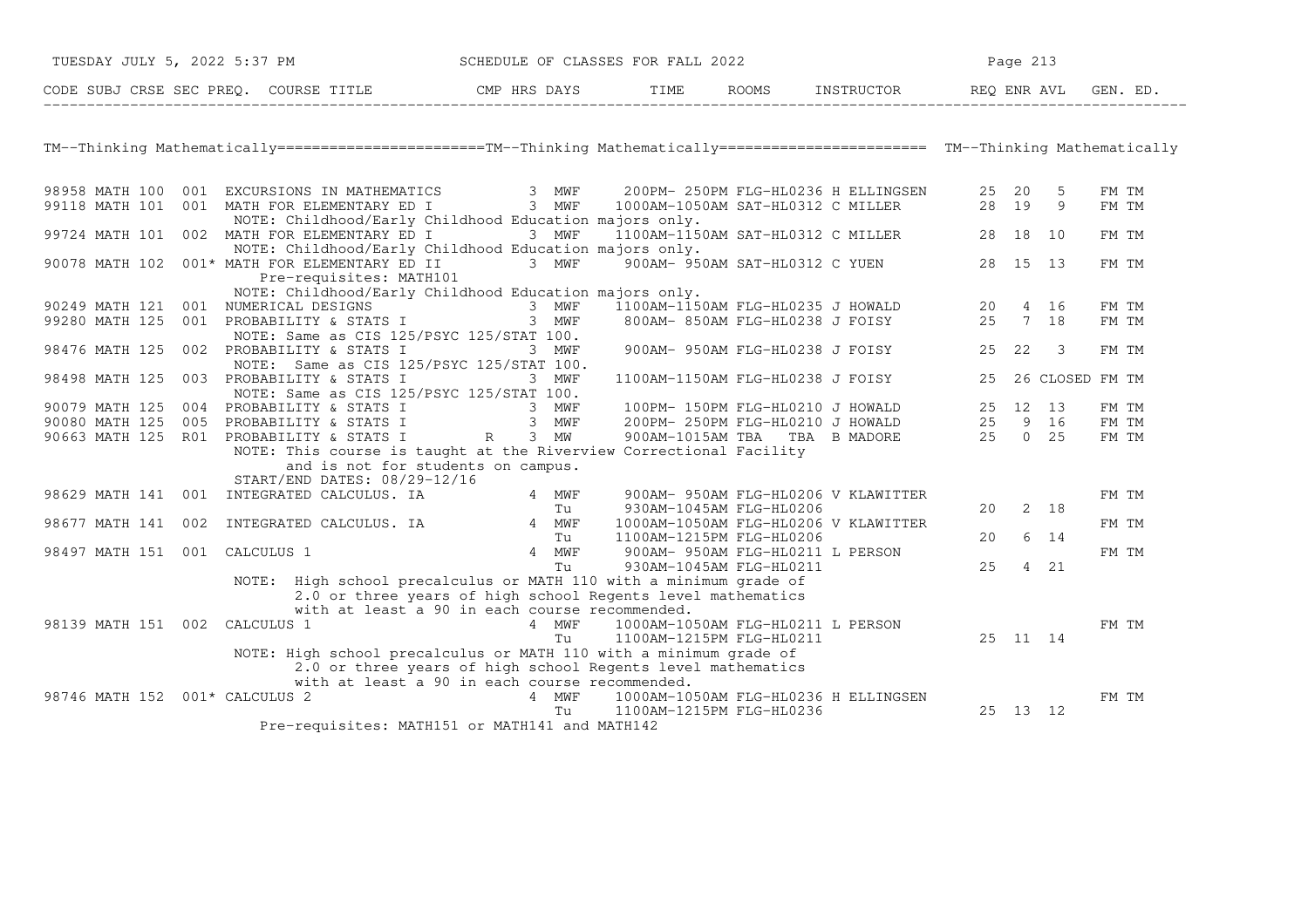| TUESDAY JULY 5, 2022 5:37 PM          | SCHEDULE OF CLASSES FOR FALL 2022 |      |              | Page 214   |             |          |  |  |
|---------------------------------------|-----------------------------------|------|--------------|------------|-------------|----------|--|--|
| CODE SUBJ CRSE SEC PREO. COURSE TITLE | CMP HRS DAYS                      | TIME | <b>ROOMS</b> | INSTRUCTOR | REO ENR AVL | GEN. ED. |  |  |

VACC−−Vaccine Required================================VACC−−Vaccine Required================================ VACC−−Vaccine Required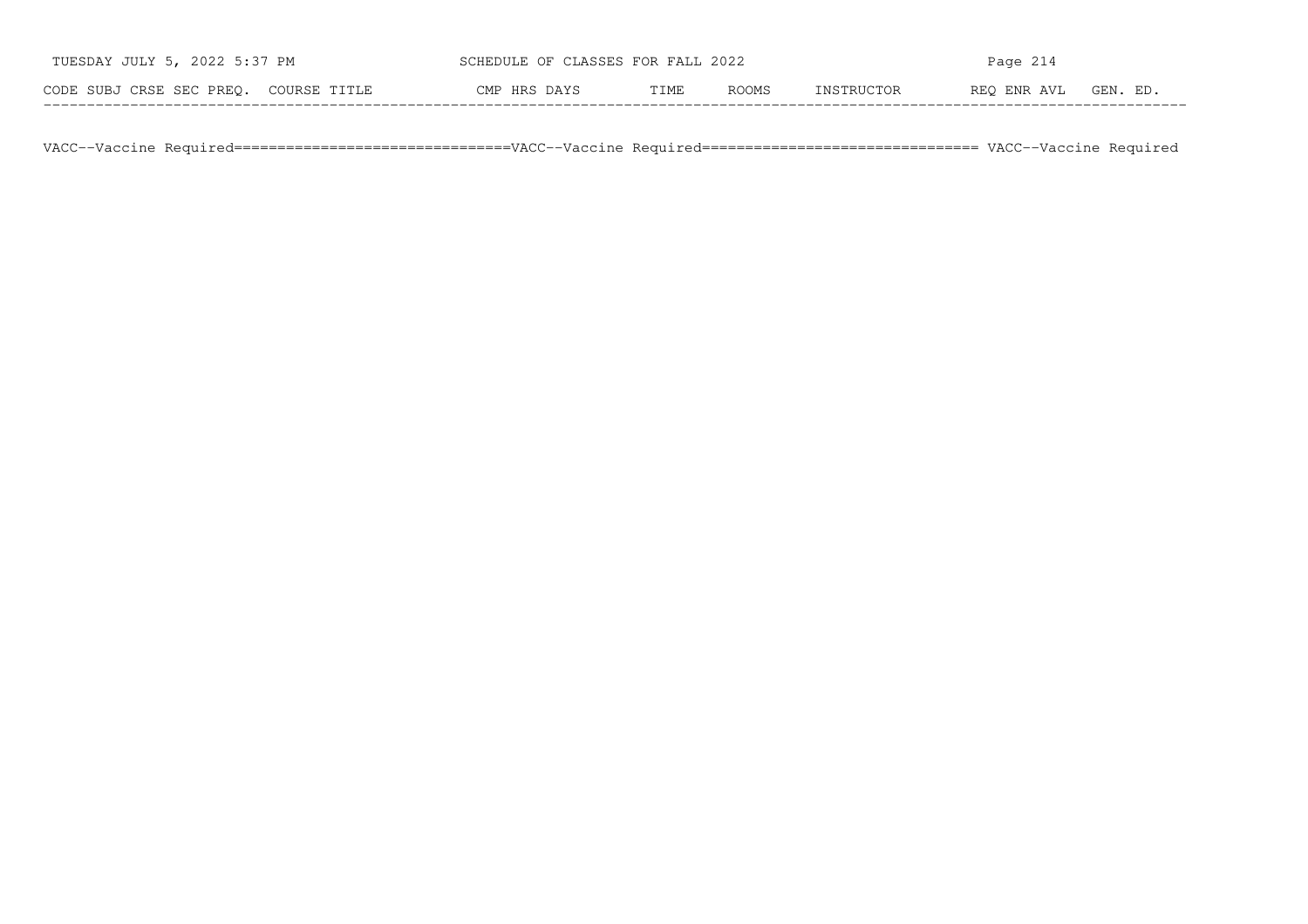| TUESDAY JULY 5, 2022 5:37 PM                                                                                                      |                                                                                                                                                                                                                                                                                                                                  |                   | SCHEDULE OF CLASSES FOR FALL 2022 |     |                                     | Page 215    |                 |          |
|-----------------------------------------------------------------------------------------------------------------------------------|----------------------------------------------------------------------------------------------------------------------------------------------------------------------------------------------------------------------------------------------------------------------------------------------------------------------------------|-------------------|-----------------------------------|-----|-------------------------------------|-------------|-----------------|----------|
| CODE SUBJ CRSE SEC PREQ. COURSE TITLE THE ROOMS INSTRUCTOR THE ROOMS EN REQ ENR AVL GEN. ED.                                      |                                                                                                                                                                                                                                                                                                                                  |                   |                                   |     |                                     |             |                 |          |
|                                                                                                                                   |                                                                                                                                                                                                                                                                                                                                  |                   |                                   |     |                                     |             |                 |          |
| VIR--Virtual Instruction=============================VIR--Virtual Instruction=========================== VIR--Virtual Instruction |                                                                                                                                                                                                                                                                                                                                  |                   |                                   |     |                                     |             |                 |          |
| 99472 ANTH 305 VR1 APPLYING ANTHROPOLOGY 3 Tu                                                                                     | NOTE: Taught Virtually                                                                                                                                                                                                                                                                                                           |                   | 900AM-1000AM VIR                  |     | TBA KALLEN                          |             | 20 20 CLOSED    |          |
| 99965 ARTH 101 002 SURVEY OF ART: ANCIENT TO REN 3 MW                                                                             |                                                                                                                                                                                                                                                                                                                                  |                   | 300PM- 415PM VIR                  |     | TBA M MCNAMARA                      | 45 15 30    |                 | TH WC    |
| NOTE: Taught Virtually<br>99348 EDUC 310 JCC* @CHLDHD/EC MATH METHODS: PK-6 W                                                     | Pre-requisites: EDLS306 and EDLS314 and EDLS320 and EDUC408 and EDUC411<br>NOTE: Taught virtually. JCC students only                                                                                                                                                                                                             | 3 W               | 900AM-1130AM TBA                  |     | TBA S ABRAMOVICH                    | 20 15 5     |                 |          |
| 98232 GRED 664 VIR PRE ST-FIELD EXP CHILDHOOD 1-6 3 W                                                                             | Must register for EDUC 407, 408, 409 and 312.<br>NOTE: Local Potsdam practicum students only.<br>Instructor permission required.<br>Education candidates must complete the NYSED<br>fingerprint clearance process prior to the start of any                                                                                      |                   |                                   |     | 530PM- 730PM TBA TBA S SOLLEY 15    |             | 6 9             |          |
|                                                                                                                                   | field experience. For assistance with this process, please<br>see the Center for School Partnerships and Teacher<br>Certification. Local public schools within 30 mile radius of<br>campus. Personal transportation required. Students cannot<br>enroll themselves.<br>Taught Virtually with required weekly meetings Wednesdays |                   |                                   |     |                                     |             |                 |          |
| 98846 SPED 601 VR1 CHAR OF LRNRS W/MILD/MO DISAB 3                                                                                | $5:30-7:30$ pm.                                                                                                                                                                                                                                                                                                                  |                   | TBA                               | VIR | TBA M SHEN                          | 20          | 4 16            |          |
| 98615 SPED 609 VR1 FIELD EXPERIENCE I                                                                                             | NOTE: Taught Virtually                                                                                                                                                                                                                                                                                                           | $1 \qquad \qquad$ | TBA VIR                           |     | TBA M SHEN                          | 20          | 4 16            |          |
|                                                                                                                                   | NOTE: Corequisites: SPED 601 and SPED 650.<br>Education candidates must complete the NYSED<br>fingerprint clearance prior to the start of any field<br>experience. For assistance with this process, please see<br>the Center for School Partnerships & Teacher Certification.<br>Taught Virtually                               |                   |                                   |     |                                     |             |                 |          |
| 98411 SPED 650 VIR* COLLAB CONSULT PROF & PARENTS 3 Tu<br>NOTE: Taught Virtually                                                  | Pre-requisites: SPED601 and SPED609                                                                                                                                                                                                                                                                                              |                   |                                   |     | 430PM-700PM VIR TBA P CHARLESON     | 20 4 16     |                 |          |
| 90691 LITR 324 R01 CRIME/DETECTIVE FICTION                                                                                        | NOTE: This class is offered at Riverview Correctional Facility and<br>not open to students on campus.                                                                                                                                                                                                                            |                   |                                   |     | R 3 W 530PM-810PM VIR TBA LWILSON   | $5^{\circ}$ | $0\quad 5$      | AС       |
| 90618 LITR 324 VIR CRIME/DETECTIVE FICTION                                                                                        | NOTE: Taught Virtually. This class is for Criminal Justice Studies<br>majors and minors, Film Studies minors and Women's & Gender<br>Studies majors and minors.                                                                                                                                                                  | 3 W               | 530PM- 810PM VIR                  |     | TBA L WILSON 10 10 CLOSED AC        |             |                 |          |
| 90619 LITR 324 VR1 CRIME/DETECTIVE FICTION                                                                                        | <b>M</b>                                                                                                                                                                                                                                                                                                                         | 3 W               | 530PM- 810PM VIR                  |     | TBA L WILSON                        |             | 12 13 CLOSED AC |          |
| 90057 FREN 202 OL1 FRENCH FOR BUSINESS                                                                                            | NOTE: Taught Virtually. Instructor Permission Required.<br>NOTE: The course is 100% online and all direct instruction occurs<br>in real time without time delay.                                                                                                                                                                 | 3 MWF             |                                   |     | 1200PM-1250PM ONLINETBA L LUNT      | 21          | 5 16            | CG ML    |
| 98745 SPAN 103 003                                                                                                                | SPAN LEVEL 3 CARTOON CULTURE<br>NOTE: Assumes completion of Spanish 102 or high school equivalent.                                                                                                                                                                                                                               | 3 MWF             |                                   |     | 1200PM-1250PM FLG-HL0232 G ANDERSON | 21          | 8 13            | CL ML    |
| 99835 PHYS 100 VIR PHYSICS IN EVERYDAY LIFE-LEC<br>NOTE: Lab Required                                                             |                                                                                                                                                                                                                                                                                                                                  | 3 MWF             | 300PM- 350PM VIR                  |     | TBA L LI                            | 36          | $3 \quad 33$    | NW SP    |
| 90095 PHYS 100 VR1 PHYSICS IN EVERYDAY LIFE-LAB                                                                                   |                                                                                                                                                                                                                                                                                                                                  | 1 Tu              | 900AM-1050AM VIR                  |     | TBA L LI                            | 18          | 2 16            | LB NW SP |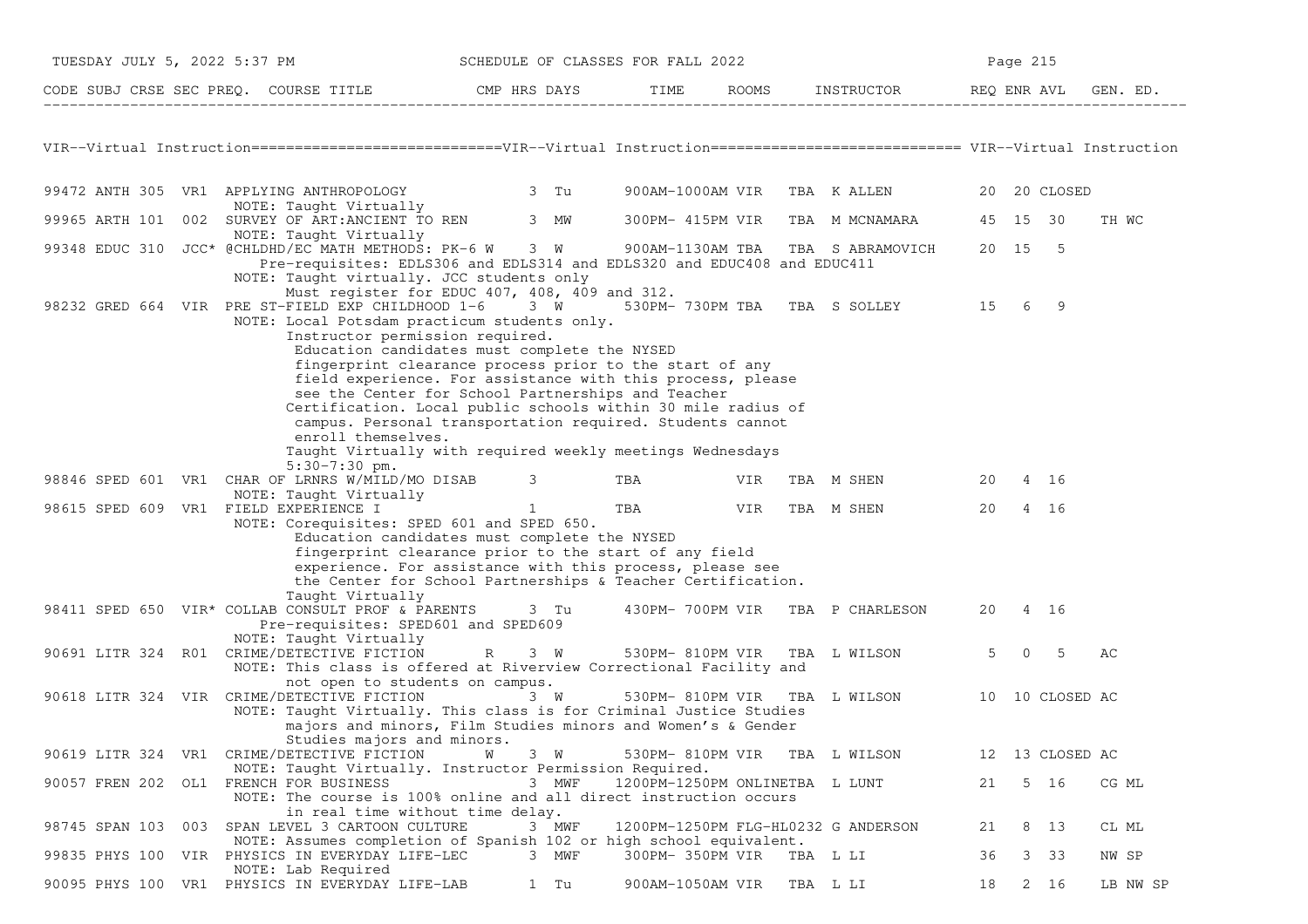| TUESDAY JULY 5, 2022 5:37 PM |  |                                                                                                                                                                                | SCHEDULE OF CLASSES FOR FALL 2022 |                                   |       |  | Page 216                                   |  |                      |    |  |
|------------------------------|--|--------------------------------------------------------------------------------------------------------------------------------------------------------------------------------|-----------------------------------|-----------------------------------|-------|--|--------------------------------------------|--|----------------------|----|--|
|                              |  | CODE SUBJ CRSE SEC PREQ. COURSE TITLE                                                                                                                                          | CMP HRS DAYS                      | TIME                              | ROOMS |  | INSTRUCTOR                                 |  | REO ENR AVL GEN. ED. |    |  |
|                              |  | NOTE: Lecture Required. Taught Virtually<br>98445 PSYC 220 001 CHILD DEVELOPMENT<br>NOTE: Taught Virtually. Students are expected to meet via Zoom<br>during meeting times.    |                                   | 3 Tu 430PM-545PM VIR TBA J BOLAND |       |  |                                            |  | 15 16 CLOSED SA      |    |  |
| 90658 PSYC 220 CH3           |  | CHILD DEVELOPMENT<br>NOTE: Taught Virtually, students are expected to meet via Zoom<br>during meeting times.                                                                   | 3 Tu                              | 430PM- 545PM VIR                  |       |  | TBA J BOLAND                               |  | 15 10<br>-5          | SA |  |
|                              |  | Childhood/Early Childhood Education majors only.<br>90101 SOCI 390 VR1* SOCIOLOGY OF MENTAL HEALTH<br>Pre-requisites: SOCI101 or SOCI103 or SOCI325<br>NOTE: Taught virtually. |                                   |                                   |       |  | 3 TuTh 800AM-915AM VIR TBA L DIAMOND-BROWN |  | 23 23 CLOSED         |    |  |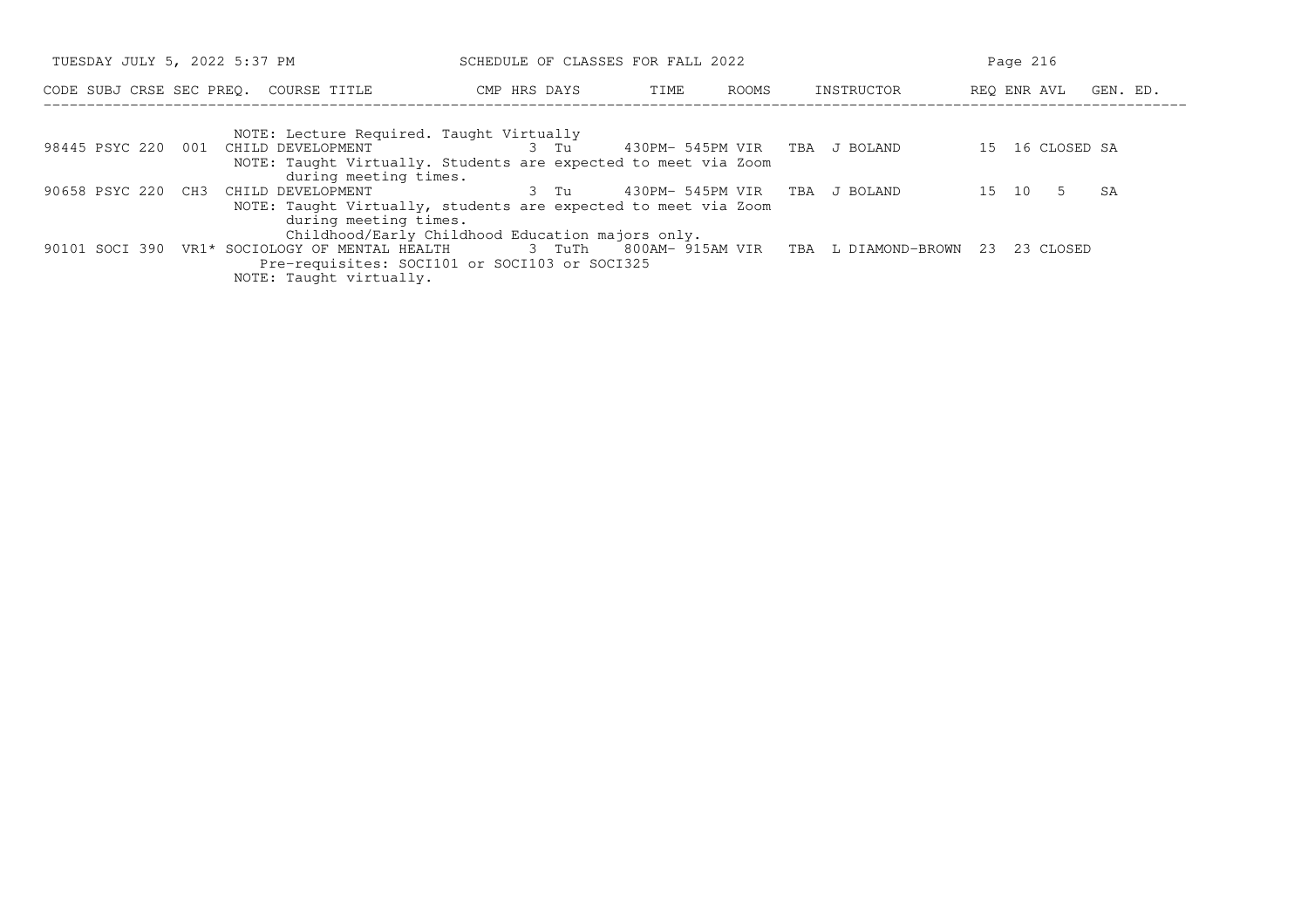| TUESDAY JULY 5, 2022 5:37 PM SCHEDULE OF CLASSES FOR FALL 2022                                                                        |        |  |                                             | Page 217 |      |   |             |
|---------------------------------------------------------------------------------------------------------------------------------------|--------|--|---------------------------------------------|----------|------|---|-------------|
| CODE SUBJ CRSE SEC PREQ. COURSE TITLE THE THE THE ROOMS INSTRUCTOR THE REQ ENR AVL GEN. ED.                                           |        |  |                                             |          |      |   |             |
| W101--WAYS-Critical Thinking Seminar===========W101--WAYS-Critical Thinking Seminar========== W101--WAYS-Critical Thinking Seminar    |        |  |                                             |          |      |   |             |
| 99743 WAYS 101 001 DEMOCRACY IN CRISIS<br>NOTE: First year students only.                                                             | 3 TuTh |  | 1230PM- 145PM FLG-HL0240 D CURRY 22 5 17    |          |      |   | W101        |
| START/END DATES: 08/29-12/16<br>90528 WAYS 101 002 IFIT OR IHURT?                                                                     | 3 TuTh |  | 200PM- 315PM DUNNHL0204 T HEWITT 22         |          | 8 14 |   | W101        |
| START/END DATES: 08/29-12/16<br>99378 WAYS 101 003 RUM AND REVENGE<br>NOTE: First Year Students Only.                                 | 3 TuTh |  | 1230PM- 145PM FLG-HL0236 G CLARK 22         |          | 9 13 |   | W101        |
| START/END DATES: 08/29-12/16<br>99379 WAYS 101 004 APOCALYPSE NOW?<br>NOTE: First Year Students Only.<br>START/END DATES: 08/29-12/16 | 3 TuTh |  | 1230PM- 145PM SAT-HL0312 K CLEARY 22 7 15   |          |      |   | W101        |
| 99380 WAYS 101 005 FREE SPEECH ON CAMPUS<br>NOTE: First Year Students Only.<br>START/END DATES: 08/29-12/16                           | 3 TuTh |  | 200PM- 315PM FLG-HL0206 D LEMPERT 22        |          | 5 17 |   | W101        |
| 99745 WAYS 101 006 FREE SPEECH ON CAMPUS<br>NOTE: First Year Students Only.<br>START/END DATES: 08/29-12/16                           | 3 TuTh |  | 1230PM- 145PM FLG-HL0206 D LEMPERT          | 22 8 14  |      |   | W101        |
| 99746 WAYS 101 007 CLIMATE CATASTROPHE<br>NOTE: First Year Students Only<br>START/END DATES: 08/29-12/16                              | 3 MWF  |  | 1100AM-1150AM TIM-HL0120 M RYGEL 22 10 12   |          |      |   | W101        |
| 99382 WAYS 101 008 INTERNET AND DEMOCRACY<br>NOTE: First Year Students Only.<br>START/END DATES: 08/29-12/16                          | 3 TuTh |  | 1230PM- 145PM FLG-HL0233 J HEFFNER 22 7 15  |          |      |   | <b>W101</b> |
| 99383 WAYS 101 009 RUM AND REVENGE<br>NOTE: First Year Students Only.<br>START/END DATES: 08/29-12/16                                 | 3 TuTh |  | 200PM- 315PM FLG-HL0236 G CLARK 22          |          | 7 15 |   | W101        |
| 99384 WAYS 101 010 POLITICS OF US VS THEM<br>NOTE: First Year Students Only.<br>START/END DATES: 08/29-12/16                          | 3 TuTh |  | 1230PM- 145PM SAT-HL0325 R HINCKLEY         | 22 5 17  |      |   | <b>W101</b> |
| 99385 WAYS 101 011 THE ONES WITHOUT A VOICE<br>NOTE: First Year Students Only.<br>START/END DATES: 08/29-12/16                        | 3 MWF  |  | 1100AM-1150AM KEL-HL0102 B AMULIKE 22 11 11 |          |      |   | <b>W101</b> |
| 90104 WAYS 101 012 TRANSFORMATIONS OF MYTH<br>NOTE: Freshman standing required.<br>START/END DATES: 08/29-12/16                       | 3 TuTh |  | 200PM- 315PM SAT-HL0222 S STANNISH          | 22 8 14  |      |   | W101        |
| 99387 WAYS 101 014 MINORITY RIGHTS<br>NOTE: First Year Students Only.<br>START/END DATES: 08/29-12/16                                 | 3 TuTh |  | 200PM- 315PM FLG-HL0211 L LUNT              | 22 4 18  |      |   | W101        |
| 90105 WAYS 101 015 ART VS. TECHNOLOGY<br>START/END DATES: 08/29-12/16                                                                 | 3 TuTh |  | 1230PM- 145PM FLG-HL0164 J VINK 22 7 15     |          |      |   | <b>W101</b> |
| 90527 WAYS 101 016 IN THE MIND OF THE OTHER<br>START/END DATES: 08/29-12/16                                                           | 3 TuTh |  | 1230PM- 145PM FLG-HL0235 S LOPEZ            | 22 10 12 |      |   | <b>W101</b> |
| 99388 WAYS 101 017 EVERYDAY ETHICS<br>NOTE: First Year Students Only<br>START/END DATES: 08/29-12/16                                  | 3 MWF  |  | 1000AM-1050AM FLG-HL0240 T MURPHY           | 22 11 11 |      |   | W101        |
| 90106 WAYS 101 018 TRANSFORMATIONS OF MYTH<br>START/END DATES: 08/29-12/16                                                            | 3 TuTh |  | 1230PM- 145PM SAT-HL0222 S STANNISH         | 22       | 6 16 |   | W101        |
| 99390 WAYS 101 019 PERFORMING MEMORY/HUMAN RIGHTS<br>NOTE: First Year Students Only                                                   | 3 MWF  |  | 1100AM-1150AM FLG-HL0240 L TREVIZAN         | 22 13    |      | 9 | W101        |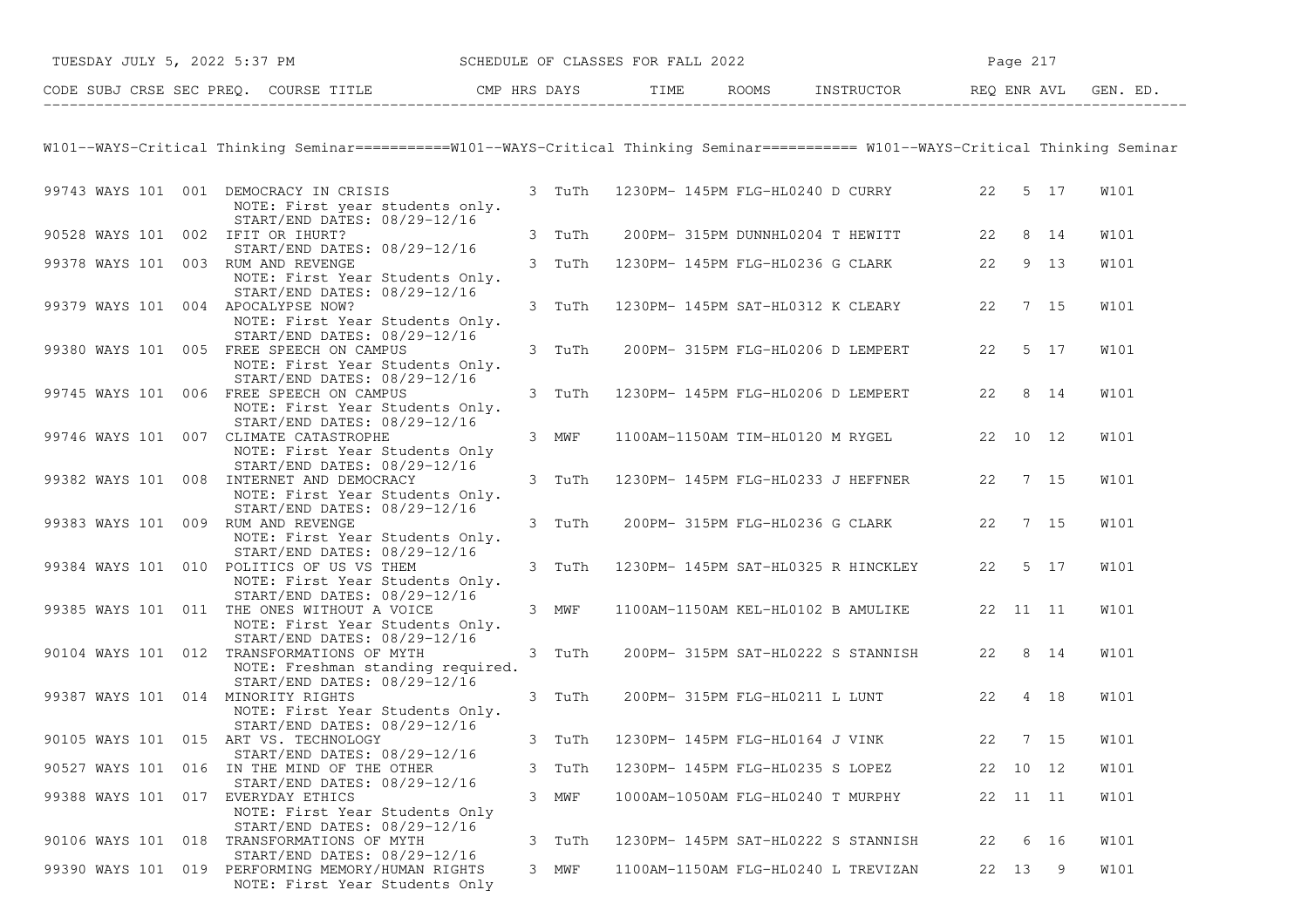| TUESDAY JULY 5, 2022 5:37 PM |     |                                                                    |                                                             | SCHEDULE OF CLASSES FOR FALL 2022 |        |  |  |  |                                          | Page 218 |  |      |  |
|------------------------------|-----|--------------------------------------------------------------------|-------------------------------------------------------------|-----------------------------------|--------|--|--|--|------------------------------------------|----------|--|------|--|
|                              |     | CODE SUBJ CRSE SEC PREQ. COURSE TITLE THE CMP HRS DAYS TIME        |                                                             |                                   |        |  |  |  | ROOMS INSTRUCTOR REQ ENR AVL GEN. ED.    |          |  |      |  |
|                              |     | START/END DATES: 08/29-12/16                                       |                                                             |                                   |        |  |  |  |                                          |          |  |      |  |
| 99391 WAYS 101 020           |     | GLOBAL HISTORY OF FASCISM                                          |                                                             |                                   | 3 MWF  |  |  |  | 1100AM-1150AM SAT-HL0222 R FAIR-SCHULZ   | 22 8 14  |  | W101 |  |
|                              |     | NOTE: First Year Students Only                                     |                                                             |                                   |        |  |  |  |                                          |          |  |      |  |
|                              |     | START/END DATES: 08/29-12/16                                       |                                                             |                                   |        |  |  |  |                                          |          |  |      |  |
| 99392 WAYS 101 021           |     | SCIENCE: FACT VS OPINION?                                          |                                                             |                                   | 3 TuTh |  |  |  | 1230PM- 145PM TIM-HL0131 M WALKER        | 22 10 12 |  | W101 |  |
|                              |     | NOTE: First Year Students Only                                     |                                                             |                                   |        |  |  |  |                                          |          |  |      |  |
|                              |     | START/END DATES: 08/29-12/16                                       |                                                             |                                   |        |  |  |  |                                          |          |  |      |  |
| 99393 WAYS 101 022           |     | APES GOT CULTURE?                                                  |                                                             |                                   | 3 TuTh |  |  |  | 1230PM- 145PM KEL-HL0102 N MALIT         | 22 8 14  |  | W101 |  |
|                              |     | NOTE: First Year Students Only<br>START/END DATES: 08/29-12/16     |                                                             |                                   |        |  |  |  |                                          |          |  |      |  |
| 99744 WAYS 101 OL1           |     | BUSINESS, PASSION, PURPOSE 3 TuTh 1230PM-145PM ONLINE S LEVIUS     |                                                             |                                   |        |  |  |  |                                          | 22 9 13  |  | W101 |  |
|                              |     | NOTE: First year students only.                                    |                                                             |                                   |        |  |  |  |                                          |          |  |      |  |
|                              |     |                                                                    | Delivered online. Instruction and interaction occurs online |                                   |        |  |  |  |                                          |          |  |      |  |
|                              |     |                                                                    | within the Learning Management System, Moodle. There are no |                                   |        |  |  |  |                                          |          |  |      |  |
|                              |     |                                                                    | requirements for face-to-face meetings, onsite instruction, |                                   |        |  |  |  |                                          |          |  |      |  |
|                              |     |                                                                    | or scheduled times to be online. However, proctored exams   |                                   |        |  |  |  |                                          |          |  |      |  |
|                              |     |                                                                    | may be required, either on campus or at a location          |                                   |        |  |  |  |                                          |          |  |      |  |
|                              |     |                                                                    | convenient to the student.                                  |                                   |        |  |  |  |                                          |          |  |      |  |
|                              |     | START/END DATES: 08/29-12/16                                       |                                                             |                                   |        |  |  |  |                                          |          |  |      |  |
| 99946 WAYS 101               | R01 | APOCALYPSE NOW                                                     |                                                             |                                   |        |  |  |  | R 3 TBA TBA TBA K CLEARY 0 0 CLOSED W101 |          |  |      |  |
|                              |     | NOTE: This class is taught at the correctional facility. It is not |                                                             |                                   |        |  |  |  |                                          |          |  |      |  |
|                              |     | START/END DATES: 08/29-12/16                                       | open to students on campus.                                 |                                   |        |  |  |  |                                          |          |  |      |  |
|                              |     |                                                                    |                                                             |                                   |        |  |  |  |                                          |          |  |      |  |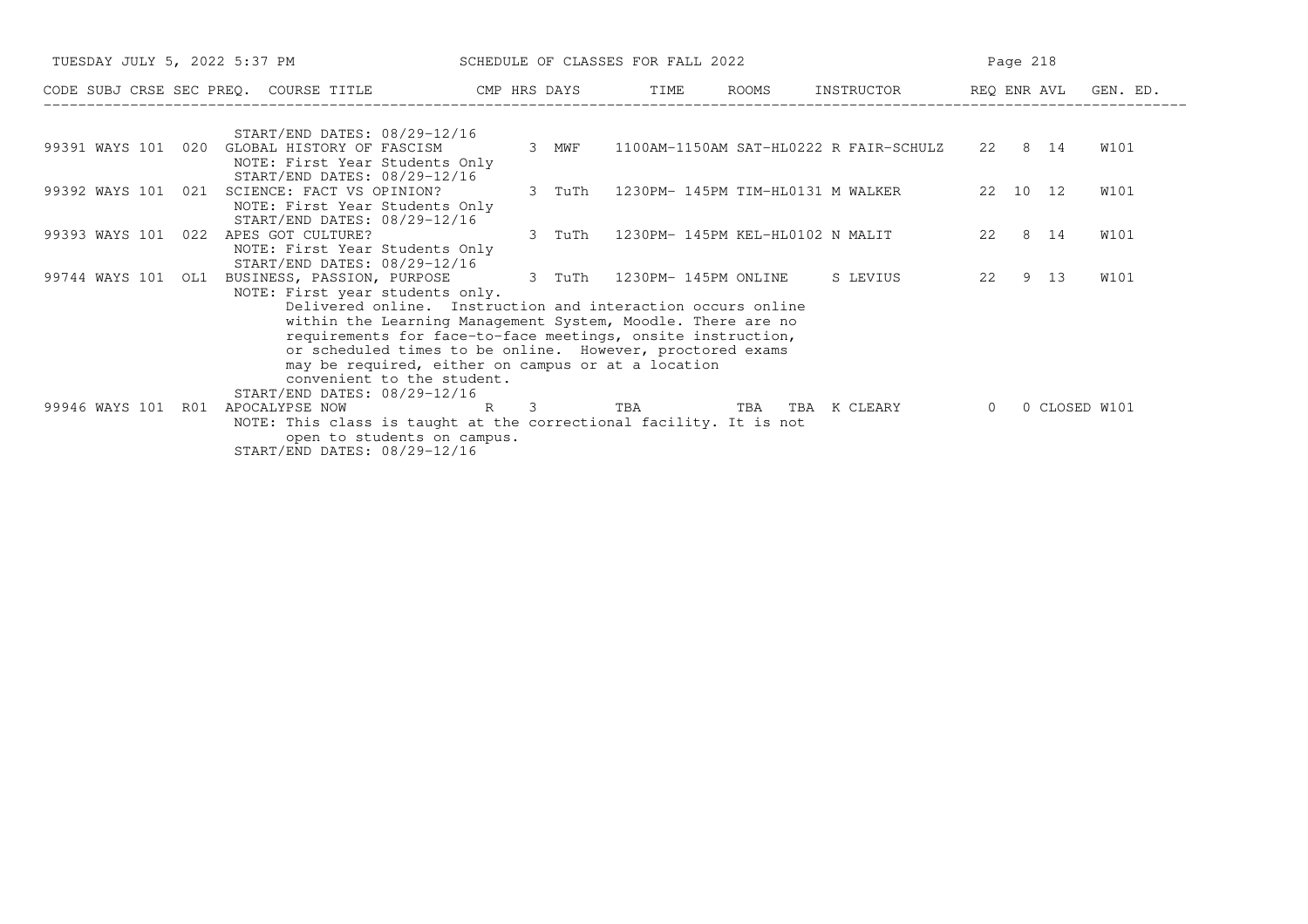| TUESDAY JULY 5, 2022 5:37 PM          | SCHEDULE OF CLASSES FOR FALL 2022 |                        | Page 219    |                        |  |  |  |
|---------------------------------------|-----------------------------------|------------------------|-------------|------------------------|--|--|--|
| CODE SUBJ CRSE SEC PREO. COURSE TITLE | CMP HRS DAYS                      | <b>ROOMS</b><br>T TMF. | INSTRIICTOR | GEN. ED<br>REO ENR AVL |  |  |  |

W102−−WAYS−College Writing Seminar==============W102−−WAYS−College Writing Seminar============== W102−−WAYS−College Writing Seminar

| 99395 WAYS 102 | 001 | LIMITS OF THE HUMAN<br>NOTE: First Year Students Only<br>START/END DATES: 08/29-12/16           | 3 | MWF    | 1100AM-1150AM SAT-HL0325 L STANAVAGE | 22    | 11    | 11 | W102 |
|----------------|-----|-------------------------------------------------------------------------------------------------|---|--------|--------------------------------------|-------|-------|----|------|
| 99397 WAYS 102 | 002 | STORIES THAT AREN'T EVEN TRUE<br>NOTE: First Year Students Only<br>START/END DATES: 08/29-12/16 |   | 3 TuTh | 1230PM- 145PM FLG-HL0103 D MAUS      | 22    | 16    | 6  | W102 |
| 99749 WAYS 102 | 003 | STORIES THAT AREN'T EVEN TRUE<br>NOTE: First Year Students Only<br>START/END DATES: 08/29-12/16 |   | 3 TuTh | 200PM- 315PM FLG-HL0103 D MAUS       |       | 22 13 | 9. | W102 |
| 99750 WAYS 102 | 004 | LIMITS OF THE HUMAN<br>NOTE: First Year Students Only<br>START/END DATES: 08/29-12/16           |   | MWF    | 1000AM-1050AM SAT-HL0325 L STANAVAGE | 22 15 |       |    | W102 |
| 99748 WAYS 102 | 005 | ON WELLNESS: FIXES & FADS<br>NOTE: First Year Students Only<br>START/END DATES: 08/29-12/16     |   | MWF    | 1000AM-1050AM SAT-HL0104AL BROWN     | 22    | 20    | 2  | W102 |
| 99401 WAYS 102 | 006 | REAL TEACHERS PLEASE STAND UP<br>NOTE: First Year Students Only<br>START/END DATES: 08/29-12/16 | 3 | MWF    | 1100AM-1150AM SAT-HL0260 L HALL      | 22    | 18    | 4  | W102 |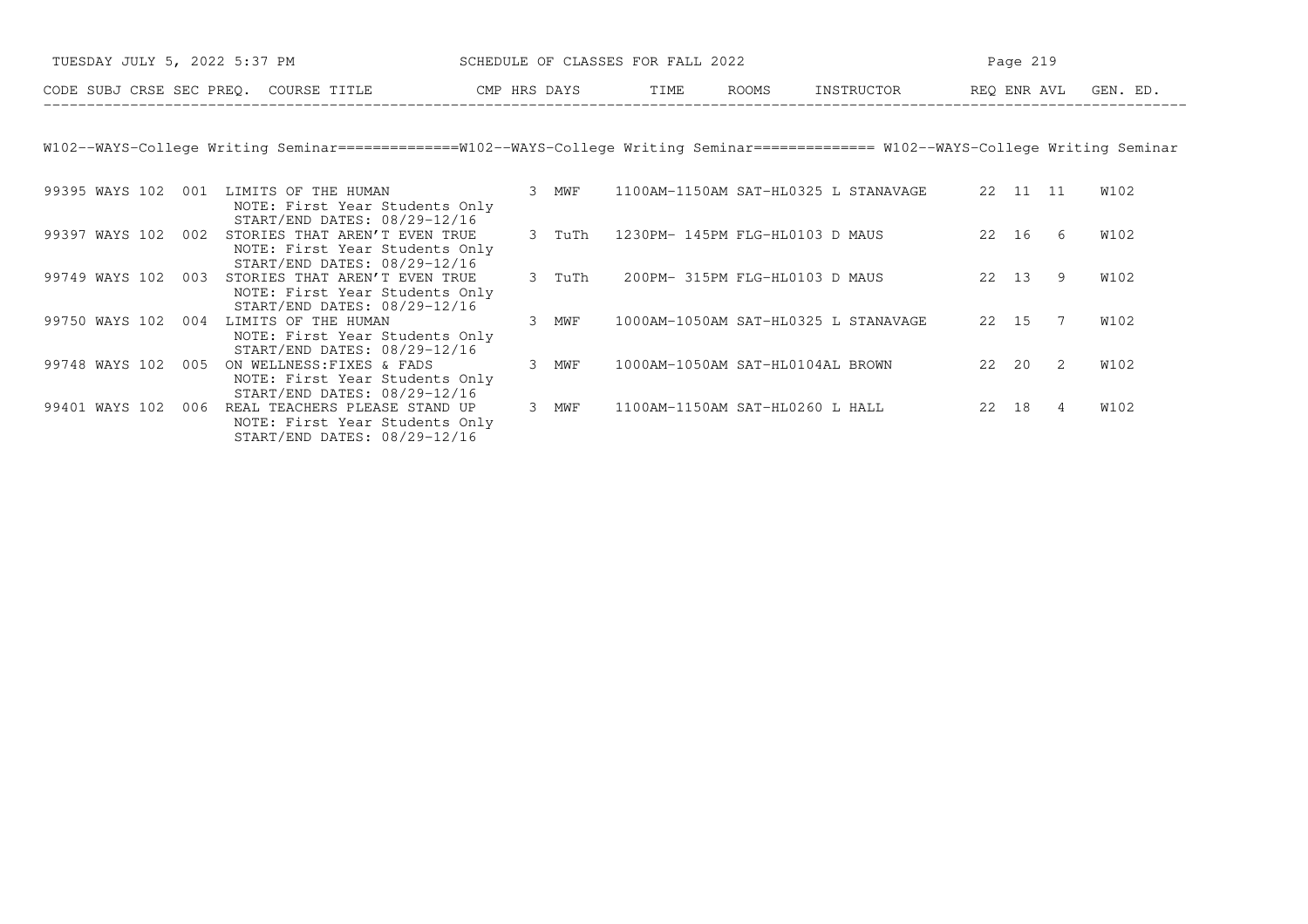| TUESDAY JULY 5, 2022 5:37 PM SCHEDULE OF CLASSES FOR FALL 2022                                                                         |        |  |                                             |          | Page 220 |             |
|----------------------------------------------------------------------------------------------------------------------------------------|--------|--|---------------------------------------------|----------|----------|-------------|
| CODE SUBJ CRSE SEC PREQ. COURSE TITLE CMP HRS DAYS TIME ROOMS INSTRUCTOR REQ ENR AVL GEN. ED.                                          |        |  |                                             |          |          |             |
|                                                                                                                                        |        |  |                                             |          |          |             |
| W103--WAYS-Talking about Diversity ===============W103--WAYS-Talking about Diversity ============== W103--WAYS-Talking about Diversity |        |  |                                             |          |          |             |
| 99756 WAYS 103 003 FRENCH IN N. AMERICA<br>NOTE: First Year Students Only<br>START/END DATES: 08/29-12/16                              | 3 TuTh |  | 1230PM- 145PM FLG-HL0211 L LUNT 22 6 16     |          |          | <b>W103</b> |
| 90109 WAYS 103 004 POETIC JUSTICE<br>START/END DATES: 08/29-12/16                                                                      | 3 MWF  |  | 1000AM-1050AM FLG-HL0235 O SARMIENTO        | 22 5 17  |          | <b>W103</b> |
| 99403 WAYS 103 005 RACE AND COMICS<br>NOTE: First Year Students Only<br>START/END DATES: 08/29-12/16                                   | 3 TuTh |  | 1230PM- 145PM MRY-HL0253 J DONAHUE          | 22       | 7 15     | <b>W103</b> |
| 90530 WAYS 103 006 POETIC JUSTICE<br>START/END DATES: 08/29-12/16                                                                      | 3 MWF  |  | 1100AM-1150AM FLG-HL0233 O SARMIENTO        |          | 22 5 17  | <b>W103</b> |
| 99406 WAYS 103 007 ALGORITHMS OF OPPRESSION<br>NOTE: First Year Students Only<br>START/END DATES: 08/29-12/16                          | 3 MWF  |  | 1000AM-1050AM FLG-HL0164 L GRABOWSKI        |          | 22 9 13  | <b>W103</b> |
| 99407 WAYS 103 008 WHEN WE FIGHT, WE WIN!<br>NOTE: First Year Students Only<br>START/END DATES: 08/29-12/16                            | 3 MWF  |  | 1100AM-1150AM SAT-HL0319 A SORENSEN         | 22 12 10 |          | <b>W103</b> |
| 90590 WAYS 103 009 WHEN WE FIGHT, WE WIN!<br>START/END DATES: 08/29-12/16                                                              | 3 MWF  |  | 1000AM-1050AM SAT-HL0319 A SORENSEN 22 14 8 |          |          | W103        |
| 90745 WAYS 103 010 ASIAN-AMERICAN FAMILIES<br>NOTE: First Year Students Only<br>START/END DATES: 08/29-12/16                           | 3 TuTh |  | 1230PM- 145PM FLG-HL0232 C DORAN 22 2 20    |          |          | <b>W103</b> |
| 90778 WAYS 103 011 POWER OF IDENTITY<br>NOTE: First year students only.<br>START/END DATES: 08/29-12/16                                | 3 TuTh |  | 200PM-315PM BRA-HL0215 F KHAN 22 4 18       |          |          | <b>W103</b> |
| 90780 WAYS 103 012 POWER OF IDENTITY<br>NOTE: First year student only.<br>START/END DATES: 08/29-12/16                                 | 3 TuTh |  | 1230PM- 145PM BRA-HL0215 F KHAN 22 1 21     |          |          | <b>W103</b> |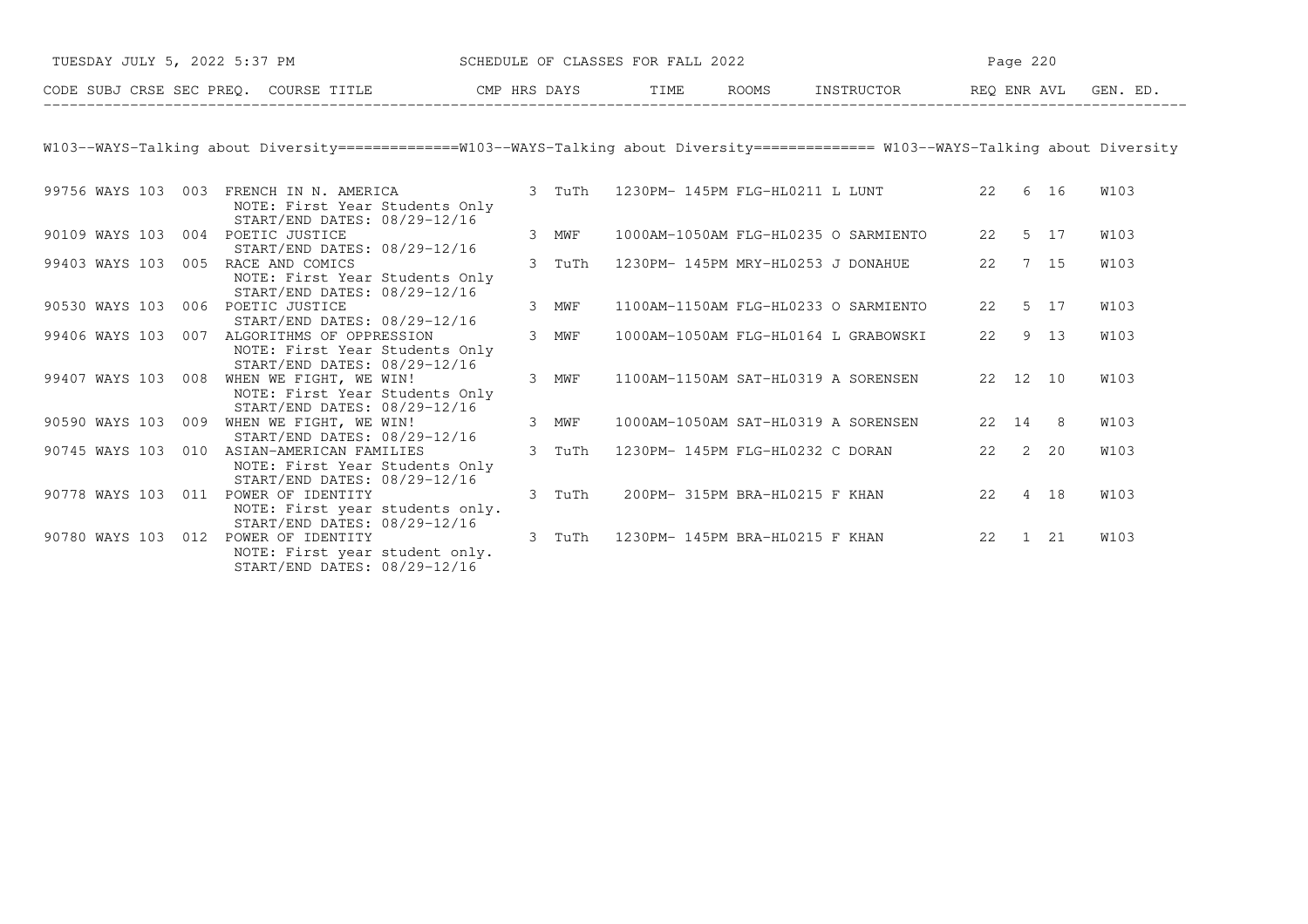| TUESDAY JULY 5, 2022 5:37 PM          | SCHEDULE OF CLASSES FOR FALL 2022 |      |              | Page 221   |             |          |  |  |
|---------------------------------------|-----------------------------------|------|--------------|------------|-------------|----------|--|--|
| CODE SUBJ CRSE SEC PREO. COURSE TITLE | CMP HRS DAYS                      | TIME | <b>ROOMS</b> | INSTRUCTOR | REO ENR AVL | GEN. ED. |  |  |

W301−−WAYS− Connecting Ways of Think===========W301−−WAYS− Connecting Ways of Think=========== W301−−WAYS− Connecting Ways of Think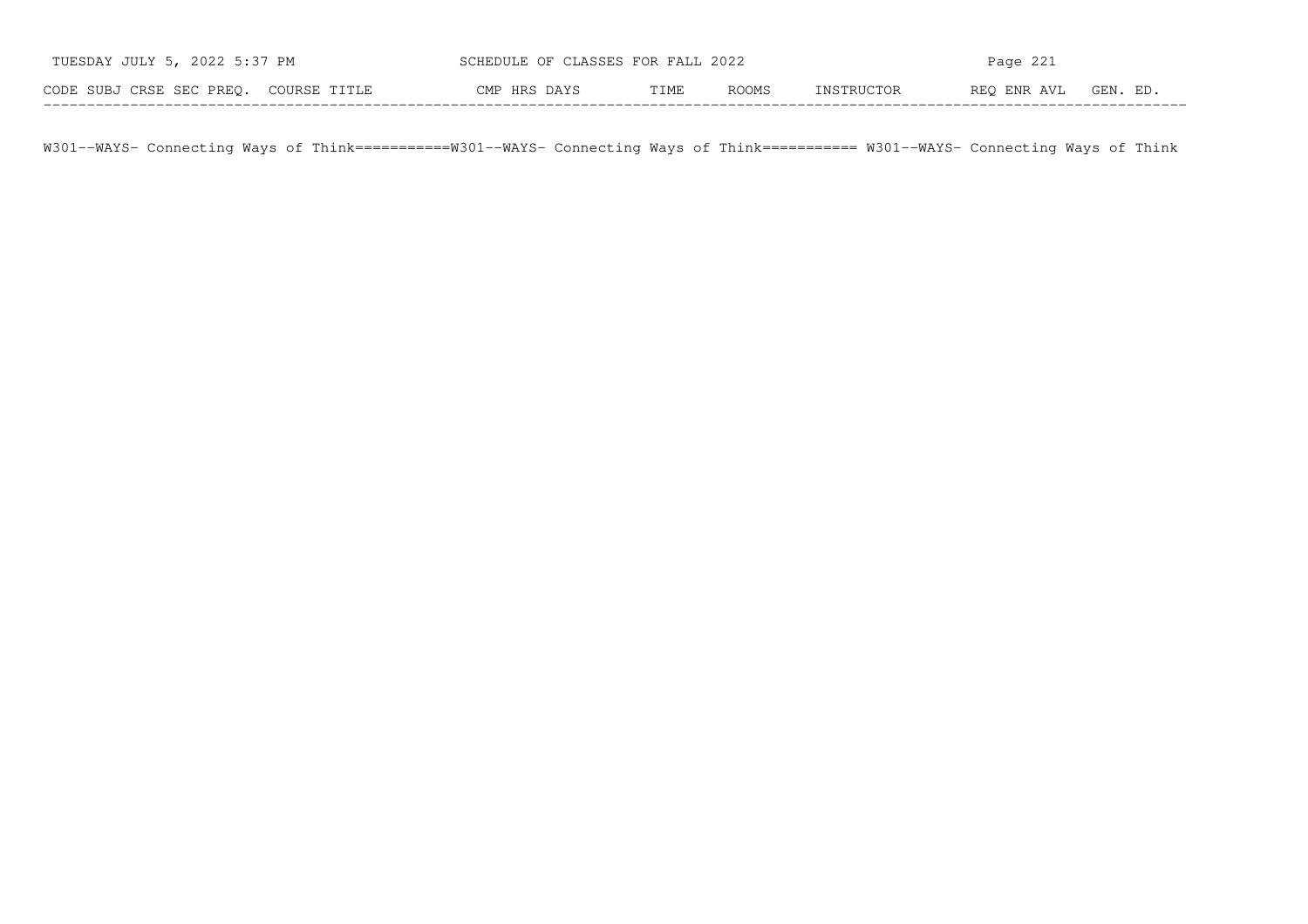| TUESDAY JULY 5, 2022 5:37 PM |                                                                                                                                                                                        | SCHEDULE OF CLASSES FOR FALL 2022 |  |                                     | Page 222        |           |       |
|------------------------------|----------------------------------------------------------------------------------------------------------------------------------------------------------------------------------------|-----------------------------------|--|-------------------------------------|-----------------|-----------|-------|
|                              | CODE SUBJ CRSE SEC PREQ. COURSE TITLE THE ROOMS TIME ROOMS INSTRUCTOR THE REQ ENR AVL GEN. ED.                                                                                         |                                   |  |                                     |                 |           |       |
|                              |                                                                                                                                                                                        |                                   |  |                                     |                 |           |       |
|                              | WC--Western Civilization==============================WC--Western Civilization=========================== WC--Western Civilization                                                     |                                   |  |                                     |                 |           |       |
|                              | 98374 ARTH 101 001 SURVEY OF ART: ANCIENT TO REN                                                                                                                                       | 3 MW                              |  | 1100AM-1215PM BRA-HL0202 C DOWNING  |                 | 50 19 31  | TH WC |
| 99965 ARTH 101               | 002 SURVEY OF ART: ANCIENT TO REN<br>NOTE: Taught Virtually                                                                                                                            | 3 MW                              |  | 300PM- 415PM VIR TBA M MCNAMARA     | 45 15 30        |           | TH WC |
| 98211 ARTH 102               | 001 SURVEY ART: RENAISSANCE-MODRN                                                                                                                                                      | 3 TuTh                            |  | 200PM- 315PM STW-HL0211 M MCNAMARA  |                 | 45 9 36   | TH WC |
|                              | NOTE: Sophomore Standing.<br>98674 HIST 101 001 EUROPE FROM 1500 TO 1815<br>NOTE: Counts as an elective for International Studies                                                      | 3 TuTh                            |  | 930AM-1045AM FLG-HL0236 G CLARK     | 30 <sup>7</sup> | 4 26      | TH WC |
|                              | major and minor.<br>major and minor.                                                                                                                                                   |                                   |  |                                     |                 |           |       |
|                              | 99716 LANG 296 001 EUROPEAN LANG&CULT:FRENCH CASE 3 TuTh 1100AM-1215PM FLG-HL0233 M CATEL                                                                                              |                                   |  |                                     |                 | 21 3 18   | CG WC |
|                              | NOTE: Counts towards Women and Gender Studies.<br>90149 MUCH 201 001* MUSIC HISTORY I: EARLY MUSIC<br>Pre-requisites: MUCT103 and MUCT104 or MUCB103 and MUCB104                       | 3 MWF                             |  | 800AM- 850AM BIS-HLC303 J TYRE      |                 | 25 17 8   | TF WC |
|                              | NOTE: Pre-Registered by Crane Staff only.<br>90150 MUCH 201 002* MUSIC HISTORY I: EARLY MUSIC<br>Pre-requisites: MUCT103 and MUCT104 or MUCB103 and MUCB104                            | 3 MWF                             |  | 900AM- 950AM BIS-HLC303 J TYRE      | 25 12 13        |           | TF WC |
|                              | NOTE: Pre-Registered by Crane Staff only.                                                                                                                                              |                                   |  |                                     |                 |           |       |
|                              | 90151 MUCH 201 003* MUSIC HISTORY I: EARLY MUSIC<br>Pre-requisites: MUCT103 and MUCT104 or MUCB103 and MUCB104                                                                         | 3 MWF                             |  | 900AM- 950AM BIS-HLC309 E LEVENSON  |                 | 25 11 14  | TF WC |
|                              | NOTE: Pre-Registered by Crane Staff only.<br>90152 MUCH 201 004* MUSIC HISTORY I: EARLY MUSIC 3 MWF<br>Pre-requisites: MUCT103 and MUCT104 or MUCB103 and MUCB104                      |                                   |  | 1000AM-1050AM BIS-HLC309 E LEVENSON |                 | 25 14 11  | TF WC |
|                              | NOTE: Pre-Registered by Crane Staff only.<br>90153 MUCH 201 005* MUSIC HISTORY I: EARLY MUSIC<br>Pre-requisites: MUCT103 and MUCT104 or MUCB103 and MUCB104                            | 3 MWF                             |  | 1100AM-1150AM BIS-HLC323 J TYRE     |                 | 25  24  1 | TF WC |
|                              | NOTE: Pre-Registered by Crane Staff only.<br>90154 MUCH 201 006* MUSIC HISTORY I: EARLY MUSIC<br>Pre-requisites: MUCT103 and MUCT104 or MUCB103 and MUCB104                            | 3 MWF                             |  | 1200PM-1250PM BIS-HLC309 E LEVENSON | 25 19           | 6         | TF WC |
|                              | NOTE: Pre-Registered by Crane Staff only.<br>98259 DRAM 312 001 HISTORY OF THE THEATRE I<br>NOTE: Counts toward Classical Studies minor.<br>COunts towards Women and Gender's Studies. | 3 TuTh                            |  | 1100AM-1215PM KEL-HL0101 J SUSSMAN  | 24 17           | 7         | TH WC |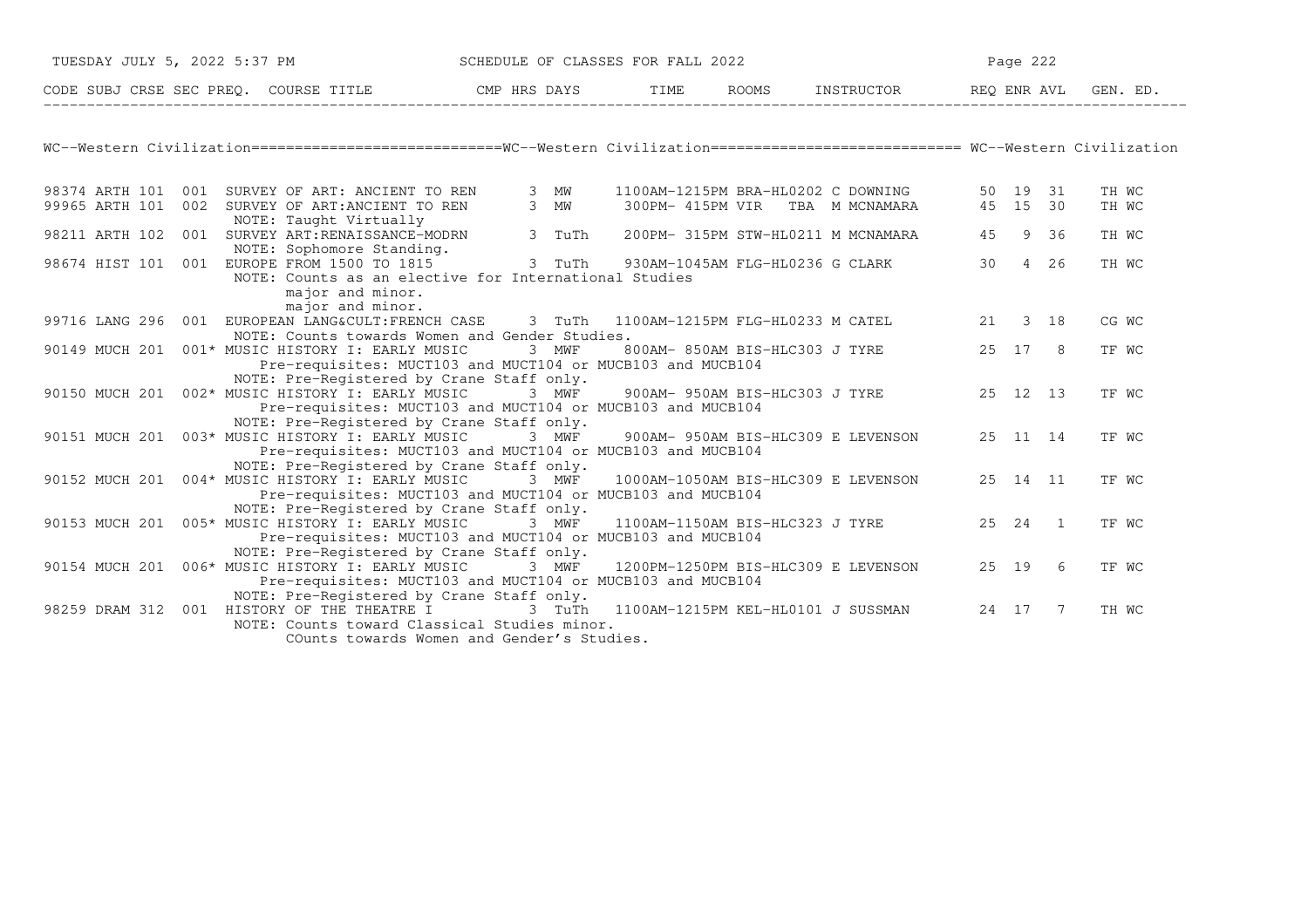| TUESDAY JULY 5, 2022 5:37 PM                               |                                                                                                                                                                                                                                                                                                             |        |                              | SCHEDULE OF CLASSES FOR FALL 2022 |     |                                                                                                                                              |                     | Page 223          |                    |                                              |
|------------------------------------------------------------|-------------------------------------------------------------------------------------------------------------------------------------------------------------------------------------------------------------------------------------------------------------------------------------------------------------|--------|------------------------------|-----------------------------------|-----|----------------------------------------------------------------------------------------------------------------------------------------------|---------------------|-------------------|--------------------|----------------------------------------------|
|                                                            |                                                                                                                                                                                                                                                                                                             |        |                              |                                   |     |                                                                                                                                              |                     |                   |                    | GEN. ED.                                     |
|                                                            |                                                                                                                                                                                                                                                                                                             |        |                              |                                   |     |                                                                                                                                              |                     |                   |                    |                                              |
|                                                            | 98230 ANTH 393 001 PROFESSIONALISM IN ANTHROPOLOG<br>NOTE: Anthropology major/minors only or instructor permission<br>required. A minimum of Junior standing required. Class<br>meets in MacVicar 102.                                                                                                      |        | 3 MW                         |                                   |     | 330PM- 445PM MVC-HL0129 J WEETS 20 5 15                                                                                                      |                     |                   |                    | WI                                           |
|                                                            | 90762 BIOL 498 001 HUMAN GENETICS DISEASES<br>98358 MGMT 490 001* @STRATEGIC & GLOBAL MANAGEMENT 3 TuTh<br>Pre-requisites: MGMT301 and MKTG301<br>NOTE: Minimum requirement of Senior standing.                                                                                                             |        | 3                            | TBA                               | TBA | TBA J TRYBULA 0 1 CLOSED WI<br>400PM- 515PM DUNNHL0202 E PORTUGAL                                                                            |                     | 22 15 7           |                    | WI                                           |
| 98370 MGMT 490                                             | 002* @STRATEGIC & GLOBAL MANAGEMENT<br>Pre-requisites: MGMT301 and MKTG301                                                                                                                                                                                                                                  |        | 3 Tu                         |                                   |     | 530PM- 800PM DUNNHL0202 E PORTUGAL                                                                                                           |                     | 22 14 8           |                    | WI                                           |
|                                                            | NOTE: Senior standing.<br>98108 CHEM 451 002* PHYSICAL CHEMISTRY 1-LAB<br>Pre-requisites: PHYS103 and PHYS104 and CHEM311 and MATH151 and MATH152<br>NOTE: Lecture required. \$35 lab fee assessed by Chemistry<br>Department.                                                                              | 1 M    |                              |                                   |     | 200PM- 450PM STW-HL0311 F BOU-ABDALLAH 12 8 4                                                                                                |                     |                   |                    | LB SP WI                                     |
|                                                            | 98817 EDLS 207 001* EARLY CHILDHOOD LITERACY-LEC 3 TuTh<br>Pre-requisites: EDLS201<br>NOTE: Lab required.<br>EDLS 207 and EDUC 303 must be taken concurrently.                                                                                                                                              |        |                              |                                   |     | 930AM-1045AM SAT-HL0260 L HALL 15 9                                                                                                          |                     |                   | 6                  | WΙ                                           |
|                                                            | Childhood/Early Childhood Education majors only.<br>98818 EDLS 207 002* EARLY CHILDHOOD LITERACY-LEC 3 TuTh 1230PM-145PM SAT-HL0260 L HALL 15 10<br>Pre-requisites: EDLS201<br>NOTE: Lab required.<br>EDLS 207 and EDUC 303 must be taken concurrently.                                                     |        |                              |                                   |     |                                                                                                                                              |                     |                   | - 5                | WΙ                                           |
|                                                            | Childhood/Early Childhood Education majors only.<br>99222 EDLS 207 JC1* EARLY CHILDHOOD LITERACY-LAB W 1 M 930AM-1100AM TBA TBA A WEISBURGER 30 8 22<br>Pre-requisites: EDLS201<br>NOTE: Course meets on the JCC campus in Watertown.<br>Lecture required.                                                  |        |                              |                                   |     |                                                                                                                                              |                     |                   |                    | WΙ                                           |
|                                                            | Childhood/Early Childhood Education majors only.<br>99221 EDLS 207 JCC* EARLY CHILDHOOD LITERACY-LEC W 3 W 1230PM-300PM TBA TBA A WEISBURGER 30 8 22<br>Pre-requisites: EDLS201<br>NOTE: Course meets on the JCC campus in Watertown.<br>Lab required.<br>EDLS 207 and EDUC 303 must be taken concurrently. |        |                              |                                   |     |                                                                                                                                              |                     |                   |                    | WI                                           |
|                                                            | Childhood/Early Childhood Education majors only.<br>98490 COMM 311 001 SMALL GROUP COMMUNICATION                                                                                                                                                                                                            | 3 TuTh |                              |                                   |     | 930AM-1045AM SAT-HL0200 L MOERSCHELL                                                                                                         |                     | 25 9 16           |                    | SA SI WI                                     |
|                                                            | NOTE: Counts as Business and Professional credit.<br>98996 COMM 350 001 FAMILY COMMUNICATION<br>NOTE: Counts as Relationship and Diverse Voices (dv) credit.                                                                                                                                                |        | 3 MWF                        |                                   |     | 100PM- 150PM FLG-HL0205 J YOUNGBLOOD                                                                                                         |                     | 25 20             | .5                 | SA WI                                        |
| 99143 COMP 201                                             | 002* WRITING ARGUMENTS<br>Pre-requisites: COMP101 or LITR110 or WAYS102                                                                                                                                                                                                                                     |        | 4 TuTh                       |                                   |     | 200PM- 340PM FLG-HL0232 L WILSON                                                                                                             |                     |                   | 22 22 CLOSED WI    |                                              |
| 90031 COMP 201                                             | 003* WRITING ARGUMENTS<br>Pre-requisites: COMP101 or LITR110 or WAYS102                                                                                                                                                                                                                                     |        | 4 TuTh                       |                                   |     | 430PM- 610PM FLG-HL0211 L WILSON                                                                                                             |                     | 22 15             | $\overline{7}$     | WI                                           |
| 98988 COMP 202<br>99315 COMP 202 002<br>98845 COMP 202 003 | 001 INTRO TO CREATIVE WRITING<br>INTRO TO CREATIVE WRITING<br>INTRO TO CREATIVE WRITING<br>99909 COMP 202 HNR INTRO TO CREATIVE WRITING<br>NOTE: Honors students only                                                                                                                                       | 4<br>4 | 4 TuTh<br>TuTh<br>MM<br>4 MW |                                   |     | 900AM-1040AM FLG-HL0210 B LANDRY<br>200PM-340PM MVC-HLTBA B LANDRY<br>200PM- 340PM MRY-HL0253 S DEGHETT<br>200PM- 340PM MRY-HL0253 S DEGHETT | 22<br>22<br>17<br>5 | 9<br>8<br>15<br>4 | 13<br>14<br>2<br>1 | AE TA WI<br>AE TA WI<br>AE TA WI<br>AE TA WI |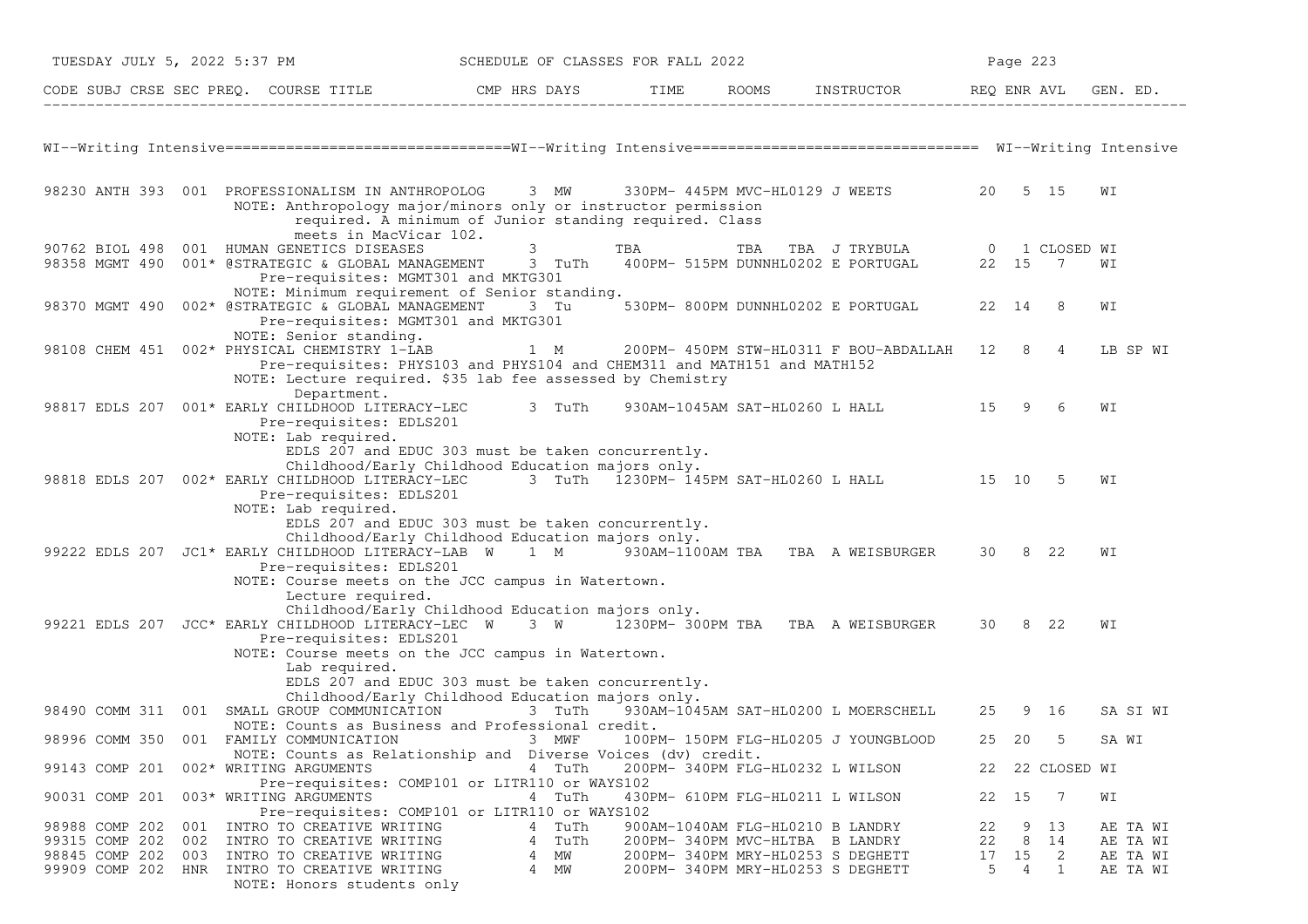| TUESDAY JULY 5, 2022 5:37 PM                                                                                                                                                                                                          | SCHEDULE OF CLASSES FOR FALL 2022        |                             |                                                                                                         | Page 224 |                    |             |
|---------------------------------------------------------------------------------------------------------------------------------------------------------------------------------------------------------------------------------------|------------------------------------------|-----------------------------|---------------------------------------------------------------------------------------------------------|----------|--------------------|-------------|
| CODE SUBJ CRSE SEC PREQ. COURSE TITLE THE CAP HRS DAYS TIME TIME                                                                                                                                                                      |                                          |                             | ROOMS INSTRUCTOR REQ ENR AVL                                                                            |          |                    | GEN. ED.    |
| 98110 COMP 301 001* ADVANCED RESEARCH WRITING<br>Pre-requisites: COMP201                                                                                                                                                              | 4 MW                                     |                             | 200PM- 340PM FLG-HL0205 J HEFFNER                                                                       | 20 8 12  |                    | WΙ          |
| NOTE: Counts towards Journalism minor.<br>90034 COMP 302 001* FICTION WORKSHOP I<br>Pre-requisites: COMP202<br>NOTE: Taught with COMP 412                                                                                             | 4 TuTh                                   |                             | 200PM-340PM MRY-HL0253 S DEGHETT 16 9 7                                                                 |          |                    | AE WI       |
| 001* POETRY WORKSHOP I<br>99454 COMP 303<br>Pre-requisites: COMP202                                                                                                                                                                   | 4 TuTh                                   |                             | 1100AM-1240PM FLG-HL0213 B LANDRY                                                                       | 20       | 4 16               | AE WI       |
| 90696 COMP 316<br>001* MAGAZINE ARTICLE WRITING<br>Pre-requisites: COMP201                                                                                                                                                            | 4 MW                                     |                             | 1100AM-1240PM FLG-HL0230 A STEINBERG                                                                    | 20 10 10 |                    | WΙ          |
| 90075 LITR 371 001 CLASSICAL HERITAGE<br>98429 ENVR 490 001* SENIOR SEMINAR                                                                                                                                                           | 3 TuTh<br>$3$ Tu                         |                             | 930AM-1045AM TBA TBA A STEINBERG 25 10 15 AC WI<br>330PM-600PM SAT-HL0300 JROGERS 12 14 CLOSED CM SI WI |          |                    |             |
| Pre-requisites: ENVR310 and ENVR290<br>NOTE: Instructor permission required                                                                                                                                                           |                                          |                             |                                                                                                         |          |                    |             |
| 99328 HIST 480 001* SEMINAR: GENDER IN AMERICA<br>Pre-requisites: HIST302                                                                                                                                                             | 3 TuTh                                   |                             | 200PM-315PM FLG-HL0235 G WELCH 12 5 7                                                                   |          |                    | CM CT WI    |
| NOTE: Minimum requirement of junior standing. History majors only.<br>Prerequisite: HIST 302 and upper division course in an area<br>of seminar focus or instructor permission required.                                              |                                          |                             |                                                                                                         |          |                    |             |
| 98134 MATH 340 001* SET THEORY & LOGIC<br>Pre-requisites: MATH152                                                                                                                                                                     |                                          |                             | 3 MWF 100PM-150PM SAT-HL0219 L PERSON 20 15 5                                                           |          |                    | CM WI       |
| NOTE: Additional prerequisite of FW course.<br>98135 MATH 460 001* PROBLEM SEMINAR<br>Pre-requisites: MATH375 and MATH451 and MATH423                                                                                                 | 3 MWF                                    |                             | 1200PM-1250PM FLG-HL0240 V KLAWITTER                                                                    | 15 2 13  |                    | CM SI WI    |
| NOTE: Addition prerequisite of FW course.<br>98864 PSYC 300 001* RESEARCH METHODS IN PSYCH                                                                                                                                            | 4 TuTh                                   |                             | 800AM-1005AM FLG-HL0205 H BEAUCHAMP                                                                     |          | 25 27 CLOSED SW WI |             |
| Pre-requisites: PSYC100 and STAT100 or CIS125 or MATH125 or PSYC125<br>001* @PROGRAM PLANNING<br>98563 HLTH 470                                                                                                                       | 3 TuTh 1100AM-1215PM DUNNHL0204 K BONNAR |                             |                                                                                                         | 25       | 6 19               | CM WI       |
| Pre-requisites: HLTH361<br>98792 EXSC 460 001 @EXERCISE ASSESS & PRESCRIP 3 MWF<br>NOTE: Exercise Science majors only.                                                                                                                |                                          |                             | 1100AM-1150AM DUNNHL0102 S SANTICH                                                                      | 25 10 15 |                    | WΙ          |
| 99372 SOCI 475 001* SENIOR SEMINAR<br>Pre-requisites: SOCI101 or SOCI103 and SOCI300 or SOCI345 and SOCI315 and SOCI210 or SOCI220                                                                                                    | 3 Th                                     |                             | 500PM- 730PM SAT-HL0319 H SULLIVAN-CATL 7 9 CLOSED SI WI                                                |          |                    |             |
| NOTE: Instructor permission required.<br>90653 SOCI 475 002* SENIOR SEMINAR<br>Pre-requisites: SOCI101 or SOCI103 and SOCI300 or SOCI345 and SOCI210 and SOCI220 or SOCI315<br>NOTE: This section is for students accepted into the   | a Tanzania (1999) e superior<br>$3 \, M$ |                             | 530PM-800PM KEL-HL0101 D BUGG 12 10 2                                                                   |          |                    | SI WI       |
| Police Academy only.<br>90682 SOCI 475 003* SENIOR SEMINAR<br>Pre-requisites: SOCI101 or SOCI103 and SOCI300 or SOCI345 and SOCI210 and SOCI220 or SOCI315                                                                            | 3 Th                                     |                             | 500PM- 730PM SAT-HL0319 H SULLIVAN-CATL                                                                 |          | 5 0 5              | SI WI       |
| NOTE: Restricted to Women's and Gender Studies majors only.<br>90041 DANC 320 001 20TH/21ST CENTURY DANCE HIST 3 TuTh 1230PM-145PM PFMART0219 R COLLEN<br>90657 WMST 360<br>001* FEMINIST RESEARCH METHODS<br>Pre-requisites: WMST100 | 3 Tu                                     | 330PM- 600PM TBA TBA S IMAI |                                                                                                         | 24       | 5 19<br>5 1 4      | AC WI<br>WI |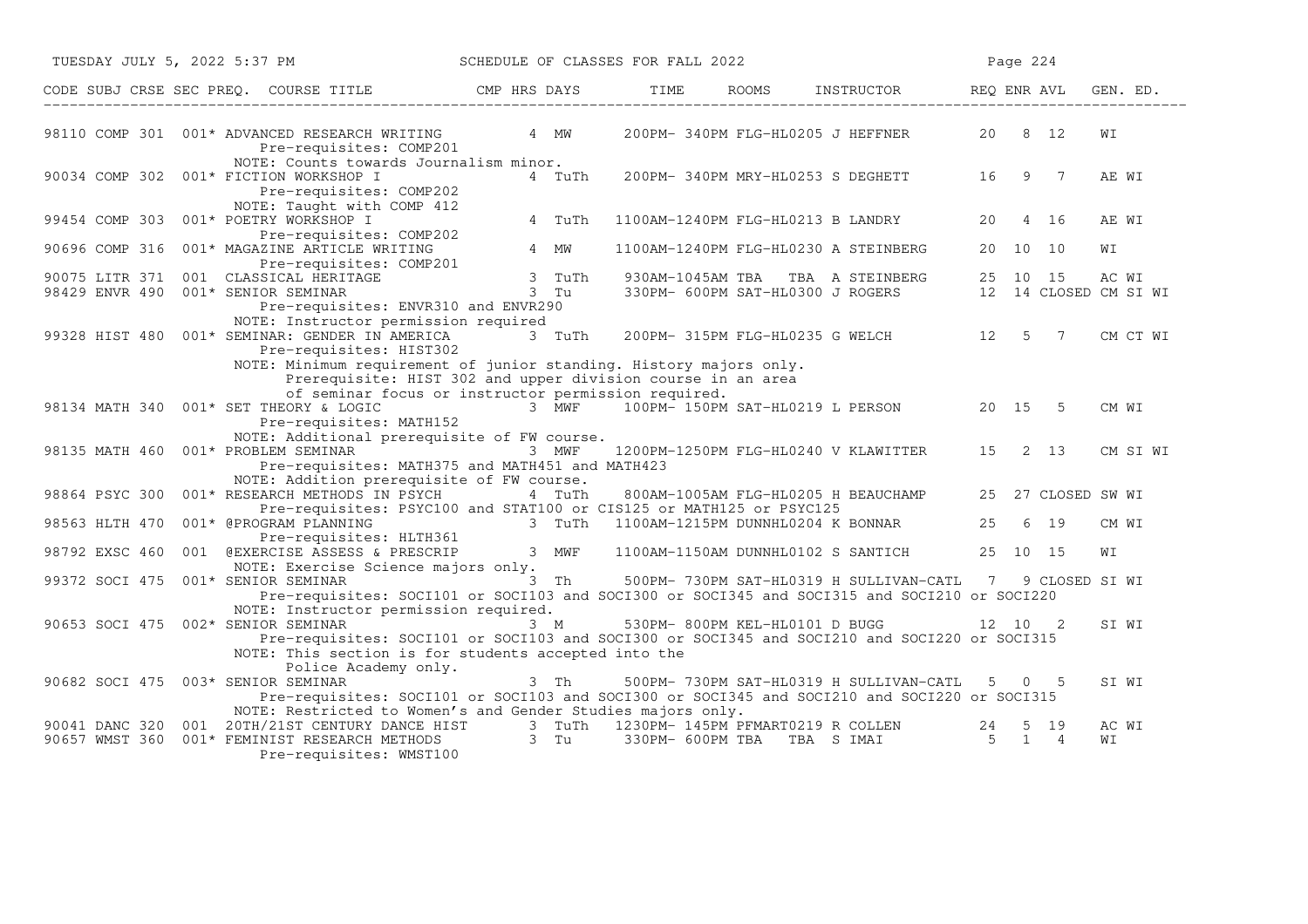|                                     | TUESDAY JULY 5, 2022 5:37 PM SCHEDULE OF CLASSES FOR FALL 2022                                                                     |                                       |                         |                                                      | Page 225 |          |  |       |
|-------------------------------------|------------------------------------------------------------------------------------------------------------------------------------|---------------------------------------|-------------------------|------------------------------------------------------|----------|----------|--|-------|
|                                     | CODE SUBJ CRSE SEC PREQ. COURSE TITLE COMP HRS DAYS TIME ROOMS INSTRUCTOR REQ ENR AVL GEN. ED.                                     |                                       |                         |                                                      |          |          |  |       |
|                                     |                                                                                                                                    |                                       |                         |                                                      |          |          |  |       |
|                                     | XC--Cross Cultural Perspective====================XC--Cross Cultural Perspective=================== XC--Cross Cultural Perspective |                                       |                         |                                                      |          |          |  |       |
|                                     |                                                                                                                                    |                                       |                         |                                                      |          |          |  | SW XC |
|                                     |                                                                                                                                    |                                       |                         |                                                      |          |          |  | SW XC |
|                                     |                                                                                                                                    |                                       |                         |                                                      |          |          |  | CG XC |
|                                     |                                                                                                                                    |                                       |                         |                                                      |          |          |  | CG XC |
|                                     |                                                                                                                                    |                                       |                         |                                                      |          |          |  | CG XC |
|                                     |                                                                                                                                    |                                       |                         |                                                      |          |          |  | TF XC |
|                                     |                                                                                                                                    |                                       |                         |                                                      |          |          |  | TF XC |
|                                     |                                                                                                                                    |                                       |                         |                                                      |          |          |  | CG XC |
|                                     | NOTE: Counts towards Women's and Gender Studies.                                                                                   |                                       |                         |                                                      |          |          |  |       |
|                                     | 99186 ANTH 165 002 LANGUAGE AND MAGIC                                                                                              | 3 TuTh                                |                         | 1100AM-1215PM FLG-HL0103 L RODRIGUEZ 40 25 15        |          |          |  | CG XC |
|                                     | NOTE: Counts towards Women's and Gender Studies.                                                                                   |                                       |                         |                                                      |          |          |  |       |
|                                     | 98478 ANTH 202 001 CULTURE, IDENTITY AND POWER 3 MWF 1000AM-1050AM KEL-HL0103 M PERKINS 40 14 26                                   |                                       |                         |                                                      |          |          |  | CG XC |
|                                     | NOTE: Counts towards History and society elective for                                                                              |                                       |                         |                                                      |          |          |  |       |
|                                     | International Studies majors.                                                                                                      |                                       |                         |                                                      |          |          |  |       |
|                                     | Counts towards Women and Gender Studies.                                                                                           |                                       |                         |                                                      |          |          |  |       |
|                                     | Some seats reserved for new freshmen.                                                                                              |                                       |                         |                                                      |          |          |  |       |
|                                     | 98587 ANTH 202 002 CULTURE, IDENTITY AND POWER 3 MWF                                                                               |                                       |                         | 1100AM-1150AM KEL-HL0103 M PERKINS 40 24 16          |          |          |  | CG XC |
|                                     | NOTE: Counts towards Women and Gender Studies.                                                                                     |                                       |                         |                                                      |          |          |  |       |
|                                     | Counts towards History and society elective for                                                                                    |                                       |                         |                                                      |          |          |  |       |
|                                     | International Studies majors.                                                                                                      |                                       |                         |                                                      |          |          |  |       |
|                                     | Counts towards Women and Gender Studies.                                                                                           |                                       |                         |                                                      |          |          |  |       |
|                                     | Some seats reserved for new freshmen.                                                                                              |                                       |                         |                                                      |          |          |  |       |
| 99879 ANTH 357 001 SOCIAL GEOGRAPHY |                                                                                                                                    | 4 MW                                  |                         | 200PM- 355PM FLG-HL0103 R VADAS 20 5 15              |          |          |  | ХC    |
|                                     | NOTE: Cross listed with GEOG 360<br>99655 ANTH 358 001* X-CULTURAL APPROACHES TO ART 3 MW 200PM-315PM MVC-HL0129 M PERKINS 20 6 14 |                                       |                         |                                                      |          |          |  | AC XC |
|                                     | Pre-requisites: ANTH202 or ARTH100 or ARTH101 or ARTH102                                                                           |                                       |                         |                                                      |          |          |  |       |
|                                     | NOTE: Cross listed with ARTH 358                                                                                                   |                                       |                         |                                                      |          |          |  |       |
|                                     | 99657 ANTH 360 001 CULTURES/MEXICO & CENTRAL AMER                                                                                  | 3 TuTh                                |                         | 200PM- 315PM FLG-HL0205 L RODRIGUEZ 18 14 4          |          |          |  | ХC    |
|                                     | NOTE: Counts towards Women and Gender Studies.                                                                                     |                                       |                         |                                                      |          |          |  |       |
| 99880 GEOG 360                      | 001 SOCIAL GEOGRAPHY                                                                                                               |                                       |                         | 4 MW 200PM-355PM SAT-HL0310 R VADAS 20 7 13          |          |          |  | ХC    |
|                                     | NOTE: Cross listed with ANTH 357                                                                                                   |                                       |                         |                                                      |          |          |  |       |
|                                     | 99903 ARTH 358 001* X-CULTURAL APPROACH TO ART                                                                                     | 3 MW 200PM-315PM MVC-HL0129 M PERKINS |                         |                                                      |          | 20 10 10 |  | AC XC |
|                                     | Pre-requisites: ANTC102 or ANTC202 or ARTH101 or ARTH100 or ARTH102                                                                |                                       |                         |                                                      |          |          |  |       |
|                                     | NOTE: Cross listed with ANTH 358                                                                                                   |                                       |                         |                                                      |          |          |  |       |
| 98673 HIST 100 001 WORLD HISTORY    |                                                                                                                                    | 3 MWF                                 |                         | 100PM- 150PM SAT-HL0222 R FAIR-SCHULZ 30 11 19       |          |          |  | CG XC |
|                                     | NOTE: Required for International Studies majors and minors.                                                                        |                                       |                         |                                                      |          |          |  |       |
| 98976 HIST 100 002 WORLD HISTORY    |                                                                                                                                    | 3 MWF                                 |                         | $\int$ 200PM- 250PM SAT-HL0222 R FAIR-SCHULZ 30 3 27 |          |          |  | CG XC |
|                                     | NOTE: Required for International Studies majors and minors.                                                                        |                                       |                         |                                                      |          |          |  |       |
|                                     | 99117 HIST 100 004 WORLD HISTORY 6 6 70 1100AM-1215PM SAT-HLO222 L FREED 30 24 6                                                   |                                       |                         |                                                      |          |          |  | CG XC |
|                                     | NOTE: Required for International Studies majors and minors.                                                                        |                                       |                         |                                                      |          |          |  |       |
|                                     | 98123 SPAN 304 001 CULTURES OF LATIN AMERICA                                                                                       |                                       |                         | 3 TuTh 1100AM-1215PM FLG-HL0240 L TREVIZAN           | 21       | 5 16     |  | ХC    |
|                                     | NOTE: Assumes completion of SPAN 204 or equivalent.                                                                                |                                       |                         |                                                      |          |          |  |       |
|                                     | Counts towards Women and Gender Studies.                                                                                           |                                       |                         |                                                      |          |          |  |       |
| 90744 MULH 261 001 MUSIC OF AFRICA  |                                                                                                                                    | 3 TuTh                                |                         | 200PM- 315PM BIS-HLC309 J HUNTER                     | 25       | 4 21     |  | CG XC |
|                                     | 98325 POLS 130 001 INTRO TO COMPARATIVE POLITICS                                                                                   | 4 W                                   |                         | 200PM- 250PM DUNNHL0206 R HINCKLEY                   |          |          |  | SW XC |
|                                     |                                                                                                                                    | F                                     | 200PM- 250PM DUNNHL0210 |                                                      |          |          |  |       |
|                                     |                                                                                                                                    | М                                     | 200PM- 340PM DUNNHL0206 |                                                      |          | 28 11 17 |  |       |
|                                     | NOTE: Required for Political Science majors. Counts as either a                                                                    |                                       |                         |                                                      |          |          |  |       |
|                                     | Core course or as an elective for International                                                                                    |                                       |                         |                                                      |          |          |  |       |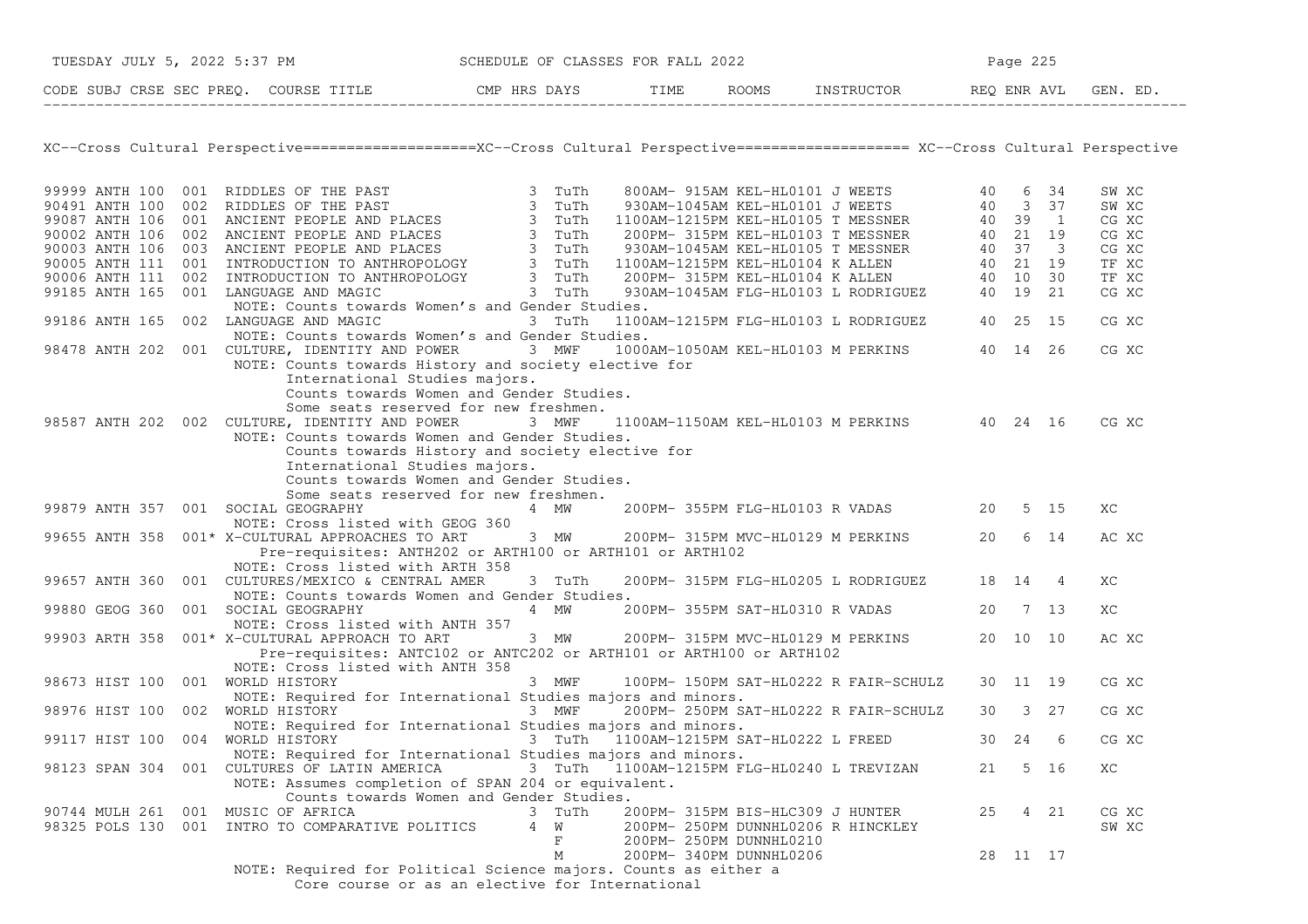| TUESDAY JULY 5, 2022 5:37 PM                                                                                                         | SCHEDULE OF CLASSES FOR FALL 2022 |  | Page 226 |  |
|--------------------------------------------------------------------------------------------------------------------------------------|-----------------------------------|--|----------|--|
| CODE SUBJ CRSE SEC PREQ. COURSE TITLE CMP HRS DAYS TIME ROOMS INSTRUCTOR REQ ENR AVL GEN. ED.                                        |                                   |  |          |  |
| Studies majors and minor.                                                                                                            |                                   |  |          |  |
| Z02--FIG 2 The Human Upside-Down==================Z02--FIG 2 The Human Upside-Down================= Z02--FIG 2 The Human Upside-Down |                                   |  |          |  |
|                                                                                                                                      |                                   |  |          |  |
| Z04--FIG 4 Natural Sci & Pre-Med=================Z04--FIG 4 Natural Sci & Pre-Med================ Z04--FIG 4 Natural Sci & Pre-Med   |                                   |  |          |  |
|                                                                                                                                      |                                   |  |          |  |
|                                                                                                                                      |                                   |  |          |  |
|                                                                                                                                      |                                   |  |          |  |
| Z08--FIG 8 Bridging Cultures========================208--FIG 8 Bridging Cultures===================== Z08--FIG 8 Bridging Cultures   |                                   |  |          |  |
| Z09--FIG 9 Childhood/Early Child Ed===========Z09--FIG 9 Childhood/Early Child Ed=========== Z09--FIG 9 Childhood/Early Child Ed     |                                   |  |          |  |
| Z10--FIG 10 Positively Psyched===================Z10--FIG 10 Positively Psyched=================== Z10--FIG 10 Positively Psyched    |                                   |  |          |  |
| Z11--FIG 11 Dance Performance=====================Z11--FIG 11 Dance Performance==================== Z11--FIG 11 Dance Performance    |                                   |  |          |  |
| Z12--FIG 12 Design for the Theatre==============212--FIG 12 Design for the Theatre============== Z12--FIG 12 Design for the Theatre  |                                   |  |          |  |
|                                                                                                                                      |                                   |  |          |  |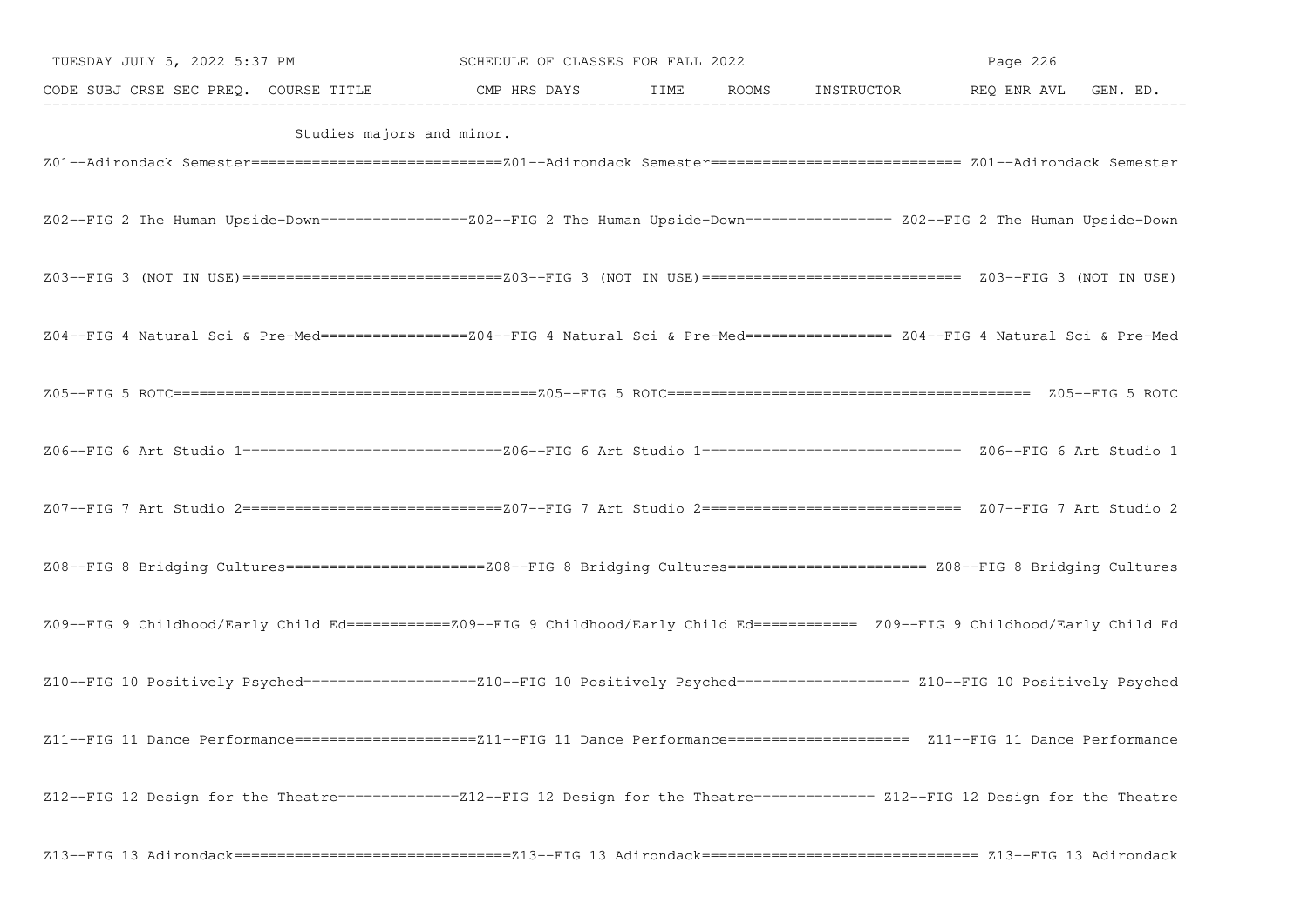| TUESDAY JULY 5, 2022 5:37 PM SCHEDULE OF CLASSES FOR FALL 2022                                                                        |  | Page 227 |  |
|---------------------------------------------------------------------------------------------------------------------------------------|--|----------|--|
| CODE SUBJ CRSE SEC PREQ. COURSE TITLE CMP HRS DAYS TIME ROOMS INSTRUCTOR REQ ENR AVL GEN. ED.                                         |  |          |  |
| Z14--FIG 14 International Studies===============214--FIG 14 International Studies============== Z14--FIG 14 International Studies     |  |          |  |
| Z15--FIG 15 Gender: Go Figure======================Z15--FIG 15 Gender: Go Figure===================== Z15--FIG 15 Gender: Go Figure   |  |          |  |
| Z16--FIG 16 Working Your Languages==============216--FIG 16 Working Your Languages============= Z16--FIG 16 Working Your Languages    |  |          |  |
| Z17--FIG 17 Secondary Education=================Z17--FIG 17 Secondary Education================== Z17--FIG 17 Secondary Education     |  |          |  |
|                                                                                                                                       |  |          |  |
| Z19--FIG 19 Invitation to Health =================219--FIG 19 Invitation to Health ================= Z19--FIG 19 Invitation to Health |  |          |  |
|                                                                                                                                       |  |          |  |
| Z21--FIG 21 Human Movement & Perf===============221--FIG 21 Human Movement & Perf============== Z21--FIG 21 Human Movement & Perf     |  |          |  |
| Z22--FIG 22 Theatre Tech & Perform===============Z22--FIG 22 Theatre Tech & Perform============= Z22--FIG 22 Theatre Tech & Perform   |  |          |  |
| Z23--FIG 23 Theatre Perf, Lit, Thry ===========Z23--FIG 23 Theatre Perf, Lit, Thry =========== Z23--FIG 23 Theatre Perf, Lit, Thry    |  |          |  |
|                                                                                                                                       |  |          |  |
|                                                                                                                                       |  |          |  |
|                                                                                                                                       |  |          |  |